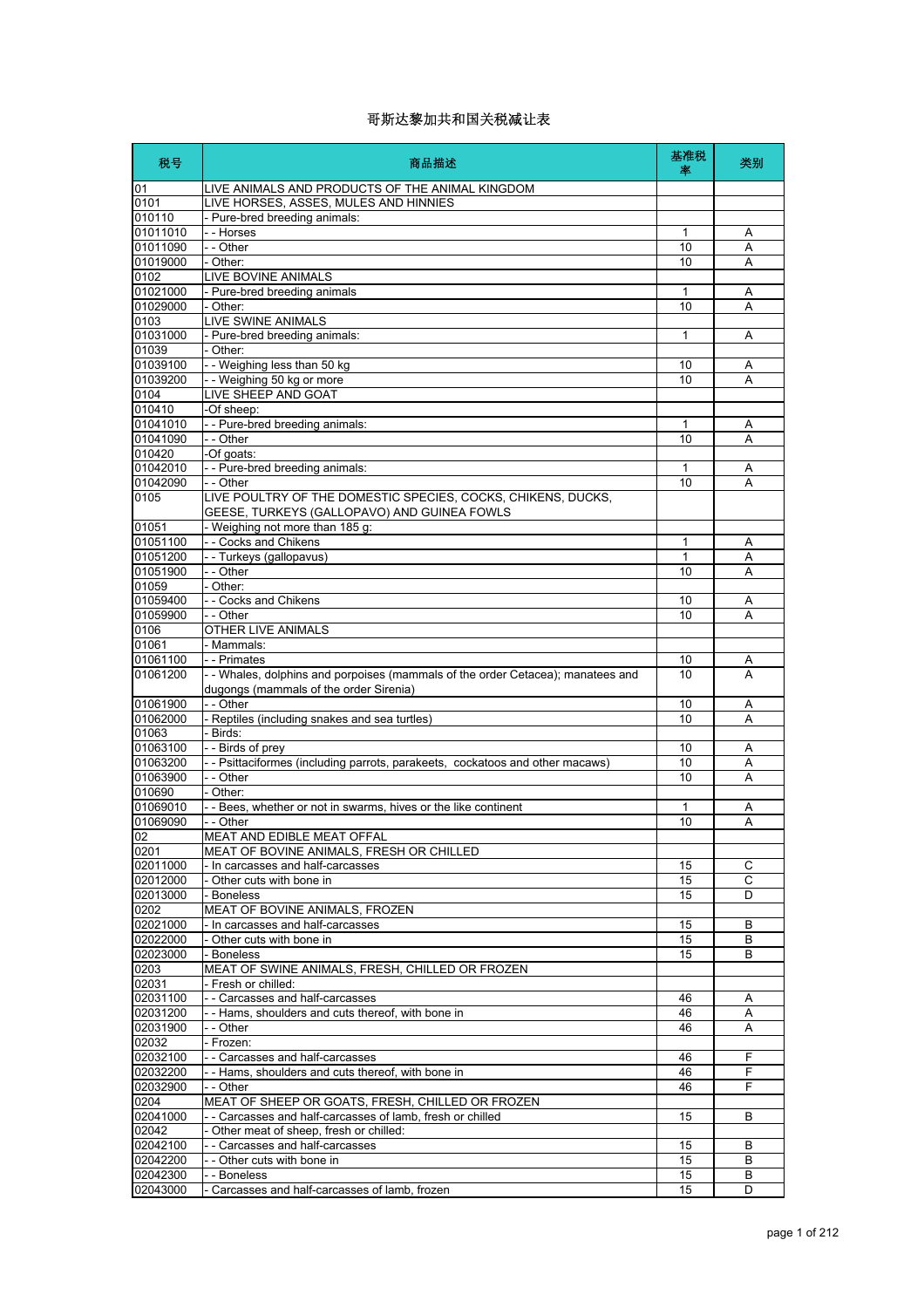| 税号                   | 商品描述                                                                                                     | 基准税<br>坙     | 类别                  |
|----------------------|----------------------------------------------------------------------------------------------------------|--------------|---------------------|
| 02044                | - Other meat of sheep, frozen:                                                                           |              |                     |
| 02044100             | - - Carcasses and half-carcasses                                                                         | 15           | D                   |
| 02044200             | - - Other cuts with bone in                                                                              | 15           | C                   |
| 02044300             | - - Boneless                                                                                             | 15           | $\overline{c}$      |
| 02045000             | - Meat of goats                                                                                          | 15           | С                   |
| 02050000             | MEAT OF HORSES, ASSES, MULES OR HINNIES, FRESH, CHILLED OR FROZEN                                        | 15           | A                   |
| 0206                 | EDIBLE OFFAL OF BOVINE ANIMALS, SWINE, SHEEP, GOATS, HORSES, ASSES<br>OR MULES, FRESH, CHILLED OR FROZEN |              |                     |
| 02061000             | - Of bovine animals, fresh or chilled, fresh or chilled                                                  | $\mathbf{1}$ | Α                   |
| 02062                | - Of bovine animals, frozen:                                                                             |              |                     |
| 02062100<br>02062200 | - - Tongues<br>- - Livers                                                                                | 1<br>1       | Α<br>A              |
| 02062900             | - - Other                                                                                                | 1            | Α                   |
| 020630               | - Of swine, fresh or chilled:                                                                            |              |                     |
| 02063010             | - - Skin                                                                                                 | 6            | A                   |
| 02063090             | - - Other                                                                                                | 46           | A                   |
| 02064                | - Of swine, frozen:                                                                                      |              |                     |
| 02064100             | - - Livers                                                                                               | 1            | Α                   |
| 020649               | - - Other:                                                                                               |              |                     |
| 02064910             | - - - Skin                                                                                               | 6            | B                   |
| 02064990             | $- -$ Other                                                                                              | 46           | C                   |
| 02068000             | - Other, fresh or chilled:                                                                               | $\mathbf{1}$ | Α                   |
| 02069000<br>0207     | - Other, frozen:<br>MEAT AND EDIBLE OFFAL, OF THE POULTRY OF HEADING 0105, FRESH,<br>CHILLED OR FROZEN   | 1            | A                   |
| 02071                | - - Of chicken                                                                                           |              |                     |
| 02071100             | - - Not cut in pieces, fresh or chilled                                                                  | 41           | C                   |
| 02071200             | - - Not cut in pieces, frozen                                                                            | <b>MFN</b>   | E                   |
| 020713               | -- Cuts and offal, fresh or chilled:                                                                     |              |                     |
| 02071310             | - - - In paste form, mechanically boned                                                                  | 6            | Α                   |
| 0207139              | - - - Other:                                                                                             |              |                     |
| 02071391             | $---$ Breasts                                                                                            | 41           | С                   |
| 02071392<br>02071393 | $--$ - Wings<br>---- Legs, thighs, whether or not jointed                                                | 151<br>151   | С<br>$\overline{C}$ |
| 02071394             | ----Legs, thighs, that may contains other cuts in the same presentetion, whether or<br>not jointed       | 151          | C                   |
| 02071399             | - - - - Other                                                                                            | 151          | C                   |
| 020714<br>02071410   | -- Cuts and offal, frozen:<br>- - - In paste form, mechanically boned                                    | 6            | Α                   |
| 0207149              | - - - Other:                                                                                             |              |                     |
| 02071491             | $\vert$ - - - Breasts                                                                                    | <b>MFN</b>   | Ε                   |
| 02071492             | $- - -$ Wings                                                                                            | <b>MFN</b>   | Ε                   |
| 02071493             | ---- Legs, thighs, whether or not jointed                                                                | <b>MFN</b>   | E                   |
| 02071494             | ---- Legs, thighs, that may contains other cuts in the same presentetion, whether or<br>not jointed      | <b>MFN</b>   | Ε                   |
| 02071499             |                                                                                                          | <b>MFN</b>   | E                   |
| 02072                | - Of turkeys                                                                                             |              |                     |
| 02072400             | - - Not cut in pieces, fresh or chilled                                                                  | 41           | Α                   |
| 02072500             | - - Not cut in pieces, frozen                                                                            | 41           | Α                   |
| 020726<br>02072610   | - - Cuts and offal, fresh or chilled<br>--- In paste form, mechanically boned                            | 6            | Α                   |
| 02072690             | --- Other                                                                                                | 151          | A                   |
| 020727               | - - Cuts and offal, frozen:                                                                              |              |                     |
| 02072710             | --- In paste form, mechanically boned                                                                    | 6            | Α                   |
| 02072790             | --- Other                                                                                                | 41           | Α                   |
| 02073                | - Of ducks, geese or guinea fowls:                                                                       |              |                     |
| 02073200             | - - Not cut in pieces, fresh or chilled                                                                  | 41           | Α                   |
| 02073300             | - - Not cut in pieces, frozen                                                                            | 15           | Α                   |
| 02073400             | - - Fatty livers, fresh or chilled                                                                       | 15           | Α                   |
| 020735               | -- Other, fresh or chilled:                                                                              |              |                     |
| 02073510<br>02073590 | --- In paste form, mechanically boned                                                                    | 36<br>151    | A<br>Α              |
| 020736               | - - - Other<br>- - Other, frozen:                                                                        |              |                     |
| 02073610             | --- In paste form, mechanically boned                                                                    | 36           | Α                   |
| 02073690             | --- Other                                                                                                | 41           | A                   |
| 0208                 | OTHER MEAT AND EDIBLE MEAT OFFAL, FRESH, CHILLED OR FROZEN                                               |              |                     |
| 02081000             | - Of rabbit or hare                                                                                      | 15           | С                   |
| 02083000             | - Primates                                                                                               | 15           | A                   |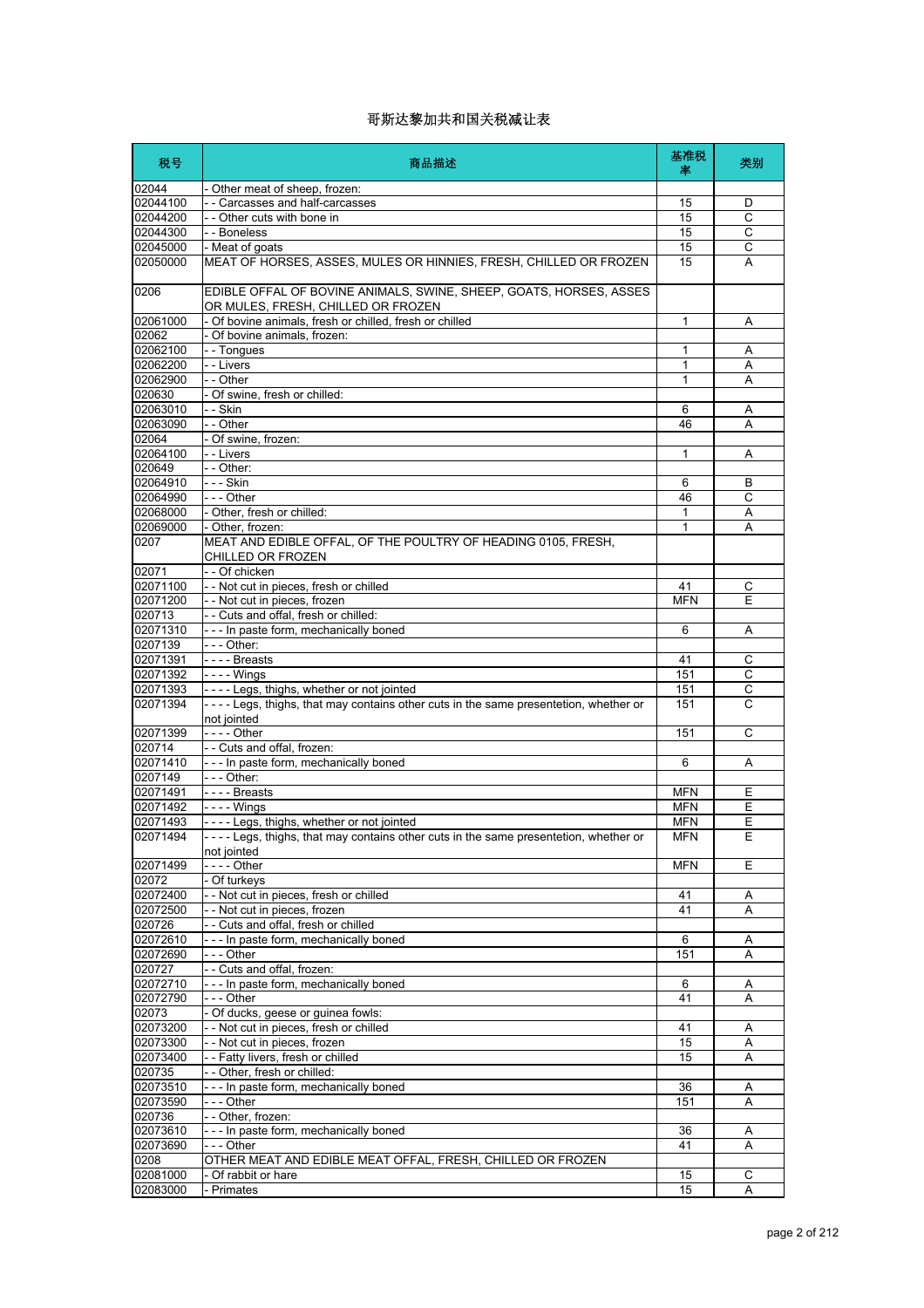| 税号                   | 商品描述                                                                                                                                                                                                                                                                 | 基准税<br>率   | 类别     |
|----------------------|----------------------------------------------------------------------------------------------------------------------------------------------------------------------------------------------------------------------------------------------------------------------|------------|--------|
| 02084000             | - Whales, dolphins and porpoises (mammals of the order Cetacea); manatees and<br>dugongs (mammals of the order Sirenia)                                                                                                                                              | 15         | A      |
| 02085000             | - Reptiles (including snakes and sea turtles)                                                                                                                                                                                                                        | 15         | Α      |
| 020890               | - Other                                                                                                                                                                                                                                                              |            |        |
| 02089010<br>02089090 | - Frogs' legs<br>- - Other                                                                                                                                                                                                                                           | 15<br>15   | Α<br>A |
| 0209                 | PIG FAT, FREE OF LEAN MEAT, AND POULTRY FAT, NOT RENDERED OR                                                                                                                                                                                                         |            |        |
|                      | OTHERWISE EXTRACTED, FRESH, CHILLED, FROZEN, SALTED, IN BRINE,<br>DRIED OR SMOKED                                                                                                                                                                                    |            |        |
| 02090010             | - Pia fat                                                                                                                                                                                                                                                            | 6          | Α      |
| 02090020             | - Other pig fat                                                                                                                                                                                                                                                      | 6          | Α      |
| 02090030             | - Poultry fat                                                                                                                                                                                                                                                        | 15         | A      |
| 0210                 | MEAT AND EDIBLE MEAT OFFAL, SALTED, IN BRINE, DRIED OR SMOKED;<br>EDIBLE FLOURS AND MEALS OF MEAT OR MEAT OFFAL                                                                                                                                                      |            |        |
| 02101                | - Meat of swine:                                                                                                                                                                                                                                                     |            |        |
| 02101100             | - - Hams, shoulders and cuts thereof, with bone in                                                                                                                                                                                                                   | <b>MFN</b> | Ε      |
| 02101200             | - - Bellies (streaky) and cuts thereof                                                                                                                                                                                                                               | <b>MFN</b> | Ε      |
| 02101900<br>02102000 | - - Other<br>- Meat of bovine animals                                                                                                                                                                                                                                | 6<br>15    | A<br>Α |
| 02109                | Other, including edible flours and meals of meat or meat offal:                                                                                                                                                                                                      |            |        |
| 02109100             | - - Of primates                                                                                                                                                                                                                                                      | 10         | B      |
| 02109200             | - - Of whales, dolphins and porpoises (mammals of the order Cetacea); manatees and                                                                                                                                                                                   | 10         | A      |
| 02109300             | dugongs (mammals of the order Sirenia)                                                                                                                                                                                                                               |            |        |
| 021099               | - Of reptiles (including snakes and sea turtles)<br>- - Other:                                                                                                                                                                                                       | 10         | B      |
| 02109910             | - - Poultry livers, salted or in brine                                                                                                                                                                                                                               | 15         | Α      |
| 02109920             | - - Poultry livers, dried or smoked                                                                                                                                                                                                                                  | 15         | A      |
| 02109930             | -- Flours and meals of meat or meat offal                                                                                                                                                                                                                            | 10         | Α      |
| 02109990             | - - Other                                                                                                                                                                                                                                                            | 15         | A      |
| 03                   | FISH AND CRUSTACEANS, MOLLUSCS AND OTHER AQUATIC INVERTEBRATES                                                                                                                                                                                                       |            |        |
| 0301                 | LIVE FISH                                                                                                                                                                                                                                                            |            |        |
| 03011000             | - Ornamental fish                                                                                                                                                                                                                                                    | 15         | A      |
| 03019                | Other live fish:                                                                                                                                                                                                                                                     |            |        |
| 030191               | - - Trout (Salmo trutta, Oncorhynchus mykiss, Oncorhynchus clarki, Oncorhynchus<br>aguabonita, Oncorhynchus gilae, Oncorhynchus apache and Oncorhynchus                                                                                                              |            |        |
|                      | chrysogaster):                                                                                                                                                                                                                                                       |            |        |
| 03019110             | --- Fry for re-stocking                                                                                                                                                                                                                                              | 1          | A      |
| 03019190<br>030192   | --- Other<br>- - Eels (Anguilla spp.):                                                                                                                                                                                                                               | 10         | C      |
| 03019210             | --- Fry for re-stocking                                                                                                                                                                                                                                              | 1          | Α      |
| 03019290             | - - - Other                                                                                                                                                                                                                                                          | 10         | C      |
| 030193               | - - Carps:                                                                                                                                                                                                                                                           |            |        |
| 03019310             | --- Fry for re-stocking                                                                                                                                                                                                                                              | 6          | С      |
| 03019390             | $-$ - Other                                                                                                                                                                                                                                                          | 10         | C      |
| 03019400             | - Tunas or Bluefin Tuna (Thunnus thynnus)                                                                                                                                                                                                                            | 1          | Α      |
| 03019500             | Sourther tunas (Thunnas maccoyii)                                                                                                                                                                                                                                    | 1          | A      |
| 030199               | - - Other:                                                                                                                                                                                                                                                           |            |        |
| 03019910             | - - - Fry for re-stocking                                                                                                                                                                                                                                            | 1          | Α      |
| 0301999              | --- Other                                                                                                                                                                                                                                                            |            |        |
| 03019991             | ---- Tunas (of the genus Thunnus, excluding Thunnus thynnus and Thunnus<br>maccoyii), skipjack or stripe-bellied bonito (Euthynnus (Katsuwonus) pelamis),<br>sardines (Sardina pilchardus, Sardinops spp.) and mackerel (Scomber scombrus,<br>Scomber australasicus. | 1          | Α      |
| 03019999             |                                                                                                                                                                                                                                                                      | 10         | С      |
| 0302                 | FISH, FRESH OR CHILLED, EXCLUDING FISH FILLETS AND OTHER FISH MEAT                                                                                                                                                                                                   |            |        |
| 03021                | OF HEADING 0304<br>- Salmonidae, excluding livers and roes:                                                                                                                                                                                                          |            |        |
| 03021100             | - - Trout (Salmo trutta, Oncorhynchus mykiss, Oncorhynchus clarki, Oncorhynchus<br>aguabonita, Oncorhynchus gilae, Oncorhynchus apache and Oncorhynchus                                                                                                              | 15         | С      |
| 03021200             | chrysogaster)<br>-- Pacific salmon (Oncorhynchus nerka, Oncorhynchus gorbuscha, Oncorhynchus                                                                                                                                                                         | 10         | С      |
|                      | keta,<br>Oncorhynchus tschawytscha, Oncorhynchus kisutch, Oncorhynchus masou and<br>Oncorhynchus rhodurus), Atlantic salmon (Salmo salar) and Danube salmon (Hucho<br>hucho)                                                                                         |            |        |
| 03021900             | - - Other                                                                                                                                                                                                                                                            | 10         | С      |
| 03022                | - Flat fish (Pleuronectidae, Bothidae, Cynoglossidae, Soleidae, Scophthalmidae and<br>Citharidae), excluding livers and roes:                                                                                                                                        |            |        |
|                      |                                                                                                                                                                                                                                                                      |            |        |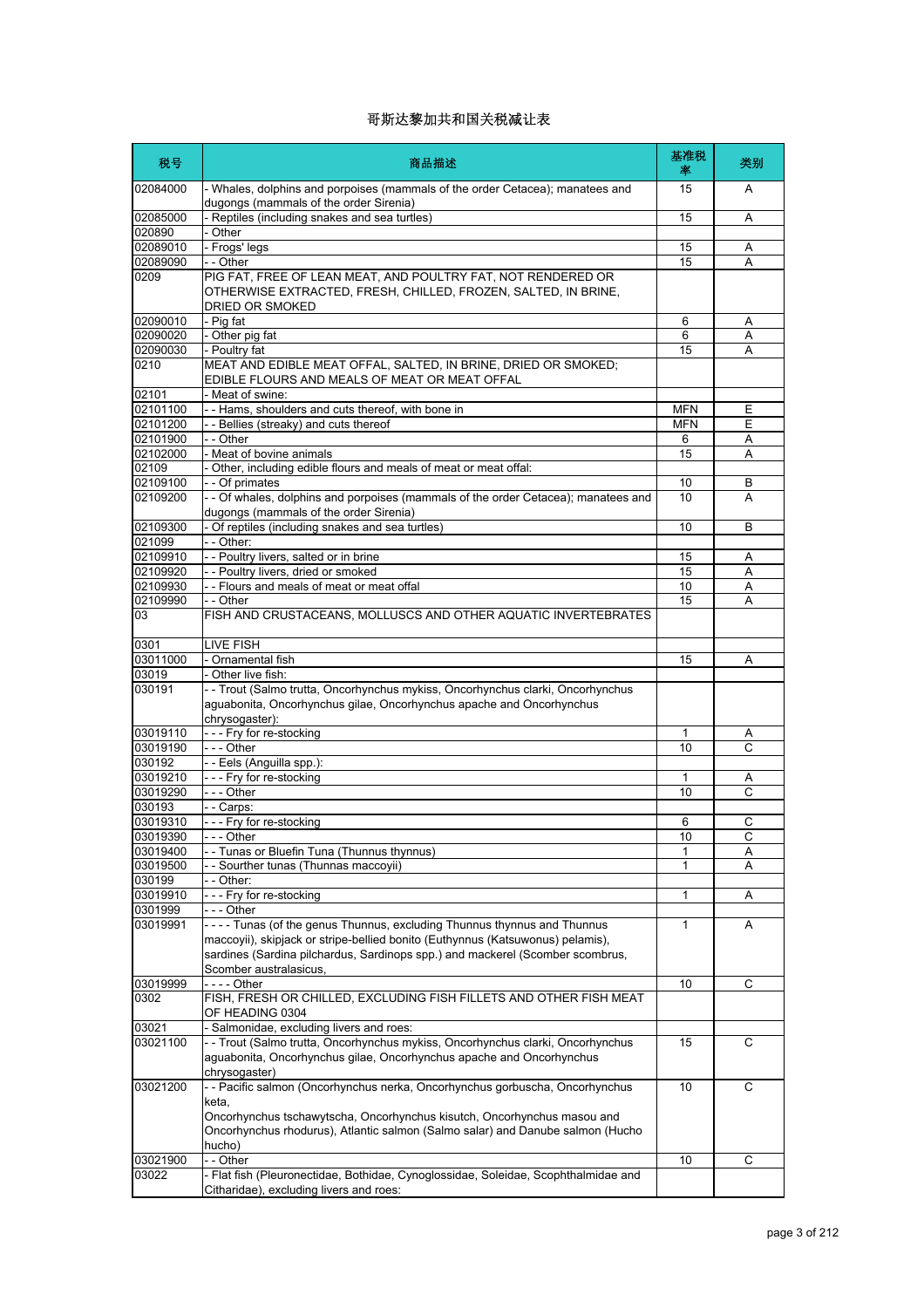| 税号                | 商品描述                                                                                                                             | 基准税<br>率     | 类别             |
|-------------------|----------------------------------------------------------------------------------------------------------------------------------|--------------|----------------|
| 03022100          | - - Halibut (Reinhardtius hippoglossoides, Hippoglossus<br>hippoglossus, Hippoglossus stenolepis)                                | 10           | C              |
| 03022200          | - - Plaice (Pleuronectes platessa)                                                                                               | 10           | С              |
| 03022300          | -- Sole (Solea spp.)                                                                                                             | 10           | $\overline{c}$ |
| 03022900          | - - Other                                                                                                                        | <b>MFN</b>   | Ε              |
| 03023             | - Tunas (of the genus Thunnus), skipjack or stripebellied bonito (Euthynnus<br>(Katsuwonus) pelamis), excluding livers and roes: |              |                |
| 03023100          | - Albacore or longfinned tunas (Thunnus alalunga)                                                                                | 1            | Α              |
| 03023200          | - - Yellowfin tunas (Thunnus albacares)                                                                                          | $\mathbf{1}$ | A              |
| 03023300          | -- Skipjack or stripe-bellied bonito                                                                                             | 1            | Α              |
| 03023400          | - - Bigeye tunas (Thunnus obesus)                                                                                                | 1            | Α              |
| 03023500          | -- Bluefin tunas (Thunnus thynnus)                                                                                               | 1            | A              |
| 03023600          | - - Southern bluefin tunas (Thunnus maccoyii)                                                                                    | 1            | Α              |
| 03023900          | $-$ - Other                                                                                                                      | $\mathbf{1}$ | Α              |
| 03024000          | - Herrings (Clupea harengus, Clupea pallasii), excluding livers and roes                                                         | 10           | С              |
| 03025000          | - Cod (Gadus morhua, Gadus ogac, Gadus macrocephalus), excluding livers and roes                                                 | 10           | C              |
| 03026             | - Other fish, excluding livers and roes:                                                                                         |              |                |
| 03026100          | - - Sardines (Sardina pilchardus, Sardinops spp.), sardinella (Sardinella spp.), brisling                                        | 1            | Α              |
|                   | or sprats (Sprattus sprattus)                                                                                                    |              |                |
| 03026200          | - - Haddock (Melanogrammus aeglefinus)                                                                                           | 10           | $\mathsf{C}$   |
| 03026300          | - - Coalfish (Pollachius virens)                                                                                                 | 10           | С              |
| 03026400          | - - Mackerel (Scomber scombrus, Scomber australasicus, Scomber japonicus)                                                        | 10           | C              |
| 03026500          | - - Dogfish and other sharks                                                                                                     | 10           | С              |
| 03026600          | - - Eels (Anguilla spp.)                                                                                                         | 10           | С              |
| 03026700          | - - Swordfish (Xiphias gladius)                                                                                                  | <b>MFN</b>   | Ε              |
| 03026800          | - - Antarctic toothfish and Patagonian toothfish or Chilean sea bass (Dissostichus<br>spp.)                                      | 15           | C              |
| 030269            | $ \overline{Other}$                                                                                                              |              |                |
| 03026920          | - - - Snappers (Lutjanus spp.)                                                                                                   | <b>MFN</b>   | Ε              |
| 03026930          | - - - Dolphinfish (Coryphaena hippurus)                                                                                          | <b>MFN</b>   | Ε              |
| 03026940          | - - - Groupers (Epinephelus spp., Paralabrax spp.)                                                                               | 15           | С              |
| 03026950          | --- Croakers (Sciaena spp.)                                                                                                      | <b>MFN</b>   | Ε              |
| 03026960          | - - - Spearfishes (Makaria spp., Tetrapturus spp.)                                                                               | <b>MFN</b>   | Ε              |
| 03026970          | - - - Tilapias (Tilapia spp.)                                                                                                    | <b>MFN</b>   | E              |
| 03026980          | - - - Dusky sea-perch (Epinephelus guaza)                                                                                        | <b>MFN</b>   | Ε              |
| 03026990          | --- Other                                                                                                                        | <b>MFN</b>   | E              |
| 03027000          | - Livers and roes                                                                                                                | 6            | C              |
| 0303              | FISH, FROZEN, EXCLUDING FISH FILLETS AND OTHER FISH MEAT OF HEADING<br>0304                                                      |              |                |
| 03031             | - Pacific salmon (Oncorhynchus nerka, Oncorhynchus gorbuscha, Oncorhynchus                                                       |              |                |
|                   | keta, Oncorhynchus tschawytscha, Oncorhynchus kisutch, Oncorhynchus masou and                                                    |              |                |
|                   | Oncorhynchus rhodurus), excluding livers and roes:                                                                               |              |                |
| 03031100          | - - Red salmon (Oncorhynchus nerka)                                                                                              | 10           | С              |
| 03031900          | - Other                                                                                                                          | 10           | C              |
| 03032             | - Other salmonidae, excluding livers and roes:                                                                                   |              |                |
| 03032100          | - - Trout (Salmo trutta, Oncorhynchus mykiss, Oncorhynchus clarki, Oncorhynchus                                                  | <b>MFN</b>   | Е              |
|                   | aguabonita, Oncorhynchus gilae, Oncorhynchus apache and Oncorhynchus<br>chrysogaster)                                            |              |                |
| 03032200          | - Atlantic salmon (Salmo salar) and Danube salmon (Hucho hucho)                                                                  | 10           | С              |
| 03032900          | - - Other                                                                                                                        | 10           | C              |
| 03033             | - Flat fish (Pleuronectidae, Bothidae, Cynoglossidae, Soleidae, Scophthalmidae and                                               |              |                |
|                   | Citharidae), excluding livers and roes:                                                                                          |              |                |
| 03033100          | -- Halibut (Reinhardtius hippoglossoides, Hippoglossus hippoglossus, Hippoglossus                                                | 10           | C              |
|                   | stenolepis)                                                                                                                      |              |                |
| 03033200          | - - Plaice (Pleuronectes platessa)                                                                                               | 10           | С              |
| 03033300          | - - Sole (Solea spp.)                                                                                                            | 10           | $\mathsf C$    |
| 03033900          | - - Other                                                                                                                        | <b>MFN</b>   | Ε              |
| 03034             | - Tunas (of the genus Thunnus), skipjack or stripebellied bonito (Euthynnus                                                      |              |                |
| 03034100          | (Katsuwonus) pelamis), excluding livers and roes:                                                                                | 1            |                |
|                   | - Albacore or longfinned tunas (Thunnus alalunga)                                                                                |              | Α              |
| 03034200          | - - Yellowfin tunas (Thunnus albacares)                                                                                          | 1            | Α              |
| 03034300          | - - Skipjack or stripe-bellied bonito                                                                                            | 1            | Α              |
| 03034400          | - - Bigeye tunas (Thunnus obesus)                                                                                                | 1            | Α              |
| 03034500          | - Bluefin tunas (Thunnus thynnus)                                                                                                | 1            | Α              |
| 03034600          | - Southern bluefin tunas (Thunnus maccoyii)                                                                                      | 1            | Α              |
| 03034900<br>03035 | - - Other<br>- Herrings (Clupea harengus, Clupea pallasii) and cod (Gadus morhua, Gadus ogac,                                    | 1            | Α              |
|                   |                                                                                                                                  |              |                |
|                   | Gadus macrocephalus), excluding livers and roes:                                                                                 |              |                |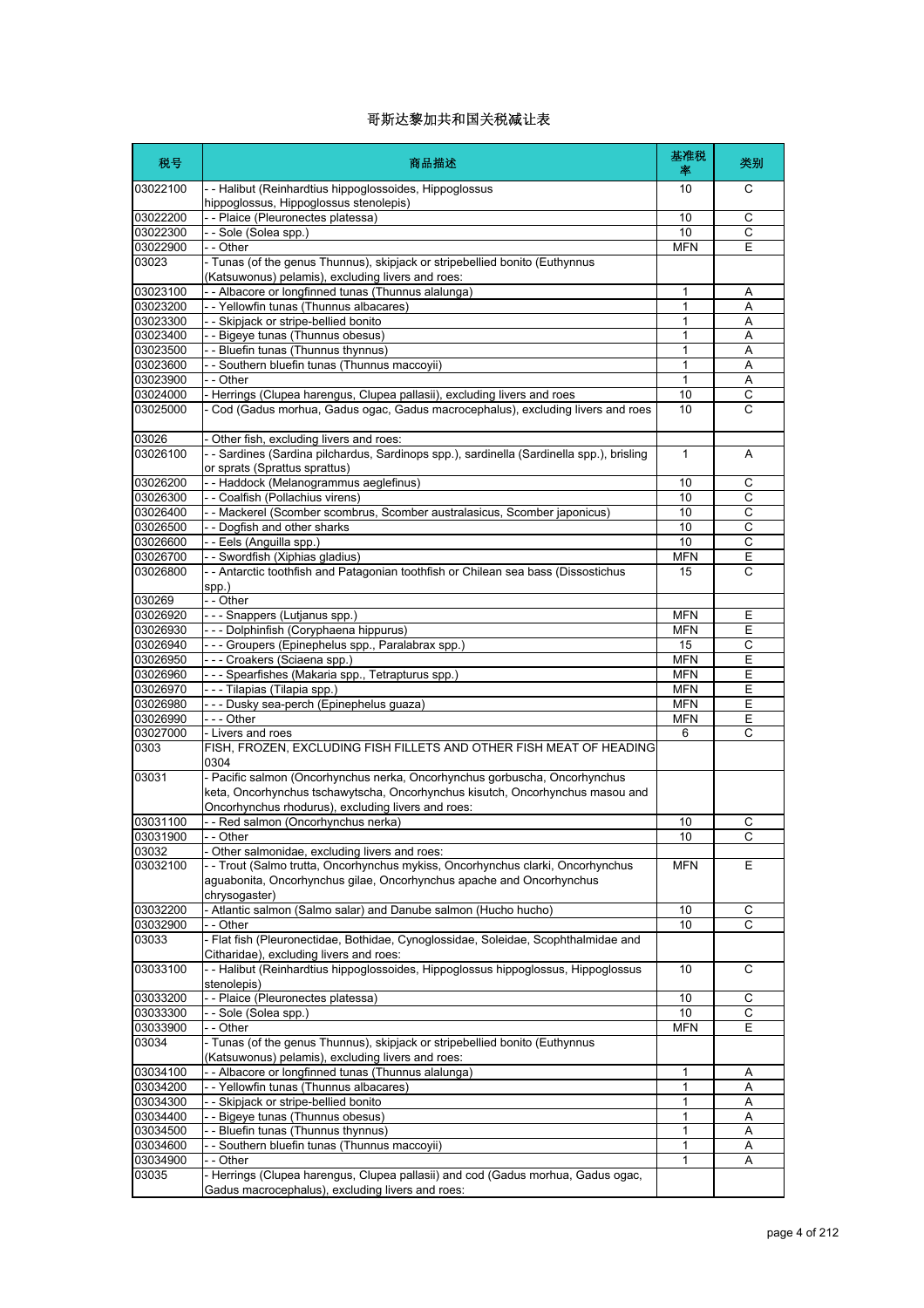| 税号                   | 商品描述                                                                                                                                                                        | 基准税<br>率                 | 类别             |
|----------------------|-----------------------------------------------------------------------------------------------------------------------------------------------------------------------------|--------------------------|----------------|
| 03035100             | - - Herrings (Clupea harengus, Clupea pallasii)                                                                                                                             | 10                       | С              |
| 03035200             | - Cod (Gadus morhua, Gadus ogac, Gadus macrocephalus)                                                                                                                       | 10                       | C              |
| 03036                | - Swordfish (Xiphias gladius), Antarctic toothfish and Patagonian toothfish or Chilean<br>sea bass (Dissostichus spp.), excluding livers an roes:                           |                          |                |
| 03036100             | - - Swordfish (Xiphias gladius)                                                                                                                                             | <b>MFN</b>               | Е              |
| 03036200             | - - Antarctic toothfish and Patagonian toothfish or Chilean sea bass (Dissostichus                                                                                          | 10                       | C              |
|                      | spp.)                                                                                                                                                                       |                          |                |
| 03037                | - Other fish, excluding livers and roes:                                                                                                                                    |                          |                |
| 03037100             | - - Sardines (Sardina pilchardus, Sardinops spp.), sardinella (Sardinella spp.) and<br>brisling or sprats (Sprattus sprattus)                                               | 1                        | A              |
| 03037200             | - - Haddock (Melanogrammus aeglefinus)                                                                                                                                      | 10                       | С              |
| 03037300             | - - Coalfish (Pollachius virens)                                                                                                                                            | 10                       | $\overline{C}$ |
| 03037400             | - - Mackerel (Scomber scombrus, Scomber australasicus, Scomber japonicus)                                                                                                   | 1                        | Α              |
| 03037500             | - - Sharks                                                                                                                                                                  | 10                       | $\mathsf{C}$   |
| 03037600             | - - Eels (Anguilla spp.)                                                                                                                                                    | 10                       | C              |
| 03037700             | - - Sea bass (Dicentrarchus labrax, Dicentrarchus punctatus)                                                                                                                | <b>MFN</b>               | Ε              |
| 03037800             | -- Hake (Merluccius spp., Urophycis spp.)                                                                                                                                   | <b>MFN</b>               | Ε              |
| 03037900             | - - Other                                                                                                                                                                   | <b>MFN</b>               | E              |
| 03038000             | - Livers and roes                                                                                                                                                           | 6                        | C              |
| 0304                 | FISH FILLETS AND OTHER FISH MEAT (WHETHER OR NOT MINCED), FRESH,<br>CHILLED OR FROZEN                                                                                       |                          |                |
| 03041                | - Fresh or chilled:                                                                                                                                                         |                          |                |
| 03041100             | - - Swordfish (Xiphias gladius)                                                                                                                                             | <b>MFN</b>               | Ε              |
| 03041200             | - - Antarctic toothfish and Patagonian toothfish or Chilean sea bass (Dissostichus                                                                                          | 15                       | C              |
|                      | spp.)                                                                                                                                                                       |                          |                |
| 03041900             | - - Other                                                                                                                                                                   | <b>MFN</b>               | E              |
| 03042                | - Frozen fillets:                                                                                                                                                           |                          |                |
| 03042100             | - - Swordfish (Xiphias gladius)                                                                                                                                             | <b>MFN</b>               | Ε              |
| 03042200             | - - Antarctic toothfish and Patagonian toothfish or Chilean sea bass (Dissostichus                                                                                          | 15                       | C              |
|                      | spp.)                                                                                                                                                                       |                          |                |
| 030429               | - - Other:                                                                                                                                                                  |                          |                |
| 03042910             | - - - Snappers (Lutjanus spp.)                                                                                                                                              | <b>MFN</b><br><b>MFN</b> | Ε              |
| 03042920<br>03042930 | --- Dolphinfish (Coryphaena hippurus)<br>--- Groupers (Epinephelus spp., Paralabrax spp.)                                                                                   | <b>MFN</b>               | Ε<br>Ε         |
| 03042940             |                                                                                                                                                                             | <b>MFN</b>               | E              |
| 03042950             | --- Croakers (Sciaena spp.)<br>- - - Spearfishes (Makaria spp., Tetrapturus spp.)                                                                                           | <b>MFN</b>               | Ε              |
| 03042960             | - - - Tilapias (Tilapia spp.)                                                                                                                                               | <b>MFN</b>               | E              |
| 03042970             | - - - Dusky sea-perch (Epinephelus guaza)                                                                                                                                   | <b>MFN</b>               | E              |
| 03042990             | --- Other                                                                                                                                                                   | <b>MFN</b>               | Ε              |
| 03049                | - Other:                                                                                                                                                                    |                          |                |
| 03049100             | - - Swordfish (Xiphias gladius)                                                                                                                                             | <b>MFN</b>               | Ε              |
| 03049200             | - - Antarctic toothfish and Patagonian toothfish or Chilean sea bass (Dissostichus                                                                                          | 15                       | C              |
|                      | spp.)                                                                                                                                                                       |                          |                |
| 03049900             | - - Other:                                                                                                                                                                  | <b>MFN</b>               | Ε              |
| 0305                 | FISH DRIED, SALTED OR IN BRINE; SMOKED FISH, WHETHER OR NOT<br>COOKED BEFORE OR DURING THE SMOKING PROCESS; FLOURS, MEALS AND<br>PELLETS OF FISH, FIT FOR HUMAN CONSUMPTION |                          |                |
| 03051000             | - Flours, meals and pellets of fish, fit for human consumption                                                                                                              | 1                        |                |
| 03052000             | - Livers and roes of fish, dried, smoked, salted or in brine                                                                                                                | 10                       | Α<br>C         |
| 03053000             | - Fish fillets, dried, salted or in brine, but not smoked                                                                                                                   | 15                       | A              |
| 03054                | Smoked fish, including fillets:                                                                                                                                             |                          |                |
| 03054100             | - - Pacific salmon (Oncorhynchus nerka, Oncorhynchus gorbuscha, Oncorhynchus                                                                                                | 15                       | C              |
|                      | keta, Oncorhynchus tschawytscha, Oncorhynchus kisutch, Oncorhynchus masou and                                                                                               |                          |                |
|                      | Oncorhynchus rhodurus), Atlantic salmon (Salmo salar) and Danube salmon (Hucho                                                                                              |                          |                |
|                      | hucho)                                                                                                                                                                      |                          |                |
| 03054200             | - - Herrings (Clupea harengus, Clupea pallasii)                                                                                                                             | 15                       | С              |
| 03054900             | - - Other                                                                                                                                                                   | 15                       | $\mathsf{C}$   |
| 03055                | - Dried fish, whether or not salted but not smoked:                                                                                                                         |                          |                |
| 03055100             | - - Cod (Gadus morhua, Gadus ogac, Gadus macrocephalus)                                                                                                                     | 15                       | С              |
| 03055900             | - - Other                                                                                                                                                                   | 15                       | C              |
| 03056                | - Fish, salted but not dried or smoked and fish in brine:                                                                                                                   |                          |                |
| 03056100             | - - Herrings (Clupea harengus, Clupea pallasii)                                                                                                                             | 15                       | С              |
| 03056200             | - - Cod (Gadus morhua, Gadus ogac, Gadus macrocephalus)                                                                                                                     | 15                       | С              |
| 03056300             | - - Anchovies (Engraulis spp.)                                                                                                                                              | 15                       | С              |
| 03056900             | - - Other                                                                                                                                                                   | 15                       | C              |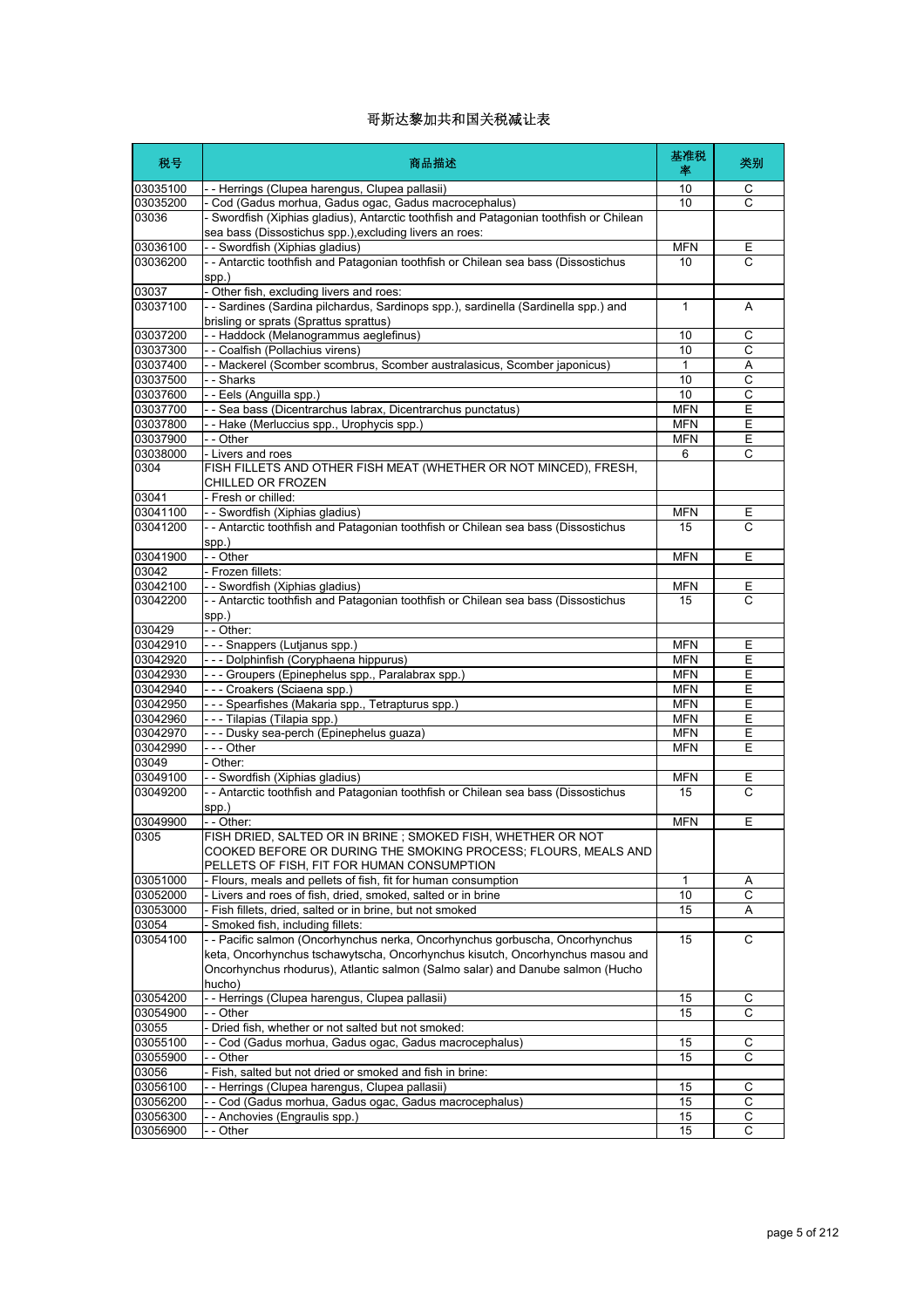| 税号                 | 商品描述                                                                                                                                                                                                                                                                                                                                       | 基准税<br>率   | 类别 |
|--------------------|--------------------------------------------------------------------------------------------------------------------------------------------------------------------------------------------------------------------------------------------------------------------------------------------------------------------------------------------|------------|----|
| 0306               | CRUSTACEANS, WHETHER IN SHELL OR NOT, LIVE, FRESH, CHILLED,<br>FROZEN, DRIED, SALTED OR IN BRINE; CRUSTACEANS, IN SHELL, COOKED BY<br>STEAMING OR BY BOILING IN WATER, WHETHER OR NOT CHILLED, FROZEN,<br>DRIED, SALTED OR IN BRINE; FLOURS, MEALS AND PELLETS OF<br>CRUSTACEANS, FIT FOR HUMAN CONSUMPTION                                |            |    |
| 03061              | - Frozen:                                                                                                                                                                                                                                                                                                                                  |            |    |
| 030611             | -- Spiny lobsters, langouste or rock lobsters (Palinurus spp., Panulirus spp., Jasus<br>spp.):                                                                                                                                                                                                                                             |            |    |
| 0306111            | --- Unshelled                                                                                                                                                                                                                                                                                                                              |            |    |
| 03061111           | - - - - Whole                                                                                                                                                                                                                                                                                                                              | <b>MFN</b> | Ε  |
| 03061112           | $--$ Heads                                                                                                                                                                                                                                                                                                                                 | 10         | C  |
| 03061113           | - - - - Tails                                                                                                                                                                                                                                                                                                                              | 10         | C  |
| 03061120           | --- Shelled                                                                                                                                                                                                                                                                                                                                | <b>MFN</b> | Ε  |
| 03061200<br>030613 | - - Lobsters (Homarus spp.)                                                                                                                                                                                                                                                                                                                | 10         | C  |
| 0306131            | - - Shrimps, prawns and other decapods natantia:<br>--- Shrimps:                                                                                                                                                                                                                                                                           |            |    |
| 03061311           | - - - - Cultivated                                                                                                                                                                                                                                                                                                                         | <b>MFN</b> | Ε  |
| 03061319           | - - - - Other                                                                                                                                                                                                                                                                                                                              | <b>MFN</b> | E  |
| 03061390           | --- Other                                                                                                                                                                                                                                                                                                                                  | <b>MFN</b> | Ε  |
| 03061400           | - - Crabs (excluding macrura)                                                                                                                                                                                                                                                                                                              | <b>MFN</b> | Е  |
| 03061900           | - - Other, including flours, meals and pellets of crustaceans, fit for human                                                                                                                                                                                                                                                               | 10         | C  |
|                    | consumption                                                                                                                                                                                                                                                                                                                                |            |    |
| 03062              | - Not frozen:                                                                                                                                                                                                                                                                                                                              |            |    |
| 03062100           | -- Spiny lobsters, langouste or rock lobsters (Palinurus spp., Panulirus spp., Jasus                                                                                                                                                                                                                                                       | <b>MFN</b> | E  |
|                    | $spp.$ ):                                                                                                                                                                                                                                                                                                                                  | 10         | C  |
| 03062200<br>030623 | -- Lobsters (Homarus spp.)<br>-- Shrimps, prawns and other decapods natantia:                                                                                                                                                                                                                                                              |            |    |
| 03062310           | - - - Fry for re-stocking                                                                                                                                                                                                                                                                                                                  | 1          | A  |
| 03062390           | - - - Other                                                                                                                                                                                                                                                                                                                                | <b>MFN</b> | E  |
| 03062400           | - - Crabs (excluding macrura)                                                                                                                                                                                                                                                                                                              | 10         | C  |
| 030629             | - - Other, including flours, meals and pellets of crustaceans, fit for human                                                                                                                                                                                                                                                               |            |    |
|                    | consumption                                                                                                                                                                                                                                                                                                                                |            |    |
| 03062910           | - - - Flours, meals and pellets                                                                                                                                                                                                                                                                                                            | 10         | С  |
| 03062990           |                                                                                                                                                                                                                                                                                                                                            | 10         | С  |
| 0307               | MOLLUSCS, WHETHER IN SHELL OR NOT, LIVE, FRESH, CHILLED, FROZEN,<br>DRIED, SALTED OR IN BRINE; AQUATIC INVERTEBRATES OTHER THAN<br>CRUSTACEANS AND MOLLUSCS, LIVE, FRESH, CHILLED, FROZEN, DRIED,<br>SALTED OR IN BRINE; FLOURS, MEALS AND PELLETS OF AQUATIC<br>INVERTEBRATES OTHER THAN CRUSTACEANS, FIT FOR HUMAN<br><b>CONSUMPTION</b> |            |    |
| 03071000           | - Oysters                                                                                                                                                                                                                                                                                                                                  | 10         | C  |
| 03072              | - Scallops, queen scallops and other molluscs of the genera Pecten, Chlamys or                                                                                                                                                                                                                                                             |            |    |
|                    | Placopecten:                                                                                                                                                                                                                                                                                                                               |            |    |
| 03072100           | -- Live, fresh or chilled:                                                                                                                                                                                                                                                                                                                 | 10         | С  |
| 03072900           | - Other                                                                                                                                                                                                                                                                                                                                    | 10         | C  |
| 03073<br>03073100  | Mussels (Mytilus spp., Perna spp.):<br>- Live, fresh or chilled:                                                                                                                                                                                                                                                                           | 10         | С  |
| 03073900           | $-$ - Other                                                                                                                                                                                                                                                                                                                                | <b>MFN</b> | Ε  |
| 03074              | - Cuttle fish (Sepia officinalis, Rossia macrosoma) and Bobtail squid (Sepiola spp.);                                                                                                                                                                                                                                                      |            |    |
|                    | and squid (Ommastrephes spp., Loligo spp., Nototodarus spp., Sepioteuthis spp.):                                                                                                                                                                                                                                                           |            |    |
| 03074100           | -- Live, fresh or chilled:                                                                                                                                                                                                                                                                                                                 | 10         | С  |
| 030749             | - - Other                                                                                                                                                                                                                                                                                                                                  |            |    |
| 03074910           | --- Frozen Squid, put up for sale in packings of more than 3 kg                                                                                                                                                                                                                                                                            | 1          | A  |
| 03074990           | --- Other                                                                                                                                                                                                                                                                                                                                  | 10         | Α  |
| 03075              | - Octopus (Octopus spp.):                                                                                                                                                                                                                                                                                                                  |            |    |
| 03075100           | -- Live, fresh or chilled                                                                                                                                                                                                                                                                                                                  | 10         | С  |
| 03075900           | --- Other                                                                                                                                                                                                                                                                                                                                  | <b>MFN</b> | Ε  |
| 03076000<br>03079  | - Snails, other than sea snails<br>- Other, including flours, meals and pellets of aquatic invertebrates other than                                                                                                                                                                                                                        | 10         | С  |
|                    | crustaceans, fit for human consumption:                                                                                                                                                                                                                                                                                                    |            |    |
| 03079100           | -- Live, fresh or chilled                                                                                                                                                                                                                                                                                                                  | 10         | С  |
| 03079900           | - - Other                                                                                                                                                                                                                                                                                                                                  | <b>MFN</b> | Ε  |
| 04                 | DAIRY PRODUCE; BIRDS' EGGS; NATURAL HONEY; EDIBLE PRODUCTS OF                                                                                                                                                                                                                                                                              |            |    |
|                    | ANIMAL ORIGIN, NOT ELSEWHERE SPECIFIED OR INCLUDED                                                                                                                                                                                                                                                                                         |            |    |
| 0401               | MILK AND CREAM, NOT CONCENTRATED, NOR CONTAINING ADDED SUGAR                                                                                                                                                                                                                                                                               |            |    |
|                    | OR OTHER SWEETENING MATTER                                                                                                                                                                                                                                                                                                                 |            |    |
| 04011000           | - Of a fat content, by weight, not exceeding 1%                                                                                                                                                                                                                                                                                            | <b>MFN</b> | Ε  |
| 04012000           | Of a fat content, by weight, exceeding 1% but not exceeding 6%                                                                                                                                                                                                                                                                             | <b>MFN</b> | Ε  |
| 04013000           | Containing by weight more than 6% of milk solids                                                                                                                                                                                                                                                                                           | <b>MFN</b> | Е  |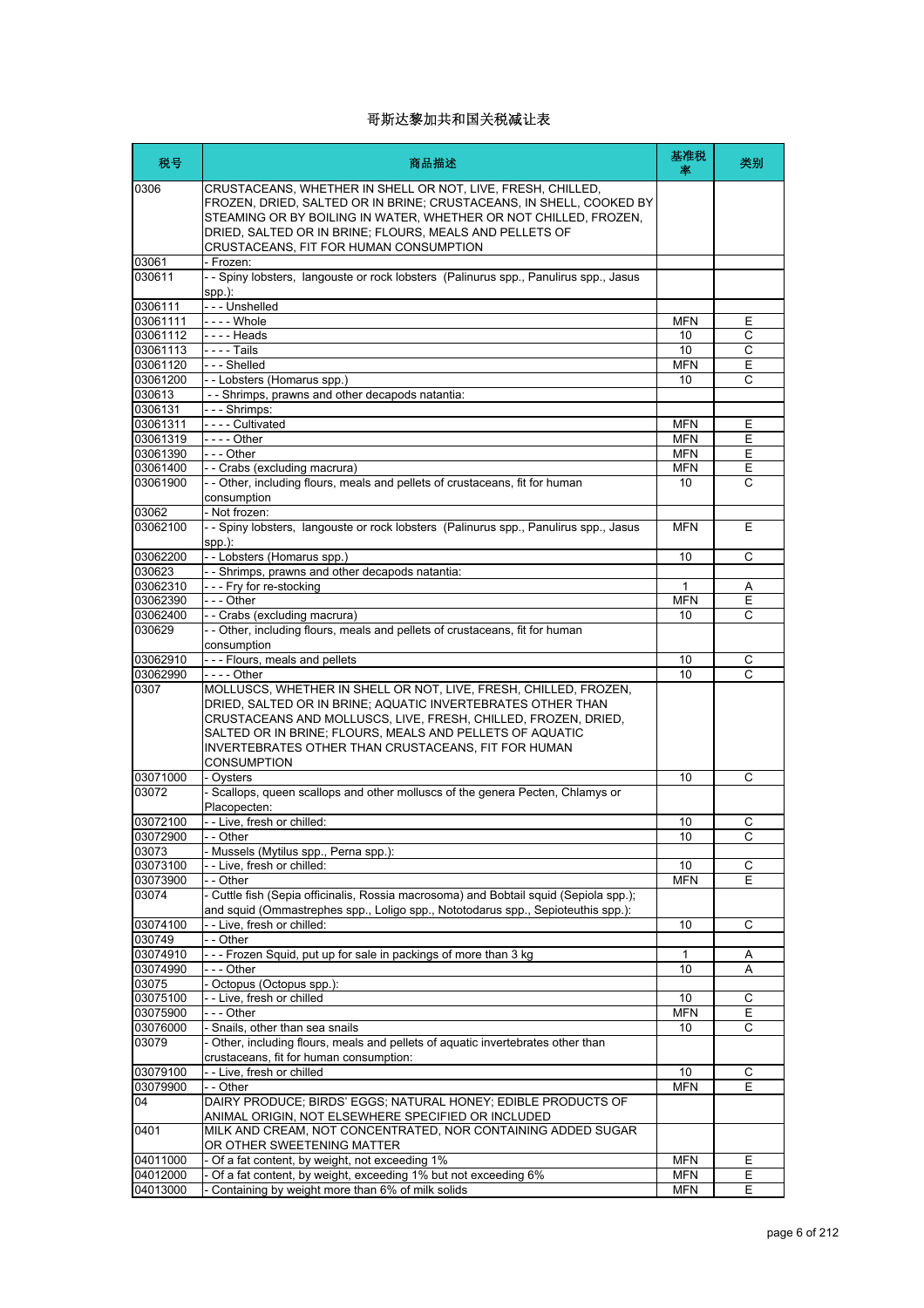| 税号                   | 商品描述                                                                                                                                                                                                                                                           | 基准税<br>率         | 类别     |
|----------------------|----------------------------------------------------------------------------------------------------------------------------------------------------------------------------------------------------------------------------------------------------------------|------------------|--------|
| 0402                 | MILK AND CREAM, CONCENTRATED OR CONTAINING ADDED SUGAR OR<br>OTHER SWEETENING MATTER                                                                                                                                                                           |                  |        |
| 04021000             | - In powder, granules or other solid forms, of a fat content, by weight, not exceeding<br>1.5%                                                                                                                                                                 | <b>MFN</b>       | E      |
| 04022                | - In powder, granules or other solid forms, of a fat content, by weight, exceeding 1.5%:                                                                                                                                                                       |                  |        |
| 040221               | - - Not containing added sugar or other sweetening matter:                                                                                                                                                                                                     |                  |        |
| 0402211<br>04022111  | --- Semi-skimmed milk, of a fat content, by weight, of less than 26%:<br>---- In containers of a net content of less than 3 kg                                                                                                                                 | <b>MFN</b>       |        |
| 04022112             | ---- In containers of a net content of 3 kg or more                                                                                                                                                                                                            | <b>MFN</b>       | Ε<br>Ε |
| 0402212              | --- Full-cream milk, of a fat content, by weight, of 26% or more:                                                                                                                                                                                              |                  |        |
| 04022121             | ---- In containers of a net content of less than 5 kg                                                                                                                                                                                                          | <b>MFN</b>       | Ε      |
| 04022122             | ---- In containers of a net content of 5 kg or more                                                                                                                                                                                                            | <b>MFN</b>       | Ε      |
| 04022900             | - - Other                                                                                                                                                                                                                                                      | <b>MFN</b>       | E      |
| 04029                | - Other:                                                                                                                                                                                                                                                       |                  |        |
| 040291<br>04029110   | - - Not containing added sugar or other sweetening matter:<br>- - - Evaporated milk                                                                                                                                                                            |                  |        |
| 04029120             | --- Cream                                                                                                                                                                                                                                                      | 10<br><b>MFN</b> | Α<br>Ε |
| 04029190             | --- Other                                                                                                                                                                                                                                                      | <b>MFN</b>       | E      |
| 040299               | - - Other:                                                                                                                                                                                                                                                     |                  |        |
| 04029910             | --- Condensed milk                                                                                                                                                                                                                                             | 10               | Α      |
| 04029990             | $--$ Other                                                                                                                                                                                                                                                     | <b>MFN</b>       | E      |
| 0403                 | BUTTERMILK, CURDLED MILK AND CREAM, YOGURT, KEPHIR AND OTHER<br>FERMENTED OR ACIDIFIED MILK AND CREAM, WHETHER OR NOT<br>CONCENTRATED OR CONTAINING ADDED SUGAR OR OTHER SWEETENING<br>MATTER OR FLAVOURED OR CONTAINING ADDED FRUIT, OTHER FRUITS OR<br>COCOA |                  |        |
| 04031000             | - Yogurt                                                                                                                                                                                                                                                       | <b>MFN</b>       | Ε      |
| 040390               | - Other:                                                                                                                                                                                                                                                       |                  |        |
| 04039010             | - - Buttermilk                                                                                                                                                                                                                                                 | <b>MFN</b>       | Ε      |
| 04039090<br>0404     | - - Other<br>WHEY, WHETHER OR NOT CONCENTRATED OR CONTAINING ADDED SUGAR<br>OR OTHER SWEETENING MATTER; PRODUCTS CONSISTING OF NATURAL                                                                                                                         | <b>MFN</b>       | E      |
|                      | MILK CONSTITUENTS, WHETHER OR NOT CONTAINING ADDED SUGAR OR<br>OTHER SWEETENING MATTER, NOT ELSEWHERE SPECIFIED OR INCLUDED                                                                                                                                    |                  |        |
| 04041000             | - Whey and modified whey, whether or not concentrated or containing added sugar or<br>other sweetening matter                                                                                                                                                  | 1                | A      |
| 04049000             | - Other                                                                                                                                                                                                                                                        | <b>MFN</b>       | Ε      |
| 0405                 | BUTTER AND OTHER FATS AND OILS DERIVED FROM MILK; DAIRY SPREADS                                                                                                                                                                                                |                  |        |
| 04051000             | - Butter                                                                                                                                                                                                                                                       | <b>MFN</b>       | Ε      |
| 04052000<br>040590   | - Dairy spreads<br>- Other                                                                                                                                                                                                                                     | <b>MFN</b>       | Ε      |
| 04059010             | - - Butter oil                                                                                                                                                                                                                                                 | 6                | Α      |
| 04059090             | - - Other                                                                                                                                                                                                                                                      | <b>MFN</b>       | E      |
| 0406                 | CHEESE AND CURD                                                                                                                                                                                                                                                |                  |        |
| 04061000             | - Fresh (unripened or uncured) cheese, including whey cheese, and curd                                                                                                                                                                                         | <b>MFN</b>       | Ε      |
| 040620               | - Grated or powdered cheese, of all kinds:                                                                                                                                                                                                                     |                  |        |
| 04062010             | -- Cheddar type, dried                                                                                                                                                                                                                                         | 1                | Α      |
| 04062090             | - - Other                                                                                                                                                                                                                                                      | <b>MFN</b>       | Ε      |
| 04063000<br>04064000 | - Processed cheese, not grated or powdered<br>Blue cheese and other cheeses showing veins produced by Penicillium roqueforti                                                                                                                                   | <b>MFN</b><br>15 | Е      |
| 040690               | - Other cheese:                                                                                                                                                                                                                                                |                  | Α      |
| 04069010             | - - Mozzarella type                                                                                                                                                                                                                                            | <b>MFN</b>       | Ε      |
| 04069020             | -- Cheddar type, in blocks or slabs                                                                                                                                                                                                                            | <b>MFN</b>       | Ε      |
| 04069090             | - - Other                                                                                                                                                                                                                                                      | <b>MFN</b>       | Ε      |
| 0407                 | BIRDS' EGGS, IN SHELL, FRESH, PRESERVED OR COOKED                                                                                                                                                                                                              |                  |        |
| 04070010             | - Fertilized eggs for breeding                                                                                                                                                                                                                                 | 1                | Α      |
| 04070020             | - Ostrich eggs                                                                                                                                                                                                                                                 | 10               | Α      |
| 04070090             | - Other                                                                                                                                                                                                                                                        | 15               | Α      |
| 0408                 | BIRDS' EGGS, NOT IN SHELL, AND EGG YOLKS, FRESH, DRIED, COOKED BY<br>STEAMING OR BY BOILING IN WATER, MOULDED, FROZEN OR OTHERWISE<br>PRESERVED, WHETHER OR NOT CONTAINING ADDED SUGAR OR OTHER                                                                |                  |        |
|                      | SWEETENING MATTER                                                                                                                                                                                                                                              |                  |        |
| 04081<br>04081100    | - Egg yolks:<br>- - Dried                                                                                                                                                                                                                                      | 10               | Α      |
| 04081900             | - - Other                                                                                                                                                                                                                                                      | 10               | Α      |
| 04089                | - Other:                                                                                                                                                                                                                                                       |                  |        |
| 04089100             | - - Dried                                                                                                                                                                                                                                                      | 10               | A      |
| 04089900             | - - Other                                                                                                                                                                                                                                                      | 10               | Α      |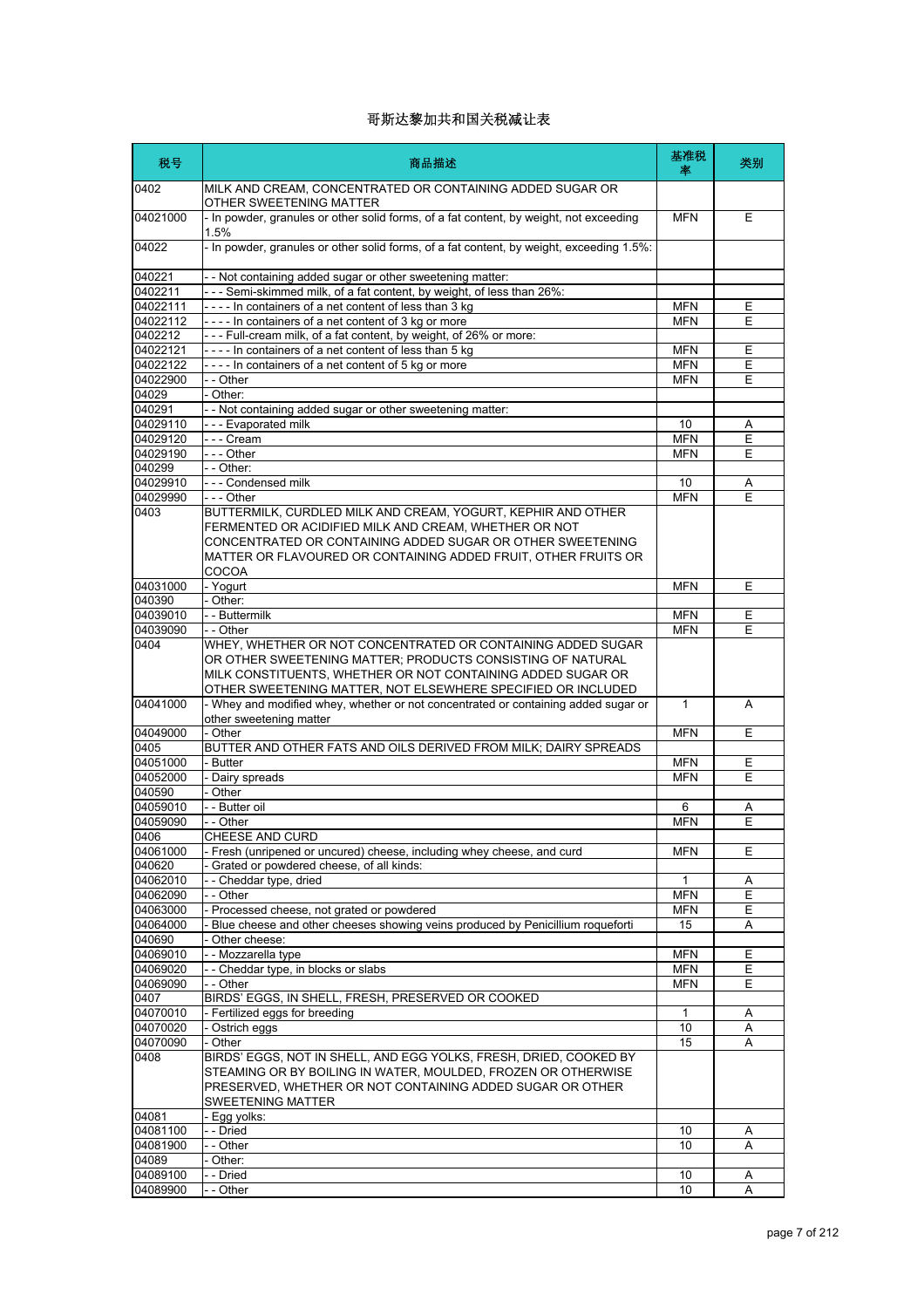| 税号                | 商品描述                                                                                                                                                                                                                                                                          | 基准税<br>率     | 类别 |
|-------------------|-------------------------------------------------------------------------------------------------------------------------------------------------------------------------------------------------------------------------------------------------------------------------------|--------------|----|
| 04090000          | NATURAL HONEY                                                                                                                                                                                                                                                                 | MFN          | E. |
| 04100000          | EDIBLE PRODUCTS OF ANIMAL ORIGIN, NOT ELSEWHERE SPECIFIED OR<br>INCLUDED                                                                                                                                                                                                      | 15           | A  |
| 05<br>05010000    | PRODUCTS OF ANIMAL ORIGIN, NOT ELSEWHERE SPECIFIED OR INCLUDED<br>UNWORKED HAIR, WHETHER OR NOT WASHED OR DEFATTED; WASTE OF<br><b>HAIR</b>                                                                                                                                   | 6            | A  |
| 0502              | PIGS', HOGS' OR BOARS' BRISTLES; BADGER HAIR AND OTHER BRUSH<br>MAKING HAIR; WASTE OF SUCH BRISTLES OR HAIR                                                                                                                                                                   |              |    |
| 05021000          | - Pigs', hogs' or boars' bristles and waste thereof                                                                                                                                                                                                                           | $\mathbf{1}$ | Α  |
| 05029000          | - Other                                                                                                                                                                                                                                                                       | 6            | А  |
| 0504              | GUTS, BLADDERS AND STOMACHS OF ANIMALS, OTHER THAN FISH, WHOLE<br>AND PIECES THEREOF, FRESH, CHILLED, FROZEN, SALTED, IN BRINE, DRIED<br>OR SMOKED                                                                                                                            |              |    |
| 05040010          | - Of Bovine                                                                                                                                                                                                                                                                   | 6            | A  |
| 05040020          | - Of swine or of sheep                                                                                                                                                                                                                                                        | 6            | A  |
| 05040090          | - Other                                                                                                                                                                                                                                                                       | 6            | A  |
| 0505              | PIELES Y DEMAS PARTES DE AVE, CON SUS PLUMAS O SU PLUMON, PLUMAS<br>Y PARTES DE PLUMAS (INCLUSO RECORTADAS) Y PLUMON, EN BRUTO O<br>SIMPLEMENTE LIMPIADOS, DESINFECTADOS O PREPARADOS PARA SU<br>CONSERVACION; POLVO Y DESPERDICIOS DE PLUMAS O DE PARTES DE<br><b>PLUMAS</b> |              |    |
| 05051000          | - Feathers of a kind used for stuffing; down                                                                                                                                                                                                                                  | 6            | Α  |
| 05059000          | - Other                                                                                                                                                                                                                                                                       | 6            | Α  |
| 0506              | BONES AND HORN-CORES, UNWORKED, DEFATTED, SIMPLY PREPARED (BUT<br>NOT CUT TO SHAPE), TREATED WITH ACID OR DEGELATINIZED; POWDER AND<br>WASTE OF THESE PRODUCTS                                                                                                                |              |    |
| 05061000          | - Ossein and bones treated with acid                                                                                                                                                                                                                                          | 6            | A  |
| 05069000          | - Other                                                                                                                                                                                                                                                                       | 6            | A  |
| 0507              | IVORY, TORTOISE-SHELL, WHALEBONE AND HAIR OF MARINE MAMMALS,<br>HORNS, ANTLERS, HOOVES, NAILS, CLAWS AND BEAKS, UNWORKED OR<br>SIMPLY PREPARED BUT NOT CUT TO SHAPE; POWDER AND WASTE OF THESE<br><b>PRODUCTS</b>                                                             |              |    |
| 05071000          | - Ivory; ivory powder and waste                                                                                                                                                                                                                                               | 6            | A  |
| 05079000          | - Other                                                                                                                                                                                                                                                                       | 6            | Α  |
| 05080000          | CORAL AND SIMILAR MATERIALS, UNWORKED OR SIMPLY PREPARED BUT<br>NOT OTHERWISE WORKED; SHELLS OF MOLLUSCS, CRUSTACEANS OR<br>ECHINODERMS AND CUTTLE-BONE, UNWORKED OR SIMPLY PREPARED BUT<br>NOT CUT TO SHAPE, POWDER AND WASTE THEREOF                                        | 6            | A  |
| 05100000          | AMBERGRIS, CASTOREUM, CIVET AND MUSK; CANTHARIDES; BILE, WHETHER<br>OR NOT DRIED; GLANDS AND OTHER ANIMAL PRODUCTS USED IN THE<br>PREPARATION OF PHARMACEUTICAL PRODUCTS, FRESH, CHILLED, FROZEN<br>OR OTHERWISE PROVISIONALLY PRESERVED                                      | $\mathbf{1}$ | A  |
| 0511              | ANIMAL PRODUCTS NOT ELSEWHERE SPECIFIED OR INCLUDED; DEAD                                                                                                                                                                                                                     |              |    |
|                   | ANIMALS OF CHAPTER 1 OR 3, UNFIT FOR HUMAN CONSUMPTION                                                                                                                                                                                                                        |              |    |
| 05111000<br>05119 | - Bovine semen<br>- Other                                                                                                                                                                                                                                                     | 1            | А  |
| 051191            | -- Products of fish or crustaceans, molluscs or other aquatic invertebrates; dead<br>animals of Chapter 3:                                                                                                                                                                    |              |    |
| 05119110          | --- Eggs and roes                                                                                                                                                                                                                                                             | 1            | Α  |
| 05119190          | - - - Other                                                                                                                                                                                                                                                                   | 6            | Α  |
| 051199            | - - Other:                                                                                                                                                                                                                                                                    |              |    |
| 05119910          | --- Embryos                                                                                                                                                                                                                                                                   | 1            | Α  |
| 05119920          | --- Natural sponges of animal origin                                                                                                                                                                                                                                          | 6            | Α  |
| 05119990          | --- Other                                                                                                                                                                                                                                                                     | 6            | Α  |
| 06                | LIVE PLANTS AND FLOWER-GROWING PRODUCTS                                                                                                                                                                                                                                       |              |    |
| 0601              | BULBS, TUBERS, TUBEROUS ROOTS, CORMS, CROWNS AND RHIZOMES,<br>DORMANT, IN GROWTH OR IN FLOWER; CHICORY PLANTS AND ROOTS<br>OTHER THAN ROOTS OF HEADING 1212                                                                                                                   |              |    |
| 06011000          | Bulbs, tubers, tuberous roots, corms, crowns and rhizomes, dormant                                                                                                                                                                                                            | 1            | A  |
| 06012000          | - Bulbs, tubers, tuberous roots, corms, crowns and rhizomes, in growth or in flower;<br>chicory plants and roots                                                                                                                                                              | 1            | A  |
| 0602<br>06021000  | OTHER LIVE PLANTS (INCLUDING THEIR ROOTS), CUTTINGS AND SLIPS;<br>MUSHROOM SPAWN                                                                                                                                                                                              | $\mathbf{1}$ |    |
| 060220            | - Unrooted cuttings and slips<br>- Trees, shrubs and bushes, of kinds which bear edible fruit or nuts, grafted or not,:                                                                                                                                                       |              | Α  |
| 06022010          | - - Saplings                                                                                                                                                                                                                                                                  | 10           | Α  |
| 06022090          | - - Other                                                                                                                                                                                                                                                                     | 1            | Α  |
| 06023000          | - Rhododendrons and azaleas, grafted or not                                                                                                                                                                                                                                   | 1            | Α  |
| 06024000          | Roses, grafted or not                                                                                                                                                                                                                                                         | 1            | Α  |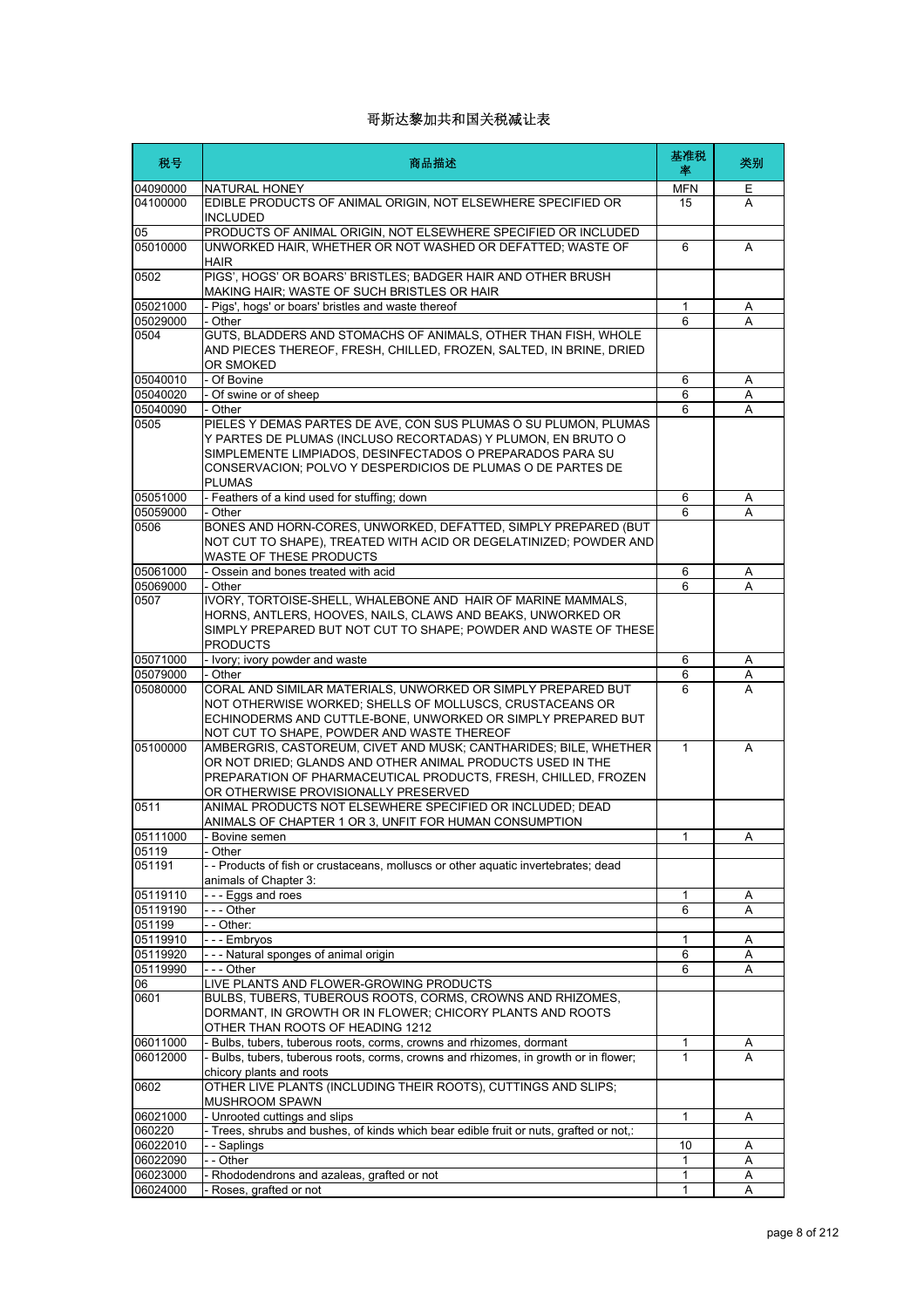| 税号                   | 商品描述                                                                                                                                                                                                                                                                        | 基准税<br>率         | 类别                  |
|----------------------|-----------------------------------------------------------------------------------------------------------------------------------------------------------------------------------------------------------------------------------------------------------------------------|------------------|---------------------|
| 060290               | - Other:                                                                                                                                                                                                                                                                    |                  |                     |
| 06029010             | - - Young vegetable or tobacco plants                                                                                                                                                                                                                                       | 10               | Α                   |
| 06029090<br>0603     | - - Other<br>CUT FLOWERS AND FLOWER BUDS, OF A KIND SUITABLE FOR BOUQUETS OR<br>FOR ORNAMENTAL PURPOSES, FRESH, DRIED, DYED, BLEACHED,<br>IMPREGNATED OR OTHERWISE PREPARED                                                                                                 | 1                | A                   |
| 06031                | - Fresh:                                                                                                                                                                                                                                                                    |                  |                     |
| 06031100             | - - Roses<br>- - Carnations                                                                                                                                                                                                                                                 | 15               | Α                   |
| 06031200<br>06031300 | - - Orchids                                                                                                                                                                                                                                                                 | 15<br>15         | Α<br>A              |
| 06031400             | -- Chrysanthemums                                                                                                                                                                                                                                                           | 15               | A                   |
| 060319               | - - Other:                                                                                                                                                                                                                                                                  |                  |                     |
| 06031910             | --- Ginger                                                                                                                                                                                                                                                                  | 15               | Α                   |
| 06031920             | --- Bird-of-paradise flowers                                                                                                                                                                                                                                                | 15               | A                   |
| 06031930             | - - - Calla lillies                                                                                                                                                                                                                                                         | 15               | Α                   |
| 06031940             | - - - Lillies                                                                                                                                                                                                                                                               | 15               | A                   |
| 06031950             | - - - Sysofilia                                                                                                                                                                                                                                                             | 15               | Α                   |
| 06031960             | - - - Sorbus domestica                                                                                                                                                                                                                                                      | 15               | Α                   |
| 06031970<br>06031980 | --- Statice<br>- - - Astromerias                                                                                                                                                                                                                                            | 15<br>15         | Α<br>A              |
| 0603199              | - - - Other:                                                                                                                                                                                                                                                                |                  |                     |
| 06031991             | - - - - Agapanthus                                                                                                                                                                                                                                                          | 15               | Α                   |
| 06031992             | - - - - Gladioli                                                                                                                                                                                                                                                            | 15               | A                   |
| 06031993             | ---- Anturio flowers                                                                                                                                                                                                                                                        | 15               | Α                   |
| 06031994             | - - - - Heliconias                                                                                                                                                                                                                                                          | 15               | A                   |
| 06031999             | - - - - Other                                                                                                                                                                                                                                                               | 15               | A                   |
| 060390               | - Other:                                                                                                                                                                                                                                                                    |                  |                     |
| 06039010             | - - Flower arrangements                                                                                                                                                                                                                                                     | 15               | B                   |
| 06039090<br>0604     | - - Other<br>FOLIAGE, BRANCHES AND OTHER PARTS OF PLANTS, WITHOUT FLOWERS OR<br>FLOWER BUDS, AND GRASSES, MOSSES AND LICHENS, BEING GOODS OF A<br>KIND SUITABLE FOR BOUQUETS OR FOR ORNAMENTAL PURPOSES, FRESH,<br>DRIED, DYED, BLEACHED, IMPREGNATED OR OTHERWISE PREPARED | 15               | B                   |
| 06041000             | Mosses and lichens                                                                                                                                                                                                                                                          | 15               | B                   |
| 06049                | - Other:                                                                                                                                                                                                                                                                    |                  |                     |
| 060491               | - - Fresh:                                                                                                                                                                                                                                                                  |                  |                     |
| 06049110             | - - - Arrangements                                                                                                                                                                                                                                                          | 15               | A                   |
| 06049190             | - - - Other                                                                                                                                                                                                                                                                 | 15               | A                   |
| 060499               | - - Other:                                                                                                                                                                                                                                                                  |                  |                     |
| 06049910             | - - - Arrangements                                                                                                                                                                                                                                                          | 15               | A                   |
| 06049990<br>07       | $\overline{- -$ Other<br>EDIBLE VEGETABLES, PLANTS, ROOTS AND TUBERS                                                                                                                                                                                                        | 15               | A                   |
| 0701                 | POTATOES, FRESH OR CHILLED                                                                                                                                                                                                                                                  |                  |                     |
| 07011000             | - Seed                                                                                                                                                                                                                                                                      | 1                | Α                   |
| 07019000             | - Other                                                                                                                                                                                                                                                                     | <b>MFN</b>       | Е                   |
| 07020000             | TOMATOES FRESH OR CHILLED                                                                                                                                                                                                                                                   | <b>MFN</b>       | E                   |
| 0703                 | ONIONS, SHALLOTS, GARLIC, LEEKS AND OTHER ALLIACEOUS VEGETABLES,<br>FRESH OR CHILLED                                                                                                                                                                                        |                  |                     |
| 070310               | Onions and shallots:                                                                                                                                                                                                                                                        |                  |                     |
| 0703101              | - - Onions:                                                                                                                                                                                                                                                                 |                  |                     |
| 07031011             | --- Yellow                                                                                                                                                                                                                                                                  | <b>MFN</b>       | Е                   |
| 07031012             | - - - White                                                                                                                                                                                                                                                                 | <b>MFN</b>       | Ε                   |
| 07031013             | - - - Red                                                                                                                                                                                                                                                                   | <b>MFN</b>       | Е<br>$\overline{E}$ |
| 07031019<br>07031020 | --- Other<br>- - Shallots                                                                                                                                                                                                                                                   | <b>MFN</b><br>36 | С                   |
| 07032000             | - Garlic                                                                                                                                                                                                                                                                    | 15               | Α                   |
| 07039000             | - Leeks and other alliaceous vegetables                                                                                                                                                                                                                                     | 15               | $\overline{c}$      |
| 0704                 | CABBAGES, CAULIFLOWERS, KOHLRABI, KALE AND SIMILAR EDIBLE<br>BRASSICAS, FRESH OR CHILLED                                                                                                                                                                                    |                  |                     |
| 07041000             | - Cauliflowers and headed broccoli                                                                                                                                                                                                                                          | 15               | С                   |
| 07042000             | Brussels sprouts                                                                                                                                                                                                                                                            | 15               | C                   |
| 07049000<br>0705     | - Other<br>LETTUCE (LACTUCA SATIVA) AND CHICORY (CICHORIUM SPP.), FRESH OR                                                                                                                                                                                                  | 15               | C                   |
| 07051                | CHILLED<br>- Lettuce                                                                                                                                                                                                                                                        |                  |                     |
| 07051100             | - - Cabbage lettuce (head lettuce)                                                                                                                                                                                                                                          | 15               | A                   |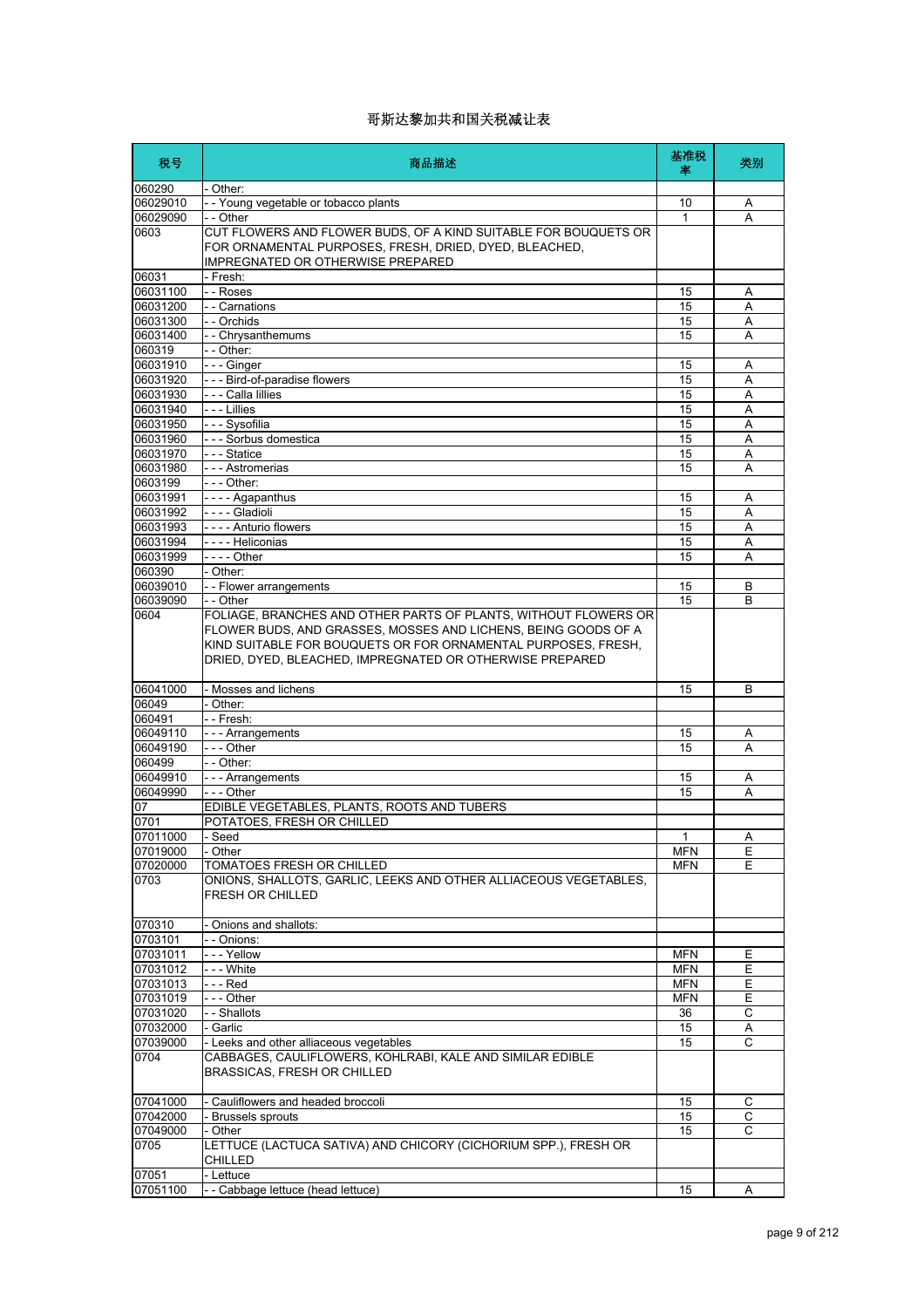| 税号                   | 商品描述                                                                                                                                                                                                            | 基准税<br>率   | 类别                  |
|----------------------|-----------------------------------------------------------------------------------------------------------------------------------------------------------------------------------------------------------------|------------|---------------------|
| 07051900             | - - Other                                                                                                                                                                                                       | 15         | A                   |
| 07052                | - Chicory                                                                                                                                                                                                       |            |                     |
| 07052100             | - - Witloof chicory (Cichorium intybus var. foliosum)                                                                                                                                                           | 15         | Α                   |
| 07052900<br>0706     | - - Other<br>CARROTS, TURNIPS, SALAD BEETROOT, SALSIFY, CELERIAC, RADISHES AND<br>SIMILAR EDIBLE ROOTS, FRESH OR CHILLED                                                                                        | 15         | A                   |
| 07061000             | - Carrots and turnips                                                                                                                                                                                           | 15         | C                   |
| 07069000             | - Other                                                                                                                                                                                                         | 15         | С                   |
| 07070000             | CUCUMBERS AND GHERKINS, FRESH OR CHILLED                                                                                                                                                                        | 15         | $\overline{C}$      |
| 0708                 | LEGUMINOUS VEGETABLES, SHELLED OR UNSHELLED, FRESH OR CHILLED                                                                                                                                                   |            |                     |
| 07081000             | - Peas (Pisum sativum)                                                                                                                                                                                          | 15         | С                   |
| 07082000             | - Beans (Vigna spp., Phaseolus spp.)                                                                                                                                                                            | 15         | С                   |
| 07089000<br>0709     | - Other<br>OTHER VEGETABLES, FRESH OR CHILLED                                                                                                                                                                   | 15         | C                   |
| 07092000             | - Asparagus                                                                                                                                                                                                     | 15         | Α                   |
| 07093000             | - Aubergines (egg-plants)                                                                                                                                                                                       | 15         | A                   |
| 07094000             | - Celery other than celeriac                                                                                                                                                                                    | 15         | Α                   |
| 07095                | - Mushrooms and truffles:                                                                                                                                                                                       |            |                     |
| 07095100             | - - Mushrooms of the genus Agaricus                                                                                                                                                                             | 6          | Α                   |
| 07095900             | - - Other                                                                                                                                                                                                       | 6          | C                   |
| 070960               | - Fruits of the genus Capsicum or of the genus Pimenta:                                                                                                                                                         |            |                     |
| 07096010<br>07096020 | - - Sweet pimientos                                                                                                                                                                                             | 15<br>15   | С<br>$\overline{c}$ |
| 07096090             | - - Chillies (Capsicum frutescens L.)<br>- - Other                                                                                                                                                              | 15         | С                   |
| 07097000             | - Spinach, New Zealand spinach and orache spinach (garden spinach)                                                                                                                                              | 15         | C                   |
| 070990               | - Other:                                                                                                                                                                                                        |            |                     |
| 07099010             | - - Sweet corn                                                                                                                                                                                                  | 15         | C                   |
| 07099020             | - - Chayotes                                                                                                                                                                                                    | 15         | A                   |
| 07099030             | - - Pumpkins                                                                                                                                                                                                    | 15         | Α                   |
| 07099040             | - - Okras                                                                                                                                                                                                       | 15         | A                   |
| 07099050             | - Globe artichokes                                                                                                                                                                                              | 15         | Α                   |
| 07099090             | - - Other                                                                                                                                                                                                       | 15         | C                   |
| 0710                 | VEGETABLES, UNCOOKED OR COOKED BY STEAMING OR BOILING IN WATER,<br><b>FROZEN</b>                                                                                                                                |            |                     |
| 07101000<br>07102    | - Potatoes<br>- Leguminous vegetables, shelled or unshelled:                                                                                                                                                    | <b>MFN</b> | E                   |
| 07102100             | - - Peas (Pisum sativum)                                                                                                                                                                                        | 15         | C                   |
| 07102200             | - - Beans (Vigna spp., Phaseolus spp.)                                                                                                                                                                          | 15         | C                   |
| 07102900             | - - Other                                                                                                                                                                                                       | 15         | С                   |
| 07103000             | - Spinach, New Zealand spinach and orache spinach (garden spinach)                                                                                                                                              | 15         | $\overline{C}$      |
| 07104000             | -- Sweet corn                                                                                                                                                                                                   | 15         | $\mathsf C$         |
| 07108000             | - Other vegetables                                                                                                                                                                                              | <b>MFN</b> | Ε                   |
| 07109000             | - Mixtures of vegetables                                                                                                                                                                                        | 15         | C                   |
| 0711                 | VEGETABLES PROVISIONALLY PRESERVED (FOR EXAMPLE: BY SULPHUR<br>DIOXIDE GAS, IN BRINE, IN SULPHUR WATER OR IN OTHER PRESERVATIVE<br>SOLUTIONS), BUT UNSUITABLE IN THAT STATE FOR IMMEDIATE<br><b>CONSUMPTION</b> |            |                     |
| 07112000             | - Olives                                                                                                                                                                                                        | 1          | Α                   |
| 07114000             | - Cucumbers and gherkins                                                                                                                                                                                        | 15         | Ċ                   |
| 07115                | - Mushrooms and truffles:                                                                                                                                                                                       |            |                     |
| 07115100             | - - Mushrooms of the genus Agaricus                                                                                                                                                                             | 1          | Α                   |
| 07115900             | - - Other                                                                                                                                                                                                       | 1          | Α                   |
| 071190<br>07119020   | Other vegetables; mixtures of vegetables:<br>- - Onions                                                                                                                                                         | 15         | С                   |
| 07119030             | - - Capers                                                                                                                                                                                                      | 1          | Α                   |
| 07119090             | - - Other, including mixtures of vegetables                                                                                                                                                                     | 15         | C                   |
| 0712                 | DRIED VEGETABLES, WHOLE, CUT, SLICED, BROKEN OR IN POWDER, BUT<br>NOT FURTHER PREPARED                                                                                                                          |            |                     |
| 071220               | Onions:                                                                                                                                                                                                         |            |                     |
| 07122010             | -- Powdered, in containers of a net content of 5 kg or more                                                                                                                                                     | 6          | С                   |
| 07122090             | - - Other                                                                                                                                                                                                       | 15         | C                   |
| 07123                | - Wood ears Mushrooms (Auricularia spp.), jelly fungi (Tremella spp.) and other<br>mushrooms; truffles:                                                                                                         |            |                     |
| 07123100             | - - Mushrooms of the genus Agaricus:                                                                                                                                                                            | 6          | Α                   |
| 07123200             | - - Wood ears (Auricularia spp.)                                                                                                                                                                                | 6          | Α                   |
| 07123300             | - Jelly fungi (Tremella spp.)<br>$-$ Other                                                                                                                                                                      | 6          | $\overline{c}$      |
| 07123900<br>071290   | Other vegetables; mixtures of vegetables                                                                                                                                                                        | 6          | С                   |
|                      |                                                                                                                                                                                                                 |            |                     |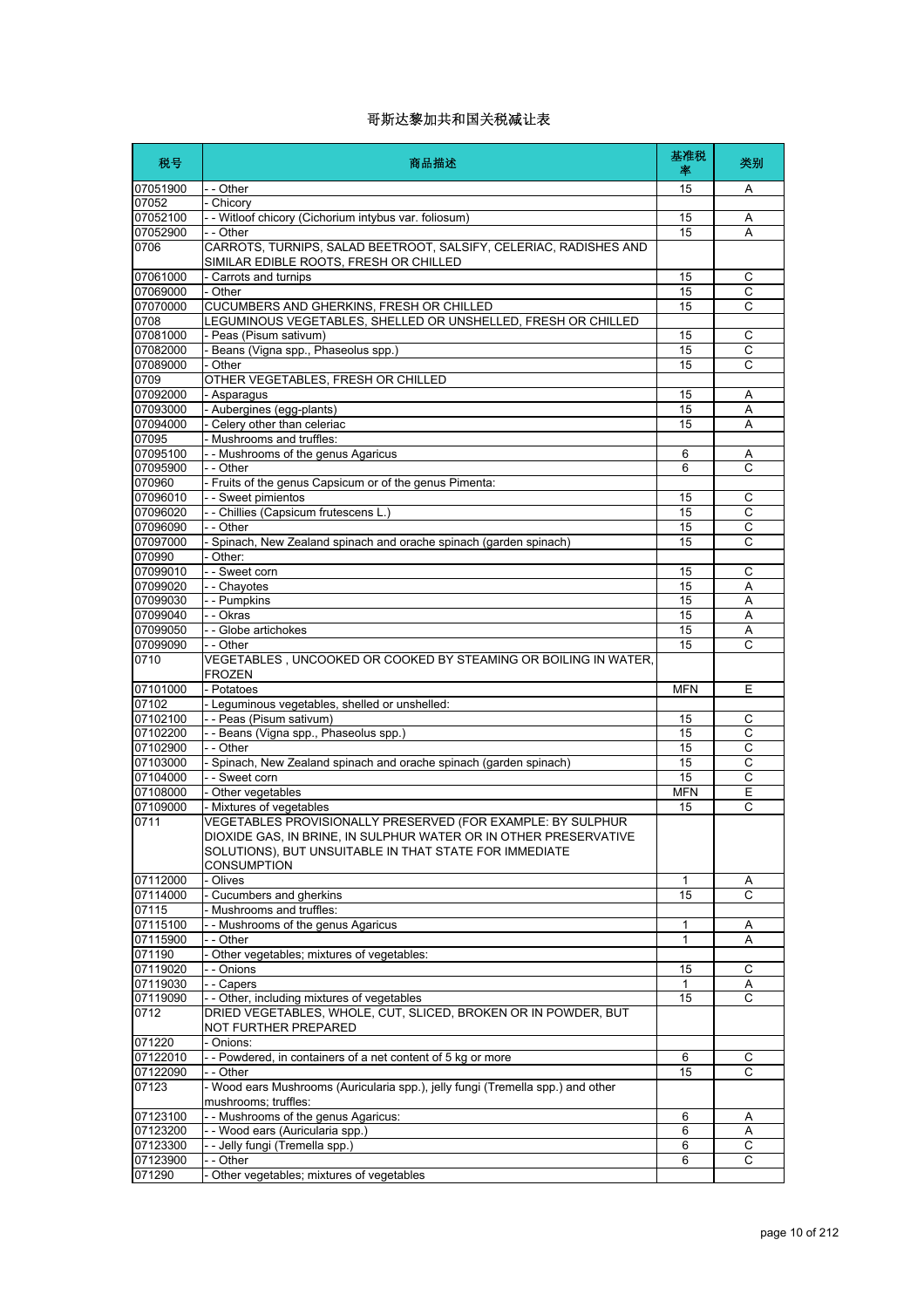| 税号                   | 商品描述                                                                                                                                                                                                                                    | 基准税<br>率           | 类别          |
|----------------------|-----------------------------------------------------------------------------------------------------------------------------------------------------------------------------------------------------------------------------------------|--------------------|-------------|
| 07129010             | - - Tomatoes, parsley, marjoram or garlic, powdered, in containers of a net content 5<br>kg or more                                                                                                                                     | 6                  | A           |
| 07129020             | -- Seeds of sweet corn (Zea Mays var. Saccharata)                                                                                                                                                                                       | 0                  | Α           |
| 07129090             | - - Other, including mixtures of vegetables                                                                                                                                                                                             | 15                 | C           |
| 0713                 | DRIED LEGUMINOUS VEGETABLES, SHELLED, WHETHER OR NOT SKINNED<br>OR SPLIT                                                                                                                                                                |                    |             |
| 07131010             | -- Seeds of Peas (Pisum sativum)                                                                                                                                                                                                        | 1                  | Α           |
| 07131090<br>07132000 | -- Other<br>- Chickpeas                                                                                                                                                                                                                 | 15<br>10           | Α<br>C      |
| 07133                | Beans (Vigna spp., Phaseolus spp.):                                                                                                                                                                                                     |                    |             |
| 071331               | - -Of the species Vigna mungo (L.) Hepper or Vigna radiata (L.) Wilczek:                                                                                                                                                                |                    |             |
| 07133110             | --- Of the species Vigna mungo (L.) Hepper                                                                                                                                                                                              | 15                 | С           |
| 07133190             | - - - Other                                                                                                                                                                                                                             | 15                 | С           |
| 07133200             | - - Small red (Adzuki) beans (Phaseolus or Vigna angularis)                                                                                                                                                                             | 31                 | C           |
| 071333               | - - Kidney beans, (Phaseolus vulgaris):                                                                                                                                                                                                 |                    |             |
| 07133310<br>07133320 | ---Black<br>--- White                                                                                                                                                                                                                   | 31<br>21           | F           |
| 07133330             | --- Seeds of kidney beans, (Phaseolus vulgaris)                                                                                                                                                                                         | 1                  | Α<br>Α      |
| 07133340             | ---Red                                                                                                                                                                                                                                  | <b>MFN</b>         | E           |
| 07133390             | --- Other                                                                                                                                                                                                                               | <b>MFN</b>         | Е           |
| 071339               | - - Other:                                                                                                                                                                                                                              |                    |             |
| 07133910             | - - - Phaseolus coccinius                                                                                                                                                                                                               | 15                 | C           |
| 07133920             | - - - Lima beans (Phaseolus lunatus)                                                                                                                                                                                                    | 15                 | C           |
| 07133990             | - - - Other                                                                                                                                                                                                                             | 15                 | $\mathsf C$ |
| 07134000             | - Lentils                                                                                                                                                                                                                               | 15                 | C           |
| 07135000             | - Broad beans (Vicia faba var. major) and horse beans (Vicia faba var. Equina) and<br>minor (Vicia faba var. minor)                                                                                                                     | 15                 | C           |
| 071390<br>07139010   | - Other:<br>- - Pigeon peas (Cajanus cajan)                                                                                                                                                                                             |                    |             |
| 07139090             | - - Other                                                                                                                                                                                                                               | 15<br>15           | С<br>C      |
| 0714                 | MANIOC, ARROWROOT OR SALEP, JERUSALEM ARTICHOKES, SWEET<br>POTATOES AND SIMILAR ROOTS AND TUBERS WITH HIGH STARCH OR INULIN<br>CONTENT, FRESH, CHILLED, FROZEN OR DRIED, WHETHER OR NOT SLICED<br>OR IN THE FORM OF PELLETS; SAGO PITH: |                    |             |
| 07141000             | - Manioc (cassava)                                                                                                                                                                                                                      | 15                 | B           |
| 07142000             | - Sweet potatoes                                                                                                                                                                                                                        | 15                 | B           |
| 071490               | - Other:                                                                                                                                                                                                                                |                    |             |
| 07149010             | - - Dasheens (Colocasia esculenta)                                                                                                                                                                                                      | 15                 | B           |
| 07149020<br>07149030 | - - White yams (Dioscorea alata)<br>- - Yautia (Xanthosoma saggitifolium)                                                                                                                                                               | 15<br>15           | B<br>B      |
| 07149040             | - - Cush-cush yams (Dioscorea trifida)                                                                                                                                                                                                  | 15                 | В           |
| 07149090             | - - Other                                                                                                                                                                                                                               | 15                 | B           |
| 80                   | EDIBLE FRUITS; PEEL OF CITRUS FRUIT, WATERMELONS OR MELONS                                                                                                                                                                              |                    |             |
| 0801                 | COCONUTS, BRAZIL NUTS AND CASHEW NUTS, FRESH OR DRIED, WHETHER<br>OR NOT SHELLED OR PEELED                                                                                                                                              |                    |             |
| 08011<br>08011100    | - Coconuts:<br>- - Dried:                                                                                                                                                                                                               | 10                 |             |
| 08011900             | - - Other                                                                                                                                                                                                                               | 15                 | Α<br>Α      |
| 08012                | - Brazil nuts:                                                                                                                                                                                                                          |                    |             |
| 08012100             | - - In shell                                                                                                                                                                                                                            | 15                 | Α           |
| 08012200             | - - Shelled                                                                                                                                                                                                                             | 15                 | A           |
| 08013                | - Cashew nuts:                                                                                                                                                                                                                          |                    |             |
| 08013100             | - - In shell                                                                                                                                                                                                                            | 15                 | Α           |
| 08013200             | - - Shelled                                                                                                                                                                                                                             | 15                 | Α           |
| 0802                 | OTHER NUTS, FRESH OR DRIED, WHETHER OR NOT SHELLED OR PEELED                                                                                                                                                                            |                    |             |
| 08021<br>08021100    | - Almonds:<br>- - In shell                                                                                                                                                                                                              | 1                  | Α           |
| 08021200             | - - Shelled                                                                                                                                                                                                                             | 1                  | Α           |
| 08022                | - Hazelnuts or filberts (Corylus spp.):                                                                                                                                                                                                 |                    |             |
| 08022100             | - - In shell                                                                                                                                                                                                                            | 1                  | Α           |
| 08022200             | - - Shelled                                                                                                                                                                                                                             | 1                  | Α           |
| 08023                | - Walnuts:                                                                                                                                                                                                                              |                    |             |
| 08023100             | - - In shell                                                                                                                                                                                                                            | 15                 | Α           |
| 08023200             | - - Shelled                                                                                                                                                                                                                             | 15                 | Α           |
| 08024000             | - Chestnuts (Castanea spp.)                                                                                                                                                                                                             | 15                 | Α           |
| 08025000<br>08026000 | - Pistachios<br>- Macadamia nuts                                                                                                                                                                                                        | $\mathbf{1}$<br>15 | Α<br>Α      |
| 08029000             | - Other                                                                                                                                                                                                                                 | 15                 | Α           |
| 0803                 | BANANAS OR PLANTAINS, FRESH OR DRIED                                                                                                                                                                                                    |                    |             |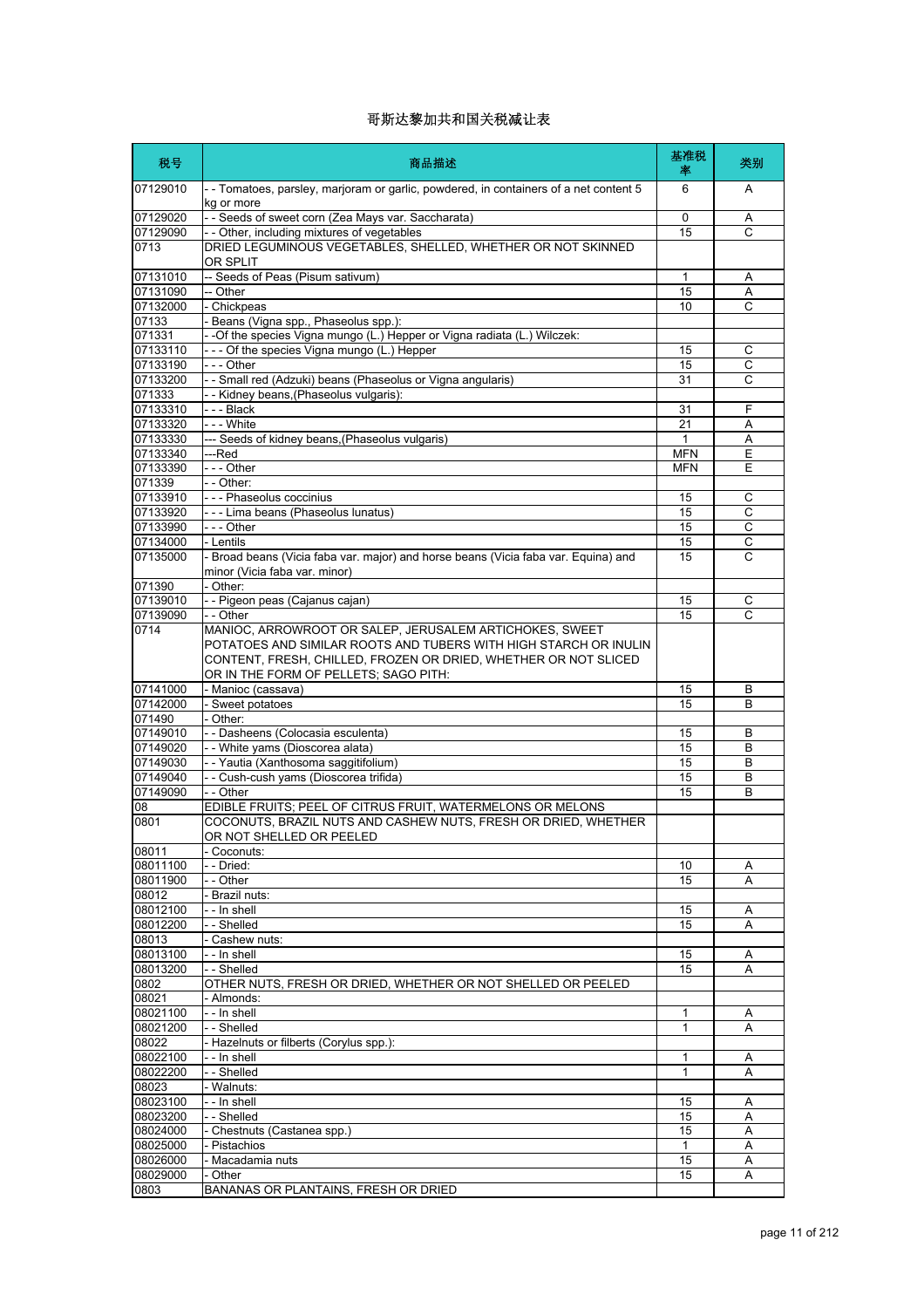| 税号                   | 商品描述                                                                                                                          | 基准税<br>率                 | 类别                  |
|----------------------|-------------------------------------------------------------------------------------------------------------------------------|--------------------------|---------------------|
| 0803001              | - Bananas (Musa balbisiaca, acuminata, Musa paradisiaca, Musa fapientum)                                                      |                          |                     |
| 08030011             | - - Fresh                                                                                                                     | 15                       | D                   |
| 08030012             | - - Dried                                                                                                                     | <b>MFN</b>               | E                   |
| 08030020<br>08030090 | - Plantains (Musa acuminata var. Plantain)<br>- Other                                                                         | <b>MFN</b><br><b>MFN</b> | Ε<br>E              |
| 0804                 | DATES, FIGS, PINEAPPLES, AVOCADOS, GUAVAS, MANGOES AND                                                                        |                          |                     |
|                      | MANGOSTEENS, FRESH OR DRIED                                                                                                   |                          |                     |
| 08041000             | - Dates                                                                                                                       | 15                       | Α                   |
| 08042000             | - Figs                                                                                                                        | 15                       | A                   |
| 08043000             | - Pineapples                                                                                                                  | 15                       | C                   |
| 08044000             | - Avocados                                                                                                                    | 15                       | Α                   |
| 080450               | - Guavas, mangoes and mangosteens:                                                                                            |                          |                     |
| 08045010             | - - Mangoes                                                                                                                   | 15                       | С                   |
| 08045020             | - - Guavas and mangosteens                                                                                                    | 15                       | A                   |
| 0805                 | CITRUS FRUIT, FRESH OR DRIED                                                                                                  |                          |                     |
| 08051000<br>08052000 | - Oranges<br>- Mandarins (including tangerines and satsumas); clementines, wilkings and similar                               | 15<br>15                 | C<br>$\overline{C}$ |
|                      | citrus hybrids                                                                                                                |                          |                     |
| 08054000             | - Grapefruit                                                                                                                  | 15                       | Α                   |
| 08055000             | - Lemons (Citrus limon, Citrus limonum) and limes (Citrus aurantifolia, Citrus Latifolia)                                     | 15                       | C                   |
|                      |                                                                                                                               |                          |                     |
| 08059000             | - Other                                                                                                                       | 15                       | C                   |
| 0806                 | <b>GRAPES, FRESH OR DRIED</b>                                                                                                 |                          |                     |
| 08061000             | - Fresh                                                                                                                       | 15                       | Α                   |
| 08062000             | - Dried, including raisins                                                                                                    | 1                        | А                   |
| 0807                 | MELONS, WATERMELONS AND PAPAWS (PAPAYAS), FRESH                                                                               |                          |                     |
| 08071                | - Melons and watermelons:                                                                                                     |                          |                     |
| 08071100<br>08071900 | - - Watermelons<br>- - Other                                                                                                  | 15                       | C<br>C              |
| 08072000             | - Papaws (papayas)                                                                                                            | 15<br>15                 | C                   |
| 0808                 | APPLES, PEARS AND QUINCES, FRESH                                                                                              |                          |                     |
| 08081000             | - Apples                                                                                                                      | 15                       | Α                   |
| 080820               | - Pears and quinces:                                                                                                          |                          |                     |
| 08082010             | - - Pears                                                                                                                     | 15                       | Α                   |
| 08082020             | - - Quinces                                                                                                                   | 15                       | Α                   |
| 0809                 | APRICOTS, CHERRIES, PEACHES (INCLUDING NECTARINES), PLUMS AND<br>SLOES, FRESH                                                 |                          |                     |
| 08091000             | - Apricots                                                                                                                    | 15                       | A                   |
| 08092000             | - Cherries                                                                                                                    | 15                       | Α                   |
| 08093000             | - Peaches, including nectarines                                                                                               | 15                       | Α                   |
| 08094000             | - Plums and sloes                                                                                                             | 15                       | Α                   |
| 0810<br>08101000     | <b>OTHER FRESH FRUIT</b><br>- Strawberries                                                                                    | 15                       | C                   |
| 08102000             | - Raspberries, blackberries, mulberries and loganberries:                                                                     | 15                       | C                   |
| 08104000             | - Cranberries, bilberries and other fruits of the genus Vaccinium                                                             | 15                       | $\overline{A}$      |
| 08105000             | - Kiwifruit                                                                                                                   | 15                       | Α                   |
| 08106000             | Durians                                                                                                                       | 15                       | A                   |
| 081090               | - Other:                                                                                                                      |                          |                     |
| 08109010             | - - Soursops (Annona muricata)                                                                                                | 15                       | С                   |
| 08109020             | - - Sweetsops (Annona squamosa)                                                                                               | 15                       | $\overline{c}$      |
| 08109030             | - - Passion fruit (Passiflora edulis var. flavicarpa)                                                                         | 15                       | C                   |
| 08109040             | - - Granadillas (Passiflora edulis var. Sims)                                                                                 | 15                       | С                   |
| 0810905              | - - Pitahayas:<br>--- Red, shelled                                                                                            |                          |                     |
| 08109051<br>08109052 | --- Yellow, shelled                                                                                                           | 15<br>15                 | С<br>С              |
| 08109053             | --- Other, shelled                                                                                                            | 15                       | C                   |
| 08109054             | --- Shelled                                                                                                                   | 15                       | С                   |
| 08109060             | - - Gooseberries, incliding blackcurrant                                                                                      | 15                       | С                   |
| 08109070             | --Rambután (Nephelium lappaceum)                                                                                              | 15                       | $\mathsf C$         |
| 08109090             | - - Other                                                                                                                     | 15                       | С                   |
| 0811                 | FRUIT AND NUTS, UNCOOKED OR COOKED BY STEAMING OR BOILING IN<br>WATER, FROZEN, WHETHER OR NOT CONTAINING ADDED SUGAR OR OTHER |                          |                     |
|                      | SWEETENING MATTER                                                                                                             |                          |                     |
| 08111000             | - Strawberries                                                                                                                | 15                       | Α                   |
| 08112000             | - Raspberries, blackberries, mulberries and loganberries:                                                                     | 15                       | Α                   |
| 08119000             | - Other:                                                                                                                      | 15                       | Α                   |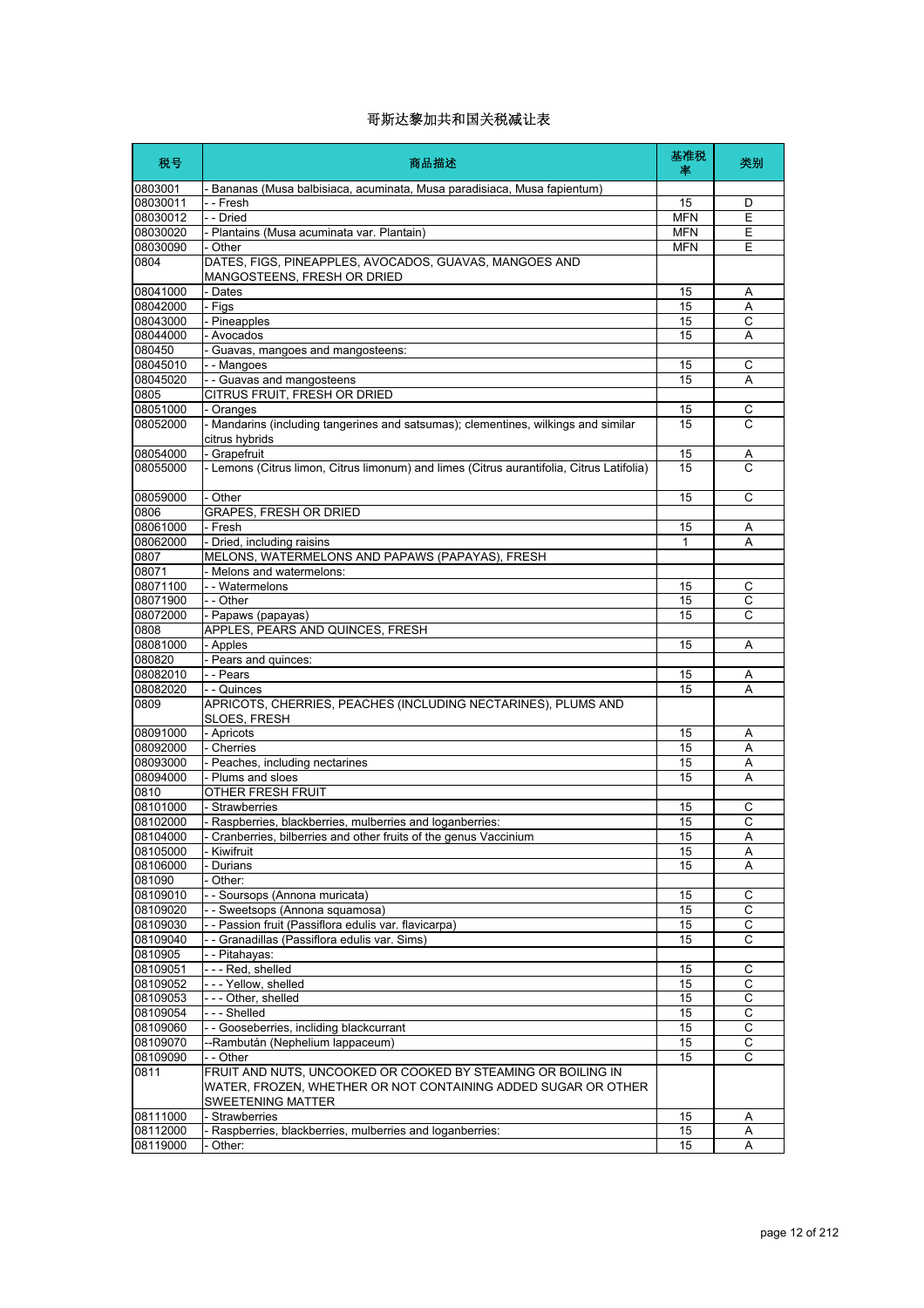| 税号                   | 商品描述                                                                                                                                                                                                   | 基准税<br>率   | 类别             |
|----------------------|--------------------------------------------------------------------------------------------------------------------------------------------------------------------------------------------------------|------------|----------------|
| 0812                 | FRUITS, PROVISIONALLY PRESERVED (FOR EXAMPLE : BY SULPHUR DIOXIDE<br>GAS, IN BRINE, IN SULPHUR WATER OR IN OTHER PRESERVATIVE<br>SOLUTIONS), BUT UNSUITABLE IN THAT STATE FOR IMMEDIATE<br>CONSUMPTION |            |                |
| 081210               | - Cherries:                                                                                                                                                                                            |            |                |
| 08121010             | - - Morello cherries                                                                                                                                                                                   | 1          | Α              |
| 08121090             | - - Other                                                                                                                                                                                              | 10         | A              |
| 081290               | - Other                                                                                                                                                                                                |            |                |
| 08129010             | - - Strawberries                                                                                                                                                                                       | 15         | Α              |
| 08129090             | - - Other                                                                                                                                                                                              | 15         | A              |
| 0813                 | FRUIT, DRIED, OTHER THAN THAT OF HEADINGS 0801 TO 0806; MIXTURES OF<br>NUTS OR DRIED FRUITS OF THIS CHAPTER                                                                                            |            |                |
| 08131000             | - Apricots                                                                                                                                                                                             | 15         | Α              |
| 08132000             | - Plums                                                                                                                                                                                                | 15         | A              |
| 08133000             | - Apples                                                                                                                                                                                               | 15         | Α              |
| 08134000             | - Other fruit                                                                                                                                                                                          | 15         | A              |
| 08135000             | - Mixtures of nuts or dried fruits of this Chapter                                                                                                                                                     | 15         | Α              |
| 08140000             | PEEL OF CITRUS FRUIT, MELONS OR WATERMELONS, FRESH, FROZEN,<br>DRIED OR PROVISIONALLY PRESERVED IN BRINE, IN SULPHUR WATER OR IN<br>OTHER PRESERVATIVE SOLUTIONS                                       | 15         | A              |
| 09                   | COFFEE, TEA, MATE AND SPICES                                                                                                                                                                           |            |                |
| 0901                 | COFFEE, WHETHER OR NOT ROASTED OR DECAFFEINATED; COFFEE HUSKS<br>AND SKINS; COFFEE SUBSTITUTES CONTAINING COFFEE IN ANY<br><b>PROPORTION</b>                                                           |            |                |
| 09011                | - Coffee, not roasted:                                                                                                                                                                                 |            |                |
| 090111               | - - Not decaffeinated:                                                                                                                                                                                 |            |                |
| 09011110             | - - - Raw. in berries                                                                                                                                                                                  | <b>MFN</b> | Е              |
| 09011120             | --- Parchment coffee                                                                                                                                                                                   | <b>MFN</b> | E              |
| 09011130             | --- Café oro (Green coffee beans)                                                                                                                                                                      | <b>MFN</b> | Ε              |
| 09011190             | - - - Other                                                                                                                                                                                            | <b>MFN</b> | E              |
| 09011200             | -- Decaffeinated                                                                                                                                                                                       | <b>MFN</b> | E              |
| 09012                | - Coffee, roasted:                                                                                                                                                                                     |            |                |
| 09012100             | -- Not decaffeinated                                                                                                                                                                                   | <b>MFN</b> | E              |
| 09012200             | --Decaffeinated                                                                                                                                                                                        | <b>MFN</b> | Ε              |
| 09019000             | - Other                                                                                                                                                                                                | <b>MFN</b> | E              |
| 0902                 | TEA, WHETHER OR NOT FLAVOURED                                                                                                                                                                          |            |                |
| 09021000             | - Green tea (not fermented) in immediate packings of a content not exceeding 3 kg                                                                                                                      | 15         | С              |
| 09022000             | - Other green tea (not fermented)                                                                                                                                                                      | 15         | С              |
| 09023000             | - Black tea (fermented) and partly fermented tea, in immediate packings of a content<br>not exceeding 3 kg                                                                                             | <b>MFN</b> | E              |
| 09024000             | - Other black tea (fermented) and other partly fermented tea                                                                                                                                           | <b>MFN</b> | Ε              |
| 09030000             | <b>MATE</b>                                                                                                                                                                                            | 15         | A              |
| 0904                 | PEPPER OF THE GENUS PIPER; DRIED OR CRUSHED OR GROUND FRUITS OF<br>THE GENUS CAPSICUM OR THE GENUS PIMENTA                                                                                             |            |                |
| 09041                | Pepper:                                                                                                                                                                                                |            |                |
| 09041100             | - - Neither crushed nor ground                                                                                                                                                                         | 10         | С              |
| 09041200             | - - Crushed or ground                                                                                                                                                                                  | 6          | C              |
| 090420               | - Fruits of the genus Capsicum or of the genus Pimenta, dried or crushed or ground:                                                                                                                    |            |                |
| 09042010             | -- Neither crushed nor ground                                                                                                                                                                          | 10         | С              |
| 09042020             | - - Crushed or ground                                                                                                                                                                                  | 6          | $\overline{C}$ |
| 09050000             | VAINILLA                                                                                                                                                                                               | 10         | C              |
| 0906                 | CINNAMON AND CINNAMON-TREE FLOWERS                                                                                                                                                                     |            |                |
| 09061                | -- Neither crushed nor ground                                                                                                                                                                          |            |                |
| 09061100             | - - Cinnamon (Cinnamomun zeylanicum Blume)<br>- - Other                                                                                                                                                | 10         | Α              |
| 09061900             | - Crushed or ground                                                                                                                                                                                    | 10<br>10   | Α<br>Α         |
| 09062000<br>09070000 | CLOVES (WHOLE FRUIT, CLOVES AND STEMS)                                                                                                                                                                 | 10         | Α              |
| 0908                 | NUTMEG, MACE AND CARDAMOMS                                                                                                                                                                             |            |                |
| 09081000             | - Nutmeg                                                                                                                                                                                               | 10         | Α              |
| 09082000             | - Mace                                                                                                                                                                                                 | 10         | Α              |
| 090830               | - Cardamomsand Grape cardamoms:                                                                                                                                                                        |            |                |
| 09083010             | -- Grape cardamoms                                                                                                                                                                                     | 10         | Α              |
| 09083020             | - - Cardamoms                                                                                                                                                                                          | 15         | Α              |
| 0909                 | SEEDS OF ANISE, BADIAN, FENNEL, CORIANDER, CUMIN OR CARAWAY;<br>JUNIPER BERRIES                                                                                                                        |            |                |
| 09091000             | - Seeds of anise or badian                                                                                                                                                                             | 10         | Α              |
| 09092000             | - Seeds of coriander                                                                                                                                                                                   | 10         | Α              |
| 09093000             | - Seeds of cumin                                                                                                                                                                                       | 6          | Α              |
| 09094000             | - Seeds of caraway                                                                                                                                                                                     | 10         | A              |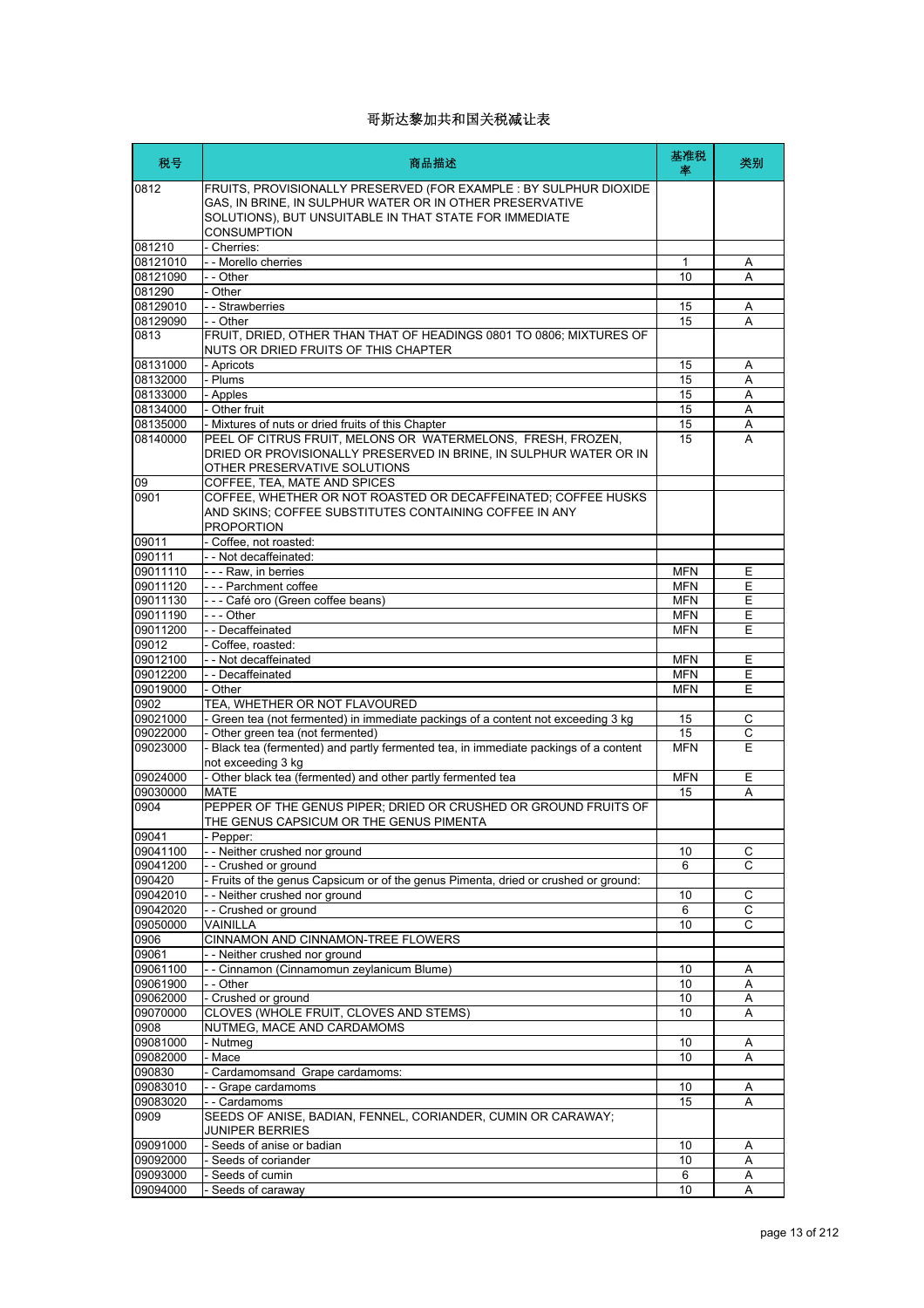| 税号                   | 商品描述                                                                              | 基准税<br>率     | 类别 |
|----------------------|-----------------------------------------------------------------------------------|--------------|----|
| 09095000             | - Seeds of fennel; juniper berries                                                | 10           | A  |
| 0910                 | GINGER, SAFFRON, TURMERIC (CURCUMA), THYME, BAY LEAVES, CURRY<br>AND OTHER SPICES |              |    |
| 091010               | - Ginger:                                                                         |              |    |
| 0910101              | - - Dried:                                                                        |              |    |
| 09101011             | --- Neither crushed nor ground                                                    | 10           | A  |
| 09101012             | --- Crushed or ground                                                             | 10           | Α  |
| 09101090             | - - Other                                                                         | 10           | Α  |
| 09102000             | - Saffron                                                                         | 10           | A  |
| 09103000             | - Turmeric (curcuma)                                                              | 10           | A  |
| 09109                | - Other spices:                                                                   |              |    |
| 09109100             | -- Mixtures referred to in Note 1 b) to this Chapter                              | <b>MFN</b>   | Е  |
| 091099               | - - Other                                                                         |              |    |
| 09109910             | $- -$ Thyme                                                                       | 10           | Α  |
| 09109920<br>09109930 | - - - Bay leaves                                                                  | 10<br>10     | A  |
|                      | --- Curry                                                                         |              | A  |
| 09109990             | --- Other<br><b>CEREALS</b>                                                       | <b>MFN</b>   | E  |
| 10<br>1001           | <b>WHEAT AND MESLIN</b>                                                           |              |    |
| 10011000             | - Durum wheat                                                                     | 1            | Α  |
| 10019000             | - Other                                                                           | $\mathbf{1}$ | A  |
| 10020000             | <b>RYE</b>                                                                        | 1            | Α  |
| 10030000             | <b>BARLEY</b>                                                                     | 1            | A  |
| 10040000             | <b>OATS</b>                                                                       | 1            | Α  |
| 1005                 | MAIZE (CORN)                                                                      |              |    |
| 10051000             | - Seed                                                                            | 1            | Α  |
| 100590               | - Other:                                                                          |              |    |
| 10059010             | - - Popcorn (Zea mays everta)                                                     | 10           | A  |
| 10059020             | - - Yellow maize (corn)                                                           | 1            | Α  |
| 10059030             | - - White maize (corn)                                                            | <b>MFN</b>   | E  |
| 10059090             | - - Other                                                                         | 15           | C  |
| 1006                 | <b>RICE</b>                                                                       |              |    |
| 100610               | - Rice in the husk (paddy or rough):                                              |              |    |
| 10061010             | -- For sowing                                                                     | 1            | A  |
| 10061090             | - - Other                                                                         | <b>MFN</b>   | Ε  |
| 10062000             | - Husked (brown) rice                                                             | <b>MFN</b>   | E  |
| 100630               | - Semi-milled or wholly milled rice, whether or not polished or glazed:           |              |    |
| 10063010             | -- Medium grain rice, broken at one end, of a fat content from 0.60% to 0.75% for | 1            | A  |
|                      | puffing, in sacks holding 50 kg, duly labelled                                    |              |    |
| 10063090             | - - Other                                                                         | <b>MFN</b>   | Ε  |
| 10064000             | - Broken rice                                                                     | <b>MFN</b>   | Ε  |
| 1007                 | <b>GRAIN SORGHUM</b>                                                              |              |    |
| 10070010             | - Seed                                                                            | 1            | Α  |
| 10070090             | - Other                                                                           | 15           | D  |
| 1008                 | BUCKWHEAT, MILLET AND CANARY SEED: OTHER CEREALS                                  |              |    |
| 10081000             | <b>Buckwheat</b>                                                                  | 15           | D  |
| 100820               | Millet:                                                                           |              |    |
| 10082010             | Seed                                                                              | 1            | Α  |
| 10082090             | Other                                                                             | 15           | Α  |
| 10083000             | Canary seed                                                                       | 1            | A  |
| 10089000             | - Other cereals                                                                   | 15           | B  |
| 11                   | PRODUCTS OF THE MILLING INDUSTRY; MALT; STARCHES; INULIN; WHEAT<br><b>GLUTEN</b>  |              |    |
| 11010000             | WHEAT OR MESLIN FLUOR                                                             | <b>MFN</b>   | Е  |
| 1102                 | CEREAL FLOURS OTHER THAN OF WHEAT OR MESLIN                                       |              |    |
| 11021000             | - Rye fluor                                                                       | 10           | D  |
| 11022000             | Corn fluor                                                                        | <b>MFN</b>   | E  |
| 110290               | Other:                                                                            |              |    |
| 11029010             | - Barley fluor                                                                    | 10           | D  |
| 11029020             | - Oat fluor                                                                       | 10           | D  |
| 11029030             | - Rice Fluor                                                                      | <b>MFN</b>   | E  |
| 11029090             | - - Other:                                                                        | 10           | D  |
| 1103                 | GROATS, MEALS AND PELLETS OF CEREALS                                              |              |    |
| 11031                | Groats and meal:                                                                  |              |    |
| 11031100             | - - Wheat                                                                         | 6            | C  |
| 110313               | - - Corn                                                                          |              |    |
|                      | --- Pregelatinized mea (Ifor example: meal used                                   | $\mathbf{1}$ | A  |
|                      |                                                                                   |              |    |
| 11031310<br>11031390 | as an additive in the brewing industry)<br>- - - Other:                           | 6            | С  |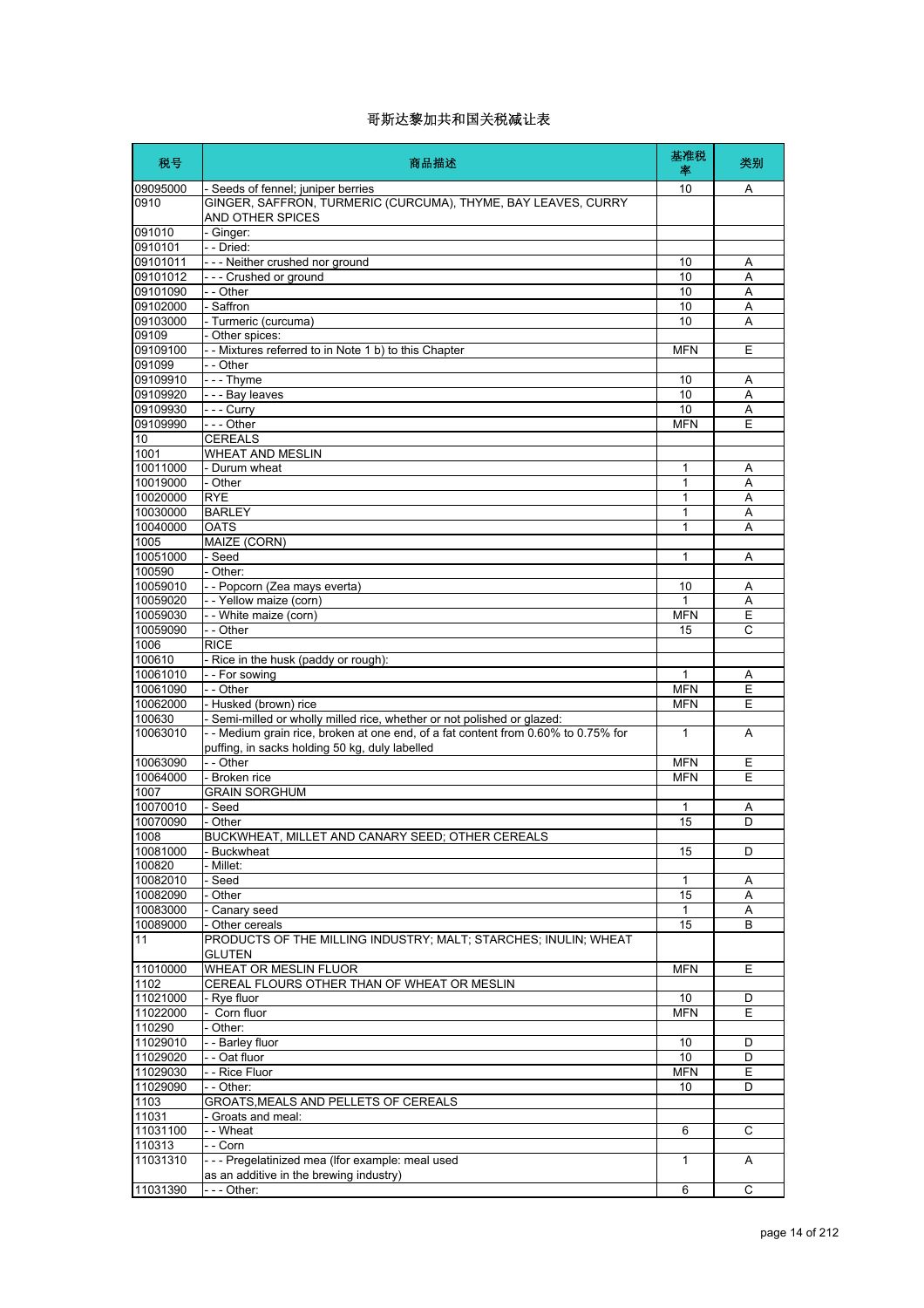| 税号       | 商品描述                                                                                                                                                                 | 基准税<br>率     | 类别             |
|----------|----------------------------------------------------------------------------------------------------------------------------------------------------------------------|--------------|----------------|
| 110319   | - -- Of other cereals                                                                                                                                                |              |                |
| 11031910 | $- -$ Of oats                                                                                                                                                        | 6            | Α              |
| 11031920 | --- Of rice                                                                                                                                                          | 10           | C              |
| 11031990 | - - - Other:                                                                                                                                                         | 10           | D              |
| 110320   | - Pellets:                                                                                                                                                           |              |                |
| 11032010 | - - Of wheat                                                                                                                                                         | 10           | C              |
| 11032090 | - - Other:                                                                                                                                                           | 6            | $\overline{C}$ |
| 1104     | Cereal grains otherwise worked (for example:<br>hulled, rolled, flaked, pearled, sliced or kibbled),                                                                 |              |                |
|          | except rice of heading 1006; germ of cereals,                                                                                                                        |              |                |
|          | whole, rolled, flaked or ground:                                                                                                                                     |              |                |
| 11041    | - Rolled or flaked grains:                                                                                                                                           |              |                |
| 11041200 | - -Of oats                                                                                                                                                           | 10           | Α              |
| 110419   | - - Of other cereals:                                                                                                                                                |              |                |
| 11041910 | - - - Of barley                                                                                                                                                      | 10           | Α              |
| 11041990 | $--$ Other                                                                                                                                                           | 10           | C              |
| 11042    | - Other worked grains (for example: hulled, pearled, sliced or kibbled                                                                                               |              |                |
| 110422   | - - Of oats:                                                                                                                                                         |              |                |
| 11042210 | --- Hulled                                                                                                                                                           | 1            | Α              |
| 11042290 | --- Other                                                                                                                                                            | 10           | С              |
| 11042300 | - - Of maize (corn)                                                                                                                                                  | 6            | C              |
| 110429   | -- Of other cereals:                                                                                                                                                 |              |                |
| 11042910 | - - - Of barley                                                                                                                                                      | 10           | Α              |
| 11042990 | $--$ Other                                                                                                                                                           | 10           | Α              |
| 11043000 | - Germ of cereals, whole, rolled, flaked or ground                                                                                                                   | 10           | C              |
| 1105     | FLUOR, MEAL, POWDER, FLAKES, GRANULES AND PELLEST, OF POTATOES                                                                                                       |              |                |
| 11051000 | - Flour, meal and powder                                                                                                                                             | 1            | Α              |
| 110520   | - Flakes, granules and pellets:                                                                                                                                      |              |                |
| 11052010 | - - Flakes and granules                                                                                                                                              | 1            | Α              |
| 11052020 | - - Pellets                                                                                                                                                          | 10           | Α              |
| 1106     | FLOUR, MEAL AND POWDER OF THE DRIED LEGUMINOUS<br>VEGETABLES OF HEADING 07.13, OF SAGO OR OF<br>ROOTS OR TUBERS OF HEADING 07.14 OR OF THE PRODUCTS<br>OF CHAPTER 8: |              |                |
| 11061000 | - Of the vegetables of heading 07.13                                                                                                                                 | 10           | C              |
| 11062000 | - Of sago or of roots or tubers of heading 07.14                                                                                                                     | 10           | Α              |
| 11063000 | - Of the products of Chapter 8                                                                                                                                       | 10           | A              |
| 1107     | MALT(OF BARLEY OR OTHER CEREALS), WHETHER OR NOT ROASTED                                                                                                             |              |                |
| 11071000 | - Not roasted                                                                                                                                                        | 1            | Α              |
| 11072000 | - Roasted                                                                                                                                                            | 1            | Α              |
| 1108     | STARCHES; INULIN:                                                                                                                                                    |              |                |
| 11081    | - Starches:                                                                                                                                                          |              |                |
| 11081100 | - Wheat starch                                                                                                                                                       | 10           | B              |
| 11081200 | -- Maize (corn) starch                                                                                                                                               | 1            | Α              |
| 11081300 | - - Potato starch                                                                                                                                                    | $\mathbf{1}$ | A              |
| 11081400 | - - Manioc (cassava) starch                                                                                                                                          | 10           | С              |
| 11081900 | - - Other starches                                                                                                                                                   | 10           | C              |
| 11082000 | - Inulin                                                                                                                                                             | 10           | С              |
| 11090000 | WHEAT GLUTEN, WHETHER OR NOT DRIED                                                                                                                                   | 1            | Α              |
| 12       | SEEDS AND OLEAGINOUS FRUITS; MISCELLANEOUS SEEDS AND FRUITS;<br>INDUSTRIAL OR MEDICINAL PLANTS; STRAW AND FODDER                                                     |              |                |
| 1201     | SOYA BEANS, WHETHER OR NOT BROKEN                                                                                                                                    |              |                |
| 12010010 | - For sowing                                                                                                                                                         | 1            | Α              |
| 12010090 | - Other                                                                                                                                                              | 1            | A              |
| 1202     | PEANUTS, NOT ROASTED OR OTHERWISE COOKED,<br>WHETHER OR NOT SHELLED OR BROKEN                                                                                        |              |                |
| 120210   | - In shell                                                                                                                                                           |              |                |
| 12021010 | - - For sowing                                                                                                                                                       | $\mathbf{1}$ | A              |
| 12021090 | - - Other                                                                                                                                                            | 10           | Α              |
| 120220   | - Shelled, whether or not broken:                                                                                                                                    |              |                |
| 12022010 | - - For sowing                                                                                                                                                       | $\mathbf{1}$ | A              |
| 12022090 | -- Other                                                                                                                                                             | 10           | Α              |
| 12030000 | <b>COPRA</b>                                                                                                                                                         | 5            | Α              |
| 12040000 | LINSEED WHETHER OR NOT BROKEN:                                                                                                                                       | 1            | Α              |
| 1205     | RAPE OR COLZA SEEDS, WHETHER OR NOT BROKEN                                                                                                                           |              |                |
| 120510   | - Rape or colza seeds with low erucic acid                                                                                                                           |              |                |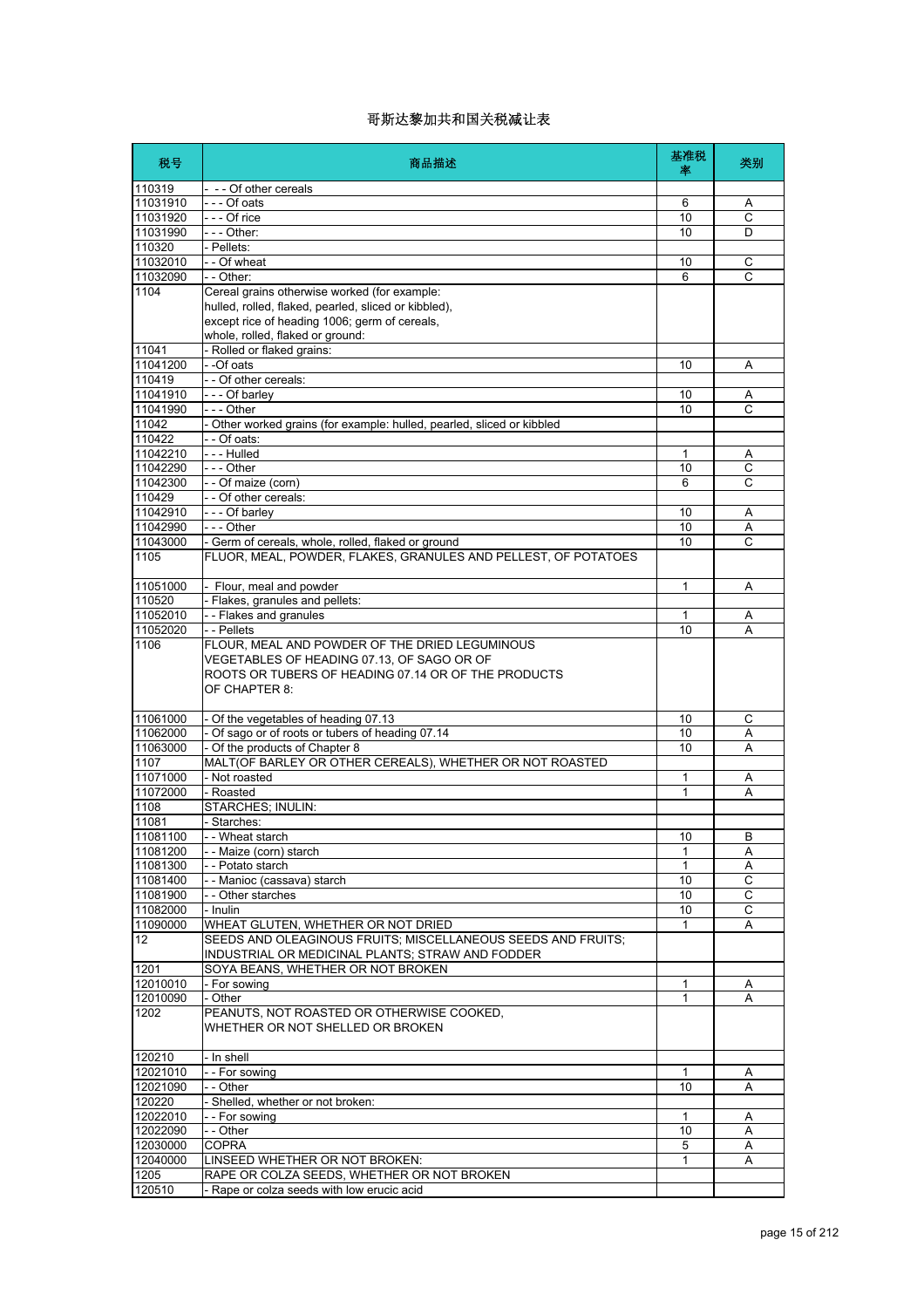| 税号               | 商品描述                                                                                                                                                                                                                    | 基准税<br>率     | 类别 |
|------------------|-------------------------------------------------------------------------------------------------------------------------------------------------------------------------------------------------------------------------|--------------|----|
| 12051010         | --For sowing                                                                                                                                                                                                            | 1            | A  |
| 12051090         | - - Other:                                                                                                                                                                                                              | 1            | A  |
| 120590           | - The others                                                                                                                                                                                                            |              |    |
| 12059010         | - - For sowing                                                                                                                                                                                                          | 1            | Α  |
| 12059090         | - - Other                                                                                                                                                                                                               | 1            | Α  |
| 12060000         | SUNFLOWER SEEDS, WHETHER OR NOT BROKEN:                                                                                                                                                                                 | 1            | A  |
| 1207             | ALL OTHER OIL SEEDS AND OLEAGINOUS FRUITS, WHETHER<br>OR NOT BROKEN                                                                                                                                                     |              |    |
| 120720           | - Cotton seeds:                                                                                                                                                                                                         |              |    |
| 12072010         | - - For sowing                                                                                                                                                                                                          | 1            | Α  |
| 12072090         | $ \overline{Other}$                                                                                                                                                                                                     | 1            | A  |
| 120740           | - Sesamum seeds                                                                                                                                                                                                         |              |    |
| 12074010         | - - In shell                                                                                                                                                                                                            | 1            | Α  |
| 12074020         | -- Shelled                                                                                                                                                                                                              | 1            | A  |
| 12075000         | - Mustard seeds                                                                                                                                                                                                         | 1            | A  |
| 12079            | - Other                                                                                                                                                                                                                 |              |    |
| 12079100         | - - Poppy seeds:                                                                                                                                                                                                        | 1            | A  |
| 120799           | - - Other:                                                                                                                                                                                                              |              |    |
| 1207991          | --- Palm nuts and kernels:                                                                                                                                                                                              |              |    |
| 12079911         | $--$ For sowing:                                                                                                                                                                                                        | 1            | Α  |
| 12079919         | - - - - Other                                                                                                                                                                                                           | 5            | A  |
| 12079920         | --- Castor seeds                                                                                                                                                                                                        | 1            | A  |
| 12079930         | - - - Safflower seeds                                                                                                                                                                                                   | 1<br>1       | Α  |
| 12079990<br>1208 | - - - Other<br>FLOURS OF SEEDS OR OLEAGINOUS FRUITS, OTHER THAN MUSTARD FLUOR                                                                                                                                           |              | A  |
| 12081000         | - Of soy beans                                                                                                                                                                                                          | <b>MFN</b>   | Ε  |
| 12089000         | - Other                                                                                                                                                                                                                 | <b>MFN</b>   | E  |
| 1209             | SEEDS, FRUIT AND SPORES, USED FOR SOWING                                                                                                                                                                                |              |    |
| 12091000         | - Sugar beet seed                                                                                                                                                                                                       | 1            | Α  |
| 12092            | - Seeds of forage plants:                                                                                                                                                                                               |              |    |
| 12092100         | -- Lucerne (alfalfa) seed                                                                                                                                                                                               | 1            | A  |
| 12092200         | - - Clover (Trifolium spp.) seed                                                                                                                                                                                        | 1            | Α  |
| 12092300         | - - Fescue seed                                                                                                                                                                                                         | 1            | Α  |
| 12092400         | - - Kentucky blue grass(Poa pratensis L.)                                                                                                                                                                               | 1            | Α  |
| 12092500         | - - Rye grass seed(Lolium multiflorum Lam., Lolium perenne L.)                                                                                                                                                          | 1            | Α  |
| 120929           | - - Other                                                                                                                                                                                                               |              |    |
| 12092910         | --- Beet seeds, other than sugar beet seed                                                                                                                                                                              | 1            | A  |
| 12092920         | --- Timothy grass seed                                                                                                                                                                                                  | 1            | A  |
| 12092990         | - - - Other                                                                                                                                                                                                             | 1            | A  |
| 120930           | - Seeds of herbaceous plants cultivated principally for their flowers                                                                                                                                                   |              |    |
| 12093010         | - -Petunia seeds                                                                                                                                                                                                        | 1            | Α  |
| 12093090         | - - Other                                                                                                                                                                                                               | 1            | A  |
| 12099            | Other:                                                                                                                                                                                                                  |              |    |
| 12099100         | - Vegetable seeds                                                                                                                                                                                                       | 1            | Α  |
| 12099900         | - - Other                                                                                                                                                                                                               | 1            | A  |
| 1210             | HOP CONES, FRESH OR DRIED, WHETHER OR NOT<br>GROUND, POWDERED OR IN FORM OF PELLETS; LUPULIN:                                                                                                                           |              |    |
| 12101000         | - Hop cones, neither ground nor powdered nor in form of pellets                                                                                                                                                         | 1            | A  |
| 12102000         | - Hop cones, ground, powdered or in form of pellets; lupulin                                                                                                                                                            | 1            | A  |
| 1211             | PLANTS AND PARTS OF PLANTS, SEEDS AND FRUITS OF THE KIND USED<br>PRIMARILY IN PERFUMERY, IN PHARMACY OR FOR INSECTICIDAL,<br>FUNGICIDAL OR SIMILAR PURPOSES, FRESH OR DRIED, WHETHER OR NOT<br>CUT, CRUSHED OR POWDERED |              |    |
| 12112000         | Ginseng roots                                                                                                                                                                                                           | $\mathbf{1}$ | Α  |
| 12113000         | Coca leaves                                                                                                                                                                                                             | 1            | Α  |
| 12114000         | Poppy straw                                                                                                                                                                                                             | 1            | A  |
| 121190           | Other                                                                                                                                                                                                                   |              |    |
| 12119010         | - - Raicilla or ipecacuana                                                                                                                                                                                              | 1            | Α  |
| 12119020         | -- Liquorice roots                                                                                                                                                                                                      | 1            | A  |
| 12119090         | Other                                                                                                                                                                                                                   | 1            | A  |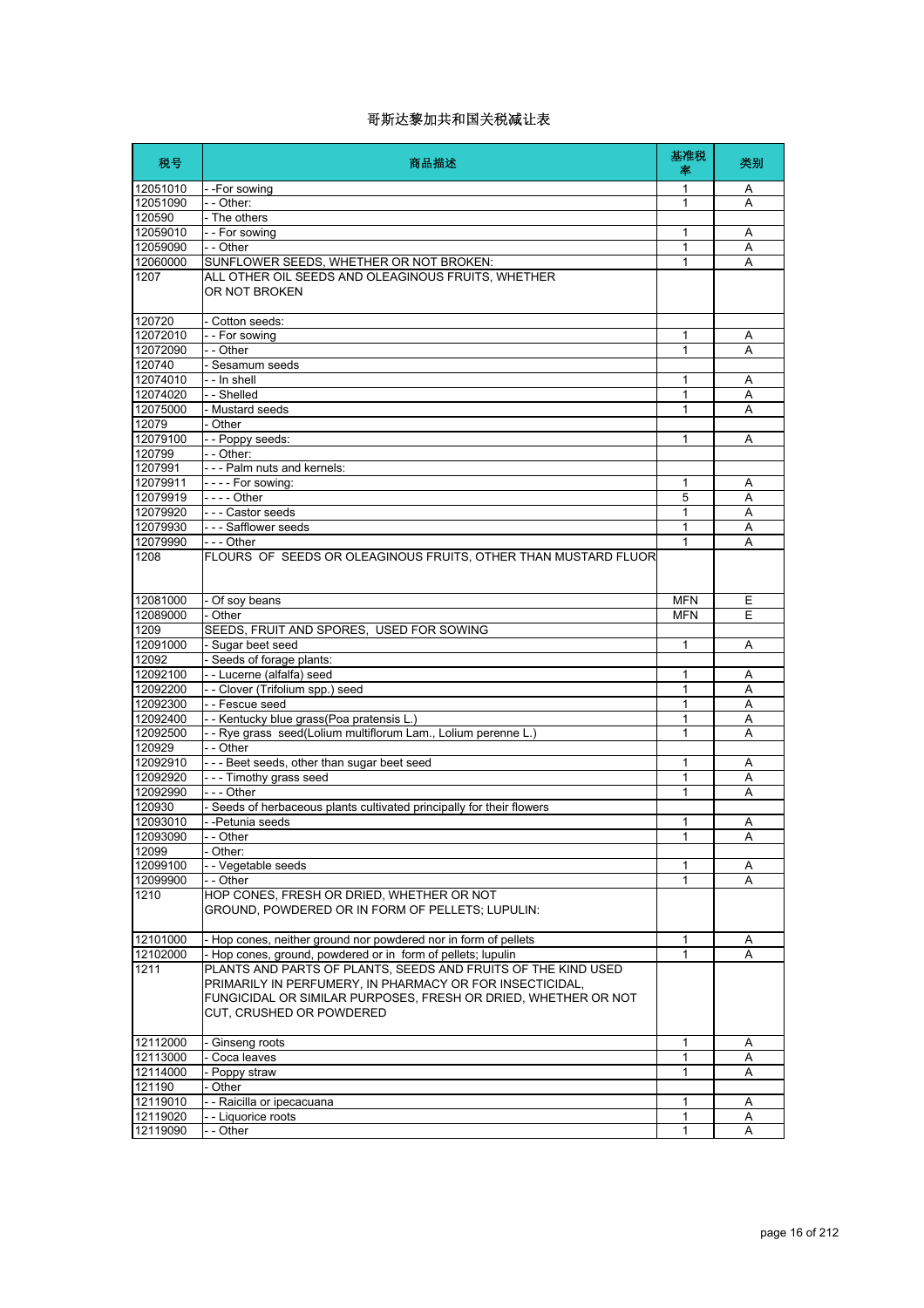| 税号                   | 商品描述                                                                                                                                                                                                                                                             | 基准税<br>率     | 类别     |
|----------------------|------------------------------------------------------------------------------------------------------------------------------------------------------------------------------------------------------------------------------------------------------------------|--------------|--------|
| 1212                 | LOCUST BEANS, ALGAES, SUGAR BEET AND SUGAR CANE, FRESH, CHILLED,<br>FROZEN OR DRIED, WHETHER OR NOT POWDERED; FRUIT STONES AND<br>FRUITS KERNELS AND OTHER VEGETABLE PRODUCTS (INCLUDING<br>UNROASTED CHICORY ROOTS OF THE VARIETY<br>CICHORIUM INTYBUS SATIVUM) |              |        |
| 12122000             | - Algaes                                                                                                                                                                                                                                                         | 1            | A      |
| 12129                | Other:                                                                                                                                                                                                                                                           |              |        |
| 12129100             | -- Sugar beet                                                                                                                                                                                                                                                    | 1            | A      |
| 121299<br>12129910   | - - Other:<br>- - - Sugar cane                                                                                                                                                                                                                                   | 10           | A      |
| 12129920             | --- Locust beans and their seeds                                                                                                                                                                                                                                 | 1            | Α      |
| 12129930             | --- Apricot, peach (including nectarine) or plum stones and kernels                                                                                                                                                                                              | 1            | Α      |
| 12129990             | - - - Other                                                                                                                                                                                                                                                      | 1            | Α      |
| 12130000             | CEREAL STRAW AND HUSKS, UNPREPARED, WHETHER OR NOT CHOPPED,<br>GROUND, PRESSED OR IN THE FORM OF PELLETS                                                                                                                                                         | 6            | B      |
| 1214                 | RUTABAGA, MANGOLDS, FODDER ROOTS, HAY, LUCERNE<br>(ALFALFA), CLOVER, SAINFOIN, FORAGE KALE, LUPINES,<br>VETCHES AND SIMILAR FORAGE PRODUCTS. WHETHER<br>OR NOT IN THE FORM OF PELLETS                                                                            |              |        |
| 12141000             | - Lucerne (alfalfa) meal and pellets                                                                                                                                                                                                                             | 6            | B      |
| 12149000             | - Other                                                                                                                                                                                                                                                          | 6            | A      |
| 13<br>1301           | GUMS, RESINS AND OTHER VEGETABLE JUICES AND EXTRACTS<br>LAC GUM; NATURAL GUMS, RESINS, GUM-RESINS AND<br>OLEORESINS (FOR EXAMPLE: BALSAM)                                                                                                                        |              |        |
| 13012000             | - Arabic gum                                                                                                                                                                                                                                                     | 1            | Α      |
| 130190               | - Other                                                                                                                                                                                                                                                          |              |        |
| 13019010             | - - Lac gum                                                                                                                                                                                                                                                      | 1            | Α      |
| 13019090             | - - Other                                                                                                                                                                                                                                                        | 1            | A      |
| 1302                 | VEGETABLE JUICES AND EXTRACTS; PECTIC SUBSTANCES, PECTINATES AND<br>PECTATES; AGAR-AGAR AND OTHER MUCILAGES AND THICKENERS, DERIVED<br>FROM VEGETABLE PRODUCTS, WHETHER OR NOT MODIFIED                                                                          |              |        |
| 13021<br>13021100    | - Vegetable juices and extracts:<br>- - Opium                                                                                                                                                                                                                    | 1            |        |
| 13021200             | - - Of liquorice                                                                                                                                                                                                                                                 | 1            | Α<br>Α |
| 13021300             | - - Of hops                                                                                                                                                                                                                                                      | 1            | A      |
| 130219               | - - Other                                                                                                                                                                                                                                                        |              |        |
| 13021910             | - - - For medicinal use                                                                                                                                                                                                                                          | 1            | Α      |
| 13021920<br>13021930 | - - - For insecticidal, fungicidal or similar uses                                                                                                                                                                                                               | 1<br>1       | Α<br>A |
| 13021990             | --- Pyrethrum juices and extracts or of the roots of plants containing rotenone<br>- - - Other                                                                                                                                                                   | 1            | Α      |
| 13022000             | - Pectic substances, pectinates and pectates                                                                                                                                                                                                                     | 1            | A      |
| 13023                | Mucilages and thickeners, derived from vegetable products, whether or not modified:                                                                                                                                                                              |              |        |
| 13023100             | - Agar-agar                                                                                                                                                                                                                                                      | 1            | Α      |
| 13023200             | - - Mucilages and thickeners, derived from locust beans, locust bean seeds or guar                                                                                                                                                                               | 1            | A      |
| 13023900             | seeds, whether or not modified:<br>- - Other:                                                                                                                                                                                                                    | $\mathbf{1}$ | Α      |
| 14                   | VEGETABLE PLAITING MATERIALS; VEGETABLE PRODUCTS NOT ELSEWHERE                                                                                                                                                                                                   |              |        |
|                      | SPECIFIED OR INCLUDED                                                                                                                                                                                                                                            |              |        |
| 1401                 | VEGETABLE MATERIALS OF A KIND USED PRIMARILY FOR PLAITING (FOR<br>EXAMPLE: BAMBOOS, RATTANS, REEDS, RUSHES, OSIER, RAFFIA, CLEANED,                                                                                                                              |              |        |
| 14011000             | BLEACHED OR DYED CEREAL STRAW, AND LIME BARK)<br>- Bamboos                                                                                                                                                                                                       | 6            | D      |
| 14012000             | Rattans                                                                                                                                                                                                                                                          | 1            | Α      |
| 140190               | Other                                                                                                                                                                                                                                                            |              |        |
| 14019010             | Osier                                                                                                                                                                                                                                                            | 1            | Α      |
| 14019020             | - Reeds                                                                                                                                                                                                                                                          | 1            | Α      |
| 14019090<br>1404     | - Other<br>VEGETABLES PRODUCTS NOT ELSEWHERE SPECIFIED OR INCLUDED                                                                                                                                                                                               | 1            | Α      |
| 14042000             | Cotton linters                                                                                                                                                                                                                                                   | 1            | Α      |
| 140490               | Other                                                                                                                                                                                                                                                            |              |        |
| 14049010             | - - Vegetable materials of a kind used primarily as stuffing (for example: kapok,<br>vegetable hair and eel-grass), whether or not put up as a layer with supporting of                                                                                          | 1            | A      |
| 14049020             | other materials<br>- - Vegetable material of a kind used primarily in brooms or in brushes (for example:<br>broomcorn, piassava, couch-grass and istle), whether or not in hanks or bundles                                                                      | 6            | A      |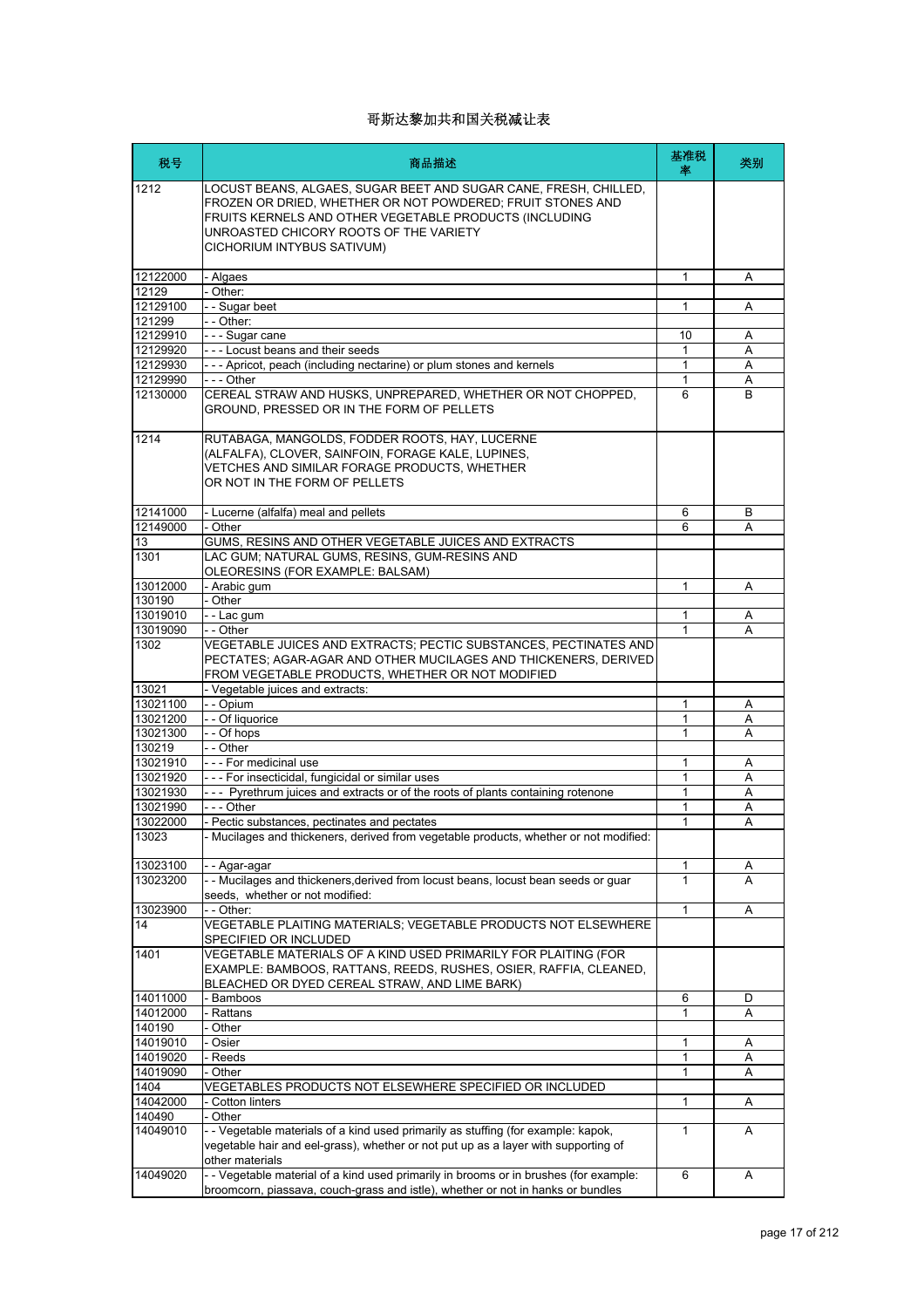| 税号                | 商品描述                                                                                                                                                                                                           | 基准税<br>率     | 类别 |
|-------------------|----------------------------------------------------------------------------------------------------------------------------------------------------------------------------------------------------------------|--------------|----|
| 1404903           | - - Raw vegetable materials of a kind used primarily in dyeing or tanning                                                                                                                                      |              |    |
| 14049031          | - - - Annatto                                                                                                                                                                                                  | 15           | D  |
| 14049039          | $--$ Other                                                                                                                                                                                                     | 6            | C  |
| 14049090          | - - -Other                                                                                                                                                                                                     | 6            | D  |
| 15                | ANIMAL OR VEGETABLE FATS AND OILS AND THEIR CLEAVAGE PRODUCTS;<br>PREPARED EDIBLE FATS; ANIMAL OR VEGETABLE WAXES                                                                                              |              |    |
| 15010000          | PIG FAT (INCLUDING LARD) AND POULTRY FAT, OTHER THAN THAT OF<br>HEADING 02.09 OR 15.03                                                                                                                         | <b>MFN</b>   | Ε  |
| 15020000          | FATS OF BOVINE ANIMALS, SHEEP OR GOATS, OTHER THAN THOSE OF<br>HEADING 15,03                                                                                                                                   | $\mathbf{1}$ | A  |
| 1503              | SOLAR STEARIN, PIG FAT OIL, OLEOSTEARIN, OLEO-OIL AND TALLOW OIL,<br>NOT EMULSIFIED OR MIXED OR OTHERWISE<br><b>PREPARED</b>                                                                                   |              |    |
| 15030010          | - Solar stearin, pig fat oil.                                                                                                                                                                                  | <b>MFN</b>   | Ε  |
| 15030090          | - Other                                                                                                                                                                                                        | 1            | A  |
| 1504              | FATS AND OILS AND THEIR FRACTIONS, OF FISH OR MARINE MAMMALS,<br>WHETHER OR NOT REFINED, BUT NOT<br><b>CHEMICALLY MODIFIED</b>                                                                                 |              |    |
| 15041000          | - Fish-liver oils and their fractions                                                                                                                                                                          | 1            | A  |
| 15042000          | - Fats and oils and their fractions, of fish, other<br>than liver oils                                                                                                                                         | $\mathbf 1$  | A  |
| 15043000          | - Fats and oils and their fractions, of marine mammals                                                                                                                                                         | 1            | A  |
| 15050000          | WOOL GREASE AND FATTY SUBSTANCES DERIVED HEREFROM, INCLUDING<br>LANOLIN.                                                                                                                                       | $\mathbf{1}$ | A  |
| 15060000          | OTHER ANIMAL FATS AND OILS AND THEIR FRACTIONS, WHETHER OR NOT<br>REFINED, BUT NOT CHEMICALLY<br><b>MODIFIED</b>                                                                                               | 10           | C  |
| 1507              | SOY-BEAN OIL AND ITS FRACTIONS, WHETHER OR NOT REFINED, BUT NOT<br><b>CHEMICALLY MODIFIED</b>                                                                                                                  |              |    |
| 15071000          | - Crude oil, whether or not degummed                                                                                                                                                                           | <b>MFN</b>   | Е  |
| 15079000          | - Other                                                                                                                                                                                                        | <b>MFN</b>   | E  |
| 1508              | PEANUT OIL AND ITS FRACTIONS, WHETHER OR NOT REFINED, BUT NOT<br><b>CHEMICALLY MODIFIED</b>                                                                                                                    |              |    |
| 15081000          | - Crude oil                                                                                                                                                                                                    | <b>MFN</b>   | Ε  |
| 15089000          | - Other                                                                                                                                                                                                        | <b>MFN</b>   | F  |
| 1509              | Olive oil and its fractions, whether or not refined,<br>but not chemically modified                                                                                                                            |              |    |
| 15091000          | - Virgin                                                                                                                                                                                                       | 10           | D  |
| 15099000          | - Other                                                                                                                                                                                                        | 10           | D  |
| 15100000          | OTHER OILS AND THEIR FRACTIONS, OBTAINED SOLELY FROM OLIVES,<br>WHETHER OR NOT REFINED, BUT NOT CHEMICALLY MODIFIED, INCLUDING<br>BLENDS OF THESE OILS OR FRACTIONS WITH OILS OR FRACTIONS OF<br>HEADING 15.09 | 15           | D. |
| 1511              | PALM OIL AND ITS FRACTIONS, WHETHER OR NOT REFINED,<br>BUT NOT CHEMICALLY MODIFIED                                                                                                                             |              |    |
| 15111000          | - Crude oil                                                                                                                                                                                                    | <b>MFN</b>   | Е  |
| 151190            | - Other                                                                                                                                                                                                        |              |    |
| 15119010          | -- Palm stearin, with an iodine index, equal or lower than 48                                                                                                                                                  | <b>MFN</b>   | E  |
| 15119090          | - - Other                                                                                                                                                                                                      | <b>MFN</b>   | E  |
| 1512              | SUNFLOWER-SEED, SAFFLOWER OR COTTON-SEED OIL AND FRACTIONS<br>THEREOF, WHETHER OR NOT REFINED, BUT NOT CHEMICALLY MODIFIED                                                                                     |              |    |
| 15121             | - Sunflower-seed or safflower oil and fractions thereof                                                                                                                                                        |              |    |
| 15121100          | - - Crude Oil                                                                                                                                                                                                  | <b>MFN</b>   | Е  |
| 15121900<br>15122 | - - Other<br>- Cotton-seed oil and its fractions                                                                                                                                                               | <b>MFN</b>   | E. |
| 15122100          | -- Crude oil, whether with gossypol or not                                                                                                                                                                     | <b>MFN</b>   | Е  |
| 15122900          | - - Other                                                                                                                                                                                                      | <b>MFN</b>   | Е  |
| 1513              | COCONUT (COPRA), PALM KERNEL OR BABASSU OIL<br>AND FRACTIONS THEREOF, WHETHER OR NOT REFINED,<br>BUT NOT CHEMICALLY MODIFIED                                                                                   |              |    |
| 15131             | - Coconut (copra) oil and its fractions:                                                                                                                                                                       |              |    |
|                   |                                                                                                                                                                                                                |              |    |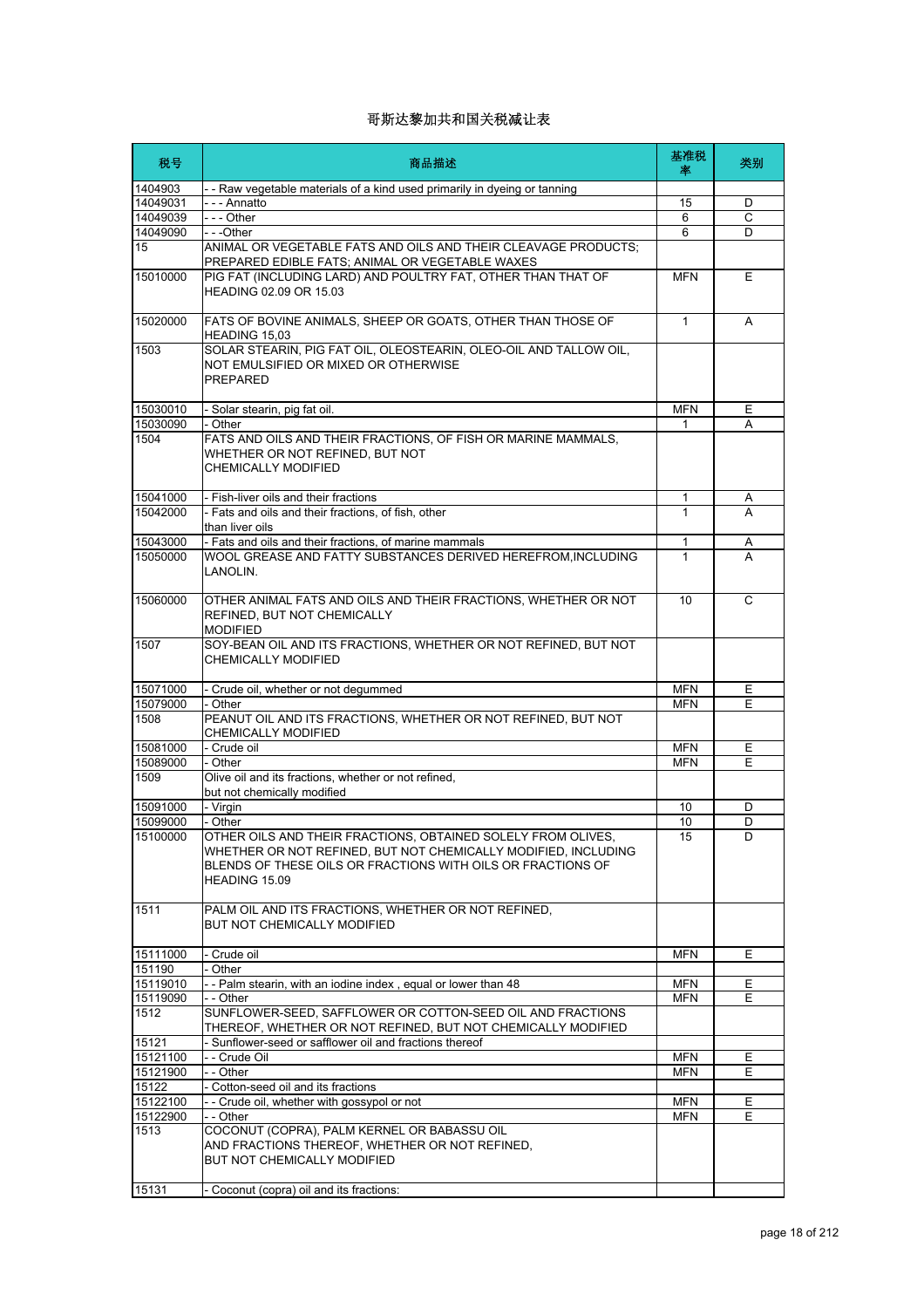| 税号                 | 商品描述                                                                                                                                                                              | 基准税<br>率        | 类别           |
|--------------------|-----------------------------------------------------------------------------------------------------------------------------------------------------------------------------------|-----------------|--------------|
| 15131100           | - - Crude oil                                                                                                                                                                     | <b>MFN</b>      | Е            |
| 15131900           | - - Other                                                                                                                                                                         | <b>MFN</b>      | E            |
| 15132              | - Palm kernel or babassu oil and fractions thereof:                                                                                                                               |                 |              |
| 15132100           | - - Crude oil                                                                                                                                                                     | <b>MFN</b>      | Е            |
| 15132900           | - - Other                                                                                                                                                                         | <b>MFN</b>      | E            |
| 1514               | RAPE, COLZA OR MUSTARD OIL AND FRACTIONS THEREOF, WHETHER OR<br>NOT REFINED, BUT NOT CHEMICALLY MODIFIED                                                                          |                 |              |
| 15141              | Rape or colza oil with low erucic acid and its fractions                                                                                                                          |                 |              |
| 15141100           | - - Crude Oil                                                                                                                                                                     | <b>MFN</b>      | E            |
| 15141900           | - - Other                                                                                                                                                                         | <b>MFN</b>      | E            |
| 15149              | - Other                                                                                                                                                                           |                 |              |
| 15149100           | - - Crude Oil                                                                                                                                                                     | <b>MFN</b>      | E            |
| 15149900           | - - Other                                                                                                                                                                         | <b>MFN</b>      | E            |
| 1515               | OTHER FIXED VEGETABLE FATS AND OILS (INCLUDING JOJOBA OIL) AND<br>THEIR FRACTIONS, WHETHER OR NOT REFINED, BUT NOT CHEMICALLY<br><b>MODIFIED</b>                                  |                 |              |
| 15151              | - Linseed oil and its fractions:                                                                                                                                                  |                 |              |
| 15151100           | - - Crude Oil                                                                                                                                                                     | 6               | C            |
| 15151900           | - - Other                                                                                                                                                                         | 6               | С            |
| 15152              | - Maize (corn) oil and its fractions:                                                                                                                                             |                 |              |
| 15152100           | - - Crude oil                                                                                                                                                                     | <b>MFN</b>      | E            |
| 15152900           | - - Other                                                                                                                                                                         | <b>MFN</b>      | Е            |
| 15153000           | - Castor oil and its fractions                                                                                                                                                    | 6               | $\mathsf{C}$ |
| 15155000           | Sesame oil and its fractions                                                                                                                                                      | 15              | C            |
| 151590<br>15159010 | Other                                                                                                                                                                             |                 | E            |
| 15159020           | - - Other drying oils<br>- - Jojoba oil and its fractions                                                                                                                         | <b>MFN</b><br>6 | D            |
| 15159030           | - - Tung oil and its fractions                                                                                                                                                    | 6               | D            |
| 15159090           | - - Other                                                                                                                                                                         | 15              | D            |
| 1516               | ANIMAL OR VEGETABLE FATS AND OILS AND THEIR FRACTIONS, PARTIALLY                                                                                                                  |                 |              |
|                    | OR WHOLLY HYDROGENATED, INTERESTERIFIED, RE-ESTERIFIED OR                                                                                                                         |                 |              |
| 15161000           | ELAIDINIZED, WHETHER OR NOT REFINED, BUT NOT FURTHER PREPARED<br>- Animal fats and oils and their fractions                                                                       | <b>MFN</b>      | E            |
| 151620             | - Vegetable fats and oils and their fractions                                                                                                                                     |                 |              |
| 15162010           | - - Vegetable fats no lauric, partially hydrogenated and with a softening point of 32°C                                                                                           | <b>MFN</b>      | E            |
|                    | or more but not more than 41°C, of the kind used as cocoa fat substitute                                                                                                          |                 |              |
| 15162090           | - - Other                                                                                                                                                                         | <b>MFN</b>      | E            |
| 1517               | MARGARINE; EDIBLE MIXTURES OR PREPARATIONS OF ANIMAL OR<br>VEGETABLE FATS OR OILS, OR OF FRACTIONS OF DIFFERENT FATS OR OILS                                                      |                 |              |
|                    | OF THIS CHAPTER, OTHER THAN EDIBLE FATS OR OILS OR THEIR FRACTIONS<br>OF HEADING 15.16                                                                                            |                 |              |
| 15171000           | - Margarine, excluding liquid margarine                                                                                                                                           | <b>MFN</b>      | Ε            |
| 151790             | Other:                                                                                                                                                                            |                 |              |
| 15179010           | -- Preparations with a base of mixed fats with added flavouring substances, for use in<br>the preparation of foodstuffs                                                           | <b>MFN</b>      | Е            |
| 15179020           | -- Preparations with a base of hydrogenated vegetable oils, containing added<br>magnesium carbonate, for use as mould release preparations for confectionery and<br>bakers wares  | $\mathbf{1}$    | A            |
| 15179090           | - - Other                                                                                                                                                                         | <b>MFN</b>      | E            |
| 1518               | ANIMAL OR VEGETABLE FATS AND OILS AND THEIR FRACTIONS, BOILED,                                                                                                                    |                 |              |
|                    | OXIDIZED, DEHYDRATED, SULPHURIZED, BLOWN, POLYMERIZED BY HEAT IN<br>VACUUM OR IN INERT ATMOPHERE (STANDOLIZED) OR OTHERWISE<br>CHEMICALLY MODIFIED, EXCLUDING THOSE OF HEADING 1. |                 |              |
| 15180010           | - Epoxided soy-bean oil, of the kind used soly in the industry of manufacturing                                                                                                   | $\mathbf{1}$    | A            |
| 15180090           | - Other                                                                                                                                                                           | <b>MFN</b>      | Ε            |
| 15200000           | GLYCEROL, CRUDE; GLYCEROL WATERS AND GLYCEROL LYES                                                                                                                                | 6               | С            |
| 1521               | VEGETABLE WAXES (OTHER THAN TRIGLYCERIDES), BEESWAX, OTHER                                                                                                                        |                 |              |
|                    | INSECT WAXES AND SPERMACETI, WHETHER OR NOT REFINED OR<br>COLOURED:                                                                                                               |                 |              |
| 15211000           | - Vegetable waxes                                                                                                                                                                 | 6               | С            |
| 15219000           | - Other                                                                                                                                                                           | <b>MFN</b>      | Ε            |
| 15220000           | DEGRAS; RESIDUES RESULTING FROM THE TREATMENT OF FATTY                                                                                                                            | MFN             | E.           |
| 16                 | SUBSTANCES OR ANIMAL OR VEGETABLE WAXES<br>PREPARATIONS OF MEAT, OF FISH OR OF CRUSTACEANS, MOLLUSCS                                                                              |                 |              |
|                    | OR OTHER AQUATIC INVERTEBRATES                                                                                                                                                    |                 |              |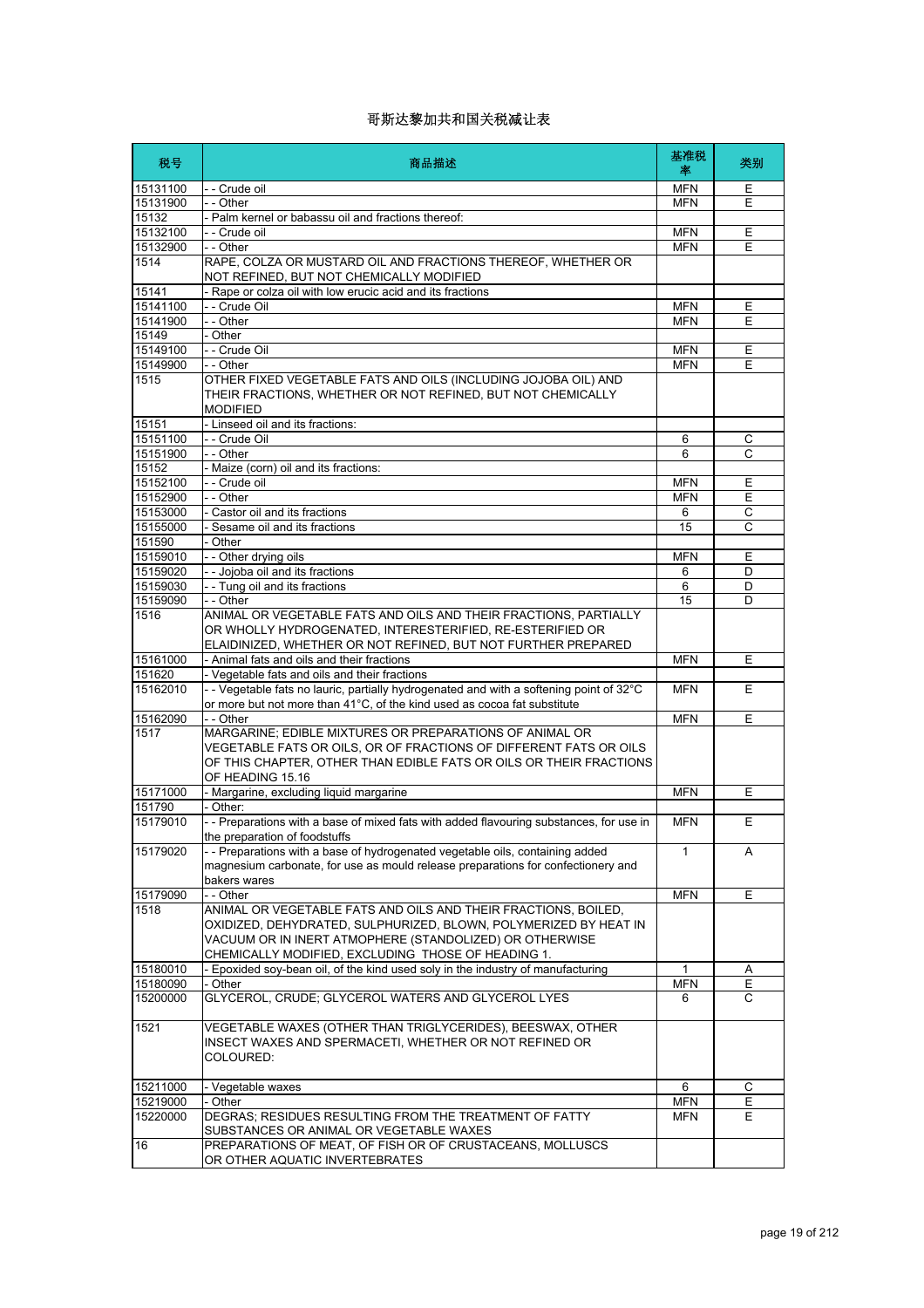| 税号                   | 商品描述                                                                                                      | 基准税<br>率                 | 类别             |
|----------------------|-----------------------------------------------------------------------------------------------------------|--------------------------|----------------|
| 1601                 | SAUSAGES AND SIMILAR PRODUCTS, OF MEAT, MEAT OFFAL OR BLOOD;<br>FOOD PREPARATIONS BASED ON THESE PRODUCTS |                          |                |
| 16010010             | - Of bovine animals:                                                                                      | <b>MFN</b>               | Ε              |
| 16010020             | - Of poultry of heading 01.05                                                                             | <b>MFN</b>               | E              |
| 16010030             | - Of swine                                                                                                | <b>MFN</b>               | Ε              |
| 16010080             | - Other                                                                                                   | <b>MFN</b>               | Ε              |
| 16010090             | - Mixtures                                                                                                | <b>MFN</b>               | E              |
| 1602                 | OTHER PREPARED OR PRESERVED MEAT, MEAT OFFAL OR BLOOD:                                                    |                          |                |
| 160210               | - Homogenized preparations:                                                                               |                          |                |
| 16021010             | - - Of meat or meat offal of bovine animals:                                                              | <b>MFN</b>               | E              |
| 16021020             | - - Of meat or meat offal of poultry of heading 01.05                                                     | <b>MFN</b>               | E              |
| 16021030             | - - Of meat or meat offal of swine                                                                        | <b>MFN</b>               | Е              |
| 16021080             | - - Other                                                                                                 | <b>MFN</b>               | E              |
| 16021090             | - - Mixtures                                                                                              | <b>MFN</b>               | Ε              |
| 16022000             | - Of liver of any animal                                                                                  | 15                       | C              |
| 16023                | - Of poultry of heading 01.05:                                                                            |                          |                |
| 16023100             | - - Of turkeys<br>- - Of chicken:                                                                         | 41                       | C              |
| 160232               |                                                                                                           |                          |                |
| 16023210<br>16023290 | --- Tights, legs, wehter or not united<br>- - - Other                                                     | <b>MFN</b><br><b>MFN</b> | Ε<br>Ε         |
| 16023900             | - - Other                                                                                                 | <b>MFN</b>               | E              |
| 16024                | - Of swine:                                                                                               |                          |                |
| 16024100             | - - Hams and cuts thereof:                                                                                | 36                       | C              |
| 16024200             | - - Shoulders and cuts thereof                                                                            | 36                       | C              |
| 160249               | -- Other, including mixtures:                                                                             |                          |                |
| 16024910             | --- Pigskin, dried, cooked and pressed                                                                    | 6                        | Α              |
| 16024990             | --- Other                                                                                                 | $\overline{36}$          | $\overline{c}$ |
| 16025000             | - Of bovine animals                                                                                       | <b>MFN</b>               | Ε              |
| 16029000             | - Other, including preparations of blood of any animal:                                                   | <b>MFN</b>               | Ε              |
| 16030000             | EXTRACTS AND JUICES OF MEAT, FISH OR CRUSTACEANS, MOLLUSCS OR                                             | 6                        | A              |
| 1604                 | OTHER AQUATIC INVERTEBRATES<br>PREPARED OR PRESERVED FISH; CAVIAR AND CAVIAR SUBSTITUTES                  |                          |                |
|                      | PREPARED FROM FISH EGGS:                                                                                  |                          |                |
| 16041                | - Fish, whole or in pieces, but not minced:                                                               |                          |                |
| 16041100             | - - Salmon:                                                                                               | <b>MFN</b>               | E              |
| 16041200             | - - Herrings                                                                                              | 15                       | C              |
| 16041300             | - - Sardines, sardinella and brisling or sprats                                                           | <b>MFN</b>               | E              |
| 160414               | -- Tunas, skipjack and bonito (Sarda spp.)                                                                |                          |                |
| 16041410             | --- Cooked loins of tuna, frozen                                                                          | <b>MFN</b>               | Ε              |
| 16041490             | --- Other                                                                                                 | <b>MFN</b>               | Ε              |
| 16041500             | - - Mackerel                                                                                              | 15                       | Α              |
| 16041600             | - Anchovies                                                                                               | 15                       | A              |
| 16041900             | - - Other                                                                                                 | 15                       | $\mathsf{C}$   |
| 16042000             | - Other prepared or preserved fish:                                                                       | 15                       | $\overline{C}$ |
| 16043000             | - Caviar and its substitutes                                                                              | 15                       | Α              |
| 1605                 | CRUSTACEANS, MOLLUSCS AND OTHER AQUATIC INVERTEBRATES,<br>PREPARED OR PRESERVED:                          |                          |                |
| 16051000             | - Crabs, excluding macrura                                                                                | 15                       | Α              |
| 16052000             | - Shrimps, langoustines and other natantia decapods                                                       | 15                       | Α              |
| 16053000             | - Lobster                                                                                                 | 15                       | Α              |
| 160540               | - Other crustaceans:                                                                                      |                          |                |
| 16054010             | - - Lobster                                                                                               | 15                       | Α              |
| 16054090             | - - Other                                                                                                 | 15                       | Α              |
| 16059000             | - - Other                                                                                                 | 15                       | Α              |
| 17                   | SUGARS AND SUGAR CONFECTIONERY                                                                            |                          |                |
| 1701                 | CANE OR BEET SUGAR AND CHEMICALLY PURE SUCROSE, IN SOLID FORM:                                            |                          |                |
| 17011                | - Raw sugar not containing added flavouring or<br>colouring matter                                        |                          |                |
| 17011100             | - - Cane sugar                                                                                            | <b>MFN</b>               | Ε              |
| 17011200             | - - Beet sugar                                                                                            | <b>MFN</b>               | E              |
| 17019                | Other:                                                                                                    |                          |                |
| 17019100             | - Containing added flavouring or colouring matter                                                         | <b>MFN</b>               | E.             |
| 17019900             | - - Other                                                                                                 | <b>MFN</b>               | Е              |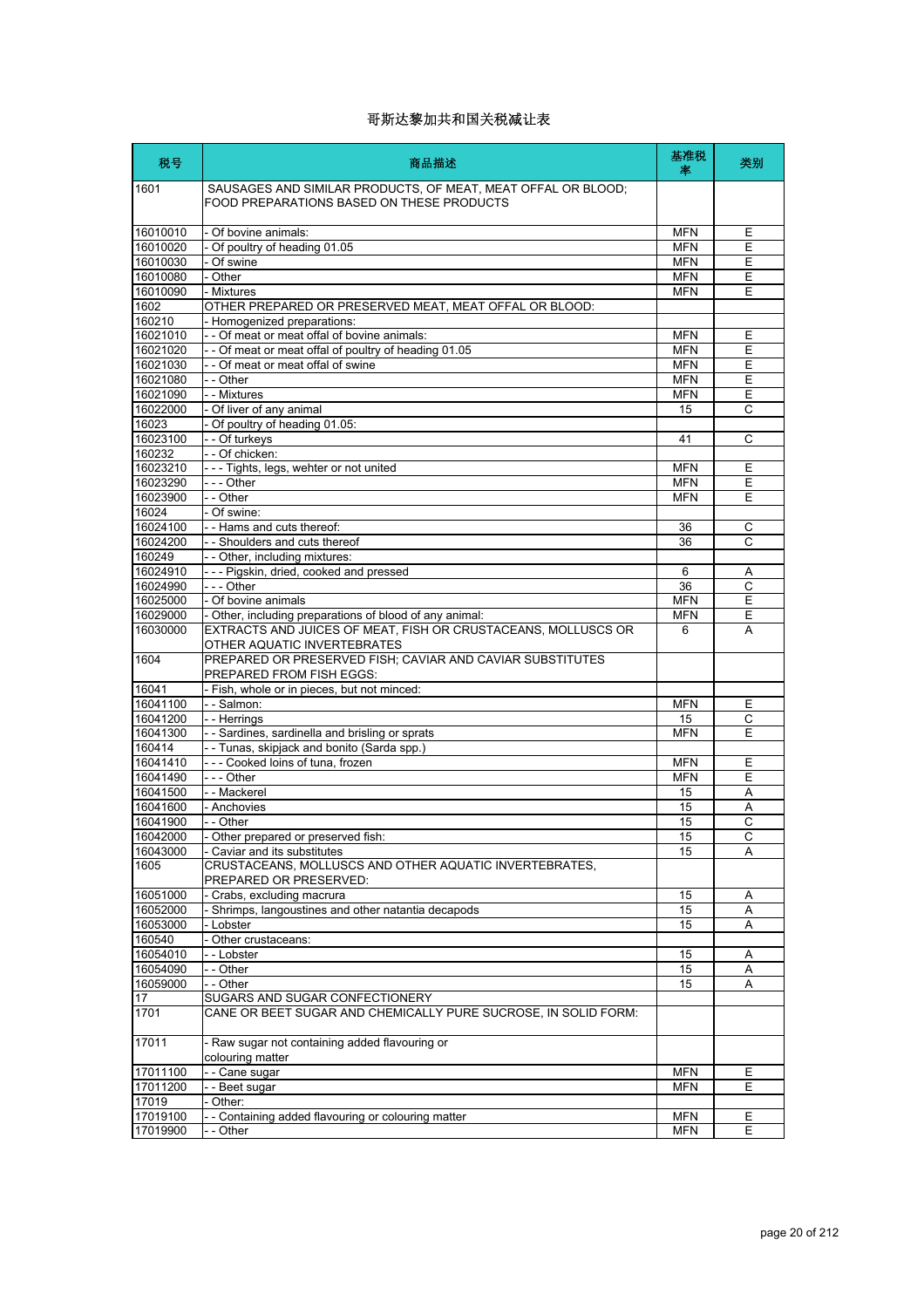| 税号             | 商品描述                                                                                                                                                                                                                                                                       | 基准税<br>率     | 类别             |
|----------------|----------------------------------------------------------------------------------------------------------------------------------------------------------------------------------------------------------------------------------------------------------------------------|--------------|----------------|
| 1702           | OTHER SUGARS, INCLUDING CHEMICALLY PURE LACTOSE, MALTOSE,<br>GLUCOSE AND FRUCTOSE(LEVULOSE), IN SOLID FORM; SUGAR SYRUPS NOT<br>CONTAINING ADDED FLAVOURING OR COLOURING MATTER;ARTIFICIAL<br>HONEY, WHETHER OR NOT MIXED WITH NATURAL HONEY; SUGAR AND<br><b>MOLASSES</b> |              |                |
| 17021          | - Lactose and lactose syrup:                                                                                                                                                                                                                                               |              |                |
| 17021100       | - - Containing by weight 99% or more lactose, expressed as anhydrous lactose,<br>calculated on the dry matter                                                                                                                                                              | 1            | A              |
| 17021900       | - - Ohter                                                                                                                                                                                                                                                                  | 1            | A              |
| 17022000       | - - Maple sugar and maple syrup                                                                                                                                                                                                                                            | <b>MFN</b>   |                |
| 170230         | - Glucose and glucose syrup, not containing fructose or containing in the dry state<br>less than 20% by weight of fructose:                                                                                                                                                |              |                |
| 1702301        | -- Not containing fructose                                                                                                                                                                                                                                                 |              |                |
| 17023011       | --- Chemically pure glucose                                                                                                                                                                                                                                                | 1            | Α              |
| 17023012       | --- Glucose syrup                                                                                                                                                                                                                                                          | $\mathbf{1}$ | A              |
| 17023020       | -- Containing, in the dry state with less than 20% by weight of fructose                                                                                                                                                                                                   | <b>MFN</b>   | Е              |
| 17024000       | - Glucose and glucose syrup, containing in the dry state at least 20% but less than                                                                                                                                                                                        | <b>MFN</b>   | E              |
| 17025000       | 50% by weight of fructose, excluding invert sugar                                                                                                                                                                                                                          | 1            | Α              |
| 17026000       | - Chemically pure fructose<br>Other fructose and fructose syrup, containing in the dry state more than 50% by                                                                                                                                                              | <b>MFN</b>   | F              |
|                | weight of fructose, excluding invert sugar                                                                                                                                                                                                                                 |              |                |
| 170290         | - Other, including invert sugar and other sugar and sugar syrup containing in the dry<br>state 50% by weight of fructose:                                                                                                                                                  |              |                |
| 17029010       | - - Chemically pure maltose                                                                                                                                                                                                                                                | 1            | Α              |
| 17029020       | - - Other sugars and other sugar syrups, other than sucrose syrup or caramel                                                                                                                                                                                               | 1            | A              |
| 17029090       | - - Other                                                                                                                                                                                                                                                                  | <b>MFN</b>   | Ε              |
| 1703           | MOLASSES RESULTING FROM THE EXTRACTION OR REFINING OF SUGAR:                                                                                                                                                                                                               |              |                |
| 17031000       | - Cane molasses                                                                                                                                                                                                                                                            | 15           | Α              |
| 17039000       | - Other                                                                                                                                                                                                                                                                    | 15           | A              |
| 1704           | Sugar confectionery (including white chocolate), not containing cocoa:                                                                                                                                                                                                     |              |                |
| 17041000       | SUGAR CONFECTIONERY (INCLUDING WHITE CHOCOLATE), NOT CONTAINING<br>COCOA                                                                                                                                                                                                   | <b>MFN</b>   | E              |
| 17049000       | - Other                                                                                                                                                                                                                                                                    | <b>MFN</b>   | E              |
| 18             | COCOA AND COCOA PREPARATIONS                                                                                                                                                                                                                                               |              |                |
| 18010000       | COCOA BEANS, WHOLE OR BROKEN, RAW OR ROASTED:                                                                                                                                                                                                                              | 6            | Α              |
| 18020000       | COCOA SHELLS, HUSKS, SKINS AND OTHER COCOA WASTE                                                                                                                                                                                                                           | 6            | A              |
| 1803           | COCOA PASTE, WHETHER OR NOT DEFATTED:                                                                                                                                                                                                                                      |              |                |
| 18031000       | - Not defatted:                                                                                                                                                                                                                                                            | 10           | Α              |
| 18032000       | - Wholly or partly defatted:                                                                                                                                                                                                                                               | 10           | Α              |
| 18040000       | COCOA BUTTER, FAT AND OIL:                                                                                                                                                                                                                                                 | 10           | $\overline{C}$ |
| 18050000       | COCOA POWDER, NOT CONTAINING ADDED SUGAR OR OTHER SWEETENING<br><b>MATTER</b>                                                                                                                                                                                              | 10           | C              |
| 1806           | CHOCOLATE AND OTHER FOOD PREPARATIONS CONTAINING<br>COCOA:                                                                                                                                                                                                                 |              |                |
|                |                                                                                                                                                                                                                                                                            |              |                |
| 18061000       | - Cocoa powder, containing added sugar or other sweetening matter:                                                                                                                                                                                                         | <b>MFN</b>   | E              |
| 180620         | - Other preparations in blocks, slabs or bars weighing more than 2 kg or in liquid,<br>paste, powder, granular or other bulk form in containers or immediate packings, of a<br>content exceeding 2 kg:                                                                     |              |                |
| 18062010       | - - Liquid preparations with a basis of maize syrup and partially hydrogenated palm oil,<br>of a kind used for decorating and filling pastrycooks'                                                                                                                         | 1            | A              |
|                | products                                                                                                                                                                                                                                                                   |              |                |
| 18062090       | - - Other                                                                                                                                                                                                                                                                  | <b>MFN</b>   | E.             |
| 18063          | Other, in blocks, slabs or bars:                                                                                                                                                                                                                                           |              |                |
| 18063100       | - - Filled                                                                                                                                                                                                                                                                 | <b>MFN</b>   | Е              |
| 18063200       | - - Not filled                                                                                                                                                                                                                                                             | <b>MFN</b>   | E              |
| 18069000<br>19 | - Other<br>PREPARATIONS OF CEREALS, FLOUR, STARCH OR MILK; PASTRYCOOKS'                                                                                                                                                                                                    | <b>MFN</b>   | E              |
|                | <b>PRODUCTS</b><br>MALT EXTRACT; FOOD PREPARATIONS OF FLOUR, GROATS, MEAL, STARCH                                                                                                                                                                                          |              |                |
| 1901           | OR MALT EXTRACT, NOT CONTAINING COCOA OR CONTAINING LESS THAN                                                                                                                                                                                                              |              |                |
|                | 40% BY WEIGHT OF COCOA CALCULATED ON A TOTALLY DEFATTED BASIS,                                                                                                                                                                                                             |              |                |
|                | NOT ELSEWHERE SPECIFIED OR INCLUDED; FOOD PREPARATIONS OF                                                                                                                                                                                                                  |              |                |
|                | GOODS OF HEADINGS 0401 TO 0404, NOT CONTAINING COCOA OR                                                                                                                                                                                                                    |              |                |
|                | CONTAINING LESS THAN 5% BY WEIGHT OF COCOA CALCULATED ON A                                                                                                                                                                                                                 |              |                |
|                | TOTALLY DEFATTED BASIS. NOT ELSEWHERE SPECIFIED OR INCLUDED:                                                                                                                                                                                                               |              |                |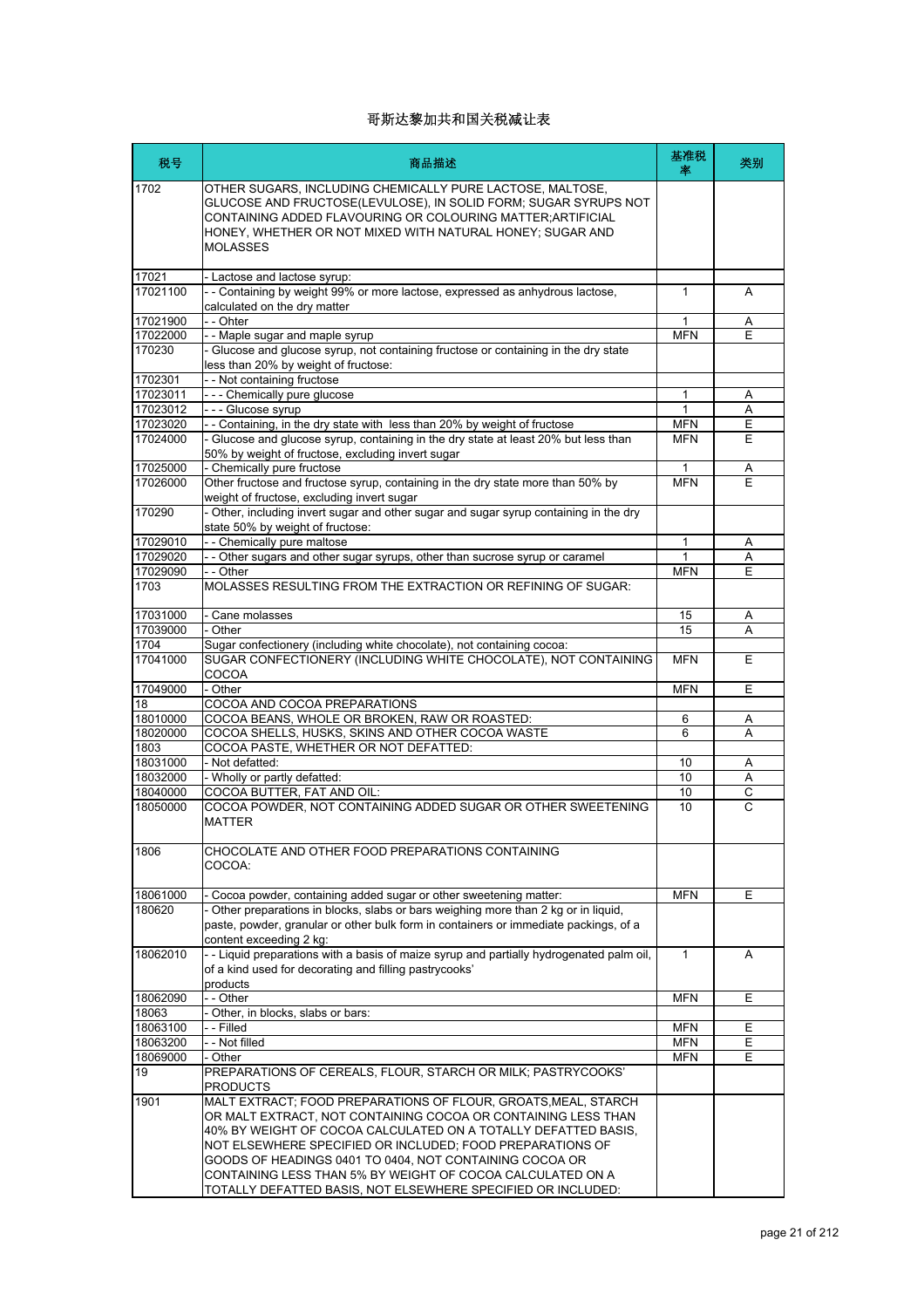| 税号                 | 商品描述                                                                                                                                                                                                                                                                                        | 基准税<br>率   | 类别 |
|--------------------|---------------------------------------------------------------------------------------------------------------------------------------------------------------------------------------------------------------------------------------------------------------------------------------------|------------|----|
| 190110             | Preparations for infant use, put up for retail sale:                                                                                                                                                                                                                                        |            |    |
| 1901101            | -- Preparations of goods of headings 0401 to 0404, certain ingredients of which have<br>been wholly or partly substituted by other substances:                                                                                                                                              |            |    |
| 19011011           | -- For unweaned infants feeding (formula)                                                                                                                                                                                                                                                   | 1          | Α  |
| 19011019           | - - Other                                                                                                                                                                                                                                                                                   | 1          | Α  |
| 19011020           | -- Preparations for unweaned infants feeding (formula) other than those contained in<br>the of subdivision 1901.10.11                                                                                                                                                                       | 1          | A  |
| 19011090           | - - Other                                                                                                                                                                                                                                                                                   | 10         | С  |
| 19012000           | - Mixes and doughs for the preparation of pastry, biscuits or other bakers'<br>wares of heading 19,05                                                                                                                                                                                       | <b>MFN</b> | E  |
| 190190             | - Other                                                                                                                                                                                                                                                                                     |            |    |
| 19019010           | - - Malt extracts                                                                                                                                                                                                                                                                           | 1          | Α  |
| 19019020           | -- Modified milk powder other than goods of subdivisions 1901.10.11 and 1901.1019                                                                                                                                                                                                           | 1          | Α  |
| 19019040           | -- Preparations of a kind referred to in Note 1 a) to Chapter 30, other than goods of<br>subdivision 2202.90.10                                                                                                                                                                             | 10         | C  |
| 19019090           | - - Other                                                                                                                                                                                                                                                                                   | <b>MFN</b> | Ε  |
| 1902               | PASTA, WHETHER OR NOT COOKED OR STUFFED (WITH MEAT OR OTHER<br>SUBSTANCES) OR OTHERWISE PREPARED, SUCH AS SPAGHETTI, MACARONI,<br>NOODLES, LASAGNE, GNOCCHI, RAVIOLI, CANNELLONI; COUSCOUS,<br>WHETHER OR NOT PREPARED                                                                      |            |    |
| 19021              | - Uncooked pasta, not stuffed or otherwise prepared:                                                                                                                                                                                                                                        |            |    |
| 19021100           | - - Containing eggs                                                                                                                                                                                                                                                                         | <b>MFN</b> | Ε  |
| 19021900           | - - Other                                                                                                                                                                                                                                                                                   | <b>MFN</b> | E  |
| 19022000           | - Stuffed pasta, whether or not cooked or otherwise prepared                                                                                                                                                                                                                                | 15         | Α  |
| 19023000           | Other pasta                                                                                                                                                                                                                                                                                 | <b>MFN</b> | E  |
| 19024000           | Couscous                                                                                                                                                                                                                                                                                    | 15         | Α  |
| 19030000           | TAPIOCA AND SUBSTITUTES THEREFOR PREPARED FROM STARCH, IN THE<br>FORM OF FLAKES, GRAINS PEARLS, SIFTINGS OR IN SIMILAR FORMS                                                                                                                                                                | 15         | B  |
| 1904               | PREPARED FOODS OBTAINED BY THE SWELLING OR ROASTING OF CEREALS<br>OR CEREAL PRODUCTS (FOR EXAMPLE: CORN FLAKES); CEREALS (OTHER<br>THAN MAIZE (CORN)) IN GRAIN FORM OR IN THE FORM OF FLAKES OR OTHER<br>WORKED GRAINS (EXCEPT FLOUR, GROATS AND MEAL), PRE-COOKED OR<br>OTHERWISE PREPARED |            |    |
| 190410             | - Prepared foods obtained by the swelling or roasting<br>of cereals or cereal products:                                                                                                                                                                                                     |            |    |
| 19041010           | - - Rice flour pellets                                                                                                                                                                                                                                                                      | 1          | Α  |
| 19041090           | - - Other                                                                                                                                                                                                                                                                                   | <b>MFN</b> | E  |
| 19042000           | - Prepared foods obtained from unroasted cereal flakes or from mixtures of unroasted<br>cereal flakes and roasted cereal flakes or swelled cereals                                                                                                                                          | <b>MFN</b> | E  |
| 19043000           | - Bulgur wheat                                                                                                                                                                                                                                                                              | 15         | B  |
| 190490             | - - Other                                                                                                                                                                                                                                                                                   |            |    |
| 19049010           | -- Pre-cooked rice                                                                                                                                                                                                                                                                          | <b>MFN</b> | Ε  |
| 19049090<br>1905   | - - Other<br>BREAD, PASTRY, CAKES, BISCUITS AND OTHER BAKERS' WARES, WHETHER<br>OR NOT CONTAINING COCOA; COMMUNION WAFERS, EMPTY CACHETS OF A<br>KIND SUITABLE FOR PHARMACEUTICAL USE, SEALING WAFERS, RICE PAPER<br>AND SIMILAR PRODUCTS:                                                  | <b>MFN</b> | E  |
| 19051000           | - Crispbread called "Knäckebrot"                                                                                                                                                                                                                                                            | <b>MFN</b> | Ε  |
| 19052000           | - Gingerbread and the like                                                                                                                                                                                                                                                                  | <b>MFN</b> | E  |
| 19053              | - Sweet biscuits(sweetening matter added); waffles and wafers, whether or not filled:                                                                                                                                                                                                       |            |    |
| 190531             | - Sweet biscuits (sweetening matter added):                                                                                                                                                                                                                                                 |            |    |
| 19053110           | --- Containing added cocoa, for ice cream wafers                                                                                                                                                                                                                                            | <b>MFN</b> | E  |
| 19053190           | - - Other                                                                                                                                                                                                                                                                                   | <b>MFN</b> | Ε  |
| 19053200           | - - Waffles and wafers, whether or not filled.                                                                                                                                                                                                                                              | <b>MFN</b> | E  |
| 19054000           | - Toasted bread and similar toasted products                                                                                                                                                                                                                                                | <b>MFN</b> | Ε  |
| 19059000<br>20     | - Other<br>PREPARATIONS OF VEGETABLES, FRUIT AND THE LIKE OR OTHER PARTS OF                                                                                                                                                                                                                 | <b>MFN</b> | Е  |
| 2001               | <b>PLANTS</b><br>VEGETABLES, FRUIT AND THE LIKE AND OTHER EDIBLE PARTS OF PLANTS,                                                                                                                                                                                                           |            |    |
|                    | PREPARED OR PRESERVED BY VINEGAR OR ACETIC ACID:                                                                                                                                                                                                                                            |            |    |
| 20011000           | - Cucumbers and gherkins                                                                                                                                                                                                                                                                    | 15         | С  |
| 200190<br>20019010 | - Other<br>- - Elotitos (young maize (corn) kernels)                                                                                                                                                                                                                                        | 15         | С  |
| 20019020           | - - Onions                                                                                                                                                                                                                                                                                  | 15         | Α  |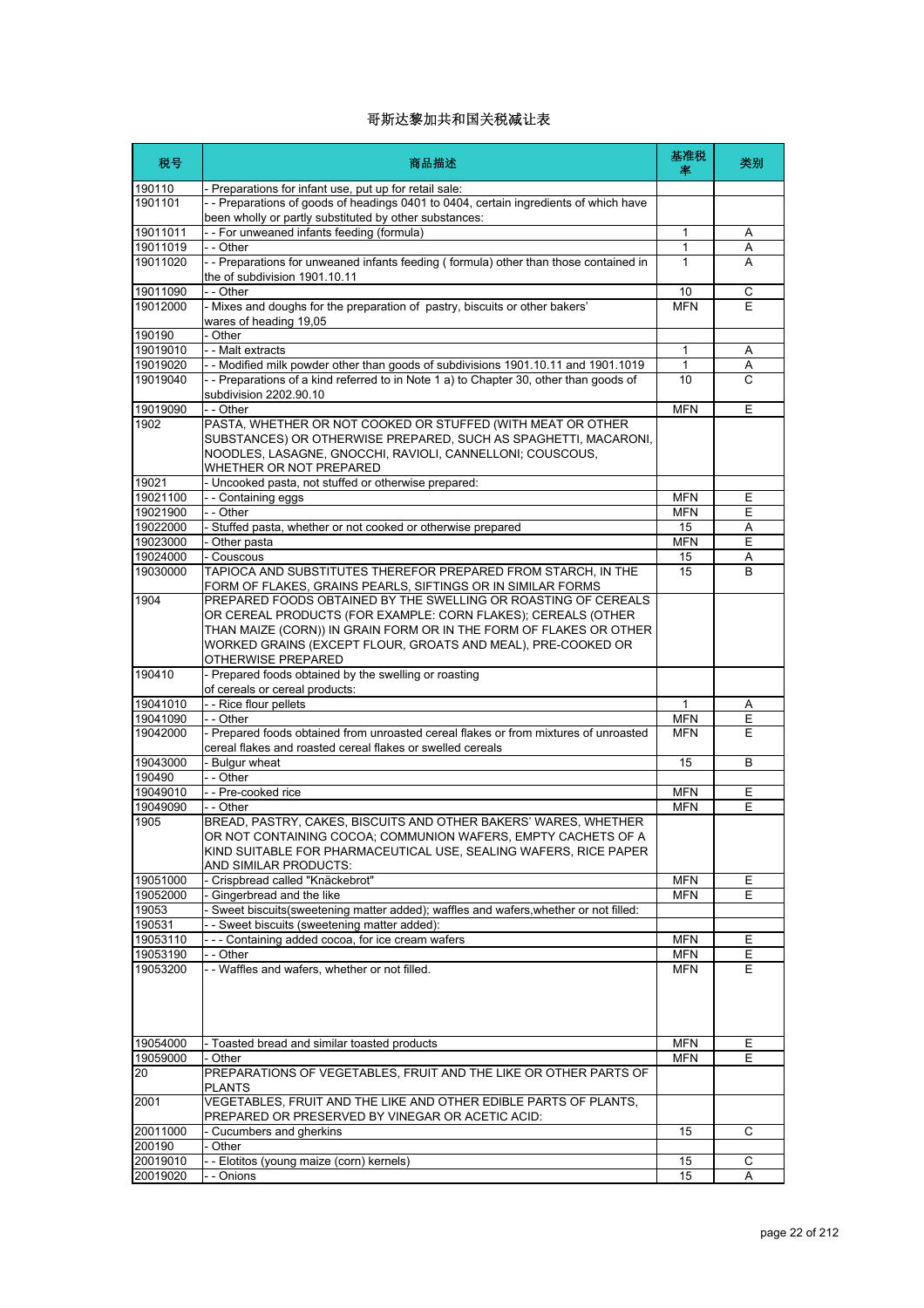| 税号                   | 商品描述                                                                                                                                                                                                     | 基准税<br>率     | 类别                  |
|----------------------|----------------------------------------------------------------------------------------------------------------------------------------------------------------------------------------------------------|--------------|---------------------|
| 20019090             | - - Other                                                                                                                                                                                                | 15           | C                   |
| 2002                 | TOMATOES PREPARED OR PRESERVED (OTHERWISE THAN BY VINEGAR OR<br>ACETIC ACID):                                                                                                                            |              |                     |
| 20021000             | - Tomatoes, whole or in pieces:                                                                                                                                                                          | 15           | C                   |
| 200290               | - Other                                                                                                                                                                                                  |              |                     |
| 20029010<br>20029090 | - - Tomato concentrate:                                                                                                                                                                                  | 1<br>15      | Α<br>$\overline{C}$ |
| 2003                 | - Other<br>MUSHROOMS AND TRUFFLES, PREPARED OR PRESERVED (OTHERWISE                                                                                                                                      |              |                     |
|                      | THAN BY VINEGAR OR ACETIC ACID):                                                                                                                                                                         |              |                     |
| 20031000<br>20032000 | - Mushrooms of the genus Agaricus:<br>- Truffles                                                                                                                                                         | 10<br>15     | Α<br>Α              |
| 20039000             | - Other                                                                                                                                                                                                  | 10           | C                   |
| 2004                 | OTHER VEGETABLES PREPARED OR PRESERVED OTHERWISE THAN BY<br>VINEGAR OR ACETIC ACID, FROZEN, OTHER THAN PRODUCTS OF HEADING<br>2006:                                                                      |              |                     |
| 20041000             | - Potatoes:                                                                                                                                                                                              | 41           | С                   |
| 20049000             | - Other vegetables and mixtures of vegetables:                                                                                                                                                           | 15           | C                   |
| 2005                 | OTHER VEGETABLES PREPARED OR PRESERVED OTHERWISE THAN BY<br>VINEGAR OR ACETIC ACID, NOT FROZEN, OTHER THAN PRODUCTS OF<br>HEADING 20.06:                                                                 |              |                     |
| 20051000             | - Homogenized vegetables                                                                                                                                                                                 | 15           | C                   |
| 20052000             | - Potatoes                                                                                                                                                                                               | 41           | С                   |
| 20054000             | - Peas (Pisum sativum)                                                                                                                                                                                   | 15           | C                   |
| 20055                | - Beans (Vigna spp., Phaseolus spp.):                                                                                                                                                                    |              |                     |
| 20055100<br>20055900 | -- Beans, Shelled<br>- - Other                                                                                                                                                                           | 15           | С<br>$\overline{C}$ |
| 20056000             | - Asparagus                                                                                                                                                                                              | 15<br>15     | Α                   |
| 20057000             | - Olives                                                                                                                                                                                                 | 15           | Α                   |
| 20058000             | - Sweet corn (Zea mays var. Saccharata)                                                                                                                                                                  | 15           | C                   |
| 20059                | - Other vegetables and mixtures of vegetables                                                                                                                                                            |              |                     |
| 20059100             | - - Bamboo shoots                                                                                                                                                                                        | 15           | Α                   |
| 20059900             | - - Other                                                                                                                                                                                                | 15           | $\overline{C}$      |
| 20060000             | VEGETABLES, FRUIT, NUTS, FRUIT-PEEL AND OTHER PARTS OF PLANTS,<br>PRESERVED BY SUGAR (DRAINED, GLACÉ OR CRYSTALLIZED)                                                                                    | 15           | C                   |
| 2007                 | JAMS, FRUIT JELLIES, MARMALADES, FRUIT OR NUT PURÉE AND FRUIT OR<br>NUT PASTES, OBTAINED BY COOKING, WHETHER OR NOT CONTAINING<br>ADDED SUGAR OR OTHER SWEETENING MATTER:                                |              |                     |
| 20071000             | - Homogenized preparations:                                                                                                                                                                              | <b>MFN</b>   | E                   |
| 20079                | - Other                                                                                                                                                                                                  |              |                     |
| 20079100             | - - Citrus fruit:                                                                                                                                                                                        | <b>MFN</b>   | Е                   |
| 200799               | - - Other                                                                                                                                                                                                |              |                     |
| 20079910             | --- Pear, apple, apricot or peach paste for industrial transformation, in containers of a<br>net content of 5 kg or more                                                                                 | $\mathbf{1}$ | A                   |
| 20079990             | - - - Other                                                                                                                                                                                              | <b>MFN</b>   | E                   |
| 2008                 | FRUIT, NUTS AND OTHER EDIBLE PARTS OF PLANTS, OTHERWISE<br>PREPARED OR PRESERVED, WHETHER OR NOT CONTAINING ADDED SUGAR<br>OR OTHER SWEETENING MATTER OR SPIRIT, NOT ELSEWHERE SPECIFIED<br>OR INCLUDED: |              |                     |
| 20081                | - Nuts, peanuts and other seeds, whether or not mixed together:                                                                                                                                          |              |                     |
| 200811               | - - Peanuts                                                                                                                                                                                              |              |                     |
| 20081110             | - - - Butter                                                                                                                                                                                             | 15           | С                   |
| 20081190             | - - - Other                                                                                                                                                                                              | <b>MFN</b>   | E                   |
| 200819               | -- Other, including mixtures:                                                                                                                                                                            |              |                     |
| 20081910             | --- Almond, hazelnut or other nut pastes, not containing added sugar                                                                                                                                     | 6            | C                   |
| 20081990             | - - - Other:                                                                                                                                                                                             | <b>MFN</b>   | Ε                   |
| 20082000             | - Pineapples                                                                                                                                                                                             | <b>MFN</b>   | Е                   |
| 20083000             | - Citrus fruit                                                                                                                                                                                           | <b>MFN</b>   | Ε                   |
| 20084000<br>20085000 | - Pears                                                                                                                                                                                                  | 15<br>15     | Α                   |
| 20086000             | - Apricots<br>- Cherries                                                                                                                                                                                 | 15           | Α<br>Α              |
| 20087000             | Peaches, including nectarines                                                                                                                                                                            | 15           | Α                   |
| 20088000             | - Strawberries                                                                                                                                                                                           | 15           | Α                   |
| 20089                | - Other, including mixtures other than those of subheading 2008.19:                                                                                                                                      |              |                     |
| 20089100             | - - Palm hearts                                                                                                                                                                                          | <b>MFN</b>   | Ε                   |
| 20089200             | - - Mixtures                                                                                                                                                                                             | 15           | C                   |
| 20089900             | --- Other                                                                                                                                                                                                | 15           | $\overline{c}$      |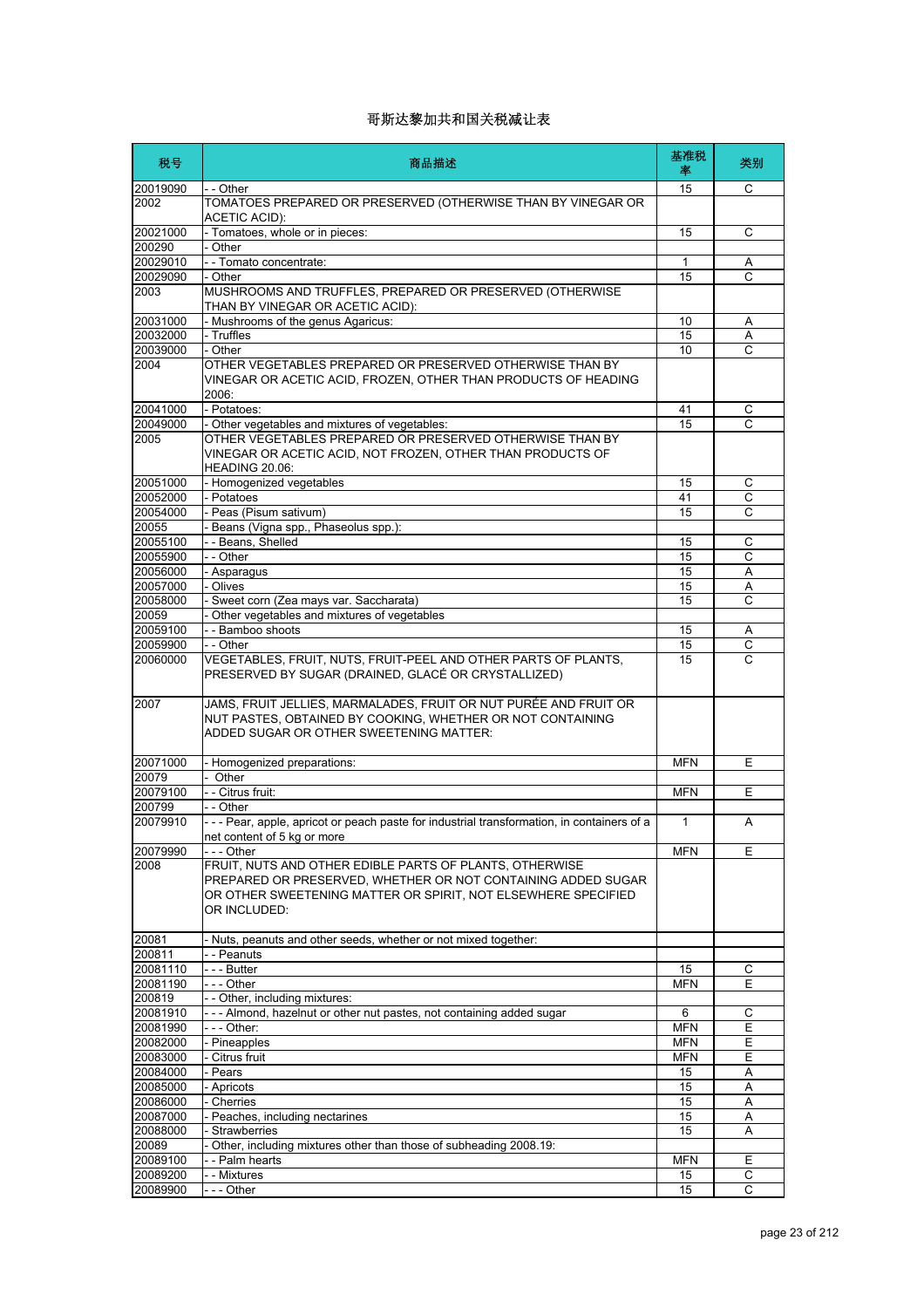| 税号                 | 商品描述                                                                                                                                                                                                                                                                         | 基准税<br>率                 | 类别     |
|--------------------|------------------------------------------------------------------------------------------------------------------------------------------------------------------------------------------------------------------------------------------------------------------------------|--------------------------|--------|
| 2009               | FRUIT JUICES (INCLUDING GRAPE MUST) AND VEGETABLE JUICES,<br>UNFERMENTED AND NOT CONTAINING ADDED SPIRIT, WHETHER OR NOT<br>CONTAINING ADDED SUGAR OR OTHER SWEETENING MATTER:                                                                                               |                          |        |
| 20091              | - Orange juice:                                                                                                                                                                                                                                                              |                          |        |
| 20091100           | - - Frozen:                                                                                                                                                                                                                                                                  | 15                       | Α      |
| 20091200           | - - Not frozen, of a Brix value not exceeding 20                                                                                                                                                                                                                             | <b>MFN</b>               | E      |
| 200919             | - - Other:                                                                                                                                                                                                                                                                   |                          |        |
| 20091910           | - - - Concentrated juice                                                                                                                                                                                                                                                     | 1                        | Α      |
| 20091990           | $-$ Other:                                                                                                                                                                                                                                                                   | <b>MFN</b>               | E      |
| 20092              | - Grapefruit juice:                                                                                                                                                                                                                                                          |                          |        |
| 20092100           | - - Of a Brix value not exceeding 20                                                                                                                                                                                                                                         | <b>MFN</b>               | E      |
| 200929             | - - Other:                                                                                                                                                                                                                                                                   |                          |        |
| 20092910           | - - - Concentrated juice                                                                                                                                                                                                                                                     | 6                        | A      |
| 20092990<br>20093  | - - Other:<br>- Juice of any other citrus fruit                                                                                                                                                                                                                              | <b>MFN</b>               | E      |
| 20093100           | - - Of a Brix value not exceeding 20                                                                                                                                                                                                                                         |                          | Ε      |
| 20093900           | - - Other                                                                                                                                                                                                                                                                    | <b>MFN</b><br><b>MFN</b> | E      |
| 20094              | - Pineapple juice:                                                                                                                                                                                                                                                           |                          |        |
| 20094100           | - - Of a Brix value not exceeding 20                                                                                                                                                                                                                                         | 15                       | D      |
| 20094900           | - - Other                                                                                                                                                                                                                                                                    | 15                       | D      |
| 20095000           | - Tomato juice:                                                                                                                                                                                                                                                              | <b>MFN</b>               | Ε      |
| 20096              | - Grape juice (including grape must):                                                                                                                                                                                                                                        |                          |        |
| 20096100           | - - Of a Brix value not exceeding 30                                                                                                                                                                                                                                         | <b>MFN</b>               | Ε      |
| 200969             | - - Other                                                                                                                                                                                                                                                                    |                          |        |
| 20096910           | --- Concentrated juice, whether or not frozen                                                                                                                                                                                                                                | 1                        | A      |
| 20096920           | - - - Grape must                                                                                                                                                                                                                                                             | 1                        | Α      |
| 20096990           | - - - Other:                                                                                                                                                                                                                                                                 | <b>MFN</b>               | E      |
| 20097              | - Apple juice:                                                                                                                                                                                                                                                               |                          |        |
| 20097100           | - - Of a Brix value not exceeding 20                                                                                                                                                                                                                                         | 15                       | Α      |
| 200979             | - - Other:                                                                                                                                                                                                                                                                   |                          |        |
| 20097910           | --- Concentrated juice, whether or not frozen                                                                                                                                                                                                                                | 1                        | Α      |
| 20097990           | - - - Other:                                                                                                                                                                                                                                                                 | 15                       | A      |
| 200980<br>20098010 | - Juice of any other single fruit or vegetable:<br>- - Concentrated, pear, quince, apricot, cherry, peach, damson or sloe juice, whether                                                                                                                                     | 1                        | A      |
|                    | or not frozen                                                                                                                                                                                                                                                                |                          |        |
| 20098020           | - - Passion fruit (Passiflora spp.) juice                                                                                                                                                                                                                                    | 15                       | С      |
| 20098030           | - - Soursops (Annona muricata) juice                                                                                                                                                                                                                                         | 15                       | C      |
| 20098040           | - - Concentrated tamarind juice                                                                                                                                                                                                                                              | 15                       | С      |
| 20098090           | - - Other:                                                                                                                                                                                                                                                                   | <b>MFN</b>               | E      |
| 20099000           | - Mixtures of juices:                                                                                                                                                                                                                                                        | <b>MFN</b>               | Ε      |
| 21                 | MISCELLANEOUS EDIBLE PREPARATIONS                                                                                                                                                                                                                                            |                          |        |
| 2101               | EXTRACTS, ESSENCES AND CONCENTRATES, OF COFFEE, TEA OR MATÉ AND<br>PREPARATIONS WITH A BASIS OF THESE PRODUCTS OR WITH A BASIS OF<br>COFFEE, TEA OR MATÉ; ROASTED CHICORY AND OTHER ROASTED COFFEE<br>SUBSTITUTES, AND EXTRACTS, ESSENCES AND CONCENTRATES<br><b>THEREOF</b> |                          |        |
| 21011              | - Extracts, essences and concentrates, of coffee, and preparations with a basis of<br>these extracts, essences or concentrates or with a basis of coffee:                                                                                                                    |                          |        |
| 21011100           | - - Extracts, essences and concentrates:                                                                                                                                                                                                                                     | <b>MFN</b>               | Ε      |
| 21011200           | - Preparations with a basis of extracts, essences or concentrates or with a basis of<br>coffee                                                                                                                                                                               | <b>MFN</b>               | Е      |
| 21012000           | - Extracts, essences and concentrates, of tea or maté, and preparations with a basis<br>of these extracts, essences or concentrates or with a basis of tea or maté                                                                                                           | <b>MFN</b>               | Е      |
| 21013000           | - Roasted chicory and other roasted coffee substitutes, and extracts, essences and<br>concentrates thereof                                                                                                                                                                   | 15                       | C      |
| 2102               | YEASTS (ACTIVE OR INACTIVE); OTHER SINGLE-CELL MICRO-ORGANISMS,<br>DEAD (BUT NOT INCLUDING VACCINES OF HEADING 30.02); PREPARED<br><b>BAKING POWDERS:</b>                                                                                                                    |                          |        |
| 210210             | - Active yeasts:                                                                                                                                                                                                                                                             |                          |        |
| 21021010           | - - Culture yeast                                                                                                                                                                                                                                                            | 1                        | Α      |
| 21021090           | - - Other:                                                                                                                                                                                                                                                                   | 1                        | Α      |
| 21022000           | - Inactive yeasts; other single-cell micro-organisms, dead:                                                                                                                                                                                                                  | 1                        | Α      |
| 21023000           | - Prepared baking powders                                                                                                                                                                                                                                                    | 10                       | B      |
| 2103               | SAUCES AND PREPARATIONS THEREFOR; MIXED CONDIMENTS<br>AND MIXED SEASONINGS; MUSTARD FLOUR AND MEAL AND PREPARED                                                                                                                                                              |                          |        |
|                    | <b>MUSTARD:</b>                                                                                                                                                                                                                                                              |                          |        |
| 21031000           | - Soya sauce                                                                                                                                                                                                                                                                 | <b>MFN</b><br><b>MFN</b> | Е<br>E |
| 21032000           | - Tomato ketchup and other tomato sauces                                                                                                                                                                                                                                     |                          |        |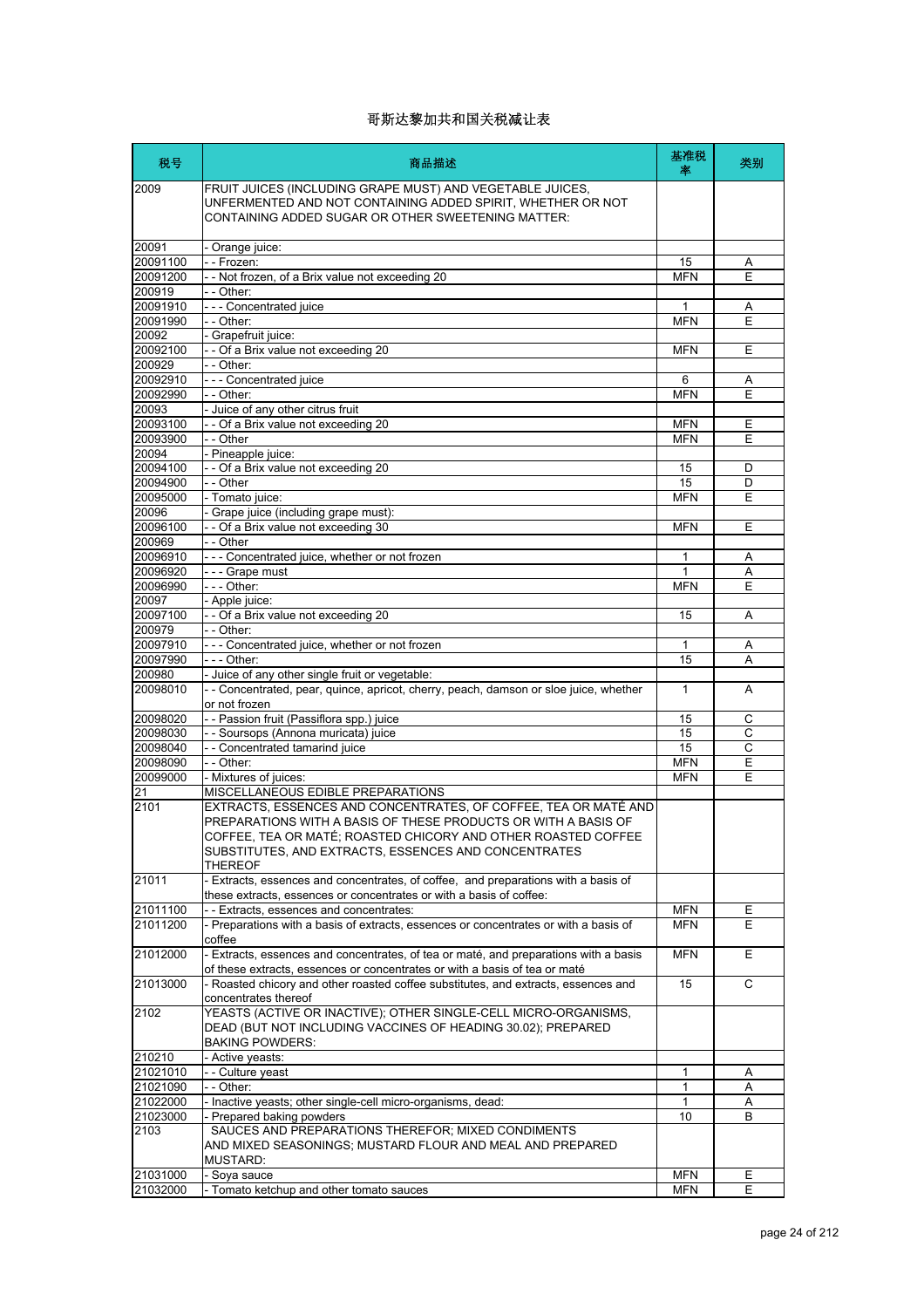| 税号               | 商品描述                                                                                                                                                                                                                     | 基准税<br>率     | 类别 |
|------------------|--------------------------------------------------------------------------------------------------------------------------------------------------------------------------------------------------------------------------|--------------|----|
| 210330           | - Mustard flour and prepared mustard:                                                                                                                                                                                    |              |    |
| 21033010         | - - Mustard flour                                                                                                                                                                                                        | 6            | Α  |
| 21033020         | - - Prepared mustard                                                                                                                                                                                                     | <b>MFN</b>   | Ε  |
| 21039000<br>2104 | - Other:<br>SOUPS AND BROTHS AND PREPARATIONS THEREFOR; HOMOGENIZED                                                                                                                                                      | <b>MFN</b>   | E  |
| 21041000         | COMPOSITE FOOD PREPARATIONS:<br>- Soups and broths and preparations therefor:                                                                                                                                            | <b>MFN</b>   | Е  |
| 21042000         | Homogenized composite food preparations:                                                                                                                                                                                 | <b>MFN</b>   | Е  |
| 21050000         | ICE CREAM AND OTHER EDIBLE ICE, WHETHER OR NOT CONTAINING COCOA:                                                                                                                                                         | <b>MFN</b>   | E  |
| 2106             | FOOD PREPARATIONS NOT ELSEWHERE SPECIFIED OR INCLUDED:                                                                                                                                                                   |              |    |
| 21061000         | - Protein concentrates and textured protein substances:                                                                                                                                                                  | 6            | Α  |
| 210690           | - Other:                                                                                                                                                                                                                 |              |    |
| 21069010         | -- Vegetable protein hydrolysates                                                                                                                                                                                        | 6            | Α  |
| 21069020         | - - Powders for table creams, jellies, ice creams and similar preparations, whether or<br>not sweetened                                                                                                                  | <b>MFN</b>   | E  |
| 21069030         | - - Compound preparations for the drinks industry, other than goods of subdivision<br>3302.10.20                                                                                                                         | $\mathbf{1}$ | A  |
| 21069040         | - - Improvers for bread-making                                                                                                                                                                                           | 10           | Α  |
| 21069050         | - - Autolysed yeasts (yeast extracts)                                                                                                                                                                                    | 6            | A  |
| 2106907          | -- Preparations of a kind referred to in Note 1 a) Chapter 30, other than goods of<br>subdivision 2202.90.10                                                                                                             |              |    |
| 21069071         | - - Preparations for unweaned infants feeding (formula), put up for retail                                                                                                                                               | $\mathbf{1}$ | Α  |
| 21069079         | - - Other                                                                                                                                                                                                                | 10           | Α  |
| 21069080         | - - Liquid preparations with a basis of maize syrup and partially hydrogenated palm oil,<br>of a kind used for decorating and filling pastrycooks' products, in containers holding<br>more than 2 kg                     | $\mathbf{1}$ | A  |
| 21069091         | --- Preparation for the food industry, of the kind stabilizer-emulsifier                                                                                                                                                 | 6            | Α  |
| 21069099         | - - Other                                                                                                                                                                                                                | <b>MFN</b>   | E  |
| 22               | BEVERAGES, SPIRITS AND VINEGAR                                                                                                                                                                                           |              |    |
| 2201             | WATERS, INCLUDING NATURAL OR ARTIFICIAL MINERAL WATERS AND<br>AERATED WATERS, NOT CONTAINING ADDED SUGAR OR OTHER<br>SWEETENING MATTER NOR FLAVOURED; ICE AND SNOW:                                                      |              |    |
| 22011000         | - Mineral waters and aerated waters:                                                                                                                                                                                     | <b>MFN</b>   | Ε  |
| 22019000         | - Other                                                                                                                                                                                                                  | <b>MFN</b>   | E  |
| 2202             | WATERS, INCLUDING MINERAL WATERS AND AERATED WATERS,<br>CONTAINING ADDED SUGAR OR OTHER SWEETENING MATTER OR<br>FLAVOURED, AND OTHER NONALCOHOLIC BEVERAGES, NOT INCLUDING<br>FRUIT OR VEGETABLE JUICES OF HEADING 20.09 |              |    |
| 22021000         | - Waters, including mineral waters and aerated waters, containing added sugar or<br>other sweetening matter or flavoured:                                                                                                | <b>MFN</b>   | Ε  |
| 220290           | Other:                                                                                                                                                                                                                   |              |    |
| 22029010         | - - Food preparations of a kind referred to in Note 1 a) to Chapter 30, for use as<br>beverages:                                                                                                                         | <b>MFN</b>   | Ε  |
| 22029090         | - - Other                                                                                                                                                                                                                | <b>MFN</b>   | Ε  |
| 22030000<br>2204 | BEER MADE FROM MALT:<br>WINE OF FRESH GRAPES, INCLUDING FORTIFIED WINES; GRAPE MUST<br>OTHER THAN THAT OF HEADING 20.09:                                                                                                 | <b>MFN</b>   | E  |
| 22041000         | - Sparkling wine:                                                                                                                                                                                                        | 15           | В  |
| 22042            | - Other wine; grape must with fermentation prevented or arrested by the addition of<br>alcohol:                                                                                                                          |              |    |
| 22042100         | - - In containers holding 2 litres or less:                                                                                                                                                                              | 15           | В  |
| 22042900         | - - Other                                                                                                                                                                                                                | 15           | B  |
| 22043000         | - Other grape must:                                                                                                                                                                                                      | 15           | В  |
| 2205             | VERMOUTH AND OTHER WINE OF FRESH GRAPES FLAVOURED<br>WITH PLANTS OR AROMATIC SUBSTANCES:                                                                                                                                 |              |    |
| 22051000         | - In containers holding 2 litres or less:                                                                                                                                                                                | 15           | B  |
| 22059000         | - Other                                                                                                                                                                                                                  | 15           | В  |
| 22060000         | OTHER FERMENTED BEVERAGES (FOR EXAMPLE: CIDER, PERRY, MEAD);<br>MIXTURES OF FERMENTED BEVERAGES AND MIXTURES OF FERMENTED<br>BEVERAGES AND NONALCOHOLIC BEVERAGES, NOT ELSEWHERE SPECIFIED<br>OR INCLUDED:               | 15           | B  |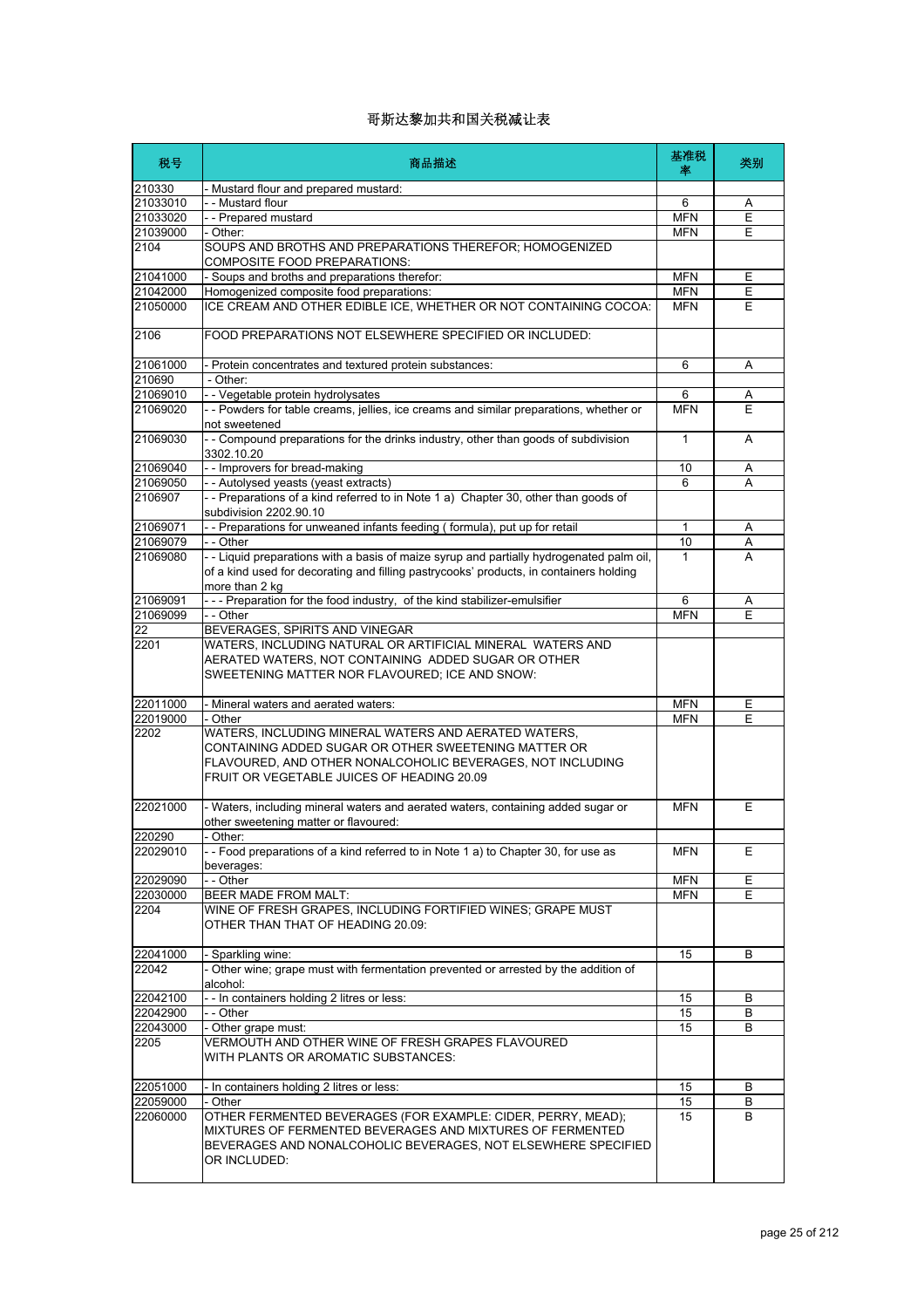| 税号       | 商品描述                                                                                                                                                                                                 | 基准税<br>塞     | 类别 |
|----------|------------------------------------------------------------------------------------------------------------------------------------------------------------------------------------------------------|--------------|----|
| 2207     | UNDENATURED ETHYL ALCOHOL OF AN ALCOHOLIC STRENGTH BY VOLUME<br>OF 80% VOL OR HIGHER; ETHYL ALCOHOL AND OTHER SPIRITS, DENATURED,<br>OF ANY STRENGTH:                                                |              |    |
| 220710   | - Undenatured ethyl alcohol of an alcoholic strength by volume of 80% vol or higher:                                                                                                                 |              |    |
| 22071010 | -- Absolute ethyl alcohol                                                                                                                                                                            | <b>MFN</b>   | Е  |
| 22071090 | - - Other                                                                                                                                                                                            | <b>MFN</b>   | Е  |
| 22072000 | - Ethyl alcohol and other spirits, denatured, of any strength                                                                                                                                        | 15           | C  |
| 2208     | UNDENATURED ETHYL ALCOHOL OF AN ALCOHOLIC STRENGTH BY VOLUME<br>OF LESS THAN 80% VOL; SPIRITS, LIQUEURS AND OTHER SPIRITUOUS<br><b>BEVERAGES:</b>                                                    |              |    |
| 220820   | - Spirits obtained by distilling grape wine or grape<br>marc:                                                                                                                                        |              |    |
| 22082010 | - - Of an alcoholic strength by volume of 60% vol or more                                                                                                                                            | 10           | В  |
| 22082090 | - - Other                                                                                                                                                                                            | 15           | B  |
| 220830   | - Whisky:                                                                                                                                                                                            |              |    |
| 22083010 | - - Of an alcoholic strength by volume exceeding 60% vol                                                                                                                                             | 10           | В  |
| 22083090 | --Other                                                                                                                                                                                              | 15           | B  |
| 220840   | - - Rum and other spirits, resulting from destilling, previous fermentation of sugar cane<br>products.                                                                                               |              |    |
| 22084010 | - - Rum                                                                                                                                                                                              | 15           | Α  |
| 22084090 | - - Other                                                                                                                                                                                            | 15           | B  |
| 22085000 | - Gin and Geneva                                                                                                                                                                                     | 15           | B  |
| 220860   | - Vodka:                                                                                                                                                                                             |              |    |
| 22086010 | - - Of an alcoholic strength by volume exceeding 60% vol                                                                                                                                             | 10           | B  |
| 22086090 | - - Other                                                                                                                                                                                            | 15           | B  |
| 22087000 | - Liqueurs                                                                                                                                                                                           | 15           | B  |
| 220890   | - Other                                                                                                                                                                                              |              |    |
| 22089010 | - - Undenatured ethyl alcohol                                                                                                                                                                        | 10           | B  |
| 22089090 | - - Other                                                                                                                                                                                            | 15           | В  |
| 22090000 | VINEGAR AND SUBSTITUTES FOR VINEGAR OBTAINED FROM ACETIC ACID:                                                                                                                                       | <b>MFN</b>   | E  |
| 23       | RESIDUES AND WASTE FROM THE FOOD INDUSTRIES; PREPARED ANIMAL<br>FOOD                                                                                                                                 |              |    |
| 2301     | FLOURS, MEALS AND PELLETS, OF MEAT OR MEAT OFFAL, OF FISH OR OF<br>CRUSTACEANS, MOLLUSCS OR OTHER AQUATIC INVERTEBRATES, UNFIT FOR<br>HUMAN CONSUMPTION; GREAVES:                                    |              |    |
| 23011000 | - Flours, meals and pellets, of meat or meat offal; greaves:                                                                                                                                         | <b>MFN</b>   | E  |
| 230120   | - Flours, meals and pellets, of fish or of crustaceans, molluscs or other aquatic<br>invertebrates:                                                                                                  |              |    |
| 23012010 | - - Fish flours                                                                                                                                                                                      | $\mathbf{1}$ | Α  |
| 23012090 | - - Other                                                                                                                                                                                            | 6            | D  |
| 2302     | BRAN, SHARPS AND OTHER RESIDUES, WHETHER OR                                                                                                                                                          |              |    |
|          | NOT IN THE FORM OF PELLETS, DERIVED FROM THE SIFTING,<br>MILLING OR OTHER WORKING OF CEREALS OR OF LEGUMINOUS<br><b>PLANTS</b>                                                                       |              |    |
| 23021000 | - Of maize (corn)                                                                                                                                                                                    | 6            | D  |
| 23023000 | - Of wheat:                                                                                                                                                                                          | 6            | D  |
| 230240   | - Of other cereals                                                                                                                                                                                   |              |    |
| 23024010 | - - Of rice                                                                                                                                                                                          | 6            | D  |
| 23024090 | - - Other                                                                                                                                                                                            | 6            | D  |
| 23025000 | - Of lequminous plants                                                                                                                                                                               | 6            | D  |
| 2303     | RESIDUES OF STARCH MANUFACTURE AND SIMILAR RESIDUES, BEET-PULP,<br>BAGASSE AND OTHER WASTE OF SUGAR MANUFACTURE, BREWING OR<br>DISTILLING DREGS AND WASTE, WHETHER OR NOT IN THE FORM OF<br>PELLETS: |              |    |
| 230310   | - Residues of starch manufacture and similar residues:                                                                                                                                               |              |    |
| 23031010 | - - Of maize (corn) including the commercially called maize gluten                                                                                                                                   | $\mathbf{1}$ | A  |
| 23031090 | $ -$ Other                                                                                                                                                                                           | 6            | D  |
| 23032000 | - Beet-pulp, bagasse and other waste of sugar<br>manufacture                                                                                                                                         | <b>MFN</b>   | E  |
| 23033000 | - Brewing or distilling dregs and waste                                                                                                                                                              | 6            | D  |
| 2304     | OIL-CAKE AND OTHER SOLID RESIDUES, WHETHER OR NOT GROUND OR IN<br>THE FORM OF PELLETS, RESULTING FROM THE EXTRACTION OF SOY-BEAN                                                                     |              |    |
| 23040010 | OIL<br>- Flours:                                                                                                                                                                                     | <b>MFN</b>   | E. |
|          |                                                                                                                                                                                                      |              |    |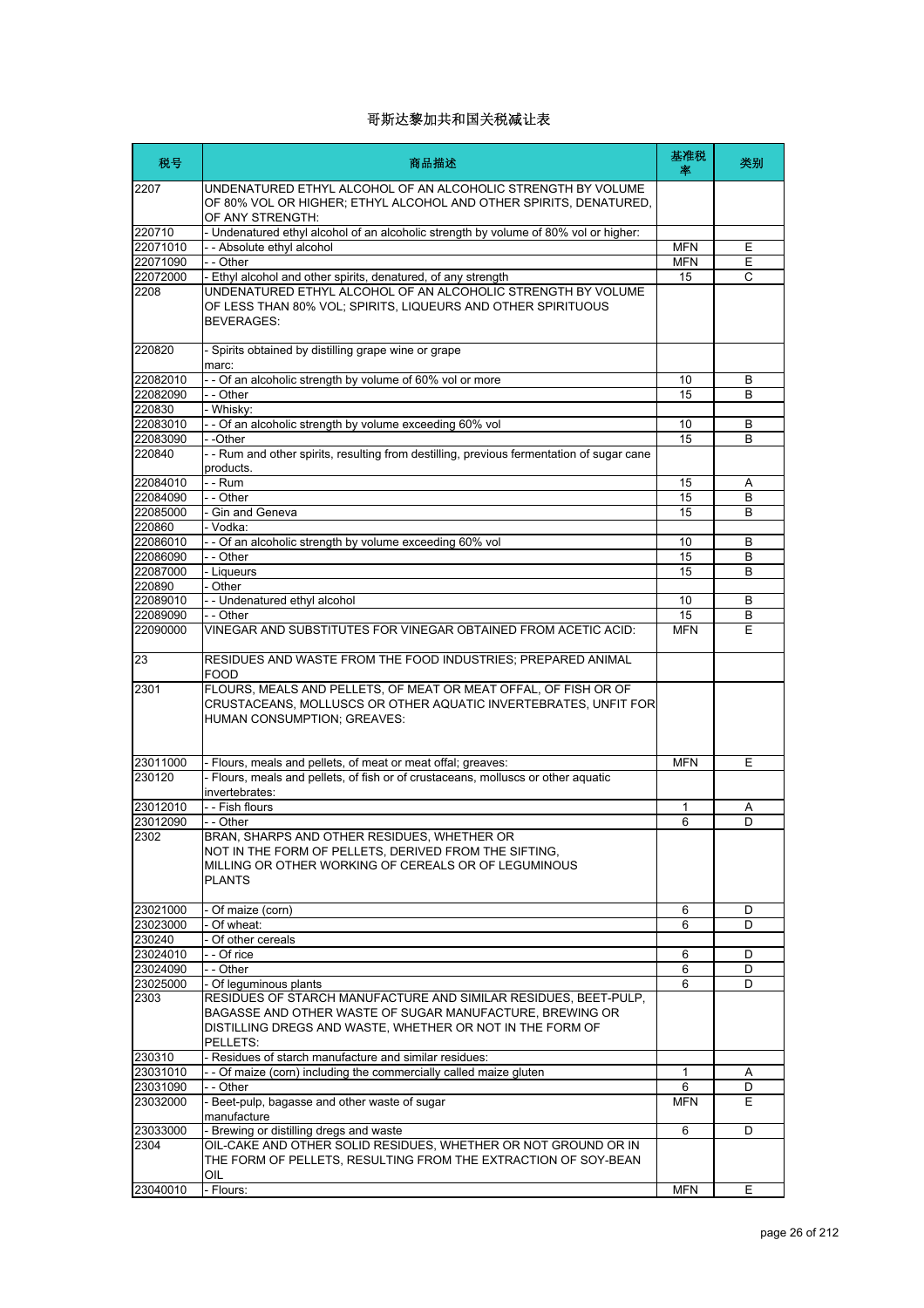| 税号                   | 商品描述                                                                                                                                                                                            | 基准税<br>率   | 类别             |
|----------------------|-------------------------------------------------------------------------------------------------------------------------------------------------------------------------------------------------|------------|----------------|
| 23040090             | - - Other                                                                                                                                                                                       | <b>MFN</b> | Е              |
| 23050000             | OIL-CAKE AND OTHER SOLID RESIDUES, WHETHER OR NOT GROUND OR IN<br>THE FORM OF PELLETS, RESULTING FROM THE EXTRACTION OF GROUND-<br><b>NUT OIL</b>                                               | 6          | $\mathsf{C}$   |
| 2306                 | OIL-CAKE AND OTHER SOLID RESIDUES, WHETHER OR NOT GROUND OR IN<br>THE FORM OF PELLETS, RESULTING FROM THE EXTRACTION OF VEGETABLE<br>FATS OR OILS, OTHER THAN THOSE OF HEADING 23.04 OR 23.05:  |            |                |
| 23061000             | - Of cotton seeds                                                                                                                                                                               | 6          | С              |
| 23062000             | - Of linseed                                                                                                                                                                                    | 6          | С              |
| 23063000             | - Of sunflower seeds                                                                                                                                                                            | 6          | $\mathsf{C}$   |
| 23064                | - Of rape or colza seeds:                                                                                                                                                                       |            |                |
| 23064100             | - - Of low erucic acid rape or colza seeds:                                                                                                                                                     | 6          | С              |
| 23064900             | - - Other                                                                                                                                                                                       | 6          | $\overline{C}$ |
| 23065000             | - Of coconut or copra                                                                                                                                                                           | 6          | С              |
| 23066000             | - Of palm nuts or kernels                                                                                                                                                                       | 6          | $\overline{c}$ |
| 230690               | - Other                                                                                                                                                                                         |            |                |
| 23069010             | -- Of maize (corn) germ                                                                                                                                                                         | 6          | С              |
| 23069090             | - - Other                                                                                                                                                                                       | 6          | C              |
| 23070000             | WINE LEES; ARGOL                                                                                                                                                                                | 6          | A              |
| 2308                 | VEGETABLE MATERIALS AND VEGETABLE WASTE, VEGETABLE RESIDUES<br>AND BY-PRODUCTS, WHETHER OR NOT IN THE FORM OF PELLETS, OF A KIND<br>USED IN ANIMAL FEEDING, NOT ELSEWHERE SPECIFIED OR INCLUDED |            |                |
| 23080010             | - Acorns and horse-chestnuts                                                                                                                                                                    | 6          | B              |
| 23080090             | - Other                                                                                                                                                                                         | 6          | B              |
| 2309                 | PREPARATIONS OF A KIND USED IN ANIMAL FEEDING:                                                                                                                                                  |            |                |
| 23091000             | - Dog or cat food, put up for retail sale:                                                                                                                                                      | <b>MFN</b> | E              |
| 230990               | - - Other                                                                                                                                                                                       |            |                |
| 2309901              | - - Feeding preparations for fish:                                                                                                                                                              |            |                |
| 23099011             | - - - For aquarium fish                                                                                                                                                                         | 15         | Α              |
| 23099019             | ---Other                                                                                                                                                                                        | <b>MFN</b> | Ε              |
| 23099020             | - - Feeding preparations for birds:                                                                                                                                                             | <b>MFN</b> | E              |
| 23099030<br>2309904  | - - Forage preparations with molasses or sugar added<br>- - Premixes (preparations for use in making complete feeds or supplementary feeds):                                                    | <b>MFN</b> | E              |
| 23099041             | - - - Containing antibiotics or vitamins, whether or not intermixed                                                                                                                             | 1          | Α              |
| 23099049             | --- Other                                                                                                                                                                                       | <b>MFN</b> | Ε              |
| 23099090             | - - Other                                                                                                                                                                                       | <b>MFN</b> | E              |
| 24                   | TOBACCO AND MANUFACTURED TOBACCO SUBSTITUTES                                                                                                                                                    |            |                |
| 2401                 | UNMANUFACTURED TOBACCO; TOBACCO REFUSE:                                                                                                                                                         |            |                |
| 240110               | - Tobacco, not stemmed/stripped:                                                                                                                                                                |            |                |
| 24011010             | - Virginia                                                                                                                                                                                      | 6          | Α              |
| 24011020             | - Burley                                                                                                                                                                                        | 6          | Α              |
| 24011030             | -Turkish (oriental)                                                                                                                                                                             | 1          | A              |
| 24011090             | - - Other                                                                                                                                                                                       | 6          | Α              |
| 240120               | - Tobacco, partly or wholly stemmed/stripped:                                                                                                                                                   |            |                |
| 24012010             | - - Virginia                                                                                                                                                                                    | 6          | Α              |
| 24012020             | - - Burley                                                                                                                                                                                      | 6          | Α              |
| 24012030<br>24012090 | - - Turkish (oriental)                                                                                                                                                                          | 1          | Α              |
|                      | - - Other                                                                                                                                                                                       | 6          | A              |
| 240130<br>24013010   | - Tobacco refuse:<br>- - Virginia                                                                                                                                                               | 6          | Α              |
| 24013020             | - - Burley                                                                                                                                                                                      | 6          | Α              |
| 24013030             | - - Turkish (oriental)                                                                                                                                                                          | 1          | Α              |
| 24013090             | - - Other                                                                                                                                                                                       | 6          | Α              |
| 2402                 | CIGARS, CHEROOTS, CIGARILLOS AND CIGARETTES, OF<br>TOBACCO OR OF TOBACCO SUBSTITUTES:                                                                                                           |            |                |
| 24021000             | - Cigars, cheroots and cigarillos, containing tobacco                                                                                                                                           | <b>MFN</b> | Ε              |
| 24022000             | - Cigarettes containing tobacco:                                                                                                                                                                | <b>MFN</b> | Έ              |
| 24029000             | - Other                                                                                                                                                                                         | <b>MFN</b> | E              |
| 2403                 | OTHER MANUFACTURED TOBACCO AND MANUFACTURED TOBACCO<br>SUBSTITUTES; "HOMOGENIZED" OR "RECONSTITUTED" TOBACCO; TOBACCO<br>EXTRACTS AND ESSENCES:                                                 |            |                |
| 240310               | - Smoking tobacco, whether or not containing tobacco substitutes in any proportion:                                                                                                             |            |                |
| 24031010             | -- Tobacco for making cigarettes                                                                                                                                                                | <b>MFN</b> | E              |
| 24031090             | - - Other                                                                                                                                                                                       | <b>MFN</b> | Ε              |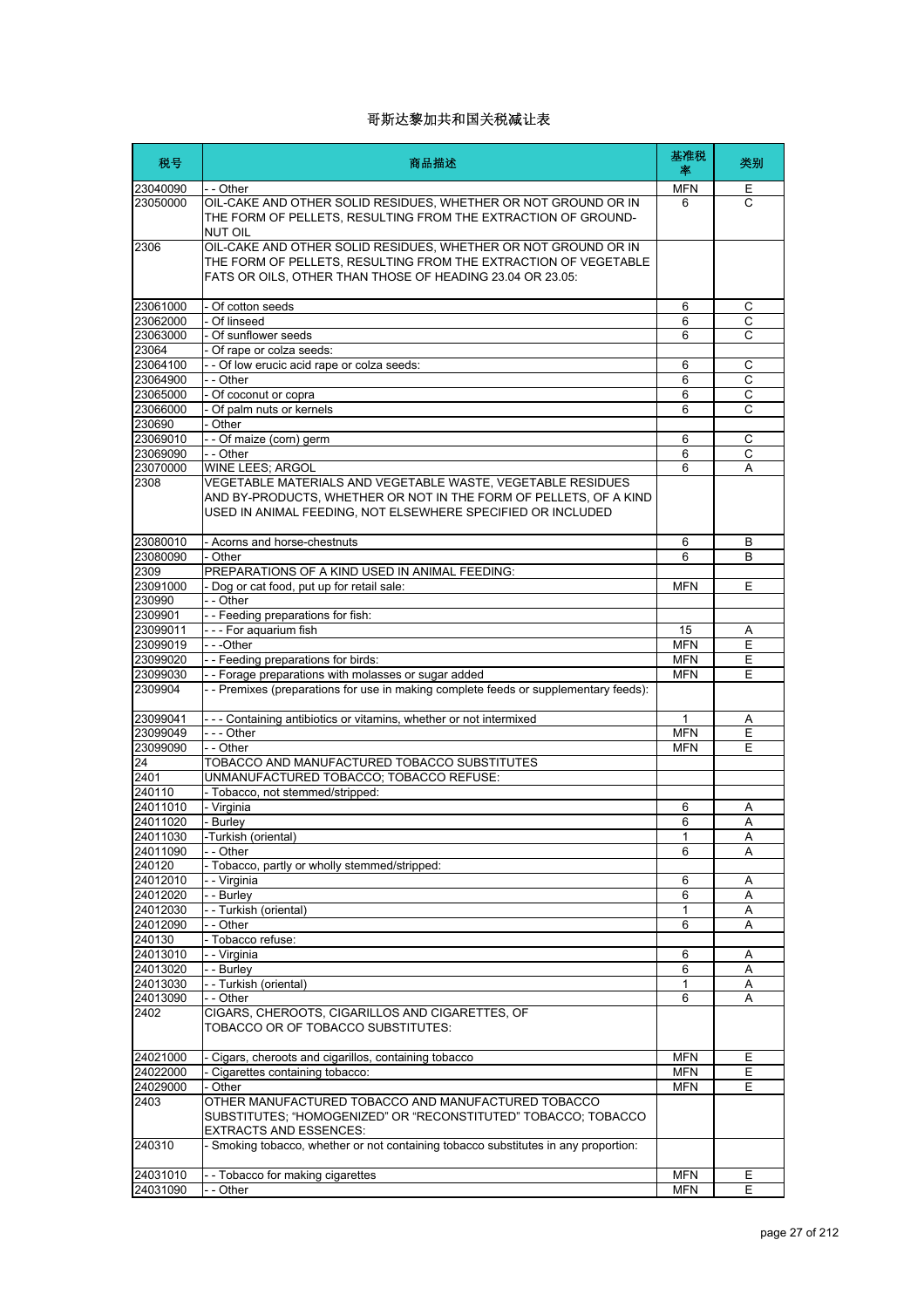| 税号                   | 商品描述                                                                                                                                                                                      | 基准税<br>率     | 类别     |
|----------------------|-------------------------------------------------------------------------------------------------------------------------------------------------------------------------------------------|--------------|--------|
| 24039                | - - Other                                                                                                                                                                                 |              |        |
| 24039100             | -- "Homogenized" or "reconstituted" tobacco                                                                                                                                               | 1            | Α      |
| 24039900             | - - Other                                                                                                                                                                                 | <b>MFN</b>   | E      |
| 25                   | SALT; SULPHUR; EARTHS AND STONE; PLASTERING MATERIALS, LIME AND<br><b>CEMENT</b>                                                                                                          |              |        |
| 2501                 | SALT (INCLUDING TABLE SALT AND DENATURED SALT) AND PURE SODIUM<br>CHLORIDE, WHETHER OR NOT IN AQUEOUS SOLUTION OR CONTAINING<br>ADDED ANTICAKING OR FREE-FLOWING AGENTS; SEA WATER        |              |        |
| 25010010             | - Sodium chloride of a purity of 99.9% or more                                                                                                                                            | $\mathbf{1}$ | A      |
| 25010020             | - Refined salt                                                                                                                                                                            | 15           | C      |
| 25010090             | - - Other                                                                                                                                                                                 | 15           | C      |
| 25020000             | UNROASTED IRON PYRITES                                                                                                                                                                    | 1            | Α      |
| 25030000             | SULPHUR OF ALL KINDS, OTHER THAN SUBLIMED SULPHUR, PRECIPITATED<br>SULPHUR AND COLLOIDAL SULPHUR                                                                                          | 1            | A      |
| 2504                 | NATURAL GRAPHITE:                                                                                                                                                                         |              |        |
| 25041000             | - In powder or in flakes                                                                                                                                                                  | 1            | Α      |
| 25049000             | - Other                                                                                                                                                                                   | 1            | A      |
| 2505                 | NATURAL SANDS OF ALL KINDS, WHETHER OR NOT COLOURED, OTHER THAN<br>METAL-BEARING SANDS OF CHAPTER 26:                                                                                     |              |        |
| 25051000             | - Silica sands and quartz sands:                                                                                                                                                          | 1            | Α      |
| 25059000             | - Other                                                                                                                                                                                   | 1            | A      |
| 2506                 | QUARTZ (OTHER THAN NATURAL SANDS); QUARTZITE, WHETHER OR NOT<br>ROUGHLY TRIMMED OR MERELY CUT, BY SAWING OR OTHERWISE, INTO<br>BLOCKS OR SLABS OF A RECTANGULAR (INCLUDING SQUARE) SHAPE: |              |        |
| 25061000             | - Quartz                                                                                                                                                                                  | 1            | A      |
| 250620               | - Quartzite:                                                                                                                                                                              |              |        |
| 25062010             | - - Crude or roughly trimmed                                                                                                                                                              | 1            | Α      |
| 25062090             | $-$ - Other                                                                                                                                                                               | 1            | Α      |
| 25070000             | KAOLIN AND OTHER KAOLINIC CLAYS, WHETHER OR NOT CALCINED                                                                                                                                  | 1            | A      |
| 2508                 | OTHER CLAYS (NOT INCLUDING EXPANDED CLAYS OF HEADING 68.06),<br>ANDALUSITE, KYANITE AND SILLIMANITE, WHETHER OR NOT CALCINED;<br>MULLITE; CHAMOTTE OR DINAS EARTHS:                       |              |        |
| 25081000             | Bentonite:                                                                                                                                                                                | 6            | Α      |
| 25083000             | - Fire-clay                                                                                                                                                                               | 1            | A      |
| 250840               | Other clays:                                                                                                                                                                              |              |        |
| 25084010             | - - Decolourizing earths and fuller's Herat:                                                                                                                                              | 1            | Α      |
| 25084090             | - - Other                                                                                                                                                                                 | 1            | A      |
| 25085000             | - Andalusite, kyanite and sillimanite                                                                                                                                                     | 1            | Α      |
| 25086000             | - Mullite                                                                                                                                                                                 | 1            | A      |
| 25087000<br>25090000 | - Chamotte or dinas earths<br>CHALK                                                                                                                                                       | 1<br>1       | Α<br>Α |
| 2510                 | NATURAL CALCIUM PHOSPHATES, NATURAL ALUMINIUM CALCIUM<br>PHOSPHATES AND PHOSPHATIC CHALK:                                                                                                 |              |        |
| 25101000             | - Unground                                                                                                                                                                                | 1            | A      |
| 25102000             | - Ground                                                                                                                                                                                  | 1            | A      |
| 2511                 | NATURAL BARIUM SULPHATE (BARYTES); NATURAL BARIUM CARBONATE<br>(WITHERITE), WHETHER OR NOT CALCINED, OTHER THAN BARIUM OXIDE OF<br>HEADING 28. 16:                                        |              |        |
| 25111000             | - Natural barium sulphate (barytes)                                                                                                                                                       | 1            | A      |
| 25112000             | - Natural barium carbonate (witherite)                                                                                                                                                    | 1            | A      |
| 25120000             | SILICEOUS FOSSIL MEALS (FOR EXAMPLE: KIESELGUHR, TRIPOLITE AND<br>DIATOMITE) AND SIMILAR SILICEOUS EARTHS, WHETHER OR NOT CALCINED,<br>OF AN APPARENT SPECIFIC GRAVITY OF 1 OR LESS:      | 1            | A      |
| 2513                 | PUMICE STONE; EMERY; NATURAL CORUNDUM, NATURAL GARNET AND<br>OTHER NATURAL ABRASIVES, WHETHER OR NOT HEAT-TREATED:                                                                        |              |        |
| 251310               | Pumice stone:                                                                                                                                                                             |              |        |
| 25131010             | - Crude or in irregular pieces, including crushed pumice stone ("bimskies"):                                                                                                              | 1            | A      |
| 25131090             | - - Other                                                                                                                                                                                 | 1            | Α      |
| 25132000             | - Emery, natural corundum, natural garnet and other natural abrasives                                                                                                                     | 1            | A      |
| 25140000             | SLATE, WHETHER OR NOT ROUGHLY TRIMMED OR MERELY CUT, BY SAWING<br>OR OTHERWISE, INTO BLOCKS OR SLABS OF SQUARE OR RECTANGULAR<br><b>SHAPE</b>                                             | 1            | A      |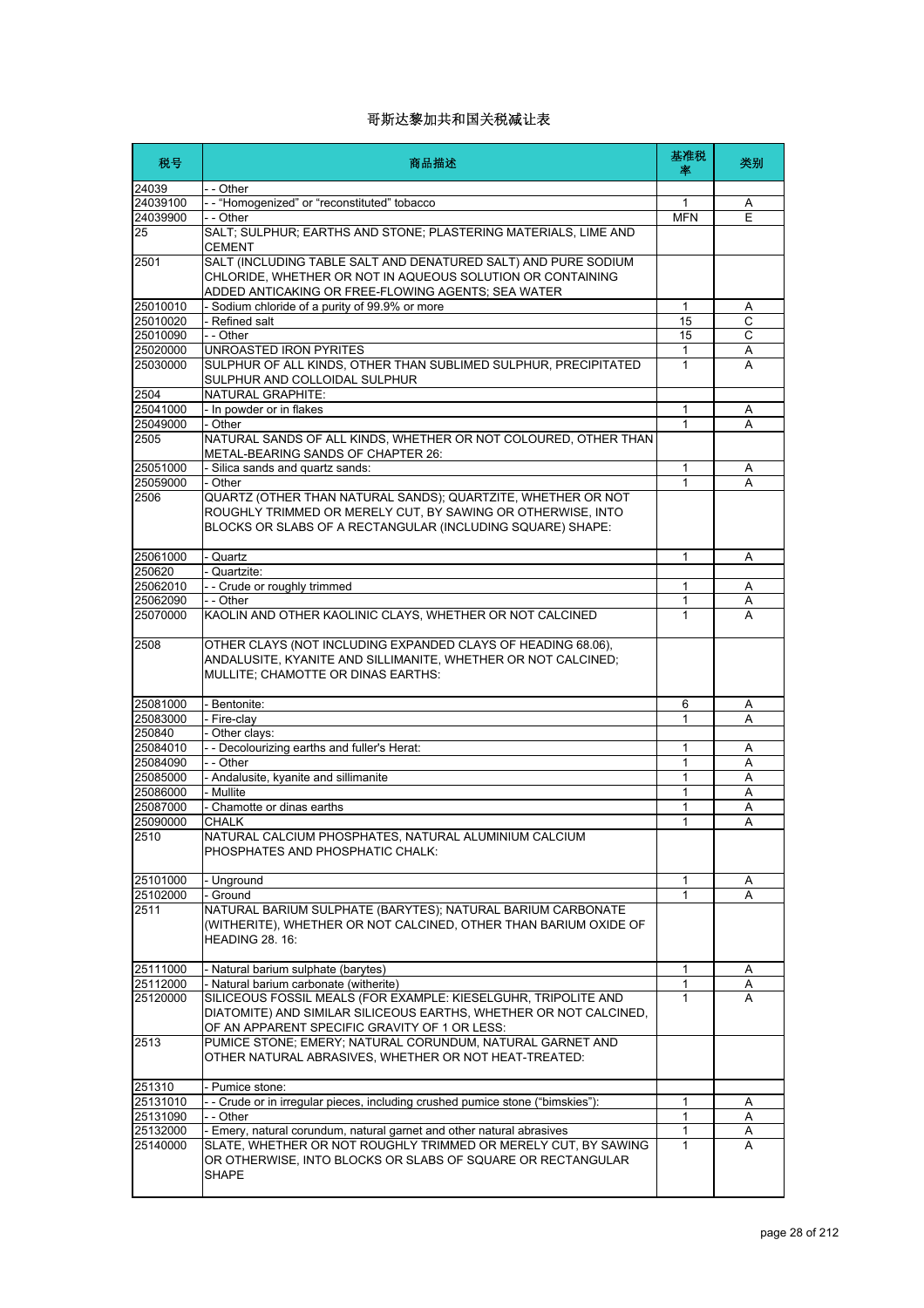| 税号       | 商品描述                                                                                                                                                                                                                                                                                 | 基准税<br>率 | 类别     |
|----------|--------------------------------------------------------------------------------------------------------------------------------------------------------------------------------------------------------------------------------------------------------------------------------------|----------|--------|
| 2515     | MARBLE, TRAVERTINE, ECAUSSINE AND OTHER CALCAREOUS MONUMENTAL<br>OR BUILDING STONE OF AN APPARENT SPECIFIC GRAVITY OF 2.5 OR MORE,<br>AND ALABASTER, WHETHER OR NOT ROUGHLY TRIMMED OR MERELY CUT,<br>BY SAWING OR OTHERWISE, INTO BLOCKS OR SLABS OF SQUARE OR<br>RECTANGULAR SHAPE |          |        |
| 25151    | - Marble and travertine:                                                                                                                                                                                                                                                             |          |        |
| 25151100 | - - Crude or roughly trimmed:                                                                                                                                                                                                                                                        | 10       | С      |
| 25151200 | - - Merely cut, by sawing or otherwise, into blocks or slabs of square or rectangular                                                                                                                                                                                                | 10       | C      |
|          | shape                                                                                                                                                                                                                                                                                |          |        |
| 25152000 | - Ecaussine and other calcareous monumental or building stone; alabaster                                                                                                                                                                                                             | 10       | C      |
| 2516     | GRANITE, PORPHYRY, BASALT, SANDSTONE AND OTHER MONUMENTAL OR<br>BUILDING STONE, WHETHER OR NOT ROUGHLY TRIMMED OR MERELY CUT,<br>BY SAWING OR OTHERWISE, INTO BLOCKS OR SLABS OF SQUARE OR<br><b>RECTANGULAR SHAPE</b>                                                               |          |        |
| 25161    | - Granite:                                                                                                                                                                                                                                                                           |          |        |
| 25161100 | -- Crude or roughly trimmed                                                                                                                                                                                                                                                          | 6        | Α      |
| 25161200 | - - Merely cut, by sawing or otherwise, into blocks or slabs of square or rectangular                                                                                                                                                                                                | 6        | A      |
| 251620   | shape<br>- Sandstone:                                                                                                                                                                                                                                                                |          |        |
| 25162010 | -- Crude or roughly trimmed                                                                                                                                                                                                                                                          | 6        |        |
| 25162020 | - - Merely cut, by sawing or otherwise, into blocks or slabs of a rectangular (including                                                                                                                                                                                             | 6        | A<br>A |
|          | square) shape                                                                                                                                                                                                                                                                        |          |        |
| 25169000 | - Other monumental or building stone                                                                                                                                                                                                                                                 | 6        | Α      |
| 2517     | PEBBLES, GRAVEL, BROKEN OR CRUSHED STONE, OF A KIND COMMONLY<br>USED FOR CONCRETE AGGREGATES. FOR ROAD METALLING OR FOR<br>RAILWAY OR OTHER BALLAST, SHINGLE AND FLINT, WHETHER OR NOT HEAT-<br>TREATED; MACADAM OF SLAG, DROSS OR SIMILAR INDUSTRIAL<br>WASTE                       |          |        |
| 25171000 | - Pebbles, gravel, broken or crushed stone, of a kind commonly used for concrete<br>aggregates, for road metalling or for railway or other ballast, shingle and flint, whether<br>or not heat-treated                                                                                | 6        | A      |
| 25172000 | Macadam of slag, dross or similar industrial waste, whether or not incorporating the<br>materials cited in subheading 2517.10                                                                                                                                                        | 6        | A      |
| 25173000 | - Tarred macadam                                                                                                                                                                                                                                                                     | 6        | Α      |
| 25174    | - Granules, chippings and powder, of stones of heading 2515 or 2516, whether or not<br>heattreated                                                                                                                                                                                   |          |        |
| 25174100 | - - Of marble                                                                                                                                                                                                                                                                        | 6        | B      |
| 25174900 | - - Other:                                                                                                                                                                                                                                                                           | 6        | A      |
| 2518     | DOLOMITE, WHETHER OR NOT CALCINED OR SINTERED, INCLUDING<br>DOLOMITE ROUGHLY TRIMMED OR MERELY CUT, BY SAWING OR<br>OTHERWISE, INTO BLOCKS OR SLABS OF SQUARE OR RECTANGULAR SHAPE;<br><b>DOLOMITE RAMMING MIX:</b>                                                                  |          |        |
| 25181000 | - Dolomite, not calcined or sintered: Dolomite used as fertilizer                                                                                                                                                                                                                    | 6        | Α      |
| 25182000 | - Calcined or sintered dolomite                                                                                                                                                                                                                                                      | 6        | Α      |
| 25183000 | - Dolomite ramming mix                                                                                                                                                                                                                                                               | 6        | A      |
| 2519     | NATURAL MAGNESIUM CARBONATE (MAGNESITE); FUSED MAGNESIA; DEAD-<br>BURNED (SINTERED) MAGNESIA, WHETHER OR NOT CONTAINING SMALL<br>QUANTITIES OF OTHER OXIDES ADDED BEFORE SINTERING:<br>OTHER MAGNESIUM OXIDE, WHETHER OR NOT PURE:                                                   |          |        |
| 25191000 | - Natural magnesium carbonate (magnesite)                                                                                                                                                                                                                                            | 1        | Α      |
| 25199000 | - Other                                                                                                                                                                                                                                                                              | 1        | A      |
| 2520     | GYPSUM; ANHYDRITE; PLASTERS (CONSISTING OF CALCINED GYPSUM OR<br>CALCIUM SULPHATE) WHETHER OR NOT COLOURED, WITH OR WITHOUT<br>SMALL QUANTITIES OF ACCELERATORS OR RETARDERS                                                                                                         |          |        |
| 25201000 | - Gypsum; anhydrite                                                                                                                                                                                                                                                                  | 6        | С      |
| 25202000 | - Plasters                                                                                                                                                                                                                                                                           | 6        | С      |
| 25210000 | LIMESTONE FLUX; LIMESTONE AND OTHER CALCAREOUS STONE, OF A KIND<br>USED FOR THE MANUFACTURE OF LIME OR CEMENT                                                                                                                                                                        | 6        | C      |
| 2522     | QUICKLIME, SLAKED LIME AND HYDRAULIC LIME, OTHER THAN CALCIUM<br>OXIDE AND HYDROXIDE OF HEADING 28.25:                                                                                                                                                                               |          |        |
| 25221000 | - Quicklime                                                                                                                                                                                                                                                                          | 10       | С      |
| 25222000 | - Slaked lime                                                                                                                                                                                                                                                                        | 10       | С      |
| 25223000 | Hydraulic lime                                                                                                                                                                                                                                                                       | 10       | C      |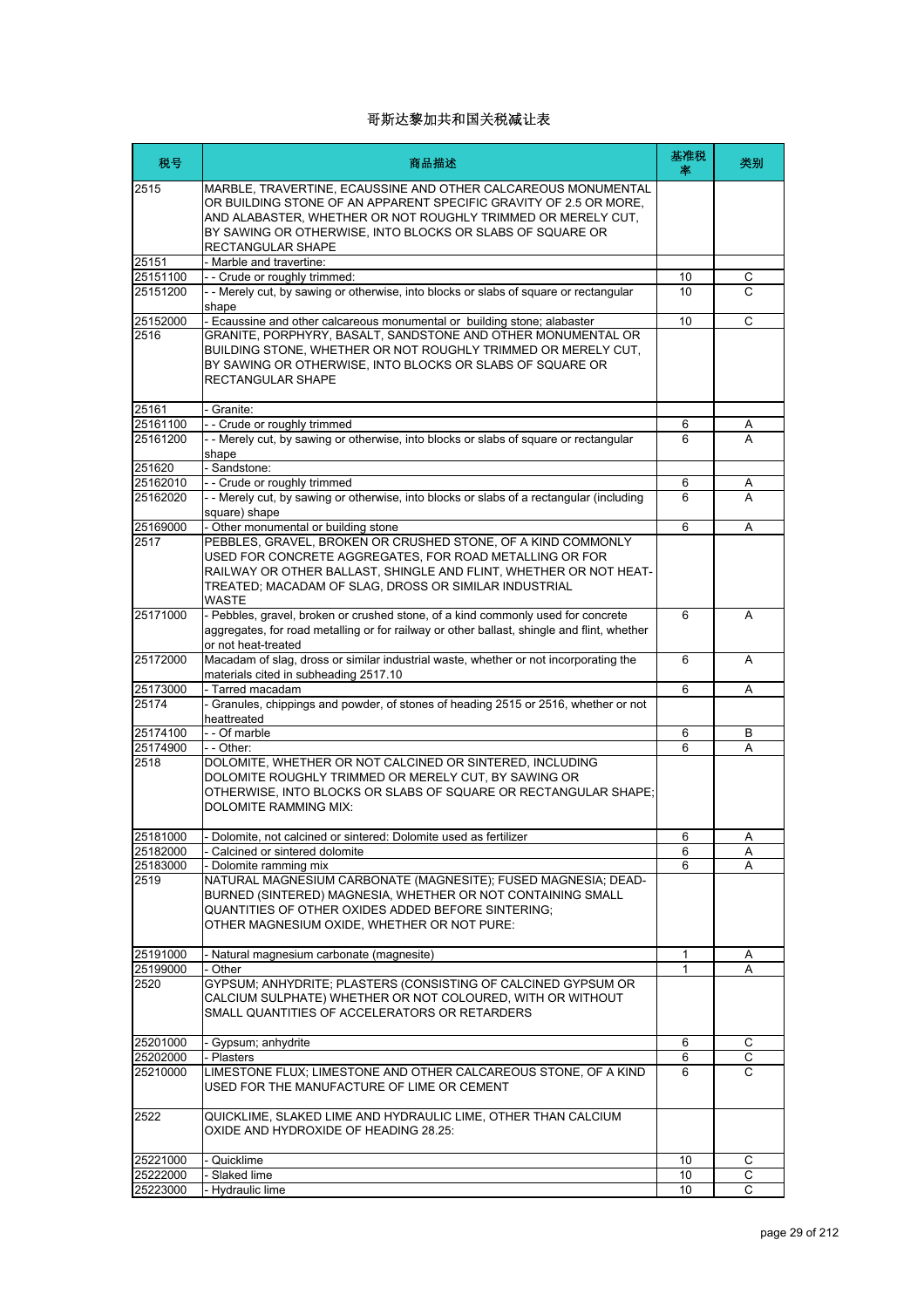| 税号                   | 商品描述                                                                                                                                                                                                                   | 基准税<br>坙 | 类别     |
|----------------------|------------------------------------------------------------------------------------------------------------------------------------------------------------------------------------------------------------------------|----------|--------|
| 2523                 | HIDRAULIC CEMENT, (INCLUIDING NOT POWDERED CEMENTS OR IN FORM OF<br>CLINKERS) WHETHER OR NOT COLOURED                                                                                                                  |          |        |
| 25231000             | - Cement clinkers                                                                                                                                                                                                      | 6        | D      |
| 25232                | - Portland cement:                                                                                                                                                                                                     |          |        |
| 25232100<br>25232900 | - - White cement, whether or not artificially coloured<br>- - Other                                                                                                                                                    | 1<br>10  | Α<br>D |
| 25233000             | - Aluminous cement                                                                                                                                                                                                     | 10       | D      |
| 25239000             | - Other hydraulic cements                                                                                                                                                                                              | 10       | D      |
| 2524                 | ASBESTOS:                                                                                                                                                                                                              |          |        |
| 25241000             | - Crocidolite                                                                                                                                                                                                          | 1        | Α      |
| 25249000<br>2525     | - Other<br>MICA, INCLUDING MICA RIFTED INTO IRREGULAR SHEETS (SPLITTINGS); MICA<br>WASTE:                                                                                                                              | 1        | А      |
| 25251000             | - Crude mica and mica rifted into irregular sheets or splittings                                                                                                                                                       | 1        | Α      |
| 25252000             | - Mica powder                                                                                                                                                                                                          | 1        | Α      |
| 25253000             | - Mica waste                                                                                                                                                                                                           | 1        | A      |
| 2526                 | NATURAL STEATITE, WHETHER OR NOT ROUGHLY TRIMMED OR MERELY<br>CUT, BY SAWING OR OTHERWISE, INTO BLOCKS OR SLABS OF A<br>RECTANGULAR (INCLUDING SQUARE) SHAPE; TALC:                                                    |          |        |
| 25261000             | - Not crushed, not powdered                                                                                                                                                                                            | 1        | Α      |
| 25262000             | - Crushed or powdered                                                                                                                                                                                                  | 1        | A      |
| 2528                 | NATURAL BORATES AND CONCENTRATES THEREOF (WHETHER OR NOT<br>CALCINED), NOT INCLUDING BORATES SEPARATED FROM NATURAL BRINE;<br>NATURAL BORIC ACID CONTAINING NOT MORE THAN 85% OF H3BO3<br>CALCULATED ON THE DRY WEIGHT |          |        |
| 25281000             | - Natural sodium borates and concentrates thereof (whether or not calcined)                                                                                                                                            | 1        | Α      |
| 25289000             | - - Other                                                                                                                                                                                                              | 1        | A      |
| 2529                 | FELSPAR; LEUCITE; NEPHELINE AND NEPHELINE SYENITE; FLUORSPAR                                                                                                                                                           |          |        |
| 25291000             | - Felspar                                                                                                                                                                                                              | 1        | A      |
| 25292<br>25292100    | - Fluorspar:<br>- - Containing by weight 97% or less of calcium fluoride                                                                                                                                               | 1        | Α      |
| 25292200             | -- Containing by weight more than 97% of calcium fluoride                                                                                                                                                              | 1        | A      |
| 25293000             | - Leucite; nepheline and nepheline syenite                                                                                                                                                                             | 1        | A      |
| 2530                 | MINERAL SUBSTANCES NOT ELSEWHERE SPECIFIED OR INCLUDED:                                                                                                                                                                |          |        |
| 25301000             | - Vermiculite, perlite and chlorites, unexpanded                                                                                                                                                                       | 1        | A      |
| 25302000             | - Kieserite, epsomite (natural magnesium sulphates)                                                                                                                                                                    | 1        | A      |
| 253090<br>25309010   | - Other                                                                                                                                                                                                                |          |        |
| 25309020             | - - Natural cryolite and natural chiolite<br>- - Natural micaceous iron oxides                                                                                                                                         | 1<br>1   | Α<br>Α |
| 25309090             | - - Other                                                                                                                                                                                                              | 1        | A      |
| 26                   | ORES, SLAGS AND ASHES                                                                                                                                                                                                  |          |        |
| 2601                 | IRON ORES AND ITS CONCENTRATES, INCLUDING ROASTED IRON<br>PYRITES(PYRITES ASHES):                                                                                                                                      |          |        |
| 26011                | - Iron ores and concentrates, other than roasted iron pyrites (pyrites ashes):                                                                                                                                         |          |        |
| 26011100             | -- Non-agglomerated                                                                                                                                                                                                    | 1        | Α      |
| 26011200             | -- Agglomerated                                                                                                                                                                                                        | 1        | A      |
| 26012000<br>26020000 | - Roasted iron pyrites (pyrites ashes)<br>MANGANESE ORES AND ITS CONCENTRATES, INCLUDING FERRUGINOUS<br>MANGANESE ORES AND ITS CONCENTRATES WITH A MANGANESE CONTENT<br>OF 20% OR MORE, CALCULATED ON THE DRY WEIGHT   | 1<br>1   | Α<br>A |
|                      |                                                                                                                                                                                                                        |          |        |
| 26030000<br>26040000 | COPPER ORES AND ITS CONCENTRATES<br>NICKEL ORES AND ITS CONCENTRATES                                                                                                                                                   | 1<br>1   | Α<br>Α |
| 26050000             | COBALT ORES AND ITS CONCENTRATES                                                                                                                                                                                       | 1        | Α      |
| 26060000             | ALUMINIUM ORES AND ITS CONCENTRATES                                                                                                                                                                                    | 1        | Α      |
| 26070000             | LEAD ORES AND ITS CONCENTRATES                                                                                                                                                                                         | 1        | Α      |
| 26080000             | ZINC ORES AND ITS CONCENTRATES                                                                                                                                                                                         | 1        | Α      |
| 26090000             | TIN ORES AND ITS CONCENTRATES                                                                                                                                                                                          | 1        | Α      |
| 26100000             | CHROMIUM ORES AND ITS CONCENTRATES                                                                                                                                                                                     | 1        | A      |
| 26110000             | TUNGSTEN ORES AND ITS CONCENTRATES                                                                                                                                                                                     | 1        | A      |
| 2612<br>26121000     | URANIUM OR THORIUM ORES AND ITS CONCENTRATES<br>- Uranium ores and its concentrates                                                                                                                                    | 1        | A      |
| 26122000             | - Thorium ores and concentrates                                                                                                                                                                                        | 1        | A      |
| 2613                 | MOLYBDENUM ORES AND CONCENTRATES:                                                                                                                                                                                      |          |        |
| 26131000             | - Roasted                                                                                                                                                                                                              | 1        | A      |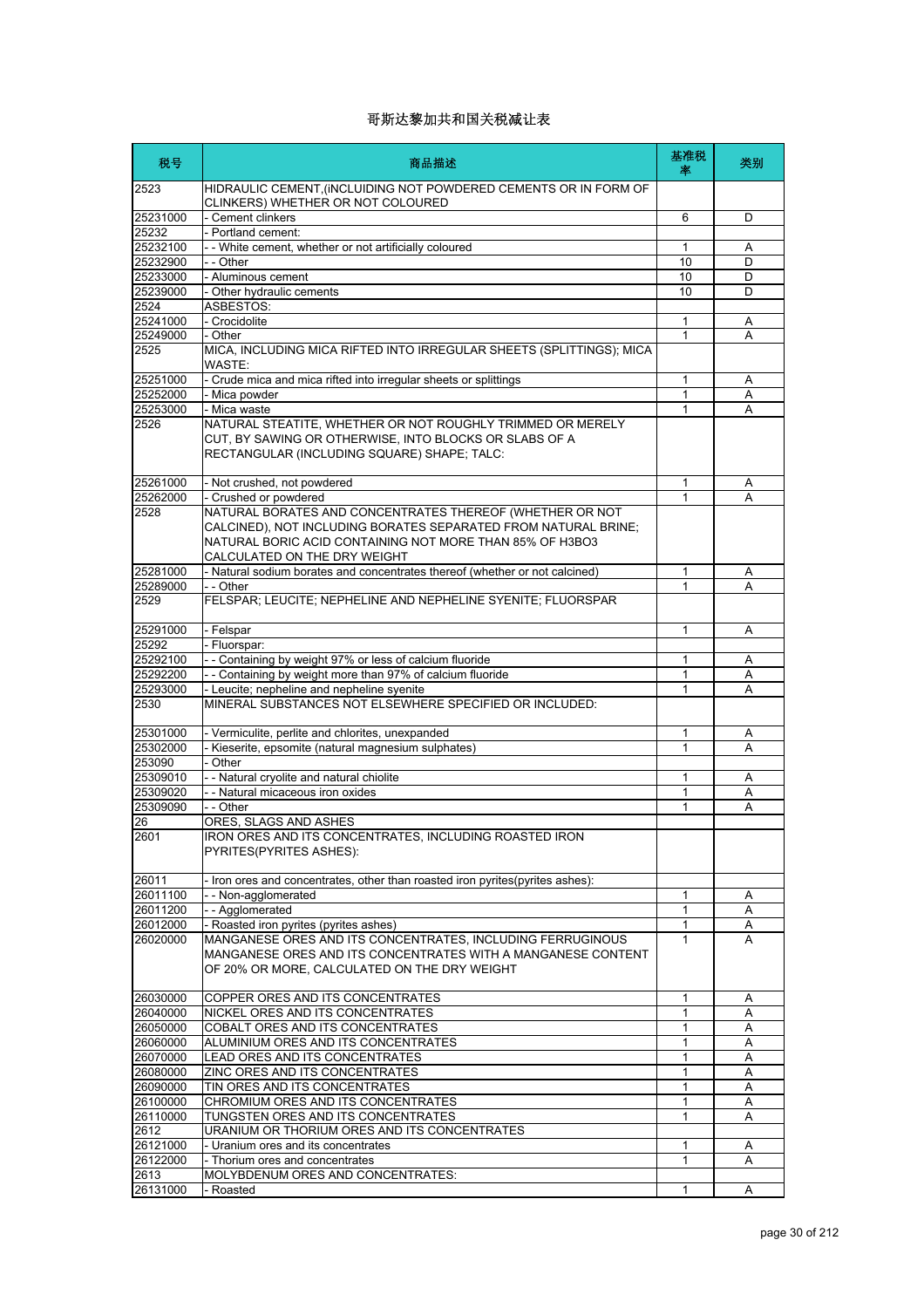| 税号                   | 商品描述                                                                                                                                                                             | 基准税<br>率     | 类别     |
|----------------------|----------------------------------------------------------------------------------------------------------------------------------------------------------------------------------|--------------|--------|
| 26139000             | - Other                                                                                                                                                                          | 1            | A      |
| 26140000             | TITANIUM ORES AND ITS CONCENTRATES                                                                                                                                               | 1            | A      |
| 2615                 | NIOBIUM, TANTALUM, VANADIUM OR ZIRCONIUM ORES AND CONCENTRATES<br>THEREOF:                                                                                                       |              |        |
| 26151000             | - Zirconium ores and its concentrates                                                                                                                                            | 1            | Α      |
| 26159000             | - Other                                                                                                                                                                          | 1            | A      |
| 2616                 | PRECIOUS METAL ORES AND ITS CONCENTRATES:                                                                                                                                        |              |        |
| 26161000             | Silver ores and its concentrates                                                                                                                                                 | 6            | Α      |
| 261690               | - Other                                                                                                                                                                          |              |        |
| 26169010<br>26169090 | - - Of gold<br>- - Other                                                                                                                                                         | 6<br>6       | Α<br>A |
| 2617                 | OTHER ORES AND ITS CONCENTRATES:                                                                                                                                                 |              |        |
| 26171000             | - Antimony ores and its concentrates                                                                                                                                             | 1            | Α      |
| 26179000             | - Other                                                                                                                                                                          | 1            | Α      |
| 26180000             | GRANULATED SLAG (SLAG SAND) FROM THE MANUFACTURE<br>OF IRON OR STEEL                                                                                                             | 1            | A      |
| 26190000             | SLAG (OTHER THAN GRANULATED SLAG), SCALINGS AND OTHER WASTE<br>FROM THE MANUFACTURE OF IRON OR STEEL                                                                             | $\mathbf{1}$ | A      |
| 2620                 | SLAG, ASH AND RESIDUES (OTHER THAN FROM THE MANUFACTURE OF IRON<br>OR STEEL), CONTAINING ARSENIC, METALS OR THEIR COMPOUNDS:                                                     |              |        |
| 26201                | Containing mainly zinc:                                                                                                                                                          |              |        |
| 26201100             | -- Hard zinc spelter                                                                                                                                                             | 1            | A      |
| 26201900             | - - Other                                                                                                                                                                        | 1            | Α      |
| 26202                | - Containing mainly lead:                                                                                                                                                        |              |        |
| 26202100             | -- Leaded gasoline sludges and leaded anti-knock compound sludges                                                                                                                | 1<br>1       | A      |
| 26202900<br>26203000 | - - Other<br>Containing mainly copper                                                                                                                                            | $\mathbf{1}$ | A<br>A |
| 26204000             | Containing mainly aluminium                                                                                                                                                      | 1            | Α      |
| 26206000             | - Containing arsenic, mercury, thallium or their mixtures, of a kind used for the<br>extraction of arsenic or those metals or for the manufacture of their chemical<br>compounds | $\mathbf{1}$ | A      |
| 26209                | - Other                                                                                                                                                                          |              |        |
| 26209100             | - - Containing antimony, beryllium, cadmium, chromium or their mixtures                                                                                                          | 1            | Α      |
| 26209900<br>2621     | - - Other<br>OTHER SLAG AND ASH, INCLUDING SEAWEED ASH (KELP); ASH AND<br>RESIDUES FROM THE INCINERATION OF MUNICIPAL WASTE:                                                     | 1            | A      |
|                      |                                                                                                                                                                                  |              |        |
| 26211000<br>26219000 | Ash and residues from the incineration of municipal waste                                                                                                                        | 1<br>1       | Α<br>A |
| 27                   | Other<br>MINERAL FUELS, MINERAL OILS AND PRODUCTS OF THEIR DISTILLATION;<br>BITUMINOUS SUBSTANCES; MINERAL WAXES                                                                 |              |        |
| 2701                 | COAL; BRIQUETTES, OVOIDS AND SIMILAR SOLID FUELS MANUFACTURED<br>FROM COAL:                                                                                                      |              |        |
| 27011                | Coal, whether or not pulverized, but not agglomerated                                                                                                                            |              |        |
| 27011100             | - - Anthracite                                                                                                                                                                   | 6            | Α      |
| 27011200             | - - Bituminous coal                                                                                                                                                              | 6            | Α      |
| 27011900             | - - Other coal                                                                                                                                                                   | 6            | Α      |
| 27012000             | - Briquettes, ovoids and similar solid fuels manufactured from coal                                                                                                              | 6            | Α      |
| 2702                 | LIGNITE, WHETHER OR NOT AGGLOMERATED, EXCLUDING<br>JET:                                                                                                                          |              |        |
| 27021000             | - Lignite, whether or not pulverized, but not agglomerated                                                                                                                       | 6            | Α      |
| 27022000             | - Agglomerated lignite                                                                                                                                                           | 6            | Α      |
| 27030000             | - PEAT (INCLUDING PEAT USED IN ANIMAL BED), WHETHER OR NOT<br><b>AGGLOMERATED</b>                                                                                                | $\mathbf{1}$ | A      |
| 2704                 | COKE AND SEMI-COKE OF COAL, OF LIGNITE OR OF PEAT, WHETHER OR NOT<br>AGGLOMERATED; RETORT CARBON:                                                                                |              |        |
| 27040010             | - Coke of Coal                                                                                                                                                                   | 1            | Α      |
| 27040090             | - Other                                                                                                                                                                          | 1            | Α      |
| 27050000             | COAL GAS, WATER GAS, PRODUCER GAS AND SIMILAR GASES, OTHER THAN<br>PETROLEUM GASES AND OTHER GASEOUS HYDROCARBONS                                                                | 6            | A      |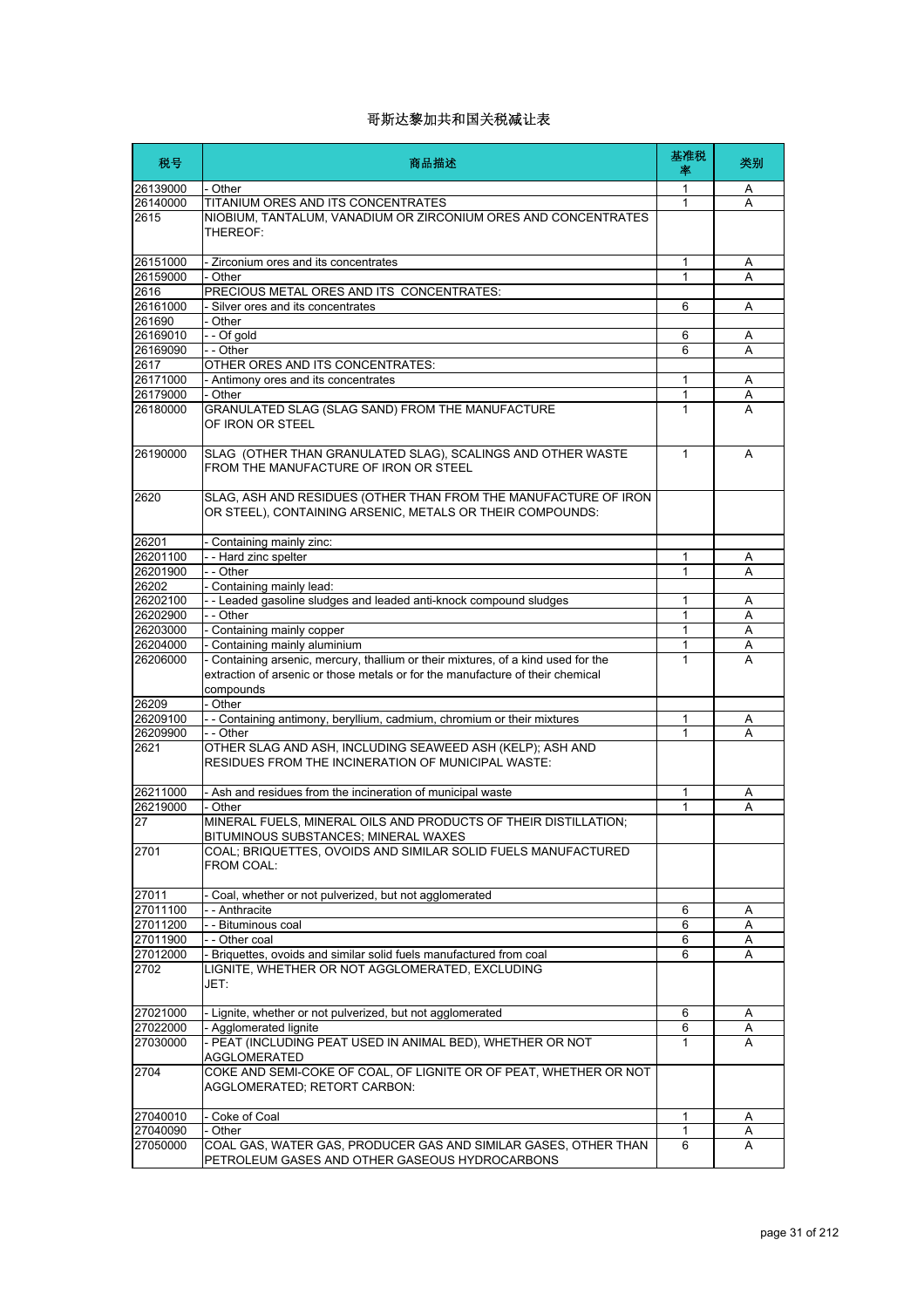| 税号                   | 商品描述                                                                                                                                                                                                                                                                                                                      | 基准税<br>率 | 类别             |
|----------------------|---------------------------------------------------------------------------------------------------------------------------------------------------------------------------------------------------------------------------------------------------------------------------------------------------------------------------|----------|----------------|
| 27060000             | TAR DISTILLED FROM COAL, FROM LIGNITE OR FROM PEAT, AND OTHER<br>MINERAL TARS, WHETHER OR NOT DEHYDRATED OR PARTIALLY DISTILLED,<br><b>INCLUDING RECONSTITUTED TARS</b>                                                                                                                                                   | 6        | A              |
| 2707                 | OILS AND OTHER PRODUCTS OF THE DISTILLATION OF<br>HIGH TEMPERATURE COAL TAR; SIMILAR PRODUCTS IN WHICH THE WEIGHT<br>OF THE AROMATIC CONSTITUENTS EXCEEDS THAT OF THE NON-AROMATIC<br><b>CONSTITUENTS:</b>                                                                                                                |          |                |
| 27071000             | - Benzol (benzene)                                                                                                                                                                                                                                                                                                        | 10       | Α              |
| 27072000             | - Toluol (toluene)                                                                                                                                                                                                                                                                                                        | 10       | Α              |
| 27073000<br>27074000 | - Xylol (xylenes)<br>- Naphthalene                                                                                                                                                                                                                                                                                        | 10<br>10 | A<br>Α         |
| 27075000             | - Other aromatic hydrocarbon mixtures of which 65% or more by volume (including<br>losses) distils at 250°C by the ASTM D 86 method                                                                                                                                                                                       | 10       | A              |
| 27079                | - Other                                                                                                                                                                                                                                                                                                                   |          |                |
| 27079100             | -- Creosote oils                                                                                                                                                                                                                                                                                                          | 10       | Α              |
| 270799               | - - Other                                                                                                                                                                                                                                                                                                                 |          |                |
| 27079910             | --- Phenols                                                                                                                                                                                                                                                                                                               | 10       | Α              |
| 27079990             | - - -Other                                                                                                                                                                                                                                                                                                                | 1        | A              |
| 2708                 | PITCH AND PITCH COKE, OBTAINED FROM COAL TAR OR FROM OTHER<br><b>MINERAL TARS:</b>                                                                                                                                                                                                                                        |          |                |
| 27081000             | - Pitch                                                                                                                                                                                                                                                                                                                   | 10       | Α              |
| 27082000             | - Pitch cokes                                                                                                                                                                                                                                                                                                             | 10       | A              |
| 2709                 | CRUDE PETROLEUM OILS AND OILS OBTAINED FROM BITUMINOUS MINERALS                                                                                                                                                                                                                                                           |          |                |
| 27090010             | - Crude petroleum oils                                                                                                                                                                                                                                                                                                    | 1        | Α              |
| 27090090             | - Other                                                                                                                                                                                                                                                                                                                   | 1        | A              |
| 2710                 | PETROLEUM OILS AND OILS OBTAINED FROM BITUMINOUS MINERALS, OTHER<br>THAN CRUDE OILS; PREPARATIONS NOT ELSEWHERE SPECIFIED OR<br>INCLUDED, CONTAINING BY WEIGHT 70% OR MORE OF PETROLEUM OILS OR<br>OF OILS OBTAINED FROM BITUMINOUS MINERALS, THESE OILS BEING THE<br>BASIC CONSTITUENTS OF THE PREPARATIONS; WASTE OILS: |          |                |
| 27101                | - Petroleum oils and oils obtained from bituminous minerals (other than crude) and<br>preparations not elsewhere specified or containing by weight 70% or more of<br>petroleum oils or of oils obtained from bituminous minerals, these oils being<br>the basic constituents of the preparations, other than waste oils:  |          |                |
| 271011               | -- Light oils and preparations:                                                                                                                                                                                                                                                                                           |          |                |
| 27101110             | - - Petroleum ether                                                                                                                                                                                                                                                                                                       | 1        | Α              |
| 27101120             | - - - Aviation gasoline                                                                                                                                                                                                                                                                                                   | 0        | Α              |
| 27101130             | --- Other gasoline                                                                                                                                                                                                                                                                                                        | 0        | Α              |
| 27101140<br>2710115  | --- White Spirit<br>- Other oils for industrial use                                                                                                                                                                                                                                                                       | 6        | С              |
| 27101151             | - - - - Naphta                                                                                                                                                                                                                                                                                                            | 15       | C              |
| 27101159             |                                                                                                                                                                                                                                                                                                                           | 15       | С              |
| 27101190             | $- -$ - Other                                                                                                                                                                                                                                                                                                             | 15       | С              |
| 271019               | - - Other                                                                                                                                                                                                                                                                                                                 |          |                |
| 2710191              | --- Medium oils and preparations:                                                                                                                                                                                                                                                                                         |          |                |
| 27101911             | ---- Kerosene for jet engine(Avjet fuel)                                                                                                                                                                                                                                                                                  | 0        | Α              |
| 27101912             | ---- Other kerosene                                                                                                                                                                                                                                                                                                       | 0        | Α              |
| 27101913             | ---- Other oils for industrial use                                                                                                                                                                                                                                                                                        | 0        | A<br>C         |
| 27101919<br>2710192  | --- Heavy oils and preparations:                                                                                                                                                                                                                                                                                          | 10       |                |
| 27101921             | ---- Diesel oil (gas oil):                                                                                                                                                                                                                                                                                                | 0        | Α              |
| 27101922             | ---- Fuel oil No. 6 (Bunker C)                                                                                                                                                                                                                                                                                            | 0        | Α              |
| 27101923             | - - - - Other fuel oil                                                                                                                                                                                                                                                                                                    | 0        | Α              |
| 27101924             | - - - - Paraffinic or naphthenic base oils, refined oils                                                                                                                                                                                                                                                                  | 1        | Α              |
| 27101929             |                                                                                                                                                                                                                                                                                                                           | 10       | C              |
| 2710199              | --- Other preparations, not elsewhere specified or included:                                                                                                                                                                                                                                                              |          |                |
| 27101991             | ---- Lubricating oils and greases:                                                                                                                                                                                                                                                                                        | 6        | С              |
| 27101992             | ---- Liquids for hydraulic systems                                                                                                                                                                                                                                                                                        | 6        | C              |
| 27101993<br>27101999 | ---- Oils for agricultural use, of a kind used for pest and diseases control                                                                                                                                                                                                                                              | 15<br>10 | Α<br>С         |
| 27109                | - Waste oils:                                                                                                                                                                                                                                                                                                             |          |                |
| 27109100             | - - Containing polychlorinated biphenyls (PCB), polychlorinated terphenyls (PCT) or<br>polybrominated biphenyls (PBB):                                                                                                                                                                                                    | 15       | C              |
| 27109900             | - - Other                                                                                                                                                                                                                                                                                                                 | 15       | $\overline{c}$ |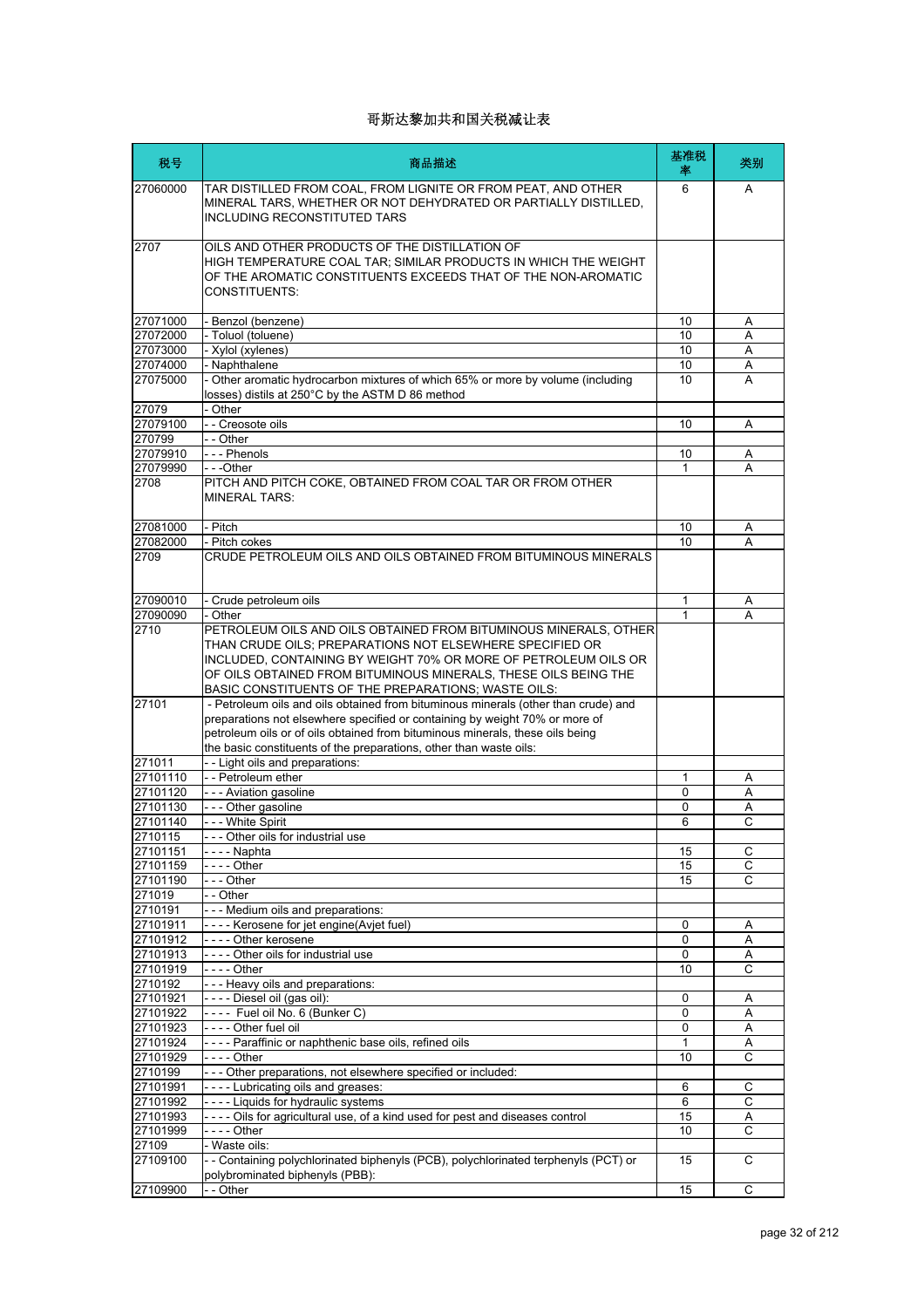| 税号       | 商品描述                                                                                                                                                                                                                              | 基准税<br>坙     | 类别 |
|----------|-----------------------------------------------------------------------------------------------------------------------------------------------------------------------------------------------------------------------------------|--------------|----|
| 2711     | PETROLEUM GASES AND OTHER GASEOUS HYDROCARBONS:                                                                                                                                                                                   |              |    |
| 27111    | - Liquefied:                                                                                                                                                                                                                      |              |    |
| 27111100 | - - Natural gas                                                                                                                                                                                                                   | 1            | Α  |
| 27111200 | - Propane                                                                                                                                                                                                                         | 0            | A  |
| 27111300 | - Butanes                                                                                                                                                                                                                         | $\Omega$     | Α  |
| 27111400 | - Ethylene, propylene, butylenes and butadiene                                                                                                                                                                                    | 1            | A  |
| 27111900 | - - Other                                                                                                                                                                                                                         | 1            | A  |
| 27112    | - In gaseous state:                                                                                                                                                                                                               |              |    |
| 27112100 | - - Natural Gas                                                                                                                                                                                                                   | 1            | Α  |
| 27112900 | - - Other                                                                                                                                                                                                                         | 1            | A  |
| 2712     | VASELINE; PARAFFIN WAX, MICRO-CRYSTALLINE PETROLEUM WAX, SLACK<br>WAX, OZOKERITE, LIGNITE WAX, PEAT WAX AND OTHER MINERAL WAXES,<br>AND SIMILAR PRODUCTS OBTAINED BY SYNTHESIS OR BY OTHER<br>PROCESSES, WHETHER OR NOT COLOURED: |              |    |
| 27121000 | - Vaseline                                                                                                                                                                                                                        | 1            | Α  |
| 27122000 | - Paraffin wax containing by weight less than 0.75% of oil                                                                                                                                                                        | 1            | Α  |
| 27129000 | - Other                                                                                                                                                                                                                           | 1            | Α  |
| 2713     | PETROLEUM COKE, PETROLEUM BITUMEN AND OTHER RESIDUES OF<br>PETROLEUM OILS OR OF OILS OBTAINED FROM BITUMINOUS MINERALS:                                                                                                           |              |    |
| 27131    | - Petroleum coke                                                                                                                                                                                                                  |              |    |
| 27131100 | - - Not calcined                                                                                                                                                                                                                  | 1            | A  |
| 27131200 | - - Calcinated                                                                                                                                                                                                                    | 6            | Α  |
| 27132000 | - Petroleum bitumen                                                                                                                                                                                                               | 0            | Α  |
| 27139000 | - Other residues of petroleum oils or of oils obtained from bituminous minerals:                                                                                                                                                  | 6            | A  |
| 2714     | NATURAL BITUMEN AND ASPHALT, BITUMINOUS SLATE AND SANDS;<br><b>ASPHALTITES AND ASPHALTIC ROCKS:</b>                                                                                                                               |              |    |
| 27141000 | - Bituminous slate and sands                                                                                                                                                                                                      | 6            | Α  |
| 27149000 | - Other                                                                                                                                                                                                                           | 0            | Α  |
| 27150000 | BITUMINOUS MIXTURES BASED ON NATURAL ASPHALT, ON NATURAL<br>BITUMEN, ON PETROLEUM BITUMEN, ON MINERAL TAR OR ON MINERAL TAR<br>PITCH (FOR EXAMPLE, BITUMINOUS MASTICS, CUT-BACKS):                                                | 1            | A  |
| 27160000 | <b>ELECTRIC ENERGY</b>                                                                                                                                                                                                            | 1            | A  |
| 28       | INORGANIC CHEMICALS PRODUCTS; ORGANIC OR INORGANIC COMPOUNDS<br>OF PRECIOUS METALS, OF RADIOACTIVE ELEMENTS, OF RARE-EARTH<br>METALS OR OF ISOTOPES                                                                               |              |    |
| 2801     | FLUORINE, CHLORINE, BROMINE AND IODINE:                                                                                                                                                                                           |              |    |
| 28011000 | - Chlorine                                                                                                                                                                                                                        | 1            | Α  |
| 28012000 | - Iodine                                                                                                                                                                                                                          | 1            | A  |
| 28013000 | - Fluorine; bromine                                                                                                                                                                                                               | 1            | Α  |
| 28020000 | SULPHUR, SUBLIMED OR PRECIPITATED; COLLOIDAL SULPHUR                                                                                                                                                                              | 1            | А  |
| 28030000 | CARBON (CARBON BLACKS AND OTHER FORMS OF CARBON<br>NOT ELSEWHERE SPECIFIED OR INCLUDED)                                                                                                                                           | $\mathbf{1}$ | A  |
| 2804     | HYDROGEN, RARE GASES AND OTHER NON-METALS ELEMENTS:                                                                                                                                                                               |              |    |
| 28041000 | - Hydrogen                                                                                                                                                                                                                        | 10           | Α  |
| 28042    | Rare gases:                                                                                                                                                                                                                       |              |    |
| 28042100 | - - Argon                                                                                                                                                                                                                         | 1            | Α  |
| 28042900 | - - Other                                                                                                                                                                                                                         | 1            | Α  |
| 28043000 | Nitrogen                                                                                                                                                                                                                          | 1            | Α  |
| 28044000 | - Oxigen                                                                                                                                                                                                                          | 10           | Α  |
| 28045000 | Boron; tellurium                                                                                                                                                                                                                  | 1            | Α  |
| 28046    | Silicon:                                                                                                                                                                                                                          |              |    |
| 28046100 | - Containing by weight not less than 99.99% of silicon                                                                                                                                                                            | 1            | Α  |
| 28046900 | - - Other                                                                                                                                                                                                                         | 1            | Α  |
| 28047000 | - Phosphorus                                                                                                                                                                                                                      | 1            | Α  |
| 28048000 | - Arsenic                                                                                                                                                                                                                         | 1            | Α  |
| 28049000 | - Selenium                                                                                                                                                                                                                        | 1            | Α  |
| 2805     | ALKALINE OR ALKALINE-EARTH METALS; RARE-EARTH METALS,<br>SCANDIUM AND YTTRIUM, WHETHER OR NOT INTERMIXED<br>OR INTERALLOYED; MERCURY:                                                                                             |              |    |
| 28051    | - Alkaline or alkaline-earth metals:                                                                                                                                                                                              |              |    |
| 28051100 | - - Sodium                                                                                                                                                                                                                        | 1            | A  |
| 28051200 | - - Calcium                                                                                                                                                                                                                       | $\mathbf{1}$ | A  |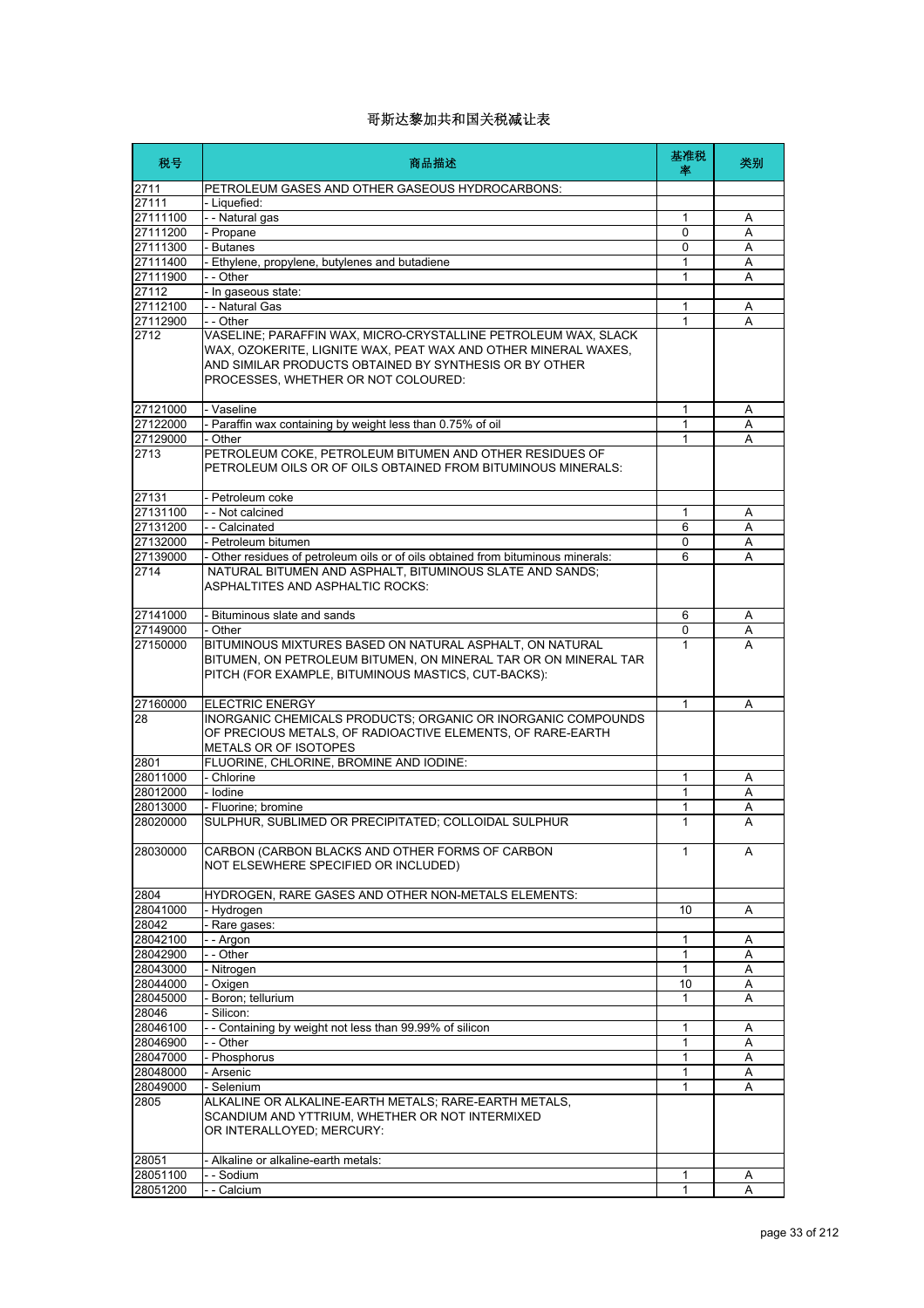| 税号                   | 商品描述                                                                                              | 基准税<br>率     | 类别     |
|----------------------|---------------------------------------------------------------------------------------------------|--------------|--------|
| 28051900             | - - Other                                                                                         | 1            | A      |
| 28053000             | - Rare-earth metals, scandium and yttrium, whether                                                | 1            | A      |
|                      | or not inter-mixed or inter-alloyed                                                               |              |        |
| 28054000             | - Mercury                                                                                         | 1            | Α      |
| 2806                 | HYDROGEN CHLORIDE (HYDROCHLORIC ACID); CHLOROSULPHURIC ACID:                                      |              |        |
| 28061000             | - Hydrogen chloride (hydrochloric acid)                                                           |              |        |
| 28062000             | - Chlorosulphuric acid                                                                            | 1<br>1       | Α<br>Α |
| 2807                 | SULPHURIC ACID; OLEUM:                                                                            |              |        |
| 28070010             | - Reagent grade sulphuric acid                                                                    | 1            | Α      |
| 28070090             | - Other                                                                                           | 10           | A      |
| 28080000             | NITRIC ACID; SULPHONITRIC ACID                                                                    | 1            | Α      |
| 2809                 | DIPHOSPHORUS PENTOXIDE; PHOSPHORIC ACID; POLYPHOSPHORIC ACIDS,                                    |              |        |
|                      | WHETHER OR NOT CHEMICALLY DEFINED:                                                                |              |        |
| 28091000             | - Diphosphorus pentoxide                                                                          | 1            | Α      |
| 28092000             | - Phosphoric acid and polyphosphoric acids                                                        | 1            | Α      |
| 28100000             | OXIDES OF BORON; BORIC ACIDS                                                                      | 1            | Α      |
| 2811                 | OTHER INORGANIC ACIDS AND OTHER INORGANIC OXYGEN COMPOUNDS OF<br><b>NON-METALS:</b>               |              |        |
| 28111                | - Other inorganic acids:                                                                          |              |        |
| 28111100             | - - Hydrogen fluoride (hydrofluoric acid)                                                         | 1            | Α      |
| 28111900             | - - Other                                                                                         | 1            | Α      |
| 28112                | - Other inorganic oxygen compounds of nonmetals:                                                  |              |        |
| 28112100             | - - Carbon dioxide                                                                                | 1            | Α      |
| 28112200             | - - Silicon dioxide                                                                               | 1            | Α      |
| 281129               | - - Other:                                                                                        |              |        |
| 28112910             | - - Sulphur dioxide                                                                               | 1            | Α      |
| 28112990             | - - - Other                                                                                       | 1            | A      |
| 2812                 | HALIDES AND HALIDE OXIDES OF NON-METALS ELEMENTS                                                  |              |        |
| 281210               | Chlorides and chloride oxides:                                                                    |              |        |
| 28121010             | - - Phosphorus chloride oxide                                                                     | 1            | Α      |
| 28121090<br>28129000 | - - Other<br>- Other                                                                              | 1<br>1       | Α<br>Α |
| 2813                 | SULPHIDES OF NON-METALS; COMMERCIAL PHOSPHORUS<br>TRISULPHIDE:                                    |              |        |
| 28131000             | - Carbon disulphide                                                                               | 1            | Α      |
| 28139000             | - Other                                                                                           | 1            | А      |
| 2814                 | AMMONIA, ANHYDROUS OR IN AQUEOUS DISSOLUTION                                                      |              |        |
| 28141000             | - Anhydrous ammonia(Liquefied)                                                                    | 1            | Α      |
| 28142000             | - Ammonia in aqueous dissolution                                                                  | 1            | Α      |
| 2815                 | SODIUM HYDROXIDE (CAUSTIC SODA); POTASSIUM HYDROXIDE (CAUSTIC                                     |              |        |
|                      | POTASH): PEROXIDES OF SODILIM OR POTASSILIM:                                                      |              |        |
| 28151                | Sodium hydroxide (caustic soda):                                                                  |              |        |
| 28151100             | - Solid                                                                                           | 1            | Α      |
| 28151200             | -- In aqueous solution (soda lye or liquid soda)                                                  | 1            | Α      |
| 28152000             | - Potassium hydroxide (caustic potash)                                                            | 1            | Α      |
| 28153000             | - Peroxides of sodium or potassium                                                                | $\mathbf{1}$ | Α      |
| 2816                 | HYDROXIDE AND PEROXIDE OF MAGNESIUM; OXIDES, HYDROXIDES AND<br>PEROXIDES, OF STRONTIUM OR BARIUM: |              |        |
| 28161000             | - Hydroxide and peroxide of magnesium                                                             | 1            | A      |
| 28164000             | - Oxides, hydroxides and peroxides, of strontium or barium                                        | 1            | Α      |
| 28170000             | ZINC OXIDE; ZINC PEROXIDE                                                                         | 1            | A      |
| 2818                 | ARTIFICIAL CORUNDUM, WHETHER OR NOT CHEMICALLY DEFINED;<br>ALUMINIUM OXIDE; ALUMINIUM HYDROXIDE:  |              |        |
| 28181000             | - Artificial corundum, with constitution whether or not chemically defined                        | 1            | Α      |
| 28182000             | - Aluminium oxide, other than artificial corundum                                                 | 1            | Α      |
| 28183000             | - Aluminium hydroxide                                                                             | 1            | A      |
| 2819                 | CHROMIUM OXIDES AND HYDROXIDES:                                                                   |              |        |
| 28191000             | - Chromium trioxide                                                                               | 1            | Α      |
| 28199000             | - Other                                                                                           | 1            | A      |
| 2820                 | <b>MANGANESE OXIDES:</b>                                                                          |              |        |
| 28201000             | - Manganese dioxide                                                                               | 1            | Α      |
| 28209000             | Other                                                                                             | 1            | Α      |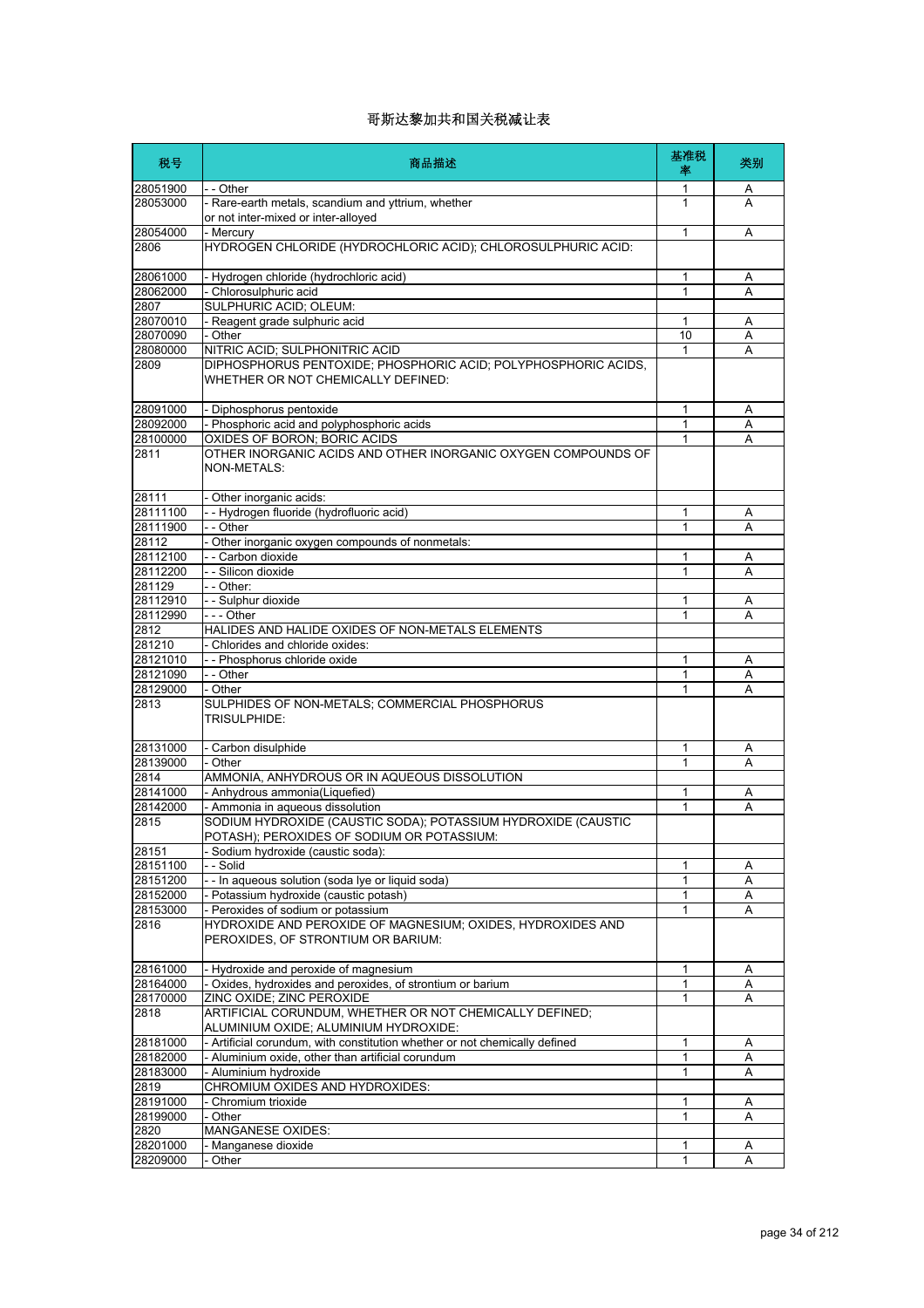| 税号                   | 商品描述                                                                                                                           | 基准税<br>率     | 类别             |
|----------------------|--------------------------------------------------------------------------------------------------------------------------------|--------------|----------------|
| 2821                 | IRON OXIDES AND HYDROXIDES; EARTH COLOURS CONTAINING 70% OR<br>MORE BY WEIGHT OF COMBINED IRON EVALUATED AS FE2O3:             |              |                |
| 28211000             | - Iron oxides and hydroxides                                                                                                   | 1            | Α              |
| 28212000             | - Earth colours                                                                                                                | 1            | Α              |
| 28220000             | COBALT OXIDES AND HYDROXIDES; COMMERCIAL COBALT OXIDES                                                                         | 1            | A              |
| 28230000             | <b>TITANIUM OXIDES</b>                                                                                                         | 1            | A              |
| 2824<br>28241000     | LEAD OXIDES; RED LEAD AND ORANGE LEAD:<br>- LEAD MONOXIDE (LITHARGE, MASSICOT)                                                 | 1            | A              |
| 282490               | - Other                                                                                                                        |              |                |
| 28249010             | - - Red lead and orange lead                                                                                                   | 1            | Α              |
| 28249090             | - - Other                                                                                                                      | 1            | A              |
| 2825                 | HYDRAZINE AND HYDROXYLAMINE AND THEIR INORGANIC SALTS; OTHER<br>INORGANIC BASES; OTHER METAL OXIDES, HYDROXIDES AND PEROXIDES: |              |                |
| 28251000             | - Hydrazine and hydroxylamine and their inorganic salts                                                                        | 1            | Α              |
| 28252000             | - Lithium oxide and hydroxide                                                                                                  | 1            | Α              |
| 28253000             | - Vanadium oxides and hydroxides<br>- Nickel oxides and hydroxides                                                             | 1            | Α              |
| 28254000<br>28255000 | - Copper oxides and hydroxides                                                                                                 | 1<br>1       | A<br>A         |
| 28256000             | - Germanium oxides and zirconium dioxide                                                                                       | 1            | A              |
| 28257000             | - Molybdenum oxides and hydroxides                                                                                             | 1            | A              |
| 28258000             | - Antimony oxides                                                                                                              | 1            | A              |
| 28259000             | - Other                                                                                                                        | 1            | A              |
| 2826                 | FLUORIDES; FLUOROSILICATES, FLUOROALUMINATES AND OTHER COMPLEX<br><b>FLUORINE SALTS:</b>                                       |              |                |
| 28261                | - Fluorides:                                                                                                                   |              |                |
| 28261200             | - - Of aluminium                                                                                                               | 1            | Α              |
| 282619               | - - Other<br>--- Of ammonium or of sodium                                                                                      |              |                |
| 28261910<br>28261990 | $- - -$ Other                                                                                                                  | 1<br>1       | A<br>A         |
| 28263000             | - Sodium hexafluoroaluminate (synthetic cryolite)                                                                              | 1            | A              |
| 282690               | - Other                                                                                                                        |              |                |
| 28269010             | - - Fluorosilicates of sodium or of potassium                                                                                  | 1            | A              |
| 28269090             | $-$ Other                                                                                                                      | 1            | A              |
| 2827                 | CHLORIDES, CHLORIDE OXIDES AND CHLORIDE HYDROXIDES; BROMIDES<br>AND BROMIDE OXIDES; IODIDES AND IODIDE OXIDES:                 |              |                |
| 28271000             | - Ammonium chloride                                                                                                            | 1            | Α              |
| 28272000             | - Calcium chloride                                                                                                             | 1            | A              |
| 28273                | - Other chlorides:                                                                                                             |              |                |
| 28273100             | - - Of magnesium                                                                                                               | 1            | Α              |
| 28273200             | - - Of aluminium                                                                                                               | 1            | A              |
| 28273500             | Of nickel                                                                                                                      | 1            | $\overline{A}$ |
| 282739<br>28273910   | - - Other<br>- - - Of iron                                                                                                     | 1            | Α              |
| 28273920             | --- Of cobalt                                                                                                                  | 1            | Α              |
| 28273930             | --- Of zinc                                                                                                                    | 1            | Α              |
| 28273990             | --- Other                                                                                                                      | 1            | A              |
| 28274                | - Chloride oxides and chloride hydroxides:                                                                                     |              |                |
| 28274100             | - - Of copper                                                                                                                  | 1            | Α              |
| 28274900             | - - Other                                                                                                                      | 1            | Α              |
| 28275                | - Bromides and bromide oxides:                                                                                                 |              |                |
| 28275100             | - - Bromides of sodium or of potassium                                                                                         | 1            | Α              |
| 28275900<br>28276000 | - - Other<br>- lodides and iodide oxides                                                                                       | 1<br>1       | A<br>A         |
| 2828                 | HYPOCHLORITES; COMMERCIAL CALCIUM HYPOCHLORITE; CHLORITES;<br><b>HYPOBROMITES:</b>                                             |              |                |
| 28281000             | - Commercial calcium hypochlorite and other calcium hypochlorites                                                              | 6            | Α              |
| 282890               | - Other                                                                                                                        |              |                |
| 28289010             | - - Sodium hypochlorite                                                                                                        | 10           | Α              |
| 28289020             | -- Other hypochlorites                                                                                                         | 1            | Α              |
| 28289090<br>2829     | --- Other<br>CHLORATES AND PERCHLORATES; BROMATES AND PERBROMATES;<br><b>IODATES AND PERIODATES:</b>                           | 1            | A              |
| 28291                | - Chlorates:                                                                                                                   |              |                |
| 28291100             | - - Of sodium                                                                                                                  | $\mathbf{1}$ | A              |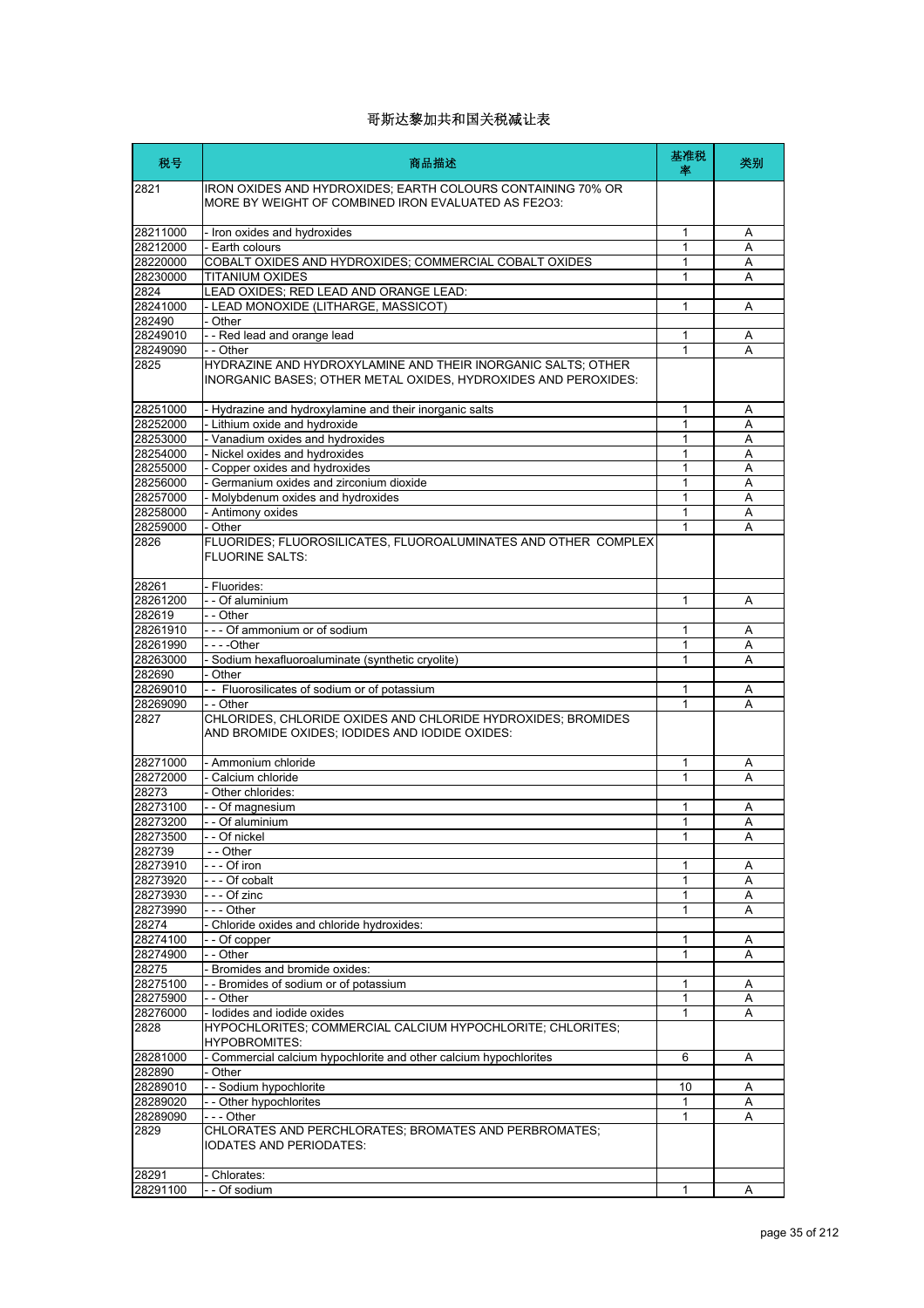| 28291900<br>- - Other<br>1<br>- Other<br>28299000<br>1<br>SULPHIDES; POLYSULPHIDES, WHETHER OR NOT<br>2830<br>CHEMICALLY DEFINED:<br>28301000<br>1<br>- Sodium sulphides<br>283090<br>- Other<br>- - - Zinc sulphide<br>28309010<br>1<br>- Cadmium sulphide<br>$\mathbf{1}$<br>28309020<br>28309090<br>- - Other<br>1<br>2831<br>DITHIONITES (HYDROSULPHITES) AND SULPHOXYLATES: | Α<br>Α |
|----------------------------------------------------------------------------------------------------------------------------------------------------------------------------------------------------------------------------------------------------------------------------------------------------------------------------------------------------------------------------------|--------|
|                                                                                                                                                                                                                                                                                                                                                                                  |        |
|                                                                                                                                                                                                                                                                                                                                                                                  |        |
|                                                                                                                                                                                                                                                                                                                                                                                  |        |
|                                                                                                                                                                                                                                                                                                                                                                                  | Α      |
|                                                                                                                                                                                                                                                                                                                                                                                  |        |
|                                                                                                                                                                                                                                                                                                                                                                                  | Α      |
|                                                                                                                                                                                                                                                                                                                                                                                  | A      |
|                                                                                                                                                                                                                                                                                                                                                                                  | Α      |
| 28311000<br>- Of sodium<br>1                                                                                                                                                                                                                                                                                                                                                     | Α      |
| 28319000<br>- Other<br>1                                                                                                                                                                                                                                                                                                                                                         | A      |
| 2832<br>SULPHITES; THIOSULPHATES (HIPOSULPHITES):                                                                                                                                                                                                                                                                                                                                |        |
| 28321000<br>- Sodium sulphites<br>1                                                                                                                                                                                                                                                                                                                                              | Α      |
| - Other sulphites<br>28322000<br>1                                                                                                                                                                                                                                                                                                                                               | Α      |
| 28323000<br>- Thiosulphates<br>1                                                                                                                                                                                                                                                                                                                                                 | Α      |
| SULPHATES; ALUMS; PEROXOSULPHATES (PERSULPHATES):<br>2833                                                                                                                                                                                                                                                                                                                        |        |
| 28331<br>- Sodium sulphates:                                                                                                                                                                                                                                                                                                                                                     |        |
| 28331100<br>- - Disodium sulphate<br>1                                                                                                                                                                                                                                                                                                                                           | Α      |
| 28331900<br>- - Other<br>$\mathbf{1}$                                                                                                                                                                                                                                                                                                                                            | A      |
| 28332<br>- Other sulphates:                                                                                                                                                                                                                                                                                                                                                      |        |
| 28332100<br>- - Of magnesium<br>1                                                                                                                                                                                                                                                                                                                                                | Α      |
| 28332200<br>- - Of aluminium<br>1                                                                                                                                                                                                                                                                                                                                                | A      |
| - - Of nickel<br>28332400<br>1                                                                                                                                                                                                                                                                                                                                                   | Α      |
| 28332500<br>- - Of copper<br>1                                                                                                                                                                                                                                                                                                                                                   | Α      |
| 28332700<br>- - Of barium<br>1                                                                                                                                                                                                                                                                                                                                                   | Α      |
| - - Other<br>283329                                                                                                                                                                                                                                                                                                                                                              |        |
| 28332910<br>--- Of chromuim<br>1<br>$--$ Of Zinc<br>28332920<br>1                                                                                                                                                                                                                                                                                                                | Α<br>Α |
| 28332990<br>--- Other<br>1                                                                                                                                                                                                                                                                                                                                                       | Α      |
| 28333000<br>- Alums:<br>1                                                                                                                                                                                                                                                                                                                                                        | Α      |
| 28334000<br>- Peroxosulphates (persulphates)<br>1                                                                                                                                                                                                                                                                                                                                | Α      |
| 2834<br>NITRITES; NITRATES:                                                                                                                                                                                                                                                                                                                                                      |        |
| - Nitrites<br>28341000<br>1                                                                                                                                                                                                                                                                                                                                                      | Α      |
| 28342<br>- Nitrates:                                                                                                                                                                                                                                                                                                                                                             |        |
| 28342100<br>- - Of potassium<br>1                                                                                                                                                                                                                                                                                                                                                | Α      |
| 28342900<br>1<br>- - Other                                                                                                                                                                                                                                                                                                                                                       | A      |
| 2835<br>PHOSPHINATES (HYPOPHOSPHITES), PHOSPHONATES (PHOSPHITES) AND<br>PHOSPHATES; POLYPHOSPHATES, WHETHER OR NOT CHEMICALLY DEFINED:                                                                                                                                                                                                                                           |        |
| - Phosphinates (hypophosphites) and phosphonates (phosphites)<br>28351000<br>$\mathbf{1}$                                                                                                                                                                                                                                                                                        | Α      |
| 28352<br>- Phosphates:                                                                                                                                                                                                                                                                                                                                                           |        |
| 28352200<br>- - Of mono or disodium<br>1                                                                                                                                                                                                                                                                                                                                         | Α      |
| 28352400<br>1<br>Of potassium                                                                                                                                                                                                                                                                                                                                                    | A      |
| - - Calcium hydrogenorthophosphate ("dicalcium phosphate")<br>1<br>28352500                                                                                                                                                                                                                                                                                                      | Α      |
| - - Other phosphates of calcium<br>28352600<br>1                                                                                                                                                                                                                                                                                                                                 | A      |
| 283529<br>- - Other                                                                                                                                                                                                                                                                                                                                                              |        |
| 28352910<br>--- Of trisodium<br>1<br>--- Other<br>1                                                                                                                                                                                                                                                                                                                              | Α      |
| 28352990<br>- Polyphosphates:<br>28353                                                                                                                                                                                                                                                                                                                                           | Α      |
| 28353100<br>- Sodium triphosphate (sodium tripolyphosphate)<br>1                                                                                                                                                                                                                                                                                                                 | Α      |
| 28353900<br>- - Other<br>1                                                                                                                                                                                                                                                                                                                                                       | Α      |
| CARBONATES; PEROXOCARBONATES (PERCARBONATES); COMMERCIAL<br>2836<br>AMMONIUM CARBONATE CONTAINING AMMONIUM CARBAMATE:                                                                                                                                                                                                                                                            |        |
| 28362000<br>- Disodium carbonate<br>1                                                                                                                                                                                                                                                                                                                                            | Α      |
| 28363000<br>- Sodium hydrogencarbonate (sodium bicarbonate)<br>1                                                                                                                                                                                                                                                                                                                 | Α      |
| 28364000<br>- Potassium carbonates<br>1                                                                                                                                                                                                                                                                                                                                          | Α      |
| - Calcium carbonate<br>28365000<br>1                                                                                                                                                                                                                                                                                                                                             | Α      |
| 28366000<br>- Barium carbonate<br>1                                                                                                                                                                                                                                                                                                                                              | A      |
| 28369<br>- Other                                                                                                                                                                                                                                                                                                                                                                 |        |
| 28369100<br>- - Lithium carbonates<br>1                                                                                                                                                                                                                                                                                                                                          | Α      |
| 28369200<br>1<br>- - Strontium carbonate                                                                                                                                                                                                                                                                                                                                         | Α      |
| 283699<br>- - Other                                                                                                                                                                                                                                                                                                                                                              |        |
| 28369910<br>--- Commercial ammonium carbonate and other ammonium carbonates<br>1                                                                                                                                                                                                                                                                                                 | Α      |
| 28369920<br>--- Lead carbonate<br>1<br>28369990<br>1                                                                                                                                                                                                                                                                                                                             | Α<br>Α |
| --- Other<br>2837<br>CYANIDES, CYANIDE OXIDES AND COMPLEX CYANIDES:                                                                                                                                                                                                                                                                                                              |        |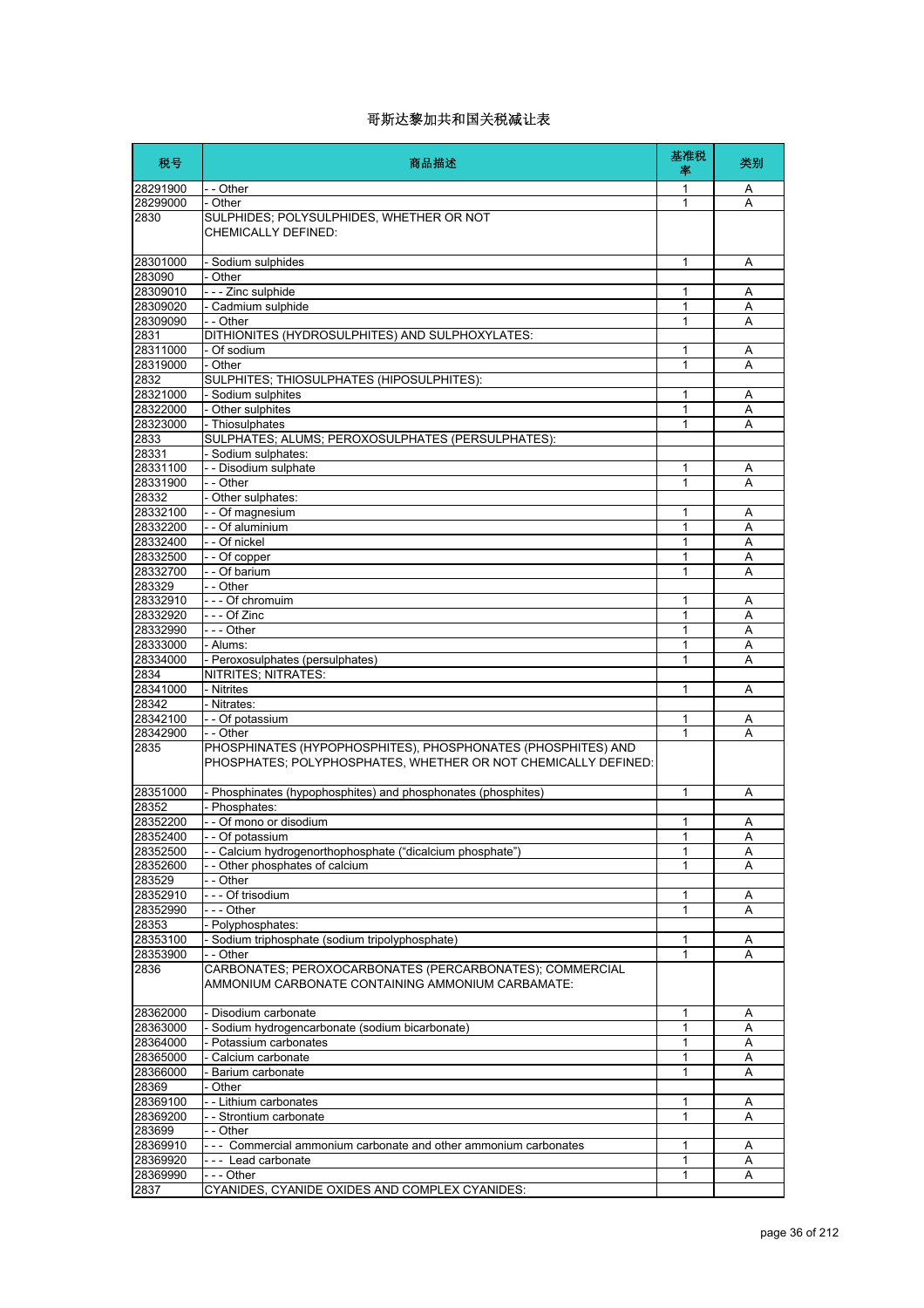| 税号                 | 商品描述                                                                                                                                                                                                                                                                  | 基准税<br>率     | 类别     |
|--------------------|-----------------------------------------------------------------------------------------------------------------------------------------------------------------------------------------------------------------------------------------------------------------------|--------------|--------|
| 28371              | - Cyanides and cyanide oxides:                                                                                                                                                                                                                                        |              |        |
| 28371100           | - - Of sodium                                                                                                                                                                                                                                                         | 1            | Α      |
| 28371900           | - - Other                                                                                                                                                                                                                                                             | 1            | Α      |
| 28372000           | - Complex cyanides                                                                                                                                                                                                                                                    | 1            | A      |
| 2839               | SILICATES; COMMERCIAL ALKALI OF METAL SILICATES:                                                                                                                                                                                                                      |              |        |
| 28391              | - Of sodium:                                                                                                                                                                                                                                                          |              |        |
| 28391100           | - - Metasilicates                                                                                                                                                                                                                                                     | 1            | Α      |
| 28391900<br>283990 | - - Other<br>-Other                                                                                                                                                                                                                                                   | 1            | A      |
| 28399010           | - - Of potassium                                                                                                                                                                                                                                                      | 1            | A      |
| 28399090           | - - Other                                                                                                                                                                                                                                                             | 1            | Α      |
| 2840               | BORATES; PEROXOBORATES (PERBORATES):                                                                                                                                                                                                                                  |              |        |
| 28401              | - Disodium tetraborate (refined borax):                                                                                                                                                                                                                               |              |        |
| 28401100           | - - Anhydrous                                                                                                                                                                                                                                                         | 1            | A      |
| 28401900           | - - Other                                                                                                                                                                                                                                                             | 1            | Α      |
| 28402000           | - Other Borates                                                                                                                                                                                                                                                       | 1            | Α      |
| 28403000           | - Peroxoborates (perborates)                                                                                                                                                                                                                                          | 1            | Α      |
| 2841               | SALTS OF OXOMETALLIC OR PEROXOMETALLIC ACIDS:                                                                                                                                                                                                                         |              |        |
| 28413000           | - Sodium dichromate                                                                                                                                                                                                                                                   | 1            | A      |
| 284150             | - Other chromates and dichromates; peroxochromates                                                                                                                                                                                                                    |              |        |
| 28415010           | - Chromates of zinc or of lead                                                                                                                                                                                                                                        | 1            | Α      |
| 28415090           | - - Other                                                                                                                                                                                                                                                             | 1            | Α      |
| 28416              | - Manganites, manganates and permanganates:                                                                                                                                                                                                                           |              |        |
| 28416100           | - - Potassium permanganate                                                                                                                                                                                                                                            | 1            | Α      |
| 28416900           | - - Other                                                                                                                                                                                                                                                             | 1            | Α      |
| 28417000           | - Molybdates                                                                                                                                                                                                                                                          | 1            | A      |
| 28418000           | - Wolframates (tungstates)                                                                                                                                                                                                                                            | 1            | A      |
| 284190<br>28419010 | - Other                                                                                                                                                                                                                                                               |              |        |
| 28419090           | Aluminates                                                                                                                                                                                                                                                            | 1<br>1       | Α<br>A |
| 2842               | - - Other<br>OTHER SALTS OF INORGANIC ACIDS OR PEROXOACIDS (INCLUDING                                                                                                                                                                                                 |              |        |
|                    | ALUMINOSILICATES WHETHER OR NOT CHEMICALLY DEFINED), OTHER THAN<br>AZIDES:                                                                                                                                                                                            |              |        |
| 28421000           | - Double or complex silicates, including aluminosilicates whether or not chemically<br>defined:                                                                                                                                                                       | $\mathbf{1}$ | A      |
| 284290             | - - Other                                                                                                                                                                                                                                                             |              |        |
| 28429010           | - - Fulminates, cyanates and thiocyanates                                                                                                                                                                                                                             | 1            | A      |
| 28429090<br>2843   | - - Other<br>COLLOIDAL PRECIOUS METALS; INORGANIC OR ORGANIC COMPOUNDS OF<br>PRECIOUS METALS, WHETHER OR NOT CHEMICALLY DEFINED; AMALGAMS                                                                                                                             | 1            | A      |
|                    | OF PRECIOUS METALS                                                                                                                                                                                                                                                    |              |        |
| 28431000           | Colloidal precious metals:                                                                                                                                                                                                                                            | 1            | Α      |
| 28432<br>28432100  | Silver compounds:                                                                                                                                                                                                                                                     |              |        |
| 28432900           | - - Silver nitrate<br>- - Other                                                                                                                                                                                                                                       | 1<br>1       | Α<br>Α |
| 28433000           | Gold compounds                                                                                                                                                                                                                                                        | 1            | Α      |
| 28439000           | - Other compounds; amalgams                                                                                                                                                                                                                                           | 1            | A      |
| 2844               | RADIOACTIVE CHEMICAL ELEMENTS AND RADIOACTIVE ISOTOPES<br>(INCLUDING THE FISSILE OR FERTILE CHEMICAL ELEMENTS AND ISOTOPES)<br>AND THEIR COMPOUNDS;<br>MIXTURES AND RESIDUES CONTAINING THESE PRODUCTS:                                                               |              |        |
| 28441000           | - Natural uranium and its compounds; alloys, dispersions (including cermets), ceramic<br>products and mixtures containing natural uranium or natural<br>uranium compounds                                                                                             | 1            | Α      |
| 28442000           | - Uranium enriched in U235 and its compounds; plutonium and its compounds; alloys,<br>dispersions (including cermets), ceramic products and mixtures<br>containing uranium enriched in U235, plutonium or compounds of these products                                 | 1            | A      |
| 28443000           | - Uranium depleted in U235 and its compounds; thorium and its compounds; alloys,<br>dispersions (including cermets), ceramic products and mixtures containing uranium<br>depleted in U235, thorium or compounds of these products                                     | 1            | A      |
| 28444000           | Radioactive elements and isotopes and compounds other than those of subheading<br>2844. 10, 2844. 20 or 2844. 30; alloys, dispersions (including cermets), ceramic<br>products and mixtures containing these elements, isotopes or compounds; radioactive<br>residues | 1            | Α      |
| 28445000           | - Spent (irradiated) fuel elements (cartridges) of nuclear reactors                                                                                                                                                                                                   | 1            | A      |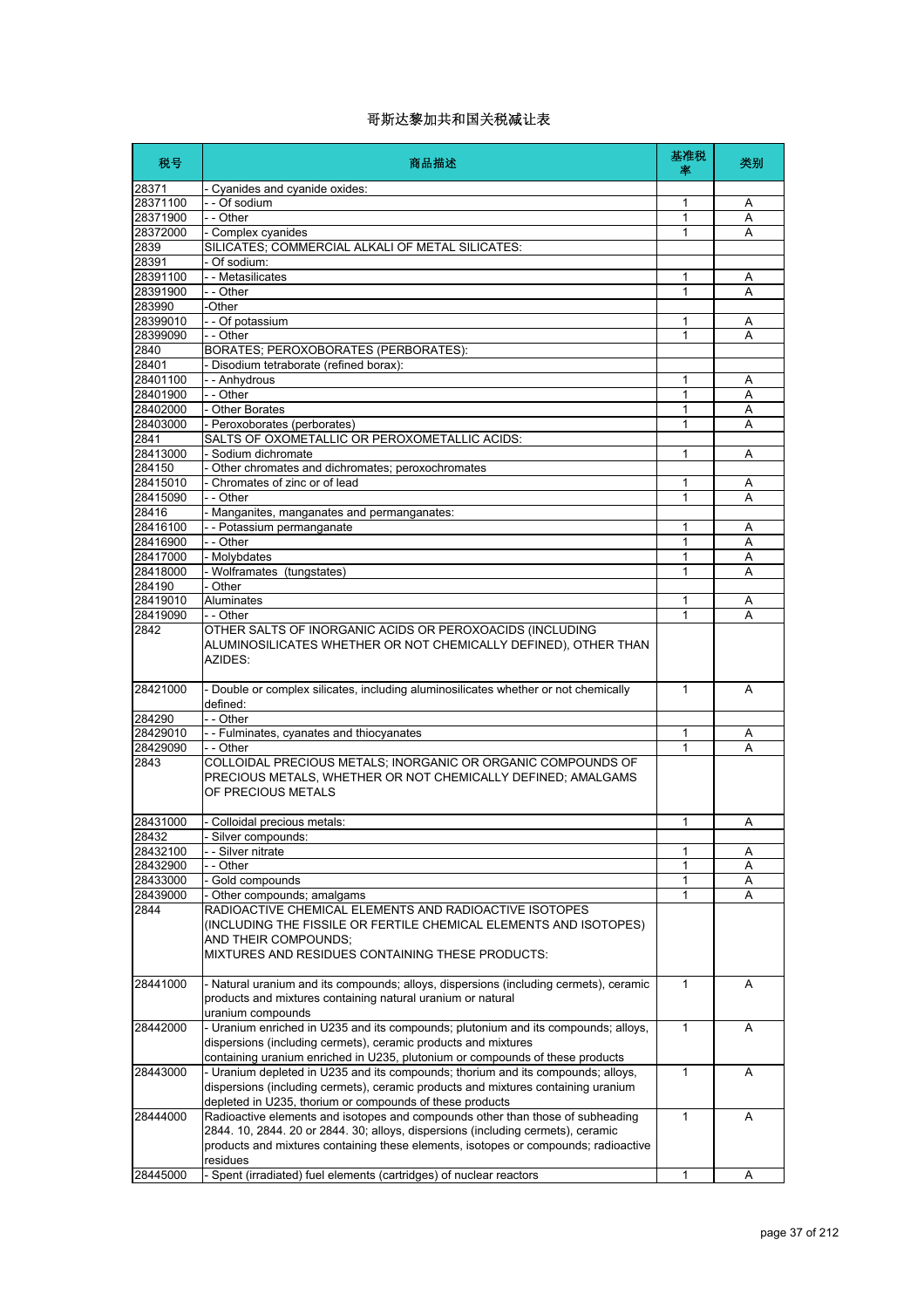| 税号                   | 商品描述                                                                                                                                                                                                                                   | 基准税<br>率         | 类别     |
|----------------------|----------------------------------------------------------------------------------------------------------------------------------------------------------------------------------------------------------------------------------------|------------------|--------|
| 2845                 | ISOTOPES OTHER THOSE OF HEADING 2844; COMPOUNDS, INORGANIC OR<br>ORGANIC, OF SUCH ISOTOPES, WHETHER OR NOT CHEMICALLY DEFINED:                                                                                                         |                  |        |
| 28451000             | - Heavy water (deuterium oxide)                                                                                                                                                                                                        | 1                | Α      |
| 28459000             | - Other                                                                                                                                                                                                                                | 1                | A      |
| 2846                 | COMPOUNDS, INORGANIC OR ORGANIC, OF RARE-EARTH METALS, OF<br>YTTRIUM OR OF SCANDIUM OR OF MIXTURES OF THESE METALS:                                                                                                                    |                  |        |
| 28461000             | - Cerium compounds                                                                                                                                                                                                                     | $\mathbf{1}$     | Α      |
| 28469000             | - Other                                                                                                                                                                                                                                | 1                | Α      |
| 28470000             | HYDROGEN PEROXIDE(OXIGEN WATER), WHETHER OR NOT SOLIDIFIED WITH<br>UREA                                                                                                                                                                | 1                | A      |
| 28480000             | PHOSPHIDES, WHETHER OR NOT CHEMICALLY DEFINED, EXCLUDING<br><b>FERROPHOSPHORUS</b>                                                                                                                                                     | $\mathbf{1}$     | A      |
| 2849                 | CARBIDES, WHETHER OR NOT CHEMICALLY DEFINED:                                                                                                                                                                                           |                  |        |
| 28491000             | - Of calcium                                                                                                                                                                                                                           | 1                | Α      |
| 28492000             | -Of Silicon                                                                                                                                                                                                                            | 1                | Α      |
| 28499000             | - Other                                                                                                                                                                                                                                | 1                | A      |
| 28500000             | HYDRIDES, NITRIDES, AZIDES, SILICIDES AND BORIDES, WHETHER OR NOT<br>CHEMICALLY DEFINED, OTHER THAN COMPOUNDS WHICH ARE ALSO<br>CARBIDES OF HEADING 28.49                                                                              | $\mathbf{1}$     | A      |
| 28520000             | COMPOUNDS, INORGANIC OR ORGANIC, OF MERCURY, NOT INCLUDING<br><b>AMALGAMS</b>                                                                                                                                                          | $\mathbf{1}$     | A      |
| 28530000             | OTHER INORGANIC COMPOUNDS (INCLUDING DISTILLED OR CONDUCTIVITY<br>WATER AND WATER OF SIMILAR PURITY); LIQUID AIR (WHETHER OR NOT<br>RARE GASES HAVE BEEN REMOVED); COMPRESSED AIR; AMALGAMS,<br>OTHER THAN AMALGAMS OF PRECIOUS METALS | 1                | A      |
| 29                   | ORGANIC CHEMICALS PRODUCTS                                                                                                                                                                                                             |                  |        |
| 2901                 | <b>ACYCLIC HYDROCARBONS::</b>                                                                                                                                                                                                          |                  |        |
| 29011000             | - Saturated                                                                                                                                                                                                                            | 1                | A      |
| 29012                | - Unsaturated:<br>- - Ethylene                                                                                                                                                                                                         |                  |        |
| 29012100<br>29012200 | -- Propene (propylene)                                                                                                                                                                                                                 | 1<br>$\mathbf 1$ | Α<br>A |
| 29012300             | - - Butene (butylene) and its isomers                                                                                                                                                                                                  | 1                | Α      |
| 29012400             | - - Buta-1,3-diene and isoprene                                                                                                                                                                                                        | 1                | A      |
| 290129               | - - Other                                                                                                                                                                                                                              |                  |        |
| 29012910             | - - - Acetylene                                                                                                                                                                                                                        | 10               | C      |
| 29012990             | $- -$ Other                                                                                                                                                                                                                            | 1                | A      |
| 2902                 | <b>CYCLIC HYDROCARBONS::</b>                                                                                                                                                                                                           |                  |        |
| 29021<br>29021100    | - Cyclanes, cyclenes and cycloterpenes:                                                                                                                                                                                                | 1                |        |
| 290219               | Cyclohexane<br>- - Other                                                                                                                                                                                                               |                  | А      |
| 29021910             | --- Camphene (3,3-dimethyl-2-methylenenorcamphane)                                                                                                                                                                                     | 1                | Α      |
| 29021990             | - - - Other                                                                                                                                                                                                                            | 1                | Α      |
| 29022000             | Benzene                                                                                                                                                                                                                                | 1                | Α      |
| 29023000             | - Toluene                                                                                                                                                                                                                              | 1                | Α      |
| 29024                | Xylenes:                                                                                                                                                                                                                               |                  |        |
| 29024100             | - - o-Xylene                                                                                                                                                                                                                           | 6                | Α      |
| 29024200<br>29024300 | - - m-Xylene<br>- - p-Xilene                                                                                                                                                                                                           | 6<br>6           | Α<br>Α |
| 29024400             | - - Mixed xylene isomers                                                                                                                                                                                                               | 6                | Α      |
| 29025000             | - Styrene                                                                                                                                                                                                                              | 1                | Α      |
| 29026000             | - Ethylbenzene                                                                                                                                                                                                                         | 1                | A      |
| 29027000             | Cumene                                                                                                                                                                                                                                 | 1                | Α      |
| 29029000             | -Other                                                                                                                                                                                                                                 | 1                | A      |
| 2903                 | HALOGENATED DERIVATIVES OF HYDROCARBONS:                                                                                                                                                                                               |                  |        |
| 29031                | Saturated chlorinated derivatives of acyclic hydrocarbons:                                                                                                                                                                             |                  |        |
| 29031100<br>29031200 | Chloromethane (methyl chloride) and chloroethane (ethyl chloride)<br>-- Dichloromethane (methylene chloride)                                                                                                                           | 1<br>1           | Α<br>Α |
| 29031300             | -- Chloroform (trichloromethane)                                                                                                                                                                                                       | 1                | A      |
| 29031400             | -- Carbon tetrachloride                                                                                                                                                                                                                | 1                | Α      |
| 29031500             | - Ethylene dichloride (ISO)(1,2-Dichloroethane                                                                                                                                                                                         | 1                | Α      |
| 29031900             | - - Other                                                                                                                                                                                                                              | 1                | Α      |
| 29032                | - Unsaturated chlorinated derivatives of acyclic hydrocarbons:                                                                                                                                                                         |                  |        |
| 29032100             | - - Vinyl chloride (chloroethylene)                                                                                                                                                                                                    | 1                | A      |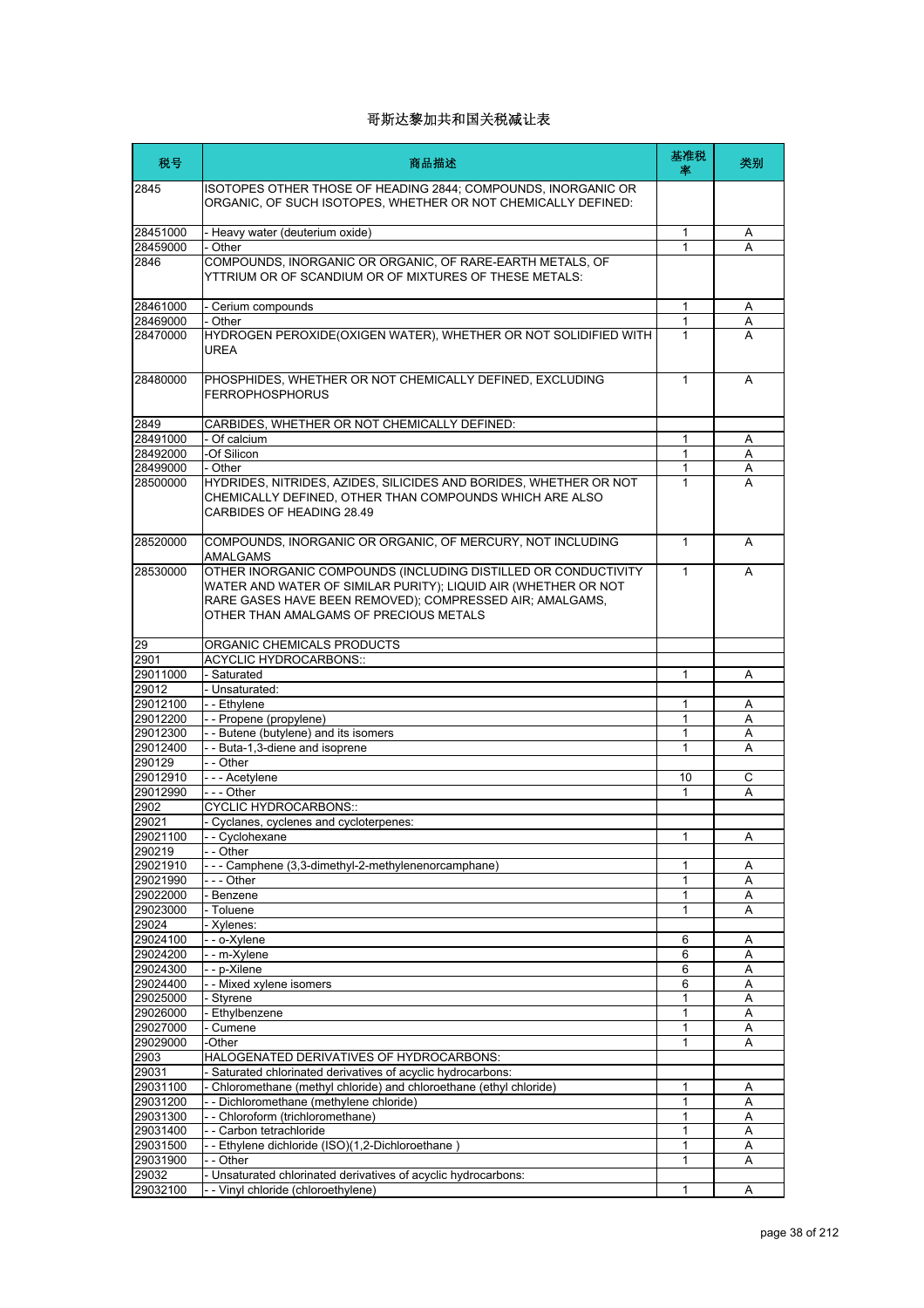| 税号                   | 商品描述                                                                                                     | 基准税<br>率     | 类别     |
|----------------------|----------------------------------------------------------------------------------------------------------|--------------|--------|
| 29032200             | - - Trichloroethylene                                                                                    | 1            | A      |
| 29032300             | - - Tetrachloroethylene (perchloroethylene)                                                              | 1            | A      |
| 29032900             | - - Other                                                                                                | 1            | Α      |
| 29033                | - Fluorinated, brominated or iodinated derivatives of acyclic hydrocarbons :                             |              |        |
| 29033100<br>29033900 | Ethylene dibromide (ISO)(1,2-dibromoethane)<br>- - Other                                                 | 1<br>1       | Α<br>Α |
| 29034                | - Halogenated derivatives of acyclic hydrocarbons containing two or more different                       |              |        |
|                      | halogens:                                                                                                |              |        |
| 29034100             | - - Trichlorofluoromethane                                                                               | 1            | Α      |
| 29034200             | -- Dichlorodifluoromethane                                                                               | 1            | Α      |
| 29034300<br>29034400 | - - Trichlorotrifluoroethanes<br>- - Dichlorotetrafluoroethanes and chloropentafluoroethane:             | 1<br>1       | Α<br>Α |
| 29034500             | - - Other derivatives perhalogenated only with fluorine and chlorine:                                    | 1            | Α      |
| 29034600             | - - Bromochlorodifluoromethane, bromotrifluoromethane and                                                | $\mathbf{1}$ | A      |
|                      | dibromotetrafluoroethanes:                                                                               |              |        |
| 29034700             | - - Other perhalogenated derivatives                                                                     | 1            | Α      |
| 29034900<br>29035    | - - Other<br>- Halogenated derivatives of cyclanic, cyclenic or cycloterpenic hydrocarbons:              | 1            | Α      |
| 29035100             | -- 1,2,3,4,5,6-Hexachlorocyclohexane (HCH(ISO), lindane included (ISO, DCI)                              | 1            | Α      |
| 29035200             | - - Aldrina (ISO), clordano (ISO) y heptacloro (ISO)                                                     | 1            | Α      |
| 29035900             | - - Other                                                                                                | 1            | A      |
| 29036                | - Halogenated derivatives of aromatic hydrocarbons:                                                      |              |        |
| 29036100             | - Chlorobenzene, o-dichlorobenzene and pdichlorobenzene                                                  | 1            | Α      |
| 29036200             | -- Hexachlorobenzene (ISO) and DDT(ISO) 1,1,1-trichloro-2,2-bis(p-chlorophenyl)                          | 1            | Α      |
| 29036900             | - - Other                                                                                                | 1            | Α      |
| 2904                 | SULPHONATED, NITRATED OR NITROSATED DERIVATIVES OF<br>HYDROCARBONS, WHETHER OR NOT HALOGENATED:          |              |        |
| 29041000             | - Derivatives, containing only sulpho groups, their salts and ethyl esters:                              | 1            | A      |
| 29042000             | - Derivatives containing only nitro or only nitroso groups                                               | 1            | A      |
| 29049000             | - Other                                                                                                  | 1            | A      |
| 2905                 | ACYCLIC ALCOHOLS AND THEIR HALOGENATED, SULPHONATED,<br>NITRATED OR NITROSATED DERIVATIVES:              |              |        |
| 29051                | - Saturated monohydric alcohols:                                                                         |              |        |
| 29051100             | - - Methanol (methyl alcohol)                                                                            | 1            | Α      |
| 29051200<br>29051300 | -- Propan-1-ol (propyl alcohol) and propan-2-ol (isopropyl alcohol):                                     | 1<br>1       | A      |
| 29051400             | -- Butan-1-ol (n-butyl alcohol)<br>- - Other butanols                                                    | 1            | Α<br>Α |
| 29051600             | - - Octanol (octyl alcohol) and its isomers                                                              | 1            | Α      |
| 29051700             | -- Dodecan-1-ol (lauryl alcohol), hexadecan-1-ol (cetyl alcohol) and octadecan-1-ol<br>(stearyl alcohol) | 1            | A      |
| 290519               | - - Other                                                                                                |              |        |
| 29051910             | --- Pentanol (amyl alcohol) and its isomers                                                              | 1            | Α      |
| 29051990             | $- -$ Other                                                                                              | 1            | A      |
| 29052<br>29052200    | Unsaturated monohydric alcohols:<br>- Acyclic terpene alcohols                                           | 1            | Α      |
| 29052900             | $-$ - Other                                                                                              | 1            | Α      |
| 29053                | - Diols:                                                                                                 |              |        |
| 29053100             | -- Ethylene glycol (ethanediol)                                                                          | 1            | Α      |
| 29053200             | -- Propylene glycol (propane-1,2-diol)                                                                   | 1            | Α      |
| 29053900             | - - Other                                                                                                | 1            | Α      |
| 29054                | Other polyhydric alcohols:                                                                               |              |        |
| 29054100             | - - 2-Ethyl-2-(hydroxymethyl)propane-1,3-diol (trimethylolpropane)                                       | 1            | Α      |
| 29054200<br>29054300 | -- Pentaerythritol<br>- - Mannitol                                                                       | 1<br>1       | Α<br>Α |
| 29054400             | - - D-glucitol (sorbitol)                                                                                | 1            | Α      |
| 29054500             | - - Glycerol                                                                                             | 6            | Α      |
| 29054900             | - - Other                                                                                                | 1            | A      |
| 29055                | - Halogenated, sulphonated, nitrated or nitrosated derivatives of acyclic alcohols:                      |              |        |
| 29055100             | -- Ethchlorvynol (INN)                                                                                   | 1            | Α      |
| 29055900             | - - Other                                                                                                | 1            | Α      |
| 2906                 | CYCLIC ALCOHOLS AND THEIR HALOGENATED, SULPHONATED, NITRATED OR<br>NITROSATED DERIVATIVES:               |              |        |
| 29061                | - Cyclanes, cyclenes and cycloterpenes:                                                                  |              |        |
| 29061100             | - - Menthol                                                                                              | 1            | Α      |
| 29061200             | - - Cyclohexanol, methylcyclohexanols and dimethylcyclohexanols                                          | 1<br>1       | Α      |
| 29061300             | - - Sterols and inositols                                                                                |              | A      |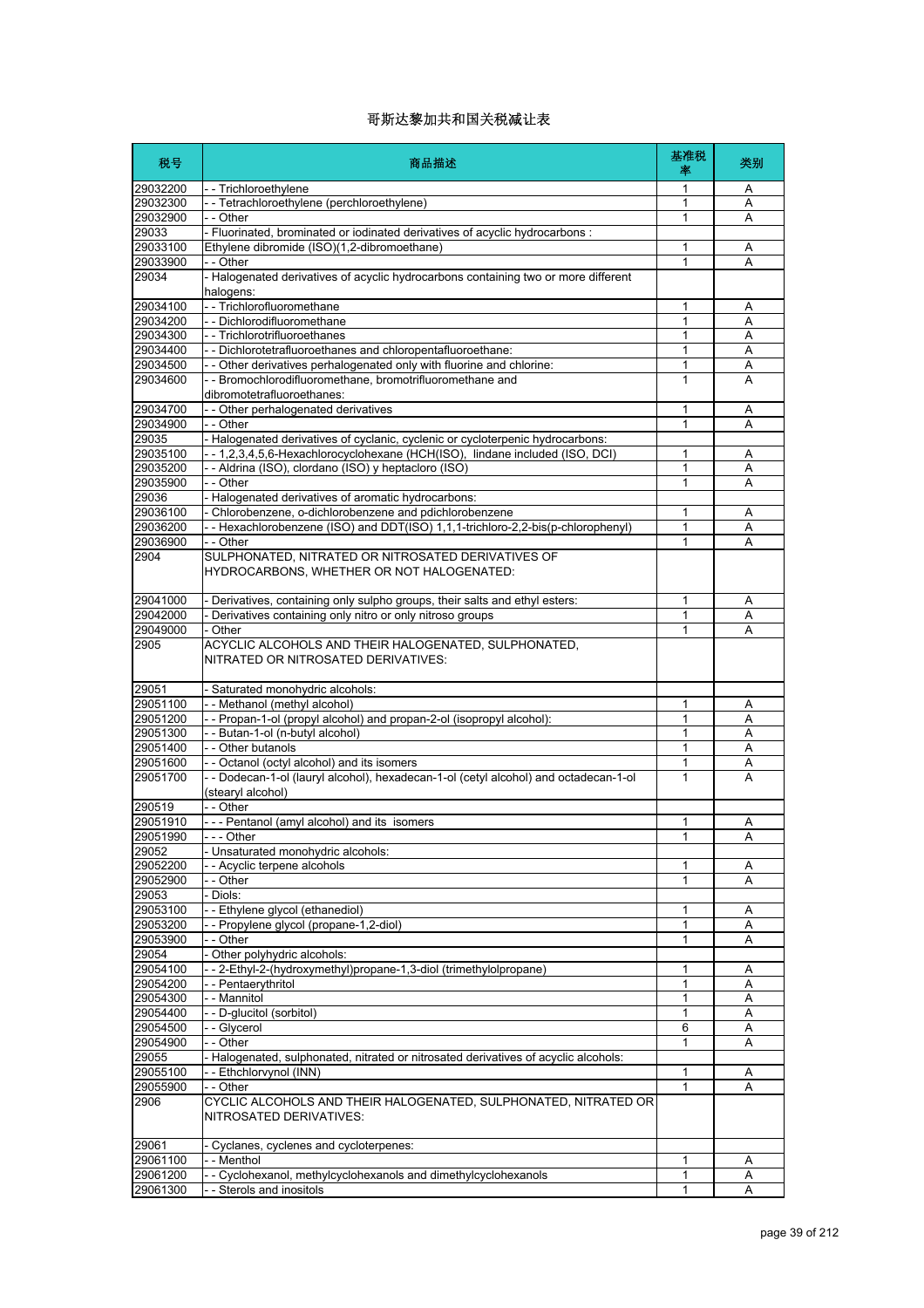| 税号                | 商品描述                                                                                                                                                                                             | 基准税<br>率     | 类别 |
|-------------------|--------------------------------------------------------------------------------------------------------------------------------------------------------------------------------------------------|--------------|----|
| 290619            | - - Other                                                                                                                                                                                        |              |    |
| 29061910          | --- Terpineols                                                                                                                                                                                   | 1            | Α  |
| 29061990          | $- -$ Other                                                                                                                                                                                      | 1            | Α  |
| 29062<br>29062100 | -Aromatic:<br>- - Benzyl alcohol                                                                                                                                                                 | 1            | Α  |
| 29062900          | - - Other                                                                                                                                                                                        | 1            | A  |
| 2907              | PHENOLS; PHENOL-ALCOHOLS                                                                                                                                                                         |              |    |
| 29071             | - Monophenols:                                                                                                                                                                                   |              |    |
| 29071100          | - - Phenol (hydroxybenzene) and its salts                                                                                                                                                        | 1            | Α  |
| 29071200          | - - Cresols and their salts                                                                                                                                                                      | 1            | A  |
| 29071300          | - Octylphenol, nonylphenol and their isomers; salts thereof                                                                                                                                      | 1            | Α  |
| 29071500          | - - Naphthols and their salts                                                                                                                                                                    | 1            | A  |
| 290719            | - - Other:                                                                                                                                                                                       |              |    |
| 29071910          | - - Xylenols and their salts                                                                                                                                                                     | 1            | A  |
| 29071990<br>29072 | --- Other<br>- Polyphenols; phenol-alcohols:                                                                                                                                                     | 1            | A  |
| 29072100          | - - Resorcinol and its salts                                                                                                                                                                     | 1            | Α  |
| 29072200          | - - Hydroquinone (quinol) and its salts:                                                                                                                                                         | 1            | Α  |
| 29072300          | - 4,4'-Isopropylidenediphenol (bisphenol A, diphenylolpropane) and its salts                                                                                                                     | $\mathbf{1}$ | Α  |
| 290729            | - - Other                                                                                                                                                                                        |              |    |
| 29072910          | - - - Phenol-alcohols                                                                                                                                                                            | 1            | Α  |
| 29072990          | --- Other                                                                                                                                                                                        | 1            | Α  |
| 2908              | HALOGENATED, SULPHONATED, NITRATED OR NITROSATED DERIVATIVES OF                                                                                                                                  |              |    |
|                   | PHENOLS OR PHENOLALCOHOLS:                                                                                                                                                                       |              |    |
| 29081             | Derivatives containing only halogen and their salts:                                                                                                                                             |              |    |
| 29081100          | -- Pentachlorophenol (ISO)                                                                                                                                                                       | 1            | Α  |
| 29081900<br>29089 | - - Other<br>- Other                                                                                                                                                                             | 1            | A  |
| 29089100          | - - Dinoseb (ISO) and its salts                                                                                                                                                                  | 1            | Α  |
| 290899            | - - Other                                                                                                                                                                                        |              |    |
| 29089910          | - Derivatives containing only sulpho groups, their salts and esters                                                                                                                              | $\mathbf{1}$ | Α  |
| 29089990          | - - - Other                                                                                                                                                                                      | 1            | А  |
| 2909              | ETHERS, ETHER-ALCOHOLS, ETHER-PHENOLS, ETHERALCOHOL-PHENOLS,<br>ALCOHOL PEROXIDES, ETHER PEROXIDES, KETONE PEROXIDES (WHETHER<br>OR NOT CHEMICALLY DEFINED), AND THEIR HALOGENATED, SULPHONATED, |              |    |
| 29091             | NITRATED OR NITROSATED DERIVATIVES:<br>- Acyclic ethers and their halogenated, sulphonated, nitrated or nitrosated derivatives:                                                                  |              |    |
| 29091100          | - Diethyl ether                                                                                                                                                                                  | 1            | A  |
| 29091900          | - - Other                                                                                                                                                                                        | 1            | Α  |
| 29092000          | - Cyclanic, cyclenic or cycloterpenic ethers and their halogenated, sulphonated,<br>nitrated or nitrosated derivatives                                                                           | $\mathbf{1}$ | A  |
| 29093000          | Aromatic ethers and their halogenated, sulphonated, nitrated or nitrosated derivatives                                                                                                           | $\mathbf{1}$ | A  |
| 29094             | - Ether-alcohols and their halogenated, sulphonated, nitrated or nitrosated derivatives:                                                                                                         |              |    |
| 29094100          | - - 2,2'-Oxydiethanol (diethylene glycol, digol)                                                                                                                                                 | 1            | Α  |
| 29094300          | Monobutyl ethers of ethylene glycol or of diethylene glycol                                                                                                                                      | 1            | Α  |
| 290944            | - Other monoalkylethers of ethylene glycol or of diethylene glycol:                                                                                                                              |              |    |
| 29094410          | --- Ethylene glycol monoethyl ether                                                                                                                                                              | 1            | Α  |
| 29094490          | $- -$ Other                                                                                                                                                                                      | 1            | Α  |
| 29094900          | - - Other                                                                                                                                                                                        | 1            | Α  |
| 29095000          | - Ether-phenols, ether-alcohol-phenols and their halogenated, sulphonated, nitrated or<br>nitrosated derivatives:                                                                                | $\mathbf{1}$ | A  |
| 29096000          | - Alcohol peroxides, ether peroxides and ketone peroxides and their halogenated,<br>sulphonated, nitrated or nitrosated derivatives                                                              | $\mathbf{1}$ | A  |
| 2910              | EPOXIDES, EPOXYALCOHOLS, EPOXYPHENOLS AND EPOXYETHERS, WITH A<br>THREE-MEMBERED RING, AND THEIR HALOGENATED, SULPHONATED,<br>NITRATED OR NITROSATED DERIVATIVES                                  |              |    |
| 29101000          | - Oxyrane (ethylene oxide)                                                                                                                                                                       | 1            | Α  |
| 29102000          | - Methyloxirane (propylene oxide)                                                                                                                                                                | 1            | Α  |
| 29103000          | - 1-Chloro-2,3-epoxypropane (epichlorohydrin)                                                                                                                                                    | 1            | Α  |
| 29104000          | - Dieldrin (ISO, DCI)                                                                                                                                                                            | 1            | Α  |
| 29109000          | -Others                                                                                                                                                                                          | $\mathbf{1}$ | Α  |
| 29110000          | ACETALS AND HEMIACETALS WHETHER OR NOT WITH OTHER OXYGEN-<br>FUNCTION, AND THEIR HALOGENATED, SULPHONATED, NITRATED OR<br>NITROSATED DERIVATIVES                                                 | 1            | A  |
| 2912              | ALDEHYDES, WHETHER OR NOT WITH OTHER OXYGEN-FUNCTION; CYCLIC<br>POLYMERS OF ALDEHYDES; PARAFORMALDEHYDE                                                                                          |              |    |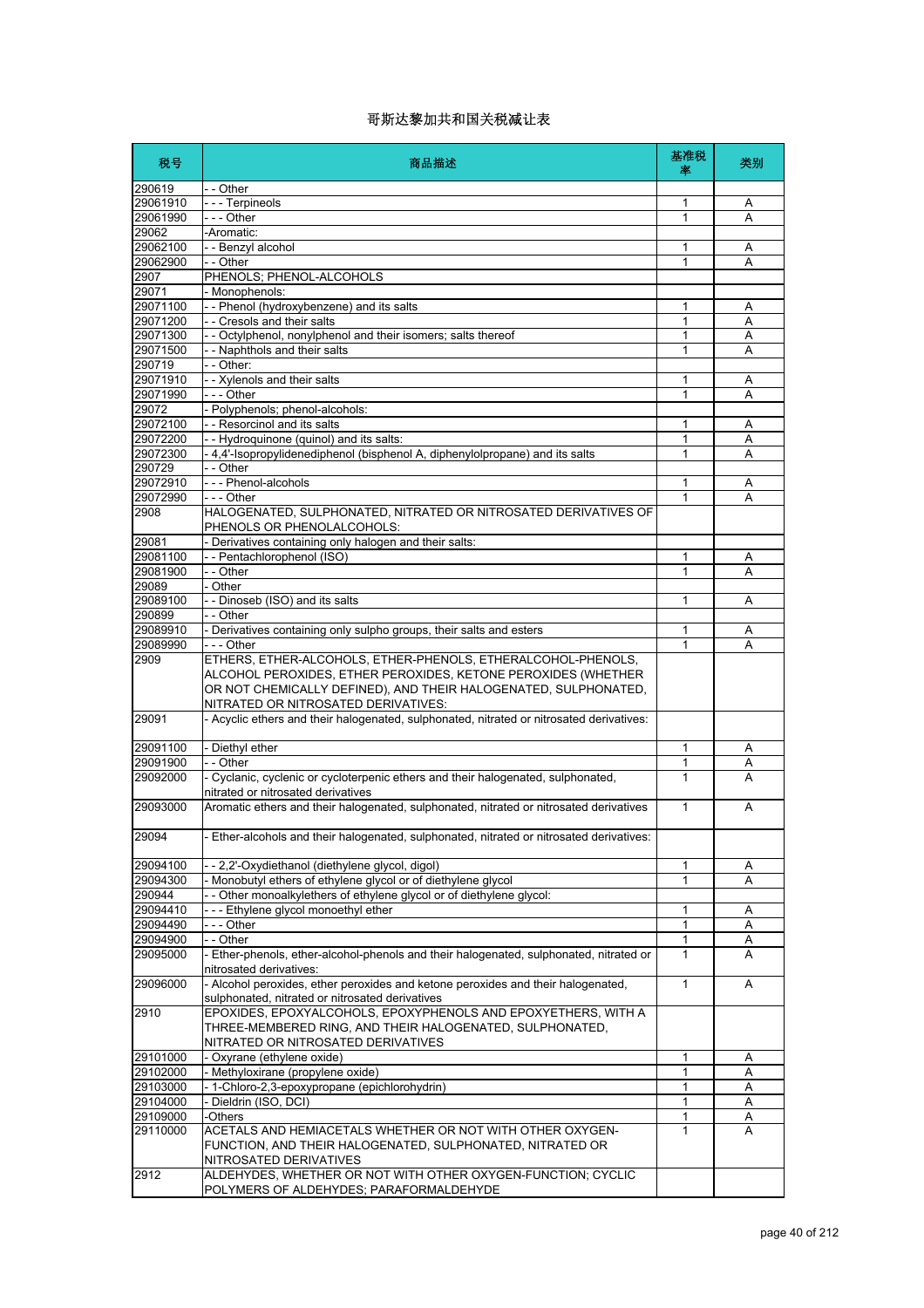| 税号                   | 商品描述                                                                                                                           | 基准税<br>率     | 类别     |
|----------------------|--------------------------------------------------------------------------------------------------------------------------------|--------------|--------|
| 29121                | - Acyclic aldehydes without other oxygen function                                                                              |              |        |
| 29121100             | - - Methanal (formaldehyde)                                                                                                    | 1            | Α      |
| 29121200             | -- Ethanal (acetaldehyde)                                                                                                      | 1            | Α      |
| 291219               | - - Others                                                                                                                     |              |        |
| 29121910             | - - - Butanal (butyraldehide, normal isomer)                                                                                   | 1            | Α      |
| 29121990             | - - - Others                                                                                                                   | 1            | A      |
| 29122<br>29122100    | - Cyclic aldehydes without other oxygen function<br>Benzaldehide (benzoic aldehyde)                                            | 1            |        |
| 29122900             | - - Others                                                                                                                     | 1            | Α<br>Α |
| 29123000             | - Aldehyde-alcohols                                                                                                            | 1            | Α      |
| 29124                | - Aldehyde-ethers, aldehyde-phenols and aldehydes with other oxygen function                                                   |              |        |
| 29124100             | - - Vanillin (methyl-protocatechuic aldehyde)                                                                                  | 1            | Α      |
| 29124200             | - - Ethylvanillin (ethyl protocatechuic aldehyde)                                                                              | 1            | Α      |
| 29124900             | - - Others                                                                                                                     | 1            | Α      |
| 29125000             | - Cyclic polymers of aldehydes                                                                                                 | 1            | Α      |
| 29126000             | - Paraformaldehyde                                                                                                             | 1            | Α      |
| 29130000             | HALOGENATED, SULPHONATED, NITRATED OR NITROSATED DERIVATIVES OF                                                                | 1            | A      |
|                      | PRODUCTS OF HEADING 29.12                                                                                                      |              |        |
| 2914                 | KETONES AND QUINONES, WHETHER OR NOT WITH OTHER OXYGEN-                                                                        |              |        |
|                      | FUNCTON, AND THEIR HALOGENATED, SULPHONATED, NITRATED OR                                                                       |              |        |
|                      | NITROSATED DERIVATIVES                                                                                                         |              |        |
| 29141<br>29141100    | - Acyclic ketones without other oxygen function                                                                                |              |        |
|                      | - - Acetone                                                                                                                    | 1<br>1       | Α      |
| 29141200<br>29141300 | - - Butanone (methyl ethyl ketone)                                                                                             | 1            | Α      |
| 29141900             | - - 4-Methylpentan-2-one (methyl isobutyl ketone)<br>- - Others                                                                | $\mathbf{1}$ | Α<br>Α |
| 29142                | - Cyclanic, cyclenic or cycloterpenic ketones without other oxigen function                                                    |              |        |
| 29142100             | -- Camphor                                                                                                                     | 1            | Α      |
| 29142200             | - - Cyclohexanone and methylcyclohexanones                                                                                     | 1            | Α      |
| 29142300             | - - lonones and methylionones                                                                                                  | 1            | Α      |
| 29142900             | - - Others                                                                                                                     | 1            | A      |
| 29143                | - Aromatic ketones without other oxygen function                                                                               |              |        |
| 29143100             | -- Phenylacetone (phenylpropan-2-one)                                                                                          | 1            | Α      |
| 29143900             | - - Others                                                                                                                     | 1            | Α      |
| 29144000             | Ketone-alcohols and ketone aldehydes                                                                                           | 1            | A      |
| 29145000             | - Ketone-phenols and ketones with other oxygen function                                                                        | 1            | Α      |
| 29146                | Quinones                                                                                                                       |              |        |
| 29146100             | - - Anthraquinone                                                                                                              | 1            | Α      |
| 29146900             | - - Others                                                                                                                     | 1            | Α      |
| 29147000             | - Halogenated, sulphonated, nitrated or nitrosated derivatives<br>SATURATED ACYCLIC MONOCARBOXYLIC ACIDS AND THEIR ANHYDRIDES. | $\mathbf{1}$ | A      |
| 2915                 | HALIDES, PEROXIDES AND PEROXYACIDS; THEIR HALOGENATED,                                                                         |              |        |
|                      | SULPHONATED, NITRATED OR NITROSATED DERIVATIVES                                                                                |              |        |
| 29151                | Formic acid, its salts and esters                                                                                              |              |        |
| 29151100             | Formic acid                                                                                                                    | 1            | Α      |
| 29151200             | -- Slats of formic acid                                                                                                        | 1            | Α      |
| 29151300             | - - Esters of formic acid                                                                                                      | 1            | A      |
| 29152                | - Acetic acid and its salts; acetic anhydride                                                                                  |              |        |
| 29152100             | - - Acetic acid                                                                                                                | 1            | Α      |
| 29152400             | - - Acetic anhydride                                                                                                           | 1            | Α      |
| 291529               | - - Others                                                                                                                     |              |        |
| 29152910             | - - - Sodium acetate                                                                                                           | 1            | Α      |
| 29152920             | - - - Cobalt acetates                                                                                                          | 1            | Α      |
| 29152990             | - - - Others                                                                                                                   | 1            | A      |
| 29153                | - Esters of acetic acid                                                                                                        |              |        |
| 29153100             | - - Ethyl acetate                                                                                                              | 1            | Α      |
| 29153200             | - - Vinyl acetate                                                                                                              | 1            | Α      |
| 29153300<br>29153600 | -- n-Butyl acetate<br>- - Dinoseb acetate (ISO)                                                                                | 1<br>1       | Α<br>Α |
| 291539               | - - Others                                                                                                                     |              |        |
| 29153910             | --- Isobutyl acetate                                                                                                           | 1            | Α      |
| 29153920             | --- 2-Ethoxyethyl acetate                                                                                                      | 1            | Α      |
| 29153990             | --- Others                                                                                                                     | 1            | Α      |
| 29154000             | - Mono-, di- or trichloroacetic acids, their salts and esters                                                                  | 1            | Α      |
| 29155000             | - Propionic acid, its salts and esters                                                                                         | 1            | Α      |
| 29156000             | Butanoic acids, pentanoic acids, their salts and esters                                                                        | 1            | Α      |
| 29157000             | - Palmitic acid, stearic acid, their salts and esters                                                                          | 1            | Α      |
| 29159000             | Others                                                                                                                         | 1            | Α      |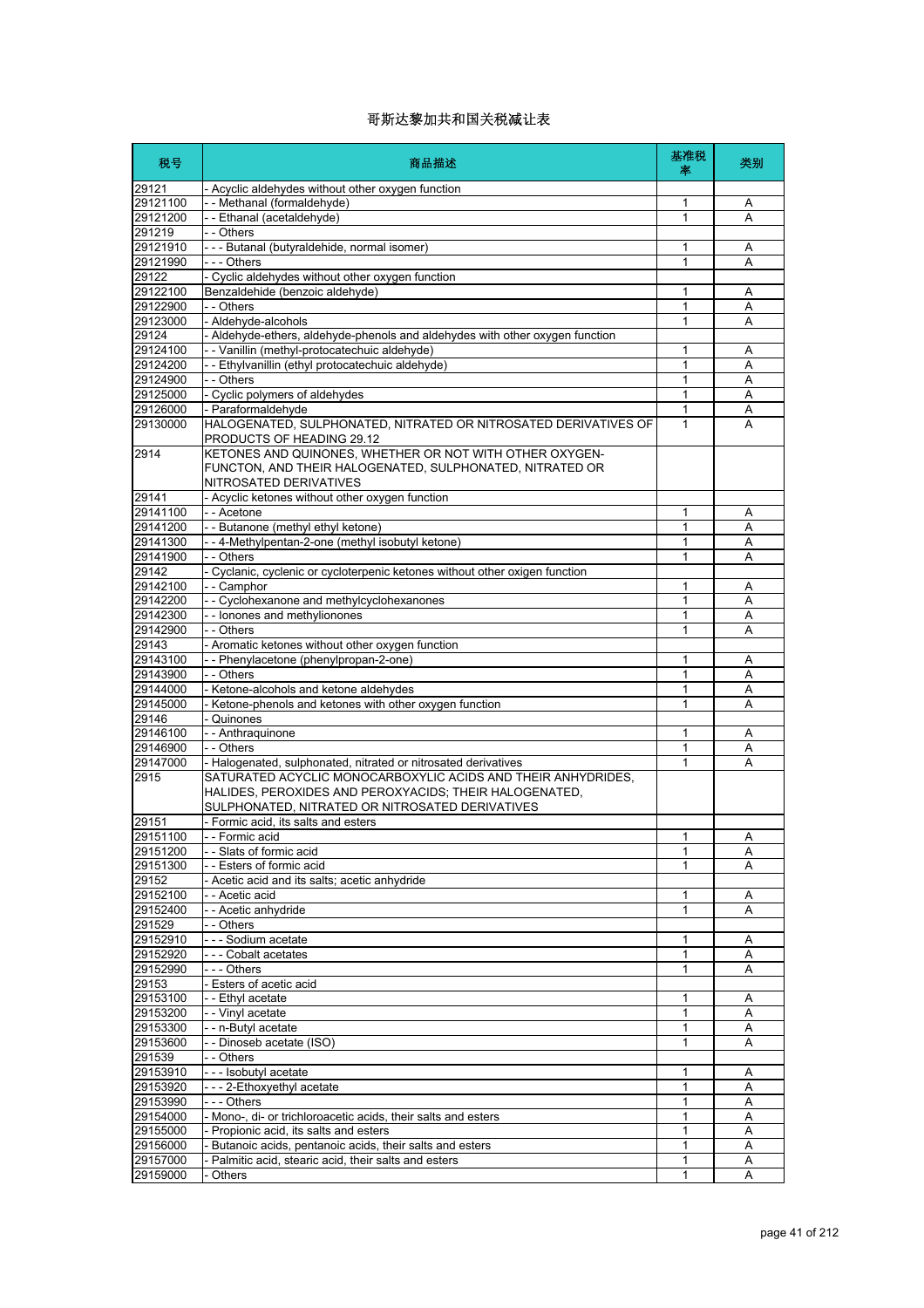| 税号                   | 商品描述                                                                                                                                                                                                    | 基准税<br>塞 | 类别     |
|----------------------|---------------------------------------------------------------------------------------------------------------------------------------------------------------------------------------------------------|----------|--------|
| 2916                 | UNSATURATED ACYCLIC MONOCARBOXYLIC ACIDS, CYCLIC<br>MONOCARBOXYLIC ACIDS, THEIR ANYDRIDES, HALIDES, PEROXIDES AND<br>PEROXYACIDS; THEIR HALOGENATED, SULPHONATED, NITRATED OR<br>NITROSATED DERIVATIVES |          |        |
| 29161                | - Unsaturated acyclic monocarboxylic acids, their anhydrides, halides, peroxides,<br>peroxyacids and their derivatives                                                                                  |          |        |
| 29161100             | - - Acrylic acid and its salts                                                                                                                                                                          | 1        | Α      |
| 29161200             | -- Esters of acrylic acid                                                                                                                                                                               | 1        | Α      |
| 29161300             | - - Methacrylic acid and its salts                                                                                                                                                                      | 1        | A      |
| 29161400             | - - Methacrylic acid and its esters                                                                                                                                                                     | 1        | A      |
| 29161500             | - Oleic, linoleic or linolenic acids, their salts and esters                                                                                                                                            | 1        | Α      |
| 29161900<br>29162000 | - - Others<br>- Cyclanic, cyclenic or cycloterpenic monocarboxylic acids, their anhydrides, halides,<br>peroxides, peroxyacids and their derivatives                                                    | 1<br>1   | Α<br>A |
| 29163                | - Aromatic monocarboxylic acids, their anhydrides, halides, peroxides, peroxyacids<br>and their derivatives                                                                                             |          |        |
| 29163100             | - - Benzoic acid, its salts and esters                                                                                                                                                                  | 1        | Α      |
| 29163200             | - - Benzoyl peroxide and benzoyl chloride                                                                                                                                                               | 1        | A      |
| 29163400             | - - Phenylacetic acid and its salts                                                                                                                                                                     | 1        | Α      |
| 29163500             | -- Esters of phenylacetic acid                                                                                                                                                                          | 1        | Α      |
| 29163600             | - - Binapacryl (ISO)                                                                                                                                                                                    | 1        | A      |
| 29163900             | - - Others                                                                                                                                                                                              | 1        | Α      |
| 2917                 | POLYCARBOXYLIC ACIDS, THEIR ANHYDRIDES, HALIDES, PEROXIDES AND<br>PEROXYACIDS; THEIR HALOGENATED, SULPHONATED, NITRATED OR<br>NITROSATED DERIVATIVES                                                    |          |        |
| 29171                | - Acyclic polycarboxylic acids, their anhydrides, halides, peroxides, peroxyacids and<br>their derivatives                                                                                              |          |        |
| 29171100             | - - Oxalic acid, its salts and esters                                                                                                                                                                   | 1        | Α      |
| 291712               | - - Adipic acid, its salts and esters                                                                                                                                                                   |          |        |
| 29171210             | --- Dioctyl adipate, di-isobutyl adepate, didecyl adepate and di-isodecyl adepate                                                                                                                       | 1        | Α      |
| 29171290             | --- Others                                                                                                                                                                                              | 1        | Α      |
| 29171300<br>29171400 | - - Azelaic acid, sebacic acid, their salts and esters<br>-- Maleic anhydride                                                                                                                           | 1<br>1   | Α<br>Α |
| 29171900             | - - Other                                                                                                                                                                                               | 1        | Α      |
| 29172000             | - Cyclanic, cyclenic or cycloterpenic polycarboxylic acids, their anhydrides, halides,<br>peroxides, peroxyacids and their derivatives                                                                  | 1        | A      |
| 29173                | - Aromatic polycarboxylic acids, their anhydrides, halides, peroxides, peroxyacids, and<br>their derivatives                                                                                            |          |        |
| 291732               | - - Dioctyl orthophthalates                                                                                                                                                                             |          |        |
| 29173210             | --- Of a purity of 99% or more                                                                                                                                                                          | 1        | Α      |
| 29173290             | $--$ Others                                                                                                                                                                                             | 10       | A      |
| 29173300             | - - Dinonyl and didecyl orthophthalates                                                                                                                                                                 | 1        | Α      |
| 291734               | -- Other esters of orthophthalic acid                                                                                                                                                                   |          |        |
| 29173410             | --- Dibutyl ortho-phthalate                                                                                                                                                                             | 1        | Α      |
| 29173490<br>29173500 | Others<br>-- Phthalic anhydride                                                                                                                                                                         | 1<br>1   | Α      |
| 29173600             | - Terephthalic acid and its salts                                                                                                                                                                       | 1        | Α<br>A |
| 29173700             | - Dimethyl terephthalate                                                                                                                                                                                | 1        | Α      |
| 29173900             | -- Others                                                                                                                                                                                               | 1        | Α      |
| 2918                 | CARBOXYLIC ACIDS WITH ADDITIONAL OXYGEN FUNCTION AND THEIR<br>ANHYDRIDES, HALIDES, PEROXIDES AND PEROXYACIDS; THEIR                                                                                     |          |        |
| 29181                | HALOGENATED, SULPHONATED, NITRATED OR NITROSATED DERIVATIVES<br>- Carboxylic acids with alcohol function but without other oxygen function, their                                                       |          |        |
| 29181100             | anhydrides, halides, peroxides, peroxyacids and their derivatives;<br>- - Lactic acid, its salts and esters                                                                                             | 1        | Α      |
| 29181200             | - - Tartaric acid                                                                                                                                                                                       | 1        | Α      |
| 29181300             | - Salts and esters of tartaric acid                                                                                                                                                                     | 1        | Α      |
| 29181400             | - - Citric acid                                                                                                                                                                                         | 1        | Α      |
| 29181500             | - Salts and esters of citric acid                                                                                                                                                                       | 1        | Α      |
| 29181600             | - - Gluconic acid, its salts and esters                                                                                                                                                                 | 1        | Α      |
| 29181800             | - Chlorobenzilate (ISO)                                                                                                                                                                                 | 1        | Α      |
| 29181900             | -- Others                                                                                                                                                                                               | 1        | Α      |
| 29182                | - Carboxylic acids with phenol function but without other oxygen function, their<br>anhydrides, halides, peroxides, peroxyacids and their derivatives;                                                  |          |        |
| 29182100             | - Salicylic acid and its salts                                                                                                                                                                          | 1        | A      |
| 29182200             | - O-Acetylsalicylic acid, its salts and esters                                                                                                                                                          | 1        | A      |
| 29182300             | Other esters of salicylic acid and their salts                                                                                                                                                          | 1        | Α      |
| 29182900             | - - Others                                                                                                                                                                                              | 1        | A      |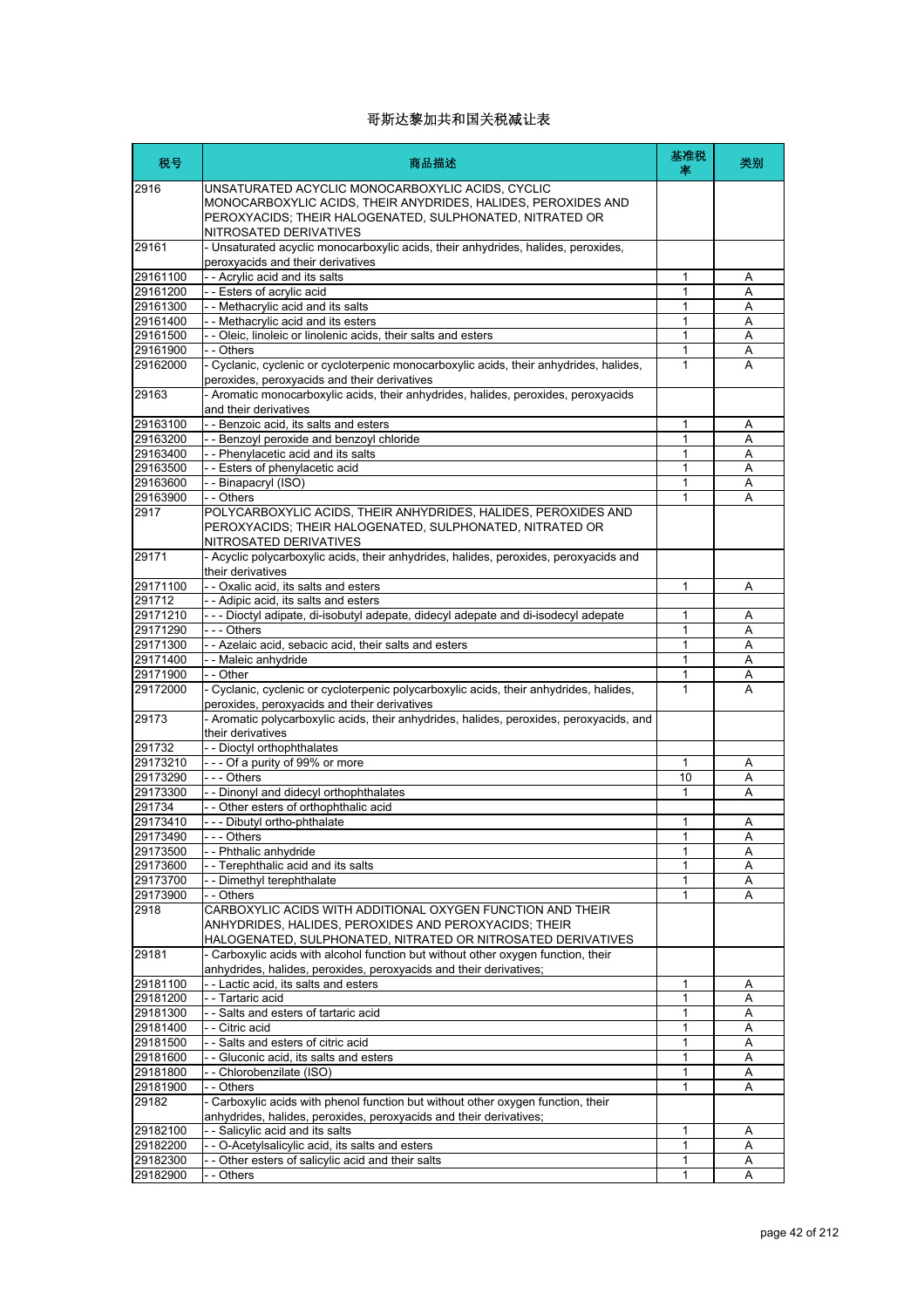| 税号                   | 商品描述                                                                                                                                                                                                     | 基准税<br>率 | 类别     |
|----------------------|----------------------------------------------------------------------------------------------------------------------------------------------------------------------------------------------------------|----------|--------|
| 29183000             | - Carboxylic acids with aldehyde or ketone function but without other oxygen function,<br>their anhydrides, halides, peroxides, peroxyacids and their derivatives                                        | 1        | A      |
| 29189                | - Others                                                                                                                                                                                                 |          |        |
| 29189100             | - - 2,4,5-T (ISO) (2,4,5 -trichlorophenoxyacetic acid), its salts and esters                                                                                                                             | 1        | Α      |
| 29189900<br>2919     | - - Others<br>PHOSPHORIC ESTERS AND THEIR SALTS, INCLUDING LACTOPHOSPHATES;                                                                                                                              | 1        | A      |
|                      | THEIR HALOGENATED, SULPHONATED, NITRATED OR NITROSATED<br>DERIVATIVES                                                                                                                                    |          |        |
| 29191000             | - Tris phosphate (2,3 -dibromopropyl)                                                                                                                                                                    | 1        | Α      |
| 29199000             | - Others                                                                                                                                                                                                 |          | А      |
| 2920                 | ESTERS OF OTHER INORGANIC ACIDS OF NON-METALS (EXCLUDING ESTERS<br>OF HYDROGEN HALIDES) AND THEIR SALTS; THEIR HALOGENATED,<br>SULPHONATED, NITRATED OR NITROSATED DERIVATIVES                           |          |        |
| 29201                | - Thiophosphoric esters (posphorothioates) and their salts; their halogenated<br>sulphonated, nitrated or nitrosated derivatives;                                                                        |          |        |
| 29201100             | -- Parathion (ISO) and methyl-parathion (ISO) (methyl parathion)                                                                                                                                         | 1        | Α      |
| 29201900             | - - Others                                                                                                                                                                                               | 1        | Α      |
| 29209000             | - Others<br>AMINE-FUNCTION COMPOUNDS                                                                                                                                                                     | 1        | Α      |
| 2921<br>29211        | - Acyclic monoamines and their derivatives; salts thereof;                                                                                                                                               |          |        |
| 29211100             | - - Methylamine, di- or trimethylamine and their salts                                                                                                                                                   | 1        | A      |
| 292119               | - - Others:                                                                                                                                                                                              |          |        |
| 29211910             | --- Diethylamine and its salts                                                                                                                                                                           | 1        | Α      |
| 29211990             | --- Others                                                                                                                                                                                               | 1        | Α      |
| 29212                | - Acyclic polyamines and their derivatives; salts thereof;                                                                                                                                               |          |        |
| 29212100             | - - Ethylenediamine and its salts                                                                                                                                                                        | 1        | Α      |
| 29212200             | - - Hexamethylenediamine and its salts                                                                                                                                                                   | 1        | A      |
| 29212900             | - - Others                                                                                                                                                                                               | 1        | Α      |
| 29213000             | - Cyclanic, cyclenic or cycloterpenic mono- or polyamines, and their derivatives; salts<br>thereof                                                                                                       | 1        | A      |
| 29214                | - Aromatic monoamines and their derivatives; salts thereof;                                                                                                                                              |          |        |
| 29214100             | - - Aniline and its salts                                                                                                                                                                                | 1        | Α      |
| 29214200             | - - Aniline derivatives and theri salts                                                                                                                                                                  | 1        | A      |
| 292143               | - - Toluidines and their derivatives; salts thereof;                                                                                                                                                     |          |        |
| 29214310<br>29214320 | - - - Trifluoralene (a,a,a -trifluor- 2,6-dinitro-N,N-dipropyl-p-toluidine<br>- - - Toluidine                                                                                                            | 6<br>1   | Α<br>Α |
| 29214330             | --- Chromethylaniline                                                                                                                                                                                    | 1        | A      |
| 29214390             | --- Others                                                                                                                                                                                               | 1        | Α      |
| 29214400             | - - Dyphenylamine and its derivatives; salts thereof                                                                                                                                                     | 1        | Α      |
| 29214500             | - - 1-Naphthylamine (a-naphthylamine), 2-naphthylamine (beta-naphthylamine) and<br>their derivatives; salts thereof                                                                                      | 1        | A      |
| 29214600             | -- Amfetamine (INN), benzfetamine (INN), dexamfetamine (INN), etilamfetamine<br>(INN), fencamfamin (INN), phentermine (INN), lefetamine (INN), levamfetamine (INN)<br>and mefenorex (INN); salts thereof | 1        | A      |
| 29214900             | Others                                                                                                                                                                                                   | 1        | А      |
| 29215                | - Aromatic polyamines and their derivatives; salts thereof                                                                                                                                               |          |        |
| 29215100             | o-, m-, p-Phenylenediamine, diaminotoluenes and their derivatives; salts thereof                                                                                                                         | 1        | Α      |
| 29215900             | - - Others                                                                                                                                                                                               | 1        | Α      |
| 2922<br>29221        | OXYGEN FUNCTION AMINO COMPUNDS<br>- Amino-alcohols, other than those containing more than one kinds of oxygen function,                                                                                  |          |        |
| 29221100             | their ethers and esters; salts thereof;<br>- - Monoethanolamine and its salts                                                                                                                            | 1        |        |
| 29221200             | - - Diethanolamine and its salts                                                                                                                                                                         | 1        | Α<br>Α |
| 29221300             | - - Triethanolamine and its salts                                                                                                                                                                        | 1        | Α      |
| 29221400             | - - Dextropropoxyphene (INN) and its salts                                                                                                                                                               | 1        | Α      |
| 29221900             | - - Others                                                                                                                                                                                               | 1        | A      |
| 29222                | - Amino-naphthols and other amino-phenols, other than those containing more than<br>one kind of oxygen function, their ethers and esters; salts thereof;                                                 |          |        |
| 29222100             | - - Aminohydroxynaphthalenesulphonic acids and their salts                                                                                                                                               | 1        | A      |
| 292229               | - - Others:                                                                                                                                                                                              |          |        |
| 29222910             | --- Anisidines, dianisidines, phenetidines, and their salts                                                                                                                                              | 1        | Α      |
| 29222990             | - - - Others                                                                                                                                                                                             | 1        | Α      |
| 29223                | - Amino-aldehydes, amino-ketones and amino-quinones, other than those containing<br>more than one kind of oxygen function; salts thereof;                                                                |          |        |
| 29223100             | -- Amfepramone (INN), methadone (INN) and normethadone (INN); salts thereof                                                                                                                              | 1        | Α      |
| 29223900             | - - Others                                                                                                                                                                                               | 1        | А      |
| 29224                | - Amino-acids other than those containing more than one kind of oxygen function and<br>their esters; salts thereof                                                                                       |          |        |
| 29224100             | - - Lysine and its esters; salts thereof                                                                                                                                                                 | 1        | Α      |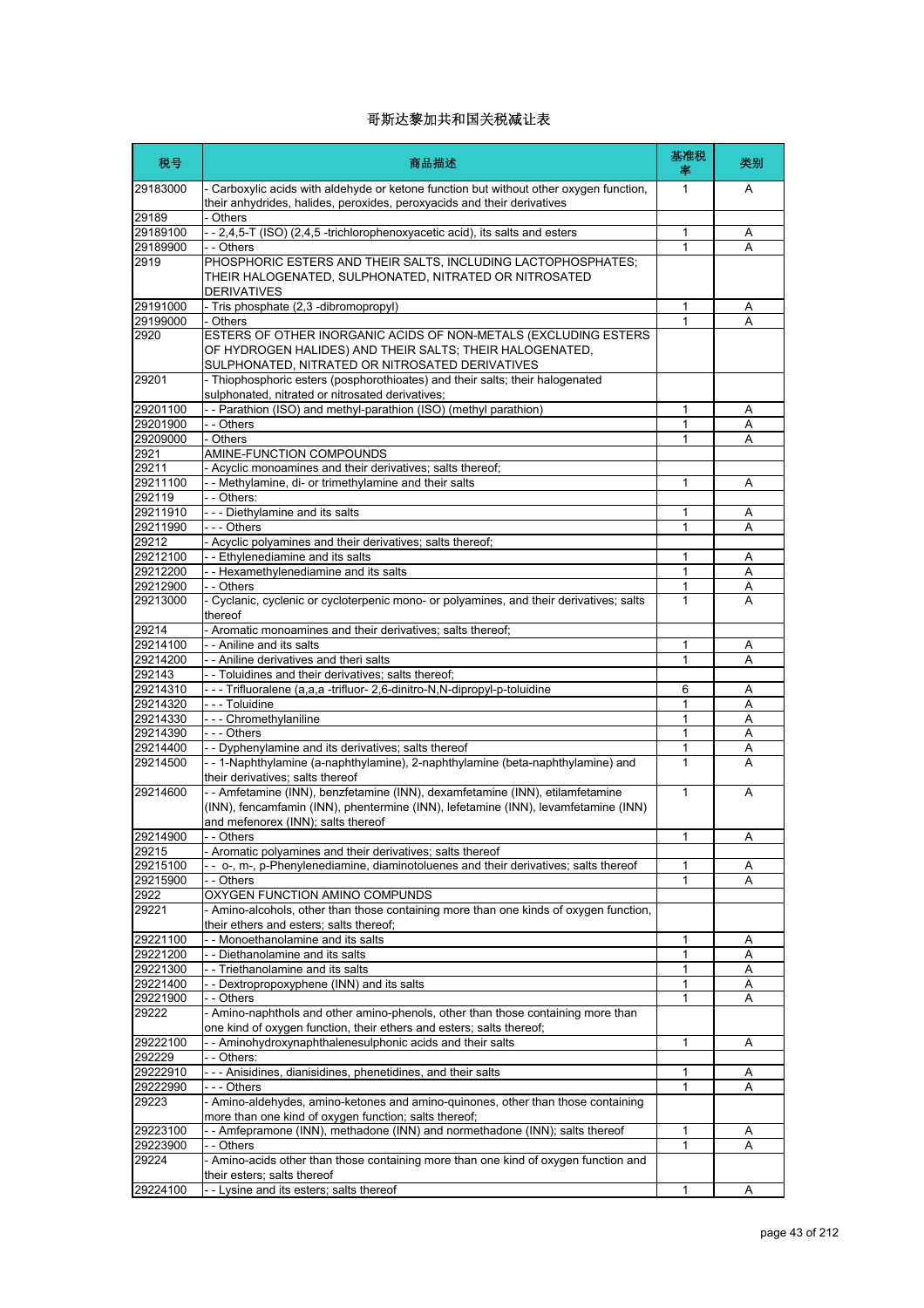| 税号                   | 商品描述                                                                                                                   | 基准税<br>率     | 类别     |
|----------------------|------------------------------------------------------------------------------------------------------------------------|--------------|--------|
| 29224200             | - - Glutamic acid and its salts                                                                                        | 1            | A      |
| 29224300             | -- Anthranilic acid and its salts                                                                                      | 1            | A      |
| 29224400             | - - Tilidine (INN) and its salts                                                                                       | 1            | Α      |
| 29224900             | - - Others                                                                                                             | $\mathbf{1}$ | Α      |
| 29225000             | - Amino-alcohol-phenols, amino-acid-phenols and other amino-compunds with oxygen<br>function;                          | 1            | A      |
| 2923                 | QUATERNARY AMMONIUM SALTS AND HYDROXIDES; LECITHINS AND OTHER<br>PHOSPHOAMINOLIPIDS, WHETHER OR NOT CHEMICALLY DEFINED |              |        |
| 29231000             | - Choline and its salts                                                                                                | $\mathbf{1}$ | Α      |
| 29232000             | - Lecithins and other phosphoaminolipids                                                                               | 1            | Α      |
| 29239000             | - Others                                                                                                               | 1            | A      |
| 2924                 | CARBOXYAMIDE-FUNCTION COMPUNDS; AMIDE-FUNCTION COMPOUNDS OF<br><b>CARBONIC ACID</b>                                    |              |        |
| 29241                | - Acyclic amides (including acyclic carbamates) and their derivatives; salts thereof:                                  |              |        |
| 29241100             | -- Meprobamate (INN)                                                                                                   | 1            | Α      |
| 29241200             | -- Fluoroacetamide (ISO), phosphamidon (ISO) and monochrotophos (ISO)                                                  | 1            | A      |
| 29241900<br>29242    | - - Others<br>- Cyclic amides (including cyclic carbamates) and their derivatives; salts thereof                       | 1            | Α      |
| 29242100             | - - Ureines and their derivatives; salts thereof                                                                       | 1            | Α      |
| 29242300             | -- 2-Acetamidobenzoic acid (N-acetylanthranilic acid) and its salts                                                    | 1            | Α      |
| 29242400             | - - Ethinamate (INN)                                                                                                   | 1            | Α      |
| 29242900             | - - Others                                                                                                             | 1            | A      |
| 2925                 | CARBOXYMIDE-FUNCTION COMPUNDS (INCLUDING SACCHARIN AND ITS<br>SALTS) AND IMINE-FUNCTION COMPUNDS                       |              |        |
| 29251                | - Imides and their derivatives; salts thereof                                                                          |              |        |
| 29251100             | - - Saccharin and its salts                                                                                            | 1            | Α      |
| 29251200             | - - Glutethimide (INN)                                                                                                 | 1            | Α      |
| 29251900             | - - Others                                                                                                             | 1            | A      |
| 29252                | - Imines and their derivatives; salts thereof                                                                          |              |        |
| 29252100             | -- Chlordimeform (ISO)                                                                                                 | 1            | Α      |
| 29252900             | - - Others                                                                                                             | 1            | A      |
| 2926                 | NITRILE-FUNCTION COMPUNDS                                                                                              |              |        |
| 29261000             | - Acrylonitrile                                                                                                        | 1            | Α      |
| 29262000<br>29263000 | - 1-Cyanoguanidine (dicyandiamide)<br>- Fenpropores (INN) and its salts; methadone (INN) intermediate (4-cyano-2-      | 1<br>1       | Α<br>A |
|                      | dimethylamino-4, 4-diphenylbutane)                                                                                     |              |        |
| 29269000             | - Others<br>DIAZO-, AZO- OR AZOXY-COMPOUNDS                                                                            | 1<br>1       | Α      |
| 29270000<br>29280000 | ORGANIC DERIVATIVES OF HYDRAZINE OR OF HYDROXYLAMINE                                                                   | 1            | Α<br>A |
| 2929                 | COMPUNDS WITH OTHER NITROGEN-FUNCTIONS                                                                                 |              |        |
| 29291000             | - Isocyanates                                                                                                          | 1            | Α      |
| 29299000             | - Others                                                                                                               | $\mathbf{1}$ | A      |
| 2930                 | ORGANIC THIO-COMPOUNDS                                                                                                 |              |        |
| 29302000             | - Thiocarbamates and dithiocarbamates                                                                                  | 1            | Α      |
| 29303000             | - Mono-, di- or thiuram tetrasulphurs                                                                                  | 1            | A      |
| 29304000             | Methionine                                                                                                             | 1            | Α      |
| 293050               | Captafol (ISO) and metamidophos (ISO):                                                                                 |              |        |
| 29305010             | - Metamidophos (ISO)                                                                                                   | 6            | Α      |
| 29305020             | - Captafol(ISO)                                                                                                        | 1            | Α      |
| 293090               | - Others:                                                                                                              |              |        |
| 29309020<br>29309090 | - - Dithiocarbonates (xanthates and xantogenates)<br>- - Others                                                        | 1            | Α      |
| 29310000             | OTHER ORGANO-INORGANIC COMPUNDS                                                                                        | 1<br>1       | Α<br>Α |
| 2932                 | HETEROCYCLIC COMPOUNDS WITH OXYGEN HETEROATOM(S) ONLY                                                                  |              |        |
| 29321                | - Compounds containing an unfused furan ring                                                                           |              |        |
| 29321100             | (whether or not hydrogenated) in the structure:<br>-- Tetrahydrofuran                                                  | 1            | Α      |
| 29321200             | --2-Furaldehyde (furfuraldehyde)                                                                                       | 1            | Α      |
| 29321300             | -- Furfuryl alcohol and tetrahydrofurfuryl alcohol                                                                     | 1            | Α      |
| 29321900             | - - Other:                                                                                                             | 1            | Α      |
| 29322                | - Lactones:                                                                                                            |              |        |
| 29322100             | - - Coumarin, methylcoumarins and ethylcoumarins                                                                       | 1            | Α      |
| 29322900             | - - Other lactones                                                                                                     | 1            | Α      |
| 29329                | - Other:                                                                                                               |              |        |
| 29329100             | -- Isosafrole                                                                                                          | 1            | Α      |
| 29329200             | --1-(1,3-Benzodioxol-5-yl)propan-2-one                                                                                 | 1            | Α      |
| 29329300             | -- Piperonal                                                                                                           | 1            | Α      |
| 29329400             | -- Safrole                                                                                                             | 1            | Α      |
| 29329500             | - - Tetrahydrocannabinols (all isomers)                                                                                | 1            | Α      |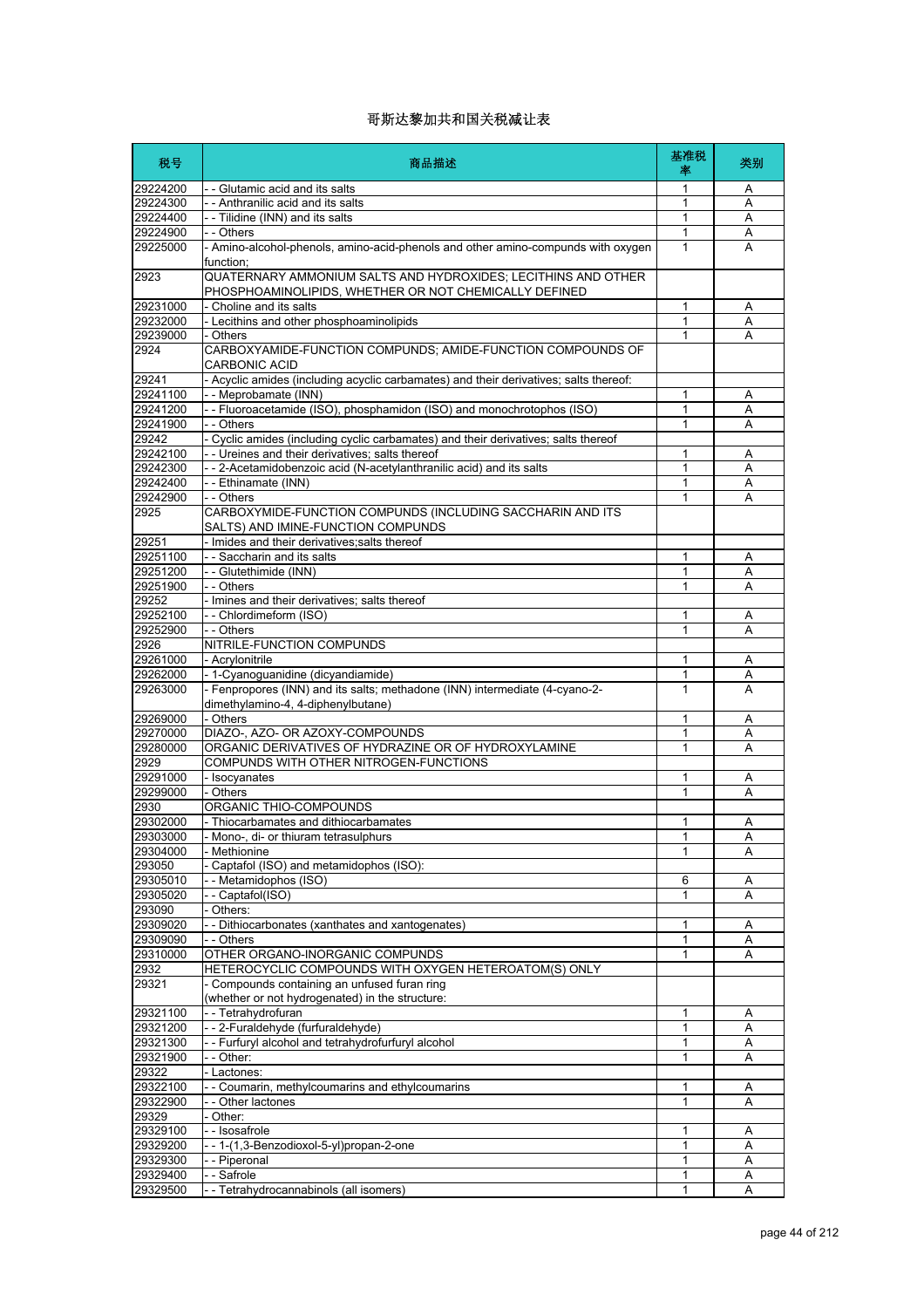| 税号                   | 商品描述                                                                                                                                                                                                                                                                                                                                                                                                                                                                                                                        | 基准税<br>率          | 类别     |
|----------------------|-----------------------------------------------------------------------------------------------------------------------------------------------------------------------------------------------------------------------------------------------------------------------------------------------------------------------------------------------------------------------------------------------------------------------------------------------------------------------------------------------------------------------------|-------------------|--------|
| 29329900             | - - Other:                                                                                                                                                                                                                                                                                                                                                                                                                                                                                                                  | 1                 | A      |
| 2933                 | HETEROCYCLIC COMPOUNDS WITH NITROGEN HETEROATOM(S) ONLY                                                                                                                                                                                                                                                                                                                                                                                                                                                                     |                   |        |
| 29331                | - Compounds containing an unfused pyrazole ring                                                                                                                                                                                                                                                                                                                                                                                                                                                                             |                   |        |
| 29331100             | (whether or not hydrogenated) in the structure:<br>-- Phenazone (antipyrin) and its derivatives:                                                                                                                                                                                                                                                                                                                                                                                                                            |                   |        |
| 29331900             | - - Other:                                                                                                                                                                                                                                                                                                                                                                                                                                                                                                                  | 1<br>1            | A<br>A |
| 29332                | Compounds containing an unfused imidazole ring                                                                                                                                                                                                                                                                                                                                                                                                                                                                              |                   |        |
|                      | (whether or not hydrogenated) in the structure:                                                                                                                                                                                                                                                                                                                                                                                                                                                                             |                   |        |
| 29332100             | - Hydantoin and its derivatives                                                                                                                                                                                                                                                                                                                                                                                                                                                                                             | 1                 | Α      |
| 29332900             | - Other:                                                                                                                                                                                                                                                                                                                                                                                                                                                                                                                    | $\mathbf{1}$      | A      |
| 29333                | - Compounds containing an unfused pyridine ring (whether or not hydrogenated) in the                                                                                                                                                                                                                                                                                                                                                                                                                                        |                   |        |
|                      | structure:                                                                                                                                                                                                                                                                                                                                                                                                                                                                                                                  |                   |        |
| 29333100             | -- Pyridine and its salts:                                                                                                                                                                                                                                                                                                                                                                                                                                                                                                  | $\mathbf{1}$      | A      |
| 29333200<br>29333300 | - - Piperidine and its salts<br>-- ALFENTANIL (INN), ANILERIDINE (INN), BEZITRAMIDE (INN), BROMAZEPAM                                                                                                                                                                                                                                                                                                                                                                                                                       | $\mathbf{1}$<br>1 | Α<br>А |
|                      | (INN), DIFENOXIN (INN), DIPHENOXYLATE (INN), DIPIPANONE (INN), FENTANYL<br>(INN), KETOBEMIDONE (INN), METHYLPHENIDATE (INN), PENTAZOCINE (INN),<br>PETHIDINE (INN), PETHIDINE (INN) INTERMEDIATE A, PHENCYCLIDINE (INN)<br>(PCP), PHENOPERIDINE (INN), PIPRADROL(INN), PIRITRAMIDE (INN),<br>PROPIRAM (INN) AND TRIMEPERIDINE (INN); SALTS THEREOF                                                                                                                                                                          |                   |        |
| 29333900             | - - Other:                                                                                                                                                                                                                                                                                                                                                                                                                                                                                                                  | 1                 | Α      |
| 29334                | - Compounds containing in the structure a quinoline<br>or isoquinoline ring-system (whether or not<br>hydrogenated), not further fused:                                                                                                                                                                                                                                                                                                                                                                                     |                   |        |
| 29334100             | - - Levorphanol (INN) and its salts                                                                                                                                                                                                                                                                                                                                                                                                                                                                                         | 1                 | Α      |
| 29334900             | - - Other:                                                                                                                                                                                                                                                                                                                                                                                                                                                                                                                  | $\mathbf{1}$      | А      |
| 29335                | - Compounds containing a pyrimidine ring (whether<br>or not hydrogenated) or piperazine ring in the<br>structure:                                                                                                                                                                                                                                                                                                                                                                                                           |                   |        |
| 29335200             | - - Malonylurea (barbituric acid) and its salts                                                                                                                                                                                                                                                                                                                                                                                                                                                                             | 1                 | Α      |
| 29335300             | -- Allobarbital (INN), amobarbital (INN), barbital (INN), butalbital (INN), butobarbital,<br>cyclobarbital (INN), methylphenobarbital (INN), pentobarbital (INN), phenobarbital<br>(INN), secbutabarbital (INN), secobarbital (INN) and vinylbital (INN); salts thereof                                                                                                                                                                                                                                                     | 1                 | A      |
| 29335400             | - - Other derivatives of malonylurea (barbituric<br>acid); salts thereof                                                                                                                                                                                                                                                                                                                                                                                                                                                    | 1                 | Α      |
| 29335500             | -- Loprazolam (INN), mecloqualone (INN),<br>methaqualone (INN) and zipeprol (INN); salts<br>thereof                                                                                                                                                                                                                                                                                                                                                                                                                         | $\mathbf{1}$      | A      |
| 29335900             | $-$ - Other:                                                                                                                                                                                                                                                                                                                                                                                                                                                                                                                | 1                 | Α      |
| 29336                | Compounds containing an unfused pyridine ring                                                                                                                                                                                                                                                                                                                                                                                                                                                                               |                   |        |
|                      | (whether or not hydrogenated) in the structure:                                                                                                                                                                                                                                                                                                                                                                                                                                                                             |                   |        |
| 29336100             | - - Melamine                                                                                                                                                                                                                                                                                                                                                                                                                                                                                                                | 1                 | Α      |
| 29336900             | - Other:                                                                                                                                                                                                                                                                                                                                                                                                                                                                                                                    | 1                 | A      |
| 29337                | Lactams:                                                                                                                                                                                                                                                                                                                                                                                                                                                                                                                    | 1                 |        |
| 29337100<br>29337200 | 6-Hexanelactam (ε-caprolactam)<br>- Clobazam (INN) and methyprylon (INN)                                                                                                                                                                                                                                                                                                                                                                                                                                                    | 1                 | Α<br>Α |
| 29337900             | - Other lactams:                                                                                                                                                                                                                                                                                                                                                                                                                                                                                                            | 1                 | A      |
| 29339                | - Other:                                                                                                                                                                                                                                                                                                                                                                                                                                                                                                                    |                   |        |
| 29339100             | - - Alprazolam (INN), camazepam (INN), chlordiazepoxide (INN), clonazepam (INN),<br>clorazepate, delorazepam (INN), diazepam (INN), estazolam (INN), ethyl loflazepate<br>(INN), fludiazepam (INN), flunitrazepam (INN), flurazepam (INN), halazepam (INN),<br>lorazepam (INN), lormetazepam (INN), medazepam (INN), midazolam (INN),<br>nimetazepam (INN), nitrazepam (INN), nordazepam (INN), oxazepam (INN),<br>pinazepam (INN), prazepam (INN), temazepam (INN), tetrazepam (INN) and triazolam<br>(INN); salts thereof | $\mathbf{1}$      | Α      |
| 29339900             | - - Other:                                                                                                                                                                                                                                                                                                                                                                                                                                                                                                                  | 1                 | Α      |
| 2934                 | NUCLEIC ACIDS AND THEIR SALTS, WHETHER OR NOT CHEMICALLY DEFINED;<br>OTHER HETEROCYCLIC COMPOUNDS                                                                                                                                                                                                                                                                                                                                                                                                                           |                   |        |
| 29341000             | - Compounds containing an unfused thiazole ring<br>(whether or not hydrogenated) in the structure:                                                                                                                                                                                                                                                                                                                                                                                                                          | $\mathbf{1}$      | A      |
| 29342000             | Compounds containing in the structure a benzothiazole<br>ring-system (whether or not hydrogenated),<br>not further fused:                                                                                                                                                                                                                                                                                                                                                                                                   | 1                 | A      |
| 29343000             | - Compounds containing in the structure a phenolthiazine<br>ring-system (whether or not hydrogenated),<br>not further fused:                                                                                                                                                                                                                                                                                                                                                                                                | $\mathbf{1}$      | Α      |
| 29349                | - - Other:                                                                                                                                                                                                                                                                                                                                                                                                                                                                                                                  |                   |        |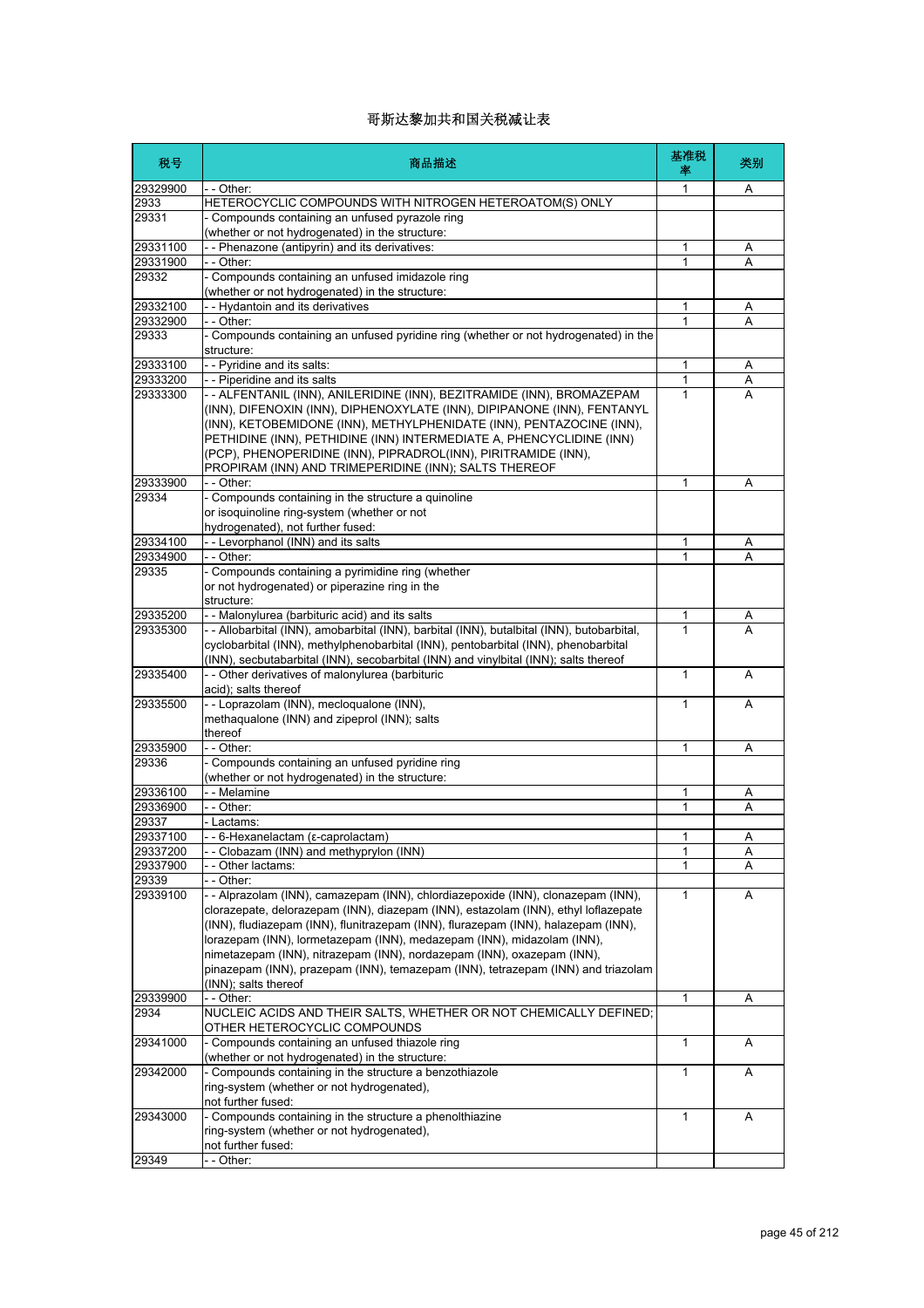| 税号                | 商品描述                                                                                                                                                            | 基准税<br>率     | 类别     |
|-------------------|-----------------------------------------------------------------------------------------------------------------------------------------------------------------|--------------|--------|
| 29349100          | - - Aminorex (INN), brotizolam (INN), clotiazepam                                                                                                               | 1            | A      |
|                   | (INN), cloxazolam (INN), dextromoramide (INN),                                                                                                                  |              |        |
|                   | haloxazolam (INN), ketazolam (INN), mesocarb                                                                                                                    |              |        |
|                   | (INN), oxazolam (INN), pemoline (INN),<br>phendimetrazine (INN), phenmetrazine (INN)                                                                            |              |        |
|                   | and sufentanil (INN); salts thereof                                                                                                                             |              |        |
| 29349900          | $-$ - Other:                                                                                                                                                    | $\mathbf{1}$ | Α      |
| 29350000          | <b>SULPHONAMIDES</b>                                                                                                                                            | 1            | А      |
| 2936              | PROVITAMINS AND VITAMINS, NATURAL OR REPRODUCED BY SYNTHESIS                                                                                                    |              |        |
|                   | (INCLUDING NATURAL CONCENTRATES), DERIVATIVES THEREOF USED                                                                                                      |              |        |
|                   | PRIMARILY AS VITAMINS, AND INTERMIXTURES OF THE FOREGOING,                                                                                                      |              |        |
| 29362             | WHETHER OR NOT IN ANY SOLVENT<br>- Vitamins and their derivatives, unmixed:                                                                                     |              |        |
| 293621            | - - Vitamins A and their derivatives:                                                                                                                           |              |        |
| 29362110          | --- Retinyl palmatate:                                                                                                                                          | 1            | A      |
| 29362190          | - - Other:                                                                                                                                                      | 1            | Α      |
| 29362200          | - Vitamin B1 and its derivatives:                                                                                                                               | 1            | A      |
| 29362300          | - - Vitamin B2 and its derivatives:                                                                                                                             | 1            | Α      |
| 29362400          | - - D- or DL-Pantothenic acid (Vitamin B3 or Vitamin                                                                                                            | 1            | A      |
| 29362500          | B5) and its derivatives:<br>- - Vitamin B6 and its derivatives:                                                                                                 | 1            | Α      |
| 29362600          | - - Vitamin B12 and its derivatives:                                                                                                                            | 1            | Α      |
| 29362700          | - - Vitamin C and its derivatives:                                                                                                                              | 1            | Α      |
| 29362800          | - - Vitamin E and its derivatives:                                                                                                                              | 1            | Α      |
| 29362900          | - - Other vitamins and their derivatives:                                                                                                                       | 1            | А      |
| 293690            | Other, including natural concentrates                                                                                                                           |              |        |
| 29369010          | - - Provitamins, not mixed                                                                                                                                      | 1            | Α      |
| 29369090          | - - Other:                                                                                                                                                      | 1            | Α      |
| 2937              | HORMONES, PROSTAGLANDINS, THROMBOXANES AND LEUKOTRIENES,<br>NATURAL OR REPRODUCED BY SYNTHESIS; DERIVATIVES AND STRUCTURAL                                      |              |        |
|                   | ANALOGUES THEREOF, INCLUDING CHAIN MODIFIED POLYPEPTIDES, USED                                                                                                  |              |        |
|                   | PRIMARILY AS HORMONES                                                                                                                                           |              |        |
| 29371             | - Polypeptide hormones, protein hormones and                                                                                                                    |              |        |
|                   | glycoprotein hormones, their derivatives and                                                                                                                    |              |        |
|                   | structural analogues:                                                                                                                                           |              |        |
| 29371100          | - - Somatotropin, its derivatives and structural analogues:                                                                                                     | $\mathbf{1}$ | A      |
| 29371200          | 2937110010 - - - For veterinary<br>- - Insulin and its salts:                                                                                                   |              |        |
| 29371900          | - - Other:                                                                                                                                                      | 1<br>1       | Α<br>А |
| 29372             | - Steroidal hormones, their derivatives and structural                                                                                                          |              |        |
|                   | analogues                                                                                                                                                       |              |        |
| 29372100          | - - Cortisone, hydrocortisone, prednisone (dehydrocortisone)                                                                                                    | $\mathbf{1}$ | A      |
|                   | and prednisolone (dehydrohydrocortisone):                                                                                                                       |              |        |
| 29372200          | - - Halogenated derivatives of corticosteroidal hormones:                                                                                                       | 1            | Α      |
| 29372300          | - Oestrogens and progestogens:                                                                                                                                  | 1            | Α      |
| 29372900<br>29373 | - - Other:<br>- Catecholamine hormones, their derivatives and                                                                                                   | 1            | Α      |
|                   | structural analogues:                                                                                                                                           |              |        |
| 29373100          | - - Epinephrine:                                                                                                                                                | 1            | A      |
| 29373900          | - - Other:                                                                                                                                                      | $\mathbf{1}$ | Α      |
| 29374000          | - Amino-acid derivatives:                                                                                                                                       | 1            | Α      |
| 29375000          | - Prostaglandins, thromboxanes and leukotrienes,                                                                                                                | $\mathbf{1}$ | A      |
|                   | their derivatives and structural analogues:                                                                                                                     |              |        |
| 29379000          | - Other:                                                                                                                                                        | 1            | A      |
| 2938              | GLYCOSIDES, NATURAL OR REPRODUCED BY SYNTHESIS, AND THEIR SALTS,<br>ETHERS AND ESTERS AND OTHER DERIVATIVES                                                     |              |        |
| 29381000          | - Rutoside (rutin) and its derivatives                                                                                                                          | 1            | Α      |
| 29389000          | - Other:                                                                                                                                                        | 1            | Α      |
| 2939              | VEGETABLE ALKALOIDS, NATURAL OR REPRODUCED BY SYNTHESIS, AND                                                                                                    |              |        |
|                   | THEIR SALTS, ETHERS, ESTERS AND OTHER DERIVATIVES                                                                                                               |              |        |
| 29391             | - Alkaloids of opium and their derivatives; salts                                                                                                               |              |        |
|                   | thereof:                                                                                                                                                        |              |        |
| 29391100          | -- Concentrates of poppy straw; buprenorphine (INN), codeine, dihydrocodeine (INN),                                                                             | $\mathbf{1}$ | Α      |
|                   | ethylmorphine, etorphine (INN), heroin, hydrocodone (INN), hydromorphone (INN),<br>morphine, nicomorphine (INN), oxycodone (INN), oxymorphone (INN), pholcodine |              |        |
|                   | (INN), thebacon (INN) and thebaine; salts thereof                                                                                                               |              |        |
| 29391900          | - - Other:                                                                                                                                                      | 1            | Α      |
| 293920            | - Alkaloids of cinchona and their derivatives; salts                                                                                                            |              |        |
|                   | thereof:                                                                                                                                                        |              |        |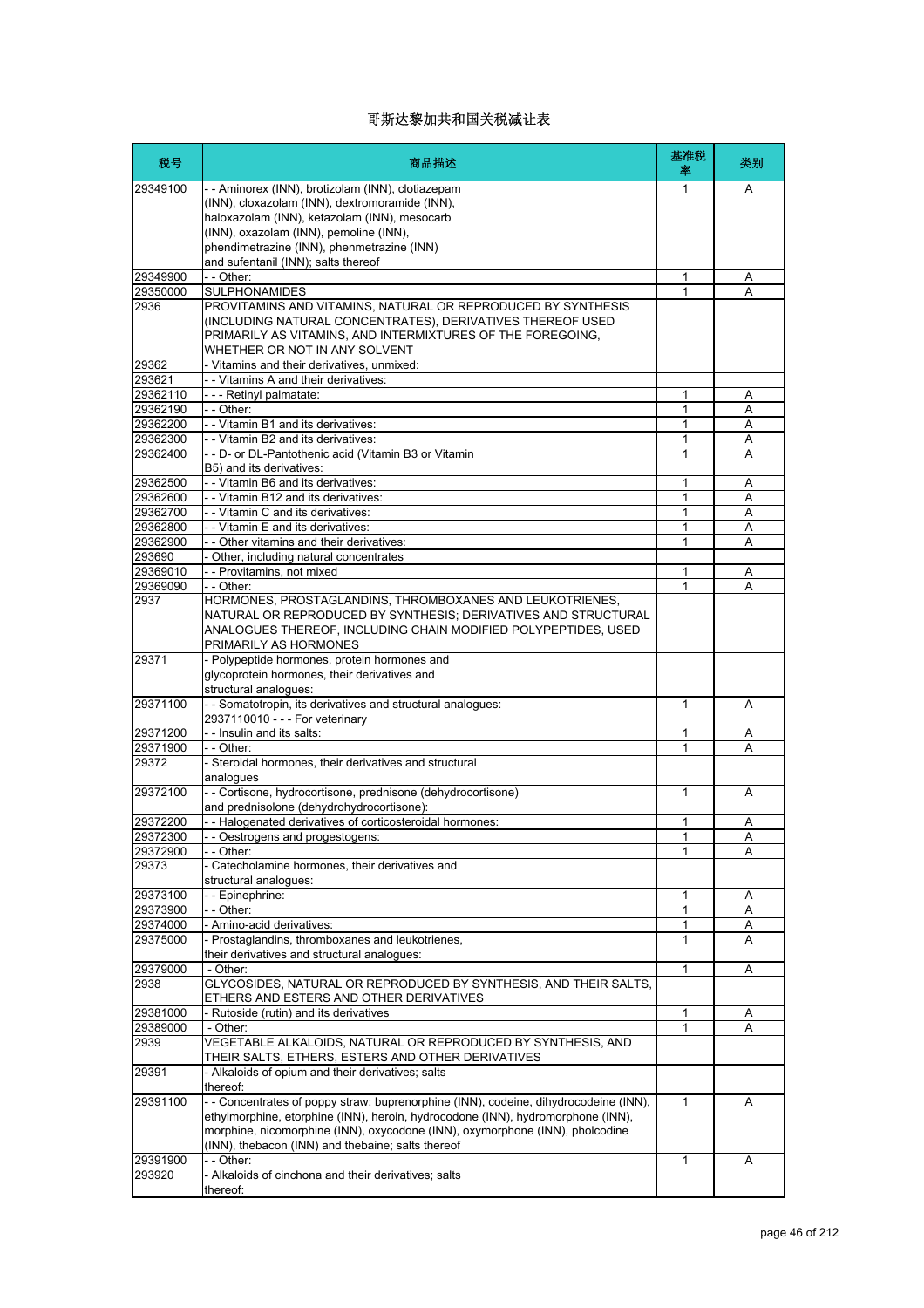| 税号                   | 商品描述                                                                                                                                                                                                                                                                    | 基准税<br>率     | 类别     |
|----------------------|-------------------------------------------------------------------------------------------------------------------------------------------------------------------------------------------------------------------------------------------------------------------------|--------------|--------|
| 29392010             | - - Quinine and its salts:                                                                                                                                                                                                                                              | 1            | Α      |
| 29392090             | - - Other:                                                                                                                                                                                                                                                              | 1            | A      |
| 29393000             | - Caffeine and its salts                                                                                                                                                                                                                                                | 1            | Α      |
| 29394                | - Ephedrines and their salts:                                                                                                                                                                                                                                           |              |        |
| 29394100<br>29394200 | -- Ephedrine and its salts<br>- - Pseudoephedrine (INN) and its salts                                                                                                                                                                                                   | 1<br>1       | Α      |
| 29394300             | - - Cathine (INN) and its salts                                                                                                                                                                                                                                         | 1            | Α<br>A |
| 29394900             | - - Other:                                                                                                                                                                                                                                                              | 1            | A      |
| 29395                | - Theophylline and aminophylline (theophyllineethylenediamine)                                                                                                                                                                                                          |              |        |
|                      | and their derivatives; salts<br>thereof:                                                                                                                                                                                                                                |              |        |
| 29395100             | - - Fenetylline (INN) and its salts                                                                                                                                                                                                                                     | 1            | Α      |
| 29395900             | $-$ - Other:                                                                                                                                                                                                                                                            | 1            | A      |
| 29396                | - Alkaloids of rye ergot and their derivatives; salts<br>thereof:                                                                                                                                                                                                       |              |        |
| 29396100             | - - Ergometrine (INN) and its salts:                                                                                                                                                                                                                                    | 1            | Α      |
| 29396200             | - - Ergotamine (INN) and its salts:                                                                                                                                                                                                                                     | 1            | Α      |
| 29396300             | - - Lysergic acid and its salts:                                                                                                                                                                                                                                        | 1            | Α      |
| 29396900<br>29399    | - - Other:<br>- Other:                                                                                                                                                                                                                                                  | 1            | A      |
| 29399100             | - - Cocaine, ecgonine, levometamfetamine, metamfetamine                                                                                                                                                                                                                 | 1            | A      |
|                      | (INN), metamfetamine racemate; salts,<br>esters and other derivatives thereof                                                                                                                                                                                           |              |        |
| 29399900             | - - Other:                                                                                                                                                                                                                                                              | 1            | A      |
| 29400000             | SUGARS, CHEMICALLY PURE, OTHER THAN SUCROSE, LACTOSE, MALTOSE,                                                                                                                                                                                                          | 1            | А      |
|                      | GLUCOSE AND FRUCTOSE; SUGAR ETHERS, SUGAR ACETALS AND SUGAR<br>ESTERS, AND THEIR SALTS, OTHER THAN PRODUCTS OF HEADING 2937, 2938<br>OR 2939                                                                                                                            |              |        |
| 2941                 | <b>ANTIBIOTICS</b>                                                                                                                                                                                                                                                      |              |        |
| 29411000             | - Penicillins and their derivatives with a penicillanic                                                                                                                                                                                                                 | $\mathbf{1}$ | A      |
|                      | acid structure; salts thereof:                                                                                                                                                                                                                                          |              |        |
| 29412000             | - Streptomycins and their derivatives, salts thereof:                                                                                                                                                                                                                   | 1            | Α      |
| 29413000             | - Tetracyclins and their derivatives; salts thereof:                                                                                                                                                                                                                    | 1            | A      |
| 29414000             | - Chloramphenicol and its derivatives; salts thereof:                                                                                                                                                                                                                   | 1            | Α      |
| 29415000             | - Erythromycin and its derivatives; salts thereof:                                                                                                                                                                                                                      | 1            | A      |
| 29419000<br>29420000 | - Other:<br>OTHER ORGANIC COMPOUNDS                                                                                                                                                                                                                                     | 1<br>1       | Α<br>A |
| 30                   | PHARMACEUTICAL PRODUCTS                                                                                                                                                                                                                                                 |              |        |
| 3001                 | GLANDS AND OTHER ORGANS FOR ORGANO-THERAPEUTIC USES, DRIED,                                                                                                                                                                                                             |              |        |
|                      | WHETHER OR NOT POWDERED; EXTRACTS OF GLANDS OR OTHER ORGANS<br>OR OF THEIR SECRETIONS FOR ORGANO-THERAPEUTIC USES: HEPARIN AND<br>ITS SALTS; OTHER HUMAN OR ANIMAL SUBSTANCES PREPARED FOR<br>THERAPEUTIC OR PROPHYLACTIC USES, NOT ELSEWHERE SPECIFIED OR<br>INCLUDED: |              |        |
| 30012000             | - Extracts of glands or other organs or of their secretions                                                                                                                                                                                                             | 1            | Α      |
| 300190               | - Others                                                                                                                                                                                                                                                                |              |        |
| 30019010             | - Human bones, organs and tissues, for frafts or transplants                                                                                                                                                                                                            | 1            | A      |
| 30019020<br>30019090 | -- Glands and other organs, dried, even pulverized<br>- - Others                                                                                                                                                                                                        | 1<br>1       | Α<br>A |
| 3002                 | HUMAN BLOOD; ANIMAL BLOOD PREPARED FOR THERAPEUTIC,<br>PROPHYLACTIC OR DIAGNOSTIC USES; ANTISTERA AND OTHER BLOOD<br>FRACTIONS AND MODIFIED IMMUNOLOGICAL PRODUCTS, WHETHER OR NOT                                                                                      |              |        |
|                      | OBTAINED BY MEANS OF BIOTECHNOLOGICAL PROCESSES; VACCINES,                                                                                                                                                                                                              |              |        |
| 300210               | - Antisera and other blood fractions and modified immunological products, whether or<br>not obtained by means of biotechnological processes:                                                                                                                            |              |        |
| 30021010             | - - Anti-snakebite sera, other than anti-cobra or anti-coral snake sera :                                                                                                                                                                                               | 1            | Α      |
| 30021090             | - - Others                                                                                                                                                                                                                                                              | 1            | Α      |
| 30022000             | - Vaccines for medicinal use                                                                                                                                                                                                                                            | 1            | Α      |
| 30023000             | - Vaccinesfor veterinary use                                                                                                                                                                                                                                            | 1            | Α      |
| 30029000             | - Others                                                                                                                                                                                                                                                                | 1            | Α      |
| 3003                 | MEDICAMENTS (EXCLUDING GOODS OF HEADING 30.02, 30.05 OR 30.06)<br>CONSISTING OF TWO OR MORE CONSTITUENTS WHICH HAVE BEEN MIXED<br>TOGETHER FOR THERAPEUTIC OR PROPHYLACTIC USES, NOT PUT UP IN<br>MEASURED DOSES OR IN FORMS OR PACKINGS FOR RETAIL SALE                |              |        |
| 300310               | - Containing penicilins or derivatives thereof, with a penicillanic acid structure, or<br>streptomycins or their derivatives:                                                                                                                                           |              |        |
| 30031010             | - - For human use                                                                                                                                                                                                                                                       | 1            | A      |
| 30031020             | -- For veterinary use                                                                                                                                                                                                                                                   | 6            | C      |
| 300320               | Containing other antibiotics                                                                                                                                                                                                                                            |              |        |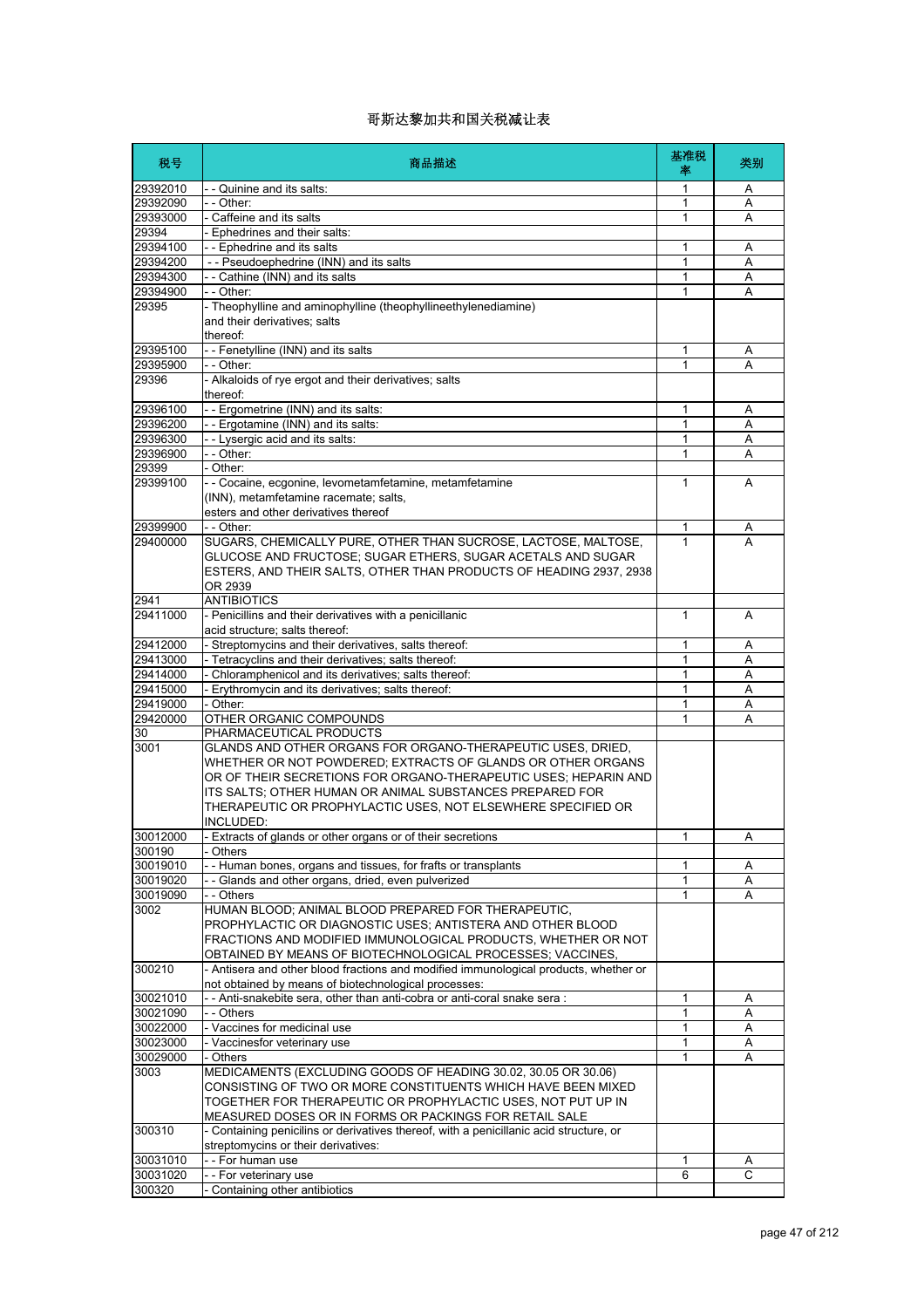| 税号                  | 商品描述                                                                                                                                                                                                                                                                              | 基准税<br>率     | 类别                  |
|---------------------|-----------------------------------------------------------------------------------------------------------------------------------------------------------------------------------------------------------------------------------------------------------------------------------|--------------|---------------------|
| 30032010            | - - For human use                                                                                                                                                                                                                                                                 | 1            | A                   |
| 30032020            | - - For veterinary use                                                                                                                                                                                                                                                            | 6            | C                   |
| 30033               | - Containing hormones or other products of heading 29.37, but containing no<br>antibiotics:                                                                                                                                                                                       |              |                     |
| 30033100            | - - Containing insulin                                                                                                                                                                                                                                                            | 1            | Α                   |
| 300339              | - - Others                                                                                                                                                                                                                                                                        |              |                     |
| 30033910            | - - - For human use                                                                                                                                                                                                                                                               | 1            | Α                   |
| 30033920            | --- For veterinary use                                                                                                                                                                                                                                                            | 6            | Ċ                   |
| 300340              | - Containing alkaloids or derivatives thereof but not containing hormones, other<br>products of heading 29.37 or antibiotics:                                                                                                                                                     |              |                     |
| 30034010            | -- For human use                                                                                                                                                                                                                                                                  | 1            | Α                   |
| 30034020            | - - For veterinary use                                                                                                                                                                                                                                                            | 6            | C                   |
| 300390              | - Others                                                                                                                                                                                                                                                                          |              |                     |
| 3003901             | - - Containing sulphonamides:                                                                                                                                                                                                                                                     |              |                     |
| 30039011            | --- For human use                                                                                                                                                                                                                                                                 | 1            | Α<br>$\mathsf{C}$   |
| 30039012            | --- For veterinary use                                                                                                                                                                                                                                                            | 6            |                     |
| 3003902<br>30039021 | - - Containing heterosides<br>- - - For human use                                                                                                                                                                                                                                 | 1            |                     |
| 30039022            | --- For veterinary use                                                                                                                                                                                                                                                            | 6            | Α<br>C              |
| 3003909             | - - Others                                                                                                                                                                                                                                                                        |              |                     |
| 30039091            | --- For human use                                                                                                                                                                                                                                                                 | 1            | Α                   |
| 30039092            | --- For veterinary use                                                                                                                                                                                                                                                            | 6            | C                   |
| 3004                | MEDICAMENTS (EXCLUDING GOODS OF HEADING 30.02, 30.05 OR 30.06)<br>CONSISTING OF MIXED OR UNMIXED PRODUCTS FOR THERAPEUTIC OR<br>PROPHYLACTIC USES, PUT UPT IN MEASURED DOSES (INCLUDING THOSE IN<br>THE FORM OF TRANSDERMAL ADMINISTRATION SYSTEMS) OR IN FORMS                   |              |                     |
| 300410              | - Containing penicilins or derivatives thereof, with a penicillanic acid structure, or<br>streptomycins or their derivatives:                                                                                                                                                     |              |                     |
| 30041010            | -- For human use                                                                                                                                                                                                                                                                  |              |                     |
| 30041020            | - - For veterinary use                                                                                                                                                                                                                                                            | 1<br>6       | A<br>$\overline{C}$ |
| 300420              | - Containing other antibiotics                                                                                                                                                                                                                                                    |              |                     |
| 30042010            | - - For human use                                                                                                                                                                                                                                                                 | 1            | Α                   |
| 30042020            | - - For veterinary use                                                                                                                                                                                                                                                            | 6            | C                   |
| 30043               | - Containing hormones or other products of heading 29.37 but not containing<br>antibiotics                                                                                                                                                                                        |              |                     |
| 30043100            | - - Containing insulin                                                                                                                                                                                                                                                            | 1            | Α                   |
| 300432              | - - Containing corticosteroid hormones, their derivatives and structural analogues:                                                                                                                                                                                               |              |                     |
| 30043210            | - - - For human use                                                                                                                                                                                                                                                               | 1            | Α                   |
| 30043220            | --- For veterinary use                                                                                                                                                                                                                                                            | 6            | C                   |
| 300439              | -- Others                                                                                                                                                                                                                                                                         |              |                     |
| 30043910            | - - - For human use                                                                                                                                                                                                                                                               | 1            | Α                   |
| 30043920            | - - - For veterinary use                                                                                                                                                                                                                                                          | 6            | Ċ                   |
| 300440              | - Containing alkaloids or derivatives thereof but not containing hormones, other<br>products of heading 29.37 or antibiotics:                                                                                                                                                     |              |                     |
| 30044010            | - - For human use                                                                                                                                                                                                                                                                 | 1            | Α                   |
| 30044020            | - - For veterinary use                                                                                                                                                                                                                                                            | 6            | C                   |
| 300450              | Other medicaments containing vitamins or other products of heading 29.36:                                                                                                                                                                                                         |              |                     |
| 30045010            | - - For human use                                                                                                                                                                                                                                                                 | 1            | Α                   |
| 30045020            | - - For veterinary use                                                                                                                                                                                                                                                            | 6            | C                   |
| 300490<br>3004901   | - Others<br>-- Containing sulphonamides:                                                                                                                                                                                                                                          |              |                     |
| 30049011            | --- For human use                                                                                                                                                                                                                                                                 | 1            |                     |
| 30049012            | --- For veterinary use                                                                                                                                                                                                                                                            | 6            | Α<br>C              |
| 3004902             | - - Containing heterosides                                                                                                                                                                                                                                                        |              |                     |
| 30049021            | --- For human use                                                                                                                                                                                                                                                                 | 1            | A                   |
| 30049022            | --- For veterinary use                                                                                                                                                                                                                                                            | 6            | C                   |
| 3004909             | - - Others                                                                                                                                                                                                                                                                        |              |                     |
| 30049091            | --- For human use                                                                                                                                                                                                                                                                 | 1            | Α                   |
| 30049092            | --- For veterinary use                                                                                                                                                                                                                                                            | 6            | $\mathsf{C}$        |
| 3005                | WADDING, GAUZE, BANDAGES AND SIMILAR ARTICLES (FOR EXAMPLE:<br>DRESSINGS, ADHESIVE PLASTERS, POULTICES), IMPREGNATED OR COATED<br>WITH PHARMACEUTICAL SUBSTANCES OR PUT UP IN FORMS OR PACKINGS<br>FOR RETAIL SALE FOR MEDICAL, SURGICAL, DENTAL OR VETERINARY<br><b>PURPOSES</b> |              |                     |
| 30051000            | - Adhesive dressings and other articles having an adhesive layer                                                                                                                                                                                                                  | $\mathbf{1}$ | Α                   |
| 30059000            | - Others                                                                                                                                                                                                                                                                          | 1            | Α                   |
| 3006                | PHARMACEUTICAL GOODS SPECIFIED IN NOTE 4 OF THIS CHAPTER                                                                                                                                                                                                                          |              |                     |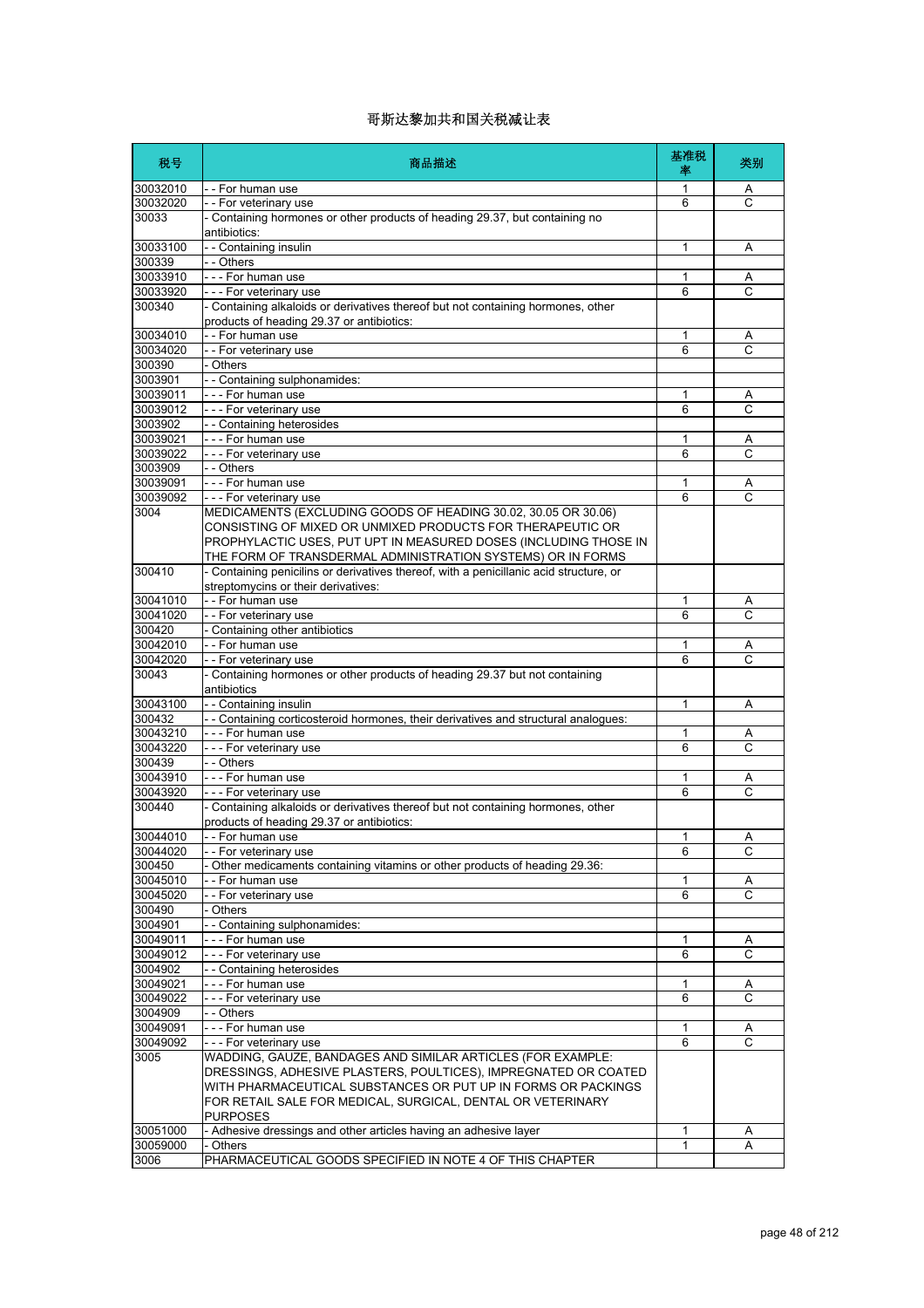| 税号                | 商品描述                                                                                                                                                                                                                                                          | 基准税<br>率     | 类别 |
|-------------------|---------------------------------------------------------------------------------------------------------------------------------------------------------------------------------------------------------------------------------------------------------------|--------------|----|
| 30061000          | - Sterile surgical catgut, similar sterile suture materials and sterile tissue adhesives for<br>surgical would closure; sterile laminaria and sterile laminaria tents; sterile absorbable<br>surgical or dental haemostatics                                  | $\mathbf{1}$ | A  |
| 30062000          | Blood grouping reagents                                                                                                                                                                                                                                       | 1            | Α  |
| 300630            | Opacifying preparations for X-ray examinations; diagnostic reagents designed to be<br>administered to the patient:                                                                                                                                            |              |    |
| 30063010          | - - Opacifying preparations                                                                                                                                                                                                                                   | 1            | Α  |
| 30063020          | - - Diagnostic reagents:                                                                                                                                                                                                                                      | 1            | A  |
| 30064000          | - Dental cements and other dental fillings; bone reconstruction cements:                                                                                                                                                                                      | 1            | A  |
| 30065000          | First-aid boxes and kits                                                                                                                                                                                                                                      | 1            | A  |
| 30066000          | Chemical contraceptive preparations based on hormones, on other products of<br>heading 29.37 or on spermicides                                                                                                                                                | 1            | А  |
| 30067000          | - Gel preparations designed to be used in human or veterinary medicine as a lubricant<br>for parts of the body for surgical operations or physical examinations or as a coupling<br>agent between the body and medical instruments                            | 1            | A  |
| 30069             | Others:                                                                                                                                                                                                                                                       |              |    |
| 30069100          | - - Identifiable devices for use in stomas                                                                                                                                                                                                                    | 1            | Α  |
| 30069200          | - - Pharmaceutical waste                                                                                                                                                                                                                                      | 15           | D  |
| 31                | <b>FERTILIZERS</b>                                                                                                                                                                                                                                            |              |    |
| 31010000          | ANIMAL OR VEGETABLE FERTILIZERS, WHETHER OR NOT MIXED TOGETHER<br>OR CHEMICALLY TREATED; FERTILIZERS PRODUCED BY THE MIXING OR<br>CHEMICAL TREATMENT OF ANIMAL OR VEGETABLE PRODUCTS:                                                                         | 1            | A  |
| 3102              | MINERAL FERTILIZERS OR NITROGENOUS CHEMICALS                                                                                                                                                                                                                  |              |    |
| 31021000<br>31022 | Urea, whether or not in aqueous solution<br>- Ammonium sulphate; double salts and mixtures of ammonium sulphate and                                                                                                                                           | 1            | Α  |
|                   | ammonium nitrate:                                                                                                                                                                                                                                             |              |    |
| 31022100          | - - Ammonium sulphate                                                                                                                                                                                                                                         | 1            | A  |
| 31022900          | - - Others                                                                                                                                                                                                                                                    | 1            | Α  |
| 31023000          | - Ammonium nitrate, whether or not in aqueous solution                                                                                                                                                                                                        | 1            | Α  |
| 31024000          | Mixtures of ammonium nitrate with calcium carbonate or other inorganic non-<br>fertilizing substances                                                                                                                                                         | 1            | А  |
| 31025000          | - Sodium nitrate                                                                                                                                                                                                                                              | 1            | Α  |
| 31026000          | Double salts and mixtures of calcium nitrate and ammonium nitrate                                                                                                                                                                                             | 1            | Α  |
| 31028000          | Mixtures of urea and ammonium nitrate in aqueous or ammoniacal solution                                                                                                                                                                                       | 1            | Α  |
| 310290            | Other, including mixtures not specified in the foregoing subheadings                                                                                                                                                                                          |              |    |
| 31029010          | - - Calcic cyanamide                                                                                                                                                                                                                                          | 1            | Α  |
| 31029090          | - - Others                                                                                                                                                                                                                                                    | 1            | A  |
| 3103              | MINERAL FERTILIZERS OR PHOSPHATIC CHEMICALS                                                                                                                                                                                                                   |              |    |
| 31031000          | - Superphosphates                                                                                                                                                                                                                                             | 1            | Α  |
| 310390            | Others:                                                                                                                                                                                                                                                       |              |    |
| 31039010          | - - Dephosphorylation residues                                                                                                                                                                                                                                | 1            | Α  |
| 31039090          | - - Others                                                                                                                                                                                                                                                    | 1            | Α  |
| 3104              | MINERAL FERTILIZERS OR POTASSIC CHEMICALS                                                                                                                                                                                                                     |              |    |
| 31042000          | - Potassium chloride                                                                                                                                                                                                                                          | 1            | Α  |
| 31043000          | Potassium sulphate                                                                                                                                                                                                                                            | 1            | Α  |
| 310490            | - Others:                                                                                                                                                                                                                                                     |              |    |
| 31049010          | - Carnallite, silvinite and other natural potassium salts, in raw form                                                                                                                                                                                        | 1            | A  |
| 31049090          | - - Others                                                                                                                                                                                                                                                    | $\mathbf{1}$ | A  |
| 3105              | MINERAL OR CHEMICAL FERTILIZERS CONTAINING TWO OR THREE OF THE<br>FERTILIZING ELEMENTS : NITROGEN, PHOSPHORUS AND POTASSIUM; OTHER<br>FERTILIZERS; GOODS OF THIS CHAPTER IN TABLETS OR SIMILAR FORMS OR<br>IN PACKAGES OF A GROSS WEIGHT NOT EXCEEDING 10 KG: |              |    |
| 31051000          | - Goods of this Chapter in tablets or similar forms or in packages of a gross weight not<br>exceeding 10 kg:                                                                                                                                                  | $\mathbf{1}$ | Α  |
| 31052000          | - Mineral or chemical fertilizers containing the three fertilizing elements: nitrogen,<br>phosphorous and potassium                                                                                                                                           | $\mathbf{1}$ | A  |
| 31053000          | Diammonium hydrogenorthophosphate (diammonium phosphate)                                                                                                                                                                                                      | 1            | A  |
| 31054000          | - Ammonium dihydrogenorthophosphate (monoammonium phosphate) and mixtures<br>thereof with diammonium hydrogenorthophospate (diammonium phosphate)                                                                                                             | 1            | A  |
| 31055             | - Other mineral or chemical fertilizers containing the two fertilizing elements: nitrogen                                                                                                                                                                     |              |    |
|                   | and phosphorus:                                                                                                                                                                                                                                               |              |    |
| 31055100          | - Containing nitrates and phosphates                                                                                                                                                                                                                          | 1            | Α  |
| 31055900          | - - Others                                                                                                                                                                                                                                                    | 1            | Α  |
| 31056000          | Mineral or chemical fertilizers containing the two fertilizing elements: phosphorus and<br>potassium                                                                                                                                                          | $\mathbf{1}$ | A  |
| 31059000          | - Others:                                                                                                                                                                                                                                                     | 1            | Α  |
| 32                | TANNING OR COLOURING EXTRACTS; TANNINS AND THEIR DERIVATIVES;                                                                                                                                                                                                 |              |    |
|                   | PIGMENTS AND OTHER COLOURING MATERIALS; PAINTS AND BARNISHES;<br><b>MASTICS; INKS</b>                                                                                                                                                                         |              |    |
|                   |                                                                                                                                                                                                                                                               |              |    |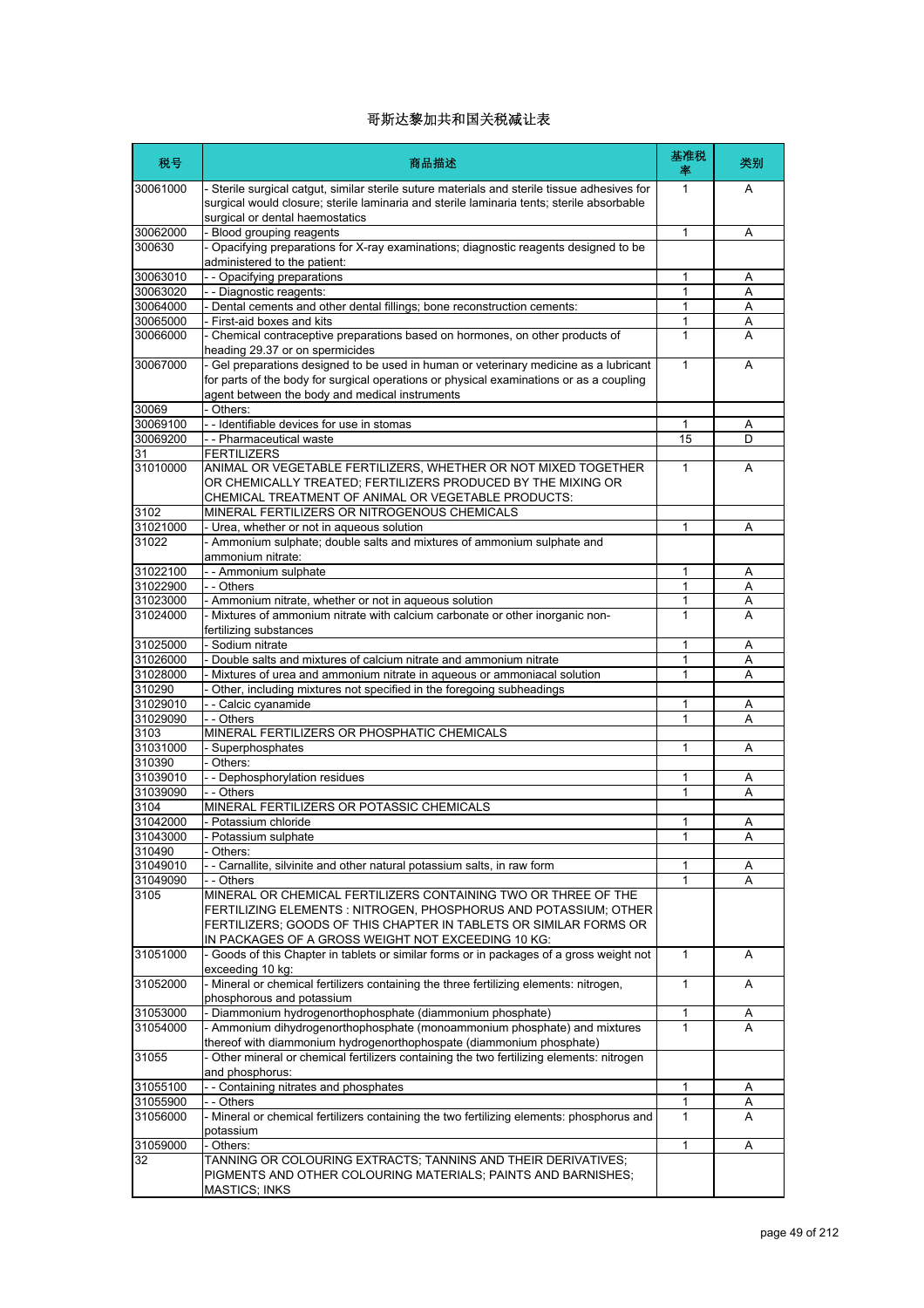| 税号               | 商品描述                                                                                                                                                                                                                                                                                                                                  | 基准税<br>率          | 类别 |
|------------------|---------------------------------------------------------------------------------------------------------------------------------------------------------------------------------------------------------------------------------------------------------------------------------------------------------------------------------------|-------------------|----|
| 3201             | TANNING EXTRACTS OF VEGETABLE ORIGIN; TANNINS AND THEIR SALTS,<br>ETHERS, ESTERS AND OTHER DERIVATIVES                                                                                                                                                                                                                                |                   |    |
| 32011000         | - Quebracho extract                                                                                                                                                                                                                                                                                                                   | 1                 | Α  |
| 32012000         | - Wattle extract                                                                                                                                                                                                                                                                                                                      | $\mathbf{1}$      | A  |
| 32019000         | - Others:                                                                                                                                                                                                                                                                                                                             | 1                 | A  |
| 3202             | SYNTHETIC ORGANIC TANNING SUBSTANCES; INORGANIC TANNING<br>SUBSTANCES; TANNING PREPARATIONS, WHETHER OR NOT CONTAINING<br>NATURAL TANNING SUBSTANCES; ENZYMATIC PREPARATIONS FOR<br>PRETANNING:                                                                                                                                       |                   |    |
| 32021000         | - Synthetic organic tanning substances                                                                                                                                                                                                                                                                                                | 1                 | Α  |
| 32029000         | - Others:                                                                                                                                                                                                                                                                                                                             | $\mathbf{1}$      | Α  |
| 32030000<br>3204 | COLOURING MATTER OF VEGETABLE OR ANIMAL ORIGINA (INCLUDING<br>DYEING EXTRACTS BUT EXCLUDING ANIMAL BLACKS), WHETHER OR NOT<br>CHEMICALLY DEFINED; PREPARATIONS AS SPECIFIED IN NOTE 3 OF THIS<br>CHAPTER BASED ON COLOURING MATTER OF VEGETABLE OR ANIMAL<br>ORIGIN:<br>SYNTHETIC ORGANIC COLOURING MATTER, WHETHER OR NOT CHEMICALLY | 1                 | A  |
|                  | DEFINED; PREPARATIONS AS SPECIFIED IN NOTE 3 TO THIS CHAPTER BASED<br>ON SYNTHETIC ORGANIC COLOURING MATTER; SYNTHETIC ORGANIC<br>PRODUCTS OF A KIND USED                                                                                                                                                                             |                   |    |
| 32041            | - Synthetic organic colouring matter and preparations based thereon as specified in<br>note 3 to this Chapter:                                                                                                                                                                                                                        |                   |    |
| 32041100         | - - Disperse dyes and preparations based thereon                                                                                                                                                                                                                                                                                      | 1                 | A  |
| 32041200         | - - Acid dyes, whether or not premetallized, and preparations based thereon; mordant<br>dyes and preparations based thereon                                                                                                                                                                                                           | $\mathbf{1}$      | A  |
| 32041300         | - - Basic dyes and preparations based thereon                                                                                                                                                                                                                                                                                         | $\mathbf{1}$      | Α  |
| 32041400         | - - Direct dyes and preparations based thereon                                                                                                                                                                                                                                                                                        | 1                 | Α  |
| 32041500         | - - Vat dyes (including those usable in that state as pigments) and preparations based<br>thereon                                                                                                                                                                                                                                     | $\mathbf{1}$      | A  |
| 32041600         | - - Reactive dyes and preparations based thereon                                                                                                                                                                                                                                                                                      | $\mathbf{1}$      | Α  |
| 32041700         | - - Pigments and preparations based thereon                                                                                                                                                                                                                                                                                           | 1                 | Α  |
| 32041900         | - - Others, including mixtures of colouring matter of two or more of the subheadings<br>3204.11 to 3204.19                                                                                                                                                                                                                            | 1                 | A  |
| 32042000         | - Synthetic organic products of a kind used as fluorescent brightening agents                                                                                                                                                                                                                                                         | 1                 | Α  |
| 32049000         | - Others                                                                                                                                                                                                                                                                                                                              | $\mathbf{1}$      | Α  |
| 32050000         | COLOUR LAKES; PREPARATIONS AS SPECIFIED IN NOTE 3 OF THIS CHAPTER<br><b>BASED ON COLOR LAKES</b>                                                                                                                                                                                                                                      | $\mathbf{1}$      | A  |
| 3206             | OTHER COLOURING MATTER; PREPARATIONS AS SPECIFIED IN NOTE 3 TO<br>THIS CHAPTER, OTHER THAN THOSE OF HEADING 32.03, 32.04 OR 32.05;<br>INORGANIC PRODUCTS OF A KIND USED AS LUMINOPHORES, WHETHER OR<br>NOT CHEMICALLY DEFINED                                                                                                         |                   |    |
| 32061            | - Pigments and preparations based on titanium oxide:                                                                                                                                                                                                                                                                                  |                   |    |
| 32061100         | - - Containing 80% or more by weight on titanium dioxide, calculated on the dry matter                                                                                                                                                                                                                                                | $\mathbf{1}$      | A  |
| 32061900         | - - Others                                                                                                                                                                                                                                                                                                                            | 1                 | А  |
| 32062000         | - Pigments and preparations based on chromium compounds                                                                                                                                                                                                                                                                               | 1                 | Α  |
| 32064            | - Other colouring matter and preparations:                                                                                                                                                                                                                                                                                            |                   |    |
| 32064100         | - - Ultramarine and preparations based thereon                                                                                                                                                                                                                                                                                        | 1                 | A  |
| 32064200         | -- Lithopone and other pigments and preparations based on zinc sulphide                                                                                                                                                                                                                                                               | $\mathbf{1}$      | Α  |
| 320649           | - - Others:                                                                                                                                                                                                                                                                                                                           |                   |    |
| 32064910         | --- Pigments and preparations based on cadmium compounds                                                                                                                                                                                                                                                                              | 1<br>$\mathbf{1}$ | Α  |
| 32064920         | --- Pigments and preparations based on hexacyanoferrates (ferrocyanides or<br>ferricyanides)                                                                                                                                                                                                                                          |                   | A  |
| 32064990         | --- Others                                                                                                                                                                                                                                                                                                                            | 1                 | Α  |
| 32065000         | - Inorganic products of the type used as luminophores                                                                                                                                                                                                                                                                                 | 1                 | Α  |
| 3207             | PREPARED PIGMENTS, PREPARED OPACIFIERS AND PREPARED COLOURS,<br>VITRIFIABLE ENAMELS AND GLAZES, ENGOBES (SLIPS), LIQUID LUSTRES AND<br>SIMILAR PREPARATIONS, OF A KIND USED IN THE CERAMIC, ENAMELLING OR<br>GLASS INDUSTRY; GLASS FRIT AND OTHER GLASS, IN THE FORM OF<br>POWDER, GRANULES OR FLAKES:                                |                   |    |
| 32071000         | - Prepared pigments, prepared opacifiers, prepared colours and similar preparations                                                                                                                                                                                                                                                   | 1                 | Α  |
| 32072000         | - Vitrifiable enamels and glazes, engobes (slips) and similar preparations                                                                                                                                                                                                                                                            | 1                 | Α  |
| 32073000         | - Liquid lustres and similar preparations                                                                                                                                                                                                                                                                                             | $\mathbf{1}$      | Α  |
| 32074000<br>3208 | - Glass frit and other glass, in the form of powder, granules or flakes<br>PAINTS AND VARNISHES (INCLUDING ENAMELS AND LACQUERS) BASED ON                                                                                                                                                                                             | 1                 | Α  |
|                  | SYNTHETIC POLYMERS OR CHEMICALLY MODIFIED NATURAL POLYMERS,<br>DISPERSED OR DISSOLVED IN A NON-AQUEOUS MEDIUM; SOLUTIONS AS<br>DEFINED IN NOTE FOUR OF THIS CHAPTER                                                                                                                                                                   |                   |    |
| 320810           | - Based on polyesters:                                                                                                                                                                                                                                                                                                                |                   |    |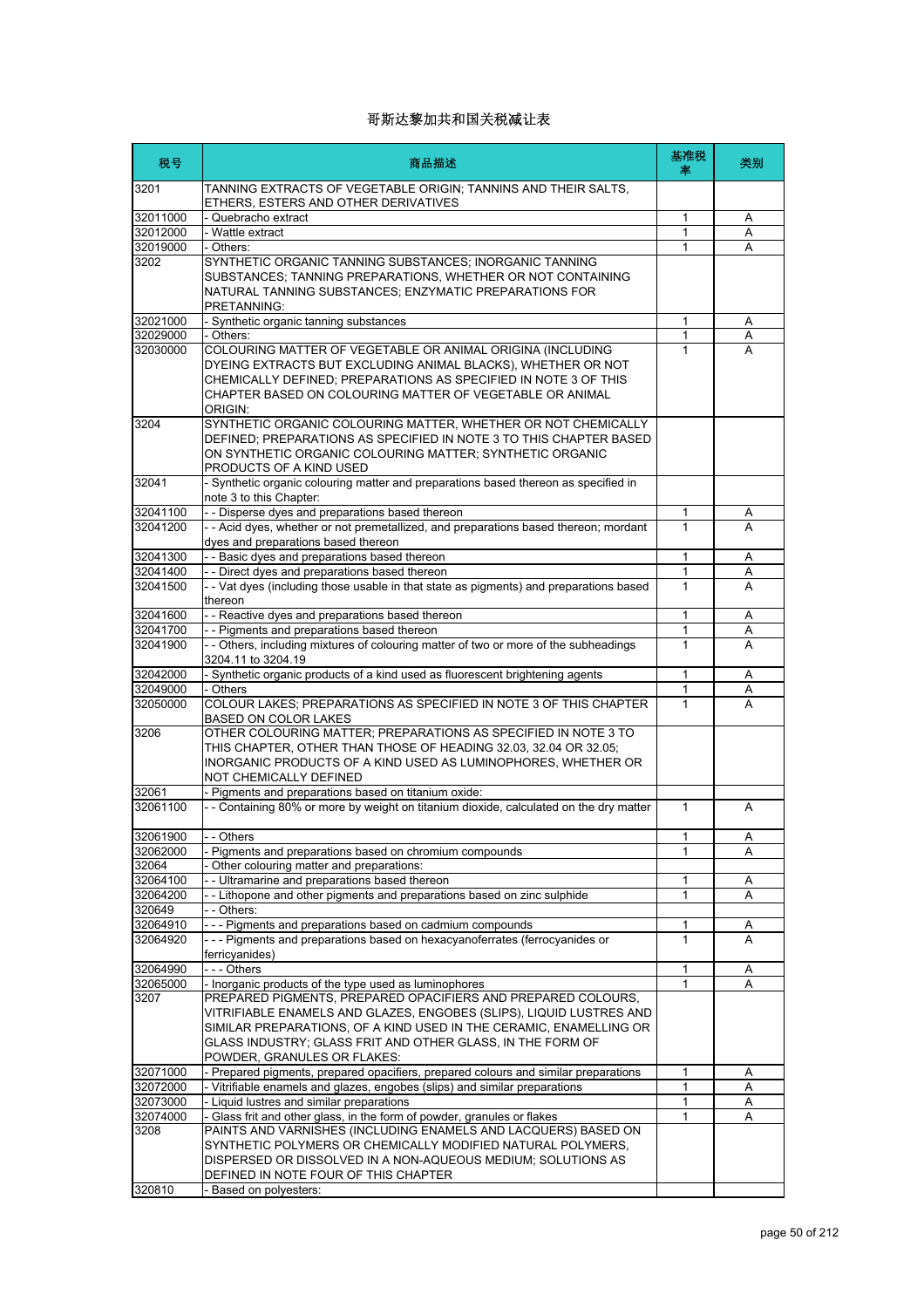| 税号                   | 商品描述                                                                                                                                                                                                                                                      | 基准税<br>率   | 类别                |
|----------------------|-----------------------------------------------------------------------------------------------------------------------------------------------------------------------------------------------------------------------------------------------------------|------------|-------------------|
| 32081010             | - - Oven drying anti-rust enamel paints, for coating metal strips                                                                                                                                                                                         | 1          | Α                 |
| 32081020             | - - Printer's varnish                                                                                                                                                                                                                                     | 1          | Α                 |
| 32081030             | - Colourless varnish, for curing concrete for road construction                                                                                                                                                                                           | 1          | Α                 |
| 32081040<br>32081050 | - - Put up in aerosol containers<br>- - Solutions as defined in Note 4 to this Chapter                                                                                                                                                                    | 15<br>1    | C<br>Α            |
| 32081090             | - - Others                                                                                                                                                                                                                                                | <b>MFN</b> | Ε                 |
| 320820               | - Based on acrylic or vinyl polymers:                                                                                                                                                                                                                     |            |                   |
| 32082010             | - - Printer's varnish                                                                                                                                                                                                                                     | 1          | Α                 |
| 32082020             | - - Colourless varnish, for curing concrete for road construction                                                                                                                                                                                         | 1          | Α                 |
| 32082030             | - - Put up in aerosol containers                                                                                                                                                                                                                          | 15         | $\mathsf C$       |
| 32082040             | - - Solutions defined in Note 4 of this Chapter                                                                                                                                                                                                           | 1          | Α                 |
| 32082090             | - - Others                                                                                                                                                                                                                                                | <b>MFN</b> | E                 |
| 320890               | - Others:                                                                                                                                                                                                                                                 |            |                   |
| 32089010<br>32089020 | - - Solutions as defined in Note 4 of this Chapter<br>- - Printer's barnish                                                                                                                                                                               | 1<br>1     | Α<br>Α            |
| 32089030             | - - Colourless barnish, for curing cement for road construction                                                                                                                                                                                           | 1          | Α                 |
| 32089040             | - - Epoxyphenolic paints and varnishes for sanitary use                                                                                                                                                                                                   | 1          | A                 |
| 32089050             | - - Put up in aerosol containers                                                                                                                                                                                                                          | 15         | C                 |
| 3208909              | - - Others:                                                                                                                                                                                                                                               |            |                   |
| 32089091             | - - - Other paints                                                                                                                                                                                                                                        | <b>MFN</b> | Ε                 |
| 32089092             | - - - Other varnishes                                                                                                                                                                                                                                     | <b>MFN</b> | Ε                 |
| 3209                 | PAINTS AND VARNISHES (INCLUDING ENAMELS AND LACQUERS) BASED ON<br>SYNTHETIC POLYMERS OR CHEMICALLY MODIFIED NATURAL POLYMERS.<br>DISPERSED OR DISSOLVED IN AN AQUEOUS MEDIUM                                                                              |            |                   |
| 320910               | - Based on acrylic or vinyl polymers:                                                                                                                                                                                                                     |            |                   |
| 32091010             | - - Printer's varnish                                                                                                                                                                                                                                     | 1          | Α                 |
| 32091090             | - - Others                                                                                                                                                                                                                                                | <b>MFN</b> | Ε                 |
| 320990               | - All others:                                                                                                                                                                                                                                             |            |                   |
| 32099010             | - - Other paints                                                                                                                                                                                                                                          | <b>MFN</b> | Ε                 |
| 32099020             | - - Other varnishes                                                                                                                                                                                                                                       | <b>MFN</b> | Е                 |
| 3210                 | OTHER PAINTS AND VARNISHES (INCLUDING ENAMELS, LACQUERS AND<br>DISTEMPERS); PREPARED WATER PIGMENTS OR A KIND USED FOR<br><b>FINISHING LEATHER</b>                                                                                                        |            |                   |
| 32100010             | - Water pigments of a kind used for finishng leather                                                                                                                                                                                                      | 1          | Α                 |
| 32100090             | - Others                                                                                                                                                                                                                                                  | 15         | С                 |
| 32110000             | <b>PREPARED DRIERS</b>                                                                                                                                                                                                                                    | 1          | A                 |
| 3212                 | PIGMENTS (INCLUDING METALLIC POWDERS AND FLAKES) DISPERSED IN<br>NON-AQUEOUS MEDIA, IN LIQUID OR IN PASTE FORM, OF A KIND USED IN THE<br>MANUFACTURE OF PAINTS (INCLUDING ENAMELS); STAMPING FOILS; DYES<br>AND OTHER COLOURING MATTER PUT UP IN FORMS OR |            |                   |
| 32121000             | - Stamping foils                                                                                                                                                                                                                                          | 1          | Α                 |
| 321290               | - Others:                                                                                                                                                                                                                                                 |            |                   |
| 32129010             | - - Aluminum powder dispersed in non-aqueous media                                                                                                                                                                                                        | 6          | C                 |
| 32129020             | - - Other pigments dispersed in non-aqueous media                                                                                                                                                                                                         | 1          | Α<br>$\mathsf{C}$ |
| 32129090<br>3213     | Others<br>ARTISTS', STUDENTS' OR SIGNBOARD PAINTERS' COLOURS, MODIFYING                                                                                                                                                                                   | 6          |                   |
|                      | TINTS, AMUSEMENT COLOURS AND THE LIKE, IN TABLETS, TUBES, JARS,<br>BOTTLES, PANS OR IN SIMILAR FORMS OR PACKINGS                                                                                                                                          |            |                   |
| 32131000             | - Assorted colours                                                                                                                                                                                                                                        | 6          | В                 |
| 32139000             | - All others                                                                                                                                                                                                                                              | 6          | B                 |
| 3214                 | GLAZIERS' PUTTY, GRAFTING PUTTY, RESIN CEMENTS, CAULKING<br>COMPOUNDS AND OTHER MASTICS: PAINTERS' FILLINGS: NON-REFRACTORY<br>SURFACING PREPARATIONS FOR USE IN MASONRY                                                                                  |            |                   |
| 321410               | - Glaziers' putty, grafting putty, resin cements, caulking compunds and other mastics;<br>painter's fillings:                                                                                                                                             |            |                   |
| 3214101              | - - Glazier's putty, resin cements, and other mastics:                                                                                                                                                                                                    |            |                   |
| 32141011             | --- Based on acrylic polymers or polyesters                                                                                                                                                                                                               | 6          | С                 |
| 32141019             | --- Others                                                                                                                                                                                                                                                | 1          | Α                 |
| 32141020<br>32149000 | - - Painter's fillings                                                                                                                                                                                                                                    | 6<br>6     | С<br>С            |
| 3215                 | - Others<br>PRINTING INK, WRITING OR DRAWING INK AND OTHER INKS, WHETHER OR<br>NOT CONCENTRATED OR SOLID                                                                                                                                                  |            |                   |
| 32151                | - Printing ink:                                                                                                                                                                                                                                           |            |                   |
| 321511               | - - Blacks:                                                                                                                                                                                                                                               |            |                   |
| 32151110             | --- Offset printing ink                                                                                                                                                                                                                                   | 1          | Α                 |
| 32151120             | --- For retouching negatives for printing                                                                                                                                                                                                                 | 1          | Α                 |
| 32151130             | --- Screen printing ink                                                                                                                                                                                                                                   | 1          | Α                 |
| 32151190             | --- Others                                                                                                                                                                                                                                                | 10         | С                 |
| 321519               | - - All others:                                                                                                                                                                                                                                           |            |                   |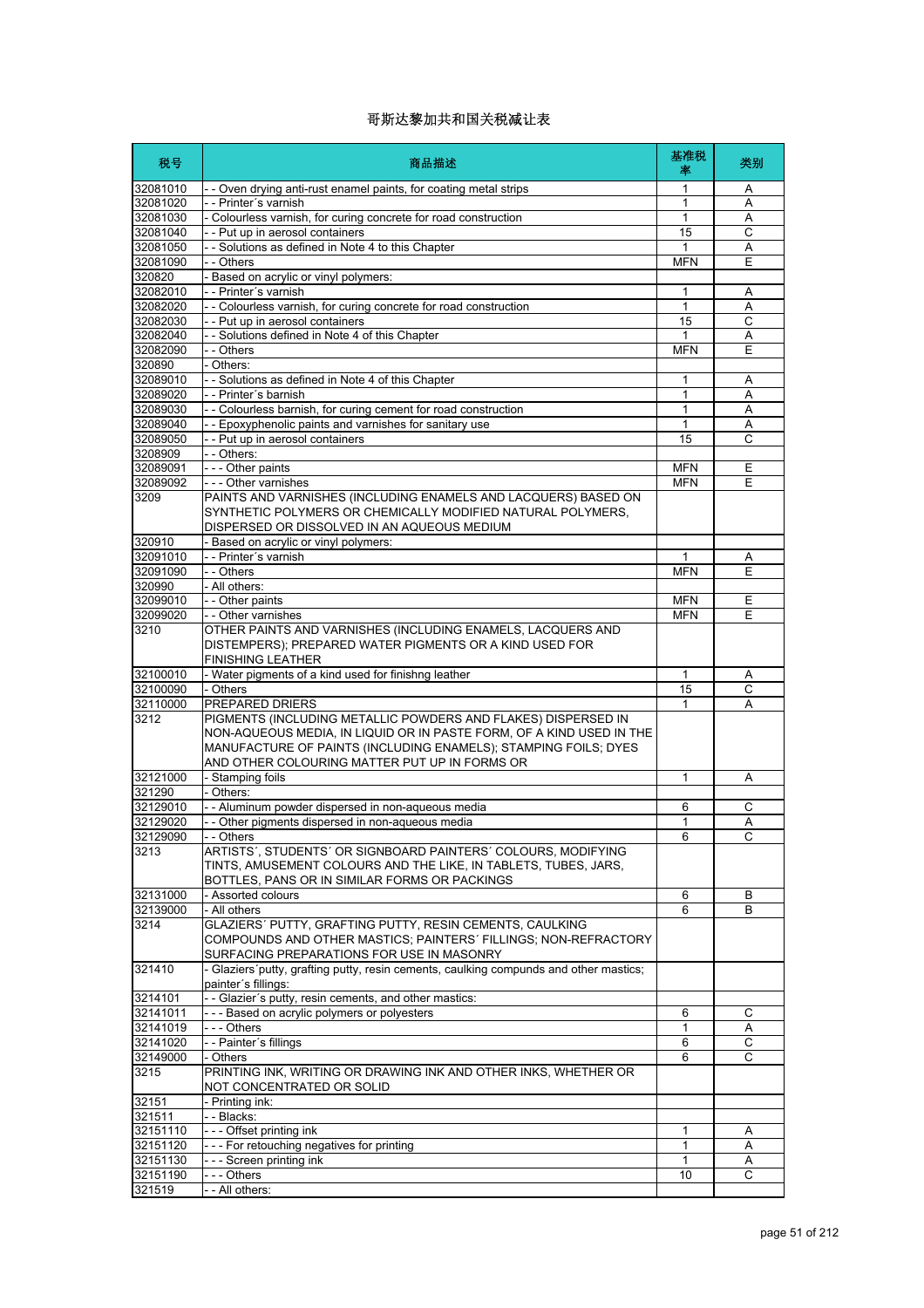| 税号                   | 商品描述                                                                                                                         | 基准税<br>率                 | 类别             |
|----------------------|------------------------------------------------------------------------------------------------------------------------------|--------------------------|----------------|
| 32151910             | - - - Offset printing ink                                                                                                    | 1                        | Α              |
| 32151920             | --- For retouching negatives for printing                                                                                    | 1                        | Α              |
| 32151930             | - - - Screen printing ink                                                                                                    | 1                        | Α              |
| 32151990             | --- Others                                                                                                                   | 10                       | $\overline{c}$ |
| 32159000             | - All others                                                                                                                 | 1                        | Α              |
| 33                   | ESSENTIAL OILS AND RESINOIDS; PREPARATIONS FOR PERFUMES, FOR<br>BOUDOIR OR COSMETICS                                         |                          |                |
| 3301                 | ESSENTIAL OILS (TERPENELESS OR NOT), INCLUDING CONCRETES AND                                                                 |                          |                |
|                      | ABSOLUTES; RESINOIDS; EXTRACTED OLEORESINS; CONCENTRATES OF                                                                  |                          |                |
|                      | ESSENTIAL OILS IN FATS, IN FIXED OILS, IN WAXES OR THE LIKE, OBTAINED                                                        |                          |                |
|                      | BY ENFLEURAGE OR MACERATION: TERPENIC BY-PRODUCTS OF THE<br>DETARPENATION OF ESSENTIAL OILS; AQUEOUS DISTILLATES AND AQUEOUS |                          |                |
|                      | SOLUTIONS OF ESSENTIAL OILS:                                                                                                 |                          |                |
| 33011                | - Essential oils of citrus fruits:                                                                                           |                          |                |
| 33011200             | - - Of orange                                                                                                                | 1                        | Α              |
| 33011300             | - - Of lemon                                                                                                                 | $\mathbf{1}$             | A              |
| 330119               | - - Others:                                                                                                                  |                          |                |
| 33011910             | - - - Of bergamot                                                                                                            | 1                        | A              |
| 33011920             | - - - Of lime                                                                                                                | 1                        | Α              |
| 33011990             | $--$ Others                                                                                                                  | 1                        | А              |
| 33012                | - Essential oils, other than those of citrus fruit:                                                                          |                          |                |
| 33012400             | - - Of peppermint (Mentha piperita)                                                                                          | 1                        | A              |
| 33012500             | - - Of other mints                                                                                                           | 1                        | A              |
| 330129               | - - Others:                                                                                                                  |                          |                |
| 33012910<br>33012920 | --- Of geranium<br>- - - Of iasmin                                                                                           | 1<br>1                   | Α<br>A         |
| 33012930             | - - - Of lavender or of lavandin                                                                                             | 1                        | A              |
| 33012940             | - - - Of vetiver                                                                                                             | $\mathbf{1}$             | Α              |
| 33012990             | --- Others                                                                                                                   | 1                        | Α              |
| 33013000             | - Resinoids                                                                                                                  | 1                        | Α              |
| 33019000             | - All others                                                                                                                 | 1                        | Α              |
| 3302                 | MIXTURES OF ODORIFEROUS SUBSTANCES AND MIXTURES (INCLUDING                                                                   |                          |                |
|                      | ALCOHOLIC SOLUTIONS) WITH A BASIS OF ONE OR MORE OF THESE                                                                    |                          |                |
|                      | SUBSTANCES, OF A KIND USED AS RAW MATERIALS IN INDUSTRY; OTHER                                                               |                          |                |
|                      | PREPARATIONS BASED ON ODORIFEROUS SUBSTANCES, OF A KIND USED                                                                 |                          |                |
|                      | FOR THE MANUFACTURE OF BEVERAGES:                                                                                            |                          |                |
| 330210<br>33021010   | - Of a kind used in the food and drink industries:<br>- - Of a kind used in the food industry                                |                          |                |
| 33021020             | - - Of a kind used in the drink industry, even containing ethyl alcohol                                                      | 6<br>6                   | С<br>C         |
| 330290               | - All others:                                                                                                                |                          |                |
| 33029010             | - - Of a kind used in the tobacco industry                                                                                   | 1                        | Α              |
| 33029020             | - - Of a kind used in the oral hygiene or dental industries                                                                  | $\mathbf{1}$             | Α              |
| 33029090             | - - Others                                                                                                                   | 6                        | Α              |
| 33030000             | PERFUMES AND TOILET WATERS                                                                                                   | 15                       | С              |
| 3304                 | BEAUTY OR MAKE-UP PREPARATIONS AND PREPARATIONS FOR THE CARE                                                                 |                          |                |
|                      | OF THE SKIN (OTHER THAN MEDICAMENTS), INCLUDING SUNSCREEN OR                                                                 |                          |                |
|                      | SUNTAN PREPARATIONS; MANICURE OR PEDICURE PREPARATIONS:                                                                      |                          |                |
| 33041000             | - Preparations for lip make-up                                                                                               | <b>MFN</b>               | Е              |
| 33042000             | - Preparations for eye make-up<br>- Preparations for manicure or pedicure                                                    | <b>MFN</b><br><b>MFN</b> | Е              |
| 33043000<br>33049    | - All others                                                                                                                 |                          | Е              |
| 33049100             | - - Powders, whether or not compressed                                                                                       | <b>MFN</b>               | Е              |
| 33049900             | - - All others                                                                                                               | <b>MFN</b>               | Е              |
| 3305                 | PREPARATIONS FOR USE ON THE HAIR:                                                                                            |                          |                |
| 33051000             | - Shampoos                                                                                                                   | <b>MFN</b>               | Ε              |
| 33052000             | - Preparations for permanent waving or straightening                                                                         | 15                       | С              |
| 33053000             | -Hair lacquers                                                                                                               | 15                       | C              |
| 33059000             | - All others                                                                                                                 | <b>MFN</b>               | E              |
| 3306                 | PREPARATIONS FOR ORAL OR DENTAL HYGIENE, INCLUDING DENTURE                                                                   |                          |                |
|                      | FIXATIVE PASTES AND POWDERS; YARN USED TO CLEAN BETWEEN THE                                                                  |                          |                |
|                      | TEETH (DENTAL FLOSS), IN INDIVIDUAL RETAIL PACKAGES:                                                                         |                          |                |
| 33061000             | - Dentifrices                                                                                                                | <b>MFN</b>               | Е              |
| 33062000<br>33069000 | - Yarn used to clean between the teeth (dental floss)<br>- All others                                                        | 15<br>15                 | С<br>C         |
| 3307                 | PRE-SHAVE, SHAVING OR AFTER-SHAVE PREPARATIONS, PERSONAL                                                                     |                          |                |
|                      | DEODORANTS, BATH PREPARATIONS, DEPILATORIES AND OTHER                                                                        |                          |                |
|                      | PERFUMERY, COSMETIC OR TOILET PREPARATIONS, NOT ELSEWHERE                                                                    |                          |                |
|                      | SPECIFIED OR INCLUDED; PREPARATIONS OF                                                                                       |                          |                |
| 33071000             | - Pre-shave, shaving or after-shave preparations                                                                             | 15                       | С              |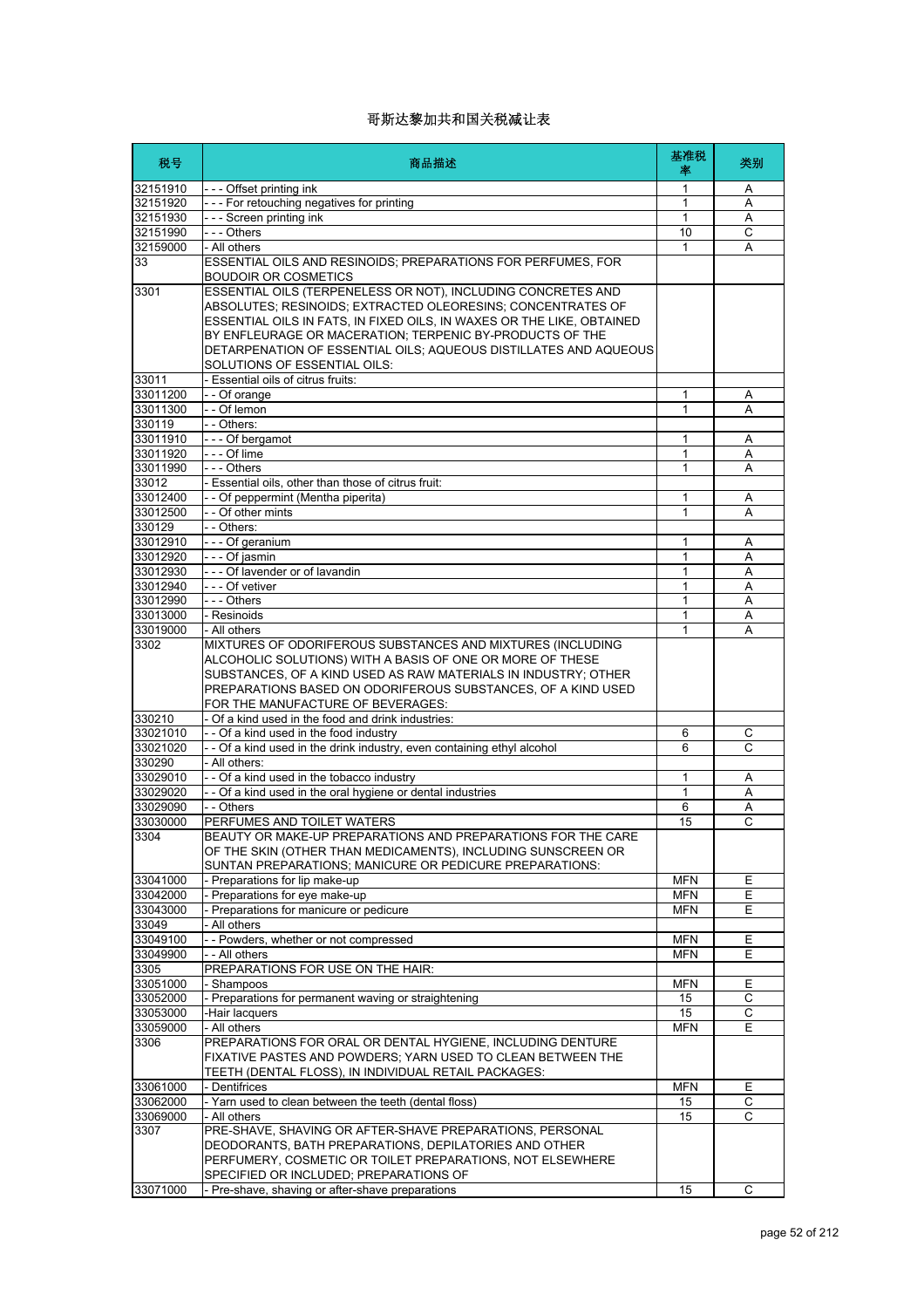| 税号                | 商品描述                                                                                                                                                                                                                                                                  | 基准税<br>率   | 类别 |
|-------------------|-----------------------------------------------------------------------------------------------------------------------------------------------------------------------------------------------------------------------------------------------------------------------|------------|----|
| 33072000          | - Personal deodorants or antiperspirants                                                                                                                                                                                                                              | <b>MFN</b> | Е  |
| 33073000          | - Perfumed bath salts and other bath preparations                                                                                                                                                                                                                     | 15         | C  |
| 33074             | - Preparations for perfuming or deodorizing rooms, including odoriferous preparations<br>used during religious rites:                                                                                                                                                 |            |    |
| 33074100          | -- "Agarbatti" and other odoriferous preparations which operate by burning                                                                                                                                                                                            | 15         | C  |
| 33074900          | - All others                                                                                                                                                                                                                                                          | 15         | C  |
| 330790            | - - All others:                                                                                                                                                                                                                                                       |            |    |
| 33079010          | - Contact lens or artificial eye solutions, including artificial tears                                                                                                                                                                                                | 6          | Α  |
| 33079090          | - - Others                                                                                                                                                                                                                                                            | 15         | C  |
| 34                | SOAP, ORGANIC SURFACE-ACTIVE AGENTS, WASHING PREPARATIONS,<br>LUBRICATING PREPARATIONS ARTIFICIAL WAXES, PREPARED WAXES,<br>CLEANING PRODUCTS, CANDLES AND SIMILAR ARTICLES, MODELLING<br>PASTES, "DENTAL WAXES" AND DENTAL PREPARATIONS                              |            |    |
| 3401              | SOAP; ORGANIC SURFACE-ACTIVE PRODUCTS AND PREPARATIONS FOR<br>SOAP, IN THE FORM OF BARS, CAKES, MOULDED PIECES OR SHAPES,<br>WHETHER OR NOT CONTAINING SOAPS; ORGANIC SURFACE-ACTIVE<br>PRODUCTS AND PREPARATIONS FOR WASHING SKIN, IN THE FORM OF<br>LIQUID OR CREAM |            |    |
| 34011             | - Soap and organic surface-active products and preparations, in the form of bars,<br>cakes, moulded pieces or shapes, and paper, wadding, felt and nonwovens,<br>impregnated, coated or covered with soap or detergents:                                              |            |    |
| 340111            | -- For toilet use (including medicated products)                                                                                                                                                                                                                      |            |    |
| 3401111           | -  -  - Soap:                                                                                                                                                                                                                                                         |            |    |
| 34011111          | ---- Medicated, other than desinfectant                                                                                                                                                                                                                               | <b>MFN</b> | Ε  |
| 34011119          | - - - - All others                                                                                                                                                                                                                                                    | 15         | D  |
| 34011120          | - - - Organic surface-active products and preparations for use as soap                                                                                                                                                                                                | 10         | D  |
| 34011130          | --- Paper, wadding, felt and nonwovens, impregnated, coated or covered with soap<br>or detergents                                                                                                                                                                     | 6          | D  |
| 34011900          | - - Others                                                                                                                                                                                                                                                            | <b>MFN</b> | Ε  |
| 340120            | - Soap in other forms:                                                                                                                                                                                                                                                |            |    |
| 34012010          | -- Liquid soap, medicated (other than desinfectant)                                                                                                                                                                                                                   | <b>MFN</b> | Ε  |
| 34012090          | - - Others                                                                                                                                                                                                                                                            | 15         | D  |
| 34013000          | - Organic surface-active products and preparations for washing the skin, in the form of<br>liquid or cream and put up for retail sale, whether or not containing soap                                                                                                 | 15         | D  |
| 3402              | ORGANIC SURFACE-ACTIVE AGENTS (OTHER THAN SOAP); SURFACE-ACTIVE<br>PREPARATIONS, WASHING PREPARATIONS (INCLUDING AUXILIARY WASHING<br>PREPARATIONS) AND CLEANING PREPARATIONS, WHETHER OR NOT<br>CONTAINING SOPA, OTHER THAN THOSE OF HEADING 34.01                   |            |    |
| 34021             | Organic surface-active agents, whether or not put up for retail sale:                                                                                                                                                                                                 |            |    |
| 340211            | - - Anionic:                                                                                                                                                                                                                                                          |            |    |
| 34021110          | --- Water-soluble salts of alkylaryl sulphonic acids                                                                                                                                                                                                                  | 10         | D  |
| 34021190          | --- Others                                                                                                                                                                                                                                                            | 1          | Α  |
| 34021200          | - - Cationic                                                                                                                                                                                                                                                          | 1          | Α  |
| 34021300          | - - Non-ionic                                                                                                                                                                                                                                                         | 1          | Α  |
| 34021900          | - All others                                                                                                                                                                                                                                                          | 1          | A  |
| 34022000          | - Preparations put up for retail sale:                                                                                                                                                                                                                                | <b>MFN</b> | Ε  |
| 340290<br>3402901 | All others:<br>- - Surface-active preparations other than washing preparations or cleaning                                                                                                                                                                            |            |    |
|                   | preparations:                                                                                                                                                                                                                                                         |            |    |
| 34029011          | --- With a basis of water-soluble alkylaryl sulphonic acids or phosphoric esters                                                                                                                                                                                      | 10         | D  |
| 34029019          | $\overline{-}$ - All others                                                                                                                                                                                                                                           | <b>MFN</b> | Ε  |
| 34029020<br>3403  | - Washing preparations and cleaning preparations:<br>LUBRICATING PREPARATIONS (INCLUDING CUTTING-OIL PREPARATIONS,<br>BOLT OR NUT RELEASE PREPARATIONS, ANTI-RUST OR ANTI-CORROSION                                                                                   | <b>MFN</b> | Е  |
|                   | PREPARATIONS AND MOULD RELEASE PREPARATIONS, BASED ON<br>LUBRICANTS) AND PREPARATIONS OF A KIND USED FOR                                                                                                                                                              |            |    |
| 34031             | - Containing petroleum oils or oils obtained from bituminous minerals:                                                                                                                                                                                                |            |    |
| 34031100          | -- Preparations for the treatment of textile materials, leather, furskins or other<br>materials                                                                                                                                                                       | 1          | A  |
| 34031900          | - - All others                                                                                                                                                                                                                                                        | 1          | Α  |
| 34039<br>340391   | - All others:<br>-- Preparations for the treatment of textile materials, leather, furskins or other                                                                                                                                                                   |            |    |
| 34039110          | materials:<br>--- Of a kind used for the oil or grease treatment of leather, with a basis of                                                                                                                                                                          | 6          | A  |
|                   | diethanolamines and oxidized or sulphonated oils                                                                                                                                                                                                                      |            |    |
| 34039190          | --- Others                                                                                                                                                                                                                                                            | 1          | Α  |
| 34039900<br>3404  | - - All others<br>ARTIFICIAL WAXES AND PREPARED WAXES:                                                                                                                                                                                                                | 1          | Α  |
| 34042000          | Of poly(oxyethylene) (poly(ethylene glycol)):                                                                                                                                                                                                                         | 1          | Α  |
|                   |                                                                                                                                                                                                                                                                       |            |    |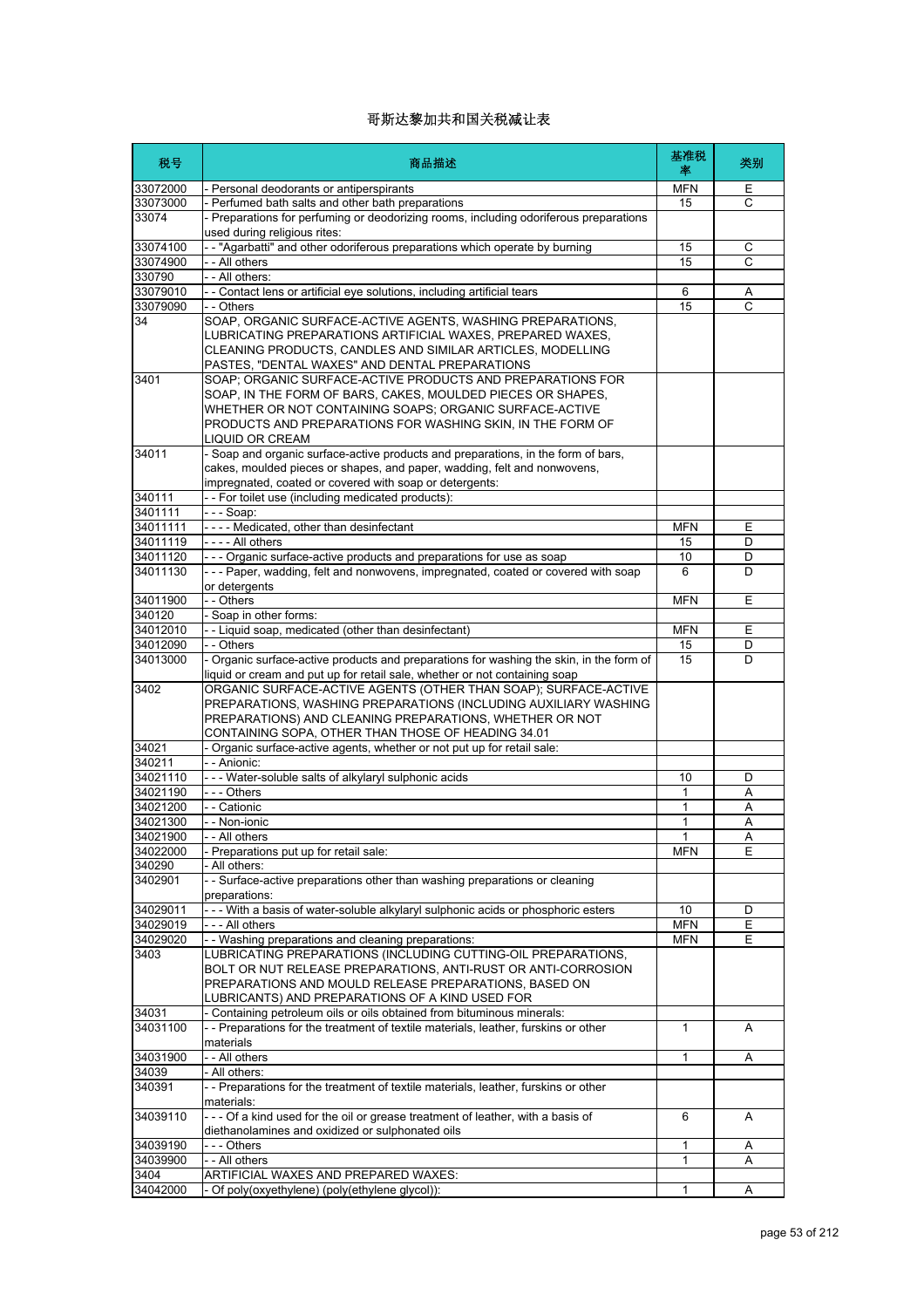| 税号                 | 商品描述                                                                                                                                                                                                                                                                        | 基准税<br>率     | 类别 |
|--------------------|-----------------------------------------------------------------------------------------------------------------------------------------------------------------------------------------------------------------------------------------------------------------------------|--------------|----|
| 340490             | - All others:                                                                                                                                                                                                                                                               |              |    |
| 34049010           | - - Of chemically modified lignite                                                                                                                                                                                                                                          | $\mathbf{1}$ | Α  |
| 34049090           | - - Others                                                                                                                                                                                                                                                                  | 1            | Α  |
| 3405               | POLISHES AND CREAMS, FOR FOOTWEAR, FURNITURE, FLOORS,<br>COACHWORK, GLASS OR METAL, SCOURING PASTES AND POWDERS AND<br>SIMILAR PREPARATIONS (WHETHER OR NOT IN THE FORM OF PAPER,<br>WADDING, FELT, NONWOVENS, CELLULAR PLASTICS OR CELLULAR RUBBER,<br>IMPREGNATED, COATED |              |    |
| 34051000           | - Polishes, creams and similar preparations for footwear or leather                                                                                                                                                                                                         | 15           | С  |
| 34052000           | - Polishes, creams and similar preparations for the maintenance of wooden furniture,<br>floors or other woodwork                                                                                                                                                            | 15           | C  |
| 34053000           | - Polishes and similar preparations for coachwork, other than metal polishes                                                                                                                                                                                                | 15           | C  |
| 34054000           | Scouring pastes and powders and other scouring preparations:                                                                                                                                                                                                                | 15           | D  |
| 340590             | All others:                                                                                                                                                                                                                                                                 |              |    |
| 34059010           | - - Waxes containing solvents or emulsified, not containing other added substances                                                                                                                                                                                          | 1            | Α  |
| 34059020           | - - Metal polishes, in containers of a net content of less than 1 kg                                                                                                                                                                                                        | 6            | C  |
| 34059090           | - - Others                                                                                                                                                                                                                                                                  | 15           | С  |
| 34060000           | CANDLES, TAPERS AND THE LIKE                                                                                                                                                                                                                                                | <b>MFN</b>   | E  |
| 34070000           | MODELLING PASTES, INCLUDING THOSE PUT UP FOR CHILDREN'S<br>AMUSEMENT; PREPARATIONS KNOWN AS "DENTAL WAX" OR AS "DENTAL<br>IMPRESSION COMPUNDS", PUT UP IN SETS, IN PACKINGS FOR RETAIL SALE<br>OR IN PLATES,                                                                | 6            | C  |
| 35                 | ALBUMINOIDAL SUBSTANCES; MODIFIED STARCHES; GLUES; ENZYMES                                                                                                                                                                                                                  |              |    |
| 3501               | CASEIN, CASEINATES AND OTHER CASEIN DERIVATIVVES; CASEIN GLUES                                                                                                                                                                                                              |              |    |
| 35011000           | -Casein                                                                                                                                                                                                                                                                     | 1            | Α  |
| 35019000           | - All others                                                                                                                                                                                                                                                                | 6            | A  |
| 3502               | ALBUMINS (INCLUDING CONCENTRATES OF TWO OR MORE WHEY PROTEINS,<br>CONTAINING BY WEIGHT MORE THAN 80% WHEY PROTEINS, CALCULATED ON<br>THE DRY MATTER), ALBUMINATES AND OTHER ALBUMIN DERIVATIVES:                                                                            |              |    |
| 35021              | Egg albumin:                                                                                                                                                                                                                                                                |              |    |
| 35021100           | - - Dried                                                                                                                                                                                                                                                                   | 1            | Α  |
| 35021900           | - - All others                                                                                                                                                                                                                                                              | 1            | A  |
| 35022000           | - Milk albumin, including concentrates of two or more whey proteins                                                                                                                                                                                                         | 1            | Α  |
| 35029000           | - All others                                                                                                                                                                                                                                                                | 1            | А  |
| 3503               | GELATIN (INCLUDING GELATIN IN RECTANGULAR, INCLUDING SQUARE<br>SHEETS, WHETHER OR NOT SURFACE WORKED OR COLOURED) AND<br>GELATIN DERIVATIVES; ISINGLASS; OTHER GLUES OR ANIMAL ORIGIN,<br>EXCLUDING CASEIN GLUES OF HEADING 35.01:                                          |              |    |
| 35030010           | - Gelatins and gelating derivatives                                                                                                                                                                                                                                         | $\mathbf{1}$ | Α  |
| 35030090           | - Others                                                                                                                                                                                                                                                                    | 6            | С  |
| 35040000           | PEPTONES AND THEIR DERIVATIVES; OTHER PROTEIN SUBSTANCES AND<br>THEIR DERIVATIVES, NOT ELSEWHERE SPECIFIED OR INCLUDED; HIDE<br>POWDER, WHETHER OR NOT CHROMED                                                                                                              | 1            | A  |
| 3505               | DEXTRINS AND OTHER MODIFIED STARCHES (FOR EXAMPLE,<br>PREGELATINIZED OR ESTERIFIED STARCHES); GLUES BASED ON STARCHES,<br>OR ON DEXTRINS OR OTHER MODIFIED STARCHES:                                                                                                        |              |    |
| 350510             | - Dextrins and other modified starches                                                                                                                                                                                                                                      |              |    |
| 35051010           | - - Dextrins                                                                                                                                                                                                                                                                | 1            | Α  |
| 35051020           | - - Pregelatinized or esterified starch                                                                                                                                                                                                                                     | 1            | Α  |
| 35051090           | - - Others                                                                                                                                                                                                                                                                  | 6            | D  |
| 35052000           | - Glues                                                                                                                                                                                                                                                                     | 10           | D  |
| 3506               | PREPARED GLUES AND OTHER PREPARED ADHESIVES, NOT ELSEWHERE<br>SPECIFIED OR INCLUDED; PRODUCTS SUITABLE FOR USE AS GLUES OR<br>ADHESIVES, PUT UP FOR RETAIL SALE AS GLUES OR ADHESIVES, NOT<br>EXCEEDING A NET WEIGHT OF 1 KG                                                |              |    |
| 35061000           | - Products suitable for use as glues or adhesives, put up for retail sale as glues or<br>adhesives, not exceeding a net weight of 1 kg                                                                                                                                      | 15           | D  |
| 35069              | All others:                                                                                                                                                                                                                                                                 |              |    |
| 350691<br>35069110 | -- Glues based on polymers of headings 39.01 to 39.13 or of rubber:<br>--- Prepared thermoplastic adhesives based on polyamides or polyesters, with a                                                                                                                       | 6            | A  |
|                    | melting point of between 180 C and 240 C                                                                                                                                                                                                                                    |              |    |
| 35069190           | --- Others                                                                                                                                                                                                                                                                  | 15           | D  |
| 35069900           | - - All others                                                                                                                                                                                                                                                              | <b>MFN</b>   | E  |
| 3507               | ENZYMES; PREPARED ENZYMES NOT ELSEWHERE SPECIFIED OR INCLUDED:                                                                                                                                                                                                              |              |    |
| 35071000           | Rennet and concentrates thereof                                                                                                                                                                                                                                             | 1            | A  |
| 35079000           | All others                                                                                                                                                                                                                                                                  | 1            | Α  |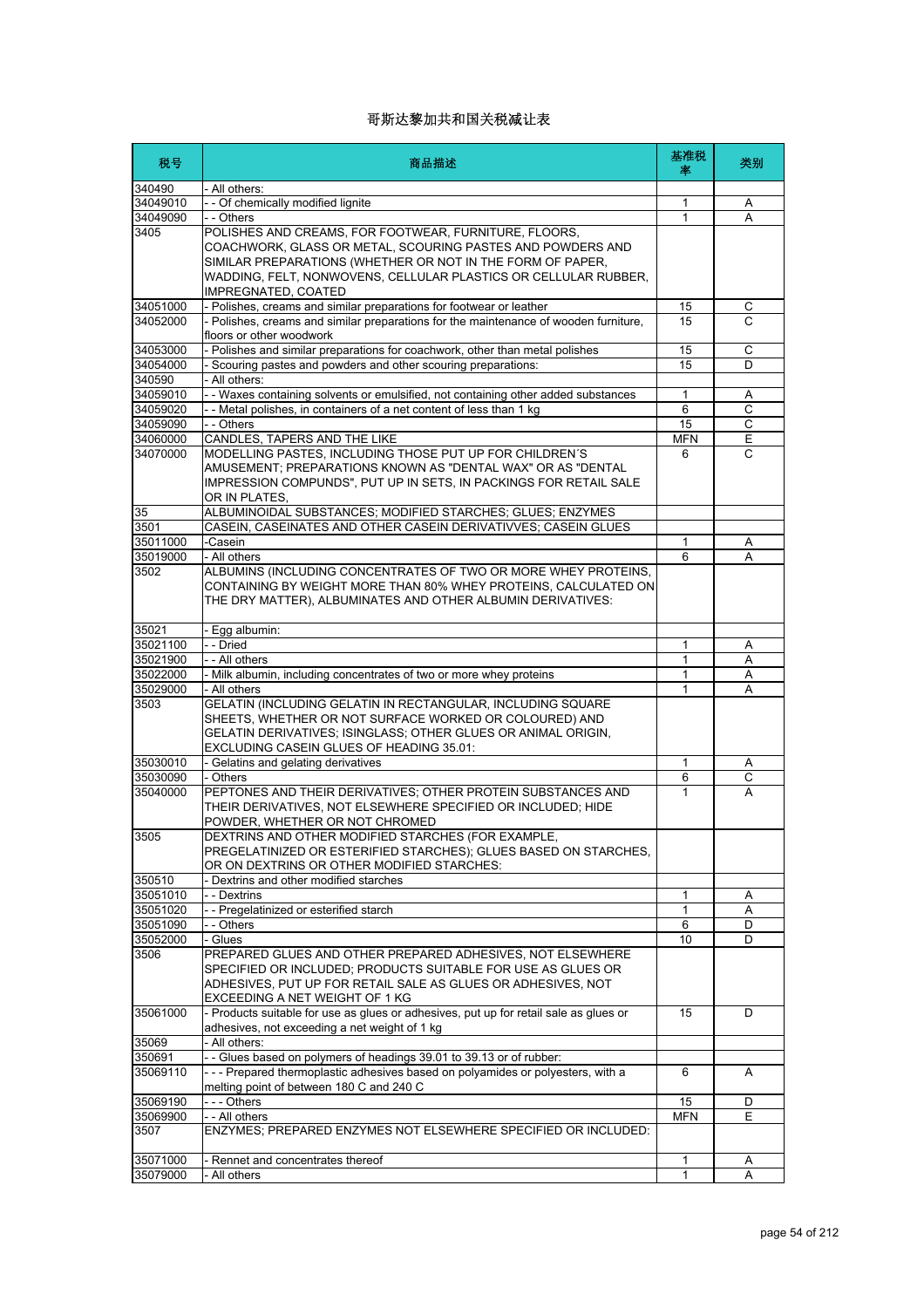| 税号                | 商品描述                                                                                                                                                                                                                       | 基准税<br>率     | 类别             |
|-------------------|----------------------------------------------------------------------------------------------------------------------------------------------------------------------------------------------------------------------------|--------------|----------------|
| 36                | EXPLOSIVEA AND POWDERS; PYROTECHNIC PRODUCTS; MATCHES;<br>PYROPHORIC ALLOYS; CERTAIN COMBUSTIBLE PREPARATIONS                                                                                                              |              |                |
| 36010000          | PROPELLENT POWDERS                                                                                                                                                                                                         | 1            | Α              |
| 3602              | PREPARED EXPLOSIVES, OTHER THAN PROPELLENT POWDERS:                                                                                                                                                                        |              |                |
| 36020010          | - Based on ammonium nitrate                                                                                                                                                                                                | 15           | С              |
| 36020090          | - Others                                                                                                                                                                                                                   | 10           | С              |
| 36030000          | SAFETY FUSES; DETONATING FUSES; PERCUSSION OR DETONATING CAPS;<br>IGNITERS; ELECTRIC DETONATORS                                                                                                                            | $\mathbf{1}$ | A              |
| 3604              | FIREWORKS, SIGNALLING FLARES, RAIN ROCKETS, FOG SIGNALS AND OTHER<br>PYROTECHNIC ARTICLES                                                                                                                                  |              |                |
| 36041000          | - Fireworks                                                                                                                                                                                                                | 15           | C              |
| 36049000          | - All others                                                                                                                                                                                                               | 15           | $\overline{C}$ |
| 36050000          | MATCHES, OTHER THAN PYROTECHNIC ARTICLES OF HEADING 36.04                                                                                                                                                                  | 15           | C              |
| 3606              | FERRO-CERIUM AND OTHER PYROPHORIC ALLOYS IN ALL FORMS; ARTICLES<br>OF COMBUSTIBLE MATERIALS AS SPECIFIED IN NOTE 2 TO THIS CHAPTER                                                                                         |              |                |
| 36061000          | - Liquid or liquefied-gas fuels in containers of a kind used for filling or refilling cigarette<br>or similar lighters and of a capacity not exceeding 300 cm3                                                             | 15           | C              |
| 360690            | - All others:                                                                                                                                                                                                              |              |                |
| 36069010          | - - Ferro-ceriumand other pyrophoric alloys                                                                                                                                                                                | 6            | Α              |
| 36069090          | - - Others                                                                                                                                                                                                                 | 15           | C              |
| 37                | PHOTOGRAPHIC OR CINEMATOGRAPHIC PRODUCTS                                                                                                                                                                                   |              |                |
| 3701              | PHOTOGRAPHIC PLATES AND FILM IN THE FLAT, SENSITIZED, UNEXPOSED,<br>OF ANY MATERIAL OTHER THAN PAPER. PAPERBOARD OR TEXTILES:<br>INSTANT PRINT FILM IN THE FLAT, SENSITIZED, UNEXPOSED, WHETHER OR<br><b>NOT IN PACKS:</b> |              |                |
| 37011000          | - For X-rays                                                                                                                                                                                                               | 1            | Α              |
| 37012000          | - Instant print film                                                                                                                                                                                                       | 10           | A              |
| 370130            | - Other plates and film, with any side exceeding 255 cm:                                                                                                                                                                   |              |                |
| 37013010          | - - Photo-mechanical process plates of the type used in photoengraving,<br>photolithography, etc.)                                                                                                                         | 1            | A              |
| 37013090          | - - Others                                                                                                                                                                                                                 | 10           | Α              |
| 37019             | - All others:                                                                                                                                                                                                              |              |                |
| 37019100          | - - For colour photography (polychrome)                                                                                                                                                                                    | 10           | Α              |
| 37019900          | - - All others                                                                                                                                                                                                             | 10           | A              |
| 3702              | PHOTOGRAPHIC FILM IN ROLLS, SENSITIZED, UNEXPOSED, OF ANY MATERIAL<br>OTHER THAN PAPER, PAPERBOARD OR TEXTILES; INSTANT PRINT FIL IN<br>ROLLS, SENSITIZED, UNEXPOSED:                                                      |              |                |
| 37021000          | - For X-rays                                                                                                                                                                                                               | 1            | Α              |
| 37023             | - Other film, without sprocket holes, of a width exceeding 105 mm:                                                                                                                                                         |              |                |
| 370231            | -- For colour photography (polychrome)                                                                                                                                                                                     |              |                |
| 37023110          | --- Instant print film                                                                                                                                                                                                     | 10           | Α              |
| 37023190          | --- Others                                                                                                                                                                                                                 | 10           | A              |
| 370232            | - - All others, with silver halide emulsion                                                                                                                                                                                |              |                |
| 37023210          | Instant print film                                                                                                                                                                                                         | 10           | Α              |
| 37023290          | - - - Others                                                                                                                                                                                                               | 10           | A              |
| 370239            | - - All others                                                                                                                                                                                                             |              |                |
| 37023910          | --- Instant print film                                                                                                                                                                                                     | 10           | Α              |
| 37023990          | $- -$ Others                                                                                                                                                                                                               | 10           | Α              |
| 37024<br>370241   | - Other film, without sprocket holes, of a width exceeding 105 mm:<br>- - Of a width exceeding 610 mm and of a length exceeding 200 m, for colour                                                                          |              |                |
|                   | photography (polychrome):                                                                                                                                                                                                  |              |                |
| 37024110          | --- Instant print film                                                                                                                                                                                                     | 10           | Α              |
| 37024190          | - - - Others                                                                                                                                                                                                               | 10           | Α              |
| 370242            | - - Of a width exceeding 610 mm and of a length exceeding 200 m, other than for<br>colour photography                                                                                                                      |              |                |
| 37024210          | --- Instant print film                                                                                                                                                                                                     | 10           | Α              |
| 37024290          | - - - Others                                                                                                                                                                                                               | 10           | Α              |
| 370243            | - - Of a width exceeding 610 mm and of a length not exceeding 200m                                                                                                                                                         |              |                |
| 37024310          | --- Instant print film                                                                                                                                                                                                     | 10           | Α              |
| 37024390          | $- -$ Others                                                                                                                                                                                                               | 10           | Α              |
| 370244            | - - Of a width exceeding 105 mm but not exceeding 610 mm:                                                                                                                                                                  |              |                |
| 37024410          | - - - Instant print film                                                                                                                                                                                                   | 10           | Α              |
| 37024490<br>37025 | - - - Others<br>- Other film for colour photography (polychrome):                                                                                                                                                          | 10           | Α              |
| 37025100          | - - Of a width not exceeding or equal to 16 mm and of a length not exceedin or equal                                                                                                                                       | 10           | A              |
| 37025200          | to 14 m<br>-- Of a width not exceeding 16 mm and of a length exceeding 14m                                                                                                                                                 | 10           | Α              |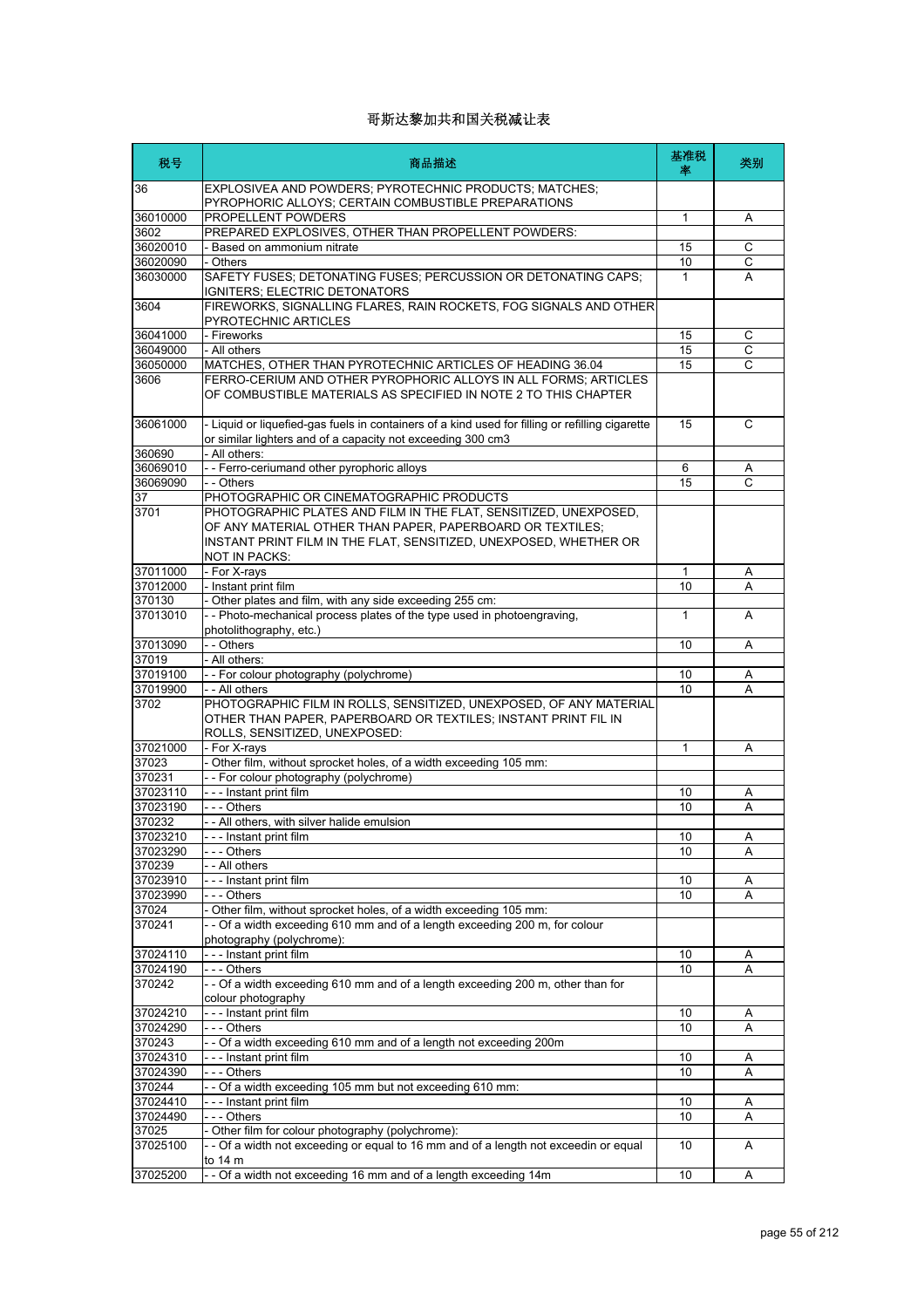| 税号                 | 商品描述                                                                                                                                                                                                                                           | 基准税<br>率 | 类别             |
|--------------------|------------------------------------------------------------------------------------------------------------------------------------------------------------------------------------------------------------------------------------------------|----------|----------------|
| 37025300           | - - Of a width exceeding 16 mm but not exceeding 35 mm and of a length exceeding<br>30 m, for slides                                                                                                                                           | 10       | A              |
| 37025400           | - - Of a width exceeding 16 mm but not exceeding 35 mm and of a length exceeding<br>30 m, other than for slides                                                                                                                                | 10       | A              |
| 37025500           | - - Of a width exceeding 16 mm but not exceeding 35 mm and of a length exceeding<br>30 m                                                                                                                                                       | 10       | A              |
| 37025600<br>37029  | - - Of a width exceeding 35mm<br>- All others:                                                                                                                                                                                                 | 10       | Α              |
| 37029100           | - - Of a width not exceeding 16 mm                                                                                                                                                                                                             | 10       | Α              |
| 37029300           | - - Of a width exceeding 16 mm but not exceeding 35 mm and of a length not<br>exceeding 30 m                                                                                                                                                   | 10       | A              |
| 37029400           | - - Of a width exceeding 16 mm but not exceeding 35 mm and of a length exceeding<br>30 m                                                                                                                                                       | 10       | A              |
| 37029500           | -- Of a width exceeding 35 mm                                                                                                                                                                                                                  | 10       | Α              |
| 3703               | PHOTOGRAPHIC PAPER, PAPERBOARD AND TEXTILES, SENSITIZED,<br>UNEXPOSED:                                                                                                                                                                         |          |                |
| 37031000           | - In rolls of a width exceeding 610 mm                                                                                                                                                                                                         | 10       | Α              |
| 37032000           | - - All others, for colour photography (polychrome)                                                                                                                                                                                            | 1        | Α              |
| 370390<br>37039010 | - All others:<br>- - Heliographic paper, for monochrome photography                                                                                                                                                                            | 10       | Α              |
| 37039090           | - - Others                                                                                                                                                                                                                                     | 10       | Α              |
| 37040000           | PHOTOGRAPHIC PLATES, FILM, PAPER, PAPERBOARD AND TEXTILES,                                                                                                                                                                                     | 10       | A              |
| 3705               | EXPOSED BUT NOT DEVELOPED<br>PHOTOGRAPHIC PLATES AND FILM EXPOSED AND DEVELOPED, OTHER THAN                                                                                                                                                    |          |                |
|                    | CINEMATOGRAPHIC FILM:                                                                                                                                                                                                                          |          |                |
| 37051000           | - For offset reproduction                                                                                                                                                                                                                      | 10       | Α              |
| 370590<br>37059010 | - All others:                                                                                                                                                                                                                                  |          |                |
| 37059090           | - - Microfilms<br>- - Others                                                                                                                                                                                                                   | 10<br>10 | Α<br>Α         |
| 3706               | CINEMATOGRAPHIC FILM, EXPOSED AND DEVELOPED, WHETHER OR NOT<br>INCORPORATING SOUNDTRACK OR CONSISTING ONLY OF SOUNDTRACK:                                                                                                                      |          |                |
| 37061000           | - Of a width of 35 mm or more                                                                                                                                                                                                                  | 6        | В              |
| 37069000           | - All others                                                                                                                                                                                                                                   | 6        | B              |
| 3707               | CHEMICAL PREPARATIONS FOR PHOTOGRAPHIC USES (OTHER THAN<br>VARNISHES, GLUES, ADHESIVES AND SIMILAR PREPARATIONS); UNMIXED<br>PRODUCTS FOR PHOTOGRAPHIC USES, PUT UP IN MEASURED PORTIONS OR<br>PUT UP FOR RETAIL SALE IN A FORM READY FOR USE: |          |                |
| 37071000           | - Sensitizig emulsions                                                                                                                                                                                                                         | 1        | A              |
| 37079000           | - All others                                                                                                                                                                                                                                   | 1        | A              |
| 38                 | MISCELLANEOUS CHEMICAL PRODUCTS                                                                                                                                                                                                                |          |                |
| 3801               | ARTIFICIAL GRAPHITE; COLLOIDAL OR SEMI-COLLOIDAL GRAPHITE;<br>PREPARATIONS BASED ON GRAPHITE OR OTHER CARBON IN THE FORM OF<br>PASTES, BLOCKS, PLATES OR OTHER SEMI-MANUFACTURES:                                                              |          |                |
| 38011000           | - Artificial graphite                                                                                                                                                                                                                          | 1        | Α              |
| 38012000           | - Colloidal or semi-colloidal graphite                                                                                                                                                                                                         | 1        | $\overline{A}$ |
| 38013000           | - Carbonaceous pastes for electrodes and similar pastes for furnace linings                                                                                                                                                                    | 1<br>1   | Α              |
| 38019000<br>3802   | - All others<br>ACTIVATED CARBON; ACTIVATED NATURAL MINERAL PRODUCTS; ANIMAL                                                                                                                                                                   |          | A              |
| 38021000           | BLACK, INCLUDING SPENT ANIMAL BLACK:<br>- Activated carbon                                                                                                                                                                                     | 1        | Α              |
| 38029000           | - All others                                                                                                                                                                                                                                   | 1        | Α              |
| 38030000           | TALL OIL, WHETHER OR NOT REFINED                                                                                                                                                                                                               | 1        | Α              |
| 38040000           | RESIDUAL LYES FROM THE MANUFACTURE OF WOOD PULP, WHETHER OR<br>NOT CONCENTRATED, DESUGARED OR CHEMICALLY TREATED, INCLUDING<br>LIGNIN SULPHONATES, BUT EXCLUDING TALL OIL OF HEADING 38.03                                                     | 1        | A              |
| 3805               | GUM, WOOD OR SULPHATE TURPENTINE AND OTHER TERPENIC OILS<br>PRODUCED BY THE DISTILLATION OR OTHER TREATMENT OF CONIFEROUS<br>WOODS; CRUDE DIPENTENE; ESSENCEFOR CELLULOSIC PASTE                                                               |          |                |
| 38051000           | - Gum, wood or sulphate turpentine oils                                                                                                                                                                                                        | 6        | C              |
| 380590             | - All others:                                                                                                                                                                                                                                  |          |                |
| 38059010           | - - Pine oils                                                                                                                                                                                                                                  | 6        | С              |
| 38059090           | - - Others                                                                                                                                                                                                                                     | 6        | C              |
| 3806               | ROSIN AND RESIN ACIDS, AND DERIVATIVES THEREOF; ROSIN SPIRIT AND<br>ROSIN OILS; RUM GUMS:                                                                                                                                                      |          |                |
| 38061000           | - Rosin and resin acids                                                                                                                                                                                                                        | 6        | С              |
| 38062000           | - Salts of rosin, or resin acids or of derivatives of rosin or resin acids, other than salts<br>of rosin adducts                                                                                                                               | 6        | C              |
| 38063000           | - Ester gums                                                                                                                                                                                                                                   | 1        | A              |
| 38069000           | - All others                                                                                                                                                                                                                                   | 6        | C              |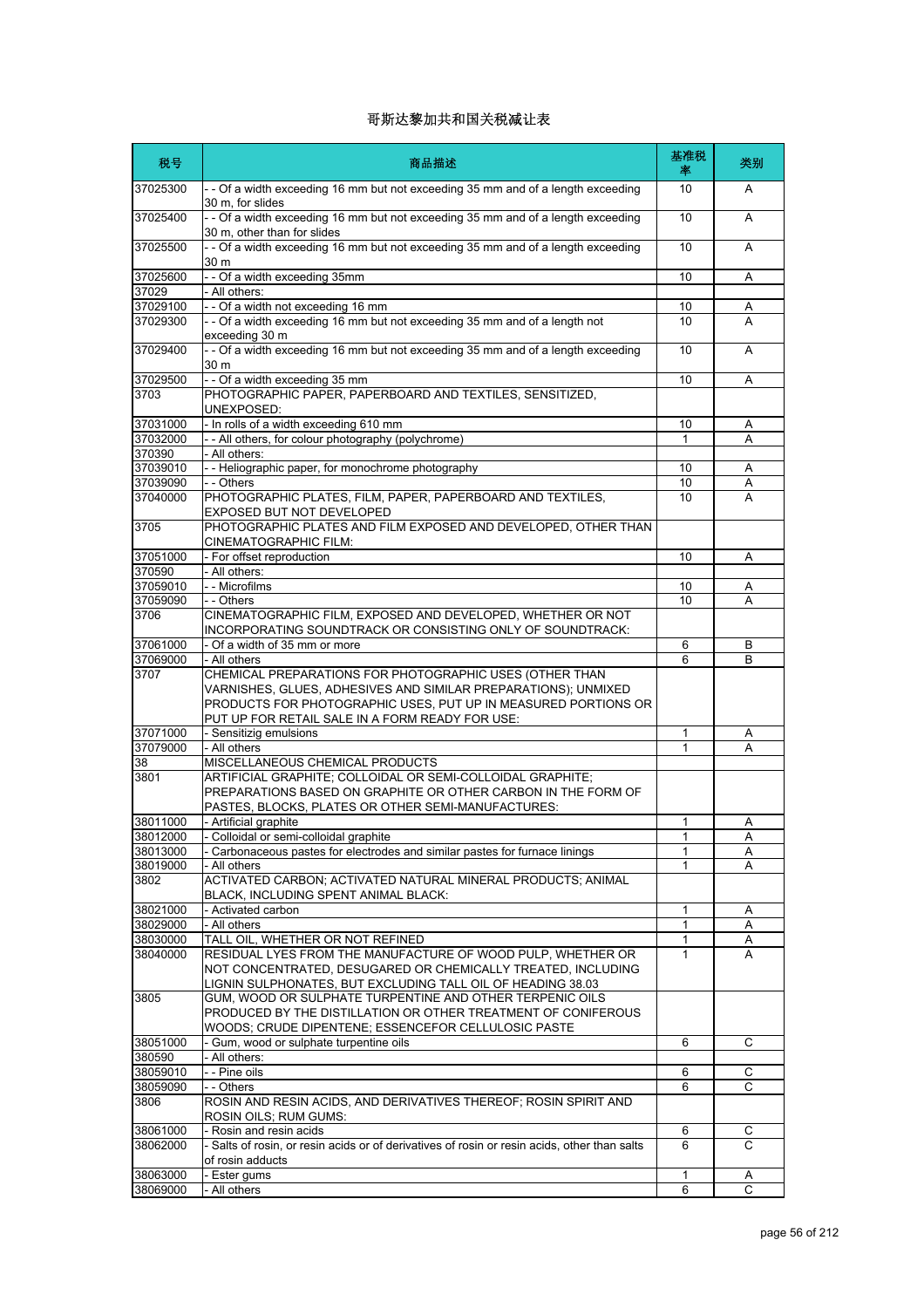| 税号                   | 商品描述                                                                                                                                                                                                                                                                      | 基准税<br>率     | 类别                  |
|----------------------|---------------------------------------------------------------------------------------------------------------------------------------------------------------------------------------------------------------------------------------------------------------------------|--------------|---------------------|
| 38070000             | WOOD TAR; WOOD TAR OILS; WOOD CREOSOTE; WOOD NAPHTHA;<br>VEGETABLE PITCH; BREWER'S PITCH AND SIMILAR PREPARATIONS BASED<br>ON ROSIN, RESIN ACIDS OR ON VEGETABLE PITCH                                                                                                    | 1            | A                   |
| 3808                 | INSECTICIDES, RODENTICIDES, FUNGICIDES, HERBICIDES, ANTI-SPROUTING<br>PRODUCTS AND PLANT-GROWTH REGULATORS, DISINFECTANTS AND<br>SIMILAR PRODUCTS, PUT UP IN FORMS OR PACKINGS FOR RETAIL SALE OR<br>AS                                                                   |              |                     |
| 380850               | - Product mentioned in Note 1 of the subsection of this Chapter:                                                                                                                                                                                                          |              |                     |
| 3808501<br>38085011  | - - Insecticides:<br>--- In articles such as tablets and candles, that act due to combustion, and fly killing                                                                                                                                                             | 10           | C                   |
|                      | paper                                                                                                                                                                                                                                                                     |              |                     |
| 38085019             | - - - All others                                                                                                                                                                                                                                                          | 6            | С                   |
| 3808502<br>38085021  | -- Fungicides:<br>- - - With a basis of chromated copper arsenate, of the kinds used as preservative for                                                                                                                                                                  | $\mathbf{1}$ | A                   |
|                      | wood, in containers of a net content equal or greater than 125 kg                                                                                                                                                                                                         |              |                     |
| 38085029             | - - - All others                                                                                                                                                                                                                                                          | 6            | C                   |
| 38085030             | - - Herbicides, germination inhibitors and growth regulators for plants                                                                                                                                                                                                   | 6            | C                   |
| 38085040<br>3808509  | - - Disinfectants<br>- - All others:                                                                                                                                                                                                                                      | 15           | D                   |
| 38085091             | --- Raticides and other anti-rodent agents                                                                                                                                                                                                                                | 10           | C                   |
| 38085099             | - - - All others                                                                                                                                                                                                                                                          | 6            | C                   |
| 38089                | - All others:                                                                                                                                                                                                                                                             |              |                     |
| 380891               | - - Insecticides:                                                                                                                                                                                                                                                         |              |                     |
| 38089110             | --- In articles such as tablets and candles, that act due to combustion, and fly killing<br>paper                                                                                                                                                                         | 10           | C                   |
| 38089190             | $--$ Others                                                                                                                                                                                                                                                               | 6            | C                   |
| 380892               | -- Fungicides:                                                                                                                                                                                                                                                            |              |                     |
| 38089210             | --- With a basis of chromated copper arsenate, of the kinds used as preservative for<br>wood, in containers of a net content equal or greater than 125 kg                                                                                                                 | 1            | A                   |
| 38089290             | - - - Others                                                                                                                                                                                                                                                              | 6            | C<br>$\overline{C}$ |
| 38089300<br>380894   | - - Herbicides, germination inhibitors and growth regulators for plants<br>- - Disinfectants                                                                                                                                                                              | 6            |                     |
| 38089410             | - - - With a basis of pine oils and tensoactive agents of quaternary ammonium                                                                                                                                                                                             | <b>MFN</b>   | E                   |
| 38089490             | - - - Others                                                                                                                                                                                                                                                              | <b>MFN</b>   | Е                   |
| 380899               | - - All others:                                                                                                                                                                                                                                                           |              |                     |
| 38089910             | --- Raticides and other anti-rodent agents                                                                                                                                                                                                                                | <b>MFN</b>   | Ε                   |
| 38089990             | --- Others                                                                                                                                                                                                                                                                | 6            | C                   |
| 3809                 | FINISHING AGENTS, DYE CARRIERS TO ACCELERATE THE DYEING OR FIXING<br>OF DYESTUFFS AND OTHER PRODUCTS AND PREPARATIONS (FOR EXAMPLE:<br>DRESSINGS AND MORDANTS), OF A KIND USED IN THE TEXTILE, PAPER,<br>LEATHER OR LIKE INDUSTRIES, NOT ELSEWHERE SPECIFIED OR INCLUDED: |              |                     |
| 38091000             | - With a basis of anylaceous substances                                                                                                                                                                                                                                   | 6            | С                   |
| 38099                | - All others:                                                                                                                                                                                                                                                             |              |                     |
| 38099100             | - - Of a kind used in the textile or like industries                                                                                                                                                                                                                      | 6            | C.                  |
| 38099200             | - - Of a kind used in the paper or like industries                                                                                                                                                                                                                        | 6            | Α                   |
| 38099300<br>3810     | - Of a kind used in the leather or like industries<br>PICKLING PREPARATIONS FOR METAL SURFACES; FLUXES AND OTHER                                                                                                                                                          | 6            | C                   |
|                      | AUXILIARY PREPARATIONS FOR SOLDERING, BRAZING OR WELDING;<br>SOLDERING, BRAZING OR WELDING POWDERS AND PASTES CONSISTING OF<br>METAL AND OTHER MATERIALS; PREPARATIONS OF A KIND USED AS CORES<br>FOR WELDING ELECTRODES OR RODS:                                         |              |                     |
| 38101000             | - Pickling preparations for metal surfaces; soldering, brazing or welding powders and<br>pastes consisting of metal and other materials                                                                                                                                   | 1            | Α                   |
| 38109000             | - All others                                                                                                                                                                                                                                                              | 1            | Α                   |
| 3811                 | ANTI-KNOCK PREPARATIONS, OXIDATIONS, INHIBITORS, GUM INHIBITORS,<br>VISCOSITY IMPROVERS, ANTI-CORROSIVE PREPARATIONS AND OTHER<br>PREPARED ADDITIVES, FOR MINERAL OILS (INCLUDING GASOLINE) OR FOR<br>OTHER LIQUIDS USED FOR THE SAME PURPOSES AS MINERAL OILS:           |              |                     |
| 38111                | - Anti-knock preparations:                                                                                                                                                                                                                                                |              |                     |
| 38111100<br>38111900 | - - Based on leather compounds<br>- - All others                                                                                                                                                                                                                          | 6<br>6       | Α<br>Α              |
| 38112                | Additives for lubricating oils:                                                                                                                                                                                                                                           |              |                     |
| 381121               | - - Containing petroleum oils or oils obtained from bituminous minerals:                                                                                                                                                                                                  |              |                     |
| 38112110             | -- Containing 30% or more but not more than 40% of such oils                                                                                                                                                                                                              | 1            | Α                   |
| 38112190             | --- Others                                                                                                                                                                                                                                                                | 1            | Α                   |
| 38112900             | - - All others                                                                                                                                                                                                                                                            | 1            | Α                   |
| 38119000             | - All others                                                                                                                                                                                                                                                              | 6            | Α                   |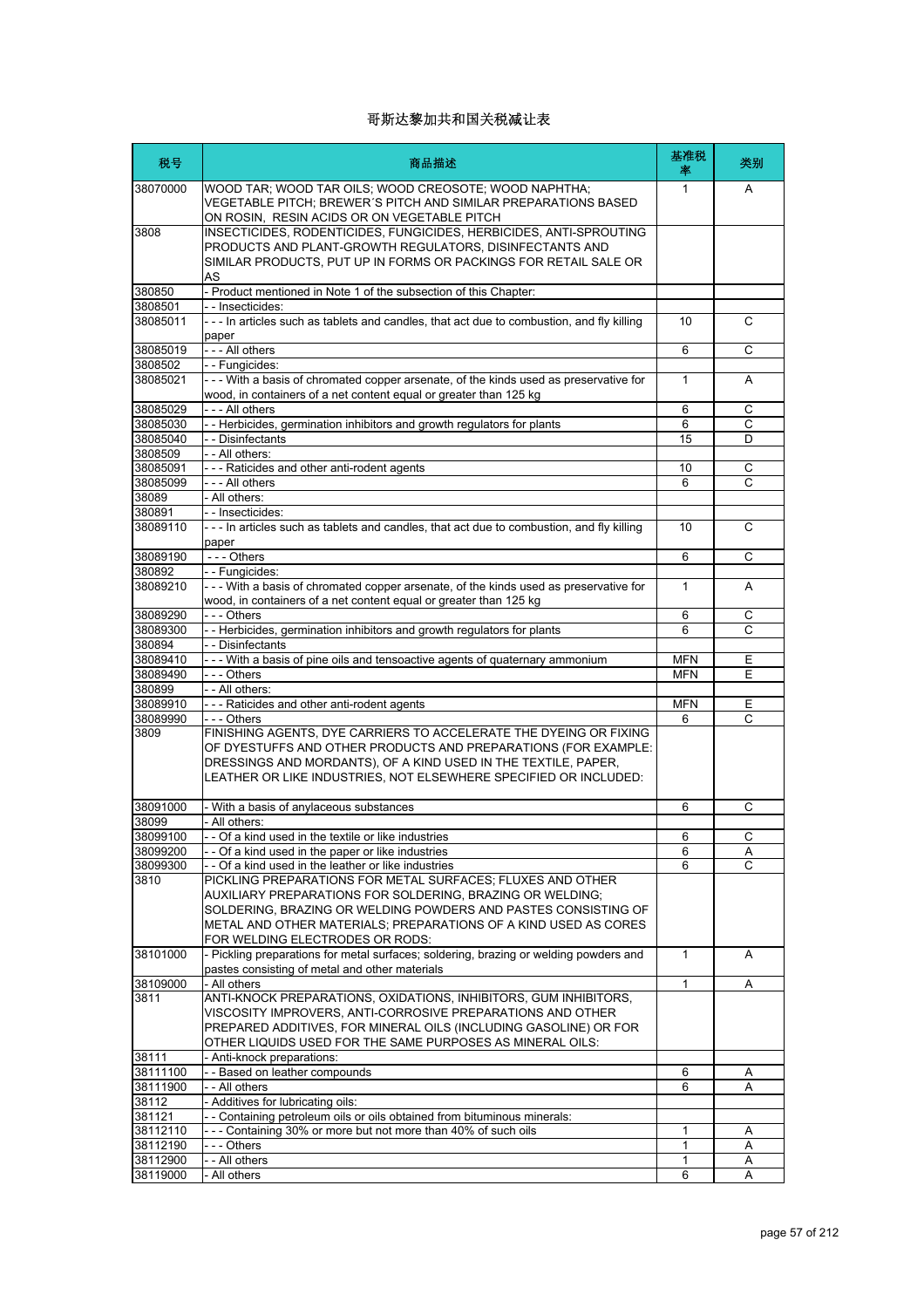| 税号                   | 商品描述                                                                                                                                                                                                                 | 基准税<br>率     | 类别     |
|----------------------|----------------------------------------------------------------------------------------------------------------------------------------------------------------------------------------------------------------------|--------------|--------|
| 3812                 | PREPARED RUBBER ACCELERATORS; COMPOUND PLASTICIZERS FOR<br>RUBBER OR PLASTICS, NOT ELSEWHERE SPECIFIED OR INCLUDED; ANTI-<br>OXIDIZING PREPARATIONS AND OTHER COMPOUND STABILIZERS FOR<br><b>RUBBER OR PLASTICS:</b> |              |        |
| 38121000             | - Prepared rubber accelerators                                                                                                                                                                                       | 1            | Α      |
| 38122000             | - Compound plasticizers for rubber or plastics                                                                                                                                                                       | 6            | B      |
| 381230               | - Anti-oxidizing preparations and other compound stabilizers for rubber or plastics:                                                                                                                                 |              |        |
| 38123010             | - - For rubber                                                                                                                                                                                                       | 1            | Α      |
| 3812302              | -- For plastics:                                                                                                                                                                                                     |              |        |
| 38123021             | - - - Stabilizers for poly(vinyl chloride) (PVC) based on organic salts of heavy metals                                                                                                                              | 1            | Α      |
| 38123029             | --- All others                                                                                                                                                                                                       | 1            | Α      |
| 38130000             | PREPARATIONS AND CHARGES FOR FIRE-EXTINGUISHERS; CHARGED FIRE-<br><b>EXTINGUISHING GRENADES</b>                                                                                                                      | $\mathbf{1}$ | A      |
| 3814                 | ORGANIC COMPOSITE SOLVENTS AND THINNERS, NOT ELSEWHRE<br>SPECIFIED OR INCLUDED; PREPARED PAINT OR VARNISH REMOVERS                                                                                                   |              |        |
| 38140010             | - Solvents and thinners:                                                                                                                                                                                             | 6            | C      |
| 38140090             | - Others                                                                                                                                                                                                             | 1            | A      |
| 3815<br>38151        | REACTION INITIATORS, REACTION ACCELERATORS AND CATALYTIC<br>PREPARATIONS, NOT ELSEWHERE SPECIFIED OR INCLUDED:<br>- Supported catalysts:                                                                             |              |        |
| 38151100             | - With nickel or nickel compounds as the active substance                                                                                                                                                            | 1            | Α      |
| 38151200             | - With precious metal or precious metal compounds as the active substance                                                                                                                                            | 1            | A      |
| 38151900             | - - All others                                                                                                                                                                                                       | $\mathbf{1}$ | Α      |
| 381590               | - All others:                                                                                                                                                                                                        |              |        |
| 38159010             | - - Catalysts based on methyl ethyl ketone peroxide or organo-cobalt compounds                                                                                                                                       | 10           | D      |
| 38159090             | - - Others                                                                                                                                                                                                           | 1            | Α      |
| 38160000             | REFRACTORY CEMENTS, MORTARS, CONCRETES AND SIMILAR<br>COMPOSITIONS, OTHER THAN PRODUCTS OF HEADING 38.01                                                                                                             | 1            | A      |
| 3817                 | MIXED ALKYLBENZENES AND MIXED ALKYLNAPHTHALENES, OTHER THAN<br>THOSE OF HEADING 27.07 OR 29.02                                                                                                                       |              |        |
| 38170010             | - Mixed alkylbenzenes                                                                                                                                                                                                | $\mathbf{1}$ | Α      |
| 38170020             | - Mixed alkylnaphthalenes                                                                                                                                                                                            | 1            | Α      |
| 38180000             | CHEMICAL ELEMENTS DOPED FOR USE IN ELECTRONICS, IN THE FORM OF<br>DISCS, WAFERS OR SIMILAR FORMS; CHEMICAL COMPOUDS DOPED FOR USE<br>IN ELECTRONICS                                                                  | $\Omega$     | A      |
| 38190000             | HYDRAULIC BRAKE FLUIDS AND OTHER PREPARED LIQUIDS FOR HYDRAULIC<br>TRANSMISSION, NOT CONTAINING OR CONTAINING LESS THAN 70% BY<br>WEIGHT OF PETROLEUM OILS OR OILS OBTAINED FROM BITUMINOUS                          | 10           | B      |
|                      | <b>MINERALS</b><br>ANTI-FREEZING PREPARATIONS AND PREPARED DE-ICING FLUIDS                                                                                                                                           |              |        |
| 38200000<br>3821     | PREPARED CULTURE MEDIA FOR DEVELOPMENT OF MICRO-ORGANISMS<br>(INCLUDING VIRUS AND OTHER SIMILAR ORGANISMS) OR OF VEGETABLE,<br>HUMAN OR ANIMAL CELLS                                                                 | 6            | Α      |
| 38210010             | - Prepared culture media for development of micro-organisms (including virus and<br>other similar organisms                                                                                                          | 1            | A      |
| 38210020             | - Prepared culture media for development or maintenance of micro-organisms<br>(including virus and other similar organisms)                                                                                          | 10           | B      |
| 38220000             | DIAGNOSTIC OR LABORATORY REAGENTS ON A BACKING, PREPARED                                                                                                                                                             | $\mathbf{1}$ | A      |
|                      | DIAGNOSTIC OR LABORATORY REAGENTS WHETHER OR NOT A BACKING,<br>OTHER THAN THOSE OF HEADING 3002 OR 3006; CERTIFIED REFERENCE<br>MATERIALS                                                                            |              |        |
| 3823                 | INDUSTRIAL MONOCARBOXYLIC FATTY ACIDS; ACID OILS FROM REFINING;<br>INDUSTRIAL FATTY ALCOHOLS:                                                                                                                        |              |        |
| 38231                | - Industrial monocarboxylic fatty acids; acid oils<br>from refining:                                                                                                                                                 |              |        |
| 38231100             | - - Stearic acid                                                                                                                                                                                                     | 1            | Α      |
| 38231200             | - - Oleic acid                                                                                                                                                                                                       | 1            | Α      |
| 38231300             | - - Tall oil fatty acids                                                                                                                                                                                             | 1            | Α      |
| 38231900             | - - Other:                                                                                                                                                                                                           | 1            | Α      |
| 38237000             | - Industrial fatty alcohols                                                                                                                                                                                          | 1            | Α      |
| 3824                 | PREPARED BINDERS FOR FOUNDRY MOULDS OR CORES; CHEMICAL<br>PRODUCTS AND PREPARATIONS OF THE CHEMICAL OR ALLIED INDUSTRIES<br>(INCLUDING THOSE CONSISTING OF MIXTURES OF NATURAL PRODUCTS),                            |              |        |
|                      | NOT ELSEWHERE SPECIFIED OR INCLUDED                                                                                                                                                                                  |              |        |
| 382410               | - Prepared binders for foundry moulds or cores:                                                                                                                                                                      |              |        |
| 38241010<br>38241090 | - - Based on natural resinous products<br>- - Other                                                                                                                                                                  | 1<br>1       | A<br>A |
| 38243000             | - Non-agglomerated metal carbides mixed together or with metallic binders                                                                                                                                            | 1            | A      |
| 38244000             | Prepared additives for cements, mortars or concretes                                                                                                                                                                 | 1            | Α      |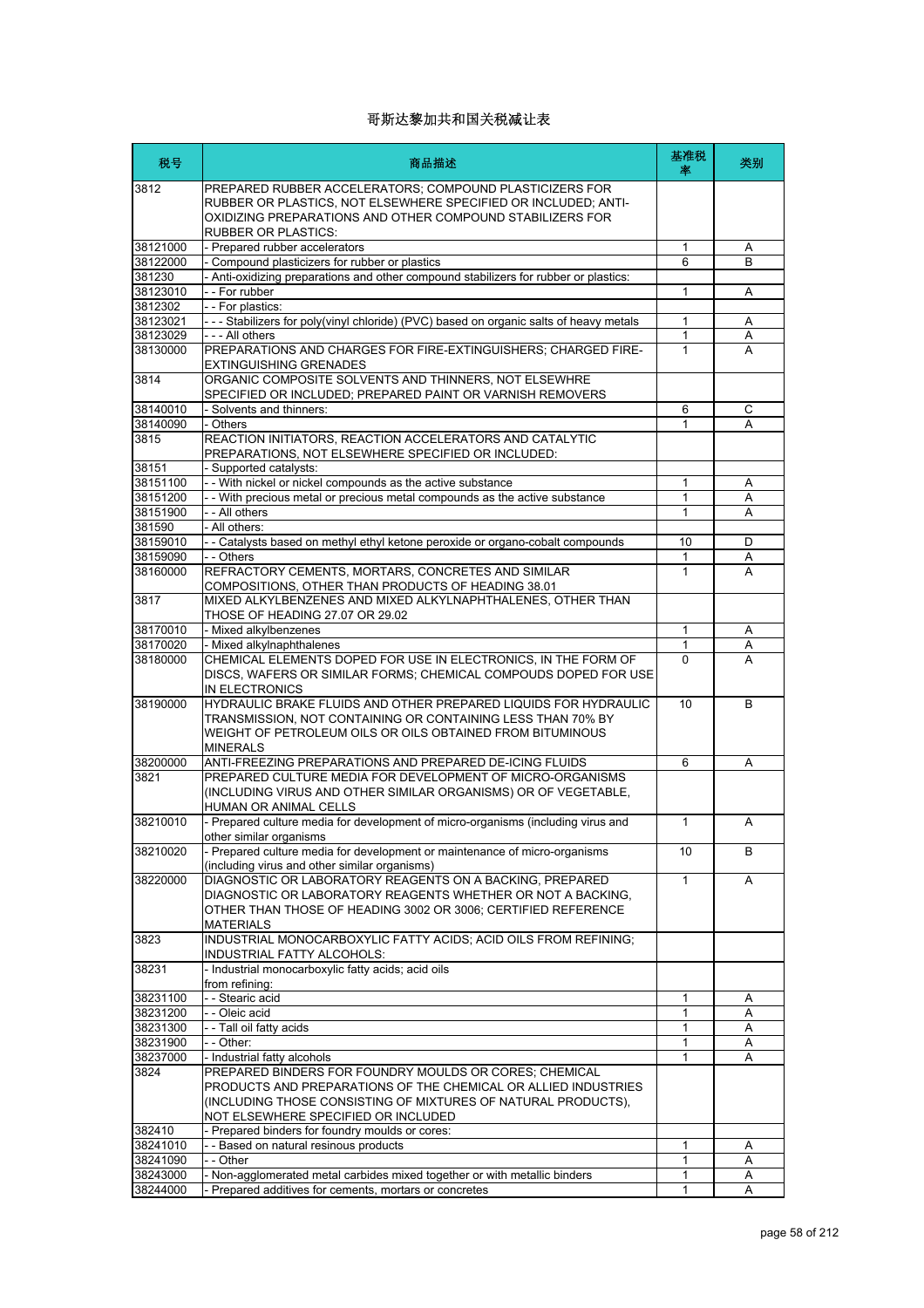| 税号               | 商品描述                                                                                                                                                                                | 基准税<br>率     | 类别             |
|------------------|-------------------------------------------------------------------------------------------------------------------------------------------------------------------------------------|--------------|----------------|
| 38245000         | - Non-refractory mortars and concretes                                                                                                                                              | 1            | A              |
| 38246000         | - Sorbitol other than that of subheading 2905.44                                                                                                                                    | $\mathbf{1}$ | Α              |
| 38247            | - Mixtures containing perhalogenated derivatives of acyclic hydrocarbons containing<br>two or more different halogens:                                                              |              |                |
| 38247100         | -- Containing chlorofluorocarbons (CFC), including hydrochlorofluorocarbons (HCFC),<br>perfluorocarbons (PFC) or hydrofluorocarbons (HFC)                                           | $\mathbf{1}$ | Α              |
| 38247200         | - - Containing bromochlorodifluoromethane, bromotrifluoromethane or<br>dibromotetrafluoroethane                                                                                     | 1            | A              |
| 38247300         | -- Containing hydrobromofluorocarbons (HBFC)                                                                                                                                        | 1            | A              |
| 38247400         | - - Containing hydrochlorofluorocarbons (HCFC), including with perfluorocarbons<br>(PFC) or hydrofluorocarbons (HFC), but not containing chlorofluorocarbanos (CFC)                 | $\mathbf{1}$ | A              |
| 38247500         | - - Containing carbon tetrachloride                                                                                                                                                 | 10           | C              |
| 38247600         | -- Containing 1,1,1 - trichloroethane (methyl chloroform)                                                                                                                           | 10           | C              |
| 38247700         | - - Containing bromomethane (methyl bromide) or bromochloromethane                                                                                                                  | $\mathbf{1}$ | Α              |
| 38247800         | - - Containing perfluorocarbons (PFC) or hydrofluorocarbons (HFC), but not containing<br>chlorofluorocarbons (FCF) or hydrochlorofluorocarbons (HCFC)                               | 1            | Α              |
| 38247900         | - - Other                                                                                                                                                                           | $\mathbf{1}$ | Α              |
| 38248            | Mixtures and preparations containing oxirane (ethylene oxide), polybromated<br>biphenyls (PBB), (PCB), polychlorinated terphenyls (PCT) or phosphate of tris(2,3-<br>dibromopropyl) |              |                |
| 38248100         | - - Containing oxirane (ethylene oxide)                                                                                                                                             | 10           | С              |
| 38248200         | - - Containing polychlorinated biphenyls (PCB), polychlorinated terphenyls (PCT) or<br>polybromated biphenyls (PBB)                                                                 | 10           | С              |
| 38248300         | - - Containing tris(2,3dibromopropyl phosphate                                                                                                                                      | 10           | С              |
| 382490           | - Other                                                                                                                                                                             |              |                |
| 38249010         | - - Preparations for rubber or plastics, not elsewhere<br>specified or included                                                                                                     | $\mathbf{1}$ | A              |
| 38249020         | - - Gelling agents, hardeners, anti-peeling agents<br>and other perparations for paint and varnish, not                                                                             | $\mathbf{1}$ | A              |
|                  | elsewhere specified or included                                                                                                                                                     |              |                |
| 38249030         | - - Preparations of a kind used in the manufactures<br>of inks and other preparations used in printing,                                                                             | $\mathbf{1}$ | A              |
|                  | not elsewhere specified or included                                                                                                                                                 |              |                |
| 38249040         | - - Additives and other preparations for electrolytic                                                                                                                               | 1            | A              |
|                  | baths for electro-deposition on metal strips                                                                                                                                        |              |                |
| 3824905          | - - Mixtures of water-insoluble alkylaryl sulphonic<br>acids and derivatives thereof:                                                                                               |              |                |
| 38249051         | --- Of alkylbenzene sulphonic acids and their derivatives                                                                                                                           | 10           | C              |
| 38249059         | --- Other                                                                                                                                                                           | 10           | С              |
| 38249060         | - - Other inorganic preparations, including mixtures<br>of trace elements                                                                                                           | 1            | A              |
| 38249070         | - - Fluids with a basis of diphenyl for use as refrigerants                                                                                                                         | 1            | A              |
| 38249080         | - - Articles producing a lighting effect for signalling                                                                                                                             | 1            | A              |
|                  | and safety purposes                                                                                                                                                                 |              |                |
| 3824909          | Other                                                                                                                                                                               |              |                |
| 38249091         | - - Naphthenic acids, their salts soluble in water and their esters                                                                                                                 | 1            | Α              |
| 38249099<br>3825 | - - - Other<br>RESIDUAL PRODUCTS OF THE CHEMICAL OR ALLIED INDUSTRIES, NOT                                                                                                          | 10           | C              |
|                  | ELSEWHERE SPECIFIED OR INCLUDED; MUNICIPAL WASTE; SEWAGE<br>SLUDGE; OTHER WASTES SPECIFIED IN NOTE 6 TO THIS CHAPTER                                                                |              |                |
| 38251000         | - Municipal waste                                                                                                                                                                   | 10           | С              |
| 38252000         | - Sewage sludge                                                                                                                                                                     | 10           | $\overline{C}$ |
| 38253000         | - Clinical waste                                                                                                                                                                    | 10           | С              |
| 38254            | - Waste organic solvents:                                                                                                                                                           |              |                |
| 38254100         | -- Halogenated                                                                                                                                                                      | 10           | $\mathsf{C}$   |
| 38254900         | - - Other                                                                                                                                                                           | 10           | С              |
| 38255000         | - Wastes of metal pickling liquors, hydraulic fluids,<br>brake fluids and anti-freeze fluids                                                                                        | 11           | $\mathsf{C}$   |
| 38256            | - Other wastes from chemical or allied industries:                                                                                                                                  |              |                |
| 38256100         | - - Mainly containing organic constituents                                                                                                                                          | 10           | С              |
| 38256900         | - - Other                                                                                                                                                                           | 10           | С              |
| 38259000         | - Other                                                                                                                                                                             | 10           | C              |
| 39               | PLASTICS AND ARTICLES THEREOF                                                                                                                                                       |              |                |
| 3901             | POLYMERS OF ETHYLENE, IN PRIMARY FORMS                                                                                                                                              |              |                |
| 39011000         | - Polyethylene having a specific gravity of less than<br>0.94                                                                                                                       | 1            | Α              |
| 39012000         | - Polyethylene having a specific gravity of 0.94 or<br>more                                                                                                                         | $\mathbf{1}$ | Α              |
| 39013000         | - Ethylene-vinyl acetate copolymers                                                                                                                                                 | $\mathbf{1}$ | Α              |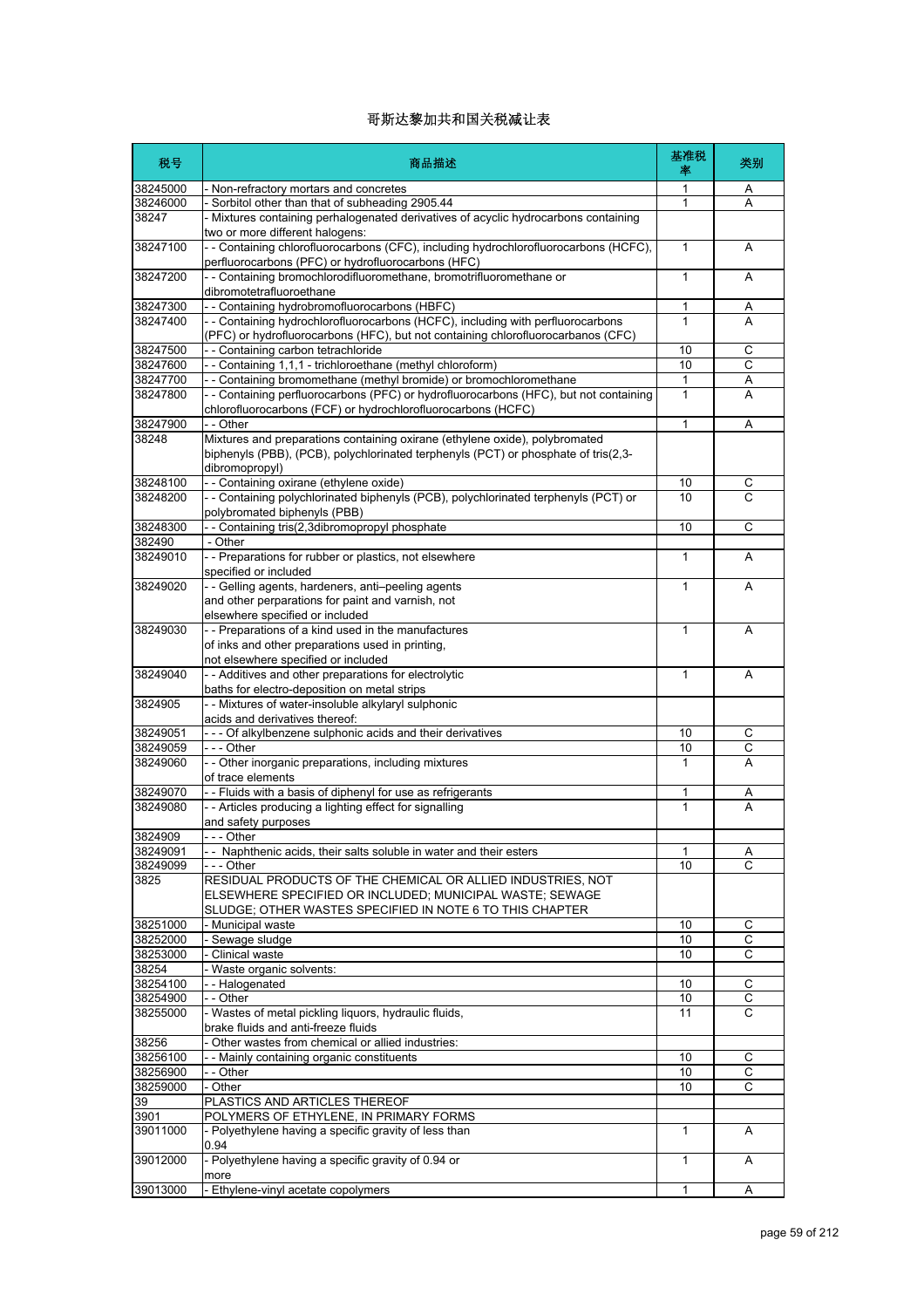| 税号                   | 商品描述                                                                                                                                                           | 基准税<br>率     | 类别     |
|----------------------|----------------------------------------------------------------------------------------------------------------------------------------------------------------|--------------|--------|
| 39019000             | - Other                                                                                                                                                        | 1            | Α      |
| 3902                 | POLYMERS OF PROPYLENE OR OF OTHER OLEFINS, IN PRIMARY FORMS                                                                                                    |              |        |
| 39021000             | - Polypropylene                                                                                                                                                | 1            | Α      |
| 39022000<br>39023000 | - Polyisobutylene                                                                                                                                              | 1            | Α      |
| 39029000             | - Propylene copolymers<br>- Other                                                                                                                              | 1<br>1       | Α<br>Α |
| 3903                 | POLYMERS OF STYRENE, IN PRIMARY FORMS                                                                                                                          |              |        |
| 39031                | - Polystyrene                                                                                                                                                  |              |        |
| 39031100             | - - Expansible                                                                                                                                                 | 1            | Α      |
| 39031900             | - - Other                                                                                                                                                      | 1            | Α      |
| 39032000             | - Styrene-acrylonitrile (SAN) copolymers                                                                                                                       | 1            | A      |
| 39033000             | - Acrylonitrile-butadiene-styrene (ABS) copolymers                                                                                                             | 1            | Α      |
| 39039000<br>3904     | - Other<br>POLYMERS OF VINYL CHLORIDE OR OF OTHER HALOGENATED OLEFINS, IN<br>PRIMARY FORMS                                                                     | 1            | Α      |
| 39041000             | - Poly(vinyl chloride), not mixed with any other substances                                                                                                    | 1            | Α      |
| 39042                | - Other poly(vinyl chloride)                                                                                                                                   |              |        |
| 390421               | -- Non-plasticized:                                                                                                                                            |              |        |
| 39042110             | --- Granules, flakes, lumps and powders of<br>poly(vinyl chloride) (PVC) (known commercially                                                                   | 6            | D      |
| 39042120             | as PVC compound)<br>--- In other primary forms, food or pharmaceutical grade                                                                                   | <b>MFN</b>   | Ε      |
| 39042190             | --- Other                                                                                                                                                      | 1            | Α      |
| 390422               | - - Plasticized                                                                                                                                                |              |        |
| 39042210             | - - - Granules, flakes, lumps and powders of<br>poly(vinyl chloride) (PVC) (known commercially<br>as PVC compound)                                             | <b>MFN</b>   | Ε      |
| 39042290             | --- Other                                                                                                                                                      | 1            | Α      |
| 39043000             | - Vinyl chloride-vinyl acetate copolymers                                                                                                                      | 1            | Α      |
| 39044000             | - Other vinyl chloride polymers                                                                                                                                | 1            | Α      |
| 39045000             | - Vinylidene chloride polymers                                                                                                                                 | 1            | Α      |
| 39046                | Fluoro-polymers:                                                                                                                                               |              |        |
| 39046100<br>39046900 | - - Polytetrafluoroethylene<br>- - Other                                                                                                                       | 1<br>1       | Α<br>Α |
| 39049000             | - Other                                                                                                                                                        | 1            | Α      |
| 3905                 | POLYMERS OF VINYL ACETATE OR OF OTHER VINYL ESTERS, IN PRIMARY<br>FORMS; OTHER VINYL POLYMERS IN PRIMARY FORMS                                                 |              |        |
| 39051                | - Poly(vinyl acetate):                                                                                                                                         |              |        |
| 39051200             | - - In aqueous solution                                                                                                                                        | 1            | Α      |
| 39051900<br>39052    | - - Other                                                                                                                                                      | 1            | A      |
| 39052100             | - Copolymers of vinyl acetate:<br>- - In aqueous solution                                                                                                      | 1            | Α      |
| 39052900             | - - Other                                                                                                                                                      | 1            | Α      |
| 39053000             | - Poly(vinyl alcohol), whether or not containing unhydrolysed<br>acetate groups                                                                                | 1            | A      |
| 39059                | Other                                                                                                                                                          |              |        |
| 39059100             | - Copolymers                                                                                                                                                   | 1            | Α      |
| 39059900             | - - Other                                                                                                                                                      | 1            | Α      |
| 3906<br>39061000     | ACRYLIC POLYMERS IN PRIMARY FORMS<br>- Polv(methyl methacrylate)                                                                                               | 1            |        |
| 39069000             | - Other                                                                                                                                                        | 1            | Α<br>A |
| 3907                 | POLYACETALS, OTHER POLYETHERS AND EPOXIDE RESINS, IN PRIMARY<br>FORMS; POLYCARBONATES, ALKYD RESINS, POLALLYL ESTERS AND OTHER<br>POLYESTERS, IN PRIMARY FORMS |              |        |
| 39071000             | - Polyacetals                                                                                                                                                  | 1            | Α      |
| 39072000             | - Other polyethers                                                                                                                                             | 1            | Α      |
| 39073000             | Epoxide resins                                                                                                                                                 | $\mathbf{1}$ | Α      |
| 39074000             | - Polycarbonates                                                                                                                                               | 1            | Α      |
| 390750               | - Alkyd resins                                                                                                                                                 |              |        |
| 39075010             | -- Containing drying oils or palm oil<br>- - Other                                                                                                             | 6<br>1       | D      |
| 39075090<br>39076000 | - Poly(ethylene terephthalate)                                                                                                                                 | 1            | Α<br>Α |
| 39077000             | Poly(lactic acid)                                                                                                                                              | 1            | Α      |
| 39079                | other Polyesters                                                                                                                                               |              |        |
| 390791               | -- Unsaturated                                                                                                                                                 |              |        |
| 39079120             | --- Isophthalic                                                                                                                                                | 1            | Α      |
| 39079180             | - - - Other                                                                                                                                                    | 6            | D      |
| 390799               | - - Other                                                                                                                                                      |              |        |
| 39079910             | - - - In solution in styrene                                                                                                                                   | 6            | D      |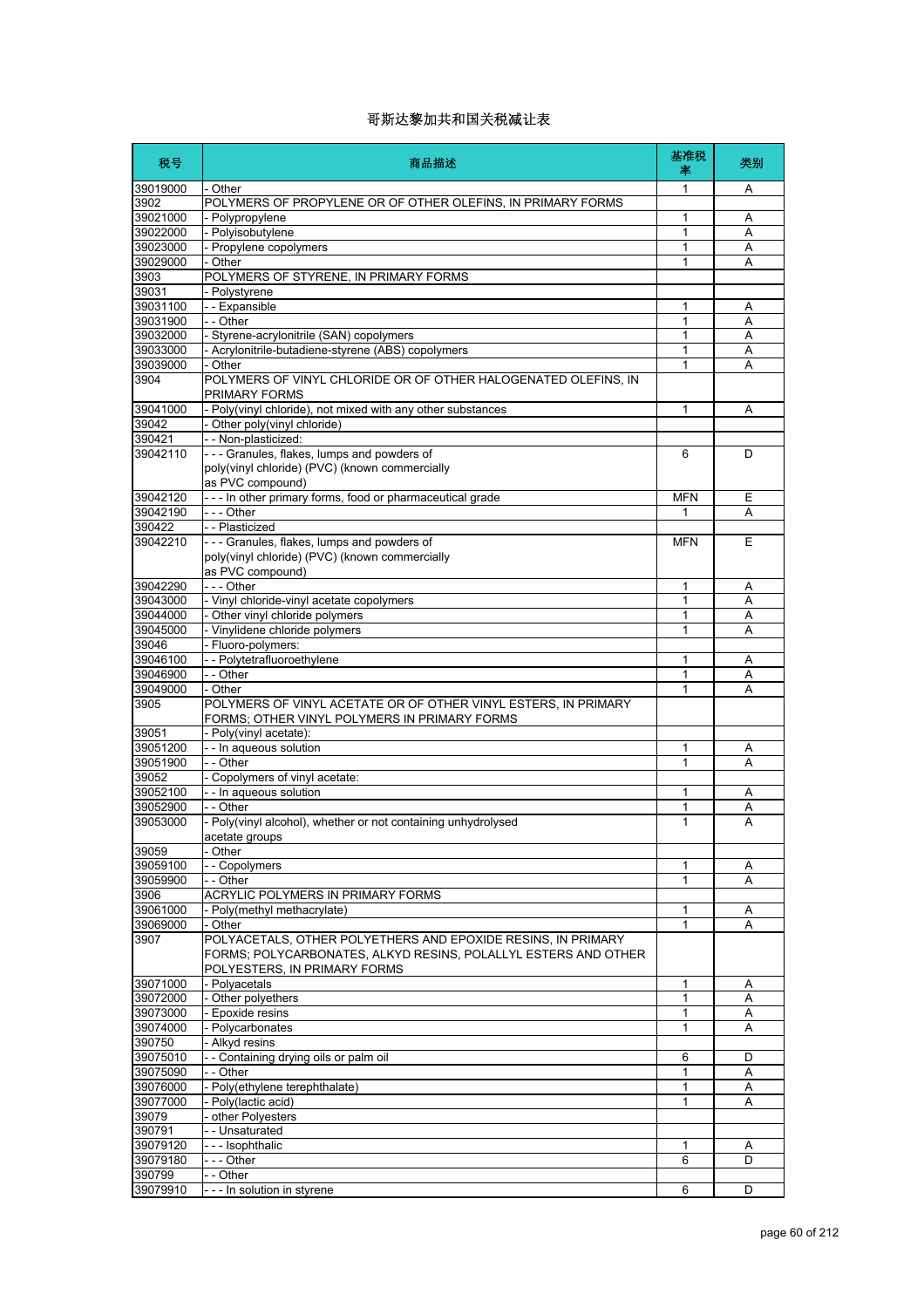| 税号       | 商品描述                                                                                                                                                                                                                        | 基准税<br>率     | 类别 |
|----------|-----------------------------------------------------------------------------------------------------------------------------------------------------------------------------------------------------------------------------|--------------|----|
| 39079990 | - - - Other                                                                                                                                                                                                                 | 1            | Α  |
| 3908     | Polyamides in primary forms                                                                                                                                                                                                 |              |    |
| 39081000 | - Nylon-6, -11, -12, -6,6, -6,9, -6,10 or -6,12                                                                                                                                                                             | 1            | Α  |
| 39089000 | - Other                                                                                                                                                                                                                     | 1            | A  |
| 3909     | AMINO-RESINS, PHENOLIC RESINS AND POLYURETHANES, IN PRIMARY<br><b>FORMS</b>                                                                                                                                                 |              |    |
| 39091000 | - Urea resins; thiourea resins                                                                                                                                                                                              | 1            | Α  |
| 39092000 | - Melamine resins                                                                                                                                                                                                           | 1            | Α  |
| 39093000 | - Other amino-resins                                                                                                                                                                                                        | 1            | A  |
| 39094000 | - Phenolic resins:                                                                                                                                                                                                          | 1            | Α  |
| 39095000 | - Polyurethanes:                                                                                                                                                                                                            | 1            | Α  |
| 39100000 | <b>SILICONES IN PRIMARY FORMS</b>                                                                                                                                                                                           | 1            | A  |
| 3911     | POLYTERPENES, POLYSULPHIDES, POLYSULPHONES<br>AND OTHER PRODUCTS SPECIFIED IN NOTE 3 TO THIS<br>CHAPTER, NOT ELSEWHERE SPECIFIED OR INCLUDED, IN<br><b>PRIMARY FORMS:</b>                                                   |              |    |
| 39111000 | - Petroleum resins, coumarone, indene or coumarone-indene resins and polyterpenes                                                                                                                                           | $\mathbf{1}$ | A  |
| 39119000 | - Other                                                                                                                                                                                                                     | 1            | A  |
| 3912     | CELLULOSE AND ITS CHEMICAL DERIVATIVES, NOT ELSEWHERE SPECIFIED<br>OR INCLUDED, IN PRIMARY FORMS:                                                                                                                           |              |    |
| 39121    | - Cellulose acetates:                                                                                                                                                                                                       |              |    |
| 39121100 | - - Non-plasticized                                                                                                                                                                                                         | 1            | Α  |
| 39121200 | -- Plasticized                                                                                                                                                                                                              | 1            | Α  |
| 39122000 | - Cellulose nitrates (including collodions)                                                                                                                                                                                 | 1            | A  |
| 39123    | - Cellulose ethers:                                                                                                                                                                                                         |              |    |
| 39123100 | - - Carboxymethylcellulose and its salts                                                                                                                                                                                    | 1            | A  |
| 39123900 | - -Other                                                                                                                                                                                                                    | 1            | Α  |
| 39129000 | - Other                                                                                                                                                                                                                     | 1            | A  |
| 3913     | NATURAL POLYMERS (FOR EXAMPLE: ALGINIC ACID) AND MODIFIED NATURAL<br>POLYMERS (FOR EXAMPLE: HARDENED PROTEINS, CHEMICAL DERIVATIVES<br>OF NATURAL RUBBER), NOT ELSEWHERE SPECIFIED OR INCLUDED, IN<br><b>PRIMARY FORMS:</b> |              |    |
| 39131000 | - Alginic acid, its salts and esters:                                                                                                                                                                                       | 1            | Α  |
| 39139000 | -Other                                                                                                                                                                                                                      | 1            | A  |
| 39140000 | ION-EXCHANGERS BASED ON POLYMERS OF HEADINGS 3901 TO 3913, IN<br>PRIMARY FORMS                                                                                                                                              | 1            | A  |
| 3915     | WASTE, PARINGS AND SCRAP OF PLASTICS:                                                                                                                                                                                       |              |    |
| 39151000 | - Of polymers of ethylene                                                                                                                                                                                                   | 1            | A  |
| 39152000 | Of polymers of styrene                                                                                                                                                                                                      | 1            | Α  |
| 39153000 | - Of polymers of vinyl chloride                                                                                                                                                                                             | 1            | Α  |
| 39159000 | - Of other plastics                                                                                                                                                                                                         | 1            | A  |
| 3916     | MONOFILAMENT OF WHICH ANY CROSS-SECTIONAL DIMENSION EXCEEDS<br>1mm, RODS, STICKS AND PROFILE SHAPES, WHETHER OR NOT SURFACE-<br>WORKED BUT NOT OTHERWISE WORKED, OF PLASTICS:                                               |              |    |
| 391610   | - Of polymers of ethylene:                                                                                                                                                                                                  |              |    |
| 39161010 | - - Monofilament:                                                                                                                                                                                                           | 6            | С  |
| 39161090 | - - Other                                                                                                                                                                                                                   | 1            | Α  |
| 391620   | -- Of polymers of vinyl chloride                                                                                                                                                                                            |              |    |
| 39162010 | - - Monofilaments                                                                                                                                                                                                           | 6            | С  |
| 39162090 | - - Other                                                                                                                                                                                                                   | 1            | Α  |
| 391690   | - Of other plastics:                                                                                                                                                                                                        |              |    |
| 3916901  | - - Monofilaments                                                                                                                                                                                                           |              |    |
| 39169011 | --- Of naylon                                                                                                                                                                                                               | 1            | A  |
| 39169019 | --- Other                                                                                                                                                                                                                   | <b>MFN</b>   | Ε  |
| 39169090 | - - Other                                                                                                                                                                                                                   | 1            | Α  |
| 3917     | TUBES, PIPES AND HOSES, AND FITTINGS THEREFOR (FOR EXAMPLE: JOINTS,<br>ELBOWS, FLANGES), OF PLASTICS:                                                                                                                       |              |    |
| 39171000 | - Artificial guts (sausage casings) of hardened protein or of cellulosic plastics:                                                                                                                                          | 1            | A  |
| 39172    | - Rigid tubes:                                                                                                                                                                                                              |              |    |
| 39172100 | - - Of polymers of ethylene                                                                                                                                                                                                 | 6            | С  |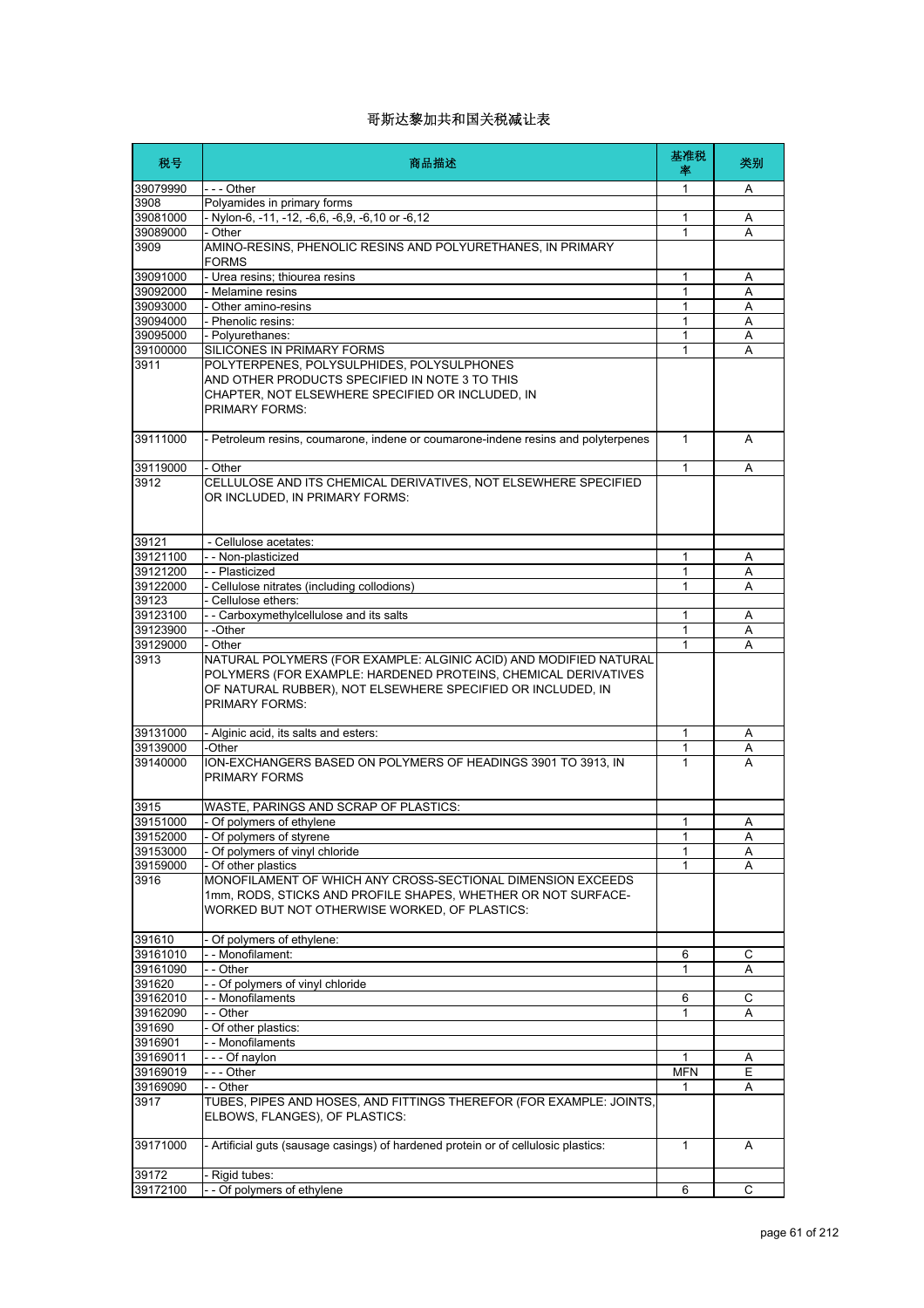| 税号                   | 商品描述                                                                                                                                                                            | 基准税<br>率                 | 类别     |
|----------------------|---------------------------------------------------------------------------------------------------------------------------------------------------------------------------------|--------------------------|--------|
| 39172200             | - - Of polymers of propylene                                                                                                                                                    | 6                        | C      |
| 391723               | - - Of polymers of vinyl chloride:                                                                                                                                              |                          |        |
| 39172310             | --- Tubes, pipes and hoses of poly(vinyl chloride) (PVC) of an outside diameter<br>exceeding 26 mm but not exceeding 400 mm:                                                    | 15                       | C      |
| 39172320             | ------ Tubes, pipes and hoses of of poly(vinyl chloride) (PVC) or of chlorinated<br>poly(vinyl chloride) (CPVC) of an outside diameter not exceeding 26 mm                      | 15                       | C      |
| 39172330             | --- Tubes, pipes and hoses of of poly(vinyl chloride) (PVC) or of chlorinated poly(vinyl<br>chloride) (CPVC), whether or not metallized, of an outside diameter of less than 40 | 15                       | C      |
|                      | mm, with or without fittings, for evacuating sinks and wash-basins<br>--- Other                                                                                                 |                          |        |
| 39172390<br>391729   | -- Of other plastics:                                                                                                                                                           | 6                        | С      |
| 39172910             | --- Epoxy resins tubes reinforced with fiberglass, of a kind used to drive<br>hydrocarbons, underground                                                                         | 1                        | A      |
| 39172990             | --- Other                                                                                                                                                                       | 6                        | C      |
| 39173                | - - - Other tubes                                                                                                                                                               |                          |        |
| 39173100             | -- Flexible tubes, having a minimum burst pressure of 27.6 Mpa                                                                                                                  | 6                        | C      |
| 391732               | - - Other, not reinforced or otherwise combined with other materials, without fittings:                                                                                         |                          |        |
| 39173219             | - - - Other                                                                                                                                                                     | 15                       | С      |
| 39173211             | - - - With band provided with emitters or eyedroppers to drip irrigation system                                                                                                 | 1                        | Α      |
| 39173230             | --- Flexible tubes, corrugated.                                                                                                                                                 | 6                        | С      |
| 39173240             | --Tubes (hoses) of poly(vinyl chloride) (PVC) of an outside diameter of 12.5 mm or<br>more but not more than 51 mm:                                                             | 15                       | C      |
| 39173250             | --- Tubular casings of poly(vinylidine chloride) (PVDC), printed                                                                                                                | 1                        | Α      |
| 39173290             | - - - Other                                                                                                                                                                     | <b>MFN</b>               | Е      |
| 391733               | -- Other, not reinforced or otherwise combined with other materials, with fittings:                                                                                             |                          |        |
| 39173320             | --- Tubes (hoses) of polyethylene or poly(vinyl chloride) (PVC) of an outside diameter<br>of 12.5 mm or more but not more than 51 mm:                                           | 15                       | C      |
| 39173390             | --- Other                                                                                                                                                                       | <b>MFN</b>               | E      |
| 391739               | - - Other                                                                                                                                                                       |                          |        |
| 39173920             | --- Flexible tubes, corrugated:                                                                                                                                                 | 6                        | C      |
| 39173990             | --- Other                                                                                                                                                                       | 6                        | C      |
| 391740               | - Fittings:                                                                                                                                                                     |                          |        |
| 39174010<br>39174020 | - - Of poly(vinyl chloride) (PVC), of an outside diameter not exceeding 110 mm:<br>- - Other, of a kind used for drip irrigation pipes as specified in subdivision 917.32.11    | <b>MFN</b><br>1          | Ε<br>A |
| 39174030             | Epoxy resins tubes reinforced with fiberglass, of a kind used in the tubes specified in<br>the subdivision 3917,2910                                                            | $\mathbf{1}$             | A      |
| 39174090             | - - Other                                                                                                                                                                       | <b>MFN</b>               | E      |
| 3918                 | FLOOR COVERINGS OF PLASTICS, WHETHER OR NOT SELFADHESIVE,<br>IN ROLLS OR IN THE FORM OF TILES; WALL OR CEILING COVERINGS OF<br>PLASTICS, AS DEFINED IN NOTE TO THIS CHAPTER:    |                          |        |
| 39181000             | - Of polymers of vinyl chloride                                                                                                                                                 | 10                       | С      |
| 39189000             | - Of other plastics                                                                                                                                                             | 10                       | C      |
| 3919                 | SELF-ADHESIVE PLATES, SHEETS, FILM, FOIL, TAPE, STRIP AND OTHER FLAT<br>SHAPES, OF PLASTICS, WHETHER OR NOT IN ROLLS:                                                           |                          |        |
| 391910               | - In rolls of a width not exceeding 20 cm:                                                                                                                                      |                          |        |
| 39191010             | -- Of a width not exceeding 10 cm:                                                                                                                                              | 10                       | С      |
| 39191090             | - - Other                                                                                                                                                                       | <b>MFN</b>               | Ε      |
| 39199000             | - Other                                                                                                                                                                         | 1                        | A      |
| 3920                 | OTHER PLATES, SHEETS, FILM, FOIL AND STRIP, OF PLASTICS, NON-<br>CELLULAR AND NOT REINFORCED, LAMINATED, SUPPORTED OR SIMILARLY<br>COMBINED WITH OTHER MATERIALS:               |                          |        |
| 392010               | - Of polymers of ethylene:                                                                                                                                                      |                          |        |
| 3920101              | -- Flexible, of polyethylene:                                                                                                                                                   |                          |        |
| 39201011             | - - - High density, twist type                                                                                                                                                  | 1                        | A      |
| 39201019             | - - - Other                                                                                                                                                                     | <b>MFN</b>               | E      |
| 39201020             | - - Of ethylene acetate-vinyl copolymers, of a thickness of 2 mm or more but not more<br>than 50 mm                                                                             | <b>MFN</b>               | Е      |
| 3920109              | - - Other                                                                                                                                                                       |                          |        |
| 39201091             | --- Flexible, of a thickness not exceeding 0.10 mm, neither printed nor metallized                                                                                              | 1                        | A      |
| 39201099             | -  - - Other                                                                                                                                                                    | <b>MFN</b>               | E      |
| 392020               | - Of polymers of propylene:                                                                                                                                                     |                          |        |
| 3920201              | -- Flexible, not printed:                                                                                                                                                       |                          |        |
| 39202011<br>39202012 | --- Stratified reinforced or combined with other polymers, not metallized<br>- - - Metallized                                                                                   | <b>MFN</b><br><b>MFN</b> | Е<br>E |
| 39202019             | --- Other                                                                                                                                                                       | $\mathbf{1}$             | Α      |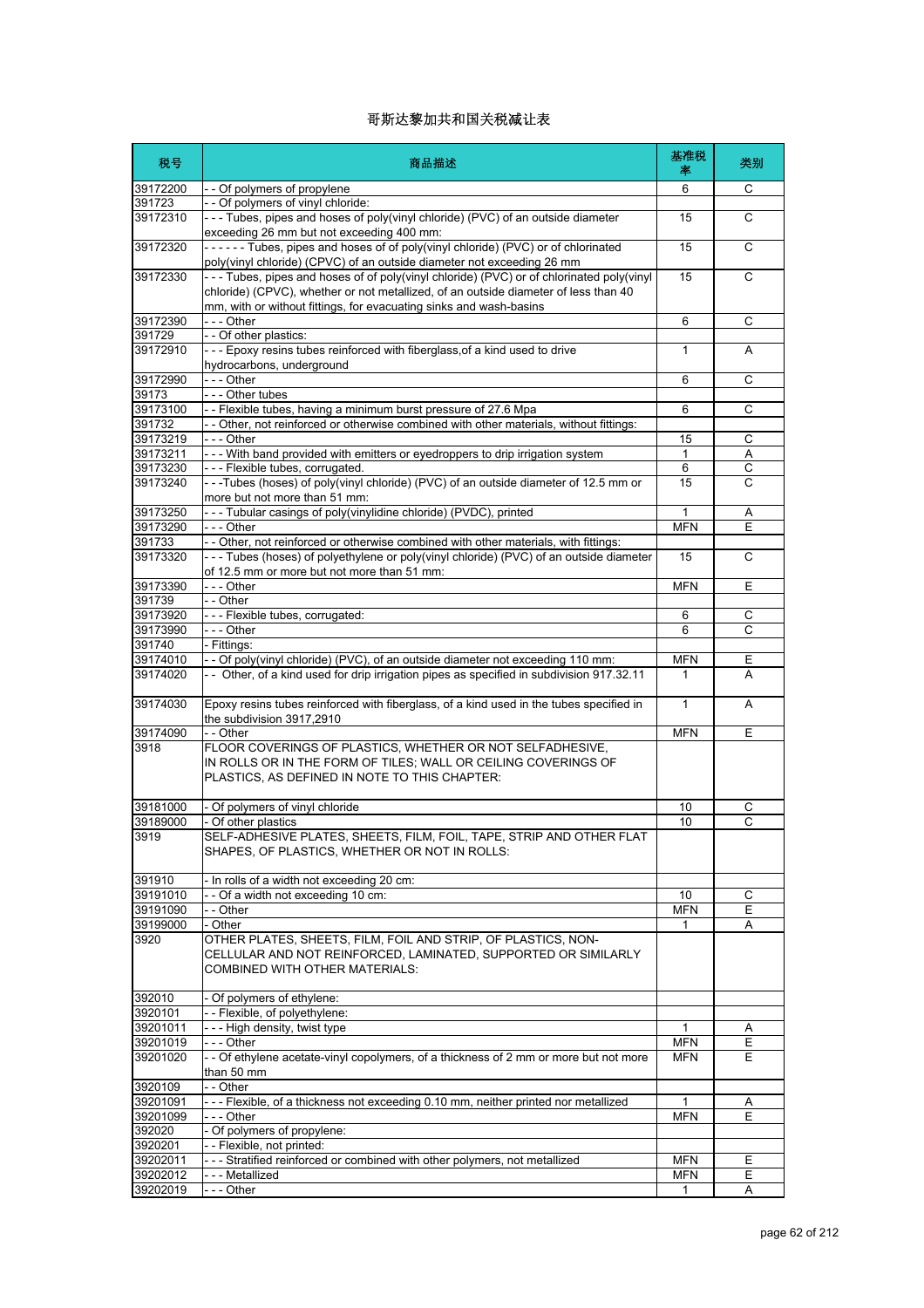| 税号                   | 商品描述                                                                                           | 基准税<br>率        | 类别     |
|----------------------|------------------------------------------------------------------------------------------------|-----------------|--------|
| 3920202              | - - Flexible printed                                                                           |                 |        |
| 39202021             | - - - Metallized                                                                               | <b>MFN</b>      | Е      |
| 39202029             | $- -$ Other                                                                                    | <b>MFN</b><br>1 | Ε      |
| 39202090<br>392030   | - - Other<br>- Of polymers of styrene:                                                         |                 | Α      |
| 3920301              | - - Not printed                                                                                |                 |        |
| 39203011             | --- Sheets or plates:                                                                          | <b>MFN</b>      | Ε      |
| 39203019             | $- -$ Other                                                                                    | <b>MFN</b>      | Е      |
| 39203020             | - - Printed                                                                                    | <b>MFN</b>      | E      |
| 39204                | - Of polymers of vinyl chloride:                                                               |                 |        |
| 392043<br>3920431    | -- Containing by weight not less than 6% of plasticizers:                                      |                 |        |
| 39204311             | - - - Rigid:<br>$\vert$ ---- Of a thickness exceeding 400 microns:                             | 10              | D      |
| 39204319             | $- - -$ Other                                                                                  | <b>MFN</b>      | Ε      |
| 39204320             | --- Flexible, of a thickness exceeding 400 microns:                                            | 10              | D      |
| 3920433              | --- Flexible, of a thickness not exceeding 400 microns:                                        |                 |        |
| 39204331             | ---- Stratified, reinforced or combined with other polymers, neither printed nor<br>metallized | <b>MFN</b>      | Е      |
| 39204332             | - - - - Not printed, metallized                                                                | 6               | D      |
| 39204333             | I- - - - Printed, not metallized                                                               | 10              | D      |
| 39204334             | I- - - - Printed. metallized                                                                   | <b>MFN</b>      | E      |
| 39204339<br>392049   | $- - -$ Other<br>- - Other                                                                     | 1               | Α      |
| 3920491              | - - - Rigid:                                                                                   |                 |        |
| 39204911             | ---- Of a thickness exceeding 400 microns:                                                     | <b>MFN</b>      | Ε      |
| 39204919             | $- - -$ Other                                                                                  | <b>MFN</b>      | E      |
| 39204920             | -- Flexible, of a thickness exceeding 400 microns:                                             | <b>MFN</b>      | Ε      |
| 3920493              | --- Flexible, of a thickness not exceeding 400 microns:                                        |                 |        |
| 39204931             | ---- Stratified, reinforced or combined with other polymers, neither printed nor<br>metallized | <b>MFN</b>      | E      |
| 39204932             | - - - - Not printed, metallized                                                                | <b>MFN</b>      | Ε      |
| 39204933             | - - - - Printed, not metallized                                                                | <b>MFN</b>      | Ε      |
| 39204934             | ---- Printed, metallized<br>$--$ - Other                                                       | <b>MFN</b>      | Ε      |
| 39204939<br>39205    | - Of acrylic polymers:                                                                         | 1               | Α      |
| 392051               | - - Of poly(methyl methacrylate):                                                              |                 |        |
| 39205110             | --- Of a thickness of 1 mm or more but not exceeding 40 mm                                     | <b>MFN</b>      | Ε      |
| 39205190             | $- -$ Other                                                                                    | <b>MFN</b>      | E      |
| 39205900             | - - Other                                                                                      | <b>MFN</b>      | Ε      |
| 39206                | - Of polycarbonates, alkyd resins, allyl polyesters or other polyesters:                       |                 |        |
| 39206100             | - - Of polycarbonates                                                                          | 6               | D      |
| 392062<br>3920621    | - - Of poly(ethylene terephthalate) PET):<br>- - Flexible, nor printed:                        |                 |        |
| 39206211             | ---- Stratified, reinforced or combined with other polymers, not metallized                    | <b>MFN</b>      | Е      |
| 39206212             | --- Metallized                                                                                 | <b>MFN</b>      | Е      |
| 39206219             | $\vert$ - - - - Other                                                                          | 1               | Α      |
| 3920622              | - - - Flexible, printed                                                                        |                 |        |
| 39206221             | - - - - Metallized                                                                             | <b>MFN</b>      | Ε      |
| 39206229             | - - - - Other                                                                                  | <b>MFN</b>      | E      |
| 39206290<br>39206300 | $\left  - - \right $ - Other<br>- - Of unsaturated polyesters:                                 | 1<br>1          | Α<br>Α |
| 39206900             | - - Of other polyesters                                                                        | $\mathbf{1}$    | Α      |
| 39207                | - Of cellulose or its chemical derivatives:                                                    |                 |        |
| 392071               | - - Of regenerated cellulose:                                                                  |                 |        |
| 3920711              | --- Not printed:                                                                               |                 |        |
| 39207111             | --- Stratified, reinforced or combined with other polymers, not metallized                     | <b>MFN</b>      | Ε      |
| 39207112             | - - - - Metallized                                                                             | <b>MFN</b>      | E      |
| 39207119             | $- - -$ Other                                                                                  | 1               | Α      |
| 3920712<br>39207121  | - - - - Printed<br>- - - - Metallized                                                          | <b>MFN</b>      | Ε      |
| 39207129             | - - - - Other                                                                                  | <b>MFN</b>      | Е      |
| 39207300             | - - Of cellulose acetate                                                                       | $\mathbf{1}$    | Α      |
| 392079               | - - Of other cellulose derivatives                                                             |                 |        |
| 39207910             | -- Of vulcanized fiber                                                                         | 1               | Α      |
| 39207990             | --- Other                                                                                      | 1               | Α      |
| 39209                | - Of other plastics:                                                                           |                 |        |
| 39209100<br>392092   | -- Of poly(vinyl butyral)<br>- - Of polyamides:                                                | <b>MFN</b>      | Е      |
| 3920921              | - - - Flexible:                                                                                |                 |        |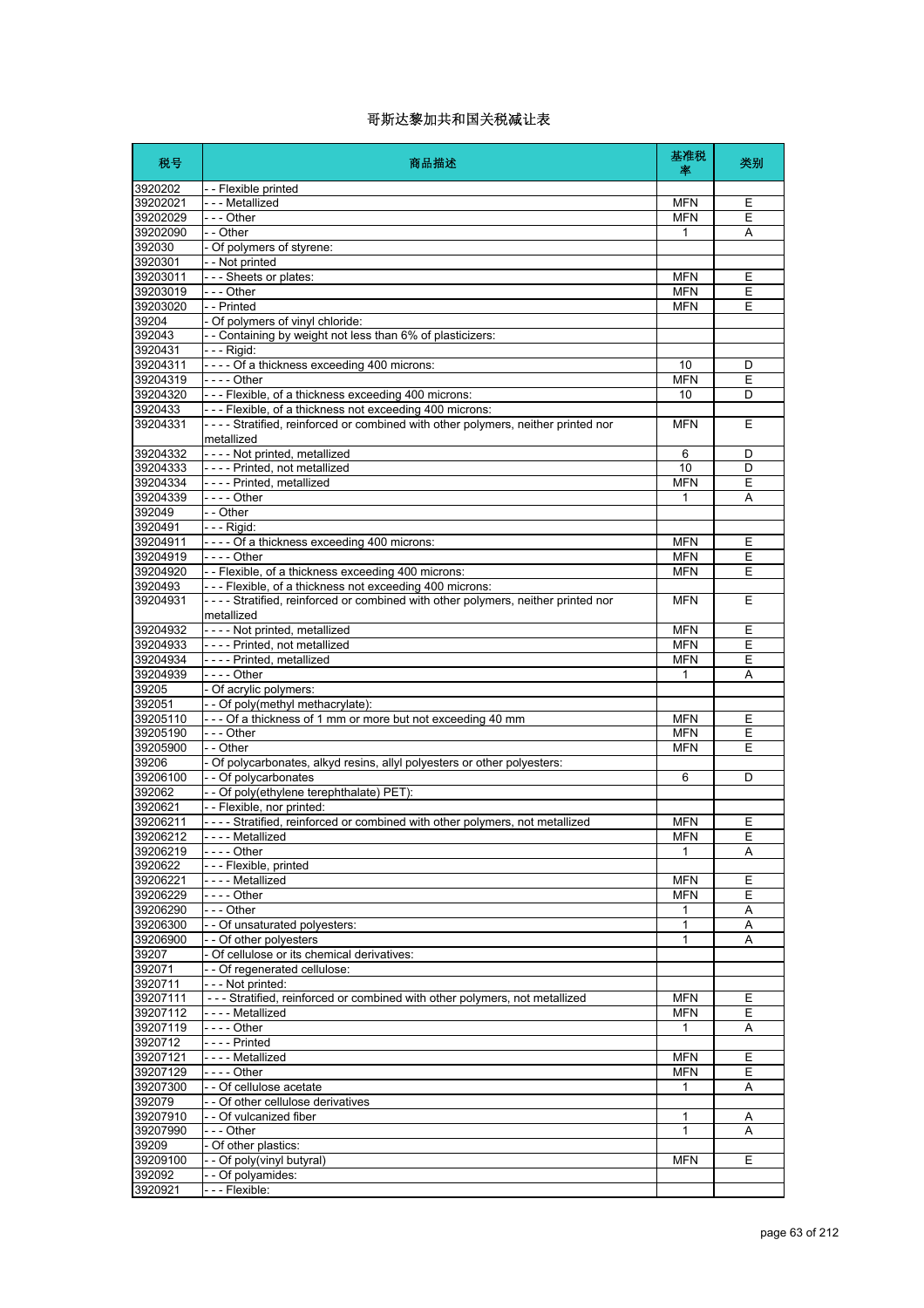| 税号                   | 商品描述                                                                                                                                              | 基准税<br>率     | 类别     |
|----------------------|---------------------------------------------------------------------------------------------------------------------------------------------------|--------------|--------|
| 39209213             | --- Stratified, reinforced or combined with other polymers, not printed and not<br>metallized                                                     | <b>MFN</b>   | Ε      |
| 39209214             | ---- Not printed, metallized                                                                                                                      | <b>MFN</b>   | E      |
| 39209215             | - - - - Printed, not metallized                                                                                                                   | <b>MFN</b>   | Е      |
| 39209216             | - - - - Printed, metallized                                                                                                                       | <b>MFN</b>   | E      |
| 39209219             | $\overline{-}$ - - Other                                                                                                                          | 1            | Α      |
| 39209220             | - - - Rigid:                                                                                                                                      | <b>MFN</b>   | E      |
| 39209300             | - - Of amino-resins                                                                                                                               | <b>MFN</b>   | Ε      |
| 39209400             | - - Of phenolic resins                                                                                                                            | <b>MFN</b>   | Е      |
| 39209900             | - - Of other plastics                                                                                                                             | $\mathbf{1}$ | Α      |
| 3921                 | OTHER PLATES, SHEETS, FILM, FOIL AND STRIP, OF PLASTICS:                                                                                          |              |        |
| 39211                | - Cellular products (alveolar) :                                                                                                                  |              |        |
| 39211100             | - - Of polymers of styrene                                                                                                                        | <b>MFN</b>   | Ε      |
| 39211200             | -- Of polymers of vinyl chloride                                                                                                                  | <b>MFN</b>   | E      |
| 39211300             | - - Of polyurethanes                                                                                                                              | <b>MFN</b>   | Е      |
| 39211400             | - - Of regenerated cellulose                                                                                                                      | 1            | Α      |
| 392119<br>39211910   | - - Of other plastics:<br>- - - Of polyethy lene, of a kind used in the manufacture of separators for electrical                                  |              | Е      |
|                      | accumulators, put up in rolls                                                                                                                     | <b>MFN</b>   |        |
| 39211990             | $--$ Other                                                                                                                                        | <b>MFN</b>   | Ε      |
| 392190               | - Other                                                                                                                                           |              |        |
| 39219010             | - - Rigid, reinforced or with reinforcing nets                                                                                                    | <b>MFN</b>   | Е      |
| 39219020             | - - With a basis of layers of paper, impregnated with melamine or phenolic resins<br>(formica)                                                    | <b>MFN</b>   | E      |
| 39219030             | -- Fabrics coated on both sides with or completely enveloped in poly(vinyl chloride)<br>(PVC)                                                     | 10           | D      |
| 3921904              | -- Other, flexible, laminated, reinforced or similarly combined with other materials:                                                             |              |        |
| 39219041             | --- Neither printed nor metallized                                                                                                                | <b>MFN</b>   | Ε      |
| 39219042             | - - - Not printed, metallized                                                                                                                     | 6            | D      |
| 39219043             | --- Printed, not metallized                                                                                                                       | <b>MFN</b>   | E      |
| 39219044             | --- Printed, metallized                                                                                                                           | <b>MFN</b>   | Ε      |
| 39219090             | - - Other                                                                                                                                         | <b>MFN</b>   | Ε      |
| 3922                 | BATHS, SHOWER-BATHS, SINKS, WASH-BASINS, BIDETS, LAVATORY PANS,<br>SEATS AND COVERS, FLUSHING CISTERNS AND SIMILAR SANITARY WARE, OF<br>PLASTICS: |              |        |
| 392210               | - Baths, shower-baths, sinks and wash-basins:                                                                                                     |              |        |
| 39221010             | - - Sinks                                                                                                                                         | 10           | С      |
| 39221020             | - - Baths, shower-baths and wash-basins                                                                                                           | <b>MFN</b>   | E      |
| 39222000             | - Lavatory seats and covers                                                                                                                       | <b>MFN</b>   | Ε      |
| 39229000             | - Other                                                                                                                                           | <b>MFN</b>   | E      |
| 3923                 | ARTICLES FOR THE CONVEYANCE OR PACKING OF GOODS, OF PLASTICS;<br>STOPPERS, LIDS, CAPS AND OTHER CLOSURES, OF PLASTICS:                            |              |        |
| 39231000             | - Boxes, crates, cages and similar articles:                                                                                                      | <b>MFN</b>   | Е      |
| 39232                | - Sacks and bags (including cones):                                                                                                               |              |        |
| 392321               | - Of polymers of ethylene:                                                                                                                        |              |        |
| 39232110             | - - Heat-shrinkable multi-layer or extruded bags ("cryo-vac" and the like)                                                                        | 1            | Α      |
| 39232120             | --- Aseptic multilayer thermowelded bags, with hermetic divice for filling, and nozzle                                                            | 1            | А      |
|                      | of an outside diameter of 40 mm or more and a capacity of 5 kilos or more                                                                         |              |        |
| 39232190<br>392329   | -  - - Other<br>-- Of other plastics:                                                                                                             | <b>MFN</b>   | Ε      |
| 39232910             | --- Heat-shrinkable multi-layer or extruded bags ("cryo-vac" and the like)                                                                        | 1            | Α      |
| 39232990             | - - - Other                                                                                                                                       | <b>MFN</b>   | Ε      |
| 392330               | Carboys, bottles, flasks and similar articles:                                                                                                    |              |        |
| 39233010             | - - Isothermic containers other than vacuum containers                                                                                            | 6            | С      |
| 39233020             | - Containers with adhesive covers, tear tab openings or perforatable stoppers                                                                     | <b>MFN</b>   | Е      |
| 3923309              | - - Other                                                                                                                                         |              |        |
| 39233091             | --- Preforms for beverage containers                                                                                                              | <b>MFN</b>   | Ε      |
| 39233093             | - - - Dropper type containers, with lids incorporating safety strips, for the<br>pharmaceutical industry                                          | 1            | A      |
| 39233099             | - - - Other:                                                                                                                                      | <b>MFN</b>   | Ε      |
| 392340<br>39234010   | - Spools, cops, bobbins and similar supports<br>-- Cassettes (whether or not with cases) and spools for typewriter ribbons and similar            | 6            | D      |
|                      | spools, not incorporating ribbons                                                                                                                 |              |        |
| 39234090             | - - Other                                                                                                                                         | 1            | Α      |
| 392350               | - Stoppers, lids, caps, and other closures:                                                                                                       |              |        |
| 39235010             | - - Pouring stoppers, wheter or not threaded                                                                                                      | 1            | Α      |
| 39235020<br>39235030 | - "Roll-on" spheres, whether or not with the neck of the container<br>- - Threaded lids with safety strips                                        | 1            | Α      |
| 39235040             | - - Dropper type threaded lids and press-on lids with safety strips                                                                               | 1<br>1       | A<br>Α |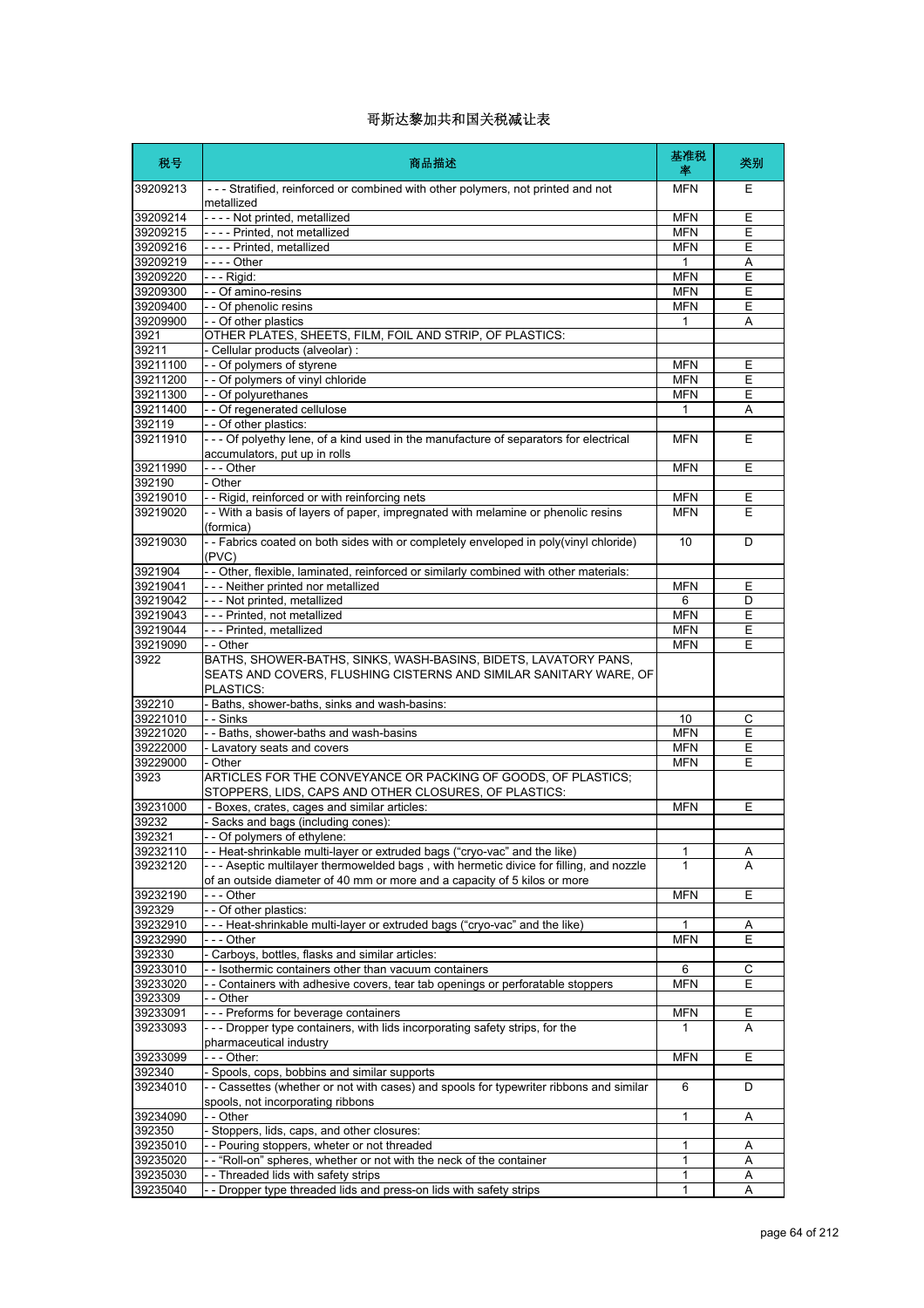| 税号                   | 商品描述                                                                                                                                                                     | 基准税<br>率         | 类别     |
|----------------------|--------------------------------------------------------------------------------------------------------------------------------------------------------------------------|------------------|--------|
| 39235090             | - - Other:                                                                                                                                                               | <b>MFN</b>       | Ε      |
| 392390               | - Other                                                                                                                                                                  |                  |        |
| 39239010             | - - Alveolar articles for packing and transportation of eggs                                                                                                             | <b>MFN</b>       | Ε      |
| 39239020             | - - Wrappings for containers (for example, for "sixpacks")                                                                                                               | 1                | Α      |
| 39239030             | - - Moulded containers and packaging for suppositories                                                                                                                   | 1                | Α      |
| 39239090             | - - Other                                                                                                                                                                | <b>MFN</b>       | E      |
| 3924                 | TABLEWARE, KITCHENWARE, OTHER HOUSEHOLD ARTICLES AND TOILET<br>ARTICLES, OF PLASTICS:                                                                                    |                  |        |
| 392410               | - Tableware and kitchenware                                                                                                                                              |                  |        |
| 39241010             | - - Handles                                                                                                                                                              | 6                | С      |
| 39241090             | - - Other                                                                                                                                                                | <b>MFN</b>       | Ε      |
| 392490               | - Other                                                                                                                                                                  |                  |        |
| 39249010<br>39249090 | - - Teats for babies' feeding bottles<br>- - Other                                                                                                                       | 10<br><b>MFN</b> | C<br>Ε |
| 3925                 | BUILDERS' WARE OF PLASTICS, NOT ELSEWHERE SPECIFIED OR INCLUDED:                                                                                                         |                  |        |
|                      |                                                                                                                                                                          |                  |        |
| 39251000             | - Reservoirs, tanks, vats and similar containers, of a capacity exceeding 300 litres                                                                                     | 1                | A      |
| 39252000             | Doors, windows and their frames and thresholds for doors                                                                                                                 | <b>MFN</b>       | E      |
| 39253000<br>392590   | Shutters, blinds (including Venetian blinds) and similar articles and parts thereof                                                                                      | 15               | D      |
| 39259010             | - Other:<br>- - Front plates for electrical switches and sockets                                                                                                         | 10               | C      |
| 39259020             | - - Channels and fittings thereof for electrical installations                                                                                                           | 1                | Α      |
| 39259090             | - - Other                                                                                                                                                                | <b>MFN</b>       | E      |
| 3926                 | OTHER ARTICLES OF PLASTICS AND ARTICLES OF OTHER MATERIALS OF<br>HEADINGS 39.01 TO 39.14:                                                                                |                  |        |
| 392610               | Office or school supplies:                                                                                                                                               |                  |        |
| 39261010             | - - Erasers                                                                                                                                                              | 10               | С      |
| 39261090             | - - Other                                                                                                                                                                | 15               | C      |
| 39262000             | - Articles of apparel and clothing accessories (including gloves, mittens and mitts):                                                                                    | 15               | D      |
| 39263000             | Fittings for furniture, coachwork or the like                                                                                                                            | 10               | D      |
| 39264000             | Statuettes and other ornaments                                                                                                                                           | 15               | C      |
| 392690               | Other:                                                                                                                                                                   |                  |        |
| 39269010             | - Accesories of general use as defined in Note 2 to Section XV, other than those<br>classified in other subheadings of this sub-chapter:                                 | 6                | D      |
| 39269020<br>39269030 | - Transmission, conveyor or elevator belts or belting:                                                                                                                   | 1<br>1           | A<br>A |
| 39269040             | - - Diving suits and protective masks, including bee veils for apiculture and ear muffs:<br>-- Laboratory, hygienic or pharmaceutical wares, whether or not graduated or | 1                | A      |
| 39269050             | calibrated:<br>- - Gaskets and other seals:                                                                                                                              | <b>MFN</b>       | Ε      |
| 3926909              | - - Other                                                                                                                                                                |                  |        |
| 39269091             | --- Printed labels, metallized in a bath of aluminium and backed with paper                                                                                              | <b>MFN</b>       | Ε      |
| 39269092             | --- Boot and shoe lasts                                                                                                                                                  | 1                | Α      |
| 39269093             | --- Reflecting articles for safety signs                                                                                                                                 | <b>MFN</b>       | Е      |
| 39269094             | --- Moulded plates with more than 200 cavities, for sowing seeds                                                                                                         | 1                | A      |
| 39269099             | $--$ Other                                                                                                                                                               | <b>MFN</b>       | E      |
| 40                   | RUBBER AND ARTICLES THEREOF                                                                                                                                              |                  |        |
| 4001                 | NATURAL RUBBER, BALATA, GUTTA-PERCHA, GUAYULE, CHICLE AND SIMILAR<br>NATURAL GUMS, IN PRIMARY FORMS OR IN PLATES, SHEETS OR STRIP:                                       |                  |        |
| 40011000             | - Natural rubber latex, whether or not prevulcanized                                                                                                                     | 6                | Α      |
| 40012                | - Natural rubber in other forms:                                                                                                                                         |                  |        |
| 40012100             | - - Smoked sheets                                                                                                                                                        | 6                | A      |
| 40012200             | - - Technically specified natural rubber (TSNR):                                                                                                                         | 6                | Α      |
| 40012900             | - - Other                                                                                                                                                                | 6                | Α      |
| 40013000<br>4002     | - Balata, gutta-percha, guayule, chicle and similar natural gums:<br>SYNTHETIC RUBBER AND FACTICE DERIVED FROM OILS, IN PRIMARY FORMS                                    | 6                | A      |
|                      | OR IN PLATES, SHEETS OR STRIP; MIXTURES OF ANY PRODUCT OF HEADING<br>4001 WITH ANY PRODUCT OF THIS HEADING, IN PRIMARY FORMS OR IN                                       |                  |        |
|                      | PLATES, SHEETS OR STRIP:                                                                                                                                                 |                  |        |
| 40021                | - Styrene-butadiene rubber (SBR); carboxylated styrene-butadiene rubber (XSBR):                                                                                          |                  |        |
| 40021100             | - - Latex                                                                                                                                                                | 1                | A      |
| 40021900<br>40022000 | - - Other:<br>- Butadiene rubber (BR):                                                                                                                                   | 1<br>1           | Α<br>Α |
| 40023                | Isobutene-isoprene (butyl) rubber (IIR); haloisobutene rubber (CIIR or BIIR):                                                                                            |                  |        |
|                      |                                                                                                                                                                          |                  |        |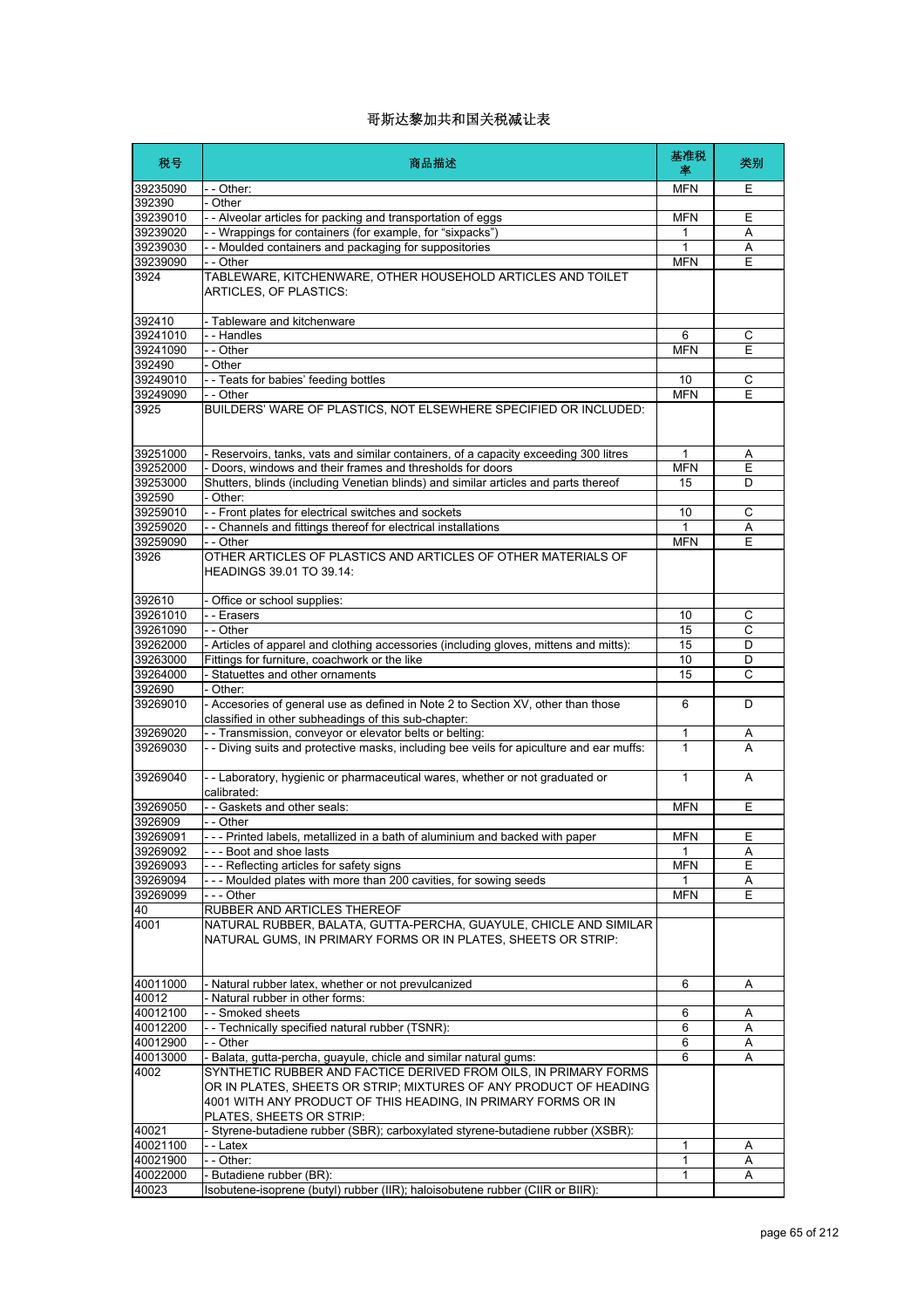| 税号                   | 商品描述                                                                                                                                                                                         | 基准税<br>率     | 类别     |
|----------------------|----------------------------------------------------------------------------------------------------------------------------------------------------------------------------------------------|--------------|--------|
| 40023100             | - - Isobutene-isoprene (butyl) rubber (IIR):                                                                                                                                                 | 1            | A      |
| 40023900             | $- -$ - Other                                                                                                                                                                                | 1            | A      |
| 40024                | Chloroprene (chlorobutadiene) rubber (CR):                                                                                                                                                   |              |        |
| 40024100             | - - Latex                                                                                                                                                                                    | 1            | Α      |
| 40024900             | - - Other:                                                                                                                                                                                   | 1            | Α      |
| 40025                | - Acrylonitrile-butadiene rubber (NBR):                                                                                                                                                      |              |        |
| 40025100             | - - Latex                                                                                                                                                                                    | 1            | Α      |
| 40025900             | $-$ - Other:                                                                                                                                                                                 | 1            | A      |
| 40026000             | - Isoprene rubber (IR):                                                                                                                                                                      | $\mathbf{1}$ | A      |
| 40027000<br>40028000 | - Ethylene-propylene-non-conjugated diene rubber (EPDM):<br>- Mixtures of any product of heading 40.01 with any product of this heading:                                                     | 1<br>1       | Α<br>Α |
| 40029                | - Other                                                                                                                                                                                      |              |        |
| 40029100             | - - Latex                                                                                                                                                                                    | 1            | Α      |
| 40029900             | - - Other:                                                                                                                                                                                   | 1            | Α      |
| 40030000             | RECLAIMED RUBBER IN PRIMARY FORMS OR IN PLATES, SHEETS OR STRIP:                                                                                                                             | 6            | A      |
|                      |                                                                                                                                                                                              |              |        |
| 40040000             | WASTE, PARINGS AND SCRAP OF RUBBER (OTHER THAN HARD RUBBER) AND<br>POWDERS AND GRANULES OBTAINED THEREFROM                                                                                   | $\mathbf{1}$ | A      |
| 4005                 | COMPOUNDED RUBBER, UNVULCANIZED, IN PRIMARY FORMS OR IN PLATES,<br>SHEETS OR STRIP:                                                                                                          |              |        |
| 40051000             | Compounded with carbon black or silica:                                                                                                                                                      | 1            | Α      |
| 40052000             | - Solutions; dispersions other than those of subheading 4005.10:                                                                                                                             | 10           | В      |
| 40059                | Other                                                                                                                                                                                        |              |        |
| 400591               | -- Plates, sheets and strip:                                                                                                                                                                 |              |        |
| 40059110             | --- Synthetic rubber strips (buffer strips), of rectangular cross-section, of a thickness<br>not exceeding 5 mm and a width not exceeding 28 mm (for sticking tyre treads to tyre<br>bodies) | $\mathbf{1}$ | A      |
| 40059190             | - - - Other:                                                                                                                                                                                 | <b>MFN</b>   | Ε      |
| 400599               | - - Other                                                                                                                                                                                    |              |        |
| 40059910             | --- Chewing gum base                                                                                                                                                                         | 1            | A      |
| 40059990             | - - - Other                                                                                                                                                                                  | 10           | B      |
| 4006                 | OTHER FORMS (FOR EXAMPLE: RODS, TUBES AND PROFILE SHAPES) AND<br>ARTICLES (FOR EXAMPLE: DISCS AND RINGS), OF UNVULCANIZED RUBBER:                                                            |              |        |
| 40061000             | - "Camel-back" strips for retreading rubber tyres:                                                                                                                                           | 10           | В      |
| 40069000             | Other                                                                                                                                                                                        | 6            | B      |
| 4007                 | <b>VULCANIZED RUBBER THREAD AND CORD</b>                                                                                                                                                     |              |        |
| 40070010             | - Thread                                                                                                                                                                                     | 1            | Α      |
| 40070020             | - Cord                                                                                                                                                                                       | 6            | B      |
| 4008                 | PLATES, SHEETS, STRIP, RODS AND PROFILE SHAPES, OF VULCANIZED<br>RUBBER OTHER THAN HARD RUBBER:                                                                                              |              |        |
| 40081                | Of cellular rubber (alveolar):                                                                                                                                                               |              |        |
| 40081100             | - - Plates, sheets and strip                                                                                                                                                                 | 10           | C      |
| 400819               | - Other                                                                                                                                                                                      |              |        |
| 40081910             | --- Profile shapes of chloroprene (chlorobutadiene) for door and window joints or<br>gaskets.                                                                                                | 6            | С      |
| 40081990<br>40082    | --- Other<br>Of non-cellular rubber:                                                                                                                                                         | 10           | С      |
|                      |                                                                                                                                                                                              |              |        |
| 400821<br>40082110   | - - Plates, sheets and strip:<br>--- Rubber for clichés (blankets for printing cylinders)                                                                                                    |              |        |
| 40082120             | --- Of rubber mixed with pigments and soya flour                                                                                                                                             | 6<br>6       | С<br>C |
| 40082190             | - - - Other                                                                                                                                                                                  | 6            | С      |
| 400829               | - - Other                                                                                                                                                                                    |              |        |
| 40082910             | --- Profile shapes of chloroprene (chlorobutadiene) for door and window joints or                                                                                                            | 6            | C      |
|                      | gaskets                                                                                                                                                                                      |              |        |
| 40082990             | --- Other                                                                                                                                                                                    | 6            | С      |
| 4009                 | TUBES, PIPES AND HOSES, OF VULCANIZED RUBBER OTHER THAN HARD<br>RUBBER, WITH OR WITHOUT THEIR FITTINGS (FOR EXAMPLE: JOINTS,<br>ELBOWS, FLANGES(RACOR)):                                     |              |        |
| 40091<br>400911      | - Not reinforced or otherwise combined with other materials:<br>- Without fittings:                                                                                                          |              |        |
| 40091110             | --- Of an external diameter of 1.5 mm or more but not more than 15 mm                                                                                                                        | 10           | С      |
| 40091190             | --- Other                                                                                                                                                                                    | 6            | С      |
| 40091200             | - - With fittings:                                                                                                                                                                           | 6            | C      |
| 40092                | Reinforced or otherwise combined only with metal:                                                                                                                                            |              |        |
|                      |                                                                                                                                                                                              |              |        |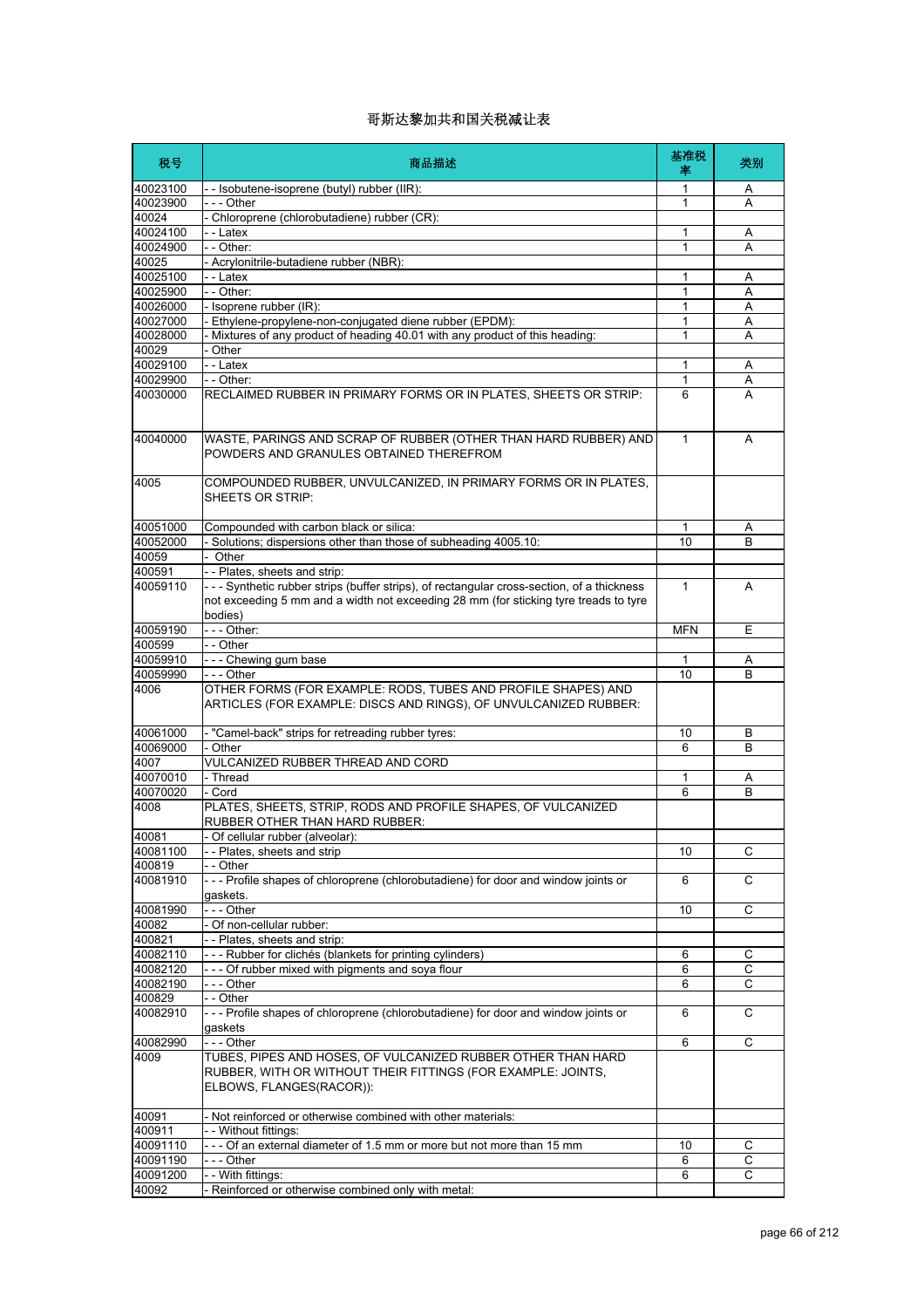| 税号                   | 商品描述                                                                                                                                                                                 | 基准税<br>率          | 类别             |
|----------------------|--------------------------------------------------------------------------------------------------------------------------------------------------------------------------------------|-------------------|----------------|
| 40092100             | - - Without fittings                                                                                                                                                                 | 6                 | С              |
| 40092200             | - - With fittings:                                                                                                                                                                   | 6                 | $\overline{C}$ |
| 40093                | - Reinforced or otherwise combined only with textile materials:                                                                                                                      |                   |                |
| 40093100             | - - Without fittings                                                                                                                                                                 | 6                 | С              |
| 40093200             | - - With fittings:                                                                                                                                                                   | 6                 | С              |
| 40094                | - Reinforced or otherwise combined with other materials:                                                                                                                             |                   |                |
| 40094100             | - - Without fittings                                                                                                                                                                 | 6                 | С              |
| 40094200             | - - With fittings:                                                                                                                                                                   | 6                 | C              |
| 4010                 | CONVEYOR OR TRANSMISSION BELTS OR BELTING, OF VULCANIZED<br>RUBBER:                                                                                                                  |                   |                |
| 40101                | - Conveyor belts or belting:                                                                                                                                                         |                   |                |
| 40101100             | - - Reinforced only with metal                                                                                                                                                       | 1                 | Α              |
| 40101200             | - - Reinforced only with textile materials                                                                                                                                           | 1                 | Α              |
| 401019               | - - Other                                                                                                                                                                            |                   |                |
| 40101910<br>40101990 | --- Reinforced only with plastics<br>- - - Other                                                                                                                                     | 1<br>$\mathbf{1}$ | Α<br>А         |
| 40103                | - Transmission belts or belting:                                                                                                                                                     |                   |                |
| 40103100             | - Endless transmission belts, striated, of trapezoidal crosssection (V-belts), V-ribbed,                                                                                             | 1                 | A              |
|                      | of an outside circumference exceeding 60 cm but not exceeding 180 cm                                                                                                                 |                   |                |
| 40103200             | - Endless transmission belts, non striated, of trapezoidal crosssection (V-belts),<br>other than V-ribbed, of an outside circumference exceeding 60 cm but not exceeding<br>180 cm   | $\mathbf{1}$      | A              |
| 40103300             | -- Endless transmission belts, striated, of trapezoidal crosssection (V-belts), V-<br>ribbed, of an outside circumference exceeding 180 cm but not exceeding 240 cm                  | $\mathbf{1}$      | A              |
| 40103400             | -- Endless transmission belts, non striated, of trapezoidal crosssection (V-belts),<br>other than V-ribbed, of an outside circumference exceeding 180 cm but not exceeding<br>240 cm | $\mathbf{1}$      | A              |
| 40103500             | -- Endless synchronous belts, of an outside circumference exceeding 60 cm but not<br>exceeding 150 cm                                                                                | $\mathbf{1}$      | A              |
| 40103600             | -- Endless synchronous belts, of an outside circumference exceeding 150 cm but not<br>exceeding 198 cm                                                                               | $\mathbf{1}$      | Α              |
| 40103900             | - - Other                                                                                                                                                                            | 1                 | Α              |
| 4011                 | NEW PNEUMATIC TYRES, OF RUBBER:                                                                                                                                                      |                   |                |
| 40111000             | - Of a kind used on motor cars (including familiar type (break or station wagons) and<br>racing cars)                                                                                | <b>MFN</b>        | Ε              |
| 401120               | - Of a kind used on buses or lorries:                                                                                                                                                |                   |                |
| 40112010             | - - Radial                                                                                                                                                                           | <b>MFN</b>        | Ε              |
| 40112090             | - - Other                                                                                                                                                                            | <b>MFN</b>        | Ε              |
| 40113000             | - Of a kind used on aircraft                                                                                                                                                         | 6                 | B              |
| 40114000             | - Of a kind used on motorcycles                                                                                                                                                      | 6                 | B              |
| 40115000             | - Of a kind used on bicycles                                                                                                                                                         | 1                 | Α              |
| 40116                | - Other, having a "herring-bone" or similar tread:                                                                                                                                   |                   |                |
| 40116100             | - Of a kind used on agricultural or forestry vehicles and machines:                                                                                                                  | 6                 | С              |
| 40116200             | - Of a kind used on construction or industrial handling vehicles and machines and<br>having a rim size of 61 cm or less                                                              | 6                 | C              |
| 40116300             | - Of a kind used on construction or industrial handling vehicles and machines and<br>having a rim size of 61 cm or more                                                              | <b>MFN</b>        | Ε              |
| 40116900             | $-$ Other                                                                                                                                                                            | <b>MFN</b>        | E              |
| 40119                | Other                                                                                                                                                                                |                   |                |
| 40119200             | - - Of a kind used on agricultural or forestry vehicles and machines:                                                                                                                | 6                 | C              |
| 40119300             | -- Of a kind used on construction or industrial handling vehicles and machines and<br>having a rim size of 61 cm or less                                                             | 6                 | C              |
| 40119400             | - Of a kind used on construction or industrial handling vehicles and machines and<br>having a rim size of 61 cm or more                                                              | <b>MFN</b>        | Ε              |
| 40119900             | - - Other                                                                                                                                                                            | <b>MFN</b>        | Ε              |
| 4012                 | RETREADED OR USED PNEUMATIC TYRES OF RUBBER; SOLID OR CUSHION<br>TYRES, TYRE TREADS AND TYRE FLAPS, OF RUBBER:                                                                       |                   |                |
| 40121                | - Retreaded (pneumatic)tyres:                                                                                                                                                        |                   |                |
| 40121100             | - Of a kind used on motor cars (including familiar type (break or station wagons) and<br>racing cars)                                                                                | 15                | C              |
| 40121200             | - - Of a kind used on buses or lorries                                                                                                                                               | 15                | C              |
| 40121300             | - - Of a kind used on aircraft                                                                                                                                                       | 15                | С              |
| 40121900             | - - Other:                                                                                                                                                                           | 15                | C              |
| 40122000             | - Used pneumatic tyres                                                                                                                                                               | 15                | С              |
| 401290               | Other:                                                                                                                                                                               |                   |                |
| 40129010             | -- Tyre treads                                                                                                                                                                       | 1                 | С              |
| 40129020             | - - Tyre flaps                                                                                                                                                                       | 10                | С              |
| 4012903              | -- Solid or cushion tyres:                                                                                                                                                           |                   |                |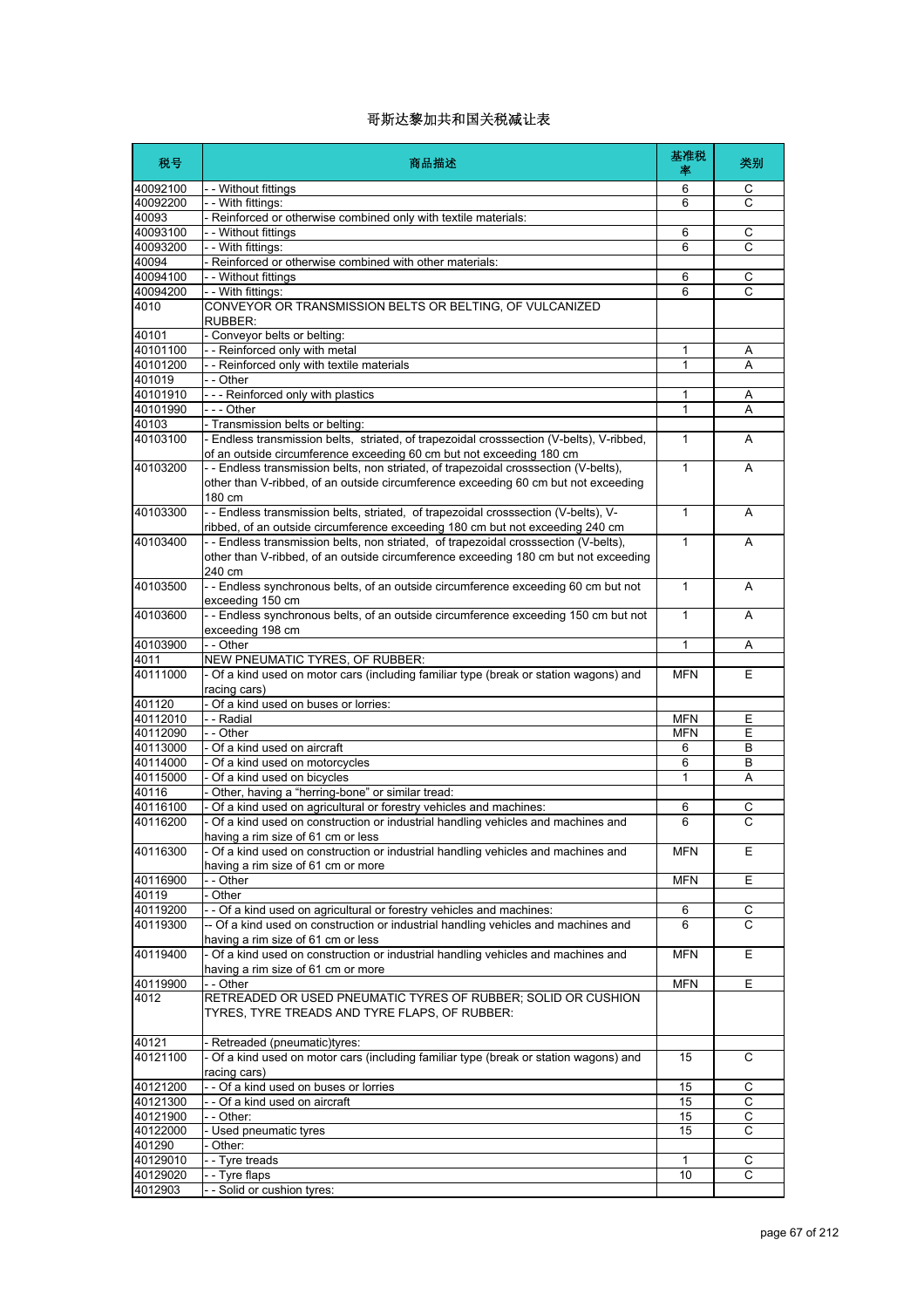| 税号       | 商品描述                                                                                                                                                                                                                                    | 基准税<br>率     | 类别           |
|----------|-----------------------------------------------------------------------------------------------------------------------------------------------------------------------------------------------------------------------------------------|--------------|--------------|
| 40129031 | --- Solid tyres, of an outside diameter not exceeding 90 cm                                                                                                                                                                             | 10           | С            |
| 40129032 | --- Solid tyres of an outside diameter exceeding 90 cm                                                                                                                                                                                  | 6            | C            |
| 40129039 | $- -$ - Other                                                                                                                                                                                                                           | 10           | C            |
| 4013     | INNER TUBES, OF RUBBER:                                                                                                                                                                                                                 |              |              |
| 40131000 | - Of a kind used on motor cars (including Break or station wagons and racing cars),<br>buses or lorries                                                                                                                                 | 6            | C            |
| 40132000 | - Of a kind used on bicycles                                                                                                                                                                                                            | $\mathbf{1}$ | A            |
| 401390   | - Other                                                                                                                                                                                                                                 |              |              |
| 40139010 | - - Of a kind used on motorcycles                                                                                                                                                                                                       | 1            | A            |
| 40139090 | - - Other                                                                                                                                                                                                                               | 6            | C            |
| 4014     | HYGIENIC OR PHARMACEUTICAL ARTICLES (INCLUDING TEATS), OF<br>VULCANIZED RUBBER OTHER THAN HARD RUBBER, WITH OR WITHOUT<br>FITTINGS OF HARD RUBBER:                                                                                      |              |              |
| 40141000 | - Sheath contraceptives                                                                                                                                                                                                                 | 1            | A            |
| 40149000 | - Other                                                                                                                                                                                                                                 | 10           | C            |
| 4015     | ARTICLES OF APPAREL AND CLOTHING ACCESSORIES (INCLUDING GLOVES,<br>MITTENS AND MITTS), FOR ALL PURPOSES, OF VULCANIZED RUBBER OTHER<br>THAN HARD RUBBER:                                                                                |              |              |
| 40151    | - Gloves, mittens and mitts:                                                                                                                                                                                                            |              |              |
| 40151100 | - - Surgical:                                                                                                                                                                                                                           | 1            | A            |
| 40151900 | - - Other                                                                                                                                                                                                                               | 15           | C            |
| 40159000 | - Other                                                                                                                                                                                                                                 | 15           | C            |
| 4016     | OTHER ARTICLES OF VULCANIZED RUBBER OTHER THAN HARD RUBBER:                                                                                                                                                                             |              |              |
| 40161000 | - Of cellular rubber:                                                                                                                                                                                                                   | <b>MFN</b>   | Ε            |
| 40169    | - Other:                                                                                                                                                                                                                                |              |              |
| 40169100 | - - Floor coverings and carpets                                                                                                                                                                                                         | <b>MFN</b>   | Ε            |
| 401692   | - - Erasers:                                                                                                                                                                                                                            |              |              |
| 40169210 | - - - Cut to size, for pencils                                                                                                                                                                                                          | 1            | Α            |
| 40169290 | $- -$ Other                                                                                                                                                                                                                             | 10           | С            |
| 40169300 | - - Gaskets, washers and other seals                                                                                                                                                                                                    | <b>MFN</b>   | E            |
| 40169400 | - - Boat and dock fenders, whether or not inflatable                                                                                                                                                                                    | 6            | В            |
| 40169500 | - - Other inflatable articles                                                                                                                                                                                                           | 6            | B            |
| 401699   | --- Other                                                                                                                                                                                                                               |              |              |
| 40169910 | - - - Hand tools                                                                                                                                                                                                                        | 10           | C            |
| 4016993  | - - - Stoppers and bungs:                                                                                                                                                                                                               |              |              |
| 40169931 | ---- Stoppers for flasks                                                                                                                                                                                                                | 1            | Α            |
| 40169939 | $\overline{\phantom{a} \phantom{a}}$ - $\overline{\phantom{a}}$ - $\overline{\phantom{a}}$ - Other                                                                                                                                      | 6            | С            |
| 40169990 | --- Other                                                                                                                                                                                                                               | <b>MFN</b>   | Ε            |
| 4017     | HARD RUBBER (FOR EXAMPLE: EBONITE) IN ALL FORMS, INCLUDING WASTE<br>AND SCRAP; ARTICLES OF HARD RUBBER:                                                                                                                                 |              |              |
| 40170010 | - In blocks, lumps, plates, sheets, strip, bars, rods, profile shapes, tubes or pipes;<br>waste and scrap; powder                                                                                                                       | 10           | <sub>R</sub> |
| 40170090 | - Other                                                                                                                                                                                                                                 | 6            | B            |
| 41       | SKINS (OTHER THAN FURSKINS) AND LEATHER                                                                                                                                                                                                 |              |              |
| 4101     | RAW HIDES AND SKINS OF BOVINE (INCLUDING BUFFALO) OR EQUINE<br>ANIMALS (FRESH, OR SALTED, DRIED, LIMED, PICKLED OR OTHERWISE<br>PRESERVED, BUT NOT TANNED, PARCHMENT-DRESSED OR FURTHER<br>PREPARED), WHETHER OR NOT DEHAIRED OR SPLIT: |              |              |
| 410120   | Whole hides and skins, of a weight per skin not exceeding 8 kg when simply dried, 10<br>kg when dry-salted, or 16 kg when fresh, wet-salted or otherwise preserved:                                                                     |              |              |
| 4101201  | - Of bovine animals, having undergone a tanning (including pre-tanning) process<br>which is reversible:                                                                                                                                 |              |              |
| 41012011 | --- Vegetable tanned, other than those with a unit surface area not exceeding 2.6 m <sup>2</sup><br>(28 square feet)                                                                                                                    | 10           | B            |
| 41012019 | - - - Other                                                                                                                                                                                                                             | 6            | В            |
| 41012020 | - Of equine animals, having undergone a tanning (including pre-tanning) process<br>which is reversible:                                                                                                                                 | 10           | B            |
| 41012090 | --- Other                                                                                                                                                                                                                               | 1            | Α            |
| 410150   | - Whole hides and skins, of a weight per skin exceeding 16 kg:                                                                                                                                                                          |              |              |
| 4101501  | - - Of bovine animals, having undergone a tanning (including pre-tanning) process<br>which is reversible:                                                                                                                               |              |              |
| 41015011 | --- Vegetable tanned, other than those with a unit surface area not exceeding 2.6 m <sup>2</sup><br>(28 square feet)                                                                                                                    | 10           | B            |
| 41015019 | --- Other                                                                                                                                                                                                                               | 6            | B            |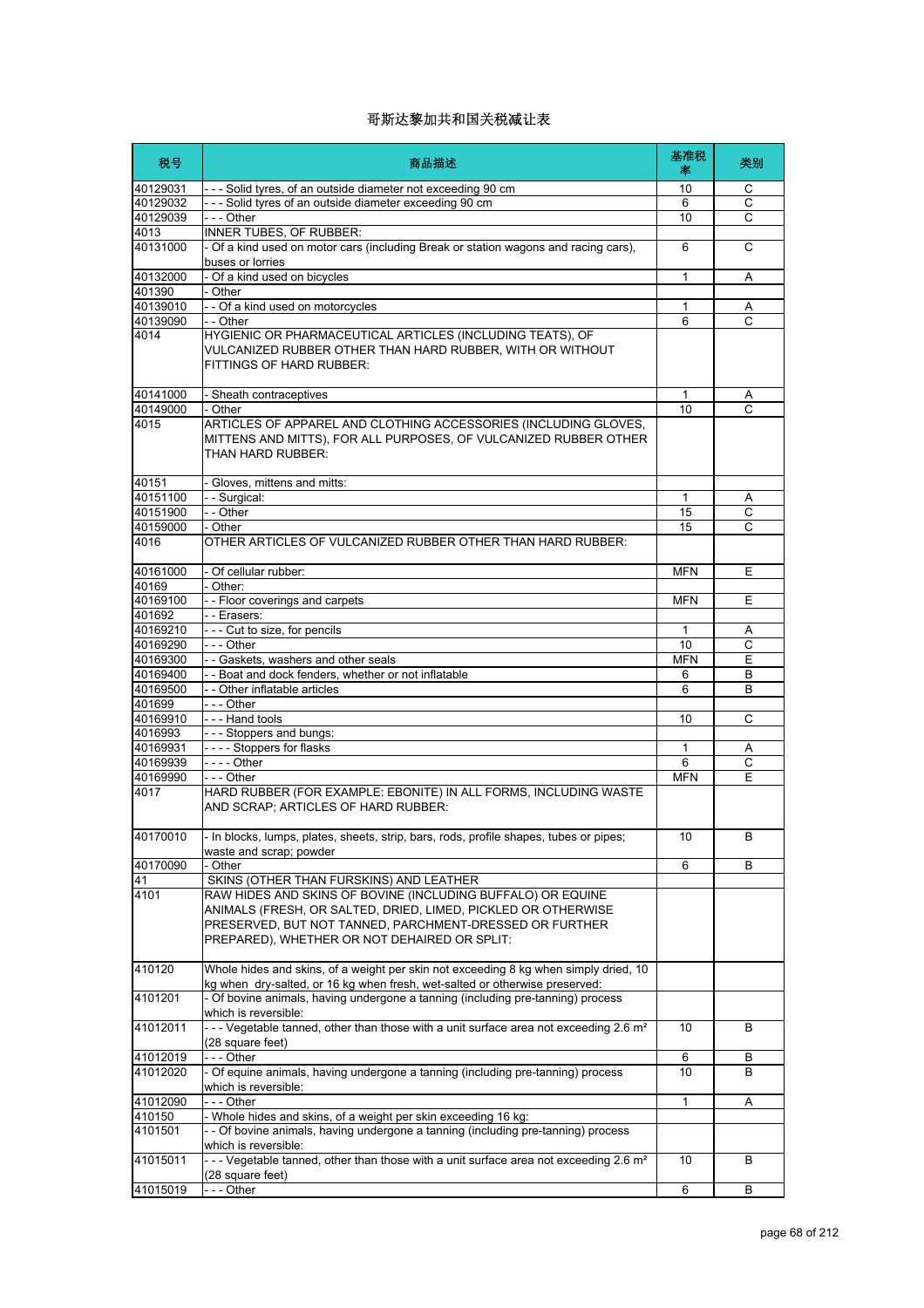| 税号                 | 商品描述                                                                                                                                                                                                                                                                   | 基准税<br>率     | 类别 |
|--------------------|------------------------------------------------------------------------------------------------------------------------------------------------------------------------------------------------------------------------------------------------------------------------|--------------|----|
| 41015020           | - - Of equine animals, having undergone a tanning (including pre-tanning) process<br>which is reversible:                                                                                                                                                              | 10           | B  |
| 41015090           | $ \overline{O}$ ther                                                                                                                                                                                                                                                   | 1            | Α  |
| 410190             | - Other, including butts, bends and bellies:                                                                                                                                                                                                                           |              |    |
| 4101901            | -- Of bovine animals, having undergone a tanning (including pre-tanning) process<br>which is reversible:                                                                                                                                                               |              |    |
| 41019011           | --- Vegetable tanned, other than those with a unit surface area not exceeding 2.6 m <sup>2</sup><br>(28 square feet)                                                                                                                                                   | 10           | B  |
| 41019019           | - - - Other                                                                                                                                                                                                                                                            | 6            | B  |
| 41019020           | - - Of equine animals, having undergone a tanning (including pre-tanning) process<br>which is reversible:                                                                                                                                                              | 10           | B  |
| 41019090           | - - Other                                                                                                                                                                                                                                                              | $\mathbf{1}$ | Α  |
| 4102               | RAW SKINS OF SHEEP OR LAMBS (FRESH, OR SALTED, DRIED, LIMED,<br>PICKLED OR OTHERWISE PRESERVED, BUT NOT TANNED, PARCHMENT-<br>DRESSED OR FURTHER PREPARED), WHETHER OR NOT WITH WOOL ON OR<br>SPLIT, OTHER THAN THOSE EXCLUDED BY NOTE 1 C) TO THIS<br><b>CHAPTER:</b> |              |    |
| 41021000           | - With wool on                                                                                                                                                                                                                                                         | 1            | Α  |
| 41022              | - Without wool on                                                                                                                                                                                                                                                      |              |    |
| 41022100           | -- Picled                                                                                                                                                                                                                                                              | 1            | Α  |
| 410229<br>41022910 | - - Other<br>--- Having undergone a tanning (including pre-tanning) process which is reversible                                                                                                                                                                        | 6            | Α  |
| 41022990           | - - - Other                                                                                                                                                                                                                                                            | 1            | A  |
| 4103               | OTHER RAW HIDES AND SKINS (FRESH OR SALTED, DRIED, LIMED, PICKLED,<br>OR OTHERWISE PRESERVED, BUT NO TANNED, PRACHMENT-DRESSED OR<br>FURTHER PREPARED) WHETHER OR NOT DEHAIRED OR SPLIT, OTHER THAN<br>THOSE EXCLUDED BY 1b) OR 1c) TO THIS CHAPTER                    |              |    |
| 410320             | - Of reptiles:                                                                                                                                                                                                                                                         |              |    |
| 41032010           | - Having undergone a tanning (including pretanning) process which is reversible                                                                                                                                                                                        | 6            | Α  |
| 41032090<br>410330 | - - Other<br>Of swine:                                                                                                                                                                                                                                                 | 1            | A  |
| 41033010           | - Having undergone a tanning (including pretanning) process which is reversible                                                                                                                                                                                        | 6            | Α  |
| 41033090           | - - Other                                                                                                                                                                                                                                                              | 1            | А  |
| 410390             | - Other                                                                                                                                                                                                                                                                |              |    |
| 4103901            | - Having undergone a tanning (including pretanning) process which is reversible                                                                                                                                                                                        |              |    |
| 41039011           | --- Of Goat                                                                                                                                                                                                                                                            | 6            | Α  |
| 41039012           | Of camel or dromedary                                                                                                                                                                                                                                                  | 15           | В  |
| 41039019           | - - - Other                                                                                                                                                                                                                                                            | 6            | A  |
| 4103909            | - - Other                                                                                                                                                                                                                                                              |              |    |
| 41039091           | --- Of Goat                                                                                                                                                                                                                                                            | 1            | Α  |
| 41039092           | --- Of Camel of dromedary                                                                                                                                                                                                                                              | 15           | B  |
| 41039099<br>4104   | -  - - Other<br>TANNE HER PREPARED: D OR CRUST HIDES AND SKINS OF BOVINE                                                                                                                                                                                               | 1            | Α  |
|                    | (INCLUDING BUFFALO) OR EQUINE ANIMALS, WITHOUT HAIR ON, WHETHER<br>OR NOT SPLIT, BUT NOT FURTHER PREPARED                                                                                                                                                              |              |    |
| 41041              | - In the wet state (including wet-blue):                                                                                                                                                                                                                               |              |    |
| 410411             | - - Full grains, unsplit; grain splits:                                                                                                                                                                                                                                |              |    |
| 4104111            | - - Whole bovine skin leather, with a unit surface area not exceeding 2.6 m <sup>2</sup> (28<br>square feet):                                                                                                                                                          |              |    |
| 41041111           | - - - - Wet-blue                                                                                                                                                                                                                                                       | 1            | A  |
| 41041119           | - - - - Other                                                                                                                                                                                                                                                          | 6            | B  |
| 4104112            | - - Other bovine (including buffalo) leather and equine leather, tanned or retanned but<br>not further prepared, whether or not split:                                                                                                                                 |              |    |
| 41041121           | ---- Bovine leather, vegetable pre-tanned                                                                                                                                                                                                                              | 10           | B  |
| 41041122           | ---- Bovine leather, wet-blue                                                                                                                                                                                                                                          | 1            | Α  |
| 41041123           | ---- Other bovine leather                                                                                                                                                                                                                                              | 6            | В  |
| 41041124           | - - - - Equine leather:                                                                                                                                                                                                                                                | 10           | B  |
| 410419             | - - Other                                                                                                                                                                                                                                                              |              |    |
| 4104191            | --- Whole bovine skin leather, with a unit surface area not exceeding 2.6 m <sup>2</sup> (28<br>square feet):                                                                                                                                                          |              |    |
| 41041911           | - - - - Wet-blue                                                                                                                                                                                                                                                       | 1            | Α  |
| 41041919           | -  -  -  - Other                                                                                                                                                                                                                                                       | 6            | B  |
| 4104192            | - - Other bovine leather and equine leather, tanned or retanned but not further<br>prepared, whether or not split:                                                                                                                                                     |              |    |
| 41041921           | ---- Bovine leather, vegetable pre-tanned                                                                                                                                                                                                                              | 10           | В  |
| 41041922           | - - - - Bovine leather, wet-blue                                                                                                                                                                                                                                       | $\mathbf{1}$ | A  |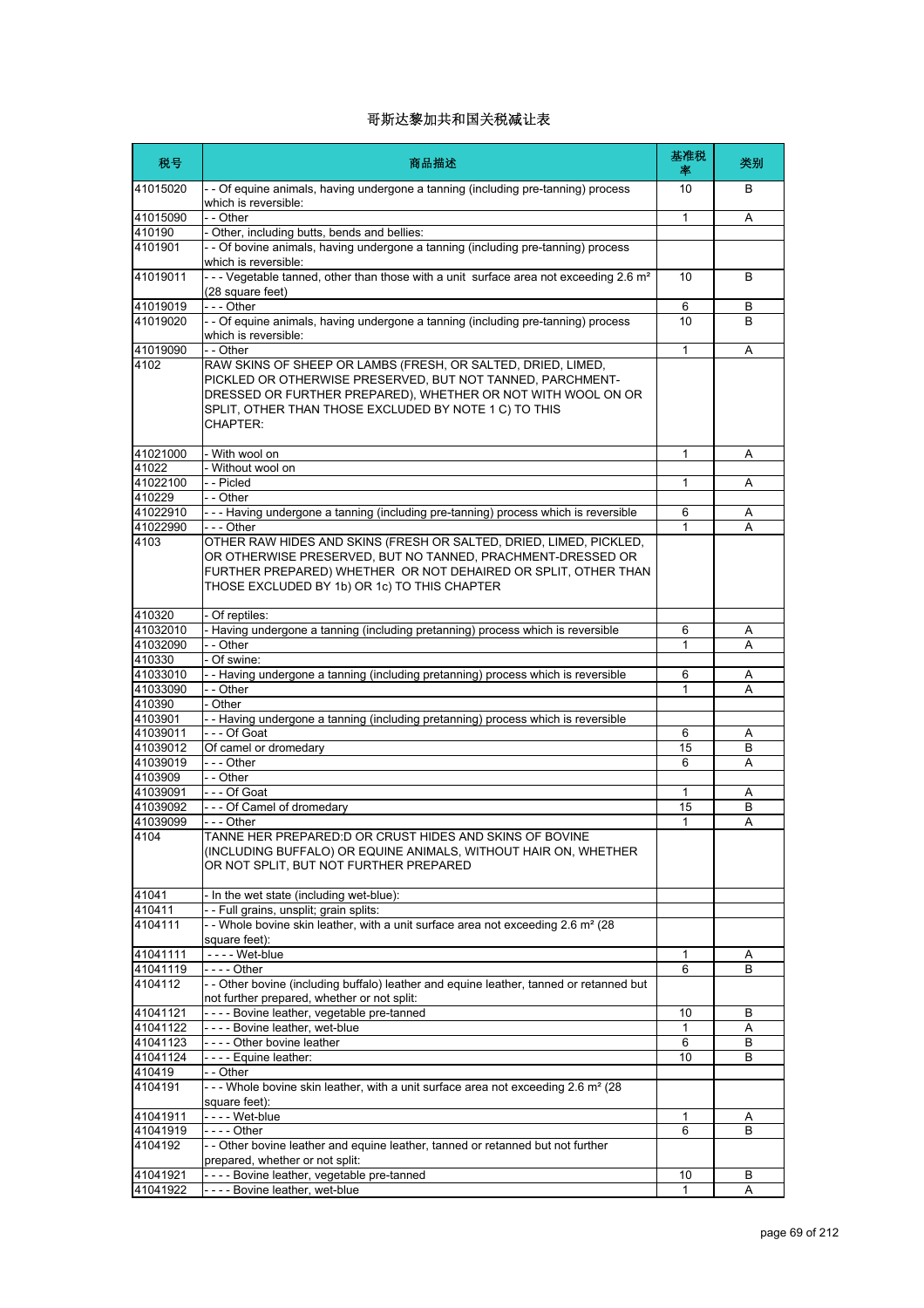| 税号               | 商品描述                                                                                                                                                                                                    | 基准税<br>率 | 类别           |
|------------------|---------------------------------------------------------------------------------------------------------------------------------------------------------------------------------------------------------|----------|--------------|
| 41041923         | ---- Other bovine leather                                                                                                                                                                               | 6        | B            |
| 41041924         | ---- Equine leather:                                                                                                                                                                                    | 10       | B            |
| 41044            | - In the dry state (crust):                                                                                                                                                                             |          |              |
| 410441           | - - Full grains, unsplit; grain splits:                                                                                                                                                                 |          |              |
| 41044110         | - - - Bovine leather, with a unit surface area not exceeding 2.6 m <sup>2</sup> (28 square feet)                                                                                                        | 6        | B            |
| 41044190         | - - - Other                                                                                                                                                                                             | 10       | B            |
| 410449           | - - Other                                                                                                                                                                                               |          |              |
| 41044910         | - - - Bovine leather, with a unit surface area not exceeding 2.6 m <sup>2</sup> (28 square feet)                                                                                                        | 6        | B            |
| 41044990         | --- Other                                                                                                                                                                                               | 10       | B            |
| 4105             | TANNED OR CRUST SKINS OF SHEEP OR LAMBS, WITHOUT WOOL ON,<br>WHETHER OR NOT SPLIT, BUT NOT FURTHER PREPARED:                                                                                            |          |              |
| 41051000         | - In the wet state (including wet-blue):                                                                                                                                                                | 6        | B            |
| 41053000         | - In the dry state (crust)                                                                                                                                                                              | 6        | B            |
| 4106             | TANNED OR CRUST HIDES AND SKINS OF OTHER ANIMALS, WITHOUT WOOL<br>OR HAIR ON, WHETHER OR NOT SPLIT, BUT NOT FURTHER PREPARED:                                                                           |          |              |
| 41062            | - Of goat                                                                                                                                                                                               |          |              |
| 41062100         | - - In the wet state (including wet-blue):                                                                                                                                                              | 6        | B            |
| 41062200         | - - In the dry state (crust)                                                                                                                                                                            | 6        | B            |
| 41063            | - Of swine:                                                                                                                                                                                             |          |              |
| 410631           | - - In the wet state (including wet-blue):                                                                                                                                                              |          |              |
| 41063110         | - - - Wet-blue                                                                                                                                                                                          | 1        | Α            |
| 41063190         | --- Other                                                                                                                                                                                               | 6        | B            |
| 41063200         | - - In the dry state (crust)                                                                                                                                                                            | 6        | В            |
| 41064000         | - Of reptiles                                                                                                                                                                                           | 6        | B            |
| 41069            | - Other                                                                                                                                                                                                 |          |              |
| 41069100         | - - In the wet state (including wet-blue)                                                                                                                                                               | 6        | B            |
| 41069200<br>4107 | --In the dry state (crust)<br>LEATHER FURTHER PREPARED AFTER TANNING OR CRUSTING, INCLUDING                                                                                                             | 6        | B            |
|                  | PARCHMENT-DRESSED LEATHER, OF BOVINE (INCLUDING BUFFALO) OR<br>EQUINE ANIMALS, WITHOUT HAIR ON, WHETHER OR NOT SPLIT, OTHER THAN<br><b>LEATHER OF HEADING 41.14:</b>                                    |          |              |
| 41071            | - Whole hides and skins:                                                                                                                                                                                |          |              |
| 410711           | - - Full grains, unsplit:                                                                                                                                                                               |          |              |
| 41071110         | - - - Bovine leather, with a unit surface area not exceeding 2.6 m <sup>2</sup> (28 square feet)                                                                                                        | 6        | B            |
| 41071190         | --- Other                                                                                                                                                                                               | 10       | B            |
| 410712           | - - Grain splits:                                                                                                                                                                                       |          |              |
| 41071210         | - - - Bovine leather, with a unit surface area not exceeding 2.6 m <sup>2</sup> (28 square feet)                                                                                                        | 6        | B            |
| 41071290         | --- Other                                                                                                                                                                                               | 10       | B            |
| 410719           | - - Other                                                                                                                                                                                               |          |              |
| 41071910         | - - - Bovine leather, with a unit surface area not exceeding 2.6 m <sup>2</sup> (28 square feet)                                                                                                        | 6        | B            |
| 41071990         | --- Other                                                                                                                                                                                               | 10       | В            |
| 41079            | - Other, including parts:                                                                                                                                                                               |          |              |
| 41079100         | - - Full grains, unsplit                                                                                                                                                                                | 10       | <sub>R</sub> |
| 41079200         | - - Grain splits                                                                                                                                                                                        | 10       | B            |
| 41079900         | - - Other                                                                                                                                                                                               | 10       | B            |
| 41120000         | LEATHER FURTHER PREPARED AFTER TANNING OR CRUSTING, INCLUDING<br>PARCHMENT-DRESSED LEATHER, OF SHEEP OR LAMB, WITHOUT WOOL ON,<br>WHETHER OR NOT SPLIT, OTHER THAN LEATHER OF HEADING 41.14             | 6        | B            |
| 4113             | LEATHER FURTHER PREPARED AFTER TANNING OR CRUSTING,<br>INCLUDING PARCHMENT-DRESSED LEATHER, OF OTHER ANIMALS, WITHOUT<br>WOOL OR HAIR ON, WHETHER OR NOT SPLIT, OTHER THAN LEATHER OF<br>HEADING 41.14: |          |              |
|                  |                                                                                                                                                                                                         |          |              |
| 41131000         | - Of goats                                                                                                                                                                                              | 6        | В            |
| 41132000         | Of swine                                                                                                                                                                                                | 6        | B            |
| 41133000         | Of reptiles                                                                                                                                                                                             | 6        | B            |
| 41139000         | - Other                                                                                                                                                                                                 | 6        | B            |
| 4114             | CHAMOIS (INCLUDING OIL COMBINATION CHAMOIS) LEATHER; PATENT<br>LEATHER AND PATENT LAMINATED LEATHER; METALLIZED LEATHER                                                                                 |          |              |
| 41141000         | Chamois (including combination chamois) leather                                                                                                                                                         | 10       | B            |
| 41142000         | Patent leather and patent laminated leather; metallized leather                                                                                                                                         | 10       | B            |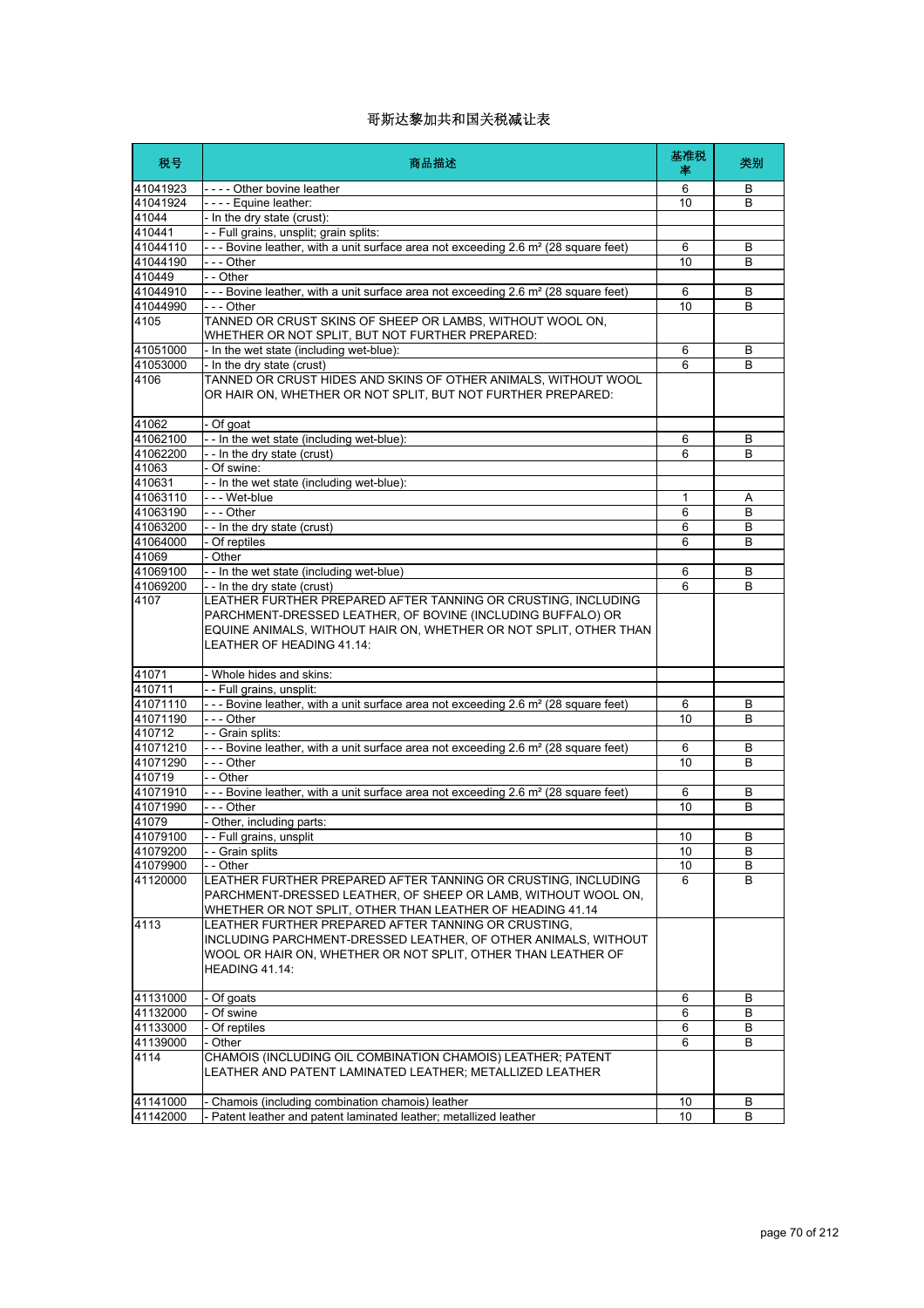| 税号                   | 商品描述                                                                                                                                                                                                                                                                                                                                                                                                                                                                                                                                                                                                                                                                                                       | 基准税<br>率     | 类别          |
|----------------------|------------------------------------------------------------------------------------------------------------------------------------------------------------------------------------------------------------------------------------------------------------------------------------------------------------------------------------------------------------------------------------------------------------------------------------------------------------------------------------------------------------------------------------------------------------------------------------------------------------------------------------------------------------------------------------------------------------|--------------|-------------|
| 4115                 | COMPOSITION LEATHER WITH A BASIS OF LEATHER OR LEATHER FIBRE. IN<br>SLABS, SHEETS OR STRIP WHETHER OR NOT IN ROLLS; PARINGS AND OTHER<br>WASTE OF LEATHER OR OF COMPOSITION LEATHER, NOT SUITABLE FOR THE<br>MANUFACTURE OF LEATHER ARTICLES; LEATHER<br>DUST, POWDER AND FLOUR                                                                                                                                                                                                                                                                                                                                                                                                                            |              |             |
| 41151000             | - Composition leather with a basis of leather or leather fibre, in slabs, sheets or strip<br>whether or not in rolls                                                                                                                                                                                                                                                                                                                                                                                                                                                                                                                                                                                       | 10           | B           |
| 41152000             | - Parings and other waste of leather or of composition leather, not suitable for the<br>manufacture of leather articles; leather dust, powder and flour                                                                                                                                                                                                                                                                                                                                                                                                                                                                                                                                                    | $\mathbf{1}$ | A           |
| 42                   | ARTICLES OF LEATHER; SADDLERY AND HARNESS; TRAVEL GOODS,<br>HANDBAGS AND SIMILAR CONTAINERS; ARTICLES OF ANIMAL GUT                                                                                                                                                                                                                                                                                                                                                                                                                                                                                                                                                                                        |              |             |
| 42010000             | SADDLERY AND HARNESS FOR ANY ANIMAL (INCLUDING TRACES, LEADS,<br>KNEE PADS, MUZZLES, SADDLE CLOTHS, SADDLE BAGS, DOG COATS AND<br>THE LIKE), OF ANY MATERIAL:                                                                                                                                                                                                                                                                                                                                                                                                                                                                                                                                              | 15           | C           |
| 4202                 | TRUNKS, SUIT-CASES, VANITY-CASES, EXECUTIVE-CASES, BRIEF-CASES,<br>SCHOOL SATCHELS, SPECTACLE CASES, BINOCULAR CASES, CAMERA<br>CASES. MUSICAL INSTRUMENT CASES. GUN CASES. HOLSTERS AND SIMILAR<br>CONTAINERS; TRAVELLING-BAGS, INSULATED FOOD OR BEVERAGE BAGS,<br>TOILET BAGS, RUCKSACKS, HANDBAGS, SHOPPING-BAGS, WALLETS,<br>PURSES, MAP-CASES, CIGARETTE- CASES, TOBACCO-POUCHES, TOOL BAGS,<br>SPORTS BAGS, BOTTLE-CASES, JEWELLERY BOXES, POWDERBOXES,<br>CUTLERY CASES AND SIMILAR CONTAINERS, OF<br>LEATHER OR OF COMPOSITION LEATHER, OF SHEETING OF PLASTICS, OF<br>TEXTILE MATERIALS, OF VULCANIZED FIBRE OR OF PAPERBOARD, OR<br>WHOLLY OR MAINLY COVERED WITH SUCH MATERIALS OR WITH PAPER: |              |             |
| 42021                | - Trunks, suit-cases, vanity cases, executivecases, brief-cases, school satchels and<br>similar containers:                                                                                                                                                                                                                                                                                                                                                                                                                                                                                                                                                                                                |              |             |
| 42021100             | - - With outer surface of natural leather, of composition leather or of patent leather:-                                                                                                                                                                                                                                                                                                                                                                                                                                                                                                                                                                                                                   | 15           | С           |
| 42021200             | - - With outer surface of plastics or of textile materials:                                                                                                                                                                                                                                                                                                                                                                                                                                                                                                                                                                                                                                                | 15           | С           |
| 42021900             | - - Other                                                                                                                                                                                                                                                                                                                                                                                                                                                                                                                                                                                                                                                                                                  | 15           | C           |
| 42022                | Handbags, whether or not with shoulder strap, including those without handle:                                                                                                                                                                                                                                                                                                                                                                                                                                                                                                                                                                                                                              |              |             |
| 42022100<br>42022200 | - - With outer surface of natural leather, of composition leather or of patent leather<br>- - With outer surface of plastics or of textile materials:                                                                                                                                                                                                                                                                                                                                                                                                                                                                                                                                                      | 15<br>15     | С<br>C      |
| 42022900             | - - Other                                                                                                                                                                                                                                                                                                                                                                                                                                                                                                                                                                                                                                                                                                  | 15           | C           |
| 42023                | Articles of a kind normally carried in the pocket or in the handbag:                                                                                                                                                                                                                                                                                                                                                                                                                                                                                                                                                                                                                                       |              |             |
| 42023100             | - - With outer surface of leather, of composition leather or of patent leather:                                                                                                                                                                                                                                                                                                                                                                                                                                                                                                                                                                                                                            | 15           | С           |
| 42023200             | - With outer surface of plastics or of textile materials                                                                                                                                                                                                                                                                                                                                                                                                                                                                                                                                                                                                                                                   | 15           | С           |
| 42023900             | - - Other                                                                                                                                                                                                                                                                                                                                                                                                                                                                                                                                                                                                                                                                                                  | 15           | C           |
| 42029                | - Other                                                                                                                                                                                                                                                                                                                                                                                                                                                                                                                                                                                                                                                                                                    |              |             |
| 42029100             | - With outer surface of natural leather, of composition leather or of patent leather:                                                                                                                                                                                                                                                                                                                                                                                                                                                                                                                                                                                                                      | 15           | С           |
| 42029200             | - - With outer surface of plastics or of textile materials:                                                                                                                                                                                                                                                                                                                                                                                                                                                                                                                                                                                                                                                | 15           | C           |
| 42029900             | - Other                                                                                                                                                                                                                                                                                                                                                                                                                                                                                                                                                                                                                                                                                                    | 15           | C           |
| 4203                 | ARTICLES OF APPAREL AND CLOTHING ACCESSORIES, OF LEATHER OR OF<br><b>COMPOSITION LEATHER:</b>                                                                                                                                                                                                                                                                                                                                                                                                                                                                                                                                                                                                              |              |             |
| 420310               | - Articles of apparel:                                                                                                                                                                                                                                                                                                                                                                                                                                                                                                                                                                                                                                                                                     |              |             |
| 42031010             | - - Protective, for all trades                                                                                                                                                                                                                                                                                                                                                                                                                                                                                                                                                                                                                                                                             | 10           | С           |
| 42031090             | - - Other                                                                                                                                                                                                                                                                                                                                                                                                                                                                                                                                                                                                                                                                                                  | 15           | C           |
| 42032                | - Gloves, mittens and mitts:                                                                                                                                                                                                                                                                                                                                                                                                                                                                                                                                                                                                                                                                               |              |             |
| 420321<br>42032110   | - - Specially designed for use in sports:<br>--- For baseball and softball                                                                                                                                                                                                                                                                                                                                                                                                                                                                                                                                                                                                                                 | 10           | С           |
| 42032190             | - - - Other                                                                                                                                                                                                                                                                                                                                                                                                                                                                                                                                                                                                                                                                                                | 10           | С           |
| 420329               | - - Other                                                                                                                                                                                                                                                                                                                                                                                                                                                                                                                                                                                                                                                                                                  |              |             |
| 42032910             | --- Protective, for all trades                                                                                                                                                                                                                                                                                                                                                                                                                                                                                                                                                                                                                                                                             | 10           | C           |
| 42032990             | $--$ Other                                                                                                                                                                                                                                                                                                                                                                                                                                                                                                                                                                                                                                                                                                 | 15           | С           |
| 42033000             | - Belts and bandoliers                                                                                                                                                                                                                                                                                                                                                                                                                                                                                                                                                                                                                                                                                     | 15           | $\mathsf C$ |
| 42034000             | - Other clothing accessories                                                                                                                                                                                                                                                                                                                                                                                                                                                                                                                                                                                                                                                                               | 15           | С           |
| 4205                 | OTHER ARTICLES OF NATURAL LEATHER OR OF COMPOSITION LEATHER                                                                                                                                                                                                                                                                                                                                                                                                                                                                                                                                                                                                                                                |              |             |
| 42050010             | - Articles foe technical use of natural leather or composition leather                                                                                                                                                                                                                                                                                                                                                                                                                                                                                                                                                                                                                                     | $\mathbf{1}$ | A           |
| 42050090             | - Other                                                                                                                                                                                                                                                                                                                                                                                                                                                                                                                                                                                                                                                                                                    | 15           | C           |
| 4206                 | ARTICLES OF GUT (OTHER THAN SILK-WORM GUT), OF GOLDBEATER'S SKIN,<br>OF BLADDERS OR OF TENDONS:                                                                                                                                                                                                                                                                                                                                                                                                                                                                                                                                                                                                            |              |             |
| 42060010             | - Catgut                                                                                                                                                                                                                                                                                                                                                                                                                                                                                                                                                                                                                                                                                                   | 1            | A           |
| 42060090             | -Other                                                                                                                                                                                                                                                                                                                                                                                                                                                                                                                                                                                                                                                                                                     | $\mathbf{1}$ | A           |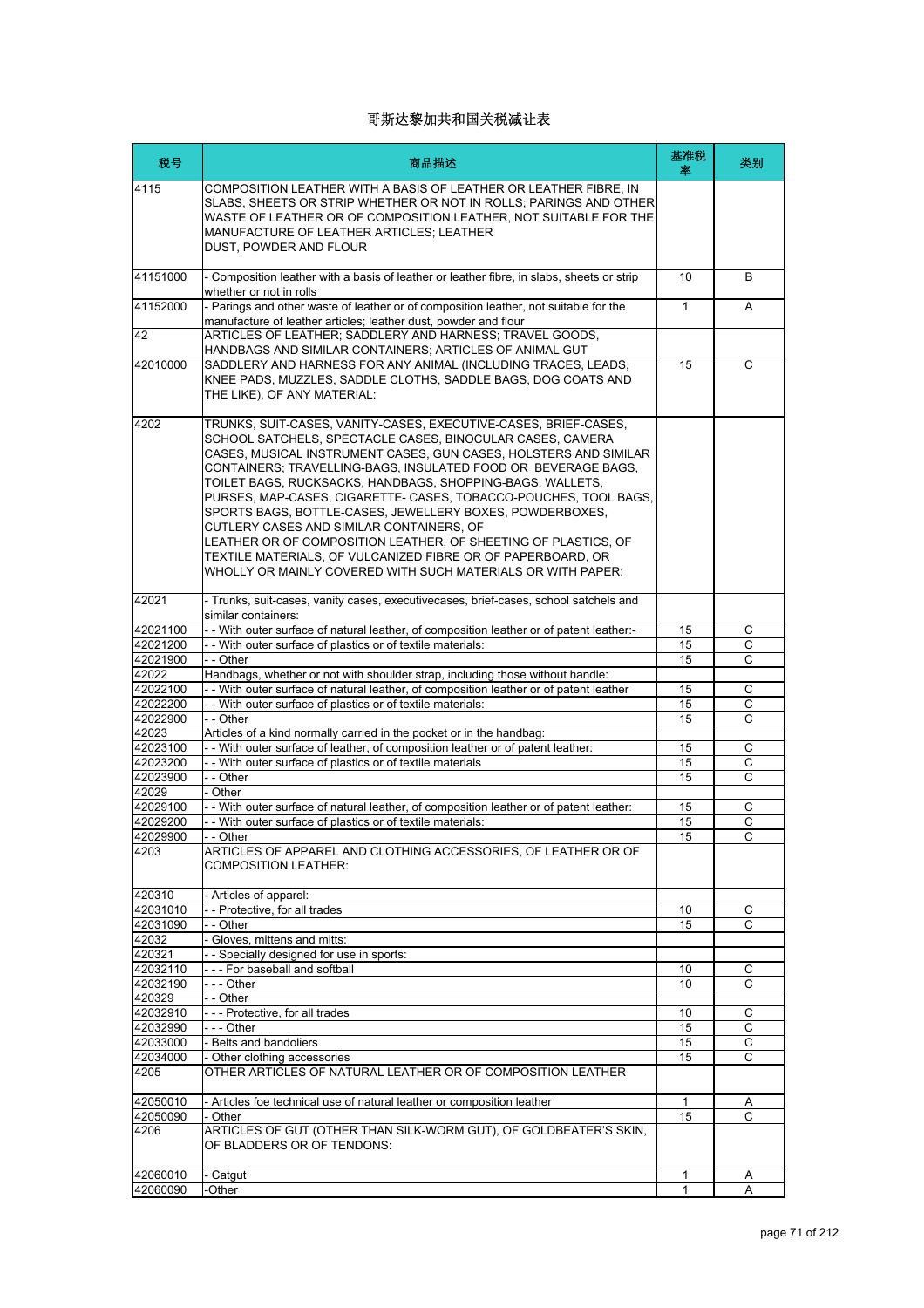| 税号                | 商品描述                                                                                                                                                                                                                                                                                           | 基准税<br>率 | 类别 |
|-------------------|------------------------------------------------------------------------------------------------------------------------------------------------------------------------------------------------------------------------------------------------------------------------------------------------|----------|----|
| 43<br>4301        | FURSKINS AND ARTIFICIAL FUR; MANUFACTURES THEREOF<br>RAW FURSKINS (INCLUDING HEADS, TAILS, PAWS AND OTHER PIECES OR                                                                                                                                                                            |          |    |
|                   | CUTTINGS, SUITABLE FOR FURRIERS' USE), OTHER THAN RAW HIDES AND<br>SKINS OF HEADING 41.01, 41.02 OR 41.03:                                                                                                                                                                                     |          |    |
| 43011000          | - Of mink, whole, with or without head, tail or paws                                                                                                                                                                                                                                           | 15       | В  |
| 43013000          | - Of lamb, the following: Astrakhan, Broadtail, Caracul, Persian and similar lamb,<br>Indian, Chinese, Mongolian or Tibetan lamb, whole, with or without head, tail or paws                                                                                                                    | 15       | A  |
| 43016000          | - Of fox, whole, with or without head, tail or paws                                                                                                                                                                                                                                            | 15       | Α  |
| 43018000          | - Other furskins, whole, with or without head, tail or paws                                                                                                                                                                                                                                    | 15       | A  |
| 43019000          | - Heads, tails, paws and other pieces or cuttings, suitable for furriers' use                                                                                                                                                                                                                  | 15       | A  |
| 4302              | TANNED OR DRESSED FURSKINS (INCLUDING HEADS, TAILS, PAWS AND<br>OTHER PIECES OR CUTTINGS), UNASSEMBLED, OR ASSEMBLED (WITHOUT<br>THE ADDITION OF OTHER MATERIALS) OTHER THAN THOSE OF HEADING<br>43.03:                                                                                        |          |    |
| 43021             | - Whole skins, with or without head, tail or paws, not assembled:                                                                                                                                                                                                                              |          |    |
| 43021100          | - - Of mink                                                                                                                                                                                                                                                                                    | 15       | В  |
| 43021900          | - - Other                                                                                                                                                                                                                                                                                      | 15       | Α  |
| 43022000          | - Heads, tails, paws and other pieces or cuttings, not assembled                                                                                                                                                                                                                               | 15       | A  |
| 43023000<br>4303  | - Whole skins and pieces or cuttings thereof, assembled<br>ARTICLES OF APPAREL, CLOTHING ACCESSORIES AND OTHER ARTICLES OF<br><b>FURSKIN:</b>                                                                                                                                                  | 15       | A  |
| 43031000          | - Articles of apparel and clothing accessories                                                                                                                                                                                                                                                 | 15       | Α  |
| 43039000          | - Other:                                                                                                                                                                                                                                                                                       | 15       | A  |
| 4304              | ARTIFICIAL FUR AND ARTICLES THEREOF                                                                                                                                                                                                                                                            |          |    |
| 43040010          | - Not made up                                                                                                                                                                                                                                                                                  | 15       | B  |
| 43040090          | - Other:                                                                                                                                                                                                                                                                                       | 15       | B  |
| 44                | WOOD AND ARTICLES OF WOOD; WOOD CHARCOAL                                                                                                                                                                                                                                                       |          |    |
| 4401              | FUEL WOOD; WOOD IN CHIPS OR PARTICLES; SAWDUST AND WOOD WASTE<br>AND SCRAP, WHETHER OR NOT AGGLOMERATED IN LOGS,<br>BRIQUETTES, PELLETS OR SIMILAR FORMS:                                                                                                                                      |          |    |
| 44011000          | - Fuel wood                                                                                                                                                                                                                                                                                    | 1        | Α  |
| 44012             | - Wood in chips or particles:                                                                                                                                                                                                                                                                  |          |    |
| 44012100          | - - Coniferous                                                                                                                                                                                                                                                                                 | 1        | Α  |
| 44012200          | - - Non-coniferous                                                                                                                                                                                                                                                                             | 1        | A  |
| 44013000          | - Sawdust and wood waste and scrap, whether or not agglomerated in logs,<br>briquettes, pellets or similar forms<br>WOOD CHARCOAL (INCLUDING SHELL OR NUT CHARCOAL), WHETHER OR                                                                                                                | 1        | A  |
| 4402              | <b>NOT AGGLOMERATED</b>                                                                                                                                                                                                                                                                        |          |    |
| 44021000          | Of Bamboo                                                                                                                                                                                                                                                                                      | 1        | А  |
| 44029000          | - Other                                                                                                                                                                                                                                                                                        | 1        | A  |
| 4403              | WOOD IN THE ROUGH. WHETHER OR NOT STRIPPED OF BARK OR SAPWOOD.<br>OR ROUGHLY SQUARED::                                                                                                                                                                                                         |          |    |
| 44031000          | - Treated with paint, stains, creosote or other preservatives                                                                                                                                                                                                                                  | 1        | A  |
| 44032000          | - Other, coniferous                                                                                                                                                                                                                                                                            | 1        | A  |
| 44034             | Other, of tropical wood specified in Subheading 1 Note to this Chapter:                                                                                                                                                                                                                        |          |    |
| 44034100          | - - Dark Red Meranti, Light Red Meranti and Meranti Bakau                                                                                                                                                                                                                                      | 1        | Α  |
| 44034900          | - - Other<br>- - Other                                                                                                                                                                                                                                                                         | 1        | A  |
| 44039<br>44039100 | -- Of oak (Quercus spp.)                                                                                                                                                                                                                                                                       | 1        | Α  |
| 44039200          | -- Of beech (Fagus spp.)                                                                                                                                                                                                                                                                       | 1        | Α  |
| 44039900          | - - Other                                                                                                                                                                                                                                                                                      | 1        | A  |
| 4404              | HOOPWOOD; SPLIT POLES; PILES, PICKETS AND<br>STAKES OF WOOD, POINTED BUT NOT SAWN LENGTHWISE;<br>WOODEN STICKS, ROUGHLY TRIMMED BUT NOT<br>TURNED, BENT OR OTHERWISE WORKED, SUITABLE FOR<br>THE MANUFACTURE OF WALKING-STICKS, UMBRELLAS,<br>TOOL HANDLES OR THE LIKE; CHIPWOOD AND THE LIKE: |          |    |
| 44041000          | - Coniferous                                                                                                                                                                                                                                                                                   | 1        | Α  |
| 44042000          | - Non-coniferous                                                                                                                                                                                                                                                                               | 1        | Α  |
| 44050000          | WOOD WOOL; WOOD FLOUR                                                                                                                                                                                                                                                                          | 1        | A  |
| 4406              | RAILWAY OR TRAMWAY SLEEPERS (CROSS-TIES) OF WOOD:                                                                                                                                                                                                                                              |          |    |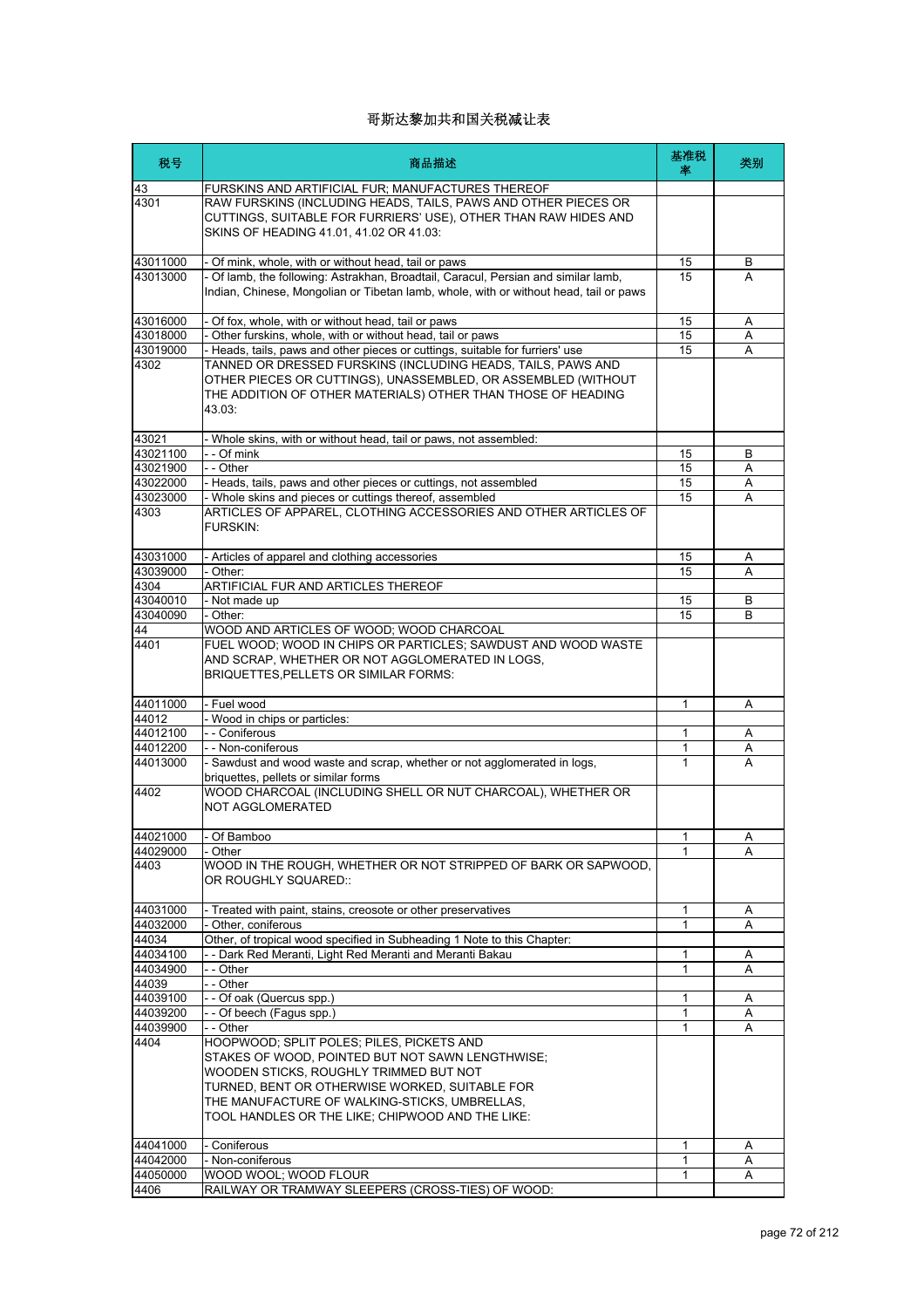| 税号                   | 商品描述                                                                                                                                                                                                                                                                                | 基准税<br>率                 | 类别                  |
|----------------------|-------------------------------------------------------------------------------------------------------------------------------------------------------------------------------------------------------------------------------------------------------------------------------------|--------------------------|---------------------|
| 44061000             | - Not impregnated                                                                                                                                                                                                                                                                   | 1                        | A                   |
| 44069000             | - Other                                                                                                                                                                                                                                                                             | 1                        | A                   |
| 4407                 | WOOD SAWN OR CHIPPED LENGTHWISE, SLICED OR PEELED, WHETHER OR<br>NOT PLANED, SANDED OR ENDJOINTED, OF A THICKNESS EXCEEDING 6 MM:                                                                                                                                                   |                          |                     |
| 44071000             | - Coniferous                                                                                                                                                                                                                                                                        | 6                        | D                   |
| 44072                | - Of tropical wood specified in Subheading 1 Note to this Chapter:                                                                                                                                                                                                                  |                          |                     |
| 44072100             | - - Mahogany (Swietenia spp.)                                                                                                                                                                                                                                                       | <b>MFN</b>               | Ε                   |
| 44072200<br>44072500 | -- Virola, Imbuia and Balsa<br>- - Dark Red Meranti, Light Red Meranti and Meranti Bakau                                                                                                                                                                                            | <b>MFN</b><br><b>MFN</b> | Ε<br>E              |
| 44072600             | - - White Lauan, White Meranti, White Seraya, Yellow Meranti and Alan                                                                                                                                                                                                               | <b>MFN</b>               | Ε                   |
| 44072700             | - - Sapelli                                                                                                                                                                                                                                                                         | <b>MFN</b>               | E                   |
| 44072800             | - - Iroko                                                                                                                                                                                                                                                                           | <b>MFN</b>               | Ε                   |
| 44072900             | - - Other                                                                                                                                                                                                                                                                           | <b>MFN</b>               | Ε                   |
| 44079                | - Other                                                                                                                                                                                                                                                                             |                          |                     |
| 44079100             | - - Of oak (Quercus spp.)                                                                                                                                                                                                                                                           | 6                        | D                   |
| 44079200             | -- Of beech (Fagus spp.)                                                                                                                                                                                                                                                            | 6                        | D                   |
| 44079300<br>44079400 | -- Maple (Hacer spp.)<br>-- Cherry-tree                                                                                                                                                                                                                                             | 6<br>6                   | D<br>D              |
| 44079500             | -- Ash-tree                                                                                                                                                                                                                                                                         | 6                        | D                   |
| 44079900             | - - Other                                                                                                                                                                                                                                                                           | 6                        | D                   |
| 4408                 | SHEETS FOR VENEERING (INCLUDING THOSE OBTAINED BY SLICING<br>LAMINATED WOOD), FOR PLYWOOD OR FOR OTHER SIMILAR LAMINATED<br>WOOD AND OTHER WOOD, SAWN LENGTHWISE, SLICED OR PEELED,<br>WHETHER OR NOT PLANED, SANDED OR END-JOINTED, OF A THICKNESS<br>NOT EXCEEDING 6 MM:          |                          |                     |
| 44081000             | - Coniferous:                                                                                                                                                                                                                                                                       | 10                       | С                   |
| 44083                | Of tropical wood specified in Subheading 1 Note to this Chapter:                                                                                                                                                                                                                    |                          |                     |
| 44083100             | - - Dark Red Meranti, Light Red Meranti and Meranti Bakau:                                                                                                                                                                                                                          | 10                       | C                   |
| 44083900<br>44089000 | - - Other<br>- Other                                                                                                                                                                                                                                                                | 10<br>10                 | С<br>$\overline{c}$ |
| 4409                 | WOOD (INCLUDING STRIPS AND FRIEZES FOR PARQUET FLOORING, NOT<br>ASSEMBLED) CONTINUOUSLY SHAPED (TONGUED, GROOVED, REBATED,<br>CHAMFERED, VJOINTED, BEADED, MOULDED, ROUNDED OR THE LIKE)<br>ALONG ANY OF ITS EDGES, ENDS OR FACES, WHETHER OR NOT PLANED,<br>SANDED OR END-JOINTED: |                          |                     |
| 44091000             | - Coniferous                                                                                                                                                                                                                                                                        | 10                       | D                   |
| 44092                | - Non-coniferous                                                                                                                                                                                                                                                                    |                          |                     |
| 44092100             | - Bamboo                                                                                                                                                                                                                                                                            | 10                       | D                   |
| 44092900<br>4410     | - - Other<br>PARTICLE BOARD AND SIMILAR BOARD (FOR EXAMPLE, ORIENTED STRAND<br>BOARD AND WAFERBOARD) OF WOOD OR OTHER LIGNEOUS MATERIALS,<br>WHETHER OR NOT AGGLOMERATED WITH RESINS OR OTHER ORGANIC<br><b>BINDING SUBSTANCES:</b>                                                 | 10                       | D                   |
| 44101<br>441011      | - Of wood:<br>- - Particle boards                                                                                                                                                                                                                                                   |                          |                     |
| 44101110             | --- Unworked or not further worked than sanded                                                                                                                                                                                                                                      | 10                       | D                   |
| 44101120             | - - - Surface-covered with melamine-impregnated paper                                                                                                                                                                                                                               | 10                       | D                   |
| 44101130             | --- Surface-covered with decorative laminates of plastic                                                                                                                                                                                                                            | 10                       | D                   |
| 44101190             | - - - Other                                                                                                                                                                                                                                                                         | 10                       | D                   |
| 441012               | -- Boards called Oriented Strand Board (OSB):                                                                                                                                                                                                                                       |                          |                     |
| 44101210             | --- Unworked or not further worked than sanded                                                                                                                                                                                                                                      | 10                       | D                   |
| 44101290             | - - - Other                                                                                                                                                                                                                                                                         | 10                       | D                   |
| 441019               | - - Other                                                                                                                                                                                                                                                                           |                          |                     |
| 4410191              | --- Waferboard, of wood<br>---- Unworked or not further worked than sanded                                                                                                                                                                                                          |                          |                     |
| 44101911<br>44101919 |                                                                                                                                                                                                                                                                                     | 10<br>10                 | D<br>D              |
| 4410192              | ---- Other, of wood                                                                                                                                                                                                                                                                 |                          |                     |
| 44101921             | ---- Unworked or not further worked than sanded                                                                                                                                                                                                                                     | 10                       | D                   |
| 44101922             | ---- Surface-covered with melamine-impregnated paper                                                                                                                                                                                                                                | 10                       | D                   |
| 44101923             | Surface-covered with decorative laminates of plastic                                                                                                                                                                                                                                | 10                       | D                   |
| 44101929             |                                                                                                                                                                                                                                                                                     | 10                       | D                   |
| 44109000             | - Other                                                                                                                                                                                                                                                                             | 10                       | D                   |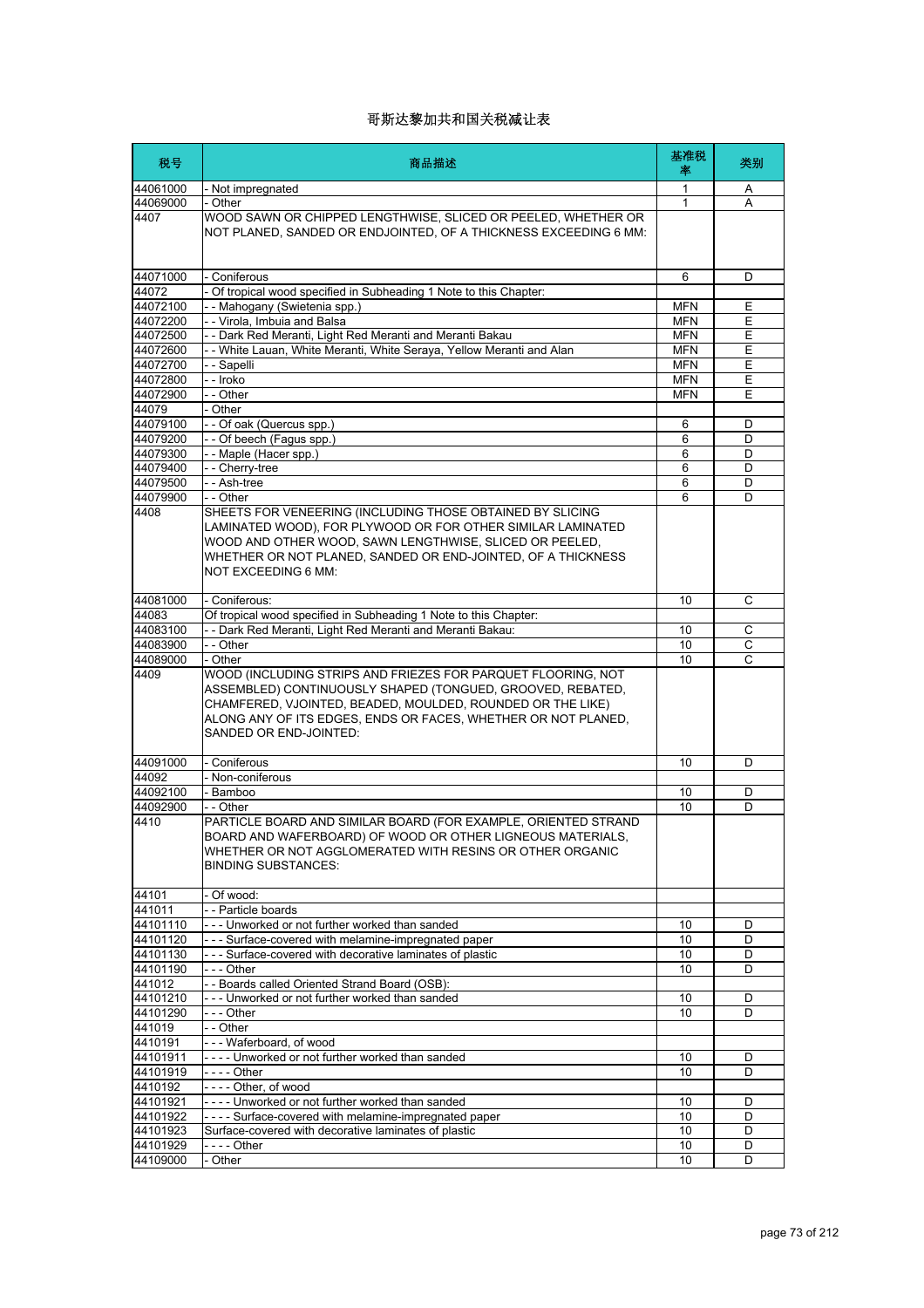| 税号                   | 商品描述                                                                                                                                                      | 基准税<br>率 | 类别     |
|----------------------|-----------------------------------------------------------------------------------------------------------------------------------------------------------|----------|--------|
| 4411                 | FIBREBOARD OF WOOD OR OTHER LIGNEOUS MATERIALS, WHETHER OR<br>NOT BONDED WITH RESINS OR OTHER ORGANIC SUBSTANCES:                                         |          |        |
| 44111                | - Fibreboard of medium density (called MDF)                                                                                                               |          |        |
| 441112               | - Of a thickness not exceeding 5mm                                                                                                                        |          |        |
| 4411121              | - Fibreboard of a density exceeding 0.5 g/cm <sup>3</sup> but not exceeding 0.8 g/cm <sup>3</sup> :                                                       |          |        |
| 44111211             | ---- Not mechanically worked or surface covered                                                                                                           | 10       | D      |
| 44111219             | - - - - Other:                                                                                                                                            | 10       | D      |
| 4411122<br>44111221  | - - - Fibreboard of a density exceeding 0.35 g/cm <sup>3</sup> but not exceeding 0.5 g/cm <sup>3</sup><br>---- Not mechanically worked or surface covered | 10       | D      |
| 44111229             |                                                                                                                                                           | 10       | D      |
| 441113               | -- Of a thickness exceeding 5mm but not exceeding 9mm                                                                                                     |          |        |
| 4411131              | --- Fibreboard of a density exceeding 0.5 g/cm <sup>3</sup> but not exceeding 0.8 g/cm <sup>3</sup> :                                                     |          |        |
| 44111311             | ---- Not mechanically worked or surface covered                                                                                                           | 10       | D      |
| 44111319             | - - - - Other                                                                                                                                             | 10       | D      |
| 4411132              | - Fibreboard of a density exceeding 0.35 g/cm <sup>3</sup> but not exceeding 0.5 g/cm <sup>3</sup>                                                        |          |        |
| 44111321             | ---- Not mechanically worked or surface covered                                                                                                           | 10       | D      |
| 44111329             | - - - - Other                                                                                                                                             | 10       | D      |
| 441114               | - - Of a thickness exceeding 9mm                                                                                                                          |          |        |
| 4411141              | --- Fibreboard of a density exceeding 0.5 g/cm <sup>3</sup> but not exceeding 0.8 g/cm <sup>3</sup> :                                                     |          |        |
| 44111411<br>44111419 | ---- Not mechanically worked or surface covered<br>- - - - Other                                                                                          | 10<br>10 | D<br>D |
| 4411142              | --- Fibreboard of a density exceeding 0.35 g/cm <sup>3</sup> but not exceeding 0.5 g/cm <sup>3</sup>                                                      |          |        |
| 44111421             | ---- Not mechanically worked or surface covered                                                                                                           | 10       | D      |
| 44111429             | $--$ Other                                                                                                                                                | 10       | D      |
| 44119                | - Other                                                                                                                                                   |          |        |
| 441192               | - - Of a density exceeding 0.8g/cm3:                                                                                                                      |          |        |
| 44119210             | --- Not mechanically worked or surface covered                                                                                                            | 10       | D      |
| 44119290             | $--$ Other                                                                                                                                                | 10       | D      |
| 441193               | - - Of a density exceeding 0.5 g/cm <sup>3</sup> but not exceeding 0.8 g/cm <sup>3</sup> :                                                                |          |        |
| 44119310             | ---- Not mechanically worked or surface covered                                                                                                           | 10       | D      |
| 44119390             | --- Other                                                                                                                                                 | 10       | D      |
| 441194               | -- Of a density exceeding 0.5g/cm3:                                                                                                                       |          |        |
| 4411941<br>44119411  | - - - Fibreboard of a density exceeding 0.35 g/cm <sup>3</sup> but not exceeding 0.5 g/cm <sup>3</sup><br>---- Not mechanically worked or surface covered | 10       | D      |
| 44119419             | - - - - Other                                                                                                                                             | 10       | D      |
| 4411949              | - - - Other                                                                                                                                               |          |        |
| 44119491             | ---- Not mechanically worked or surface covered                                                                                                           | 10       | D      |
| 44119499             |                                                                                                                                                           | 10       | D      |
| 4412                 | PLYWOOD, VENEERED PANELS AND SIMILAR LAMINATED WOOD:                                                                                                      |          |        |
| 441210               | - Of Bamboo                                                                                                                                               |          |        |
| 4412101              | -- Plywood consisting solely of sheets of bamboo, each ply not exceeding 6 mm<br>thickness:                                                               |          |        |
| 44121011             | -- With at least one outer ply of tropical wood specified in Subheading Note 1 to this<br>Chapter                                                         | 10       | D.     |
| 44121012             | -- Other, with at least one outer ply of nonconiferous wood                                                                                               | 10       | D      |
| 44121019             | -  - - Other                                                                                                                                              | 10       | D      |
| 4412102              | - - Other, with at least one outer ply of nonconiferous wood:                                                                                             |          |        |
| 44121021             | --- With at least one outer ply of tropical wood specified in Subheading Note 1 to this<br>Chapter                                                        | 10       | D      |
| 44121022             | --- Other, containing at least one layer of particle board                                                                                                | 10       | D      |
| 44121029             | -  - - Other                                                                                                                                              | 10       | D      |
| 4412109              | - - Other                                                                                                                                                 |          |        |
| 44121091             | --- With at least one outer ply of tropical wood specified in Subheading Note 1 to this<br>Chapter                                                        | 10       | D      |
| 44121092             | --- Other, containing at least one layer of particle board                                                                                                | 10       | D      |
| 44121099             | -  - - Other                                                                                                                                              | 10       | D      |
| 44123                | - -Other plywood consisting solely of sheets of wood (excluding bamboo), each ply<br>not exceeding 6 mm thickness:                                        |          |        |
| 44123100             | - - With at least one outer ply of tropical wood specified in Subheading Note 1 to this<br>Chapter                                                        | 10       | D      |
| 44123200             | - Other, with at least one outer ply of nonconiferous wood                                                                                                | 10       | D      |
| 44123900             | - - Other                                                                                                                                                 | 10       | D      |
| 44129<br>441294      | - Other<br>-- Boards called, blockboards, laminboard and battenboard(with core composed of                                                                |          |        |
|                      | plates, slats or strips)                                                                                                                                  |          |        |
| 4412941              | - Other, with at least one outer ply of nonconiferous wood                                                                                                |          |        |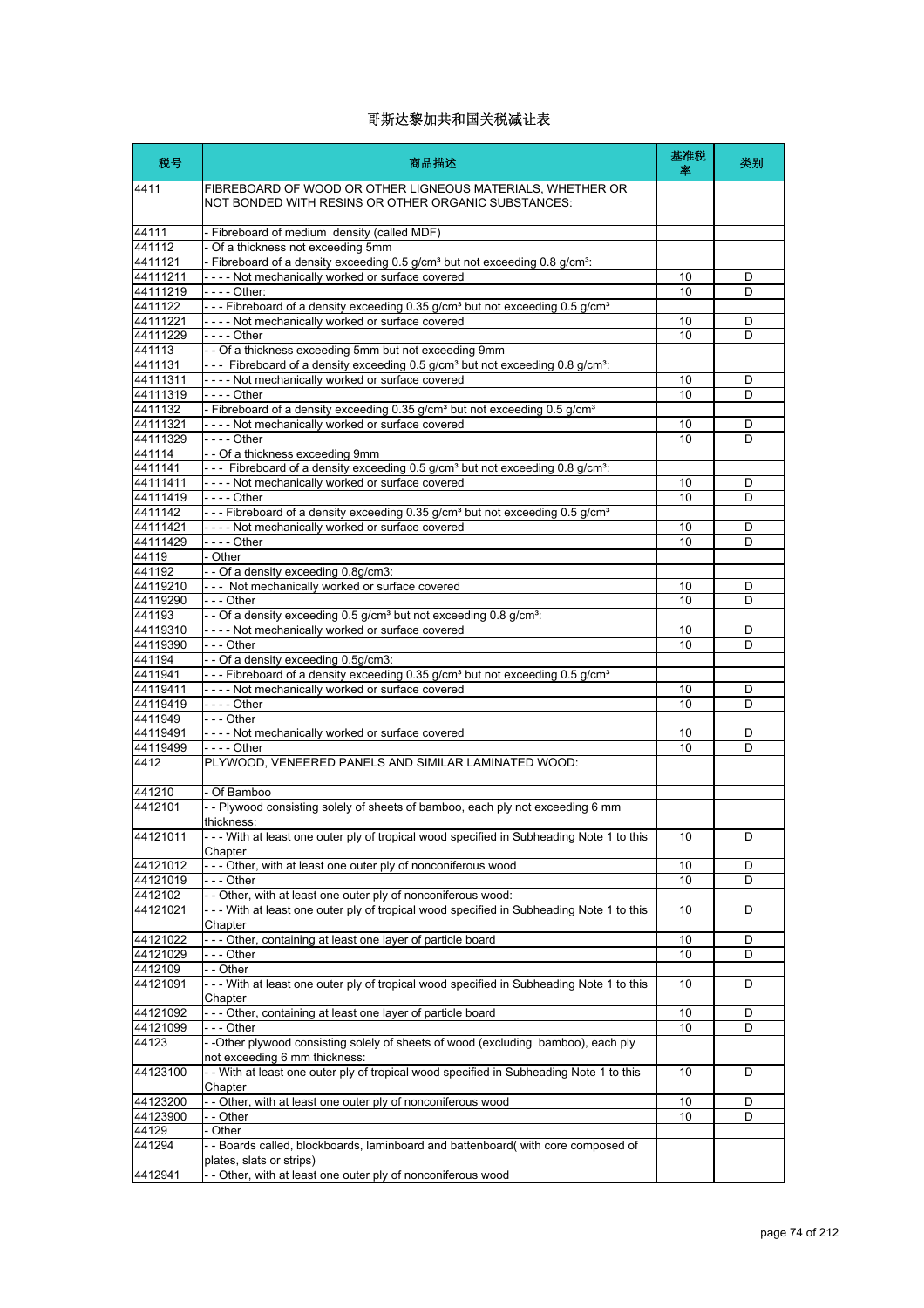| 税号                 | 商品描述                                                                                                                                                                                                                 | 基准税<br>率     | 类别             |
|--------------------|----------------------------------------------------------------------------------------------------------------------------------------------------------------------------------------------------------------------|--------------|----------------|
| 44129411           | --- With at least one outer ply of tropical wood specified in Subheading Note 1 to this<br>Chapter                                                                                                                   | 10           | D              |
| 44129419           | - - - - Other                                                                                                                                                                                                        | 10           | D              |
| 4412949            | - - - Other                                                                                                                                                                                                          |              |                |
| 44129491           | - - With at least one outer ply of tropical wood specified in Subheading Note 1 to this<br>Chapter                                                                                                                   | 10           | D              |
| 44129499           | $--$ Other                                                                                                                                                                                                           | 10           | D              |
| 441299             | - - Other                                                                                                                                                                                                            |              |                |
| 4412991            | --- Other, with at least one outer ply of nonconiferous wood                                                                                                                                                         |              |                |
| 44129911           | ---- With at least one outer ply of tropical wood specified in Subheading Note 1 to<br>this Chapter                                                                                                                  | 10           | D              |
| 44129912           | ---- Other, containing at least one layer of particle board                                                                                                                                                          | 10           | D              |
| 44129919           |                                                                                                                                                                                                                      | 10           | D              |
| 4412999            | - - - Other                                                                                                                                                                                                          |              |                |
| 44129991           | ---- With at least one outer ply of tropical wood specified in Subheading Note 1 to<br>this Chapter                                                                                                                  | 10           | D              |
| 44129992           | ---- Other, containing at least one layer of particle board                                                                                                                                                          | 10           | D              |
| 44129999           | - - - - Other                                                                                                                                                                                                        | 10           | D              |
| 44130000           | DENSIFIED WOOD, IN BLOCKS, PLATES, STRIPS OR PROFILE SHAPES                                                                                                                                                          | 10           | D              |
| 44140000           | WOODEN FRAMES FOR PAINTINGS, PHOTOGRAPHS, MIRRORS OR SIMILAR<br><b>OBJECTS</b>                                                                                                                                       | 15           | D              |
| 4415               | PACKING CASES, BOXES, CRATES, DRUMS AND SIMILAR PACKINGS, OF                                                                                                                                                         |              |                |
|                    | WOOD; CABLE-DRUMS OF WOOD; PALLETS, BOX PALLETS AND OTHER LOAD<br>BOARDS, OF WOOD; PALLET COLLARS OF WOOD:                                                                                                           |              |                |
| 441510             | - Cases, boxes, crates, drums and similar packings; cable-drums:                                                                                                                                                     |              |                |
| 44151010           | - - Cable-drums                                                                                                                                                                                                      | 10           | C              |
| 44151090           | - - Other                                                                                                                                                                                                            | 10           | C              |
| 44152000           | - Pallets, box pallets and other load boards; pallet collars:                                                                                                                                                        | 10           | C              |
| 4416               | CASKS, BARRELS, VATS, TUBS AND OTHER COOPERS' PRODUCTS AND<br>PARTS THEREOF, OF WOOD, INCLUDING STAVES                                                                                                               |              |                |
| 44160010           | - Casks, drums and barrels, whether or not reinforced; parts thereof                                                                                                                                                 | 10           | B              |
| 44160090           | - Other                                                                                                                                                                                                              | 10           | B              |
| 44170000           | TOOLS, TOOL BODIES, TOOL HANDLES, BROOM OR BRUSH BODIES AND<br>HANDLES, OF WOOD; BOOT OR SHOE LASTS AND TREES, OF WOOD:                                                                                              | 10           | B              |
| 4418               | BUILDERS' JOINERY AND CARPENTRY OF WOOD, INCLUDING CELLULAR<br>WOOD PANELS, ASSEMBLED PARQUET PANELS FOR FLOOR COVERINGS,<br><b>SHINGLES AND SHAKES:</b>                                                             |              |                |
| 44181000           | - Windows, French-windows and their frames                                                                                                                                                                           | <b>MFN</b>   | Ε              |
| 44182000           | - Doors and their frames and thresholds:                                                                                                                                                                             | <b>MFN</b>   | Е              |
| 44184000           | - Shuttering for concrete constructional work                                                                                                                                                                        | 15           | С              |
| 44185000           | - Shingles and shakes:                                                                                                                                                                                               | 15           | C              |
| 44186000           | Beams and post                                                                                                                                                                                                       | 15           | C              |
| 44187              | Assembled panels for floor covering                                                                                                                                                                                  |              |                |
| 44187100           | - - For mosaic floors                                                                                                                                                                                                | 15           | С              |
| 44187200           | -- Other, multilayer                                                                                                                                                                                                 | 15           | С              |
| 44187900           | - - Other                                                                                                                                                                                                            | 15           | С              |
| 441890             | - - Other                                                                                                                                                                                                            |              |                |
| 44189010           | - - Cellular boards (alveolar) whether or not covered                                                                                                                                                                | 15           | C              |
| 44189090           | - - Other                                                                                                                                                                                                            | 15           | С              |
| 44190000           | TABLEWARE AND KITCHENWARE, OF WOOD                                                                                                                                                                                   | 15           | $\overline{c}$ |
| 4420               | WOOD MARQUETRY AND INLAID WOOD; CASKETS AND CASES FOR<br>JEWELLERY OR CUTLERY, AND SIMILAR ARTICLES, OF WOOD; STATUETTES<br>AND OTHER ORNAMENTS, OF WOOD; WOODEN ARTICLES OF FURNITURE<br>NOT FALLING IN CHAPTER 94: |              |                |
| 44201000<br>442090 | - Statuettes and other ornaments, of wood<br>- Other                                                                                                                                                                 | 15           | С              |
| 44209010           | - - Wood marquetry and inlaid wood                                                                                                                                                                                   | 15           | С              |
| 44209090           | - - Other                                                                                                                                                                                                            | 15           | С              |
| 4421               | OTHER ARTICLES OF WOOD:                                                                                                                                                                                              |              |                |
| 44211000           | - Clothes hangers                                                                                                                                                                                                    | 15           | C              |
| 442190             | - Other                                                                                                                                                                                                              |              |                |
| 44219010           | - - Spools, cops, bobbins, sewing thread reels and the like, of a kind used for reeling<br>textile yarns or fabrics                                                                                                  | $\mathbf{1}$ | C              |
| 44219020           | - - Match splints                                                                                                                                                                                                    | 6            | С              |
| 44219090           | - - Other                                                                                                                                                                                                            | 15           | C              |
| 45                 | CORK AND ARTICLES OF CORK                                                                                                                                                                                            |              |                |
|                    |                                                                                                                                                                                                                      |              |                |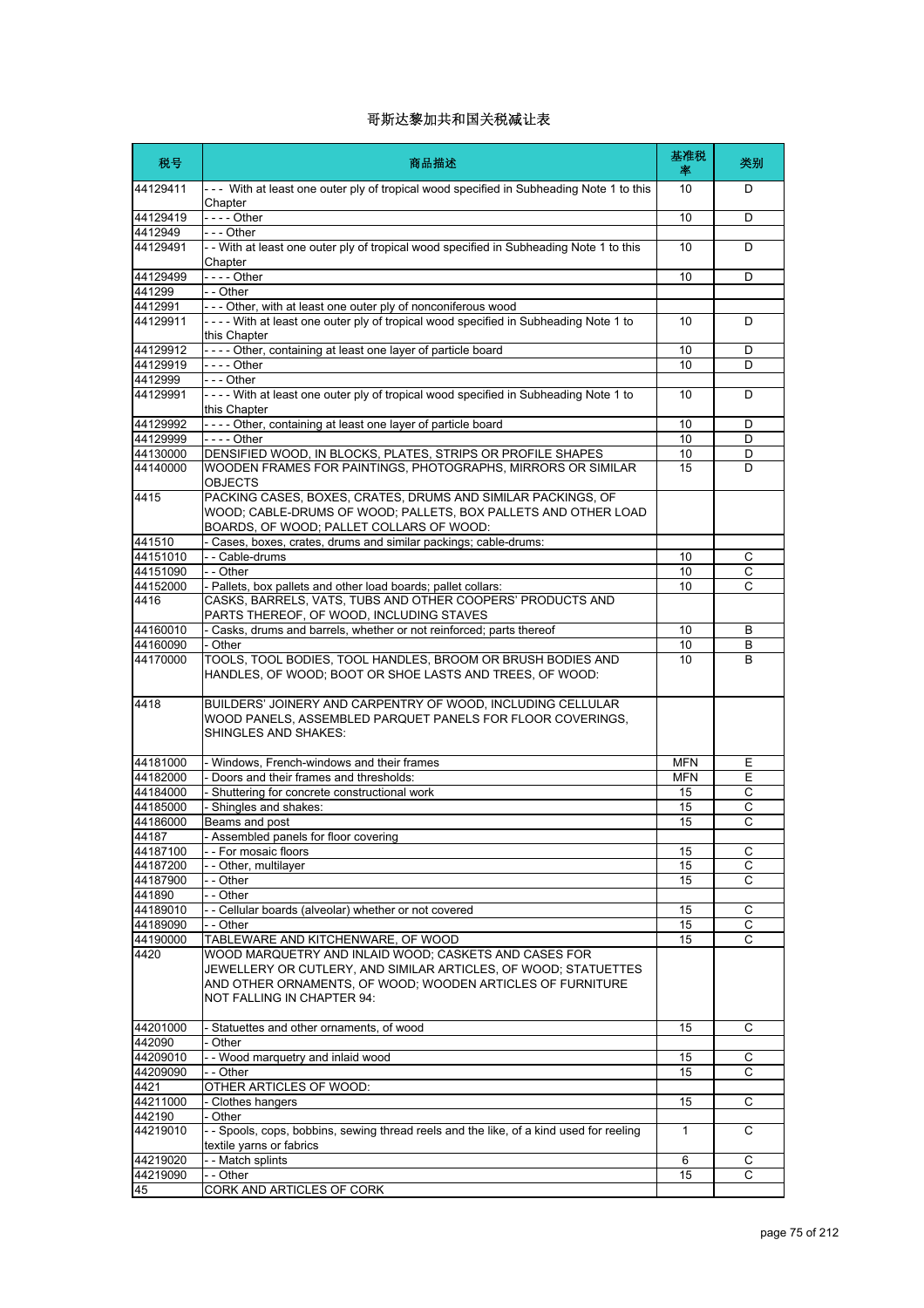| 税号       | 商品描述                                                                                                                                                                                                                                                                                                                 | 基准税<br>率 | 类别             |
|----------|----------------------------------------------------------------------------------------------------------------------------------------------------------------------------------------------------------------------------------------------------------------------------------------------------------------------|----------|----------------|
| 4501     | NATURAL CORK, RAW OR SIMPLY PREPARED; WASTE CORK; CRUSHED,<br><b>GRANULATED OR GROUND CORK:</b>                                                                                                                                                                                                                      |          |                |
| 45011000 | Natural cork, raw or simply prepared                                                                                                                                                                                                                                                                                 | 1        | A              |
| 45019000 | - Other                                                                                                                                                                                                                                                                                                              | 1        | Α              |
| 45020000 | NATURAL CORK, DEBACKED OR ROUGHLY SQUARED, OR IN RECTANGULAR<br>(INCLUDING SQUARE) BLOCKS, PLATES, SHEETS OR STRIP, (INCLUDING<br>SHARP-EDGED BLANKS FOR CORKS OR STOPPERS)                                                                                                                                          | 1        | A              |
| 4503     | <b>ARTICLES OF NATURAL CORK:</b>                                                                                                                                                                                                                                                                                     |          |                |
| 45031000 | - Corks and stoppers                                                                                                                                                                                                                                                                                                 | 1        | Α              |
| 45039000 | - Other                                                                                                                                                                                                                                                                                                              | 1        | A              |
| 4504     | AGGLOMERATED CORK (WITH OR WITHOUT A BINDING<br>SUBSTANCE) AND ARTICLES OF AGGLOMERATED CORK:                                                                                                                                                                                                                        |          |                |
| 45041000 | - Blocks, plates, sheets and strip; tiles of any shape; solid cylinders, including discs                                                                                                                                                                                                                             | 1        | A              |
| 45049000 | - Other                                                                                                                                                                                                                                                                                                              | 1        | Α              |
| 46       | MANUFACTURES OF STRAW, OF ESPARTO; BASKETWARE AND WICKERWORK                                                                                                                                                                                                                                                         |          |                |
| 4601     | PLAITS AND SIMILAR PRODUCTS OF PLATING MATERIALS, WHETHER OR NOT<br>ASSEMBLED INTO STRIPS; PLAITING MATERIALS, PLAITS AND SIMILAR<br>PRODUCTS OF PLAITING MATERIALS, BOUND TOGETHER IN PARALLEL<br>STRANDS OR WOVEN, IN SHEET FORM, WHETHER OR NOT BEING FINISHED<br>ARTICLES (FOR EXAMPLE, MATS, MATTING, SCREENS): |          |                |
| 46012    | - Mats, matting and screens of vegetable materials                                                                                                                                                                                                                                                                   |          |                |
| 46012100 | - -Of Bamboo                                                                                                                                                                                                                                                                                                         | 15       | С              |
| 46012200 | - - Of rattans                                                                                                                                                                                                                                                                                                       | 15       | C              |
| 46012900 | - - Other                                                                                                                                                                                                                                                                                                            | 15       | C              |
| 46019    | - Other                                                                                                                                                                                                                                                                                                              |          |                |
| 46019200 | - - Of Bamboo                                                                                                                                                                                                                                                                                                        | 15       | C              |
| 46019300 | - - Of rattans                                                                                                                                                                                                                                                                                                       | 15       | C              |
| 46019400 | - - Of vegetable materials:                                                                                                                                                                                                                                                                                          | 15       | С              |
| 46019900 | - - Other                                                                                                                                                                                                                                                                                                            | 15       | C              |
| 4602     | BASKETWORK, WICKERWORK AND OTHER ARTICLES, MADE DIRECTLY TO<br>SHAPE FROM PLAITING MATERIALS OR MADE UP FROM GOODS OF HEADING<br>4601; ARTICLES OF LOOFAH:                                                                                                                                                           |          |                |
| 46021    | - Of vegetable materials:                                                                                                                                                                                                                                                                                            |          |                |
| 46021100 | -- Of Bamboo                                                                                                                                                                                                                                                                                                         | 15       | С              |
| 46021200 | - - Of Rattans                                                                                                                                                                                                                                                                                                       | 15       | С              |
| 46021900 | - - Other                                                                                                                                                                                                                                                                                                            | 15       | С              |
| 46029000 | - Other                                                                                                                                                                                                                                                                                                              | 15       | $\overline{c}$ |
| 47       | PULP OF WOOD OR OF OTHER FIBROUS CELLULOSIC MATERIAL;<br>RECOVERED (WASTE AND SCRAP) PAPER OR PAPERBOARD                                                                                                                                                                                                             |          |                |
| 47010000 | MECHANICAL WOOD PULP                                                                                                                                                                                                                                                                                                 | 1        | Α              |
| 47020000 | CHEMICAL WOOD PULP, DISSOLVING GRADES                                                                                                                                                                                                                                                                                | 1        | A              |
| 4703     | CHEMICAL WOOD PULP, SODA OR SULPHATE, OTHER THAN DISSOLVING<br>GRADES:                                                                                                                                                                                                                                               |          |                |
| 47031    | - Unbleached:                                                                                                                                                                                                                                                                                                        |          |                |
| 47031100 | - - Coniferous                                                                                                                                                                                                                                                                                                       | 1        | Α              |
| 47031900 | - - Non-coniferous                                                                                                                                                                                                                                                                                                   | 1        | Α              |
| 47032    | - Semi-bleached or bleached:                                                                                                                                                                                                                                                                                         |          |                |
| 47032100 | - - Coniferous                                                                                                                                                                                                                                                                                                       | 1        | Α              |
| 47032900 | - - Non-coniferous                                                                                                                                                                                                                                                                                                   | 1        | A              |
| 4704     | CHEMICAL WOOD PULP, SULPHITE, OTHER THAN DISSOLVING<br>GRADES:                                                                                                                                                                                                                                                       |          |                |
| 47041    | - Unbleached:                                                                                                                                                                                                                                                                                                        |          |                |
| 47041100 | - - Coniferous                                                                                                                                                                                                                                                                                                       | 1        | Α              |
| 47041900 | - - Non-coniferous                                                                                                                                                                                                                                                                                                   | 1        | A              |
| 47042    | - Semi-bleached or bleached:                                                                                                                                                                                                                                                                                         |          |                |
| 47042100 | - - Coniferous                                                                                                                                                                                                                                                                                                       | 1        | A              |
| 47042900 | - - Non-coniferous                                                                                                                                                                                                                                                                                                   | 1        | Α              |
| 47050000 | WOOD PULP OBTAINED BY A COMBINATION OF MECHANICAL AND CHEMICAL<br><b>PULPING PROCESSES</b>                                                                                                                                                                                                                           | 1        | A              |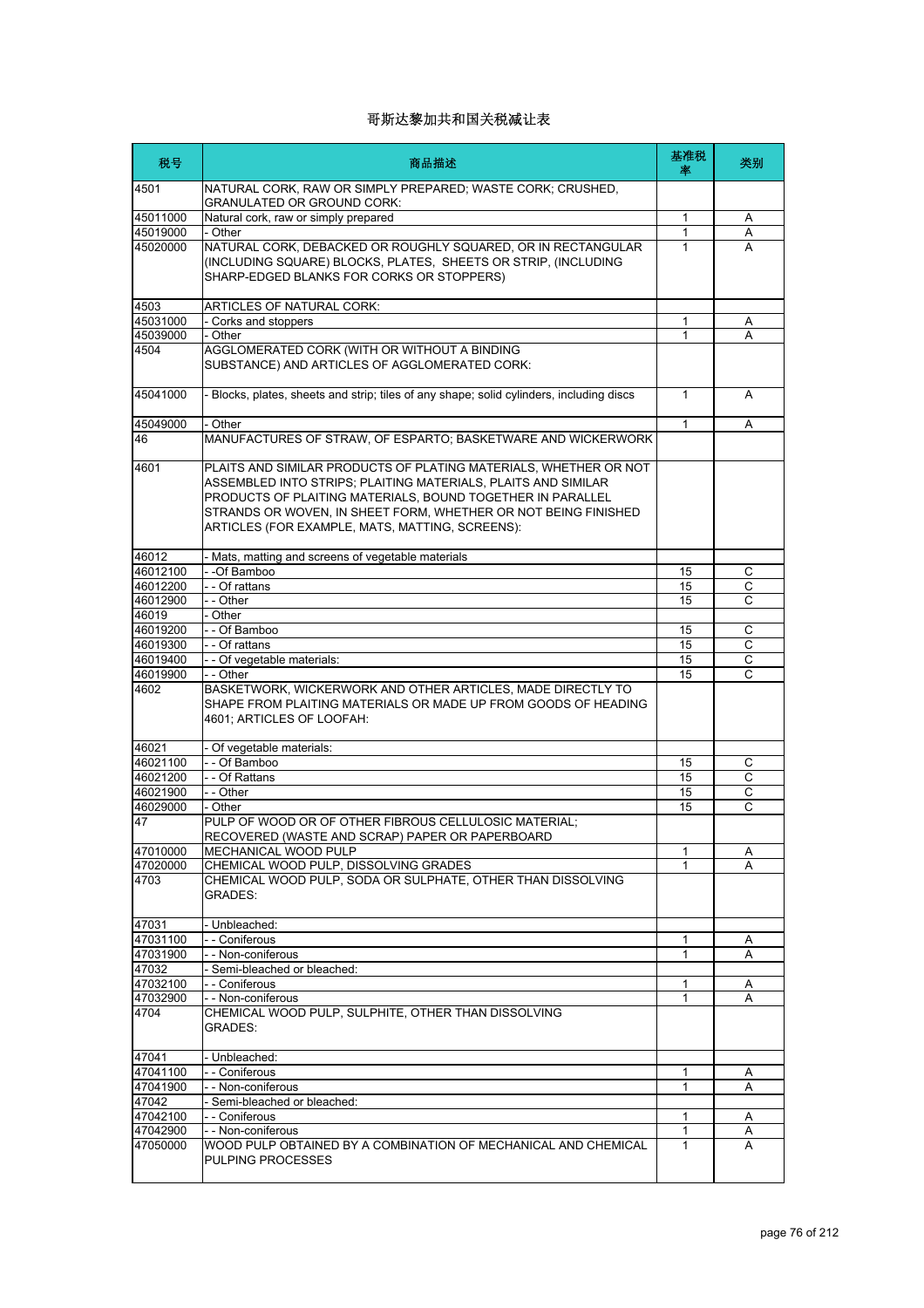| 税号                | 商品描述                                                                                                                                                                                            | 基准税<br>率     | 类别             |
|-------------------|-------------------------------------------------------------------------------------------------------------------------------------------------------------------------------------------------|--------------|----------------|
| 4706              | PULPS OF FIBRES DERIVED FROM RECOVERED (WASTE AND SCRAP) PAPER<br>OR PAPERBOARD OR OF OTHER FIBROUS CELLULOSIC MATERIAL:                                                                        |              |                |
| 47061000          | - Cotton linters pulp                                                                                                                                                                           | 1            | A              |
| 47062000          | - Pulps of fibres derived from recovered (waste and scrap) paper or paperboard                                                                                                                  | $\mathbf{1}$ | A              |
| 470630            | Other, of bamboo                                                                                                                                                                                |              |                |
| 47063010          | - - Mechanical pulp                                                                                                                                                                             | 1            | Α              |
| 47063020          | - - Chemical pulp                                                                                                                                                                               | 1            | Α              |
| 47063030          | -- Semi-chemical pulp                                                                                                                                                                           | 1            | Α              |
| 47069             | - Other                                                                                                                                                                                         |              |                |
| 47069100          | - - Mechanical pulp                                                                                                                                                                             | 1            | Α              |
| 47069200          | -- Chemical pulp                                                                                                                                                                                | 1            | Α              |
| 47069300          | -- Semi-chemical pulp                                                                                                                                                                           | 1            | A              |
| 4707              | RECOVERED (WASTE AND SCRAP) PAPER OR PAPERBOARD:                                                                                                                                                |              |                |
| 47071000          | - Of unbleached kraft paper or paperboard or of corrugated paper or paperboard                                                                                                                  | 1            | A              |
| 47072000          | - Of other paper or paperboard made mainly of bleached chemical pulp, not coloured<br>in the mass                                                                                               | 1            | A              |
| 47073000          | - Of paper or paperboard made mainly of mechanical pulp (for example, newspapers,                                                                                                               | 1            | A              |
|                   | journals and similar printed matter)                                                                                                                                                            |              |                |
| 47079000          | - Other, including unsorted waste and scrap                                                                                                                                                     | 1            | A              |
| 48                | PAPER AND PAPERBOARD; ARTICLES OF PAPER PULP, OF PAPER OR OF<br>PAPERBOARD                                                                                                                      |              |                |
|                   | NEWSPRINT, IN ROLLS OR SHEETS                                                                                                                                                                   | 1            |                |
| 48010000<br>4802  | UNCOATED PAPER AND PAPERBOARD, OF A KIND USED FOR WRITING,                                                                                                                                      |              | Α              |
|                   | PRINTING OR OTHER GRAPHIC PURPOSES, AND NON PERFORATED PUNCH-<br>CARDS AND PUNCH TAPE PAPER, IN ROLLS, RECTANGULAR OR SQUARE<br>SHAPE SHEETS, OF ANY SIZE, OTHER THAN PAPER OF HEADING 4801 OR  |              |                |
|                   | 4803; HAND-MADE PAPER AND PAPERBOARD (SHEET BY SHEET)                                                                                                                                           |              |                |
| 48021000          | - Hand-made paper and paperboard (sheet by sheet)                                                                                                                                               | 1<br>1       | A              |
| 48022000          | - Paper and paperboard of a kind used as a base for photo-sensitive, heat-sensitive or                                                                                                          |              |                |
|                   | electrosensitive paper or paperboard                                                                                                                                                            |              |                |
| 48024000<br>48025 | - Wallpaper base<br>- Other paper and paperboard, not containing fibres obtained by a mechanical or                                                                                             | 1            | Α              |
|                   | chemi-mechanical process or of which not more than 10% by weight of the total fibre<br>content consists of such fibres:                                                                         |              |                |
| 480254            | -- Weighing less than 40 g/m <sup>2</sup> :                                                                                                                                                     |              |                |
| 48025410          | --- In strips or rolls, of a width exceeding 150 mm or in sheets with one side                                                                                                                  | 1            | A              |
|                   | exceeding 360 mm and the other side exceeding 150 mm in the unfolded state                                                                                                                      |              |                |
| 48025420          | --- In strips or rolls, of a width not exceeding 150 mm or in sheets with one side not<br>exceeding 360 mm and the other side not exceeding 150 mm                                              | 10           | C              |
| 48025430          | --- Carbonizing base paper                                                                                                                                                                      | 1            | Α              |
| 48025490          | $- -$ - Other                                                                                                                                                                                   | 10           | C              |
| 480255            | - Weighing 40 g/m <sup>2</sup> or more but not more than 150 g/m <sup>2</sup> , in rolls:                                                                                                       |              |                |
| 4802551           | --- Bond ledger paper of a width exceeding 150 mm:                                                                                                                                              |              |                |
| 48025511          | - Weighing 40 g/m <sup>2</sup> or more but not more than 60 g/m <sup>2</sup> :                                                                                                                  | 1            | $\overline{A}$ |
| 48025512          | ---- Weighing more than 60 g/m <sup>2</sup> but not more than 80 g/m <sup>2</sup> , of a width of 559 mm or                                                                                     | 1            | A              |
|                   | more                                                                                                                                                                                            |              |                |
| 48025519          |                                                                                                                                                                                                 | 1            | Α              |
| 48025520          | --- Bond ledger paper of a width not exceeding 150 mm:                                                                                                                                          | 10           | С              |
| 4802553           | --- Bond paper (other than bond ledger paper) and other ledger paper including<br>duplicator paper and photocopy paper:                                                                         |              |                |
| 48025531          | ---- Of a width of more than 150 mm but less than 559 mm                                                                                                                                        | 1            |                |
| 48025532          | ---- Weighing more than 40 g/m <sup>2</sup> but not more than 80 g/m <sup>2</sup> , of a width of 559 mm or                                                                                     | 1            | A<br>A         |
|                   | more                                                                                                                                                                                            |              |                |
| 48025539          | - - - - Other                                                                                                                                                                                   | 10           | С              |
| 4802559           | -  -  - Other:                                                                                                                                                                                  |              |                |
| 48025591          | ---- Of a width exceeding 150 mm                                                                                                                                                                | 1            | A              |
| 48025599          | - - - - Other                                                                                                                                                                                   | 10           | C              |
| 480256            | -- Weighing 40 g/m <sup>2</sup> or more but not more than 150 g/m <sup>2</sup> , in sheets with one side not<br>exceeding 435 mm and the other side not exceeding 297 mm in the unfolded state: |              |                |
| 4802561           | --- Bond ledger paper in sheets with one side exceeding 360 mm and the other side<br>exceeding 150 mm:                                                                                          |              |                |
| 48025611          | ---- Weighing 40 g/m <sup>2</sup> or more but not more than 60 g/m <sup>2</sup>                                                                                                                 | 1            | A              |
| 48025619          |                                                                                                                                                                                                 | 1            | Α              |
| 48025620          | --- Bond ledger paper in sheets with one side not exceeding 360 mm and the other<br>side not exceeding 150 mm                                                                                   | 10           | С              |
| 4802563           | --- Bond paper (excluding bond ledger paper and ledger paper) including duplicator                                                                                                              |              |                |
|                   | paper and photocopy paper:                                                                                                                                                                      |              |                |
|                   |                                                                                                                                                                                                 |              |                |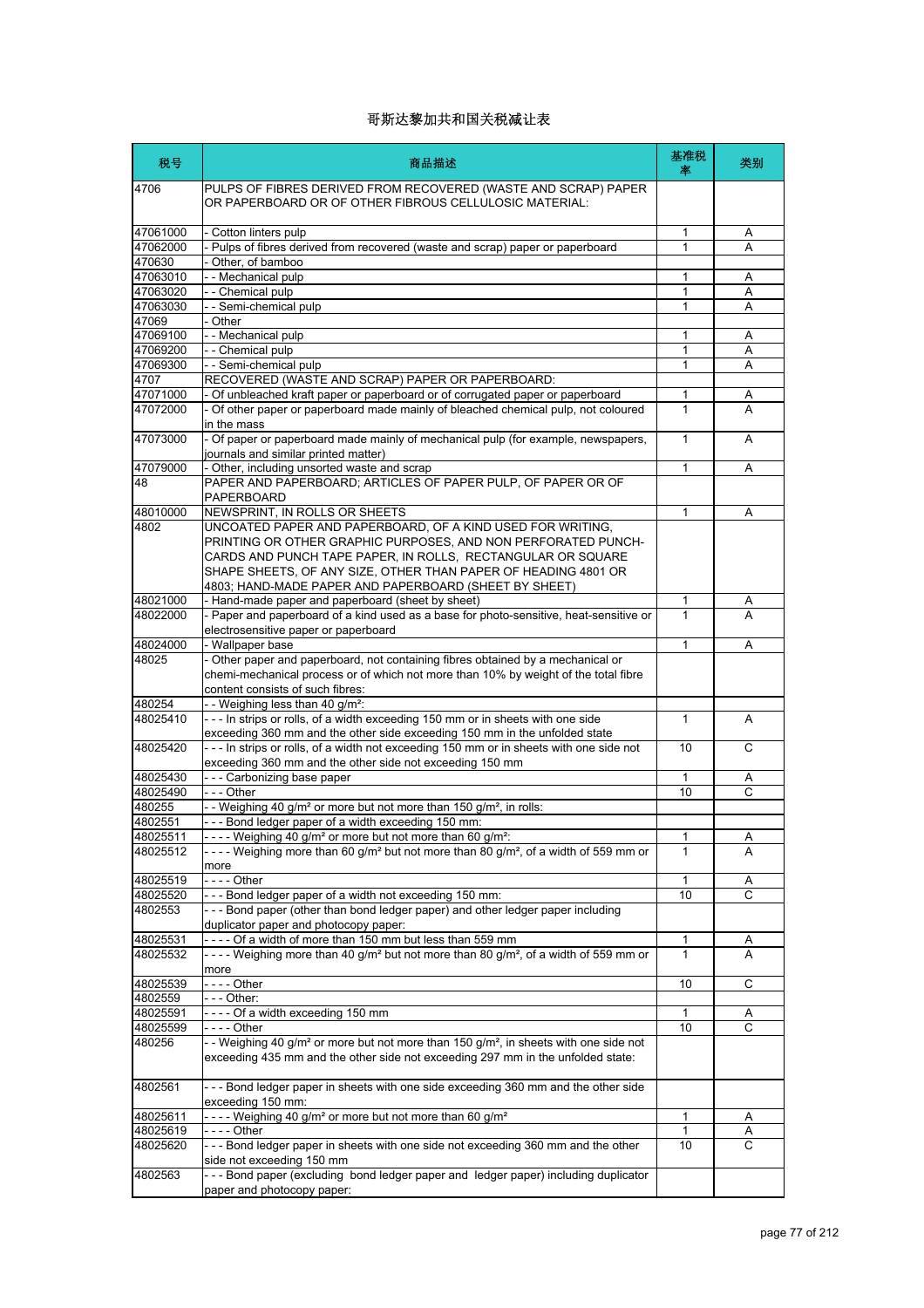| 税号                | 商品描述                                                                                                                                                                                               | 基准税<br>率     | 类别             |
|-------------------|----------------------------------------------------------------------------------------------------------------------------------------------------------------------------------------------------|--------------|----------------|
| 48025631          | ---- In sheets with one side exceeding 360 mm and the other side exceeding 150<br>mm:                                                                                                              | 1            | A              |
| 48025639          |                                                                                                                                                                                                    | 10           | С              |
| 4802569           | -  -  - Other:                                                                                                                                                                                     |              |                |
| 48025691          | ---- In sheets with one side exceeding 360 mm and the other side exceeding 150<br>mm                                                                                                               | $\mathbf{1}$ | A              |
| 48025699          | - - - - Other                                                                                                                                                                                      | 10           | C              |
| 480257            | -- Other, weighing 40 g/m <sup>2</sup> or more but not exceeding 150 g/m <sup>2</sup> :                                                                                                            |              |                |
| 4802571           | --- Bond ledger paper:                                                                                                                                                                             |              |                |
| 48025711          | ---- In sheets with one side exceeding 435 mm and the other side exceeding 297<br>mm or in strips of a width exceeding 150 mm, weighing 40 g/m <sup>2</sup> or more but not more<br>than 60 $g/m2$ | $\mathbf{1}$ | A              |
| 48025712          | ---- In strips of a width not exceeding 150 mm                                                                                                                                                     | 10           | С              |
| 48025719          |                                                                                                                                                                                                    | $\mathbf{1}$ | Α              |
| 4802572           | --- Bond paper (other than bond ledger paper) and other ledger paper including                                                                                                                     |              |                |
|                   | duplicator paper and photocopy paper:                                                                                                                                                              |              |                |
| 48025721          | ---- In sheets with one side exceeding 435 mm and the other side exceeding 297                                                                                                                     | $\mathbf{1}$ | Α              |
|                   | mm or in strips of a width exceeding 150 mm                                                                                                                                                        |              |                |
| 48025722          | ---- In strips of a width not exceeding 150 mm                                                                                                                                                     | 10           | C              |
| 48025729          | - - - - Other                                                                                                                                                                                      | 10           | С              |
| 4802579           | - - - Other:                                                                                                                                                                                       |              |                |
| 48025791          | ---- In sheets with one side exceeding 435 mm and the other side exceeding 297                                                                                                                     | $\mathbf{1}$ | A              |
|                   | mm or in strips of a width exceeding 150 mm                                                                                                                                                        |              |                |
| 48025792          | ---- In strips of a width not exceeding 150 mm                                                                                                                                                     | 10           | С              |
| 48025799          | - - - - Other                                                                                                                                                                                      | 10           | C              |
| 480258            | -- Weighing more than 150 g/m <sup>2</sup> :                                                                                                                                                       |              |                |
| 4802581           | --- Multi-ply (including Bristol, Manilla or index papers) weighing not more than 300                                                                                                              |              |                |
|                   | $g/m^2$ :                                                                                                                                                                                          |              |                |
| 48025811          | ---- In strips or rolls, of a width of more than 150 mm but less than 559 mm or in                                                                                                                 | $\mathbf{1}$ | A              |
|                   | sheets with one side exceeding 360 mm and the other side exceeding 150 mm in the<br>unfolded state                                                                                                 |              |                |
| 48025812          | ---- In strips or rolls of a width of 559 mm or more                                                                                                                                               | 1            | A              |
| 48025819          | - - - - Other                                                                                                                                                                                      | 10           | C              |
| 4802589           | - - - Other:                                                                                                                                                                                       |              |                |
| 48025891          | ---- In strips or rolls, of a width exceeding 150 mm or in sheets with one side<br>exceeding 360 mm and the other side exceeding 150 mm in the unfolded state                                      | $\mathbf{1}$ | A              |
| 48025899          |                                                                                                                                                                                                    | 10           | C              |
| 48026             | - Other paper and paperboard, of which more than 10% by weight of the total fibre                                                                                                                  |              |                |
|                   | content consists of fibres obtained by a mechanical or chemimechanical process:<br>- - In rolls:                                                                                                   |              |                |
| 480261<br>4802611 |                                                                                                                                                                                                    |              |                |
|                   | --- Of a width exceeding 150 mm:                                                                                                                                                                   |              |                |
| 48026111          | ---- Of a width of 559 mm or more                                                                                                                                                                  | 1            | A              |
| 48026119          | - - - - Other                                                                                                                                                                                      | 1            | Α              |
| 48026120          | --- Of a width not exceeding 150 mm                                                                                                                                                                | 10           | С              |
| 48026130          | Carbonizing base paper<br>- - In sheets with one side not exceeding 435 mm and the other side not exceeding                                                                                        | 1            | $\overline{A}$ |
| 480262            |                                                                                                                                                                                                    |              |                |
|                   | 297 mm in the unfolded state:<br>--- In sheets with one side exceeding 360 mm and the other side exceeding 150 mm                                                                                  |              |                |
| 48026210          |                                                                                                                                                                                                    | $\mathbf{1}$ | A              |
| 48026220          | --- In sheets with one side not exceeding 360 mm and the other side not exceeding<br>150 mm                                                                                                        | 10           | C              |
| 48026230          | --- Carbonizing base paper                                                                                                                                                                         | $\mathbf{1}$ | Α              |
| 48026290          | --- Other                                                                                                                                                                                          | 10           | С              |
| 480269            | - - Other:                                                                                                                                                                                         |              |                |
| 48026910          | --- In sheets with one side exceeding 435 mm and the other side exceeding 297 mm                                                                                                                   | $\mathbf{1}$ | Α              |
|                   | or in strips of a width exceeding 150 mm                                                                                                                                                           |              |                |
| 48026920          | - - - Carbonizing base paper                                                                                                                                                                       | $\mathbf{1}$ | Α              |
| 48026990          | -  -  - Other                                                                                                                                                                                      | 10           | С              |
| 48030000          | TOILET OR FACIAL TISSUE STOCK, TOWEL OR NAPKIN STOCK AND SIMILAR<br>PAPER OF A KIND USED FOR HOUSEHOLD OR SANITARY PURPOSES,                                                                       | 10           | C              |
|                   | CELLULOSE WADDING AND WEBS OF CELLULOSE FIBRES, WHETHER OR NOT<br>CREPED, CRINKLED, EMBOSSED, PERFORATED, SURFACE-COLOURED,                                                                        |              |                |
|                   | SURFACE-DECORATED OR PRINTED, IN ROLLS OR SHEETS                                                                                                                                                   |              |                |
| 4804              | UNCOATED KRAFT PAPER AND PAPERBOARD, IN ROLLS OR SHEETS, OTHER<br>THAN THAT OF HEADING 4802 OR 4803                                                                                                |              |                |
| 48041             | - Kraftliner paper and paperboard used for covers:                                                                                                                                                 |              |                |
| 48041100          | -- Unbleached                                                                                                                                                                                      | 1            | A              |
| 48041900          | - - Other                                                                                                                                                                                          | 1            | A              |
| 48042             | Sack kraft paper:                                                                                                                                                                                  |              |                |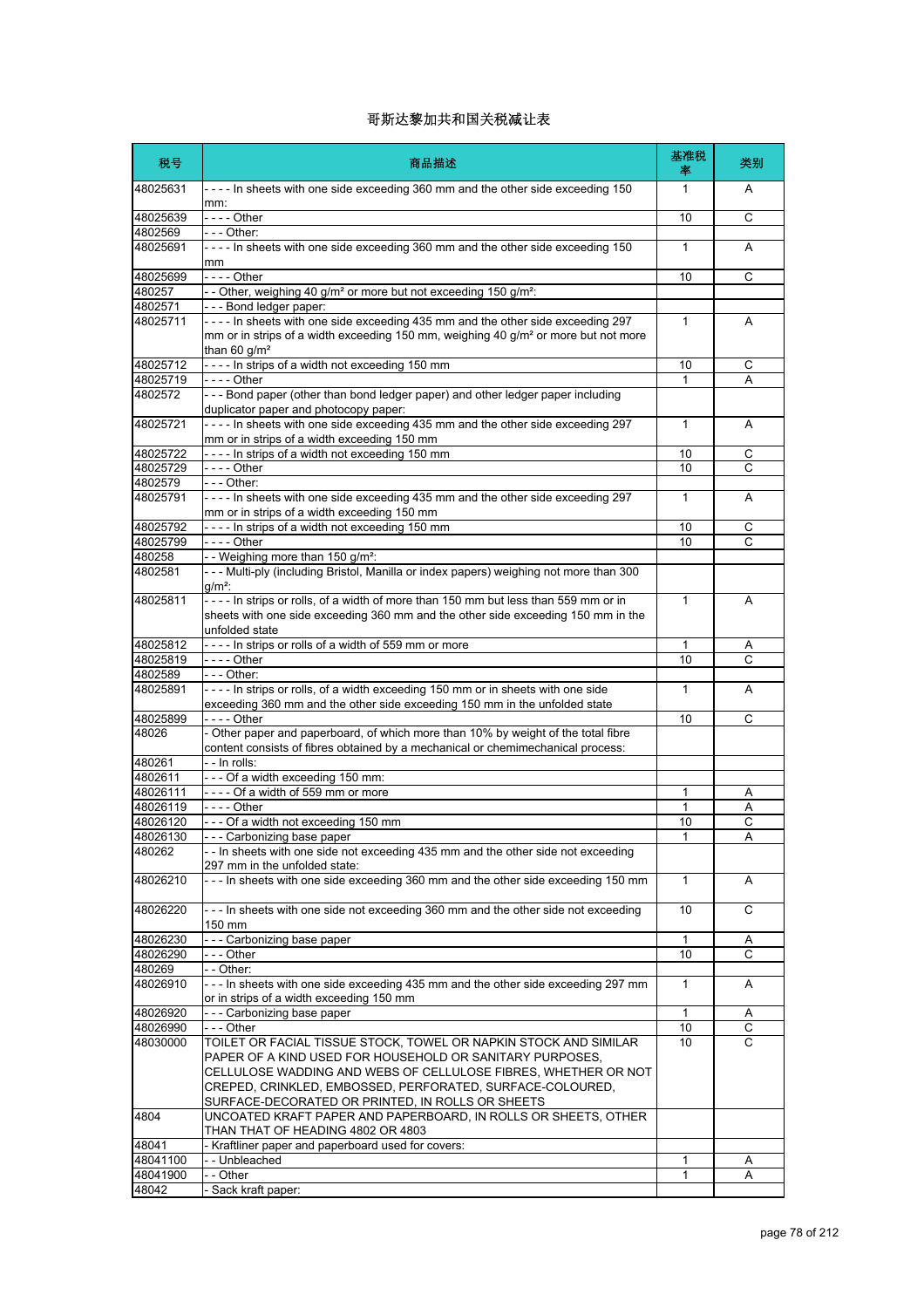| 税号                   | 商品描述                                                                                                                                                                 | 基准税<br>率          | 类别     |
|----------------------|----------------------------------------------------------------------------------------------------------------------------------------------------------------------|-------------------|--------|
| 48042100             | - - Unbleached                                                                                                                                                       | 1                 | A      |
| 48042900             | $ \overline{Other}$                                                                                                                                                  | 1                 | A      |
| 48043                | - Other kraft paper and paperboard weighing 150 g/m <sup>2</sup> or less:                                                                                            |                   |        |
| 480431               | -- Unbleached                                                                                                                                                        |                   |        |
| 48043110             | --- Match paper                                                                                                                                                      | 1                 | Α      |
| 48043190             | - - - Other                                                                                                                                                          | 10                | C      |
| 480439               | - - Other:                                                                                                                                                           |                   |        |
| 48043910             | --- Match paper                                                                                                                                                      | 1<br>10           | Α      |
| 48043920<br>48043990 | --- Other, weighing not more than 100 g/m <sup>2</sup>                                                                                                               |                   | C      |
| 48044                | - - - Other<br>- Other kraft paper and paperboard weighing more than 150 g/m <sup>2</sup> but less than 225                                                          | 1                 | A      |
|                      | $q/m^2$ :                                                                                                                                                            |                   |        |
| 48044100             | - - Unbleached                                                                                                                                                       | 10                | С      |
| 48044200             | - - Bleached uniformly throughout the mass and of which more than 95% by weight of<br>the total fibre content consists of wood fibres obtained by a chemical process | 1                 | A      |
| 48044900             | - - Other                                                                                                                                                            | 1                 | Α      |
| 48045                | - Other kraft paper and paperboard weighing 225 g/m <sup>2</sup> or more:                                                                                            |                   |        |
| 48045100             | -- Unbleached                                                                                                                                                        | 1                 | Α      |
| 48045200             | -- Bleached uniformly throughout the mass and of which more than 95% by weight of                                                                                    | 1                 | A      |
|                      | the total fibre content consists of wood fibres obtained by a chemical process                                                                                       |                   |        |
| 48045900             | - - Other                                                                                                                                                            | 1                 | A      |
| 4805                 | OTHER UNCOATED PAPER AND PAPERBOARD, IN ROLLS OR SHEETS, NOT                                                                                                         |                   |        |
|                      | FURTHER WORKED OR PROCESSED TAN AS SPECIFIED IN NOTE 3 TO THIS                                                                                                       |                   |        |
|                      | <b>CHAPTER</b>                                                                                                                                                       |                   |        |
| 48051                | - Fluting paper:                                                                                                                                                     |                   |        |
| 48051100             | - - Semi-chemical fluting paper                                                                                                                                      | 1                 | Α      |
| 48051200             | - - Straw fluting paper                                                                                                                                              | 1                 | Α      |
| 48051900             | - - Other                                                                                                                                                            | 1                 | Α      |
| 48052                | - Testliner (recycled liner board):                                                                                                                                  |                   |        |
| 48052400<br>480525   | -- Weighing not more than 150 g/m <sup>2</sup><br>-- Weighing more than 150 g/m <sup>2</sup> :                                                                       | 1                 | Α      |
| 48052510             | --- Millboard weighing more than 300 g/m <sup>2</sup>                                                                                                                | 10                | C      |
| 48052590             | - - - Other:                                                                                                                                                         | 1                 | Α      |
| 48053000             | - Sulphite wrapping paper                                                                                                                                            | 1                 | Α      |
| 48054000             | - Filter paper and filter paperboard                                                                                                                                 | $\mathbf{1}$      | Α      |
| 48055000             | - Felt paper and felt paperboard; wool paper and wool paperboard                                                                                                     | 1                 | Α      |
| 48059                | - Other:                                                                                                                                                             |                   |        |
| 48059100             | - - Weighing not more than 150 g/m <sup>2</sup>                                                                                                                      | 1                 | Α      |
| 48059200             | - - Weighing more than 150 g/m <sup>2</sup> but less than 225 g/m <sup>2</sup>                                                                                       | 1                 | A      |
| 480593               | - - Weighing 225 g/m <sup>2</sup> or more:                                                                                                                           |                   |        |
| 48059310             | --- Paperboard for structures, not impregnated                                                                                                                       | 6                 | С      |
| 48059390             | - - - Other                                                                                                                                                          | 1                 | A      |
| 4806                 | PARCHMENT PAPER AND PAPERBOARD, GREASEPROOF PAPERS,<br>VEGETABLE PAPER, TRACING PAPERS AND GLASSINE AND OTHER GLAZED                                                 |                   |        |
|                      | TRANSPARENT OR TRANSLUCENT PAPERS IN ROLLS OR IN SHEETS                                                                                                              |                   |        |
| 48061000             | -Parchment paper and paperboard (Vegetable parchment)                                                                                                                | 1                 | Α      |
| 48062000             | Greaseproof papers                                                                                                                                                   | 1                 | Α      |
| 48063000             | - Tracing papers                                                                                                                                                     | 1                 | Α      |
| 48064000             | Glassine and other glazed transparent or translucent papers                                                                                                          | 1                 | Α      |
| 4807                 | COMPOSITE PAPER AND PAPERBOARD, MADE BY STICKING FLAT LAYERS OF                                                                                                      |                   |        |
|                      | PAPER OR PAPERBOARD TOGETHER WITH AN ADHESIVE, NOT SURFACE-                                                                                                          |                   |        |
|                      | COATED OR IMPREGNATED, WHETHER OR NOT INTERNALLY REINFORCED, IN                                                                                                      |                   |        |
|                      | ROLLS OR SHEETS                                                                                                                                                      |                   |        |
| 48070010             | - Duplex or triplex paperboard weighing more than 300 g/m <sup>2</sup>                                                                                               | 10                | С      |
| 48070090             | - Other                                                                                                                                                              | 1                 | Α      |
| 4808                 | PAPER AND PAPERBOARD, CORRUGATED (WITH OR WITHOUT GLUED FLAT                                                                                                         |                   |        |
|                      | SURFACE SHEETS), CREPED, CRINKLED, EMBOSSED OR PERFORATED, IN                                                                                                        |                   |        |
|                      | ROLLS OR SHEETS, OTHER THAN PAPER OF THE KIND DESCRIBED IN                                                                                                           |                   |        |
| 48081000             | HEADING 4803<br>- Corrugated paper and paperboard, whether or not perforated                                                                                         |                   |        |
| 48082000             | - Sack kraft paper, creped or crinkled, whether or not embossed or perforated                                                                                        | MFN<br><b>MFN</b> | Е<br>Ε |
| 48083000             | Other kraft paper, creped or crinkled, whether or not embossed or perforated                                                                                         | <b>MFN</b>        | Е      |
| 48089000             | - Other                                                                                                                                                              | 1                 | A      |
| 4809                 | CARBON PAPER, SELF-COPY PAPER AND OTHER COPYING OR TRANSFER                                                                                                          |                   |        |
|                      | PAPERS (INCLUDING COATED OR IMPREGNATED PAPER FOR DUPLICATOR                                                                                                         |                   |        |
|                      | STENCILS OR OFFSET PLATES), WHETHER OR NOT PRINTED, IN ROLLS OR                                                                                                      |                   |        |
|                      | <b>SHEETS</b>                                                                                                                                                        |                   |        |
| 48092000             | - Self-copy paper                                                                                                                                                    | 1                 | Α      |
| 480990               | Other:                                                                                                                                                               |                   |        |
|                      |                                                                                                                                                                      |                   |        |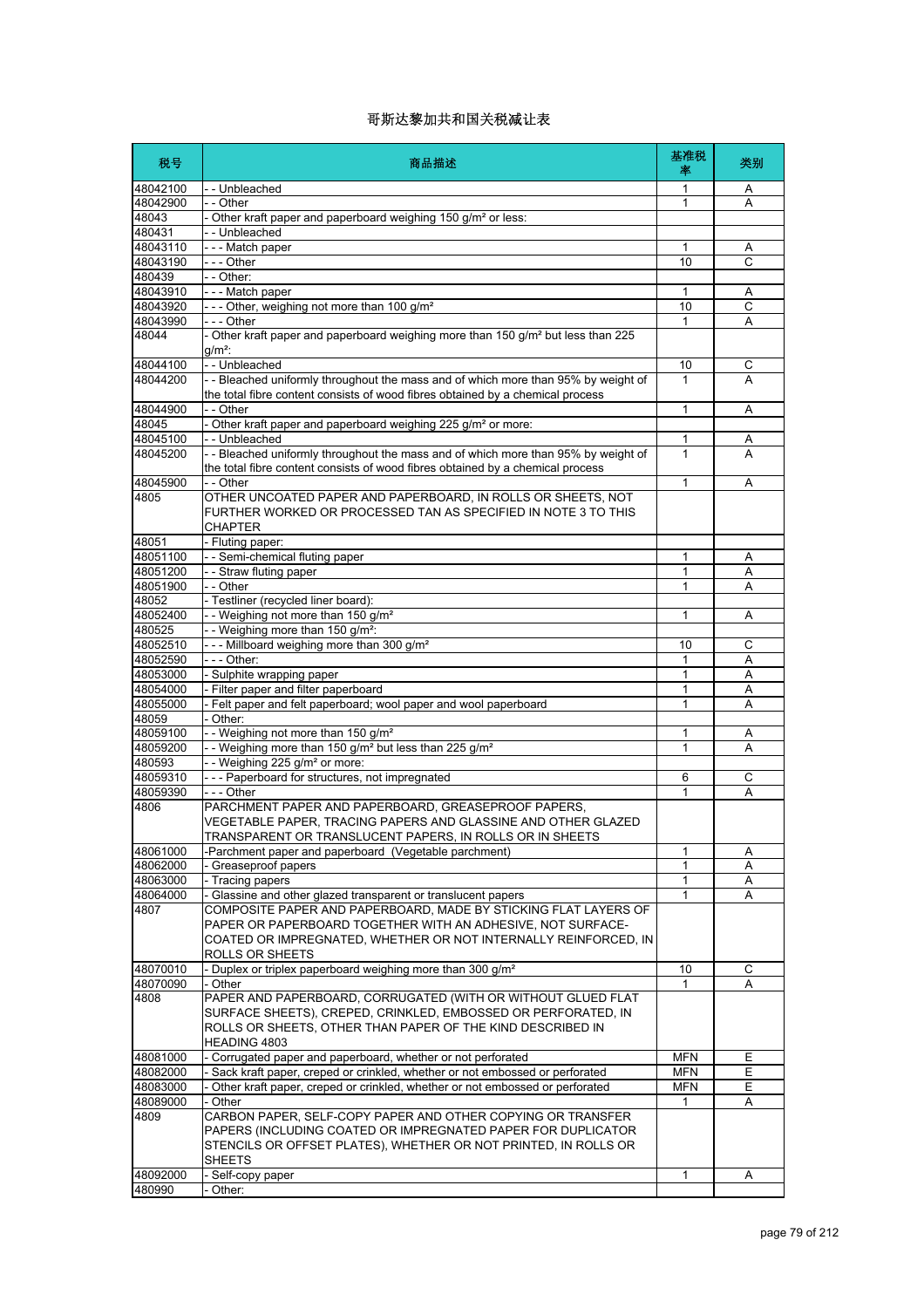| 税号                   | 商品描述                                                                                                                                                                                                                                                                                                     | 基准税<br>率 | 类别               |
|----------------------|----------------------------------------------------------------------------------------------------------------------------------------------------------------------------------------------------------------------------------------------------------------------------------------------------------|----------|------------------|
| 48099010             | - Carbon or similar copying papers:                                                                                                                                                                                                                                                                      | 6        | C                |
| 48099090             | - - Other                                                                                                                                                                                                                                                                                                | 1        | A                |
| 4810                 | PAPER AND PAPERBOARD, COATED ON ONE OR BOTH SIDES WITH KAOLIN<br>(CHINA CLAY) OR OTHER INORGANIC SUBSTANCES, WITH OR WITHOUT A<br>BINDER, AND WITH NO OTHER COATING, WHETHER OR NOT SURFACE<br>COLOURED, SURFACE-DECORATED OR PRINTED, IN ROLLS OR<br>RECTANGULAR (INCLUDING SQUARE) SHEETS, OF ANY SIZE |          |                  |
| 48101                | - Paper and paperboard of a kind used for writing, printing or other graphic purposes,<br>not containing fibres obtained by a mechanical or chemimechanical process or of<br>which not more than 10% by weight of the total fibre content consists of such fibres:                                       |          |                  |
| 481013               | - - In rolls:                                                                                                                                                                                                                                                                                            |          |                  |
| 4810131              | --- Metallized paper, weighing not more than 150 g/m <sup>2</sup> :                                                                                                                                                                                                                                      |          |                  |
| 48101311<br>48101312 | ---- Not printed, in rolls of a width exceeding 150 mm<br>---- Not printed, in rolls of a width not exceeding 150 mm                                                                                                                                                                                     | 1<br>6   | Α<br>С           |
| 48101313             | ---- Printed, whether or not embossed or perforated                                                                                                                                                                                                                                                      | 10       | C                |
| 4810132              | --- Metallized paper, weighing more than 150 g/m <sup>2</sup> :                                                                                                                                                                                                                                          |          |                  |
| 48101321             | ---- Not printed                                                                                                                                                                                                                                                                                         | 6        | С                |
| 48101322             | ---- Printed, whether or not embossed or perforated                                                                                                                                                                                                                                                      | 10       | C                |
| 48101330             | --- Graph paper for recording apparatus                                                                                                                                                                                                                                                                  | 1        | Α                |
| 4810139              | - - - Other, whether or not printed, embossed or perforated                                                                                                                                                                                                                                              |          |                  |
| 48101391             | ---- In rolls of a width exceeding 150 mm                                                                                                                                                                                                                                                                | 1        | Α                |
| 48101392             | ---- In rolls of a width not exceeding 150 mm                                                                                                                                                                                                                                                            | 10       | C                |
| 481014               | - - In sheets with one side not exceeding 435 mm and the other side not exceeding<br>297 mm in the unfolded state:                                                                                                                                                                                       |          |                  |
| 4810141              | - - - Metallized paper, weighing not more than 150 g/m <sup>2</sup> :<br>---- Not printed, in sheets with one side exceeding 360 mm and the other side                                                                                                                                                   |          |                  |
| 48101411             | exceeding 150 mm                                                                                                                                                                                                                                                                                         | 1        | A                |
| 48101412             | ---- Not printed, in sheets with one side not exceeding 360 mm and the other side<br>not exceeding 150 mm                                                                                                                                                                                                | 6        | C                |
| 48101413             | ---- Printed, whether or not embossed or perforated                                                                                                                                                                                                                                                      | 10       | C                |
| 48101419             | - - - - Other                                                                                                                                                                                                                                                                                            | 6        | С                |
| 4810142<br>48101421  | - - - Metallized paper, weighing more than 150 g/m <sup>2</sup> :<br>- - - - Not printed                                                                                                                                                                                                                 | 6        | C                |
| 48101422             | ---- Printed, whether or not embossed or perforated                                                                                                                                                                                                                                                      | 10       | C                |
| 48101430             | --- Graph paper for recording apparatus                                                                                                                                                                                                                                                                  | 1        | Α                |
| 4810149              | - - - Other, whether or not printed, embossed or perforated                                                                                                                                                                                                                                              |          |                  |
| 48101491             | ---- "Endless" paper                                                                                                                                                                                                                                                                                     | 15       | С                |
| 48101492             | ---- Other, in sheets with one side exceeding 360 mm and the other side exceeding<br>150 mm                                                                                                                                                                                                              | 1        | A                |
| 48101493             | ---- Other, in sheets with one side not exceeding 360 mm and the other side not<br>exceeding 150 mm                                                                                                                                                                                                      | 10       | C                |
| 48101499             | - - - - Other                                                                                                                                                                                                                                                                                            | 10       | С                |
| 481019               | - - Other:                                                                                                                                                                                                                                                                                               |          |                  |
| 4810191              | --- In sheets with one side exceeding 435 mm and the other side exceeding 297 mm<br>in the unfolded state                                                                                                                                                                                                |          |                  |
| 48101911             | - - - - Metallized paper, weighing not more than 150 g/m <sup>2</sup> , not printed                                                                                                                                                                                                                      | 1        | Α                |
| 48101912<br>48101913 | ---- Metallized paper, weighing more than 150 g/m <sup>2</sup> , not printed<br>---- Metallized paper, printed                                                                                                                                                                                           | 6<br>10  | C<br>C           |
| 48101919             |                                                                                                                                                                                                                                                                                                          | 1        | Α                |
| 4810192              | --- In strips of a width exceeding 150 mm:                                                                                                                                                                                                                                                               |          |                  |
| 48101921             | - - - - Metallized paper, weighing not more than 150 g/m <sup>2</sup> , not printed                                                                                                                                                                                                                      | 1        | Α                |
| 48101922             | - - - - Metallized paper, weighing more than 150 g/m <sup>2</sup> , not printed                                                                                                                                                                                                                          | 6        | С                |
| 48101923             | ---- Metallized paper, printed                                                                                                                                                                                                                                                                           | 10       | С                |
| 48101929             |                                                                                                                                                                                                                                                                                                          | 1        | Α                |
| 4810193              | --- In strips of a width not exceeding 150 mm:                                                                                                                                                                                                                                                           |          |                  |
| 48101931             | - - - - Metallized paper, weighing not more than 150 g/m <sup>2</sup> , not printed                                                                                                                                                                                                                      | 6        | С                |
| 48101932<br>48101933 | - - - - Metallized paper, weighing more than 150 g/m <sup>2</sup> , not printed<br>---- Metallized paper, printed                                                                                                                                                                                        | 10<br>1  | С<br>A           |
| 48101939             | - - - - Other                                                                                                                                                                                                                                                                                            | 10       | С                |
| 48102                | - Paper and paperboard of a kind used for writing, printing or other graphic purposes,<br>of which more than 10 % by weight of the total fibre content consists of fibres obtained                                                                                                                       |          |                  |
|                      | by a mechanical or chemimechanical process:                                                                                                                                                                                                                                                              |          |                  |
| 481022               | -- Light-weight coated paper (LWC):                                                                                                                                                                                                                                                                      |          |                  |
| 4810221              | --- In strips or rolls, of a width exceeding 150 mm or in sheets with one side<br>exceeding 360 mm and the other side exceeding 150 mm in the unfolded state:                                                                                                                                            |          |                  |
| 48102211             | ---- Graph paper for recording apparatus                                                                                                                                                                                                                                                                 | 1        | Α                |
| 48102212<br>48102213 | ---- Other, not printed<br>---- Other, printed                                                                                                                                                                                                                                                           | 1<br>10  | Α<br>$\mathsf C$ |
|                      |                                                                                                                                                                                                                                                                                                          |          |                  |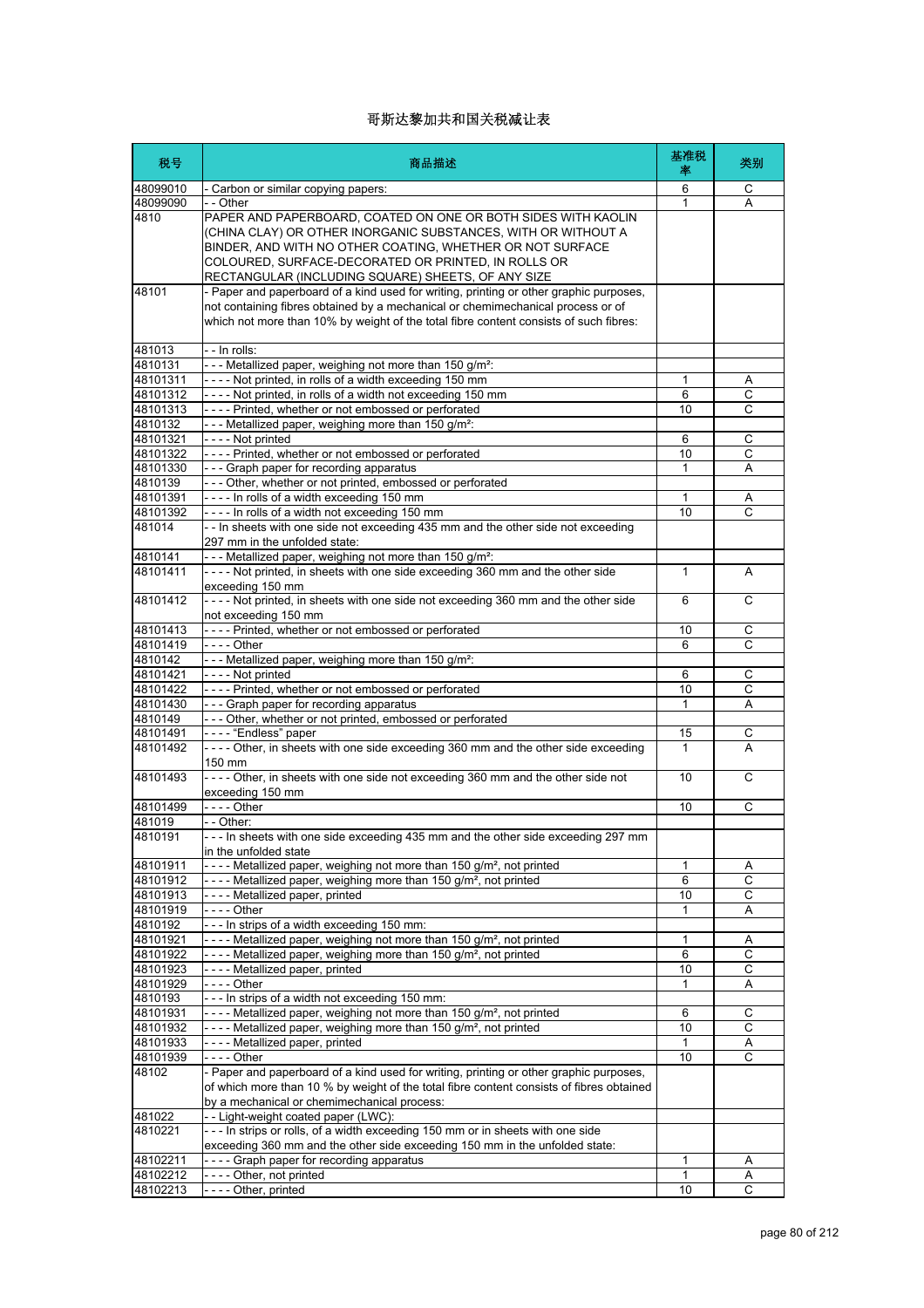| 税号                | 商品描述                                                                                                                                                                                                                    | 基准税<br>塞     | 类别           |
|-------------------|-------------------------------------------------------------------------------------------------------------------------------------------------------------------------------------------------------------------------|--------------|--------------|
| 4810222           | --- In strips or rolls, of a width not exceeding 150 mm or in sheets with one side not<br>exceeding 360 mm and the other side not exceeding 150 mm                                                                      |              |              |
| 48102221          | ---- Graph paper for recording apparatus                                                                                                                                                                                | 1            | Α            |
| 48102229          |                                                                                                                                                                                                                         | 10           | C            |
| 48102290          | --- Other                                                                                                                                                                                                               | 10           | С            |
| 481029            | - - Other:                                                                                                                                                                                                              |              |              |
| 4810291           | --- In strips or rolls, of a width exceeding 150 mm or in sheets with one side<br>exceeding 360 mm and the other side exceeding 150 mm in the unfolded state:                                                           |              |              |
| 48102913          | ---- Metallized paper, not printed                                                                                                                                                                                      | 6            | С            |
| 48102914          | ---- Metallized paper, printed                                                                                                                                                                                          | 10           | C            |
| 48102919          |                                                                                                                                                                                                                         | 1            | A            |
| 4810292           | --- In strips or rolls, of a width not exceeding 150 mm or in sheets with one side not<br>exceeding 360 mm and the other side not exceeding 150 mm:                                                                     |              |              |
| 48102921          | ---- Metallized paper, not printed                                                                                                                                                                                      | 6            | С            |
| 48102922          | ---- Metallized paper, printed, whether or not embossed or perforated                                                                                                                                                   | 10           | C            |
| 48102923          | ---- Graph paper for recording apparatus                                                                                                                                                                                | 1            | Α            |
| 48102924          | - - - - "Endless" paper                                                                                                                                                                                                 | 15           | С            |
| 48102929          | - - - - Other                                                                                                                                                                                                           | 10           | С            |
| 48102980          | - - - Other                                                                                                                                                                                                             | 10           | С            |
| 48103             | - Kraft paper and paperboard, other than that of a kind used for writing, printing or<br>other graphic purposes:                                                                                                        |              |              |
| 481031            | -- Bleached uniformly throughout the mass and of which more than 95% by weight of                                                                                                                                       |              |              |
|                   | the total fibre content consists of wood fibres obtained by a chemical process, and                                                                                                                                     |              |              |
|                   | weighing 150 g/m <sup>2</sup> or less:                                                                                                                                                                                  |              |              |
| 48103110          | --- In strips or rolls, of a width exceeding 150 mm or in sheets with one side                                                                                                                                          | 1            | A            |
|                   | exceeding 360 mm and the other side exceeding 150 mm in the unfolded state                                                                                                                                              |              |              |
| 4810312           | --- In strips or rolls, of a width not exceeding 150 mm or in sheets with one side not<br>exceeding 360 mm and the other side not exceeding 150 mm:                                                                     |              |              |
| 48103121          | ---- Graph paper for recording apparatus                                                                                                                                                                                | 1            | Α            |
| 48103129          | - - - - Other                                                                                                                                                                                                           | 10           | С            |
| 48103190          | - - - Other                                                                                                                                                                                                             | 10           | C            |
| 481032            | -- Bleached uniformly throughout the mass and of which more than 95% by weight of<br>the total fibre content consists of wood fibres obtained by a chemical process, and<br>weighing more than $150$ g/m <sup>2</sup> : |              |              |
| 48103210          | --- In strips or rolls, of a width exceeding 150 mm or in sheets with one side<br>exceeding 360 mm and the other side exceeding 150 mm in the unfolded state                                                            | $\mathbf{1}$ | A            |
| 4810322           | --- In strips or rolls, of a width not exceeding 150 mm or in sheets with one side not                                                                                                                                  |              |              |
|                   | exceeding 360 mm and the other side not exceeding 150 mm:                                                                                                                                                               |              |              |
| 48103221          | ---- Graph paper for recording apparatus                                                                                                                                                                                | 1            | A            |
| 48103229          |                                                                                                                                                                                                                         | 10           | C            |
| 48103290          | --- Other                                                                                                                                                                                                               | 10           | C            |
| 481039            | - - Other:                                                                                                                                                                                                              |              |              |
| 48103910          | --- In strips or rolls, of a width exceeding 150 mm or in sheets with one side<br>exceeding 360 mm and the other side exceeding 150 mm in the unfolded state                                                            | $\mathbf{1}$ | Α            |
| 4810392           | In strips or rolls, of a width not exceeding 150 mm or in sheets with one side not<br>exceeding 360 mm and the other side not exceeding 150 mm:                                                                         |              |              |
| 48103921          | ---- Graph paper for recording apparatus                                                                                                                                                                                | $\mathbf{1}$ | Α            |
| 48103929          | - - - - Other                                                                                                                                                                                                           | 10           | С            |
| 48103990          | --- Other                                                                                                                                                                                                               | 10           | С            |
| 48109             | - Other paper and paperboard:                                                                                                                                                                                           |              |              |
| 481092            | - - Multi-ply:                                                                                                                                                                                                          |              |              |
| 48109210          | --- In strips or rolls, of a width exceeding 150 mm or in sheets with one side<br>exceeding 360 mm and the other side exceeding 150 mm in the unfolded state                                                            | 1            | Α            |
| 4810922           | --- In strips or rolls, of a width not exceeding 150 mm or in sheets with one side not                                                                                                                                  |              |              |
|                   | exceeding 360 mm and the other side not exceeding 150 mm:                                                                                                                                                               |              |              |
| 48109221          | ---- Graph paper for recording apparatus                                                                                                                                                                                | $\mathbf{1}$ | A            |
| 48109229          | - - - - Other                                                                                                                                                                                                           | 10           | C            |
| 48109290          | --- Other                                                                                                                                                                                                               | 10           | С            |
| 481099<br>4810991 | - - Other:<br>--- In strips or rolls, of a width exceeding 150 mm or in sheets with one side                                                                                                                            |              |              |
|                   | exceeding 360 mm and the other side exceeding 150 mm in the unfolded state                                                                                                                                              |              |              |
| 48109913          | ---- Metallized paper, not printed                                                                                                                                                                                      | $\mathbf{1}$ | A            |
| 48109914          | ---- Metallized paper, printed                                                                                                                                                                                          | 10           | С            |
| 48109919          |                                                                                                                                                                                                                         | $\mathbf{1}$ | Α            |
| 4810992           | --- In strips or rolls, of a width not exceeding 150 mm or in sheets with one side not<br>exceeding 360 mm and the other side not exceeding 150 mm:                                                                     |              |              |
| 48109921          | ---- Graph paper for recording apparatus                                                                                                                                                                                | 1            | A            |
| 48109929          | - - - - Other                                                                                                                                                                                                           | 10           | C            |
| 48109980          | -- Other                                                                                                                                                                                                                | 10           | $\mathsf{C}$ |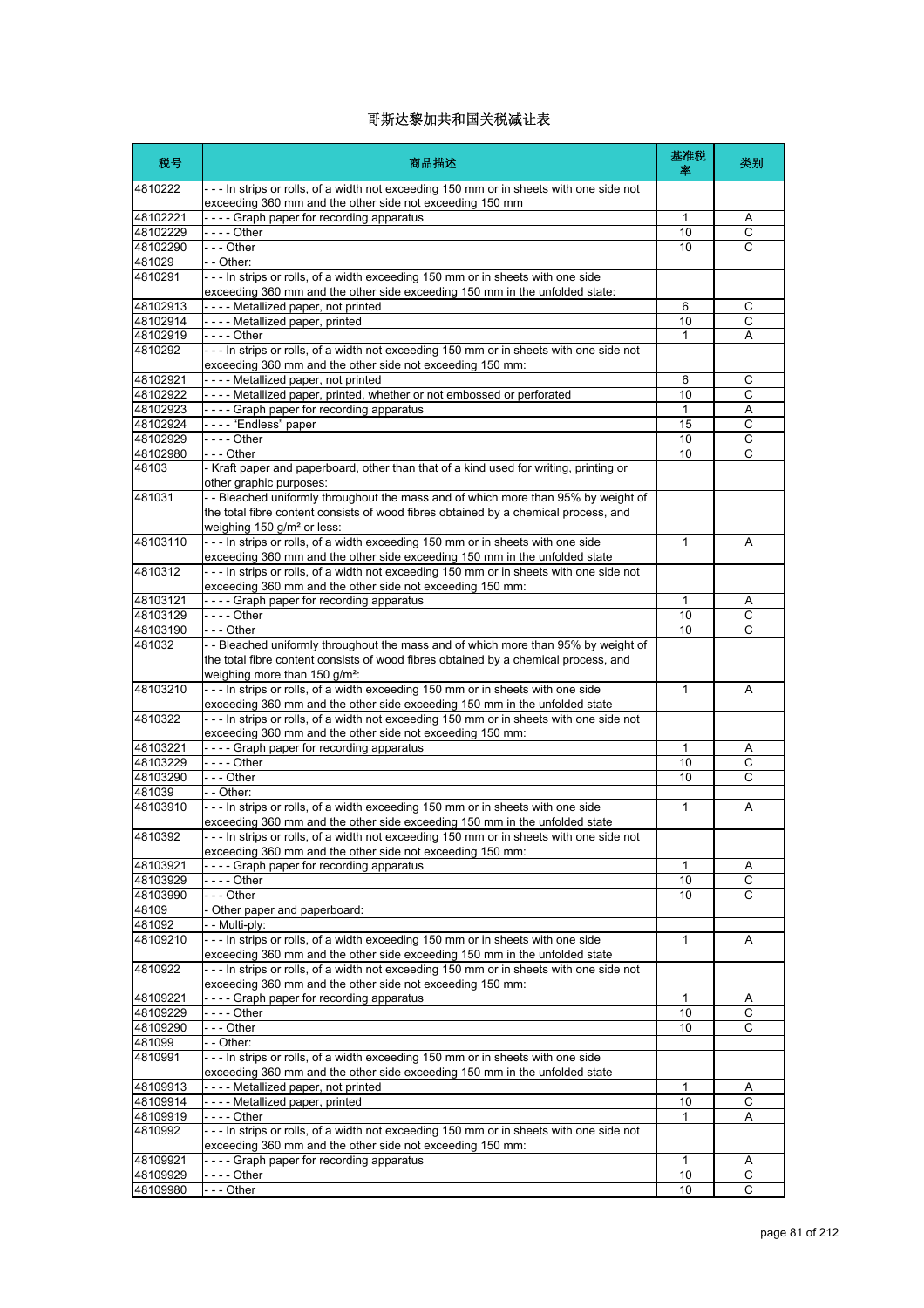| 税号       | 商品描述                                                                                                                                                                                                                                                                                            | 基准税<br>塞     | 类别 |
|----------|-------------------------------------------------------------------------------------------------------------------------------------------------------------------------------------------------------------------------------------------------------------------------------------------------|--------------|----|
| 4811     | PAPER, PAPERBOARD, CELLULOSE WADDING AND WEBS OF CELLULOSE<br>FIBRES, COATED, IMPREGNATED, COVERED, SURFACE-COLOURED,<br>SURFACE-DECORATED OR PRINTED, IN ROLLS OR RECTANGULAR OR<br>SQUARE SHAPED SHEETS, OF ANY SIZE, OTHER THAN GOODS OF THE KIND<br>DESCRIBED IN HEADING 4803, 4809 OR 4810 |              |    |
| 481110   | - Tarred, bituminized or asphalted paper and paperboard:                                                                                                                                                                                                                                        |              |    |
| 48111010 | - - In strips or rolls, of a width exceeding 150 mm or in sheets with one side exceeding<br>360 mm and the other side exceeding 150 mm in the unfolded state                                                                                                                                    | $\mathbf{1}$ | A  |
| 48111020 | -- In strips or rolls, of a width not exceeding 150 mm or in sheets with one side not<br>exceeding 360 mm and the other side not exceeding 150 mm                                                                                                                                               | 10           | D  |
| 48111030 | -- Floor coverings on a base of paper or of paperboard, whether or not cut                                                                                                                                                                                                                      | 10           | D  |
| 48111090 | -- Other                                                                                                                                                                                                                                                                                        | 10           | D  |
| 48114    | - Gummed or adhesive paper and paperboard:                                                                                                                                                                                                                                                      |              |    |
| 481141   | -- Self-adhesive:                                                                                                                                                                                                                                                                               |              |    |
| 4811411  | --- Not printed:                                                                                                                                                                                                                                                                                |              |    |
| 48114111 | ---- In strips or rolls, of a width exceeding 150 mm or in sheets with one side                                                                                                                                                                                                                 | $\mathbf{1}$ | A  |
| 48114112 | exceeding 360 mm and the other side exceeding 150 mm in the unfolded state<br>---- In strips or rolls, of a width not exceeding 150 mm or in sheets with one side not                                                                                                                           | 10           | D  |
|          | exceeding 360 mm and the other side not exceeding 150 mm                                                                                                                                                                                                                                        |              |    |
| 48114119 |                                                                                                                                                                                                                                                                                                 | 10           | D  |
| 48114120 | --- Printed                                                                                                                                                                                                                                                                                     | 10           | D  |
| 481149   | $ -$ Other:                                                                                                                                                                                                                                                                                     |              |    |
| 4811491  | --- Not printed:                                                                                                                                                                                                                                                                                |              |    |
| 48114911 | ---- In strips or rolls, of a width exceeding 150 mm or in sheets with one side<br>exceeding 360 mm and the other side exceeding 150 mm in the unfolded state                                                                                                                                   | 6            | D  |
| 48114912 | ---- In strips or rolls, of a width not exceeding 150 mm or in sheets with one side not<br>exceeding 360 mm and the other side not exceeding 150 mm                                                                                                                                             | 10           | D  |
| 48114919 | - - - - Other                                                                                                                                                                                                                                                                                   | 10           | D  |
| 48114920 | --- Printed                                                                                                                                                                                                                                                                                     | 10           | D  |
| 48115    | - Paper and paperboard coated, impregnated or covered with plastics (excluding<br>adhesives):                                                                                                                                                                                                   |              |    |
| 481151   | -- Bleached, weighing more than 150 g/m <sup>2</sup> :                                                                                                                                                                                                                                          |              |    |
| 4811511  | --- Multi-ply, whether or not interleaved with aluminium foil ("Tetrapack" and the like)                                                                                                                                                                                                        |              |    |
| 48115111 | ---- In strips or rolls, of a width exceeding 150 mm or in sheets with one side<br>exceeding 360 mm and the other side exceeding 150 mm in the unfolded state                                                                                                                                   | $\mathbf{1}$ | A  |
| 48115112 | ---- In strips or rolls, of a width not exceeding 150 mm or in sheets with one side not<br>exceeding 360 mm and the other side not exceeding 150 mm                                                                                                                                             | 10           | C  |
| 48115119 | - - - - Other                                                                                                                                                                                                                                                                                   | 10           | С  |
| 48115120 | -- Floor coverings on a base of paper or of paperboard, whether or not cut                                                                                                                                                                                                                      | 10           | C  |
| 4811519  | - - - Other:                                                                                                                                                                                                                                                                                    |              |    |
| 48115191 | ---- In strips or rolls, of a width exceeding 150 mm or in sheets with one side<br>exceeding 360 mm and the other side exceeding 150 mm in the unfolded state                                                                                                                                   | $\mathbf{1}$ | A  |
| 48115192 | ---- In strips or rolls, of a width not exceeding 150 mm or in sheets with one side not<br>exceeding 360 mm and the other side not exceeding 150 mm                                                                                                                                             | 10           | C  |
| 48115199 | - - - - Other                                                                                                                                                                                                                                                                                   | 10           | C  |
| 481159   | - - Other:                                                                                                                                                                                                                                                                                      |              |    |
| 4811591  | --- Coated, covered or impregnated with polyethylene, poly(vinylidene cholride)<br>(PVDC) or copolymers thereof:                                                                                                                                                                                |              |    |
| 48115911 | ---- Not printed, in strips or rolls of a width exceeding 150 mm or in sheets with one<br>side exceeding 360 mm and the other side exceeding 150 mm in the unfolded state                                                                                                                       | 6            | C  |
| 48115912 | ---- Not printed, in strips or rolls, of a width not exceeding 150 mm or in sheets with<br>one side not exceeding 360 mm and the other side not exceeding 150 mm                                                                                                                                | 10           | С  |
| 48115913 | - - - - Printed                                                                                                                                                                                                                                                                                 | 10           | С  |
| 48115919 | - - - - Other                                                                                                                                                                                                                                                                                   | 10           | С  |
| 48115920 | --- Floor coverings on a base of paper or of paperboard, whether or not cut                                                                                                                                                                                                                     | 10           | C  |
| 4811599  | -  -  - Other:                                                                                                                                                                                                                                                                                  |              |    |
| 48115991 | ---- In strips or rolls, of a width exceeding 150 mm or in sheets with one side<br>exceeding 360 mm and the other side exceeding 150 mm in the unfolded state                                                                                                                                   | 1            | A  |
| 48115992 | ---- In strips or rolls, of a width not exceeding 150 mm or in sheets with one side not<br>exceeding 360 mm and the other side not exceeding 150 mm                                                                                                                                             | 10           | С  |
| 48115999 | -  -  -  - Other                                                                                                                                                                                                                                                                                | 10           | С  |
| 48116000 | - Paper and paperboard coated, impregnated or covered with wax, paraffin wax,<br>stearin, oil or glycerol                                                                                                                                                                                       | 10           | C  |
| 481190   | - Other paper, paperboard, cellulose wadding and webs of cellulose fibres:                                                                                                                                                                                                                      |              |    |
| 48119030 | -- "Endless" paper                                                                                                                                                                                                                                                                              | 15           | С  |
| 48119040 | - - Greaseproof paper, printed                                                                                                                                                                                                                                                                  | 10           | D  |
| 48119050 | -- Floor coverings on a base of paper or of paperboard, whether or not cut                                                                                                                                                                                                                      | 10           | C  |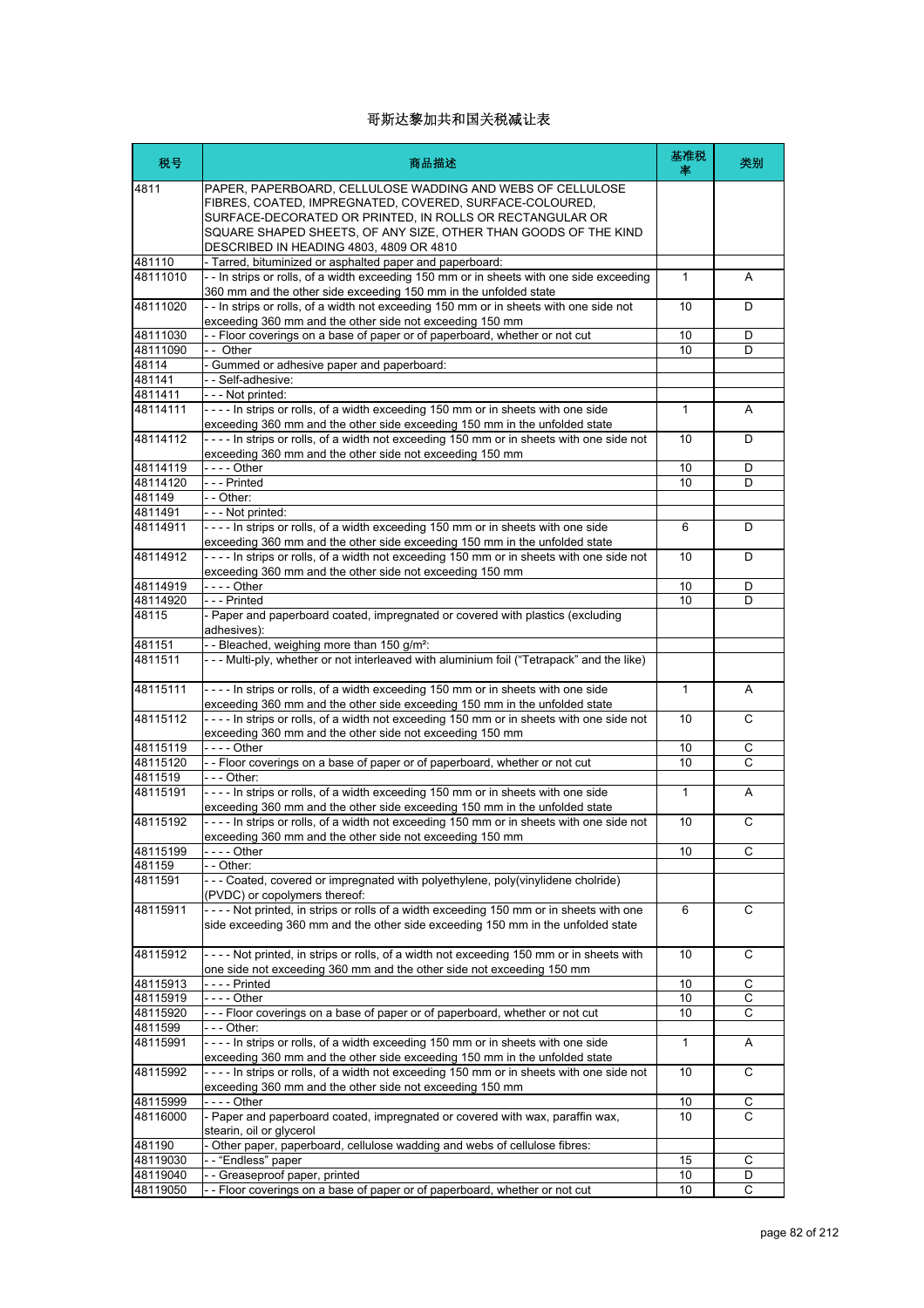| 税号                   | 商品描述                                                                                                                                                                                                               | 基准税<br>率          | 类别     |
|----------------------|--------------------------------------------------------------------------------------------------------------------------------------------------------------------------------------------------------------------|-------------------|--------|
| 4811909              | - - Other:                                                                                                                                                                                                         |                   |        |
| 48119091             | - - - - In strips or rolls, of a width exceeding 150 mm or in sheets with one side<br>exceeding 360 mm and the other side exceeding 150 mm in the unfolded state                                                   | $\mathbf{1}$      | Α      |
| 48119092             | ---- In strips or rolls, of a width not exceeding 150 mm or in sheets with one side not<br>exceeding 360 mm and the other side not exceeding 150 mm                                                                | 10                | C      |
| 48119099             |                                                                                                                                                                                                                    | 10                | С      |
| 48120000             | FILTER BLOCKS, SLABS AND PLATES, OF PAPER PULP                                                                                                                                                                     | $\mathbf{1}$      | A      |
| 4813                 | CIGARETTE PAPER, WHETHER OR NOT CUT TO SIZE OR IN THE FORM OF<br>BOOKLETS OR TUBES                                                                                                                                 |                   |        |
| 48131000             | - In the form of booklets or tubes                                                                                                                                                                                 | 1                 | A      |
| 48132000             | - In rolls of a width not exceeding 5 cm                                                                                                                                                                           | 1                 | Α      |
| 48139000             | - Other                                                                                                                                                                                                            | 1                 | A      |
| 4814                 | WALLPAPER AND SIMILAR WALL COVERINGS; WINDOW TRANSPARENCIES OF<br><b>PAPER</b>                                                                                                                                     |                   |        |
| 48141000             | - "Ingrain" paper                                                                                                                                                                                                  | 10                | С      |
| 48142000             | - Wallpaper and similar wall coverings, consisting of paper coated or covered, on the<br>face side, with a grained, embossed, coloured, design-printed or otherwise decorated                                      | 10                | C      |
| 481490               | layer of plastics<br>- Other                                                                                                                                                                                       |                   |        |
| 48149010             | - Wallpaper and similar wall coverings, consisting of paper covered, on the face side,<br>with plaiting material, whether or not bound together in parallel strands or woven                                       | 10                | C      |
| 48149090             | - - Other                                                                                                                                                                                                          | 10                | C      |
| 4816                 | CARBON PAPER, SELF-COPY PAPER AND OTHER COPYING OR TRANSFER<br>PAPERS (OTHER THAN THOSE OF HEADING 4809), DUPLICATOR STENCILS<br>AND OFFSET PLATES, OF PAPER, WHETHER OR NOT PUT UP IN BOXES                       |                   |        |
| 48162000             | - Self-copy paper                                                                                                                                                                                                  | 1                 | Α      |
| 481690               | - Other                                                                                                                                                                                                            |                   |        |
| 48169010             | -- Carbon or similar copying papers                                                                                                                                                                                | 10                | С      |
| 4816902              | - - Duplicator stencils:                                                                                                                                                                                           |                   |        |
| 48169021             | --- Heat-transfer type                                                                                                                                                                                             | 1                 | Α      |
| 48169029             | --- Other                                                                                                                                                                                                          | 10                | C      |
| 48169090             | - - Other                                                                                                                                                                                                          | 1                 | A      |
| 4817                 | ENVELOPES, LETTER CARDS, PLAIN POSTCARDS AND CORRESPONDENCE<br>CARDS, OF PAPER OR PAPERBOARD; BOXES, POUCHES AND SIMILAR<br>PRESENTATIONS, OF PAPER OR PAPERBOARD, CONTAINING AN<br>ASSORTMENT OF PAPER STATIONERY |                   |        |
| 48171000             | - Envelopes                                                                                                                                                                                                        | <b>MFN</b>        | Ε      |
| 48172000             | - Letter cards, plain postcards and correspondence cards                                                                                                                                                           | <b>MFN</b>        | Ε      |
| 48173000             | - Boxes, pouches and similar presentations, of paper or paperboard, containing an<br>assortment of paper stationery                                                                                                | <b>MFN</b>        | E      |
| 4818                 | TOILET PAPER AND SIMILAR PAPER, CELLULOSE WADDING OR WEBS OF                                                                                                                                                       |                   |        |
|                      | CELLULOSE FIBRES, OF A KIND USED FOR HOUSEHOLD OR SANITARY<br>PURPOSES, IN ROLLS OF A WIDTH NOT EXCEEDING 36 CM, OR CUT TO SIZE                                                                                    |                   |        |
|                      | OR SHAPE; HANDKERCHIEFS, CLEANSING TISSUES, TOWELS, TABLECLOTHS,<br>SERVIETTES, NAPKINS FOR BABIES, TAMPONS, BED SHEETS AND SIMILAR                                                                                |                   |        |
|                      | HOUSEHOLD, SANITARY OR HOSPITAL ARTICLES, ARTICLES OF APPAREL<br>AND CLOTHING ACCESSORIES, OF PAPER PULP, PAPER, CELLULOSE                                                                                         |                   |        |
|                      | WADDING OR WEBS OF CELLULOSE FIBRES                                                                                                                                                                                |                   |        |
| 48181000<br>48182000 | - Toilet paper<br>- Handkerchiefs, cleansing or facial tissues and towels                                                                                                                                          | MFN<br><b>MFN</b> | Е<br>Е |
| 48183000             | - Tablecloths and serviettes                                                                                                                                                                                       | <b>MFN</b>        | E      |
| 481840               | - Sanitary towels and tampons, napkins and napkin liners for babies and similar<br>sanitary articles:                                                                                                              |                   |        |
| 48184010             | - - Napkins (diapers) for adults                                                                                                                                                                                   | 1                 | Α      |
| 48184090             | - - Other                                                                                                                                                                                                          | MFN               | Е      |
| 48185000             | - Articles of apparel and clothing accessories                                                                                                                                                                     | 15                | C      |
| 481890               | Other:                                                                                                                                                                                                             |                   |        |
| 48189010             | - - For medical or surgical use                                                                                                                                                                                    | $\mathbf{1}$      | A      |
| 48189090             | - - Other                                                                                                                                                                                                          | 15                | C      |
| 4819                 | CARTONS, BOXES, CASES, BAGS AND OTHER PACKING CONTAINERS, OF<br>PAPER, PAPERBOARD, CELLULOSE WADDING OR WEBS OF CELLULOSE                                                                                          |                   |        |
|                      | FIBRES; BOXES FOR OFFICES, SHOPS OR THE LIKE                                                                                                                                                                       |                   |        |
| 48191000             | - Cartons, boxes and cases, of corrugated paper or paperboard                                                                                                                                                      | <b>MFN</b>        | Ε      |
| 481920<br>48192010   | - Cartons, boxes and cases, of not corrugated paper or paperboard:<br>- - Cartons, boxes and cases, of multi-ply paperboard                                                                                        | $\mathbf{1}$      |        |
|                      | interleaved with plastic or aluminium foil ("Tetrabrik" and the like)                                                                                                                                              |                   | A      |
| 48192020             | - - Cartons, boxes and cases water-proofed with plastic sheeting, paraffin or other<br>materials                                                                                                                   | <b>MFN</b>        | Е      |
|                      |                                                                                                                                                                                                                    |                   |        |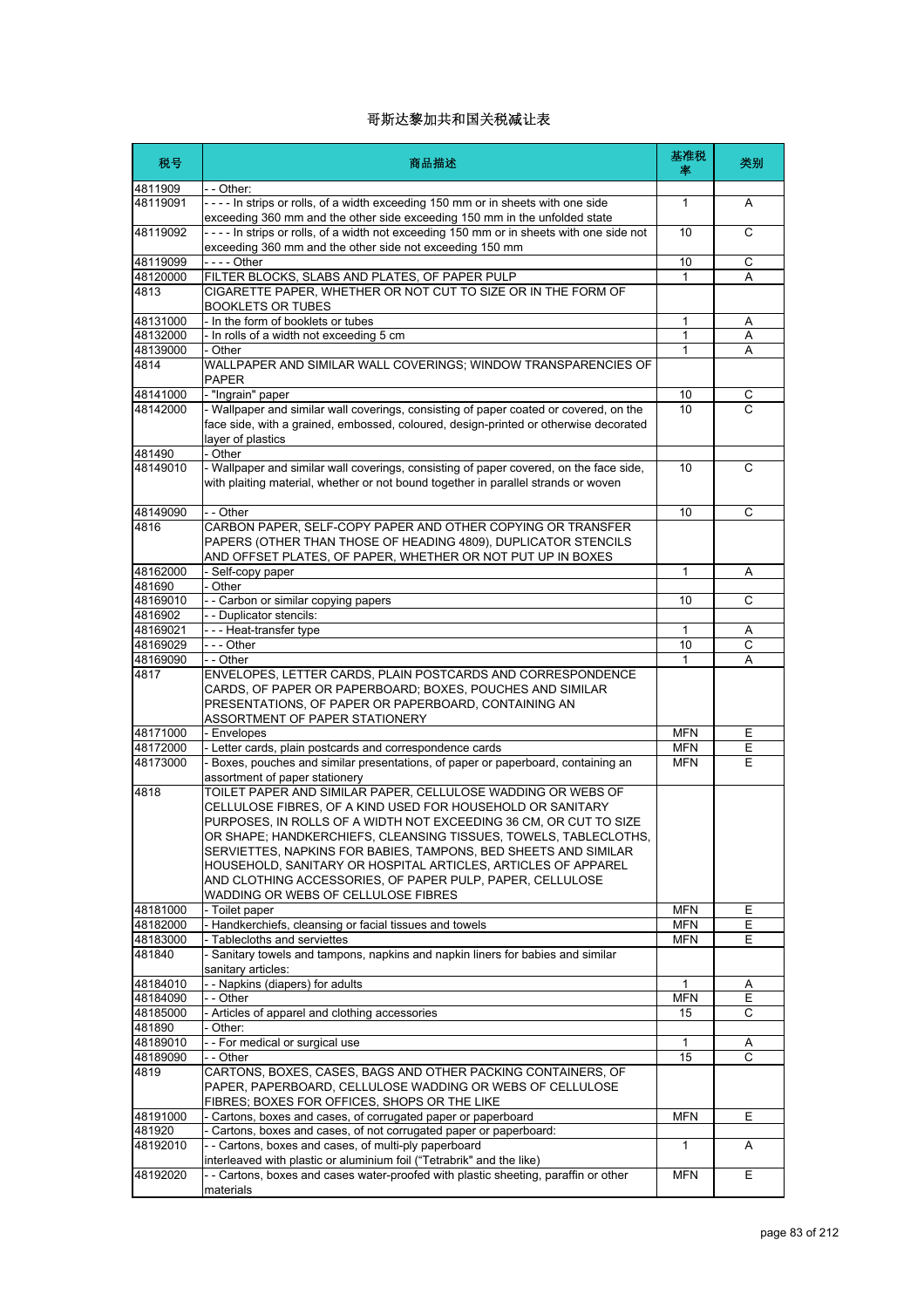| 税号                 | 商品描述                                                                                                                                                                                                                                                                                                                                                                                                                         | 基准税<br>率     | 类别             |
|--------------------|------------------------------------------------------------------------------------------------------------------------------------------------------------------------------------------------------------------------------------------------------------------------------------------------------------------------------------------------------------------------------------------------------------------------------|--------------|----------------|
| 48192090           | - - Other                                                                                                                                                                                                                                                                                                                                                                                                                    | <b>MFN</b>   | Ε              |
| 481930             | - Sacks and bags, having a base of a width of 40 cm or more:                                                                                                                                                                                                                                                                                                                                                                 |              |                |
| 48193010           | - - Multi-ply, of kraft paper, interleaved with plastics or aluminium                                                                                                                                                                                                                                                                                                                                                        | 1            | Α              |
| 48193090           | - - Other                                                                                                                                                                                                                                                                                                                                                                                                                    | <b>MFN</b>   | E              |
| 48194000           | - Other sacks and bags (including cones)                                                                                                                                                                                                                                                                                                                                                                                     | <b>MFN</b>   | Ε              |
| 48195000           | - Other packing containers, including record sleeves                                                                                                                                                                                                                                                                                                                                                                         | <b>MFN</b>   | Ε              |
| 48196000           | - Box of a kind used in offices, shops or the like                                                                                                                                                                                                                                                                                                                                                                           | <b>MFN</b>   | E              |
| 4820               | REGISTERS, ACCOUNT BOOKS, NOTE BOOKS, ORDER BOOKS, RECEIPT<br>BOOKS, LETTER PADS, MEMORÁNDUM PADS, DIARIES AND SIMILAR<br>ARTICLES, EXERCISE BOOKS, BLOTTING-PADS, BINDERS (LOOSE-LEAF OR<br>OTHER), FOLDERS, FILE COVERS, MANIFOLD BUSINESS FORMS,<br>INTERLEAVED CARBON SETS AND OTHER ARTICLES OF STATIONERY, OF<br>PAPER OR PAPERBOARD; ALBUMS FOR SAMPLES OR FOR COLLECTIONS AND<br>BOOK COVERS, OF PAPER OR PAPERBOARD |              |                |
| 48201000           | - Registers, account books, note books, order books, receipt books, letter pads,<br>memorandum pads, diaries and similar articles                                                                                                                                                                                                                                                                                            | 15           | C              |
| 48202000           | - Notebooks                                                                                                                                                                                                                                                                                                                                                                                                                  | 15           | С              |
| 48203000           | - Binders (other than book covers), folders and file covers                                                                                                                                                                                                                                                                                                                                                                  | <b>MFN</b>   | Έ              |
| 48204000           | Manifold business and interleaved carbon sets                                                                                                                                                                                                                                                                                                                                                                                | 15           | С              |
| 48205000           | Albums for samples or for collections                                                                                                                                                                                                                                                                                                                                                                                        | 15           | $\overline{C}$ |
| 48209000           | - Other                                                                                                                                                                                                                                                                                                                                                                                                                      | 15           | $\overline{c}$ |
| 4821               | PAPER OR PAPERBOARD LABELS OF ALL KINDS, WHETHER OR NOT PRINTED                                                                                                                                                                                                                                                                                                                                                              |              |                |
| 48211000           | - Printed                                                                                                                                                                                                                                                                                                                                                                                                                    | <b>MFN</b>   | Ε              |
| 48219000           | - Other                                                                                                                                                                                                                                                                                                                                                                                                                      | <b>MFN</b>   | Ε              |
| 4822               | BOBBINS, SPOOLS, COPS AND SIMILAR SUPPORTS OF PAPER PULP, PAPER<br>OR PAPERBOARD, WHETHER OR NOT PERFORATED OR HARDENED                                                                                                                                                                                                                                                                                                      |              |                |
| 48221000           | - Of a kind used for winding textile yarn                                                                                                                                                                                                                                                                                                                                                                                    | 1            | Α              |
| 48229000           | - Other                                                                                                                                                                                                                                                                                                                                                                                                                      | 1            | А              |
| 4823               | OTHER PAPER, PAPERBOARD, CELLULOSE WADDING AND WEBS OF<br>CELLULOSE FIBRES, CUT TO SIZE OR SHAPE; OTHER ARTICLES OF PAPER<br>PULP, PAPER, PAPERBOARD, CELLULOSE WADDING OR WEBS OF<br><b>CELLULOSE FIBRES</b>                                                                                                                                                                                                                |              |                |
| 48232000           | - Filter paper and paperboard                                                                                                                                                                                                                                                                                                                                                                                                | 1            | Α              |
| 48234000           | - Rolls, sheets and dials, printed for self-recording apparatus                                                                                                                                                                                                                                                                                                                                                              | 1            | A              |
| 48236              | - Trays, dishes, plates, cups and the like, of paper or paperboard:                                                                                                                                                                                                                                                                                                                                                          |              |                |
| 48236100           | - - Of bamboo                                                                                                                                                                                                                                                                                                                                                                                                                | 15           | С              |
| 48236900<br>482370 | - - Other                                                                                                                                                                                                                                                                                                                                                                                                                    | 15           | D              |
| 48237010           | - Moulded or pressed articles of paper pulp:<br>- - Moulded articles for packing and transporting eggs                                                                                                                                                                                                                                                                                                                       | <b>MFN</b>   | Е              |
| 48237090           | - - Other                                                                                                                                                                                                                                                                                                                                                                                                                    | 10           | C              |
| 482390             | - Other:                                                                                                                                                                                                                                                                                                                                                                                                                     |              |                |
| 48239030           | - - Multicellular natural kraft paper (with hexagonal cells), whether or not impregnated                                                                                                                                                                                                                                                                                                                                     | $\mathbf{1}$ | A              |
| 48239040           | - - Sausage casings                                                                                                                                                                                                                                                                                                                                                                                                          | 1            | Α              |
| 48239050           | - - Electrical insulation paper                                                                                                                                                                                                                                                                                                                                                                                              | $\mathbf{1}$ | Α              |
| 48239060           | -- Floor coverings on a base of paper or of paperboard, whether or not cut                                                                                                                                                                                                                                                                                                                                                   | 10           | C              |
| 4823909            | - - Other articles:                                                                                                                                                                                                                                                                                                                                                                                                          |              |                |
| 48239091           | --- "Sticks" of rolled paper for confectionary                                                                                                                                                                                                                                                                                                                                                                               | $\mathbf{1}$ | Α              |
| 48239099           | --- Other                                                                                                                                                                                                                                                                                                                                                                                                                    | 10           | D              |
| 49                 | PRINTED BOOKS, NEWSPAPERS, PICTURES AND OTHER PRODUCTS OF THE<br>PRINTING INDUSTRY; MANUSCRIPTS, TYPESCRIPTS AND PLANS                                                                                                                                                                                                                                                                                                       |              |                |
| 4901               | PRINTED BOOKS, BROCHURES, LEAFLETS AND SIMILAR PRINTED MATTER,<br>WHETHER OR NOT IN SINGLE SHEETS                                                                                                                                                                                                                                                                                                                            |              |                |
| 49011000           | - In single sheets, whether or not folded                                                                                                                                                                                                                                                                                                                                                                                    | 1            | Α              |
| 49019              | - Other:                                                                                                                                                                                                                                                                                                                                                                                                                     |              |                |
| 49019100           | - - Dictionaries and encyclopaedias, and serial instalments thereof                                                                                                                                                                                                                                                                                                                                                          | 1<br>1       | Α              |
| 49019900<br>4902   | - - Other<br>NEWSPAPERS, JOURNALS AND PERIODICALS, WHETHER OR NOT                                                                                                                                                                                                                                                                                                                                                            |              | A              |
| 49021000           | ILLUSTRATED OR CONTAINING ADVERTISING MATERIAL<br>- Appearing at least four times a week                                                                                                                                                                                                                                                                                                                                     | 1            | Α              |
| 49029000           | - Other                                                                                                                                                                                                                                                                                                                                                                                                                      | 1            | Α              |
| 49030000           | CHILDREN'S PICTURE, DRAWING OR COLOURING BOOKS                                                                                                                                                                                                                                                                                                                                                                               | 6            | С              |
| 49040000           | MUSIC, PRINTED OR IN MANUSCRIPT, WHETHER OR NOT BOUND OR<br><b>ILLUSTRATED</b>                                                                                                                                                                                                                                                                                                                                               | 6            | C              |
| 4905               | MAPS AND HYDROGRAPHIC OR SIMILAR CHARTS OF ALL KINDS, INCLUDING<br>ATLASES, WALL MAPS, TOPOGRAPHICAL PLANS AND GLOBES, PRINTED                                                                                                                                                                                                                                                                                               |              |                |
| 49051000           | Globes                                                                                                                                                                                                                                                                                                                                                                                                                       | 1            | Α              |
| 49059              | - Other:                                                                                                                                                                                                                                                                                                                                                                                                                     |              |                |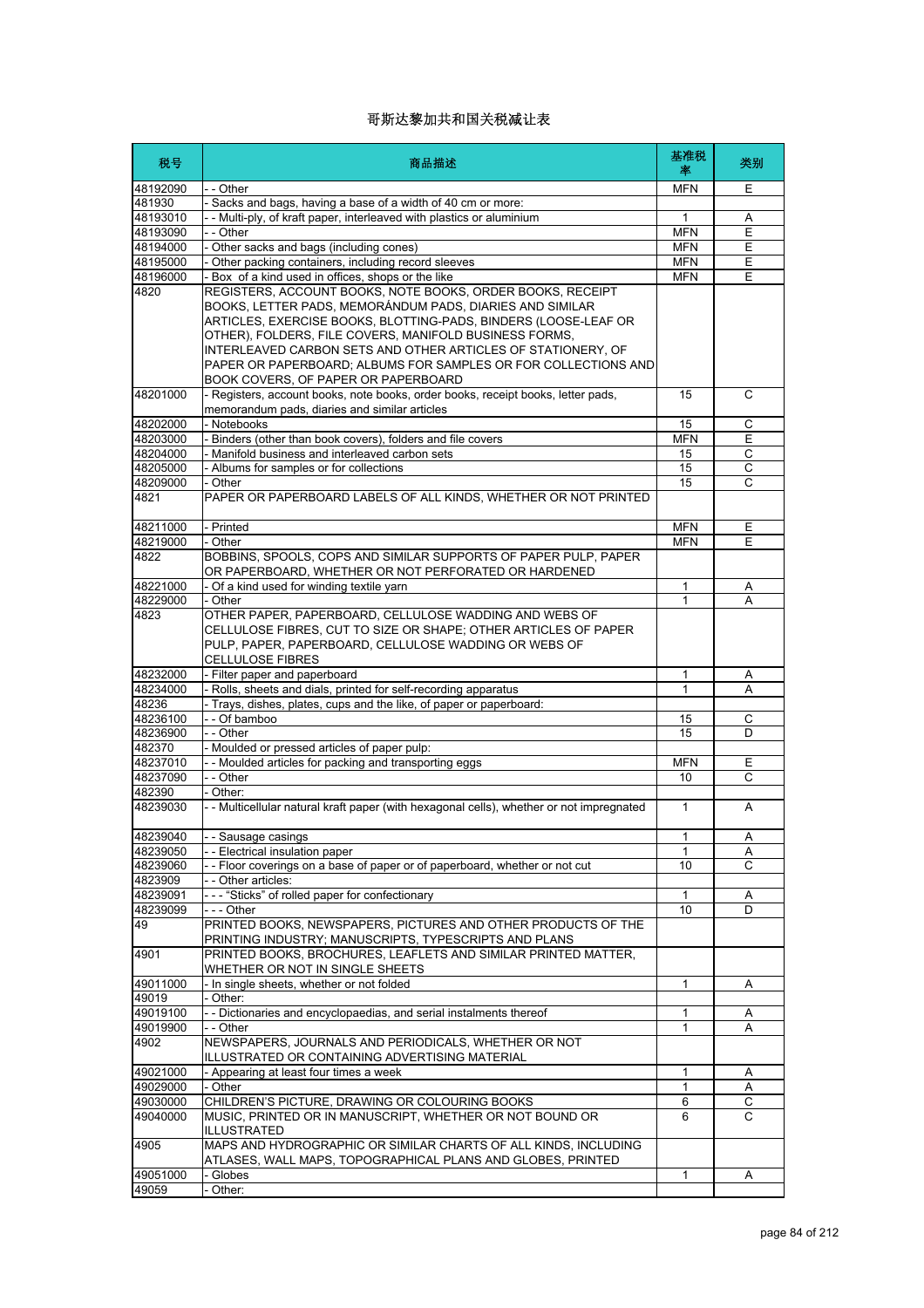| 税号                   | 商品描述                                                                                                                                                                                                                                                                     | 基准税<br>率     | 类别     |
|----------------------|--------------------------------------------------------------------------------------------------------------------------------------------------------------------------------------------------------------------------------------------------------------------------|--------------|--------|
| 49059100             | - - In book form                                                                                                                                                                                                                                                         | 1            | A      |
| 49059900             | - - Other                                                                                                                                                                                                                                                                | $\mathbf{1}$ | A      |
| 49060000             | PLANS AND DRAWINGS FOR ARCHITECTURAL, ENGINEERING, INDUSTRIAL,<br>COMMERCIAL, TOPOGRAPHICAL OR SIMILAR PURPOSES, BEING ORIGINALS<br>DRAWN BY HAND; HAND-WRITTEN TEXTS; PHOTOGRAPHIC REPRODUCTIONS<br>ON SENSITIZED PAPER AND CARBON COPIES OF THE FOREGOING              | 6            | C      |
| 4907                 | UNUSED POSTAGE, REVENUE OR SIMILAR STAMPS OF CURRENT OR NEW<br>ISSUE IN THE COUNTRY IN WHICH THEY HAVE, OR WILL HAVE, A<br>RECOGNIZED FACE VALUE; STAMP-IMPRESSED PAPER; BANKNOTES;<br>CHEQUE FORMS; STOCK, SHARE OR BOND CERTIFICATES AND SIMILAR<br>DOCUMENTS OF TITLE |              |        |
| 49070010             | - Postage, revenue or similar stamps; stampimpressed paper and similar                                                                                                                                                                                                   | 1            | Α      |
| 49070020             | - Banknotes                                                                                                                                                                                                                                                              | $\mathbf{1}$ | A      |
| 49070090<br>4908     | - Other                                                                                                                                                                                                                                                                  | 15           | C      |
| 49081000             | TRANSFERS (DECALS OR STICKERS)<br>- Vitrifical transfers (Stickers)                                                                                                                                                                                                      | 1            | Α      |
| 49089000             | - Other                                                                                                                                                                                                                                                                  | <b>MFN</b>   | E      |
| 49090000             | PRINTED OR ILLUSTRATED POSTCARDS; PRINTED CARDS BEARING<br>PERSONAL GREETINGS, MESSAGES OR ANNOUNCEMENTS, WHETHER OR<br>NOT ILLUSTRATED, WITH OR WITHOUT ENVELOPES OR TRIMMINGS                                                                                          | <b>MFN</b>   | F      |
| 49100000             | CALENDARS OF ANY KIND, PRINTED, INCLUDING CALENDAR BLOCKS                                                                                                                                                                                                                | 15           | C      |
| 4911                 | OTHER PRINTED MATTER, INCLUDING PRINTED PICTURES AND<br><b>PHOTOGRAPHS</b>                                                                                                                                                                                               |              |        |
| 491110               | - Printed advertising material, commercial catalogues and the like:                                                                                                                                                                                                      |              |        |
| 49111010             | - - Instruction manuals for machines and appliances, illustrated brochures and sheets<br>with directions for use for pharmaceutical or veterinary products                                                                                                               | $\mathbf{1}$ | A      |
| 49111090             | - - Other                                                                                                                                                                                                                                                                | 15           | C      |
| 49119                | - Other                                                                                                                                                                                                                                                                  |              |        |
| 49119100             | - - Pictures, designs and photographs                                                                                                                                                                                                                                    | 15           | C      |
| 491199<br>49119910   | - - Other<br>--- Lottery scratch cards                                                                                                                                                                                                                                   | 1            |        |
| 49119990             | --- Other                                                                                                                                                                                                                                                                | 15           | A<br>C |
| 50                   | <b>SILK</b>                                                                                                                                                                                                                                                              |              |        |
| 50010000             | SILK-WORM COCOONS SUITABLE FOR REELING                                                                                                                                                                                                                                   | 1            | Α      |
| 50020000             | RAW SILK (NOT THROWN)                                                                                                                                                                                                                                                    | 1            | Α      |
| 50030000             | SILK WASTE (INCLUDING COCOONS UNSUITABLE FOR REELING, YARN WASTE<br>AND GARNETTED STOCK)                                                                                                                                                                                 | $\mathbf{1}$ | A      |
| 50040000             | SILK YARN (OTHER THAN YARN SPUN FROM SILK WASTE) NOT PUT UP FOR<br><b>RETAIL SALE</b>                                                                                                                                                                                    | 6            | A      |
| 50050000             | YARN SPUN FROM SILK WASTE, NOT PUT UP FOR RETAIL SALE                                                                                                                                                                                                                    | 6            | A      |
| 50060000             | SILK YARN AND YARN SPUN FROM SILK WASTE, PUT UP FOR RETAIL SALE;<br><b>SILK-WORM GUT</b>                                                                                                                                                                                 | 6            | A      |
| 5007                 | WOVEN FABRICS OF SILK OR OF SILK WASTE                                                                                                                                                                                                                                   |              |        |
| 50071000             | - Fabrics of noikl silk                                                                                                                                                                                                                                                  | 10           | A      |
| 50072000             | - Other fabrics, containing 85% or more by weight of silk or of silk waste other than<br>noil silk                                                                                                                                                                       | 10           | A      |
| 50079000             | - Other fabrics                                                                                                                                                                                                                                                          | 10           | Α      |
| 51                   | WOOL, FINE OR COARSE ANIMAL HAIR; HORSEHAR YARN AND WOVEN<br><b>FABRIC</b>                                                                                                                                                                                               |              |        |
| 5101                 | WOOL, NOT CARDED OR COMBED:                                                                                                                                                                                                                                              |              |        |
| 51011                | Greasy wool, including fleece-washed wool                                                                                                                                                                                                                                |              |        |
| 51011100<br>51011900 | - - Shorn wool<br>- - Other                                                                                                                                                                                                                                              | 1<br>1       | Α<br>A |
| 51012                | - Degreased, not carbonized                                                                                                                                                                                                                                              |              |        |
| 51012100             | - - Shorn wool                                                                                                                                                                                                                                                           | 1            | Α      |
| 51012900             | - - Other                                                                                                                                                                                                                                                                | 1            | Α      |
| 51013000             | - Carbonized                                                                                                                                                                                                                                                             | 1            | Α      |
| 5102                 | FINE OR COARSE ANIMAL HAIR, NOT CARDED OR COMBED:                                                                                                                                                                                                                        |              |        |
| 51021                | - Fine animal hair:                                                                                                                                                                                                                                                      |              |        |
| 51021100             | - - Of Kashmir (cashmere) goats:                                                                                                                                                                                                                                         | 1            | Α      |
| 51021900             | - - Other                                                                                                                                                                                                                                                                | 1            | Α      |
| 51022000             | - Coarse animal hair                                                                                                                                                                                                                                                     | 1            | Α      |
| 5103                 | WASTE OR WOOL OR OF FINE OR COARSE ANIMAL HAIR, INCLUDING YARN<br>WASTE BUT EXCLUDING GARNETTED STOCK                                                                                                                                                                    |              |        |
| 51031000             | - Noils of wool or of fine animal hair                                                                                                                                                                                                                                   | 1            | Α      |
| 51032000<br>51033000 | - Other waste of wool or of fine animal hair<br>- Waste of coarse animal hair                                                                                                                                                                                            | 1<br>1       | Α<br>Α |
| 51040000             | GARNETTED STOCK OF WOOL OR OF FINE OR COARSE ANIMAL HAIR                                                                                                                                                                                                                 | 1            | A      |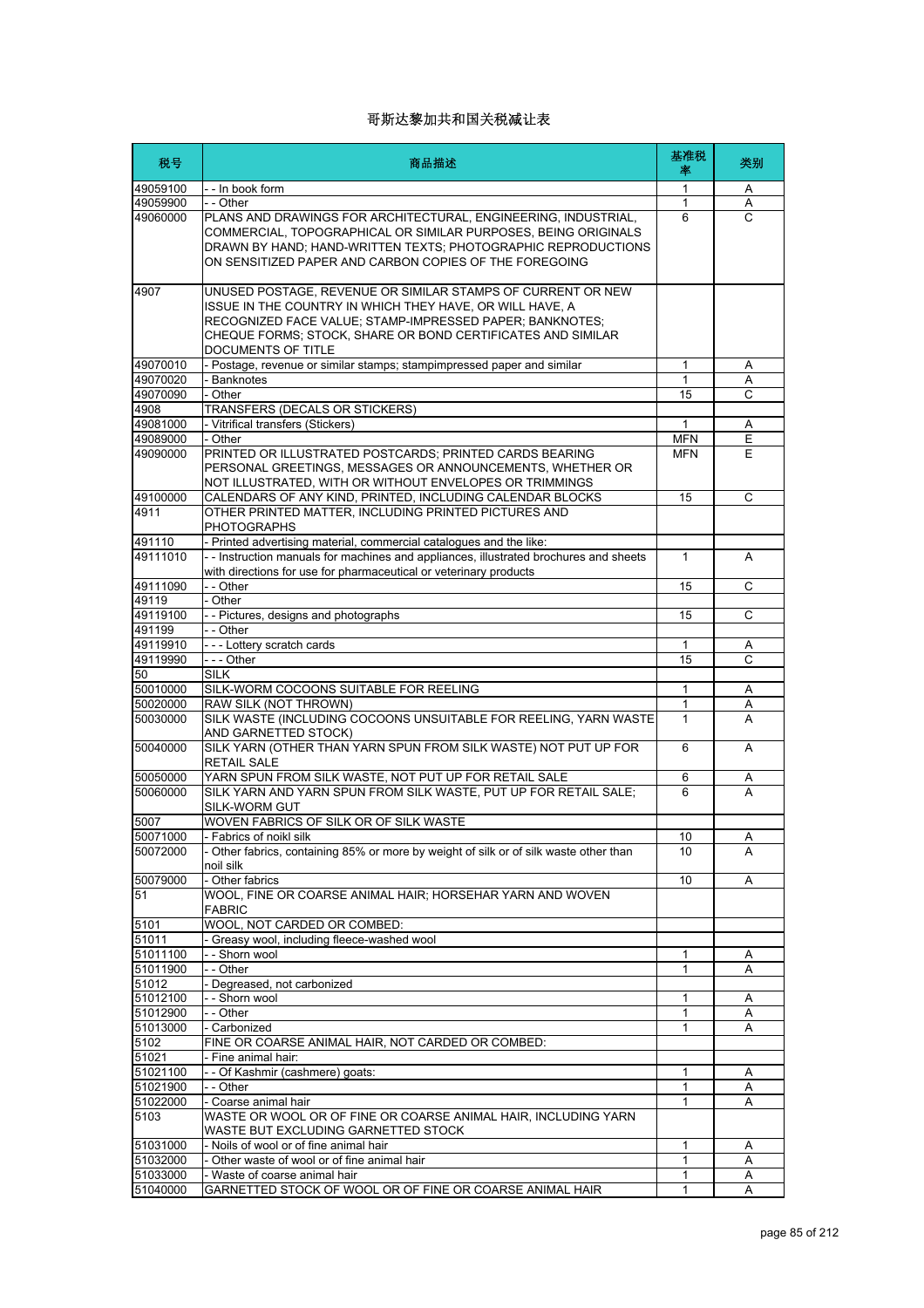| 税号                   | 商品描述                                                                                                                                       | 基准税<br>率 | 类别     |
|----------------------|--------------------------------------------------------------------------------------------------------------------------------------------|----------|--------|
| 5105                 | WOOL AND FINE OR COARSE ANIMAL HAIR, CARDED OR COMBED (INCLUDING<br>COMBED WOOL IN FRAGMENTS)                                              |          |        |
| 51051000             | - Carded wool                                                                                                                              | 1        | Α      |
| 51052<br>51052100    | - Combed wool:                                                                                                                             |          |        |
| 51052900             | -- "Combed wool in fragments"<br>- - Other                                                                                                 | 1<br>1   | Α<br>A |
| 51053                | - Fine animal hair, carded or combed:                                                                                                      |          |        |
| 51053100             | - - Of Kashmir (cashmere) goats                                                                                                            | 1        | Α      |
| 51053900             | - - Other                                                                                                                                  | 1        | Α      |
| 51054000             | - Coarse animal hair, carded or combed                                                                                                     | 1        | Α      |
| 5106                 | YARN OF CARDED WOOL, NOT PUT UP FOR RETAIL SALE                                                                                            |          |        |
| 51061000             | - Containing 85% or more by weight of wool                                                                                                 | 6        | Α      |
| 51062000             | - Containing less than 85% by weight of wool                                                                                               | 6        | Α      |
| 5107                 | YARN OF COMBED WOOL, NOT PUT UP FOR RETAIL SALE                                                                                            |          |        |
| 51071000             | - Containing 85% or more by weight of wool                                                                                                 | 6        | Α      |
| 51072000<br>5108     | - Containing less than 85% by weight of wool<br>YARN OF FINE ANIMAL HAIR (CARDED OR COMBED), NOT PUT UP FOR RETAIL                         | 6        | A      |
|                      | <b>SALE</b>                                                                                                                                |          |        |
| 51081000             | - Carded                                                                                                                                   | 6        | Α      |
| 51082000             | - Combed                                                                                                                                   | 6        | Α      |
| 5109<br>51091000     | YARN OF WOOL OR OF FINE ANIMAL HAIR, PUT UP FOR RETAIL SALE                                                                                |          |        |
| 51099000             | - Containing 85% or more by weight of wool or fine animal hair<br>- Other                                                                  | 6<br>6   | Α<br>Α |
| 51100000             | YARN OF COARSE ANIMAL HAIR OR OF HORSEHAIR (INCLUDING GIMPED                                                                               | 6        | A      |
|                      | HORSEHAIR YARN), WHETHER OR NOT PUT UP FOR RETAIL SALE                                                                                     |          |        |
| 5111<br>51111        | WOVEN FABRICS OF CARDED WOOL OR OF CARDED FINE ANIMAL HAIR<br>- Containing 85% or more by weight of wool or fine animal hair               |          |        |
| 51111100             | -- Weighing nor more than 300 g/m                                                                                                          | 10       | Α      |
| 51111900             | - - Other                                                                                                                                  | 10       | Α      |
| 51112000             | - Other, mixed mainly or solely with man-made filaments                                                                                    | 10       | A      |
| 51113000             | - Other, mixed mainly or solely with man-made staple fibres                                                                                | 10       | A      |
| 51119000             | - Other                                                                                                                                    | 10       | Α      |
| 5112                 | WOVEN FABRICS OF COMBED WOOL OR OF COMBED FINE ANIMAL HAIR                                                                                 |          |        |
| 51121                | - Containing 85% or more by weight of wool or fine animal hair                                                                             |          |        |
| 51121100             | -- Weighing not more than 200 g/m2                                                                                                         | 10       | Α      |
| 51121900             | - - Other                                                                                                                                  | 10       | A      |
| 51122000             | - Other, mixed mainly or solely with man-made filaments                                                                                    | 10       | Α      |
| 51123000<br>51129000 | - Other, mixed mainly or solely with man-made staple fibres<br>- Other                                                                     | 10<br>10 | Α      |
| 51130000             | WOVEN FABRICS OF COARSE ANIMAL HAIR OR OF HORSEHAIR                                                                                        | 10       | Α<br>Α |
| 52                   | COTTON                                                                                                                                     |          |        |
| 52010000             | COTTON, NOT CARDED OR COMBED                                                                                                               | 1        | Α      |
| 5202                 | COTTON WASTE (INCLUDING YARN WASTE AND GARNETTED STOCK)                                                                                    |          |        |
| 52021000             | - Yarn waste                                                                                                                               | 1        | A      |
| 52029                | - Other:                                                                                                                                   |          |        |
| 52029100             | -- Garnetted stock                                                                                                                         | 1        | Α      |
| 52029900             | - Other                                                                                                                                    | 1        | Α      |
| 52030000             | COTTON, CARDED OR COMBED                                                                                                                   | 1        | Α      |
| 5204<br>52041        | COTTON SEWING THREAD, WHETHER OR NOT PUT UP FOR RETAIL SALE<br>- Not put up for retail sale:                                               |          |        |
| 52041100             | -- Containing 85% or more by weight of cotton                                                                                              | 6        | Α      |
| 52041900             | - - Other                                                                                                                                  | 6        | Α      |
| 52042000             | - Put up for retail sale                                                                                                                   | 6        | Α      |
| 5205                 | COTTON YARN (OTHER THAN SEWING THREAD), CONTAINING 85% OR MORE                                                                             |          |        |
|                      | BY WEIGHT OF COTTON, NOT PUT UP FOR RETAIL SALE                                                                                            |          |        |
| 52051                | Single yarn, of uncombed fibers:                                                                                                           |          |        |
| 52051100             | - Measuring 714.29 decitex or more (not exceeding 14 metric number)                                                                        | 6        | A      |
| 52051200             | - - Measuring less than 714.29 decitex but not less than 232.56 decitex (exceeding 14<br>metric number but not exceeding 43 metric number) | 6        | A      |
| 52051300             | - - Measuring less than 232.56 decitex but not less than 192.31 decitex (exceeding 43                                                      | 6        | Α      |
| 52051400             | metric number but not exceeding 52 metric number)<br>- - Measuring less than 192.31 decitex but not less than 125 decitex (excedding 52    | 6        | A      |
|                      | metric number but not exceeding 80 metric number)                                                                                          |          |        |
| 52051500<br>52052    | - - Measuring less than 125 decitex (exceeding 80 metric number)<br>- Single yarn, of combed fibres:                                       | 6        | Α      |
| 52052100             | -- Measuring 714.29 decitex or more (not exceeding 14 metric number)                                                                       | 6        | A      |
| 52052200             | - - Measuring less than 714.29 decitex but not less than 232.56 decitex (exceeding 14                                                      | 6        | A      |
|                      | metric number but not exceeding 52 metric number)                                                                                          |          |        |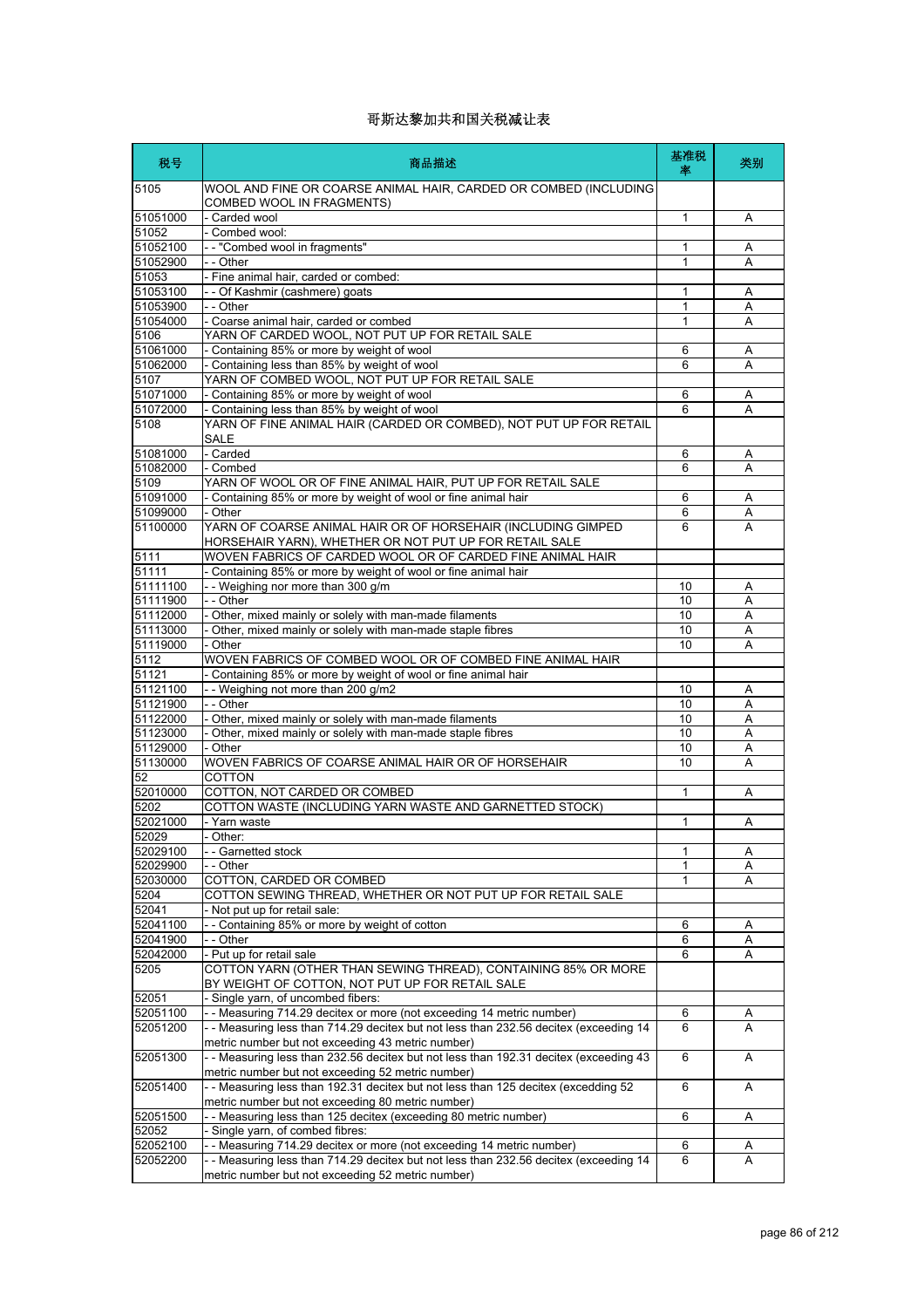| 税号                   | 商品描述                                                                                                                                                                                    | 基准税<br>率 | 类别     |
|----------------------|-----------------------------------------------------------------------------------------------------------------------------------------------------------------------------------------|----------|--------|
| 52052300             | - - Measuring less than 232.56 decitex but not less than 192.31 decitex (exceeding 43<br>metric number but not exceeding 52 metric number)                                              | 6        | A      |
| 52052400             | - - Measuring less than 192.31 decitex but not less than 192.31 decitex (exceeding 52<br>metric number but not exceeding 80 metric number)                                              | 6        | A      |
| 52052600             | -- Measuring less than 125 decitex but not less than 106.38 decitex (exceeding 80<br>metric number but not exceeding 94 metric number)                                                  | 6        | A      |
| 52052700             | - - Measuring less than 106.38 decitex but not less than 83.33 decitex (exceeding 94<br>metric number but not exceeding 120 metric number)                                              | 6        | A      |
| 52052800<br>52053    | -- Measuring less than 83.33 decitex (exceeding 120 metric number)<br>Mutiple (folded) or cabled yarn, of uncombed fibres:                                                              | 6        | Α      |
| 52053100             | - - Measuring per single yarn 714.29 decitex or more (not exceeding 14 metric number<br>per single yarn):                                                                               | 6        | A      |
| 52053200             | -- Measuring per single yarn less than 714.29 decitex but not less than 232.56<br>decitex (exceeding 14 metric number but not exceeding 43 metric number per single<br>varn)            | 6        | Α      |
| 52053300             | -- Measuring per single yarn less than 232.56 decitex but not less than 192.31<br>decitex (exceeding 43 metric number but not exceeding 52 metric number per single<br>yarn)            | 6        | A      |
| 52053400             | - Measuring per single yarn less than 192.31 decitex but not less than 125 decitex<br>(exceeding 52 metric number but not exceeding 80 metric number per single yarn)                   | 6        | A      |
| 52053500             | -- Measuring per single yarn less than 125 decitex (exceeding 80 metric number per<br>single yarn)                                                                                      | 6        | Α      |
| 52054<br>52054100    | Multiple (folded) or cabled yarn, of combed fibres:<br>- - Measuring per single yarn 714.29 decitex or more (not exceeding 14 metric number                                             | 6        | A      |
| 52054200             | per single yarn):<br>- Measuring per single yarn less than 714.29 decitex but not less than 232.56                                                                                      | 6        | A      |
|                      | decitex (exceeding 14 metric number but not exceeding 43 metric number per single<br>varn)                                                                                              |          |        |
| 52054300             | - - Measuring per single yarn less than 232.56 decitex but not less than 192.31<br>decitex (exceeding 43 metric number but not exceeding 52 metric number per single<br>varn)           | 6        | A      |
| 52054400             | -- Measuring per single yarn less than 192.31 decitex but not less than 125 decitex<br>(exceeding 52 metric number but not exceeding 80 metric number per single yarn)                  | 6        | A      |
| 52054600             | - - Measuring per single yarn less than 125 decitex but not less than 106.38 decitex<br>(exceeding 80 metric number but not exceeding 94 metric number per single yarn)                 | 6        | A      |
| 52054700             | - - Measuring per single yarn less than 106.38 decitex but not less than 83.33 decitex<br>(exceeding 94 metric number but not exceeding 120 metric number per single yarn)              | 6        | A      |
| 52054800             | - - Measuring per single yarn less than 83.33 decitex (exceeding 120 metric number<br>per single yarn)                                                                                  | 6        | A      |
| 5206                 | COTTON YARN (OTHER THAN SEWING THREAD), CONTAINING LESS THAN 85%<br>BY WEIGHT OF COTTON, NOT PUT UP FOR RETAIL SALE                                                                     |          |        |
| 52061                | Single yarn, of uncombed fibers:<br>- - Measuring 714.29 decitex or more (not exceeding 14 metric number)                                                                               |          |        |
| 52061100<br>52061200 | - Measuring less than 714.29 but not less than than 232.56 decitex (exceeding 14                                                                                                        | 6<br>6   | Α<br>Α |
| 52061300             | metric number but not exceeding 43 metric number)<br>- - Measuring less than 232.56 decitex but not less than 192.31 decitex (exceeding 43                                              | 6        | A      |
| 52061400             | metric number but not exceeding 52 metric number)<br>- - Measuring less than 192.31 decitex but not less than 125 decitex (excedding 52                                                 | 6        | Α      |
|                      | metric number but not exceeding 80 metric number)                                                                                                                                       |          |        |
| 52061500<br>52062    | - - Measuring less than 125 decitex (exceeding 80 metric number)<br>- Single yarn, of combed fibres:                                                                                    | 6        | Α      |
| 52062100             | - - Measuring 714.29 decitex or more (not exceeding 14 metric number)                                                                                                                   | 6        | Α      |
| 52062200             | -- Measuring less than 714.29 but not less than 232.56 decitex (exceeding 14 metric<br>number but not exceeding 43 metric number)                                                       | 6        | A      |
| 52062300             | - - Measuring less than 232.56 decitex but not less than 192.31 decitex (exceeding 43<br>metric number but not exceeding 52 metric number)                                              | 6        | Α      |
| 52062400             | - - Measuring less than 192.31 decitex but not less than 125 decitex (exceeding 52<br>metric number but not exceeding 80 metric number)                                                 | 6        | Α      |
| 52062500             | - - Measuring less than 125 decitex (exceeding 80 metric number)                                                                                                                        | 6        | Α      |
| 52063<br>52063100    | - Mutiple (folded) or cabled yarn, of uncombed fibres:<br>- - Measuring per single yarn 714.29 decitex or more (not exceeding 14 metric number                                          | 6        | Α      |
| 52063200             | per single yarn):<br>- Measuring per single yarn less than 714.29 decitex but not less than 232.56<br>decitex (exceeding 14 metric number but not exceeding 43 metric number per single | 6        | A      |
| 52063300             | varn)<br>- - Measuring per single yarn less than 232.56 decitex but not less than 192.31<br>decitex (exceeding 43 metric number but not exceeding 52 metric number per single<br>yarn)  | 6        | A      |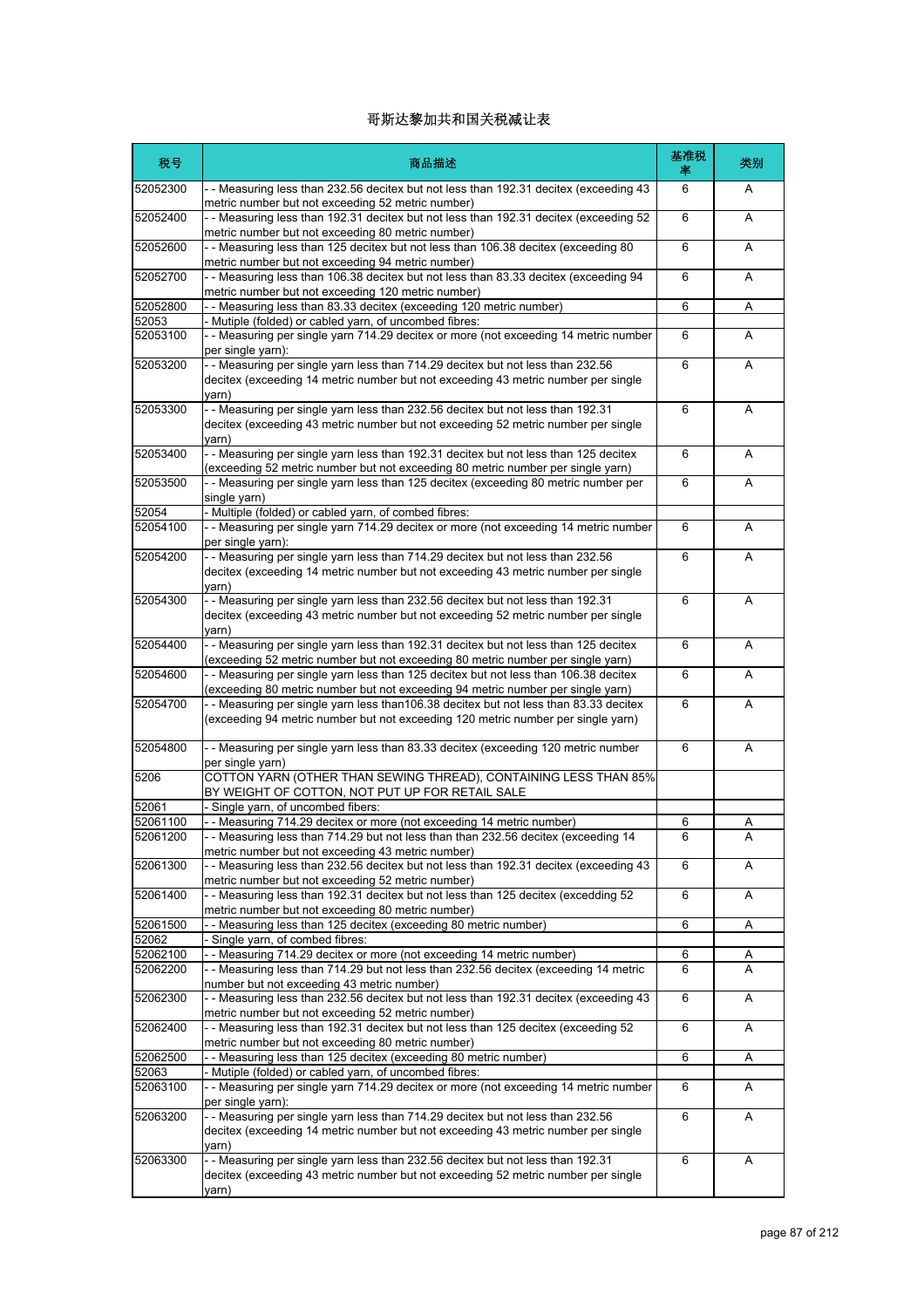| 税号                   | 商品描述                                                                                                                                                                      | 基准税<br>率 | 类别     |
|----------------------|---------------------------------------------------------------------------------------------------------------------------------------------------------------------------|----------|--------|
| 52063400             | - - Measuring per single yarn less than 192.31 decitex but not less than 125 decitex<br>(exceeding 52 metric number but not exceeding 80 metric number per single yarn)   | 6        | A      |
| 52063500             | - - Measuring per single yarn less than 125 decitex (exceeding 80 metric number per<br>single yarn)                                                                       | 6        | A      |
| 52064                | - Multiple (folded) or cabled yarn, of combed fibres:                                                                                                                     |          |        |
| 52064100             | - - Measuring per single yarn 714.29 decitex or more (not exceeding 14 metric number<br>per single yarn)                                                                  | 6        | A      |
| 52064200             | - - Measuring per single yarn less than 714.29 decitex but not less than 232.56<br>decitex (exceeding 14 metric number but not exceeding 43 metric number per single      | 6        | A      |
| 52064300             | varn)<br>- - Measuring per single yarn 232.56 decitex but not less than 192.31 decitex<br>(exceeding 43 metric number but not exceeding 52 metric number per single yarn) | 6        | A      |
| 52064400             | - - Measuring per single yarn less than 192.31 decitex but not less than 125 decitex                                                                                      | 6        | A      |
| 52064500             | (exceeding 52 metric number but not exceeding 80 metric number per single yarn)<br>- - Measuring per single yarn less than 125 decitex (exceeding 80 metric number per    | 6        | A      |
| 5207                 | single yarn)<br>COTTON YARN (OTHER THAN SEWING THREAD) PUT UP FOR RETAIL SALE                                                                                             |          |        |
| 52071000             | - Containing 85% or more by weight of cotton                                                                                                                              | 6        | Α      |
| 52079000             | - Other                                                                                                                                                                   | 6        | Α      |
| 5208                 | WOVEN FABRICS OF COTTON, CONTAINING 85% OR MORE BY WEIGHT OF<br>COTTON, WEIGHING NOT MORE THAN 200 g/m2                                                                   |          |        |
| 52081                | - Unbleached:                                                                                                                                                             |          |        |
| 52081100<br>52081200 | -- Plaine weave, weighing not more than 100 g/m2                                                                                                                          | 10<br>10 | Α      |
| 52081300             | - - Plaine weave, weighing more than 100 g/m2<br>- - 3-thread or 4-thread twill, including cross twill                                                                    | 10       | Α<br>Α |
| 52081900             | - - Other fabrics                                                                                                                                                         | 10       | A      |
| 52082                | - Bleached:                                                                                                                                                               |          |        |
| 52082100             | -- Plaine weave, weighing not more than 100 g/m2                                                                                                                          | 10       | A      |
| 52082200             | -- Plaine weave, weighing more than 100 g/m2                                                                                                                              | 10       | Α      |
| 52082300             | -- 3-thread or 4-thread twill, including cross twill                                                                                                                      | 10       | Α      |
| 52082900             | - - Other fabrics                                                                                                                                                         | 10       | A      |
| 52083                | - Dyed:                                                                                                                                                                   |          |        |
| 52083100             | -- Plaine weave, weighing not more than 100 g/m2                                                                                                                          | 10       | Α      |
| 52083200             | -- Plaine weave, weighing more than 100 g/m2                                                                                                                              | 10       | Α      |
| 52083300             | - - 3-thread or 4-thread twill, including cross twill                                                                                                                     | 10       | Α      |
| 52083900<br>52084    | - - Other fabrics<br>- Of yarns of different colours:                                                                                                                     | 10       | Α      |
| 52084100             | -- Plaine weave, weighing not more than 100 g/m2                                                                                                                          | 10       | A      |
| 52084200             | -- Plaine weave, weighing more than 100 g/m2                                                                                                                              | 10       | Α      |
| 52084300             | - - 3-thread or 4-thread twill, including cross twill                                                                                                                     | 10       | Α      |
| 52084900             | - - Other fabrics                                                                                                                                                         | 10       | A      |
| 52085                | - Printed:                                                                                                                                                                |          |        |
| 52085100             | -- Plaine weave, weighing not more than 100 g/m2                                                                                                                          | 10       | Α      |
| 52085200             | - Plaine weave, weighing more than 100 g/m2                                                                                                                               | 10       | Α      |
| 520859               | Other fabrics                                                                                                                                                             |          |        |
| 52085910             | -- 3-thread or 4-thread twill, including cross twill                                                                                                                      | 10       | Α      |
| 52085990             | - - Other                                                                                                                                                                 | 10       | A      |
| 5209<br>52091        | WOVEN FABRICS OF COTTON, CONTAINING 85% OR MORE BY WEIGHT OF<br>COTTON, WEIGHING MORE THAN 200 g/m2<br>- Unbleached:                                                      |          |        |
| 52091100             | - - Plaine weave                                                                                                                                                          | 10       | Α      |
| 520912               | - - 3-thread or 4-thread twill, including cross twill                                                                                                                     |          |        |
| 52091210             | -- Weighing 400 g/m2 or more                                                                                                                                              | 6        | A      |
| 52091290             | --- Other                                                                                                                                                                 | 10       | Α      |
| 52091900             | - - Other fabrics                                                                                                                                                         | 10       | Α      |
| 52092                | - Bleached:                                                                                                                                                               |          |        |
| 52092100             | - - Plaine weave                                                                                                                                                          | 10       | Α      |
| 52092200             | -- 3-thread or 4-thread twill, including cross twill                                                                                                                      | 10       | Α      |
| 52092900             | - - Other fabrics                                                                                                                                                         | 10       | A      |
| 52093<br>52093100    | - Dyed:<br>- - Plaine weave                                                                                                                                               | 10       |        |
| 520932               | - - 3-thread or 4-thread twill, including cross twill                                                                                                                     |          | Α      |
| 52093210             | --- Weighing 400 g/m2 or more                                                                                                                                             | 10       | Α      |
| 52093220             | --- Of yarn impregnated with acrylic resin                                                                                                                                | 10       | Α      |
| 52093290             | --- Other                                                                                                                                                                 | 10       | Α      |
| 52093900             | - - Other fabrics                                                                                                                                                         | 10       | A      |
| 52094                | - Of yarns of different colours:                                                                                                                                          |          |        |
| 52094100             | - - Plaine weave                                                                                                                                                          | 10       | Α      |
| 520942               | - - Denim:                                                                                                                                                                |          |        |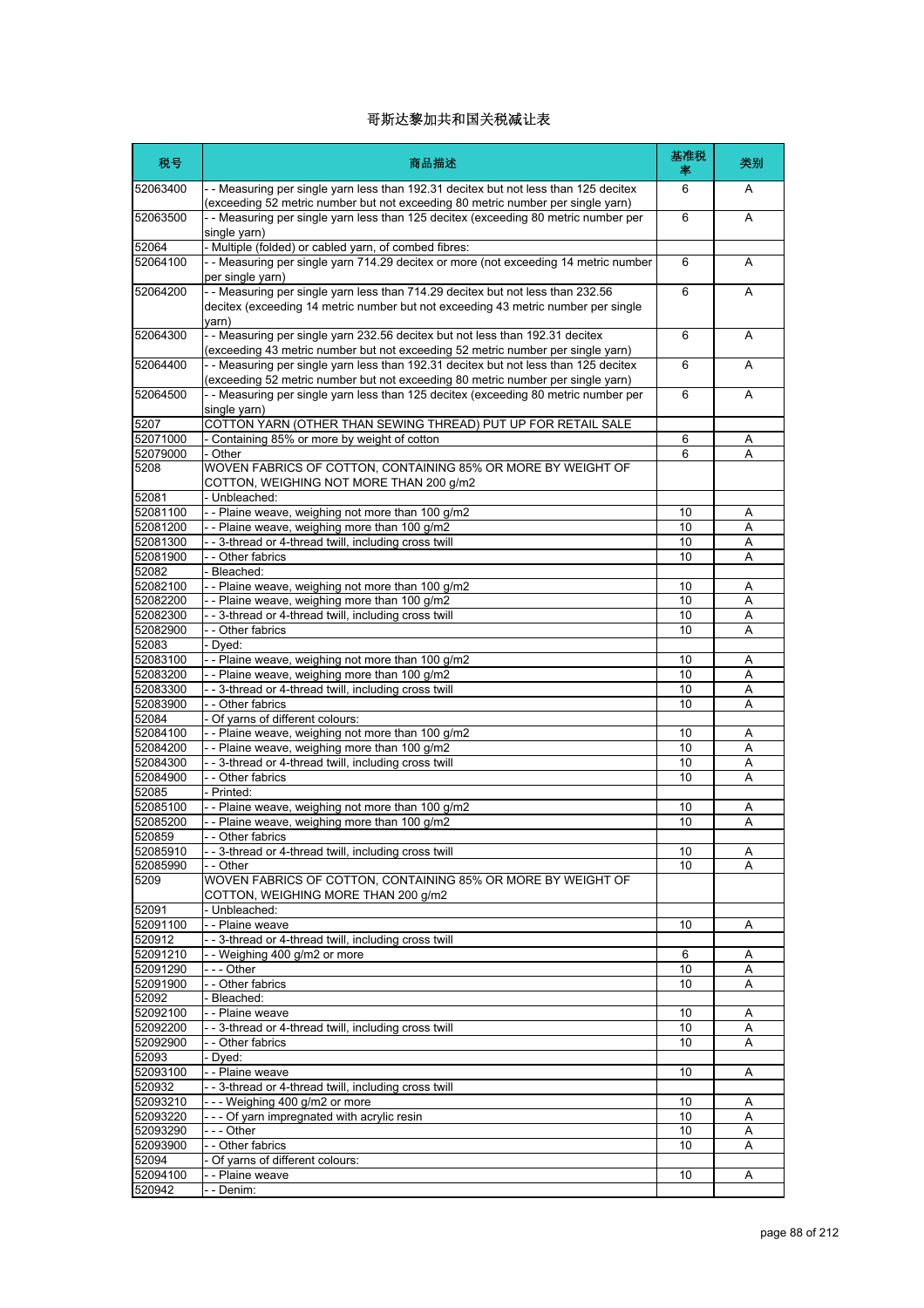| 税号                   | 商品描述                                                                                                                                                      | 基准税<br>率 | 类别     |
|----------------------|-----------------------------------------------------------------------------------------------------------------------------------------------------------|----------|--------|
| 52094210             | $- -$ Weighing 400 g/m2 or more                                                                                                                           | 1        | Α      |
| 52094290             | --- Other                                                                                                                                                 | 10       | Α      |
| 520943               | - Other fabrics of 3-thread or 4-thread twill, including cross twill:                                                                                     |          |        |
| 52094310             | --- Weighing 400 g/m2 or more                                                                                                                             | 10       | Α      |
| 52094390             | $- -$ Other                                                                                                                                               | 10       | Α      |
| 52094900             | -- Other fabrics                                                                                                                                          | 10       | Α      |
| 52095                | - Printed:                                                                                                                                                |          |        |
| 52095100<br>52095200 | - - Plaine weave<br>- - 3-thread or 4-thread twill, including cross twill                                                                                 | 10<br>10 | Α<br>A |
| 52095900             | - - Other fabrics                                                                                                                                         | 10       | Α      |
| 5210                 | WOVEN FABRICS OF COTTON, CONTAINING LESS THAN 85% BY WEIGHT OF<br>COTTON, MIXED MAINLY OR SOLELY WITH MAN-MADE FIBRES, WEIGHING<br>NOT MORE THAN 200 g/m2 |          |        |
| 52101                | - Unbleached:                                                                                                                                             |          |        |
| 52101100             | - - Plaine weave                                                                                                                                          | 10       | Α      |
| 521019               | - - Other fabrics:                                                                                                                                        |          |        |
| 52101910             | - - 3-thread or 4-thread twill, including cross twill                                                                                                     | 10       | Α      |
| 52101990             | --- Other                                                                                                                                                 | 10       | A      |
| 52102                | - Bleached:                                                                                                                                               |          |        |
| 52102100             | - - Plaine weave                                                                                                                                          | 10       | A      |
| 521029               | - - Other fabrics:                                                                                                                                        |          |        |
| 52102910<br>52102990 | - - 3-thread or 4-thread twill, including cross twill                                                                                                     | 10<br>10 | Α      |
| 52103                | $- -$ Other                                                                                                                                               |          | A      |
|                      | - Dyed:                                                                                                                                                   |          |        |
| 52103100<br>52103200 | - - Plaine weave<br>-- 3-thread or 4-thread twill, including cross twill                                                                                  | 10<br>10 | Α<br>Α |
| 52103900             | - - Other fabrics                                                                                                                                         | 10       | Α      |
| 52104                | - Of yarns of different colours:                                                                                                                          |          |        |
| 52104100             | - - Plaine weave                                                                                                                                          | 10       | Α      |
| 521049               | - - Other fabrics:                                                                                                                                        |          |        |
| 52104910             | - - 3-thread or 4-thread twill, including cross twill                                                                                                     | 10       | Α      |
| 52104990             | - - - Other                                                                                                                                               | 10       | A      |
| 52105                | - Printed:                                                                                                                                                |          |        |
| 52105100             | - - Plaine weave                                                                                                                                          | 10       | Α      |
| 521059               | - - Other fabrics:                                                                                                                                        |          |        |
| 52105910             | - - 3-thread or 4-thread twill, including cross twill                                                                                                     | 10       | Α      |
| 52105990             | - - - Other                                                                                                                                               | 10       | A      |
| 5211                 | WOVEN FABRICS OF COTTON, CONTAINING LESS THAN 85% BY WEIGHT OF<br>COTTON, MIXED MAINLY OR SOLELY WITH MAN-MADE FIBRES, WEIGHING<br>MORE THAN 200 g/m2     |          |        |
| 52111                | - Unbleached:                                                                                                                                             |          |        |
| 52111100<br>52111200 | - - Plaine weave                                                                                                                                          | 10<br>10 | Α      |
| 52111900             | - - 3-thread or 4-thread twill, including cross twill<br>- - Other fabrics                                                                                | 10       | Α<br>Α |
| 521120               | - Bleached:                                                                                                                                               |          |        |
| 52112010             | -- Plaine weave                                                                                                                                           | 10       | Α      |
| 52112020             | --3-thread or 4-thread twill, including cross twill                                                                                                       | 10       | Α      |
| 52112090             | - - Other                                                                                                                                                 | 10       | Α      |
| 52113                | - Dyed:                                                                                                                                                   |          |        |
| 52113100             | - - Plaine weave                                                                                                                                          | 10       | Α      |
| 52113200             | - - 3-thread or 4-thread twill, including cross twill                                                                                                     | 10       | Α      |
| 52113900             | - - Other fabrics                                                                                                                                         | 10       | Α      |
| 52114                | - - Of varns of different colours:                                                                                                                        |          |        |
| 52114100             | - - Plaine weave                                                                                                                                          | 10       | Α      |
| 52114200             | - - Denim                                                                                                                                                 | 10       | Α      |
| 52114300             | - - Other fabrics of 3-thread or 4-thread twill, including cross twill:                                                                                   | 10       | Α      |
| 52114900             | - - Other fabrics                                                                                                                                         | 10       | Α      |
| 52115                | - Printed:                                                                                                                                                |          |        |
| 52115100             | - - Plaine weave                                                                                                                                          | 10       | A      |
| 52115200             | - - Other fabrics of 3-thread or 4-thread twill, including cross twill:                                                                                   | 10       | Α      |
| 52115900             | - - Other fabrics                                                                                                                                         | 10       | A      |
| 5212                 | OTHER WOVEN FABRICS OF COTTON                                                                                                                             |          |        |
| 52121                | - Weighing not more than 200 g/m2:                                                                                                                        |          |        |
| 52121100             | -- Unbleached                                                                                                                                             | 10       | Α      |
| 52121200             | - - Bleached                                                                                                                                              | 10       | Α      |
| 52121300             | - - Dyed                                                                                                                                                  | 10       | Α      |
| 52121400             | - - Of yarns of different colours                                                                                                                         | 10       | Α      |
| 52121500             | -- Printed                                                                                                                                                | 10       | A      |
| 52122                | - Weighing more than 200 g/m2:                                                                                                                            |          |        |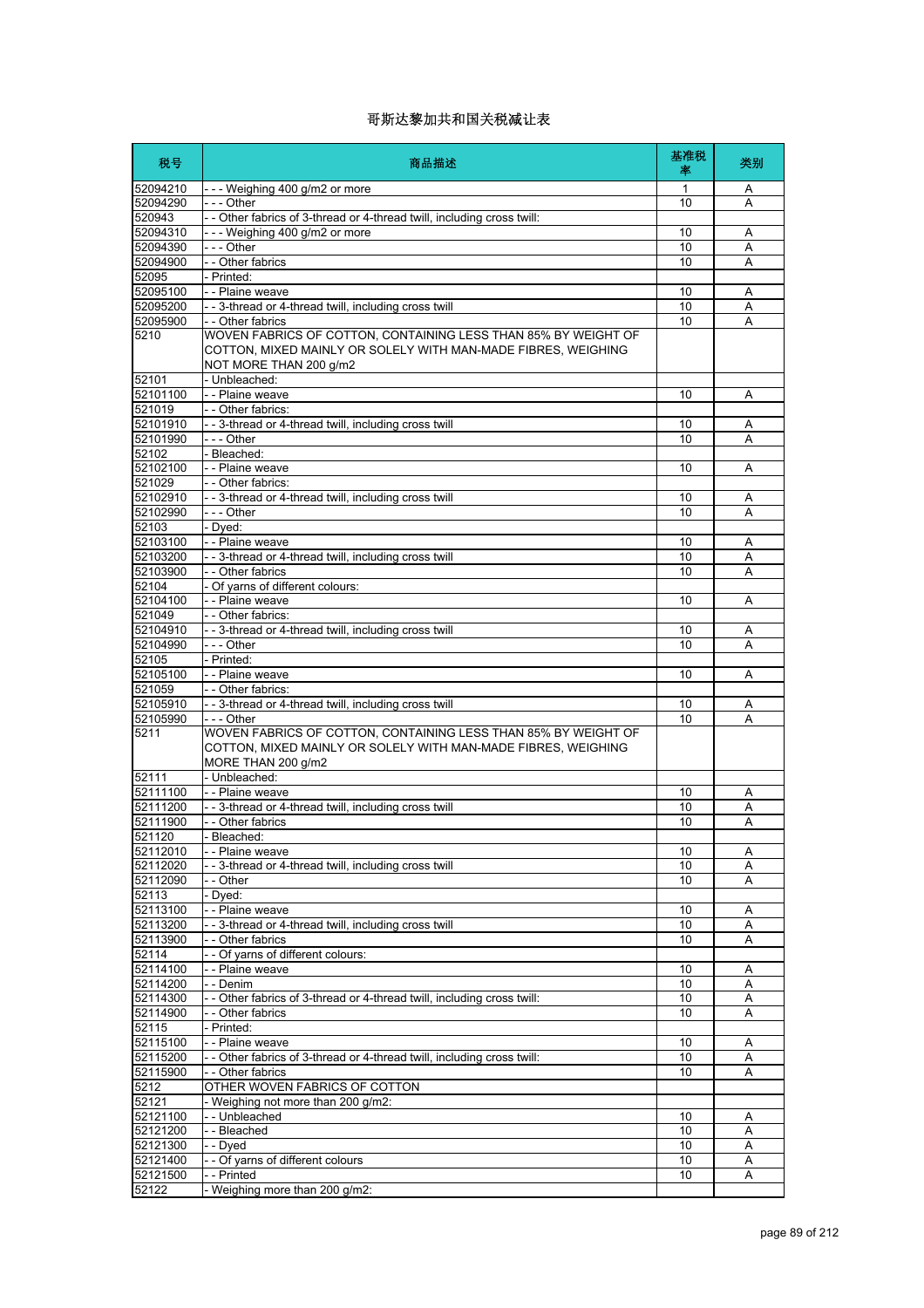| 税号                   | 商品描述                                                                                                                                                                                                                                                      | 基准税<br>率     | 类别     |
|----------------------|-----------------------------------------------------------------------------------------------------------------------------------------------------------------------------------------------------------------------------------------------------------|--------------|--------|
| 52122100             | -- Unbleached                                                                                                                                                                                                                                             | 10           | Α      |
| 52122200             | --Bleached                                                                                                                                                                                                                                                | 10           | A      |
| 52122300             | - - Dyed                                                                                                                                                                                                                                                  | 10           | Α      |
| 52122400             | - - Of yarns of different colours                                                                                                                                                                                                                         | 10           | Α      |
| 52122500             | - - Printed                                                                                                                                                                                                                                               | 10           | Α      |
| 53                   | OTHER VEGETABLE TEXTILE FIBRES; PAPER YARN AND WOVEN FABRICS OF<br>PAPER YARN                                                                                                                                                                             |              |        |
| 5301                 | FLAX, RAW OR PROCESSED BUT NOT SPUN; FLAX TOW AND WASTE<br>(INCLUDING YARN WASTE AND GARNETTED STOCK)                                                                                                                                                     |              |        |
| 53011000             | - Flax, rax or retted                                                                                                                                                                                                                                     | 1            | Α      |
| 53012                | Flax, broken, scutched, hackled or otherwise processed, but not spun:                                                                                                                                                                                     |              |        |
| 53012100             | - - Broken or scutched:                                                                                                                                                                                                                                   | 1            | A      |
| 53012900             | - - Other                                                                                                                                                                                                                                                 | 1            | Α      |
| 53013000             | - Flax tow and waste                                                                                                                                                                                                                                      | 1            | A      |
| 5302                 | TRUE HEMP (CANNABIS SATIVA L.), RAW OR PROCESSED BUT NOT SPUN;<br>TOW AND WASTE OF TRUE HEMP (INCLUDING YARN WASTE AND GARNETTED<br>STOCK)                                                                                                                |              |        |
| 53021000             | - True hemp, raw or netted                                                                                                                                                                                                                                | $\mathbf{1}$ | A      |
| 53029000             | - Other                                                                                                                                                                                                                                                   | 1            | A      |
| 5303                 | JUTE AND OTHER TEXTILE BAST FIBRES (EXCLUDING FLAX, TRUE HEMP AND<br>RAMIE). RAW OR PROCESSED BUT NOT SPUN: TWO AND WASTE OF THESE<br>FIBRES (INCLUDING YARN WASTE AND GARNETTED STOCK)                                                                   |              |        |
| 530310               | - Jute and other textile bast fibres, raw or retted:                                                                                                                                                                                                      |              |        |
| 53031010             | - - Kenaf                                                                                                                                                                                                                                                 | 1            | Α      |
| 53031090             | - - Other                                                                                                                                                                                                                                                 | 1            | A      |
| 53039000             | - Other                                                                                                                                                                                                                                                   | 1            | A      |
| 5305                 | COCONUT, ABACA (MANILA HEMP OR MUSA TEXTILIS NEE), RAMIE AND<br>OTHER VEGETABLE TEXTILE FIBRES, NOT ELSEWHERE SPECIFIED OR<br>INCLUDED, RAW OR PROCESSED BUT NOT SPUN; TOW, NOILS AND WASTE<br>OF THESE FIBRES (INCLUDING YARN WASTE AND GARNETTED STOCK) |              |        |
| 5305001              | - Sisal and other textile fibres of the agave type, raw:                                                                                                                                                                                                  |              |        |
| 53050011             | -- Maurituis hemp and henequen                                                                                                                                                                                                                            | 1            | A      |
| 53050019             | - - Other                                                                                                                                                                                                                                                 | 1            | A      |
| 5305002              | - Of coconut:                                                                                                                                                                                                                                             |              |        |
| 53050021             | - - Raw                                                                                                                                                                                                                                                   | 1            | Α      |
| 53050029             | - - Other                                                                                                                                                                                                                                                 | 1            | A      |
| 5305003              | Of abaca:                                                                                                                                                                                                                                                 |              |        |
| 53050031             | - - Raw                                                                                                                                                                                                                                                   | 1            | Α      |
| 53050039             | - - Other                                                                                                                                                                                                                                                 | 1            | Α      |
| 53050090             | - Other                                                                                                                                                                                                                                                   | 1            | Α      |
| 5306                 | <b>FLAX YARN</b>                                                                                                                                                                                                                                          |              |        |
| 53061000             | - Single                                                                                                                                                                                                                                                  | 6            | Α      |
| 53062000             | - Mutiple (folded or cabled)                                                                                                                                                                                                                              | 6            | Α      |
| 5307                 | YARN OF JUTE OR OF TEXTILE BAST FIBRES OF HEADING 53.03                                                                                                                                                                                                   |              |        |
| 53071000             | - Sinale                                                                                                                                                                                                                                                  | 6            | Α      |
| 53072000             | - Multiple (folded or cabled)                                                                                                                                                                                                                             | 6            | Α      |
| 5308                 | YARN OF OTHER VEGETABLE TEXTILE FIBRES; PAPER YARN                                                                                                                                                                                                        |              |        |
| 53081000             | - Coir yarn                                                                                                                                                                                                                                               | 6            | Α      |
| 53082000             | - True hemp yarn                                                                                                                                                                                                                                          | 6            | A      |
| 530890               | Other:                                                                                                                                                                                                                                                    |              |        |
| 53089010             | - - Ramie yarn                                                                                                                                                                                                                                            | 6            | Α      |
| 53089090             | - - Other                                                                                                                                                                                                                                                 | 6            | A      |
| 5309                 | WOVEN FABRICS OF FLAX                                                                                                                                                                                                                                     |              |        |
| 53091                | - Containing 85% or more by weight of wool:                                                                                                                                                                                                               |              |        |
| 53091100             | - Unbleached or bleached                                                                                                                                                                                                                                  | 10           | A      |
| 53091900             | - - Other<br>- Containing less than 85% by weight of wool:                                                                                                                                                                                                | 10           | A      |
| 53092                | -- Unbleached or bleached                                                                                                                                                                                                                                 |              |        |
| 53092100<br>53092900 | - - Other                                                                                                                                                                                                                                                 | 10<br>10     | Α<br>A |
| 5310                 | WOVEN FABRICS OF JUTE OR OF OTHER TEXTILE BAST FIBRES OF HEADING<br>53.03                                                                                                                                                                                 |              |        |
| 53101000             | - Raw                                                                                                                                                                                                                                                     | 10           | A      |
| 53109000             | - Other                                                                                                                                                                                                                                                   | 10           | Α      |
| 5311                 | WOVEN FABRICS OF OTHER VEGETABLE TEXTILE FIBRES; WOVEN FABRICS<br>OF PAPER YARN                                                                                                                                                                           |              |        |
| 53110010             | - Woven fabrics of paper yarn                                                                                                                                                                                                                             | 10           | Α      |
| 53110090             | - Other                                                                                                                                                                                                                                                   | 10           | Α      |
| 54                   | SYNTHETIC OR ARTIFICIAL FILAMENTS; STRIPS AND SIMILAR FORMS OF                                                                                                                                                                                            |              |        |
|                      | SYNTHETIC OR ARTIFICIAL TEXTILE MATERIAL                                                                                                                                                                                                                  |              |        |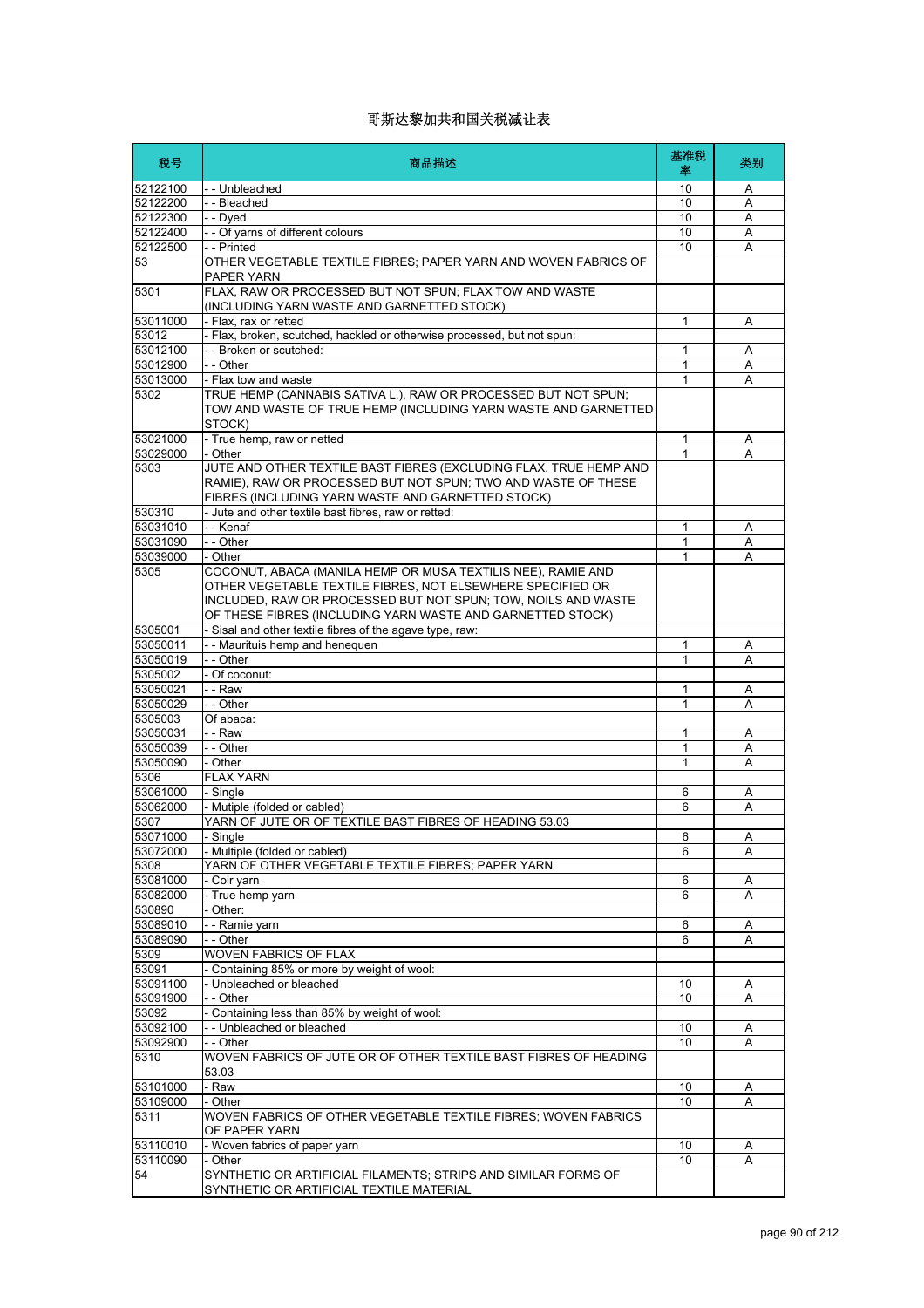| 税号                   | 商品描述                                                                                                                                                                                                                                    | 基准税<br>率   | 类别     |
|----------------------|-----------------------------------------------------------------------------------------------------------------------------------------------------------------------------------------------------------------------------------------|------------|--------|
| 5401                 | SEWING THREAD OF MAN-MADE FILAMENTS, WHETHER OR NOT PUT UP FOR<br><b>RETAIL SALE</b>                                                                                                                                                    |            |        |
| 540110               | - Of synthetic filaments:                                                                                                                                                                                                               |            |        |
| 54011010             | - - Not put up for retail sale                                                                                                                                                                                                          | 6          | Α      |
| 54011020             | - - Put up for retail sale                                                                                                                                                                                                              | 6          | A      |
| 540120               | - Of artificial filaments:                                                                                                                                                                                                              |            |        |
| 54012010             | - - Not put up for retail sale                                                                                                                                                                                                          | 6          | Α      |
| 54012020             | - - Put up for retail sale                                                                                                                                                                                                              | 6          | A      |
| 5402                 | SYNTHETIC FILAMENT YARN (OTHER THAN SEWING THREAD), NOT PUT UP<br>FOR RETAIL SALE, INCLUDING SYNTHETIC MONOFILAMENT OF LESS THAN 67<br><b>DECITEX</b>                                                                                   |            |        |
| 54021                | - High tenacity yarn of nylon or other polyamides:                                                                                                                                                                                      |            |        |
| 54021100             | - - Of aramides                                                                                                                                                                                                                         | 1          | Α      |
| 54021900             | - - Other                                                                                                                                                                                                                               | 1          | A      |
| 54022000             | - High tenacity yarn of polyesters                                                                                                                                                                                                      | 1          | A      |
| 54023                | - Textured yarns:                                                                                                                                                                                                                       |            |        |
| 54023100             | - - Of nylon or other polyamides, measuring per single yarn no more than 50 tex                                                                                                                                                         | 6          | Α      |
| 54023200             | - - Of nylon or other polyamides, measuring per single yarn more than 50 tex                                                                                                                                                            | 6          | A      |
| 54023300             | - - Of polyesters                                                                                                                                                                                                                       | 1          | A      |
| 54023400             | - - Of polypropylene                                                                                                                                                                                                                    | 6          | Α      |
| 54023900             | - - Other                                                                                                                                                                                                                               | 6          | A      |
| 54024                | - Other yarn, single, untwisted or with a twist not exceeding 50 turns per meter:<br>- - Of elastomers:                                                                                                                                 |            |        |
| 540244<br>54024410   |                                                                                                                                                                                                                                         |            |        |
| 54024420             | --- Of nylon or other polyamides<br>--- Of polyesters, partially oriented                                                                                                                                                               | 1<br>1     | A<br>Α |
| 54024430             | --- Of other polyesters                                                                                                                                                                                                                 | 6          | Α      |
| 54024490             | --- Other                                                                                                                                                                                                                               | 6          | A      |
| 54024500             | -- Other, of nylon or other polyamides                                                                                                                                                                                                  | 1          | Α      |
| 54024600             | - - Other, of partially oriented polyesters                                                                                                                                                                                             | 1          | A      |
| 54024700             | - - Other, of polyesters                                                                                                                                                                                                                | 1          | A      |
| 54024800             | -- Other, of polypropylene                                                                                                                                                                                                              | 6          | Α      |
| 54024900             | - - Other                                                                                                                                                                                                                               | <b>MFN</b> | E      |
| 54025                | - Other yarn, single with a twist exceeding 50 turns per meter:                                                                                                                                                                         |            |        |
| 54025100             | -- Of nylon or other polyamides                                                                                                                                                                                                         | 6          | Α      |
| 54025200             | - - Of polyesters                                                                                                                                                                                                                       | 6          | Α      |
| 54025900             | - - Other                                                                                                                                                                                                                               | 6          | A      |
| 54026                | - Other yarn, multiple (folded) or cabled:                                                                                                                                                                                              |            |        |
| 54026100             | - - Of nylon or other polyamides                                                                                                                                                                                                        | 6          | Α      |
| 54026200             | - - Of polyesters                                                                                                                                                                                                                       | 6          | Α      |
| 54026900<br>5403     | - - Other<br>ARTIFICIAL FILAMENT YARN (OTHER THAN SEWING THREAD), NOT PUT UP<br>FOR RETAIL SALE. INCLUDING ARTIFICIAL MONOFILAMENT OF LESS THAN 67                                                                                      | 6          | A      |
| 54031000             | <b>DECITEX</b><br>- High tenacity yarn of viscose rayon                                                                                                                                                                                 | 1          | Α      |
| 54033                | - Other yarn, single:                                                                                                                                                                                                                   |            |        |
| 54033100             | - - Of viscose rayon, untwisted or with a twist not exceeding 120 turns per meter                                                                                                                                                       | 6          | Α      |
| 54033200             | - Of viscose rayon, with a twist exceeding 120 turns per meter                                                                                                                                                                          | 6          | A      |
| 540333               | - - Of cellulose acetate                                                                                                                                                                                                                |            |        |
| 54033310             | -- Textured yarn                                                                                                                                                                                                                        | 6          | Α      |
| 54033390             | -  - - Other                                                                                                                                                                                                                            | 1          | Α      |
| 54033900             | - - Other                                                                                                                                                                                                                               | 6          | Α      |
| 54034                | - Other yarn, multiple (folded                                                                                                                                                                                                          |            |        |
| 54034100             | - - Of viscose rayon                                                                                                                                                                                                                    | 6          | Α      |
| 54034200             | - - Of cellulose acetate                                                                                                                                                                                                                | 6          | A      |
| 54034900             | - - Other                                                                                                                                                                                                                               | 6          | Α      |
| 5404                 | SYNTHETIC MONOFILAMENT OF 67 DECITEX OR MORE AND OF WHICH NO<br>CROSS-SECTIONAL DIMENSION EXCEEDS 1 MM; STRIP AND THE LIKE (FOR<br>EXAMPLE, ARTIFICIAL STRAW) OF SYNTHETIC TEXTILE MATERIALS OF AN<br>APPARENT WIDTH NOT EXCEEDING 5 MM |            |        |
| 54041                | Monofilament:                                                                                                                                                                                                                           |            |        |
| 54041100             | - - Of elastomers                                                                                                                                                                                                                       | 6          | Α      |
| 54041200             | -- Other, of polypropylene                                                                                                                                                                                                              | 6          | Α      |
| 540419               | - - Other:                                                                                                                                                                                                                              |            |        |
| 54041910             | --- Of polyamides, of a length not exceeding 6 cm and diameter not exceeding 0.31<br>mm, for toothbrushes                                                                                                                               | 1          | A      |
| 54041990<br>54049000 | --- Other<br>- Other                                                                                                                                                                                                                    | 6<br>6     | Α<br>A |
|                      |                                                                                                                                                                                                                                         |            |        |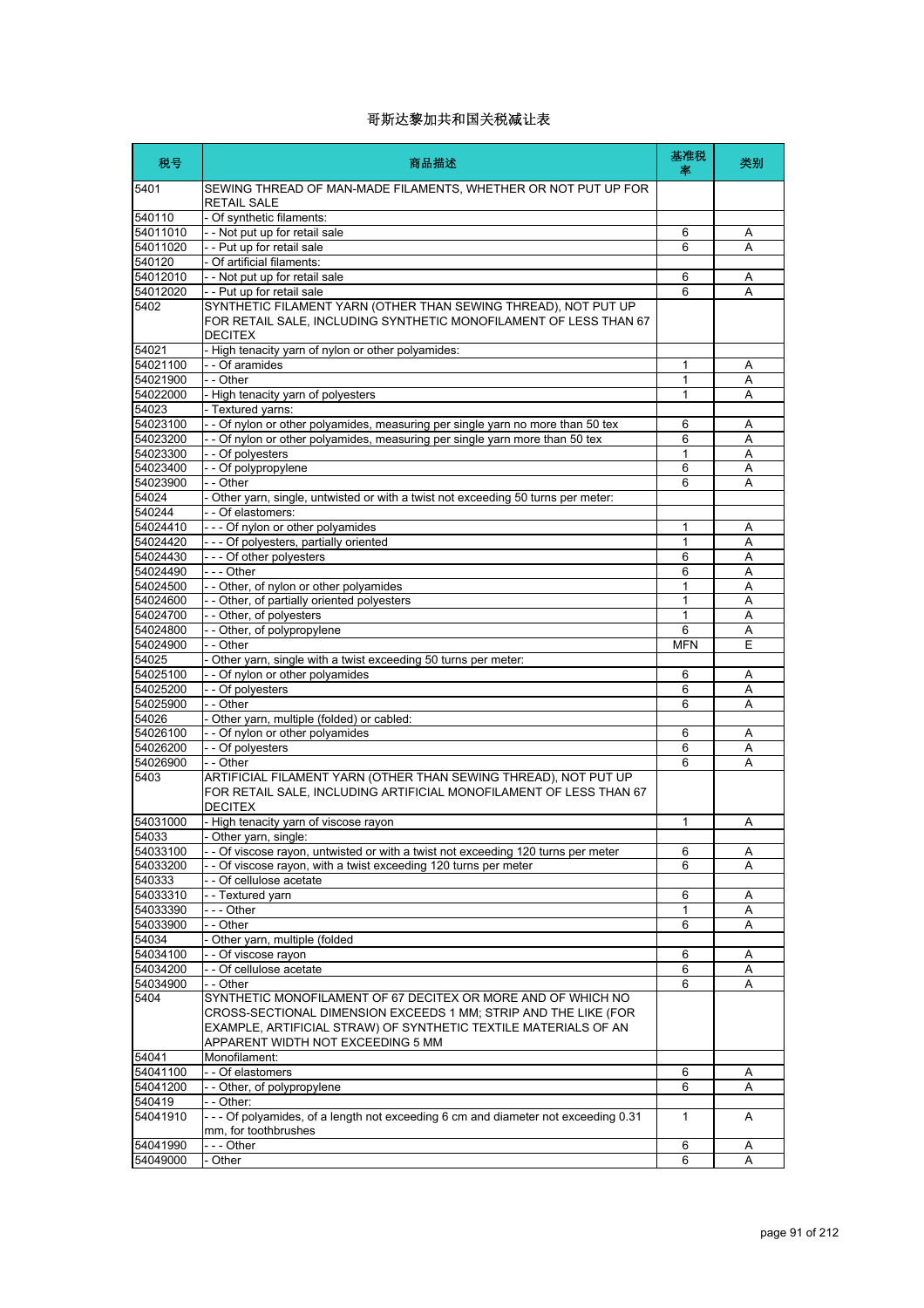| 税号                   | 商品描述                                                                                                                                                                                                                                     | 基准税<br>率     | 类别     |
|----------------------|------------------------------------------------------------------------------------------------------------------------------------------------------------------------------------------------------------------------------------------|--------------|--------|
| 54050000             | ARTIFICIAL MONOFILAMENT OF 67 DECITEX OR MORE AND OF WHICH NO<br>CROSS-SECTIONAL DIMENSION EXCEEDS 1 MM; STRIP AND THE LIKE (FOR<br>EXAMPLE, ARTIFICAL STRAW) OF ARTIFICIAL TEXTILE MATERIALS OF AN<br>APPARENT WIDTH NOT EXCEEDING 5 MM | 6            | A      |
| 5406                 | MAN-MADE FILAMENT YARN (OTHER THAN SEWING THREAD), PUT UP FOR<br><b>RETAIL SALE</b>                                                                                                                                                      |              |        |
| 54060010             | - Synthetic filament yarn                                                                                                                                                                                                                | <b>MFN</b>   | E      |
| 54060020             | - Artificial filament yarn<br>WOVEN FABRICS OF SYNTHETIC FILAMENT YARN. INCLUDING WOVEN                                                                                                                                                  | 6            | Α      |
| 5407                 | FABRICS OBTAINED FROM MATERIALS OF HEADING 54.04                                                                                                                                                                                         |              |        |
| 54071000             | - Woven fabrics obtained from high tenacity yarn of nylon or other polyamides, or of<br>polvesters                                                                                                                                       | 1            | Α      |
| 54072000             | - Woven fabric obtained from strip or the like:                                                                                                                                                                                          | <b>MFN</b>   | E      |
| 54073000<br>54074    | - Fabrics specified in Note 9 to Section XI<br>Other woven fabrics, containing 85% or more by weight of filaments of nylon or other                                                                                                      | 10           | A      |
|                      | polyamides:                                                                                                                                                                                                                              |              |        |
| 540741               | --- Unbleached or bleached:                                                                                                                                                                                                              |              |        |
| 54074110<br>54074190 | --- Of a density exceeding 70 yarns per cm2<br>--- Other                                                                                                                                                                                 | 10<br>10     | Α<br>A |
| 54074200             | - - Dyed                                                                                                                                                                                                                                 | 10           | Α      |
| 54074300             | - Of yarns of different colours                                                                                                                                                                                                          | 10           | A      |
| 54074400             | - Printed                                                                                                                                                                                                                                | 10           | Α      |
| 54075                | - Other woven fabrics, containing 85% or more by weight of textured polyester<br>filaments:                                                                                                                                              |              |        |
| 54075100             | - - Unbleached or bleached                                                                                                                                                                                                               | 10           | Α      |
| 54075200             | - - Dved                                                                                                                                                                                                                                 | 10           | A      |
| 54075300             | - - Of yarns of different colours                                                                                                                                                                                                        | 10           | Α      |
| 54075400             | - Printed                                                                                                                                                                                                                                | 10           | Α      |
| 54076                | Other woven fabrics, containing 85% or more by weight of polyester filaments:                                                                                                                                                            |              |        |
| 54076100             | - - Other woven fabrics, containing 85% or more by weight of non-textured polyester<br>filaments:                                                                                                                                        | 10           | A      |
| 54076900             | - - Other                                                                                                                                                                                                                                | 10           | A      |
| 54077                | Other woven fabrics, containing 85% or more by weight of polyester filaments:                                                                                                                                                            |              |        |
| 540771               | - Unbleached or bleached:                                                                                                                                                                                                                |              |        |
| 54077110             | --- Woven fabrics of polypropylene of a density not exceeding 10 yarns per cm2<br>--- Other                                                                                                                                              | 10           | Α      |
| 54077190<br>540772   | - Dyed:                                                                                                                                                                                                                                  | 10           | Α      |
| 54077210             | --- Woven fabrics of polypropylene of a density not exceeding 10 yarns per cm2                                                                                                                                                           | 10           | A      |
| 54077290             | - - Other                                                                                                                                                                                                                                | 10           | Α      |
| 540773               | - Of yarns of different colours:                                                                                                                                                                                                         |              |        |
| 54077310             | -- Fabrics weighing 200 g/m2 or more, of a kind used in the manufacture of tyres:                                                                                                                                                        | 1            | Α      |
| 54077390             | - - - Other                                                                                                                                                                                                                              | 10           | Α      |
| 54077400             | - - Printed                                                                                                                                                                                                                              | 10           | Α      |
| 54078                | Other woven fabrics, containing less than 85% by weight of synthetic filaments,<br>mixed mainly or solely with cotton:                                                                                                                   |              |        |
| 54078100             | -- Unbleached or bleached                                                                                                                                                                                                                | 10           | Α      |
| 54078200             | - Dyed                                                                                                                                                                                                                                   | 10           | Α      |
| 54078300<br>54078400 | - Of yarns of different colours<br>- Printed                                                                                                                                                                                             | 10           | Α      |
| 54079                | Other woven fabrics:                                                                                                                                                                                                                     | 10           | Α      |
| 54079100             | - Unbleached or bleached                                                                                                                                                                                                                 | 10           | Α      |
| 54079200             | - Dved                                                                                                                                                                                                                                   | 10           | Α      |
| 54079300             | - Of yarns of different colours                                                                                                                                                                                                          | 10           | Α      |
| 54079400             | - Printed                                                                                                                                                                                                                                | 10           | Α      |
| 5408                 | WOVEN FABRICS OF ARTIFICIAL FILAMENT YARN, INCLUDING WOVEN<br>FABRICS OBTAINED FROM MATERIALS OF HEADING 54.05                                                                                                                           |              |        |
| 54081000             | - Woven fabrics obtained from high tenacity yarn, of viscose rayon:                                                                                                                                                                      | $\mathbf{1}$ | Α      |
| 54082                | - Other woven fabrics, containing 85% or more by weight of artificial filament or strip or<br>the like:                                                                                                                                  |              |        |
| 54082100             | -- Unbleached or bleached                                                                                                                                                                                                                | 10           | Α      |
| 54082200             | - - Dved                                                                                                                                                                                                                                 | 10           | Α      |
| 54082300             | - Of yarns of different colours                                                                                                                                                                                                          | 10           | Α      |
| 54082400             | - Printed                                                                                                                                                                                                                                | 10           | Α      |
| 54083                | Other woven fabrics:                                                                                                                                                                                                                     |              |        |
| 54083100             | - Unbleached or bleached                                                                                                                                                                                                                 | 10           | Α      |
| 540832<br>54083210   | - Dyed:<br>-- Plain weave, containing less than 85% by weight of artificial filaments, mixed solely                                                                                                                                      | 10           |        |
|                      | or principally with cotton, of a density of 20 or more yarns per cm2, weighing more<br>than 200 g/m2                                                                                                                                     |              | Α      |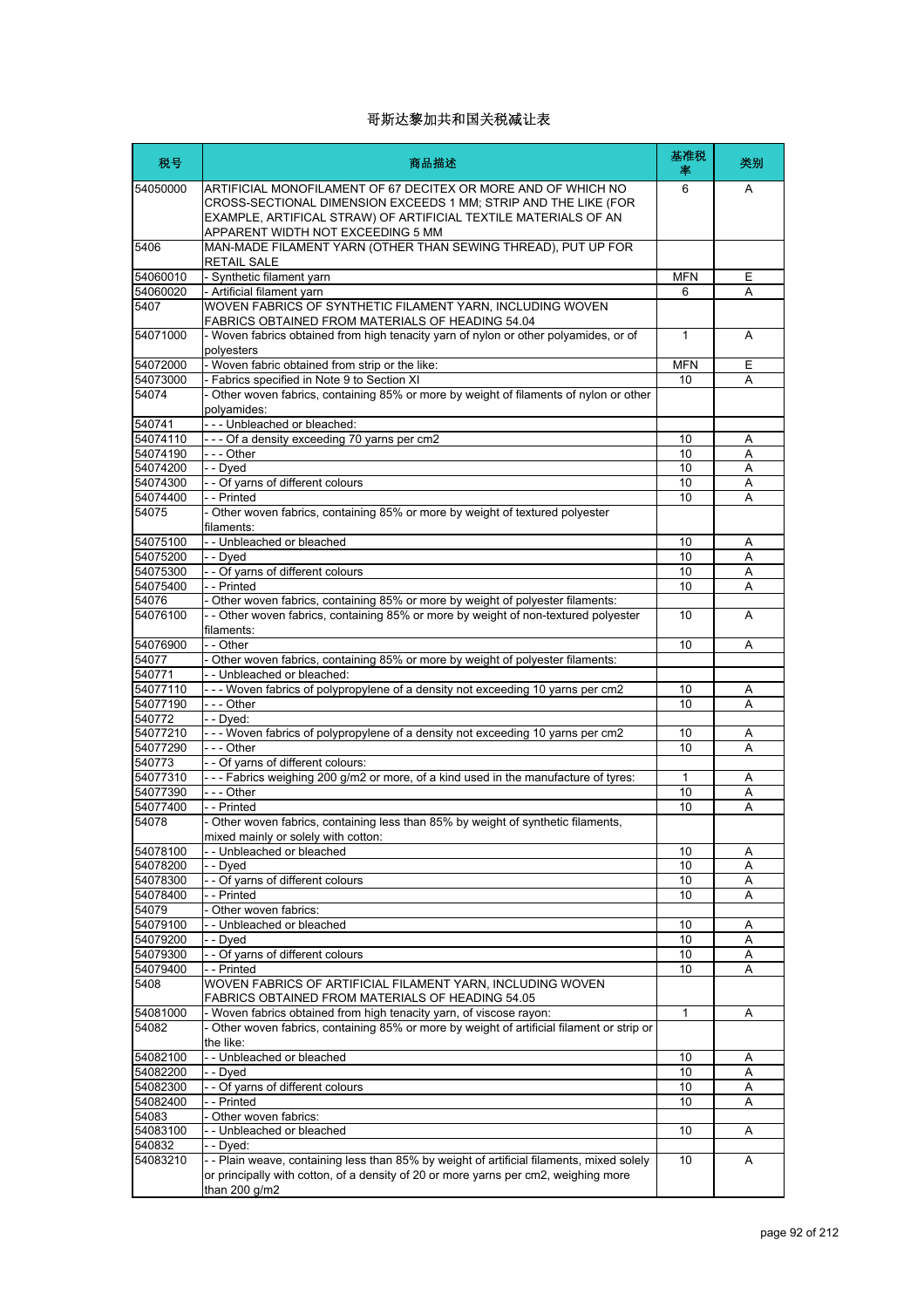| 税号                   | 商品描述                                                                                                                                                                                              | 基准税<br>率 | 类别     |
|----------------------|---------------------------------------------------------------------------------------------------------------------------------------------------------------------------------------------------|----------|--------|
| 54083290             | -  - - Other                                                                                                                                                                                      | 10       | Α      |
| 540833               | - - Of yarns of different colours:                                                                                                                                                                |          |        |
| 54083310             | --- Plain weave, containing less than 85% by weight of artificial filaments, mixed<br>solely or principally with cotton, of a density of 20 or more yarns per cm2, weighing<br>more than 200 g/m2 | 10       | A      |
| 54083390             | --- Other                                                                                                                                                                                         | 10       | Α      |
| 54083400             | - - Printed                                                                                                                                                                                       | 10       | Α      |
| 55                   | <b>MAN-MADE STAPLE FIBRES</b>                                                                                                                                                                     |          |        |
| 5501                 | SYNTHETIC FILAMENT TOW                                                                                                                                                                            |          |        |
| 55011000<br>55012000 | - Of nylon or other polyamides<br>- Of polvesters                                                                                                                                                 | 1<br>1   | Α<br>Α |
| 55013000             | - Acrylic or modacrylic                                                                                                                                                                           | 1        | A      |
| 55014000             | - Of polypropylene                                                                                                                                                                                | 1        | Α      |
| 55019000             | - Other                                                                                                                                                                                           | 1        | Α      |
| 55020000             | ARTIFICIAL FILAMENT TOW                                                                                                                                                                           | 1        | А      |
| 5503                 | SYNTHETIC STAPLE FIBRES, NOT CARDED, COMBED OR OTHERWISE<br>PROCESSED FOR SPINNING                                                                                                                |          |        |
| 55031                | - Of nylon or other polyamides:                                                                                                                                                                   |          |        |
| 55031100             | - - Of aramides                                                                                                                                                                                   | 1        | Α      |
| 55031900             | - - Other                                                                                                                                                                                         | 1        | Α      |
| 55032000             | - Of polyesters                                                                                                                                                                                   | 1        | A      |
| 55033000             | - Acrylic or modacrylic                                                                                                                                                                           | 1        | Α      |
| 55034000<br>55039000 | - Of polypropylene                                                                                                                                                                                | 1<br>1   | Α      |
| 5504                 | - Other<br>ARTIFICIAL STAPLE FIBRES, NOT CARDED, COMBED OR OTHERWISE<br>PROCESSED FOR SPINNING                                                                                                    |          | Α      |
| 55041000             | - Of viscose rayon                                                                                                                                                                                | 1        | Α      |
| 55049000             | - Other                                                                                                                                                                                           | 1        | A      |
| 5505                 | WASTE (INCLUDING NOILS, YARN, WASTE AND GARNETTED STOCK) OF MAN-<br><b>MADE FIBRES</b>                                                                                                            |          |        |
| 55051000             | - Of synthethic fibres                                                                                                                                                                            | 1        | Α      |
| 55052000             | - Of artificial fibres                                                                                                                                                                            | 1        | А      |
| 5506                 | SYNTHETIC STAPLE FIBRES, CARDED, COMBED OR OTHERWISE PROCESSED<br><b>FOR SPINNING</b>                                                                                                             |          |        |
| 55061000             | - Of nylon or other polyamides                                                                                                                                                                    | 1        | Α      |
| 55062000             | - Of polyesters                                                                                                                                                                                   | 1        | Α      |
| 55063000             | - Acrylic or modacrylic                                                                                                                                                                           | 1        | A      |
| 55069000             | - Other                                                                                                                                                                                           | 1        | Α      |
| 55070000<br>5508     | ARTIFICIAL STAPLE FIBRES, CARDED, COMBED OR OTHERWISE PROCESSED<br><b>FOR SPINNING</b><br>SEWING THREAD OF MAN-MADE STAPLE FIBRES, WHETHER OR NOT PUT UP                                          | 1        | А      |
| 550810               | FOR RETAIL SALE                                                                                                                                                                                   |          |        |
| 55081010             | - Of synthentic staple fibres:<br>- - Not put up for retail sale                                                                                                                                  | 6        | Α      |
| 55081020             | Put up for retail sale                                                                                                                                                                            | 6        | A      |
| 550820               | - Of artificial staple fibres:                                                                                                                                                                    |          |        |
| 55082010             | - Not put up for retail sale                                                                                                                                                                      | 6        | Α      |
| 55082020             | -- Put up for retail sale                                                                                                                                                                         | 6        | Α      |
| 5509                 | YARN (OTHER THAN SEWING THREAD) OF SYNTHETIC STAPLE FIBRES, NOT<br>PUT UP FOR RETAIL SALE                                                                                                         |          |        |
| 55091                | Containing 85% or more by weight of staple fibres of nylon or other polyamides:                                                                                                                   |          |        |
| 55091100             | - - Single                                                                                                                                                                                        | 6        | Α      |
| 55091200             | -- Multiple (folded) or cabled                                                                                                                                                                    | 6        | Α      |
| 55092                | - Containing 85% or more by weight of staple fibres of nylon or other polyamides:                                                                                                                 |          |        |
| 55092100             | - - Sinale<br>-- Multiple (folded) or cabled                                                                                                                                                      | 6        | Α      |
| 55092200<br>55093    | - Containing 85% or more by weight of staple fibres of acrylic or modacrylic staple                                                                                                               | 6        | Α      |
|                      | fibres:                                                                                                                                                                                           |          |        |
| 55093100<br>55093200 | - - Single<br>-- Multiple (folded) or cabled                                                                                                                                                      | 6<br>6   | A<br>Α |
| 55094                | - Other yarn, containing 85% or more by weight of synthetic staple fibres:                                                                                                                        |          |        |
| 55094100             | --Single                                                                                                                                                                                          | 6        | Α      |
| 55094200             | -- Multiple (folded) or cabled                                                                                                                                                                    | 6        | Α      |
| 55095                | - Other yarn, of polyester staple fibres:                                                                                                                                                         |          |        |
| 55095100             | - - Mixed mainly or solely with artificial staple fibres                                                                                                                                          | 6        | Α      |
| 55095200             | - - Mixed mainly or solely with wool or fine animal hair                                                                                                                                          | 6        | Α      |
| 55095300             | - - Mixed mainly or solely with cotton                                                                                                                                                            | 6        | Α      |
| 55095900             | - - Other                                                                                                                                                                                         | 6        | Α      |
| 55096                | Other yarn, of acrylic or modacrylic staple fibres:                                                                                                                                               |          |        |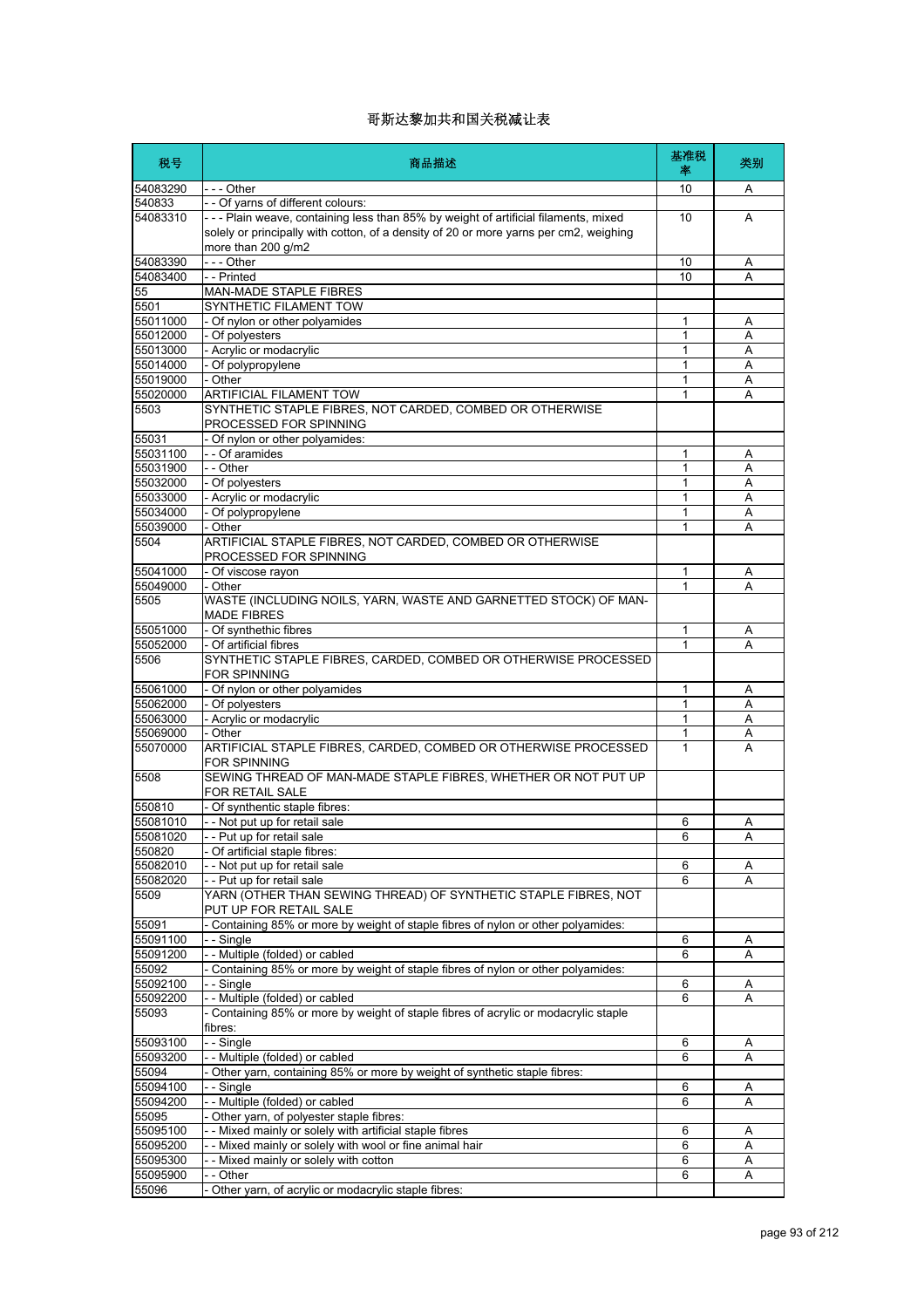| 税号                   | 商品描述                                                                                                                                         | 基准税<br>率 | 类别     |
|----------------------|----------------------------------------------------------------------------------------------------------------------------------------------|----------|--------|
| 55096100             | - - Mixed mainly or solely with wool or fine animal hair                                                                                     | 6        | Α      |
| 55096200             | - - Mixed mainly or solely with cotton                                                                                                       | 6        | A      |
| 55096900             | - - Other                                                                                                                                    | 6        | Α      |
| 55099                | - Other yarn:                                                                                                                                |          |        |
| 55099100             | - - Mixed mainly or solely with wool or fine animal hair                                                                                     | 6        | Α      |
| 55099200             | -- Mixed mainly or solely with cotton                                                                                                        | 6        | Α      |
| 55099900             | - - Other                                                                                                                                    | 6        | Α      |
| 5510                 | YARN (OTHER THAN SEWING THREAD) OF ARTIFICIAL STAPLE FIBRES, NOT<br>PUT UP FOR RETAIL SALE                                                   |          |        |
| 55101<br>55101100    | - Containing 85% or more by weight of artificial staple fibres:                                                                              |          |        |
| 55101200             | - - Single<br>- - Multiple (folded) or cabled                                                                                                | 6<br>6   | A<br>A |
| 55102000             | - Other yarn, mixed mainy or solely with wool or fine animal hair                                                                            | 6        | Α      |
| 55103000             | - Other yarn, mixed mainly or solely with cotton                                                                                             | 6        | Α      |
| 55109000             | - Other yarn                                                                                                                                 | 6        | A      |
| 5511                 | YARN (OTHER THAN SEWING THREAD) OF MAN-MADE STAPLE FIBRES, PUT                                                                               |          |        |
|                      | UP FOR RETAIL SALE                                                                                                                           |          |        |
| 55111000             | - Of synthetic staple fibres, containing 85% or more by weight of such fibres                                                                | 6        | Α      |
| 55112000             | - Of synthetic staple fibres, containing less than 85% by weight of such fibres                                                              | 6        | A      |
| 55113000             | - Of artificial staple fibres                                                                                                                | 6        | A      |
| 5512                 | WOVEN FABRICS OF SYNTHETIC STAPLE FIBRES, CONTAINING 85% OR MORE<br>BY WEIGHT OF SYNTHETIC STAPLE FIBRES                                     |          |        |
| 55121                | - Containing 85% or more by weight of staple fibres of nylon or other polyamides:                                                            |          |        |
| 55121100             | -- Unbleached or bleached                                                                                                                    | 10       | Α      |
| 551219               | - - Other:                                                                                                                                   |          |        |
| 55121910             | - - - Twill weave (warp effect), with unbleached or bleached warp yarns and coloured<br>weft yarns (or viceversa), weighing 400 g/m2 or more | 6        | A      |
| 55121990             | - - - Other                                                                                                                                  | 10       | Α      |
| 55122                | - Containing 85% or more by weight of staple fibres of acrylic or modacrylic staple<br>fibres:                                               |          |        |
| 55122100             | - - Unbleached or bleached                                                                                                                   | 10       | Α      |
| 55122900             | - - Other                                                                                                                                    | 10       | Α      |
| 55129                | - Other:                                                                                                                                     |          |        |
| 55129100             | - - Unbleached or bleached                                                                                                                   | 10       | Α      |
| 55129900             | - - Other                                                                                                                                    | 10       | Α      |
| 5513                 | WOVEN FABRICS OF SYNTHETIC STAPLE FIBRES, CONTAINING LESS THAN<br>85% BY WEIGHT OF SUCH FIBRES, MIXED MAINLY OR SOLELY WITH COTTON,          |          |        |
|                      | OF A WEIGHT NOT EXCEEDING 170 g/m2                                                                                                           |          |        |
| 55131                | - Unbleached or blached:                                                                                                                     |          |        |
| 55131100             | - Of polyester staple fibres, plain weave                                                                                                    | 10       | Α      |
| 55131200             | -- 3-thread or 4-thread twill, including cross twill, of polyester staple fibres                                                             | 10       | Α      |
| 55131300             | - - Other woven fabrics of polyester staple fibres                                                                                           | 10       | Α      |
| 55131900             | - - Other fabrics                                                                                                                            | 10       | Α      |
| 55132                | - Dyed:                                                                                                                                      |          |        |
| 55132100             | Of polyester staple fibres, plain weave                                                                                                      | 10       | А      |
| 551323               | - - Other woven fabrics of polyester staple fibres                                                                                           |          |        |
| 55132310<br>55132390 | ---3-thread or 4-thread twill, including cross twill, of polyester staple fibres<br>$- -$ Other                                              | 10<br>10 | Α      |
| 55132900             | - - Other fabrics                                                                                                                            | 10       | Α<br>Α |
| 55133                | - Of yarns of different colours:                                                                                                             |          |        |
| 55133100             | - - Of polyester staple fibres, plain weave                                                                                                  | 10       | Α      |
| 551339               | - - Other fabrics:                                                                                                                           |          |        |
| 55133910             | - - - 3-thread or 4-thread twill, including cross twill, of polyester staple fibres                                                          | 10       | A      |
| 55133920             | --- Other woven fabrics of polyester staple fibres                                                                                           | 10       | Α      |
| 55133990             | - - - Other                                                                                                                                  | 10       | Α      |
| 55134                | - Printed:                                                                                                                                   |          |        |
| 55134100             | - - Of polyester staple fibres, plain weave                                                                                                  | 10       | Α      |
| 551349               | - - Other fabrics:                                                                                                                           |          |        |
| 55134910             | - - - 3-thread or 4-thread twill, including cross twill, of polyester staple fibres                                                          | 10       | A      |
| 55134920             | --- Other woven fabrics of polyester staple fibres                                                                                           | 10       | Α      |
| 55134990             | --- Other                                                                                                                                    | 10       | Α      |
| 5514                 | WOVEN FABRICS OF SYNTHETIC STAPLE FIBRES, CONTAINING LESS THAN<br>85% BY WEIGHT OF SUCH FIBRES, MIXED MAINLY OR SOLELY WITH COTTON,          |          |        |
|                      | OF A WEIGHT EXCEEDING 170 g/m2                                                                                                               |          |        |
| 55141                | - Unbleached or blached:                                                                                                                     |          |        |
| 551411               | - - Of polyester staple fibres, plain weave                                                                                                  |          |        |
| 55141110             | --- Weighing more than 200 g/m2                                                                                                              | 10       | Α      |
| 55141190             | - - - Other                                                                                                                                  | 10       | Α      |
| 55141200             | - - 3-thread or 4-thread twill, including cross twill, of polyester staple fibres                                                            | 10       | A      |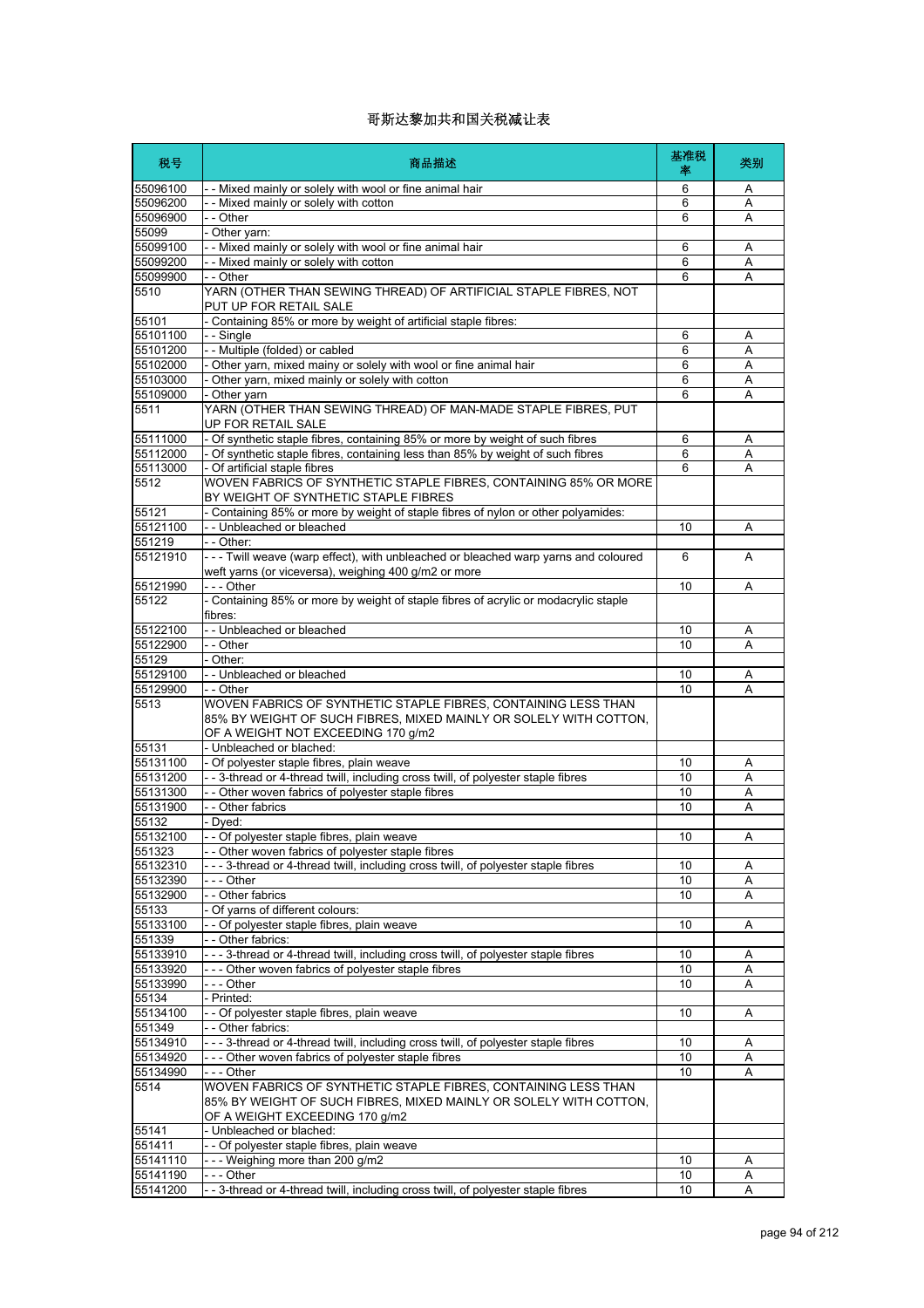| 税号                | 商品描述                                                                                                     | 基准税<br>率 | 类别 |
|-------------------|----------------------------------------------------------------------------------------------------------|----------|----|
| 551419            | - - Other fabrics:                                                                                       |          |    |
| 55141910          | --- Other woven fabrics of polyester staple fibres                                                       | 10       | A  |
| 55141990<br>55142 | - - - Other<br>- Dyed:                                                                                   | 10       | A  |
| 55142100          | - - Of polyester staple fibres, plain weave                                                              | 10       | Α  |
| 55142200          | - - 3-thread or 4-thread twill, including cross twill, of polyester staple fibres                        | 10       | A  |
| 55142300          | - - Other woven fabrics of polyester staple fibres                                                       | 10       | Α  |
| 55142900          | - - Other fabrics                                                                                        | 10       | Α  |
| 551430            | - - Of yarns of different colours:                                                                       |          |    |
| 55143010          | - - Of polyester staple fibres, plain weave                                                              | 10       | Α  |
| 5514302           | -- 3-thread or 4-thread twill, including cross twill, of polyester staple fibres                         |          |    |
| 55143021          | --- Weighing 400 g/m2 or more                                                                            | 6        | A  |
| 55143029          | --- Other                                                                                                | 10       | A  |
| 55143030          | - - Other woven fabrics of polyester staple fibres                                                       | 10       | Α  |
| 55143090          | - - Other                                                                                                | 10       | A  |
| 55144             | - Printed:                                                                                               |          |    |
| 55144100          | - - Of polyester staple fibres, plain weave                                                              | 10       | Α  |
| 55144200          | - - 3-thread or 4-thread twill, including cross twill, of polyester staple fibres                        | 10       | A  |
| 55144300          | - - Other woven fabrics of polyester staple fibres                                                       | 10       | Α  |
| 55144900          | - - Other fabrics                                                                                        | 10       | A  |
| 5515              | OTHER WOVEN FABRICS OF SYNTHETIC STAPLE FIBRES                                                           |          |    |
| 55151             | - Of polyester staple fibres:                                                                            |          |    |
| 55151100          | - - Mixed mainly or solely with viscose rayon staple fibres:                                             | 10       | Α  |
| 55151200          | - - Mixed mainly or solely with man-made filaments                                                       | 10       | Α  |
| 55151300          | - - Mixed mainly or solely with wool or fine animal hair:                                                | 10       | Α  |
| 55151900          | - - Other                                                                                                | 10       | A  |
| 55152             | - Of acrylic or modacrylic staple fibres:                                                                |          |    |
| 55152100          | - - Mixed mainly or solely with man-made filaments                                                       | 10       | Α  |
| 55152200          | - - Mixed mainly or solely with wool or fine animal hair                                                 | 10       | Α  |
| 55152900          | - - Other                                                                                                | 10       | Α  |
| 55159             | - Other fabrics:                                                                                         |          |    |
| 55159100          | - - Mixed mainly or solely with man-made filaments                                                       | 10       | A  |
| 551599            | - - Other:                                                                                               |          |    |
| 55159910          | - - - Mixed mainly or solely with wool or fine animal hair                                               | 10       | Α  |
| 55159990          | - - - Other                                                                                              | 10       | Α  |
| 5516              | WOVEN FABRICS OF ARTIFICIAL STAPLE FIBRES                                                                |          |    |
| 55161             | - Containing 85% or more by weight of artificial staple fibres:                                          |          |    |
| 55161100          | - - Unbleached or bleached                                                                               | 10       | Α  |
| 55161200          | - - Dyed                                                                                                 | 10       | A  |
| 551613            | - - Of yarns of different colours:                                                                       |          |    |
| 55161310          | --- Weighing more than 400 g/m2                                                                          | 6        | Α  |
| 55161390          | - - - Other                                                                                              | 10       | A  |
| 55161400          | - - Printed                                                                                              | 10       | Α  |
| 55162             | - Containing less than 85% by weight of artificial staple fibres, mixed mainly or solely                 |          |    |
|                   | with man-made filaments:                                                                                 |          |    |
| 55162100          | -- Unbleached or bleached                                                                                | 10       | A  |
| 55162200          | - - Dyed                                                                                                 | 10       | Α  |
| 551623            | - - Of yarns of different colours:                                                                       |          |    |
| 55162310          | --- Weighing 400 g/m2 or more                                                                            | 6        | Α  |
| 55162390          | --- Other                                                                                                | 10       | Α  |
| 55162400          | -- Printed                                                                                               | 10       | A  |
| 55163             | - Containing less than 85% by weight of artificial staple fibres, mixed mainly or solely                 |          |    |
|                   | with wool or fine animal hair:                                                                           |          |    |
| 55163100          | -- Unbleached or bleached                                                                                | 10       | Α  |
| 55163200          | - - Dyed                                                                                                 | 10       | Α  |
| 55163300          | - - Of yarns of different colours                                                                        | 10       | Α  |
| 55163400          | - - Printed                                                                                              | 10       | A  |
| 55164             | - Containing less than 85% by weight of artificial staple fibres, mixed mainly or solely<br>with cotton: |          |    |
| 55164100          | -- Unbleached or bleached                                                                                | 10       | Α  |
| 55164200          | - - Dyed                                                                                                 | 10       | A  |
| 551643            | - - Of yarns of different colours:                                                                       |          |    |
| 55164310          | --- Weighing 400 g/m2 or more                                                                            | 6        | Α  |
| 55164390          | --- Other                                                                                                | 10       | A  |
| 55164400          | - - Printed                                                                                              | 10       | A  |
| 55169             | - Other:                                                                                                 |          |    |
| 55169100          | - - Unbleached or bleached                                                                               | 10       | Α  |
| 55169200          | - - Dyed                                                                                                 | 10       | Α  |
|                   | - - Of yarns of different colours                                                                        | 10       | Α  |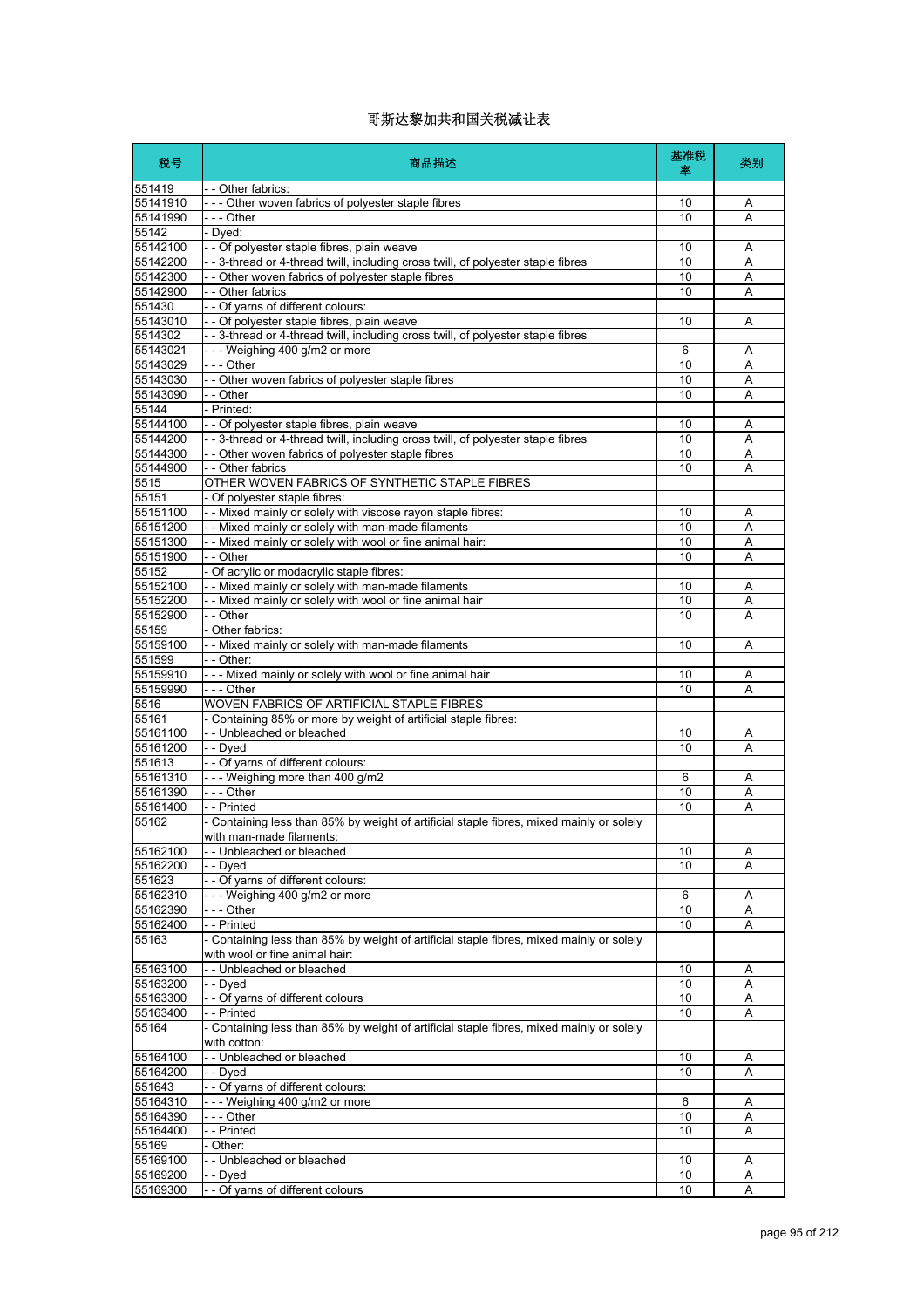| 税号                   | 商品描述                                                                                                                                   | 基准税<br>率   | 类别             |
|----------------------|----------------------------------------------------------------------------------------------------------------------------------------|------------|----------------|
| 55169400             | - - Printed                                                                                                                            | 10         | A              |
| 56                   | WADDING, FELT AND NONWOVENS; SPECIAL YARNS; TWINE, CORDAGE,<br>ROPES AND CABLES AND ARTICLES THEREOF                                   |            |                |
| 5601                 | WADDING OF TEXTILE MATERIALS AND ARTICLES THEREOF; TEXTILE FIBRES,<br>NOT EXCEEDING 5 MM IN LENGTH (FLOCK), TEXTILE DUST AND MILL NEPS |            |                |
| 560110               | - Sanitary towels and tampons, diapers and diaper liners for babies and similar<br>sanitary articles, of wadding:                      |            |                |
| 56011010             | - - Diapers for adults                                                                                                                 | 1          | A              |
| 56011090             | - - Other                                                                                                                              | 15         | C              |
| 56012                | - Wadding; other articles of wadding:                                                                                                  |            |                |
| 560121               | -- Of cotton:                                                                                                                          |            |                |
| 5601211              | --- Wadding:                                                                                                                           |            |                |
| 56012111             | ---- Weighing 100 g/m2 or more but not more than 350 g/m2                                                                              | 6          | С              |
| 56012119<br>5601212  | - - - - Other<br>--- Articles of wadding:                                                                                              | 1          | Α              |
| 56012121             | ---- Cylinders for cigarette filters, whether or not containing activated carbon                                                       | 6          | С              |
| 56012129             | - - - - Other                                                                                                                          | 15         | C              |
| 560122               | - - Of man-made fibres:                                                                                                                |            |                |
| 5601221              | $--$ Wadding:                                                                                                                          |            |                |
| 56012211             | ---- Weighing 100 g/m2 or more but not more than 350 g/m2                                                                              | 6          | C              |
| 56012219             | - - - - Other                                                                                                                          | 1          | Α              |
| 5601222              | --- Articles of wadding:                                                                                                               |            |                |
| 56012221             | ---- Cylinders for cigarette filters, whether or not containing activated carbon                                                       | 6          | C              |
| 56012229             |                                                                                                                                        | 15         | С              |
| 560129               | - - Other:                                                                                                                             |            |                |
| 56012910<br>56012920 | $\left  - - \right $ - Wadding:<br>- - - Articles of wadding                                                                           | 6<br>15    | C<br>C         |
| 56013000             | - Textile flock and dust and mill neps                                                                                                 | 6          | C              |
| 5602                 | FELT, WHETHER OR NOT IMPREGNATED, COATED, COVERED OR LAMINATED                                                                         |            |                |
| 56021000             | - Needleloom felt and stitch-bonded fibre fabrics                                                                                      | 6          | C              |
| 56022                | - Other felt, not impregnated, coated, covered or laminated:                                                                           |            |                |
| 56022100             | - - Of wool or fine animal hair                                                                                                        | 6          | С              |
| 56022900             | - - Of other textile materials                                                                                                         | 6          | C              |
| 560290               | - Other:                                                                                                                               |            |                |
| 56029010             | - - Covered with thermoplastics, of a thickness exceeding 0.15 mm, weighing more<br>than 350 g/m2                                      | 1          | Α              |
| 56029020             | - - Impregnated                                                                                                                        | 1          | A              |
| 56029090             | - - Other                                                                                                                              | 6          | C              |
| 5603                 | NONWOVENS, WHETHER OR NOT IMPREGNATED, COATED, COVERED OR<br>LAMINATED                                                                 |            |                |
| 56031                | - Of man-made fibres:                                                                                                                  |            |                |
| 56031100             | -- Weighing not more than 25 g/m2                                                                                                      | 1          | Α              |
| 56031200             | - Weighing more than 25 g/m2 but not more than 70 g/m2                                                                                 | 1          | $\overline{A}$ |
| 56031300             | - Weighing more than 70 g/m2 but not more than 150 g/m2<br>- Weighing more than 150 g/m2                                               | 1<br>1     | Α              |
| 56031400<br>56039    | Other:                                                                                                                                 |            | A              |
| 56039100             | -- Weighing not more than 25 g/m2                                                                                                      | 1          | Α              |
| 56039200             | - - Weighing more than 25 g/m2 but not more than 70 g/m2                                                                               | 1          | Α              |
| 56039300             | - Weighing more than 70 g/m2 but not more than 150 g/m2                                                                                | 1          | Α              |
| 56039400             | -- Weighing more than 150 g/m2                                                                                                         | 1          | Α              |
| 5604                 | RUBBER THREAD AND CORD, TEXTILE COVERED; TEXTILE YARN, AND STRIP                                                                       |            |                |
|                      | AND THE LIKE OF HEADING 54.04 OR 54.05, IMPREGNATED, COATED,                                                                           |            |                |
|                      | COVERED OR SHEATHED WITH RUBBER OR PLASTICS                                                                                            |            |                |
| 56041000             | - Rubber thread and cord, textile-covered                                                                                              | <b>MFN</b> | Ε              |
| 560490<br>56049010   | - Other:<br>-- High tenacity polyester thread, of nylon or other polyamides or o viscose rayon,                                        | 1          |                |
|                      | impregnated or covered                                                                                                                 |            | A              |
| 56049090             | - - Other                                                                                                                              | 10         | С              |
| 56050000             | METALIZED YARN, WHETHER OR NOT GIMPED, BEING TEXTILE YARN, OR                                                                          | 1          | A              |
|                      | STRIP OR THE LIKE OF HEADING 54.04 OR 54.05, COMBINED WITH METAL IN                                                                    |            |                |
|                      | THE FORM OF THREAD, STRIP OR POWDER OR COVERED WITH METAL                                                                              |            |                |
| 56060000             | GIMPED YARN, AND STRIP AND THE LIKE OF HEADING 54.04 OR 54.05,<br>GIMPED (OTHER THAN THOSE OF HEADING 56.05 AND GIMPED HORSEHAIR       | 6          | C              |
|                      | YARN); CHENILLE YARN (INCLUDING FLOCK CHENILLE YARN); LOOP WALE-                                                                       |            |                |
|                      | <b>YARN</b>                                                                                                                            |            |                |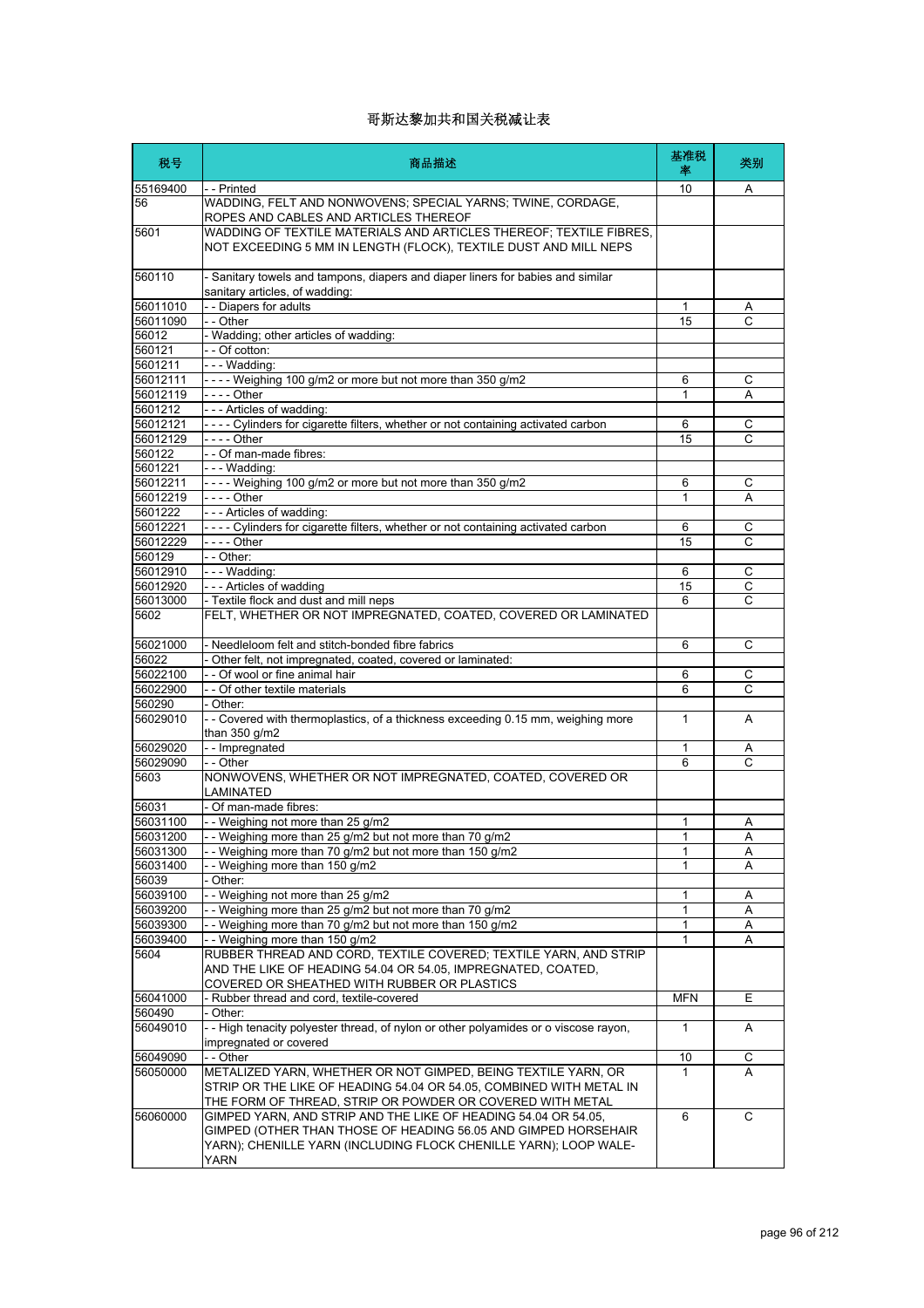| 税号               | 商品描述                                                                                                                                                          | 基准税<br>塞   | 类别           |
|------------------|---------------------------------------------------------------------------------------------------------------------------------------------------------------|------------|--------------|
| 5607             | TWINE, CORDAGE, ROPES AND CABLES, WHETHER OR NOT PLAITED OR<br>BRAIDED AND WHETHER OR NOT IMPREGNATED, COATED, COVERED OR<br>SHEATHED WITH RUBBER OR PLASTICS |            |              |
| 56072            | - Of sisal or other textile fibres of the genus Agave:                                                                                                        |            |              |
| 56072100         | - - Binder or bailer of twine                                                                                                                                 | 15         | С            |
| 56072900         | - - Other                                                                                                                                                     | <b>MFN</b> | Ε            |
| 56074            | - Of polyethylene or polypropylene:                                                                                                                           |            |              |
| 56074100         | - - Binder or bailer of twine                                                                                                                                 | 15         | C            |
| 56074900         | - - Other                                                                                                                                                     | 15         | C            |
| 56075000         | - Of other synthetic fibres                                                                                                                                   | 15         | С            |
| 560790           | - Other:                                                                                                                                                      |            |              |
| 56079010         | - - Of yute or other textile fibres of the heading 53.03                                                                                                      | 15<br>15   | C            |
| 56079090<br>5608 | - - Other<br>KNOTTED NETTING OF TWINE, CORDAGE OR ROPE; MADE UP FISHING NETS<br>AND OTHER MADE UP NETS, OF TEXTILE MATERIALS                                  |            | С            |
| 56081            | - Of man-made textile materials:                                                                                                                              |            |              |
| 56081100         | - - Made up fishing nets                                                                                                                                      | 6          | C            |
| 56081900         | $ -$ Other                                                                                                                                                    | <b>MFN</b> | Ε            |
| 56089000         | - Other                                                                                                                                                       | 15         | $\mathsf C$  |
| 56090000         | ARTICLES OF YARN, STRIP OR THE LIKE OF HEADING 54.04 OR 54.05, TWINE,<br>CORDAGE, ROPE OR CABLES, NOT ELSEWHERE SPECIFIED OR INCLUDED                         | 15         | C            |
| 57               | CARPETS AND OTHER TEXTILE FLOOR COVERINGS                                                                                                                     |            |              |
| 5701             | CARPETS AND OTHER TEXTILE FLOOR COVERINGS, KNOTTED, WHETHER OR<br>NOT MADE UP                                                                                 |            |              |
| 57011000         | - Of wool or fine animal hair                                                                                                                                 | 15         | С            |
| 57019000         | - Of other textile materials                                                                                                                                  | 15         | C            |
| 5702             | CARPETS AND OTHER TEXTILE FLOOR COVERINGS, WOVEN, NOT TUFTED OR                                                                                               |            |              |
|                  | FLOCKED, WHETHER OR NOT MADE UP, INCLUDING "KELEM", "SCHUMACKS",<br>"KARAMANIE" AND SIMILAR HAND-WOVEN RUGS                                                   |            |              |
| 57021000         | "Kelem", "Schumacks", "Karamanie" and similar hand-woven rugs                                                                                                 | 15         | C            |
| 57022000         | - Floor coverings of coconut fibre (coir)                                                                                                                     | 15         | С            |
| 57023            | - Other, of pile construction, not made up:                                                                                                                   |            |              |
| 57023100         | - - Of wool or fine animal hair                                                                                                                               | 15         | С            |
| 57023200         | - - Of man-made textile materials                                                                                                                             | 15         | С            |
| 57023900         | - - Of other textile materials                                                                                                                                | 15         | C            |
| 57024            | - Other, of pile construction, not made up:                                                                                                                   |            |              |
| 57024100         | - - Of wool or fine animal hair                                                                                                                               | 15         | С            |
| 57024200         | - - Of man-made textile materials                                                                                                                             | 15         | $\mathsf{C}$ |
| 57024900         | - - Of other textile materials                                                                                                                                | 15         | C            |
| 570250           | - Other, not of pile construction, not made up:                                                                                                               |            |              |
| 57025010         | - - Of wool or fine animal hair                                                                                                                               | 15         | C            |
| 57025020         | - - Of man-made textile materials                                                                                                                             | 15         | C            |
| 57025090         | - - Other                                                                                                                                                     | 15         | C            |
| 57029            | - Other, not of pile construction, not made up:                                                                                                               |            |              |
| 57029100         | - - Of wool or fine animal hair                                                                                                                               | 15         | С            |
| 57029200         | - - Of man-made textile materials                                                                                                                             | 15         | C            |
| 57029900         | - - Of other textile materials                                                                                                                                | 15         | C            |
| 5703             | CARPETS AND OTHER TEXTILE FLOOR COVERINGS, TUFTED, WHETHER OR                                                                                                 |            |              |
| 57031000         | NOT MADE UP<br>- Of wool or fine animal hair                                                                                                                  |            | С            |
| 57032000         | - Of nylon or other polyamides                                                                                                                                | 15<br>15   | С            |
| 57033000         | - Of other man-made textile materials                                                                                                                         | 15         | С            |
| 57039000         | - Of other textile materials                                                                                                                                  | 15         | С            |
| 5704             | CARPETS AND OTHER TEXTILE FLOORINGS, OF FELT, NOT TUFTED OR                                                                                                   |            |              |
|                  | FLOCKED, WHETHER OR NOT MADE UP                                                                                                                               |            |              |
| 57041000         | - Having a maximum surface area of 0.3 m2                                                                                                                     | 15         | С            |
| 57049000         | - Other                                                                                                                                                       | 15         | С            |
| 57050000         | OTHER CARPETS AND OTHER TEXTILE FLOOR COVERINGS, WHETHER OR<br>NOT MADE UP                                                                                    | 15         | C            |
| 58               | SPECIAL WOVEN FABRCIS; TUFTED TEXTILE FABRICS; LACE; TAPESTRIES;<br>TRIMMINGS; EMBROIDERY                                                                     |            |              |
| 5801             | WOVEN PILE FABRICS AND CHENILLE FABRICS, OTHER THAN FABRICS OF                                                                                                |            |              |
|                  | HEADING 58.02 OR 58.06                                                                                                                                        |            |              |
| 58011000         | - Of wool or fine animal hair                                                                                                                                 | 10         | С            |
| 58012            | - Of cotton:                                                                                                                                                  |            |              |
| 58012100         | - - Uncut weft pile fabrics                                                                                                                                   | 10         | С            |
| 58012200         | - - Cut corduroy                                                                                                                                              | 1          | Α            |
| 580123           | - - Other weft pile fabrics                                                                                                                                   |            |              |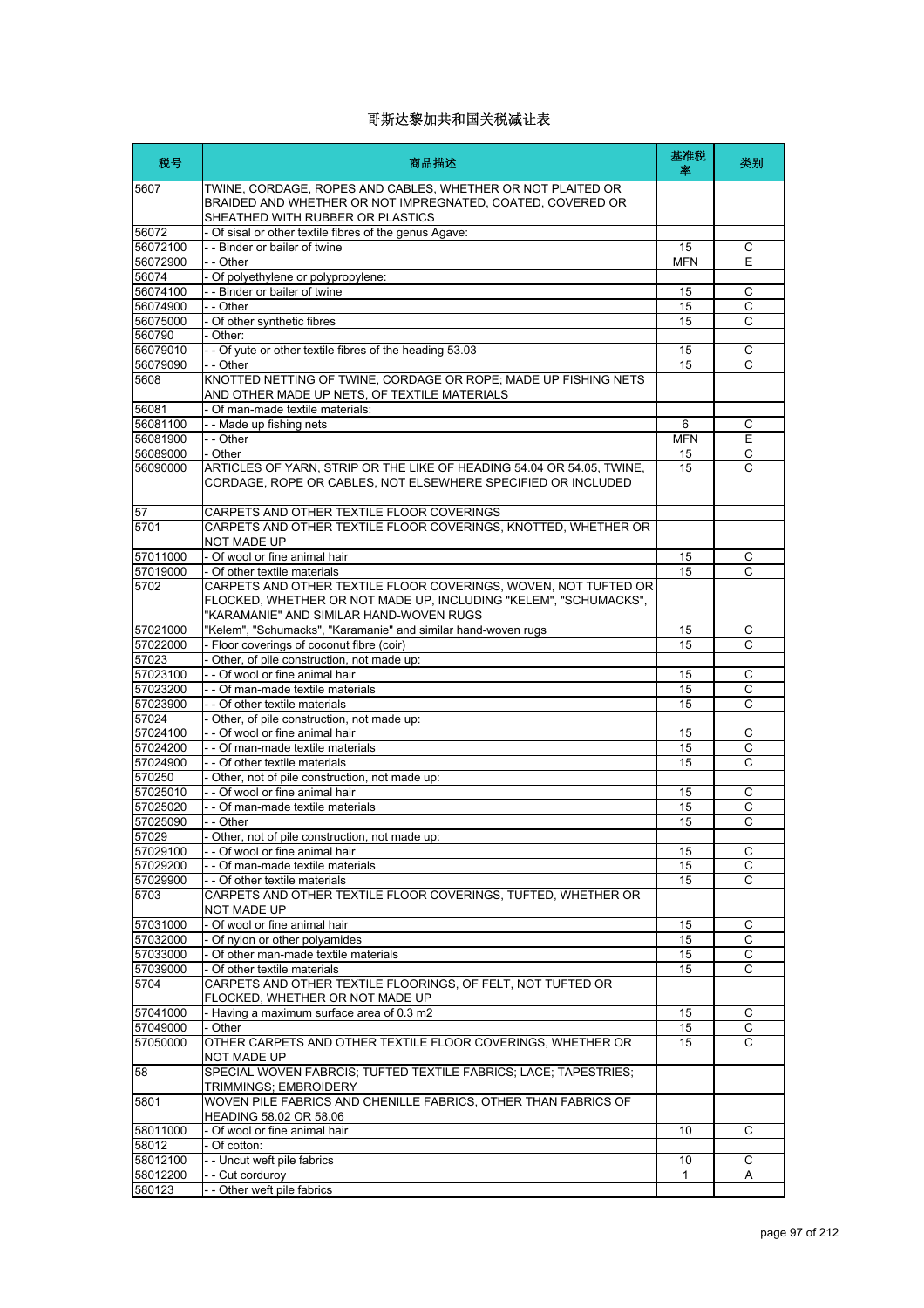| 税号                   | 商品描述                                                                                                                                                                                       | 基准税<br>率         | 类别               |
|----------------------|--------------------------------------------------------------------------------------------------------------------------------------------------------------------------------------------|------------------|------------------|
| 58012310             | --- With pile fibres of a length exceeding 3 mm                                                                                                                                            | 10               | С                |
| 58012390             | $- -$ Other                                                                                                                                                                                | 10               | $\overline{c}$   |
| 58012400             | - Warp pile fabrics, épinglé (uncut)                                                                                                                                                       | 10               | C                |
| 580125               | - - Warp pile fabrics, cut:                                                                                                                                                                |                  |                  |
| 58012510             | --- With pile fibres of a length exceeding 3 mm                                                                                                                                            | 10               | C                |
| 58012590             | - - - Other                                                                                                                                                                                | 10               | $\overline{c}$   |
| 58012600<br>58013    | - - Chenille fabrics<br>- Of man-made fibres:                                                                                                                                              | 10               | C                |
| 58013100             | - - Uncut weft pile fabrics                                                                                                                                                                | 10               | С                |
| 58013200             | - - Cut corduroy                                                                                                                                                                           | 1                | Α                |
| 58013300             | - - Other weft pile fabrics                                                                                                                                                                | 10               | C                |
| 580134               | - - Warp pile fabrics, épinglé (uncut)                                                                                                                                                     |                  |                  |
| 58013410             | --- For closing by pressure (Velcro)                                                                                                                                                       | 1                | Α                |
| 58013490             | $--$ Other                                                                                                                                                                                 | 10               | $\mathsf{C}$     |
| 580135               | - - Warp pile fabrics, cut:                                                                                                                                                                |                  |                  |
| 58013510             | --- With pile fibres of a length exceeding 3 mm                                                                                                                                            | 10               | C                |
| 58013520             | --- Other, in the piece of a width exceeding 350 cm, weighing more than 130 g/m2                                                                                                           | 10               | C                |
| 58013590<br>58013600 | - - - Other<br>- - Chenille fabrics                                                                                                                                                        | 10<br>10         | C<br>$\mathsf C$ |
| 58019000             | - Of other textile materials                                                                                                                                                               | 10               | C                |
| 5802                 | TERRY TOWELLING AND SIMILAR WOVEN TERRY FABRICS, OTHER THAN<br>NARROW FABRICS OF HEADING 58.06; TUFTED TEXTILE FABRICS, OTHER<br>THAN PRODUCTS OF HEADING 57.03                            |                  |                  |
| 58021                | - Terry towelling and similar woven terry fabrics, of cotton:                                                                                                                              |                  |                  |
| 58021100             | - - Unbleached                                                                                                                                                                             | 10               | $\mathsf C$      |
| 58021900             | $-$ Other                                                                                                                                                                                  | 10               | C                |
| 58022000             | - Terry towelling and similar woven terry fabrics, of other textile materials                                                                                                              | 10               | С                |
| 58023000             | - Tufted textile fabrics                                                                                                                                                                   | 10               | Ċ                |
| 5803                 | GAUZE, OTHER THAN NARROW FABRICS OF HEADING 58.06                                                                                                                                          |                  |                  |
| 58030010             | - Of cotton                                                                                                                                                                                | 10               | C                |
| 58030090             | - Other                                                                                                                                                                                    | 10               | $\overline{C}$   |
| 5804                 | TULLES AND OTHER NET FABRICS, NOT INCLUDING WOVEN, KNITTED OR<br>CROCHETED FABRICS; LACE IN THE PIECE, IN STRIPS OR IN MOTIFS, OTHER<br>THAN FABRICS OF HEADINGS 60.02 TO 60.06            |                  |                  |
| 58041000             | - Tulles and other net fabrics                                                                                                                                                             | 10               | C                |
| 58042                | - Mechanically made lace:                                                                                                                                                                  |                  |                  |
| 58042100             | - - Of man-made fibres                                                                                                                                                                     | 10               | С                |
| 58042900<br>58043000 | - - Of other textile materials<br>- Hand-made lace                                                                                                                                         | 10<br>10         | C<br>С           |
| 58050000             | HAND-WOVEN TAPESTRIES OF THE TYPE GOBELINS, FLANDERS, AUBUSSON,<br>BEAUVAIS AND THE LIKE, AND NEEDLE-WORKED TAPESTRIES (FOR<br>EXAMPLE, PETIT POINT, CROSS STITCH), WHETHER OR NOT MADE UP | 15               | C                |
| 5806                 | NARROW WOVEN FABRICS, OTHER THAN GOODS OF HEADING 58.07;<br>NARROW FABRICS CONSISTING OF WARP WITHOUT WEFT ASSEMBLED BY<br>MEANS OF AN ADHESIVE (BOLDUCS)                                  |                  |                  |
| 580610               | - Woven pile fabrics (including terry towelling and similar terry fabrics) and chenille<br>fabrics:                                                                                        |                  |                  |
| 58061010             | - - Of a width of less than 10 cm, with pile fibres of a length exceeding 3 mm                                                                                                             | 10               | C                |
| 58061020             | -- For closing with pressure (velcro)                                                                                                                                                      | 1                | Α                |
| 58061090<br>58062000 | - - Other<br>- Other woven fabrics, containing by weight 5% or more of elastomeric yarn, or rubber                                                                                         | 10<br><b>MFN</b> | C<br>Е           |
|                      | thread                                                                                                                                                                                     |                  |                  |
| 58063                | - Other woven fabrics:                                                                                                                                                                     |                  |                  |
| 580631               | - - Of cotton:                                                                                                                                                                             |                  |                  |
| 58063110             | --- Of a density exceeding 75 yarns per cm2                                                                                                                                                | 6                | С                |
| 58063190             | - - - Other                                                                                                                                                                                | 10               | C                |
| 580632               | -- Of man-made fibres:                                                                                                                                                                     |                  |                  |
| 58063210             | --- Of polyamides, of a density exceeding 75 yarns per cm2                                                                                                                                 | 6                | С                |
| 58063290             | - - - Other                                                                                                                                                                                | 10               | $\mathsf C$      |
| 58063900             | - - Of other textile materials                                                                                                                                                             | <b>MFN</b>       | Ε                |
| 58064000<br>5807     | - Fabrics, consisting of warp without weft assembled by means of an adhesive<br>(bolducs)<br>LABELS, BADGES AND SIMILAR ARTICLES OF TEXTILE MATERIALS, IN THE                              | 10               | C                |
|                      | PIECE, IN STRIPS OR CUT TO SHAPE OR SIZE, NOT EMBROIDERED                                                                                                                                  |                  |                  |
| 58071000             | - Woven                                                                                                                                                                                    | 10               | С                |
| 58079000             | - Other                                                                                                                                                                                    | 10               | C                |
| 5808                 | BRAIDS IN THE PIECE; ORNAMENTAL TRIMMINGS IN THE PIECE, WITHOUT<br>EMBROIDERY, OTHER THAN KNITTED OR CROCHETED; TASSELS, POMPONS<br>AND SIMILAR ARTICLES                                   |                  |                  |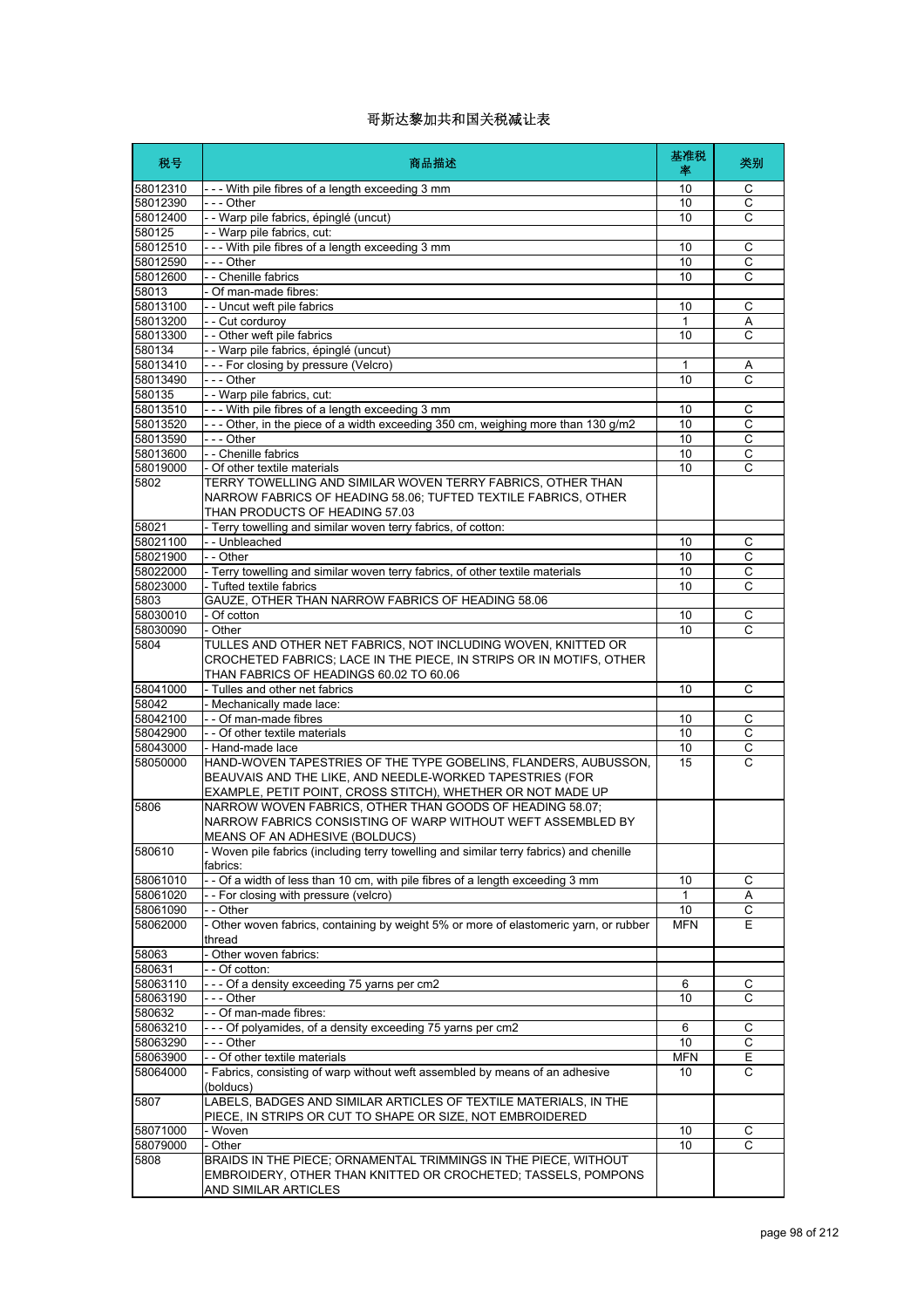| 税号                   | 商品描述                                                                                                                                                                                                                                                                                                                     | 基准税<br>率     | 类别                |
|----------------------|--------------------------------------------------------------------------------------------------------------------------------------------------------------------------------------------------------------------------------------------------------------------------------------------------------------------------|--------------|-------------------|
| 58081000             | - Braids in the piece                                                                                                                                                                                                                                                                                                    | 10           | С                 |
| 58089000             | - Other                                                                                                                                                                                                                                                                                                                  | 10           | $\overline{C}$    |
| 58090000             | WOVEN FABRICS OF METAL THREAD AND WOVEN FABRICS OF METALLIZED<br>YARN OF HEADING 56.05, OF A KIND USED IN APPAREL, AS FURNISHING<br>FABRICS OR FOR SIMILAR PURPOSES, NOT ELSEWHERE SPECIFIED OR<br><b>INCLUDED</b>                                                                                                       | 10           | C                 |
| 5810<br>58101000     | EMBROIDERY, IN THE PIECE, IN STRIPS OR IN MOTIFS<br>- Embroidery without visible ground                                                                                                                                                                                                                                  | 10           | C                 |
| 58109                | - Other embroidery:                                                                                                                                                                                                                                                                                                      |              |                   |
| 58109100             | - - Of cotton                                                                                                                                                                                                                                                                                                            | 10           | С                 |
| 58109200             | - - Of man-made fibres                                                                                                                                                                                                                                                                                                   | 10           | $\overline{c}$    |
| 58109900             | - - Of other textile materials                                                                                                                                                                                                                                                                                           | 10           | C                 |
| 5811                 | QUILTED TEXTILE PRODUCTS IN THE PIECE, COMPOSED OF ONE OR MORE<br>LAYERS OF TEXTILE MATERIALS ASSEMBLED WITH PADDING BY STITCHING<br>OR OTHERWISE, OTHER THAN EMBROIDERY OF HEADING 58.10                                                                                                                                |              |                   |
| 58110010             | - Of dipped fabrics                                                                                                                                                                                                                                                                                                      | 10           | C                 |
| 58110090             | - Other                                                                                                                                                                                                                                                                                                                  | 10           | C                 |
| 59<br>5901           | IMPREGNATED, COATED, COVERED OR LAMINATED TEXTILE FABRICS;<br>TEXTILE ARTICLES OF A KIND SUITABLE FOR INDUSTRIAL USE<br>TEXTILE FABRICS COATED WITH GUM OR AMYLACEOUS SUBSTANCES, OF A<br>KIND USED FOR THE OUTER COVERS OF BOOKS OR THE LIKE: TRACING<br>CLOTH; PREPARED PAINTING CANVAS; BUCKRAM AND SIMILAR STIFFENED |              |                   |
| 59011000             | TEXTILE FABRICS OF A KIND USED FOR HAT FOUNDATIONS<br>- Textile fabrics coated with gum or anylaceous substances, of a kind used for the                                                                                                                                                                                 | 6            | C                 |
|                      | outer covers of books or the like                                                                                                                                                                                                                                                                                        |              |                   |
| 59019000             | - Other                                                                                                                                                                                                                                                                                                                  | 6            | C                 |
| 5902                 | TYRE CORD FABRIC OF HIGH TENACITY YARN OF NYLON OR OTHER<br>POLYAMIDES, POLYESTERS OR VISCOSE RAYON                                                                                                                                                                                                                      |              |                   |
| 59021000             | - Of nylon or other polyamides                                                                                                                                                                                                                                                                                           | 1            | Α                 |
| 59022000             | - Of polyesters                                                                                                                                                                                                                                                                                                          | 1            | Α                 |
| 59029000             | - Other                                                                                                                                                                                                                                                                                                                  | 1            | A                 |
| 5903                 | TEXTILE FABRICS IMPREGNATED, COATED, COVERED OR LAMINATED WITH<br>PLASTICS, OTHER THAN THOSE OF HEADING 59.02                                                                                                                                                                                                            |              |                   |
| 59031000             | - With poly (vinyl chloride)                                                                                                                                                                                                                                                                                             | 6            | C                 |
| 59032000             | - With polyurethane                                                                                                                                                                                                                                                                                                      | 10           | C                 |
| 590390               | - Other:                                                                                                                                                                                                                                                                                                                 |              |                   |
| 59039010             | -- Fabrics with visible particles of thermoplastics on one or both sides (interlinings)                                                                                                                                                                                                                                  | 6            | C                 |
| 59039020<br>59039030 | - - Other, of polyamides, of a density exceeding 35 yarns per cm2<br>-- Other, of textured polyester yarn coated with acrylic polymers, in the piece, of a                                                                                                                                                               | 6<br>10      | C<br>$\mathsf{C}$ |
| 59039090             | width exceeding 183 cm<br>- - Other                                                                                                                                                                                                                                                                                      | 10           | C                 |
| 5904                 | LINOLEUM, WHETHER OR NOT CUT TO SHAPE; FLOOR COVERINGS<br>CONSISTING OF A COATING OR COVERING APPLIED ON A TEXTILE BACKING.<br>WHETHER OR NOT CUT TO SHAPE                                                                                                                                                               |              |                   |
| 59041000             | - Linoleum                                                                                                                                                                                                                                                                                                               | 1            | Α                 |
| 59049000             | - Other                                                                                                                                                                                                                                                                                                                  | 10           | С                 |
| 59050000             | <b>TEXTILE WALL COVERINGS</b>                                                                                                                                                                                                                                                                                            | 10           | C                 |
| 5906<br>59061000     | RUBBERIZED TEXTILE FABRICS, OTHER THAN THOSE OF HEADING 59.02<br>- Adhesive tape of a width not exceeding 20 cm                                                                                                                                                                                                          | 10           | С                 |
| 59069                | Other:                                                                                                                                                                                                                                                                                                                   |              |                   |
| 59069100             | -- Knitted or crocheted                                                                                                                                                                                                                                                                                                  | 10           | С                 |
| 590699               | - - Other:                                                                                                                                                                                                                                                                                                               |              |                   |
| 59069910             | --- Of polyamides or viscose rayon, weighing 150 g/m2 or more but not more than<br>500 a/m2                                                                                                                                                                                                                              | 6            | C                 |
| 59069920             | --- Flannel                                                                                                                                                                                                                                                                                                              | 10           | С                 |
| 59069930             | --- Rubberized nylon tyre cord fabrics                                                                                                                                                                                                                                                                                   | $\mathbf{1}$ | Α                 |
| 59069990             | - - - Other                                                                                                                                                                                                                                                                                                              | 10           | С                 |
| 59070000             | TEXTILE FABRICS OTHERWISE IMPREGNATED, COATED OR COVERED;<br>PAINTED CANVAS BEING THEATRICAL SCENERY, STUDIO BACK-CLOTHS OR<br>THE LIKE                                                                                                                                                                                  | 10           | C                 |
| 59080000             | TEXTILE WICKS, WOVEN, PLAITED OR KNITTED, FOR LAMPS, STOVES,<br>LIGHTERS, CANDLES OR THE LIKE; INCANDESCENT GAS MANTLES AND<br>TUBULAR KNITTED GAS MANTLE FABRIC THEREFORE, WHETHER OR NOT<br><b>IMPREGNATED</b>                                                                                                         | 6            | C                 |
| 59090000             | TEXTILE HOSEPIPING AND SIMILAR TEXTILE TUBING, WITH OR WITHOUT<br>LINING, ARMOUR OR ACCESSORIES OF OTHER MATERIALS                                                                                                                                                                                                       | 1            | A                 |
| 59100000             | TRANSMISSION OR CONVEYOR BELTS OR BELTING, OF TEXTILE MATERIAL,<br>WHETHER OR NOT IMPREGNATED, COATED, COVERE OR LAMINATED WITH<br>PLASTICS, OR REINFORCED WITH METAL OR OTHER MATERIAL                                                                                                                                  | 1            | Α                 |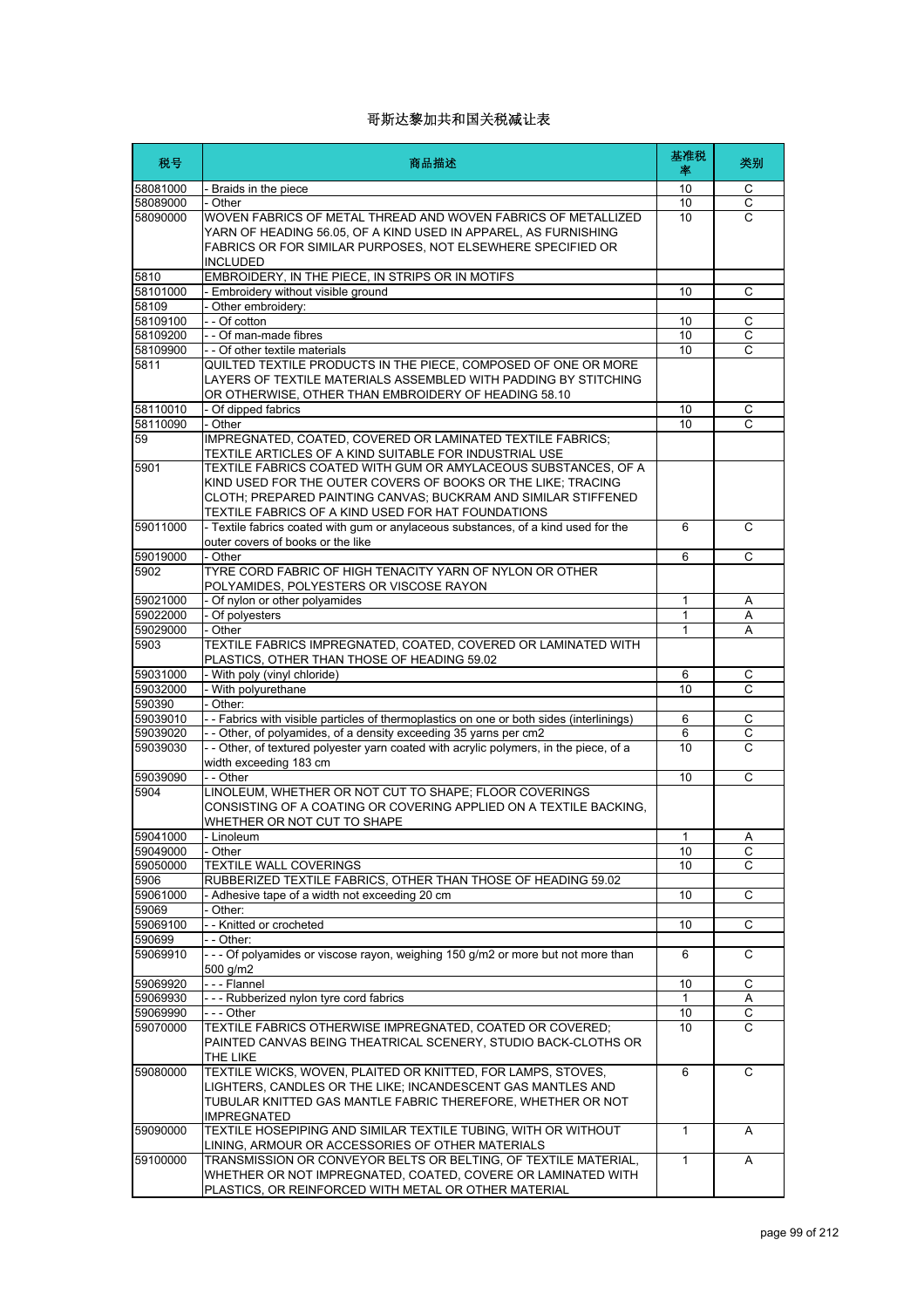| 税号                   | 商品描述                                                                                                                                                                                                                                                                                                                                                 | 基准税<br>率         | 类别             |
|----------------------|------------------------------------------------------------------------------------------------------------------------------------------------------------------------------------------------------------------------------------------------------------------------------------------------------------------------------------------------------|------------------|----------------|
| 5911                 | TEXTILE PRODUCTS AND ARTICLES, FOR TECHNICAL USES, SPECIFIED IN<br>NOTE 7 TO THIS CHAPTER                                                                                                                                                                                                                                                            |                  |                |
| 59111000             | - Textile fabrics, felt and felt-lined woven fabrics, coated, covered or laminated with<br>rubber, leather or other material, of a kind used for card clothing, and similar fabrics of<br>a kind used for other technical purposes, including narrow fabrics made of velvet<br>impregnated with rubber for covering weaving spindles (weaving beams) | 6                | C              |
| 59112000<br>59113    | - Bolting cloth, whether or not made up<br>- Textile fabrics and felts, endless or fitted with linking devices, of a kind used in                                                                                                                                                                                                                    | 6                | C              |
|                      | paper-making or similar machines (for example, for pulp or asbestos-cement)                                                                                                                                                                                                                                                                          |                  |                |
| 59113100<br>59113200 | - - Weighing less than 650 g/m2<br>- - Weighing 650 g/m2 or more                                                                                                                                                                                                                                                                                     | 1<br>1           | Α<br>Α         |
| 59114000             | - Straining cloth of a kind used in oil presses or the like, including that of human hair                                                                                                                                                                                                                                                            | $\mathbf{1}$     | A              |
|                      |                                                                                                                                                                                                                                                                                                                                                      |                  |                |
| 59119000             | - Other                                                                                                                                                                                                                                                                                                                                              | 1                | Α              |
| 60                   | KNITTED OR CROCHETED FABRICS                                                                                                                                                                                                                                                                                                                         |                  |                |
| 6001                 | PILE FABRICS (INCLUDING LONG PILE FABRICS) AND TERRY FABRICS,<br>KNITTED OR CROCHETED                                                                                                                                                                                                                                                                |                  |                |
| 60011000             | - "Long pile" fabrics                                                                                                                                                                                                                                                                                                                                | 10               | C              |
| 60012                | - Looped pile fabrics                                                                                                                                                                                                                                                                                                                                |                  |                |
| 60012100             | - - Of cotton                                                                                                                                                                                                                                                                                                                                        | 10               | С              |
| 60012200             | - - Of man-made fabrics                                                                                                                                                                                                                                                                                                                              | 10               | $\overline{c}$ |
| 60012900             | - - Of other textile materials                                                                                                                                                                                                                                                                                                                       | 10               | C              |
| 60019                | - Other                                                                                                                                                                                                                                                                                                                                              |                  |                |
| 600191               | - - Of cotton                                                                                                                                                                                                                                                                                                                                        |                  |                |
| 60019110             | --- With pile fibres of a length exceeding 3 mm                                                                                                                                                                                                                                                                                                      | 10               | C              |
| 60019190             | $--$ Other                                                                                                                                                                                                                                                                                                                                           | 10               | C              |
| 600192               | - - Of man-made fibres:                                                                                                                                                                                                                                                                                                                              |                  |                |
| 60019210<br>60019290 | --- With pile fibres of a length exceeding 3 mm<br>--- Other                                                                                                                                                                                                                                                                                         | 10               | C              |
| 60019900             | - - Of other textile materials                                                                                                                                                                                                                                                                                                                       | 10<br>10         | C<br>С         |
| 6002                 | KNITTED OR COCHETED FABRICS OF A WIDTH NOT EXCEEDING 30 CM,                                                                                                                                                                                                                                                                                          |                  |                |
|                      | CONTAINING BY WEIGHT 5% OR MORE OF ELASTOMERIC YARN OR RUBBER<br>THREAD, OTHER THAN THOSE OF HEADING 6001                                                                                                                                                                                                                                            |                  |                |
| 600240               | - Containing by weight 5% or more of elastomeric<br>yarn, without rubber thread:                                                                                                                                                                                                                                                                     |                  |                |
| 6002401              | - - With polyurethane ("lycra"):                                                                                                                                                                                                                                                                                                                     |                  |                |
| 60024011             | --- Of a width not exceeding 11 cm and a thickness                                                                                                                                                                                                                                                                                                   | 1                | A              |
|                      | not exceeding 3 mm, for edging                                                                                                                                                                                                                                                                                                                       |                  |                |
| 60024019             | --- Other                                                                                                                                                                                                                                                                                                                                            | 10               | С              |
| 60024090             | - - Other                                                                                                                                                                                                                                                                                                                                            | 10               | $\overline{c}$ |
| 60029000             | - Other                                                                                                                                                                                                                                                                                                                                              | 10               | C              |
| 6003                 | Knitted or crocheted fabrics of a width not exceeding<br>30 cm, other than those of heading<br>6001 or 6002:                                                                                                                                                                                                                                         |                  |                |
| 60031000             | - Of wool or fine animal hair                                                                                                                                                                                                                                                                                                                        | 10               | С              |
| 60032000             | - Of cotton                                                                                                                                                                                                                                                                                                                                          | 10               | C              |
| 60033000             | - Of synthetic fibres                                                                                                                                                                                                                                                                                                                                | 10               | C              |
| 60034000             | - Of artificial fibres                                                                                                                                                                                                                                                                                                                               | 10               | C              |
| 60039000             | - Other                                                                                                                                                                                                                                                                                                                                              | 10               | $\overline{C}$ |
| 6004                 | KNITTED OR CROCHETED FABRICS OF A WIDTH EXCEEDING 30 CIM,<br>CONTAINING BY WEIGHT 5% OR MORE OF ELASTOMERIC YARN OR SUBBER<br>THREAD, OTHER THAN THOSE OF HEADING 60.01                                                                                                                                                                              |                  |                |
| 600410               | - Containing by weight 5% or more of elastomeric<br>yarn, without rubber thread:                                                                                                                                                                                                                                                                     |                  |                |
| 60041010             | - - With polyurethane ("lycra")                                                                                                                                                                                                                                                                                                                      | 6                | C              |
| 60041090             | $ -$ Other                                                                                                                                                                                                                                                                                                                                           | 10               | С              |
| 60049000             | - Other                                                                                                                                                                                                                                                                                                                                              | 10               | C              |
| 6005                 | WARP KNIT FABRICS (INCLUDING THOSE MADE ON GALOON KNITTING<br>MACHINES), OTHER THAN THOSE OF HEADINGS 60.01 TO 60.04                                                                                                                                                                                                                                 |                  |                |
| 60052                | - Of cotton                                                                                                                                                                                                                                                                                                                                          |                  |                |
| 60052100             | - - Unbleached or bleached                                                                                                                                                                                                                                                                                                                           | 10               | С              |
| 60052200             | - - Dyed                                                                                                                                                                                                                                                                                                                                             | 10               | С              |
| 60052300             | - - Of yarns of different colours                                                                                                                                                                                                                                                                                                                    | 10               | С              |
| 60052400             | - - Printed                                                                                                                                                                                                                                                                                                                                          | 10               | C              |
| 60053                | - Of synthetic fibres:                                                                                                                                                                                                                                                                                                                               |                  |                |
| 60053100<br>60053200 | -- Unbleached or bleached:<br>- - Dyed                                                                                                                                                                                                                                                                                                               | 10<br><b>MFN</b> | C<br>Е         |
|                      |                                                                                                                                                                                                                                                                                                                                                      |                  |                |
| 60053300             | - - Of yarns of different colours                                                                                                                                                                                                                                                                                                                    | 10               | С              |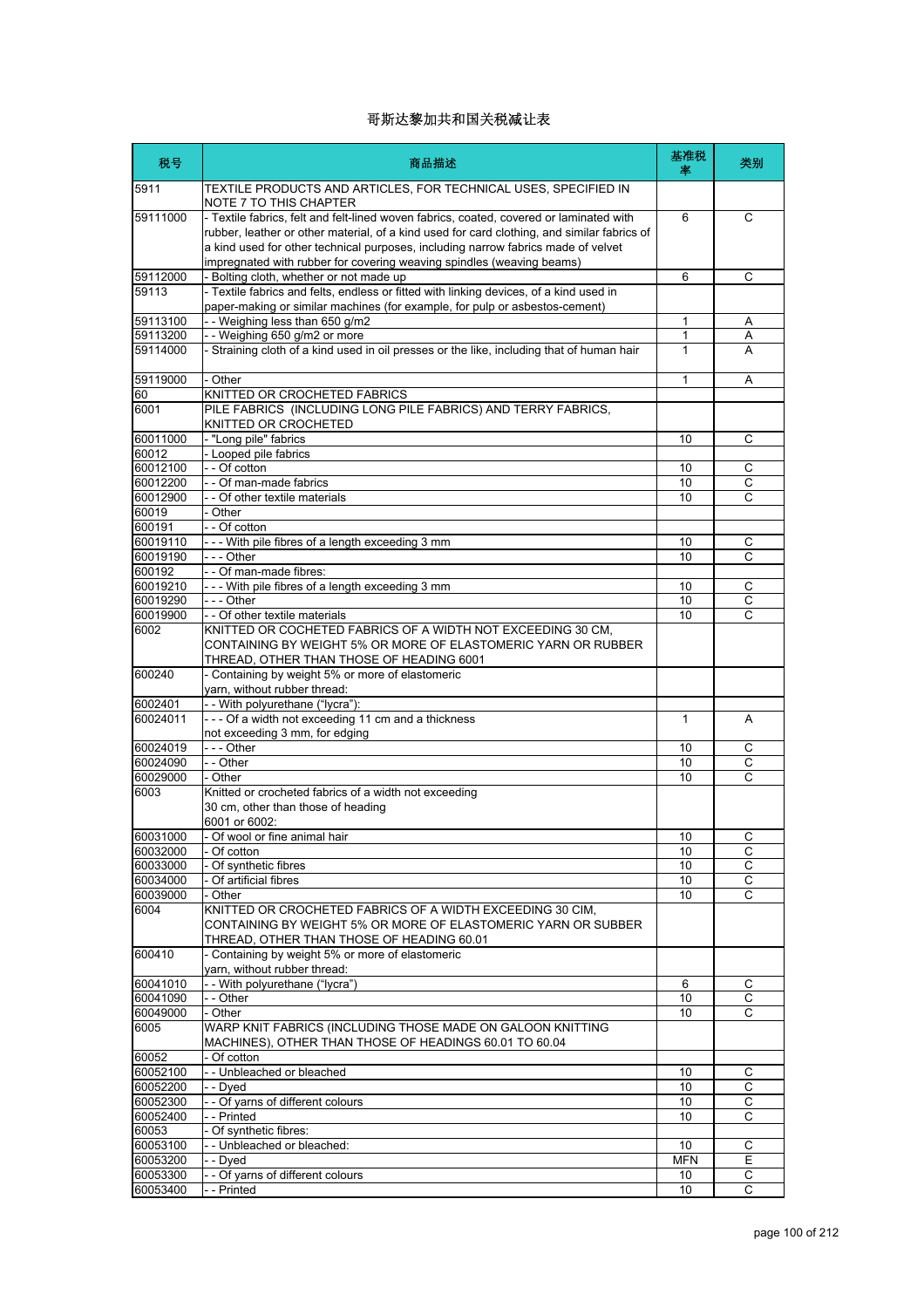| 税号                   | 商品描述                                                                        | 基准税<br>塞 | 类别             |
|----------------------|-----------------------------------------------------------------------------|----------|----------------|
| 60054                | - Of artificial fibres:                                                     |          |                |
| 60054100             | -- Unbleached or bleached:                                                  | 10       | C              |
| 60054200             | - - Dyed                                                                    | 10       | C              |
| 60054300             | - - Of yarns of different colours                                           | 10       | C              |
| 60054400             | - - Printed                                                                 | 10       | C              |
| 600590               | - Other                                                                     |          |                |
| 60059010             | - - Of wool or fine animal hair                                             | 10       | C              |
| 60059090             | - - Other                                                                   | 10       | C              |
| 6006<br>60061000     | OTHER KNITTED OR CROCHETED FABRICS<br>- Of wool or fine animal hair         | 10       | C              |
| 60062                | - Of cotton                                                                 |          |                |
| 60062100             | - - Unbleached or bleached:                                                 | 10       | С              |
| 60062200             | - - Dyed                                                                    | 10       | С              |
| 60062300             | - - Of yarns of different colours                                           | 10       | C              |
| 60062400             | - - Printed                                                                 | 10       | С              |
| 60063                | - Of synthetic fibres:                                                      |          |                |
| 60063100             | -- Unbleached or bleached:                                                  | 10       | C              |
| 60063200             | - - Dyed                                                                    | 10       | С              |
| 60063300             | - - Of yarns of different colours                                           | 10       | $\overline{c}$ |
| 60063400             | - - Printed                                                                 | 10       | C              |
| 60064                | - Of artificial fibres:                                                     |          |                |
| 60064100             | - Unbleached or bleached:                                                   | 10       | C              |
| 60064200             | - - Dyed                                                                    | 10       | C              |
| 60064300             | - - Of yarns of different colours                                           | 10       | С<br>C         |
| 60064400<br>60069000 | - - Printed<br>- Other                                                      | 10<br>10 | C              |
| 61                   | ARTICLES OF APPAREL AND CLOTHING ACCESSORIES, KNITTED OR                    |          |                |
|                      | CROCHETED                                                                   |          |                |
| 6101                 | MEN'S OR BOY'S OVERCOATS, CAR-COATS, CAPES, CLOAKS, ANORAKS                 |          |                |
|                      | (INCLUDING SKI-JACKETS), WINDCHEATERS, WIND-JACKETS AND SIMILAR             |          |                |
|                      | ARTICLES, KNITTED OR CROCHETED, OTHER THAN THOSE OF HEADING 61.03           |          |                |
|                      |                                                                             |          |                |
| 61012000             | - Of cotton                                                                 | 15       | С              |
| 61013000             | - Of man-made fibres                                                        | 15       | C              |
| 610190               | - Of other textile materials                                                |          |                |
| 61019010             | - Of wool or fine animal hair                                               | 15       | C              |
| 61019090<br>6102     | - - Other<br>WOMEN'S OR GIRLS' OVERCOATS, CAR-COATS, CAPES, CLOAKS, ANORAKS | 15       | C              |
|                      | (INCLUDING SKI-JACKETS), WIND-CHEATERS, WIND-JACKETS AND SIMILAR            |          |                |
|                      | ARTICLES, KNITTED OR CROCHETED, OTHER THAN THOSE OF HEADING 61.04           |          |                |
|                      |                                                                             |          |                |
| 61021000             | - Of wool or fine animal hair                                               | 15       | C              |
| 61022000             | - Of cotton                                                                 | 15       | С              |
| 61023000             | - Of man-made fibres                                                        | 15       | $\mathsf C$    |
| 61029000             | - Of other textile materials                                                | 15       | C              |
| 6103                 | MEN'S OR BOYS' SUITS, ENSEMBLES, JACKETS, BLAZERS, TROUSERS, BIB            |          |                |
|                      | AND BRACE OVERALLS, BREECHES AND SHORTS (OTHER THAN SWIMWEAR),              |          |                |
|                      | KNITTED OR CROCHETED:                                                       |          |                |
| 610310               | - Suits                                                                     |          |                |
| 61031010             | - - Of wool or fine animal hair                                             | 15       | $\mathsf C$    |
| 61031020             | -- Of synthetic fibres                                                      | 15       | С              |
| 61031090             | - - Of other textile materials                                              | 15       | С              |
| 61032                | - Ensembles:<br>- - Of cotton                                               |          |                |
| 61032200             | - - Of synthetic fibres                                                     | 15       | С              |
| 61032300<br>610329   | - - Of other textile materials                                              | 15       | С              |
| 61032910             | - - Of wool or fine animal hair                                             | 15       | C              |
| 61032990             | - - - Other                                                                 | 15       | С              |
| 61033                | - Jackets and blazers:                                                      |          |                |
| 61033100             | - - Of wool or fine animal hair                                             | 15       | С              |
| 61033200             | - - Of cotton                                                               | 15       | C              |
| 61033300             | - - Of synthetic fibres                                                     | 15       | C              |
| 61033900             | - - Of other textile materials                                              | 15       | С              |
| 61034                | - Trousers, bib and brace overalls, breeches and                            |          |                |
|                      | shorts:                                                                     |          |                |
| 61034100             | - - Of wool or fine animal hair                                             | 15       | С              |
| 61034200             | - - Of cotton                                                               | 15       | C              |
| 61034300             | - - Of synthetic fibres                                                     | 15       | С              |
| 61034900             | - Of other textile materials                                                | 15       | С              |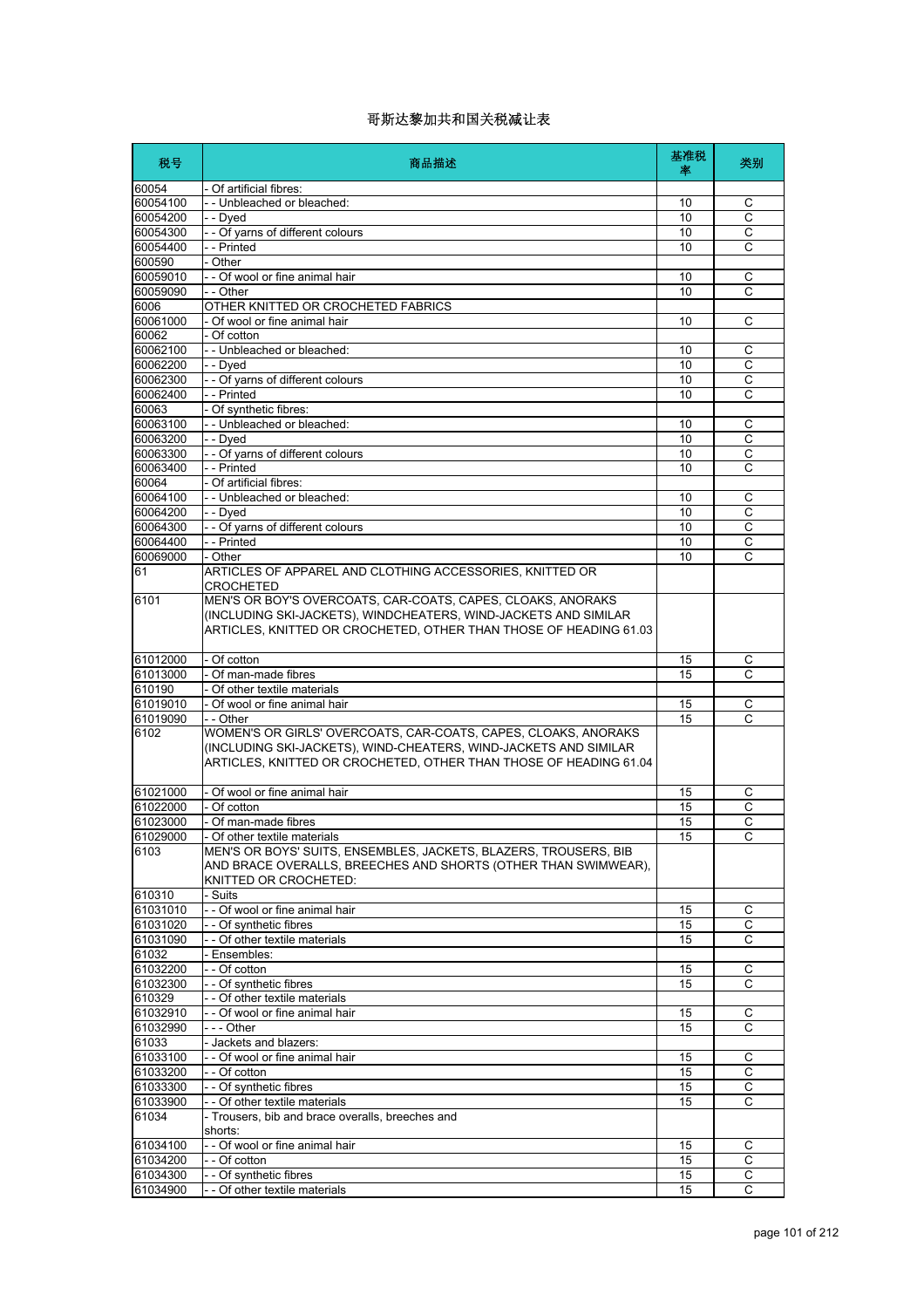| 税号                   | 商品描述                                                                                                                                                                                           | 基准税<br>率   | 类别             |
|----------------------|------------------------------------------------------------------------------------------------------------------------------------------------------------------------------------------------|------------|----------------|
| 6104                 | WOMEN'S OR GIRLS' SUITS, ENSEMBLES, JACKETS, BLAZERS, DRESSES,<br>SKIRTS, DIVIDED SKIRTS, TROUSERS, BIB AND BRACE OVERALLS, BREECHES<br>AND SHORTS (OTHER THAN SWIMWEAR), KNITTED OR CROCHETED |            |                |
| 61041                | - Suits                                                                                                                                                                                        |            |                |
| 61041300             | - - Of synthetic fibres                                                                                                                                                                        | 15         | C              |
| 610419               | - - Of other textile materials                                                                                                                                                                 |            |                |
| 61041910             | --- Of wool or fine animal hair                                                                                                                                                                | 15         | C              |
| 61041920             | l--- Of cotton                                                                                                                                                                                 | 15         | C              |
| 61041990             | $- -$ - Other                                                                                                                                                                                  | 15         | С              |
| 61042                | - Ensembles:                                                                                                                                                                                   |            |                |
| 61042200<br>61042300 | - - Of cotton                                                                                                                                                                                  | 15<br>15   | С<br>C         |
| 610429               | - - Of synthetic fibres<br>- - Of other textile materials                                                                                                                                      |            |                |
| 61042910             | - - - Of wool or fine animal hair                                                                                                                                                              | 15         | С              |
| 61042990             | - - - Other                                                                                                                                                                                    | 15         | C              |
| 61043                | - Jackets and blazers:                                                                                                                                                                         |            |                |
| 61043100             | - - Of wool or fine animal hair                                                                                                                                                                | 15         | С              |
| 61043200             | - - Of cotton                                                                                                                                                                                  | 15         | $\overline{c}$ |
| 61043300             | - - Of synthetic fibres                                                                                                                                                                        | 15         | C              |
| 61043900             | - - Of other textile materials                                                                                                                                                                 | 15         | C              |
| 61044                | - Dresses                                                                                                                                                                                      |            |                |
| 61044100             | - - Of wool or fine animal hair                                                                                                                                                                | 15         | С              |
| 61044200             | - - Of cotton                                                                                                                                                                                  | 15         | С              |
| 61044300             | - - Of synthetic fibres                                                                                                                                                                        | 15         | C              |
| 61044400             | - - Of artificial fibres                                                                                                                                                                       | 15         | C              |
| 61044900             | - - Of other textile materials                                                                                                                                                                 | 15         | С              |
| 61045                | - Skirsts and divided skirts:                                                                                                                                                                  |            |                |
| 61045100             | - - Of wool or fine animal hair                                                                                                                                                                | 15         | С              |
| 61045200             | - - Of cotton                                                                                                                                                                                  | 15         | C              |
| 61045300             | - - Of synthetic fibres<br>- - Of other textile materials                                                                                                                                      | 15<br>15   | C<br>С         |
| 61045900<br>61046    | - Trousers, bib and brace overalls, breeches and                                                                                                                                               |            |                |
|                      | shorts:                                                                                                                                                                                        |            |                |
| 61046100             | - - Of wool or fine animal hair                                                                                                                                                                | 15         | С              |
| 61046200             | - - Of cotton                                                                                                                                                                                  | 15         | C              |
| 61046300             | - - Of synthetic fibres                                                                                                                                                                        | 15         | С              |
| 61046900             | - - Of other textile materials                                                                                                                                                                 | 15         | C              |
| 6105                 | MEN'S OR BOYS' SHIRTS OF COTTON                                                                                                                                                                |            |                |
| 61051000             | - Of cotton                                                                                                                                                                                    | <b>MFN</b> | Е              |
| 61052000             | - Of man-made fibres                                                                                                                                                                           | <b>MFN</b> | Е              |
| 61059000             | - Of other textile materials                                                                                                                                                                   | 15         | C              |
| 6106                 | WOMEN'S OR GIRLS' BLOUSES, SHIRTS AND SHIRTBLOUSES, KNITTED OR<br><b>CROCHETED:</b>                                                                                                            |            |                |
| 61061000             | - Of cotton                                                                                                                                                                                    | <b>MFN</b> | Ε              |
| 61062000             | - Of man-made fibres                                                                                                                                                                           | <b>MFN</b> | E              |
| 61069000             | - Of other textile materials                                                                                                                                                                   | 15         | C              |
| 6107                 | MEN'S OR BOYS' UNDERPANTS, BRIEFS (INCLUDING THE LONG ONES AND<br>THE SLIP), NIGHTSHIRTS, PYJAMAS, BATHROBES, DRESSING GOWNS AND<br>SIMILAR ARTICLES, KNITTED OR CROCHETED:                    |            |                |
| 61071                | - Underpants and briefs (including the long ones and the slip):                                                                                                                                |            |                |
| 61071100             | - - Of cotton                                                                                                                                                                                  | MFN        | Ε              |
| 61071200             | - - Of man-made fibres                                                                                                                                                                         | <b>MFN</b> | Ε              |
| 61071900             | - - Of other textile materials                                                                                                                                                                 | <b>MFN</b> | Е              |
| 61072                | - Nightshirts and pyjamas:                                                                                                                                                                     |            |                |
| 61072100             | - - Of cotton                                                                                                                                                                                  | 15         | С              |
| 61072200             | - - Of man-made fibres                                                                                                                                                                         | 15         | $\overline{c}$ |
| 61072900             | - - Of other textile materials                                                                                                                                                                 | 15         | С              |
| 61079                | - Other                                                                                                                                                                                        |            |                |
| 61079100             | - - Of cotton                                                                                                                                                                                  | 15         | C              |
| 610799               | - - Of man-made fibres                                                                                                                                                                         |            |                |
| 61079910             | --- Of other textile materials                                                                                                                                                                 | 15         | С              |
| 61079990             | - - - Other                                                                                                                                                                                    | 15         | C              |
| 6108                 | WOMEN'S OR GIRLS' SLIPS, PETTICOATS, BRIEFS, PANTIES, NIGHTDRESSES,<br>PYJAMAS, NÉGLIGÉS, BATHROBES, DRESSING GOWNS AND SIMILAR<br>ARTICLES, KNITTED OR CROCHETED:                             |            |                |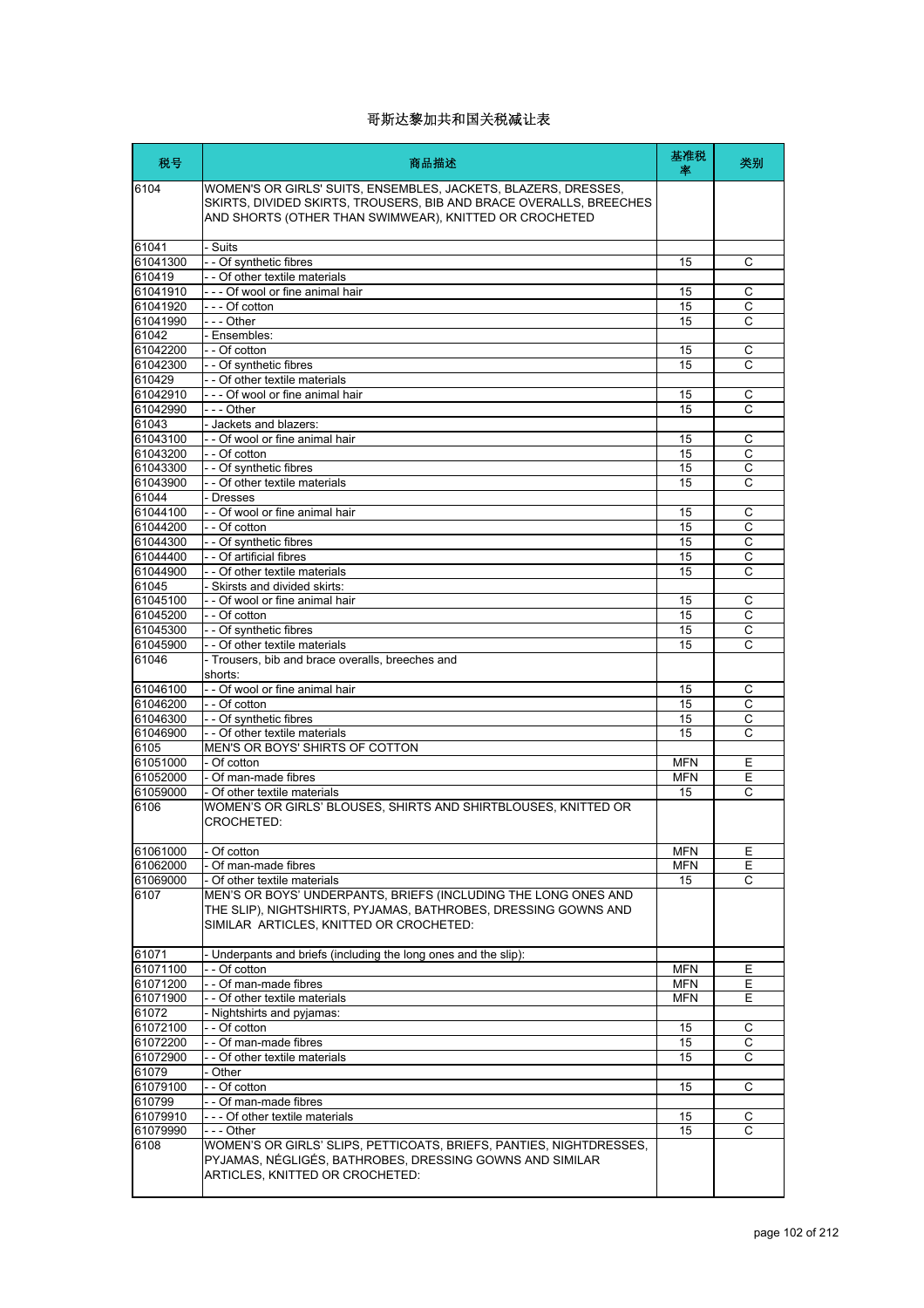| 税号                   | 商品描述                                                                                                                                                           | 基准税<br>率   | 类别             |
|----------------------|----------------------------------------------------------------------------------------------------------------------------------------------------------------|------------|----------------|
| 61081                | - Slips and petticoats:                                                                                                                                        |            |                |
| 61081100             | - - Of man-made fibres                                                                                                                                         | 15         | C              |
| 61081900             | - - Of other textile materials                                                                                                                                 | 15         | C              |
| 61082                | - Briefs and panties (including those not up to the waist):                                                                                                    |            |                |
| 61082100             | - - Of cotton                                                                                                                                                  | 15         | C              |
| 61082200             | - - Of man-made fibres                                                                                                                                         | 15         | $\overline{c}$ |
| 61082900             | - - Of other textile materials                                                                                                                                 | 15         | C              |
| 61083                | - Nightdresses and pyjamas:                                                                                                                                    |            |                |
| 61083100<br>61083200 | - - Of cotton<br>- - Of man-made fibres                                                                                                                        | 15         | С              |
| 61083900             | - - Of other textile materials                                                                                                                                 | 15<br>15   | С<br>C         |
| 61089                | - Other:                                                                                                                                                       |            |                |
| 61089100             | - - Of Cotton                                                                                                                                                  | 15         | С              |
| 61089200             | - - Of man-made fibres                                                                                                                                         | 15         | $\overline{c}$ |
| 61089900             | - - Of other textile materials                                                                                                                                 | 15         | С              |
| 6109                 | T-SHIRTS, SINGLETS AND OTHER VESTS, KNITTED OR CROCHETED:                                                                                                      |            |                |
| 61091000             | - Of cotton                                                                                                                                                    | <b>MFN</b> | Ε              |
| 61099000             | - Of other textile materials                                                                                                                                   | <b>MFN</b> | E              |
| 6110                 | JERSEYS, PULLOVERS, CARDIGANS, WAISTCOATS AND SIMILAR ARTICLES,<br>KNITTED OR CROCHETED:                                                                       |            |                |
| 61101                | - Of wool or fine animal hair:                                                                                                                                 |            |                |
| 61101100             | - - Of wool                                                                                                                                                    | 15         | С              |
| 61101200             | - - Of Kashmir (cashmere) goats:                                                                                                                               | 15         | С              |
| 61101900             | - - Other                                                                                                                                                      | 15         | C              |
| 61102000             | - Of cotton                                                                                                                                                    | 15         | C              |
| 61103000             | - Of man-made fibres                                                                                                                                           | 15         | С              |
| 61109000             | - Of other textile materials                                                                                                                                   | 15         | C              |
| 6111                 | BABIES' GARMENTS AND CLOTHING ACCESSORIES, KNITTED OR<br>CROCHETED:                                                                                            |            |                |
| 61112000             | - Of cotton:                                                                                                                                                   | 15         | С              |
| 61113000             | - Of man-made fibres                                                                                                                                           | 15         | $\mathsf{C}$   |
| 611190               | - Of other textile materials                                                                                                                                   |            |                |
| 61119010             | - Of wool or fine animal hair:                                                                                                                                 | 15         | С              |
| 61119090             | - - Other                                                                                                                                                      | 15         | C              |
| 6112                 | TRACK SUITS (CHANDALES), (OVEROLES), SKI SUITS AND SWIMWEAR,<br>KNITTED OR CROCHETED:                                                                          |            |                |
| 61121                | - Track suits (chandales):                                                                                                                                     |            |                |
| 61121100             | - - Of cotton                                                                                                                                                  | 15         | С              |
| 61121200             | - - Of synthetic fibres                                                                                                                                        | 15         | C              |
| 61121900             | - - Of other textile materials                                                                                                                                 | 15         | C              |
| 61122000             | - - Overoles and Ski suits                                                                                                                                     | 15         | C              |
| 61123                | - Men's or boys' swimwear:                                                                                                                                     |            |                |
| 61123100             | - - Of synthetic fibres                                                                                                                                        | 15         | С              |
| 61123900             | - Of other textile materials                                                                                                                                   | 15         | C              |
| 61124                | Women's or girls' swimwear                                                                                                                                     |            |                |
| 61124100             | -- Of synthetic fibres                                                                                                                                         | 15         | С              |
| 61124900             | - - Of other textile materials                                                                                                                                 | 15         | $\overline{C}$ |
| 61130000             | GARMENTS, MADE UP OF KNITTED OR CROCHETED FABRICS OF HEADING<br>59.03, 59.06 OR 59.07                                                                          | 15         | C              |
| 6114                 | OTHER GARMENTS, KNITTED OR CROCHETED:                                                                                                                          |            |                |
| 61142000             | - Of cotton                                                                                                                                                    | 15         | С              |
| 61143000             | - Of man-made fibres                                                                                                                                           | 15         | $\mathsf C$    |
| 61149000             | Of other textile materials                                                                                                                                     | 15         | C              |
| 6115                 | PANTY HOSE, TIGHTS, STOCKINGS, SOCKS AND OTHER HOSIERY, INCLUDING<br>STOCKINGS FOR VARICOSE VEINS AND FOOTWEAR WITHOUT APPLIED<br>SOLES, KNITTED OR CROCHETED: |            |                |
| 611510               | - Panty hose and tight, compression progress stockings( for example stokings for<br>varicose veins) :                                                          |            |                |
| 61151010             | - - stokings for varicose veins                                                                                                                                | 1          | Α              |
| 61151090             | - - Other                                                                                                                                                      | 15         | С              |
| 61152                | - - Other panty hose, tights and stockings:                                                                                                                    |            |                |
| 61152100             | - Of synthetic fibres, measuring per single yarn less than 67 decitex:                                                                                         | 15         | C              |
| 61152200             | - - Of synthetic fibres, measuring per single yarn 67 decitex or more:                                                                                         | <b>MFN</b> | Е              |
| 61152900             | - Of other textile materials                                                                                                                                   | 15         | С              |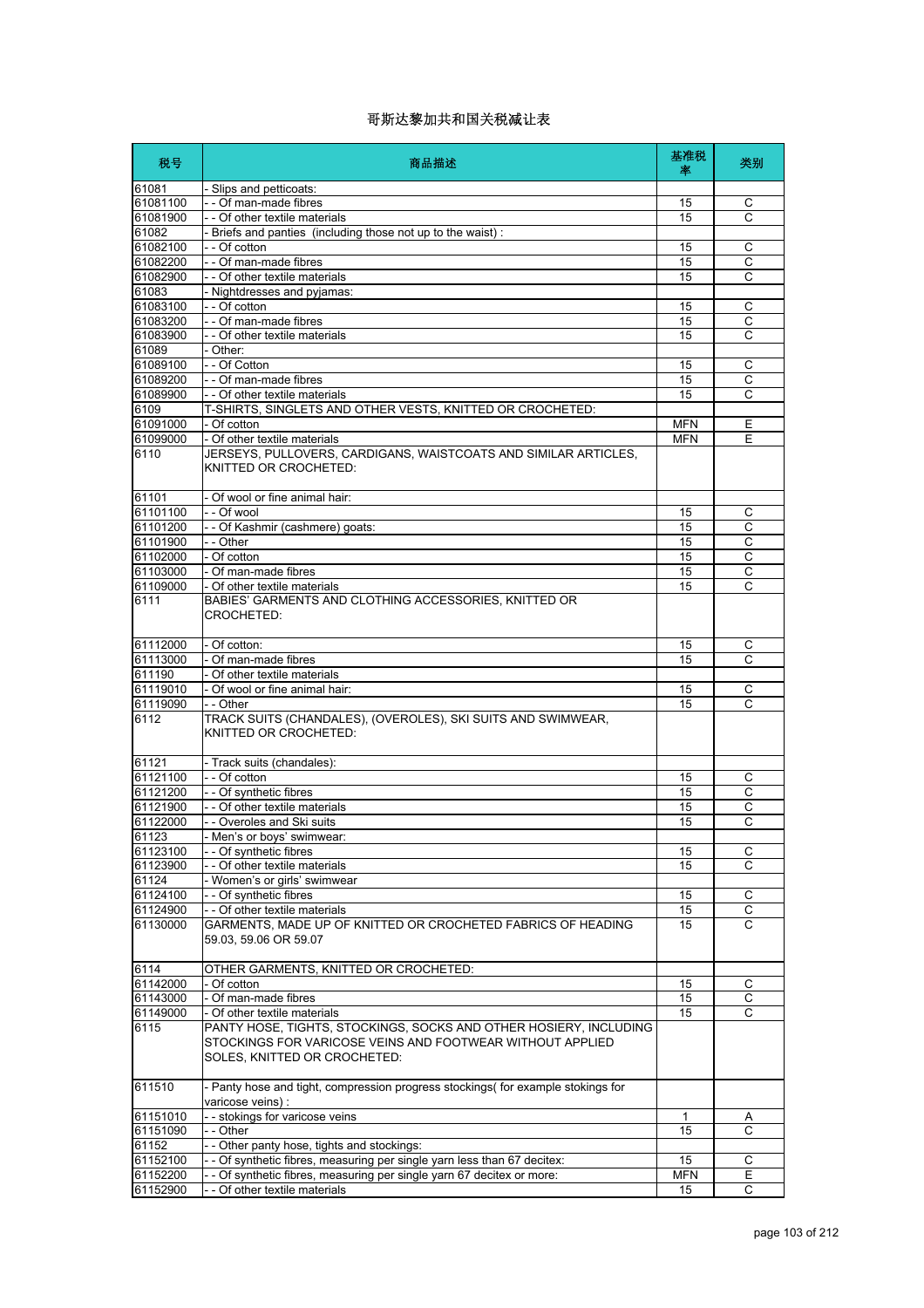| 税号                   | 商品描述                                                                                                                                                                              | 基准税<br>率         | 类别                  |
|----------------------|-----------------------------------------------------------------------------------------------------------------------------------------------------------------------------------|------------------|---------------------|
| 61153000             | - Other women's stockings, measuring per single yarn less tahn 67 decitex.                                                                                                        | 15               | C                   |
| 61159                | - Other                                                                                                                                                                           |                  |                     |
| 61159400<br>61159500 | - - Of wool or fine animal hair<br>- - Of Cotton                                                                                                                                  | 15<br><b>MFN</b> | С<br>E              |
| 61159600             | - - Of synthetic fabrics                                                                                                                                                          | <b>MFN</b>       | Е                   |
| 61159900             | - - Of other textile materials                                                                                                                                                    | 15               | С                   |
| 6116                 | GLOVES, MITTENS AND MITTS, KNITTED OR CROCHETED:                                                                                                                                  |                  |                     |
| 61161000             | - Gloves impregnated, coated or covered with plastics or rubber                                                                                                                   | 15               | С                   |
| 61169                | - Other                                                                                                                                                                           |                  |                     |
| 61169100             | - - Of wool or fine animal hair                                                                                                                                                   | 15               | C                   |
| 61169200             | - - Of cotton                                                                                                                                                                     | 15               | С                   |
| 61169300<br>61169900 | - - Of synthetic fibres<br>- - Of other textile materials                                                                                                                         | 15<br>15         | $\overline{C}$<br>C |
| 6117                 | OTHER MADE UP CLOTHING ACCESSORIES, KNITTED OR CROCHETED;<br>KNITTED OR CROCHETED PARTS OF GARMENTS OR OF CLOTHING<br><b>ACCESSORIES:</b>                                         |                  |                     |
| 61171000             | - Shawls, scarves, mufflers, mantillas, veils and the like:                                                                                                                       | 15               | С                   |
| 611780               | - Other clothing accessories:                                                                                                                                                     |                  |                     |
| 61178010             | - - Kneepads and shin guards, other than for sports                                                                                                                               | 1                | Α                   |
| 61178020             | - - Ties, bow ties and cravats                                                                                                                                                    | 15               | С                   |
| 61178090<br>61179000 | - - Other<br>- Parts                                                                                                                                                              | 15<br>15         | $\overline{c}$<br>C |
| 62                   | ARTICLES OF APPAREL AND CLOTHING ACCESSORIES, NOT KNITTED OR<br><b>CROCHETED</b>                                                                                                  |                  |                     |
| 6201                 | MEN'S OR BOYS' OVERCOATS, CAR-COATS, CAPES, CLOAKS, ANORAKS<br>(INCLUDING SKI-JACKETS), WINDCHEATERS, WIND-JACKETS AND SIMILAR<br>ARTICLES, OTHER THAN THOSE OF HEADING 62.03:    |                  |                     |
| 62011                | - Overcoats, raincoats, car-coats, capes, cloaks and similar articles:                                                                                                            |                  |                     |
| 62011100             | - - Of wool or fine animal hair                                                                                                                                                   | 15               | С                   |
| 62011200             | - - Of cotton                                                                                                                                                                     | 15               | C                   |
| 62011300             | - - Of man-made fibres                                                                                                                                                            | 15               | С                   |
| 62011900             | - - Of other textile materials                                                                                                                                                    | 15               | C                   |
| 62019<br>62019100    | - Other<br>- - Of wool or fine animal hair                                                                                                                                        | 15               | C                   |
| 62019200             | - - Of cotton                                                                                                                                                                     | 15               | С                   |
| 62019300             | - - Of man-made fibres                                                                                                                                                            | 15               | $\mathsf C$         |
| 62019900             | - - Of other textile materials                                                                                                                                                    | 15               | C                   |
| 6202                 | WOMEN'S OR GIRLS' OVERCOATS, CAR-COATS, CAPES, CLOAKS, ANORAKS<br>(INCLUDING SKI-JACKETS), WINDCHEATERS, WIND-JACKETS AND SIMILAR<br>ARTICLES, OTHER THAN THOSE OF HEADING 62.04: |                  |                     |
| 62021                | - Overcoats, raincoats, car-coats, capes, cloaks and similar articles:                                                                                                            |                  |                     |
| 62021100             | - - Of wool or fine animal hair                                                                                                                                                   | 15               | С                   |
| 62021200             | Of cotton                                                                                                                                                                         | 15               | C                   |
| 62021300             | - - Of man-made fibres                                                                                                                                                            | 15               | $\mathsf{C}$        |
| 62021900<br>62029    | - - Of other textile materials<br>- Other:                                                                                                                                        | 15               | С                   |
| 62029100             | - - Of wool or fine animal hair                                                                                                                                                   | 15               | C                   |
| 62029200             | - - Of cotton                                                                                                                                                                     | 15               | C                   |
| 62029300             | - - Of man-made fibres                                                                                                                                                            | 15               | С                   |
| 62029900             | - - Of other textile materials                                                                                                                                                    | 15               | C                   |
| 6203                 | MEN'S OR BOYS' SUITS, ENSEMBLES, JACKETS, BLAZERS, TROUSERS, BIB<br>AND BRACE OVERALLS, BREECHES AND SHORTS (OTHER THAN SWIMWEAR):                                                |                  |                     |
| 62031                | - Suits:                                                                                                                                                                          |                  |                     |
| 62031100             | - - Of wool or fine animal hair                                                                                                                                                   | 15               | С                   |
| 62031200             | -- Of synthetic fibres                                                                                                                                                            | 15               | С                   |
| 62031900             | - - Of other textile materials                                                                                                                                                    | 15               | C                   |
| 62032<br>62032200    | - Ensembles:<br>- - Of cotton                                                                                                                                                     | 15               | C                   |
| 62032300             | - - Of synthetic fibres                                                                                                                                                           | 15               | C                   |
| 620329               | - - Of other textile materials                                                                                                                                                    |                  |                     |
| 62032910             | --- Of wool or fine animal hair                                                                                                                                                   | 15               | С                   |
| 62032990             | - - - Other                                                                                                                                                                       | 15               | C                   |
| 62033                | - Jackets and blazers:                                                                                                                                                            |                  |                     |
| 62033100             | - - Of wool or fine animal hair                                                                                                                                                   | 15               | C                   |
| 62033200             | - - Of cotton                                                                                                                                                                     | 15               | C                   |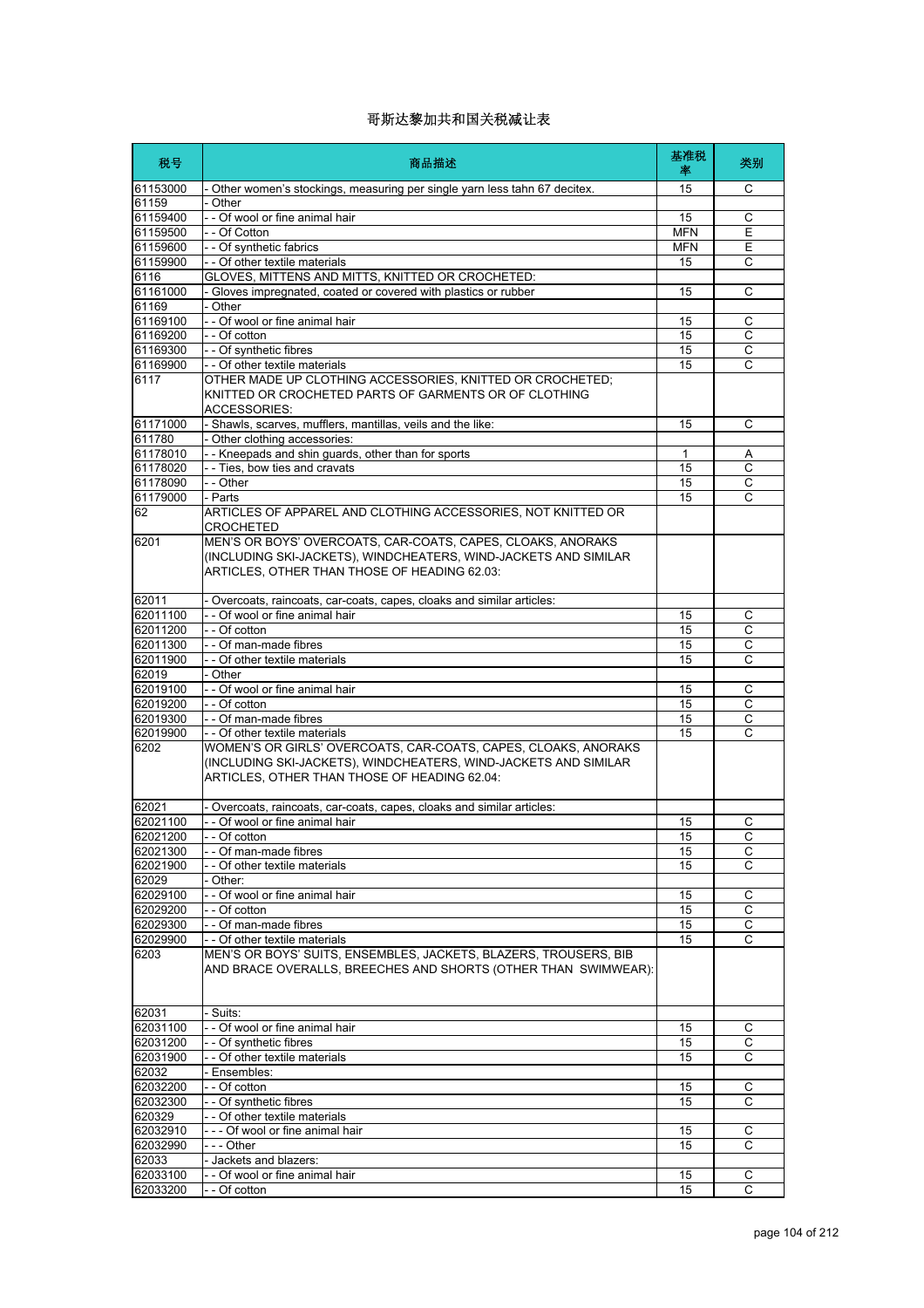| 税号                   | 商品描述                                                                                                                                                                      | 基准税<br>率 | 类别                |
|----------------------|---------------------------------------------------------------------------------------------------------------------------------------------------------------------------|----------|-------------------|
| 62033300             | -- Of synthetic fibres                                                                                                                                                    | 15       | С                 |
| 62033900             | - - Of other textile materials                                                                                                                                            | 15       | C                 |
| 62034                | - Trousers, bib and brace overalls, breeches and shorts:                                                                                                                  |          |                   |
| 62034100             | - - Of wool or fine animal hair                                                                                                                                           | 15       | В                 |
| 62034200<br>62034300 | - - Of cotton<br>- - Of synthetic fibres                                                                                                                                  | 15<br>15 | B<br>B            |
| 62034900             | - - Of other textile materials                                                                                                                                            | 15       | B                 |
| 6204                 | WOMEN'S OR GIRLS' SUITS, ENSEMBLES, JACKETS, BLAZERS, DRESSES,<br>SKIRTS, DIVIDED SKIRTS, TROUSERS, BIB AND BRACE OVERALLS,<br>BREECHES AND SHORTS (OTHER THAN SWIMWEAR): |          |                   |
| 62041                | - Suits:                                                                                                                                                                  |          |                   |
| 62041100             | - - Of wool or fine animal hair                                                                                                                                           | 15       | С                 |
| 62041200             | - Of cotton                                                                                                                                                               | 15       | $\overline{C}$    |
| 62041300<br>62041900 | - - Of synthetic fibres<br>- - Of other textile materials                                                                                                                 | 15<br>15 | С<br>$\mathsf{C}$ |
| 62042                | - Ensembles:                                                                                                                                                              |          |                   |
| 62042100             | - - Of wool or fine animal hair                                                                                                                                           | 15       | С                 |
| 62042200             | - - Of cotton                                                                                                                                                             | 15       | C                 |
| 62042300             | - - Of synthetic fibres                                                                                                                                                   | 15       | C                 |
| 62042900             | - - Of other textile materials                                                                                                                                            | 15       | C                 |
| 62043                | - Jackets and blazers:                                                                                                                                                    |          |                   |
| 62043100             | - - Of wool or fine animal hair                                                                                                                                           | 15       | С                 |
| 62043200<br>62043300 | $-$ Of cotton<br>- - Of synthetic fibres                                                                                                                                  | 15<br>15 | С<br>C            |
| 62043900             | - - Of other textile materials                                                                                                                                            | 15       | С                 |
| 62044                | - Dresses:                                                                                                                                                                |          |                   |
| 62044100             | - - Of wool or fine animal hair                                                                                                                                           | 15       | C                 |
| 62044200             | $\overline{ -}$ Of cotton                                                                                                                                                 | 15       | С                 |
| 62044300             | -- Of synthetic fibres                                                                                                                                                    | 15       | $\overline{c}$    |
| 62044400             | - - Of artificial fibres                                                                                                                                                  | 15       | $\mathsf{C}$      |
| 62044900             | - - Of other textile materials                                                                                                                                            | 15       | С                 |
| 62045                | - Skirts and divided skirts:                                                                                                                                              |          |                   |
| 62045100<br>62045200 | - - Of wool or fine animal hair<br>- - Of cotton                                                                                                                          | 15<br>15 | C<br>С            |
| 62045300             | -- Of synthetic fibres                                                                                                                                                    | 15       | C                 |
| 62045900             | - - Of other textile materials                                                                                                                                            | 15       | C                 |
| 62046                | - Trousers, bib and brace overalls, breeches and shorts:                                                                                                                  |          |                   |
| 62046100             | - - Of wool or fine animal hair                                                                                                                                           | 15       | $\mathsf{C}$      |
| 62046200             | $\vert$ - Of cotton                                                                                                                                                       | 15       | C                 |
| 62046300             | -- Of synthetic fibres                                                                                                                                                    | 15<br>15 | С<br>Ċ            |
| 62046900<br>6205     | - - Of other textile materials<br>MEN'S OR BOYS' SHIRTS:                                                                                                                  |          |                   |
| 62052000             | - Of cotton                                                                                                                                                               | 15       | B                 |
| 62053000             | l- Of man-made fibres                                                                                                                                                     | 15       | $\overline{B}$    |
| 620590               | Of other textile materials                                                                                                                                                |          |                   |
| 62059010             | - Of wool or fine animal hair                                                                                                                                             | 15       | B                 |
| 62059090             | - - Other                                                                                                                                                                 | 15       | С                 |
| 6206                 | WOMEN'S OR GIRLS' BLOUSES, SHIRTS AND SHIRTBLOUSES:                                                                                                                       |          |                   |
| 62061000             | - Of silk or silk waste                                                                                                                                                   | 15       | B                 |
| 62062000             | - Of wool or fine animal hair                                                                                                                                             | 15       | В                 |
| 62063000<br>62064000 | Of cotton<br>- Of man-made fibres                                                                                                                                         | 15<br>15 | B<br>В            |
| 62069000             | - Of other textile materials                                                                                                                                              | 15       | B                 |
| 6207                 | MEN'S OR BOYS' SINGLETS AND OTHER VESTS, UNDERPANTS,<br>BRIEFS, NIGHTSHIRTS, PYJAMAS, BATHROBES, DRESSING GOWNS AND<br>SIMILAR ARTICLES:                                  |          |                   |
| 62071                | - Underpants and briefs (including the long ones and the slip):                                                                                                           |          |                   |
| 62071100             | - - Of cotton                                                                                                                                                             | 15       | С                 |
| 62071900             | - - Of other textile materials                                                                                                                                            | 15       | С                 |
| 62072<br>62072100    | - Nightshirts and pyjamas:<br>- - Of cotton                                                                                                                               | 15       | C                 |
| 62072200             | -- Of man-made fibres                                                                                                                                                     | 15       | С                 |
| 62072900             | - - Of other textile materials                                                                                                                                            | 15       | C                 |
| 62079                | Other                                                                                                                                                                     |          |                   |
| 62079100             | - - Of cotton                                                                                                                                                             | 15       | С                 |
| 620799               | - - Of other textile materials                                                                                                                                            |          |                   |
| 62079910             | --- Of man-made fibres                                                                                                                                                    | 15       | С                 |
| 62079990             | $--$ Other                                                                                                                                                                | 15       | C                 |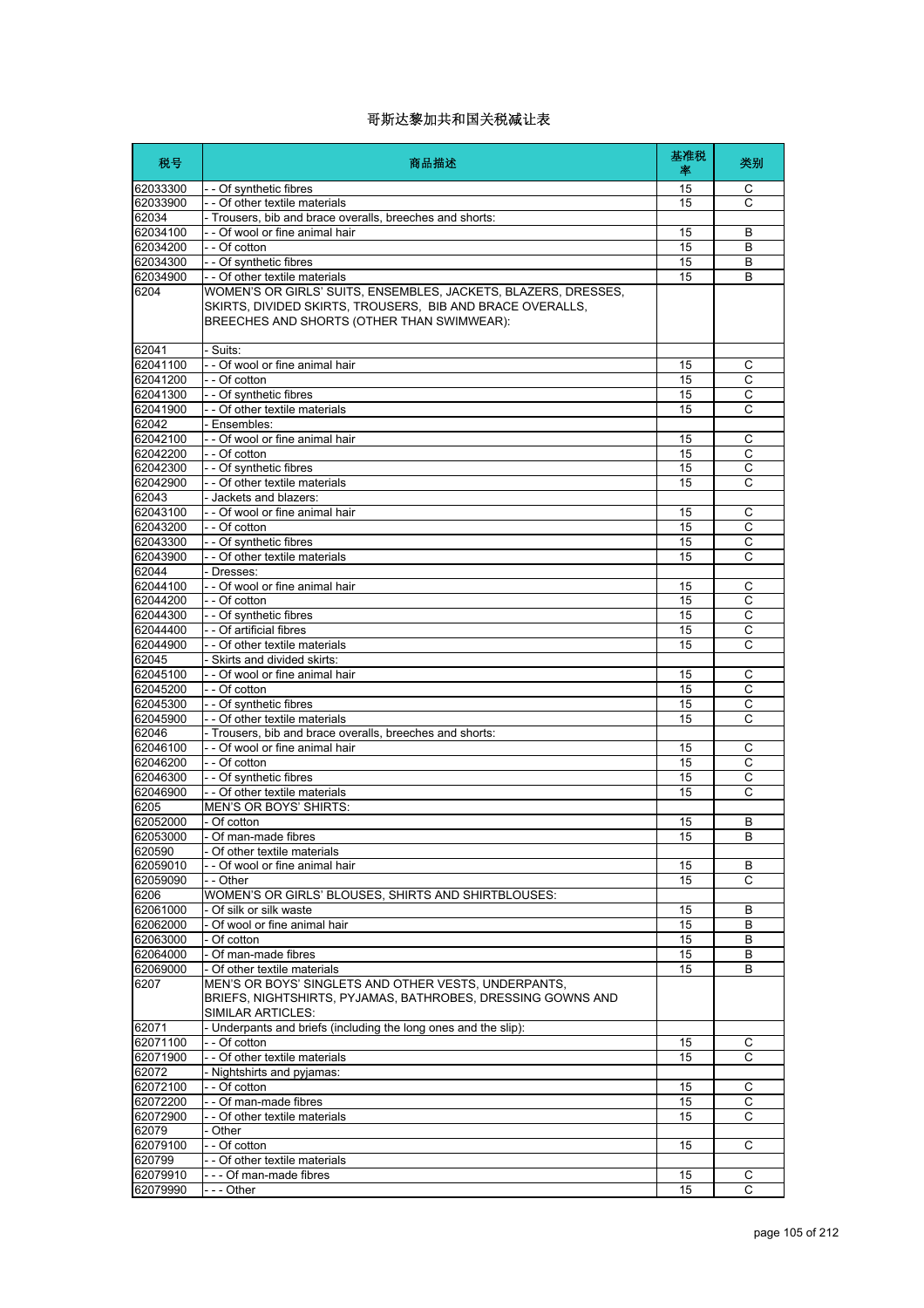| 税号                   | 商品描述                                                                                                                                                                   | 基准税<br>塞         | 类别                           |
|----------------------|------------------------------------------------------------------------------------------------------------------------------------------------------------------------|------------------|------------------------------|
| 6208                 | WOMEN'S OR GIRLS' SINGLETS AND OTHER VESTS, SLIPS, PETTICOATS,<br>BRIEFS, PANTIES, NIGHTDRESSES, PYJAMAS, NÉGLIGÉS, BATHROBES,<br>DRESSING GOWNS AND SIMILAR ARTICLES: |                  |                              |
| 62081                | - Slips and petticoats:                                                                                                                                                |                  |                              |
| 62081100             | -- Of man-made fibres                                                                                                                                                  | 15               | С                            |
| 62081900             | - - Of other textile materials                                                                                                                                         | 15               | C                            |
| 62082                | - Nightdresses and pyjamas:                                                                                                                                            |                  |                              |
| 62082100             | - - Of cotton                                                                                                                                                          | 15               | С                            |
| 62082200             | - - Of man-made fibres                                                                                                                                                 | <b>MFN</b>       | Ε                            |
| 62082900             | - - Of other textile materials                                                                                                                                         | 15               | C                            |
| 62089                | - Other:                                                                                                                                                               |                  |                              |
| 62089100             | - - Of cotton                                                                                                                                                          | 15<br><b>MFN</b> | С<br>$\overline{\mathsf{E}}$ |
| 62089200<br>62089900 | - - Of man-made fibres<br>- - Of other textile materials                                                                                                               | <b>MFN</b>       | Ε                            |
| 6209                 | BABIES' GARMENTS AND CLOTHING ACCESSORIES:                                                                                                                             |                  |                              |
| 62092000             | - Of cotton:                                                                                                                                                           | 15               | $\mathsf C$                  |
| 62093000             | - Of synthetic fibres:                                                                                                                                                 | 15               | C                            |
| 620990               | - Of other textile materials:                                                                                                                                          |                  |                              |
| 62099010             | - - Of wool or fine animal hair                                                                                                                                        | 15               | С                            |
| 62099090             | - - Other                                                                                                                                                              | 15               | C                            |
| 6210                 | GARMENTS, MADE UP OFPRODUCTS OF HEADING 56.02,<br>56.03, 59.03, 59.06 OR 59.07:                                                                                        |                  |                              |
| 621010               | Ofproducts of heading 5602 or 5603:                                                                                                                                    |                  |                              |
| 62101010             | - - Disposable sterilized overalls                                                                                                                                     | 1                | Α                            |
| 62101090             | - - Other                                                                                                                                                              | 15               | С                            |
| 62102000             | Other garments, of the type described in subheadings 62.01 11 to 62.01 19:                                                                                             | 15               | $\overline{C}$               |
| 62103000             | Other garments, of the type described in subheadings 62.01 11 to 62.02 19:                                                                                             | 15               | С                            |
| 62104000             | - Other men's or boys' garments                                                                                                                                        | 15               | C                            |
| 62105000             | - Other women's or girls' garments                                                                                                                                     | 15               | C                            |
| 6211                 | TRACK SUITS, SKI SUITS AND SWIMWEAR, OTHER GARMENTS:                                                                                                                   |                  |                              |
| 62111                | - Swimwear:                                                                                                                                                            |                  |                              |
| 62111100             | - - Men's or boys'                                                                                                                                                     | 15               | С                            |
| 62111200             | - - Women's or girls'                                                                                                                                                  | <b>MFN</b>       | Ε<br>C                       |
| 62112000<br>62113    | - Overalls and -Ski suits<br>- Other garments, men's or boys':                                                                                                         | 15               |                              |
| 62113200             | - - Of cotton                                                                                                                                                          | 15               | C                            |
| 62113300             | - - Of man-made fibres                                                                                                                                                 | 15               | C                            |
| 62113900             | - - Of other textile materials                                                                                                                                         | 15               | C                            |
| 62114                | - Other garments, women's or girls':                                                                                                                                   |                  |                              |
| 62114100             | - - Of wool or fine animal hair                                                                                                                                        | 15               | C                            |
| 62114200             | - - Of cotton                                                                                                                                                          | <b>MFN</b>       | E                            |
| 62114300             | Of man-made fibres                                                                                                                                                     | 15               | $\overline{C}$               |
| 62114900             | - - Of other textile materials                                                                                                                                         | 15               | С                            |
| 6212                 | BRASSIÈRES, GIRDLES, CORSETS, BRACES, SUSPENDERS, GARTERS AND<br>SIMILAR ARTICLES AND PARTS THEREOF, WHETHER OR NOT KNITTED OR<br>CROCHETED:                           |                  |                              |
| 62121000             | - Brassières                                                                                                                                                           | <b>MFN</b>       | Е                            |
| 62122000             | - Girdles and panty-girdles                                                                                                                                            | <b>MFN</b>       | Е                            |
| 62123000             | - Corselettes                                                                                                                                                          | <b>MFN</b>       | E                            |
| 62129000             | - Other:                                                                                                                                                               | <b>MFN</b>       | E                            |
| 6213                 | <b>HANDKERCHIEFS:</b>                                                                                                                                                  |                  |                              |
| 62132000             | - Of cotton                                                                                                                                                            | 15               | С                            |
| 62139000<br>6214     | - Of other textile materials<br>SHAWLS, SCARVES, MUFFLERS, MANTILLAS, VEILS AND THE LIKE:                                                                              | 15               | C                            |
| 62141000             | - Of silk or silk waste:                                                                                                                                               | 15               | С                            |
| 62142000             | - Of wool or fine animal hair:                                                                                                                                         | 15               | C                            |
| 62143000             | - Of synthetic fibres:                                                                                                                                                 | 15               | $\overline{C}$               |
| 62144000             | - Of artificial fibres:                                                                                                                                                | 15               | С                            |
| 62149000             | - Of other textile materials:                                                                                                                                          | 15               | $\overline{c}$               |
| 6215                 | TIES, BOW TIES AND THE LIKE                                                                                                                                            |                  |                              |
| 62151000             | - Of silk or silk waste                                                                                                                                                | 15               | С                            |
| 62152000             | - Of man-made fibres                                                                                                                                                   | 15               | $\mathsf C$                  |
| 62159000             | - Of other textile materials                                                                                                                                           | 15               | С                            |
| 62160000             | GLOVES, MITTENS AND MITTS                                                                                                                                              | 15               | C                            |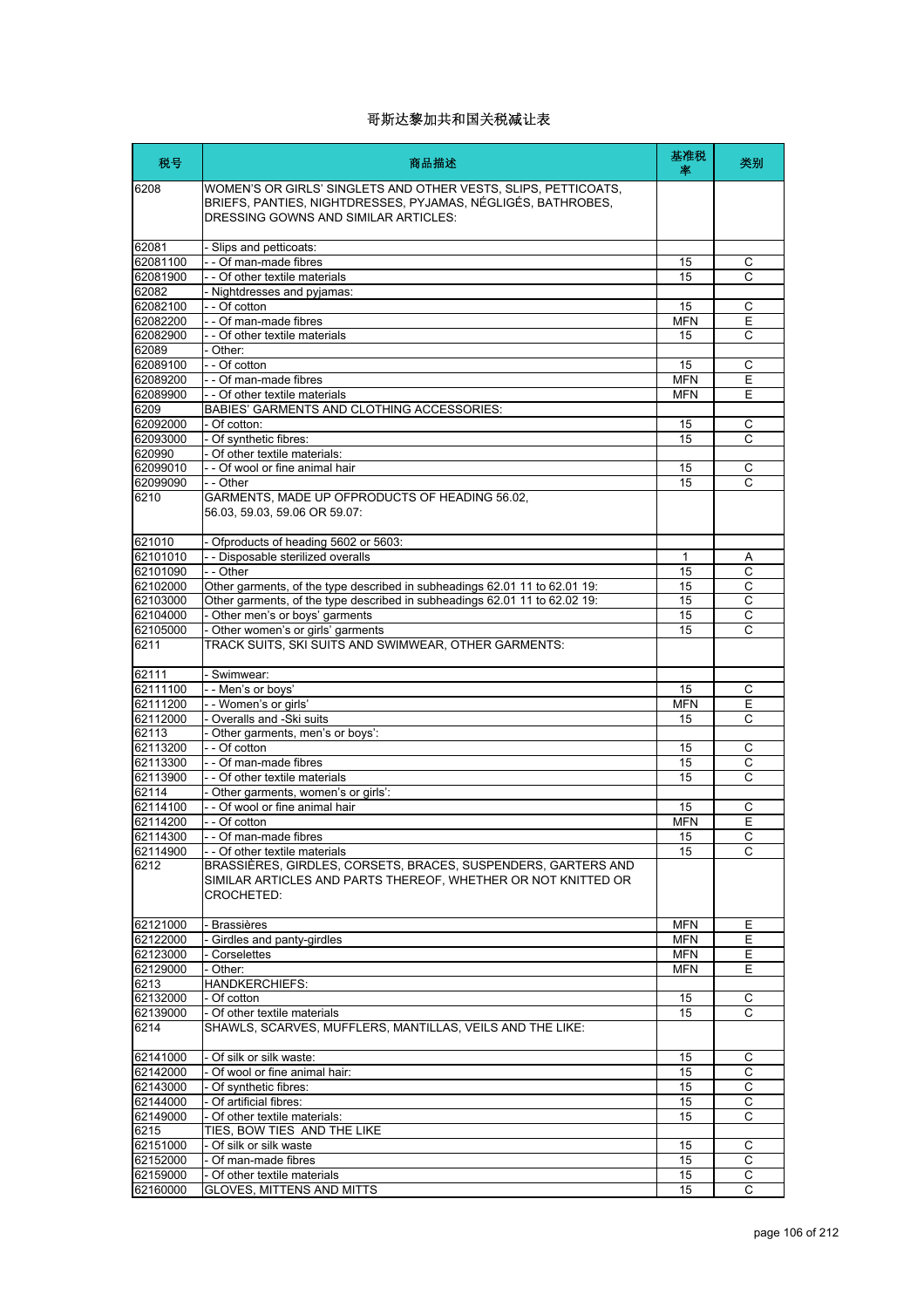| 税号                | 商品描述                                                                                                                    | 基准税<br>率   | 类别                  |
|-------------------|-------------------------------------------------------------------------------------------------------------------------|------------|---------------------|
| 6217              | OTHER MADE UP CLOTHING ACCESSORIES: PARTS OF GARMENTS OR OF<br>CLOTHING ACCESSORIES, OTHER THAN THOSE OF HEADING 62.12: |            |                     |
| 62171000          | - Clothing accesories                                                                                                   | 15         | С                   |
| 62179000          | - Parts                                                                                                                 | 15         | C                   |
| 63                | OTHER MADE UP TEXTILE ARTICLES; SETS; WORN CLOTHING AND WORN<br><b>TEXTILE ARTICLES: RAGS</b>                           |            |                     |
| 6301              | <b>BLANKETS</b>                                                                                                         |            |                     |
| 63011000          | - Electric blankets                                                                                                     | 15         | С                   |
| 63012000          | - Blankets (other than electric blankets), of wool or of fine animal hair                                               | 15         | $\mathsf{C}$        |
| 63013000          | - Blankets (other than electric blankets), of cotton                                                                    | 15         | С                   |
| 63014000          | - Blankets (other than electric blankets) a of synthetic fibres                                                         | 15         | $\overline{C}$      |
| 63019000          | - Other blankets                                                                                                        | 15         | C                   |
| 6302              | BED LINEN, TABLE LINEN, TOILET LINEN AND KITCHEN LINEN                                                                  |            |                     |
| 63021000          | - Bed linen, knitted or crocheted                                                                                       | 15         | C                   |
| 63022             | - Other bed linen, printed:                                                                                             |            |                     |
| 63022100          | - - Of cotton                                                                                                           | 15         | С                   |
| 63022200          | - - Of man-made fibres                                                                                                  | 15         | $\overline{C}$      |
| 63022900          | - - Of other textile materials                                                                                          | 15         | C                   |
| 63023             | - Other bed linen:                                                                                                      |            |                     |
| 63023100          | - - Of cotton                                                                                                           | 15         | C                   |
| 63023200          | - - Of man-made fibres                                                                                                  | 15         | C                   |
| 63023900          | - - Of other textile materials                                                                                          | 15         | C<br>$\overline{C}$ |
| 63024000          | - Table linen, knitted or crocheted                                                                                     | 15         |                     |
| 63025<br>63025100 | - Other table linen:<br>- - Of cotton                                                                                   | 15         | C                   |
| 63025300          | -- Of man-made fibres                                                                                                   | <b>MFN</b> | E                   |
| 630259            | - - Of other textile materials                                                                                          |            |                     |
| 63025910          | $-  -$ Of flax                                                                                                          | 15         | С                   |
| 63025990          | - - - Other                                                                                                             | 15         | С                   |
| 63026000          | - Toilet linen and kitchen linen, of terry towelling or similar terry fabrics, of cotton                                | 15         | C                   |
| 63029             | - Other                                                                                                                 |            |                     |
| 63029100          | - - Of cotton                                                                                                           | 15         | С                   |
| 63029300          | - - Of man-made fibres                                                                                                  | 15         | C                   |
| 630299            | - - Of other textile materials                                                                                          |            |                     |
| 63029910          | --- Of flax                                                                                                             | 15         | С                   |
| 63029990          | --- Other                                                                                                               | 15         | C                   |
| 6303              | CURTAINS (INCLUDING DRAPES) AND INTERIOR BLINDS; CURTAIN OR BED<br><b>VALANCES:</b>                                     |            |                     |
| 63031             | - Knitted or crocheted:                                                                                                 |            |                     |
| 63031200          | - - Of synthetic fibres                                                                                                 | <b>MFN</b> | Е                   |
| 630319            | - - Of other textile materials                                                                                          |            |                     |
| 63031910          | -  - - Of cotton                                                                                                        | 15         | С                   |
| 63031990          | - - Other                                                                                                               | 15         | C                   |
| 63039             | - Other                                                                                                                 |            |                     |
| 63039100          | - - Of cotton                                                                                                           | 15         | С                   |
| 63039200          | - - Of man-made fibres                                                                                                  | 15         | С                   |
| 63039900          | - - Of other textile materials                                                                                          | 15         | C                   |
| 6304              | OTHER FURNISHING ARTICLES, EXCLUDING THOSE OF HEADING 94.04:                                                            |            |                     |
| 63041             | - Bedspreads:                                                                                                           |            |                     |
| 63041100          | - - Knitted or crocheted                                                                                                | 15         | C                   |
| 63041900          | - - Other                                                                                                               | 15         | С                   |
| 63049             | - Other                                                                                                                 |            |                     |
| 63049100          | - - Knitted or crocheted                                                                                                | 15         | C                   |
| 63049200          | - - Not knitted or crocheted, of cotton                                                                                 | 15         | С<br>$\mathsf C$    |
| 63049300          | - - Not knitted or crocheted, of synthetic fibres:                                                                      | 15<br>15   | C                   |
| 63049900<br>6305  | - - Not knitted or crocheted, of other textile materials<br>SACKS AND BAGS, OF A KIND USED FOR THE PACKING OF GOODS:    |            |                     |
| 63051000          | - Of jute or of other textile bast fibres of heading 53.03                                                              | 15         | С                   |
| 63052000          | - Of cotton                                                                                                             | 15         | C                   |
| 63053             | - Of man-made textile materials:                                                                                        |            |                     |
| 63053200          | -- Flexible intermediate bulk containers                                                                                | 15         | С                   |
| 63053300          | - - Other, of polyethylene or polypropylene strip or the like:                                                          | <b>MFN</b> | Е                   |
| 63053900          | - - Other                                                                                                               | 15         | С                   |
| 63059000          | - Of other textile materials                                                                                            | 15         | С                   |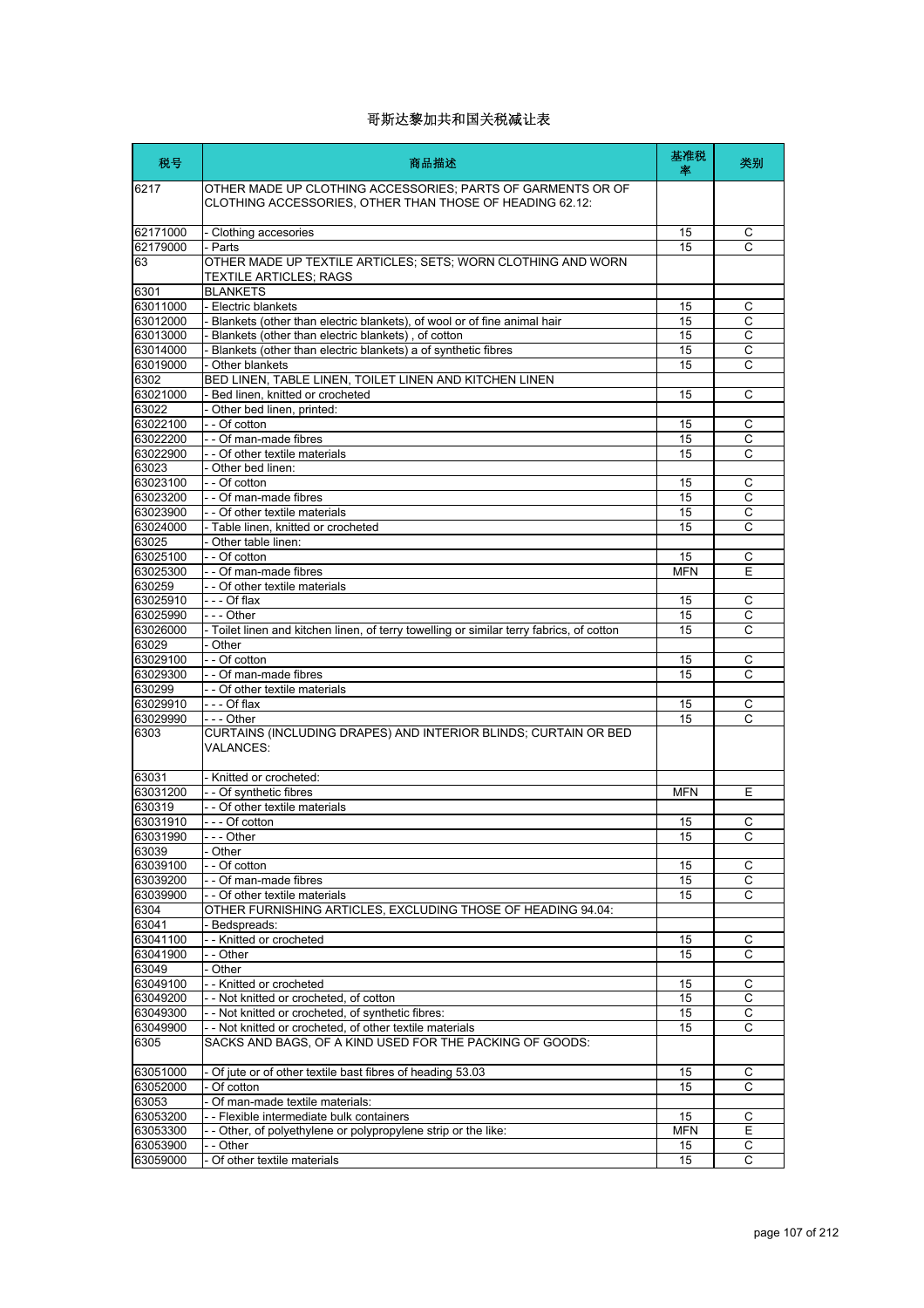| 税号                 | 商品描述                                                                                                                                                                                                                             | 基准税<br>塞 | 类别             |
|--------------------|----------------------------------------------------------------------------------------------------------------------------------------------------------------------------------------------------------------------------------|----------|----------------|
| 6306               | TARPAULINS, AWNINGS AND SUNBLINDS; TENTS; SAILS<br>FOR BOATS, SAILBOARDS OR LANDCRAFT; CAMPING GOODS:                                                                                                                            |          |                |
| 63061              | - Tarpaulins, sunblinds and awnings of any kind:                                                                                                                                                                                 |          |                |
| 63061200           | Of synthetic fibres:                                                                                                                                                                                                             | 15       | С              |
| 630619<br>63061910 | - - Of other textile materials:<br>--- Of cotton:                                                                                                                                                                                | 15       | С              |
| 63061990           | --- Other                                                                                                                                                                                                                        | 15       | C              |
| 63062              | - Tents:                                                                                                                                                                                                                         |          |                |
| 63062200           | - - Of synthetic fibres:                                                                                                                                                                                                         | 15       | C              |
| 630629             | - - Of other textile materials:                                                                                                                                                                                                  |          |                |
| 63062910           | --- Of cotton                                                                                                                                                                                                                    | 15       | C              |
| 63062990           | --- Other                                                                                                                                                                                                                        | 15       | C              |
| 630630<br>63063010 | - Sails:<br>- - Of synthetic fibres                                                                                                                                                                                              | 15       | С              |
| 63063090           | - - Of other textile materials                                                                                                                                                                                                   | 15       | С              |
| 63064000           | - Pneumatic mattresses:                                                                                                                                                                                                          | 15       | C              |
| 63069              | - Other                                                                                                                                                                                                                          |          |                |
| 63069100           | - - Of cotton                                                                                                                                                                                                                    | 15       | С              |
| 63069900           | - - Of other textile materials                                                                                                                                                                                                   | 15       | С              |
| 6307               | OTHER MADE UP ARTICLES. INCLUDING DRESS PATTERNS:                                                                                                                                                                                |          |                |
| 63071000           | - Floor-cloths, dish-cloths, dusters and similar cleaning cloths                                                                                                                                                                 | 15<br>1  | С              |
| 63072000<br>630790 | - Life-jackets and life-belts<br>- Other:                                                                                                                                                                                        |          | A              |
| 63079010           | - - Safety belts                                                                                                                                                                                                                 | 1        | Α              |
| 63079020           | - - Disposable masks:                                                                                                                                                                                                            | 1        | A              |
| 63079030           | - - Safety reflective strip                                                                                                                                                                                                      | 1        | Α              |
| 63079090           | - - Other                                                                                                                                                                                                                        | 15       | C              |
| 63080000           | SETS CONSISTING OF WOVEN FABRIC AND YARN.<br>WHETHER OR NOT WITH ACCESSORIES, FOR MAKING UP INTO RUGS,<br>TAPESTRIES, EMBROIDERED TABLE CLOTHS OR SERVIETTES, OR SIMILAR<br>TEXTILE ARTICLES, PUT UP IN PACKINGS FOR RETAIL SALE | 15       | C              |
| 6309               | WORN CLOTHING AND OTHER WORN ARTICLES                                                                                                                                                                                            |          |                |
| 63090010           | - Footwear:                                                                                                                                                                                                                      | 15       | С              |
| 63090090           | - - Other                                                                                                                                                                                                                        | 15       | C              |
| 6310               | USED OR NEW RAGS, SCRAP TWINE, CORDAGE, ROPE AND CABLES AND<br>WORN OUT ARTICLES OF TWINE, CORDAGE, ROPE OR CABLES, OF TEXTILE<br><b>MATERIALS:</b>                                                                              |          |                |
| 63101000           | - Sorted                                                                                                                                                                                                                         | 10       | C              |
| 631090             | - Other:                                                                                                                                                                                                                         |          |                |
| 63109010           | - - Containing 80% or more by weight of polyesters                                                                                                                                                                               | 10       | C              |
| 63109020           | - - Containing 80% or more by weight of acrylic fibres                                                                                                                                                                           | 10       | С              |
| 63109090<br>64     | - Other<br>FOOTWEAR, GAITERS AND THE LIKE; PARTS OF SUCH ARTICLES                                                                                                                                                                | 10       | C              |
| 6401               | WATERPROOF FOOTWEAR WITH OUTER SOLES AND UPPERS<br>OF RUBBER OR OF PLASTICS, THE UPPERS OF WHICH ARE NEITHER FIXED<br>TO THE SOLE NOR ASSEMBLED BY STITCHING, RIVETING, NAILING,<br>SCREWING, PLUGGING OR SIMILAR PROCESSES:     |          |                |
| 64011000           | - Footwear incorporating a protective metal toe-cap                                                                                                                                                                              | 15       | C              |
| 64019<br>64019200  | - Other footwear:<br>- - Covering the ankle but not covering the knee:                                                                                                                                                           | 15       | C              |
| 640199             | - - Other                                                                                                                                                                                                                        |          |                |
| 64019910           | - - Covering the knee:                                                                                                                                                                                                           | 15       | С              |
| 64019990           | --- Other                                                                                                                                                                                                                        | 15       | $\overline{c}$ |
| 6402               | OTHER FOOTWEAR WITH OUTER SOLES AND UPPERS OF RUBBER OR<br>PLASTICS:                                                                                                                                                             |          |                |
| 64021              | - Sports footwear:                                                                                                                                                                                                               |          |                |
| 64021200           | - - Ski-boots, cross-country ski footwear and snowboard<br>boots                                                                                                                                                                 | 15       | Α              |
| 64021900           | - - Other                                                                                                                                                                                                                        | 15       | A              |
| 64022000           | - Footwear with upper straps or thongs assembled to the sole by means of plugs:                                                                                                                                                  | 15       | С              |
| 64029              | - Other footwear:                                                                                                                                                                                                                |          |                |
| 640291<br>64029110 | -- Covering the ankle:<br>--- Other footwear incorporating a protective metal                                                                                                                                                    | 15       | C              |
|                    | toe-cap                                                                                                                                                                                                                          |          |                |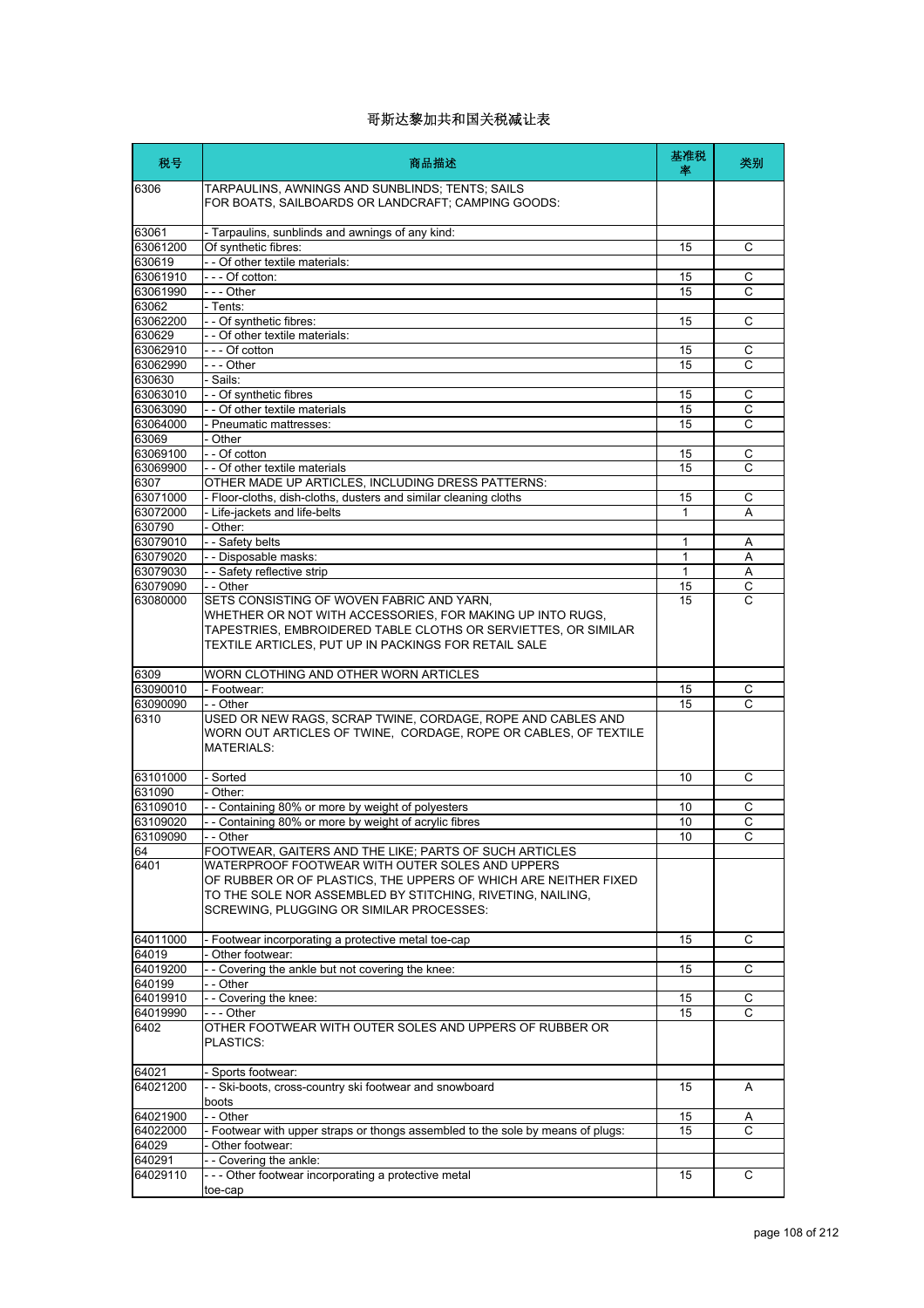| 税号                   | 商品描述                                                                                                                                                                                                                             | 基准税<br>率     | 类别          |
|----------------------|----------------------------------------------------------------------------------------------------------------------------------------------------------------------------------------------------------------------------------|--------------|-------------|
| 64029190             | $--$ Other                                                                                                                                                                                                                       | 15           | C           |
| 640299               | - - Other                                                                                                                                                                                                                        |              |             |
| 64029910             | - Other footwear incorporating a protective metal<br>toe-cap                                                                                                                                                                     | 15           | C           |
| 64029990             | - - - Other                                                                                                                                                                                                                      | 15           | C           |
| 6403                 | FOOTWEAR WITH OUTER SOLES OF RUBBER, PLASTICS, LEATHER OR<br>COMPOSITION LEATHER AND UPPERS OF LEATHER:                                                                                                                          |              |             |
| 64031                | - Sports footwear:                                                                                                                                                                                                               |              |             |
| 64031200             | - - Ski-boots, cross-country ski footwear and snowboard boots                                                                                                                                                                    | 15           | Α           |
| 64031900             | - - Other                                                                                                                                                                                                                        | 15           | Α           |
| 64032000             | - Footwear with outer soles of leather, and uppers which consist of leather straps<br>across the instep and around the big toe                                                                                                   | MFN          | Е           |
| 64034000             | - Other footwear incorporating a protective metal toe-cap                                                                                                                                                                        | 15           | C           |
| 64035                | - Other footwear with outer soles of leather:                                                                                                                                                                                    |              |             |
| 64035100             | - - Covering the ankle:                                                                                                                                                                                                          | <b>MFN</b>   | E           |
| 64035900             | - - Other                                                                                                                                                                                                                        | <b>MFN</b>   | E           |
| 64039<br>640391      | - - Other footwear<br>-- Covering the ankle                                                                                                                                                                                      |              |             |
| 64039110             | --- Footwear made on a base or platform of wood, without insole or protective metal                                                                                                                                              | <b>MFN</b>   | E           |
|                      | toe cap.                                                                                                                                                                                                                         |              |             |
| 64039190<br>640399   | --- Other<br>- - Other                                                                                                                                                                                                           | <b>MFN</b>   | E           |
| 64039910             | --- Footwear made on a base or platform of wood, without insole or protective metal                                                                                                                                              | <b>MFN</b>   | Е           |
| 64039990             | toe cap.<br>- - - Other                                                                                                                                                                                                          | <b>MFN</b>   | E           |
| 6404                 | FOOTWEAR WITH OUTER SOLES OF RUBBER, PLASTICS, LEATHER OR                                                                                                                                                                        |              |             |
|                      | COMPOSITION LEATHER AND UPPERS OF TEXTILE MATERIALS:                                                                                                                                                                             |              |             |
| 64041                | - Footwear with outer soles of rubber or plastics:                                                                                                                                                                               |              |             |
| 64041100             | - Sports footwear; tennis shoes, basketball shoes, gym shoes, training shoes and the<br>like:                                                                                                                                    | 15           | A           |
| 640419               | - - Other                                                                                                                                                                                                                        |              |             |
| 64041910             | --- Shoe covers with a plastic sole                                                                                                                                                                                              | $\mathbf{1}$ | Α           |
| 64041990             | --- Other                                                                                                                                                                                                                        | 15           | C           |
| 64042000             | - Footwear with outer soles of leather or composition leather                                                                                                                                                                    | 15           | С           |
| 6405                 | OTHER FOOTWEAR:                                                                                                                                                                                                                  |              |             |
| 64051000             | - With the uppers of leather or composition leather                                                                                                                                                                              | 15<br>15     | С           |
| 64052000<br>64059000 | - With the uppers of textile materials<br>- Other                                                                                                                                                                                | 15           | C<br>C      |
| 6406                 | PARTS OF FOOTWEAR (INCLUDING UPPERS WHETHER OR NOT ATTACHED TO<br>SOLES OTHER THAN OUTER SOLES); REMOVABLE IN-SOLES, HEEL CUSHIONS<br>AND SIMILAR ARTICLES; GAITERS, LEGGINGS AND SIMILAR ARTICLES, AND<br><b>PARTS THEREOF:</b> |              |             |
| 640610               | Uppers and parts thereof, other than stiffeners and hard toe caps:                                                                                                                                                               |              |             |
| 64061010             | - - Toe caps:                                                                                                                                                                                                                    | 10           | $\mathsf C$ |
| 64061090             | - - Other                                                                                                                                                                                                                        | 10           | С           |
| 64062000             | - Outer soles and heels, of rubber or plastics:                                                                                                                                                                                  | 6            | C           |
| 64069                | Other                                                                                                                                                                                                                            |              |             |
| 640691               | - - Of wood:                                                                                                                                                                                                                     |              |             |
| 64069110             | --- Outer soles and heels:                                                                                                                                                                                                       | 6            | С           |
| 64069120             | - - - Arch supports of birch, formed under pressure and by heat                                                                                                                                                                  | 1            | Α           |
| 64069190             | - - - Other                                                                                                                                                                                                                      | $\mathbf{1}$ | Α           |
| 640699               | - - Of other materials:                                                                                                                                                                                                          |              |             |
| 64069910<br>64069920 | --- Outer soles and heels, other than of rubber, plastics or wood:<br>--- Removable insoles, heel cushions and the like:                                                                                                         | 6            | С           |
| 64069990             | -  - - Other                                                                                                                                                                                                                     | 6<br>6       | С<br>C      |
| 65                   | HEADGEAR AND PARTS THEREOF                                                                                                                                                                                                       |              |             |
| 65010000             | HAT-FORMS, HAT BODIES AND HOODS OF FELT, NEITHER BLOCKED TO<br>SHAPE NOR WITH MADE BRIMS; PLATEAUX AND MANCHONS (INCLUDING SLIT<br>MANCHONS), OF FELT                                                                            | 6            | A           |
| 65020000             | HAT-SHAPES, PLAITED OR MADE BY ASSEMBLING STRIPS OF ANY MATERIAL,<br>NEITHER BLOCKED TO SHAPE, NOR WITH MADE BRIMS, NOR LINED, NOR<br>TRIMMED                                                                                    | 6            | A           |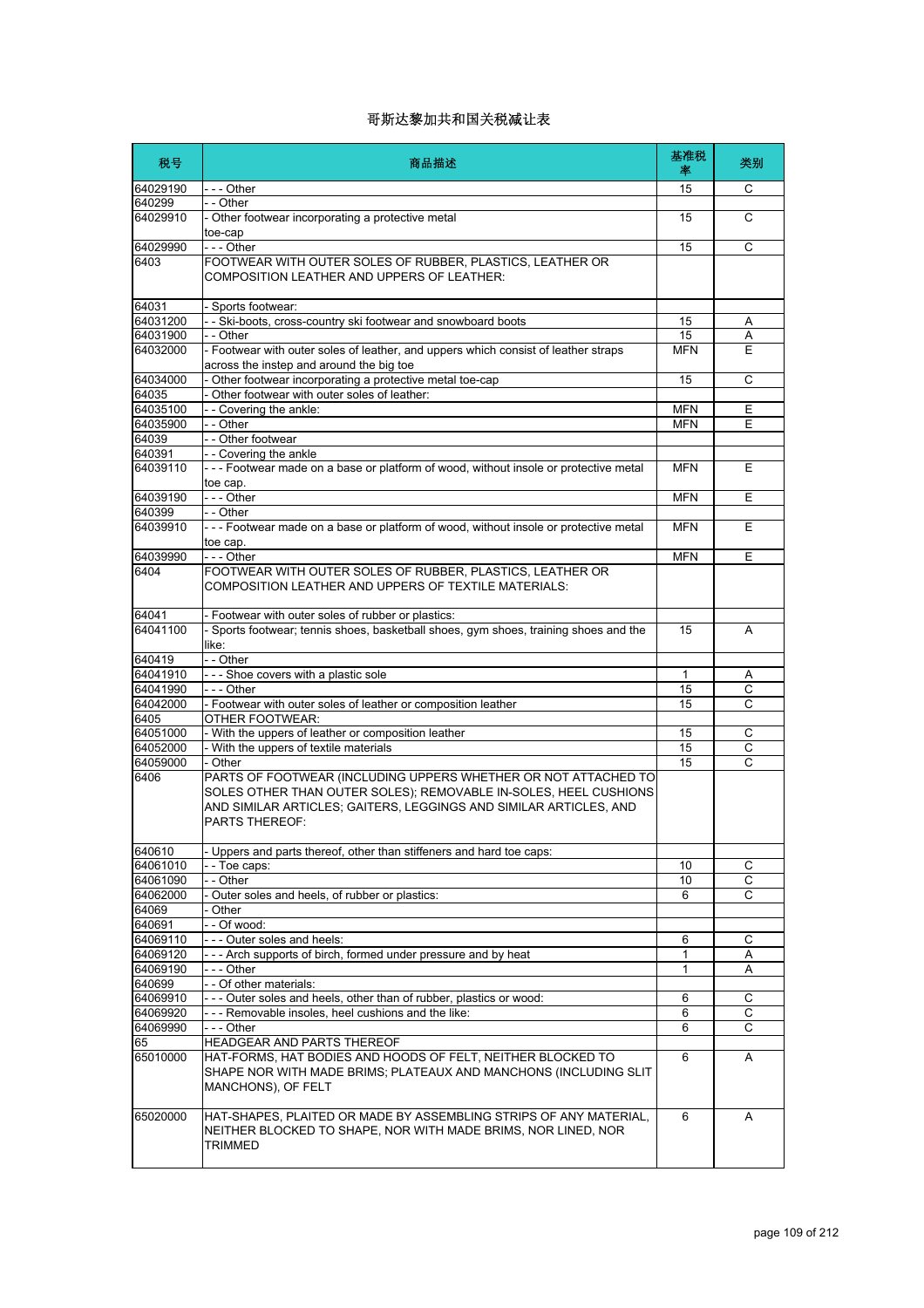| 税号                   | 商品描述                                                                                                                                                                                                                                       | 基准税<br>率 | 类别     |
|----------------------|--------------------------------------------------------------------------------------------------------------------------------------------------------------------------------------------------------------------------------------------|----------|--------|
| 65040000             | HATS AND OTHER HEADGEAR, PLAITED OR MADE BY ASSEMBLING STRIPS OF<br>ANY MATERIAL, WHETHER OR NOT LINED OR TRIMMED                                                                                                                          | 15       | B      |
| 6505                 | HATS AND OTHER HEADGEAR, KNITTED OR CROCHETED, OR MADE UP FROM<br>LACE, FELT OR OTHER TEXTILE FABRIC, IN THE PIECE (BUT NOT IN STRIPS),<br>WHETHER OR NOT LINED OR TRIMMED; HAIR-NETS OF ANY MATERIAL,<br>WHETHER OR NOT LINED OR TRIMMED: |          |        |
| 65051000             | - Hair nets                                                                                                                                                                                                                                | 15       | A      |
| 650590               | - Other                                                                                                                                                                                                                                    |          |        |
| 65059010             | Hats and headgear of fur felt made from hat forms and hat bodies of 65.01, for men or<br>boys wheather or not trimmed                                                                                                                      | 15       | A      |
| 65059090             | - - Other                                                                                                                                                                                                                                  | 15       | A      |
| 6506                 | OTHER HEADGEAR, WHETHER OR NOT LINED OR<br>TRIMMED:                                                                                                                                                                                        |          |        |
| 650610               | - Safety headgear:                                                                                                                                                                                                                         |          |        |
| 65061010             | - Of plastics, whether or not reinforced with glass fibres or other materials:                                                                                                                                                             | 15       | С      |
| 65061090             | - - Other                                                                                                                                                                                                                                  | 15       | С      |
| 65069                | - Other                                                                                                                                                                                                                                    |          |        |
| 65069100             | - - Of rubber or of plastics                                                                                                                                                                                                               | 15       | C      |
| 650699               | - - Of other materials:<br>--- Of furskin                                                                                                                                                                                                  |          |        |
| 65069910<br>65069990 | - -- other                                                                                                                                                                                                                                 | 15<br>15 | B<br>В |
| 65070000             | HEAD-BANDS, LININGS, COVERS, HAT FOUNDATIONS,                                                                                                                                                                                              | 6        | A      |
|                      | HAT FRAMES, PEAKS AND CHINSTRAPS, FOR HEADGEAR                                                                                                                                                                                             |          |        |
| 66                   | UMBRELLAS, SUN UMBRELLAS, WALKING-STICKS, SEAT-STICKS, WHIPS,<br>RIDING-CROPS AND PARTS THEREOF                                                                                                                                            |          |        |
| 6601                 | UMBRELLAS AND SUN UMBRELLAS (INCLUDING WALKING-<br>STICK UMBRELLAS, GARDEN UMBRELLAS AND SIMILAR<br><b>UMBRELLAS):</b>                                                                                                                     |          |        |
| 66011000             | - Garden or similar umbrellas                                                                                                                                                                                                              | 15       | C      |
| 66019                | - Other:                                                                                                                                                                                                                                   |          |        |
| 66019100             | - - Having a telescopic shaft:                                                                                                                                                                                                             | 15       | С      |
| 66019900             | - - Other                                                                                                                                                                                                                                  | 15       | C      |
| 66020000             | WALKING-STICKS, SEAT-STICKS, WHIPS, RIDING-CROPS AND THE LIKE                                                                                                                                                                              | 15       | B      |
| 6603                 | PARTS, TRIMMINGS AND ACCESSORIES OF ARTICLES OF<br>HEADING 66.01 OR 66.02:                                                                                                                                                                 |          |        |
| 66032000             | - Umbrella frames, including frames mounted on shafts (sticks):                                                                                                                                                                            | 6        | В      |
| 66039000             | - Other                                                                                                                                                                                                                                    | 6        | В      |
| 67                   | PREPARED FEATHERS AND DOWN AND ARTICLES MADE OF FEATHERS OR OF<br>DOWN; ARTIFICIAL FLOWERS; ARTICLES OF HUMAN HAIR                                                                                                                         |          |        |
| 67010000             | SKINS AND OTHER PARTS OF BIRDS WITH THEIR FEATHERS<br>OR DOWN, FEATHERS, PARTS OF FEATHERS, DOWN AND ARTICLES THEREOF<br>(OTHER THAN GOODS OF HEADING 05.05 AND WORKED QUILLS AND SCAPES)                                                  | 15       | B      |
| 6702                 | ARTIFICIAL FLOWERS, FOLIAGE AND FRUIT AND PARTS THEREOF; ARTICLES<br>MADE OF ARTIFICIAL FLOWERS, FOLIAGE OR FRUIT:                                                                                                                         |          |        |
| 67021000             | - Of plastics:                                                                                                                                                                                                                             | 15       | С      |
| 67029000             | - Of other materials:                                                                                                                                                                                                                      | 15       |        |
| 6703                 | HUMAN HAIR, DRESSED, THINNED, BLEACHED OR OTHERWISE<br>WORKED; WOOL OR OTHER ANIMAL HAIR OR OTHER TEXTILE MATERIALS,<br>PREPARED FOR USE IN MAKING WIGS OR THE LIKE                                                                        |          |        |
| 67030010             | Man-made textile materials, prepared for use in making dolls' hair                                                                                                                                                                         | 6        | A      |
| 67030090             | - Other                                                                                                                                                                                                                                    | 15       | C      |
| 6704                 | WIGS, FALSE BEARDS, EYEBROWS AND EYELASHES, SWITCHES AND THE<br>LIKE, OF HUMAN OR ANIMAL HAIR OR OF TEXTILE MATERIALS; ARTICLES OF<br>HUMAN HAIR NOT ELSEWHERE SPECIFIED OR INCLUDED:                                                      |          |        |
| 67041                | - Of synthetic textile materials:                                                                                                                                                                                                          |          |        |
| 67041100             | - Complete wigs                                                                                                                                                                                                                            | 15       | С      |
| 67041900             | - - Other                                                                                                                                                                                                                                  | 15       | C      |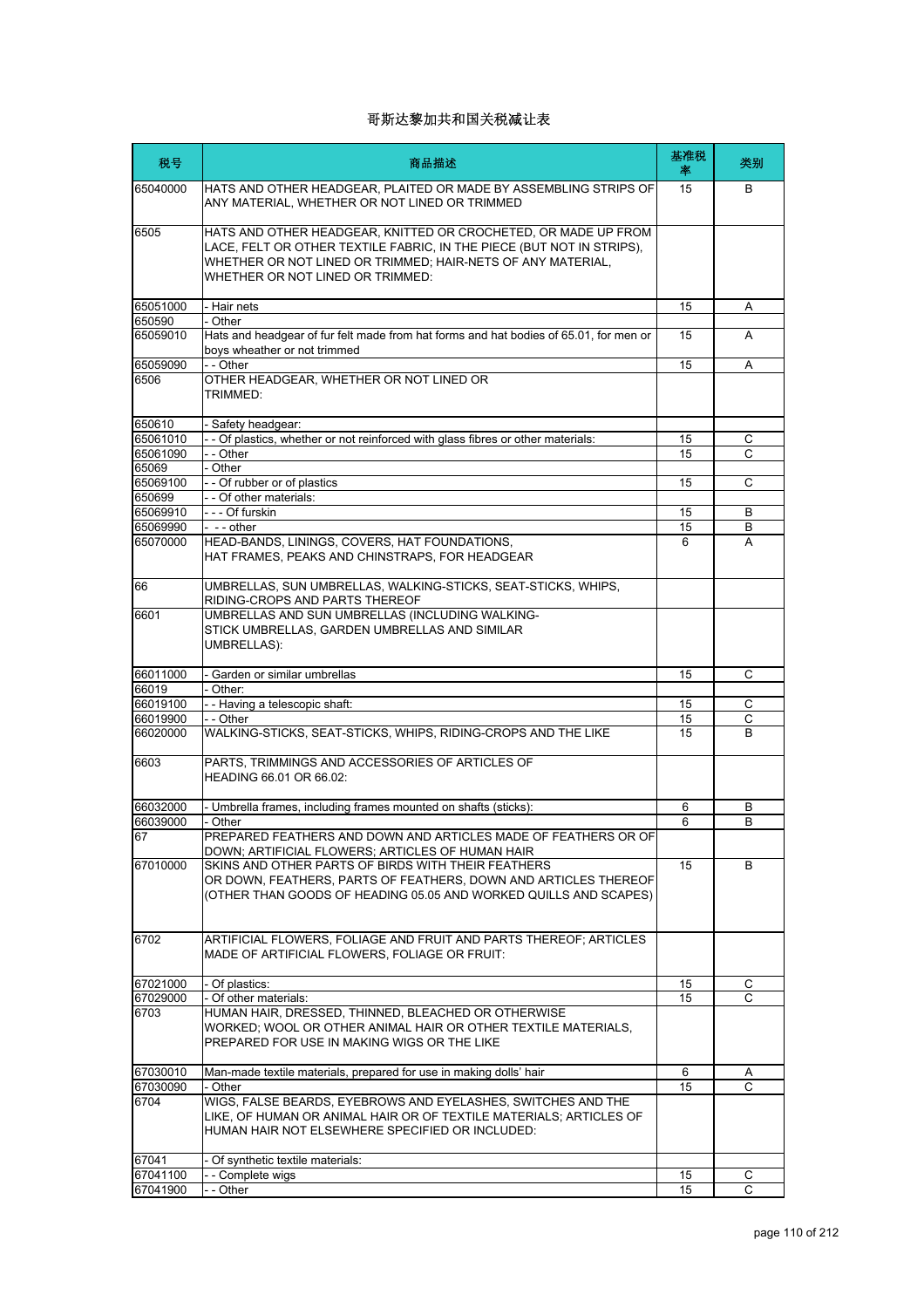| 税号       | 商品描述                                                                                                                                                                                                                                                                                                               | 基准税<br>率     | 类别 |
|----------|--------------------------------------------------------------------------------------------------------------------------------------------------------------------------------------------------------------------------------------------------------------------------------------------------------------------|--------------|----|
| 67042000 | - Of hair                                                                                                                                                                                                                                                                                                          | 15           | С  |
| 67049000 | - Of other materials:                                                                                                                                                                                                                                                                                              | 15           | C  |
| 68       | ARTICLES OF STONE, PLASTER, CEMENT, ASBESTOS, MICA OR SIMILAR<br><b>MATERIALS</b>                                                                                                                                                                                                                                  |              |    |
| 68010000 | SETTS, CURBSTONES AND FLAGSTONES, OF NATURAL<br>STONE (EXCEPT SLATE)                                                                                                                                                                                                                                               | 15           | C  |
| 6802     | WORKED MONUMENTAL OR BUILDING STONE (EXCEPT SLATE) AND ARTICLES<br>THEREOF, OTHER THAN GOODS OF HEADING 6801; MOSAIC CUBES AND THE<br>LIKE, OF NATURAL STONE (INCLUDING SLATE), WHETHER OR NOT ON A<br><b>BACKING; GRANULES</b>                                                                                    |              |    |
| 68021000 | - Tiles, cubes and similar articles, whether or not rectangular (including square), the<br>largest surface area of which is capable of being enclosed in a square the side of<br>which is less than 7 cm; artificially coloured granules, chippings and powder:                                                    | 15           | C  |
| 68022    | Other monumental or building stone and articles thereof, simply cut or sawn, with a<br>flat or even surface:                                                                                                                                                                                                       |              |    |
| 68022100 | - - Marble, travertine and alabaster:                                                                                                                                                                                                                                                                              | 15           | С  |
| 68022300 | - - Granite                                                                                                                                                                                                                                                                                                        | 15           | C  |
| 680229   | - - Other stone                                                                                                                                                                                                                                                                                                    |              |    |
| 68022910 | - - Other calcareous stone                                                                                                                                                                                                                                                                                         | 15           | С  |
| 68022990 | --- Other                                                                                                                                                                                                                                                                                                          | 15           | C  |
| 68029    | - Other                                                                                                                                                                                                                                                                                                            |              |    |
| 68029100 | - - Marble, travertine and alabaster:                                                                                                                                                                                                                                                                              | 15           | С  |
| 68029200 | - - Other calcareous stone                                                                                                                                                                                                                                                                                         | 15           | С  |
| 68029300 | - - Granite                                                                                                                                                                                                                                                                                                        | 15           | C  |
| 68029900 | - - Other stone                                                                                                                                                                                                                                                                                                    | 15           | С  |
| 68030000 | WORKED SLATE AND ARTICLES OF SLATE OR OF AGGLOMERATED<br><b>SLATE</b>                                                                                                                                                                                                                                              | 6            | B  |
| 6804     | MILLSTONES, GRINDSTONES, GRINDING WHEELS AND THE LIKE, WITHOUT<br>FRAMEWORKS, FOR GRINDING, SHARPENING, POLISHING, TRUEING OR<br>CUTTING, HAND SHARPENING OR POLISHING STONES, AND PARTS THEREOF,<br>OF NATURAL STONE, OF AGGLOMERATED NATURAL OR ARTIFICIAL<br>ABRASIVES, OR OF CERAMICS                          |              |    |
| 68041000 | Millstones and grindstones for milling, grinding or pulping                                                                                                                                                                                                                                                        | 1            | Α  |
| 68042    | Other millstones, grindstones, grinding wheels and the like:                                                                                                                                                                                                                                                       |              |    |
| 68042100 | - - Of agglomerated synthetic or natural diamond                                                                                                                                                                                                                                                                   | 1            | Α  |
| 68042200 | - - Of other agglomerated abrasives or of ceramics                                                                                                                                                                                                                                                                 | $\mathbf{1}$ | Α  |
| 68042300 | - - Of natural stone:                                                                                                                                                                                                                                                                                              | 1            | Α  |
| 68043000 | --- Hand sharpening or polishing stones                                                                                                                                                                                                                                                                            | 1            | Α  |
| 6805     | NATURAL OR ARTIFICIAL ABRASIVE POWDER OR GRAIN, ON A BASE OF<br>TEXTILE MATERIAL, OF PAPER, OF PAPERBOARD OR OF OTHER MATERIALS,<br>WHETHER OR NOT CUT TO SHAPE OR SEWN OR OTHERWISE MADE UP:                                                                                                                      |              |    |
| 68051000 | On a base of woven textle fabric only                                                                                                                                                                                                                                                                              | 10           | C  |
| 680520   | On a base of paper or paperboard only:                                                                                                                                                                                                                                                                             |              |    |
| 68052010 | - Abrasive paper for wood and waterproof abrasive paper, other than discs                                                                                                                                                                                                                                          | 10           | С  |
| 68052090 | - - Other                                                                                                                                                                                                                                                                                                          | 10           | C  |
| 68053000 | - On a base of other materials:                                                                                                                                                                                                                                                                                    | 6            | A  |
| 6806     | SLAG WOOL, ROCK WOOL AND SIMILAR MINERAL WOOLS; EXFOLIATED<br>VERMICULITE, EXPANDED CLAYS, FOAMED SLAG AND SIMILAR EXPANDED<br>MINERAL MATERIALS; MIXTURES AND ARTICLES OF HEAT-INSULATING,<br>SOUNDINSULATING OR SOUND-ABSORBING MINERAL MATERIALS.<br>OTHER THAN THOSE OF HEADING 6811 OR 6812 OR OF CHAPTER 69: |              |    |
| 68061000 | - Slag wool, rock wool and similar mineral wools (including intermixtures thereof), in<br>bulk, sheets or rolls:                                                                                                                                                                                                   | $\mathbf{1}$ | A  |
| 68062000 | - Exfoliated vermiculite, expanded clays, foamed slag and similar expanded mineral<br>materials (including intermixtures thereof):                                                                                                                                                                                 | 1            | A  |
| 68069000 | Other                                                                                                                                                                                                                                                                                                              | $\mathbf{1}$ | Α  |
| 6807     | ARTICLES OF ASPHALT OR OF SIMILAR MATERIAL (FOR EXAMPLE,<br>PETROLEUM BITUMEN OR COAL TAR PITCH):                                                                                                                                                                                                                  |              |    |
| 68071000 | - In rolls                                                                                                                                                                                                                                                                                                         | 6            | A  |
| 68079000 | Other:                                                                                                                                                                                                                                                                                                             | 6            |    |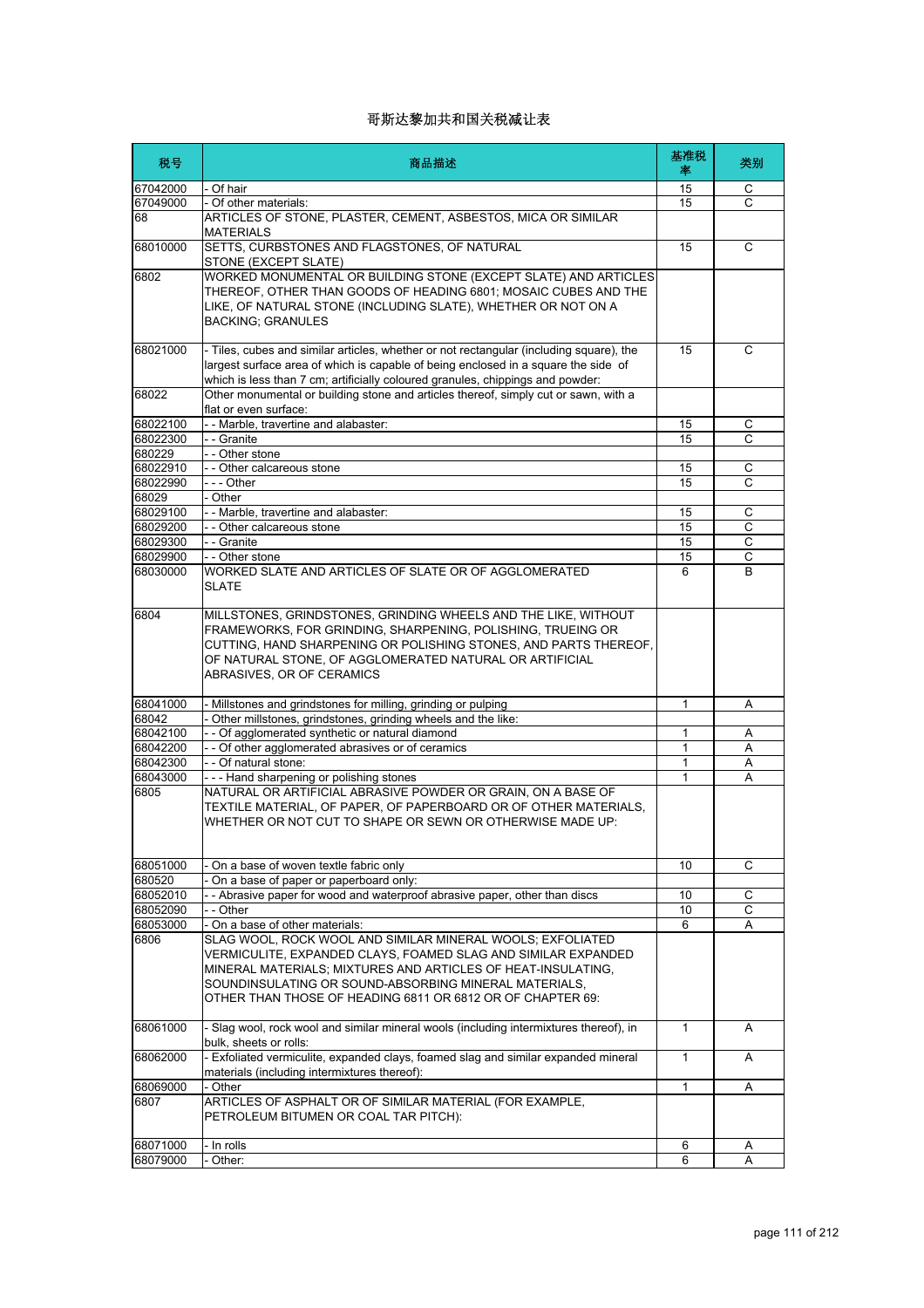| 税号                   | 商品描述                                                                                                                                                                                                                                                                                                                       | 基准税<br>率   | 类别               |
|----------------------|----------------------------------------------------------------------------------------------------------------------------------------------------------------------------------------------------------------------------------------------------------------------------------------------------------------------------|------------|------------------|
| 68080000             | PANELS, BOARDS, TILES, BLOCKS AND SIMILAR ARTICLES OF VEGETABLE<br>FIBRE, OF STRAW OR OF SHAVINGS, CHIPS, PARTICLES, SAWDUST OR<br>OTHER WASTE, OF WOOD, AGGLOMERATED WITH CEMENT, PLASTER OR<br>OTHER MINERAL BINDERS                                                                                                     | 15         | C                |
| 6809                 | ARTICLES OF PLASTER OR OF COMPOSITIONS BASED ON PLASTER:                                                                                                                                                                                                                                                                   |            |                  |
| 68091                | - Boards, sheets, panels, tiles and similar articles,<br>not ornamented:                                                                                                                                                                                                                                                   |            |                  |
| 68091100             | -- Faced or reinforced with paper or paperboard only                                                                                                                                                                                                                                                                       | <b>MFN</b> | Ε                |
| 68091900             | - - Other                                                                                                                                                                                                                                                                                                                  | <b>MFN</b> | E                |
| 68099000             | - Other articles                                                                                                                                                                                                                                                                                                           | <b>MFN</b> | E                |
| 6810                 | ARTICLES OF CEMENT, OF CONCRETE OR OF ARTIFICIAL STONE, WHETHER<br>OR NOT REINFORCED:                                                                                                                                                                                                                                      |            |                  |
| 68101                | - Tiles, flagstones, bricks and similar articles:                                                                                                                                                                                                                                                                          |            |                  |
| 68101100             | - - Building blocks and bricks                                                                                                                                                                                                                                                                                             | 15         | С                |
| 68101900             | - - Other:                                                                                                                                                                                                                                                                                                                 | 15         | C                |
| 68109                | - Other articles:                                                                                                                                                                                                                                                                                                          |            |                  |
| 68109100<br>68109900 | - - Prefabricated structural components for building or civil engineering<br>- - Other                                                                                                                                                                                                                                     | 15<br>15   | C<br>C           |
| 6811                 | ARTICLES OF ASBESTOS-CEMENT. OF CELLULOSE FIBRECEMENT<br>OR THE LIKE:                                                                                                                                                                                                                                                      |            |                  |
|                      |                                                                                                                                                                                                                                                                                                                            |            |                  |
| 681140<br>68114010   | - Containing asbestos<br>- - Corrugated sheets                                                                                                                                                                                                                                                                             | 15         | C                |
| 68114020             | - - Other sheets, panels, tiles and similar articles:                                                                                                                                                                                                                                                                      | 15         | С                |
| 68114030             | -- Tubes, pipes and tube or pipe fittings:                                                                                                                                                                                                                                                                                 | 15         | C                |
| 68114090             | - - Other articles                                                                                                                                                                                                                                                                                                         | 15         | С                |
| 68118                | - Not containing asbestos                                                                                                                                                                                                                                                                                                  |            |                  |
| 68118100             | - - Corrugated sheets                                                                                                                                                                                                                                                                                                      | 15         | $\mathsf{C}$     |
| 68118200             | - - Other sheets, panels, tiles and similar articles:                                                                                                                                                                                                                                                                      | <b>MFN</b> | Ε                |
| 68118300             | -- Tubes, pipes and tube or pipe fittings:                                                                                                                                                                                                                                                                                 | 15         | $\mathsf C$      |
| 68118900             | - - Other articles                                                                                                                                                                                                                                                                                                         | 15         | C                |
| 6812                 | FABRICATED ASBESTOS FIBRES; MIXTURES WITH A BASIS OF ASBESTOS OR<br>WITH A BASIS OF ASBESTOS AND MAGNESIUM CARBONATE; ARTICLES OF<br>SUCH MIXTURES OR OF ASBESTOS (FOR EXAMPLE, THREAD, WOVEN FABRIC,<br>CLOTHING, HEADGEAR, FOOTWEAR, GASKETS), WHETHER OR NOT<br>REINFORCED, OTHER THAN GOODS OF HEADING 68.11 OR 68.13: |            |                  |
| 681280               | - Of crocidolite                                                                                                                                                                                                                                                                                                           |            |                  |
| 68128010             | - Clothing, clothing accessories, footwear and headgear                                                                                                                                                                                                                                                                    | 6          | Α                |
| 68128020             | - Paper, millboard and felt                                                                                                                                                                                                                                                                                                | 1          | А                |
| 68128030             | -- Compressed crocidolite fibre jointing, in elastic sheets or rolls                                                                                                                                                                                                                                                       | 1          | A                |
| 6812809              | Other                                                                                                                                                                                                                                                                                                                      |            |                  |
| 68128091             | --- Fabricated crocidolite fibres; mixtures with a basis of crocidolite or with a basis of<br>crocidolite and magnesium carbonate                                                                                                                                                                                          | 1          | Α                |
| 68128092             | -- Yarn and thread                                                                                                                                                                                                                                                                                                         | 1          | Α                |
| 68128093<br>68128094 | - - Cord and string, whether or not plaited<br>- - Fabrics, whether or not knitted or crocheted                                                                                                                                                                                                                            | 1<br>6     | Α<br>$\mathsf C$ |
| 68128099             | - - Other                                                                                                                                                                                                                                                                                                                  | 6          | C                |
| 68129                | - Other                                                                                                                                                                                                                                                                                                                    |            |                  |
| 68129100             | - Clothing, clothing accessories, footwear and headgear                                                                                                                                                                                                                                                                    | 6          | Α                |
| 68129200             | -- Paper, millboard and felt                                                                                                                                                                                                                                                                                               | 1          | Α                |
| 68129300             | - - Compressed asbestos fibre jointing, in sheets or rolls                                                                                                                                                                                                                                                                 | 1          | Α                |
| 681299               | - - Other:                                                                                                                                                                                                                                                                                                                 |            |                  |
| 68129910             | --- Fabricated asbestos fibres; mixtures with a basis of asbestos or with a basis of<br>asbestos and magnesium carbonate                                                                                                                                                                                                   | 1          | Α                |
| 68129920             | --- Yarn and thread                                                                                                                                                                                                                                                                                                        | 1          | Α                |
| 68129930             | --- Cord and string, whether or not plaited                                                                                                                                                                                                                                                                                | 1          | Α                |
| 68129940             | --- Fabrics, whether or not knitted or crocheted                                                                                                                                                                                                                                                                           | 6          | С                |
| 68129990             | --- Other                                                                                                                                                                                                                                                                                                                  | 6          | $\overline{c}$   |
| 6813                 | FRICTION MATERIAL AND ARTICLES THEREOF (FOR EXAMPLE, SHEETS,<br>ROLLS, STRIPS, SEGMENTS, DISCS, WASHERS, PADS), NOT MOUNTED, FOR<br>BRAKES, FOR CLUTCHES OR THE LIKE, WITH A BASIS OF ASBESTOS, OF<br>OTHER MINERAL SUBSTANCES OR OF CELLULOSE, WHETHER OR<br>NOT COMBINED WITH TEXTILE OR OTHER MATERIALS:                |            |                  |
| 681320               | Containing asbestos                                                                                                                                                                                                                                                                                                        |            |                  |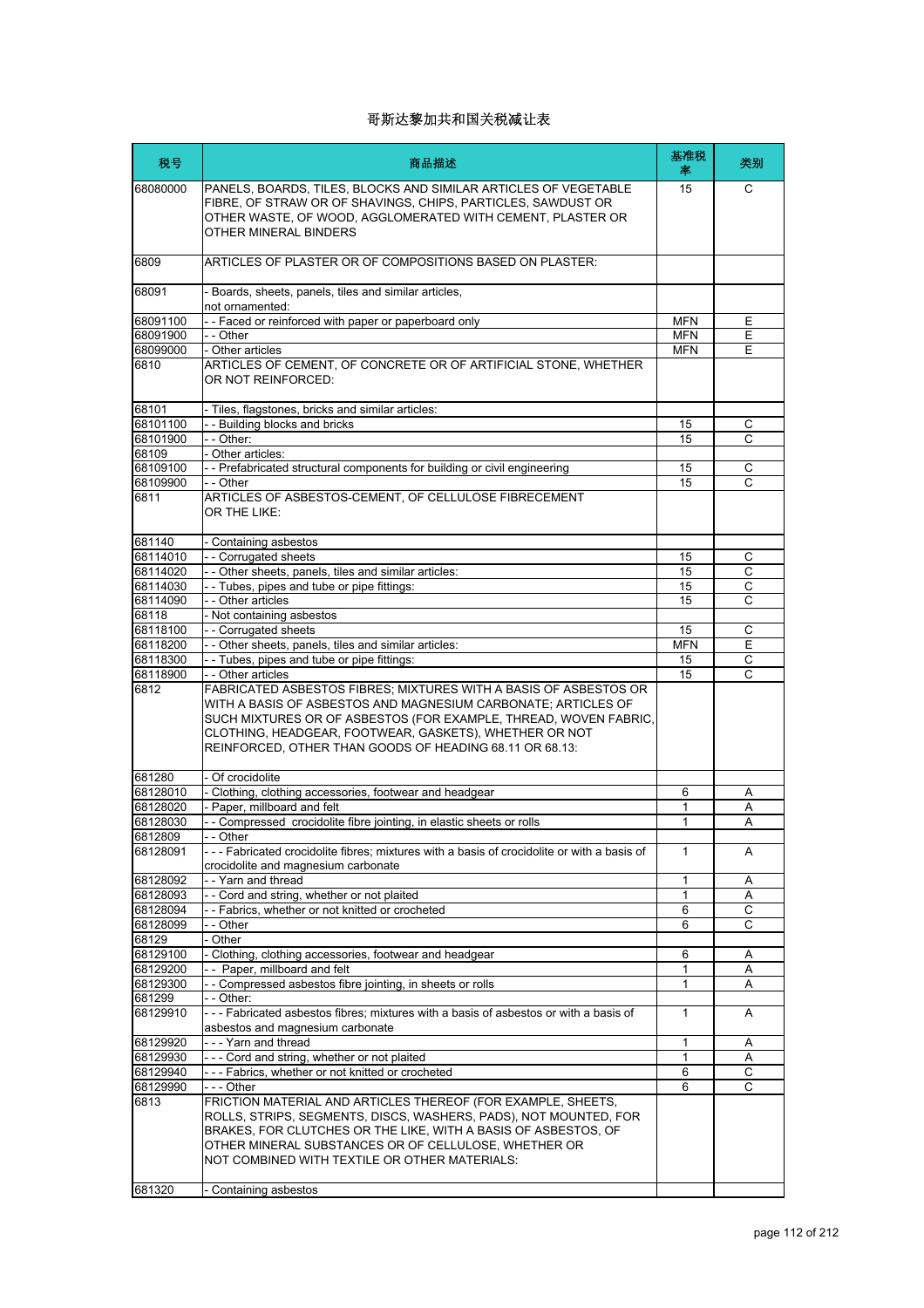| 税号             | 商品描述                                                                                                                                                                                                                             | 基准税<br>率     | 类别             |
|----------------|----------------------------------------------------------------------------------------------------------------------------------------------------------------------------------------------------------------------------------|--------------|----------------|
| 68132010       | - Brake linings and pads:                                                                                                                                                                                                        | 1            | Α              |
| 68132090       | - Other                                                                                                                                                                                                                          | 1            | Α              |
| 68138          | Not containing asbestos                                                                                                                                                                                                          |              |                |
| 68138100       | - - Brake linings and pads:                                                                                                                                                                                                      | 1            | Α              |
| 68138900       | - - Other                                                                                                                                                                                                                        | 1            | A              |
| 6814           | WORKED MICA AND ARTICLES OF MICA, INCLUDING AGGLOMERATED OR<br>RECONSTITUTED MICA, WHETHER OR NOT ON A SUPPORT OF PAPER,<br>PAPERBOARD OR OTHER MATERIALS:                                                                       |              |                |
| 68141000       | - Plates, sheets and strips of agglomerated or reconstituted mica, whether or not on a<br>support                                                                                                                                | 6            | A              |
| 68149000       | - Other                                                                                                                                                                                                                          | 6            | Α              |
| 6815           | ARTICLES OF STONE OR OF OTHER MINERAL SUBSTANCES (INCLUDING<br>CARBON FIBRES, ARTICLES OF CARBON FIBRES AND ARTICLES OF PEAT),<br>NOT ELSEWHERE SPECIFIED OR INCLUDED:                                                           |              |                |
| 68151000       | Non-electrical articles of graphite or other carbon                                                                                                                                                                              | 1            | Α              |
| 68152000       | - Articles of peat                                                                                                                                                                                                               | 1            | A              |
| 68159          | Other articles:                                                                                                                                                                                                                  |              |                |
| 68159100       | - - Containing magnesite, dolomite or chromite                                                                                                                                                                                   | 1            | Α              |
| 68159900       | - - Other                                                                                                                                                                                                                        | $\mathbf{1}$ | A              |
| 69<br>69010000 | <b>CERAMIC PRODUCTS</b><br>BRICKS, BLOCKS, TILES AND OTHER CERAMIC GOODS OF SILICEOUS FOSSIL<br>MEALS (FOR EXAMPLE, KIESELGUHR, TRIPOLITE OR DIATOMITE) OR OF<br>SIMILAR SILICEOUS EARTHS                                        | $\mathbf{1}$ | A              |
| 6902           | REFRACTORY BRICKS, BLOCKS, TILES AND SIMILAR REFRACTORY CERAMIC<br>CONSTRUCTIONAL GOODS. OTHER THAN THOSE OF SILICEOUS FOSSIL<br><b>MEALS OR SIMILAR SILICEOUS EARTHS:</b>                                                       |              |                |
| 69021000       | - Containing by weight, singly or together, more than 50% of the elements Mg<br>(magnesium), Ca (Calcium) or Cr (Chromium), expressed as MgO (magnesium<br>oxide), CaO (calcium oxide) or Cr2O3 (chromic oxide)                  | 1            | A              |
| 69022000       | - Containing by weight more than 50% of alumina (Al2O3), of silica (SiO2) or of a<br>mixture or compound of these products                                                                                                       | $\mathbf{1}$ | A              |
| 69029000       | - Other                                                                                                                                                                                                                          | 1            | Α              |
| 6903           | OTHER REFRACTORY CERAMIC GOODS (FOR EXAMPLE, RETORTS,<br>CRUCIBLES, MUFFLES, NOZZLES, PLUGS, SUPPORTS, CUPELS, TUBES, PIPES,<br>SHEATHS AND RODS), OTHER THAN THOSE OF SILICEOUS FOSSIL MEALS OR<br>OF SIMILAR SILICEOUS EARTHS: |              |                |
| 69031000       | - Containing by weight more than 50% of graphite or other carbon or of a mixture of<br>these products                                                                                                                            | $\mathbf{1}$ | A              |
| 69032000       | - Containing by weight more than 50% of alumina (Al2O3), of silica (SiO2) or of a<br>mixture or compound of these products                                                                                                       | 1            | Α              |
| 69039000       | Other                                                                                                                                                                                                                            | 1            | Α              |
| 6904           | CERAMIC BUILDING BRICKS, FLOORING BLOCKS, SUPPORT<br>OR FILLER TILES AND THE LIKE:                                                                                                                                               |              |                |
| 69041000       | - Building bricks:                                                                                                                                                                                                               | 15           | С              |
| 69049000       | Other                                                                                                                                                                                                                            | 15           | $\overline{c}$ |
| 6905           | ROOFING TILES, CHIMNEY-POTS, COWLS, CHIMNEYLINERS,<br>ARCHITECTURAL ORNAMENTS AND OTHER CERAMIC CONSTRUCTIONAL<br>GOODS:                                                                                                         |              |                |
| 69051000       | - Roofing tiles:,                                                                                                                                                                                                                | 15           | С              |
| 69059000       | Other                                                                                                                                                                                                                            | 15           | С              |
| 69060000       | CERAMIC PIPES, CONDUITS, GUTTERING AND PIPE FITTINGS:                                                                                                                                                                            | 15           | C              |
| 6907           | UNGLAZED CERAMIC FLAGS AND PAVING, HEARTH OR WALL TILES;<br>UNGLAZED CERAMIC MOSAIC CUBES AND THE LIKE, WHETHER OR NOT ON A<br><b>BACKING:</b>                                                                                   |              |                |
| 69071000       | - Tiles, cubes and similar articles, whether or not rectangular, the largest surface area<br>of which is capable of being enclosed in a square the side of which is less than 7 cm                                               | 15           | С              |
| 69079000       | - Other                                                                                                                                                                                                                          | 15           | С              |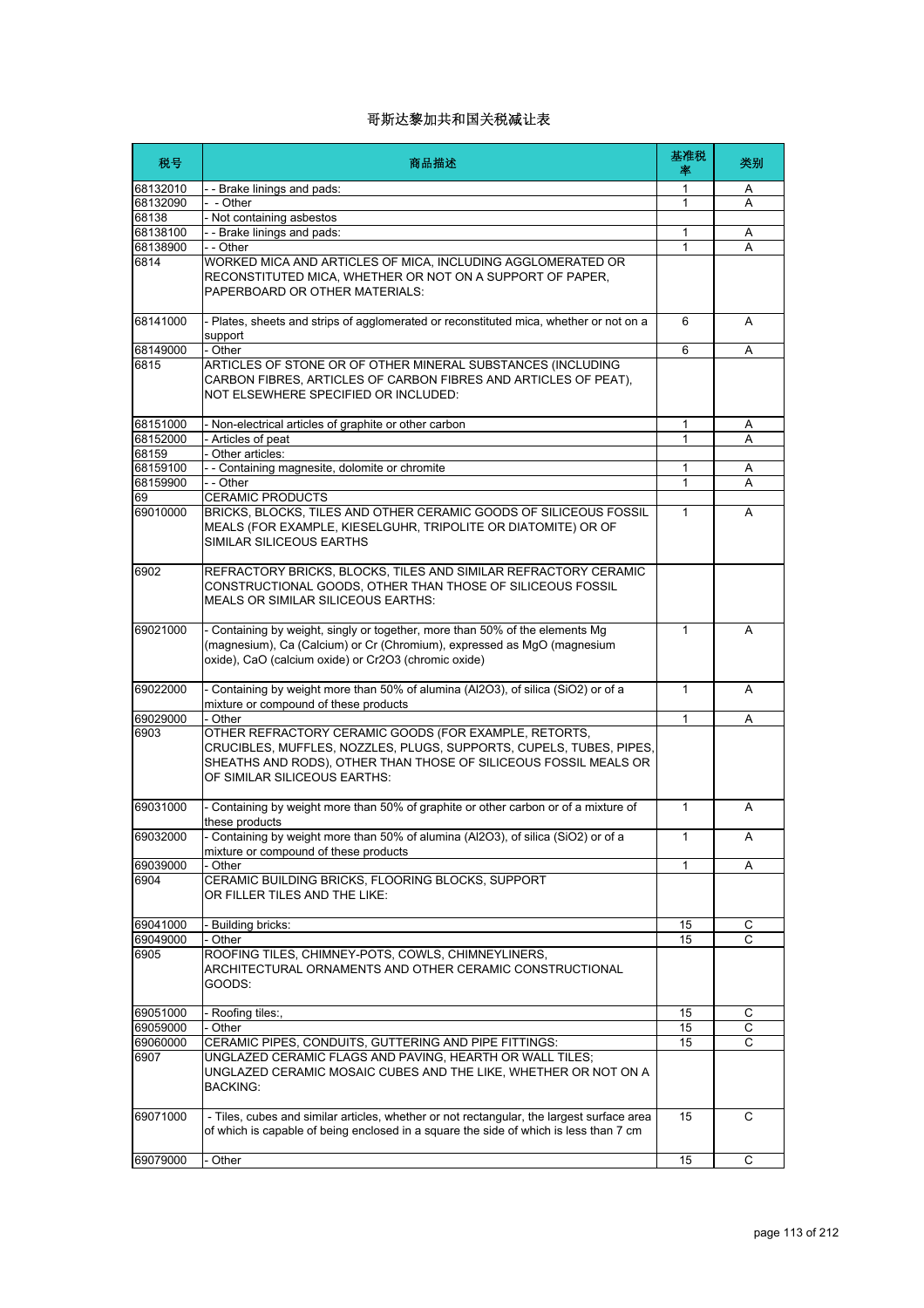| 税号               | 商品描述                                                                                                                                                                                                                                                 | 基准税<br>率     | 类别 |
|------------------|------------------------------------------------------------------------------------------------------------------------------------------------------------------------------------------------------------------------------------------------------|--------------|----|
| 6908             | GLAZED CERAMIC FLAGS AND PAVING, HEARTH OR WALL TILES; GLAZED<br>CERAMIC MOSAIC CUBES AND THE LIKE, WHETHER OR NOT ON A BACKING:                                                                                                                     |              |    |
| 69081000         | - Tiles, cubes and similar articles, whether or not rectangular, the largest surface area<br>of which is capable of being enclosed in a square the side of which is less than 7 cm                                                                   | 15           | C  |
| 69089000         | - Other                                                                                                                                                                                                                                              | 15           | C  |
| 6909             | CERAMIC WARES FOR LABORATORY, CHEMICAL OR OTHER TECHNICAL<br>USES; CERAMIC TROUGHS, TUBS AND SIMILAR RECEPTACLES OF A KIND<br>USED IN AGRICULTURE; CERAMIC POTS, JARS AND SIMILAR ARTICLES OF A<br>KIND USED FOR THE CONVEYANCE OR PACKING OF GOODS: |              |    |
| 69091            | - Ceramic wares for laboratory, chemical or other technical uses:                                                                                                                                                                                    |              |    |
| 69091100         | -- Of porcelain or china                                                                                                                                                                                                                             | 1            | Α  |
| 69091200         | - Articles having a hardness equivalent to 9 or more on the Mohs scale                                                                                                                                                                               | 1            | Α  |
| 69091900         | - - Other                                                                                                                                                                                                                                            | $\mathbf{1}$ | Α  |
| 69099000<br>6910 | - Other<br>CERAMIC SINKS, WASH BASINS, WASH BASIN PEDESTALS, BATHS, BIDETS,<br>WATER CLOSET PANS, FLUSHING CISTERNS, URINALS AND SIMILAR<br><b>SANITARY FIXTURES:</b>                                                                                | 6            | B  |
| 69101000         | - Of porcelain or china:                                                                                                                                                                                                                             | <b>MFN</b>   | Е  |
| 69109000<br>6911 | - Other:<br>TABLEWARE, KITCHENWARE, OTHER HOUSEHOLD ARTICLES AND TOILET<br>ARTICLES, OF PORCELAIN OR CHINA:                                                                                                                                          | <b>MFN</b>   | E  |
| 69111000         | - Tableware and kitchenware                                                                                                                                                                                                                          | 15           | С  |
| 69119000         | - Other                                                                                                                                                                                                                                              | 15           | C  |
| 6912             | CERAMIC TABLEWARE, KITCHENWARE, OTHER HOUSEHOLD ARTICLES AND<br>TOILET ARTICLES, OTHER THAN OF PORCELAIN OR CHINA                                                                                                                                    |              |    |
| 69120010         | - Tableware and kitchenware of earthenware                                                                                                                                                                                                           | 15           | С  |
| 69120090         | - Other                                                                                                                                                                                                                                              | 15           | C  |
| 6913             | STATUETTES AND OTHER ORNAMENTAL CERAMIC ARTICLES:                                                                                                                                                                                                    |              |    |
| 69131000         | - Of porcelain or china                                                                                                                                                                                                                              | 15           | С  |
| 69139000         | - Other                                                                                                                                                                                                                                              | 15           | C  |
| 6914             | OTHER CERAMIC ARTICLES:                                                                                                                                                                                                                              |              |    |
| 69141000         | - Of porcelain or china                                                                                                                                                                                                                              | 15           | C  |
| 69149000         | - Other                                                                                                                                                                                                                                              | 15           | C  |
| 70               | <b>GLASS AND GLASSWARE</b>                                                                                                                                                                                                                           |              |    |
| 70010000         | CULLET AND OTHER WASTE AND SCRAP OF GLASS; GLASS IN THE MASS                                                                                                                                                                                         | $\mathbf{1}$ | A  |
| 7002             | GLASS IN BALLS (OTHER THAN MICROSPHERES OF HEADING 7018), RODS OR<br>TUBES, UNWORKED:                                                                                                                                                                |              |    |
| 70021000         | - Balls                                                                                                                                                                                                                                              | 1            | Α  |
| 70022000         | - Rods                                                                                                                                                                                                                                               | 1            | Α  |
| 70023            | - Tubes and pipes:                                                                                                                                                                                                                                   |              |    |
| 70023100         | - - Of quartz or other fused silica                                                                                                                                                                                                                  | 1            | Α  |
| 70023200         | - - Of other glass having a linear coefficient of expansion not exceeding 5 x 10-6 per<br>Kelvin within a temperature range of 0°C to 300°C                                                                                                          | 1            | A  |
| 70023900         | - - Other                                                                                                                                                                                                                                            | $\mathbf{1}$ | Α  |
| 7003             | CAST GLASS AND ROLLED GLASS, IN SHEETS OR PROFILES, WHETHER OR<br>NOT HAVING AN ABSORBENT, REFLECTING OR NON-REFLECTING LAYER, BUT<br>NOT OTHERWISE WORKED:                                                                                          |              |    |
| 70031            | - - Non-wired sheets:                                                                                                                                                                                                                                |              |    |
| 70031200         | -- Coloured throughout the mass (body tinted), opacified, flashed or having an<br>absorbent, reflecting or non-reflecting layer                                                                                                                      | 1            | A  |
| 70031900         | - - Other                                                                                                                                                                                                                                            | 1            | Α  |
| 70032000         | - Wired sheets                                                                                                                                                                                                                                       | 1            | Α  |
| 70033000         | - Profiles                                                                                                                                                                                                                                           | 1            | A  |
| 7004             | DRAWN GLASS AND BLOWN GLASS, IN SHEETS, WHETHER OR NOT HAVING<br>AN ABSORBENT, REFLECTING OR NONREFLECTING LAYER, BUT NOT<br>OTHERWISE WORKED:                                                                                                       |              |    |
| 70042000         | - Glass, coloured throughout the mass, opacified, flashed or having an absorbent,<br>reflecting or non-reflecting layer                                                                                                                              | $\mathbf{1}$ | Α  |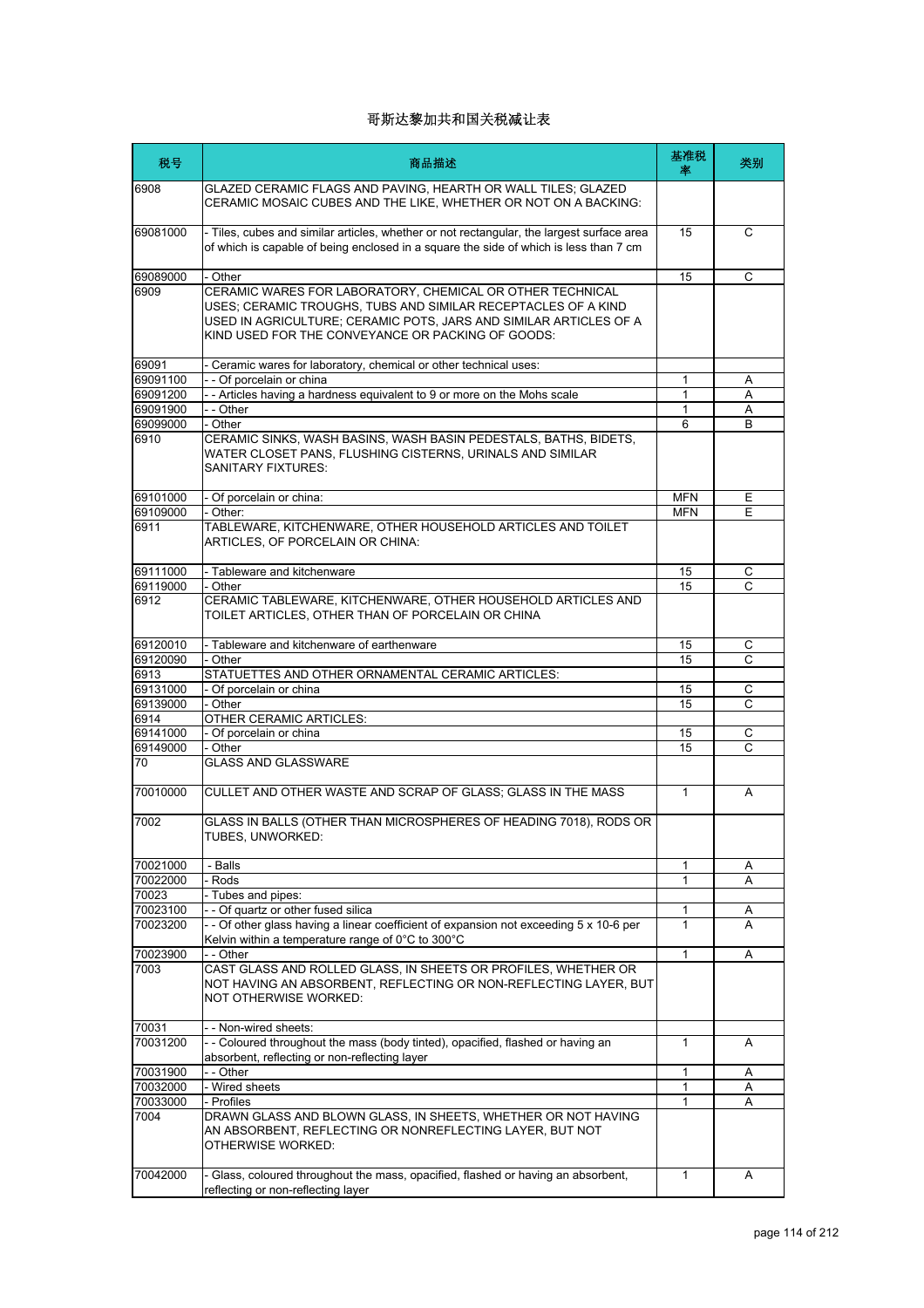| 税号                   | 商品描述                                                                                                                                                                                                                          | 基准税<br>率        | 类别     |
|----------------------|-------------------------------------------------------------------------------------------------------------------------------------------------------------------------------------------------------------------------------|-----------------|--------|
| 70049000             | - Other glass                                                                                                                                                                                                                 | 1               | A      |
| 7005                 | FLOAT GLASS AND SURFACE GROUND OR POLISHED GLASS, IN SHEETS,<br>WHETHER OR NOT HAVING AN ABSORBENT. REFLECTING OR NON-<br>REFLECTING LAYER, BUT NOT OTHERWISE WORKED:                                                         |                 |        |
| 70051000             | - Non-wired glass, having an absorbent, reflecting or non-reflecting layer                                                                                                                                                    | 1               | Α      |
| 70052<br>70052100    | - Other non-wired glass:<br>- Coloured throughout the mass, opacified, flashed or merely surface ground                                                                                                                       | 1               | A      |
| 700529               | - - Other                                                                                                                                                                                                                     |                 |        |
| 70052910             | --- Float glass                                                                                                                                                                                                               | 1               | Α      |
| 70052990             | --- Other                                                                                                                                                                                                                     | 1               | A      |
| 70053000             | - Wired glass                                                                                                                                                                                                                 | 1               | Α      |
| 70060000             | GLASS OF HEADING 70.03, 70.04 OR 70.05, BENT, EDGE-WORKED, ENGRAVED,<br>DRILLED, ENAMELLED OR OTHERWISE WORKED, BUT NOT FRAMED OR<br>FITTED WITH OTHER MATERIALS:                                                             | <b>MFN</b>      | E      |
| 7007                 | SAFETY GLASS, CONSISTING OF TOUGHENED (TEMPERED)<br>OR LAMINATED GLASS:                                                                                                                                                       |                 |        |
| 70071                | - Toughened (tempered) safety glass:                                                                                                                                                                                          |                 |        |
| 700711               | - - Of size and shape suitable for incorporation in vehicles, aircraft, spacecraft or<br>vessels:                                                                                                                             |                 |        |
| 70071110             | - - - Flat:                                                                                                                                                                                                                   | 6               | С      |
| 70071190             | --- Other                                                                                                                                                                                                                     | 6               | С      |
| 70071900             | - - Other                                                                                                                                                                                                                     | 10              | C      |
| 70072                | - - Plywood glass:                                                                                                                                                                                                            |                 |        |
| 700721               | - - Of size and shape suitable for incorporation in vehicles, aircraft, spacecraft or<br>vessels:                                                                                                                             |                 |        |
| 70072110             | - - - Flat:                                                                                                                                                                                                                   | 6               | С      |
| 70072190             | - - - Other                                                                                                                                                                                                                   | 6               | C      |
| 70072900<br>70080000 | $-$ - Other<br>MULTIPLE-WALLED INSULATING UNITS OF GLASS                                                                                                                                                                      | 6<br><b>MFN</b> | C<br>E |
| 7009                 | GLASS MIRRORS, WHETHER OR NOT FRAMED, INCLUDING REAR-VIEW<br><b>MIRRORS:</b>                                                                                                                                                  |                 |        |
| 70091000             | - Rear-view mirrors for vehicles:                                                                                                                                                                                             | 1               | Α      |
| 70099                | - Other                                                                                                                                                                                                                       |                 |        |
| 70099100             | - - Unframed                                                                                                                                                                                                                  | 6               | С      |
| 70099200             | - - Framed                                                                                                                                                                                                                    | 15              | C      |
| 7010                 | CARBOYS, BOTTLES, FLASKS, JARS, POTS, PHIALS, AMPOULES AND OTHER<br>CONTAINERS, OF GLASS, OF A KIND USED FOR THE CONVEYANCE OR<br>PACKING OF GOODS: PRESERVING JARS OF GLASS: STOPPERS, LIDS AND<br>OTHER CLOSURES, OF GLASS: |                 |        |
| 70101000             | - Amnoules:                                                                                                                                                                                                                   | $\mathbf{1}$    | А      |
| 70102000             | - Stoppers, lids, caps, and other closures                                                                                                                                                                                    | 1               | Α      |
| 701090<br>7010901    | Other<br>-- Of a capacity exceeding 1 litre                                                                                                                                                                                   |                 |        |
| 70109011             | ---Less than 4 litres                                                                                                                                                                                                         | <b>MFN</b>      | Ε      |
| 70109019             | - - - Other                                                                                                                                                                                                                   | <b>MFN</b>      | E      |
| 7010902              | - - Of capacity exceeding 0.33 litre but not exceeding 1 litre                                                                                                                                                                |                 |        |
| 70109021             | --- Tubular containers, amber-coloured, with an opening not exceeding 32 mm, of a<br>kind used for medicaments                                                                                                                | <b>MFN</b>      | Е      |
| 70109029             | --- Other                                                                                                                                                                                                                     | <b>MFN</b>      | Е      |
| 7010903              | - - Of a capacity exceeding 0.15 litre but not exceeding 0.33 litre                                                                                                                                                           |                 |        |
| 70109031             | --- Of a capacity not exceeding 180 ml, with an opening not exceeding 15 mm, other<br>than tubular:                                                                                                                           | <b>MFN</b>      | Ε      |
| 70109032             | --- Tubular containers, amber-coloured, with an opening not exceeding 32 mm, of a<br>kind used for medicaments                                                                                                                | <b>MFN</b>      | Е      |
| 70109039             | --- Other                                                                                                                                                                                                                     | <b>MFN</b>      | Ε      |
| 7010904              | - - Of a capacity not exceeding 0.15 litre:                                                                                                                                                                                   |                 |        |
| 70109041             | --- Of a capacity of 12 ml or more, with an opening not exceeding 15 mm, other than<br>tubular:                                                                                                                               | <b>MFN</b>      | Е      |
| 70109042             | - - - With an opening of 22 mm or more:                                                                                                                                                                                       | <b>MFN</b>      | E      |
| 70109043             | --- Borosilicate flasks                                                                                                                                                                                                       | 1               | A      |
| 70109049             | --- Other                                                                                                                                                                                                                     | <b>MFN</b>      | E      |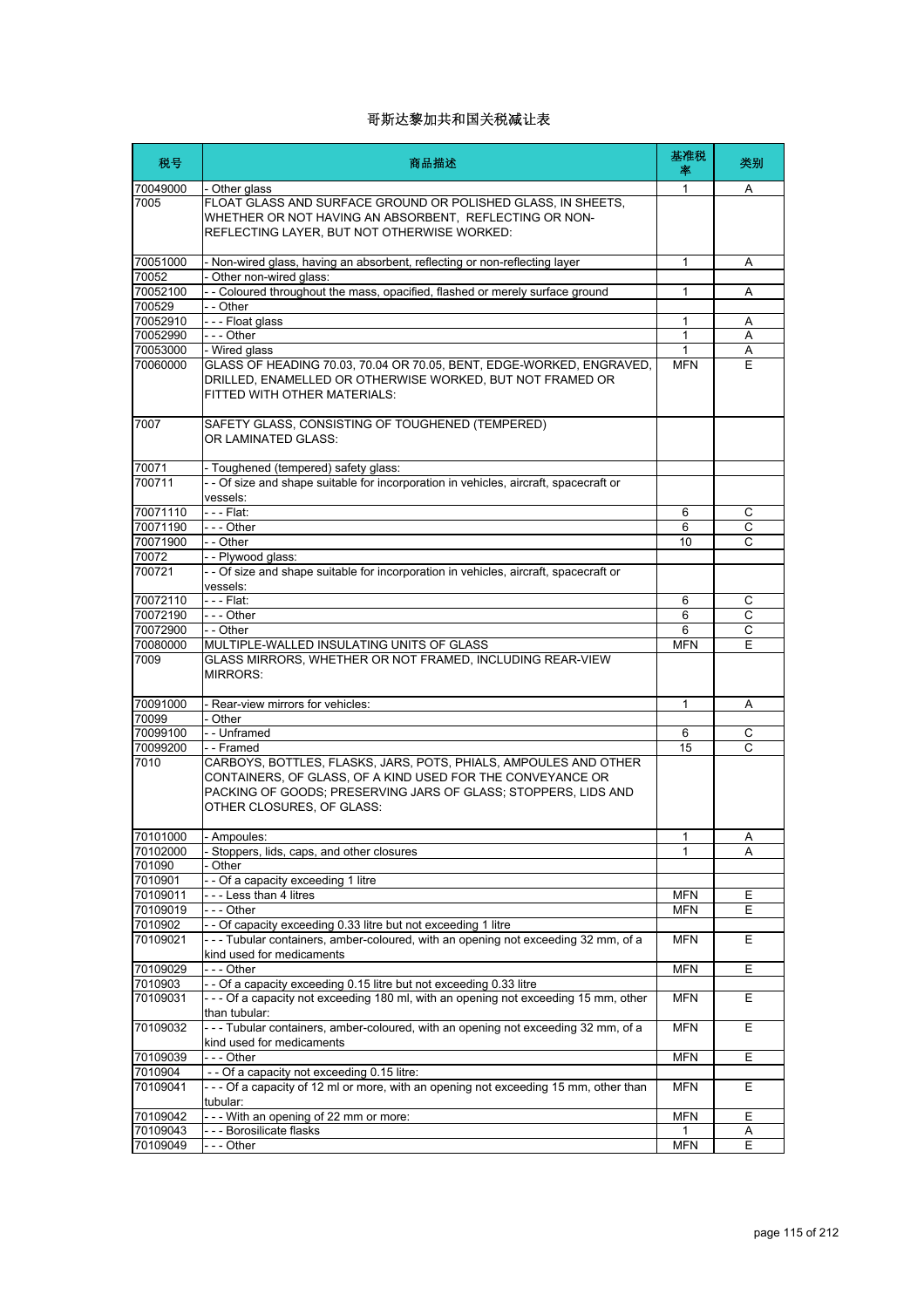| 税号                   | 商品描述                                                                                                                                                                                                                                                                                                                                                                                                                    | 基准税<br>率     | 类别     |
|----------------------|-------------------------------------------------------------------------------------------------------------------------------------------------------------------------------------------------------------------------------------------------------------------------------------------------------------------------------------------------------------------------------------------------------------------------|--------------|--------|
| 7011                 | GLASS ENVELOPES (INCLUDING BULBS AND TUBES), OPEN, AND GLASS<br>PARTS THEREOF, WITHOUT FITTINGS, FOR ELECTRIC LAMPS, CATHODE-RAY<br>TUBES OR THE LIKE:                                                                                                                                                                                                                                                                  |              |        |
| 70111000             | - For electric lighting                                                                                                                                                                                                                                                                                                                                                                                                 | 1            | Α      |
| 70112000             | - For cathode-ray tubes                                                                                                                                                                                                                                                                                                                                                                                                 | $\mathbf{1}$ | A      |
| 70119000             | - Other                                                                                                                                                                                                                                                                                                                                                                                                                 | 1            | A      |
| 7013                 | GLASSWARE OF A KIND USED FOR TABLE, KITCHEN, TOILET, OFFICE, INDOOR<br>DECORATION OR SIMILAR PURPOSES (OTHER THAN THAT OF HEADING 70.10<br>OR 70.18):                                                                                                                                                                                                                                                                   |              |        |
| 70131000             | - Articles of glass-ceramics                                                                                                                                                                                                                                                                                                                                                                                            | <b>MFN</b>   | Е      |
| 70132                | - Drinking glasses, other than of glass-ceramics:                                                                                                                                                                                                                                                                                                                                                                       |              |        |
| 70132200             | -- Of lead crystal:                                                                                                                                                                                                                                                                                                                                                                                                     | <b>MFN</b>   | Е      |
| 70132800             | - - Other                                                                                                                                                                                                                                                                                                                                                                                                               | <b>MFN</b>   | Е      |
| 70133                | - Other drinking glasses, other than of glass-ceramics:                                                                                                                                                                                                                                                                                                                                                                 |              |        |
| 70133300             | -- Of lead crystal:                                                                                                                                                                                                                                                                                                                                                                                                     | <b>MFN</b>   | Е      |
| 70133700             | -Other                                                                                                                                                                                                                                                                                                                                                                                                                  | <b>MFN</b>   | E      |
| 70134                | Glassware of a kind used for table (other than drinking glasses) or kitchen purposes<br>other than of glass-ceramics:                                                                                                                                                                                                                                                                                                   |              |        |
| 70134100             | -- Of lead crystal:                                                                                                                                                                                                                                                                                                                                                                                                     | <b>MFN</b>   | Е      |
| 70134200             | - - Of glass having a linear coefficient of expansion not exceeding 5 x 10-6 per Kelvin<br>within a temperature range of 0°C to 300°C                                                                                                                                                                                                                                                                                   | <b>MFN</b>   | E      |
| 70134900             | - - Other                                                                                                                                                                                                                                                                                                                                                                                                               | <b>MFN</b>   | E      |
| 70139                | - - Other articles                                                                                                                                                                                                                                                                                                                                                                                                      |              |        |
| 70139100             | - - Of lead crystal:                                                                                                                                                                                                                                                                                                                                                                                                    | <b>MFN</b>   | Е      |
| 70139900             | - - Other                                                                                                                                                                                                                                                                                                                                                                                                               | <b>MFN</b>   | E      |
| 7014                 | SIGNALLING GLASSWARE AND OPTICAL ELEMENTS OF GLASS (OTHER THAN<br>THOSE OF HEADING 70.15). NOT OPTICALLY WORKED:                                                                                                                                                                                                                                                                                                        |              |        |
| 70140010             | - Signalling glassware                                                                                                                                                                                                                                                                                                                                                                                                  | 1            | Α      |
| 70140020             | - Optical elements                                                                                                                                                                                                                                                                                                                                                                                                      | $\mathbf{1}$ | A      |
| 7015                 | CLOCK OR WATCH GLASSES AND SIMILAR GLASSES, GLASSES FOR NON-<br>CORRECTIVE OR CORRECTIVE SPECTACLES, CURVED, BENT, HOLLOWED OR<br>THE LIKE, NOT OPTICALLY WORKED; HOLLOW GLASS SPHERES AND THEIR<br>SEGMENTS, FOR THE MANUFACTURE OF SUCH GLASSES:                                                                                                                                                                      |              |        |
| 70151000             | - Glasses for corrective spectacles                                                                                                                                                                                                                                                                                                                                                                                     | 1            | Α      |
| 70159000             | - Other                                                                                                                                                                                                                                                                                                                                                                                                                 | 1            | A      |
| 7016                 | PAVING BLOCKS, SLABS, BRICKS, SQUARES, TILES AND OTHER ARTICLES OF<br>PRESSED OR MOULDED GLASS, WHETHER OR NOT WIRED, OF A KIND USED<br>FOR BUILDING OR CONSTRUCTION PURPOSES; GLASS CUBES AND<br>OTHER GLASS SMALLWARES, WHETHER OR NOT ON A BACKING, FOR<br>MOSAICS OR SIMILAR DECORATIVE PURPOSES; LEADED LIGHTS AND THE<br>LIKE; MULTICELLULAR OR FOAM GLASS IN BLOCKS, PANELS, PLATES,<br>SHELLS OR SIMILAR FORMS: |              |        |
| 70161000             | - Glass cubes and other glass smallwares, whether or not on a backing, for mosaics<br>or similar decorative purposes                                                                                                                                                                                                                                                                                                    | 10           | C      |
| 70169000             | - Other                                                                                                                                                                                                                                                                                                                                                                                                                 | 10           | C      |
| 7017                 | LABORATORY, HYGIENIC OR PHARMACEUTICAL GLASSWARE, WHETHER OR<br>NOT GRADUATED OR CALIBRATED:                                                                                                                                                                                                                                                                                                                            |              |        |
| 70171000             | - Of quartz or other fused silica:                                                                                                                                                                                                                                                                                                                                                                                      | 1            | A      |
| 70172000             | - Of other glass having a linear coefficient of expansion not exceeding 5 x 10-6 per                                                                                                                                                                                                                                                                                                                                    | $\mathbf{1}$ | A      |
| 70179000             | Kelvin within a temperature range of 0°C to 300°C:<br>- Other                                                                                                                                                                                                                                                                                                                                                           | $\mathbf{1}$ | Α      |
| 7018                 | GLASS BEADS, IMITATION PEARLS, IMITATION PRECIOUS OR SEMI-PRECIOUS<br>STONES AND SIMILAR GLASS SMALLWARES, AND ARTICLES THEREOF OTHER<br>THAN IMITATION JEWELLERY; GLASS EYES OTHER THAN PROSTHETIC<br>ARTICLES; STATUETTES AND OTHER ORNAMENTS OF LAMP-WORKED GLASS,<br>OTHER THAN IMITATION JEWELLERY; GLASS MICROSPHERES NOT<br>EXCEEDING 1 MM IN DIAMETER:                                                          |              |        |
| 70181000             | Glass beads, imitation pearls, imitation precious or semi- precious stones and similar                                                                                                                                                                                                                                                                                                                                  | 15           | С      |
|                      | glass smallwares                                                                                                                                                                                                                                                                                                                                                                                                        | $\mathbf{1}$ |        |
| 70182000<br>70189000 | Glass microspheres not exceeding 1 mm in diameter<br>Other                                                                                                                                                                                                                                                                                                                                                              | 15           | Α<br>С |
|                      |                                                                                                                                                                                                                                                                                                                                                                                                                         |              |        |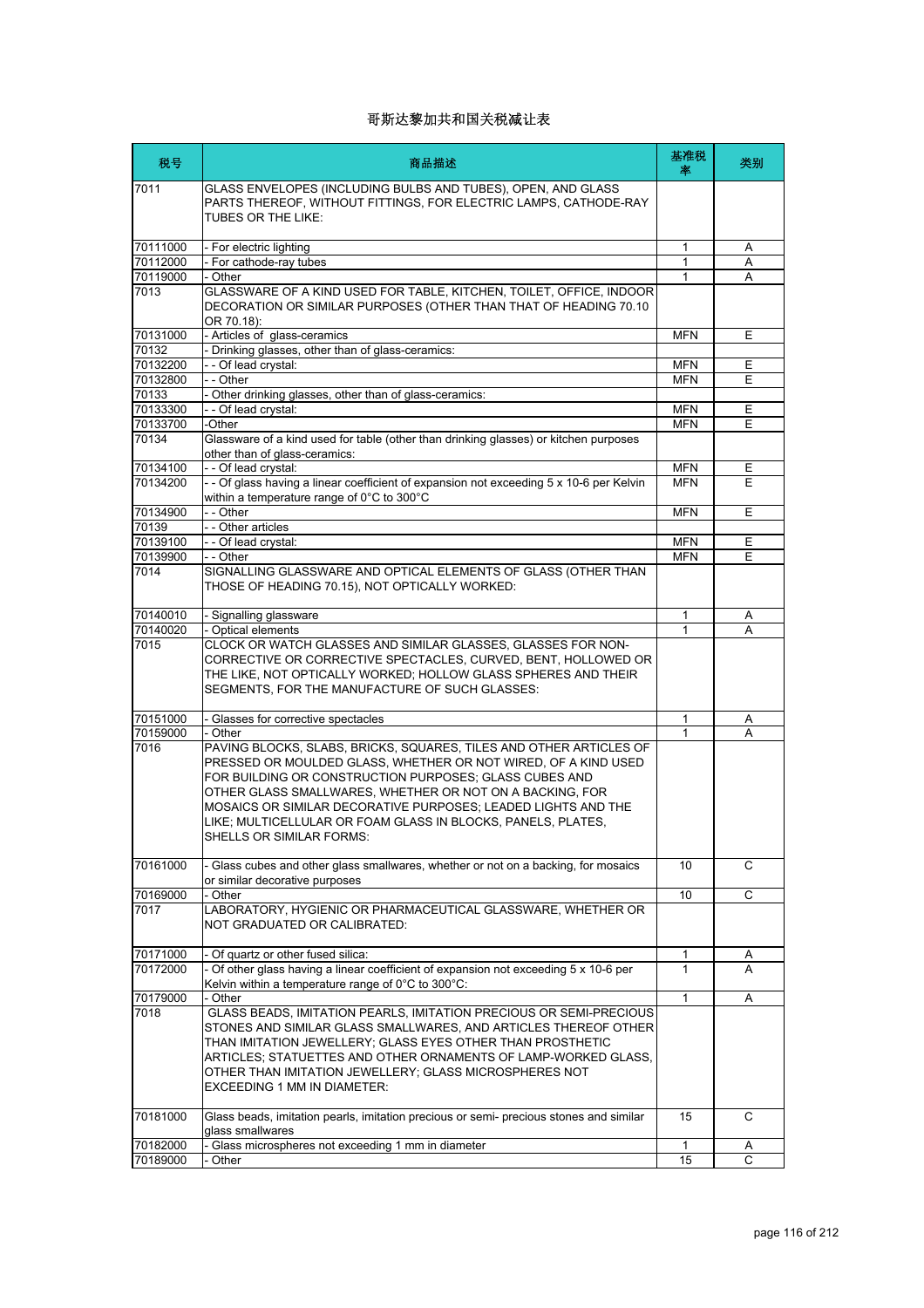| 税号               | 商品描述                                                                                                                                                                                                                                                                         | 基准税<br>率   | 类别 |
|------------------|------------------------------------------------------------------------------------------------------------------------------------------------------------------------------------------------------------------------------------------------------------------------------|------------|----|
| 7019             | GLASS FIBRES (INCLUDING GLASS WOOL) AND ARTICLES THEREOF (FOR<br>EXAMPLE, YARN, WOVEN FABRICS):                                                                                                                                                                              |            |    |
| 70191            | - Slivers, rovings, yarn and chopped strands:                                                                                                                                                                                                                                |            |    |
| 70191100         | -- Chopped strands of a length of not more than 50 mm                                                                                                                                                                                                                        | 1          | Α  |
| 70191200         | - - Rovings                                                                                                                                                                                                                                                                  | 1          | Α  |
| 70191900         | - - Other                                                                                                                                                                                                                                                                    | 1          | Α  |
| 70193            | - Thin sheets (voiles), webs, mats, mattresses, boards and similar nonwoven<br>products:                                                                                                                                                                                     |            |    |
| 70193100         | - - Mats                                                                                                                                                                                                                                                                     | 1          | A  |
| 70193200         | - - Thin sheets (voiles)                                                                                                                                                                                                                                                     | 1          | A  |
| 70193900         | - - Other                                                                                                                                                                                                                                                                    | 1          | Α  |
| 70194000         | - Woven fabrics of rovings                                                                                                                                                                                                                                                   | 1          | A  |
| 70195            | - Other woven fabrics:                                                                                                                                                                                                                                                       |            |    |
| 70195100         | -- Of a width not exceeding 30 cm                                                                                                                                                                                                                                            | 1          | A  |
| 70195200         | - - Of a width exceeding 30 cm, plain weave, weighing less than 250 g/m <sup>2</sup> , of filaments                                                                                                                                                                          | 1          | A  |
|                  | measuring per single yarn not more than 136 tex                                                                                                                                                                                                                              |            |    |
| 70195900         | --Other                                                                                                                                                                                                                                                                      | 1          | Α  |
| 70199000         | - Other                                                                                                                                                                                                                                                                      | 1          | A  |
| 7020             | <b>OTHER ARTICLES OF GLASS:</b>                                                                                                                                                                                                                                              |            |    |
| 70200010         | - Glass inners for vacuum flasks or for other vacuum vessels                                                                                                                                                                                                                 | 1          | A  |
| 70200090         | - Other                                                                                                                                                                                                                                                                      | <b>MFN</b> | E  |
| 71               | NATURAL OR CULTURED PEARLS, PRECIOUS OR SEMI-PRECIOUS STONES,<br>PRECIOUS METALS, METALS CLAD WITH PRECIOUS METAL, AND ARTICLES<br>THEREOF; IMITATION JEWELLERY; COIN                                                                                                        |            |    |
| 7101             | PEARLS, NATURAL OR CULTURED, WHETHER OR NOT WORKED OR GRADED<br>BUT NOT STRUNG, MOUNTED OR SET; PEARLS, NATURAL OR CULTURED,<br>TEMPORARILY STRUNG FOR CONVENIENCE OF TRANSPORT:                                                                                             |            |    |
| 71011000         | - Natural pearls                                                                                                                                                                                                                                                             | 10         | Α  |
| 71012            | - Cultured pearls:                                                                                                                                                                                                                                                           |            |    |
| 71012100         | - - Raw                                                                                                                                                                                                                                                                      | 10         | Α  |
| 71012200         | - - Worked                                                                                                                                                                                                                                                                   | 10         | A  |
| 7102             | DIAMONDS, WHETHER OR NOT WORKED, BUT NOT MOUNTED OR SET:                                                                                                                                                                                                                     |            |    |
| 71021000         | - Unsorted                                                                                                                                                                                                                                                                   | 6          | Α  |
| 71022            | - Industrial:                                                                                                                                                                                                                                                                |            |    |
| 71022100         | -- Unworked or simply sawn, cleaved or bruted                                                                                                                                                                                                                                | 1          | A  |
| 71022900         | - - Other                                                                                                                                                                                                                                                                    | 1          | A  |
| 71023            | - Non-industrial:                                                                                                                                                                                                                                                            |            |    |
| 71023100         | - - Unworked or simply sawn, cleaved or bruted                                                                                                                                                                                                                               | 6          | Α  |
| 71023900         | - - Other                                                                                                                                                                                                                                                                    | 6          | Α  |
| 7103             | PRECIOUS STONES (OTHER THAN DIAMONDS) AND SEMIPRECIOUS<br>STONES, WHETHER OR NOT WORKED OR GRADED BUT NOT STRUNG,<br>MOUNTED OR SET; UNGRADED PRECIOUS STONES (OTHER THAN DIAMONDS)<br>AND SEMIPRECIOUS STONES, TEMPORARILY STRUNG FOR CONVENIENCE OF<br>TRANSPORT:          |            |    |
| 71031000         | - Unworked or simply sawn or roughly shaped                                                                                                                                                                                                                                  | 6          | Α  |
| 71039            | - Otherwise worked:                                                                                                                                                                                                                                                          |            |    |
| 71039100         | - - Rubies, sapphires and emeralds                                                                                                                                                                                                                                           | 6          | Α  |
| 71039900<br>7104 | - - Other<br>SYNTHETIC OR RECONSTRUCTED PRECIOUS OR SEMIPRECIOUS STONES,<br>WHETHER OR NOT WORKED OR GRADED BUT NOT STRUNG, MOUNTED OR<br>SET; UNGRADED SYNTHETIC OR RECONSTRUCTED PRECIOUS OR SEMI-<br>PRECIOUS STONES, TEMPORARILY STRUNG FOR CONVENIENCE OF<br>TRANSPORT: | 6          | A  |
| 71041000         | - Piezo-electric quartz                                                                                                                                                                                                                                                      | 10         | Α  |
| 71042000         | - Other, unworked or simply sawn or roughly shaped                                                                                                                                                                                                                           | 10         | Α  |
| 71049000         | - Other                                                                                                                                                                                                                                                                      | 10         | A  |
| 7105             | DUST AND POWDER OF NATURAL OR SYNTHETIC PRECIOUS OR SEMI-<br>PRECIOUS STONES:                                                                                                                                                                                                |            |    |
| 71051000         | - Of diamonds                                                                                                                                                                                                                                                                | 6          | Α  |
| 71059000         | - Other                                                                                                                                                                                                                                                                      | 6          | A  |
| 7106             | SILVER (INCLUDING SILVER PLATED WITH GOLD OR PLATINUM), UNWROUGHT<br>OR IN SEMI-MANUFACTURED FORMS, OR IN POWDER FORM:                                                                                                                                                       |            |    |
| 71061000         | - Powder                                                                                                                                                                                                                                                                     | 10         | A  |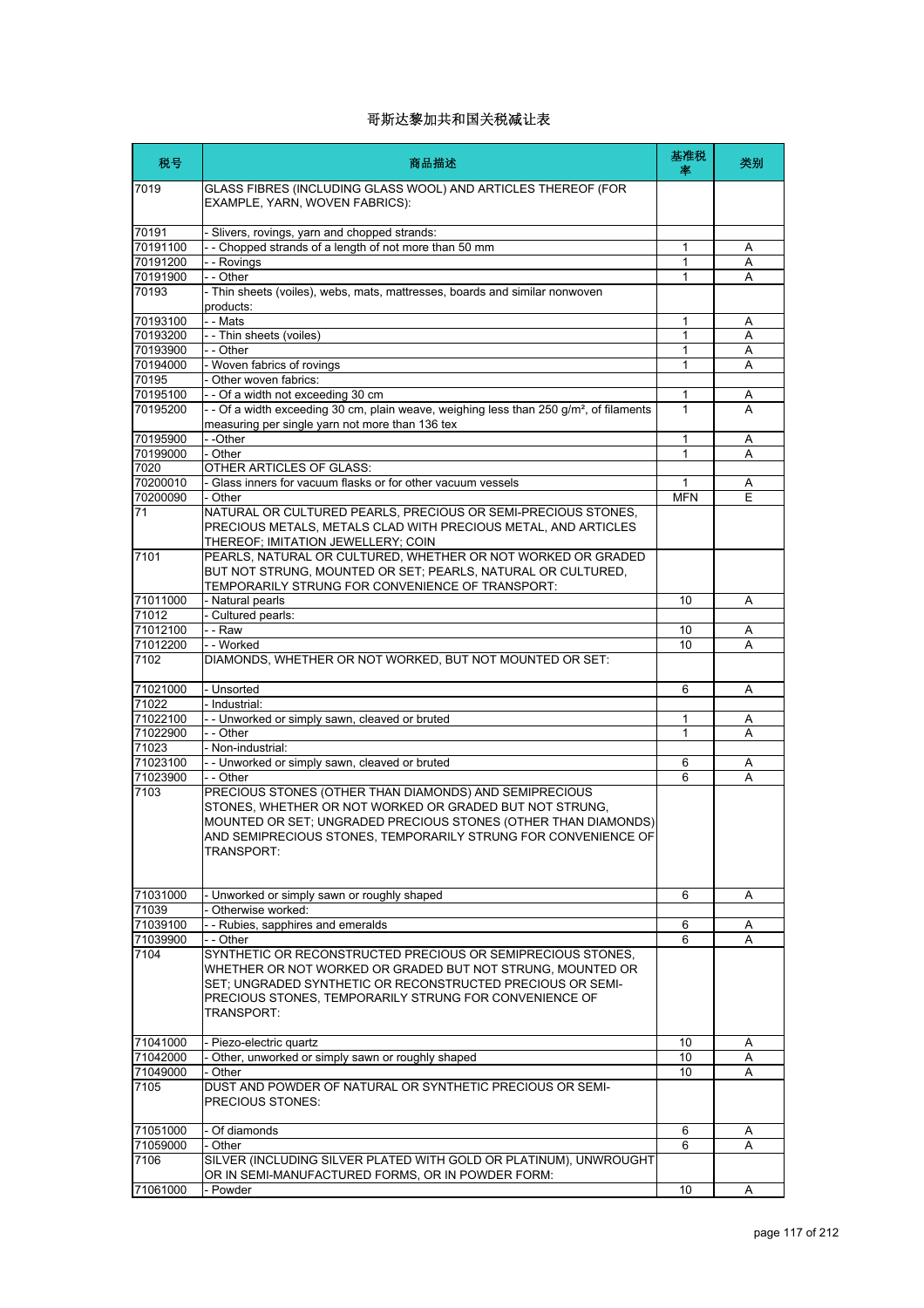| 税号                   | 商品描述                                                                                                                                                                                                                         | 基准税<br>率     | 类别     |
|----------------------|------------------------------------------------------------------------------------------------------------------------------------------------------------------------------------------------------------------------------|--------------|--------|
| 71069                | - Other                                                                                                                                                                                                                      |              |        |
| 71069100             | -- Unwrought:                                                                                                                                                                                                                | 10           | Α      |
| 710692               | - - Semi-manufactured                                                                                                                                                                                                        |              |        |
| 71069210             | --- Wire, bars and rods, containing stripping agents or additives (silver solder)                                                                                                                                            | 6            | Α      |
| 71069290             | - - - Other                                                                                                                                                                                                                  | 10           | Α      |
| 71070000             | BASE METALS CLAD WITH SILVER, NOT FURTHER WORKED THAN<br>UNWROUGHT OR SEMI-MANUFACTURED                                                                                                                                      | 10           | A      |
| 7108                 | GOLD (INCLUDING GOLD PLATED WITH PLATINUM) UNWROUGHT OR IN SEMI-<br>MANUFACTURED FORMS, OR IN POWDER FORM:                                                                                                                   |              |        |
| 71081                | - Non-monetary:                                                                                                                                                                                                              |              |        |
| 71081100             | - - Powder                                                                                                                                                                                                                   | 6            | Α      |
| 71081200             | - - Other unwrought forms                                                                                                                                                                                                    | 6            | Α      |
| 71081300             | - - Other semi-manufactured forms                                                                                                                                                                                            | 6            | Α      |
| 71082000             | - Monetary                                                                                                                                                                                                                   | 6            | Α      |
| 71090000             | BASE METALS OR SILVER CLAD WITH GOLD, NOT FURTHER WORKED THAN<br>UNWROUGHT OR SEMI-MANUFACTURED                                                                                                                              | 10           | A      |
| 7110                 | PLATINUM, UNWROUGHT OR IN SEMI-MANUFACTURED FORMS, OR IN<br>POWDER FORM:                                                                                                                                                     |              |        |
| 71101                | - Platinum:                                                                                                                                                                                                                  |              |        |
| 71101100             | -- unwrought or powdered                                                                                                                                                                                                     | 1            | Α      |
| 71101900             | - - Other                                                                                                                                                                                                                    | $\mathbf{1}$ | A      |
| 71102                | - Palladium:                                                                                                                                                                                                                 |              |        |
| 71102100             | -- Unwrought or powdered                                                                                                                                                                                                     | 1            | Α      |
| 71102900<br>71103    | - - Other<br>- Rhodium:                                                                                                                                                                                                      | 1            | Α      |
| 71103100             | -- Unwrought or powdered                                                                                                                                                                                                     | 1            | A      |
| 71103900             | $ -$ Other                                                                                                                                                                                                                   | 1            | Α      |
| 71104                | - Iridium, osmium and ruthenium:                                                                                                                                                                                             |              |        |
| 71104100             | -- unwrought or powdered                                                                                                                                                                                                     | 1            | Α      |
| 71104900             | - - Other                                                                                                                                                                                                                    | 1            | Α      |
| 71110000             | BASE METALS, SILVER OR GOLD, CLAD WITH PLATINUM, NOT FURTHER<br>WORKED THAN UNWROUGHT OR SEMI-MANUFACTURED                                                                                                                   | 10           | A      |
| 7112                 | WASTE AND SCRAP OF PRECIOUS METAL OR OF METAL CLAD WITH<br>PRECIOUS METAL; OTHER WASTE AND SCRAP CONTAINING PRECIOUS<br>METAL OR PRECIOUS METAL COMPOUNDS, OF A KIND USED PRINCIPALLY<br>FOR THE RECOVERY OF PRECIOUS METAL: |              |        |
| 71123000             | - Ash containing precious metal or precious metal compounds                                                                                                                                                                  | 1            | A      |
| 71129                | - Other                                                                                                                                                                                                                      |              |        |
| 71129100             | - - Of gold, including metal clad with gold but excluding sweepings containing other<br>precious metals                                                                                                                      | 1            | A      |
| 71129200             | - - Of platinum, including metal clad with platinum but excluding sweepings containing                                                                                                                                       | 1            | Α      |
| 71129900             | other precious metals<br>- - Other                                                                                                                                                                                           | $\mathbf{1}$ | A      |
| 7113                 | ARTICLES OF JEWELLERY AND PARTS THEREOF, OF PRECIOUS METAL OR OF<br>METAL CLAD WITH PRECIOUS METAL:                                                                                                                          |              |        |
| 71131                | - Of precious metal whether or not plated or clad with precious metal:                                                                                                                                                       |              |        |
| 71131100             | - - Of silver whether or not plated or clad with other precious metal:                                                                                                                                                       | 15           | A      |
| 71131900             | - - Of precious metal whether or not plated or clad with precious metal:                                                                                                                                                     | 15           | Α      |
| 71132000             | - Of base metal clad with precious metal:                                                                                                                                                                                    | 15           | A      |
| 7114                 | ARTICLES OF GOLDSMITHS' OR SILVERSMITHS' WARES AND PARTS<br>THEREOF, OF PRECIOUS METAL OR OF METAL CLAD WITH PRECIOUS METAL:                                                                                                 |              |        |
| 71141                | Of precious metal whether or not plated or clad with precious metal:                                                                                                                                                         |              |        |
| 71141100             | - Of silver whether or not plated or clad with other precious metal:                                                                                                                                                         | 15           | Α      |
| 71141900             | - - Of precious metal whether or not plated or clad with precious metal                                                                                                                                                      | 15           | Α      |
| 71142000<br>7115     | Of base metal clad with precious metal<br>OTHER ARTICLES OF PRECIOUS METAL OR OF METAL CLAD<br>WITH PRECIOUS METAL:                                                                                                          | 15           | Α      |
|                      |                                                                                                                                                                                                                              | $\mathbf{1}$ |        |
| 71151000<br>71159000 | - Catalysts in the form of wire cloth or grill, of platinum<br>- Other                                                                                                                                                       | 15           | Α<br>A |
| 7116                 | ARTICLES OF NATURAL OR CULTURED PEARLS, PRECIOUS OR SEMI-                                                                                                                                                                    |              |        |
|                      | PRECIOUS STONES (NATURAL, SYNTHETIC OR RECONSTRUCTED):                                                                                                                                                                       |              |        |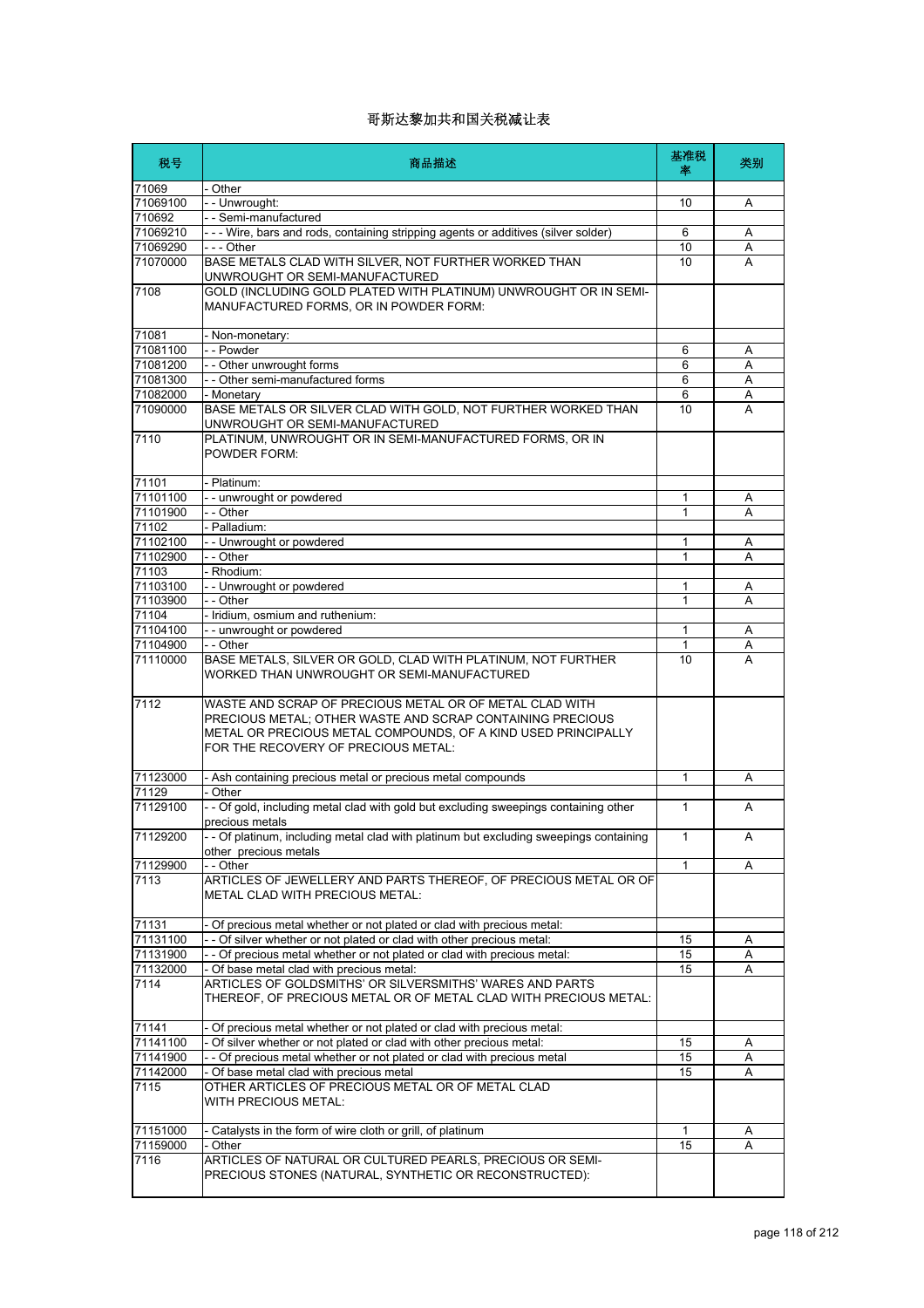| 税号                   | 商品描述                                                                                                                                                                                                                           | 基准税<br>率          | 类别     |
|----------------------|--------------------------------------------------------------------------------------------------------------------------------------------------------------------------------------------------------------------------------|-------------------|--------|
| 71161000             | - Of natural or cultured pearls                                                                                                                                                                                                | 15                | A      |
| 71162000             | - Of precious or semi-precious stones (natural, synthetic or reconstructed)                                                                                                                                                    | 15                | Α      |
| 7117                 | <b>IMITATION JEWELLERY:</b>                                                                                                                                                                                                    |                   |        |
| 71171<br>71171100    | - Of base metal, whether or not plated with precious metal:<br>- - Cuff links and studs:                                                                                                                                       | 15                | Α      |
| 71171900             | - - - Other                                                                                                                                                                                                                    | 15                | Α      |
| 71179000             | - Other                                                                                                                                                                                                                        | 15                | A      |
| 7118                 | COIN:                                                                                                                                                                                                                          |                   |        |
| 71181000             | - Coin (other than gold coin), not being legal tender                                                                                                                                                                          | 6                 | Α      |
| 71189000             | - Others                                                                                                                                                                                                                       | 6                 | A      |
| 72                   | <b>IRON AND STEEL</b>                                                                                                                                                                                                          |                   |        |
| 7201                 | PIG IRON OR CAST IRON AND SPIEGELEISEN, IN PIGS, BLOCKS OR OTHER<br>PRIMARY FORMS                                                                                                                                              |                   |        |
| 72011000             | - Non-alloy pig iron containing by weight or less of phosphorus                                                                                                                                                                | 1                 | Α      |
| 72012000             | - Non-alloy pig iron containing by weight more than 0.5% of phosphorus                                                                                                                                                         | 1                 | Α      |
| 72015000<br>7202     | - Alloy pig iron; spiegeleisen                                                                                                                                                                                                 | 1                 | Α      |
| 72021                | FERRO-ALLOYS<br>- Ferro-manganese:                                                                                                                                                                                             |                   |        |
| 72021100             | -- Containing by weight more than 2% of carbon                                                                                                                                                                                 | 1                 | Α      |
| 72021900             | - - Other                                                                                                                                                                                                                      | 1                 | Α      |
| 72022                | - Ferro-silicon:                                                                                                                                                                                                               |                   |        |
| 72022100             | -- Containing by weight more than 55% of silicon                                                                                                                                                                               | 1                 | Α      |
| 72022900             | - - Other                                                                                                                                                                                                                      | 1                 | Α      |
| 72023000             | - Ferro-silico-manganese                                                                                                                                                                                                       | 1                 | Α      |
| 72024                | Ferro-chromium:                                                                                                                                                                                                                |                   |        |
| 72024100             | -- Containing by weight more than 4% of carbon                                                                                                                                                                                 | 1                 | Α      |
| 72024900             | - - Other                                                                                                                                                                                                                      | 1                 | Α      |
| 72025000             | - Ferro-silico-chromium                                                                                                                                                                                                        | 1                 | Α      |
| 72026000             | - Ferro-nickel                                                                                                                                                                                                                 | 1                 | Α      |
| 72027000<br>72028000 | - Ferro-molybdenum<br>- Ferro-tungsten and ferro-silico-tungsten                                                                                                                                                               | 1<br>1            | Α<br>Α |
| 72029                | Other:                                                                                                                                                                                                                         |                   |        |
| 72029100             | -- Ferro-titanium and ferro-silico- titanium                                                                                                                                                                                   | 1                 | Α      |
| 72029200             | --Ferro-vanadium                                                                                                                                                                                                               | 1                 | Α      |
| 72029300             | - - Ferro-niobium                                                                                                                                                                                                              | 1                 | A      |
| 72029900             | - - Other                                                                                                                                                                                                                      | 1                 | Α      |
| 7203                 | FERROUS PRODUCTS OBTAINED BY DIRECT REDUCTION OF IRON ORE AND<br>OTHER SPONGY FERROUS PRODUCTS, IN LUMPS, PELLETS OR SIMILAR<br>FORMS; IRON HAVING A MINIMUM PURITY BY WEIGHT OF 99.94%, IN LUMPS,<br>PELLETS OR SIMILAR FORMS |                   |        |
| 72031000             | - Ferrous products obtained by direct reduction of iron ore                                                                                                                                                                    | 1                 | Α      |
| 72039000             | - Other                                                                                                                                                                                                                        | 1                 | Α      |
| 7204                 | FERROUS WASTE AND SCRAP OF CAST IRON, IRON OR STEEL, SCRAP<br>INGOTS OF IRON OR STEEL                                                                                                                                          |                   |        |
| 72041000             | - Waste and scrap of cast iron                                                                                                                                                                                                 | $\mathbf{1}$      | А      |
| 72042                | - Waste and scrap of alloy steel:                                                                                                                                                                                              |                   |        |
| 72042100             | - - Of stainless steel                                                                                                                                                                                                         | 1                 | Α      |
| 72042900<br>72043000 | - - Other<br>- Waste and scrap of tinned iron or steel                                                                                                                                                                         | 1<br>1            | Α<br>Α |
| 72044                | - Other waste and scrap                                                                                                                                                                                                        |                   |        |
| 72044100             | - Turnings, shavings, chips, milling waste, sawdust, filings, trimmings and stampings,<br>whether or not in bundles                                                                                                            | 1                 | A      |
| 72044900             | - - Other                                                                                                                                                                                                                      | 1                 | A      |
| 72045000             | - Scrap ingots                                                                                                                                                                                                                 | 1                 | Α      |
| 7205                 | GRANULES AND POWDERS, OF CAST IRON, SPIEGELEISEN, IRON OR STEEL                                                                                                                                                                |                   |        |
| 72051000             | Granules                                                                                                                                                                                                                       | 1                 | Α      |
| 72052                | - Powders:                                                                                                                                                                                                                     |                   |        |
| 72052100             | - - Of alloy steel:                                                                                                                                                                                                            | 1                 | Α      |
| 72052900             | - - Other                                                                                                                                                                                                                      | 1                 | Α      |
| 7206                 | IRON AND NON-ALLOY STEEL IN INGOTS OR OTHER PRIMARY FORMS,<br>EXCLUDING IRON OF HEADING 7203                                                                                                                                   |                   |        |
| 72061000             | - Ingots                                                                                                                                                                                                                       | 1                 | Α      |
| 72069000             | - Other                                                                                                                                                                                                                        | 1                 | Α      |
| 7207                 | SEMI-FINISHED PRODUCTS OF IRON OR NON-ALLOY STEEL                                                                                                                                                                              |                   |        |
| 72071                | - Containing less than 0.25% by weight of carbon:                                                                                                                                                                              |                   |        |
| 72071100             | - - Of rectangular or square cross-section, the width measuring less than twice the<br>thickness                                                                                                                               | 1                 | A      |
| 72071200<br>72071900 | - - Other, of rectangular crosssection<br>- - Other                                                                                                                                                                            | 1<br>$\mathbf{1}$ | Α<br>A |
|                      |                                                                                                                                                                                                                                |                   |        |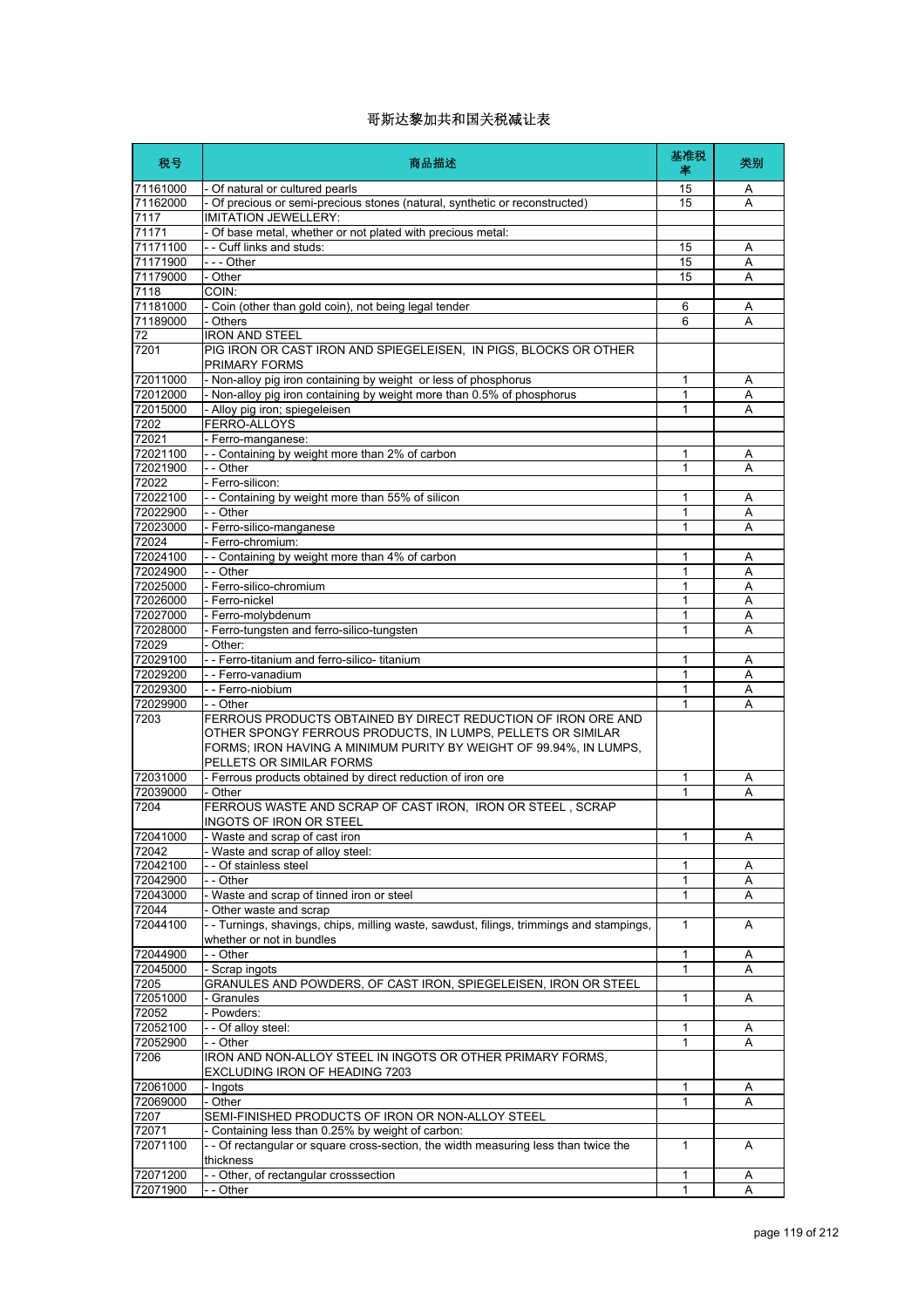| 税号                   | 商品描述                                                                                                                                   | 基准税<br>率     | 类别     |
|----------------------|----------------------------------------------------------------------------------------------------------------------------------------|--------------|--------|
| 72072000<br>7208     | - Containing 0.25% or more by weight of carbon<br>FLAT-ROLLED PRODUCTS OF IRON OR NON-ALLOY STEEL, OF A WIDTH OF                       | 1            | Α      |
|                      | 600 MM OR MORE, HOT-ROLLED, NOT CLAD, PLATED OR COATED                                                                                 |              |        |
| 72081000             | - In coils, not further worked than hot-rolled, with patterns in relief                                                                | $\mathbf{1}$ | Α      |
| 72082<br>72082500    | - Other, in coils, not further worked than hot-rolled, pickled:<br>- - Of a thickness of 4.75 mm or more                               | 1            | Α      |
| 72082600             | - - Of a thickness of 3 mm or more but less than 4.75 mm                                                                               | $\mathbf{1}$ | Α      |
| 72082700             | -- Of a thickness of less than 3 mm                                                                                                    | 1            | Α      |
| 72083<br>72083600    | - Other, in coils, not further worked than hot-rolled:<br>- - Of a thickness exceeding 10 mm                                           | 1            |        |
| 72083700             | -- Of a thickness of 4.75 mm or more but not exceeding 10 mm                                                                           | $\mathbf{1}$ | Α<br>A |
| 72083800             | -- Of a thickness of 3 mm or more but less than 4.75 mm                                                                                | 1            | Α      |
| 72083900             | - - Of a thickness of less than 3 mm                                                                                                   | 1            | Α      |
| 72084000<br>72085    | - Not in coils, not further worked than hot-rolled, with patterns in relief<br>Other, not in coils, not further worked than hotrolled: | 1            | A      |
| 72085100             | -- Of a thickness exceeding 10 mm                                                                                                      | 1            | Α      |
| 72085200             | - - Of a thickness of 4.75 mm or more but not exceeding 10 mm                                                                          | 1            | A      |
| 72085300             | - - Of a thickness of 3 mm or more but less than 4.75 mm                                                                               | $\mathbf{1}$ | Α      |
| 720854<br>72085410   | - - Of a thickness of less than 3 mm:<br>--- Of a width not exceeding 990 mm, containing by weight 0.42% or more of carbon             | $\mathbf{1}$ | Α      |
|                      | and 0.60% or more of manganese                                                                                                         |              |        |
| 72085490             | --- Other                                                                                                                              | 1            | Α      |
| 72089000             | - Other                                                                                                                                | 1            | Α      |
| 7209                 | FLAT-ROLLED PRODUCTS OF IRON OR NON-ALLOY STEEL, OF A WIDTH OF<br>600 MM OR MORE, COLD-ROLLED (COLDREDUCED), NOT CLAD, PLATED OR       |              |        |
|                      | <b>COATED</b>                                                                                                                          |              |        |
| 72091                | - In coils, not further worked than cold-rolled (coldreduced):                                                                         |              |        |
| 72091500             | - - Of a thickness of 3 mm or more                                                                                                     | 1            | Α      |
| 72091600<br>72091700 | - - Of a thickness exceeding 1 mm but less than 3 mm<br>- Of a thickness of 0.5 mm or more but not exceeding 1 mm                      | 1<br>1       | Α<br>A |
| 72091800             | - - Of a thickness of less than 0.5 mm                                                                                                 | 1            | Α      |
| 72092                | - Not in coils, not further worked than cold-rolled (coldreduced):                                                                     |              |        |
| 72092500             | - - Of a thickness of 3 mm or more                                                                                                     | $\mathbf{1}$ | Α      |
| 72092600<br>72092700 | - - Of a thickness exceeding 1 mm but less than 3 mm<br>- - Of a thickness of 0.5 mm or more but not exceeding 1 mm                    | 1<br>1       | Α<br>Α |
| 72092800             | - - Of a thickness of less than 0.5 mm                                                                                                 | 1            | Α      |
| 72099000             | - Other                                                                                                                                | 1            | Α      |
| 7210                 | FLAT-ROLLED PRODUCTS OF IRON OR NON-ALLOY STEEL, OF A WIDTH OF                                                                         |              |        |
| 72101                | 600 MM OR MORE, CLAD, PLATED OR COATED<br>- Of tin                                                                                     |              |        |
| 72101100             | -- Of a thickness of 0.5 mm or more                                                                                                    | 1            | Α      |
| 72101200             | - - Of a thickness of less than 0.5 mm                                                                                                 | 1            | Α      |
| 72102000             | - Plated or coated with lead, including terne-plate                                                                                    | 1            | Α      |
| 72103000<br>72104    | Electrolytically plated or coated with zinc<br>- Otherwise plated or coated with zinc:                                                 | 1            | Α      |
| 721041               | - - Corrugated:                                                                                                                        |              |        |
| 72104110             | -- Of a thickness of 0.16 mm but not more than 2 mm                                                                                    | <b>MFN</b>   | Е      |
| 72104190             | - - - Other                                                                                                                            | <b>MFN</b>   | E      |
| 721049<br>72104910   | - - Other:<br>--- Of a thickness of 0.16 mm but not more than 2 mm                                                                     | <b>MFN</b>   | Ε      |
| 72104990             | - - - Other                                                                                                                            | 1            | A      |
| 72105000             | - Plated or coated with chromium oxides or with chromium and chromium oxides                                                           | $\mathbf{1}$ | Α      |
| 72106                | Plated or coated with aluminium:                                                                                                       |              |        |
| 721061<br>7210611    | - Plated or coated with aluminium-zinc alloys:<br>--- Of a thickness of 0.16 mm but not more than 2 mm                                 |              |        |
| 72106110             | --- Of a thickness of 0.16 mm but not more than 2 mm                                                                                   | <b>MFN</b>   | Ε      |
| 72106190             | - - - Other                                                                                                                            | 1            | Α      |
| 721069               | - - Other:                                                                                                                             |              |        |
| 72106910             | --- Of a thickness of 0.16 mm but not more than 2 mm                                                                                   | <b>MFN</b>   | Е      |
| 72106990<br>721070   | - - - Other<br>- Painted, varnished or coated with plastics:                                                                           | 1            | Α      |
| 72107010             | -- Enamelled, of a thickness of 0.16 mm or more but not more than 1.55 mm                                                              | <b>MFN</b>   | Ε      |
| 72107020             | -- Varnished with epoxyphenolic resins, smooth                                                                                         | <b>MFN</b>   | Е      |
| 72107090             | - - Other                                                                                                                              | $\mathbf{1}$ | Α      |
| 72109000<br>7211     | - Other<br>FLAT-ROLLED PRODUCTS OF IRON OR NON-ALLOY STEEL, OF A WIDTH OF                                                              | 1            | Α      |
|                      | LESS THAN 600 MM, NOT CLAD, PLATED OR COATED                                                                                           |              |        |
| 72111                | Not further worked than hot-rolled:                                                                                                    |              |        |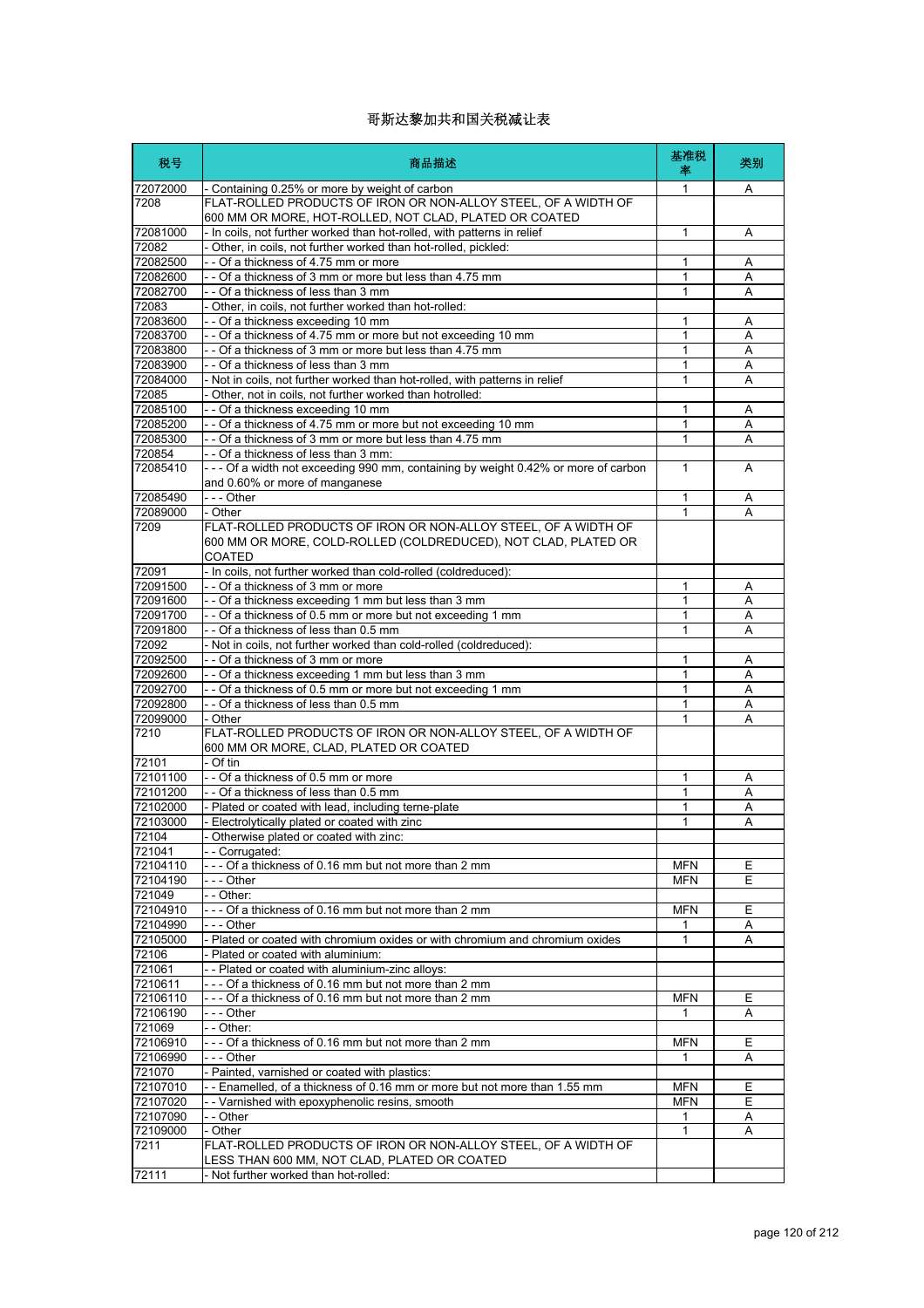| 税号                   | 商品描述                                                                                                                                                                  | 基准税<br>率   | 类别          |
|----------------------|-----------------------------------------------------------------------------------------------------------------------------------------------------------------------|------------|-------------|
| 72111300             | -- Rolled on four faces or in a closed box pass, of a width exceeding 150 mm and a<br>thickness of not less than 4 mm, not in coils and without patterns in relief    | 1          | A           |
| 721114<br>72111410   | -- Other, of a thickness of 4.75 mm or more:<br>--- Containing by weight 0.42% or more of carbon and 0.60% or more of manganese                                       | 1          | A           |
| 72111490             | - - - Other                                                                                                                                                           | 1          | Α           |
| 721119               | - - Other:                                                                                                                                                            |            |             |
| 72111910             | --- In coils, containing by weight 0.42% or more of carbon and 0.60% or more of<br>manganese                                                                          | 1          | A           |
| 72111990<br>72112    | --- Other<br>- Not further worked than cold-rolled (cold-reduced):                                                                                                    | 1          | Α           |
| 72112300             | - - Containing less than 0.25% by weight of carbon                                                                                                                    | 1          | Α           |
| 72112900             | - - Other                                                                                                                                                             | 1          | Α           |
| 72119000             | - Other                                                                                                                                                               | 1          | Α           |
| 7212                 | FLAT-ROLLED PRODUCTS OF IRON OR NON-ALLOY STEEL, OF A WIDTH OF<br>LESS THAN 600 MM, CLAD, PLATED OR COATED                                                            |            |             |
| 72121000             | - Plated or coated with tin                                                                                                                                           | 1          | Α           |
| 72122000             | - Electrolytically plated or coated with zinc                                                                                                                         | 1          | A           |
| 721230<br>72123010   | Otherwise plated or coated with zinc:<br>-- Of a thickness of 0.16 mm but not more than 1.55 mm                                                                       | <b>MFN</b> | Е           |
| 72123090             | - - Other                                                                                                                                                             | 1          | Α           |
| 721240               | - Painted, varnished or coated with plastics:                                                                                                                         |            |             |
| 72124010             | -- Of a thickness of 0.16 mm or more but not exceeding 1.55 mm                                                                                                        | <b>MFN</b> | E           |
| 72124090             | $-$ - Other                                                                                                                                                           | 1          | Α           |
| 72125000             | Otherwise plated or coated                                                                                                                                            | 1          | Α           |
| 72126000             | Clad                                                                                                                                                                  | 1          | Α           |
| 7213                 | WIRE OF IRON OR NON-ALLOY STEEL                                                                                                                                       |            |             |
| 72131000             | - Containing notchs, strands, grooves or ruggednes, produced during the rolling<br>process                                                                            | 15         | C           |
| 72132000             | - Other, of free-cutting steel                                                                                                                                        | 1          | Α           |
| 72139                | Other:                                                                                                                                                                |            |             |
| 721391               | - Of circular cross-section measuring less than 14 mm in diameter:<br>--- Containing 0.6% or more by weight of carbon                                                 |            |             |
| 72139110<br>72139120 | --- Containing less than 0.6% by weight of carbon                                                                                                                     | 10<br>1    | С<br>Α      |
| 721399               | - - Other:                                                                                                                                                            |            |             |
| 72139910             | --- Containing 0.6% or more by weight of carbon                                                                                                                       | 10         | С           |
| 72139920             | --- Containing less than 0.6% by weight of carbon                                                                                                                     | 1          | Α           |
| 7214                 | OTHER BARS AND RODS OF IRON OR NON-ALLOY STEEL, NOT FURTHER<br>WORKED THAN FORGED, HOT-ROLLED, HOTDRAWN OR HOT-EXTRUDED, BUT<br>INCLUDING THOSE TWISTED AFTER ROLLING |            |             |
| 72141000             | - Forged                                                                                                                                                              | 10         | С           |
| 72142000             | - Containing indentations, strands, grooves or ribs, produced during the rolling<br>process or twisted after rolling                                                  | <b>MFN</b> | E           |
| 72143000             | Other, of free-cutting steel                                                                                                                                          | 6          | С           |
| 72149                | Other:                                                                                                                                                                |            |             |
| 721491               | - - Of rectangular cross-section:                                                                                                                                     |            |             |
| 72149110             | --- Containing by weight 0.6% or more of carbon, the greatest cross-sectional<br>dimension of which exceeds 13 mm                                                     | 15         | C           |
| 72149190             | --- Other                                                                                                                                                             | 6          | $\mathsf C$ |
| 721499               | - - Other:                                                                                                                                                            |            |             |
| 72149910             | - - - Of square cross-section, the greatest crosssectional dimension of which exceeds<br>13 mm, containing 0.6% or more by weight of carbon                           | 15         | С           |
| 72149920             | - - - Of a cross-section other than rectangular or square, the greatest cross-sectional<br>dimension of which is 5.5 mm or more but not more than 45 mm               | 15         | C           |
| 72149990             | --- Other                                                                                                                                                             | 6          | C           |
| 7215                 | OTHER BARS AND RODS OF IRON OR NON-ALLOY STEEL                                                                                                                        |            |             |
| 72151000             | - Of free-cutting steel, not further worked than coldformed or cold-finished<br>- Other bars and rods, not further worked than coldformed or cold-finished            | 1          | Α           |
| 72155000<br>72159000 | - Other                                                                                                                                                               | 1<br>1     | Α<br>Α      |
| 7216                 | SECTIONS OF IRON OR NONALLOY STEEL                                                                                                                                    |            |             |
| 721610               | - U, I or H sections, not further worked than hotrolled, hot- drawn or extruded, of a<br>height of less than 80 mm:                                                   |            |             |
| 72161010             | - - U sections of a thickness of 1.8 mm or more but not more than 6.4 mm and a<br>height exceeding 12 mm                                                              | <b>MFN</b> | Е           |
| 7216109              | - - - Other:                                                                                                                                                          |            |             |
| 72161091             | ----I sections of a height not exceeding 50 mm                                                                                                                        | <b>MFN</b> | Ε           |
| 72161092             | ----H sections of a height not exceeding 50 mm                                                                                                                        | <b>MFN</b> | Ε           |
| 72161099             | - - - - Other                                                                                                                                                         | <b>MFN</b> | Ε           |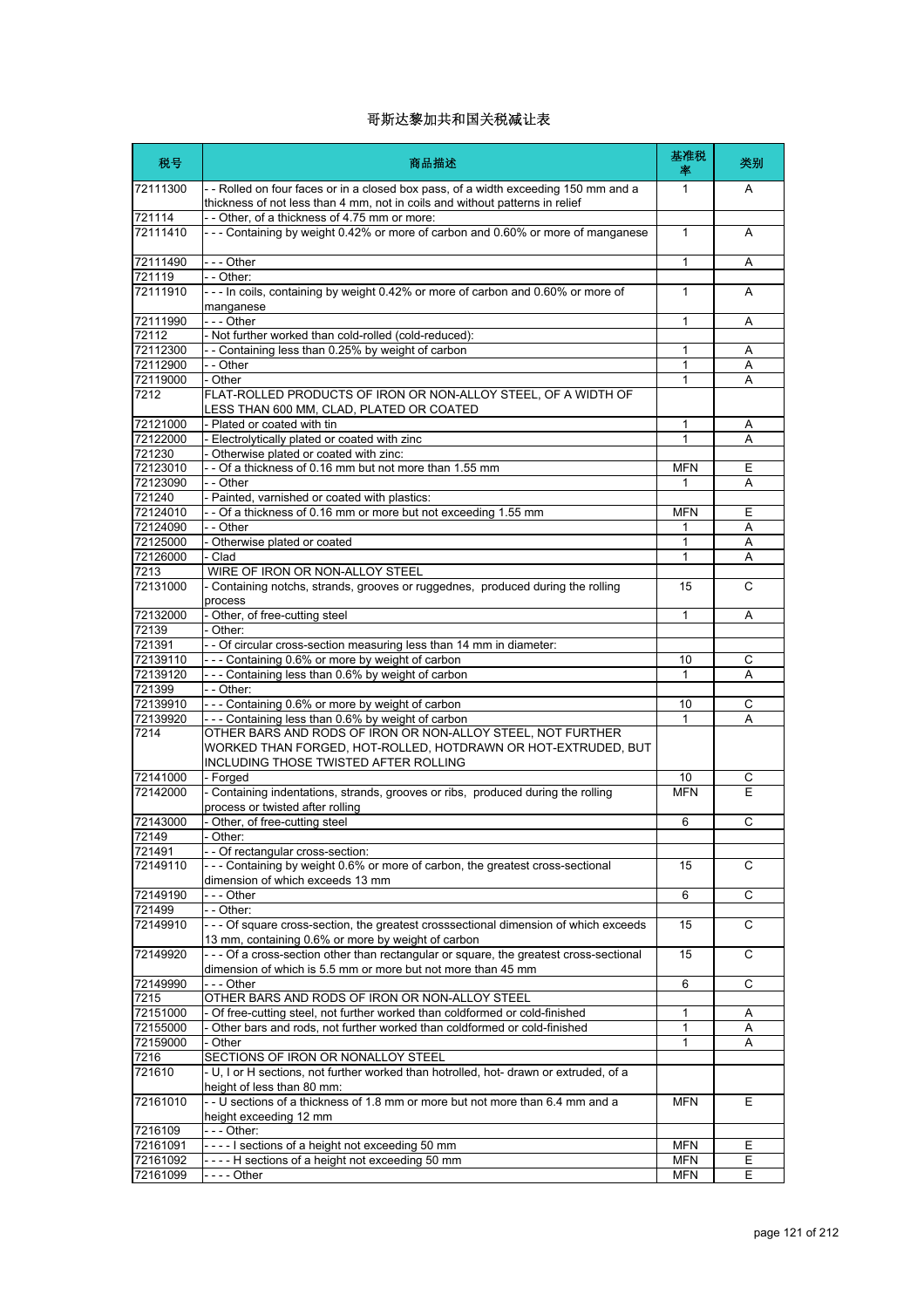| 税号                   | 商品描述                                                                                                                                        | 基准税<br>率         | 类别             |
|----------------------|---------------------------------------------------------------------------------------------------------------------------------------------|------------------|----------------|
| 72162                | - L or T sections, not further worked than hot-rolled, hot-drawn or extruded of a height<br>of less than 80 mm:                             |                  |                |
| 721621               | - - L sections:                                                                                                                             |                  |                |
| 72162110             | --- Of a thickness of 1.8 mm or more but not more than 6.4 mm and a height<br>exceeding 12 mm                                               | <b>MFN</b>       | Е              |
| 72162190             | - - - Other                                                                                                                                 | <b>MFN</b>       | E              |
| 721622               | - - T sections:                                                                                                                             |                  |                |
| 72162210             | --- Of a height not exceeding 50 mm                                                                                                         | 15               | С              |
| 72162290             | --- Other                                                                                                                                   | 6                | C              |
| 72163                | - U, I or H sections, not further worked than hotrolled, hot- drawn or extruded of a<br>height of 80 mm or more:                            |                  |                |
| 721631               | - - U sections:                                                                                                                             |                  |                |
| 72163110             | --- Of a thickness of 1.8 mm or more but not exceeding 6.4 mm                                                                               | <b>MFN</b>       | Е              |
| 72163190             | --- Other                                                                                                                                   | <b>MFN</b>       | E              |
| 72163200             | - - I sections                                                                                                                              | <b>MFN</b>       | Е<br>C         |
| 72163300<br>72164000 | - - H sections<br>- L or T sections, not further worked than hot-rolled, hot-drawn or extruded of a height                                  | 6<br>6           | C              |
|                      | of 80 mm or more                                                                                                                            |                  |                |
| 72165000             | - Other sections, not further worked than hot-rolled, hot-drawn or extruded                                                                 | 6                | C              |
| 72166                | - Sections not further worked than cold-formed or cold-finished:                                                                            |                  |                |
| 72166100<br>72166900 | - - Obtained from flat-rolled products<br>- - Other                                                                                         | <b>MFN</b><br>15 | Е<br>C         |
| 72169                | - Other:                                                                                                                                    |                  |                |
| 72169100             | - - Obtained, cold-formed or cold-finished, from flatrolled products                                                                        | <b>MFN</b>       | Ε              |
| 72169900             | - - Other                                                                                                                                   | 6                | C              |
| 7217                 | WIRE OF IRON OR NON-ALLOY STEEL                                                                                                             |                  |                |
| 721710               | - Not plated or coated, whether or not polished:                                                                                            |                  |                |
| 72171010             | -- Containing less than 0.25% by weight of carbon                                                                                           | <b>MFN</b>       | Е              |
| 72171020             | -- Containing 0.25% or more but less than 0.6% by weight of carbon                                                                          | 1                | Α              |
| 7217103              | -- Containing 0.6% or more by weight of carbon:                                                                                             |                  |                |
| 72171031             | - - - Pre-stressed                                                                                                                          | 1                | Α              |
| 72171039             | --- Other                                                                                                                                   | <b>MFN</b>       | Ε              |
| 721720               | - Plated or coated with zinc:                                                                                                               |                  |                |
| 7217201<br>72172011  | - - Containing less than 0.25% by weight of carbon:<br>--- Of circular crosssection of a diameter of 0.22 mm or more but not more than 0.24 | $\mathbf{1}$     | A              |
|                      | mm, lated or coated with zinc                                                                                                               |                  |                |
| 72172019             | --- Other                                                                                                                                   | <b>MFN</b>       | Е              |
| 72172020             | - - Containing 0.25% or more but less than 0.6% by weight of carbon                                                                         | 1                | A              |
| 7217203<br>72172031  | -- Containing 0.6% or more by weight of carbon:<br>- - - Of circular cross-section of a diameter of 0.8 mm or more but not more than 5.15   | <b>MFN</b>       | E              |
| 72172032             | mm<br>--- Of rectangular crosssection, of a thickness of 0.35 mm or more but not more                                                       | <b>MFN</b>       | E              |
|                      | than 0.7 mm and a width of 0.5 mm or more but not more than 3 mm                                                                            |                  |                |
| 72172039             | - - - Other                                                                                                                                 | <b>MFN</b>       | E              |
| 721730               | - Plated or coated with other base metals:                                                                                                  |                  |                |
| 72173010<br>72173020 | - - Containing less than 0.25% by weight of carbon<br>- Containing 0.25% or more but less than 0.6% by weight of carbon                     | 6<br>6           | С<br>C         |
| 7217303              | -- Containing 0.6% or more by weight of carbon:                                                                                             |                  |                |
| 72173031             | --- Plated or coated with copper                                                                                                            | 1                | A              |
| 72173039             | --- Other                                                                                                                                   | 6                | $\overline{C}$ |
| 72179000             | - Other                                                                                                                                     | 6                | C              |
| 7218                 | STAINLESS STEEL IN INGOTS OR OTHER PRIMARY FORMS; SEMI-FINISHED<br>PRODUCTS OF STAINLESS STEEL                                              |                  |                |
| 72181000             | - Ingots or other primary forms                                                                                                             | 1                | Α              |
| 72189                | - Other                                                                                                                                     |                  |                |
| 72189100             | - - Of rectangular cross-section                                                                                                            | 1                | Α              |
| 72189900             | - - Other                                                                                                                                   | 1                | A              |
| 7219                 | FLAT-ROLLED PRODUCTS OF STAINLESS STEEL, OF A WIDTH OF 600 MM OR<br><b>MORE</b>                                                             |                  |                |
| 72191                | - Not further worked than hot-rolled, in coils:                                                                                             |                  |                |
| 72191100             | -- Of a thickness exceeding 10 mm                                                                                                           | 1                | Α              |
| 72191200             | - - Of a thickness of 4.75 mm or more but not exceeding 10 mm                                                                               | 1                | Α              |
| 72191300             | -- Of a thickness of 3 mm or more but less than 4.75 mm                                                                                     | 1                | A              |
| 72191400             | -- Of a thickness of less than 3 mm                                                                                                         | 1                | Α              |
| 72192                | - Not further worked than hot-rolled, not in coils:                                                                                         |                  |                |
| 72192100             | -- Of a thickness exceeding 10 mm                                                                                                           | 1                | Α              |
| 72192200<br>72192300 | - - Of a thickness of 4.75 mm or more but not exceeding 10 mm<br>- - Of a thickness of 3 mm or more but less than 4.75 mm                   | 1<br>1           | Α<br>Α         |
| 72192400             | - - Of a thickness of less than 3 mm                                                                                                        | 1                | A              |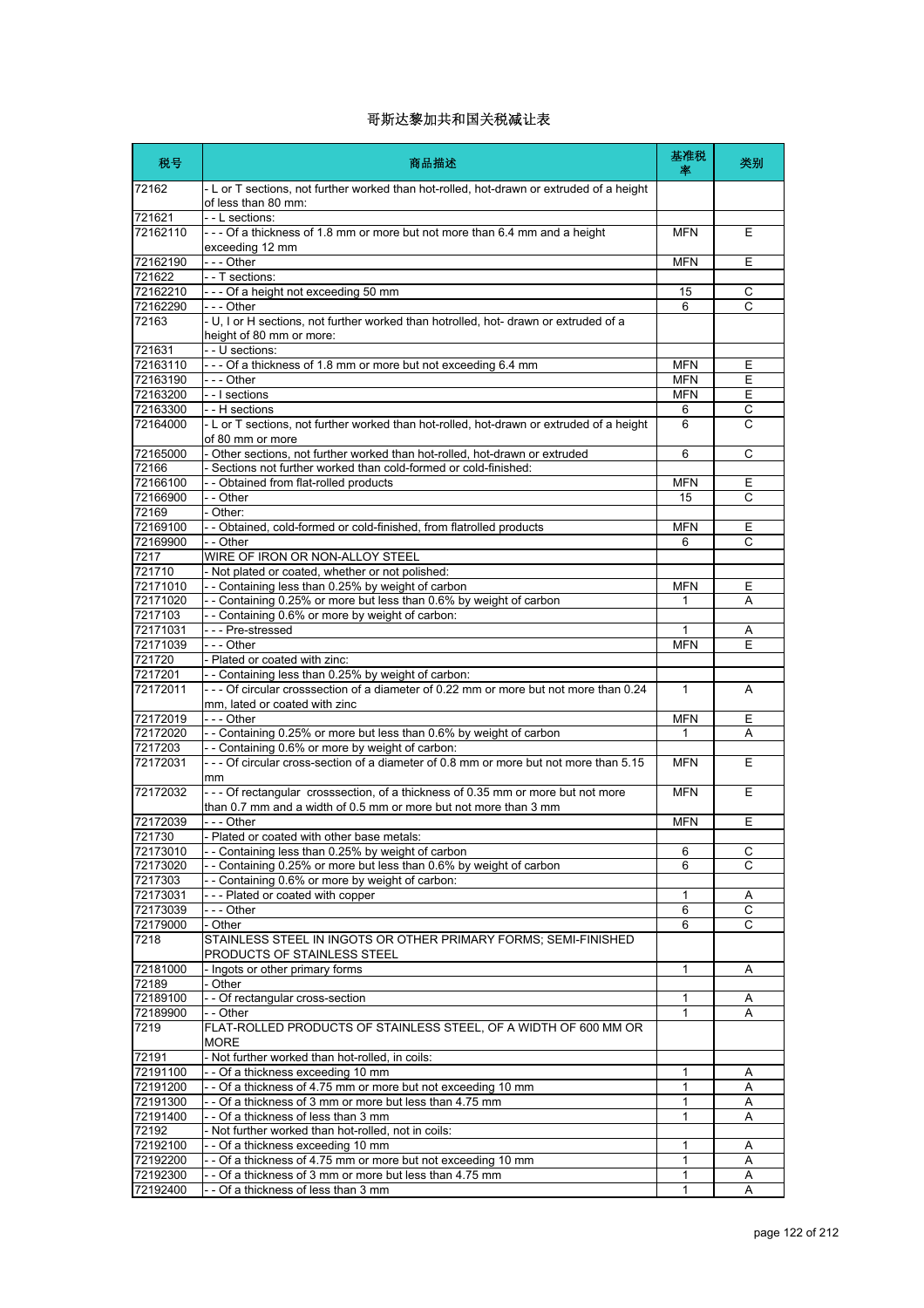| 税号                   | 商品描述                                                                                                                | 基准税<br>率     | 类别     |
|----------------------|---------------------------------------------------------------------------------------------------------------------|--------------|--------|
| 72193                | - Not further worked than cold-rolled (coldreduced):                                                                |              |        |
| 72193100             | -- Of a thickness of 4.75 mm or more                                                                                | 1            | Α      |
| 72193200             | - - Of a thickness of 3 mm or more but less than 4.75 mm                                                            | 1<br>1       | A      |
| 72193300<br>72193400 | - - Of a thickness exceeding 1 mm but less than 3 mm<br>- - Of a thickness of 0.5 mm or more but not exceeding 1 mm | 1            | A<br>Α |
| 72193500             | - - Of a thickness of less than 0.5 mm                                                                              | 1            | Α      |
| 72199000             | - Other                                                                                                             | 1            | A      |
| 7220                 | FLAT-ROLLED PRODUCTS OF STAINLESS STEEL, OF A WIDTH OF LESS THAN<br>600 MM                                          |              |        |
| 72201                | - Not further worked than hot-rolled:                                                                               |              |        |
| 72201100             | -- Of a thickness of 4.75 mm or more                                                                                | 1            | Α      |
| 72201200             | - - Of a thickness of less than 4.75 mm                                                                             | 1            | A      |
| 72202000             | - Not further worked than cold-rolled (cold-reduced)                                                                | 1            | Α      |
| 72209000<br>72210000 | - Other<br><b>WIRE OF STAINLESS STEEL</b>                                                                           | 1<br>1       | Α<br>Α |
| 7222                 | BARS AND SECTIONS OF STAINLESS STEEL                                                                                |              |        |
| 72221                | - Bars not further worked than hot-rolled or hot-drawn or extruded:                                                 |              |        |
| 72221100             | - - Of circular cross-section                                                                                       | 1            | Α      |
| 72221900             | - - Other                                                                                                           | 1            | A      |
| 72222000             | - Bars not further worked than coldformed or cold-finished                                                          | 1            | Α      |
| 72223000             | - Other bars                                                                                                        | 1            | A      |
| 72224000             | - Sections                                                                                                          | 1            | Α      |
| 72230000             | <b>WIRE OF STAINLESS STEEL</b>                                                                                      | 1            | A      |
| 7224                 | OTHER ALLOY STEEL IN INGOTS OR OTHER PRIMARY FORMS; SEMI-FINISHED<br>PRODUCTS OF OTHER ALLOY STEEL                  |              |        |
| 72241000             | - Ingots or other primary forms                                                                                     | 1            | Α      |
| 72249000             | - Other                                                                                                             | 1            | A      |
| 7225                 | FLAT-ROLLED PRODUCTS OF OTHER ALLOY STEEL, OF AWIDTH OF 600 MM<br>OR MORE                                           |              |        |
| 72251                | - Of silicon-electrical steel (steel silicon-magnetic):                                                             |              |        |
| 72251100<br>72251900 | - - Grain-oriented<br>- - Other                                                                                     | 1<br>1       | Α<br>A |
| 72253000             | - Other, not further worked than hot-rolled, in coils                                                               | 1            | A      |
| 72254000             | - Other, not further worked than hot-rolled, not in coils                                                           | 1            | Α      |
| 72255000             | - Other, not further worked than cold-rolled (coldreduced)                                                          | 1            | A      |
| 72259                | - Other:                                                                                                            |              |        |
| 72259100             | - - Electrolytically plated or coated with zinc                                                                     | 1            | Α      |
| 72259200             | - - Otherwise plated or coated with zinc                                                                            | $\mathbf{1}$ | A      |
| 72259900             | - - Other                                                                                                           | 1            | Α      |
| 7226                 | FLAT-ROLLED PRODUCTS OF OTHER ALLOY STEEL, OF A WIDTH OF LESS<br>THAN 600 MM                                        |              |        |
| 72261                | - Of silicon-electrical steel (steel silicon-magnetic):                                                             |              |        |
| 72261100<br>72261900 | - - Grain-oriented<br>- - Other                                                                                     | 1<br>1       | Α<br>Α |
| 72262000             | - Of high speed steel                                                                                               | 1            | Α      |
| 72269                | - Other:                                                                                                            |              |        |
| 72269100             | - - Not further worked than hot-rolled                                                                              | 1            | A      |
| 72269200             | -- Not further worked than cold-rolled (cold-reduced)                                                               | 1            | Α      |
| 722699               | - - Other:                                                                                                          |              |        |
| 72269910             | -- Plated or coated with zinc, excluding electrolytically plated or coated                                          | 1            | Α      |
| 72269990             | - - Other                                                                                                           | 1            | A      |
| 7227                 | WIRE OF OTHER ALLOY STEEL                                                                                           |              |        |
| 72271000<br>72272000 | - Of high speed steel                                                                                               | 1<br>1       | A<br>Α |
| 72279000             | - Of silico-manganese steel<br>- Other                                                                              | 1            | A      |
| 7228                 | BARS AND SECTIONS, OF OTHER ALLOY STEEL; HOLLOW DRILL BARS, OF<br>ALLOY STEEL OR NONALLOY STEEL                     |              |        |
| 72281000             | - Bars of high speed steel                                                                                          | 1            | Α      |
| 72282000             | - Bars of silico-manganese steel                                                                                    | 1            | Α      |
| 72283000             | - Other bars, not further worked than hotrolled, hot-drawn or extruded                                              | 1            | Α      |
| 72284000             | - Other bars, not further worked than forged                                                                        | 1            | Α      |
| 72285000             | Other bars, not further worked than coldformed or cold-finished                                                     | 1            | Α      |
| 72286000             | Other bars                                                                                                          | 1            | Α      |
| 72287000             | - Sections                                                                                                          | 1            | Α      |
| 72288000             | - Hollow drill bars                                                                                                 | 1            | Α      |
| 7229                 | WIRE OF OTHER ALLOY STEEL                                                                                           |              |        |
| 72292000<br>722990   | - Of silico-manganese steel<br>- Other:                                                                             | 1            | Α      |
| 72299010             | - - Of high speed steel                                                                                             | $\mathbf{1}$ | A      |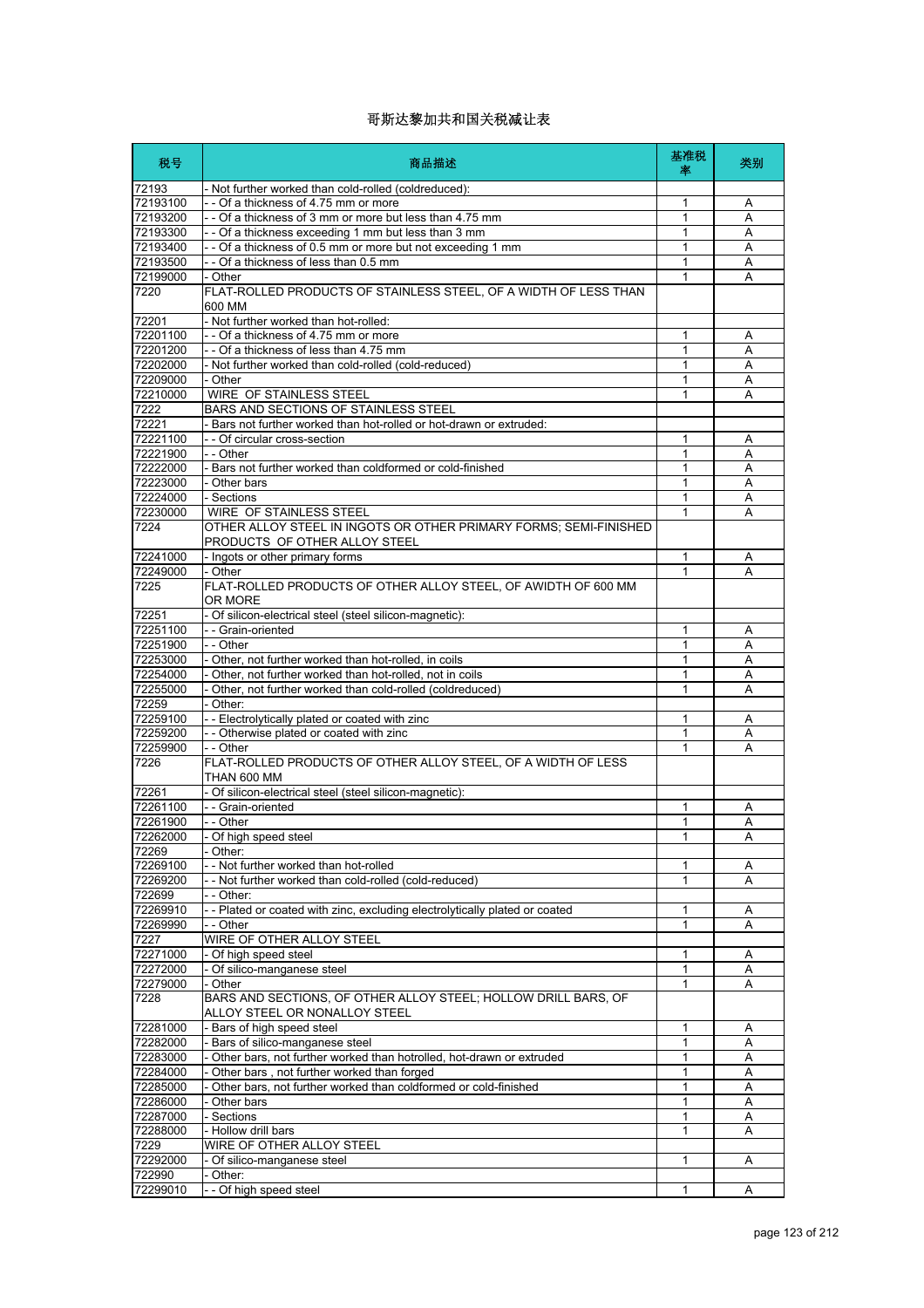| 税号                | 商品描述                                                                                                                                                                                                                                                                                                                                                                                | 基准税<br>率     | 类别     |
|-------------------|-------------------------------------------------------------------------------------------------------------------------------------------------------------------------------------------------------------------------------------------------------------------------------------------------------------------------------------------------------------------------------------|--------------|--------|
| 72299090          | - - Other                                                                                                                                                                                                                                                                                                                                                                           | 1            | A      |
| 73                | ARTICLES OF IRON OR STELL                                                                                                                                                                                                                                                                                                                                                           |              |        |
| 7301              | SHEET PILING OF IRON OR STEEL, WHETHER OR NOT DRILLED, PUNCHED OR<br>MADE FROM ASSEMBLED ELEMENTS; WELDED ANGLES, SHAPES AND<br>SECTIONS, OR IRON OR STEEL                                                                                                                                                                                                                          |              |        |
| 73011000          | - Sheet or steel                                                                                                                                                                                                                                                                                                                                                                    | 1            | Α      |
| 73012000          | - Angles, shapes and sections                                                                                                                                                                                                                                                                                                                                                       | <b>MFN</b>   | E      |
| 7302              | RAILWAY OR TRAMWAY TRACK CONSTRUCTION MATERIAL OR IRON OR<br>STEEL, THE FOLLOWING: RAILS, CHECK-RAILS AND RACK RAILS, SWITCH<br>BLADES, CROSSING FROGS, POINT RODS AND OTHER CROSSING PIECES,<br>SLEEPERS (CROSS-TIES), FISH-PLATES, CHAIRS, CHAIR WEDGES, SOLE<br>PLATES (BASE PLATES), RAIL CLIPS, BEDPLATES, TIES AND OTHER MATERIAL<br>SPECIALIZED FOR JOINTING OR FIXING RAILS |              |        |
| 73021000          | - Rails                                                                                                                                                                                                                                                                                                                                                                             | 1            | A      |
| 73023000          | - Switch-blades, crossing frogs, point rods and                                                                                                                                                                                                                                                                                                                                     | 1            | А      |
|                   | other crossing pieces                                                                                                                                                                                                                                                                                                                                                               |              |        |
| 73024000          | - Fish-plates and sole plates                                                                                                                                                                                                                                                                                                                                                       | 1            | Α      |
| 73029000          | - Other                                                                                                                                                                                                                                                                                                                                                                             | 1            | A      |
| 73030000          | TUBES, PIPES AND HOLLOW PROFILES, OF CAST IRON                                                                                                                                                                                                                                                                                                                                      | 6            | С      |
| 7304              | TUBES, PIPES AND HOLLOW PROFILES, SEAMLESS, OF IRON (OTHER THAN<br>CAST IRON) OR STEEL                                                                                                                                                                                                                                                                                              |              |        |
| 73041             | - Line pipe of a kind used for oil or gas pipelines                                                                                                                                                                                                                                                                                                                                 |              |        |
| 73041100          | - - Of stainless steel                                                                                                                                                                                                                                                                                                                                                              | 1            | Α      |
| 73041900          | - - Other                                                                                                                                                                                                                                                                                                                                                                           | 1            | Α      |
| 73042             | - Casing, tubing and drill pipe, of a kind used in<br>drilling for oil or gas:                                                                                                                                                                                                                                                                                                      |              |        |
| 73042200          | - - Drill pipe of stainless steel                                                                                                                                                                                                                                                                                                                                                   | 1            | Α      |
| 73042300          | - - Other perforation tubes                                                                                                                                                                                                                                                                                                                                                         | $\mathbf{1}$ | A      |
| 73042400          | - - Other, of stainless steel                                                                                                                                                                                                                                                                                                                                                       | 1            | Α      |
| 73042900          | - - Other                                                                                                                                                                                                                                                                                                                                                                           | 1            | A      |
| 73043             | - Other, of circular cross-section, of iron or nonalloy<br>steel:                                                                                                                                                                                                                                                                                                                   |              |        |
| 73043100          | -- Cold-drawn or cold-rolled (cold-reduced)                                                                                                                                                                                                                                                                                                                                         | 1            | Α      |
| 73043900          | - - Other                                                                                                                                                                                                                                                                                                                                                                           | 1            | A      |
| 73044             | Other, of circular cross-section, of stainless steel:                                                                                                                                                                                                                                                                                                                               |              |        |
| 73044100          | -- Cold-drawn or cold-rolled (cold-reduced)                                                                                                                                                                                                                                                                                                                                         | 1<br>1       | Α<br>A |
| 73044900<br>73045 | - - Other                                                                                                                                                                                                                                                                                                                                                                           |              |        |
|                   | - Other, of circular cross-section, of other alloy<br>steel:                                                                                                                                                                                                                                                                                                                        |              |        |
| 73045100          | -- Cold-drawn or cold-rolled (cold-reduced):                                                                                                                                                                                                                                                                                                                                        | 1            | Α      |
| 73045900          | - - Other                                                                                                                                                                                                                                                                                                                                                                           | 1            | Α      |
| 73049000<br>7305  | - Other<br>OTHER TUBES AND PIPES (FOR EXAMPLE, WELDED, RIVETED OR SIMILARLY<br>CLOSED), HAVING CIRCULAR CROSS-SECTIONS, THE EXTERNAL DIAMETER                                                                                                                                                                                                                                       | 1            | A      |
| 73051             | OF WHICH EXCEEDS 406.4 mm, OF IRON OR STEEL<br>- Line pipe of a kind used for oil or gas pipelines:                                                                                                                                                                                                                                                                                 |              |        |
| 73051100          | - Longitudinally submerged arc welded                                                                                                                                                                                                                                                                                                                                               | 1            | Α      |
| 73051200          | - - Other, longitudinally welded                                                                                                                                                                                                                                                                                                                                                    | 1            | Α      |
| 73051900          | - Other                                                                                                                                                                                                                                                                                                                                                                             | 1            | Α      |
| 73052000          | Casing of a kind used in drilling for oil or gas:                                                                                                                                                                                                                                                                                                                                   | 1            | Α      |
| 73053             | Other, welded:                                                                                                                                                                                                                                                                                                                                                                      |              |        |
| 73053100          | - - Longitudinally welded                                                                                                                                                                                                                                                                                                                                                           | 6            | C      |
| 73053900          | - - Other                                                                                                                                                                                                                                                                                                                                                                           | 6            | С      |
| 73059000          | - Other                                                                                                                                                                                                                                                                                                                                                                             | 6            | C      |
| 7306              | OTHER TUBES, PIPES AND HOLLOW PROFILES (FOR EXAMPLE, OPEN SEAM<br>OR WELDED, RIVETED OR SIMILARLY CLOSED), OF IRON OR STEEL                                                                                                                                                                                                                                                         |              |        |
| 73061             | - Line pipe of a kind used for oil or gas pipelines                                                                                                                                                                                                                                                                                                                                 |              |        |
| 73061100          | - - Welded, of stainless steel                                                                                                                                                                                                                                                                                                                                                      | 1            | Α      |
| 73061900          | - - Other                                                                                                                                                                                                                                                                                                                                                                           | $\mathbf{1}$ | Α      |
| 73062             | - Casing, tubing and drill pipe, of a kind used in<br>drilling for oil or gas                                                                                                                                                                                                                                                                                                       |              |        |
| 73062100          | - - Welded, of stainless steel                                                                                                                                                                                                                                                                                                                                                      | 1            | A      |
| 73062900          | - - Other                                                                                                                                                                                                                                                                                                                                                                           | 1            | Α      |
| 730630            | - Other, welded, of circular cross-section, of iron or<br>non-alloy steel:                                                                                                                                                                                                                                                                                                          |              |        |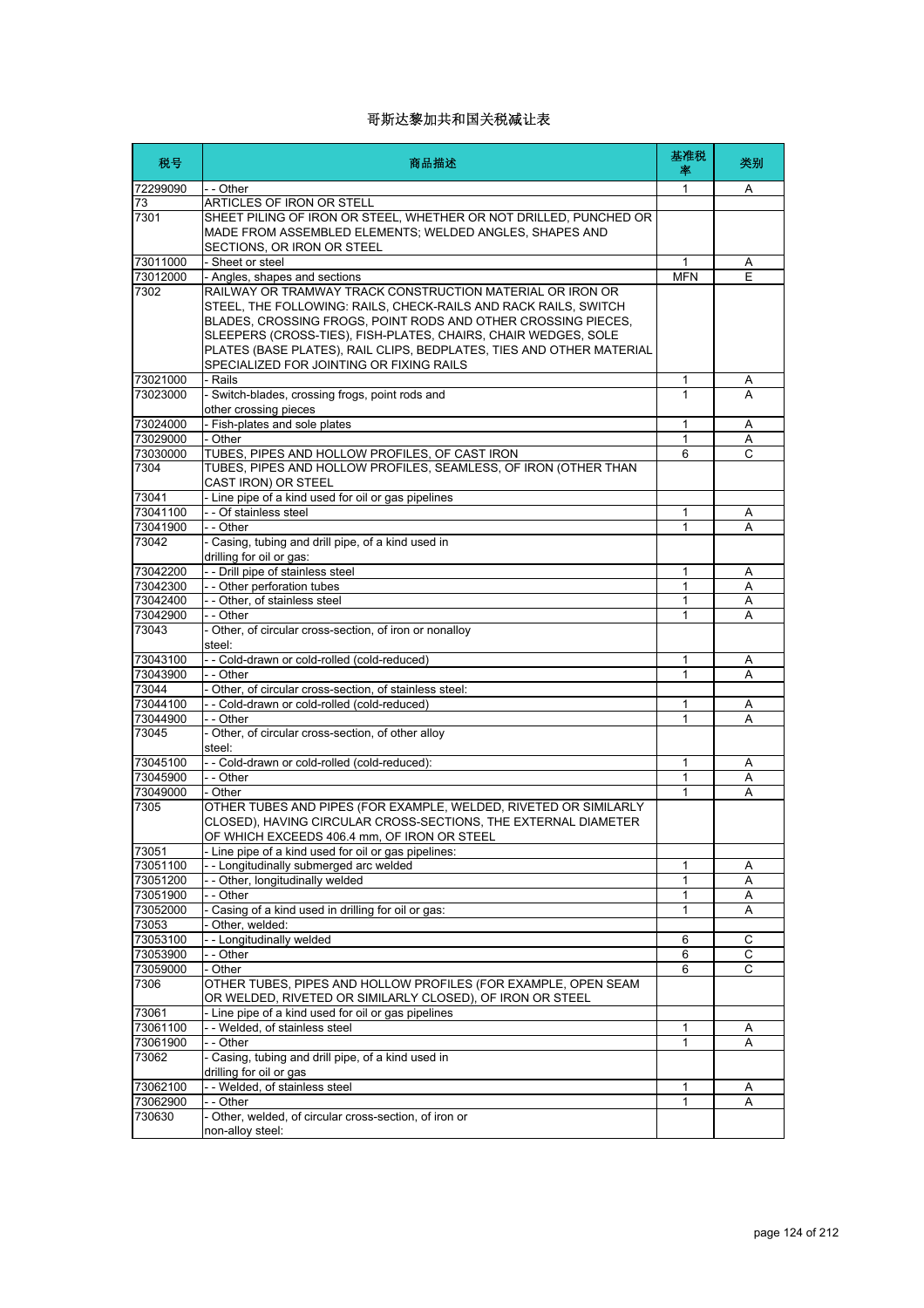| 税号                   | 商品描述                                                                                                                                                                                                                                                                                                                                                                                              | 基准税<br>坙   | 类别                  |
|----------------------|---------------------------------------------------------------------------------------------------------------------------------------------------------------------------------------------------------------------------------------------------------------------------------------------------------------------------------------------------------------------------------------------------|------------|---------------------|
| 7306301              | --Tubes and pipes of an external diameter of<br>12 mm or more but not more than 115 mm, of a<br>wall thickness of 0.8 mm or more but not more<br>than 6.4 mm, whether or not plated or coated                                                                                                                                                                                                     |            |                     |
| 73063010             | with zinc<br>-- Tubes and pipes of an external diameter of                                                                                                                                                                                                                                                                                                                                        | MFN        | Е                   |
|                      | 12 mm or more but not more than 115 mm, of a<br>wall thickness of 0.8 mm or more but not more<br>than 6.4 mm, whether or not plated or coated<br>with zinc                                                                                                                                                                                                                                        |            |                     |
| 73063090             | - - Other                                                                                                                                                                                                                                                                                                                                                                                         | <b>MFN</b> | E                   |
| 73064000             | - Other, welded, of circular cross-section, of<br>stainless steel                                                                                                                                                                                                                                                                                                                                 | 1          | A                   |
| 73065000             | - Other, welded, of circular cross-section, of other<br>alloy steel:                                                                                                                                                                                                                                                                                                                              | 1          | A                   |
| 73066                | - Other, welded, of non-circular cross-section:                                                                                                                                                                                                                                                                                                                                                   |            |                     |
| 73066100             | - - Of square or rectangular cross-section                                                                                                                                                                                                                                                                                                                                                        | MFN        | Е                   |
| 73066900             | - - Other                                                                                                                                                                                                                                                                                                                                                                                         | 10         | C                   |
| 73069000<br>7307     | - Other<br>TUBE OR PIPE FITTINGS (FOR EXAMPLE, COUPLINGS, ELBOWS, SLEEVES), OF<br>IRON OR STEEL                                                                                                                                                                                                                                                                                                   | 1          | A                   |
| 73071                | - Cast fittings:                                                                                                                                                                                                                                                                                                                                                                                  |            |                     |
| 73071100<br>73071900 | - - Of non-malleable cast iron                                                                                                                                                                                                                                                                                                                                                                    | 6          | C<br>$\overline{C}$ |
| 73072                | - - Other<br>- Other, of stainless steel:                                                                                                                                                                                                                                                                                                                                                         | 6          |                     |
| 73072100             | - - Flanges                                                                                                                                                                                                                                                                                                                                                                                       | 6          | C                   |
| 73072200             | - - Threaded elbows, bends and sleeves                                                                                                                                                                                                                                                                                                                                                            | 6          | $\overline{C}$      |
| 73072300             | - - Butt welding fittings                                                                                                                                                                                                                                                                                                                                                                         | 6          | C                   |
| 73072900             | - - Other                                                                                                                                                                                                                                                                                                                                                                                         | 6          | C                   |
| 73079                | - Other                                                                                                                                                                                                                                                                                                                                                                                           |            |                     |
| 73079100             | - - Flanges                                                                                                                                                                                                                                                                                                                                                                                       | 6          | C                   |
| 73079200             | - - Threaded elbows, bends and sleeves                                                                                                                                                                                                                                                                                                                                                            | <b>MFN</b> | E                   |
| 73079300             | - - Butt welding fittings                                                                                                                                                                                                                                                                                                                                                                         | 6          | C                   |
| 73079900<br>7308     | - - Other<br>STRUCTURES (EXCLUDING PREFABRICATED BUILDINGS OF HEADING 9406)                                                                                                                                                                                                                                                                                                                       | 6          | C                   |
|                      | AND PARTS OF STRUCTURES (FOR EXAMPLE, BRIDGES AND BRIDGE-<br>SECTIONS, LOCK-GATES, TOWERS, LATTICE MASTS, ROOFS, ROOFING<br>FRAME-WORKS, DOORS AND WINDOWS AND THEIR FRAMES AND<br>THRESHOLDS FOR DOORS, SHUTTERS, BALUSTRADES, PILLARS AND<br>COLUMNS), OR IRON OR STEEL; PLATES, RODS, ANGLES, SHAPES,<br>SECTIONS, TUBES AND THE LIKE, PREPARED FOR USE IN THE STRUCTURES,<br>OF IRON OR STEEL |            |                     |
| 73081000             | - Bridges and parts thereof                                                                                                                                                                                                                                                                                                                                                                       | 6          | С                   |
| 73082000             | - Towers and lattice masts                                                                                                                                                                                                                                                                                                                                                                        | MFN        | E                   |
| 73083000             | - Doors, windows and their frames and thresholds<br>for doors                                                                                                                                                                                                                                                                                                                                     | <b>MFN</b> | E                   |
| 73084000             | - Equipment for scaffolding, shuttering, propping or<br>pitpropping                                                                                                                                                                                                                                                                                                                               | 10         | D                   |
| 73089000             | - Other                                                                                                                                                                                                                                                                                                                                                                                           | 10         | D                   |
| 73090000             | RESERVOIRS, TANKS, VATS AND SIMILAR CONTAINERS FOR ANY MATERIAL<br>(OTHER THAN COMPRESSED OR LIQUEFIED GAS), OF IRON OR STEEL, OF A<br>CAPACITY EXCEEDING 300 LITRES, WHETHER OR NOT LINED OR HEAT-<br>INSULATED, BUT NOT FITTED WITH MECHANICAL OR THERMAL EQUIPMENT                                                                                                                             | <b>MFN</b> | E.                  |
| 7310                 | TANKS, CASKS, DRUMS, CANS, BOXES AND SIMILAR CONTAINERS, FOR ANY<br>MATERIAL (OTHER THAN COMPRESSED OR LIQUEFIED GAS), OF IRON OR<br>STEEL, OF A CAPACITY NOT EXCEEDING 300 LITRES, WHETHER OR NOT<br>LINED OR HEAT-INSULATED, BUT NOT FITTED WITH MECHANICAL OR<br>THERMAL EQUIPMENT:                                                                                                            |            |                     |
| 73101000             | - Of a capacity of 50 litres or more                                                                                                                                                                                                                                                                                                                                                              | <b>MFN</b> | Е                   |
| 73102                | - Of a capacity of less than 50 litres:                                                                                                                                                                                                                                                                                                                                                           |            |                     |
| 73102100             | -- Cans which are to be closed by soldering or<br>crimping:                                                                                                                                                                                                                                                                                                                                       | MFN        | E.                  |
| 731029               | - - Other                                                                                                                                                                                                                                                                                                                                                                                         |            |                     |
| 73102910             | --- Stainless steel containers in the form of a barrel, lined, with a lid and plastic<br>dispenser, with a capacity of 5 liters                                                                                                                                                                                                                                                                   | 1          | A                   |
| 73102990<br>7311     | --- Other<br>CONTAINERS FOR COMPRESSED OR LIQUEFIED GAS, OR IRON OR STEEL                                                                                                                                                                                                                                                                                                                         | <b>MFN</b> | E                   |
| 73110010             | - For a working pressure not exceeding 25 kg/cm <sup>2</sup>                                                                                                                                                                                                                                                                                                                                      | <b>MFN</b> | E.                  |
|                      |                                                                                                                                                                                                                                                                                                                                                                                                   | 1          | Α                   |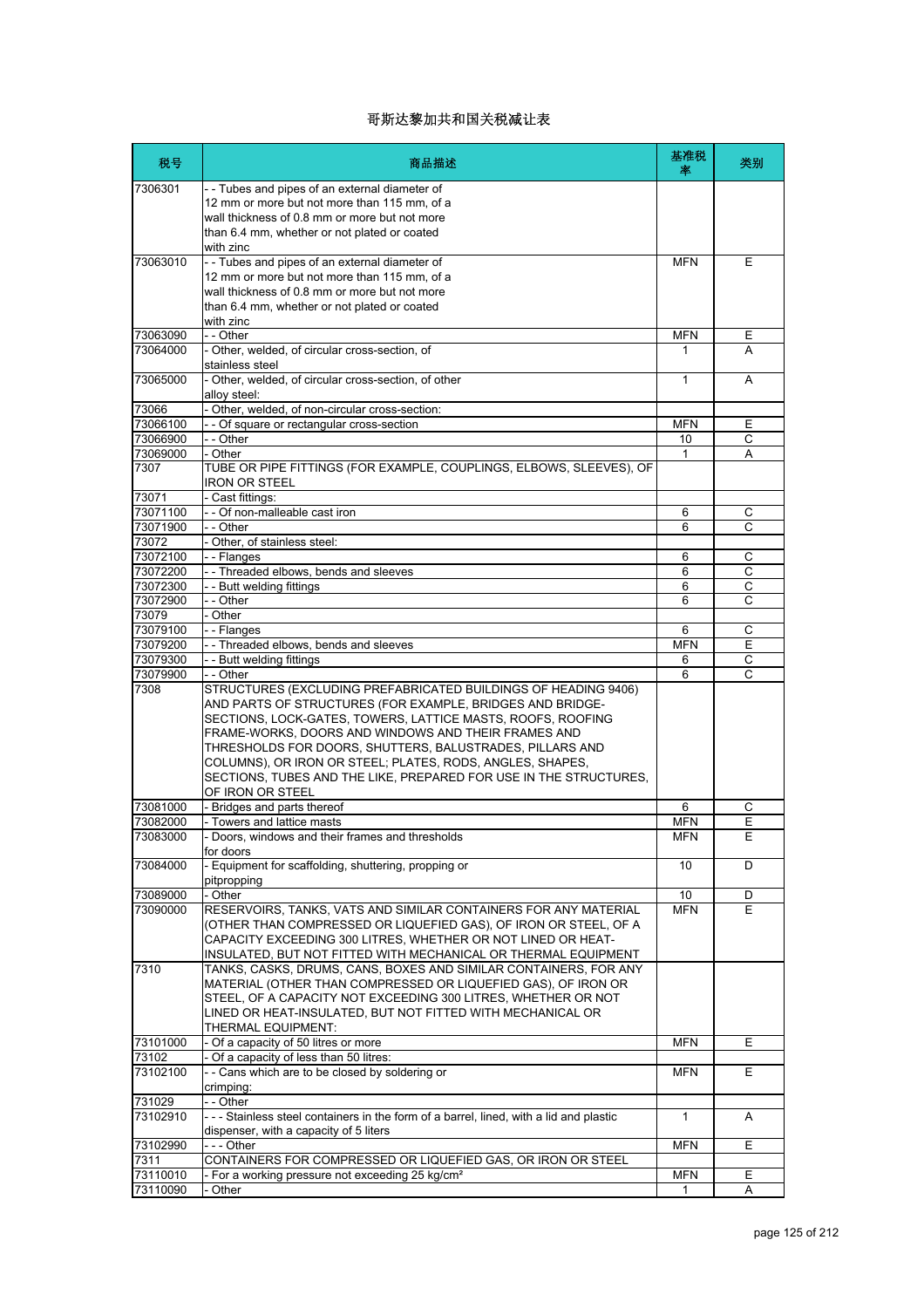| 税号                   | 商品描述                                                                                                                                                                                                                                                | 基准税<br>率                 | 类别               |
|----------------------|-----------------------------------------------------------------------------------------------------------------------------------------------------------------------------------------------------------------------------------------------------|--------------------------|------------------|
| 7312                 | STRANDED WIRE, ROPES, CABLES, PLAITED BANDS, SLINGS AND THE LIKE,<br>OF IRON OR STEEL, NOT ELECTRICALLY INSULATED:                                                                                                                                  |                          |                  |
| 73121000             | - Cables                                                                                                                                                                                                                                            | $\mathbf{1}$             | Α                |
| 73129000             | - Other                                                                                                                                                                                                                                             | $\mathbf{1}$             | Α                |
| 73130000             | BARBED WIRE OF IRON OR STEEL; TWISTED HOOP OR SINGLE FLAT WIRE,<br>BARBED OR NOT, AND LOOSELY TWISTED DOUBLE WIRE, OF A KIND USED<br>FOR FENCING, OF IRON OR STEEL                                                                                  | 10                       | C                |
| 7314                 | CLOTH (INCLUDING ENDLESS BANDS), GRILL, NETTING AND FENCING, OF<br>IRON OR STEEL WIRE; EXPANDED METAL OF IRON OR STEEL                                                                                                                              |                          |                  |
| 73141                | - Woven cloth:                                                                                                                                                                                                                                      |                          |                  |
| 73141200             | - - Endless bands for machinery, of stainless steel                                                                                                                                                                                                 | 1                        | Α                |
| 73141400             | - - Other woven cloth, of stainless steel                                                                                                                                                                                                           | 1                        | Α                |
| 731419               | - - Other                                                                                                                                                                                                                                           |                          |                  |
| 73141910             | --- Other woven cloth including endless bands, for machinery                                                                                                                                                                                        | <b>MFN</b>               | Ε                |
| 73141990<br>73142000 | --- Other<br>- Grill, netting and fencing, welded at the intersection,                                                                                                                                                                              | <b>MFN</b><br><b>MFN</b> | E<br>E           |
|                      | of wire with a maximum cross-sectional dimension<br>of 3 mm or more and having a mesh<br>size of 100 cm <sup>2</sup> or more                                                                                                                        |                          |                  |
| 73143                | - Other grill, netting and fencing, welded at the intersection:                                                                                                                                                                                     |                          |                  |
| 73143100             | - - Plated or coated with zinc                                                                                                                                                                                                                      | <b>MFN</b>               | Ε                |
| 73143900<br>73144    | - - Other<br>- Other cloth, grill, netting and fencing:                                                                                                                                                                                             | <b>MFN</b>               | E                |
| 73144100             | - - Plated or coated with zinc                                                                                                                                                                                                                      | <b>MFN</b>               | Е                |
| 73144200             | - - Coated with plastics                                                                                                                                                                                                                            | <b>MFN</b>               | Е                |
| 73144900             | - - Other                                                                                                                                                                                                                                           | <b>MFN</b>               | E                |
| 73145000             | - Expanded metal                                                                                                                                                                                                                                    | <b>MFN</b>               | Е                |
| 7315                 | CHAIN AND PARTS THEREOF, OF IRON OR STEEL                                                                                                                                                                                                           |                          |                  |
| 73151                | - Articulated link chain and parts thereof:                                                                                                                                                                                                         |                          |                  |
| 73151100             | - - Roller chain                                                                                                                                                                                                                                    | 1                        | Α                |
| 73151200             | - - Other chain                                                                                                                                                                                                                                     | 1                        | Α                |
| 73151900             | - - Parts                                                                                                                                                                                                                                           | 1                        | Α                |
| 73152000             | - Skid chain                                                                                                                                                                                                                                        | 1                        | A                |
| 73158                | - Other chain                                                                                                                                                                                                                                       |                          |                  |
| 73158100             | - - Stud-link                                                                                                                                                                                                                                       | 1                        | Α                |
| 73158200             | - - Other, welded link                                                                                                                                                                                                                              | 1                        | A                |
| 73158900             | - - Other                                                                                                                                                                                                                                           | 1                        | Α                |
| 73159000             | - Other parts                                                                                                                                                                                                                                       | $\mathbf{1}$             | Α                |
| 73160000             | ANCHORS, GRAPNELS AND PARTS THEREOF, OF IRON OR STEEL                                                                                                                                                                                               | $\mathbf{1}$             | Α                |
| 73170000             | NAILS, TACKS, DRAWING PINS, CORRUGATED NAILS, STAPLES (OTHER THAN<br>THOSE OF HEADING 8305) AND SIMILAR ARTICLES, OF IRON OR STEEL,<br>WHETHER OR NOT WITH HEADS OF OTHER MATERIAL, BUT EXCLUDING SUCH<br>ARTICLES WITH HEADS OF COPPER             | 10                       | C                |
| 7318                 | SCREWS, BOLTS, NUTS, COACH SCREWS, SCREW HOOKS, RIVETS, COTTERS,<br>COTTER-PINS, WASHERS (INCLUDING SPRING WASHERS) AND SIMILAR<br>ARTICLES, OF IRON OR STEEL                                                                                       |                          |                  |
| 73181                | - Threaded articles:                                                                                                                                                                                                                                |                          |                  |
| 73181100             | - - Coach screws:                                                                                                                                                                                                                                   | 6                        | С                |
| 73181200             | -- Other wood screws:                                                                                                                                                                                                                               | 6                        | С                |
| 73181300<br>73181400 | - - Screw hooks and screw rings:<br>- - Self-tapping screws                                                                                                                                                                                         | 6<br>6                   | $\mathsf C$<br>С |
| 73181500             | - - Other screws and bolts, whether or not with their<br>nuts or washers:                                                                                                                                                                           | 6                        | C                |
| 73181600             | - - Nuts:                                                                                                                                                                                                                                           | 6                        | С                |
| 73181900             | - - Other                                                                                                                                                                                                                                           | 6                        | С                |
| 73182                | - Non-threaded articles:                                                                                                                                                                                                                            |                          |                  |
| 73182100             | - - Spring washers and other lock washers                                                                                                                                                                                                           | $\mathbf{1}$             | Α                |
| 73182200             | - - Other washers                                                                                                                                                                                                                                   | 1                        | Α                |
| 73182300             | - - Rivets                                                                                                                                                                                                                                          | 1                        | Α                |
| 73182400             | - - Cotters and cotter-pins                                                                                                                                                                                                                         | 1                        | Α                |
| 73182900<br>7319     | - - Other<br>SEWING NEEDLES, KNITTING NEEDLES, BODKINS, CROCHET HOOKS,<br>EMBROIDERY STILETTOS AND SIMILAR ARTICLES, FOR USE IN THE HAND, OR<br>IRON OR STEEL; SAFETY PINS AND OTHER PINS OF IRON OR STEEL, NOT<br>ELSEWHERE SPECIFIED OR IINCLUDED | 1                        | A                |
| 73192000             | - Safety pins                                                                                                                                                                                                                                       | 1                        | A                |
| 73193000             | - Other pins                                                                                                                                                                                                                                        | 1                        | Α                |
| 731990               | - Other                                                                                                                                                                                                                                             |                          |                  |
| 73199010             | - - Sewing, knitting, embroidery needles                                                                                                                                                                                                            | 1                        | Α                |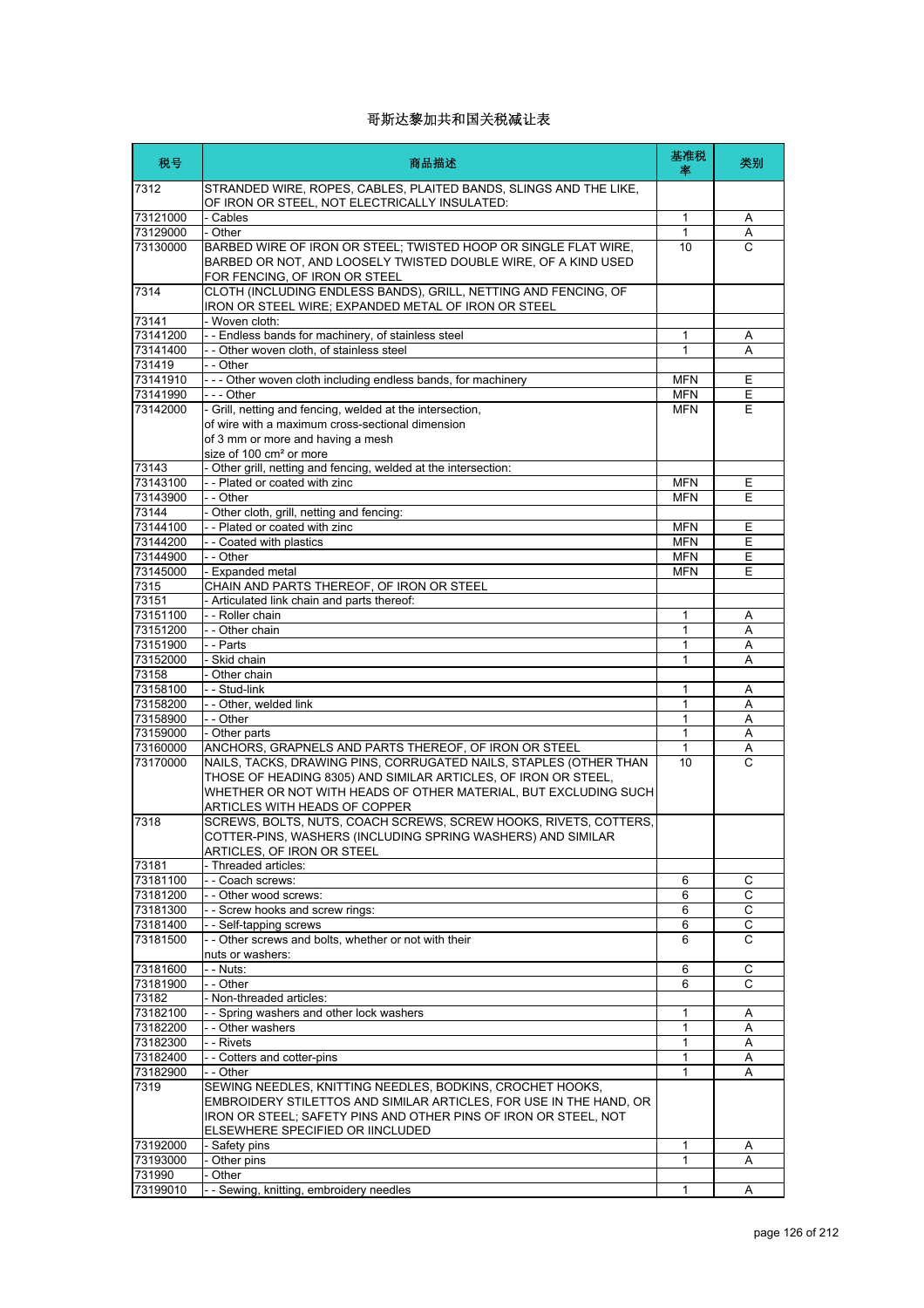| 税号                   | 商品描述                                                                                                                                                                                                                                                                                                                                          | 基准税<br>率     | 类别             |
|----------------------|-----------------------------------------------------------------------------------------------------------------------------------------------------------------------------------------------------------------------------------------------------------------------------------------------------------------------------------------------|--------------|----------------|
| 73199090             | - - Other                                                                                                                                                                                                                                                                                                                                     | 1            | Α              |
| 7320                 | SPRINGS AND LEAVES FOR SPRINGS, OF IRON OR STEEL                                                                                                                                                                                                                                                                                              |              |                |
| 73201000             | - Leaf-springs and leaves therefor:                                                                                                                                                                                                                                                                                                           | <b>MFN</b>   | Ε              |
| 73202000             | - Helical springs:                                                                                                                                                                                                                                                                                                                            | <b>MFN</b>   | E              |
| 73209000             | - Other                                                                                                                                                                                                                                                                                                                                       | 1            | Α              |
| 7321                 | STOVES, RANGES, GRATES, COOKERS (INCLUDING THOSE WITH SUBSIDIARY<br>BOILERS FOR CENTRAL HEATING), BARBECUES, BRAZIERS, GAS-RINGS,<br>PLATE WARMERS AND SIMILAR NON-ELECTRIC DOMESTIC APPLIANCES, AND<br>PARTS THEREOF, OF IRON OR STEEL                                                                                                       |              |                |
| 73211                | - Cooking appliances and plate warmers:                                                                                                                                                                                                                                                                                                       |              |                |
| 732111               | -- For gas fuel or for both gas and other fuels:                                                                                                                                                                                                                                                                                              |              |                |
| 73211110             | - - - Ovens and cookers                                                                                                                                                                                                                                                                                                                       | <b>MFN</b>   | Ε              |
| 73211190             | --- Other                                                                                                                                                                                                                                                                                                                                     | <b>MFN</b>   | Ε              |
| 73211200<br>732119   | - - For liquid fuel<br>- - Other, including solid fuel appliances:                                                                                                                                                                                                                                                                            | 6            | С              |
| 73211910             | --- Portable ovens, ovens and kitchens                                                                                                                                                                                                                                                                                                        | <b>MFN</b>   | Ε              |
| 73211990             | --- Other                                                                                                                                                                                                                                                                                                                                     | <b>MFN</b>   | Ε              |
| 73218                | - Other appliances:                                                                                                                                                                                                                                                                                                                           |              |                |
| 73218100             | - - For gas fuel or for both gas and other fuels                                                                                                                                                                                                                                                                                              | <b>MFN</b>   | Ε              |
| 73218200             | - - For liquid fuel                                                                                                                                                                                                                                                                                                                           | <b>MFN</b>   | E              |
| 732189               | - - Other, including solid fuel appliances:                                                                                                                                                                                                                                                                                                   |              |                |
| 73218910             | --- For solid fuel                                                                                                                                                                                                                                                                                                                            | <b>MFN</b>   | Ε              |
| 73218990             | $\overline{-}$ - Other                                                                                                                                                                                                                                                                                                                        | <b>MFN</b>   | E              |
| 732190               | - Parts:                                                                                                                                                                                                                                                                                                                                      |              |                |
| 73219010             | - - Of cookers                                                                                                                                                                                                                                                                                                                                | 6            | С              |
| 73219090             | - - Other                                                                                                                                                                                                                                                                                                                                     | 6            | C              |
| 7322                 | RADIATORS FOR CENTRAL HEATING, NOT ELECTRICALLY HEATED, AND<br>PARTS THEREOF. OF IRON OR STEEL: AIR HEATERS AND HOT AIR<br>DISTRIBUTORS (INCLUDING DISTRIBUTORS WHICH CAN ALSO DISTRIBUTE<br>FRESH OR CONDITIONED AIR), NOT ELECTRICALLY HEATED, INCORPORATING<br>A MOTOR-DRIVEN FAN OR BLOWER, AND PARTS THEREOF, OF IRON OR<br><b>STEEL</b> |              |                |
| 73221                | - Radiators and parts thereof:                                                                                                                                                                                                                                                                                                                |              |                |
| 73221100             | -- Of cast iron                                                                                                                                                                                                                                                                                                                               | 1            | Α              |
| 73221900             | - - Other                                                                                                                                                                                                                                                                                                                                     | $\mathbf{1}$ | A              |
| 73229000             | - Other                                                                                                                                                                                                                                                                                                                                       | 1            | Α              |
| 7323                 | TABLE, KITCHEN OR OTHER HOUSEHOLD ARTICLES AND PARTS THEREOF, OF<br>IRON OR STEEL; IRON OR STEEL WOOL; POT SCOURERS AND SCOURING OR<br>POLISHING PADS, GLOVES AND THE LIKE, OF IRON OR STEEL                                                                                                                                                  |              |                |
| 73231000             | - Iron or steel wool; pot scourers and scouring or polishing pads, gloves and the like                                                                                                                                                                                                                                                        | <b>MFN</b>   | Е              |
| 73239                | - Other:                                                                                                                                                                                                                                                                                                                                      |              |                |
| 732391               | - - Of cast iron, not enamelled:                                                                                                                                                                                                                                                                                                              |              |                |
| 73239110             | --- Handles                                                                                                                                                                                                                                                                                                                                   | 6            | С              |
| 73239120             | --- Other parts                                                                                                                                                                                                                                                                                                                               | 6            | C              |
| 73239190<br>732392   | $- -$ Other<br>- - Of cast iron, enamelled:                                                                                                                                                                                                                                                                                                   | <b>MFN</b>   | Ε              |
| 73239210             | --- Handles                                                                                                                                                                                                                                                                                                                                   | 6            | С              |
| 73239220             | --- Other parts                                                                                                                                                                                                                                                                                                                               | 6            | $\overline{c}$ |
| 73239290             | $--$ Other                                                                                                                                                                                                                                                                                                                                    | <b>MFN</b>   | Ε              |
| 732393               | - - Of stainless steel:                                                                                                                                                                                                                                                                                                                       |              |                |
| 73239310             | --- Handles                                                                                                                                                                                                                                                                                                                                   | 6            | $\mathsf C$    |
| 73239320             | --- Other parts                                                                                                                                                                                                                                                                                                                               | 6            | С              |
| 73239390             | $- -$ Other                                                                                                                                                                                                                                                                                                                                   | 15           | C              |
| 732394               | - - Of iron (other than cast iron) or steel, enamelled:                                                                                                                                                                                                                                                                                       |              |                |
| 73239410             | --- Handles                                                                                                                                                                                                                                                                                                                                   | 6            | С              |
| 73239420             | - - - Other parts                                                                                                                                                                                                                                                                                                                             | 6            | C              |
| 73239490             | --- Other                                                                                                                                                                                                                                                                                                                                     | 15           | C              |
| 732399               | - - Other:                                                                                                                                                                                                                                                                                                                                    |              |                |
| 73239910             | --- Handles                                                                                                                                                                                                                                                                                                                                   | 6<br>6       | С<br>С         |
| 73239920<br>73239990 | --- Other parts<br>--- Other                                                                                                                                                                                                                                                                                                                  | 15           | D              |
| 7324                 | SANITARY WARE AND PARTS THEREOF, OF IRON OR STEEL                                                                                                                                                                                                                                                                                             |              |                |
| 73241000             | - Sinks and wash basins, of stainless steel                                                                                                                                                                                                                                                                                                   | <b>MFN</b>   | Ε              |
| 73242                | - Baths:                                                                                                                                                                                                                                                                                                                                      |              |                |
| 73242100             | - - Of cast iron, whether or not enamelled                                                                                                                                                                                                                                                                                                    | <b>MFN</b>   | Ε              |
| 73242900             | - - Other                                                                                                                                                                                                                                                                                                                                     | <b>MFN</b>   | Ε              |
| 73249000             | - Other, including parts                                                                                                                                                                                                                                                                                                                      | 15           | D              |
| 7325                 | OTHER CAST ARTICLES OF IRON OR STEEL                                                                                                                                                                                                                                                                                                          |              |                |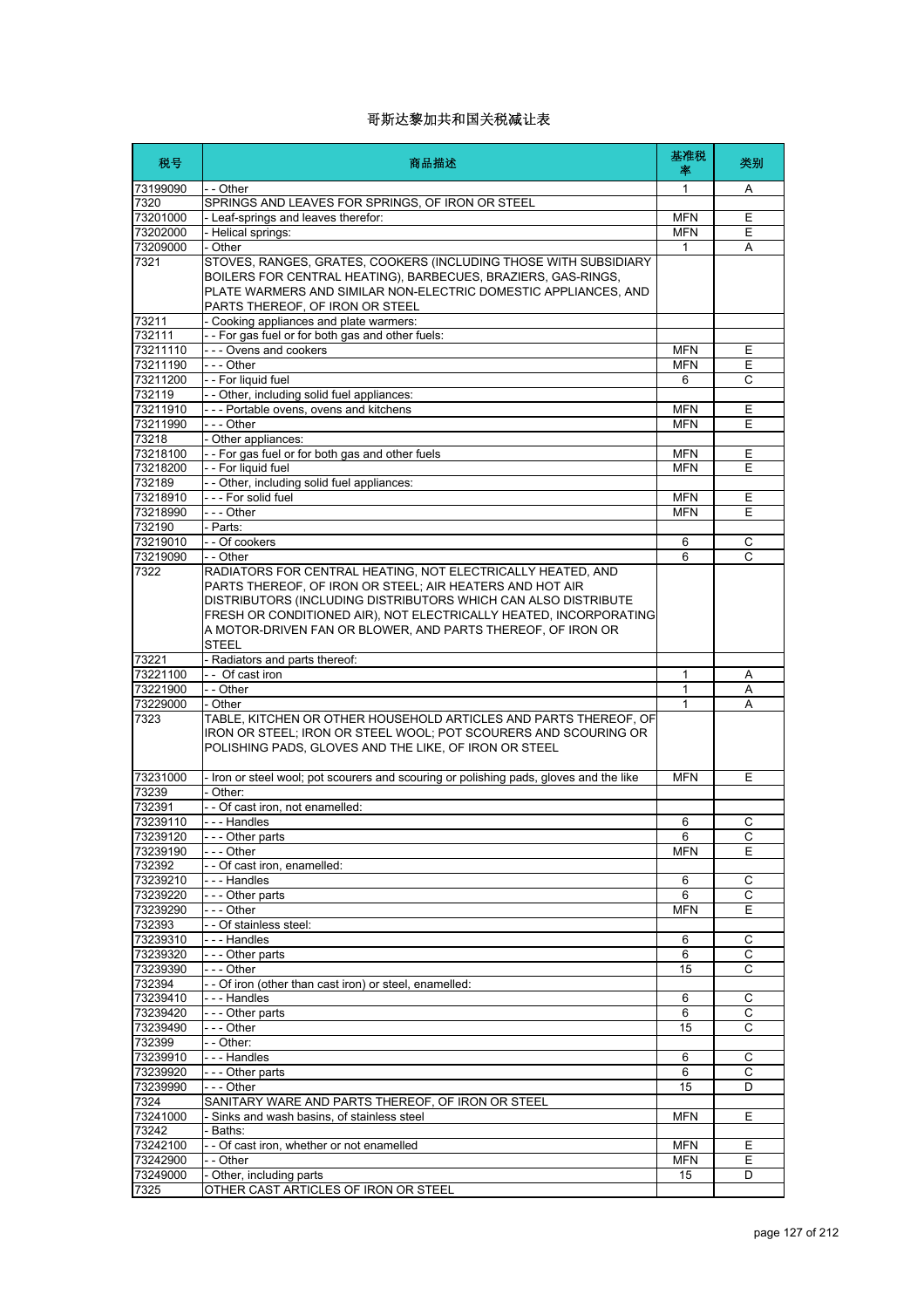| 税号                   | 商品描述                                                                                                                                                                            | 基准税<br>率     | 类别     |
|----------------------|---------------------------------------------------------------------------------------------------------------------------------------------------------------------------------|--------------|--------|
| 73251000             | - Of non-malleable cast iron                                                                                                                                                    | <b>MFN</b>   | Ε      |
| 73259                | - - - Other                                                                                                                                                                     |              |        |
| 73259100             | - - Grinding balls and similar articles for mills                                                                                                                               | 1            | Α      |
| 73259900             | - - Other                                                                                                                                                                       | <b>MFN</b>   | E      |
| 7326                 | OTHER ARTICLES OF IRON OR STEEL                                                                                                                                                 |              |        |
| 73261<br>73261100    | - Forged or stamped, but not further worked:<br>- - Grinding balls and similar articles for mills                                                                               | 1            |        |
| 73261900             | - - Other                                                                                                                                                                       | 10           | Α<br>D |
| 732620               | - Articles of iron or steel wire:                                                                                                                                               |              |        |
| 73262010             | - - Traps for animals                                                                                                                                                           | 6            | С      |
| 73262020             | - - Gabions                                                                                                                                                                     | $\mathbf{1}$ | Α      |
| 73262030             | - - Quick-fit hooks with swivels                                                                                                                                                | 1            | Α      |
| 73262090             | - - Other                                                                                                                                                                       | <b>MFN</b>   | E      |
| 73269000             | - Other                                                                                                                                                                         | 1            | Α      |
| 74<br>7401           | COPPER AND ARTICLES THEREOF<br>COPPER MATTES; CEMENT COPPER (PRECIPITATED COPPER)                                                                                               |              |        |
| 74010010             | - Copper mattes                                                                                                                                                                 | 1            | Α      |
| 74010020             | - Cement copper (precipitated copper)                                                                                                                                           | 1            | Α      |
| 74020000             | UNREFINED COPPER; COPPER ANODES FOR ELECTROLYTIC REFINING                                                                                                                       | 1            | A      |
| 7403                 | REFINED COPPER AND COPPER ALLOYS, UNWROUGHT                                                                                                                                     |              |        |
| 74031                | - Refined copper:                                                                                                                                                               |              |        |
| 74031100             | - - Cathodes and sections of cathodes                                                                                                                                           | 1            | Α      |
| 74031200             | - - Wire-bars                                                                                                                                                                   | 1            | Α      |
| 74031300             | - - Billets                                                                                                                                                                     | 1            | Α      |
| 74031900             | - - Other                                                                                                                                                                       | 1            | A      |
| 74032                | - Copper alloys:                                                                                                                                                                |              |        |
| 74032100<br>74032200 | - - Copper-zinc base alloys (brass)<br>- - Copper-tin base alloys (bronze)                                                                                                      | 1<br>1       | Α<br>A |
| 740329               | - - Other copper alloys (other than master alloys of heading 74.05):                                                                                                            |              |        |
| 74032910             | --- Copper-nickel base alloys (cupronickel) or copper-nickel-zinc (alpaca)                                                                                                      | 1            | Α      |
| 74032990             | --- Other                                                                                                                                                                       | 1            | A      |
| 74040000             | COPPER WASTE AND SCRAP                                                                                                                                                          | 1            | Α      |
| 74050000             | MASTER ALLOYS OF COPPER                                                                                                                                                         | 1            | A      |
| 7406                 | <b>COPPER POWDERS AND FLAKES</b>                                                                                                                                                |              |        |
| 74061000             | - Powders of non-lamellar structure                                                                                                                                             | 1            | Α      |
| 74062000             | - Powders of lamellar structure; flakes                                                                                                                                         | 1            | Α      |
| 7407<br>74071000     | COPPER BARS, RODS AND PROFILES<br>- Of refined copper                                                                                                                           | 1            | Α      |
| 74072                | - Of copper alloys:                                                                                                                                                             |              |        |
| 74072100             | - - Copper-zinc base alloys (brass)                                                                                                                                             | 1            | Α      |
| 740729               | $-$ - Other:                                                                                                                                                                    |              |        |
| 74072910             | - - - Copper-nickel base alloys (cupronickel) or copper-nickel-zinc (alpaca)                                                                                                    | 1            | Α      |
| 74072990             | --- Other                                                                                                                                                                       | 1            | Α      |
| 7408                 | <b>COPPER WIRE</b>                                                                                                                                                              |              |        |
| 74081                | - Of refined copper:                                                                                                                                                            |              |        |
| 74081100             | - - Of which the maximum cross-sectional dimension exceeds 6 mm<br>- - Other:                                                                                                   | 1            | Α      |
| 740819<br>74081910   | --- Of electrolytic copper                                                                                                                                                      | 1            | Α      |
| 74081990             | - - - Other                                                                                                                                                                     | 1            | Α      |
| 74082                | - Of copper alloys:                                                                                                                                                             |              |        |
| 74082100             | - - Copper-zinc base alloys (brass)                                                                                                                                             | 1            | Α      |
| 74082200             | - Copper-nickel base alloys (cupronickel) or copper-nickel-zinc (alpaca)                                                                                                        | 1            | А      |
| 74082900             | - Other                                                                                                                                                                         | 1            | Α      |
| 7409                 | COPPER PLATES, SHEETS AND STRIP, OF A THICKNESS EXCEEDING 0.15 MM                                                                                                               |              |        |
| 74091                | - Of refined copper:                                                                                                                                                            |              |        |
| 74091100             | - - In coils                                                                                                                                                                    | 1            | Α      |
| 74091900             | - - Other                                                                                                                                                                       | 1            | Α      |
| 74092                | Of copper-zinc base alloys (brass):                                                                                                                                             |              |        |
| 74092100<br>74092900 | - - In coils<br>- - Other                                                                                                                                                       | 1<br>1       | Α<br>Α |
| 74093                | - Of copper-tin base alloys (bronze):                                                                                                                                           |              |        |
| 74093100             | - - In coils                                                                                                                                                                    | 1            | Α      |
| 74093900             | - - Other                                                                                                                                                                       | 1            | Α      |
| 74094000             | - Of copper-nickel (cupronickel) or copper-nickel-zinc (alpaca) based alloys                                                                                                    | 1            | Α      |
| 74099000             | - Of other copper alloys                                                                                                                                                        | 1            | Α      |
| 7410                 | COPPER FOIL (WHETHER OR NOT PRINTED OR BACKED WITH PAPER,<br>PAPERBOARD, PLASTICS OR SIMILAR BACKING MATERIALS) OF A THICKNESS<br>(EXCLUDING ANY BACKING) NOT EXCEEDING 0.15 MM |              |        |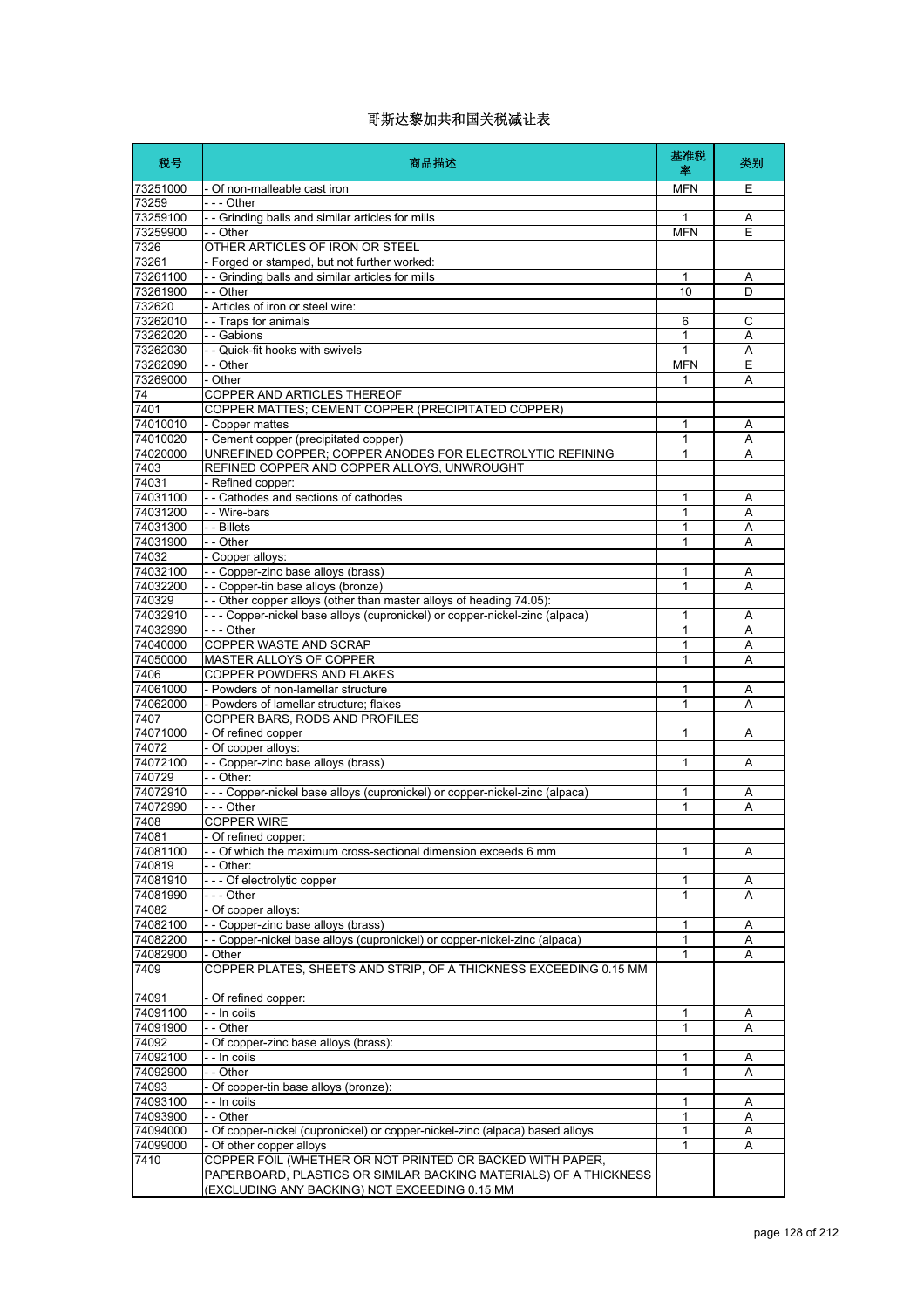| 税号                   | 商品描述                                                                                                                                                                                                                                                                                             | 基准税<br>率          | 类别     |
|----------------------|--------------------------------------------------------------------------------------------------------------------------------------------------------------------------------------------------------------------------------------------------------------------------------------------------|-------------------|--------|
| 74101                | - Not backed:                                                                                                                                                                                                                                                                                    |                   |        |
| 74101100             | -- Of refined copper                                                                                                                                                                                                                                                                             | 1                 | Α      |
| 74101200             | - - Of copper alloys                                                                                                                                                                                                                                                                             | 1                 | Α      |
| 74102                | Backed:                                                                                                                                                                                                                                                                                          |                   |        |
| 74102100             | - - Of refined copper                                                                                                                                                                                                                                                                            | 1                 | Α      |
| 74102200             | - - Of copper alloys                                                                                                                                                                                                                                                                             | 1                 | A      |
| 7411<br>74111000     | COPPER TUBES AND PIPES<br>- Of refined copper                                                                                                                                                                                                                                                    | 1                 | Α      |
| 74112                | - Of copper alloys:                                                                                                                                                                                                                                                                              |                   |        |
| 74112100             | - - Copper-zinc base alloys (brass)                                                                                                                                                                                                                                                              | 1                 | Α      |
| 74112200             | - - Copper-nickel base alloys (cupronickel) or copper-nickel-zinc (alpaca)                                                                                                                                                                                                                       | 1                 | Α      |
| 74112900             | - - Other                                                                                                                                                                                                                                                                                        | 1                 | A      |
| 7412                 | COPPER TUBE OR PIPE FITTINGS (FOR EXAMPLE, COUPLINGS, ELBOWS,<br>SLEEVES)                                                                                                                                                                                                                        |                   |        |
| 74121000             | - Of refined copper                                                                                                                                                                                                                                                                              | 1                 | Α      |
| 74122000             | - Of copper alloys                                                                                                                                                                                                                                                                               | $\mathbf{1}$      | А      |
| 7413                 | STRANDED WIRE, CABLES, PLAITED BANDS AND THE LIKE, OF COPPER, NOT<br>ELECTRICALLY INSULATED                                                                                                                                                                                                      |                   |        |
| 74130010             | - Of electrolytic copper                                                                                                                                                                                                                                                                         | 6                 | С      |
| 74130090             | - Other                                                                                                                                                                                                                                                                                          | 1                 | А      |
| 7415                 | NAILS, TACKS, DRAWING PINS, STAPLES (OTHER THAN THOSE OF HEADING<br>83.05) AND SIMILAR ARTICLES, OF COPPER OR OF IRON OR STEEL WITH<br>HEADS OF COPPER; SCREWS, BOLTS, NUTS, SCREW HOOKS, RIVETS,<br>COTTERS, COTTER-PINS, WASHERS (INCLUDING SPRING WASHERS) AND<br>SIMILAR ARTICLES, OF COPPER |                   |        |
| 74151000             | - Nails and tacks, drawing pins, staples and similar articles                                                                                                                                                                                                                                    | 1                 | Α      |
| 74152                | Other articles, not threaded:                                                                                                                                                                                                                                                                    |                   |        |
| 74152100             | -- Washers (including spring washers)                                                                                                                                                                                                                                                            | 1                 | A      |
| 74152900             | - - Other                                                                                                                                                                                                                                                                                        | 1                 | Α      |
| 74153                | - Other threaded articles:                                                                                                                                                                                                                                                                       |                   |        |
| 74153300<br>74153900 | - - Screws; bolts and nuts<br>- - Other                                                                                                                                                                                                                                                          | $\mathbf{1}$<br>1 | Α<br>Α |
| 7418                 | TABLE, KITCHEN OR OTHER HOUSEHOLD ARTICLES AND PARTS THEREOF, OF<br>COPPER; POT SCOURERS AND SCOURING OR POLISHING PADS, GLOVES AND<br>THE LIKE, OF COPPER; SANITARY WARE AND PARTS THEREOF, OF COPPER                                                                                           |                   |        |
| 74181                | - Table, kitchen or other household articles and parts thereof; pot scourers and<br>scouring or polishing pads, gloves and the like:                                                                                                                                                             |                   |        |
| 74181100             | - - Pot scourers and scouring or polishing pads, gloves and the like                                                                                                                                                                                                                             | 15                | C      |
| 741819               | $-$ - Other:                                                                                                                                                                                                                                                                                     |                   |        |
| 74181910             | --- Handles                                                                                                                                                                                                                                                                                      | 1                 | A      |
| 74181920             | --- Non-electrical appliances for cooking or heating, for domestic use, and their parts,<br>of copper                                                                                                                                                                                            | 15                | Ċ      |
| 74181990             | - - - Other                                                                                                                                                                                                                                                                                      | 15                | С      |
| 74182000             | - Sanitary ware and parts thereof                                                                                                                                                                                                                                                                | 15                | C      |
| 7419                 | OTHER ARTICLES OF COPPER                                                                                                                                                                                                                                                                         |                   |        |
| 74191000             | Chain and parts thereof                                                                                                                                                                                                                                                                          | 1                 | Α      |
| 74199                | Other:                                                                                                                                                                                                                                                                                           |                   |        |
| 74199100<br>741999   | - - Cast, moulded, stamped or forged, but not further worked<br>- - Other:                                                                                                                                                                                                                       | 6                 | C      |
| 74199910             | --- Containers for compressed or liquefied gas                                                                                                                                                                                                                                                   | 1                 | Α      |
| 74199920             | --- Anodes of copper or of copper alloys for electroplating                                                                                                                                                                                                                                      | $\mathbf{1}$      | A      |
| 7419993              | --- Metallic fabric (including continuous or neverending ones), nets and grilles, of<br>copper wire; sheets or strips, extended, of copper:                                                                                                                                                      |                   |        |
| 74199931             | ---- Metallic fabrics                                                                                                                                                                                                                                                                            | 6                 | С      |
| 74199939             | - - - - Other                                                                                                                                                                                                                                                                                    | 1                 | Α      |
| 74199940             | ---- Copper springs                                                                                                                                                                                                                                                                              | $\mathbf{1}$      | Α      |
| 74199990             | --- Other                                                                                                                                                                                                                                                                                        | 15                | С      |
| 75                   | NICKEL AND ARTICLES THEREOF                                                                                                                                                                                                                                                                      |                   |        |
| 7501                 | NICKEL MATTES, NICKEL OXIDE SINTERS AND OTHER INTERMEDIATE<br>PRODUCTS OF NICKEL METALLURGY                                                                                                                                                                                                      |                   |        |
| 75011000             | - Nickel mattes                                                                                                                                                                                                                                                                                  | 1                 | Α      |
| 75012000             | - Nickel oxide sinters and other intermediate products of nickel metallurgy                                                                                                                                                                                                                      | 1                 | Α      |
| 7502                 | UNWROUGHT NICKEL                                                                                                                                                                                                                                                                                 |                   |        |
| 75021000             | - Nickel, not alloyed                                                                                                                                                                                                                                                                            | 1                 | Α      |
| 75022000<br>75030000 | - Nickel alloys<br>NICKEL WASTE AND SCRAP                                                                                                                                                                                                                                                        | 1<br>1            | Α<br>Α |
| 75040000             | NICKEL POWDERS AND FLAKES                                                                                                                                                                                                                                                                        | 1                 | Α      |
| 7505                 | NICKEL BARS, RODS, PROFILES AND WIRE                                                                                                                                                                                                                                                             |                   |        |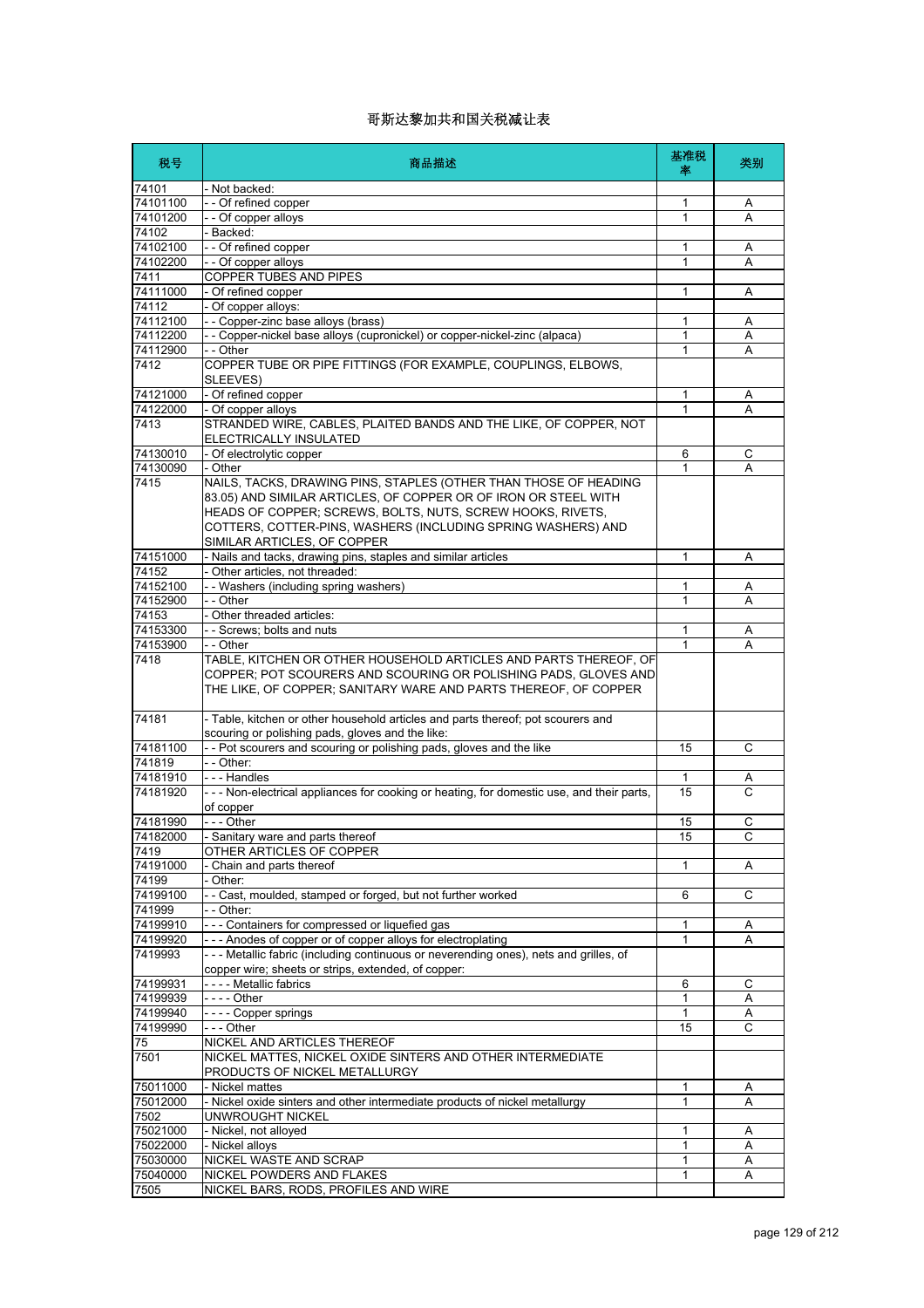| 税号                   | 商品描述                                                                                                                                                               | 基准税<br>率     | 类别     |
|----------------------|--------------------------------------------------------------------------------------------------------------------------------------------------------------------|--------------|--------|
| 75051                | - Bars, rods and profiles:                                                                                                                                         |              |        |
| 75051100             | -- Of nickel, not alloyed                                                                                                                                          | 1            | Α      |
| 75051200             | - - Of nickel alloys                                                                                                                                               | 1            | A      |
| 75052                | - Wire:                                                                                                                                                            |              |        |
| 75052100<br>75052200 | - - Of nickel, not alloyed<br>- - Of nickel alloys                                                                                                                 | 1<br>1       | Α<br>Α |
| 7506                 | NICKEL PLATES, SHEETS, STRIP AND FOIL                                                                                                                              |              |        |
| 75061000             | - Of nickel, not alloyed                                                                                                                                           | 1            | Α      |
| 75062000             | - Of nickel alloys                                                                                                                                                 | 1            | A      |
| 7507                 | NICKEL TUBES, PIPES AND TUBE OR PIPE FITTINGS (FOR EXAMPLE,<br>COUPLINGS, ELBOWS, SLEEVES)                                                                         |              |        |
| 75071                | - Tubes and pipes:                                                                                                                                                 |              |        |
| 75071100             | - - Of nickel, not alloyed                                                                                                                                         | 1            | Α      |
| 75071200             | - - Of nickel alloys                                                                                                                                               | 1            | A      |
| 75072000             | - Tube or pipe fittings                                                                                                                                            | 1            | Α      |
| 7508                 | OTHER ARTICLES OF NICKEL                                                                                                                                           |              |        |
| 75081000             | - Cloth, grill and netting, of nickel wire                                                                                                                         | 1            | Α      |
| 75089000<br>76       | - Other<br>ALUMINIUM AND ARTICLES THEREOF                                                                                                                          | 1            | Α      |
| 7601                 | UNWROUGHT ALUMINIUM                                                                                                                                                |              |        |
| 76011000             | - Aluminium, not alloyed                                                                                                                                           | 1            | Α      |
| 76012000             | - Aluminium alloys                                                                                                                                                 | 1            | Α      |
| 76020000             | WASTE AND SCRAP, OF ALUMINIUM                                                                                                                                      | 1            | Α      |
| 7603                 | ALUMINIUM POWDERS AND FLAKES                                                                                                                                       |              |        |
| 76031000             | - Powders of non-lamellar structure                                                                                                                                | 1            | Α      |
| 76032000             | - Powders of lamellar structure; flakes                                                                                                                            | 1            | A      |
| 7604                 | ALUMINIUM BARS, RODS AND PROFILES                                                                                                                                  |              |        |
| 760410               | - Of aluminium, not alloyed:                                                                                                                                       |              |        |
| 76041010             | - - Profiles                                                                                                                                                       | <b>MFN</b>   | Ε      |
| 76041090             | - - Other                                                                                                                                                          | <b>MFN</b>   | E      |
| 76042<br>76042100    | - Of alluminium alloys:<br>- - Hollow profiles                                                                                                                     | <b>MFN</b>   | E      |
| 760429               | $-$ - Other:                                                                                                                                                       |              |        |
| 76042910             | - - - Profiles                                                                                                                                                     | <b>MFN</b>   | Ε      |
| 76042990             | --- Other                                                                                                                                                          | <b>MFN</b>   | E      |
| 7605                 | <b>ALUMINIUM WIRE</b>                                                                                                                                              |              |        |
| 76051                | - Of aluminium, not alloyed:                                                                                                                                       |              |        |
| 76051100             | - - Of which the maximum cross-sectional dimension exceeds 7 mm                                                                                                    | 1            | Α      |
| 760519               | - - Other:                                                                                                                                                         |              |        |
| 76051910             | - - - Of circular cross-section                                                                                                                                    | 10           | С      |
| 76051990             | $- -$ Other                                                                                                                                                        | $\mathbf{1}$ | Α      |
| 76052                | - Of alluminium alloys:                                                                                                                                            |              |        |
| 76052100<br>760529   | - - Of which the maximum cross-sectional dimension exceeds 7 mm<br>- - Other:                                                                                      | 1            | Α      |
| 76052910             | --- Of alloys containing magnesium and silicon, of circular cross-section                                                                                          | 6            | C.     |
| 76052990             | $- -$ Other                                                                                                                                                        | 6            | C      |
| 7606                 | ALUMINIUM PLATES, SHEETS AND STRIP, OF A THICKNESS EXCEEDING 0.2<br>ΜМ                                                                                             |              |        |
| 76061                | - Rectangular (including square):                                                                                                                                  |              |        |
| 76061100             | -- Of aluminium, not alloyed                                                                                                                                       | 10           | D      |
| 760612               | - - Of aluminium alloys:                                                                                                                                           |              |        |
| 76061210             | --- Containing more than 3% of magnesium (AA 5154 and AA 5086 types)                                                                                               | 1            | A      |
| 76061220             | --- Embossed strip in rolls of a thickness not exceeding 1.25 mm and a width of 110<br>cm of alloy 1100                                                            | 1            | A      |
| 7606129              | - - - Other:                                                                                                                                                       |              |        |
| 76061291             | ---- "Pilerproof surface 620" strip, containing not more than 98.7% of aluminium,<br>lacquered on one side, covered with a thermo-setting resin on the other, of a | $\mathbf{1}$ | A      |
|                      | thickness exceeding 0.2 mm but not exceeding 0.25 mm                                                                                                               |              |        |
| 76061299             |                                                                                                                                                                    | 10           | D      |
| 76069<br>760691      | - Other:<br>- - Of aluminium, not alloyed                                                                                                                          |              |        |
| 76069110             | --- Discs, whether ot not perforated, of a diameter not exceeding 45 mm                                                                                            | 1            | Α      |
| 76069190             | - - - Other                                                                                                                                                        | 1            | Α      |
| 76069200             | - - Of aluminium alloys                                                                                                                                            | 1            | Α      |
| 7607                 | ALUMINIUM FOIL (WHETHER OT NOT PRINTED OR BACKED WITH PAPER,                                                                                                       |              |        |
|                      | PAPERBOARD, PLASTICS OR SIMILAR BACKING MATERIALS) OF A THICKNESS<br>(EXCLUDING ANY BACKING) NOT EXCEEDING 0.2 MM                                                  |              |        |
| 76071                | - Not backed:                                                                                                                                                      |              |        |
| 760711               | - - Rolled but not further worked:                                                                                                                                 |              |        |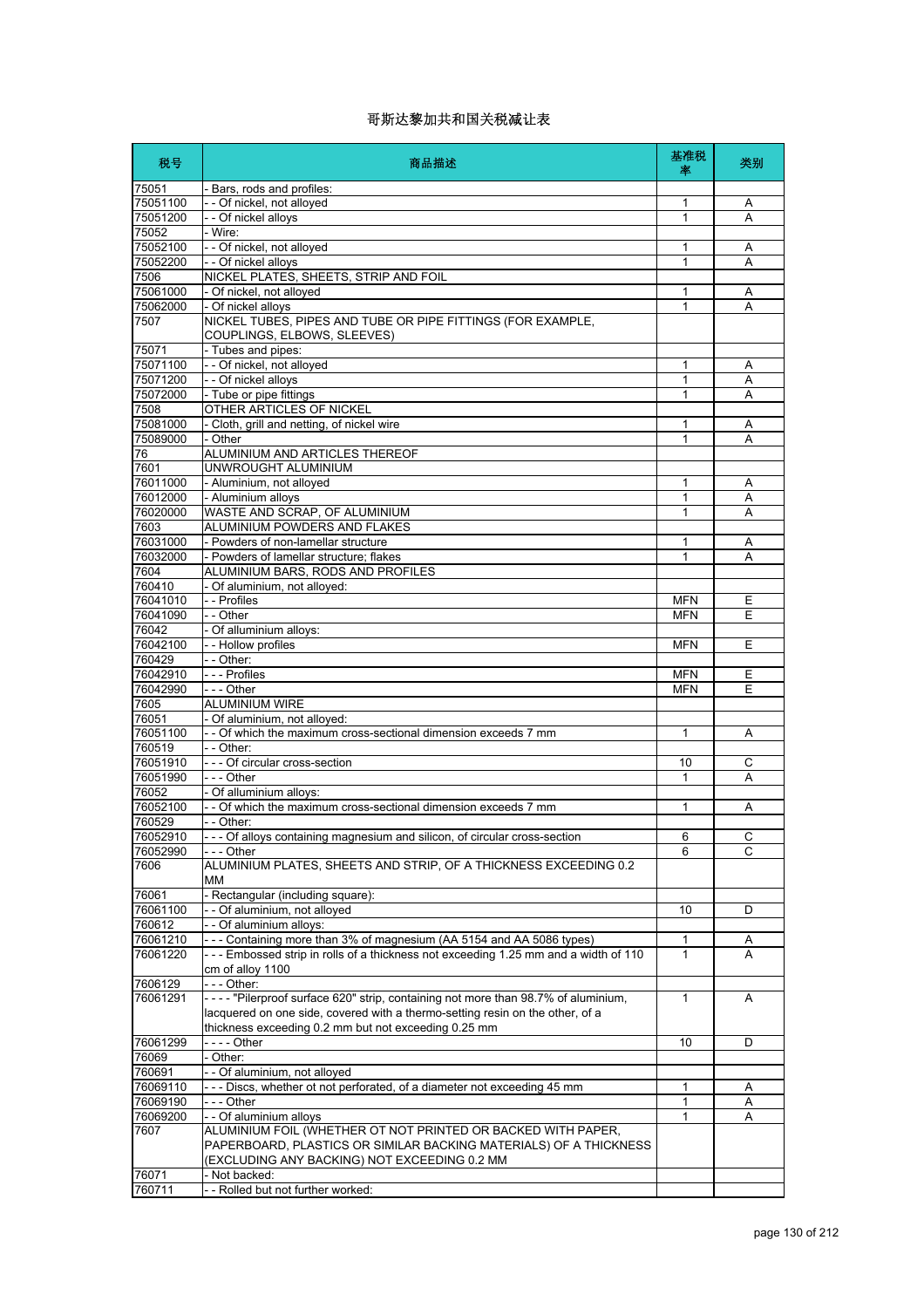| 税号                   | 商品描述                                                                                                                                                                                                                                                                                                                                                                             | 基准税<br>率   | 类别     |
|----------------------|----------------------------------------------------------------------------------------------------------------------------------------------------------------------------------------------------------------------------------------------------------------------------------------------------------------------------------------------------------------------------------|------------|--------|
| 76071130             | --- Of a thickness not exceeding 0.025 mm, smooth, heat-treated, microperforated,<br>with not more than 80 perforations per m2, in rolls                                                                                                                                                                                                                                         | 1          | A      |
| 76071190             | - - - Other                                                                                                                                                                                                                                                                                                                                                                      | 1          | Α      |
| 760719<br>76071920   | - - Other:<br>--- Coated with polypropylene, in rolls of a width not exceeding 30 cm                                                                                                                                                                                                                                                                                             | 1          | Α      |
| 7607193              | --- Other, printed:                                                                                                                                                                                                                                                                                                                                                              |            |        |
| 76071931             | ---- Of a thickness less than 0.019 mm                                                                                                                                                                                                                                                                                                                                           | 6          | D      |
| 76071939             |                                                                                                                                                                                                                                                                                                                                                                                  | 10         | D      |
| 76071990             | --- Other                                                                                                                                                                                                                                                                                                                                                                        | 1          | A      |
| 760720               | - Backed:                                                                                                                                                                                                                                                                                                                                                                        |            |        |
| 7607201              | -- Coated with adhesive on one side and backed with silicone-coated paper:                                                                                                                                                                                                                                                                                                       |            |        |
| 76072011             | --- Not printed                                                                                                                                                                                                                                                                                                                                                                  | 1          | Α      |
| 76072012<br>76072020 | --- Printed<br>- - Backed with paper (other than silicone-coated paper) or plastics, whether or not                                                                                                                                                                                                                                                                              | 10<br>10   | D<br>D |
| 76072090             | printed, of a thickness (including backing) not exceeding 0.23 mm<br>- - Other                                                                                                                                                                                                                                                                                                   | 1          | A      |
| 7608                 | ALUMINIUM TUBES AND PIPES                                                                                                                                                                                                                                                                                                                                                        |            |        |
| 760810               | - Of aluminium, not alloyed:                                                                                                                                                                                                                                                                                                                                                     |            |        |
| 76081010             | - - Ferrules for pencils                                                                                                                                                                                                                                                                                                                                                         | 1          | Α      |
| 76081090             | - - Other                                                                                                                                                                                                                                                                                                                                                                        | <b>MFN</b> | E      |
| 760820               | - Of alluminium alloys:                                                                                                                                                                                                                                                                                                                                                          |            |        |
| 76082010             | - - Welded tubes and pipes of an external diameter exceeding 50 mm                                                                                                                                                                                                                                                                                                               | <b>MFN</b> | Ε      |
| 76082020             | - - Of oval cross-section of a thickness not exceeding 1 mm and a length not<br>exceeding 20 mm                                                                                                                                                                                                                                                                                  | 1          | A      |
| 76082090             | - - Other                                                                                                                                                                                                                                                                                                                                                                        | <b>MFN</b> | Е      |
| 76090000             | ALUMINIUM TUBE OR PIPE FITTINGS (FOR EXAMPLE, COUPLINGS, ELBOWS,<br>SLEEVES)                                                                                                                                                                                                                                                                                                     | 1          | A      |
| 7610                 | ALUMINIUM STRUCTURES (EXCLUDING PREFABRICATED BUILDINGS OF<br>HEADING 94.06) AND PARTS OF STRUCTURES (FOR EXAMPLE, BRIDGES AND<br>BRIDGE SECTIONS, TOWERS, LATTICE MASTS, ROOFS, ROOFING<br>FRAMEWORKS, DOORS AND WINDOWS AND THEIR FRAMES AND<br>THRESHOLDS FOR DOORS, BALUSTRADES, PILLARS AND COLUMNS);<br>ALUMINIUM PLATES, RODS, PROFILES, TUBES AND THE LIKE, PREPARED FOR |            |        |
|                      | USE IN STRUCTURES                                                                                                                                                                                                                                                                                                                                                                |            |        |
| 76101000             | - Doors, windows and their frames and thresholds for doors                                                                                                                                                                                                                                                                                                                       | <b>MFN</b> | Ε      |
| 76109000             | - Other                                                                                                                                                                                                                                                                                                                                                                          | <b>MFN</b> | Ε      |
| 76110000<br>7612     | ALUMINIUM RESERVOIRS, TANKS, VATS AND SIMILAR CONTAINERS, FOR ANY<br>MATERIAL (OTHER THAN COMPRESSED OR LIQUEFIED GAS), OF A CAPACITY<br>EXCEEDING 300 LITRES. WHETHER OR NOT LINED OR HEAT-INSULATED. BUT<br>NOT FITTED WITH MECHANICAL OR THERMAL EQUIPMENT<br>ALUMINIUM CASKS, DRUMS, CANS, BOXES AND SIMILAR CONTAINERS                                                      | 6          | C      |
|                      | (INCLUDING RIGID OR COLLAPSIBLE TUBULAR CONTAINERS), FOR ANY<br>MATERIAL (OTHER THAN COMPRESSED OR LIQUEFIED GAS), OF A CAPACITY<br>NOT EXCEEDING 300 LITRES, WHETHER OR NOT LINED OR HEAT-INSULATED,<br>BUT NOT FITTED WITH MECHANICAL OR THERMAL EQUIPMENT                                                                                                                     |            |        |
| 76121000             | Collapsible tubular containers                                                                                                                                                                                                                                                                                                                                                   | 10         | C      |
| 761290               | Other:                                                                                                                                                                                                                                                                                                                                                                           |            |        |
| 76129010<br>76129020 | - - Seamless tubular containers:<br>- - Milk churns                                                                                                                                                                                                                                                                                                                              | 1<br>1     | Α<br>Α |
| 76129090             | - - Other                                                                                                                                                                                                                                                                                                                                                                        | 6          | C      |
| 7613                 | ALUMINIUM CONTAINERS FOR COMPRESSED OR LIQUEFIED GAS                                                                                                                                                                                                                                                                                                                             |            |        |
| 76130010             | - For a working pressure not exceeding 25 kg/cm2                                                                                                                                                                                                                                                                                                                                 | 6          | С      |
| 76130090             | - Other                                                                                                                                                                                                                                                                                                                                                                          | 1          | Α      |
| 7614                 | STRANDED WIRE, CABLES, PLAITED BANDS AND THE LIKE, OF ALUMINIUM,<br>NOT ELECTRICALLY INSULATED                                                                                                                                                                                                                                                                                   |            |        |
| 76141000             | - With steel core                                                                                                                                                                                                                                                                                                                                                                | <b>MFN</b> | Е      |
| 76149000             | - Other                                                                                                                                                                                                                                                                                                                                                                          | <b>MFN</b> | E      |
| 7615                 | TABLE, KITCHEN OR OTHER HOUSEHOLD ARTICLES AND PARTS THEREOF, OF<br>ALUMINIUM; POT SCOURERS AND SCOURING OR POLISHING PADS, GLOVES<br>AND THE LIKE, OF ALUMINIUM; SANITARY WARE AND PARTS THEREOF, OF<br>ALUMINIUM                                                                                                                                                               |            |        |
| 76151                | - Table, kitchen or other household articles and parts thereof; pot scourers and<br>scouring or polishing pads, gloves and the like:                                                                                                                                                                                                                                             |            |        |
| 76151100             | - - Pot scourers and scouring or polishing pads, gloves and the like                                                                                                                                                                                                                                                                                                             | 15         | С      |
| 761519               | - - Other:                                                                                                                                                                                                                                                                                                                                                                       |            |        |
| 76151910             | --- Handles and spouts                                                                                                                                                                                                                                                                                                                                                           | 6          | С      |
| 76151990<br>76152000 | --- Other<br>- Sanitary ware and parts thereof                                                                                                                                                                                                                                                                                                                                   | 15<br>15   | D<br>C |
| 7616                 | OTHER ARTICLES OF ALUMINIUM                                                                                                                                                                                                                                                                                                                                                      |            |        |
|                      |                                                                                                                                                                                                                                                                                                                                                                                  |            |        |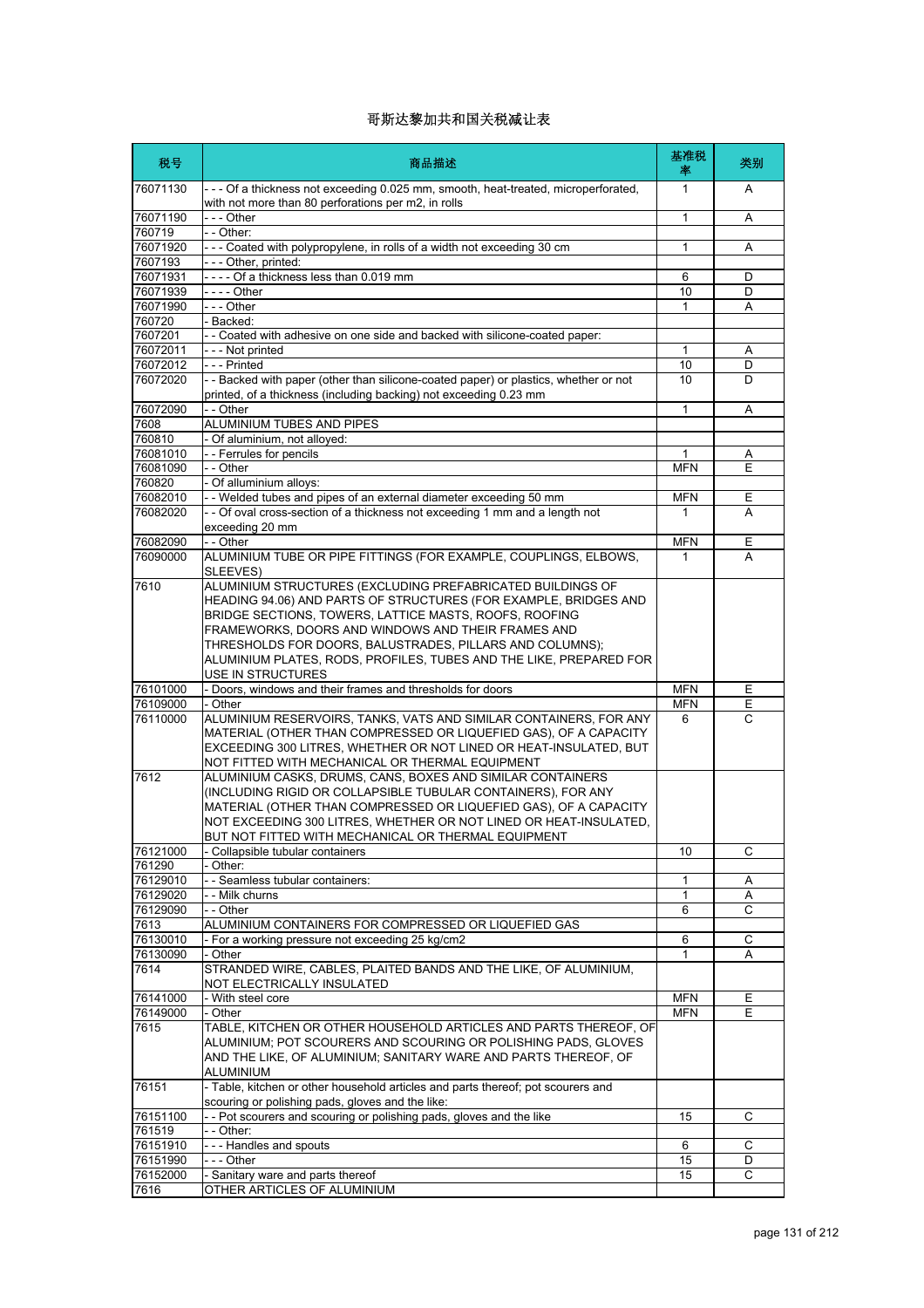| 税号                | 商品描述                                                                                                                                                                   | 基准税<br>率     | 类别           |
|-------------------|------------------------------------------------------------------------------------------------------------------------------------------------------------------------|--------------|--------------|
| 76161000          | - Nails, tacks, staples (other than those of heading 83.05), screws, bolts, nuts, screw<br>hooks, rivets, cotters, cotter-pins, washers and similar articles           | $\mathbf{1}$ | A            |
| 76169             | - Other:                                                                                                                                                               |              |              |
| 76169100          | - - Cloth, grill and netting, of aluminium wire                                                                                                                        | 6            | D            |
| 761699            | - - Other:                                                                                                                                                             |              |              |
| 76169910          | --- Chain and pats thereof                                                                                                                                             | 1            | Α            |
| 76169920          | --- Blunt staples                                                                                                                                                      | 1            | Α            |
| 76169990          | - - - Other                                                                                                                                                            | 10           | D            |
| 77                | Chapter in reserve                                                                                                                                                     |              |              |
| 78                | <b>LEAD AND ARTICLES THEREOF</b>                                                                                                                                       |              |              |
| 7801              | UNWROUGHT LEAD                                                                                                                                                         |              |              |
| 78011000<br>78019 | - Refined lead<br>- Other:                                                                                                                                             | 1            | Α            |
| 78019100          | - - Containing by weight antimony as the principal other element                                                                                                       | 1            | A            |
| 78019900          | - - Other                                                                                                                                                              | 1            | Α            |
| 78020000          | <b>LEAD WASTE AND SCRAP</b>                                                                                                                                            | 1            | A            |
| 7804              | LEAD PLATES, SHEETS, STRIP AND FOIL; LEAD POWDERS AND FLAKES                                                                                                           |              |              |
| 78041             | - Plates, sheets, strip and foil:                                                                                                                                      |              |              |
| 78041100          | - - Sheets, strip and foil of a thickness (excluding any backing) exceeding 0.2 mm                                                                                     | 1            | Α            |
| 78041900          | - - Other                                                                                                                                                              | 1            | Α            |
| 78042000          | - Powders and flakes                                                                                                                                                   | 1            | Α            |
| 7806              | OTHER ARTICLES OF LEAD                                                                                                                                                 |              |              |
| 78060010          | - Lead bars, profiles and wire                                                                                                                                         | 6            | С            |
| 78060020          | - Tubes and pipes and accessories thereof (for example: joints, elbows, niples, of lead                                                                                | 6            | C            |
| 78060090          | - Other                                                                                                                                                                | 6            | B            |
| 79                | ZINC AND ARTICLES THEREOF                                                                                                                                              |              |              |
| 7901              | UNWROUGHT ZINC                                                                                                                                                         |              |              |
| 79011             | - Zinc, not alloyed:                                                                                                                                                   |              |              |
| 79011100          | -- Containing by weight not less than 99.99% of zinc                                                                                                                   | 1            | Α            |
| 79011200          | -- Containing by weight less than 99.99% of zinc                                                                                                                       | 1            | A            |
| 79012000          | - Zinc alloys                                                                                                                                                          | 1            | Α            |
| 79020000          | ZINC WASTE AND SCRAP                                                                                                                                                   | 1            | A            |
| 7903              | ZINC POWDERS AND FLAKES                                                                                                                                                |              |              |
| 79031000          | - Zinc dust                                                                                                                                                            | 1            | Α            |
| 79039000          | - Other                                                                                                                                                                | 1            | A            |
| 79040000          | ZINC BARS, RODS, PROFILES AND WIRE                                                                                                                                     | 1            | Α            |
| 79050000<br>7907  | ZINC PLATES, SHEETS, STRIP AND FOIL<br>OTHER ARTICLES OF ZINC                                                                                                          | 1            | Α            |
| 79070010          | - Tubes and pipes and accessories thereof (for example: joints, elbows, niples, of lead                                                                                | $\mathbf{1}$ | A            |
| 79070090          | - Other                                                                                                                                                                | 1            | Α            |
| 80                | TIN AND ARTICLES THEREOF                                                                                                                                               |              |              |
| 8001              | UNWROUGHT TIN                                                                                                                                                          |              |              |
| 80011000          | - Tin, not alloyed                                                                                                                                                     |              | $\mathsf{A}$ |
| 80012000          | - Tin alloys                                                                                                                                                           | 1            | Α            |
| 80020000          | <b>TIN WASTE AND SCRAP</b>                                                                                                                                             | 1            | A            |
| 80030000          | TIN BARS, RODS, PROFILES AND WIRE                                                                                                                                      | 1            | Α            |
| 8007              | OTHER ARTICLES OF TIN                                                                                                                                                  |              |              |
| 80070010          | - Panels, sheets and strips, thin, of tin (including printed or affixed on paper,<br>cardboard, plastic or similar supports), of a width not exceeding 0.2 mm (without | 1            | A            |
| 80070020          | including the support); powder and waste, of tin<br>- Tubes and pipes and accessories thereof (for example: joints, elbows, niples, of tin                             | $\mathbf{1}$ | Α            |
| 80070090          | - Other                                                                                                                                                                | 1            |              |
| 81                | OTHER BASE METALS; CERMETS; ARTICLES THEREOF                                                                                                                           |              | Α            |
| 8101              | TUNGSTEN (WOLFRAM) AND ARTICLES THEREOF, INCLUDING WASTE AND                                                                                                           |              |              |
|                   | <b>SCRAP</b>                                                                                                                                                           |              |              |
| 81011000<br>81019 | - Powders<br>Other:                                                                                                                                                    | 1            | Α            |
| 81019400          | - Unwrought tungsten, including bars and rods obtained simply by sintering                                                                                             | 1            |              |
| 81019600          | - - Wire                                                                                                                                                               | 1            | Α<br>Α       |
| 81019700          | - - Waste and scrap                                                                                                                                                    | 1            | Α            |
| 81019900          | - - Other                                                                                                                                                              | 1            | Α            |
| 8102              | MOLYBDENUM AND ARTICLES THEREOF, INCLUDING WASTE AND SCRAP                                                                                                             |              |              |
| 81021000          | Powders                                                                                                                                                                | 1            | Α            |
| 81029             | Other:                                                                                                                                                                 |              |              |
| 81029400          | - Unwrought molybdenum, including bars and rods obtained simply by sintering:                                                                                          | 1            | Α            |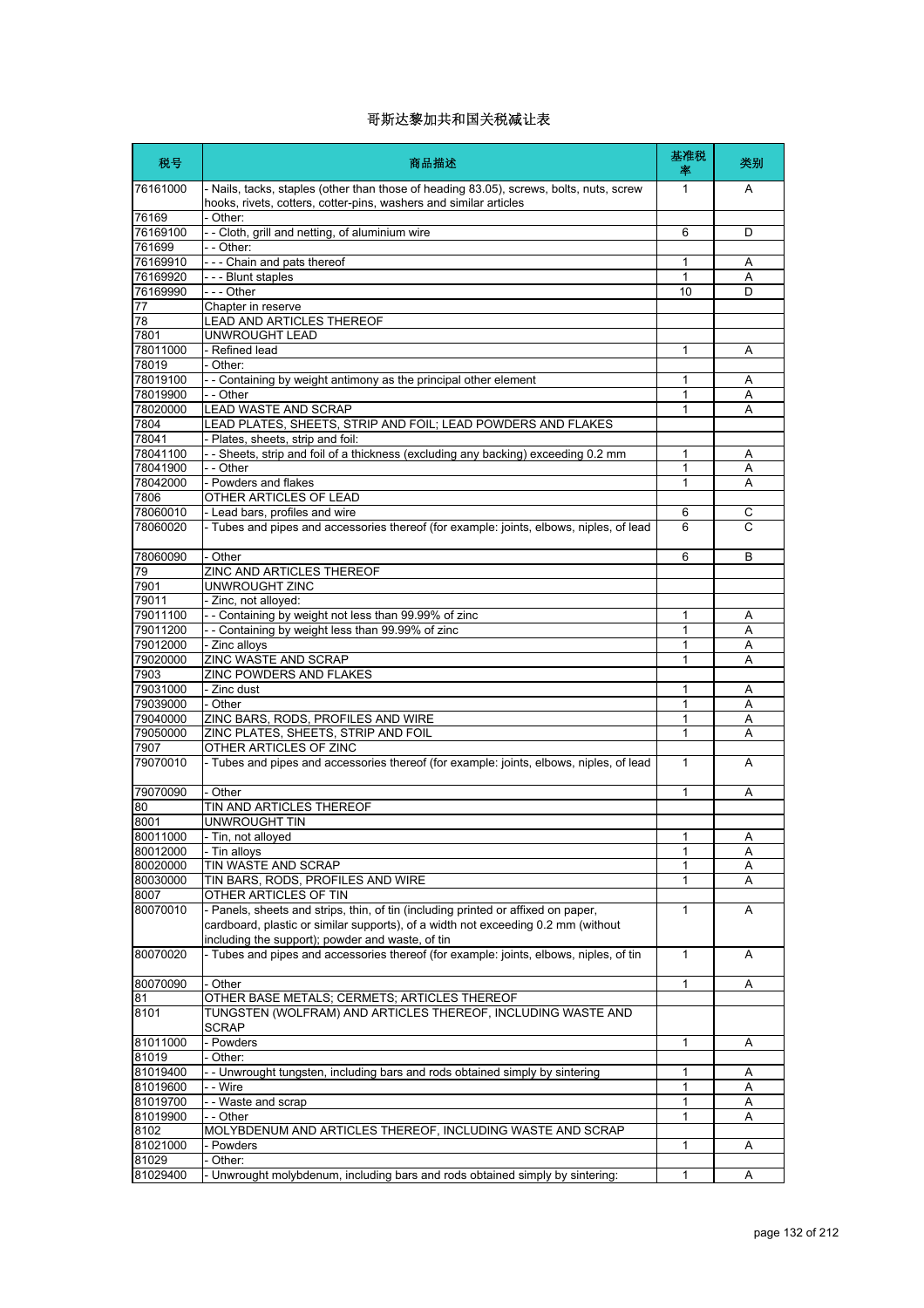| 税号             | 商品描述                                                                                                                                                                        | 基准税<br>率     | 类别 |
|----------------|-----------------------------------------------------------------------------------------------------------------------------------------------------------------------------|--------------|----|
| 81029500       | - - Bars and rods, other than those obtained simply by sintering, profiles, plates,<br>sheets, strip and foil                                                               | 1            | A  |
| 81029600       | - - Wire                                                                                                                                                                    | 1            | Α  |
| 81029700       | - - Waste and scrap                                                                                                                                                         | 1            | Α  |
| 81029900       | - - Other                                                                                                                                                                   | 1            | Α  |
| 8103           | TANTALUM AND ARTICLES THEREOF, INCLUDING WASTE AND SCRAP                                                                                                                    |              |    |
| 81032000       | - Unwrought tantalum, including bars and rods obtained simply by sintering; powders                                                                                         | $\mathbf{1}$ | A  |
| 81033000       | - Waste and scrap                                                                                                                                                           | 1            | Α  |
| 81039000       | - Other                                                                                                                                                                     | 1            | Α  |
| 8104           | MAGNESIUM AND ARTICLES THEREOF, INCLUDING WASTE AND SCRAP                                                                                                                   |              |    |
| 81041          | - Unwrought magnesium:                                                                                                                                                      |              |    |
| 81041100       | - - Containing at least 99.8% by weight of magnesium:                                                                                                                       | 1            | Α  |
| 81041900       | - - Other                                                                                                                                                                   | 1            | A  |
| 81042000       | - Waste and scrap                                                                                                                                                           | 1            | Α  |
| 81043000       | - Raspings, turnings and granules, graded according to size; powders                                                                                                        | 1            | Α  |
| 81049000       | - Other                                                                                                                                                                     | 1            | Α  |
| 8105           | COBALT MATTES AND OTHER INTERMEDIATE PRODUCTS OF COBALT<br>METALLURGY; COBALT AND ARTICLES THEREOF, INCLUDING WASTE AND<br><b>SCRAP</b>                                     |              |    |
| 81052000       | - Cobalt mattes and other intermediate products of cobalt metallurgy; unwrought<br>cobalt; powders                                                                          | $\mathbf{1}$ | A  |
| 81053000       | - Waste and scrap                                                                                                                                                           | 1            | A  |
| 81059000       | - Other                                                                                                                                                                     | 1            | A  |
| 81060000       | BISMUTH AND ARTICLES THEREOF, INCLUDING WASTE AND SCRAP                                                                                                                     | 1            | Α  |
| 8107           | CADMIUM AND ARTICLES THEREOF, INCLUDING WASTE AND SCRAP                                                                                                                     |              |    |
| 81072000       | - Unwrought cadmium; powders                                                                                                                                                | 1            | Α  |
| 81073000       | - Waste and scrap                                                                                                                                                           | 1            | Α  |
| 81079000       | - Other                                                                                                                                                                     | 1            | Α  |
| 8108           | TITANIUM AND ARTICLES THEREOF, INCLUDING WASTE AND SCRAP                                                                                                                    |              |    |
| 81082000       | - Unwrought titanium; powders                                                                                                                                               | 1            | Α  |
| 81083000       | - Waste and scrap                                                                                                                                                           | 1            | Α  |
| 81089000       | - Other                                                                                                                                                                     | 1            | A  |
| 8109           | ZIRCONIUM AND ARTICLES THEREOF, INCLUDING WASTE AND SCRAP                                                                                                                   |              |    |
| 81092000       | - Unwrought zirconium; powders                                                                                                                                              | 1            | Α  |
| 81093000       | - Waste and scrap                                                                                                                                                           | 1            | Α  |
| 81099000       | - Other                                                                                                                                                                     | 1            | Α  |
| 8110           | ANTIMONY AND ARTICLES THEREOF, INCLUDING WASTE AND SCRAP                                                                                                                    |              |    |
| 81101000       | - Unwrought antimony; powders                                                                                                                                               | 1            | Α  |
| 81102000       | - Waste and scrap                                                                                                                                                           | 1            | Α  |
| 81109000       | - Other                                                                                                                                                                     | 1            | Α  |
| 81110000       | MANGANESE AND ARTICLES THEREOF, INCLUDING WASTE AND SCRAP                                                                                                                   | 1            | Α  |
| 8112           | BERYLLIUM, CHROMIUM, GERMANIUM, VANADIUM, GALLIUM, HAFNIUM,<br>INDIUM, NIOBIUM (COLUMBIUM), RHENIUM AND THALLIUM, AND ARTICLES OF<br>THESE METALS INCLUDING WASTE AND SCRAP |              |    |
| 81121          | Beryllium:                                                                                                                                                                  |              |    |
| 81121200       | -- Unwrought; powders                                                                                                                                                       | 1            | Α  |
| 81121300       | - - Waste and scrap                                                                                                                                                         | 1            | Α  |
| 81121900       | - - Other                                                                                                                                                                   | 1            | Α  |
| 81122          | - Chromium:                                                                                                                                                                 |              |    |
| 81122100       | -- Unwrought; powders                                                                                                                                                       | 1            | Α  |
| 81122200       | - - Waste and scrap                                                                                                                                                         | 1            | Α  |
| 81122900       | - - Other                                                                                                                                                                   | 1            | Α  |
| 81125          | - Thallium:                                                                                                                                                                 |              |    |
| 81125100       | -- Unwrought; powders                                                                                                                                                       | 1            | Α  |
| 81125200       | - - Waste and scrap                                                                                                                                                         | 1            | Α  |
| 81125900       | - - Other                                                                                                                                                                   | 1            | Α  |
| 81129          | - Other:                                                                                                                                                                    |              |    |
| 81129200       | - - Unwrought; waste and scrap; powders                                                                                                                                     | 1            | Α  |
| 81129900       | - - Other                                                                                                                                                                   | 1            | Α  |
| 81130000<br>82 | CERMETS AND ARTICLES THEREOF, INCLUDING WASTE AND SCRAP<br>TOOLS, IMPLEMENTS, CUTLERY, SPOONS AND FORKS, OF BASE METAL;                                                     | 1            | A  |
|                | PARTS THEREOF OF BASE METAL                                                                                                                                                 |              |    |
| 8201           | HAND TOOLS, THE FOLLOWING: SPADES, SHOVELS, MATTOCKS, PICKS,                                                                                                                |              |    |
|                | HOES, FORKS AND RAKES; AXES, BILL HOOKS AND SIMILAR HEWING TOOLS;                                                                                                           |              |    |
|                | SECATEURS AND PRUNERS OF ANY KIND; SCYTHES, SICKLES, HAY KNIVES,                                                                                                            |              |    |
|                | HEDGE SHEARS, TIMBER WEDGES AND OTHER TOOLS OF A KIND USED IN                                                                                                               |              |    |
|                | AGRICULTURE, HORTICULTURE OR FORESTRY                                                                                                                                       |              |    |
| 82011000       | - Spades and shovels                                                                                                                                                        | 15           | С  |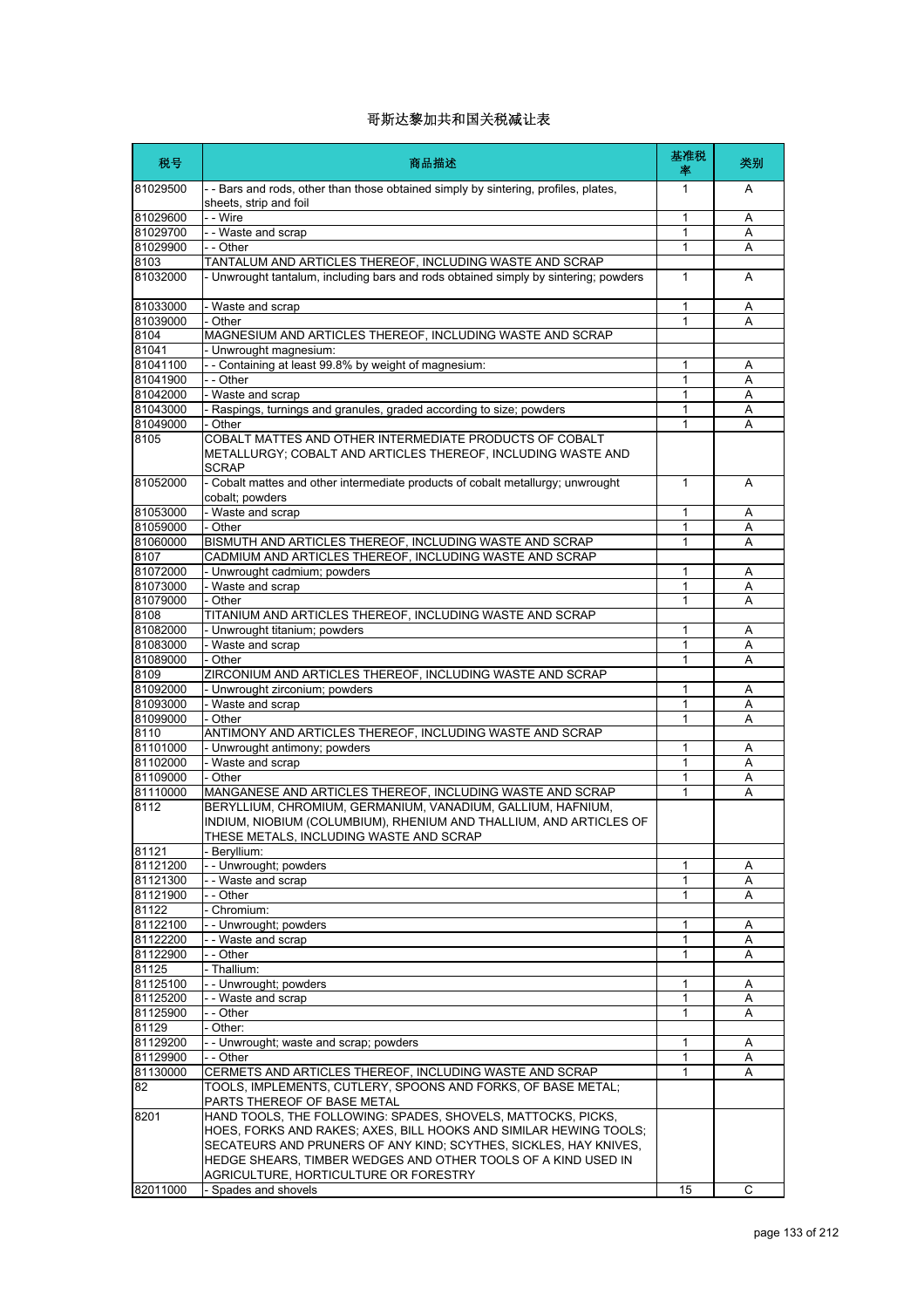| 税号                   | 商品描述                                                                                                                                                                                    | 基准税<br>率        | 类别     |
|----------------------|-----------------------------------------------------------------------------------------------------------------------------------------------------------------------------------------|-----------------|--------|
| 82012000             | - Forks                                                                                                                                                                                 | 1               | Α      |
| 82013000             | - Mattocks, picks, hoes and rakes                                                                                                                                                       | 15              | C      |
| 820140               | Axes, bill hooks and similar hewing tools                                                                                                                                               |                 |        |
| 82014010             | - Axes, picks, knives and banana tree cutters                                                                                                                                           | 15              | С      |
| 82014020             | - - Machetes                                                                                                                                                                            | 15              | С      |
| 82014090<br>82015000 | - - Other                                                                                                                                                                               | 1<br>1          | Α<br>Α |
| 82016000             | - Secateurs and similar one-handed pruners and shears (including poultry shears)<br>- Hedge shears, two-handed pruning shears and similar two-handed shears                             | 1               | Α      |
| 820190               | Other hand tools of a kind used in agriculture, horticulture or forestry:                                                                                                               |                 |        |
| 82019010             | - Truncheons and crowbars                                                                                                                                                               | 15              | C      |
| 82019090             | - - Other                                                                                                                                                                               |                 | A      |
| 8202                 | HAND SAWS; BLADES FOR SAWS OF ALL KINDS (INCLUDING SLITTING,<br>SLOTTING OR TOOTHLESS SAW BLADES)                                                                                       |                 |        |
| 82021000             | - Hand saws                                                                                                                                                                             | 1               | Α      |
| 820220               | - Band saw blades:                                                                                                                                                                      |                 |        |
| 82022010             | - - Of steel, of a width of 6 mm or more but not more than 31 mm and a thickness of<br>0.6 mm or more but not more than 2.5 mm                                                          | 6               | C      |
| 82022090             | - - Other                                                                                                                                                                               | $\mathbf{1}$    | Α      |
| 82023                | - Circular saw blades (including slitting or slotting saw blades):                                                                                                                      |                 |        |
| 820231               | - - With working parts of steel:                                                                                                                                                        |                 |        |
| 82023110             | --- Of a diameter of 1,524 mm or more but not more than 4,572 mm and a thickness<br>of 0.5 mm or more but not more than 3.5 mm                                                          | 1               | A      |
| 82023190             | - - - Other                                                                                                                                                                             | 1               | A      |
| 820239               | - - Other, including parts:                                                                                                                                                             |                 |        |
| 82023910             | --- Saw blades with working part of tungsten carbide, of a diamater of 1,524 mm or<br>more but not more than 4,572 mm and a thickness of 0.5 mm or more but not more<br>than 3.5 mm     | 6               | C      |
| 82023990             | --- Other                                                                                                                                                                               | 1               | A      |
| 82024000             | - Chain saw blades                                                                                                                                                                      | 1               | A      |
| 82029                | - Other saw blades:                                                                                                                                                                     |                 |        |
| 820291               | - - Straight saw blades, for working metal:                                                                                                                                             |                 |        |
| 82029110             | --- For hand-operated bow saws, of a width not exceeding 13.5 mm, a thickness not<br>exceeding 0.8 mm and a length not exceeding 310 mm                                                 | 10              | C      |
| 82029190             | --- Other                                                                                                                                                                               | 1               | Α      |
| 82029900             | - - Other                                                                                                                                                                               | 1               | А      |
| 8203                 | FILES, RASPS, PLIERS (INCLUDING CUTTING PLIERS), PINCERS, TWEEZERS,<br>METAL CUTTING SHEARS, PIPE CUTTERS, BOLT CROPPERS, PERFORATING<br>PUNCHES AND SIMILAR HAND TOOLS                 |                 |        |
| 820310               | - Files, rasps and similar tools                                                                                                                                                        |                 |        |
| 82031010             | --Flat files for metal                                                                                                                                                                  | 10              | C      |
| 82031090             | - - Other                                                                                                                                                                               | 1               | Α      |
| 82032000             | - Pliers (including cutting pliers), pincers, tweezers and similar tools                                                                                                                | 1               | Α      |
| 82033000             | - Metal cutting shares and similar tools                                                                                                                                                | 1               | Α      |
| 82034000             | Pipe-cutters, bolt croppers, perforating punches and similar tools                                                                                                                      | 1               | Α      |
| 8204                 | HAND-OPERATED SPANNERS AND WRENCHES (INCLUDING TORQUE METER<br>WRENCHES BUT NOT INCLUDING TAP WRENCHES); INTERCHANGEABLE<br>SPANNER SOCKETS, WITH OR WITHOUT HANDLES                    |                 |        |
| 82041                | - Hand-operated spanners and wrenches:                                                                                                                                                  |                 |        |
| 82041100             | - - Non-adjustable                                                                                                                                                                      | 1               | Α      |
| 82041200             | - - Adjustable                                                                                                                                                                          | 1               | Α      |
| 82042000<br>8205     | - Interchangeable spanner-sockets, with or without handles<br>HAND TOOLS (INCLUDING GLAZER'S DIAMONDS), NOT ELSEWHERE<br>SPECIFIED OR INCLUDED; BLOW LAMPS; VICES, CLAMPS AND THE LIKE, | 1               | A      |
|                      | OTHER THAN ACCESSORIES FOR AND PARTS OF, MACHINE TOOLS; ANVILS;<br>PORTABLE FORGES; HAND- OR PEDAL-OPERATED GRINDING WHEELS WITH<br><b>FRAMEWORKS</b>                                   |                 |        |
| 82051000             | - Drilling, threading or tapping tools                                                                                                                                                  | $\mathbf{1}$    | Α      |
| 82052000             | - Hammers and sledge hammers                                                                                                                                                            | 1               | Α      |
| 82053000             | - Planes, chisels, gouges and similar cutting tools for working wood                                                                                                                    | 1               | Α      |
| 82054000             | Screwdrivers                                                                                                                                                                            | $\mathbf{1}$    | Α      |
| 82055                | Other hand tools (including glaziers's diamonds):                                                                                                                                       |                 |        |
| 820551               | -- Household tools:                                                                                                                                                                     |                 |        |
| 82055110             | --- Can openers, bottle openers, corkscrews, nut-crackers, ice picks and the like                                                                                                       | 10              | С      |
| 82055190             | -  - - Other                                                                                                                                                                            | <b>MFN</b>      | E      |
| 820559               | - - Other:                                                                                                                                                                              |                 | E      |
| 82055910<br>82055990 | --- Chisels of a length of 10 cm or more but not more than 25 cm<br>- - - Other                                                                                                         | <b>MFN</b><br>1 | Α      |
| 82056000             | - Blox lamps and the like                                                                                                                                                               | 1               | Α      |
| 82057000             | - Vices, clamps and the like                                                                                                                                                            | $\mathbf{1}$    | A      |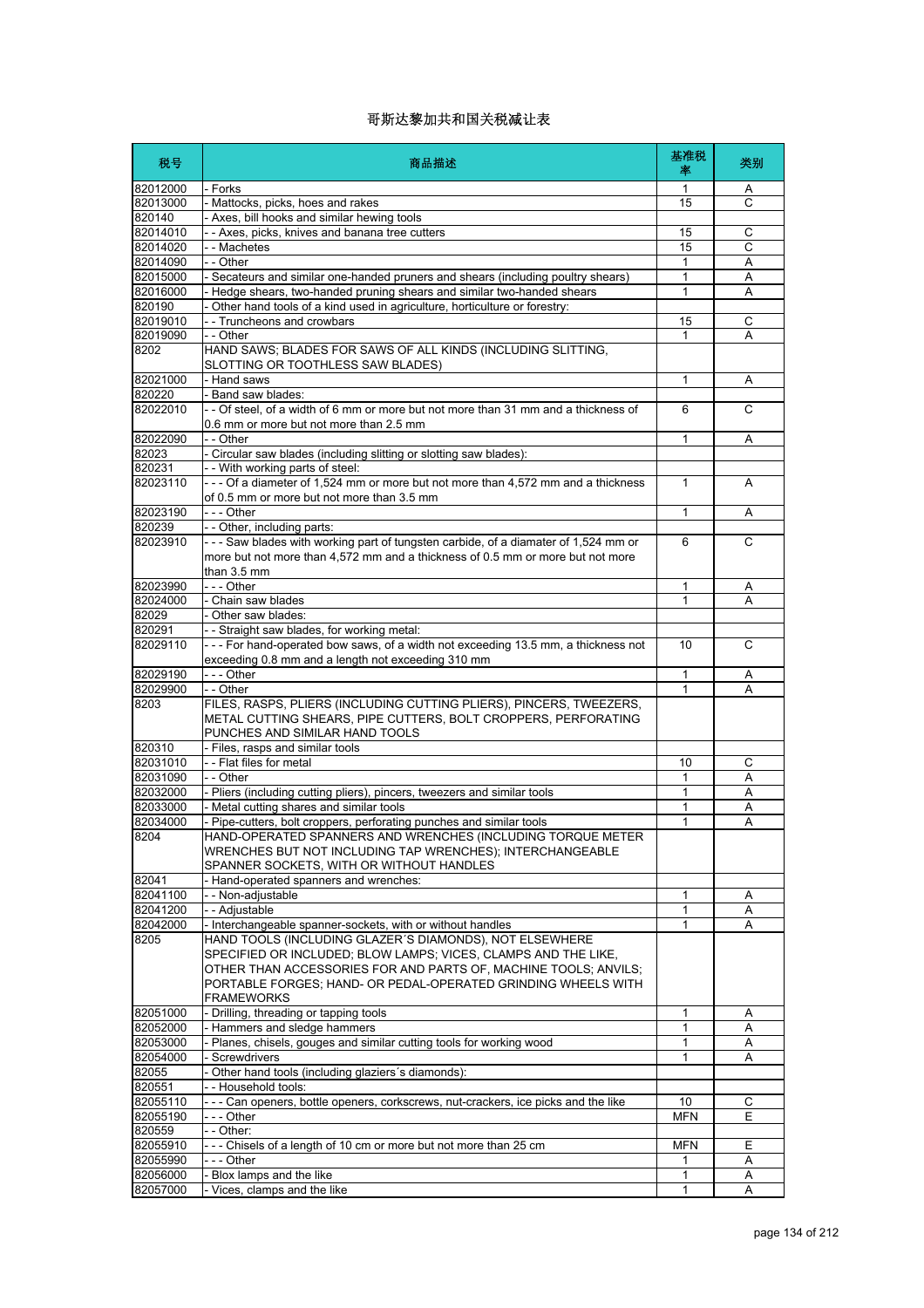| 税号               | 商品描述                                                                                                                                                                                                                                                                                                                                         | 基准税<br>率     | 类别     |
|------------------|----------------------------------------------------------------------------------------------------------------------------------------------------------------------------------------------------------------------------------------------------------------------------------------------------------------------------------------------|--------------|--------|
| 82058000         | - Anvils; portable forges; hand- or pedal-operated grinding wheels with frameworks                                                                                                                                                                                                                                                           | 1            | A      |
| 82059000         | - Sets of articles of two or more of the foregoing subheadings                                                                                                                                                                                                                                                                               | 1            | A      |
| 82060000         | TOOLS OF TWO OR MORE OF THE HEADINGS 82.02 TO 82.05, PUT UP IN SETS<br>FOR RETAIL SALE                                                                                                                                                                                                                                                       | 1            | A      |
| 8207             | INTERCHANGEABLE TOOLS FOR HAND TOOLS, WHETHER OR NOT POWER-<br>OPERATED, OR FOR MACHINE-TOOLS (FOR EXAMPLE, FOR PRESSING,<br>STAMPING, PUNCHING, TAPPING, THREADING, DRILLING, BORING,<br>BROACHING, MILLING, TURNING OR SCREW DRIVING), INCLUDING DIES FOR<br>DRAWING OR EXTRUDING METAL, AND ROCK DRILLING OR EARTH BORING<br><b>TOOLS</b> |              |        |
| 82071            | - Rock drilling or earth boring tools                                                                                                                                                                                                                                                                                                        |              |        |
| 82071300         | - - With working parts of cermets                                                                                                                                                                                                                                                                                                            | 1            | Α      |
| 820719           | - - Other, including parts:                                                                                                                                                                                                                                                                                                                  |              |        |
| 82071910         | - - - Drill bits, reamers and shoes of diamond for drilling and taking soil samples                                                                                                                                                                                                                                                          | 1            | A      |
| 82071990         | - - - Other                                                                                                                                                                                                                                                                                                                                  | 1            | Α      |
| 82072000         | - Dies for drawing or extruding metal                                                                                                                                                                                                                                                                                                        | 1            | A      |
| 820730           | - Tools for pressing, stamping or punching                                                                                                                                                                                                                                                                                                   |              |        |
| 82073010         | - - Dies and punches for pressing                                                                                                                                                                                                                                                                                                            | 6            | A      |
| 82073090         | - - Other                                                                                                                                                                                                                                                                                                                                    | 1            | Α      |
| 82074000         | - Tools for tapping or threading                                                                                                                                                                                                                                                                                                             | 1            | Α      |
| 82075000         | - Tools for drilling, other than for rock drilling                                                                                                                                                                                                                                                                                           | 1            | Α      |
| 82076000         | - Tools for boring or broaching                                                                                                                                                                                                                                                                                                              | 1            | Α      |
| 82077000         | - Tools for milling                                                                                                                                                                                                                                                                                                                          | 1            | Α      |
| 82078000         | - Tools for turning                                                                                                                                                                                                                                                                                                                          | 1            | Α      |
| 82079000<br>8208 | - Other interchangeable tools<br>KNIVES AND CUTTING BLADES, FOR MACHINES OR FOR MECHANICAL<br><b>APPLIANCES</b>                                                                                                                                                                                                                              | 1            | А      |
| 82081000         | - For metal working                                                                                                                                                                                                                                                                                                                          | 1            | Α      |
| 82082000         | - For wood working                                                                                                                                                                                                                                                                                                                           | 1            | Α      |
| 82083000         | - For kitchen appliances or for machines used by the food industry                                                                                                                                                                                                                                                                           | $\mathbf{1}$ | A      |
| 82084000         | - For agricultural, horticultural or forestry machines                                                                                                                                                                                                                                                                                       | 1            | A      |
| 82089000         | - Other                                                                                                                                                                                                                                                                                                                                      | 1            | Α      |
| 82090000<br>8210 | PLATES, STICKS, TIPS AND THE LIKE FOR TOOLS, UNMOUNTED, OF CERMETS<br>HAND-OPERATED MECHANICAL APPLIANCES, WEIGHING 10 KG OR LESS,<br>USED IN THE PREPARATION, CONDITIONING OR SERVING OF FOOD OR DRINK                                                                                                                                      | $\mathbf{1}$ | A      |
| 82100010         | - Maize (corn) mills                                                                                                                                                                                                                                                                                                                         | 1            |        |
| 82100090         | - Other                                                                                                                                                                                                                                                                                                                                      | 1            | A<br>А |
| 8211             | KNIVES WITH CUTTING BLADES, SERRATED OR NOT (INCLUDING PRUNING<br>KNIVES), OTHER THAN KNIVES OF HEADING 82.08, AND BLADES THEREOF                                                                                                                                                                                                            |              |        |
| 82111000         | - Sets of assorted articles                                                                                                                                                                                                                                                                                                                  | 10           | C      |
| 82119            | - Other:                                                                                                                                                                                                                                                                                                                                     |              |        |
| 82119100         | -- Table knives having fixed blades                                                                                                                                                                                                                                                                                                          | 10           | C      |
| 82119200         | - Other knives having fixed blades                                                                                                                                                                                                                                                                                                           | 10           | C.     |
| 82119300         | - Knives having other than fixed blades, including trimming blades                                                                                                                                                                                                                                                                           | 6            | С      |
| 82119400         | - Blades                                                                                                                                                                                                                                                                                                                                     | 1            | Α      |
| 82119500<br>8212 | -- Handles of base metal<br>RAZORS AND RAZOR BLADES (INCLUDING RAZOR BLADE BLANKS IN STRIPS)                                                                                                                                                                                                                                                 | 6            | С      |
| 821210           | Razors:                                                                                                                                                                                                                                                                                                                                      |              |        |
| 82121010         | - - Razors                                                                                                                                                                                                                                                                                                                                   | 10           | С      |
| 82121020         | - - Dry shavers                                                                                                                                                                                                                                                                                                                              | 10           | C      |
| 82122000         | - Safety razor blades, including razor blade blanks in strips                                                                                                                                                                                                                                                                                | 1            | Α      |
| 82129000         | - Other parts                                                                                                                                                                                                                                                                                                                                | 1            | Α      |
| 82130000         | SCISSORS, TAILOR'S SHEARS AND SIMILAR SHEARS, AND BLADES THEREOF                                                                                                                                                                                                                                                                             | 6            | C      |
| 8214             | OTHER ARTICLES OF CUTLERY (FOR EXAMPLE, HAIR CLIPPERS, BUTCHERS<br>OR KITCHEN CLEAVERS, CHOPPERS AND MINCING KNIVS, PAPER KNIVES);<br>MANICURE OR PEDICURE SETS AND INSTRUMENTS (INCLUDING NAIL FILES)                                                                                                                                       |              |        |
| 82141000         | - Paper knives, letter openers, erasing knives, pencil sharpeners and blades thereof                                                                                                                                                                                                                                                         | 15           | С      |
| 82142000         | - Manicure or pedicure sets and instruments (including nail files)                                                                                                                                                                                                                                                                           | 10           | C      |
| 82149000         | - Other                                                                                                                                                                                                                                                                                                                                      | 10           | C      |
| 8215             | SPOONS, FORKS, LADIES, SKIMMERS, CAKE-SERVERS, FISH-KNIVES,<br>BUTTER-KNIVES, SUGAR TONGS AND SIMILAR KITCHEN OR TABLEWARE                                                                                                                                                                                                                   |              |        |
| 82151000         | - Sets of assorted articles containing at least one article plated with precious metal                                                                                                                                                                                                                                                       | 10           | С      |
| 82152000         | Other assorted articles                                                                                                                                                                                                                                                                                                                      | 10           | С      |
| 82159            | - Other:                                                                                                                                                                                                                                                                                                                                     |              |        |
| 82159100         | - Plated with precious metal                                                                                                                                                                                                                                                                                                                 | 10           | С      |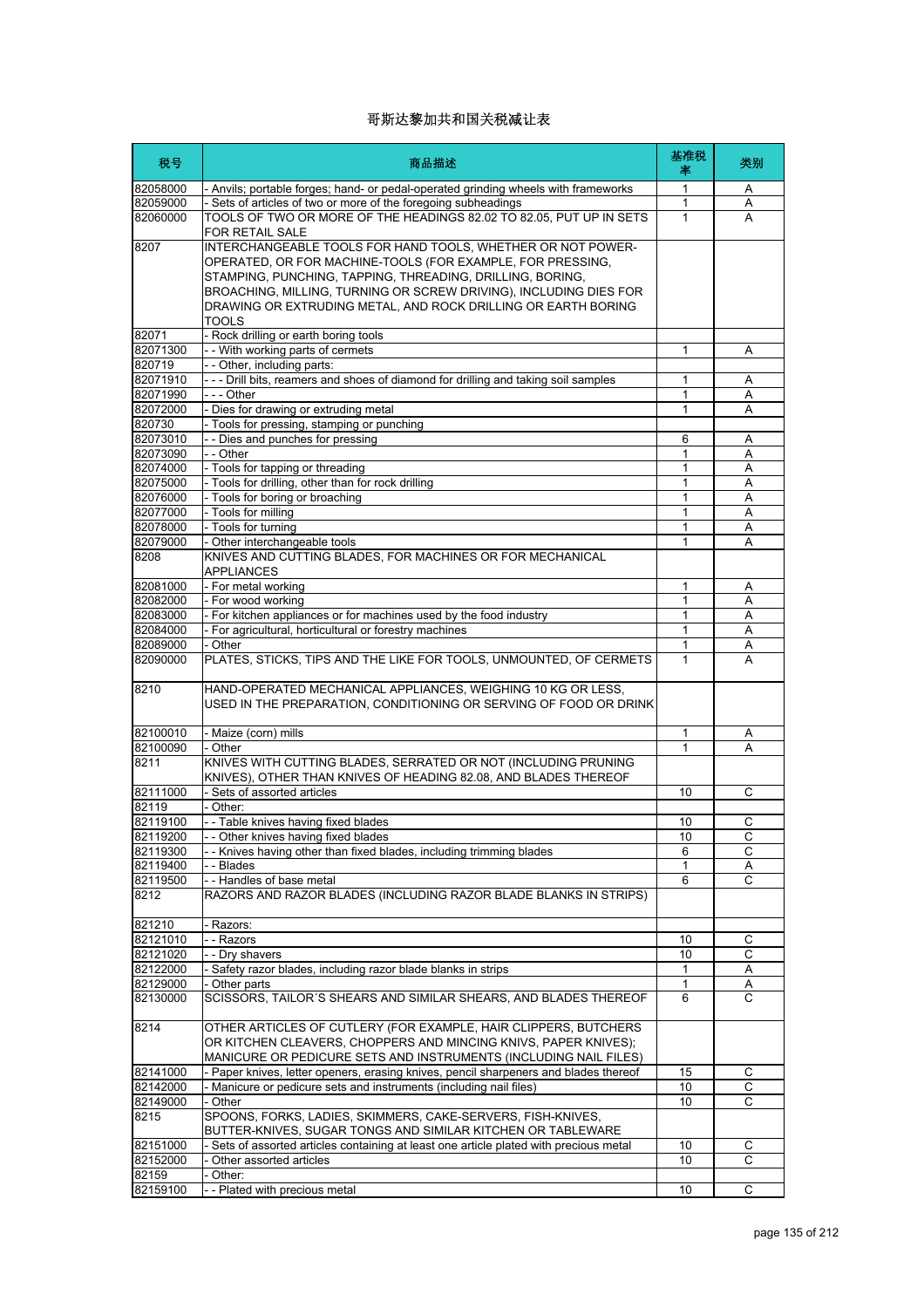| 税号                   | 商品描述                                                                                      | 基准税<br>率   | 类别                  |
|----------------------|-------------------------------------------------------------------------------------------|------------|---------------------|
| 82159900             | - - Other                                                                                 | 10         | C                   |
| 83                   | MISCELLANEOUS ARTICLES OF BASE METAL                                                      |            |                     |
| 8301                 | PADLOCKS AND LOCKS (KEY, COMBINATION OR ELECTRICALLY OPERATED),                           |            |                     |
|                      | OF BASE METAL; CLASPS AND FRAMES WITH CLASPS, INCORPORATING                               |            |                     |
|                      | LOCKS, OF BASE METAL; KEYS FOR ANY OF THE FOREGOING ARTICLES, OF                          |            |                     |
|                      | ASE METAL                                                                                 |            |                     |
| 83011000             | - Padlocks                                                                                | 6          | D                   |
| 83012000<br>83013000 | - Locks of a kind used for motor vehicles<br>- Locks of a kind used for furniture         | 1<br>1     | Α<br>A              |
| 830140               | - Other locks:                                                                            |            |                     |
| 83014010             | - - Patch locks and surface locks, with one or two horizontal bolts, for doors with       | 10         | D                   |
|                      | handles on the inside only                                                                |            |                     |
| 83014020             | -- Handle locks operated by a key on the outside and a button on the inside               | 10         | D                   |
| 83014090             | - - Other                                                                                 | 1          | A                   |
| 83015000             | - Clasps and frames with clasps, incorporating locks                                      | 1          | Α                   |
| 83016000             | - Parts                                                                                   | 1          | Α                   |
| 83017000             | - Keys presented separately                                                               | 6          | D                   |
| 8302                 | BASE METAL MOUNTINGS, FITTINGS AND SIMILAR ARTICLES SUITABLE FOR                          |            |                     |
|                      | FURNITURE, DOORS, STAIRCASES, WINDOWS, BLINDS, COACHWORK,                                 |            |                     |
|                      | SADDLERY, TRUNKS, CHESTS, CASKETS OR THE LIKE; BASE METAL HAT                             |            |                     |
|                      | RACKS, HAT-PEGS, BRACKETS AND SIMILAR FIXTURES; CASTORS WITH                              |            |                     |
|                      | MOUNTINGS OF BASE METAL; AUTOMATIC DOOR CLOSERS OF BASE METAL                             |            |                     |
|                      |                                                                                           |            |                     |
| 830210               | - Hinges of any kind:                                                                     |            |                     |
| 83021010             | - - For doors, with bearings of plastics or self-lubricating steel, whether or not sprung | 6          | C                   |
| 83021020             |                                                                                           |            |                     |
| 83021090             | -- Hinges of the type used in vehicles of heading 87.02<br>- - Other                      | 1<br>10    | Α<br>$\overline{C}$ |
| 83022000             | - Casters                                                                                 | 1          | Α                   |
| 83023000             | - Other mountings, fittings and similar articles suitable for motor vehicles              | 1          | A                   |
| 83024                | Other mountings, fittings and similar articles:                                           |            |                     |
| 830241               | - - Suitable for buildings:                                                               |            |                     |
| 83024110             | --- Opening and closing mechanisms for windows and window clips                           | 10         | C                   |
| 83024120             | --- Spring- or lever-operated latch bolts                                                 | 1          | Α                   |
| 83024190             | $- -$ Other                                                                               | 10         | C                   |
| 83024200             | - - Other, suitable for furniture                                                         | 6          | C                   |
| 830249               | - - Other:                                                                                |            |                     |
| 83024910             | --- For armoured or reinfored safes, strong-boxes and doors                               | 1          | Α                   |
| 83024920             | --- For trunks, suitcases an similar articles                                             | 1          | Α                   |
| 83024990             | --- Other                                                                                 | 6          | С                   |
| 83025000             | - Hat-racks, hat-pegs, brackets and similar fixtures                                      | 10         | C                   |
| 83026000             | - Automatic door closers                                                                  | 1          | Α                   |
| 83030000             | ARMOURED OR REINFORCED SAFES, STRONG-BOXES AND DOORS AN SAFE                              | <b>MFN</b> | Ε                   |
|                      | DEPOSIT LOCKERS FOR STRONG-ROOMS, CASH OR DEED BOXES AND THE                              |            |                     |
|                      | <b>I IKE OF BASE METAL</b>                                                                |            |                     |
| 83040000             | FILING CABINETS, CARD-INDEX CABINETS, PAPER TRAYS, PAPER RESTS, PEN                       | MFN        | Е                   |
|                      | TRAYS, OFFICE-STAMP STANDS AND SIMILAR OFFICE OR DESK EQUIPMENT,                          |            |                     |
|                      | OF BASE METAL, OTHER THAN OFFICE FURNITURE OF HEADING 94.03                               |            |                     |
| 8305                 | FITTINGS FOR LOOSE-LEAF BINDERS OR FILES, LETTER CLIPS, LETTER                            |            |                     |
|                      | CORNERS, PAPER CLIPS, INDEXING TAGS AND SIMILAR OFFICE ARTICLES, OF                       |            |                     |
|                      | BASE METAL: STAPLES IN STRIPS (FOR EXAMPLE, FOR OFFICES.                                  |            |                     |
|                      | UPHOLSTERY, PACKAGING), OF BASE METAL                                                     |            |                     |
| 83051000             | - Fittings for loose-leaf binders or files                                                | 1          | A                   |
| 830520               | - Staples in strips:                                                                      |            |                     |
| 83052010             | -- For use in offices                                                                     | <b>MFN</b> | E.                  |
| 83052090             | - - Other                                                                                 | <b>MFN</b> | E                   |
| 830590               | - Other, including parts:                                                                 |            |                     |
| 83059010             | - - Fasteners and clips                                                                   | <b>MFN</b> | Е                   |
| 83059090             | - - Other                                                                                 | 6          | D                   |
| 8306                 | BELLS, GONGS AND THE LIKE, NON-ELECTRIC, OF BASE METAL; STATUETTES                        |            |                     |
|                      | AND OTHER ORNAMENTS, OF BASE MTAL; PHOTOGRAPH, PICTURE OR                                 |            |                     |
|                      | SIMILAR FRAMES, OF BASE METAL; MIRRORS OF BASE METAL                                      |            |                     |
| 83061000             | - Bells, gongs and the like                                                               | 10         | C                   |
| 83062                | - Statuettes and other ornaments:                                                         |            |                     |
| 83062100             | -- Plated with precious metal                                                             | 15         | С                   |
| 83062900             | - - Other                                                                                 | 15         | С                   |
| 83063000             | - Phograph, picture or similar frames, mirrors                                            | 15         | С                   |
| 8307                 | FLEXIBLE TUBING OF BASE METAL, WITH OR WITHOUT FITTINGS                                   |            |                     |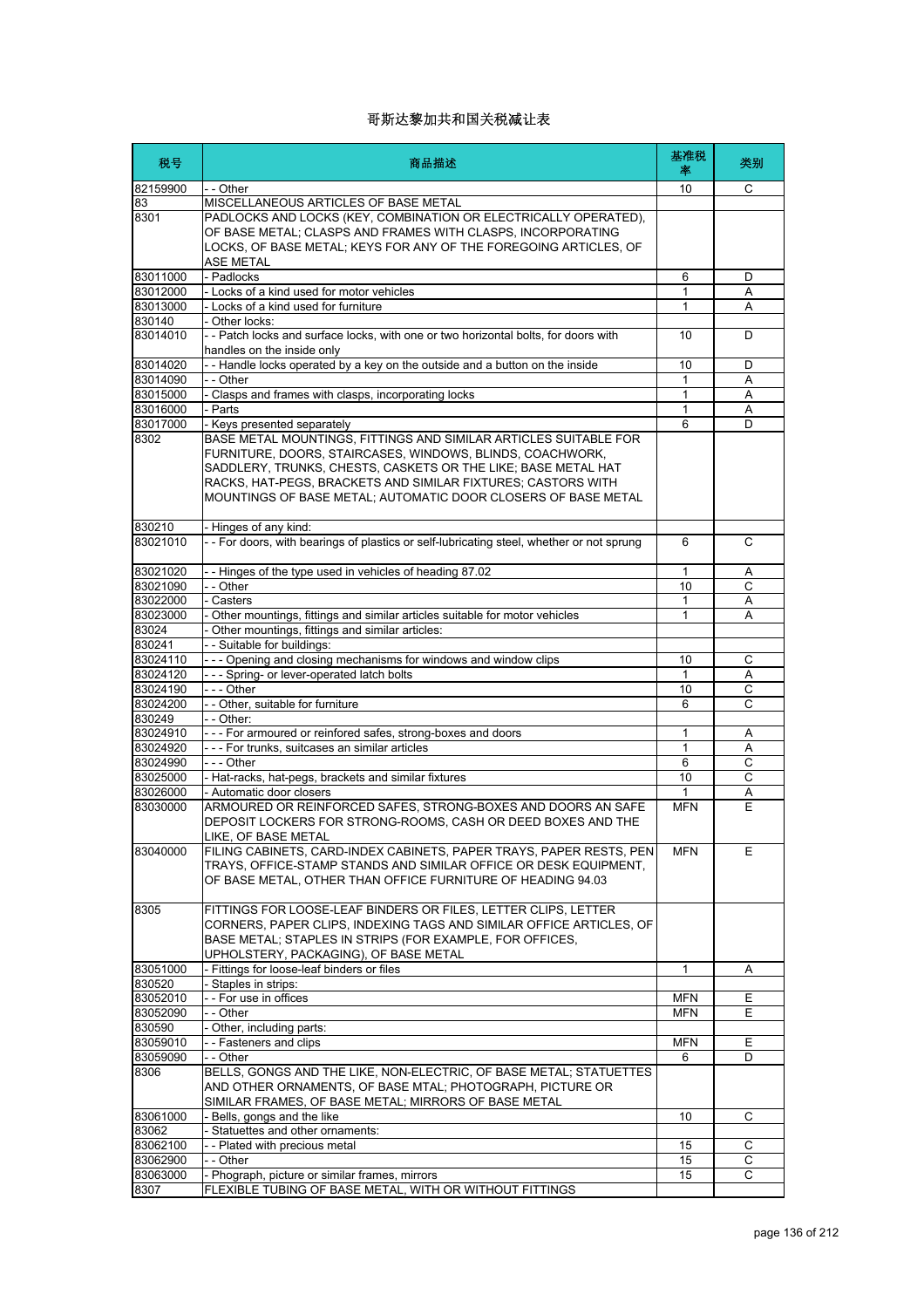| 税号                   | 商品描述                                                                                                                                                                                                                                                                                               | 基准税<br>率          | 类别     |
|----------------------|----------------------------------------------------------------------------------------------------------------------------------------------------------------------------------------------------------------------------------------------------------------------------------------------------|-------------------|--------|
| 83071000             | - Of iron other than cast iron, or steel                                                                                                                                                                                                                                                           | 1                 | A      |
| 83079000             | - Of other base metal                                                                                                                                                                                                                                                                              | 1                 | A      |
| 8308                 | CLASPS, FRAMES WITH CLASPS, BUCKLES, BUCKLE-CLASPS, HOOKS, EYES,<br>EYELETS AND THE LIKE, OF BASE METAL, OF A KIND USED FOR CLOTHING,<br>FOOTWEAR, AWNINGS, HANDBAGS, TRAVEL GOODS OR OTHER MADE UP<br>ARTICLES; TUBULAR OR BIFURCATED RIVETS, OF BASE METAL; BEADS AND<br>SPANGLES, OF BASE METAL |                   |        |
| 83081000             | - Hooks, eyes and eyelets                                                                                                                                                                                                                                                                          | 1                 | Α      |
| 83082000             | - Tubular or bifurcated rivets                                                                                                                                                                                                                                                                     | 1                 | A      |
| 83089000             | - Other, including parts                                                                                                                                                                                                                                                                           | 1                 | A      |
| 8309                 | STOPPERS, CAPS AND LIDS (INCLUDING CROWN CORKS, SCREW CAPS AND<br>POURING STOPPPERS), CAPSULES FOR BOTTLES, THREADED BUNGS, BUNG<br>COVERS, SEALS AND OTHER PACKING ACCESSORIES, OF BASE METAL                                                                                                     |                   |        |
| 83091000             | - Crown corks                                                                                                                                                                                                                                                                                      | <b>MFN</b>        | Ε      |
| 830990               | - Other:                                                                                                                                                                                                                                                                                           |                   |        |
| 83099010             | -- "Easy-open" lids of aluminium                                                                                                                                                                                                                                                                   | 1                 | Α      |
| 83099020             | - - Seals                                                                                                                                                                                                                                                                                          | 1                 | A      |
| 83099030             | -- Lids of a diameter of 40 mm or more but not more than 51 mm                                                                                                                                                                                                                                     | 1                 | A      |
| 83099040             | - - Bung covers for phials                                                                                                                                                                                                                                                                         | 1                 | A      |
| 83099050             | - - Threaded lids of aluminium                                                                                                                                                                                                                                                                     | $\mathbf{1}$      | A      |
| 83099090             | - - Other                                                                                                                                                                                                                                                                                          | <b>MFN</b>        | Ε      |
| 83100000             | SING-PLATES, NAME-PLATES, ADDRESS-PLATES AND SIMILAR PLATES,<br>NUMBERS, LETTERS AND OTHER SYMBOLS, OF BASE METAL, EXCLUDING<br>THOSE OF HEADING 94.05                                                                                                                                             | 15                | C      |
| 8311                 | WIRE, RODS, TUBES, PLATES, ELECTRODES AND SIMILAR PRODUCTS, OF<br>BASE METAL OR OF METAL CARBIDES. COATED OR CORED WITH FLUX<br>MATERIAL, OF A KIND USED FOR SOLDERING, BRAZING, WELDING OR<br>DEPOSITION OF METAL OR OF METAL CARBIDES; WIRE AND RODS, OF                                         |                   |        |
|                      | AGGLOMERATED BASE METAL POWDER, USED FOR METAL SPRAYING                                                                                                                                                                                                                                            |                   |        |
| 831110               | - Coated electrodes of base metal, for electric arcwelding:                                                                                                                                                                                                                                        |                   |        |
| 83111010             | - - For iron or steel                                                                                                                                                                                                                                                                              | 1                 | A      |
| 83111090             | - - Other                                                                                                                                                                                                                                                                                          | 1                 | A      |
| 83112000             | - Cored wire of base metal, for electric arc-welding:                                                                                                                                                                                                                                              | 1                 | Α      |
| 83113000<br>83119000 | - Coated rods and cored wire, of base metal, for soldering, brazing or welding by flame<br>- Other                                                                                                                                                                                                 | $\mathbf{1}$<br>1 | A<br>A |
| 84                   | NUCLEAR REACTORS, BOILERS, MACHINERY AND MECHANICAL APPLIANCES;<br><b>PARTS THEREOF</b>                                                                                                                                                                                                            |                   |        |
| 8401                 | NUCLEAR REACTORS; FUEL ELEMENTS (CARTRIDGES), NON-IRRADIATED,<br>FOR NUCLEAR REACTORS; MACHINERY AND APPARATUS FOR ISOTOPIC<br>SEPARATION:                                                                                                                                                         |                   |        |
| 84011000             | - Nuclear reactors                                                                                                                                                                                                                                                                                 | 1                 | Α      |
| 84012000             | - Machinery and apparatus for isotopic separation, and parts thereof                                                                                                                                                                                                                               | 1                 | Α      |
| 84013000             | - Fuel elements (cartridges), non-irradiated                                                                                                                                                                                                                                                       | 1                 | Α      |
| 84014000             | - Parts of Nuclear reactors                                                                                                                                                                                                                                                                        | 1                 | Α      |
| 8402                 | STEAM OR OTHER VAPOUR GENERATING BOILERS (OTHER THAN CENTRAL<br>HEATING HOT WATER BOILERS CAPABLE ALSO OF PRODUCING LOW<br>PRESSURE STEAM); SUPERHEATED WATER BOILERS:                                                                                                                             |                   |        |
| 84021                | - Steam or other vapour generating boilers:                                                                                                                                                                                                                                                        |                   |        |
| 84021100             | -- Watertube boilers with a steam production exceeding 45 t per tou                                                                                                                                                                                                                                | 1                 | Α      |
| 84021200             | - - Watertube boilers with a steam production not exceeding 45 t per tour                                                                                                                                                                                                                          | 1                 | A      |
| 84021900             | - - Other vapour generating boilers, including hybrid boilers                                                                                                                                                                                                                                      | 1                 | Α      |
| 84022000             | Super-heated water boilers                                                                                                                                                                                                                                                                         | 1                 | Α      |
| 84029000             | - Parts                                                                                                                                                                                                                                                                                            | 1                 | Α      |
| 8403                 | CENTRAL HEATING BOILERS OTHER THAN THOSE OF HEADING 84.02:                                                                                                                                                                                                                                         |                   |        |
| 84031000             | - Boilers                                                                                                                                                                                                                                                                                          | 1                 | A      |
| 84039000             | - Parts                                                                                                                                                                                                                                                                                            | $\mathbf{1}$      | A      |
| 8404                 | AUXILIARY PLANT FOR USE WITH BOILERS OF HEADING 8402<br>OR 8403 (FOR EXAMPLE, ECONOMIZERS, SUPER-HEATERS, SOOT<br>REMOVERS, GAS RECOVERERS); CONDENSERS FOR STEAM OR OTHER<br><b>VAPOUR POWER UNITS:</b>                                                                                           |                   |        |
| 84041000             | - Auxiliary plant for use with boilers of heading 84.02 or 84.03                                                                                                                                                                                                                                   | 1                 | Α      |
| 84042000             | Condensers for steam or other vapour power units                                                                                                                                                                                                                                                   | 1                 | Α      |
|                      |                                                                                                                                                                                                                                                                                                    |                   |        |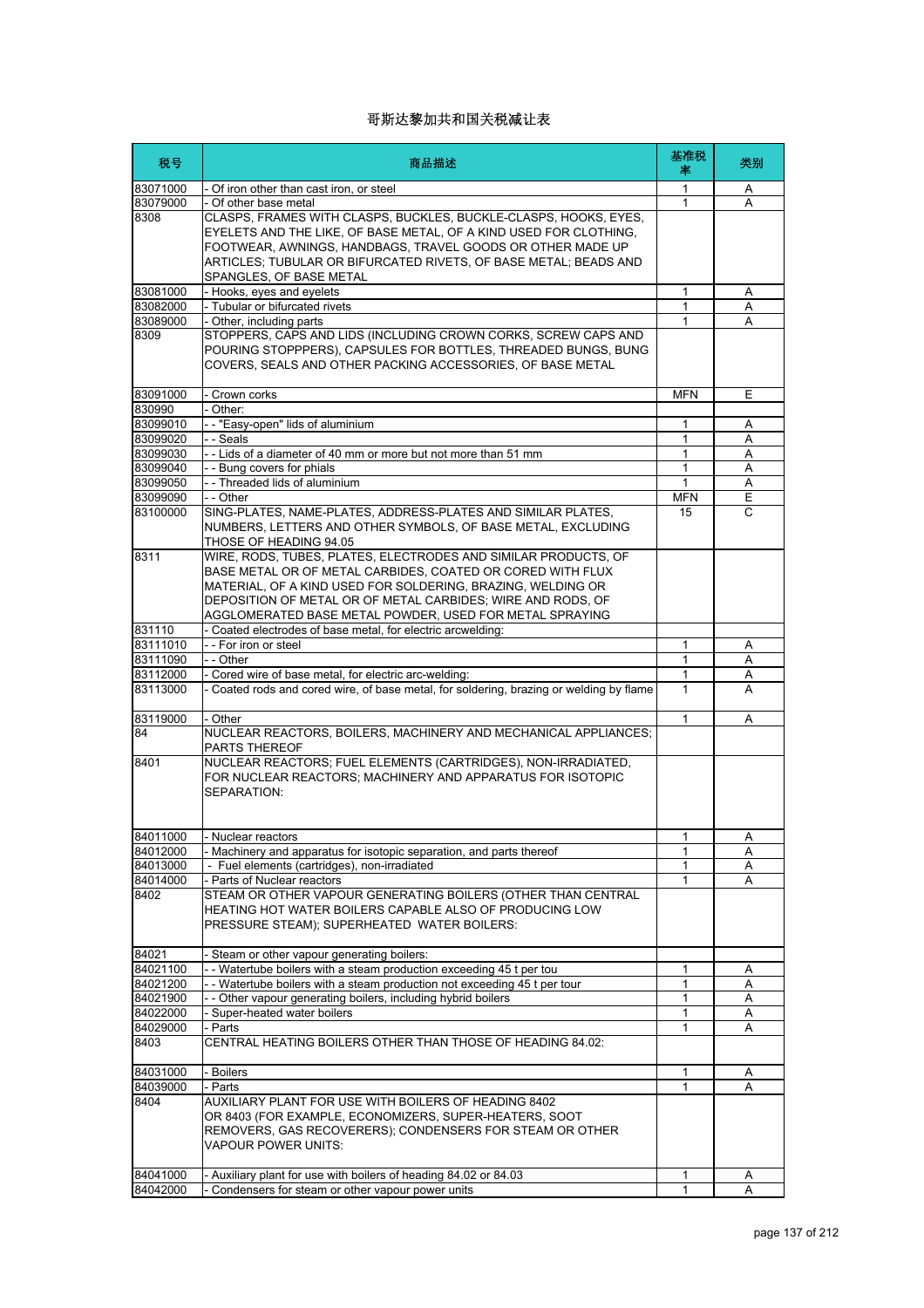| 税号                   | 商品描述                                                                                                                                                                                        | 基准税<br>率     | 类别     |
|----------------------|---------------------------------------------------------------------------------------------------------------------------------------------------------------------------------------------|--------------|--------|
| 84049000<br>8405     | - Parts<br>PRODUCER GAS OR WATER GAS GENERATORS, WITH OR WITHOUT THEIR<br>PURIFIERS; ACETYLENE GAS GENERATORS AND SIMILAR WATER PROCESS<br>GAS GENERATORS, WITH OR WITHOUT THEIR PURIFIERS: | 1            | Α      |
| 84051000             | Producer gas or water gas generators, with or without their purifiers; acetylene gas<br>generators and similar water process gas generators, with or without their purifiers                | $\mathbf{1}$ | A      |
| 84059000             | - Parts                                                                                                                                                                                     | 1            | Α      |
| 8406                 | STEAM TURBINES AND OTHER VAPOUR TURBINES:                                                                                                                                                   |              |        |
| 84061000<br>84068    | - Turbines for marine propulsion<br>- Other turbines:                                                                                                                                       | 1            | Α      |
| 84068100             | - - Of an output exceeding 40 MW                                                                                                                                                            | 1            | A      |
| 84068200             | -- Of an output not exceeding 40 MW                                                                                                                                                         | 1            | Α      |
| 84069000             | - Parts                                                                                                                                                                                     | 1            | A      |
| 8407                 | SPARK-IGNITION RECIPROCATING OR ROTARY INTERNAL COMBUSTION<br><b>PISTON ENGINES:</b>                                                                                                        |              |        |
| 84071000             | - Aircraft engines                                                                                                                                                                          | 1            | Α      |
| 84072                | - Marine propulsion engines:                                                                                                                                                                |              |        |
| 84072100             | -- Outboard motors                                                                                                                                                                          | 1            | Α      |
| 84072900             | - - Other                                                                                                                                                                                   | 1            | А      |
| 84073                | - Reciprocating piston engines of a kind used for the propulsion of vehicles of Chapter<br>87:                                                                                              |              |        |
| 84073100             | - - Of a cylinder capacity not exceeding 50 cm:                                                                                                                                             | 1            | Α      |
| 84073200<br>84073300 | - - Of a cylinder capacity exceeding 50 cm3 but not exceeding 250 cm3:<br>- - Of a cylinder capacity exceeding 250 cm3 but not exceeding 1 000 cm3:                                         | 1<br>1       | Α<br>A |
| 84073400             | - - Of a cylinder capacity exceeding 1 000 cm3:                                                                                                                                             | 1            | Α      |
| 84079000             | - Other engines                                                                                                                                                                             | 1            | Α      |
| 8408                 | COMPRESSION-IGNITION INTERNAL COMBUSTION PISTON ENGINES (DIESEL<br>OR SEMI-DIESEL ENGINES):                                                                                                 |              |        |
| 84081000             | - Marine propulsion engines                                                                                                                                                                 | 1            | Α      |
| 84082000             | Engines of a kind used for the propulsion of vehicles of Chapter 87:                                                                                                                        | 1            | Α      |
| 84089000<br>8409     | Other engines<br>PARTS SUITABLE FOR USE SOLELY OR PRINCIPALLY WITH THE ENGINES OF<br><b>HEADING 84.07 OR 84.08:</b>                                                                         | 1            | Α      |
| 84091000             | - For aircraft engines                                                                                                                                                                      | 1            | Α      |
| 84099                | Other:                                                                                                                                                                                      |              |        |
| 84099100             | - - Suitable for use solely or principally with sparkignition internal combustion piston<br>engines                                                                                         | 1            | A      |
| 84099900             | $-$ - Other                                                                                                                                                                                 | $\mathbf{1}$ | Α      |
| 8410                 | HYDRAULIC TURBINES, WATER WHEELS, AND REGULATORS THEREFOR:                                                                                                                                  |              |        |
| 84101                | Hydraulic turbines and water wheels:                                                                                                                                                        |              |        |
| 84101100             | -- Of a power not exceeding 1 000 kW                                                                                                                                                        | 1            | Α      |
| 84101200             | - - Of an output exceeding 1 000 kW but not exceeding 10 000 kW                                                                                                                             | 1            | Α      |
| 84101300<br>84109000 | -- Of a power exceeding 10 000 kW<br>- Parts, including regulators                                                                                                                          | 1<br>1       | Α<br>Α |
| 8411                 | TURBO-JETS, TURBO-PROPELLERS AND OTHER GAS TURBINES:                                                                                                                                        |              |        |
| 84111                | - Turbo-jets:                                                                                                                                                                               |              |        |
| 84111100             | -- Of a thrust not exceeding 25 kN                                                                                                                                                          | 1            | Α      |
| 84111200             | - - Of a thrust exceeding 25 kN                                                                                                                                                             | 1            | Α      |
| 84112                | - Turbo-propellers:                                                                                                                                                                         |              |        |
| 84112100             | -- Of a power not exceeding 1 100 kW                                                                                                                                                        | 1            | Α      |
| 84112200             | -- Of a power exceeding 1 100 kW                                                                                                                                                            | 1            | Α      |
| 84118                | - Other gas turbines:                                                                                                                                                                       |              |        |
| 84118100<br>84118200 | -- Of a power not exceeding 5 000 kW<br>- - Of a power exceeding 5 000 kW                                                                                                                   | 1<br>1       | Α<br>Α |
| 84119                | - Parts:                                                                                                                                                                                    |              |        |
| 84119100             | - - Of turbo-jets or turbo-propellers                                                                                                                                                       | 1            | Α      |
| 84119900             | - - Other                                                                                                                                                                                   | 1            | Α      |
| 8412                 | OTHER ENGINES AND MOTORS:                                                                                                                                                                   |              |        |
| 84121000             | Reaction engines other than turbo-jets                                                                                                                                                      | 1            | Α      |
| 84122                | - Hydraulic power engines and motors:                                                                                                                                                       |              |        |
| 84122100             | - - Linear acting (cylinders)                                                                                                                                                               | 1            | Α      |
| 84122900<br>84123    | - - Other<br>- Pneumatic power engines and motors:                                                                                                                                          | 1            | Α      |
| 84123100             | -- Linear acting (cylinders)                                                                                                                                                                | 1            | Α      |
|                      |                                                                                                                                                                                             |              |        |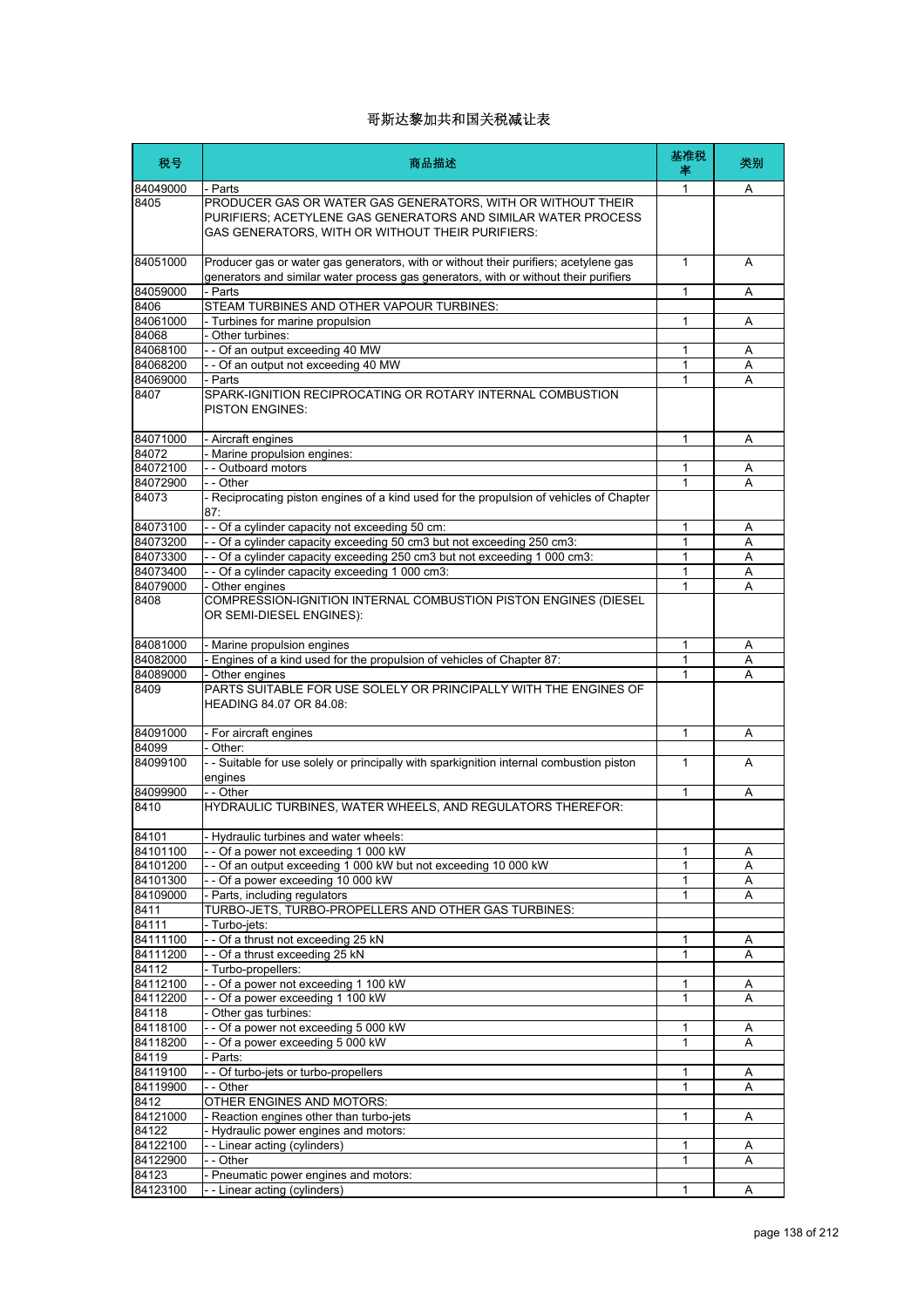| 税号                   | 商品描述                                                                                                                                                                                                   | 基准税<br>塞          | 类别 |
|----------------------|--------------------------------------------------------------------------------------------------------------------------------------------------------------------------------------------------------|-------------------|----|
| 84123900             | - - Other                                                                                                                                                                                              | 1                 | Α  |
| 84128000             | - Other:                                                                                                                                                                                               | 1                 | A  |
| 84129000             | - Parts                                                                                                                                                                                                | 1                 | А  |
| 8413                 | PUMPS FOR LIQUIDS, WHETHER OR NOT FITTED WITH A MEASURING DEVICE;<br>LIQUID ELEVATORS:                                                                                                                 |                   |    |
| 84131                | - Pumps fitted or designed to be fitted with a measuring device:                                                                                                                                       |                   |    |
| 84131100             | -- Pumps for dispensing fuel or lubricants, of the type used in filling-stations or in<br>garages                                                                                                      | 1                 | A  |
| 84131900             | $ -$ Other                                                                                                                                                                                             | 1                 | A  |
| 84132000             | - Hand pumps, other than those of subheading 8413.11 or 8413.19                                                                                                                                        | 1                 | Α  |
| 84133000             | - Fuel, lubricating or cooling medium pumps for internal combustion piston engines                                                                                                                     | 1                 | A  |
| 84134000             | - Concrete pumps                                                                                                                                                                                       | 1                 | Α  |
| 84135000             | - Other reciprocating positive displacement pumps                                                                                                                                                      | $\mathbf{1}$      | A  |
| 84136000             | - Other rotary positive displacement pumps                                                                                                                                                             | 1                 | Α  |
| 84137000             | - Other centrifugal pumps                                                                                                                                                                              | 1                 | А  |
| 84138                | - Other pumps; liquid elevators:                                                                                                                                                                       |                   |    |
| 84138100             | - - Pumps:                                                                                                                                                                                             | 1                 | Α  |
| 84138200             | - - Liquid elevators                                                                                                                                                                                   | 1                 | Α  |
| 84139                | - Parts                                                                                                                                                                                                |                   |    |
| 84139100<br>84139200 | - - Of pumps                                                                                                                                                                                           | 1<br>$\mathbf{1}$ | Α  |
| 8414                 | - - Of liquid elevators<br>AIR OR VACUUM PUMPS, AIR OR OTHER GAS COMPRESSORS AND FANS;                                                                                                                 |                   | A  |
|                      | VENTILATING OR RECYCLING HOODS INCORPORATING A FAN, WHETHER OR<br>NOT FITTED WITH FILTERS:                                                                                                             |                   |    |
| 84141000             | - Vacuum pumps                                                                                                                                                                                         | 1                 | Α  |
| 84142000             | - Hand- or foot-operated air pumps                                                                                                                                                                     | 1                 | Α  |
| 84143000             | - Compressors of a kind used in refrigerating equipment                                                                                                                                                | 1                 | A  |
| 84144000             | - Air compressors mounted on a wheeled chassis for towing                                                                                                                                              | 1                 | Α  |
| 84145                | - Fans:                                                                                                                                                                                                |                   |    |
| 84145100             | -- Table, floor, wall, window, ceiling or roof fans, with a self-contained electric motor of<br>an output not exceeding 125 W                                                                          | 10                | A  |
| 84145900             | - - Other                                                                                                                                                                                              | 10                | C  |
| 84146000             | - Hoods having a maximum horizontal side not exceeding 120 cm                                                                                                                                          | 10                | C  |
| 84148000             | - Other                                                                                                                                                                                                | $\mathbf{1}$      | A  |
| 841490               | - Parts                                                                                                                                                                                                |                   |    |
| 8414901              | -- Of fans of subdivision 8414.51.00:                                                                                                                                                                  |                   |    |
| 84149011             | --- Baskets                                                                                                                                                                                            | 1                 | Α  |
| 84149019             | --- Other                                                                                                                                                                                              | 1                 | Α  |
| 84149090             | - - Other                                                                                                                                                                                              | 1                 | А  |
| 8415                 | AIR CONDITIONING MACHINES, COMPRISING A MOTORDRIVEN FAN AND<br>ELEMENTS FOR CHANGING THE TEMPERATURE AND HUMIDITY, INCLUDING<br>THOSE MACHINES IN WHICH THE HUMIDITY CANNOT BE SEPARATELY<br>REGULATED |                   |    |
| 84151000             | - Window or wall types, self-contained or "split-system":                                                                                                                                              | 15                | С  |
| 84152000             | Of a kind used for persons, in motor vehicles                                                                                                                                                          | 15                | B  |
| 84158                | - Other                                                                                                                                                                                                |                   |    |
| 84158100             | -- Incorporating a refrigerating unit and a valve for reversal of the cooling/heat cycle                                                                                                               | 15                | С  |
| 84158200             | -- Other, incorporating a refrigerating unit                                                                                                                                                           | 15                | C  |
| 84158300             | -- Not incorporating a refrigerating unit                                                                                                                                                              | 15                | С  |
| 84159000             | - Parts                                                                                                                                                                                                | $\mathbf{1}$      | Α  |
| 8416                 | FURNACE BURNERS FOR LIQUID FUEL, FOR PULVERIZED SOLID FUEL OR FOR<br>GAS; MECHANICAL STOKERS, INCLUDING THEIR MECHANICAL GRATES,<br>MECHANICAL ASH DISCHARGERS AND SIMILAR APPLIANCES:                 |                   |    |
| 84161000             | - Furnace burners for liquid fuel                                                                                                                                                                      | 1                 | A  |
| 84162000             | - Other furnace burners, including mix burners                                                                                                                                                         | 1                 | A  |
| 841630               | - Mechanical stokers, including their mechanical grates, mechanical ash dischargers<br>and similar appliances                                                                                          |                   |    |
| 84163010             | - - Mechanical stokers fuelled with chaff or cereal residues                                                                                                                                           | 10                | B  |
| 84163090             | - - Other                                                                                                                                                                                              | 1                 | Α  |
| 84169000             | - Parts                                                                                                                                                                                                | 1                 | Α  |
| 8417                 | INDUSTRIAL OR LABORATORY FURNACES AND OVENS, INCLUDING<br>INCINERATORS, NON-ELECTRIC:                                                                                                                  |                   |    |
| 84171000             | - Ovens for the roasting, melting or other heat- treatment of ores, pyrites or of metals                                                                                                               | $\mathbf{1}$      | Α  |
| 84172000             | Bakery ovens, including biscuit ovens:                                                                                                                                                                 | 10                | С  |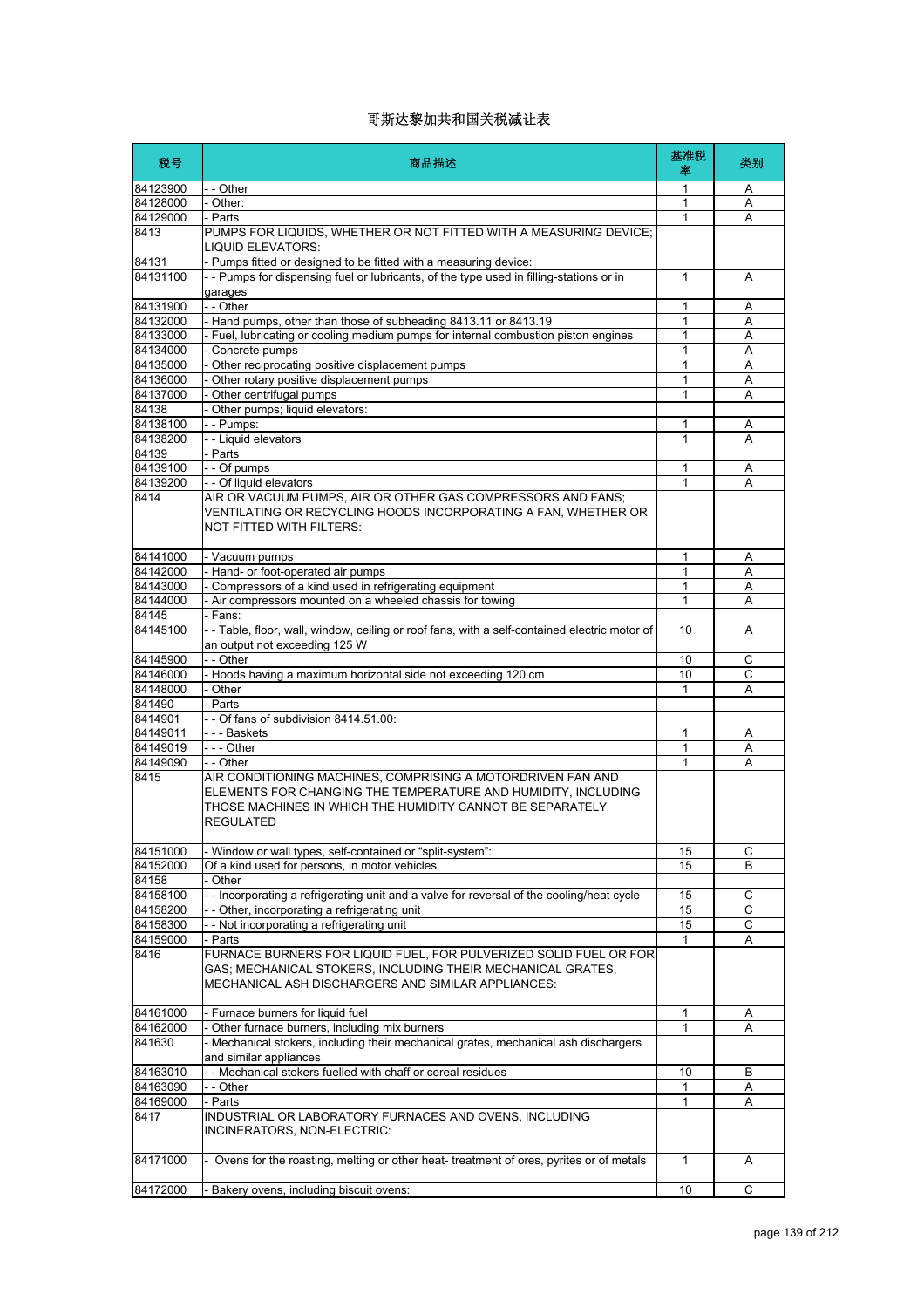| 税号                 | 商品描述                                                                                                                                                                                                                                                                                                                                                                                                                                                                                                                                          | 基准税<br>率     | 类别             |
|--------------------|-----------------------------------------------------------------------------------------------------------------------------------------------------------------------------------------------------------------------------------------------------------------------------------------------------------------------------------------------------------------------------------------------------------------------------------------------------------------------------------------------------------------------------------------------|--------------|----------------|
| 84178000           | - Other                                                                                                                                                                                                                                                                                                                                                                                                                                                                                                                                       | 1            | A              |
| 84179000           | - Parts                                                                                                                                                                                                                                                                                                                                                                                                                                                                                                                                       | 1            | A              |
| 8418               | REFRIGERATORS, FREEZERS AND OTHER REFRIGERATING OR FREEZING<br>EQUIPMENT, ELECTRIC OR OTHER; HEAT PUMPS OTHER THAN AIR<br>CONDITIONING MACHINES OF HEADING 84.15:                                                                                                                                                                                                                                                                                                                                                                             |              |                |
| 84181000           | Combined refrigerator-freezers, fitted with separate external doors                                                                                                                                                                                                                                                                                                                                                                                                                                                                           | <b>MFN</b>   | Ε              |
| 84182              | Refrigerators, household type:                                                                                                                                                                                                                                                                                                                                                                                                                                                                                                                |              |                |
| 84182100<br>841829 | -- Compression type:<br>- - Other                                                                                                                                                                                                                                                                                                                                                                                                                                                                                                             | <b>MFN</b>   | Ε              |
| 84182910           | --- Absorption type, electrical:                                                                                                                                                                                                                                                                                                                                                                                                                                                                                                              | 15           | C              |
| 84182990           | $- -$ Other                                                                                                                                                                                                                                                                                                                                                                                                                                                                                                                                   | 15           | С              |
| 84183000           | - Freezers of the chest type, not exceeding 800 litres capacity:                                                                                                                                                                                                                                                                                                                                                                                                                                                                              | 15           | Α              |
| 84184000           | Freezers, upright, not exceeding 900 litres capacity:                                                                                                                                                                                                                                                                                                                                                                                                                                                                                         | 15           | A              |
| 84185000           | Other refrigerating or freezing chests, cabinets, display counters, show-cases and<br>similar refrigerating or freezing furniture:                                                                                                                                                                                                                                                                                                                                                                                                            | MFN          | Ε              |
| 84186              | Other refrigerating or freezing equipment, heat pumps:                                                                                                                                                                                                                                                                                                                                                                                                                                                                                        |              |                |
| 841861             | - Heat pumps, other than air conditioning machines of heading 84.15:                                                                                                                                                                                                                                                                                                                                                                                                                                                                          |              |                |
| 84186110           | --- Compression-type refrigerating units whose condensers are heat exchangers                                                                                                                                                                                                                                                                                                                                                                                                                                                                 | $\mathbf{1}$ | Α              |
| 84186190           | - - - Other                                                                                                                                                                                                                                                                                                                                                                                                                                                                                                                                   | <b>MFN</b>   | Ε              |
| 841869<br>84186910 | - - Other<br>----- Water coolers and coolers for other beverages                                                                                                                                                                                                                                                                                                                                                                                                                                                                              | 15           |                |
| 84186990           | - - - Other                                                                                                                                                                                                                                                                                                                                                                                                                                                                                                                                   | 10           | Α<br>C         |
| 84189              | - Parts                                                                                                                                                                                                                                                                                                                                                                                                                                                                                                                                       |              |                |
| 84189100           | - Furniture designed to receive refrigerating or freezing equipment                                                                                                                                                                                                                                                                                                                                                                                                                                                                           | 15           | Α              |
| 84189900           | - - Other                                                                                                                                                                                                                                                                                                                                                                                                                                                                                                                                     |              | A              |
| 8419               | MACHINERY, PLANT OR LABORATORY EQUIPMENT, WHETHER OR NOT<br>ELECTRICALLY HEATED (EXCLUDING FURNACES, OVENS AND OTHER<br>EQUIPMENT OF HEADING 8514), FOR THE TREATMENT OF MATERIALS BY<br>A PROCESS INVOLVING A CHANGE OF TEMPERATURE SUCH AS HEATING.<br>COOKING, ROASTING, DISTILLING, RECTIFYING, STERILIZING, PASTEURIZING,<br>STEAMING, DRYING, EVAPORATING, VAPORIZING, CONDENSING OR<br>COOLING, OTHER THAN MACHINERY OR PLANT OF A KIND USED FOR<br>DOMESTIC PURPOSES; INSTANTANEOUS OR STORAGE WATER HEATERS,<br><b>NON-ELECTRIC:</b> |              |                |
| 84191              | - Instantaneous or storage water heaters, nonelectric                                                                                                                                                                                                                                                                                                                                                                                                                                                                                         |              |                |
| 84191100           | -- Instantaneous gas water heaters                                                                                                                                                                                                                                                                                                                                                                                                                                                                                                            | 15           | С              |
| 84191900           | $ \overline{Other}$                                                                                                                                                                                                                                                                                                                                                                                                                                                                                                                           | 10           | $\overline{c}$ |
| 84192000           | - Medical, surgical or laboratory sterilizers:                                                                                                                                                                                                                                                                                                                                                                                                                                                                                                | 1            | A              |
| 84193              | Driers:                                                                                                                                                                                                                                                                                                                                                                                                                                                                                                                                       |              |                |
| 841931             | - - For agricultural products:                                                                                                                                                                                                                                                                                                                                                                                                                                                                                                                |              |                |
| 84193110           | --- Hot-air driers for grains and vegetables:<br>--- Other                                                                                                                                                                                                                                                                                                                                                                                                                                                                                    | 10           | С              |
| 84193190<br>841932 | -- For wood, paper pulp, paper or paperboard:                                                                                                                                                                                                                                                                                                                                                                                                                                                                                                 | $\mathbf{1}$ | A              |
| 84193210           | --- Hot air driers for wood                                                                                                                                                                                                                                                                                                                                                                                                                                                                                                                   | 10           | С              |
| 84193290           | - - - Other                                                                                                                                                                                                                                                                                                                                                                                                                                                                                                                                   | 1            | Α              |
| 84193900           | - - Other                                                                                                                                                                                                                                                                                                                                                                                                                                                                                                                                     | 1            | Α              |
| 84194000           | - Distilling or rectifying equipment                                                                                                                                                                                                                                                                                                                                                                                                                                                                                                          | 1            | Α              |
| 84195000           | - Heat exchange units                                                                                                                                                                                                                                                                                                                                                                                                                                                                                                                         | 1            | Α              |
| 84196000           | - Machinery for liquefying air or other gases                                                                                                                                                                                                                                                                                                                                                                                                                                                                                                 | 1            | A              |
| 84198              | Other equipment:                                                                                                                                                                                                                                                                                                                                                                                                                                                                                                                              |              |                |
| 84198100           | - For making hot drinks or for cooking or heating food                                                                                                                                                                                                                                                                                                                                                                                                                                                                                        | 1            | Α              |
| 84198900           | - - Other                                                                                                                                                                                                                                                                                                                                                                                                                                                                                                                                     | 1            | Α              |
| 84199000           | - Parts                                                                                                                                                                                                                                                                                                                                                                                                                                                                                                                                       | 1            | Α              |
| 8420               | CALENDERING OR OTHER ROLLING MACHINES, OTHER THAN FOR METALS<br>OR GLASS, AND CYLINDERS THEREOF:                                                                                                                                                                                                                                                                                                                                                                                                                                              |              |                |
| 84201000           | Calendering or other rolling machines                                                                                                                                                                                                                                                                                                                                                                                                                                                                                                         | $\mathbf{1}$ | Α              |
| 84209              | - Parts                                                                                                                                                                                                                                                                                                                                                                                                                                                                                                                                       |              |                |
| 84209100           | - - Cylinders:                                                                                                                                                                                                                                                                                                                                                                                                                                                                                                                                | 1            | Α              |
| 84209900           | - - Other                                                                                                                                                                                                                                                                                                                                                                                                                                                                                                                                     | 1            | A              |
| 8421               | CENTRIFUGES, INCLUDING CENTRIFUGAL DRIERS; FILTERING OR PURIFYING<br>MACHINERY AND APPARATUS, FOR LIQUIDS OR GASES:                                                                                                                                                                                                                                                                                                                                                                                                                           |              |                |
| 84211              | - Centrifuges, including centrifugal driers                                                                                                                                                                                                                                                                                                                                                                                                                                                                                                   |              |                |
| 84211100           | - - Cream separators                                                                                                                                                                                                                                                                                                                                                                                                                                                                                                                          | 1            | Α              |
| 84211200           | - - Clothes-driers:                                                                                                                                                                                                                                                                                                                                                                                                                                                                                                                           | 1            | Α              |
| 84211900           | - - Other                                                                                                                                                                                                                                                                                                                                                                                                                                                                                                                                     | 1            |                |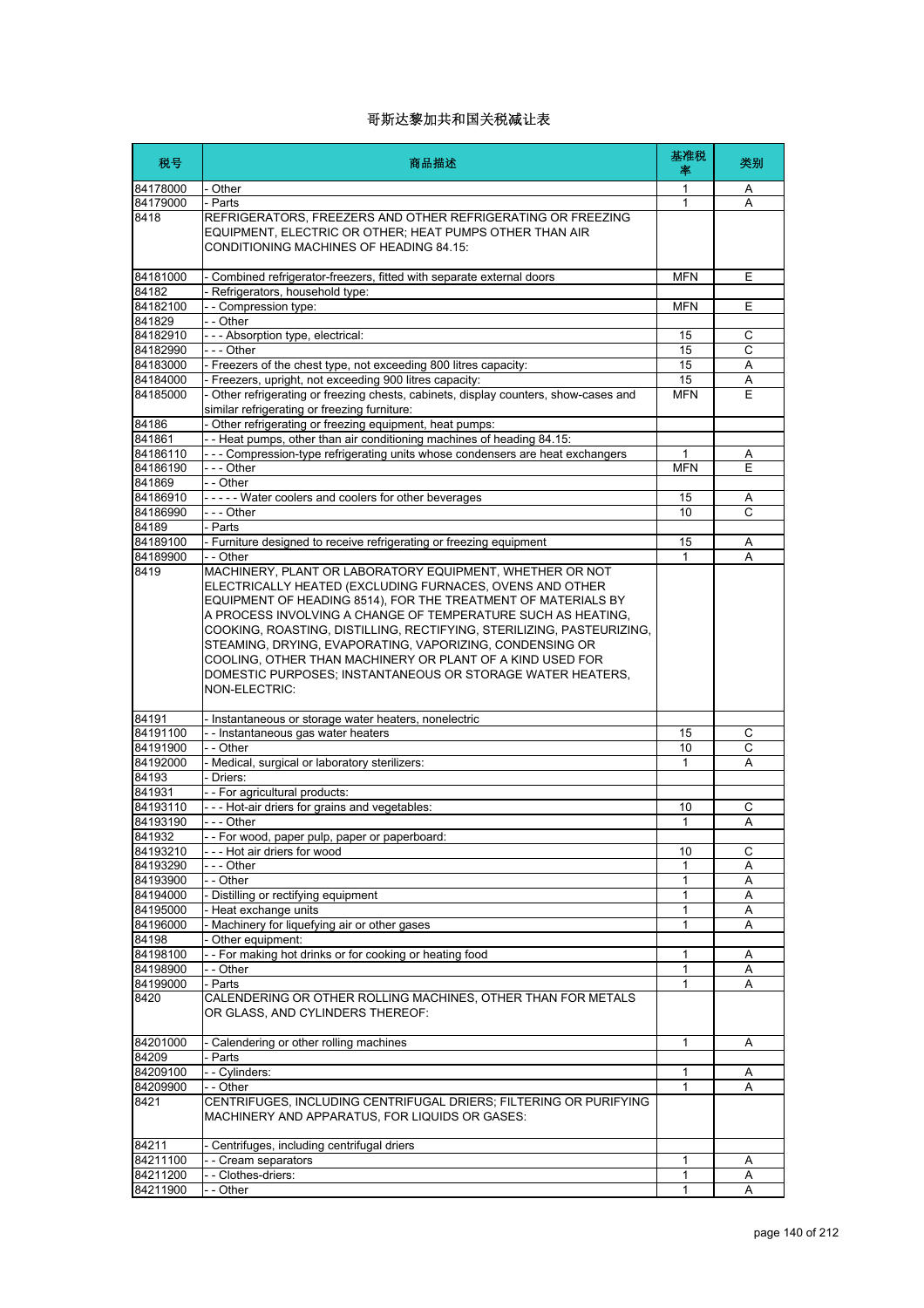| 税号       | 商品描述                                                                                                                                                                                                                                                                                                                                                                                                     | 基准税<br>率   | 类别             |
|----------|----------------------------------------------------------------------------------------------------------------------------------------------------------------------------------------------------------------------------------------------------------------------------------------------------------------------------------------------------------------------------------------------------------|------------|----------------|
| 84212    | Filtering or purifying machinery for liquids:                                                                                                                                                                                                                                                                                                                                                            |            |                |
| 84212100 | -- For filtering or purifying water                                                                                                                                                                                                                                                                                                                                                                      | 1          | Α              |
| 84212200 | - - For filtering or purifying beverages other than water                                                                                                                                                                                                                                                                                                                                                | 1          | Α              |
| 84212300 | -- For filtering or purifying oil- or petrol-filters for internal combustion or compression<br>engines:                                                                                                                                                                                                                                                                                                  | 10         | C              |
| 84212900 | - - Other                                                                                                                                                                                                                                                                                                                                                                                                | 1          | Α              |
| 84213    | Filtering or purifying machinery and apparatus for gases:                                                                                                                                                                                                                                                                                                                                                |            |                |
| 84213100 | - Intake air filters for internal combustion engines:                                                                                                                                                                                                                                                                                                                                                    | 10         | С              |
| 84213900 | - - Other                                                                                                                                                                                                                                                                                                                                                                                                | 1          | A              |
| 84219    | - Parts                                                                                                                                                                                                                                                                                                                                                                                                  |            |                |
| 84219100 | - - Of centrifuges, including centrifugal driers                                                                                                                                                                                                                                                                                                                                                         | 1          | Α              |
| 84219900 | - - Other                                                                                                                                                                                                                                                                                                                                                                                                | 1          | Α              |
| 8422     | DISH WASHING MACHINES; MACHINERY FOR CLEANING OR DRYING BOTTLES<br>OR OTHER CONTAINERS; MACHINERY FOR FILLING, CLOSING, SEALING OR<br>LABELLING BOTTLES, CANS, BOXES, BAGS OR OTHER CONTAINERS;<br>MACHINERY FOR CAPSULING BOTTLES, JARS, TUBES AND SIMILAR<br>CONTAINERS; OTHER PACKING OR WRAPPING MACHINERY (INCLUDING<br>HEATSHRINK WRAPPING MACHINERY); MACHINERY FOR AERATING<br><b>BEVERAGES:</b> |            |                |
| 84221    | - Dish washing machines:                                                                                                                                                                                                                                                                                                                                                                                 |            |                |
| 84221100 | -- Of the household type                                                                                                                                                                                                                                                                                                                                                                                 | 15         | С              |
| 84221900 | - - Other                                                                                                                                                                                                                                                                                                                                                                                                | 10         | B              |
| 84222000 | - Machinery for cleaning or drying bottles or other containers                                                                                                                                                                                                                                                                                                                                           | 1          | A              |
| 842230   | - Machinery for filling, closing, sealing or labelling bottles, cans, boxes, bags or other<br>containers; machinery for capsuling bottles, jars, tubes and similar containers;<br>machinery for aerating beverages:                                                                                                                                                                                      |            |                |
| 84223010 | - - Machinery for filling and closing bags of thermosealable plastics, of a filling<br>capacity not exceeding 5 kg, other than automatic horizontal filling machinery and<br>vacuum sealing machinery:                                                                                                                                                                                                   | 10         | C              |
| 84223090 | - - Other                                                                                                                                                                                                                                                                                                                                                                                                | 1          | Α              |
| 842240   | - Other packing or wrapping machinery (including heat-shrink wrapping machinery):                                                                                                                                                                                                                                                                                                                        |            |                |
| 84224010 | - - For working in the hand, with self-contained electric motor:                                                                                                                                                                                                                                                                                                                                         | 1          | Α              |
| 84224090 | - - Other                                                                                                                                                                                                                                                                                                                                                                                                | 10         | C              |
| 84229000 | - Parts                                                                                                                                                                                                                                                                                                                                                                                                  | 1          | Α              |
| 8423     | WEIGHING MACHINERY (EXCLUDING BALANCES OF A SENSITIVITY OF 5 CG<br>OR BETTER), INCLUDING WEIGHT OPERATED COUNTING OR CHECKING<br>MACHINES; WEIGHING MACHINE OF ALL KINDS:                                                                                                                                                                                                                                |            |                |
| 84231000 | - Weighing machines for people, including baby scales; household scales                                                                                                                                                                                                                                                                                                                                  | 6          | С              |
| 84232000 | Scales for continuous weighing of goods on conveyors                                                                                                                                                                                                                                                                                                                                                     | <b>MFN</b> | E              |
| 84233000 | - Constant weight scales and scales for discharging a predetermined weight of<br>material into a bag or container, including hopper scales:                                                                                                                                                                                                                                                              | <b>MFN</b> | E              |
| 84238    | Other weighing equipment and instruments:                                                                                                                                                                                                                                                                                                                                                                |            |                |
| 84238100 | - Having a maximum weighing capacity not exceeding 30 kg                                                                                                                                                                                                                                                                                                                                                 | 1          | Α              |
| 842382   | -- Having a maximum weighing capacity exceeding 30 kg but not exceeding 5 000 kg:                                                                                                                                                                                                                                                                                                                        |            |                |
| 84238210 | --- Scales for weighing cattle                                                                                                                                                                                                                                                                                                                                                                           | 10         | С              |
| 84238220 | --- Spring balances of a capacity not exceeding 200 kg                                                                                                                                                                                                                                                                                                                                                   | 10         | $\overline{C}$ |
| 84238290 | - - - Other                                                                                                                                                                                                                                                                                                                                                                                              | 1          | Α              |
| 84238900 | - - Other                                                                                                                                                                                                                                                                                                                                                                                                | 1          | Α              |
| 84239000 | - Weighing machine weights of all kinds, parts of weighing machinery                                                                                                                                                                                                                                                                                                                                     | 1          | Α              |
| 8424     | MECHANICAL APPLIANCES (WHETHER OR NOT HANDOPERATED) FOR<br>PROJECTING, DISPERSING OR SPRAYING LIQUIDS OR POWDERS; FIRE<br>EXTINGUISHERS, WHETHER OR NOT CHARGED; SPRAY GUNS AND SIMILAR<br>APPLIANCES; STEAM OR SAND BLASTING MACHINES AND SIMILAR JET<br>PROJECTING MACHINES:                                                                                                                           |            |                |
| 84241000 | - Fire extinguishers, whether or not charged:                                                                                                                                                                                                                                                                                                                                                            | 1          | A              |
| 84242000 | Spray guns and similar appliances                                                                                                                                                                                                                                                                                                                                                                        | 1          | Α              |
| 84243000 | Steam or sand blasting machines and similar jet projecting machines                                                                                                                                                                                                                                                                                                                                      | 1          | Α              |
| 84248    | Other apparatus:                                                                                                                                                                                                                                                                                                                                                                                         |            |                |
| 842481   | - - Agricultural or horticultural:                                                                                                                                                                                                                                                                                                                                                                       |            |                |
| 84248110 | --- Hand-operated sprayers and sprinklers of a capacity not exceeding 20 litres                                                                                                                                                                                                                                                                                                                          | 10         | С              |
| 84248120 | --- Powered sprayers and sprinklers of a capacity not exceeding 20 litres                                                                                                                                                                                                                                                                                                                                | 10         | C              |
| 84248130 | --- Fumigators, towed, whether or not assembled                                                                                                                                                                                                                                                                                                                                                          | 10         | С              |
| 84248190 | -  - - Other                                                                                                                                                                                                                                                                                                                                                                                             | 1          | Α              |
| 84248900 | - - Other                                                                                                                                                                                                                                                                                                                                                                                                | 0          | Α              |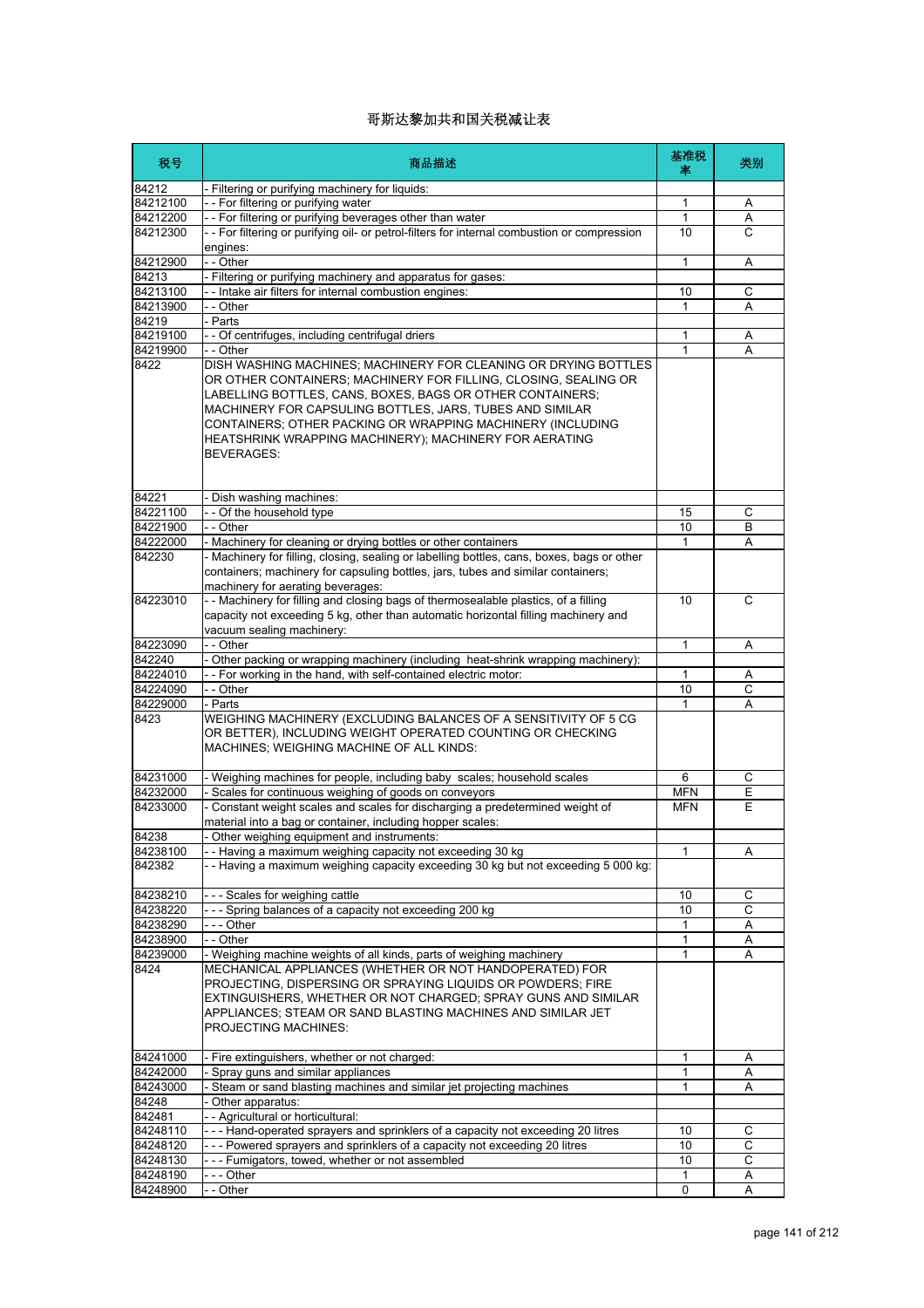| 税号                 | 商品描述                                                                                                                               | 基准税<br>率     | 类别             |
|--------------------|------------------------------------------------------------------------------------------------------------------------------------|--------------|----------------|
| 842490             | - Parts                                                                                                                            |              |                |
| 8424901            | - - For sprayers:                                                                                                                  |              |                |
| 84249011           | - - - For pharmaceutical products                                                                                                  | 1            | A              |
| 84249019           | --- Other                                                                                                                          | 6            | B              |
| 84249090           | - - Other                                                                                                                          | 1            | A              |
| 8425               | PULLEY TACKLE, WINCHES AND CAPSTANS; JACKS:                                                                                        |              |                |
| 84251              | - Pulley tackle                                                                                                                    |              |                |
| 84251100           | - - Powered by electric motor                                                                                                      | 1            | Α              |
| 84251900           | - - Other                                                                                                                          | 1            | A              |
| 84253              | - Other winches; capstans:                                                                                                         |              |                |
| 842531             | -- Powered by electric motor                                                                                                       |              |                |
| 84253110           | --- Pit-head winding gear; winches specially designed for use in the interior of mines                                             | 1            | A              |
|                    | underground<br>--- Other                                                                                                           |              |                |
| 84253190<br>842539 | - - Other                                                                                                                          | $\mathbf{1}$ | A              |
| 84253910           | --- Pit-head winding gear; winches specially designed for use in the interior of mines                                             | 1            | A              |
|                    | underground                                                                                                                        |              |                |
| 84253990           | - - - Other                                                                                                                        | 1            | A              |
| 84254              | - Jacks                                                                                                                            |              |                |
| 84254100           | - Jacks; hoists of kind used for raising vehicles                                                                                  | 1            | Α              |
| 84254200           | - - Other jacks and hoists, hydraulic                                                                                              | <b>MFN</b>   | $\overline{E}$ |
| 84254900           | - - Other                                                                                                                          | 1            | Α              |
| 8426               | SHIPS' DERRICKS; CRANES, INCLUDING CABLE CRANES; MOBILE LIFTING<br>FRAMES, STRADDLE CARRIERS AND WORKS TRUCKS FITTED WITH A CRANE: |              |                |
| 84261              | - Overhead travelling cranes, gantry cranes, bridge cranes, mobile lifting frames and<br>straddle carriers:                        |              |                |
| 842611             | - - Overhead traveling cranes on fixed support                                                                                     |              |                |
| 84261110           | --- Having a loading capacity not exceeding 20 t                                                                                   | 1            | Α              |
| 84261190           | $--$ Other                                                                                                                         | 1            | Α              |
| 84261200           | - - Mobile lifting frames on tyres and straddle carriers                                                                           | 1            | Α              |
| 842619             | - - Other                                                                                                                          |              |                |
| 84261910           | --- Fixed lifting frames, having a loading capacity not exceeding 20 t                                                             | 1            | Α              |
| 84261990           | - - - Other                                                                                                                        | 1            | A              |
| 842620             | - Tower cranes:                                                                                                                    |              |                |
| 84262010           | -- Fixed, having a loading capacity not exceeding 20 t                                                                             | 1            | A              |
| 84262090           | - - Other                                                                                                                          | 1            | Α              |
| 842630<br>84263010 | Gantry cranes:                                                                                                                     |              |                |
| 84263090           | -- Fixed, having a loading capacity not exceeding 20 t<br>- - Other                                                                | 1            | A              |
| 84264              | - Other machinery, self-propelled:                                                                                                 | 1            | Α              |
| 84264100           | - - On tyres                                                                                                                       | 1            |                |
| 84264900           | - - Other                                                                                                                          | 1            | Α<br>Α         |
| 84269              | Other machinery:                                                                                                                   |              |                |
| 84269100           | - - Designed for mounting on road vehicles                                                                                         | 1            | Α              |
| 84269900           | - - Other                                                                                                                          | 1            | A              |
| 8427               | FORK-LIFT TRUCKS; OTHER WORKS TRUCKS FITTED WITH LIFTING OR<br><b>HANDLING EQUIPMENT:</b>                                          |              |                |
| 84271000           | - Self-propelled trucks powered by an electric motor                                                                               | 1            | Α              |
| 84272000           | Other self-propelled trucks                                                                                                        | 1            | Α              |
| 84279000           | - Other trucks                                                                                                                     | <b>MFN</b>   | Ε              |
| 8428               | OTHER LIFTING, HANDLING, LOADING OR UNLOADING MACHINERY (FOR<br>EXAMPLE, LIFTS, ESCALATORS, CONVEYORS, TELEFERICS):                |              |                |
| 84281000           | - Lifts and skip hoists                                                                                                            | 1            | Α              |
| 84282000           | Pneumatic elevators and conveyors                                                                                                  | 1            | Α              |
| 84283              | Other continuous-action elevators and conveyors, for goods or materials:                                                           |              |                |
| 84283100           | - Specially designed for use in the interior of mines and other underground use                                                    | 1            | Α              |
| 84283200           | -- Other, bucket type                                                                                                              | 1            | Α              |
| 84283300           | - - Other, belt type                                                                                                               | 1            | A              |
| 84283900           | - - Other                                                                                                                          | 1            | Α              |
| 84284000           | Escalators and moving walkways                                                                                                     | 1            | Α              |
| 84286000           | - Teleferics, chair-lifts, ski-draglines; traction mechanisms for funiculars                                                       | 1            | Α              |
| 842890             | Other machinery and apparatus                                                                                                      |              |                |
| 84289010           | - Mine wagon pushers, locomotive or wagon traversers, wagon tippers and similar<br>railway wagon handling equipment                | <b>MFN</b>   | Ε              |
| 84289090           | - - Other                                                                                                                          | <b>MFN</b>   | Ε              |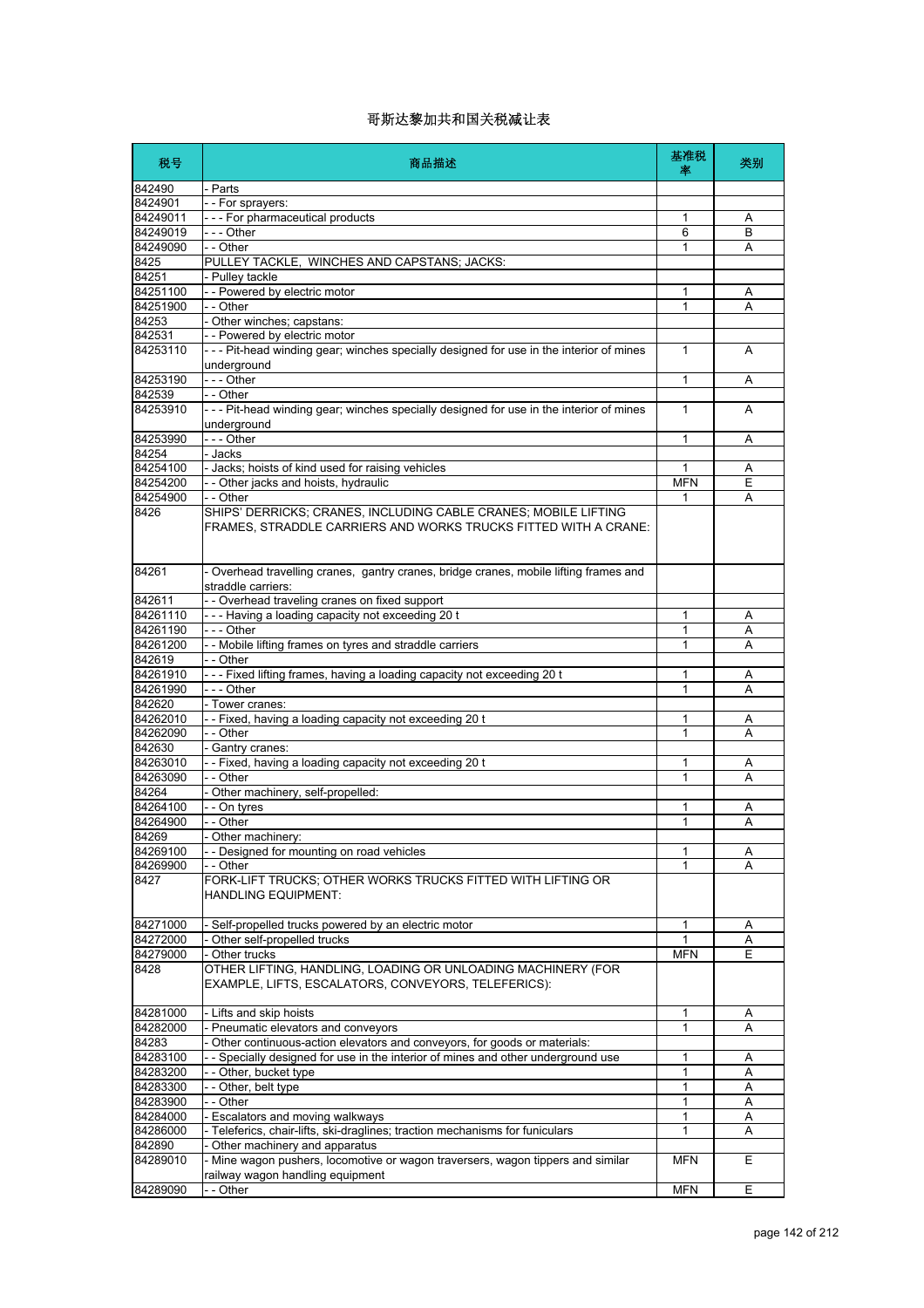| 税号                   | 商品描述                                                                                                                                                                                                                           | 基准税<br>率          | 类别     |
|----------------------|--------------------------------------------------------------------------------------------------------------------------------------------------------------------------------------------------------------------------------|-------------------|--------|
| 8429                 | SELF-PROPELLED BULLDOZERS, ANGLEDOZERS, GRADERS, LEVELLERS,<br>SCRAPERS, MECHANICAL SHOVELS, EXCAVATORS, SHOVEL LOADERS,<br>TAMPING MACHINES AND ROAD ROLLERS:                                                                 |                   |        |
| 84291                | - Bulldozers and angledozers:                                                                                                                                                                                                  |                   |        |
| 84291100             | - - Track laying                                                                                                                                                                                                               | 1                 | Α      |
| 84291900             | $-$ Other                                                                                                                                                                                                                      | 1                 | A      |
| 84292000             | - Levellers:                                                                                                                                                                                                                   | 1                 | A      |
| 84293000             | - Scrapers:                                                                                                                                                                                                                    | 1                 | Α      |
| 84294000<br>84295    | - Tamping machines and road rollers<br>- Mechanical shovels, excavators and shovel loaders:                                                                                                                                    | 1                 | A      |
| 84295100             | - Front-end shovel loaders                                                                                                                                                                                                     | 1                 | Α      |
| 84295200             | - - Machinery with a 360° revolving superstructure:                                                                                                                                                                            | 1                 | Α      |
| 84295900             | - - Other                                                                                                                                                                                                                      | 1                 | A      |
| 8430                 | OTHER MOVING, GRADING, LEVELLING, SCRAPING, EXCAVATING, TAMPING,<br>COMPACTING, EXTRACTING OR BORING MACHINERY, FOR EARTH, MINERALS<br>OR ORES; PILE-DRIVERS AND PILE-EXTRACTORS; SNOW-PLOUGHS<br>AND SNOW-BLOWERS:            |                   |        |
| 84301000             | - Pile-drivers and pile-extractors                                                                                                                                                                                             | 1                 | A      |
| 84302000             | Snow-ploughs and snow-blowers                                                                                                                                                                                                  | 1                 | A      |
| 84303                | - Coal or rock cutters and tunnelling machinery:                                                                                                                                                                               |                   |        |
| 84303100             | -- Self-propelled                                                                                                                                                                                                              | 1                 | A      |
| 84303900             | - - Other                                                                                                                                                                                                                      | 1                 | A      |
| 84304<br>84304100    | - Other boring or sinking machinery:<br>-- Self-propelled                                                                                                                                                                      | 1                 | A      |
| 84304900             | - - Other                                                                                                                                                                                                                      | 1                 | Α      |
| 84305000             | - Other machinery, self-propelled                                                                                                                                                                                              | 1                 | A      |
| 84306                | - Other machinery, not self-propelled:                                                                                                                                                                                         |                   |        |
| 84306100             | - - Tamping or compacting machinery                                                                                                                                                                                            | 1                 | Α      |
| 84306900             | - - Other                                                                                                                                                                                                                      | 1                 |        |
| 8431                 | PARTS SUITABLE FOR USE SOLELY OR PRINCIPALLY WITH THE MACHINERY<br>OF HEADINGS 84.25 TO 84.30:                                                                                                                                 |                   |        |
| 84311000             | - Of machinery of heading 84.25                                                                                                                                                                                                | 1                 | Α      |
| 84312000             | - Of machinery of heading 84.27:                                                                                                                                                                                               | 1                 | A      |
| 84313                | - Of machinery of heading 84.28:                                                                                                                                                                                               |                   |        |
| 84313100             | - - Of lifts, skip hoists or escalators                                                                                                                                                                                        | 1                 | A      |
| 84313900<br>84314    | - - Other<br>- Machinery or apparatus of heading 84.26, 84.29 and 84.30                                                                                                                                                        | 1                 | A      |
| 84314100             | - - Buckets, shovels, grabs and grips:                                                                                                                                                                                         | 1                 | Α      |
| 84314200             | - - Bulldozer or angledozer blades                                                                                                                                                                                             | 1                 | A      |
| 84314300             | - - Machinery for boring or sinking machinery of subheading 8430 41 or 8430.49:                                                                                                                                                | 1                 | Α      |
| 84314900             | - - Other                                                                                                                                                                                                                      | 1                 | Α      |
| 8432                 | AGRICULTURAL, HORTICULTURAL OR FORESTRY MACHINERY FOR SOIL<br>PREPARATION OR CULTIVATION; LAWN OR SPORTS-GROUND ROLLERS:                                                                                                       |                   |        |
| 84321000             | - Ploughs                                                                                                                                                                                                                      | 10                | C      |
| 84322                | - Harrows, scarifiers, cultivators, weeders and hoes:                                                                                                                                                                          |                   |        |
| 84322100             | - - Disc harrows                                                                                                                                                                                                               | 10                | С      |
| 84322900             | - - Other                                                                                                                                                                                                                      | 1                 | Α      |
| 84323000             | - Seeders, planters and transplanters                                                                                                                                                                                          | 1                 | Α      |
| 84324000             | - Manure spreaders and fertilizer distributors<br>Other machinery, apparatus and devices:                                                                                                                                      | 1<br>1            | Α      |
| 84328000<br>843290   | - Parts                                                                                                                                                                                                                        |                   | Α      |
| 84329010             | - - For ploughs and harrows                                                                                                                                                                                                    | 10                | С      |
| 84329090             | - - Other                                                                                                                                                                                                                      |                   | A      |
| 8433                 | HARVESTING OR THRESHING MACHINERY, INCLUDING STRAW OR FODDER<br>BALERS; GRASS OR HAY MOWERS; MACHINES FOR CLEANING, SORTING OR<br>GRADING EGGS, FRUIT OR OTHER AGRICULTURAL PRODUCE, OTHER THAN<br>MACHINERY OF HEADING 84.37: |                   |        |
| 84331                | - Lawnmowers                                                                                                                                                                                                                   |                   |        |
| 84331100             | - - Powered, with the cutting device rotating in a horizontal plane                                                                                                                                                            | 1                 | Α      |
| 84331900<br>84332000 | - - Other                                                                                                                                                                                                                      | 1<br>$\mathbf{1}$ | Α<br>Α |
| 84333000             | - Mowers, including cutter bars for tractor mounting<br>- Other haymaking machinery                                                                                                                                            | 1                 | A      |
| 84334000             | - Straw or fodder balers, including pick-up balers                                                                                                                                                                             | 1                 | A      |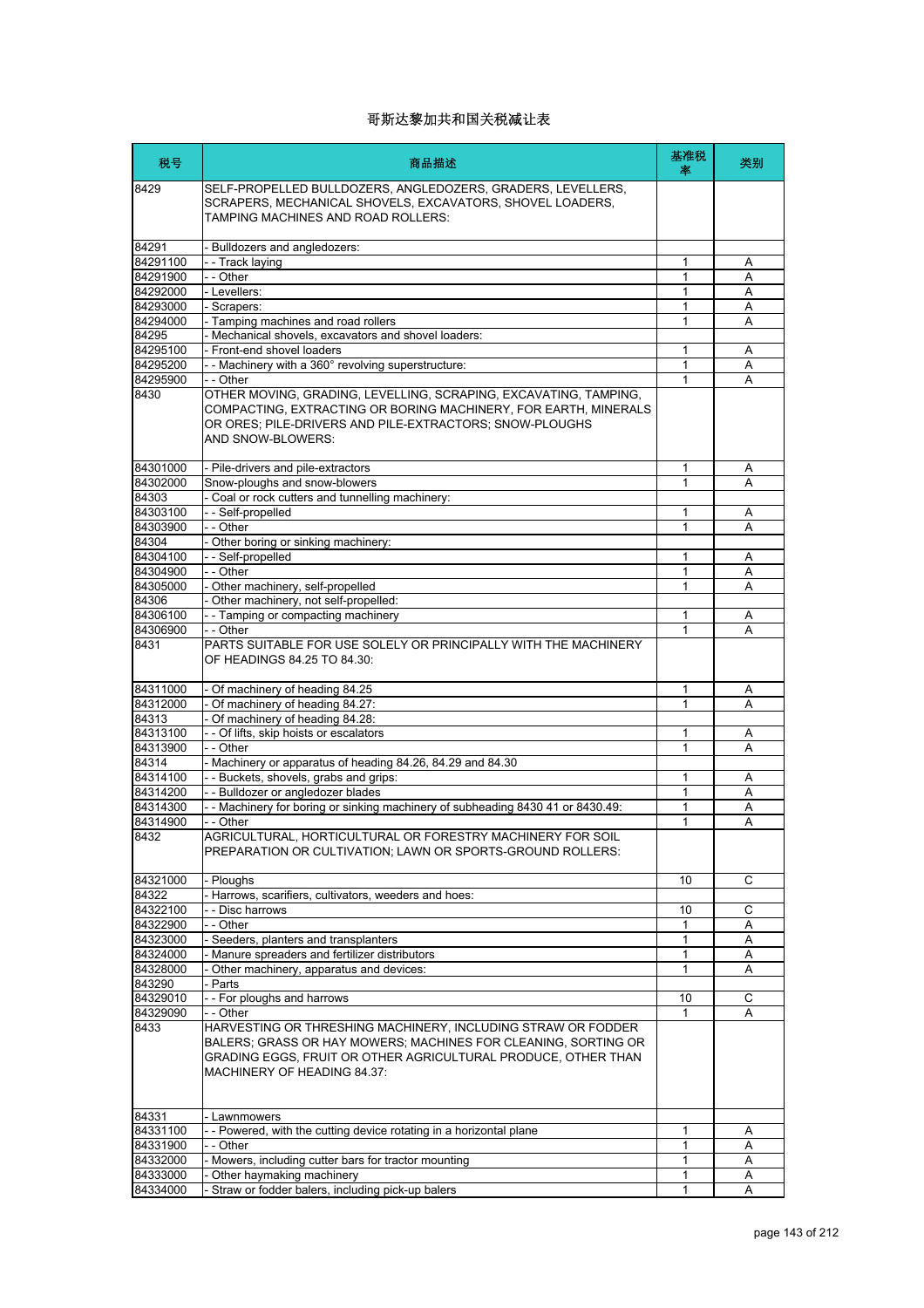| 税号                   | 商品描述                                                                                                                                                                                                                                             | 基准税<br>率          | 类别     |
|----------------------|--------------------------------------------------------------------------------------------------------------------------------------------------------------------------------------------------------------------------------------------------|-------------------|--------|
| 84335                | - Other harvesting machinery; threshing machinery:                                                                                                                                                                                               |                   |        |
| 84335100             | - - Combine harvester-threshers                                                                                                                                                                                                                  | 1                 | Α      |
| 84335200             | - - Other threshing machinery                                                                                                                                                                                                                    | 1                 | Α      |
| 84335300             | -- Root or tuber harvesting machines                                                                                                                                                                                                             | 1                 | A      |
| 84335900             | - - Other                                                                                                                                                                                                                                        | 1                 | Α      |
| 843360               | - Machines for cleaning, sorting or grading eggs, fruit or other agricultural produce:                                                                                                                                                           |                   |        |
| 84336010<br>84336090 | - - Operating on the principle of electronic colour measurement:<br>- - Other                                                                                                                                                                    | 10                | C      |
| 84339000             | - Parts                                                                                                                                                                                                                                          | 1<br>$\mathbf{1}$ | Α<br>Α |
| 8434                 | MILKING MACHINES AND DAIRY MACHINERY:                                                                                                                                                                                                            |                   |        |
| 84341000             | - Milking machines                                                                                                                                                                                                                               | 1                 | Α      |
| 84342000             | - Dairy machinery                                                                                                                                                                                                                                | 1                 | Α      |
| 84349000             | - Parts                                                                                                                                                                                                                                          | 1                 | Α      |
| 8435                 | PRESSES, CRUSHERS AND SIMILAR MACHINERY USED IN THE MANUFACTURE<br>OF WINE, CIDER, FRUIT JUICES OR SIMILAR BEVERAGES:                                                                                                                            |                   |        |
| 84351000             | - Machinery and apparatus                                                                                                                                                                                                                        | 1                 | Α      |
| 84359000             | -Parts                                                                                                                                                                                                                                           | 1                 | А      |
| 8436                 | OTHER AGRICULTURAL, HORTICULTURAL, FORESTRY, POULTRY-KEEPING OR<br>BEE-KEEPING MACHINERY, INCLUDING GERMINATION PLANT FITTED WITH<br>MECHANICAL OR THERMAL EQUIPMENT; POULTRY INCUBATORS AND<br><b>BROODERS:</b>                                 |                   |        |
| 84361000             | - Machinery for preparing animal feeding stuffs                                                                                                                                                                                                  | 1                 | A      |
| 84362                | - Poultry-keeping machinery; poultry incubators and brooders                                                                                                                                                                                     |                   |        |
| 84362100             | - - Poultry incubators and brooders                                                                                                                                                                                                              | 1                 | A      |
| 84362900             | - - Other                                                                                                                                                                                                                                        | 1                 | Α      |
| 84368000             | - Other machinery and apparatus                                                                                                                                                                                                                  | 1                 | A      |
| 84369                | Parts                                                                                                                                                                                                                                            |                   |        |
| 84369100             | - Of poultry-keeping machinery and apparatus                                                                                                                                                                                                     | $\mathbf{1}$      | Α      |
| 84369900<br>8437     | - - Other<br>MACHINES FOR CLEANING, SORTING OR GRADING SEED, GRAIN OR DRIED<br>LEGUMINOUS VEGETABLES; MACHINERY USED IN THE MILLING INDUSTRY OR<br>FOR THE WORKING OF CEREALS OR DRIED LEGUMINOUS VEGETABLES,<br>OTHER THAN FARM-TYPE MACHINERY: | 1                 | А      |
| 843710               | - Machines for cleaning, sorting or grading seed, grain or dried leguminous<br>vegetables:                                                                                                                                                       |                   |        |
| 84371010             | - Cyclone separators and revolving machines for cleaning and grading grain:                                                                                                                                                                      | 10                | С      |
| 84371090             | - - Other                                                                                                                                                                                                                                        | $\mathbf{1}$      | A      |
| 843780               | - Other machinery and apparatus                                                                                                                                                                                                                  |                   |        |
| 84378010             | - - Hammer type crushing and grinding machines for cereals                                                                                                                                                                                       | 10                | С      |
| 84378020             | -- Grain mixing machines                                                                                                                                                                                                                         | 10                | C      |
| 84378090             | - - Other                                                                                                                                                                                                                                        | 1                 | Α      |
| 84379000             | Parts                                                                                                                                                                                                                                            | $\mathbf{1}$      | A      |
| 8438                 | MACHINERY, NOT SPECIFIED OR INCLUDED ELSEWHERE IN THIS CHAPTER,<br>FOR THE INDUSTRIAL PREPARATION OR MANUFACTURE OF FOOD OR DRINK.<br>OTHER THAN MACHINERY FOR THE EXTRACTION OR PREPARATION OF<br>ANIMAL OR FIXED VEGETABLE FATS OR OILS:       |                   |        |
| 84381000             | - Bakery machinery and machinery for the manufacture of macaroni, spaghetti or<br>similar products                                                                                                                                               | $\mathbf{1}$      | A      |
| 84382000             | - Machinery for the manufacture of confectionery, cocoa or chocolate                                                                                                                                                                             | 1                 | Α      |
| 84383000             | - Machinery for sugar manufacture                                                                                                                                                                                                                | 1                 | Α      |
| 84384000             | Brewery machinery                                                                                                                                                                                                                                | 1                 | Α      |
| 84385000             | - Machinery for the preparation of meat or poultry                                                                                                                                                                                               | 1                 | A      |
| 843860               | - Machinery for the preparation of fruits, nuts or vegetables:                                                                                                                                                                                   |                   |        |
| 84386010             | - - Fruit pulpers                                                                                                                                                                                                                                | 10                | С      |
| 84386090             | - - Other                                                                                                                                                                                                                                        | 1                 | Α      |
| 84388000             | - Other machinery                                                                                                                                                                                                                                | 1                 | Α      |
| 84389000<br>8439     | Parts<br>MACHINERY FOR MAKING PULP OF FIBROUS CELLULOSIC MATERIAL OR FOR<br>MAKING OR FINISHING PAPER OR PAPERBOARD:                                                                                                                             | $\mathbf{1}$      | Α      |
| 84391000             | - Machinery for making pulp of fibrous cellulosic material                                                                                                                                                                                       | 1                 | Α      |
| 84392000             | - Machinery for making paper or paperboard                                                                                                                                                                                                       | 1                 | Α      |
| 84393000             | Machinery for finishing paper or paperboard                                                                                                                                                                                                      | 1                 | Α      |
| 84399                | Parts                                                                                                                                                                                                                                            |                   |        |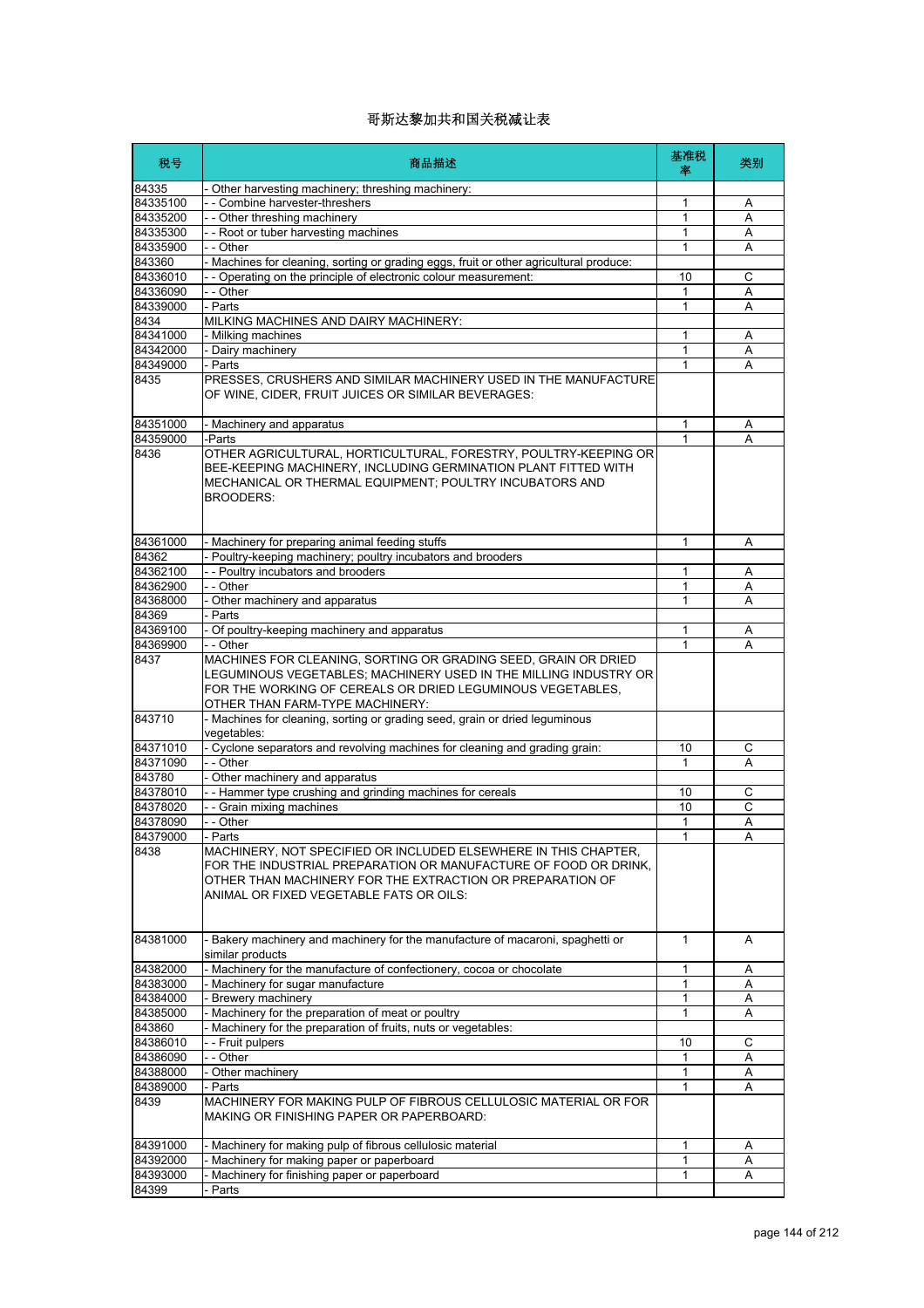| 税号                | 商品描述                                                                                                                                                                                                                                                                                                                                                                                                                                             | 基准税<br>率     | 类别     |
|-------------------|--------------------------------------------------------------------------------------------------------------------------------------------------------------------------------------------------------------------------------------------------------------------------------------------------------------------------------------------------------------------------------------------------------------------------------------------------|--------------|--------|
| 84399100          | - - Of machinery for making pulp of fibrous cellulosic material                                                                                                                                                                                                                                                                                                                                                                                  | 1            | A      |
| 84399900          | - - Other                                                                                                                                                                                                                                                                                                                                                                                                                                        | $\mathbf{1}$ | A      |
| 8440              | BOOK-BINDING MACHINERY, INCLUDING BOOKSEWING MACHINES:                                                                                                                                                                                                                                                                                                                                                                                           |              |        |
| 84401000          | --- Machinery and apparatus                                                                                                                                                                                                                                                                                                                                                                                                                      | 1            | Α      |
| 84409000          | - Parts                                                                                                                                                                                                                                                                                                                                                                                                                                          | 1            | A      |
| 8441              | OTHER MACHINERY FOR MAKING UP PAPER PULP, PAPER OR PAPERBOARD,<br>INCLUDING CUTTING MACHINES OF ALL KINDS:                                                                                                                                                                                                                                                                                                                                       |              |        |
| 84411000          | - Cutting machines                                                                                                                                                                                                                                                                                                                                                                                                                               | 1            | A      |
| 84412000          | - Machines for making bags, sacks or envelopes                                                                                                                                                                                                                                                                                                                                                                                                   | $\mathbf{1}$ | Α      |
| 84413000          | - Machines for making cartons, boxes, cases, tubes, drums or similar containers,<br>other than by moulding                                                                                                                                                                                                                                                                                                                                       | 1            | A      |
| 84414000          | - Machines for moulding articles in paper pulp, paper or paperboard                                                                                                                                                                                                                                                                                                                                                                              | 1            | Α      |
| 84418000          | - Other machinery                                                                                                                                                                                                                                                                                                                                                                                                                                | 1            | Α      |
| 84419000          | Parts                                                                                                                                                                                                                                                                                                                                                                                                                                            | 1            | A      |
| 8442              | MACHINERY, APPARATUS AND EQUIPMENT (OTHER THAN THE MACHINE-<br>TOOLS OF HEADINGS 8456 TO 8465), FOR TYPE-FOUNDING OR TYPE-SETTING,<br>FOR PREPARING OR MAKING PRINTING BLOCKS, PLATES, CYLINDERS OR<br>OTHER PRINTING COMPONENTS; PRINTING TYPE, BLOCKS,<br>PLATES, CYLINDERS AND OTHER PRINTING COMPONENTS; BLOCKS, PLATES,<br>CYLINDERS AND LITHOGRAPHIC STONES, PREPARED FOR PRINTING<br>PURPOSES (FOR EXAMPLE, PLANED, GRAINED OR POLISHED): |              |        |
| 844230            | Other machinery, apparatus and equipment                                                                                                                                                                                                                                                                                                                                                                                                         |              |        |
| 84423010          | - - Phototype-setting and composing machines:                                                                                                                                                                                                                                                                                                                                                                                                    | 1            | Α      |
| 84423020          | - - Machinery, devices and equipment for typesetting or composing by other<br>processes, with or without founding devices                                                                                                                                                                                                                                                                                                                        | $\mathbf{1}$ | A      |
| 84423090          | - - Other                                                                                                                                                                                                                                                                                                                                                                                                                                        | 1            | Α      |
| 84424000          | - Parts of the foregoing machinery, apparatus or equipment                                                                                                                                                                                                                                                                                                                                                                                       | 1            | Α      |
| 84425000          | - Printing type, blocks, plates, cylinders and other printing components; blocks, plates,<br>cylinders and lithographic stones, prepared for printing purposes (for example, planed,<br>grained or polished)                                                                                                                                                                                                                                     | 1            | A      |
| 8443              | PRINTING MACHINERY USED FOR PRINTING BY MEANS OF THE PRINTING<br>TYPE, BLOCKS, PLATES, CYLINDERS AND OTHER PRINTING COMPONENTS OF<br>HEADING 84.42; OTHER PRINTING MACHINES, COPY AND FAX MACHINES,<br>WHETHER OR NOT COMBINED; PARTS AND ACCESORIES.                                                                                                                                                                                            |              |        |
| 84431             | Printing machinery used for printing by the printing type, blocks, plates, cylinders and<br>other printing components of heading 84.42:                                                                                                                                                                                                                                                                                                          |              |        |
| 84431100          | -- Reel-fed offset printing machinery                                                                                                                                                                                                                                                                                                                                                                                                            | 1            | A      |
| 84431200          | Sheet-fed offset printing machinery, office type, sheet size not exceeding 22 X 36 cm                                                                                                                                                                                                                                                                                                                                                            | $\mathbf{1}$ | A      |
| 84431300          | - Other offset printing machinery and apparatus:                                                                                                                                                                                                                                                                                                                                                                                                 | 1            | Α      |
| 84431400          | - Letterpress printing machinery, excluding flexographic printing, reel-fed                                                                                                                                                                                                                                                                                                                                                                      | 1            | Α      |
| 84431500          | - Letterpress printing machinery, excluding flexographic printing, other than reel-fed                                                                                                                                                                                                                                                                                                                                                           | 1            | Α      |
| 84431600          | - Flexographic printing machinery                                                                                                                                                                                                                                                                                                                                                                                                                | 1            | A      |
| 84431700          | -- Gravure printing machinery                                                                                                                                                                                                                                                                                                                                                                                                                    | 1            | Α      |
| 84431900          | - Other                                                                                                                                                                                                                                                                                                                                                                                                                                          | 1            | Α      |
| 84433<br>84433100 | - Other printing machines, copy and fax machines, whether or not combined.<br>-- Machines performing two or more of the following functions: print, copy or fax,                                                                                                                                                                                                                                                                                 | $\mathbf{1}$ | A      |
| 84433200          | suitable to be connected to an automatic data processing machine or to a network<br>-- Other machine suitable to be connected to an automatic data processing machine                                                                                                                                                                                                                                                                            | 1            | A      |
|                   | or to a network                                                                                                                                                                                                                                                                                                                                                                                                                                  |              |        |
| 84433900<br>84439 | - - Other<br>- Parts and accesories                                                                                                                                                                                                                                                                                                                                                                                                              | 1            | Α      |
| 84439100          | Printing machinery parts and accesories, used for printing by the printing type, blocks,                                                                                                                                                                                                                                                                                                                                                         | $\mathbf{1}$ | A      |
| 84439900          | plates, cylinders and other printing components of heading 84.42<br>$-$ - Other                                                                                                                                                                                                                                                                                                                                                                  |              |        |
| 84440000          | MACHINES FOR EXTRUDING, DRAWING, TEXTURING OR CUTTING MAN-MADE<br><b>TEXTILE MATERIALS</b>                                                                                                                                                                                                                                                                                                                                                       | 0<br>1       | A<br>A |
| 8445<br>84451     | MACHINES FOR PREPARING TEXTILE FIBRES; SPINNING, DOUBLING OR<br>TWISTING MACHINES AND OTHER MACHINERY FOR PRODUCING TEXTILE<br>YARNS; TEXTILE REELING OR WINDING (INCLUDING WEFT-WINDING)<br>MACHINES AND MACHINES FOR PREPARING TEXTILE YARNS FOR USE ON<br>THE MACHINES OF HEADING 8446 OR 8447:<br>Machines for preparing textile fibres:                                                                                                     |              |        |
| 84451100          | Carding machines                                                                                                                                                                                                                                                                                                                                                                                                                                 | 1            |        |
| 84451200          | Combing machines                                                                                                                                                                                                                                                                                                                                                                                                                                 | 1            | Α<br>Α |
|                   |                                                                                                                                                                                                                                                                                                                                                                                                                                                  |              |        |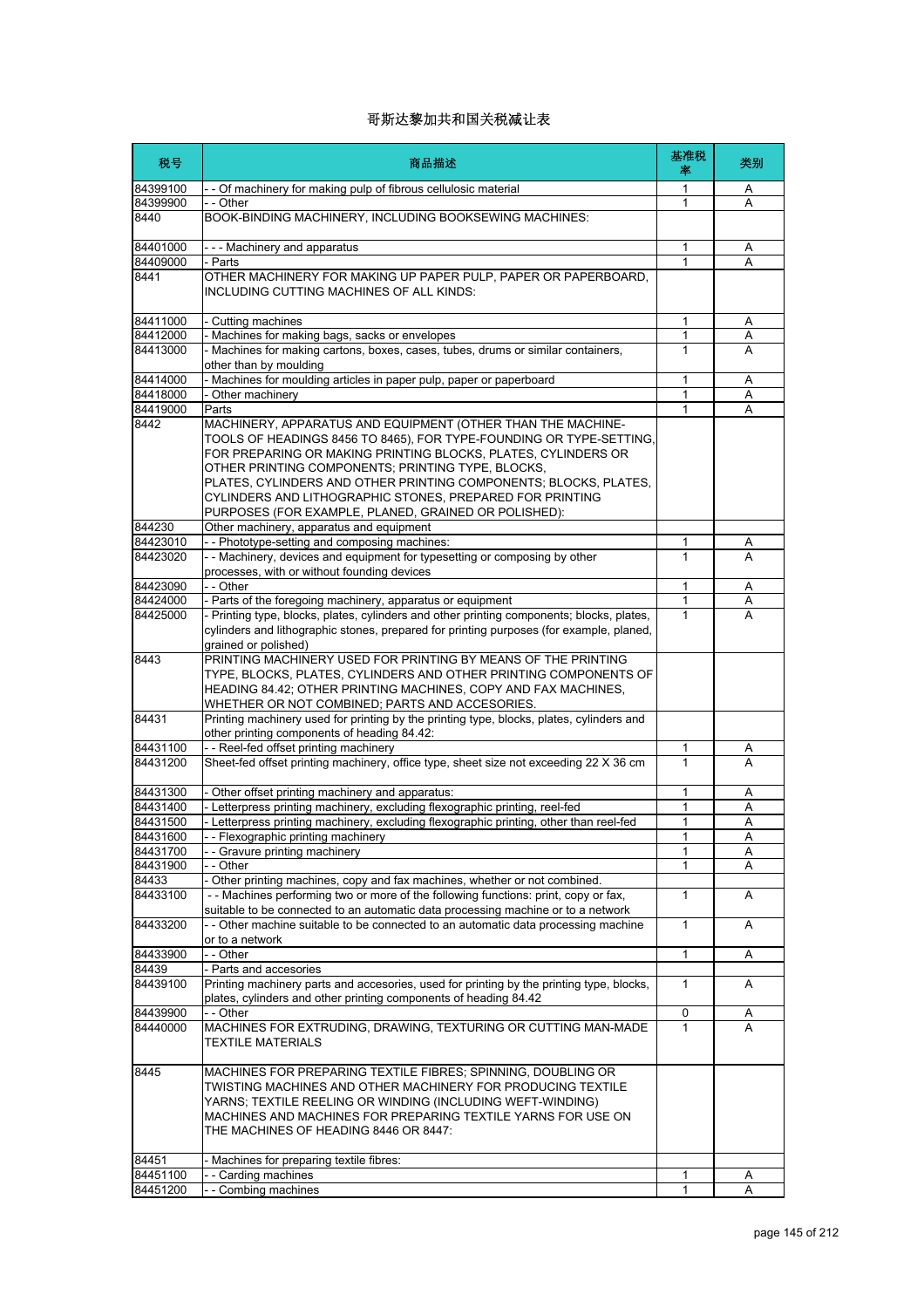| 税号       | 商品描述                                                                                                                                                                                                                                                                                                                                                                                                                                                                       | 基准税<br>塞     | 类别 |
|----------|----------------------------------------------------------------------------------------------------------------------------------------------------------------------------------------------------------------------------------------------------------------------------------------------------------------------------------------------------------------------------------------------------------------------------------------------------------------------------|--------------|----|
| 84451300 | - - Drawing or roving machines                                                                                                                                                                                                                                                                                                                                                                                                                                             | 1            | Α  |
| 84451900 | - - Other                                                                                                                                                                                                                                                                                                                                                                                                                                                                  | 1            | A  |
| 84452000 | - Textile spinning machines                                                                                                                                                                                                                                                                                                                                                                                                                                                | 1            | A  |
| 84453000 | - Textile doubling or twisting machines                                                                                                                                                                                                                                                                                                                                                                                                                                    | 1            | Α  |
| 84454000 | - Textile winding (including weft-winding) or reeling machines                                                                                                                                                                                                                                                                                                                                                                                                             | 1            | Α  |
| 84459000 | - Other                                                                                                                                                                                                                                                                                                                                                                                                                                                                    | 1            | A  |
| 8446     | WEAVING MACHINES (LOOMS):                                                                                                                                                                                                                                                                                                                                                                                                                                                  |              |    |
| 84461000 | - For weaving fabrics of a width not exceeding 30 cm                                                                                                                                                                                                                                                                                                                                                                                                                       | 1            | Α  |
| 84462    | For weaving fabrics of a width exceeding 30 cm, shuttle type:                                                                                                                                                                                                                                                                                                                                                                                                              |              |    |
| 84462100 | - - Power looms                                                                                                                                                                                                                                                                                                                                                                                                                                                            | 1            | Α  |
| 84462900 | - - Other                                                                                                                                                                                                                                                                                                                                                                                                                                                                  | 1            | A  |
| 84463000 | - For weaving fabrics of a width exceeding 30 cm, shuttleless type                                                                                                                                                                                                                                                                                                                                                                                                         | 1            | A  |
| 8447     | KNITTING MACHINES, STITCH-BONDING MACHINES AND MACHINES FOR<br>MAKING GIMPED YARN, TULLE, LACE, EMBROIDERY, TRIMMINGS, BRAID OR<br>NET AND MACHINES FOR TUFTING:                                                                                                                                                                                                                                                                                                           |              |    |
| 84471    | Circular knitting machines:                                                                                                                                                                                                                                                                                                                                                                                                                                                |              |    |
| 84471100 | - - With cylinder diameter not exceeding 165 mm                                                                                                                                                                                                                                                                                                                                                                                                                            | 1            | Α  |
| 84471200 | -- With cylinder diameter exceeding 165 mm                                                                                                                                                                                                                                                                                                                                                                                                                                 | 1            | A  |
| 84472000 | Flat knitting machines; stitch-bonding machines                                                                                                                                                                                                                                                                                                                                                                                                                            | 1            | A  |
| 84479000 | - Other                                                                                                                                                                                                                                                                                                                                                                                                                                                                    | 1            | A  |
| 8448     | AUXILIARY MACHINERY FOR USE WITH MACHINES OF HEADING 84.44, 84.45,<br>84.46 OR 84.47 (FOR EXAMPLE, DOBBIES, JACQUARDS, AUTOMATIC STOP<br>MOTIONS, SHUTTLE CHANGING MECHANISMS); PARTS AND ACCESSORIES<br>SUITABLE FOR USE SOLELY OR PRINCIPALLY WITH THE MACHINES OF THIS<br>HEADING OR OF HEADING 8444, 8445, 8446 OR 8447 (FOR EXAMPLE,<br>SPINDLES AND SPINDLE FLYERS, CARD CLOTHING, COMBS, EXTRUDING<br>NIPPLES, SHUTTLES, HEALDS AND HEALD-FRAMES, HOSIERY NEEDLES): |              |    |
| 84481    | - Auxiliary machinery for machines of heading 84.44, 84.45, 84.46 or 84.47:                                                                                                                                                                                                                                                                                                                                                                                                |              |    |
| 84481100 | - - Dobbies and Jacquards; card reducing, copying, punching or assembling machines<br>for use therewith                                                                                                                                                                                                                                                                                                                                                                    | $\mathbf{1}$ | A  |
| 84481900 | - - Other                                                                                                                                                                                                                                                                                                                                                                                                                                                                  | 1            | Α  |
| 84482000 | - Parts and accessories of machines of heading 8444 or of their auxiliary machinery                                                                                                                                                                                                                                                                                                                                                                                        | 1            | A  |
| 84483    | Parts and accessories of machines of heading 8445 or of their auxiliary machinery:                                                                                                                                                                                                                                                                                                                                                                                         |              |    |
| 84483100 | - - Card clothing                                                                                                                                                                                                                                                                                                                                                                                                                                                          | 1            | Α  |
| 84483200 | - - Of machines for preparing textile fibres, other than card clothing:                                                                                                                                                                                                                                                                                                                                                                                                    | 1            | A  |
| 84483300 | - - Spindles, spindle flyers, spinning rings and ring travellers                                                                                                                                                                                                                                                                                                                                                                                                           | 1            | Α  |
| 84483900 | - - Other                                                                                                                                                                                                                                                                                                                                                                                                                                                                  | 1            | A  |
| 84484    | - Parts and accessories of weaving machines (looms) or of their auxiliary machinery:                                                                                                                                                                                                                                                                                                                                                                                       |              |    |
| 84484200 | - Combs. healds and heald-frames                                                                                                                                                                                                                                                                                                                                                                                                                                           | 1            | A  |
| 844849   | - - Other                                                                                                                                                                                                                                                                                                                                                                                                                                                                  |              |    |
| 84484910 | Shuttles                                                                                                                                                                                                                                                                                                                                                                                                                                                                   | 1            | A  |
| 84484990 | - - Other                                                                                                                                                                                                                                                                                                                                                                                                                                                                  | 1            | Α  |
| 84485    | Parts and accessories of machines of heading 84.47 or of their auxiliary machinery                                                                                                                                                                                                                                                                                                                                                                                         |              |    |
| 84485100 | - - Sinkers, needles and other articles used in forming nets                                                                                                                                                                                                                                                                                                                                                                                                               | 1            | Α  |
| 84485900 | - - Other                                                                                                                                                                                                                                                                                                                                                                                                                                                                  | 1            | A  |
| 84490000 | MACHINERY FOR THE MANUFACTURE OR FINISHING OF FELT OR<br>NONWOVENS IN THE PIECE OR IN SHAPES, INCLUDING MACHINERY FOR<br>MAKING FELT HATS; BLOCKS FOR MAKING HATS                                                                                                                                                                                                                                                                                                          | 1            | A  |
| 8450     | WASHING MACHINES, INCLUDING MACHINES WITH DRYER DEVICE:                                                                                                                                                                                                                                                                                                                                                                                                                    |              |    |
| 84501    | Machines, each of a dry linen capacity not exceeding 10 kg:                                                                                                                                                                                                                                                                                                                                                                                                                |              |    |
| 84501100 | - - Fully automatic machines:                                                                                                                                                                                                                                                                                                                                                                                                                                              | 15           | С  |
| 84501200 | - - Other machines, with built-in centrifugal drier:                                                                                                                                                                                                                                                                                                                                                                                                                       | 15           | С  |
| 84501900 | - - Other                                                                                                                                                                                                                                                                                                                                                                                                                                                                  | 15           | С  |
| 84502000 | Machines, each of a dry linen capacity exceeding 10 kg:                                                                                                                                                                                                                                                                                                                                                                                                                    | 1            | Α  |
| 84509000 | Parts                                                                                                                                                                                                                                                                                                                                                                                                                                                                      | 1            | Α  |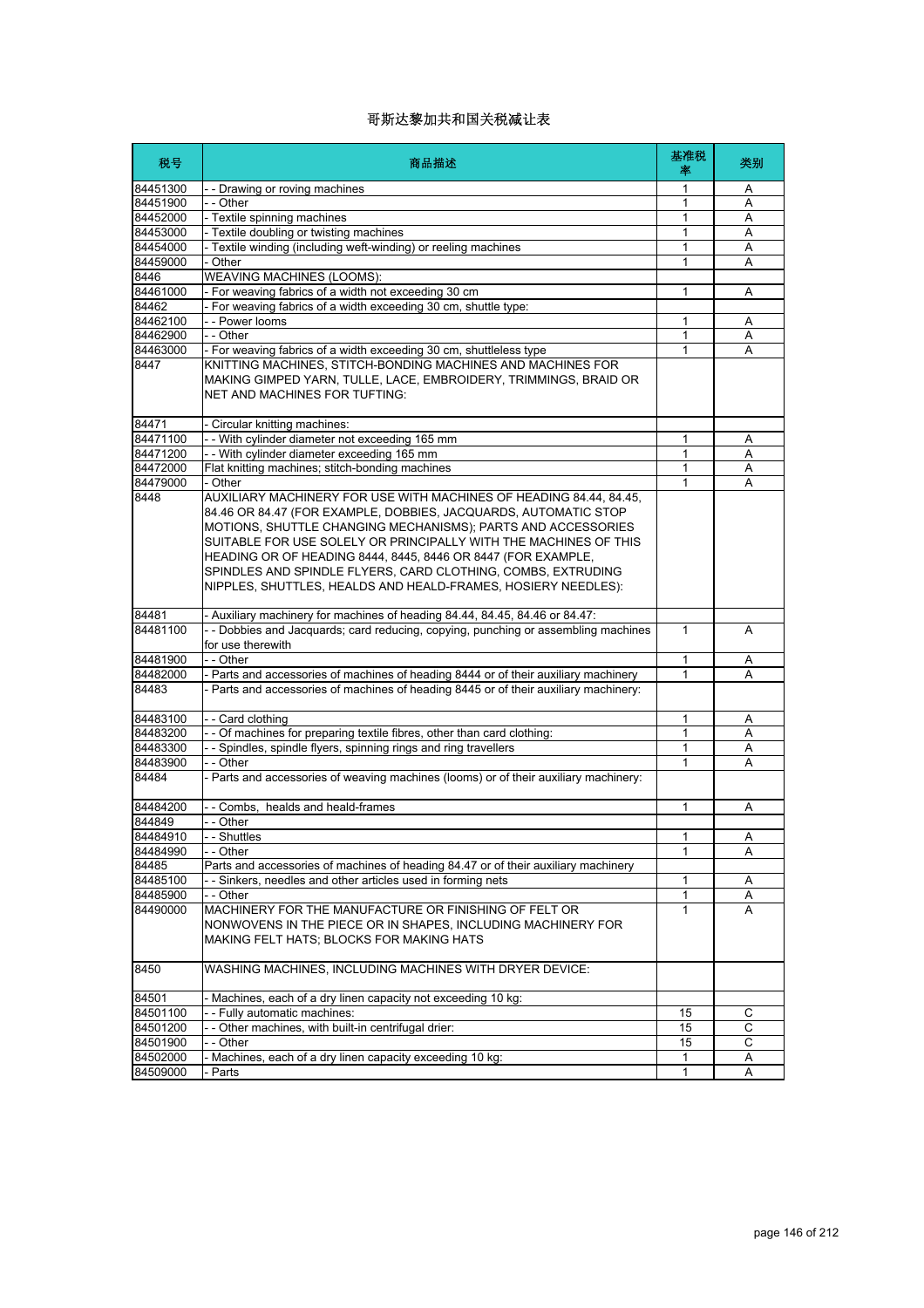| 税号               | 商品描述                                                                                                                                                                                                                                                                                                                                                                                                                                                                                                     | 基准税<br>率   | 类别 |
|------------------|----------------------------------------------------------------------------------------------------------------------------------------------------------------------------------------------------------------------------------------------------------------------------------------------------------------------------------------------------------------------------------------------------------------------------------------------------------------------------------------------------------|------------|----|
| 8451             | MACHINERY (OTHER THAN MACHINES OF HEADING 8450) FOR WASHING,<br>CLEANING, WRINGING, DRYING, IRONING, PRESSING (INCLUDING FUSING<br>PRESSES), BLEACHING, DYEING, DRESSING, FINISHING, COATING OR<br><b>IMPREGNATING TEXTILE YARNS, FABRICS OR MADE UP TEXTILE ARTICLES</b><br>AND MACHINES FOR APPLYING THE PASTE TO THE BASE FABRIC OR OTHER<br>SUPPORT USED IN THE MANUFACTURE OF FLOOR COVERINGS SUCH AS<br>LINOLEUM; MACHINES FOR REELING, UNREELING, FOLDING, CUTTING OR<br>PINKING TEXTILE FABRICS: |            |    |
|                  |                                                                                                                                                                                                                                                                                                                                                                                                                                                                                                          |            |    |
| 84511000         | - Dry-cleaning machines                                                                                                                                                                                                                                                                                                                                                                                                                                                                                  | 1          | Α  |
| 84512            | - Drying machines:                                                                                                                                                                                                                                                                                                                                                                                                                                                                                       |            |    |
| 84512100         | - - Machines, each of a dry linen capacity not exceeding 10 kg                                                                                                                                                                                                                                                                                                                                                                                                                                           | <b>MFN</b> | Е  |
| 84512900         | - - Other                                                                                                                                                                                                                                                                                                                                                                                                                                                                                                | 1          | A  |
| 84513000         | - Ironing machines and presses, including fusing presses                                                                                                                                                                                                                                                                                                                                                                                                                                                 | 1          | Α  |
| 84514000         | - Washing, bleaching or dyeing machines:                                                                                                                                                                                                                                                                                                                                                                                                                                                                 | 1          | A  |
| 84515000         | - Machines for reeling, unreeling, folding, cutting or pinking textile fabrics                                                                                                                                                                                                                                                                                                                                                                                                                           | 1          | A  |
| 84518000         | - Other machinery and apparatus                                                                                                                                                                                                                                                                                                                                                                                                                                                                          | 1          | Α  |
| 84519000<br>8452 | - Parts<br>SEWING MACHINES, OTHER THAN BOOK-SEWING MACHINES OF HEADING<br>8440; FURNITURE, BASES AND COVERS SPECIALLY DESIGNED FOR SEWING<br><b>MACHINES: SEWING MACHINE NEEDLES</b>                                                                                                                                                                                                                                                                                                                     | 1          | A  |
| 84521000         | - Sewing machines of the household type                                                                                                                                                                                                                                                                                                                                                                                                                                                                  | 1          | Α  |
| 84522            | - Other sewing machines:                                                                                                                                                                                                                                                                                                                                                                                                                                                                                 |            |    |
| 84522100         | - - Automatic units                                                                                                                                                                                                                                                                                                                                                                                                                                                                                      | 1          | A  |
| 84522900         | - - Other                                                                                                                                                                                                                                                                                                                                                                                                                                                                                                | 1          | A  |
| 84523000         | - Sewing machine needles                                                                                                                                                                                                                                                                                                                                                                                                                                                                                 | 1          | Α  |
| 84524000         | - Furniture, bases and covers for sewing machines and parts thereof                                                                                                                                                                                                                                                                                                                                                                                                                                      | 15         | C  |
| 84529000         | Other parts of sewing machines                                                                                                                                                                                                                                                                                                                                                                                                                                                                           | 1          | A  |
| 8453             | MACHINERY FOR PREPARING, TANNING OR WORKING HIDES, SKINS OR<br>LEATHER OR FOR MAKING OR REPAIRING FOOTWEAR OR OTHER ARTICLES<br>OF HIDES, SKINS OR LEATHER, OTHER THAN SEWING MACHINES:                                                                                                                                                                                                                                                                                                                  |            |    |
| 84531000         | Machinery for preparing, tanning or working hides, skins or leather                                                                                                                                                                                                                                                                                                                                                                                                                                      | 1          | Α  |
| 84532000         | - Machinery for making or repairing footwear                                                                                                                                                                                                                                                                                                                                                                                                                                                             | 1          | Α  |
| 84538000         | - Other machinery and apparatus                                                                                                                                                                                                                                                                                                                                                                                                                                                                          | 1          | A  |
| 84539000         | - Parts                                                                                                                                                                                                                                                                                                                                                                                                                                                                                                  | 1          | A  |
| 8454             | CONVERTERS, LADLES, INGOT MOULDS AND CASTING<br>MACHINES. OF A KIND USED IN METALLURGY OR IN METAL FOUNDRIES:                                                                                                                                                                                                                                                                                                                                                                                            |            |    |
| 84541000         | - Converters                                                                                                                                                                                                                                                                                                                                                                                                                                                                                             | 1          | Α  |
| 84542000         | - Ingot moulds and ladles:                                                                                                                                                                                                                                                                                                                                                                                                                                                                               | 1          | A  |
| 84543000         | Casting machines                                                                                                                                                                                                                                                                                                                                                                                                                                                                                         |            | Α  |
| 84549000         | - Parts                                                                                                                                                                                                                                                                                                                                                                                                                                                                                                  | 1          | Α  |
| 8455             | METAL-ROLLING MILLS AND ROLLS THEREOF:                                                                                                                                                                                                                                                                                                                                                                                                                                                                   |            |    |
| 84551000         | - Tube rolling mills                                                                                                                                                                                                                                                                                                                                                                                                                                                                                     | 1          | Α  |
| 84552            | - Other rolling mills:                                                                                                                                                                                                                                                                                                                                                                                                                                                                                   |            |    |
| 84552100         | -- For hot rolling or combination hot and cold rolling                                                                                                                                                                                                                                                                                                                                                                                                                                                   | 1          | Α  |
| 84552200         | - - For cold rolling                                                                                                                                                                                                                                                                                                                                                                                                                                                                                     | 1          | Α  |
| 84553000         | - Rolls for rolling mills                                                                                                                                                                                                                                                                                                                                                                                                                                                                                | 1          | Α  |
| 84559000<br>8456 | - Other parts<br>MACHINE-TOOLS FOR WORKING ANY MATERIAL BY REMOVAL OF MATERIAL,                                                                                                                                                                                                                                                                                                                                                                                                                          | 1          | Α  |
|                  | BY LASER OR OTHER LIGHT OR PHOTON BEAM, ULTRASONIC, ELECTRO-<br>DISCHARGE, ELECTRO-CHEMICAL, ELECTRON BEAM, IONIC-BEAM OR<br>PLASMA ARC PROCESSES:                                                                                                                                                                                                                                                                                                                                                       |            |    |
| 84561000         | $-C778$                                                                                                                                                                                                                                                                                                                                                                                                                                                                                                  | 0          | A  |
| 84562000         | - Operated by laser or other light or photon beam processes:                                                                                                                                                                                                                                                                                                                                                                                                                                             | 1          | Α  |
| 84563000         | Operated by ultrasonic processes                                                                                                                                                                                                                                                                                                                                                                                                                                                                         | 1          | A  |
| 84569000         | - Other                                                                                                                                                                                                                                                                                                                                                                                                                                                                                                  | 0          | A  |
| 8457             | MACHINING CENTRES, UNIT CONSTRUCTION MACHINES (SINGLE STATION)<br>AND MULTI-STATION TRANSFER MACHINES, FOR WORKING METAL:                                                                                                                                                                                                                                                                                                                                                                                |            |    |
| 84571000         | - Machining centres                                                                                                                                                                                                                                                                                                                                                                                                                                                                                      | 1          | A  |
| 84572000         | - Single station Machines                                                                                                                                                                                                                                                                                                                                                                                                                                                                                | 1          | Α  |
| 84573000         | - Multi-station machines                                                                                                                                                                                                                                                                                                                                                                                                                                                                                 | 1          | A  |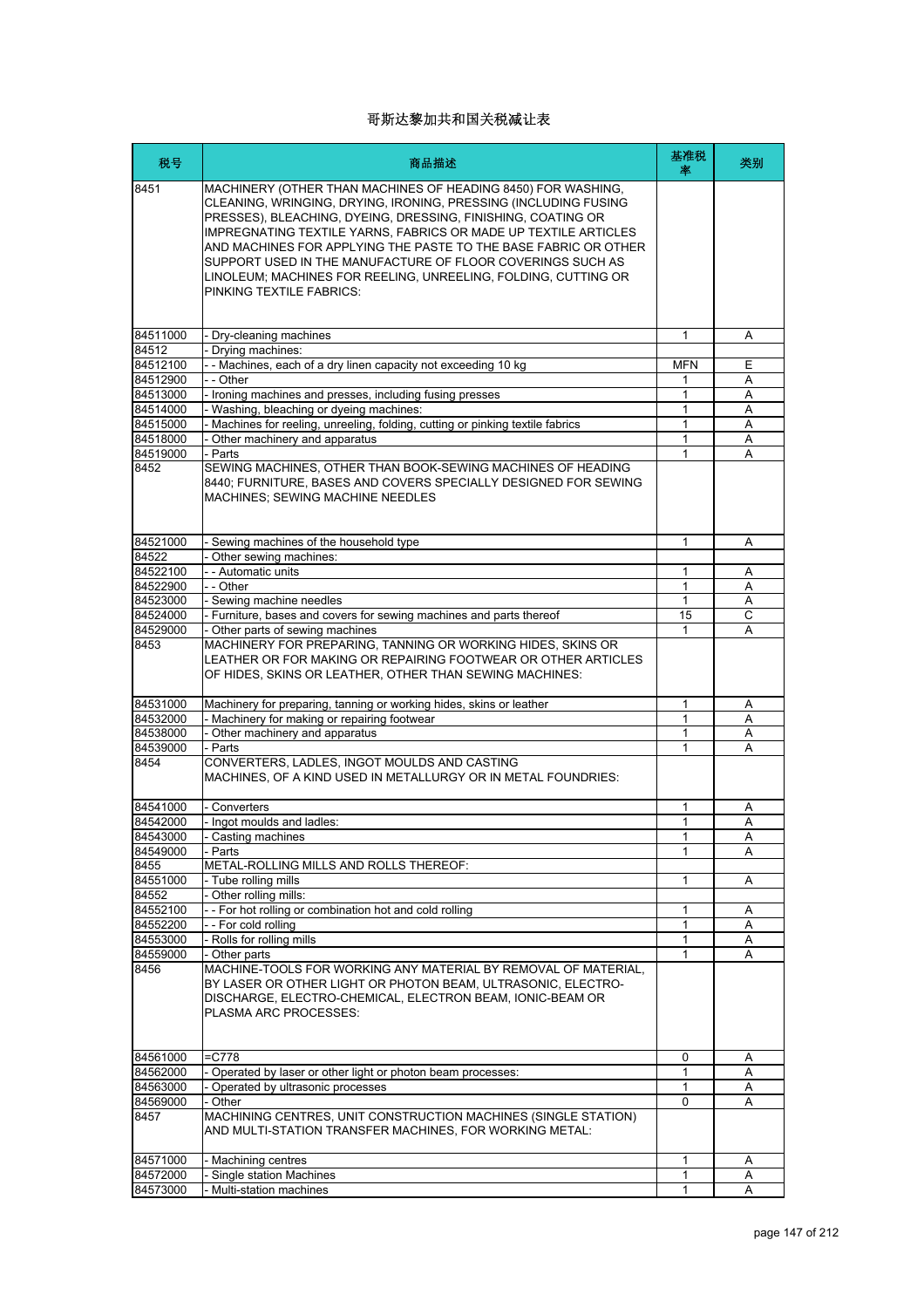| 税号                   | 商品描述                                                                                                                                                                                                                                                                                                         | 基准税<br>率     | 类别     |
|----------------------|--------------------------------------------------------------------------------------------------------------------------------------------------------------------------------------------------------------------------------------------------------------------------------------------------------------|--------------|--------|
| 8458                 | LATHES (INCLUDING TURNING CENTRES) FOR REMOVING METAL:                                                                                                                                                                                                                                                       |              |        |
| 84581                | - Horizontal lathes:                                                                                                                                                                                                                                                                                         |              |        |
| 84581100             | - - Numerically controlled                                                                                                                                                                                                                                                                                   | 1            | Α      |
| 84581900             | - - Other                                                                                                                                                                                                                                                                                                    | 1            | Α      |
| 84589                | - Other lathes:                                                                                                                                                                                                                                                                                              |              |        |
| 84589100             | - - Numerically controlled                                                                                                                                                                                                                                                                                   | 1            | Α      |
| 84589900             | - - Other                                                                                                                                                                                                                                                                                                    | 1            | A      |
| 8459                 | MACHINE-TOOLS (INCLUDING WAY-TYPE UNIT HEAD MACHINES) FOR<br>DRILLING, BORING, MILLING, THREADING OR TAPPING BY REMOVING METAL,<br>OTHER THAN LATHES (INCLUDING TURNING CENTRES) OF HEADING 84.58:                                                                                                           |              |        |
| 84591000             | - Way-type unit head machines                                                                                                                                                                                                                                                                                | 1            | A      |
| 84592                | - Other drilling machines:                                                                                                                                                                                                                                                                                   |              |        |
| 84592100             | -- Numerically controlled                                                                                                                                                                                                                                                                                    | 1            | Α      |
| 84592900             | - - Other                                                                                                                                                                                                                                                                                                    | 1            | Α      |
| 84593                | - Other boring-milling machines:                                                                                                                                                                                                                                                                             |              |        |
| 84593100             | - - Numerically controlled                                                                                                                                                                                                                                                                                   | 1            | Α      |
| 84593900             | - - Other                                                                                                                                                                                                                                                                                                    | 1            | Α      |
| 84594000             | - Other boring machines                                                                                                                                                                                                                                                                                      | 1            | A      |
| 84595                | - Milling machines, knee-type:                                                                                                                                                                                                                                                                               |              |        |
| 84595100             | - - Numerically controlled                                                                                                                                                                                                                                                                                   | 1            | Α      |
| 84595900             | - - Other                                                                                                                                                                                                                                                                                                    | 1            | A      |
| 84596                | - Other milling machines:                                                                                                                                                                                                                                                                                    |              |        |
| 84596100<br>84596900 | - - Numerically controlled<br>- - Other                                                                                                                                                                                                                                                                      | 1<br>1       | Α      |
| 84597000             | - Other threading or tapping machines                                                                                                                                                                                                                                                                        | 1            | Α<br>Α |
| 8460                 | MACHINE-TOOLS FOR DEBURRING, SHARPENING, GRINDING, HONING,<br>LAPPING, POLISHING OR OTHERWISE FINISHING METAL OR CERMETS BY<br>MEANS OF GRINDING STONES, ABRASIVES OR POLISHING PRODUCTS,<br>OTHER THAN GEAR CUTTING, GEAR GRINDING OR GEAR FINISHING<br><b>MACHINES OF HEADING 84.61:</b>                   |              |        |
| 84601                | - Flat-surface grinding machines, in which the positioning in any one axis can be set<br>up to an accuracy of at least 0.01 mm:                                                                                                                                                                              |              |        |
| 84601100             | - - Numerically controlled                                                                                                                                                                                                                                                                                   | 1            | Α      |
| 84601900             | - - Other                                                                                                                                                                                                                                                                                                    | 1            | A      |
| 84602                | - Other grinding machines, in which the positioning in any one axis can be set up to an<br>accuracy of at least 0.01 mm:                                                                                                                                                                                     |              |        |
| 84602100             | - - Numerically controlled                                                                                                                                                                                                                                                                                   | 1            | Α      |
| 84602900             | - - Other                                                                                                                                                                                                                                                                                                    | 1            | Α      |
| 84603                | - Sharpening machines:                                                                                                                                                                                                                                                                                       |              |        |
| 84603100             | - - Numerically controlled                                                                                                                                                                                                                                                                                   | 1            | Α      |
| 84603900             | Other                                                                                                                                                                                                                                                                                                        | 1            | A      |
| 84604000             | - Honing or lapping machines                                                                                                                                                                                                                                                                                 | 1            | Α      |
| 84609000<br>8461     | - Other<br>MACHINE-TOOLS FOR PLANING, SHAPING, SLOTTING, BROACHING, GEAR<br>CUTTING, GEAR GRINDING OR GEAR FINISHING, SAWING, CUTTING-OFF AND<br>OTHER MACHINE-TOOLS WORKING BY REMOVING METAL OR CERMETS, NOT<br>ELSEWHERE SPECIFIED OR INCLUDED:                                                           | 1            | А      |
| 84612000             | - Shaping or slotting machines                                                                                                                                                                                                                                                                               | 1            | A      |
| 84613000             | Broaching machines                                                                                                                                                                                                                                                                                           | 1            | Α      |
| 84614000             | - Gear cutting, gear grinding or gear finishing machines                                                                                                                                                                                                                                                     | 1            | Α      |
| 84615000             | Sawing or cutting-off machines                                                                                                                                                                                                                                                                               | 1            | Α      |
| 84619000             | Other                                                                                                                                                                                                                                                                                                        | $\mathbf{1}$ | A      |
| 8462                 | MACHINE-TOOLS (INCLUDING PRESSES) FOR WORKING METAL BY FORGING,<br>HAMMERING OR DIE-STAMPING; MACHINE-TOOLS (INCLUDING PRESSES) FOR<br>WORKING METAL BY BENDING, FOLDING, STRAIGHTENING, FLATTENING,<br>SHEARING, PUNCHING OR NOTCHING; PRESSES FOR WORKING METAL OR<br>METAL CARBIDES, NOT SPECIFIED ABOVE: |              |        |
| 84621000<br>84622    | Forging or die-stamping machines (including presses) and other hammer machines<br>Bending, folding, straightening or flattening machines (including presses):                                                                                                                                                | 1            | Α      |
| 84622100             | - - Numerically controlled                                                                                                                                                                                                                                                                                   | $\mathbf{1}$ | Α      |
| 84622900             | - - Other                                                                                                                                                                                                                                                                                                    | 1            | Α      |
| 84623                | - Shearing machines (including presses), other than combined punching and shearing<br>machines:                                                                                                                                                                                                              |              |        |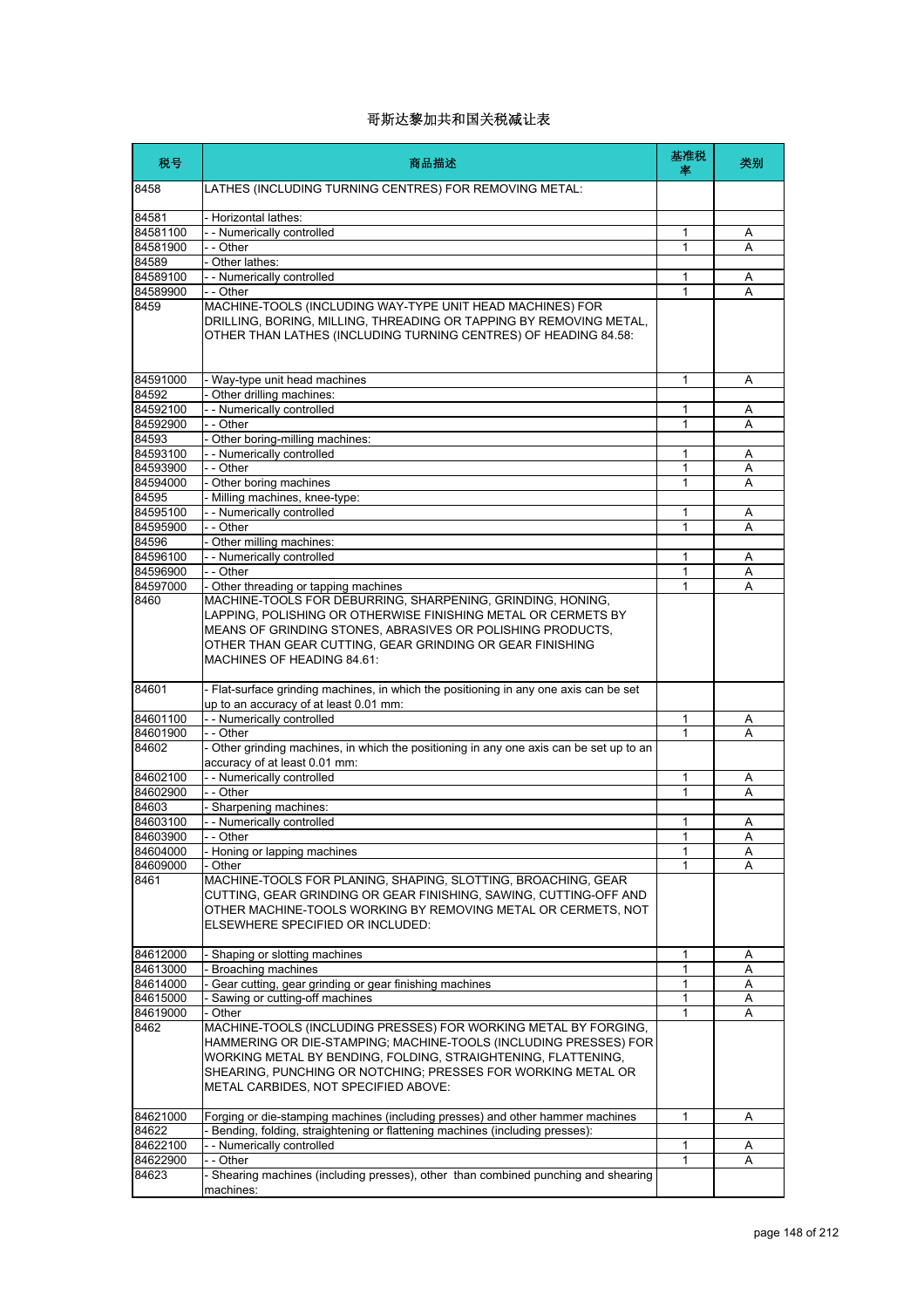| 税号                | 商品描述                                                                                                                                                                                                                                                                                                                | 基准税<br>率     | 类别 |
|-------------------|---------------------------------------------------------------------------------------------------------------------------------------------------------------------------------------------------------------------------------------------------------------------------------------------------------------------|--------------|----|
| 84623100          | -- Numerically controlled                                                                                                                                                                                                                                                                                           | 1            | Α  |
| 84623900          | - - Other                                                                                                                                                                                                                                                                                                           | 1            | Α  |
| 84624             | Punching or notching machines (including presses), including combined punching<br>and shearing machines:                                                                                                                                                                                                            |              |    |
| 84624100          | - - Numerically controlled                                                                                                                                                                                                                                                                                          | 1            | Α  |
| 84624900          | - - Other                                                                                                                                                                                                                                                                                                           | 1            | A  |
| 84629             | Other                                                                                                                                                                                                                                                                                                               |              |    |
| 84629100          | - - Hydraulic presses                                                                                                                                                                                                                                                                                               | 1            | Α  |
| 84629900          | - - Other                                                                                                                                                                                                                                                                                                           | $\mathbf{1}$ | A  |
| 8463              | OTHER MACHINE-TOOLS FOR WORKING METAL OR CERMETS, WITHOUT<br><b>REMOVING MATERIAL:</b>                                                                                                                                                                                                                              |              |    |
| 84631000          | - Draw-benches for bars, tubes, profiles, wire or the like                                                                                                                                                                                                                                                          | $\mathbf{1}$ | Α  |
| 84632000          | - Thread rolling machines                                                                                                                                                                                                                                                                                           | 1            | Α  |
| 84633000          | Machines for working wire                                                                                                                                                                                                                                                                                           | 1            | Α  |
| 84639000          | - Other                                                                                                                                                                                                                                                                                                             | 1            | A  |
| 8464              | MACHINE-TOOLS FOR WORKING STONE, CERAMICS, CONCRETE, ASBESTOS-<br>CEMENT OR LIKE MINERAL MATERIALS OR FOR COLD WORKING GLASS:                                                                                                                                                                                       |              |    |
| 84641000          | Sawing machines:                                                                                                                                                                                                                                                                                                    | 0            | Α  |
| 84642000          | Grinding or polishing machines:                                                                                                                                                                                                                                                                                     | 0            | Α  |
| 84649000          | Other                                                                                                                                                                                                                                                                                                               | $\mathbf{0}$ | A  |
| 8465              | MACHINE-TOOLS (INCLUDING MACHINES FOR NAILING, STAPLING, GLUEING<br>OR OTHERWISE ASSEMBLING) FOR WORKING WOOD, CORK, BONE, HARD<br>RUBBER, HARD PLASTICS OR SIMILAR HARD MATERIALS:                                                                                                                                 |              |    |
| 84651000          | - Machines which can carry out different types of machining operations without tool<br>change between such operations                                                                                                                                                                                               | $\mathbf{1}$ | A  |
| 84659             | - Other                                                                                                                                                                                                                                                                                                             |              |    |
| 84659100          | - - Sawing machines:                                                                                                                                                                                                                                                                                                | 1            | Α  |
| 84659200          | -- Planing, milling or moulding machines                                                                                                                                                                                                                                                                            | 1            | A  |
| 84659300          | - - Grinding or polishing machines                                                                                                                                                                                                                                                                                  | 1            | Α  |
| 84659400          | - - Bending or assembling machines                                                                                                                                                                                                                                                                                  | 1            | Α  |
| 84659500          | - Shaping or slotting machines                                                                                                                                                                                                                                                                                      | $\mathbf{1}$ | A  |
| 84659600          | - Splitting, slicing or paring machines                                                                                                                                                                                                                                                                             | 1            | Α  |
| 84659900<br>8466  | - - Other<br>PARTS AND ACCESSORIES SUITABLE FOR USE SOLELY OR PRINCIPALLY<br>WITH THE MACHINES OF HEADINGS 8456 TO 8465, INCLUDING WORK OR<br>TOOL HOLDERS, SELF-OPENING DIEHEADS, DIVIDING HEADS AND OTHER<br>SPECIAL ATTACHMENTS FOR MACHINE-TOOLS; TOOL HOLDERS FOR ANY<br>TYPE OF TOOL FOR WORKING IN THE HAND: | 1            | A  |
| 84661000          | Tool holders and self-opening dieheads:                                                                                                                                                                                                                                                                             | 1            | Α  |
| 84662000          | Work holders:                                                                                                                                                                                                                                                                                                       | 1            | Α  |
| 84663000          | Dividing heads and other special attachments for machine-tools                                                                                                                                                                                                                                                      | $\mathbf{1}$ | Α  |
| 84669             | Other                                                                                                                                                                                                                                                                                                               |              |    |
| 84669100          | -- For machines of heading 84.64:                                                                                                                                                                                                                                                                                   | 0            | A  |
| 84669200          | -- For machines of heading 84.65:                                                                                                                                                                                                                                                                                   | $\mathbf{1}$ | Α  |
| 84669300          | -- For machines of headings 84.56 to 84.61:                                                                                                                                                                                                                                                                         | 1            | Α  |
| 84669400          | -- For machines of heading 84.62 or 84.63:                                                                                                                                                                                                                                                                          |              | A  |
| 8467              | TOOLS FOR WORKING IN THE HAND, PNEUMATIC, HYDRAULIC OR WITH SELF-<br>CONTAINED ELECTRIC OR NONELECTRIC MOTOR:                                                                                                                                                                                                       |              |    |
| 84671             | Pneumatic:                                                                                                                                                                                                                                                                                                          |              |    |
| 84671100          | - Rotary type (including combined rotarypercussion)                                                                                                                                                                                                                                                                 | 1            | Α  |
| 84671900          | - - Other                                                                                                                                                                                                                                                                                                           | 1            | A  |
| 84672             | - Powered by electric motor:                                                                                                                                                                                                                                                                                        |              |    |
| 84672100          | - - Drills of all kinds, including rotary drills                                                                                                                                                                                                                                                                    | 1            | Α  |
| 84672200          | - Chain saws including cut-off saw:                                                                                                                                                                                                                                                                                 | 1            | Α  |
| 84672900          | - - Other                                                                                                                                                                                                                                                                                                           | 1            | A  |
| 84678             | - - Other tools                                                                                                                                                                                                                                                                                                     |              |    |
| 84678100          | - Chain saws:                                                                                                                                                                                                                                                                                                       | 1            | Α  |
| 84678900<br>84679 | - - Other<br>Parts                                                                                                                                                                                                                                                                                                  | 1            | Α  |
| 84679100          | Chain saws                                                                                                                                                                                                                                                                                                          | 1            | Α  |
| 84679200          | - Of pneumatic tools                                                                                                                                                                                                                                                                                                | 1            | Α  |
| 84679900          | - Other                                                                                                                                                                                                                                                                                                             | 1            | Α  |
|                   |                                                                                                                                                                                                                                                                                                                     |              |    |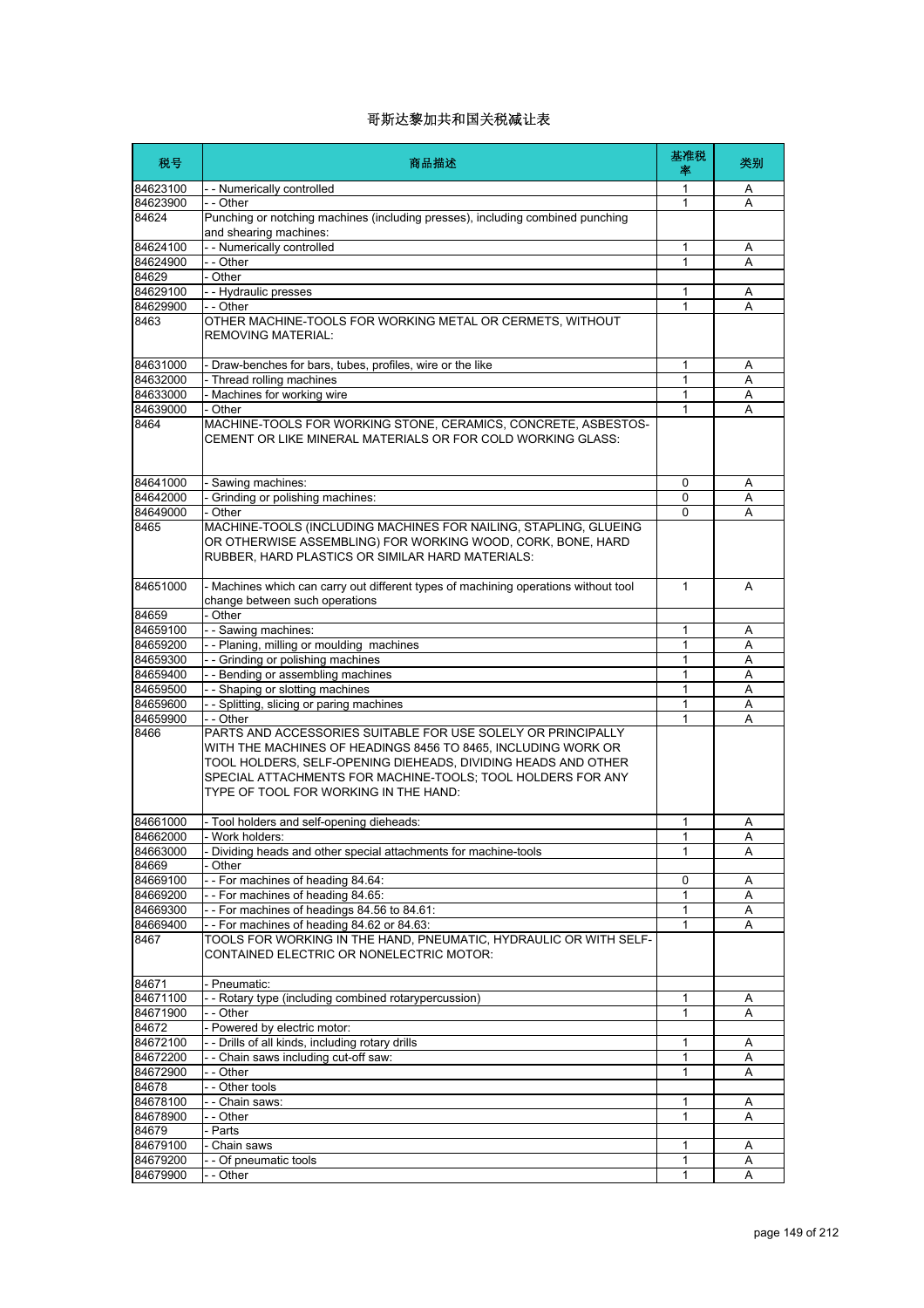| 税号       | 商品描述                                                                                                                                                                                                                                                                                      | 基准税<br>率    | 类别 |
|----------|-------------------------------------------------------------------------------------------------------------------------------------------------------------------------------------------------------------------------------------------------------------------------------------------|-------------|----|
| 8468     | MACHINERY AND APPARATUS FOR SOLDERING, BRAZING OR WELDING,<br>WHETHER OR NOT CAPABLE OF CUTTING, OTHER THAN THOSE OF HEADING<br>85.15; GAS-OPERATED SURFACE TEMPERING MACHINES AND APPLIANCES:                                                                                            |             |    |
| 84681000 | - Hand-held blowtorch                                                                                                                                                                                                                                                                     | 1           | Α  |
| 84682000 | Other gas-operated machinery and apparatus                                                                                                                                                                                                                                                | 1           | A  |
| 84688000 | Other machinery and apparatus                                                                                                                                                                                                                                                             | 1           | Α  |
| 84689000 | - Parts                                                                                                                                                                                                                                                                                   | 1           | A  |
| 8469     | TYPEWRITERS OTHER THAN PRINTERS OF HEADING 84.71; WORD-<br>PROCESSING MACHINES:                                                                                                                                                                                                           |             |    |
| 8469001  | - Automatic typewriters and word-processing machines:                                                                                                                                                                                                                                     |             |    |
| 84690011 | - - Automatic word-processing machines                                                                                                                                                                                                                                                    | 0           | Α  |
| 84690012 | - - Automatic typewriters                                                                                                                                                                                                                                                                 | 1           | Α  |
| 84690020 | - Other typewriters, electric                                                                                                                                                                                                                                                             | 1           | A  |
| 84690030 | - Other typewriters, non-electric                                                                                                                                                                                                                                                         | 1           | A  |
| 8470     | CALCULATING MACHINES AND POCKET-SIZE DATA RECORDING,<br>REPRODUCING AND DISPLAYING MACHINES WITH CALCULATING FUNCTIONS;<br>ACCOUNTING MACHINES, POSTAGE-FRANKING MACHINES, TICKET-ISSUING<br>MACHINES AND SIMILAR MACHINES, INCORPORATING A CALCULATING<br><b>DEVICE: CASH REGISTERS:</b> |             |    |
| 84701000 | - Electronic calculators capable of operation without an external source of electric<br>power and pocket-size data recording, reproducing and displaying machines with<br>calculating functions                                                                                           | $\mathbf 0$ | A  |
| 84702    | - Other electronic calculating machines:                                                                                                                                                                                                                                                  |             |    |
| 84702100 | -- Incorporating a printing device                                                                                                                                                                                                                                                        | 1           | Α  |
| 84702900 | - - Other                                                                                                                                                                                                                                                                                 | 0           | Α  |
| 84703000 | Other calculating machines                                                                                                                                                                                                                                                                | $\mathbf 0$ | A  |
| 84705000 | - Cash registers:                                                                                                                                                                                                                                                                         | $\mathbf 0$ | Α  |
| 84709000 | - Other                                                                                                                                                                                                                                                                                   | 0           | A  |
| 8471     | AUTOMATIC DATA PROCESSING MACHINES AND UNITS THEREOF; MAGNETIC<br>OR OPTICAL READERS, MACHINES FOR TRANSCRIBING DATA ONTO DATA<br>MEDIA IN CODED FORM AND MACHINES FOR PROCESSING SUCH DATA,<br>NOT ELSEWHERE SPECIFIED OR INCLUDED:                                                      |             |    |
| 84713000 | Portable digital automatic data processing machines, weighing not more than 10 kg,<br>consisting of at least a central processing unit, a keyboard and a display                                                                                                                          | $\Omega$    | A  |
| 84714    | - Other digital automatic data processing machines:                                                                                                                                                                                                                                       |             |    |
| 84714100 | - - Comprising in the same housing at least a central processing unit and an input and<br>output unit, whether or not combined                                                                                                                                                            | $\Omega$    | A  |
| 84714900 | Other, presented in the form of systems                                                                                                                                                                                                                                                   | 0           | Α  |
| 84715000 | - Digital processing units other than those of subheading 84.71 41 or 84.71 49,<br>whether or not containing in the same housing one or two of the following<br>types of unit: storage units, input units, output units                                                                   | 0           | Α  |
| 84716000 | - Input or output units, whether or not containing storage units in the same housing:                                                                                                                                                                                                     | 0           | Α  |
| 84717000 | - Storage units                                                                                                                                                                                                                                                                           | 0           | Α  |
| 84718000 | Other digital automatic data processing machines                                                                                                                                                                                                                                          | 0           | Α  |
| 84719000 | - Other                                                                                                                                                                                                                                                                                   | 0           | Α  |
| 8472     | OTHER OFFICE MACHINES (FOR EXAMPLE, HECTOGRAPH OR STENCIL<br>DUPLICATING MACHINES, ADDRESSING MACHINES, AUTOMATIC BANKNOTE<br>DISPENSERS, COINSORTING MACHINES, COIN-COUNTING OR WRAPPING<br>MACHINES, PENCIL-SHARPENING MACHINES, PERFORATING OR STAPLING<br>MACHINES):                  |             |    |
| 84721000 | - Copy machines, including mimeograph                                                                                                                                                                                                                                                     | 1           | A  |
| 84723000 | - Machines for sorting or folding mail or for inserting mail in envelopes or bands,<br>machines for opening, closing or sealing mail and machines for affixing or cancelling<br>postage stamps                                                                                            | 1           | A  |
| 847290   | - Other                                                                                                                                                                                                                                                                                   |             |    |
| 84729010 | -- Addressing machines and address plate embossing machines, other than those of<br>sub-heading 8443.39                                                                                                                                                                                   | 1           | Α  |
| 84729090 | - - Other                                                                                                                                                                                                                                                                                 | 0           | Α  |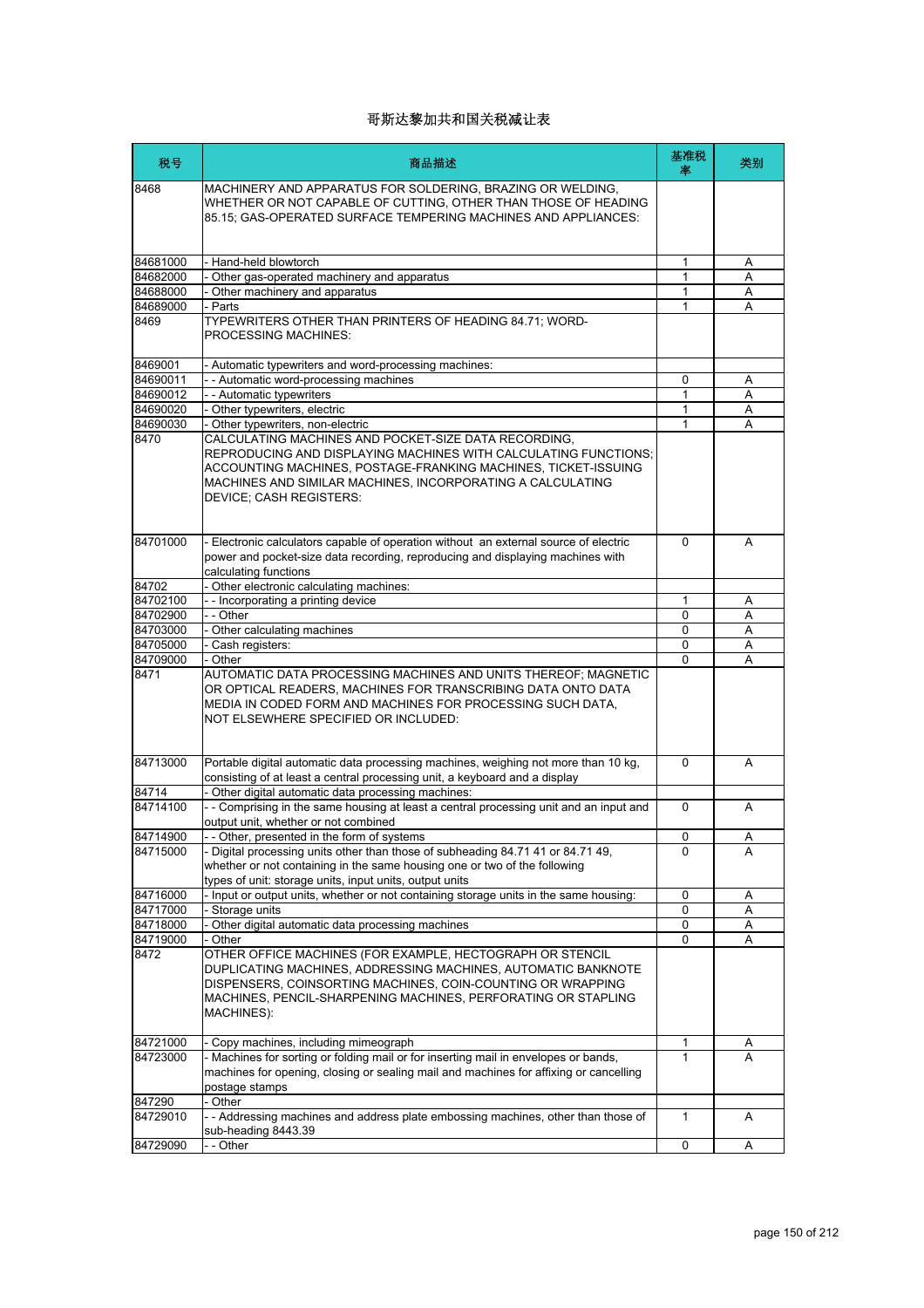| 税号       | 商品描述                                                                                                                                                                                                                                                                                                                                                                                                                                     | 基准税<br>率     | 类别 |
|----------|------------------------------------------------------------------------------------------------------------------------------------------------------------------------------------------------------------------------------------------------------------------------------------------------------------------------------------------------------------------------------------------------------------------------------------------|--------------|----|
| 8473     | PARTS AND ACCESSORIES (OTHER THAN COVERS, CARRYING CASES AND<br>THE LIKE) SUITABLE FOR USE SOLELY OR PRINCIPALLY WITH MACHINES OF<br><b>HEADINGS 84.69 TO 84.72:</b>                                                                                                                                                                                                                                                                     |              |    |
| 84731000 | - Parts and accessories of the machines of heading 84.69                                                                                                                                                                                                                                                                                                                                                                                 | $\mathbf{1}$ | Α  |
| 84732    | Parts and accessories of the machines of heading 84.70:                                                                                                                                                                                                                                                                                                                                                                                  |              |    |
| 84732100 | - - Of the electronic calculating machines of subheading 8470.10, 8470.21 or 8470.29                                                                                                                                                                                                                                                                                                                                                     | $\Omega$     | A  |
| 84732900 | - - Other                                                                                                                                                                                                                                                                                                                                                                                                                                | $\Omega$     | A  |
| 84733000 | - Parts and accessories of the machines of heading 84.71                                                                                                                                                                                                                                                                                                                                                                                 | $\mathbf 0$  | Α  |
| 84734000 | - Parts and accessories of the machines of heading 84.72                                                                                                                                                                                                                                                                                                                                                                                 | 1            | Α  |
| 84735000 | - Parts and accessories equally suitable for use with machines of two or more of the<br>headings 84.69 to 84.72                                                                                                                                                                                                                                                                                                                          | $\Omega$     | A  |
| 8474     | MACHINERY FOR SORTING, SCREENING, SEPARATING, WASHING, CRUSHING,<br>GRINDING, MIXING OR KNEADING EARTH, STONE, ORES OR OTHER MINERAL<br>SUBSTANCES, IN SOLID (INCLUDING POWDER OR PASTE) FORM; MACHINERY<br>FOR AGGLOMERATING, SHAPING OR MOULDING SOLID MINERAL FUELS,<br>CERAMIC PASTE, UNHARDENED CEMENTS, PLASTERING MATERIALS OR<br>OTHER MINERAL PRODUCTS IN POWDER OR PASTE FORM: MACHINES FOR<br>FORMING FOUNDRY MOULDS OF SAND: |              |    |
| 84741000 | - Sorting, screening, separating or washing machines                                                                                                                                                                                                                                                                                                                                                                                     | 1            | Α  |
| 84742000 | Crushing or grinding machines                                                                                                                                                                                                                                                                                                                                                                                                            | $\mathbf{1}$ | A  |
| 84743    | Mixing or kneading machines:                                                                                                                                                                                                                                                                                                                                                                                                             |              |    |
| 847431   | - - Concrete or mortar mixers:                                                                                                                                                                                                                                                                                                                                                                                                           |              |    |
| 84743110 | --- Of a capacity not exceeding 0.36 m <sup>3</sup>                                                                                                                                                                                                                                                                                                                                                                                      | 10           | С  |
| 84743190 | - - - Other                                                                                                                                                                                                                                                                                                                                                                                                                              | $\mathbf{1}$ | A  |
| 84743200 | - - Machines for mixing mineral substances with bitumen                                                                                                                                                                                                                                                                                                                                                                                  | 1            | Α  |
| 84743900 | - - Other                                                                                                                                                                                                                                                                                                                                                                                                                                | 1            | А  |
| 847480   | Other machinery and apparatus:                                                                                                                                                                                                                                                                                                                                                                                                           |              |    |
| 84748010 | - Machines for making concrete blocks                                                                                                                                                                                                                                                                                                                                                                                                    | 1            | Α  |
| 84748090 | - - Other                                                                                                                                                                                                                                                                                                                                                                                                                                | $\mathbf{1}$ | Α  |
| 84749000 | - Parts                                                                                                                                                                                                                                                                                                                                                                                                                                  | 1            | A  |
| 8475     | MACHINES FOR ASSEMBLING ELECTRIC OR ELECTRONIC LAMPS, TUBES OR<br>VALVES OR FLASHBULBS, IN GLASS ENVELOPES; MACHINES FOR<br>MANUFACTURING OR HOT WORKING GLASS OR GLASSWARE:                                                                                                                                                                                                                                                             |              |    |
| 84751000 | - Machines for assembling electric or electronic lamps, tubes or valves or flashbulbs,<br>in glass envelopes                                                                                                                                                                                                                                                                                                                             | 1            | A  |
| 84752    | - Machines for manufacturing or hot working glass or glassware:                                                                                                                                                                                                                                                                                                                                                                          |              |    |
| 84752100 | - - Machines for making optical fibres and preforms thereof                                                                                                                                                                                                                                                                                                                                                                              | $\mathbf{1}$ | Α  |
| 84752900 | - - Other                                                                                                                                                                                                                                                                                                                                                                                                                                | 1            | Α  |
| 84759000 | Parts                                                                                                                                                                                                                                                                                                                                                                                                                                    |              | Α  |
| 8476     | AUTOMATIC GOODS-VENDING MACHINES (FOR EXAMPLE, POSTAGE STAMP,<br>CIGARETTE, FOOD OR BEVERAGE MACHINES), INCLUDING MONEYCHANGING<br><b>MACHINES:</b>                                                                                                                                                                                                                                                                                      |              |    |
| 84762    | - Automatic beverage-vending machines:                                                                                                                                                                                                                                                                                                                                                                                                   |              |    |
| 84762100 | - - Incorporating heating or refrigerating devices                                                                                                                                                                                                                                                                                                                                                                                       | 15           | С  |
| 84762900 | --- Other                                                                                                                                                                                                                                                                                                                                                                                                                                | 15           | C  |
| 84768    | - - Other                                                                                                                                                                                                                                                                                                                                                                                                                                |              |    |
| 84768100 | -- Incorporating heating or refrigerating devices                                                                                                                                                                                                                                                                                                                                                                                        | 15           | С  |
| 84768900 | - - Other                                                                                                                                                                                                                                                                                                                                                                                                                                | 15           | С  |
| 84769000 | - Parts                                                                                                                                                                                                                                                                                                                                                                                                                                  | 1            | Α  |
| 8477     | MACHINERY FOR WORKING RUBBER OR PLASTICS OR FOR THE<br>MANUFACTURE OF PRODUCTS FROM THESE MATERIALS, NOT SPECIFIED OR<br>INCLUDED ELSEWHERE IN THIS CHAPTER:                                                                                                                                                                                                                                                                             |              |    |
| 84771000 | - Injection-moulding machines:                                                                                                                                                                                                                                                                                                                                                                                                           | $\mathbf 0$  | Α  |
| 84772000 | - Extruders                                                                                                                                                                                                                                                                                                                                                                                                                              | 1            | Α  |
| 84773000 | Blow moulding machines                                                                                                                                                                                                                                                                                                                                                                                                                   | 1            | Α  |
| 84774000 | - Vacuum moulding machines and other thermoforming machines                                                                                                                                                                                                                                                                                                                                                                              | 1            | Α  |
| 84775    | Other machinery for moulding or otherwise forming                                                                                                                                                                                                                                                                                                                                                                                        |              |    |
| 84775100 | -- For moulding or retreading pneumatic tyres or for moulding or otherwise forming                                                                                                                                                                                                                                                                                                                                                       | $\mathbf{1}$ | A  |
|          | inner tubes                                                                                                                                                                                                                                                                                                                                                                                                                              |              |    |
| 84775900 | - Other                                                                                                                                                                                                                                                                                                                                                                                                                                  | 1            | Α  |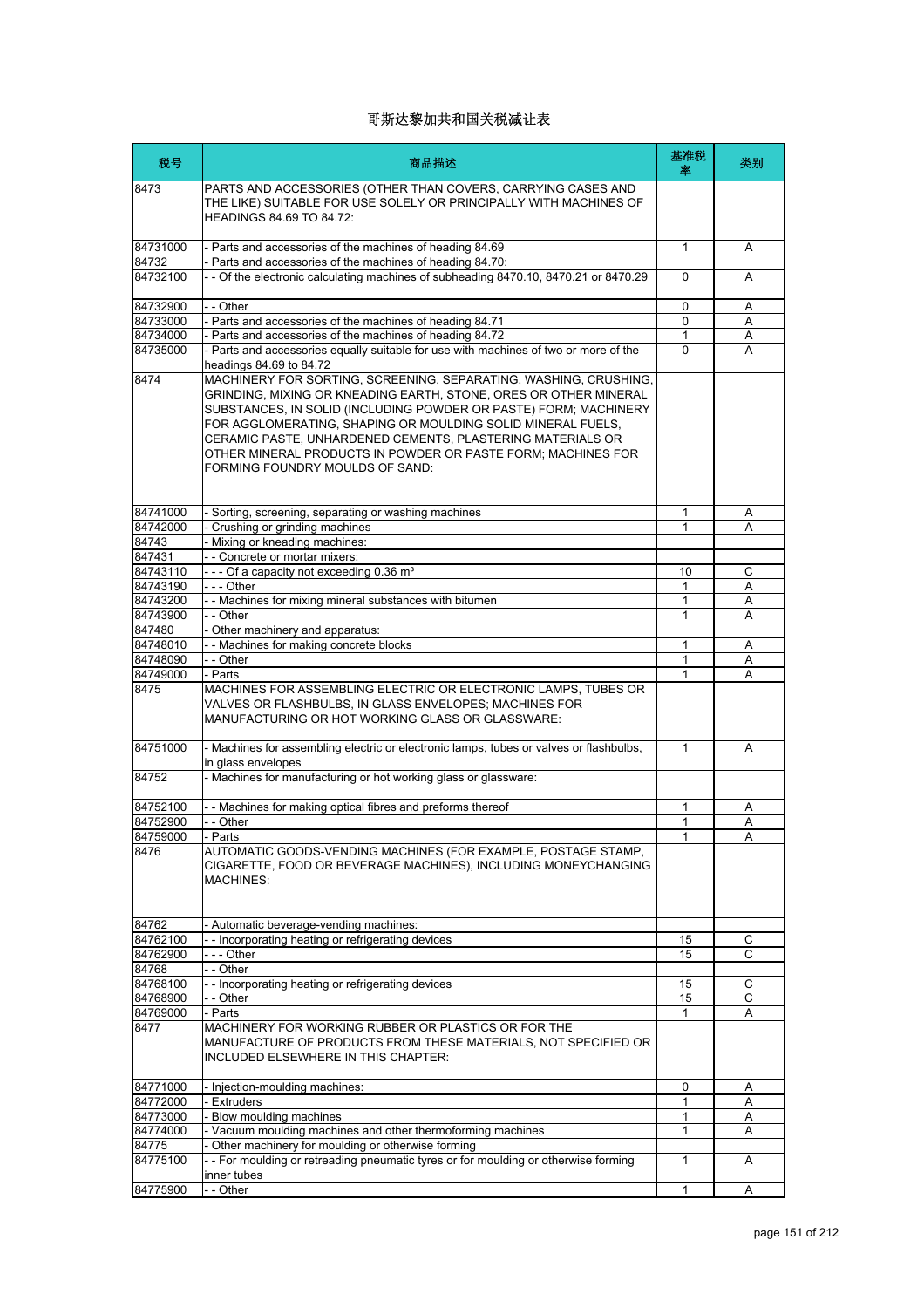| 税号               | 商品描述                                                                                                                                                                                            | 基准税<br>率     | 类别 |
|------------------|-------------------------------------------------------------------------------------------------------------------------------------------------------------------------------------------------|--------------|----|
| 84778000         | Other machinery and apparatus                                                                                                                                                                   | 1            | A  |
| 84779000         | - Parts                                                                                                                                                                                         | $\Omega$     | A  |
| 8478             | MACHINERY FOR PREPARING OR MAKING UP TOBACCO, NOT SPECIFIED OR<br>INCLUDED ELSEWHERE IN THIS CHAPTER:                                                                                           |              |    |
| 84781000         | - Machinery and apparatus                                                                                                                                                                       | 1            | Α  |
| 84789000         | - Parts                                                                                                                                                                                         | 1            | A  |
| 8479             | MACHINES AND MECHANICAL APPLIANCES HAVING INDIVIDUAL FUNCTIONS,<br>NOT SPECIFIED OR INCLUDED ELSEWHERE IN THIS CHAPTER:                                                                         |              |    |
| 84791000         | - Machinery for public works, building or the like                                                                                                                                              | $\mathbf{1}$ | Α  |
| 84792000         | - Machinery for the extraction or preparation of animal or fixed vegetable fats or oils                                                                                                         | 1            | Α  |
| 84793000         | - Presses for the manufacture of particle board or fibre building board of wood or other<br>ligneous materials and other machinery for treating wood or cork                                    | 1            | Α  |
| 84794000         | Rope- or cable-making machines                                                                                                                                                                  | 1            | Α  |
| 84795000         | - Industrial robots, not elsewhere specified or included:                                                                                                                                       | $\Omega$     | A  |
| 84796000         | - Evaporative air coolers                                                                                                                                                                       | 1            | A  |
| 84798            | Other machines and apparatus:                                                                                                                                                                   |              |    |
| 84798100         | - - For treating metal, including electric wire coilwinders                                                                                                                                     | 1            | Α  |
| 84798200         | -- Mixing, kneading, crushing, grinding, screening, sifting, homogenizing, emulsifying<br>or stirring machines:                                                                                 | 1            | A  |
| 84798900         | - - Other                                                                                                                                                                                       | 1            | Α  |
| 84799000         | - Parts                                                                                                                                                                                         | 0            | A  |
| 8480             | MOULDING BOXES FOR METAL FOUNDRY; MOULD BASES; MOULDING<br>PATTERNS; MOULDS FOR METAL (OTHER THAN INGOT MOULDS), METAL<br>CARBIDES, GLASS, MINERAL MATERIALS, RUBBER OR PLASTICS:               |              |    |
| 84801000         | Moulding boxes for metal foundry                                                                                                                                                                | 1            | Α  |
| 84802000         | - Mould plate bases                                                                                                                                                                             | 1            | Α  |
| 84803000         | Moulding patterns                                                                                                                                                                               | 1            | A  |
| 84804            | Moulds for metal or metal carbides:                                                                                                                                                             |              |    |
| 84804100         | -- For injection or compression moulding                                                                                                                                                        | 1            | Α  |
| 84804900         | - - Other                                                                                                                                                                                       | 1            | A  |
| 84805000         | - Moulds for glass                                                                                                                                                                              | 1            | A  |
| 84806000         | - Moulds for mineral materials                                                                                                                                                                  | 1            | A  |
| 84807            | - Moulds for rubber or plastics:                                                                                                                                                                |              |    |
| 84807100         | -- For injection or compression moulding                                                                                                                                                        | 1            | A  |
| 84807900<br>8481 | - - Other<br>TAPS, COCKS, VALVES AND SIMILAR APPLIANCES FOR PIPES, BOILER<br>SHELLS, TANKS, VATS OR THE LIKE, INCLUDING PRESSURE-REDUCING<br>VALVES AND THERMOSTATICALLY CONTROLLED VALVES:     | 1            | A  |
| 84811000         | Pressure-reducing valves:                                                                                                                                                                       | 1            | Α  |
| 84812000         | - Valves for oleohydraulic or pneumatic transmissions:                                                                                                                                          | 1            | A  |
| 84813000         | Check valves:                                                                                                                                                                                   |              | Α  |
| 84814000         | - Safety or relief valves:                                                                                                                                                                      | 1            | Α  |
| 848180           | Other tap-ware articles and the like                                                                                                                                                            |              |    |
| 84818010         | -- Taps, cocks and valves, of bronze or plastics, of an internal diameter not<br>exceeding 26 mm, for regulating the flow of water or other liguids at low pressure (not<br>exceeding 125 psi): | 15           | C  |
| 84818020         | --Taps, cocks and valves, of an internal diameter of less than 26 mm, with single or<br>double handles for wash basins, baths and the like, including mechanisms for flushing<br>cisterns:      | 15           | C  |
| 84818090         | - - Other                                                                                                                                                                                       | 1            | A  |
| 84819000         | - Parts                                                                                                                                                                                         | 1            | Α  |
| 8482<br>84821000 | BALL OR ROLLER BEARINGS:<br>Ball bearings                                                                                                                                                       | 1            | Α  |
| 84822000         | Tapered roller bearings, including cone and tapered roller assemblies                                                                                                                           | 1            | Α  |
| 84823000         | Spherical roller bearings                                                                                                                                                                       | 1            | Α  |
| 84824000         | Needle roller bearings                                                                                                                                                                          | 1            | Α  |
| 84825000         | Other cylindrical roller bearings                                                                                                                                                               | 1            | Α  |
| 84828000         | Other, including combined ball/roller bearings                                                                                                                                                  | 1            | Α  |
| 84829            | Parts                                                                                                                                                                                           |              |    |
| 84829100         | - Balls, needles and rollers                                                                                                                                                                    | 1            | Α  |
| 84829900         | - - Other                                                                                                                                                                                       | 1            | A  |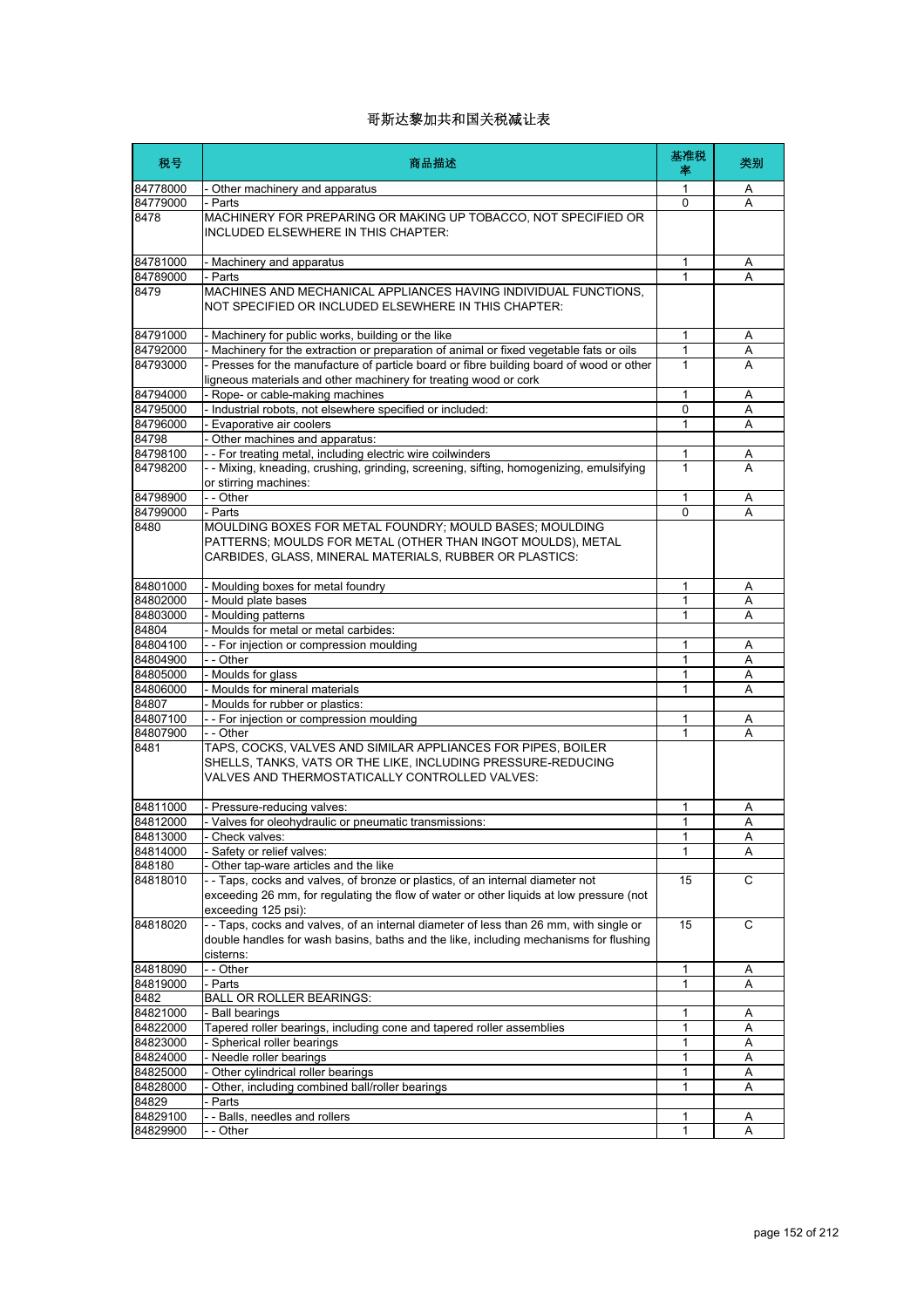| 税号                   | 商品描述                                                                                                                                                                                                                                                                                                                                                   | 基准税<br>率          | 类别     |
|----------------------|--------------------------------------------------------------------------------------------------------------------------------------------------------------------------------------------------------------------------------------------------------------------------------------------------------------------------------------------------------|-------------------|--------|
| 8483                 | TRANSMISSION SHAFTS (INCLUDING CAM SHAFTS AND CRANK SHAFTS) AND<br>CRANKS, BEARING HOUSINGS AND PLAIN SHAFT BEARINGS; GEARS AND<br>GEARING: BALL OR ROLLER SCREWS: GEAR BOXES AND OTHER SPEED<br>CHANGERS, INCLUDING TORQUE CONVERTERS; FLYWHEELS AND PULLEYS,<br>INCLUDING PULLEY BLOCKS; CLUTCHES AND SHAFT COUPLINGS INCLUDING<br>UNIVERSAL JOINTS: |                   |        |
|                      |                                                                                                                                                                                                                                                                                                                                                        |                   |        |
| 84831000<br>84832000 | Transmission shafts (including cam shafts and crank shafts) and cranks:<br>- Bearing housings, incorporating ball or roller                                                                                                                                                                                                                            | 1<br>1            | A      |
|                      | bearings                                                                                                                                                                                                                                                                                                                                               |                   |        |
| 84833000<br>84834000 | - Bearing housings, not incorporating ball or roller bearings; plain shaft bearings:<br>- Gears and gearing, other than toothed wheels, chain sprockets and other                                                                                                                                                                                      | 1<br>$\mathbf{1}$ | Α<br>A |
|                      | transmission elements presented separately; ball or roller screws; gear<br>boxes and other speed changers, including torque converters:                                                                                                                                                                                                                |                   |        |
| 848350<br>84835010   | Flywheels and pulleys, including pulley blocks:<br>-- Pulleys of an external diameter of 25 mm or more but less than 750 mm:                                                                                                                                                                                                                           | 1                 |        |
| 84835090             | - - Other                                                                                                                                                                                                                                                                                                                                              | 1                 | Α<br>A |
| 84836000             | - Clutches and shaft couplings including universal joints:                                                                                                                                                                                                                                                                                             | 1                 | Α      |
| 84839000             | - Toothed wheels, chain sprockets and other transmission elements presented<br>separately; parts:                                                                                                                                                                                                                                                      | 1                 | A      |
| 8484                 | METAL-PLASTIC GASKETS; SETS OR ASSORTMENTS OF GASKETS AND<br>SIMILAR JOINTS, DISSIMILAR IN COMPOSITION, PUT UP IN POUCHES,<br>ENVELOPES OR SIMILAR PACKINGS; MECHANICAL SEALS:                                                                                                                                                                         |                   |        |
| 84841000             | - Metal-plastic gaskets                                                                                                                                                                                                                                                                                                                                | 6                 | B      |
| 84842000             | - Mechanical seals                                                                                                                                                                                                                                                                                                                                     | 6                 | B      |
| 84849000<br>8486     | - - Other<br>MACHINERY FOR USED EXCLUSIVELY OR PRIMARILY IN THE MANUFACTURE                                                                                                                                                                                                                                                                            | 6                 | B      |
|                      | OF SEMICONDUCTORS SHAPED IN PERIFORM MONOCRYSTALS OR WAFERS.<br>SEMICONDUCTOR DEVICES, ELECTRONIC INTEGRATED CIRCUITS OR FLAT<br>SCREEN DISPLAYS; MACHINERY AND APPARATUS DESCRIBED IN NOTE 9 C)<br>OF THIS CHAPTER; PARTS AND ACCESSORIES                                                                                                             |                   |        |
| 84861000             | - Machinery for used exclusively or primarily in the manufacture of semiconductors<br>shaped in periform monocrystals or wafers                                                                                                                                                                                                                        | 1                 | A      |
| 848620               | Machinery and apparatus used in the manufacture os semiconductor devices or<br>electronic integrated circuits:                                                                                                                                                                                                                                         |                   |        |
| 84862010             | - Operated by laser or other light or photon beam processes:                                                                                                                                                                                                                                                                                           | 1                 | Α      |
| 84862020             | - - To burn dry schemes (traces) on semiconductor material                                                                                                                                                                                                                                                                                             | 0                 | Α      |
| 84862030             | - Bending, folding, straightening or flattening machines (including presses) numerically<br>controled                                                                                                                                                                                                                                                  | 1                 | A      |
| 84862040<br>84862050 | -- Grinding or polishing machines:<br>- - Extruders                                                                                                                                                                                                                                                                                                    | 1<br>1            | Α<br>Α |
| 84862060             | - Blow moulding machines                                                                                                                                                                                                                                                                                                                               | 1                 | A      |
| 84862070             | - - Resistor ovens (indirect heating)                                                                                                                                                                                                                                                                                                                  | 1                 | Α      |
| 84862080             | - induction or dielectric heating ovens                                                                                                                                                                                                                                                                                                                | 1                 | Α      |
| 8486209              | - Other                                                                                                                                                                                                                                                                                                                                                |                   |        |
| 84862091             | --- Resistors ovens (direct heating) with temperature not exceeding 900 °C, other<br>than laboratory type                                                                                                                                                                                                                                              | 10                | С      |
| 84862092<br>84862093 | --- Apparatus of ion implantation for doping semiconductor material<br>--- Apparatus for direct trace on wafers                                                                                                                                                                                                                                        | 0<br>0            | Α<br>Α |
| 84862094             | --- Photorepeater                                                                                                                                                                                                                                                                                                                                      | 1                 | Α      |
| 84862099             | $- -$ Other                                                                                                                                                                                                                                                                                                                                            | 1                 | Α      |
| 848630               | - Machinery and apparatus for the manufacture of flat screen display devices                                                                                                                                                                                                                                                                           |                   |        |
| 8486301              | - - Machine-tools for working any material by removal of material                                                                                                                                                                                                                                                                                      |                   |        |
| 84863011             | - - Operated by laser or other light or photon beam processes:                                                                                                                                                                                                                                                                                         | 0                 | Α      |
| 84863012             | --- Operated by ultrasonic processes<br>--- Operated by electro-discharge process                                                                                                                                                                                                                                                                      | 1<br>1            | Α<br>Α |
| 84863013<br>84863019 | --- Other                                                                                                                                                                                                                                                                                                                                              | 1                 | Α      |
| 84863020             | - - Sawing machines:                                                                                                                                                                                                                                                                                                                                   | 1                 | Α      |
| 84863030             | -- Grinding or polishing machines:                                                                                                                                                                                                                                                                                                                     | 1                 | A      |
| 84863040             | - - Industrial robots                                                                                                                                                                                                                                                                                                                                  | 1                 | Α      |
| 84863090             | - - Other                                                                                                                                                                                                                                                                                                                                              | 1                 | A      |
| 848640<br>84864010   | - Machinery and apparatus described in note 9 c) of this chapter<br>- Injection-moulding machines:                                                                                                                                                                                                                                                     | 1                 |        |
| 84864020             | - Vacuum moulding machines and other thermoforming machines                                                                                                                                                                                                                                                                                            | 1                 | Α<br>Α |
| 84864030             | - - For injection or compression moulding                                                                                                                                                                                                                                                                                                              | 1                 | Α      |
| 8486404              | - - Completly or partially automatic                                                                                                                                                                                                                                                                                                                   |                   |        |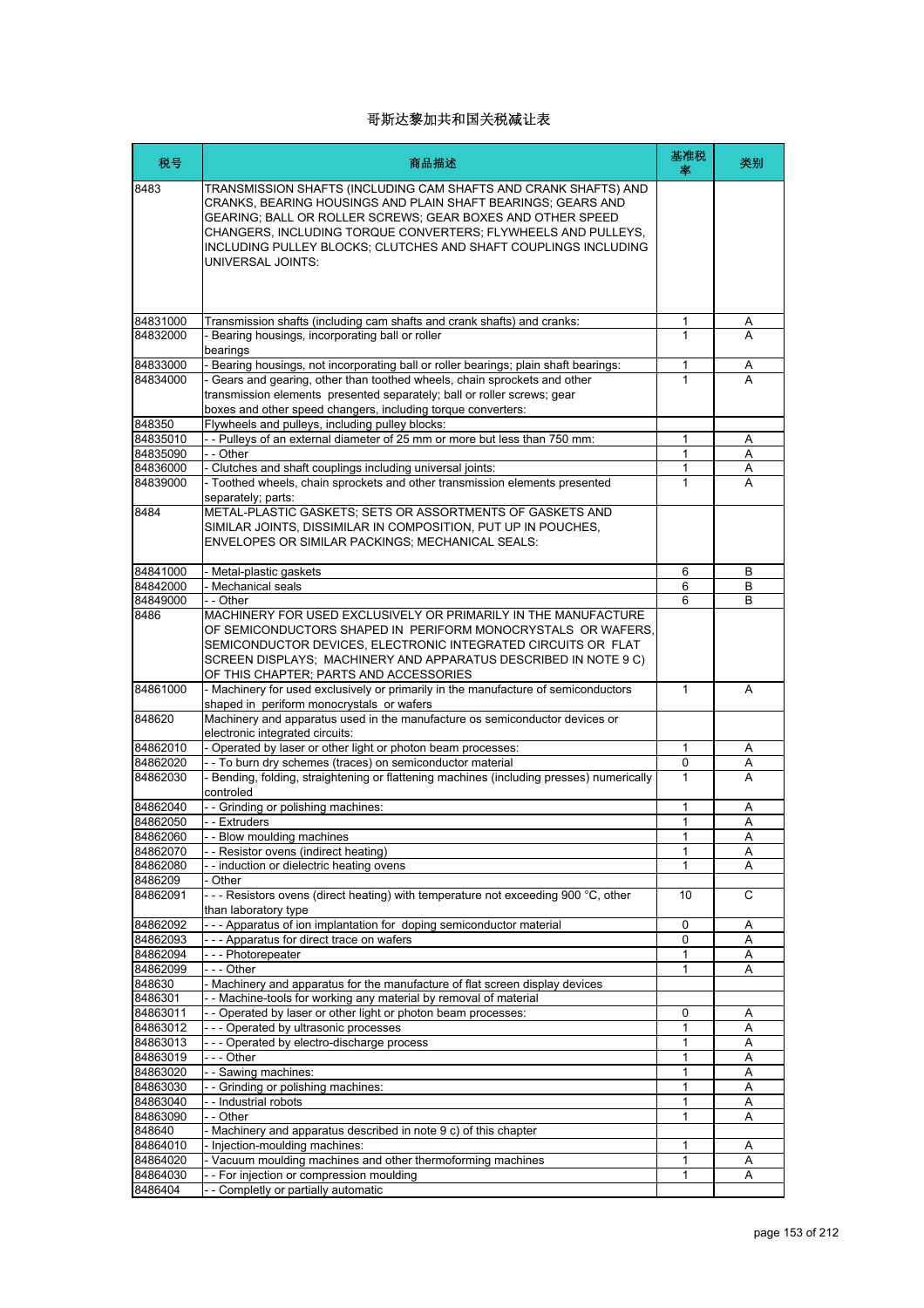| 税号                   | 商品描述                                                                                                           | 基准税<br>率 | 类别     |
|----------------------|----------------------------------------------------------------------------------------------------------------|----------|--------|
| 84864041             | --- Totally or partially automatic                                                                             | 1        | Α      |
| 84864049             | --- Other                                                                                                      | 1        | A      |
| 84864090             | - - Other                                                                                                      | 1        | Α      |
| 84869000             | - Parts and accesories                                                                                         | 1        | A      |
| 8487                 | MACHINERY PARTS OR APPARATUS, NOT ELSEWHERE IN THIS CHAPTER                                                    |          |        |
|                      | SPECIFIED OR INCLUDED, NO ELECTRICAL CONECCTION, ELECTRIC                                                      |          |        |
|                      | INSULATED PARTS, COIL, CONTACTS OR OTHER ELECTRICAL FEATURES                                                   |          |        |
| 84871000<br>84879000 | - Ships' or boats propellers and blades thereof<br>- Other                                                     | 1<br>1   | Α<br>A |
| 85                   | ELECTRICAL MACHINERY AND EQUIPMENT AND PARTS THEREOF; SOUND                                                    |          |        |
|                      | RECORDERS AND REPRODUCERS, TELEVISI ON IMAGE AND SOUND                                                         |          |        |
|                      | RECORDERS AND REPRODUCERS, AND PARTS AND ACCESSORIES OF SUCH                                                   |          |        |
|                      | ARTICLES                                                                                                       |          |        |
| 8501                 | ELECTRIC MOTORS AND GENERETORS; EXCLUDING GENERATING SETS                                                      |          |        |
| 85011000             | - Motors of an output not exceeding 37.5 W                                                                     | 1        | Α      |
| 85012000             | - Universal motors of an output exceeding 37.5 W                                                               | 1        | A      |
| 85013                | - Other DC motors; DC generators:                                                                              |          |        |
| 85013100             | -- Of an output not exceeding 750 W                                                                            | 1        | Α      |
| 85013200             | - - Of an output exceeding 750 W but not exceeding 75 kW                                                       | 1        | Α      |
| 85013300             | - - Of an output exceeding 75 kW but not exceeding 375 kW                                                      | 1        | Α      |
| 85013400             | - - Of an output exceeding 375 kW                                                                              | 1        | A      |
| 85014000             | - Other AC motors, single-phase                                                                                | 1        | Α      |
| 85015                | - Other AC motors, multi-phase:                                                                                |          |        |
| 85015100             | - - Of an output not exceeding 750 W                                                                           | 1        | Α      |
| 85015200             | - - Of an output exceeding 750 W but not exceeding 75 kW                                                       | 1        | Α      |
| 85015300             | -- Of an output exceeding 75 Kw                                                                                | 1        | A      |
| 85016                | - AC generators (alternators):                                                                                 |          |        |
| 85016100             | - - Of an output not exceeding 75 kVA                                                                          | 1        | A      |
| 85016200             | - - Of an output exceeding 75 kVA but not exceeding 375 kVA                                                    | 1        | Α      |
| 85016300             | - - Of an output exceeding 375 kVA but not exceeding 750 kVA                                                   | 1        | Α      |
| 85016400             | -- Of an output exceeding 750 kVA                                                                              | 1        | Α      |
| 8502                 | ELECTRIC GENERATING SETS AND ROTARY CONVERTERS                                                                 |          |        |
| 85021                | Generating sets with piston engines of ignition by compression (diesel or semi-diesel                          |          |        |
|                      | engines):                                                                                                      |          |        |
| 85021100             | -- Of an output not exceeding 75 kVA                                                                           | 1        | Α      |
| 85021200             | - - Of an output exceeding 75 kVA but not exceeding 375 kVA                                                    | 1        | Α      |
| 85021300             | -- Of an output exceeding 375 kVA                                                                              | 1        | Α      |
| 85022000             | - Generating sets with piston engines of spark-ignition (internal combustion engine)                           | 1        | A      |
| 85023                | - Other generating sets:                                                                                       |          |        |
| 85023100             | - - Wind-powered                                                                                               | 1        | A      |
| 85023900             | - - Other                                                                                                      | 1        | Α      |
| 85024000<br>85030000 | - Electric rotary converters<br>PARTS SUITABLE FOR USE SOLELY OR PRINCIPALLY WITH THE MACHINES OF              | 1<br>1   | Α<br>A |
|                      |                                                                                                                |          |        |
|                      | HEADING 8501 OR 8502                                                                                           |          |        |
| 8504                 | ELECTRICAL TRANSFORMERS, STATIC CONVERTERS (FOR EXAMPLE,<br>RECTIFIERS) AND REACTANCE INDUCTORS (SELF-INDUCED) |          |        |
| 85041000             | Ballasts for discharge lamps or tubes                                                                          | 1        | Α      |
| 85042                | - Liquid dielectric transformers:                                                                              |          |        |
| 85042100             | - - Of a power handling capacity not exceeding 650 kVA                                                         | 1        | A      |
| 85042200             | - - Of a power handling capacity exceeding 650 kVA but not exceeding 10,000 kVA                                | 1        | Α      |
| 85042300             | -- Of a power handling capacity exceeding 10,000 kVA                                                           | 1        | A      |
| 85043                | Other transformers:                                                                                            |          |        |
| 85043100             | - - Of a power handling capacity not exceeding 1 kVA                                                           | 1        | A      |
| 85043200             | - Of a power handling capacity exceeding 1 kVA but not exceeding 16 kVA                                        | 1        | Α      |
| 85043300             | - - Of a power handling capacity exceeding 16 kVA but not exceeding 500 kVA                                    | 1        | Α      |
| 85043400             | - Of a power handling capacity exceeding 500 kVA                                                               | 1        | Α      |
| 85044000             | - Static converters                                                                                            | 1        | Α      |
| 85045000             | - Other reactance inductors (self-induced)                                                                     | 0        | Α      |
| 85049000             | - Parts                                                                                                        | 1        | Α      |
| 8505                 | ELECTRO-MAGNETS; PERMANENT MAGNETS AND ARTICLES INTENDED TO                                                    |          |        |
|                      | BECOME PERMANENT MAGNETS; ELECTRO-MAGNETIC OR PERMANENT                                                        |          |        |
|                      | MAGNET CHUCKS, CLAMPS AND SIMILAR HOLDING DEVICES; ELECTRO-                                                    |          |        |
|                      | MAGNETIC COUPLINGS, CLUTCHES, VARIABLE SPEED DRIVES AND BRAKES;                                                |          |        |
|                      | ELECTROMAGNETIC LIFTING HEADS                                                                                  |          |        |
| 85051                | Permanent magnets and articles intended to become permanent magnets:                                           |          |        |
| 85051100             | - - Of metal                                                                                                   | 1        | Α      |
| 85051900             | - - Other                                                                                                      | 1        | Α      |
| 85052000             | - Electro-magnetic couplings, clutches; variable speed drives and brakes                                       | 1        | Α      |
| 850590               | Other, including parts:                                                                                        |          |        |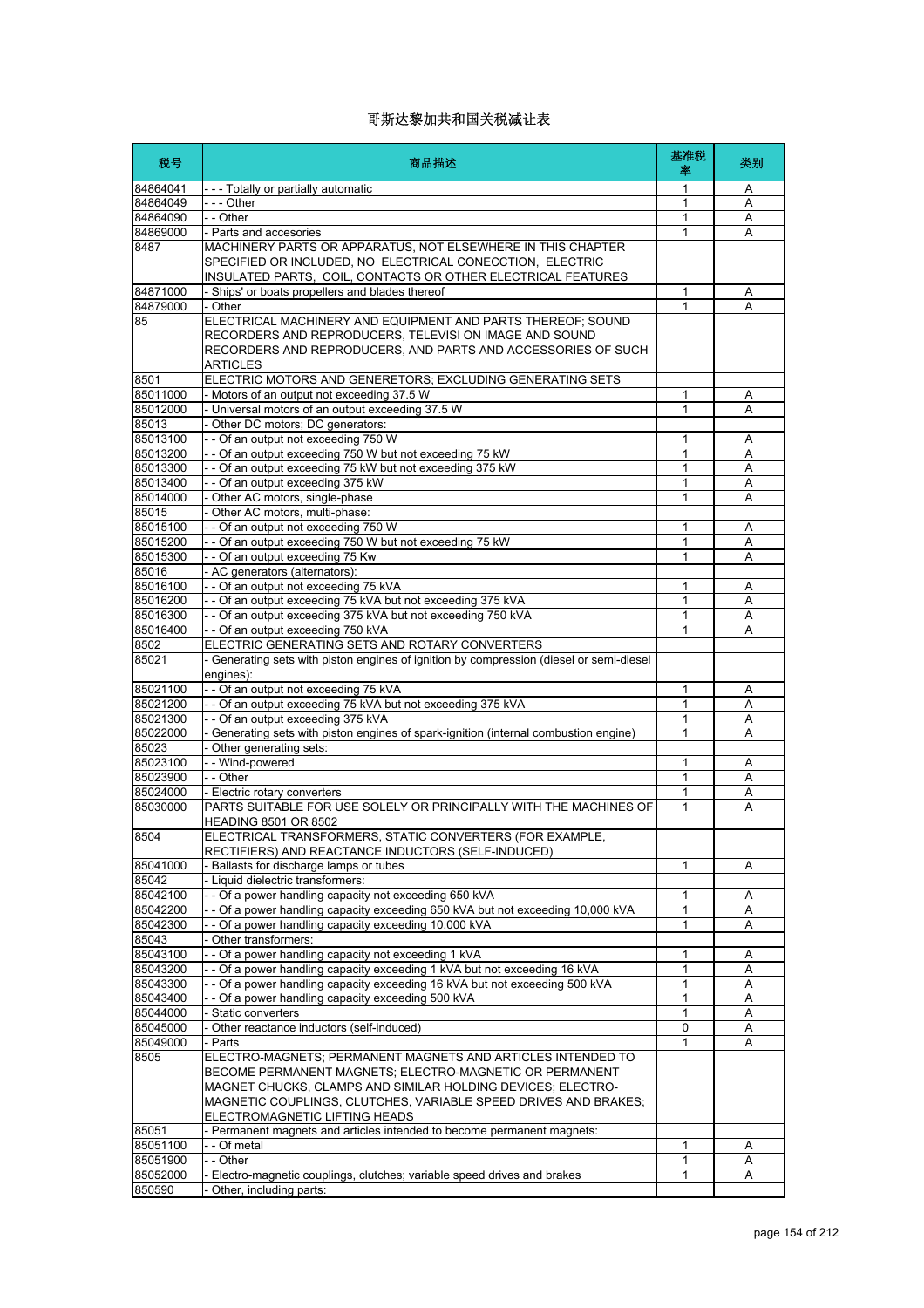| 税号                 | 商品描述                                                                                                                                                                                                               | 基准税<br>率 | 类别 |
|--------------------|--------------------------------------------------------------------------------------------------------------------------------------------------------------------------------------------------------------------|----------|----|
| 85059010           | - - Electro-magnetic lifting heads                                                                                                                                                                                 | 1        | A  |
| 85059090           | - - Other                                                                                                                                                                                                          | 1        | Α  |
| 8506               | ELECTRIC PRIMARY CELLS AND BATTERIES                                                                                                                                                                               |          |    |
| 850610<br>85061010 | - Of manganese dioxide:<br>- - Cylindrical dry cells of a voltage of 1.5 V, of an external volume not exceeding 300                                                                                                | 15       | A  |
| 85061020           | cm <sup>3</sup> , weighing not more than 100 g each<br>-- Rectangular dry cells of a voltage of 1.5 V, 6 V or 9 V of an external volume not<br>exceeding 300 cm <sup>3</sup> , weighing not more than 1 200 g each | 15       | A  |
| 85061090           | - - Other                                                                                                                                                                                                          | 1        | A  |
| 85063000           | - Of mercuric oxide                                                                                                                                                                                                | 1        | Α  |
| 85064000           | - Of silver oxide                                                                                                                                                                                                  | 1        | Α  |
| 85065000           | - Of lithium                                                                                                                                                                                                       | 1        | A  |
| 85066000           | - Of air-zinc                                                                                                                                                                                                      | 1        | Α  |
| 85068000           | - Other primary cells and batteries                                                                                                                                                                                | 1        | Α  |
| 85069000           | - Parts                                                                                                                                                                                                            | 6        | А  |
| 8507               | ELECTRIC ACCUMULATORS, INCLUDING SEPARATORS THEREFOR, WHETHER<br>OR NOT RECTANGULAR OR SQUARE                                                                                                                      |          |    |
| 85071000           | - Lead-acid, of a kind used for starting piston engines:                                                                                                                                                           | 15       | Α  |
| 85072000           | - Other lead-acid accumulators                                                                                                                                                                                     | 15       | B  |
| 85073000           | - Of nickel-cadmium                                                                                                                                                                                                | 1        | Α  |
| 85074000           | - Of nickel-iron                                                                                                                                                                                                   | 1        | A  |
| 85078000           | - Other accumulators                                                                                                                                                                                               | 1        | Α  |
| 850790             | - Parts:                                                                                                                                                                                                           |          |    |
| 85079010           | - - Separators<br>- - Other                                                                                                                                                                                        | 6        | Α  |
| 85079090<br>8508   | <b>VACUUM CLEANERS</b>                                                                                                                                                                                             | 1        | A  |
| 85081              | - With electric engine incorporated:                                                                                                                                                                               |          |    |
| 850811             | - - Of a power exceeding 1500 W and capacity of the tank or the dust bag not                                                                                                                                       |          |    |
|                    | exceeding 20L.:                                                                                                                                                                                                    |          |    |
| 85081110           | - - - For household use                                                                                                                                                                                            | 15       | Α  |
| 85081120           | --- For industrial use                                                                                                                                                                                             | 1        | Α  |
| 850819             | - - Other:                                                                                                                                                                                                         |          |    |
| 85081910           | - - - For household use                                                                                                                                                                                            | 15       | A  |
| 85081920           | --- For industrial use                                                                                                                                                                                             | 1        | Α  |
| 85086000           | - Other vacuum cleaners                                                                                                                                                                                            | 1        | Α  |
| 85087000           | -Parts                                                                                                                                                                                                             | 1        | Α  |
| 8509               | ELECTRO-MECHANICAL HOUSEHOLD APPLIANCES WITH SELF-CONTINED                                                                                                                                                         |          |    |
|                    | ELECTRIC MOTOR, EXCLUDING VACUUM CLEANERS FROM HEADING 85,08                                                                                                                                                       |          |    |
| 85094000<br>850980 | - Food grinders and mixers; fruit or vegetable juice extractors                                                                                                                                                    | 15       | A  |
| 85098010           | - Other appliances:<br>- - Floor polishers                                                                                                                                                                         | 15       | Α  |
| 85098020           | - - Kitchen waste disposers                                                                                                                                                                                        | 15       | Α  |
| 85098090           | - - Other                                                                                                                                                                                                          | 15       | C  |
| 85099000           | - Parts                                                                                                                                                                                                            | 1        | Α  |
| 8510               | SHAVERS, HAIR CLIPPERS AND HAIR-REMOVING APPLIANCES, WITH SELF-                                                                                                                                                    |          |    |
|                    | CONTAINED ELECTRIC MOTOR                                                                                                                                                                                           |          |    |
| 85101000           | - Shavers                                                                                                                                                                                                          | 10       | Α  |
| 85102000           | - Hair clippers                                                                                                                                                                                                    | 10       | Α  |
| 85103000           | Hair-removing appliances                                                                                                                                                                                           | 10       | Α  |
| 85109000           | - Parts                                                                                                                                                                                                            | 1        | Α  |
| 8511               | ELECTRICAL IGNITION OR STARTING EQUIPMENT OF A KIND USED FOR<br>SPARK-IGNITION OR COMPRESSIONIGNITION INTERNAL COMBUSTION                                                                                          |          |    |
|                    | ENGINES (FOR EXAMPLE, IGNITION MAGNETOS, MAGNETODYNAMOS,                                                                                                                                                           |          |    |
|                    | IGNITION COILS, SPARKING PLUGS AND GLOW PLUGS, STARTER MOTORS);                                                                                                                                                    |          |    |
|                    | GENERATORS (FOR EXAMPLE, DYNAMOS, ALTERNATORS) AND CUT-OUTS OF                                                                                                                                                     |          |    |
|                    | A KIND USED IN CONJUNCTION WITH SUCH ENGINES                                                                                                                                                                       |          |    |
| 85111000           | - Sparking plugs                                                                                                                                                                                                   | 1        | Α  |
| 85112000           | - Ignition magnetos; magneto-dynamos; magnetic flywheels                                                                                                                                                           | 1        | Α  |
| 85113000           | - Distributors; ignition coils                                                                                                                                                                                     | 1        | Α  |
| 85114000           | - Starter motors and dual purpose startergenerators                                                                                                                                                                | 1        | Α  |
| 85115000           | Other generators                                                                                                                                                                                                   | 1        | Α  |
| 85118000           | Other equipment and devices                                                                                                                                                                                        | 1        | A  |
| 85119000           | Parts                                                                                                                                                                                                              | 1        | A  |
| 8512               | ELECTRICAL LIGHTING OR SIGNALLING EQUIPMENT (EXCLUDING ARTICLES                                                                                                                                                    |          |    |
|                    | OF HEADING 8539), ELECTRIC WINDSHIELD WIPERS, DEFROSTERS AND                                                                                                                                                       |          |    |
|                    | DEMISTERS, OF A KIND USED FOR CYCLES OR MOTOR VEHICLES                                                                                                                                                             |          |    |
| 85121000           | - Lighting or visual signalling equipment of a kind used on bicycles                                                                                                                                               | 1        | A  |
| 85122000           | - Other lighting or visual signalling equipment                                                                                                                                                                    | 1        | Α  |
| 85123000           | Sound signalling equipment                                                                                                                                                                                         | 1        | A  |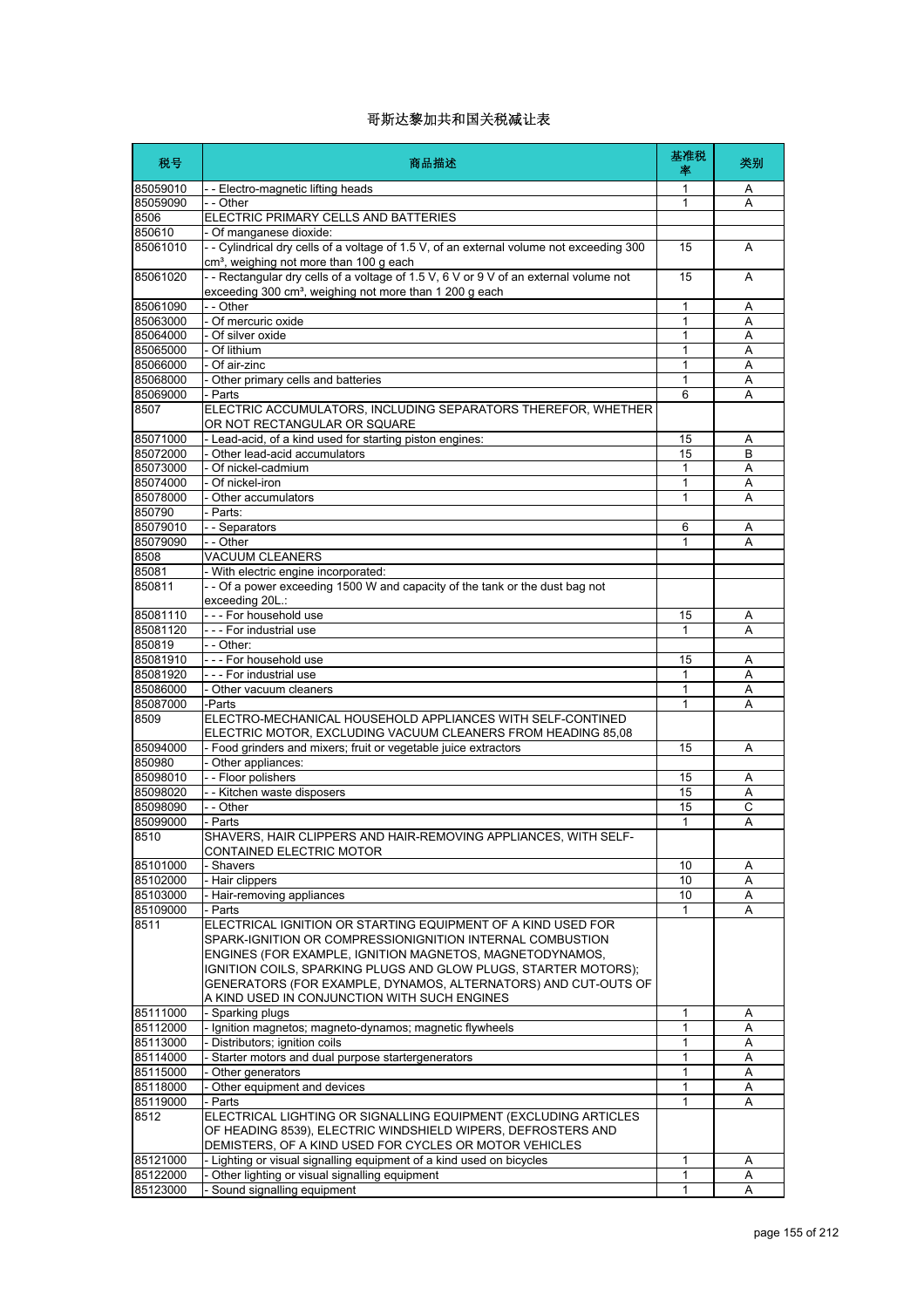| 税号                   | 商品描述                                                                                                                                                                                                                                                                                                                                                                                                                                        | 基准税<br>率     | 类别     |
|----------------------|---------------------------------------------------------------------------------------------------------------------------------------------------------------------------------------------------------------------------------------------------------------------------------------------------------------------------------------------------------------------------------------------------------------------------------------------|--------------|--------|
| 85124000             | Windshield wipers, defrosters and demisters                                                                                                                                                                                                                                                                                                                                                                                                 | 6            | A      |
| 851290               | Parts                                                                                                                                                                                                                                                                                                                                                                                                                                       |              |        |
| 85129010             | - Windshield wipers, of a kind used in vehicules of the heading 87.02                                                                                                                                                                                                                                                                                                                                                                       | 1            | Α      |
| 85129090             | - - Other                                                                                                                                                                                                                                                                                                                                                                                                                                   | 6            | Α      |
| 8513                 | PORTABLE ELECTRIC LAMPS DESIGNED TO FUNCTION BY THEIR OWN<br>SOURCE OF ENERGY (FOR EXAMPLE: OF PRIMARY CELLS, ACCUMULATORS,<br>ELECTROMAGNETIC), OTHER THAN LIGHTING EQUIPMENT OF HEADING 85.12                                                                                                                                                                                                                                             |              |        |
| 85131000             | - Lamps                                                                                                                                                                                                                                                                                                                                                                                                                                     | 6            | Α      |
| 85139000             | - Parts                                                                                                                                                                                                                                                                                                                                                                                                                                     | 6            | A      |
| 8514                 | INDUSTRIAL OR LABORATORY ELECTRIC FURNACES AND OVENS, INCLUDING<br>THOSE FUNCTIONING BY INDUCTION OR DIELECTRIC LOSS: OTHER<br>INDUSTRIAL OR LABORATORY EQUIPMENT FOR THE HEAT TREATMENT OF<br>MATERIALS BY INDUCTION OR DIELECTRIC LOSS                                                                                                                                                                                                    |              |        |
| 85141000             | - Resistance heated furnaces and ovens (of indirect heating)                                                                                                                                                                                                                                                                                                                                                                                | 0            | Α      |
| 85142000             | - Furnaces and ovens functioning by induction or dielectric loss                                                                                                                                                                                                                                                                                                                                                                            | $\mathbf{0}$ | A      |
| 851430               | Other furnaces and ovens                                                                                                                                                                                                                                                                                                                                                                                                                    |              |        |
| 85143010             | - - Resistance furnaces and ovens (of indirect heating) for a temperatures not<br>exceeding 900°C, other than laboratory furnaces                                                                                                                                                                                                                                                                                                           | 10           | C      |
| 85143090             | - - Other                                                                                                                                                                                                                                                                                                                                                                                                                                   | 0            | Α      |
| 85144000             | Other equipment for the heat treatment of materials by induction or dielectric loss                                                                                                                                                                                                                                                                                                                                                         | $\mathbf{1}$ | Α      |
| 85149000             | - Parts:                                                                                                                                                                                                                                                                                                                                                                                                                                    | 0            | A      |
| 8515                 | ELECTRIC (INCLUDING ELECTRICALLY HEATED GAS), LASER OR OTHER LIGHT<br>OR PHOTON BEAM, ULTRASONIC, ELECTRON BEAM, MAGNETIC PULSE OR<br>PLASMA ARC SOLDERING, BRAZING OR WELDING MACHINES AND<br>APPARATUS, WHETHER OR NOT CAPABLE OF CUTTING; ELECTRIC MACHINES<br>AND APPARATUS FOR HOT SPRAYING OF METALS OR CERMETS                                                                                                                       |              |        |
| 85151                | Brazing or soldering machines and apparatus:                                                                                                                                                                                                                                                                                                                                                                                                |              |        |
| 85151100             | -- Soldering irons and guns                                                                                                                                                                                                                                                                                                                                                                                                                 | 1            | Α      |
| 85151900             | - - Other                                                                                                                                                                                                                                                                                                                                                                                                                                   | $\mathbf{1}$ | A      |
| 85152                | Machines and apparatus for resistance welding of metal:                                                                                                                                                                                                                                                                                                                                                                                     |              |        |
| 85152100<br>85152900 | -- Fully or partly automatic<br>- - Other                                                                                                                                                                                                                                                                                                                                                                                                   | 1<br>1       | Α<br>A |
| 85153                | - Machines and apparatus for welding metal, of plasma arc:                                                                                                                                                                                                                                                                                                                                                                                  |              |        |
| 85153100             | - - Fully or partly automatic                                                                                                                                                                                                                                                                                                                                                                                                               | 1            | Α      |
| 851539               | - - Other:                                                                                                                                                                                                                                                                                                                                                                                                                                  |              |        |
| 85153910             | --- For arc welding, AC, for an operating current of 180 A or more but not more than<br>250 A, with coated electrodes                                                                                                                                                                                                                                                                                                                       | 1            | A      |
| 85153990             | $- -$ Other                                                                                                                                                                                                                                                                                                                                                                                                                                 | 1            | Α      |
| 85158000             | Other machinery and apparatus                                                                                                                                                                                                                                                                                                                                                                                                               | 1            | Α      |
| 85159000             | - Parts                                                                                                                                                                                                                                                                                                                                                                                                                                     | 1            | Α      |
| 8516                 | ELECTRIC INSTANTANEOUS OR STORAGE WATER HEATERS AND IMMERSION<br>HEATERS; ELECTRIC SPACE HEATING APPARATUS AND SOIL HEATING<br>APPARATUS; ELECTROTHERMIC HAIR-DRESSING APPARATUS (FOR EXAMPLE,<br>HAIR DRIERS, HAIR CURLERS, CURLING TONG HEATERS) AND HAND DRIERS;<br>ELECTRIC SMOOTHING IRONS: OTHER ELECTRO-THERMIC APPLIANCES OF A<br>KIND USED FOR HOUSEHOLD PURPOSES; ELECTRIC HEATING RESISTORS,<br>OTHER THAN THOSE OF HEADING 8545 |              |        |
| 85161000             | - Electric instantaneous or storage water heaters and immersion heaters                                                                                                                                                                                                                                                                                                                                                                     | <b>MFN</b>   | Ε      |
| 85162<br>85162100    | - Electric space heating apparatus and electric soil heating apparatus:<br>-- Storage heating radiators                                                                                                                                                                                                                                                                                                                                     | 15           | Α      |
| 85162900             | - - Other                                                                                                                                                                                                                                                                                                                                                                                                                                   | 15           | Α      |
| 85163                | Electro-thermic hair-dressing or hand-drying apparatus:                                                                                                                                                                                                                                                                                                                                                                                     |              |        |
| 85163100             | - - Hair driers                                                                                                                                                                                                                                                                                                                                                                                                                             | 15           | Α      |
| 85163200             | - - Other hair-dressing apparatus                                                                                                                                                                                                                                                                                                                                                                                                           | 15           | Α      |
| 85163300             | - Hand-drying apparatus                                                                                                                                                                                                                                                                                                                                                                                                                     | 15           | Α      |
| 85164000             | Electric smoothing irons                                                                                                                                                                                                                                                                                                                                                                                                                    | 10           | Α      |
| 85165000             | Microwave ovens                                                                                                                                                                                                                                                                                                                                                                                                                             | 6            | Α      |
| 85166000             | Other ovens; cookers, cooking plates, boiling rings, grillers and roasters:                                                                                                                                                                                                                                                                                                                                                                 | 15           | G      |
| 85167                | Other electro-thermic appliances:                                                                                                                                                                                                                                                                                                                                                                                                           |              |        |
| 85167100             | - Coffee or tea-makers                                                                                                                                                                                                                                                                                                                                                                                                                      | 15           | Α      |
| 85167200             | - Toasters                                                                                                                                                                                                                                                                                                                                                                                                                                  | 15           | Α      |
| 85167900             | - - Other                                                                                                                                                                                                                                                                                                                                                                                                                                   | 15           | Α      |
| 851680               | - Electric heating resistors:                                                                                                                                                                                                                                                                                                                                                                                                               |              |        |
| 85168010             | -- Flat, of rectangular (other than square) or sealed cylindrical cross-section,<br>externally coated with non-alloy steel or copper of a capacity not exceeding 900 W                                                                                                                                                                                                                                                                      | $\mathbf{1}$ | A      |
| 85168020             | - - Strip type (flat, circular or semi-circular), cylindrical, finned, of a capacity not<br>exceeding 2 500 W, externally coated with non-alloy steel or copper                                                                                                                                                                                                                                                                             | 1            | Α      |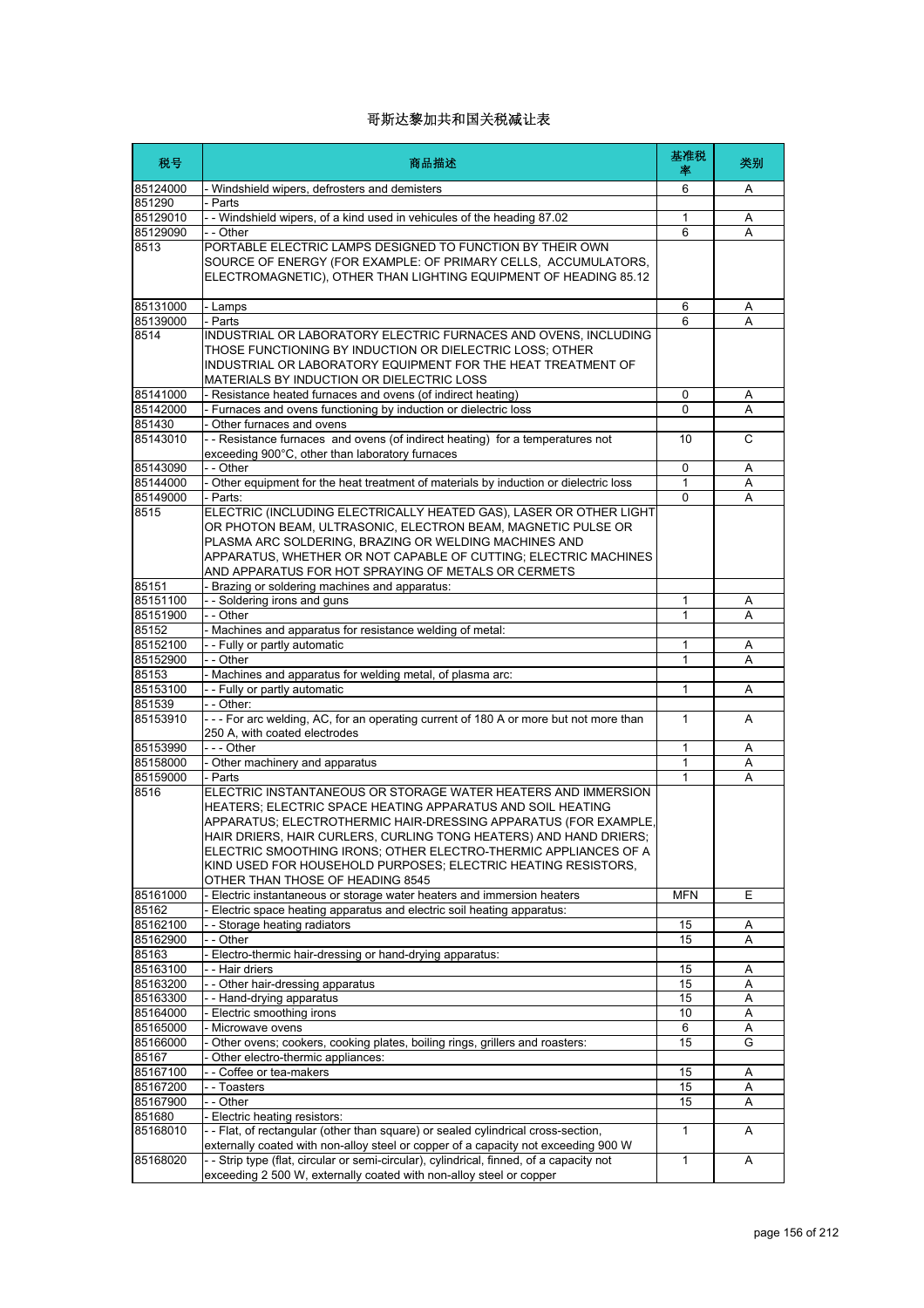| 税号                  | 商品描述                                                                                                                                                                                                                                                                                                                                                                                      | 基准税<br>率     | 类别 |
|---------------------|-------------------------------------------------------------------------------------------------------------------------------------------------------------------------------------------------------------------------------------------------------------------------------------------------------------------------------------------------------------------------------------------|--------------|----|
| 85168030            | - - Immersion type, of a capacity not exceeding 9 000 W, externally coated with non-<br>alloy steel or copper                                                                                                                                                                                                                                                                             | 1            | A  |
| 85168040            | -- Reinforced, for cookers, other than sealed disc type                                                                                                                                                                                                                                                                                                                                   | 1            | Α  |
| 85168090            | - - Other                                                                                                                                                                                                                                                                                                                                                                                 | 1            | Α  |
| 85169000            | - Parts                                                                                                                                                                                                                                                                                                                                                                                   | 1            | A  |
| 8517                | TELEPHONES, INCLUDING MOBILE PHONES (CELLULAR PHONES) AND THOSE<br>OF OTHER WIRELESS NETWORKS; OTHER DEVICES FOR VOICE<br>TRANSMISSION OR VOICE RECEPTION, IMAGES OR OTHER DATA, INCLUDING<br>COMMUNICATIONS NETWORK WITH OR WITHOUT CABLE (SUCH AS LOCAL<br>NETWORKS (LAN) O EXTENDED (WAN)), OTHER THAN TRANSMISSION OR<br>RECEPTION APPARATUS OF HEADINGS 84.43, 85.25, 85.27 OR 85.28 |              |    |
| 85171               | - Telephones, including mobile phones (cellular phones) and those of ohter wireless<br>networks:                                                                                                                                                                                                                                                                                          |              |    |
| 85171100            | -- Telephones with cordless handsets with microphone combine                                                                                                                                                                                                                                                                                                                              | 0            | A  |
| 85171200            | - - Mobile phones (cellular phones) and those of other wireless networks                                                                                                                                                                                                                                                                                                                  | 0            | Α  |
| 85171800            | - - Other                                                                                                                                                                                                                                                                                                                                                                                 | $\Omega$     | Α  |
| 85176               | - Other aparatus for voice transmission and reception, image or other data, including<br>communications networks with or without cable (such as local networks (LAN) or<br>extended (WAN) );                                                                                                                                                                                              |              |    |
| 851761              | - - Base stations:                                                                                                                                                                                                                                                                                                                                                                        |              |    |
| 85176110<br>8517612 | --- Telecommunication apparatus for carrier-current or digital telecommunication<br>- - - Transmitters:                                                                                                                                                                                                                                                                                   | 0            | Α  |
| 85176121            | ---- For broadcasting                                                                                                                                                                                                                                                                                                                                                                     | 1            | Α  |
| 85176122            | - - - - With receptor incorporated                                                                                                                                                                                                                                                                                                                                                        | 0            | Α  |
| 85176129            |                                                                                                                                                                                                                                                                                                                                                                                           | 0            | Α  |
| 85176200            | -- Apparatus for the reception, conversion and transmission or regeneration of voice,<br>image or other data, including switching and routing apparatus                                                                                                                                                                                                                                   | 0            | A  |
| 851769              | - - Other                                                                                                                                                                                                                                                                                                                                                                                 |              |    |
| 85176910            | --- Telephonic or telegraphic receivers                                                                                                                                                                                                                                                                                                                                                   | 0            | Α  |
| 85176990            | - - - Other                                                                                                                                                                                                                                                                                                                                                                               | 0            | Α  |
| 85177000            | - Parts                                                                                                                                                                                                                                                                                                                                                                                   | 0            | A  |
| 8518                | MICROPHONES AND STANDS THEREOF; LOUDSPEAKERS, WHETHER OR NOT<br>MOUNTED IN THEIR CASES; HEADPHONES AND EARPHONES, WHETHER OR<br>NOT COMBINED WITH A MICROPHONE, AND SETS CONSISTING OF A<br>MICROPHONE AND ONE OR MORE LOUDSPEAKERS; AUDIO-FREQUENCY<br>ELECTRIC AMPLIFIERS; ELECTRIC SOUND AMPLIFIER SETS                                                                                |              |    |
| 85181000            | - Microphones and stands thereof                                                                                                                                                                                                                                                                                                                                                          | 0            | Α  |
| 85182               | - Loudspeakers, whether or not mounted in their cases:                                                                                                                                                                                                                                                                                                                                    |              |    |
| 85182100            | -- Single loudspeakers, mounted in their case                                                                                                                                                                                                                                                                                                                                             | 1            | Α  |
| 85182200            | - Multiple loudspeakers, mounted in the same case                                                                                                                                                                                                                                                                                                                                         | 1            | Α  |
| 85182900            | - - Other                                                                                                                                                                                                                                                                                                                                                                                 | 0            | Α  |
| 85183000            | - Headphones and earphones, whether or not combined with a microphone, and sets<br>consisting of a microphone and one or more loudspeakers                                                                                                                                                                                                                                                | $\mathbf{1}$ | А  |
| 85184000            | - Audio-frequency electric amplifiers                                                                                                                                                                                                                                                                                                                                                     | 1            | Α  |
| 85185000            | - Electric sound amplifier sets                                                                                                                                                                                                                                                                                                                                                           | 1            | Α  |
| 85189000<br>8519    | - Parts<br>SOUND RECORD APPARATUS; SOUND REPRODUCING APPARATUS, SOUND<br>RECORD AND PLAYER DEVICES                                                                                                                                                                                                                                                                                        | 1            | Α  |
| 851920              | Coins, bills, cards, tokens or any other cash media operetad apparatus                                                                                                                                                                                                                                                                                                                    |              |    |
| 85192010            | - - Coin- or token-operated record players                                                                                                                                                                                                                                                                                                                                                | 15           | A  |
| 85192090            | - - Other                                                                                                                                                                                                                                                                                                                                                                                 | 15           | Α  |
| 851930              | - Turntables                                                                                                                                                                                                                                                                                                                                                                              |              |    |
| 8519301             | - - With automatic record changing mechanism:                                                                                                                                                                                                                                                                                                                                             |              |    |
| 85193011            | --- CKD, put up in kits                                                                                                                                                                                                                                                                                                                                                                   | 6            | Α  |
| 85193019            | --- Other                                                                                                                                                                                                                                                                                                                                                                                 | 15           | Α  |
| 85193090            | - - Other                                                                                                                                                                                                                                                                                                                                                                                 | 15           | Α  |
| 85195000            | - Telephone answering machines                                                                                                                                                                                                                                                                                                                                                            | 0            | Α  |
| 85198               | - Other apparatus:                                                                                                                                                                                                                                                                                                                                                                        |              |    |
| 851981              | - - Using a magnetic, optical or semiconductor support:                                                                                                                                                                                                                                                                                                                                   |              |    |
| 85198110            | --- Transcribing machines                                                                                                                                                                                                                                                                                                                                                                 | 15           | Α  |
| 8519812             | --- Pocket-size cassette-players:                                                                                                                                                                                                                                                                                                                                                         |              |    |
| 85198121            | ---- CKD, put up in kits                                                                                                                                                                                                                                                                                                                                                                  | 6            | Α  |
| 85198129            | $- - -$ Other                                                                                                                                                                                                                                                                                                                                                                             | 15           | Α  |
| 8519813             | - - Other cassette-players:                                                                                                                                                                                                                                                                                                                                                               |              |    |
| 85198131            | ---- CKD, put up in kits                                                                                                                                                                                                                                                                                                                                                                  | 6            | Α  |
| 85198139            |                                                                                                                                                                                                                                                                                                                                                                                           | 15           | Α  |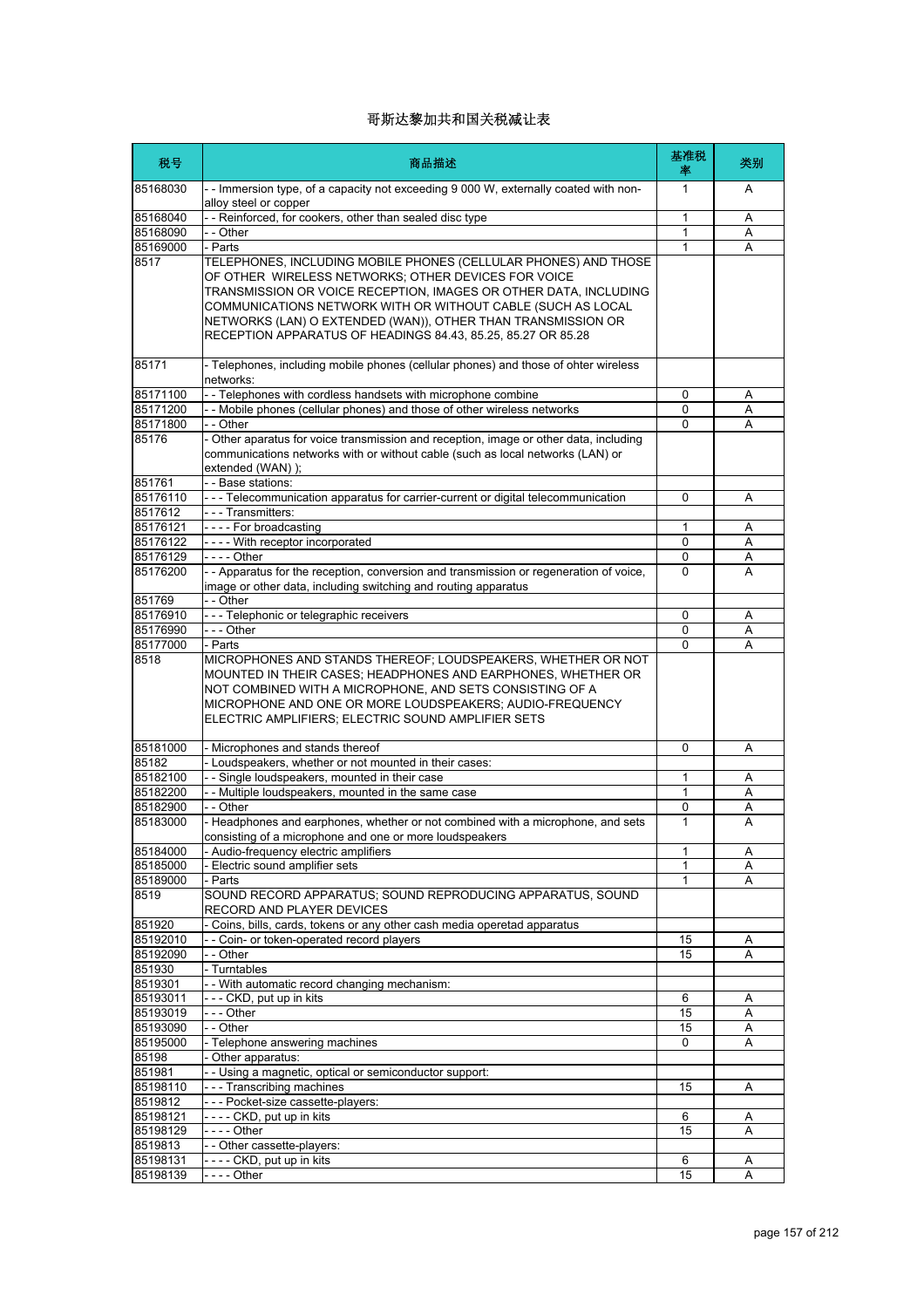| 税号               | 商品描述                                                                                                                                                                                                                                                                                         | 基准税<br>率    | 类别     |
|------------------|----------------------------------------------------------------------------------------------------------------------------------------------------------------------------------------------------------------------------------------------------------------------------------------------|-------------|--------|
| 85198140         | --- Dictating machines not capable of operating without an external source of power                                                                                                                                                                                                          | 15          | A      |
| 8519815          | --- Digital Apparatus:                                                                                                                                                                                                                                                                       |             |        |
| 85198151         | ---- CKD, put up in kits                                                                                                                                                                                                                                                                     | 6           | A      |
| 85198159         | - - - - Other                                                                                                                                                                                                                                                                                | 15          | A      |
| 8519816          | - - Other cassette-players:                                                                                                                                                                                                                                                                  |             |        |
| 85198161         | ---- CKD, put up in kits                                                                                                                                                                                                                                                                     | 6           | A      |
| 85198169         | $- - -$ Other                                                                                                                                                                                                                                                                                | 15          | Α      |
| 85198190         | - - - Other                                                                                                                                                                                                                                                                                  | 15          | A      |
| 851989           | $-$ Other:                                                                                                                                                                                                                                                                                   |             |        |
| 8519891          | --- Turntables without loudspeakers                                                                                                                                                                                                                                                          |             |        |
| 85198911         | - - - - CKD, put up in kits                                                                                                                                                                                                                                                                  | 6           | Α      |
| 85198919         | $--$ Other                                                                                                                                                                                                                                                                                   | 15          | Α      |
| 8519892          | - - - Other turntables                                                                                                                                                                                                                                                                       |             |        |
| 85198921         | ---- CKD, put up in kits                                                                                                                                                                                                                                                                     | 6           | A      |
| 85198929         | - - - - Other                                                                                                                                                                                                                                                                                | 15          | Α      |
| 85198930         | --- Transcribing machines                                                                                                                                                                                                                                                                    | 15          | Α      |
| 85198990<br>8521 | --- Other<br>VIDEO RECORDING OR REPRODUCING APPARATUS, WHETHER OR NOT                                                                                                                                                                                                                        | 15          | A      |
|                  | INCORPORATING A VIDEO TUNER RECEIVER                                                                                                                                                                                                                                                         |             |        |
| 852110           | - Magnetic tape-type:                                                                                                                                                                                                                                                                        |             |        |
| 85211010         | --- CKD, put up in kits                                                                                                                                                                                                                                                                      | 6           | Α      |
| 85211020         | Reproducing apparatus for "magazineprogrammes" for tape of a width of 19 mm or<br>more, whether or not incorporating a unit for programming sequential operation, for                                                                                                                        | 10          | A      |
| 85211090         | television companies<br>- - Other                                                                                                                                                                                                                                                            | 15          |        |
| 85219000         | - Other                                                                                                                                                                                                                                                                                      | 15          | Α<br>Α |
| 8522             | PARTS AND ACCESSORIES SUITABLE FOR USE SOLELY OR PRINCIPALLY                                                                                                                                                                                                                                 |             |        |
|                  | WITH THE APPARATUS OF HEADINGS 8519 TO 8521                                                                                                                                                                                                                                                  |             |        |
| 85221000         | - Pick-up cartridges                                                                                                                                                                                                                                                                         | 1           | A      |
| 852290           | - Other:                                                                                                                                                                                                                                                                                     |             |        |
| 85229010         | -- Cabinets and cases of wood                                                                                                                                                                                                                                                                | 15          | С      |
| 85229090         | - - Other                                                                                                                                                                                                                                                                                    | 1           | Α      |
| 8523             | DISCS; TAPES, PERMANENT DATA BASED SEMICONDUCTOR STORAGE<br>DEVICES, SMART CARDS, AND OTHER PREPARED UNRECORDED MEDIA FOR<br>SOUND RECORDING OR SIMILAR RECORDING OF OTHER PHENOMENA,<br>INCLUDING MATRICES AND MASTERS FOR THE PRODUCTION OF RECORDS.<br>OTHER THAN PRODUCTS OF CHAPTER 37: |             |        |
| 85232            | - Magnetic:                                                                                                                                                                                                                                                                                  |             |        |
| 852321           | - Cards with magnetic band:                                                                                                                                                                                                                                                                  |             |        |
| 85232110         | --- Unrecorded                                                                                                                                                                                                                                                                               | 0           | Α      |
| 85232120         | --- Recorded                                                                                                                                                                                                                                                                                 | 0           | А      |
| 852329           | - - Other                                                                                                                                                                                                                                                                                    |             |        |
| 8523291          | --- Unrecorded magnetic tapes:                                                                                                                                                                                                                                                               |             |        |
| 85232911         | --- For sound recording, on Tapes                                                                                                                                                                                                                                                            | 0           | Α      |
| 85232919         |                                                                                                                                                                                                                                                                                              | 0           | Α      |
| 8523292          | --- Magnetic disks for automatic data processing machines, unrecorded:                                                                                                                                                                                                                       |             |        |
| 85232921         | - - - - Removable                                                                                                                                                                                                                                                                            | 0           | Α      |
| 85232929         | - - - - Other                                                                                                                                                                                                                                                                                | 0           | Α      |
| 85232930         | --- Other magnetic disks, unrecorded                                                                                                                                                                                                                                                         | $\mathbf 0$ | Α      |
| 85232940         | - - Magnetic tapes for reproducing phenomena other than sound or<br>image, recorded                                                                                                                                                                                                          | 0           | A      |
| 8523295          | --- Other magnetic tapes, recorded:                                                                                                                                                                                                                                                          |             |        |
| 85232951         | - - - - Educational                                                                                                                                                                                                                                                                          | 6           | Α      |
| 85232952         | ---- Other, of a width of 19 mm or more for reproducing sound and image                                                                                                                                                                                                                      | 6           | Α      |
| 85232953         | ---- Other, for reproducing sound and image                                                                                                                                                                                                                                                  | 15          | Α      |
| 85232954         | ---- Other, for reproducing sound only                                                                                                                                                                                                                                                       | 15          | Α      |
| 85232959         |                                                                                                                                                                                                                                                                                              | 15          | Α      |
| 85232960         | --- Magnetic disks for reproducing phenomena other than sound or<br>image, fixed or removable, for automatic data processing machines, recorded                                                                                                                                              | $\Omega$    | A      |
| 8523299          | - - - Other                                                                                                                                                                                                                                                                                  |             |        |
| 85232991         | ---- For reproducing phenomena other than sound or image, recorded                                                                                                                                                                                                                           | $\mathbf 0$ | Α      |
| 85232999         | -  -  -  - Other                                                                                                                                                                                                                                                                             | 0           | Α      |
| 852340           | - Optical media:                                                                                                                                                                                                                                                                             |             |        |
| 8523401          | - - Discs for laser reading systems, recorded:                                                                                                                                                                                                                                               |             |        |
| 85234011         | --- For reproducing phenomena other than sound or image                                                                                                                                                                                                                                      | 0           | A      |
| 85234012         | --- For reproducing sound only                                                                                                                                                                                                                                                               | 10          | Α      |
| 85234019         | -  -  -  Other                                                                                                                                                                                                                                                                               | 1           | Α      |
| 8523402          | - - Other, recorded:                                                                                                                                                                                                                                                                         |             |        |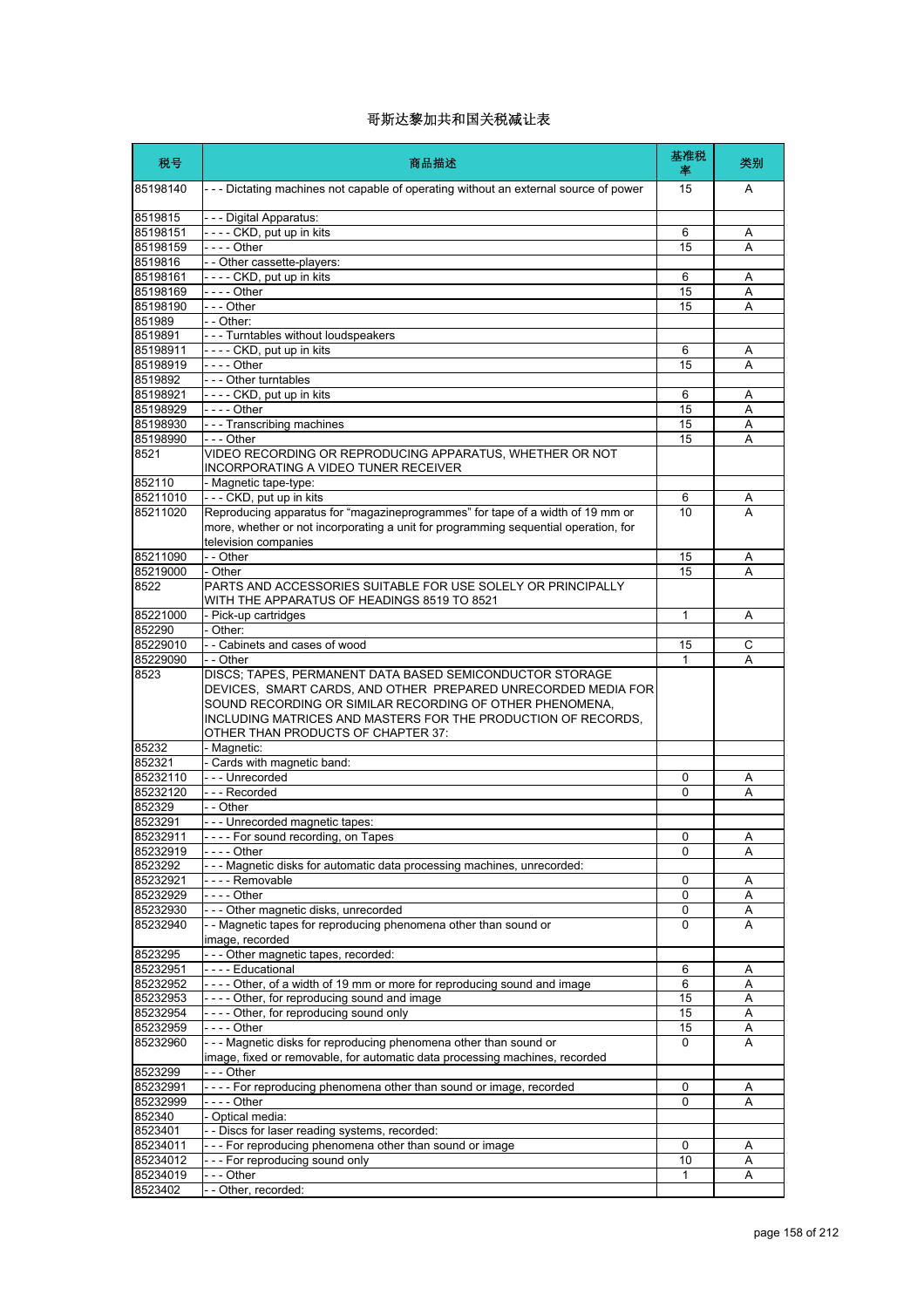| 税号                   | 商品描述                                                                                                                           | 基准税<br>率     | 类别     |
|----------------------|--------------------------------------------------------------------------------------------------------------------------------|--------------|--------|
| 85234021             | --- For reproducing phenomena other than sound or image                                                                        | 0            | Α      |
| 85234029             | $- -$ - Other                                                                                                                  | 0            | Α      |
| 85234090             | - - Other, unrecorded                                                                                                          | 0            | Α      |
| 85235                | - Semiconductor media:<br>- - Permanent data storage divices, semiconductor based:                                             |              |        |
| 852351<br>85235110   | - - - Unrecorded                                                                                                               | 0            | Α      |
| 85235120             | --- Recorded                                                                                                                   | 0            | Α      |
| 852352               | - - Smart cards:                                                                                                               |              |        |
| 85235210             | --- Smart cards incorporating an electronic integrated circuits                                                                | $\Omega$     | Α      |
| 85235290             | $- -$ Parts                                                                                                                    | 0            | Α      |
| 852359               | - - Other                                                                                                                      |              |        |
| 85235910             | --- Proximity cards and tags                                                                                                   | 0            | Α      |
| 85235920             | - - - Other cards and tags                                                                                                     | 0            | Α      |
| 85235930<br>8523599  | --- Parts of cards and tags of subheadings 8523.59.10 and 8523.59.20<br>- - - Other:                                           | 0            | A      |
| 85235991             | ---- Unrecorded                                                                                                                | 0            | Α      |
| 85235992             | - - - - Recorded                                                                                                               | 0            | Α      |
| 852380               | - Other                                                                                                                        |              |        |
| 8523801              | - - Albums (of Vinyl acetate) for turntables:                                                                                  |              |        |
| 85238011             | - - - Educational                                                                                                              | 6            | Α      |
| 85238019             | $- -$ Other                                                                                                                    | 15           | Α      |
| 85238020             | - - Master records or metal matrices                                                                                           | 1            | Α      |
| 8523809              | - - Other:                                                                                                                     |              |        |
| 85238091             | --- Unrecorded                                                                                                                 | 0<br>0       | Α      |
| 85238092<br>8525     | --- Recorded<br>TRANSMISSION APPARATUS FOR RADIO-BROADCASTING OR TELEVISION.                                                   |              | A      |
|                      | WHETHER OR NOT INCORPORATING RECEPTION APPARATUS OR SOUND                                                                      |              |        |
|                      | RECORDING OR REPRODUCING APPARATUS; TELEVISION CAMERAS; STILL                                                                  |              |        |
|                      | IMAGE DIGITAL CAMERAS AND VIDEO CAMERAS                                                                                        |              |        |
| 852550               | - Transmission apparatus:                                                                                                      |              |        |
| 85255010             | - - Of radio-broadcasting                                                                                                      | 1            | Α      |
| 85255090             | - - Other                                                                                                                      | 0            | Α      |
| 85256000             | - Transmission apparatus with reciever incorporated                                                                            | $\Omega$     | Α      |
| 852580<br>85258010   | - Television cameras, still image digital cameras and video cameras:<br>- Television cameras                                   | 1            |        |
| 85258020             | - Still image digital cameras and video cameras                                                                                | 0            | Α<br>Α |
| 8526                 | RADAR APPARATUS, RADIO NAVIGATIONAL AID APPARATUS AND RADIO                                                                    |              |        |
|                      | REMOTE CONTROL APPARATUS                                                                                                       |              |        |
| 85261000             | - Radar apparatus                                                                                                              | 1            | Α      |
| 85269                | - Other:                                                                                                                       |              |        |
| 85269100             | - - Radio navigational aid apparatus                                                                                           | 1            | Α      |
| 85269200             | - - Radio remote control apparatus                                                                                             | 6            | A      |
| 8527                 | RECIEVER APPARATUS FOR RADIO-BROADCASTING, WHETHER OR NOT                                                                      |              |        |
|                      | COMBINED, IN THE SAME CASE (CABINET), WITH SOUND RECORDING OR                                                                  |              |        |
| 85271                | REPRODUCING APPARATUS OR WITH A CLOCK<br>- Radio-broadcast receivers capable of operating without an external source of power: |              |        |
|                      |                                                                                                                                |              |        |
| 852712               | - Pocket-size radio cassette-players:                                                                                          |              |        |
| 85271210<br>85271290 | --- CKD, put up in kits<br>- - - Other                                                                                         | 1            | Α      |
| 852713               | - Other apparatus combined with sound recording or reproducing apparatus:                                                      | 15           | Α      |
| 85271310             | - - - CKD, put up in kits                                                                                                      | 1            | Α      |
| 85271390             | - - - Other                                                                                                                    | 15           | Α      |
| 852719               | $-$ Other:                                                                                                                     |              |        |
| 85271910             | --- CKD, put up in kits                                                                                                        | 1            | Α      |
| 85271990             | --- Other                                                                                                                      | 15           | Α      |
| 85272                | - Radio-broadcast receivers not capable of operating without an external source of                                             |              |        |
|                      | power, of a kind used in motor vehicles:                                                                                       |              |        |
| 852721               | - Combined with sound recording or reproducing apparatus:                                                                      |              |        |
| 85272110<br>85272190 | - - - CKD, put up in kits<br>--- Other                                                                                         | 1<br>15      | Α<br>Α |
| 852729               | - - Other:                                                                                                                     |              |        |
| 85272910             | --- CKD, put up in kits                                                                                                        | $\mathbf{1}$ | Α      |
| 85272990             | --- Other                                                                                                                      | 15           | Α      |
| 85279                | Other:                                                                                                                         |              |        |
| 852791               | - Combined with sound recording or reproducing apparatus:                                                                      |              |        |
| 85279110             | - - - CKD, put up in kits                                                                                                      | 1            | A      |
| 85279190             | -- Other                                                                                                                       | 15           | Α      |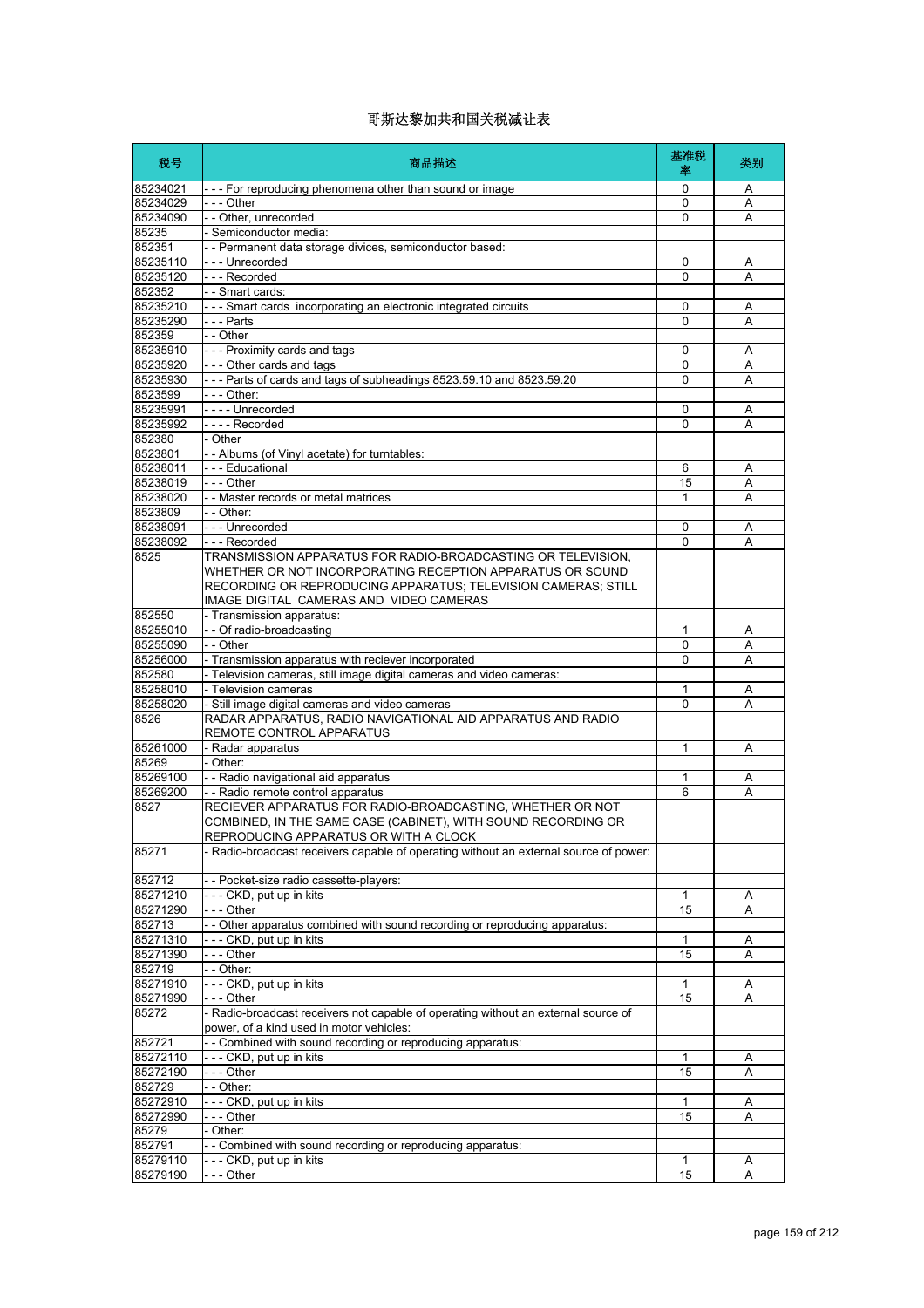| 税号                   | 商品描述                                                                                                                                                                                                                   | 基准税<br>率 | 类别     |
|----------------------|------------------------------------------------------------------------------------------------------------------------------------------------------------------------------------------------------------------------|----------|--------|
| 852792               | - - Not combined with sound recording or reproducing apparatus but combined with a<br>clock:                                                                                                                           |          |        |
| 85279210             | --- CKD, put up in kits                                                                                                                                                                                                | 1        | A      |
| 85279290             | - - - Other                                                                                                                                                                                                            | 15       | A      |
| 852799               | $-$ - Other:                                                                                                                                                                                                           |          |        |
| 85279910             | --- CKD, put up in kits                                                                                                                                                                                                | 1        | Α      |
| 85279990             | - - - Other                                                                                                                                                                                                            | 15       | A      |
| 8528                 | VIDEO MONITORS AND VIDEO PROJECTORS,WHETHER OR NOT<br>INCORPORATING TELEVISION-BROADCAST RECEIVERS, WHETHER OR NOT<br>INCORPORATING RADIO-BROADCAST RECEIVERS OR SOUND OR VIDEO<br>RECORDING OR REPRODUCING APPARATUS; |          |        |
| 85284                | - Video monitor, with cathode-ray tubes.                                                                                                                                                                               |          |        |
| 85284100             | - - Of the kind use solely or mainly with automatic data procesing machines of the                                                                                                                                     | $\Omega$ | A      |
|                      | heading 84.71                                                                                                                                                                                                          |          |        |
| 852849<br>8528491    | - - Other:<br>- - Colour:                                                                                                                                                                                              |          |        |
| 85284911             | - - - CKD, put up in kits                                                                                                                                                                                              | 1        |        |
| 85284919             | - - - Other                                                                                                                                                                                                            | 15       | Α<br>A |
| 8528492              | - - Black and white or other monochrome:                                                                                                                                                                               |          |        |
| 85284921             | --- CKD, put up in kits                                                                                                                                                                                                | 1        | Α      |
| 85284929             | --- Other                                                                                                                                                                                                              | 15       | A      |
| 85285                | - Other video monitors:                                                                                                                                                                                                |          |        |
| 85285100             | - - Of the kind use solely or mainly with automatic data procesing machines of the<br>heading 84.71                                                                                                                    | 0        | A      |
| 852859               | - - Other                                                                                                                                                                                                              |          |        |
| 8528591              | - - - Colour:                                                                                                                                                                                                          |          |        |
| 85285911             | ---- CKD, put up in kits                                                                                                                                                                                               | 1        | Α      |
| 85285919             | - - - - Other                                                                                                                                                                                                          | 15       | Α      |
| 8528592              | --- Black and white or other monochrome:                                                                                                                                                                               |          |        |
| 85285921             | ---- CKD, put up in kits                                                                                                                                                                                               | 1        | Α      |
| 85285929             | - - - - Other                                                                                                                                                                                                          | 15       | Α      |
| 85286                | - Video projectors:                                                                                                                                                                                                    |          |        |
| 85286100             | - - Of the kind use solely or mainly with automatic data procesing machines of the<br>heading 84.71                                                                                                                    | 0        | A      |
| 852869               | - - Other:                                                                                                                                                                                                             |          |        |
| 85286910             | --- CKD, put up in kits                                                                                                                                                                                                | 1        | A      |
| 85286990<br>85287    | - - - Other<br>- Television reciever apparatus, whether or not incorporating radio-broadcast                                                                                                                           | 15       | A      |
|                      | receivers or sound or video recording or reproducing apparatus:                                                                                                                                                        |          |        |
| 852871               | - - Not designed to incorporate a display device or video screen:                                                                                                                                                      |          |        |
| 85287110             | --- CKD, put up in kits                                                                                                                                                                                                | 1        | Α      |
| 85287190<br>852872   | - - - Other<br>-- Other, in colour:                                                                                                                                                                                    | 15       | A      |
|                      |                                                                                                                                                                                                                        | 1        |        |
| 85287210<br>85287290 | --- CKD, put up in kits<br>- - Other                                                                                                                                                                                   | 15       | Α<br>A |
| 852873               | --- Other, black and white or other monochrome:                                                                                                                                                                        |          |        |
| 85287310             | CKD, put up in kits                                                                                                                                                                                                    | 1        | Α      |
| 85287390             | - - - Other                                                                                                                                                                                                            | 15       | Α      |
| 8529                 | PARTS SUITABLE FOR USE SOLELY OR PRINCIPALLY WITH THE APPARATUS<br>OF HEADINGS 8525 TO 8528                                                                                                                            |          |        |
| 85291000             | - Antennas and antenna reflectors of all kinds; parts suitable for use with such articles                                                                                                                              | 0        | Α      |
| 852990               | - Other:                                                                                                                                                                                                               |          |        |
| 85299010             | - - Cabinets and cases of wood                                                                                                                                                                                         | 15       | С      |
| 85299090             | - - Other                                                                                                                                                                                                              | 1        | Α      |
| 8530                 | ELECTRICAL SIGNALLING APPARATUS (EXCLUDING MESSAGING<br>APPARATUS), SAFETY OR TRAFFIC CONTROL EQUIPMENT FOR RAILWAYS OR<br>SIMILAR, ROADS, INLAND WATERWAYS, PARKING FACILITIES, PORT                                  |          |        |
|                      | INSTALLATIONS OR AIRFIELDS (OTHER THAN THOSE OF HEADING 86.08)                                                                                                                                                         |          |        |
| 85301000<br>85308000 | - Equipment for railways or similar<br>- Other apparatus                                                                                                                                                               | 1<br>1   | Α<br>Α |
| 85309000             | - Parts                                                                                                                                                                                                                | 1        | Α      |
| 8531                 | ELECTRIC SOUND OR VISUAL SIGNALING APPARATUS (FOR EXAMPLE, BELLS,<br>SIRENS, INDICATOR PANELS, BURGLAR OR FIRE ALARMS), OTHER THAN<br>THOSE OF HEADING 85.12 OR 85.30                                                  |          |        |
| 85311000             | Burglar or fire alarms and similar apparatus                                                                                                                                                                           | 1        | Α      |
| 85312000             | - Indicator panels incorporating liquid crystal devices (LCD) or light emitting diodes                                                                                                                                 | 0        | A      |
| 853180               | (LED)<br>Other apparatus:                                                                                                                                                                                              |          |        |
|                      |                                                                                                                                                                                                                        |          |        |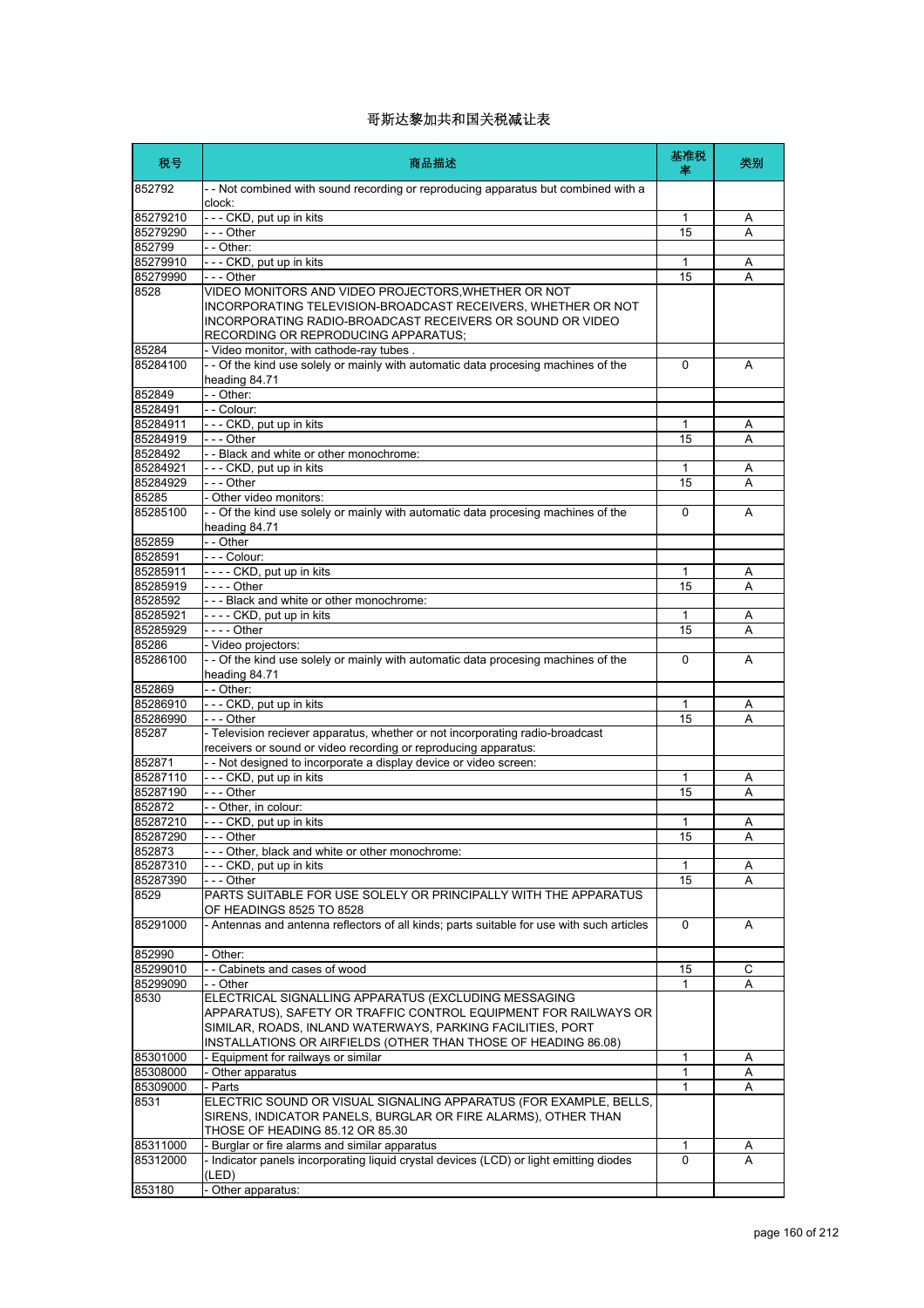| 税号                | 商品描述                                                                                                 | 基准税<br>率    | 类别     |
|-------------------|------------------------------------------------------------------------------------------------------|-------------|--------|
| 85318010          | - - Electric bells, buzzers, door chimes, etc.                                                       | <b>MFN</b>  | Ε      |
| 85318090          | - - Other                                                                                            | 1           | Α      |
| 85319000          | - Parts                                                                                              | 0           | Α      |
| 8532              | ELECTRICAL CAPACITORS, FIXED, VARIABLE OR ADJUSTABLE (PRE-SET)                                       |             |        |
| 85321000          | - Fixed capacitors designed for use in 50/60 Hz circuits, and having a reactive power                | $\mathbf 0$ | A      |
|                   | handling capacity of not less than 0.5 kvar (power capacitors)                                       |             |        |
| 85322<br>85322100 | - Other fixed capacitors:<br>- - Tantalum                                                            |             |        |
| 85322200          | - - Aluminium electrolytic                                                                           | 0<br>0      | A<br>Α |
| 85322300          | - - With ceramic dielectric, single layer                                                            | 0           | Α      |
| 85322400          | -- With ceramic dielectric, multilayer                                                               | 0           | Α      |
| 85322500          | - - With dielectric of paper or plastics                                                             | 0           | Α      |
| 85322900          | - - Other                                                                                            | $\mathbf 0$ | Α      |
| 85323000          | - Variable or adjustable (pre-set) capacitors                                                        | 0           | Α      |
| 85329000          | - Parts                                                                                              | 0           | Α      |
| 8533              | ELECTRICAL RESISTORS (INCLUDING RHEOSTATS AND POTENTIOMETERS),                                       |             |        |
|                   | OTHER THAN HEATING RESISTORS                                                                         |             |        |
| 85331000          | - Fixed carbon resistors, composition or film types                                                  | 0           | Α      |
| 85332             | Other fixed resistors:                                                                               |             |        |
| 85332100          | - - For a power handling capacity not exceeding 20 W                                                 | 0           | Α      |
| 85332900          | - - Other                                                                                            | $\Omega$    | Α      |
| 85333             | - Wirewound variable resistors (including rheostats and potentiometers):                             |             |        |
| 85333100          | -- For a power handling capacity not exceeding 20 W                                                  | 0           | Α      |
| 85333900          | - - Other                                                                                            | 0           | Α      |
| 85334000          | - Other variable resistors (including rheostats and potentiometers)                                  | 0           | Α      |
| 85339000          | - Parts                                                                                              | $\Omega$    | A      |
| 85340000          | PRINTED CIRCUITS                                                                                     | 0           | A      |
| 8535              | ELECTRICAL APPARATUS FOR SWITCHING OR PROTECTING ELECTRICAL                                          |             |        |
|                   | CIRCUITS, OR FOR MAKING CONNECTIONS TO OR IN ELECTRICAL CIRCUITS                                     |             |        |
|                   | (FOR EXAMPLE, SWITCHES, FUSES, LIGHTNING ARRESTERS, VOLTAGE                                          |             |        |
|                   | LIMITERS, SURGE SUPPRESSORS, PLUGS, JUNCTION BOXES), FOR A                                           |             |        |
|                   | VOLTAGE EXCEEDING 1 000 VOLTS                                                                        |             |        |
| 85351000          | - Fuses and circuit breaker fuses                                                                    | 1           | Α      |
| 85352             | - Circuit breakers:                                                                                  |             |        |
| 85352100          | -- For a voltage of less than 72.5 kV                                                                | 1           | Α      |
| 85352900          | - - Other                                                                                            | 1           | Α      |
| 85353000          | - Switches and make-and-break switches                                                               | 1           | Α      |
| 853540            | - Lightning arresters, voltage limiters and surge suppressors:                                       |             |        |
| 85354010          | - - Lightning arresters                                                                              | 1           | A      |
| 85354020          | - - Voltage limiters                                                                                 | 1           | Α      |
| 85354030          | - - Surge suppressors                                                                                | 1           | Α      |
| 85359000          | - Other                                                                                              | 1           | Α      |
| 8536              | ELECTRICAL APPARATUS FOR SWITCHING OR PROTECTING ELECTRICAL                                          |             |        |
|                   | CIRCUITS, OR FOR MAKING CONNECTIONS TO OR IN ELECTRICAL CIRCUITS                                     |             |        |
|                   | (FOR EXAMPLE, SWITCHES, RELAYS, FUSES, SURGE SUPPRESSORS, PLUGS,                                     |             |        |
|                   | SOCKETS, LAMP-HOLDERS, AND OTHER CONNECTORS, JUNCTION BOXES),                                        |             |        |
|                   | FOR A VOLTAGE NOT EXCEEDING 1000 VOLTS; OPTICAL FIBER CONNECTORS,                                    |             |        |
|                   | BUNDLES OR CABLES OF OPTICAL FIBER                                                                   |             |        |
| 853610            | Fuses and circuit breaker fuses                                                                      |             |        |
| 85361010          | - - Fuses                                                                                            | 1           | A      |
| 8536102           | - - Circuit breakers fuses:                                                                          |             |        |
| 85361021          | --- Safety type, hand operated, for a current not exceeding 600 A and a voltage not                  | 10          | C      |
| 85361022          | xceeding 600 V<br>--- Blade Type, hand operated, for a current not exceeding 100 A and a voltage not | 10          | C      |
|                   | exceeding 250 V:                                                                                     |             |        |
| 85361029          | $- -$ - Other                                                                                        | 1           | Α      |
| 853620            | - Circuit breakers:                                                                                  |             |        |
| 85362010          | - - Thermo-magnetic, vacuum, air or oil types or of moulded plastics for a current not               | <b>MFN</b>  | Е      |
|                   | exceeding 100 A and a voltage not exceeding 250 V                                                    |             |        |
| 85362090          | - - Other                                                                                            | 1           | Α      |
| 853630            | Other apparatus for protecting electrical circuits:                                                  |             |        |
| 85363010          | - - Surge suppressors                                                                                | 1           | A      |
| 85363090          | - - Other                                                                                            | 1           | Α      |
| 85364             | - Relays:                                                                                            |             |        |
| 85364100          | -- For a voltage not exceeding 60 V                                                                  | 1           | Α      |
| 853649            | - Other:                                                                                             |             |        |
| 85364910          | - - - Surge indicators and electrical contacters                                                     | <b>MFN</b>  | Ε      |
| 85364990          | --- Other                                                                                            | 1           | Α      |
| 853650            | Other switches:                                                                                      |             |        |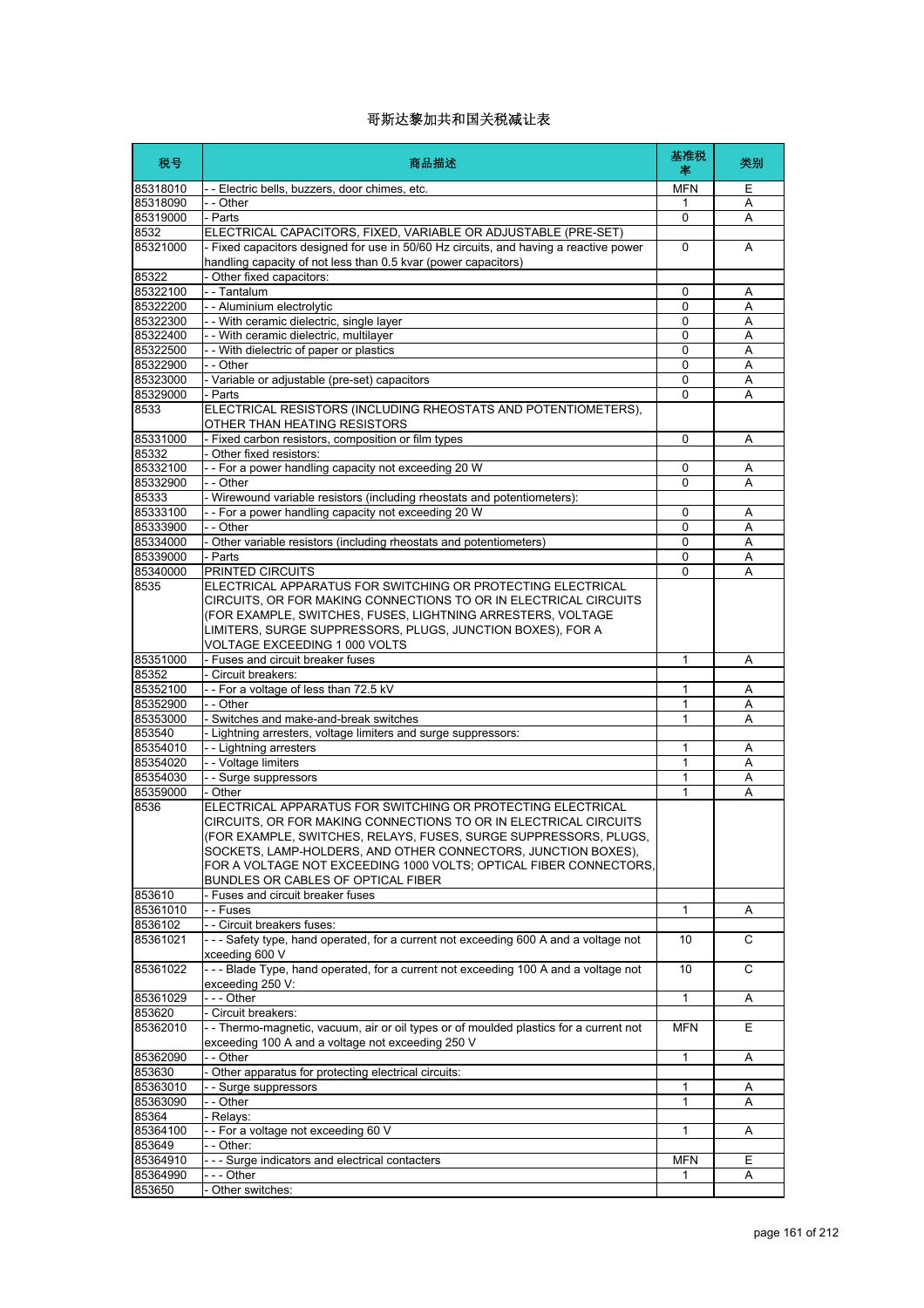| 税号                   | 商品描述                                                                                                                                                                                                                                                                                                                             | 基准税<br>率          | 类别             |
|----------------------|----------------------------------------------------------------------------------------------------------------------------------------------------------------------------------------------------------------------------------------------------------------------------------------------------------------------------------|-------------------|----------------|
| 85365010             | - - Single-pole switches, rotary or chain-pull, for a voltage not exceeding 250 V                                                                                                                                                                                                                                                | $\mathbf{1}$      | A              |
| 85365020             | - - Single-pole switches, plate or patch types, for a voltage not exceeding 250 V                                                                                                                                                                                                                                                | <b>MFN</b>        | $\overline{E}$ |
| 85365050             | - - Single-pole pressure switches, for a voltage not exceeding 250 V                                                                                                                                                                                                                                                             | 1                 | Α              |
| 85365060             | - - Magnetic starters for electric motors                                                                                                                                                                                                                                                                                        | <b>MFN</b>        | Ε              |
| 85365070             | - - Thermo-electric automatic switches (starters) for fluorescent lamps or fluorescent<br>tubes                                                                                                                                                                                                                                  | 10                | $\overline{c}$ |
| 85365090             | - - Other                                                                                                                                                                                                                                                                                                                        | $\mathbf 0$       | Α              |
| 85366                | - Lamp-holders, plugs and sockets:                                                                                                                                                                                                                                                                                               |                   |                |
| 85366100             | -- Lamp-holders                                                                                                                                                                                                                                                                                                                  | <b>MFN</b>        | Ε              |
| 85366900             | - - Other                                                                                                                                                                                                                                                                                                                        | 0                 | Α              |
| 853670               | - Optical fiber connectors, bundles or cable of optical fiber:                                                                                                                                                                                                                                                                   |                   |                |
| 85367010             | - - Of plastic                                                                                                                                                                                                                                                                                                                   | 14                | A              |
| 8536702              | - - Of cooper                                                                                                                                                                                                                                                                                                                    |                   |                |
| 85367021             | --- Cast, molded, stamped or forged, but not otherwise worked                                                                                                                                                                                                                                                                    | 5                 | Α              |
| 85367029             | --- Other                                                                                                                                                                                                                                                                                                                        | 14                | Α              |
| 85367090             | - - Other                                                                                                                                                                                                                                                                                                                        | $\Omega$          | Α              |
| 85369000             | - Other apparatus                                                                                                                                                                                                                                                                                                                | $\Omega$          | A              |
| 8537                 | BOARDS, PANELS, CONSOLES, DESKS, CABINETS AND OTHER BASES,<br>EQUIPPED WITH TWO OR MORE APPARATUS OF HEADING 8535 OR 8536, FOR<br>ELECTRIC CONTROL OR DISTRIBUTION, INCLUDING THOSE INCORPORATING<br>INSTRUMENTS OR APPARATUS OF CHAPTER 90. AND NUMERICAL CONTROL<br>APPARATUS, OTHER THAN SWITCHING APPARATUS OF HEADING 85.17 |                   |                |
| 85371000             | - For a voltage not exceeding 1 000 V                                                                                                                                                                                                                                                                                            | <b>MFN</b>        | Е              |
| 85372000             | - For a voltage exceeding 1 000 V                                                                                                                                                                                                                                                                                                | 10                | C              |
| 8538                 | PARTS SUITABLE FOR USE SOLELY OR PRINCIPALLY WITH THE APPARATUS<br>OF HEADING 85.35, 85.36 OR 85.37                                                                                                                                                                                                                              |                   |                |
| 85381000             | - Boards, panels, consoles, cabinets and other bases for the goods of heading 8537,<br>not equipped with their apparatus                                                                                                                                                                                                         | 6                 | C              |
| 85389000             | - Other                                                                                                                                                                                                                                                                                                                          | 1                 | A              |
| 8539                 | ELECTRIC FILAMENT OR DISCHARGE LAMPS AND TUBES, INCLUDING SEALED<br>BEAM LAMPS OR SEALED UNITS AND ULTRA-VIOLET OR INFRARED LAMPS<br>AND TUBES; ARC-LAMPS                                                                                                                                                                        |                   |                |
| 85391000             | - Sealed beam lamp units                                                                                                                                                                                                                                                                                                         | 6                 | Α              |
| 85392                | - Other lamps and filament tubes, excluding ultra-violet or infra-red lamps                                                                                                                                                                                                                                                      |                   |                |
| 85392100             | -- Tungsten halogen                                                                                                                                                                                                                                                                                                              | 6                 | Α              |
| 853922               | - - Other, of a power not exceeding 200 W and for a voltage exceeding 100 V                                                                                                                                                                                                                                                      |                   |                |
| 85392210             | --- Incandescent filament lamps of a power of 15 W or more                                                                                                                                                                                                                                                                       | 1                 | Α              |
| 85392290             | $- -$ Other                                                                                                                                                                                                                                                                                                                      | 1                 | Α              |
| 85392900             | $-$ - Other                                                                                                                                                                                                                                                                                                                      | 6                 | Α              |
| 85393                | - Discharge lamps and tubes, other than ultra-violet lamps:                                                                                                                                                                                                                                                                      |                   |                |
| 853931               | - - Fluorescent, hot cathode:                                                                                                                                                                                                                                                                                                    |                   |                |
| 85393110             | --- Straight tubes, of a power of 14 W or more but not more than 215 W                                                                                                                                                                                                                                                           | $\mathbf{1}$      | A              |
| 85393120             | - - - With energy saving features                                                                                                                                                                                                                                                                                                | $\mathbf{1}$      | Α              |
| 85393190             | Other                                                                                                                                                                                                                                                                                                                            | 6                 | $\overline{A}$ |
| 85393200<br>85393900 | - - Mercury or sodium vapour lamps; metal halide lamps                                                                                                                                                                                                                                                                           | 6                 | Α              |
|                      | - - Other                                                                                                                                                                                                                                                                                                                        | 6                 | Α              |
| 85394<br>85394100    | - Ultra-violet or infra-red lamps and tubes; arc lamps:                                                                                                                                                                                                                                                                          |                   |                |
| 85394900             | -- Arc lamps<br>- - Other                                                                                                                                                                                                                                                                                                        | 1<br>$\mathbf{1}$ | A<br>Α         |
| 853990               | - Parts:                                                                                                                                                                                                                                                                                                                         |                   |                |
| 85399010             | -- Filaments with their supporting conducting wires; threaded or bayonet type bases                                                                                                                                                                                                                                              | $\mathbf{1}$      | A              |
|                      | for fluorescent lamps and tubes                                                                                                                                                                                                                                                                                                  |                   |                |
| 85399090             | - - Other                                                                                                                                                                                                                                                                                                                        | $\mathbf{1}$      | Α              |
| 8540                 | THERMIONIC, COLD CATHODE OR PHOTO-CATHODE LAMPS, VALVES AND<br>TUBES (FOR EXAMPLE, VACUUM OR VAPOUR OR GAS FILLED LAMPS, VALVES<br>AND TUBES, MERCURY ARC RECTIFYING VALVES AND TUBES, CATHODE-RAY<br>TUBES, TELEVISION CAMERA TUBES AND VALVES)                                                                                 |                   |                |
| 85401                | - Cathode-ray television picture tubes, including video monitor cathode-ray tubes:                                                                                                                                                                                                                                               |                   |                |
| 85401100             | - - Colour                                                                                                                                                                                                                                                                                                                       | 1                 | A              |
| 85401200             | - - Black and white or other monochrome                                                                                                                                                                                                                                                                                          | 1                 | Α              |
| 85402000             | - Television camera tubes; image converters and intensifiers tubes; other photo-<br>cathode tubes                                                                                                                                                                                                                                | $\mathbf{1}$      | A              |
| 85404000             | - Data/graphic display tubes, colour, with a phosphor dot screen pitch smaller than 0.4<br>mm                                                                                                                                                                                                                                    | $\mathbf{1}$      | Α              |
| 85405000             | - Data/graphic display tubes, black and white or other monochrome                                                                                                                                                                                                                                                                | 1                 | Α              |
| 85406000             | Other cathode-ray tubes                                                                                                                                                                                                                                                                                                          | 1                 | Α              |
| 85407                | - Microwave tubes (for example, magnetrons, klystrons, travelling wave tubes,                                                                                                                                                                                                                                                    |                   |                |
|                      | carcinotrons), excluding grid-controlled tubes:                                                                                                                                                                                                                                                                                  |                   |                |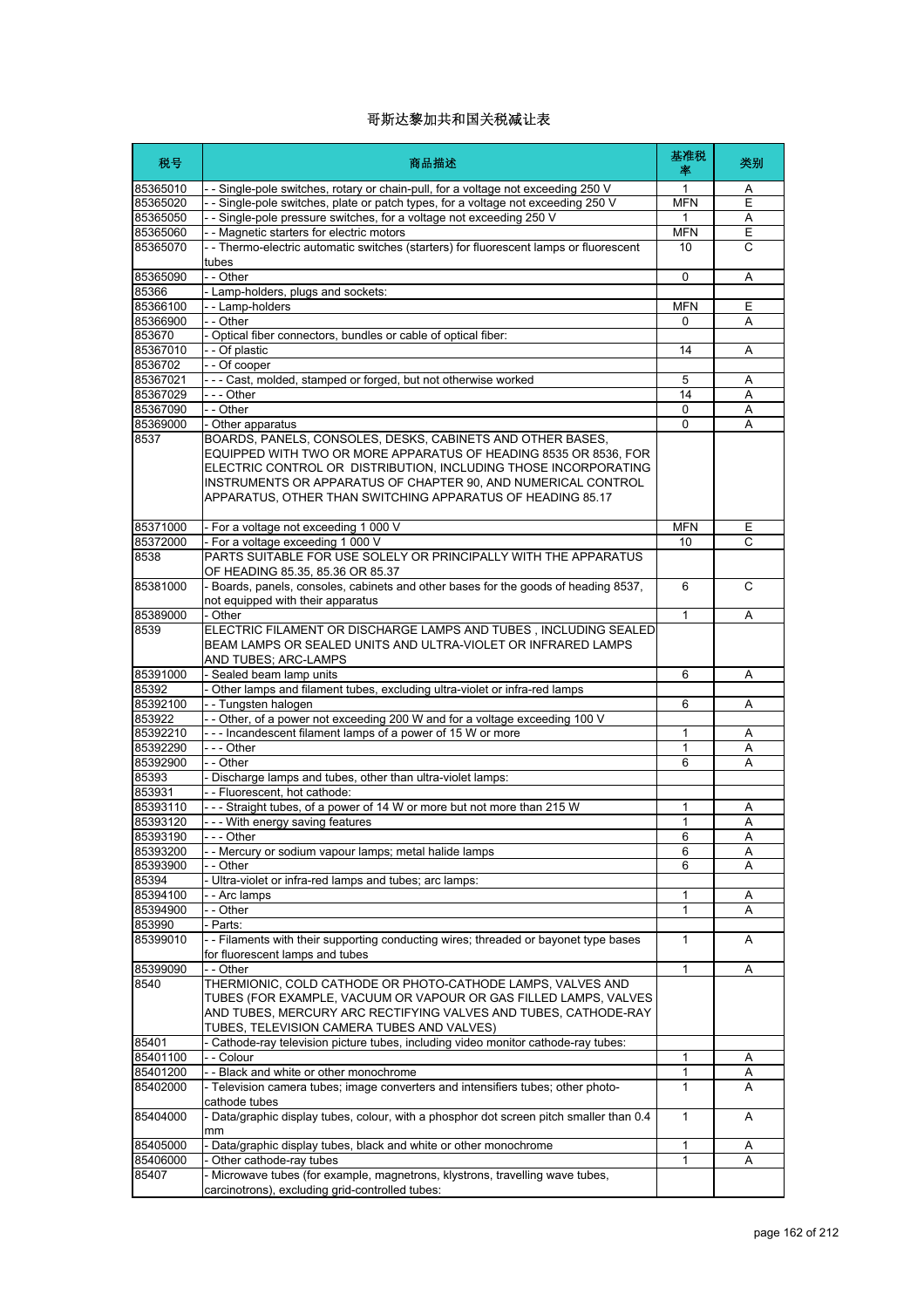| 税号                   | 商品描述                                                                                                                                                                                                  | 基准税<br>率          | 类别     |
|----------------------|-------------------------------------------------------------------------------------------------------------------------------------------------------------------------------------------------------|-------------------|--------|
| 85407100             | - - Magnetrons                                                                                                                                                                                        | 1                 | Α      |
| 85407200             | - - Klystrons                                                                                                                                                                                         | $\mathbf{1}$      | A      |
| 85407900             | - - Other                                                                                                                                                                                             | 1                 | Α      |
| 85408                | - Other lamps, valves and tubes:                                                                                                                                                                      |                   |        |
| 85408100             | - - Receiver or amplifier tubes                                                                                                                                                                       | 1                 | Α      |
| 85408900             | - - Other                                                                                                                                                                                             | 1                 | Α      |
| 85409                | - Parts:                                                                                                                                                                                              |                   |        |
| 85409100<br>85409900 | - - Of cathode-ray tubes<br>$-$ - Other                                                                                                                                                               | 1<br>$\mathbf{1}$ | Α<br>Α |
| 8541                 | DIODES, TRANSISTORS AND SIMILAR SEMICONDUCTOR DEVICES;                                                                                                                                                |                   |        |
|                      | PHOTOSENSITIVE SEMICONDUCTOR DEVICES, INCLUDING PHOTOVOLTAIC<br>CELLS WHETHER OR NOT ASSEMBLED IN MODULES OR MADE UP INTO<br>PANELS; LIGHT EMITTING DIODES; MOUNTED PIEZOELECTRIC CRYSTALS            |                   |        |
| 85411000             | - Diodes, other than photosensitive or light emitting diodes                                                                                                                                          | $\Omega$          | Α      |
| 85412                | - Transistors, other than photosensitive transistors:                                                                                                                                                 |                   |        |
| 85412100             | - - With a dissipation rate of less than 1 W:                                                                                                                                                         | 0                 | Α      |
| 85412900             | - - Other                                                                                                                                                                                             | 0                 | A      |
| 85413000             | - Thyristors, diacs and triacs, other than photosensitive devices                                                                                                                                     | 0                 | Α      |
| 85414000             | - Photosensitive semiconductor devices, including photovoltaic cells whether or not                                                                                                                   | $\mathbf{0}$      | A      |
|                      | assembled in modules or made up into panels; light emitting diodes                                                                                                                                    |                   |        |
| 85415000             | - Other semiconductor devices                                                                                                                                                                         | 0                 | Α      |
| 85416000             | - Mounted piezo-electric crystals                                                                                                                                                                     | 0                 | Α      |
| 85419000             | - Parts                                                                                                                                                                                               | 0                 | Α      |
| 8542                 | ELECTRONIC INTEGRATED CIRCUITS                                                                                                                                                                        |                   |        |
| 85423<br>854231      | - Electronic integrated circuits:<br>- - Processors and controllers, whether or not combined with memories, converters,<br>logic circuits, amplifiers, clocks and timing circuits, or other circuits: |                   |        |
| 8542311              | - - - Digitals:                                                                                                                                                                                       |                   |        |
| 85423111             | ---- Metal oxide semiconductors (MOS technology)                                                                                                                                                      | 0                 | Α      |
| 85423112             | ---- Circuits obtained by bipolar technology                                                                                                                                                          | 0                 | Α      |
| 85423119             | ---- Other (including circuits obtained by a combination of bipolar and MOS<br>technologies (BIMOS technology))                                                                                       | $\mathbf{0}$      | A      |
| 85423120             | - - - Other, excluding digitals                                                                                                                                                                       | $\mathbf 0$       | Α      |
| 85423130             | --- Hybrid integrated circuits:                                                                                                                                                                       | 0                 | Α      |
| 85423180             | --- Waste and scrap                                                                                                                                                                                   | 1                 | Α      |
| 854232               | - - Memories:                                                                                                                                                                                         |                   |        |
| 8542321              | - - - Digitals:                                                                                                                                                                                       |                   |        |
| 85423211             | ---- Metal oxide semiconductors (MOS technology)                                                                                                                                                      | 0                 | Α      |
| 85423212             | ---- Circuits obtained by bipolar technology                                                                                                                                                          | 0                 | Α      |
| 85423219             | ---- Other (including circuits obtained by a combination of bipolar and MOS<br>technologies (BIMOS technology))                                                                                       | 0                 | A      |
| 85423220             | - - - Other, excluding digitals                                                                                                                                                                       | 0                 | Α      |
| 85423230             | --- Hybrid integrated circuits:                                                                                                                                                                       | 0                 | Α      |
| 85423280             | --- Waste and scrap                                                                                                                                                                                   | 1                 | A      |
| 854233               | - - Amplifiers                                                                                                                                                                                        |                   |        |
| 8542331              | -- Digitals:                                                                                                                                                                                          |                   |        |
| 85423311             | ---- Metal oxide semiconductors (MOS technology)                                                                                                                                                      | 0                 | Α      |
| 85423312<br>85423319 | ---- Circuits obtained by bipolar technology<br>---- Other (including circuits obtained by a combination of bipolar and MOS<br>technologies (BIMOS technology))                                       | 0<br>0            | Α<br>A |
| 85423320             | --- Other, excluding digitals                                                                                                                                                                         | 0                 | Α      |
| 85423330             | --- Hybrid integrated circuits:                                                                                                                                                                       | 0                 | Α      |
| 85423380             | --- Waste and scrap                                                                                                                                                                                   | 1                 | Α      |
| 854239               | - - Other:                                                                                                                                                                                            |                   |        |
| 8542391              | --- Digitals:                                                                                                                                                                                         |                   |        |
| 85423911             | ---- Metal oxide semiconductors (MOS technology)                                                                                                                                                      | 0                 | Α      |
| 85423912             | ---- Circuits obtained by bipolar technology                                                                                                                                                          | 0                 | Α      |
| 85423919             | ---- Other (including circuits obtained by a combination of bipolar and MOS<br>technologies (BIMOS technology))                                                                                       | 0                 | A      |
| 85423920             | --- Other, excluding digitals                                                                                                                                                                         | 0                 | Α      |
| 85423930             | --- Hybrid integrated circuits:                                                                                                                                                                       | 0                 | Α      |
| 85423980             | --- Waste and scrap                                                                                                                                                                                   | 1                 | A      |
| 85429000             | - Parts                                                                                                                                                                                               | 0                 | Α      |
| 8543                 | ELECTRICAL MACHINES AND APPARATUS, HAVING INDIVIDUAL FUNCTIONS,<br>NOT SPECIFIED OR INCLUDED ELSEWHERE IN THIS CHAPTER                                                                                |                   |        |
| 85431000             | Particle accelerators                                                                                                                                                                                 | 0                 | Α      |
| 85432000             | Signal generators                                                                                                                                                                                     | 1                 | Α      |
| 85433000             | - Machines and apparatus for electroplating, electrolysis or electrophoresis                                                                                                                          | 0                 | Α      |
| 854370               | Other machines and mechanical appliances:                                                                                                                                                             |                   |        |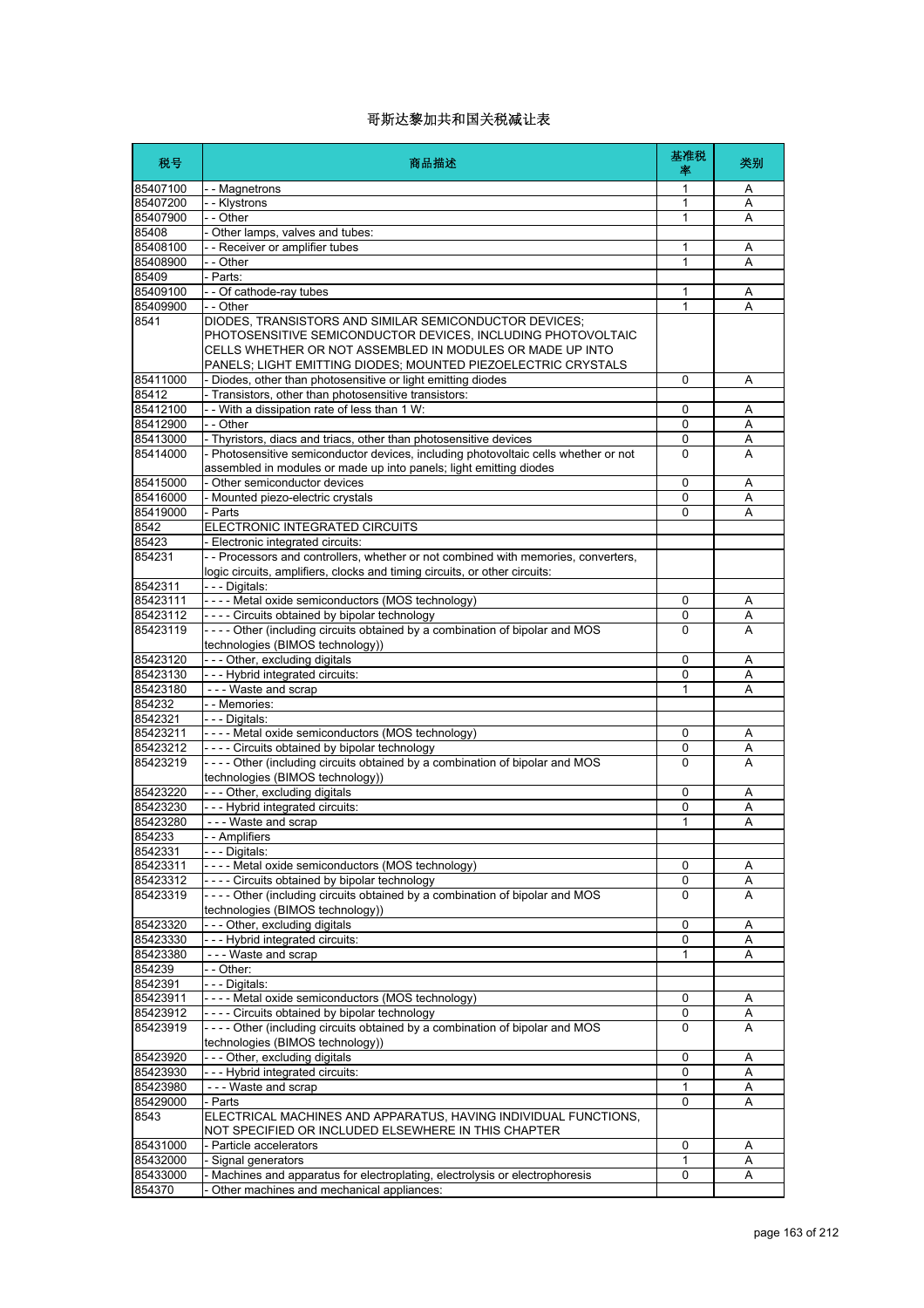| 税号                   | 商品描述                                                                                                                                                                                                                                                                                                                                                                                                              | 基准税<br>率   | 类别 |
|----------------------|-------------------------------------------------------------------------------------------------------------------------------------------------------------------------------------------------------------------------------------------------------------------------------------------------------------------------------------------------------------------------------------------------------------------|------------|----|
| 85437010             | - Electric fence energizers                                                                                                                                                                                                                                                                                                                                                                                       | 1          | Α  |
| 8543709              | - - Other:                                                                                                                                                                                                                                                                                                                                                                                                        |            |    |
| 85437091             | --- Microwave frequency amplifiers                                                                                                                                                                                                                                                                                                                                                                                | 10         | B  |
| 85437099             | --- Other                                                                                                                                                                                                                                                                                                                                                                                                         | 1          | Α  |
| 854390               | - Parts                                                                                                                                                                                                                                                                                                                                                                                                           |            |    |
| 85439010             | - - Electronic circuit micro-assemblies                                                                                                                                                                                                                                                                                                                                                                           | 0          | Α  |
| 85439090             | - - Other                                                                                                                                                                                                                                                                                                                                                                                                         | 0          | Α  |
| 8544                 | INSULATED (INCLUDING ENAMELED OR ANODIZED) WIRE, CABLE (INCLUDING<br>CO-AXIAL CABLE) AND OTHER INSULATED ELECTRIC CONDUCTORS,<br>WHETHER OR NOT FITTED WITH CONNECTORS; OPTICAL FIBER CABLES,<br>MADE UP OF INDIVIDUALLY SHEATHED FIBERS, WHETHER OR NOT<br>ASSEMBLED WITH ELECTRIC CONDUCTORS OR FITTED WITH CONNECTORS                                                                                          |            |    |
| 85441                | Winding wire:                                                                                                                                                                                                                                                                                                                                                                                                     |            |    |
| 85441100             | -- Of copper                                                                                                                                                                                                                                                                                                                                                                                                      | 1          | Α  |
| 85441900             | - - Other                                                                                                                                                                                                                                                                                                                                                                                                         | 1          | A  |
| 85442000             | Co-axial cables and other co-axial electric conductors                                                                                                                                                                                                                                                                                                                                                            | 6          | B  |
| 85443000             | Ignition wiring sets and other wiring sets of a kind used in vehicles, aircraft or ships                                                                                                                                                                                                                                                                                                                          | 6          | B  |
| 85444                | Other electric conductors, for a voltage not exceeding 1,000 V:                                                                                                                                                                                                                                                                                                                                                   |            |    |
| 854442               | -- Fitted with connectors:                                                                                                                                                                                                                                                                                                                                                                                        |            |    |
| 85444210             | - - Electric conductors, for a voltage not exceeding 80 V                                                                                                                                                                                                                                                                                                                                                         | $\Omega$   | Α  |
| 8544422              | -- For a voltage exceeding 80 V but not exceeding 1 000 V:                                                                                                                                                                                                                                                                                                                                                        |            |    |
| 85444221             | --- Wire and cables, of copper or aluminium (whether or not alloyed with silicon,<br>magnesium and manganese), including telephone wire and cables (not lacquered,<br>enamelled, anodized, coated with silicone or insulated with asbestos or glass fibres)                                                                                                                                                       | <b>MFN</b> | Ε  |
| 85444229             | - - - - Other                                                                                                                                                                                                                                                                                                                                                                                                     | $\Omega$   | Α  |
| 854449               | - - Other:                                                                                                                                                                                                                                                                                                                                                                                                        |            |    |
| 85444910             | --- Electric conductors for a voltage not exceeding 80 V                                                                                                                                                                                                                                                                                                                                                          | 0          | Α  |
| 8544492              | - - - For a voltage exceeding 80 V but not exceeding 1 000 V:                                                                                                                                                                                                                                                                                                                                                     |            |    |
| 85444921             | --- Wire and cables, of copper or aluminium (whether or not alloyed with silicon,<br>magnesium and manganese), including telephone wire and cables (not lacquered,<br>enamelled, anodized, coated with silicone or insulated with asbestos or glass fibres)                                                                                                                                                       | MFN        | Е  |
| 85444929             | - - - - Other                                                                                                                                                                                                                                                                                                                                                                                                     | <b>MFN</b> | Ε  |
| 85446000             | - Other electric conductors, for a voltage exceeding 1 000 V                                                                                                                                                                                                                                                                                                                                                      | 15         | C  |
| 85447000             | - Optical fibre cables                                                                                                                                                                                                                                                                                                                                                                                            | 0          | Α  |
| 8545                 | CARBON ELECTRODES, CARBON BRUSHES, LAMP CARBONS, BATTERY<br>CARBONS AND OTHER ARTICLES OF GRAPHITE OR OTHER CARBON, WITH OR<br>WITHOUT METAL, OF A KIND USED FOR ELECTRICAL PURPOSES                                                                                                                                                                                                                              |            |    |
| 85451                | Electrodes:                                                                                                                                                                                                                                                                                                                                                                                                       |            |    |
| 85451100             | -- Of a kind used in ovens                                                                                                                                                                                                                                                                                                                                                                                        | 1          | Α  |
| 85451900<br>85452000 | - Other                                                                                                                                                                                                                                                                                                                                                                                                           | 1          | Α  |
|                      | - Brushes                                                                                                                                                                                                                                                                                                                                                                                                         | 1          | A  |
| 85459000<br>8546     | Other<br>ELECTRICAL INSULATORS OF ANY MATERIAL                                                                                                                                                                                                                                                                                                                                                                    | 1          | Α  |
| 85461000             | Of glass                                                                                                                                                                                                                                                                                                                                                                                                          | 1          | Α  |
| 85462000             | - Of ceramics                                                                                                                                                                                                                                                                                                                                                                                                     | 1          | Α  |
| 85469000             | - Other                                                                                                                                                                                                                                                                                                                                                                                                           | 1          | A  |
| 8547                 | INSULATING FITTINGS FOR ELECTRICAL MACHINES, APPLIANCES OR<br>EQUIPMENT, BEING FITTINGS WHOLLY OF INSULATING MATERIAL APART<br>FROM ANY MINOR COMPONENTS OF METAL (FOR EXAMPLE, THREADED<br>SOCKETS) INCORPORATED DURING MOLDINGS SOLELY FOR THE PURPOSES<br>OF ASSEMBLY, OTHER THAN INSULATORS OF HEADING 8546; ELECTRICAL<br>CONDUIT TUBING AND JOINTS THEREOF, OF BASE METAL LINED WITH<br>INSULATING MATERIAL |            |    |
| 85471000             | - Insulating fittings of ceramics                                                                                                                                                                                                                                                                                                                                                                                 | 1          | Α  |
| 85472000             | - Insulating fittings of plastics                                                                                                                                                                                                                                                                                                                                                                                 | 1          | Α  |
| 85479000             | - Other                                                                                                                                                                                                                                                                                                                                                                                                           | 1          | Α  |
| 8548                 | WASTE AND SCRAP OF PRIMARY CELLS, PRIMARY BATTERIES AND ELECTRIC<br>ACCUMULATORS; SPENT PRIMARY CELLS, SPENT PRIMARY BATTERIES AND<br>SPENT ELECTRIC ACCUMULATORS; ELECTRICAL PARTS OF MACHINERY OR<br>APPARATUS, NOT SPECIFIED OR INCLUDED ELSEWHERE IN THIS CHAPTER                                                                                                                                             |            |    |
| 854810               | - Waste and scrap of primary cells, primary batteries and electric accumulators; spent<br>primary cells, spent primary batteries and spent electric accumulators:                                                                                                                                                                                                                                                 |            |    |
| 85481010             | - - Lead-acid                                                                                                                                                                                                                                                                                                                                                                                                     | 1          | A  |
| 85481090             | - - Other                                                                                                                                                                                                                                                                                                                                                                                                         | 6          | A  |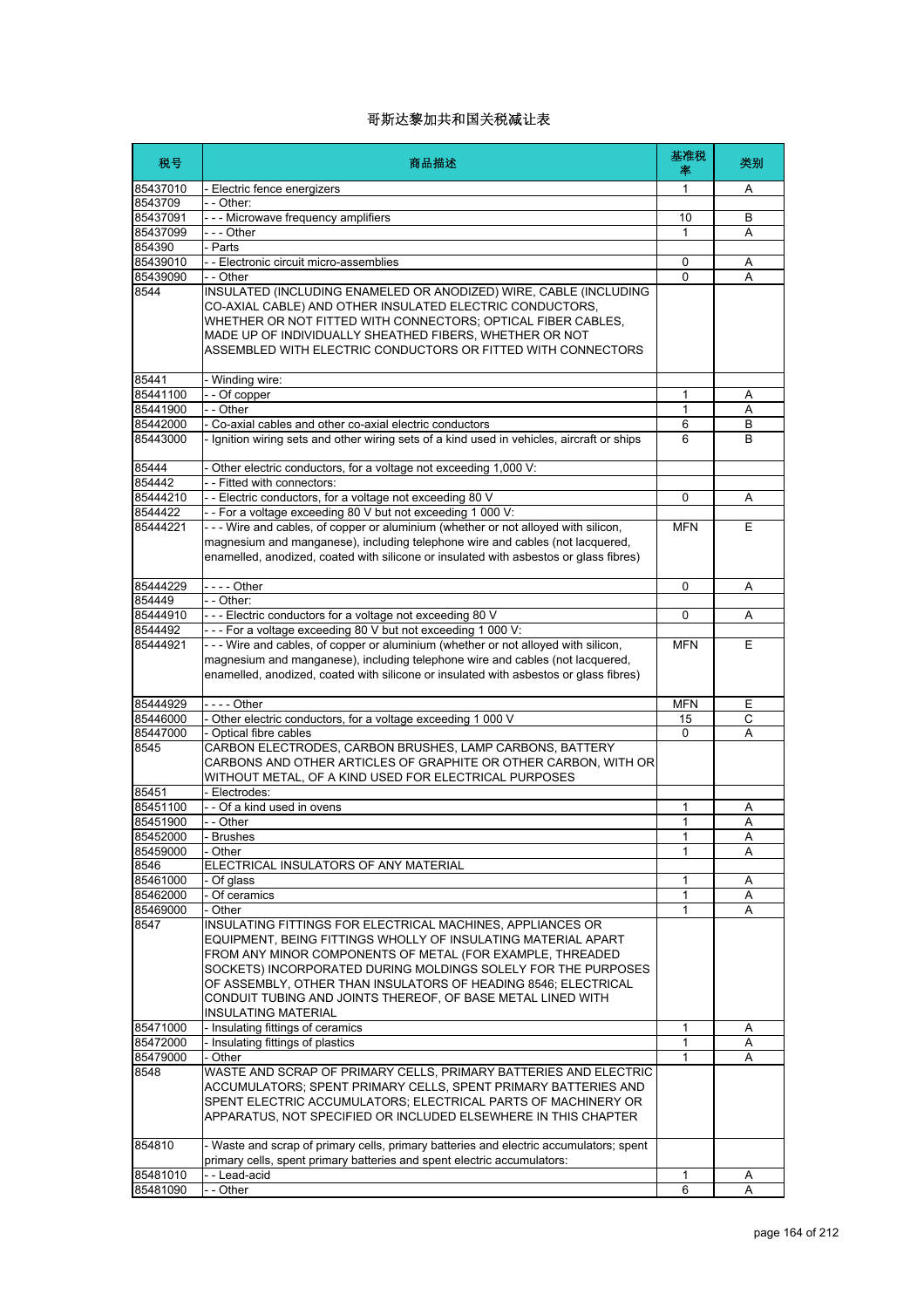| 税号                   | 商品描述                                                                                                                                                                                                            | 基准税<br>率 | 类别     |
|----------------------|-----------------------------------------------------------------------------------------------------------------------------------------------------------------------------------------------------------------|----------|--------|
| 85489000             | - Other                                                                                                                                                                                                         | 1        | A      |
| 86                   | RAILWAY AND SIMILAR LOCOMOTIVES AND PARTS THEREOF; MECHANICAL<br>(INCLUDING ELECTRO-MECHANICAL) TRAFFIC SIGNALLING EQUIPMENT OF<br>ALL KINDS                                                                    |          |        |
| 8601                 | RAIL LOCOMOTIVES POWERED FROM AN EXTERNAL SOURCE OF<br>ELECTRICITY OR BY ELECTRIC ACCUMULATORS                                                                                                                  |          |        |
| 86011000             | - Powered from an external source of electricity                                                                                                                                                                | 1        | Α      |
| 86012000             | - Powered by electric accumulators                                                                                                                                                                              | 1        | Α      |
| 8602                 | OTHER RAIL LOCOMOTIVES; LOCOMOTIVE TENDERS                                                                                                                                                                      |          |        |
| 86021000             | - Diesel-electric locomotives                                                                                                                                                                                   | 1        | Α      |
| 86029000             | - Other<br>SELF-PROPELLED RAILWAY OR TRAMWAY, OTHER THAN THOSE OF HEADING                                                                                                                                       | 1        | A      |
| 8603                 | 8604                                                                                                                                                                                                            |          |        |
| 86031000             | - Powered from an external source of electricity                                                                                                                                                                | 1        | Α      |
| 86039000<br>86040000 | - Other<br>RAILWAY OR TRAMWAY MAINTENANCE OR SERVICE VEHICLES, WHETHER OR                                                                                                                                       | 1<br>1   | Α<br>А |
|                      | NOT SELF-PROPELLED (FOR EXAMPLE, WORKSHOPS, CRANES, BALLAST<br>TAMPERS, TRACK LINERS, TESTING COACHES AND TRACK INSPECTION<br><b>VEHICLES)</b>                                                                  |          |        |
| 86050000             | RAILWAY OR TRAMWAY PASSENGER COACHES, NOT SELF-PROPELLED;<br>LUGGAGE VANS, POST OFFICE COACHES AND OTHER SPECIAL PURPOSE<br>RAILWAY OR TRAMWAY COACHES, NOT SELF-PROPELLED (EXCLUDING<br>THOSE OF HEADING 8604) | 1        | A      |
| 8606                 | RAILWAY OR TRAMWAY GOODS VANS AND WAGONS, NOT SELF-PROPELLED                                                                                                                                                    |          |        |
| 86061000             | - Tank wagons and the like                                                                                                                                                                                      | 1        | Α      |
| 86063000             | Insulated or refrigerated vans and wagons, other than those of subheading 8606.10                                                                                                                               | 1        | Α      |
| 86069                | - Other:                                                                                                                                                                                                        |          |        |
| 86069100             | - - Covered and closed                                                                                                                                                                                          | 1        | Α      |
| 86069200             | - - Open, with non-removable sides of a height exceeding 60 cm                                                                                                                                                  | 1        | Α      |
| 86069900             | - - Other                                                                                                                                                                                                       | 1        | A      |
| 8607<br>86071        | PARTS OF RAILWAY OR TRAMWAY LOCOMOTIVES OR ROLLING-STOCK                                                                                                                                                        |          |        |
| 86071100             | Bogies, bissel-bogies, axles and wheels, and parts thereof:<br>- - Driving bogies and bissel-bogies                                                                                                             | 1        | Α      |
| 86071200             | - - Other bogies and bissel-bogies                                                                                                                                                                              | 1        | Α      |
| 86071900             | -- Other, including parts                                                                                                                                                                                       | 1        | Α      |
| 86072                | Brakes and parts thereof:                                                                                                                                                                                       |          |        |
| 86072100             | - - Air brakes and parts thereof                                                                                                                                                                                | 1        | Α      |
| 86072900             | - - Other                                                                                                                                                                                                       | 1        | Α      |
| 86073000             | - Hooks and other coupling devices, buffers, and parts thereof                                                                                                                                                  | 1        | Α      |
| 86079                | - Other:                                                                                                                                                                                                        |          |        |
| 86079100             | - - Of locomotives                                                                                                                                                                                              | 1        | Α      |
| 86079900<br>86080000 | - - Other<br>RAILWAY OR TRAMWAY TRACK FIXTURES AND FITTINGS; MECHANICAL                                                                                                                                         | 1<br>1   | Α<br>А |
|                      | (INCLUDING ELECTRO-MECHANICAL) SIGNALING, SAFETY OR TRAFFIC<br>CONTROL EQUIPMENT FOR RAILWAYS OR SIMILAR, ROADS, INLAND<br>WATERWAYS, PARKING FACILITIES, PORT INSTALLATIONS OR AIRFIELDS;<br>PARTS OF THEREOF  |          |        |
| 86090000             | CONTAINERS (INCLUDING CONTAINERS FOR THE TRANSPORT OF FLUIDS)<br>SPECIALLY DESIGNED AND EQUIPPED FOR CARRIAGE BY ONE OR MORE<br>MODES OF TRANSPORT                                                              | 1        | A      |
| 87                   | VEHICLES OTHER THAN RAILWAY OR TRAMWAY ROLLING-STOCK,<br>AND PARTS AND ACCESSORIES THEREOF                                                                                                                      |          |        |
| 8701                 | TRACTORS (OTHER THAN TRACTORS OF HEADING 87.09)                                                                                                                                                                 |          |        |
| 87011000             | - Pedestrian controlled tractors                                                                                                                                                                                | 1        | Α      |
| 87012000<br>87013000 | Road tractors for semi-trailers<br>- Track-laying tractors                                                                                                                                                      | 1<br>1   | Α<br>Α |
| 87019000             | - Other                                                                                                                                                                                                         | 1        | Α      |
| 8702                 | MOTOR VEHICLES FOR THE TRANSPORT OF TEN OR MORE PERSONS,<br>INCLUDING THE DRIVER                                                                                                                                |          |        |
| 870210               | - With compression-ignition internal combustion piston engine (diesel or semi-diesel):                                                                                                                          |          |        |
| 87021050             | - With room for not more than 10 persons, including the driver                                                                                                                                                  | 15       | С      |
| 87021060             | - - With room for more than 10 persons but not more than 15, including the driver                                                                                                                               | 15       | C      |
| 87021070             | - With room for more than 15 persons but not more than 45, including the driver                                                                                                                                 | 15       | С      |
| 87021080             | - With room for not more than 45 persons, including the driver                                                                                                                                                  | 5        | C      |
| 870290               | Other                                                                                                                                                                                                           |          |        |
| 87029050             | - With room for not more than 10 persons, including the driver; with sparkle-ignition<br>piston engine, alternative                                                                                             | 15       | С      |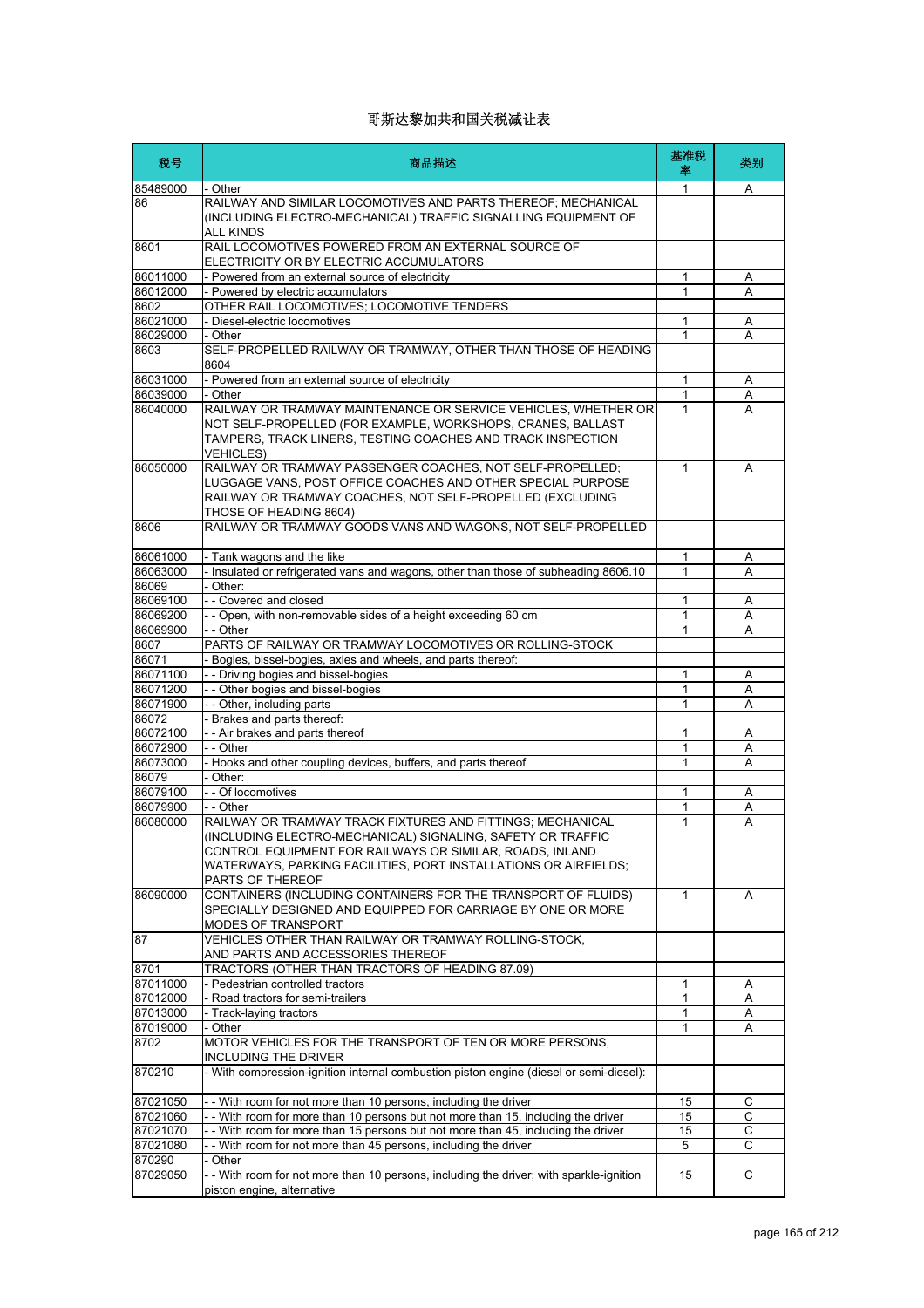| 税号                   | 商品描述                                                                                                                                                                                            | 基准税<br>率     | 类别     |
|----------------------|-------------------------------------------------------------------------------------------------------------------------------------------------------------------------------------------------|--------------|--------|
| 87029060             | - - With room for more than 10 persons but not more than 25, including the driver; with<br>sparkle-ignition piston engine, alternative                                                          | 15           | С      |
| 87029070             | - - With room for more than 15 persons but not more than 45, including the driver; with<br>sparkle-ignition piston engine, alternative                                                          | 15           | C      |
| 87029080             | - - With room for more than 45 persons, including the driver; with sparkle-ignition<br>piston engine, alternative                                                                               | 5            | C      |
| 8702909              | $ \overline{Other}$                                                                                                                                                                             |              |        |
| 87029091             | --- Electrically operated                                                                                                                                                                       | 1            | Α      |
| 87029099             | - - - Other                                                                                                                                                                                     | 5            | Α      |
| 8703                 | MOTOR CARS AND OTHER MOTOR VEHICLES PRINCIPALLY DESIGNED FOR<br>THE TRANSPORT OF PERSONS (OTHER THAN THOSE OF HEADING 8702),<br>INCLUDING FAMILY TYPE (BREAK OR STATION WAGONS) AND RACING CARS |              |        |
| 87031000             | - Vehicles specially designed for travelling on snow; golf cars and similar vehicles                                                                                                            | 1            | Α      |
| 87032                | - Other vehicles, with spark-ignition internal combustion reciprocating piston engine:                                                                                                          |              |        |
| 870321               | - - Of a cylinder capacity not exceeding 1000 cm3:                                                                                                                                              |              |        |
| 8703215              | --- All-terrain vehicles equipped with three (trikes) or four wheels (quads):                                                                                                                   |              |        |
| 87032151             | - - - - Three wheels all-terrain vehicle (trikes)                                                                                                                                               | 1            | Α      |
| 87032152             | ---- Four wheels all-terrain vehicle (quads)                                                                                                                                                    | 1            | Α      |
| 87032160             | --- With four-wheel-drive and two ranges transfer case built on                                                                                                                                 | 1            | Α      |
| 87032170             | - With room for more than 6 persons but not more than 9, including the driver;                                                                                                                  | 1            | A      |
|                      | wheter or not with four-wheel drive, 3 or 4 side doors, floor leveled and back doors                                                                                                            |              |        |
| 87032190             | - - - Other                                                                                                                                                                                     | 1            | Α      |
| 870322               | - - Of a cylinder capacity exceeding 1,000 cm3 but not exceeding 1,500 cm3:                                                                                                                     |              |        |
| 8703225              | - - - Of a cylinder capacity exceeding 1,000 cm3 but not exceeding 1,300 cm3:                                                                                                                   |              |        |
| 87032251             | - - - Ambulances                                                                                                                                                                                | 15           | В      |
| 87032252             | --- Hearses                                                                                                                                                                                     | 15           | B      |
| 87032253<br>87032254 | --- With four-wheel-drive and two ranges transfer case built on                                                                                                                                 | 1<br>1       | Α<br>A |
|                      | - With room for more than 6 persons but not more than 9, including the driver;<br>wheter or not with four-wheel drive, 3 or 4 side doors, floor leveled and back doors                          |              |        |
| 87032259             | - - - Other                                                                                                                                                                                     | 1            | A      |
| 8703226              | - - - Of a cylinder capacity exceeding 1,300 cm3 but not exceeding 1,500 cm3:                                                                                                                   |              |        |
| 87032261             | --- Ambulances                                                                                                                                                                                  | 15           | В      |
| 87032262             | --- Hearses                                                                                                                                                                                     | 15           | B      |
| 87032263<br>87032264 | --- With four-wheel-drive and two ranges transfer case built on<br>- With room for more than 6 persons but not more than 9, including the driver;                                               | 1<br>1       | Α<br>Α |
|                      | wheter or not with four-wheel drive, 3 or 4 side doors, floor leveled and back doors                                                                                                            |              |        |
| 87032269             | - - - Other                                                                                                                                                                                     | 1            | Α      |
| 870323               | - - Of a cylinder capacity exceeding 1,500 cm3 but not exceeding 3,000 cm3:                                                                                                                     |              |        |
| 8703236              | - - - Of a cylinder capacity exceeding 1,500 cm3 but not exceeding 2,000 cm3:                                                                                                                   |              |        |
| 87032361<br>87032362 | --- Ambulances<br>--- Hearses                                                                                                                                                                   | 15<br>15     | В<br>B |
| 87032363             | --- With four-wheel-drive and two ranges transfer case built on                                                                                                                                 | 1            | Α      |
| 87032364             | - With room for more than 6 persons but not more than 9, including the driver;                                                                                                                  | 1            | A      |
|                      | wheter or not with four-wheel drive, 3 or 4 side doors, floor leveled and back doors                                                                                                            |              |        |
| 87032369             | Other                                                                                                                                                                                           | 1            | Α      |
| 8703237              | - Of a cylinder capacity exceeding 2,000 cm3 but not exceeding 3,000 cm3:                                                                                                                       |              |        |
| 87032371             | - - - Ambulances                                                                                                                                                                                | 15           | В      |
| 87032372             | - - - Hearses                                                                                                                                                                                   | 15           | В      |
| 87032373             | --- With four-wheel-drive and two ranges transfer case built on                                                                                                                                 | 1            | A      |
| 87032374             | - With room for more than 6 persons but not more than 9, including the driver;<br>wheter or not with four-wheel drive, 3 or 4 side doors, floor leveled and back doors                          | $\mathbf{1}$ | A      |
| 87032379             | - - - Other                                                                                                                                                                                     | 1            | Α      |
| 870324               | - - Of a cylinder capacity exceeding 3,000 cm3:                                                                                                                                                 |              |        |
| 8703246              | --- Ambulances and hearses:                                                                                                                                                                     |              |        |
| 87032461             | ---- Ambulances                                                                                                                                                                                 | 15           | В      |
| 87032462             | - - - - Hearses                                                                                                                                                                                 | 15           | B      |
| 87032470             | --- With four-wheel-drive and two ranges transfer case built on                                                                                                                                 | 1            | Α      |
| 87032480             | --- With room for more than 6 persons but not more than 9, including the driver;<br>wheter or not with four-wheel drive, 3 or 4 side doors, floor leveled and back doors                        | 1            | A      |
| 87032490             | - - - Other                                                                                                                                                                                     | 1            | Α      |
| 87033                | - Other vehicules with compression-ignition internal combustion piston engine (diesel                                                                                                           |              |        |
|                      | or semi-diesel):                                                                                                                                                                                |              |        |
| 870331               | - - Of a cylinder capacitynot exceeding 1,500 cm3:                                                                                                                                              |              |        |
| 8703315              | - - - Of a cylinder capacitynot exceeding 1,300 cm3:<br>---- Ambulances                                                                                                                         | 15           | B      |
| 87033151<br>87033152 | - - - - Hearses                                                                                                                                                                                 | 15           | В      |
| 87033153             | ---- With four-wheel-drive and two ranges transfer case built on                                                                                                                                | 1            | Α      |
| 87033154             | - - - - With room for more than 6 persons but not more than 9, including the driver;                                                                                                            | $\mathbf{1}$ | A      |
|                      | wheter or not with four-wheel drive, 3 or 4 side doors, floor leveled and back doors                                                                                                            |              |        |
|                      |                                                                                                                                                                                                 |              |        |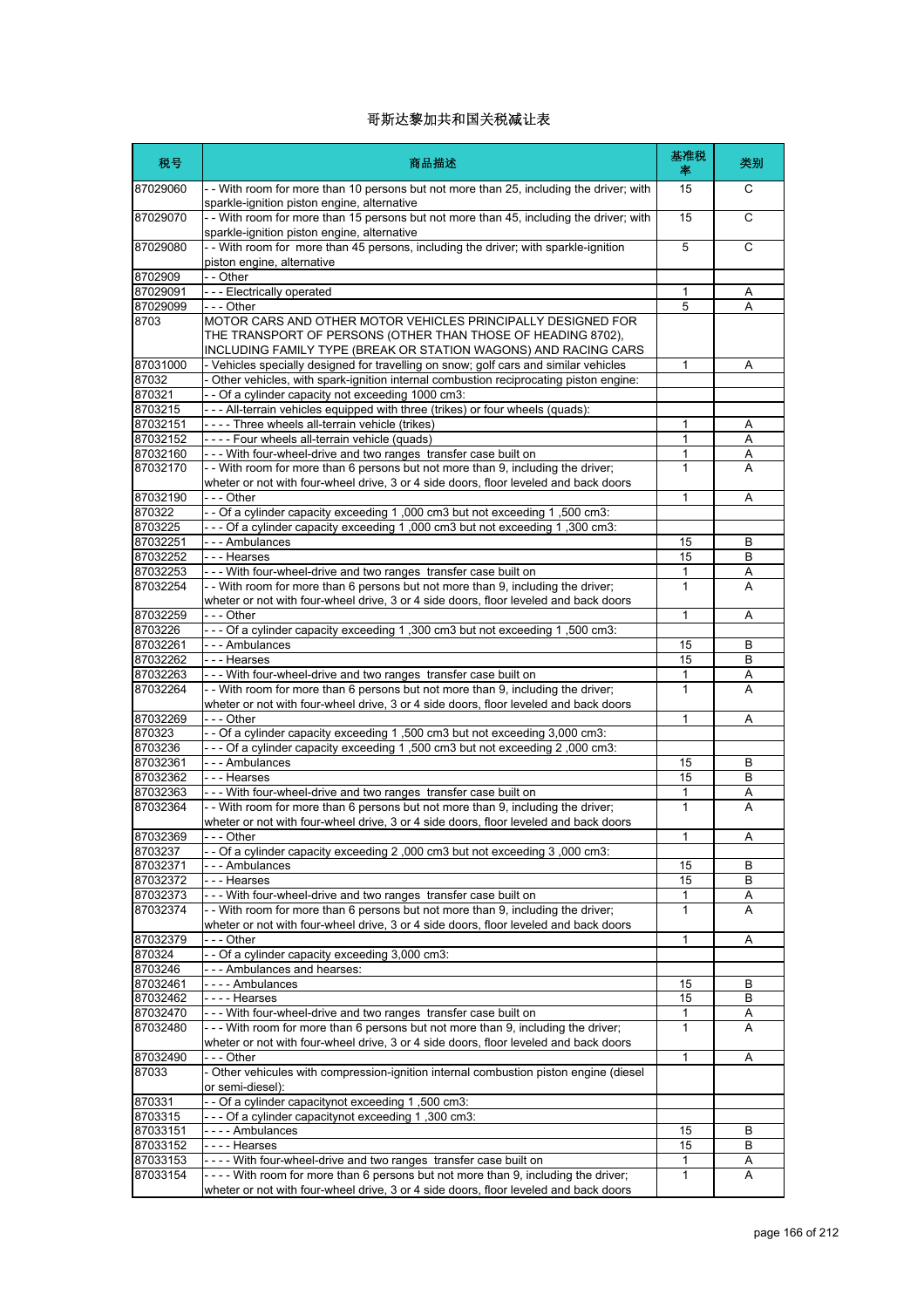| 税号                   | 商品描述                                                                                                                                                                     | 基准税<br>率 | 类别             |
|----------------------|--------------------------------------------------------------------------------------------------------------------------------------------------------------------------|----------|----------------|
| 87033159             | - - - - Other                                                                                                                                                            | 1        | Α              |
| 8703316              | - - - Of a cylinder capacity exceeding 1,300 cm3 but not exceeding 1,500 cm3:                                                                                            |          |                |
| 87033161<br>87033162 | ---- Ambulances<br>---- Hearses                                                                                                                                          | 15<br>15 | В<br>B         |
| 87033163             | ---- With four-wheel-drive and two ranges transfer case built on                                                                                                         | 1        | Α              |
| 87033164             | ---- With room for more than 6 persons but not more than 9, including the driver;                                                                                        | 1        | A              |
|                      | wheter or not with four-wheel drive, 3 or 4 side doors, floor leveled and back doors                                                                                     |          |                |
| 87033169             |                                                                                                                                                                          | 1        | Α              |
| 870332<br>8703326    | - Of a cylinder capacity exceeding 1,500 cm3 but not exceeding 2,500 cm3:<br>- - - Of a cylinder capacity exceeding 1,500 cm3 but not exceeding 2,000 cm3:               |          |                |
| 87033261             | - - - - Ambulances                                                                                                                                                       | 15       | В              |
| 87033262             | ---- Hearses                                                                                                                                                             | 15       | В              |
| 87033263             | ---- With four-wheel-drive and two ranges transfer case built on                                                                                                         | 1        | Α              |
| 87033264             | ---- With room for more than 6 persons but not more than 9, including the driver;                                                                                        | 1        | A              |
| 87033269             | wheter or not with four-wheel drive, 3 or 4 side doors, floor leveled and back doors<br>- - - - Other                                                                    | 1        | A              |
| 8703327              | - - - Of a cylinder capacity exceeding 2,000 cm3 but not exceeding 2,500 cm3:                                                                                            |          |                |
| 87033271             | ---- Ambulances                                                                                                                                                          | 15       | В              |
| 87033272             | ---- Hearses                                                                                                                                                             | 15       | B              |
| 87033273             | ---- With four-wheel-drive and two ranges transfer case built on                                                                                                         | 1        | Α              |
| 87033274             | ---- With room for more than 6 persons but not more than 9, including the driver;                                                                                        | 1        | A              |
| 87033279             | wheter or not with four-wheel drive, 3 or 4 side doors, floor leveled and back doors<br>- - - - Other                                                                    | 1        | Α              |
| 870333               | - - Of a cylinder capacity exceeding 5,500 cm3:                                                                                                                          |          |                |
| 8703336              | --- Ambulances                                                                                                                                                           |          |                |
| 87033361             | --- Hearses                                                                                                                                                              | 15       | В              |
| 87033362             | --- With four-wheel-drive and two ranges transfer case built on                                                                                                          | 15       | В              |
| 87033370             | - With room for more than 6 persons but not more than 9, including the driver;                                                                                           | 1        | A              |
| 87033380             | wheter or not with four-wheel drive, 3 or 4 side doors, floor leveled and back doors<br>--- With room for more than 6 persons but not more than 9, including the driver; | 1        | A              |
|                      | wheter or not with four-wheel drive, 3 or 4 side doors, floor leveled and back doors                                                                                     |          |                |
| 87033390             | --- Other                                                                                                                                                                | 1        | A              |
| 87039000             | - Other                                                                                                                                                                  | 1        | A              |
| 8704                 | MOTOR VEHICLES FOR THE TRANSPORT OF GOODS                                                                                                                                |          |                |
| 87041000<br>87042    | - Dumpers designed for off-highway use                                                                                                                                   | 1        | Α              |
|                      | - Other, with compression-ignition internal combustion piston engine (diesel or semi-<br>diesel):                                                                        |          |                |
| 870421               | - - Gross Vehicle Weight not exceeding 5 tonnes:                                                                                                                         |          |                |
| 8704215              | - - - "Pick-ups":                                                                                                                                                        |          |                |
| 87042151             | ---- With gross vehicule weight not exceeding 2.5 tonnes:                                                                                                                | 1        | Α              |
| 87042159             | - - - - Other                                                                                                                                                            | 1        | Α              |
| 8704216              | ---- Vehicle with enclosed cargo compartment wheter or not with independent cab<br>(Panels, Pick Ups and similar delivery vehicules):                                    |          |                |
| 87042161             | ---- With gross vehicule weight not exceeding 2.5 tonnes:                                                                                                                | 1        | A              |
| 87042169             | - - - - Other                                                                                                                                                            | 15       | $\overline{c}$ |
| 8704217              | --- Tankers, refrigarated trucks, and waste collection vehicles:                                                                                                         |          |                |
| 87042171             | - - - - With gross vehicule weight not exceeding 2.5 tonnes:                                                                                                             | 15       | С              |
| 87042179             | - - - - Other                                                                                                                                                            | 15       | C              |
| 8704219<br>87042191  | - - - Other:<br>---- With gross vehicule weight not exceeding 2.5 tonnes:                                                                                                | 1        | Α              |
| 87042199             |                                                                                                                                                                          | 1        | Α              |
| 870422               | ---- With gross vehicule weight exceeding 5 tonnes but not exceeding 20 tonnes:                                                                                          |          |                |
| 87042230             | --- Tankers, refrigarated trucks, and waste collection vehicles:                                                                                                         | 15       | Α              |
| 87042290             | - - - Other                                                                                                                                                              | 15       | Α              |
| 870423               | --- Of gross vehicule weight exceeding 20 tonnes:                                                                                                                        |          |                |
| 87042330<br>87042390 | --- Tankers, refrigarated trucks, and waste collection vehicles:<br>$\overline{-}$ - Other                                                                               | 15<br>15 | Α<br>Α         |
| 87043                | - Other, with sparkle-ignition internal combustion piston engine:                                                                                                        |          |                |
| 870431               | - - Of gross vehicule weight not exceeding 5 tonnes:                                                                                                                     |          |                |
| 8704315              | --- Vehicle with enclosed cargo compartment with independent cab (Panels, Pick                                                                                           |          |                |
|                      | Ups and similar delivery vehicules) :                                                                                                                                    |          |                |
| 87043151             | ---- With gross vehicule weight not exceeding 2.5 tonnes:                                                                                                                | 1        | Α              |
| 87043159<br>8704316  | --- Vehicle with enclosed cargo compartment wheter or not with independent cab                                                                                           | 1        | Α              |
|                      | (Panels, Pick Ups and similar delivery vehicules):                                                                                                                       |          |                |
| 87043161             | - - - - With gross vehicule weight not exceeding 2.5 tonnes:                                                                                                             | 1        | A              |
| 87043169             | - - - - Other                                                                                                                                                            | 15       | C              |
| 8704317              | --- Tankers, refrigarated trucks, and waste collection vehicles:                                                                                                         |          |                |
| 87043171             | ---- With gross vehicule weight not exceeding 2.5 tonnes:                                                                                                                | 15       | С              |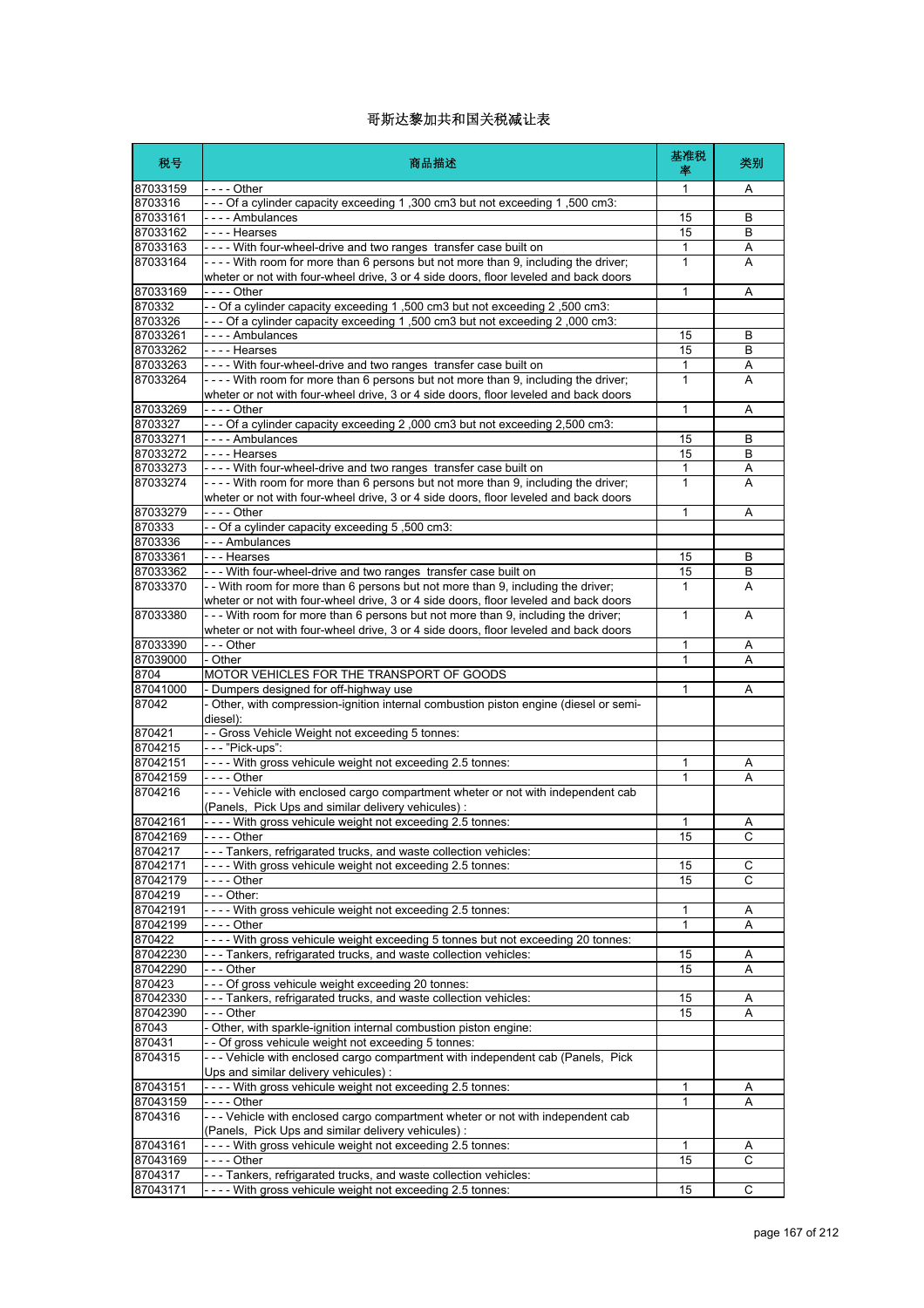| 税号       | 商品描述                                                                                                                                                                                                                                                                                                        | 基准税<br>率     | 类别     |
|----------|-------------------------------------------------------------------------------------------------------------------------------------------------------------------------------------------------------------------------------------------------------------------------------------------------------------|--------------|--------|
| 87043179 | $--$ Other                                                                                                                                                                                                                                                                                                  | 15           | C      |
| 8704319  | - - - Other:                                                                                                                                                                                                                                                                                                |              |        |
| 87043191 | - - - - With gross vehicule weight not exceeding 2.5 tonnes:                                                                                                                                                                                                                                                | 1            | Α      |
| 87043199 | - - - - Other                                                                                                                                                                                                                                                                                               | $\mathbf{1}$ | A      |
| 870432   | - - Of gross vehicule weight not exceeding 5 tonnes:                                                                                                                                                                                                                                                        |              |        |
| 87043230 | --- Tankers, refrigarated trucks, and waste collection vehicles:                                                                                                                                                                                                                                            | 15           | C      |
| 87043290 | - - - Other                                                                                                                                                                                                                                                                                                 | 15           | C      |
| 87049000 | - Other                                                                                                                                                                                                                                                                                                     | 1            | A      |
| 8705     | SPECIAL PURPOSE MOTOR VEHICLES, OTHER THAN THOSE PRINCIPALLY<br>DESIGNED FOR THE TRANSPORT OF PERSONS OR GOODS (FOR EXAMPLE,<br>BREAKDOWN LORRIES. TOW TRUCKS, FIRE FIGHTING VEHICLES, CONCRETE-<br>MIXER TRANSPORT TRUCKS, ROAD SWEEPERS, SPRAYING TRUCKS, MOBILE<br>WORKSHOPS, MOBILE RADIOLOGICAL UNITS) |              |        |
| 87051000 | - Tow trucks                                                                                                                                                                                                                                                                                                | 15           | B      |
| 87052000 | - Mobile drilling derricks                                                                                                                                                                                                                                                                                  | 15           | B      |
| 87053000 | - Fire fighting vehicles                                                                                                                                                                                                                                                                                    | 15           | B      |
| 87054000 | - Concrete-mixer transport truck                                                                                                                                                                                                                                                                            | 15           | B      |
| 87059000 | - Other                                                                                                                                                                                                                                                                                                     | 15           | B      |
| 8706     | CHASSIS FITTED WITH ENGINES, FOR THE MOTOR VEHICLES OF HEADINGS<br>87.01 TO 87.05                                                                                                                                                                                                                           |              |        |
| 87060010 | - Of buses.                                                                                                                                                                                                                                                                                                 | 1            | Α      |
| 87060090 | - Other                                                                                                                                                                                                                                                                                                     | 15           | Ċ      |
| 8707     | BODIES (INCLUDING CABS), FOR THE MOTOR VEHICLES OF HEADINGS 87.01<br>TO 87.05                                                                                                                                                                                                                               |              |        |
| 87071000 | - For the vehicles of heading 8703                                                                                                                                                                                                                                                                          | 15           | Α      |
| 870790   | - - Other                                                                                                                                                                                                                                                                                                   |              |        |
| 87079050 | -- For the vehicles of heading 87.01, 87.02 and 87.04, excluding for the vehicles of<br>the subheadings 8704.21.51 and 8704.31.51                                                                                                                                                                           | 15           | A      |
| 87079090 | - - Other                                                                                                                                                                                                                                                                                                   | 15           | A      |
| 8708     | PARTS AND ACCESSORIES OF THE MOTOR VEHICLES OF HEADINGS 87.01 TO<br>87.05                                                                                                                                                                                                                                   |              |        |
| 87081000 | - Bumpers and parts thereof                                                                                                                                                                                                                                                                                 | 10           | B      |
| 87082    | - Other parts and accessories of bodies (including cabs):                                                                                                                                                                                                                                                   |              |        |
| 87082100 | - - Safety seat belts                                                                                                                                                                                                                                                                                       | 10           | A      |
| 870829   | - - Other:                                                                                                                                                                                                                                                                                                  |              |        |
| 87082910 | --- Sunroofs of the kind used on car bodies of the heading 87.02                                                                                                                                                                                                                                            | 1            | Α      |
| 87082990 | --- Other                                                                                                                                                                                                                                                                                                   | 10           | B      |
| 870830   | - Brakes and servo-brakes and parts thereof:                                                                                                                                                                                                                                                                |              |        |
| 87083010 | -- Mounted brake linings:                                                                                                                                                                                                                                                                                   | 10           | B      |
| 87083020 | - - Braking System with hydrodynamic transmission delay, and parts thereof                                                                                                                                                                                                                                  | 1            | Α      |
| 87083090 | - - Other                                                                                                                                                                                                                                                                                                   | 10           | B      |
| 870840   | - Gear boxes and parts thereof:                                                                                                                                                                                                                                                                             |              |        |
|          |                                                                                                                                                                                                                                                                                                             |              |        |
| 87084010 | - - Gear boxes                                                                                                                                                                                                                                                                                              | 10           | В<br>B |
| 87084020 | - - Parts                                                                                                                                                                                                                                                                                                   | 10           |        |
| 870850   | - Drive-axles with differential, whether or not provided with other transmission<br>components, and carrying axles; parts thereof:                                                                                                                                                                          |              |        |
| 87085010 | - - Drive-axles with differential, whether or not provided with other transmission<br>components                                                                                                                                                                                                            | 10           | B      |
| 87085020 | - - Carrying axles and parts thereof                                                                                                                                                                                                                                                                        | 10           | В      |
| 87085090 | --- Other parts                                                                                                                                                                                                                                                                                             | 10           | В      |
| 87087000 | - Road wheels, parts and accessories thereof:                                                                                                                                                                                                                                                               | 10           | C      |
| 870880   | - Suspension systems and parts (including shock absorbers):                                                                                                                                                                                                                                                 |              |        |
| 8708801  | - - Suspension shock absorber:                                                                                                                                                                                                                                                                              |              |        |
| 87088011 | --- Of the kind use for trunck doors in vehicles of the heading 87,02                                                                                                                                                                                                                                       | 1            | Α      |
| 87088019 | - - - Other                                                                                                                                                                                                                                                                                                 | 10           | В      |
| 87088020 | - Suspension systems and parts, excluding shock absorbers                                                                                                                                                                                                                                                   | 10           | B      |
| 87088090 | - - Parts                                                                                                                                                                                                                                                                                                   | 10           | В      |
| 87089    | - Other parts and accessories                                                                                                                                                                                                                                                                               |              |        |
| 870891   | - - Radiators and parts thereof:                                                                                                                                                                                                                                                                            |              |        |
|          | --- Radiators                                                                                                                                                                                                                                                                                               |              |        |
| 87089110 |                                                                                                                                                                                                                                                                                                             | 10           | B      |
| 87089120 | --- Parts                                                                                                                                                                                                                                                                                                   | 10           | B      |
| 870892   | - - Silencers and exhaust pipes; parts thereof:                                                                                                                                                                                                                                                             |              |        |
| 87089210 | --- Silencers and exhaust pipes                                                                                                                                                                                                                                                                             | 10           | B      |
| 87089220 | --- Parts                                                                                                                                                                                                                                                                                                   | 10           | B      |
| 87089300 | --- Clutches and parts thereof                                                                                                                                                                                                                                                                              | 10           | B      |
| 870894   | - - Steering wheels, steering columns and steering boxes; parts thereof:                                                                                                                                                                                                                                    |              |        |
| 87089410 | --- Steering wheels, steering columns and steering boxes                                                                                                                                                                                                                                                    | 10           | B      |
| 87089420 | - - - Parts                                                                                                                                                                                                                                                                                                 | 10           | B      |
|          |                                                                                                                                                                                                                                                                                                             |              |        |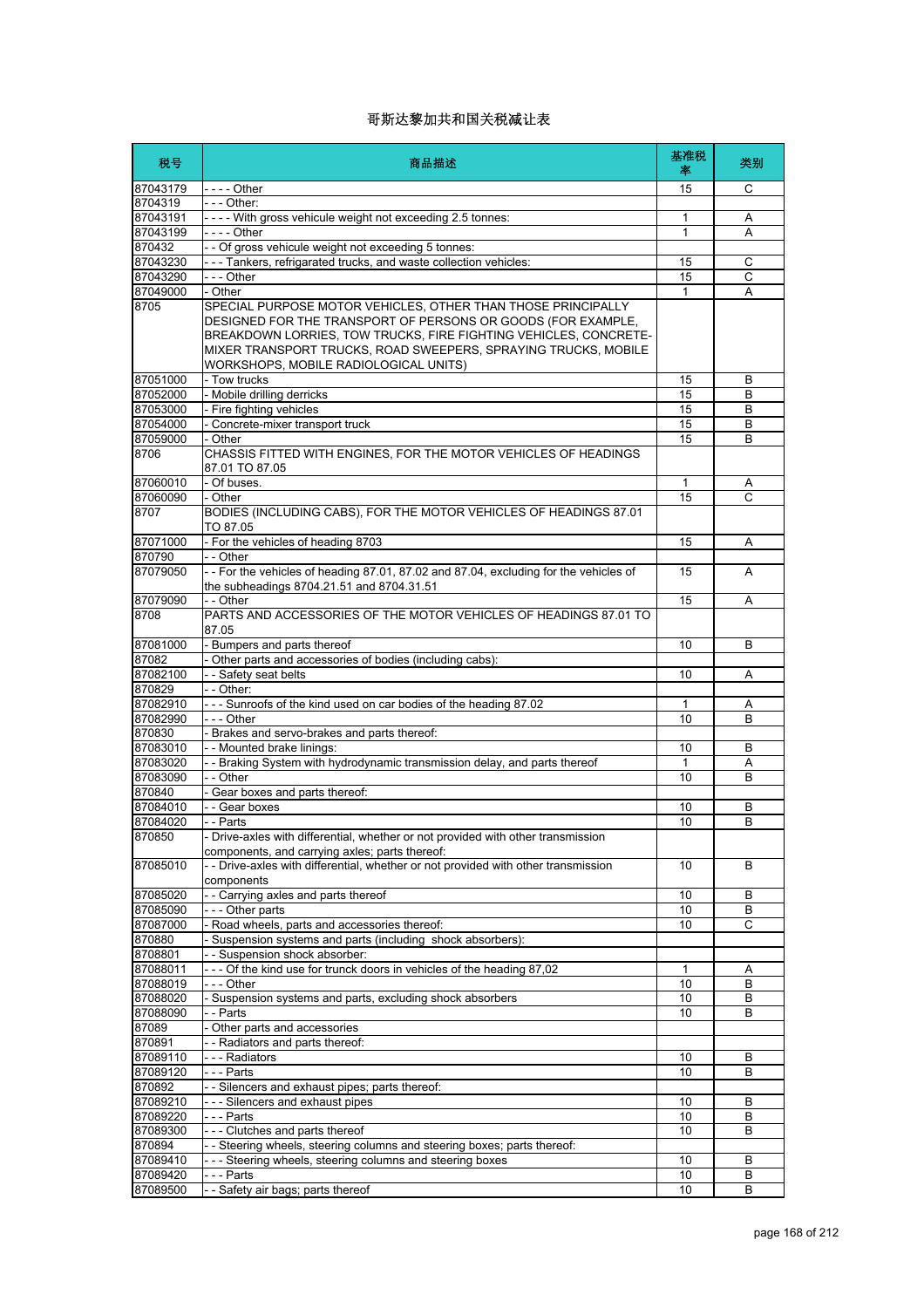| 税号                 | 商品描述                                                                                                                                                                                                                                                                 | 基准税<br>率     | 类别           |
|--------------------|----------------------------------------------------------------------------------------------------------------------------------------------------------------------------------------------------------------------------------------------------------------------|--------------|--------------|
| 87089900           | - - Other                                                                                                                                                                                                                                                            | 10           | Α            |
| 8709               | WORKS TRUCKS, SELF-PROPELLED, NOT FITTED WITH LIFTING OR HANDLING<br>EQUIPMENT, OF THE TYPE USED IN FACTORIES, WAREHOUSES, DOCK AREAS<br>OR AIRPORTS FOR SHORT DISTANCE TRANSPORT OF GOODS: TRACTORS OF<br>THE TYPE USED ON RAILWAY STATION PLATFORMS; PARTS THEREOF |              |              |
| 87091              | - Work trucks:                                                                                                                                                                                                                                                       |              |              |
| 87091100           | - - Electrical                                                                                                                                                                                                                                                       | 1            | Α            |
| 87091900           | $-$ - Other                                                                                                                                                                                                                                                          | 1            | Α            |
| 87099000           | - Parts                                                                                                                                                                                                                                                              | 1            | Α            |
| 87100000           | TANKS AND OTHER ARMOURED FIGHTING VEHICLES, MOTORIZED, WHETHER<br>OR NOT FITTED WITH WEAPONS, AND PARTS THEREOF                                                                                                                                                      | 10           | <sub>R</sub> |
| 8711               | MOTORCYCLES (INCLUDING MOPEDS) AND CYCLES FITTED WITH AN<br>AUXILIARY MOTOR, WITH OR WITHOUT SIDE-CARS; SIDE-CARS                                                                                                                                                    |              |              |
| 871110             | - With reciprocating internal combustion piston engine of a cylinder capacity not<br>exceeding 50 cm3:                                                                                                                                                               |              |              |
| 87111020           | - - Three wheels all-terrain vehicle (trikes)                                                                                                                                                                                                                        | 1            | Α            |
| 87111090           | - - Other                                                                                                                                                                                                                                                            | 1            | Α            |
| 871120             | - With reciprocating internal combustion piston engine of a cylinder capacity<br>exceeding 50 cm3 but not exceeding 250 cm3:                                                                                                                                         |              |              |
| 87112020           | - - Three wheels all-terrain vehicle (trikes)                                                                                                                                                                                                                        | 1            | A            |
| 87112090           | - - Other                                                                                                                                                                                                                                                            | 1            | Α            |
| 871130             | - With reciprocating internal combustion piston engine of a cylinder capacity<br>exceeding 250 cm3 but not exceeding 500 cm3:                                                                                                                                        |              |              |
| 87113020           | - - Three wheels all-terrain vehicle (trikes)                                                                                                                                                                                                                        | 1            | Α            |
| 87113090           | - - Other                                                                                                                                                                                                                                                            | 1            | Α            |
| 871140             | - With reciprocating internal combustion piston engine of a cylinder capacity<br>exceeding 500 cm3 but not exceeding 800 cm3:                                                                                                                                        |              |              |
| 87114020           | - - Three wheels all-terrain vehicle (trikes)                                                                                                                                                                                                                        | 1            | Α            |
| 87114090           | - - Other                                                                                                                                                                                                                                                            | 1            | A            |
| 871150             | - With reciprocating internal combustion piston engine of a cylinder capacity                                                                                                                                                                                        |              |              |
| 87115020           | exceeding 800 cm3:<br>- - Three wheels all-terrain vehicle (trikes)                                                                                                                                                                                                  | 1            | Α            |
| 87115090           | - - Other                                                                                                                                                                                                                                                            | 1            | Α            |
| 87119000           | - Other                                                                                                                                                                                                                                                              | 1            |              |
| 87120000           | BICYCLES AND OTHER CYCLES (INCLUDING DELIVERY TRICYCLES), NOT                                                                                                                                                                                                        | 15           | Α<br>C       |
| 8713               | <b>MOTORIZED</b><br>CARRIAGES FOR DISABLED PERSONS, WHETHER OR NOT MOTORIZED OR                                                                                                                                                                                      |              |              |
|                    | OTHERWISE MECHANICALLY PROPELLED                                                                                                                                                                                                                                     |              |              |
| 87131000           | - Not mechanically propelled                                                                                                                                                                                                                                         | 1            | Α            |
| 87139000           | - Other                                                                                                                                                                                                                                                              | 1            | Α            |
| 8714               | PARTS AND ACCESSORIES OF VEHICLES OF HEADINGS 87.11 TO 87.13                                                                                                                                                                                                         |              |              |
| 87141              | - Of motorcycles (including mopeds):                                                                                                                                                                                                                                 |              |              |
| 87141100           | - - Saddles (seats)                                                                                                                                                                                                                                                  | 10           | Α            |
| 87141900           | - Other                                                                                                                                                                                                                                                              | 10           | A            |
| 87142000           | - Of carriages for disabled persons                                                                                                                                                                                                                                  | 1            | Α            |
| 87149<br>871491    | Other:                                                                                                                                                                                                                                                               |              |              |
| 87149110           | -- Frames and forks, and parts thereof:<br>--- Frames and forks                                                                                                                                                                                                      |              |              |
| 87149190           | - - - Parts                                                                                                                                                                                                                                                          | 10<br>6      | В<br>B       |
| 871492             | - - Wheel rims and spokes:                                                                                                                                                                                                                                           |              |              |
| 87149210           | - - - Wheel rims                                                                                                                                                                                                                                                     | 10           | С            |
| 87149220           | --- Spokes                                                                                                                                                                                                                                                           | 1            | Α            |
| 87149300           | - - Hubs, other than coaster braking hubs and hub brakes, and free-wheel sprocket-                                                                                                                                                                                   | 1            | A            |
|                    | wheels                                                                                                                                                                                                                                                               |              |              |
| 87149400           | - - Brakes, including coaster braking hubs and hub brakes, and parts thereof                                                                                                                                                                                         | 1            | Α            |
| 87149500           | - - Saddles (seats)                                                                                                                                                                                                                                                  | $\mathbf{1}$ | Α            |
| 87149600           | - - Pedals and crank-gear, and parts thereof                                                                                                                                                                                                                         | 1            | Α            |
| 871499<br>87149910 | - - Other:<br>--- Shafts (cranks, steering devices and handlebars), mudguards, chain guards and                                                                                                                                                                      | 10           | B            |
|                    | luggage racks (other than of plastics)                                                                                                                                                                                                                               |              |              |
| 87149920           | --- Handles and luggage racks (whether or not for tools), of plastics                                                                                                                                                                                                | 1            | Α            |
| 87149990<br>8715   | - - - Other<br>BABY CARRIAGES AND SIMILAR FOR TRANSPORTATION OF CHILDREN, AND                                                                                                                                                                                        | 1            | Α            |
|                    | <b>PARTS THEREOF</b>                                                                                                                                                                                                                                                 |              |              |
| 87150010           | - Baby carriages                                                                                                                                                                                                                                                     | 15           | С            |
| 87150080           | - Other                                                                                                                                                                                                                                                              | 10           | С            |
| 87150090           | - Parts                                                                                                                                                                                                                                                              | 1            | Α            |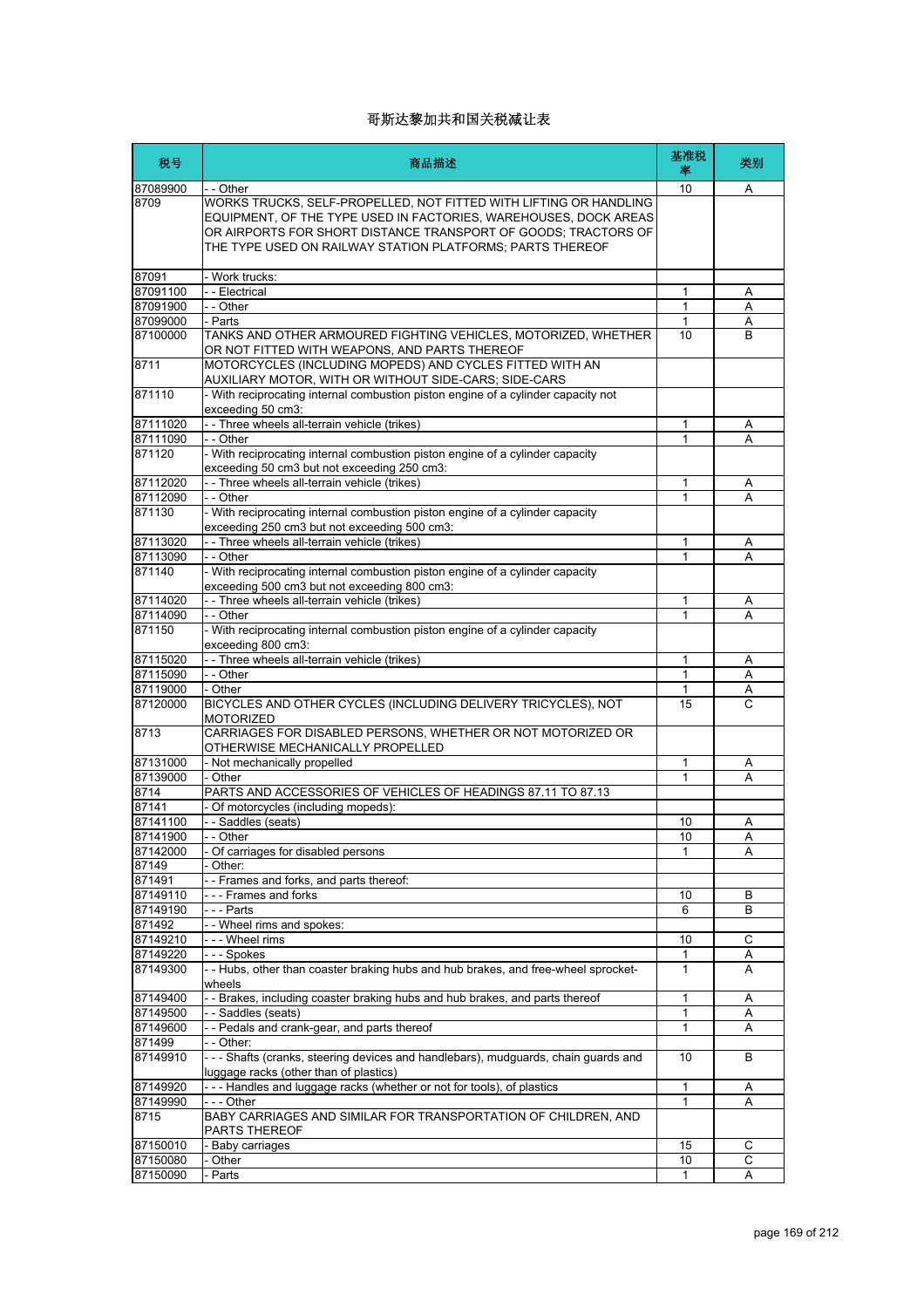| 税号                   | 商品描述                                                                                                                                               | 基准税<br>率     | 类别     |
|----------------------|----------------------------------------------------------------------------------------------------------------------------------------------------|--------------|--------|
| 8716                 | TRAILERS AND SEMI-TRAILERS FOR ANY KIND OF VEHICLE; OTHER VEHICLES,<br>NOT MECHANICALLY PROPELLED; PARTS THEREOF                                   |              |        |
| 87161000             | - Trailers and semi-trailers of the caravan type, for housing or camping                                                                           | 15           | В      |
| 87162000             | - Self-loading or self-unloading trailers and semitrailers for agricultural purposes                                                               | 10           | B      |
| 87163                | - Other trailers and semi-trailers for the transport of goods:                                                                                     |              |        |
| 87163100             | - - Tankers                                                                                                                                        | 10           | В      |
| 87163900             | - - Other                                                                                                                                          | 10           | B      |
| 87164000             | - Other trailers and semi-trailers                                                                                                                 | 10           | B      |
| 871680<br>87168010   | - Other vehicles:<br>- - Wheelbarrows and hand-carts                                                                                               | 10           | B      |
| 87168090             | - - Other                                                                                                                                          | 10           | B      |
| 87169000             | - Parts                                                                                                                                            | 1            | Α      |
| 88                   | AIRCRAFT, SPACECRAFT, AND PARTS THEREOF                                                                                                            |              |        |
| 8801                 | BALLOONS AND DIRIGIBLES; GLIDERS, HANG GLIDERS AND OTHER NON-<br>POWERED AIRCRAFT                                                                  |              |        |
| 88010010             | - Gliders and hang gliders                                                                                                                         | 6            | Α      |
| 88010090             | - Other                                                                                                                                            | 6            | Α      |
| 8802                 | OTHER AIRCRAFT (FOR EXAMPLE, HELICOPTERS, AIRPLANES); SPACECRAFT<br>(INCLUDING SATELLITES) AND SUBORBITAL AND SPACECRAFT LAUNCH<br><b>VEHICLES</b> |              |        |
| 88021                | - Helicopters:                                                                                                                                     |              |        |
| 88021100             | - - Of an unladen weight not exceeding 2.000 kg                                                                                                    | 6            | Α      |
| 88021200             | - - Of an unladen weight exceeding 2.000 kg                                                                                                        | 6            | Α      |
| 88022000             | - Airplanes and other aircraft, of an unladen weight not exceeding 2.000 kg                                                                        | 6            | A      |
| 88023000             | - Airplanes and other aircraft, of an unladen weight exceeding 2.000 kg but not<br>exceeding 15.000 kg:                                            | 6            | A      |
| 88024000             | - Airplanes and other aircraft, of an unladen weight exceeding 15.000 kg                                                                           | 1            | Α      |
| 88026000             | - Spacecraft (including satellites) and suborbital and spacecraft launch vehicles                                                                  | 1            | A      |
| 8803                 | PARTS OF GOODS OF HEADING 88.01 OR 88.02                                                                                                           |              |        |
| 88031000<br>88032000 | - Propellers and rotors and parts thereof<br>- Under-carriages and parts thereof                                                                   | 1<br>1       | Α      |
| 88033000             | - Other parts of airplanes or helicopters                                                                                                          | 1            | Α<br>Α |
| 88039000             | - Other                                                                                                                                            | 1            | Α      |
| 88040000             | PARACHUTES, INCLUDING DIRIGIBLE PARACHUTES, GLINDERS                                                                                               | 6            | A      |
|                      | (PARAGLIDERS) OR PARAMOTOR (PROPELLED PARAGLINDER); PARTS AND<br><b>ACCESSORIES THEREOF</b>                                                        |              |        |
| 8805                 | AIRCRAFT LAUNCHING GEAR; DECK-ARRESTOR OR SIMILAR GEAR TO LAND                                                                                     |              |        |
| 88051000             | ON AIRCRAFT CARRIERSS; GROUND FLYING TRAINERS; PARTS THEREOF                                                                                       | 1            | A      |
|                      | - Aircraft launching gear and parts thereof; deckarrestor to land on aircraft carriers or<br>similar gear and parts thereof                        |              |        |
| 88052                | - Ground flying trainers and parts thereof:                                                                                                        |              |        |
| 88052100             | - - Air combat simulators and parts thereof                                                                                                        | 1            | Α      |
| 88052900             | - - Other                                                                                                                                          | 1            | A      |
| 89                   | SHIPS, BOATS AND FLOATING STRUCTURES                                                                                                               |              |        |
| 8901                 | OCEAN LINER, EXCURSION BOATS, CRUISE SHIPS, FERRY-BOATS, CARGO<br>SHIPS, BARGES AND SIMILAR VESSELS FOR THE TRANSPORT OF PERSONS<br>OR GOODS       |              |        |
| 890110               | - Ocean liners, cruise ships, excursion boats and similar vessels principally designed<br>for the transport of persons; ferry-boats of all kinds:  |              |        |
| 89011010             | -- Of a length not exceeding 15 m                                                                                                                  | 10           | C      |
| 89011090             | - - Other                                                                                                                                          | 1            | Α      |
| 89012000             | - Tankers                                                                                                                                          | 1            | Α      |
| 89013000             | - Refrigerated vessels, other than those of subheading 8901.20                                                                                     | 1            | Α      |
| 890190               | - Other vessels for the transport of goods and other vessels for the transport of both<br>persons and goods:                                       |              |        |
| 89019010             | -- Of a length not exceeding 15 m                                                                                                                  | 10           | С      |
| 89019090             | - - Other                                                                                                                                          | 1            | A      |
| 8902                 | FISHING VESSELS; FACTORY SHIPS AND OTHER VESSELS FOR PROCESSING<br>OR PRESERVING FISHERY PRODUCTS                                                  |              |        |
| 89020010             | - Of a length not exceeding 15 m                                                                                                                   | 10           | C      |
| 89020090<br>8903     | - Other<br>YACHTS AND OTHER VESSELS FOR PLEASURE OR SPORT; ROWING BOATS                                                                            | 1            | A      |
|                      | AND CANOES                                                                                                                                         |              |        |
| 89031000<br>89039    | - Inflatable vessels<br>- Other:                                                                                                                   | 15           | С      |
| 89039100             | - - Sailboats, with or without auxiliary motor                                                                                                     | 15           | С      |
| 89039200             | - - Motorboats, other than outboard motorboats                                                                                                     | 15           | С      |
| 89039900             | - - Other                                                                                                                                          | 15           | С      |
| 89040000             | TUGS AND PUSHER CRAFT                                                                                                                              | $\mathbf{1}$ | Α      |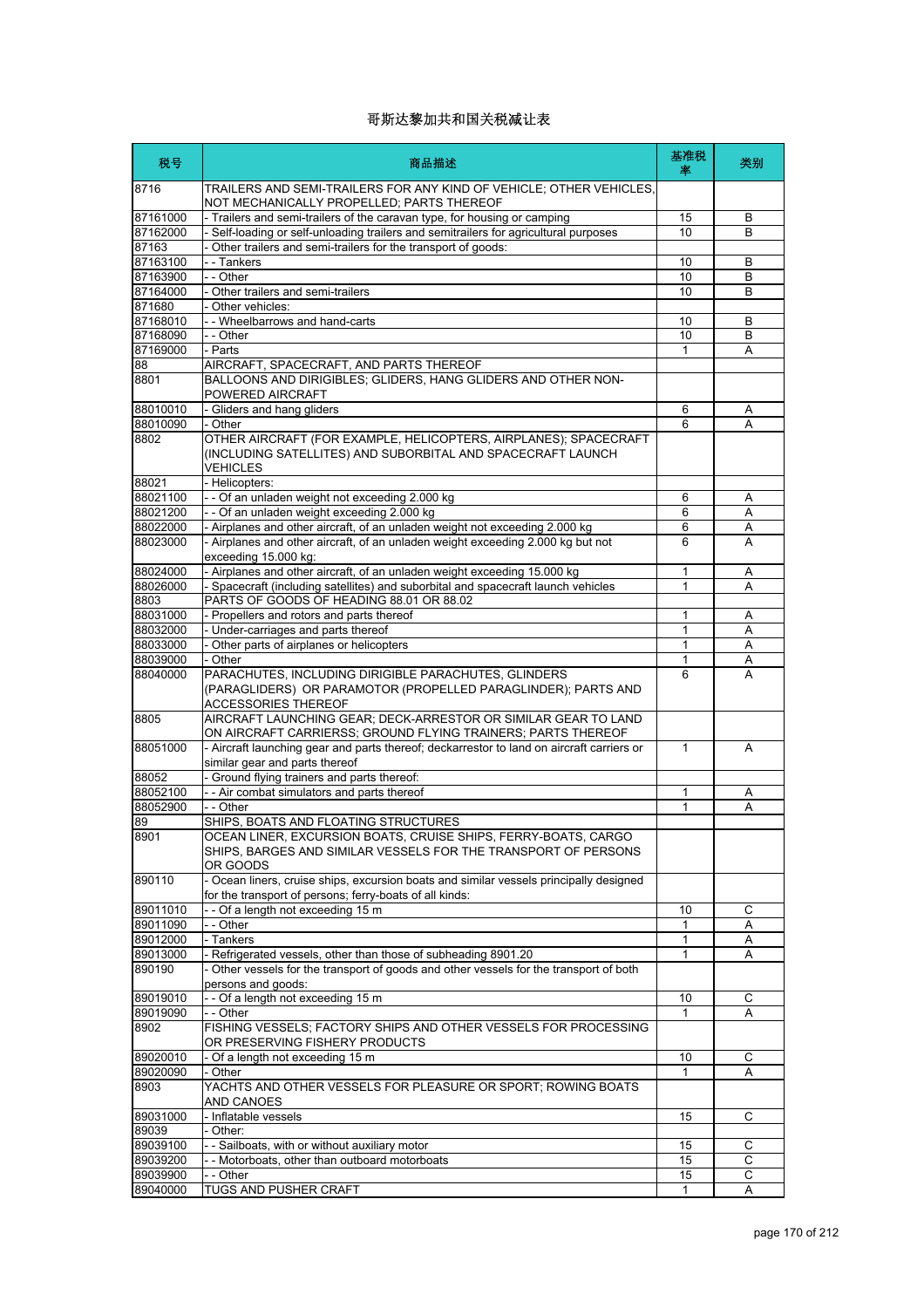| 税号                   | 商品描述                                                                                                                                                                                                                                                                                                                     | 基准税<br>率 | 类别     |
|----------------------|--------------------------------------------------------------------------------------------------------------------------------------------------------------------------------------------------------------------------------------------------------------------------------------------------------------------------|----------|--------|
| 8905                 | LIGHT-VESSELS, FIRE-FLOATS, DREDGERS, FLOATING CRANES AND OTHER<br>VESSELS THE NAVIGABILITY OF WHICH IS SUBSIDIARY TO THEIR MAIN<br>FUNCTION; FLOATING DOCKS; FLOATING OR SUBMERSIBLE DRILLING OR<br>PRODUCTION PLATFORMS                                                                                                |          |        |
| 89051000             | - Dredgers                                                                                                                                                                                                                                                                                                               | 1        | Α      |
| 89052000             | - Floating or submersible drilling or production platforms                                                                                                                                                                                                                                                               | 1        | Α      |
| 89059000             | - Other                                                                                                                                                                                                                                                                                                                  | 1        | A      |
| 8906                 | OTHER VESSELS, INCLUDING WARSHIPS AND LIFEBOATS OTHER THAN<br>ROWING BOATS                                                                                                                                                                                                                                               |          |        |
| 89061000             | - Warships                                                                                                                                                                                                                                                                                                               | 1        | Α      |
| 89069000             | - Other                                                                                                                                                                                                                                                                                                                  | 1        | А      |
| 8907                 | OTHER FLOATING STRUCTURES (FOR EXAMPLE, RAFTS, TANKS, COFFER-<br>DAMS, LANDING STAGES, BUOYS AND BEACONS)                                                                                                                                                                                                                |          |        |
| 89071000             | - Inflatable rafts                                                                                                                                                                                                                                                                                                       | 6        | C      |
| 89079000<br>89080000 | - Other<br>VESSELS AND OTHER FLOATING STRUCTURES FOR BREAKING UP                                                                                                                                                                                                                                                         | 1<br>1   | Α<br>A |
| 90                   | OPTICAL, PHOTOGRAPHIC, CINEMATOGRAPHIC, MEASURING, CHECKING,<br>PRECISION, MEDICAL OR SURGICAL INSTRUMENTS AND APPARATUS;<br>PARTS AND ACCESSORIES THEREOF                                                                                                                                                               |          |        |
| 9001                 | OPTICAL FIBERS AND OPTICAL FIBER BUNDLES; OPTICAL FIBER CABLES<br>OTHER THAN THOSE OF HEADING 8544; SHEETS AND PLATES OF POLARIZING<br>MATERIAL; LENSES (INCLUDING CONTACT LENSES), PRISMS, MIRRORS AND<br>OTHER OPTICAL ELEMENTS, OF ANY MATERIAL, UNMOUNTED, OTHER THAN<br>SUCH ELEMENTS OF GLASS NOT OPTICALLY WORKED |          |        |
| 90011000             | - Optical fibres, optical fibre bundles and cables                                                                                                                                                                                                                                                                       | 0        | Α      |
| 90012000             | - Sheets and plates of polarizing material                                                                                                                                                                                                                                                                               | 1        | Α      |
| 90013000             | Contact lenses                                                                                                                                                                                                                                                                                                           | 6        | B      |
| 90014000             | - Spectacle lenses of glass                                                                                                                                                                                                                                                                                              | 1        | Α      |
| 90015000             | - Spectacle lenses of other materials                                                                                                                                                                                                                                                                                    | 1        | Α      |
| 90019000             | - Other                                                                                                                                                                                                                                                                                                                  | 6        | B      |
| 9002                 | LENSES, PRISMS, MIRRORS AND OTHER OPTICAL ELEMENTS, OF ANY<br>MATERIAL, MOUNTED, BEING PARTS OF OR FITTINGS FOR INSTRUMENTS OR<br>APPARATUS, OTHER THAN SUCH ELEMENTS OF GLASS NOT OPTICALLY<br><b>WORKED</b>                                                                                                            |          |        |
| 90021                | - Objective lenses:                                                                                                                                                                                                                                                                                                      |          |        |
| 90021100             | - - For cameras, projectors or photographic enlargers or reducers                                                                                                                                                                                                                                                        | 1        | Α      |
| 90021900             | - - Other                                                                                                                                                                                                                                                                                                                | 1        | Α      |
| 90022000             | - Filters                                                                                                                                                                                                                                                                                                                | 1        | Α      |
| 90029000             | - Other                                                                                                                                                                                                                                                                                                                  | 1        | Α      |
| 9003                 | FRAMES AND MOUNTINGS FOR SPECTACLES, GOGGLES OR THE LIKE, OR<br><b>PARTS THEREOF</b>                                                                                                                                                                                                                                     |          |        |
| 90031                | - Frames and mountings:                                                                                                                                                                                                                                                                                                  |          |        |
| 90031100             | - - Of plastics                                                                                                                                                                                                                                                                                                          | 1        | Α      |
| 90031900             | Of other materials                                                                                                                                                                                                                                                                                                       | 1        | Α      |
| 90039000<br>9004     | - Parts<br>CORRECTIVE AND PROTECTIVE SPECTACLES; GOGGLES AND SIMILAR<br>GOODS                                                                                                                                                                                                                                            | 1        | Α      |
| 90041000             | Sunglasses                                                                                                                                                                                                                                                                                                               | 15       | С      |
| 900490               | Other:                                                                                                                                                                                                                                                                                                                   |          |        |
| 90049010             | - - Protective goggles, for workers (excluding sunglasses)                                                                                                                                                                                                                                                               | 1        | Α      |
| 90049090             | - Other                                                                                                                                                                                                                                                                                                                  | 15       | C      |
| 9005                 | BINOCULARS, MONOCULARS, OTHER OPTICAL TELESCOPES, AND<br>MOUNTINGS THEREOF; OTHER ASTRONOMICAL INSTRUMENTS AND<br>MOUNTINGS THEREOF, BUT NOT INCLUDING INSTRUMENTS FOR RADIO-<br>ASTRONOMY                                                                                                                               |          |        |
| 90051000             | - Binoculars                                                                                                                                                                                                                                                                                                             | 15       | Α      |
| 90058000             | - Other instruments                                                                                                                                                                                                                                                                                                      | 1        | Α      |
| 90059000             | - Parts and accessories (including mountings)                                                                                                                                                                                                                                                                            | 1        | Α      |
| 9006                 | PHOTOGRAPHIC (OTHER THAN CINEMATOGRAPHIC) CAMERAS;<br>PHOTOGRAPHIC FLASHLIGHT APPARATUS AND FLASHBULBS OTHER THAN                                                                                                                                                                                                        |          |        |
|                      | DISCHARGE LAMPS OF HEADING 85.39                                                                                                                                                                                                                                                                                         |          |        |
| 90061000             | Cameras of a kind used for preparing printing plates or cylinders                                                                                                                                                                                                                                                        | 1        | A      |
| 90063000             | Cameras specially designed for underwater use, for aerial survey or for medical or<br>surgical examination of internal organs; comparison cameras for forensic or<br>criminological purposes                                                                                                                             | 1        | A      |
| 90064000             | Instant print cameras                                                                                                                                                                                                                                                                                                    | 15       | Α      |
| 90065                | Other cameras:                                                                                                                                                                                                                                                                                                           |          |        |
|                      |                                                                                                                                                                                                                                                                                                                          |          |        |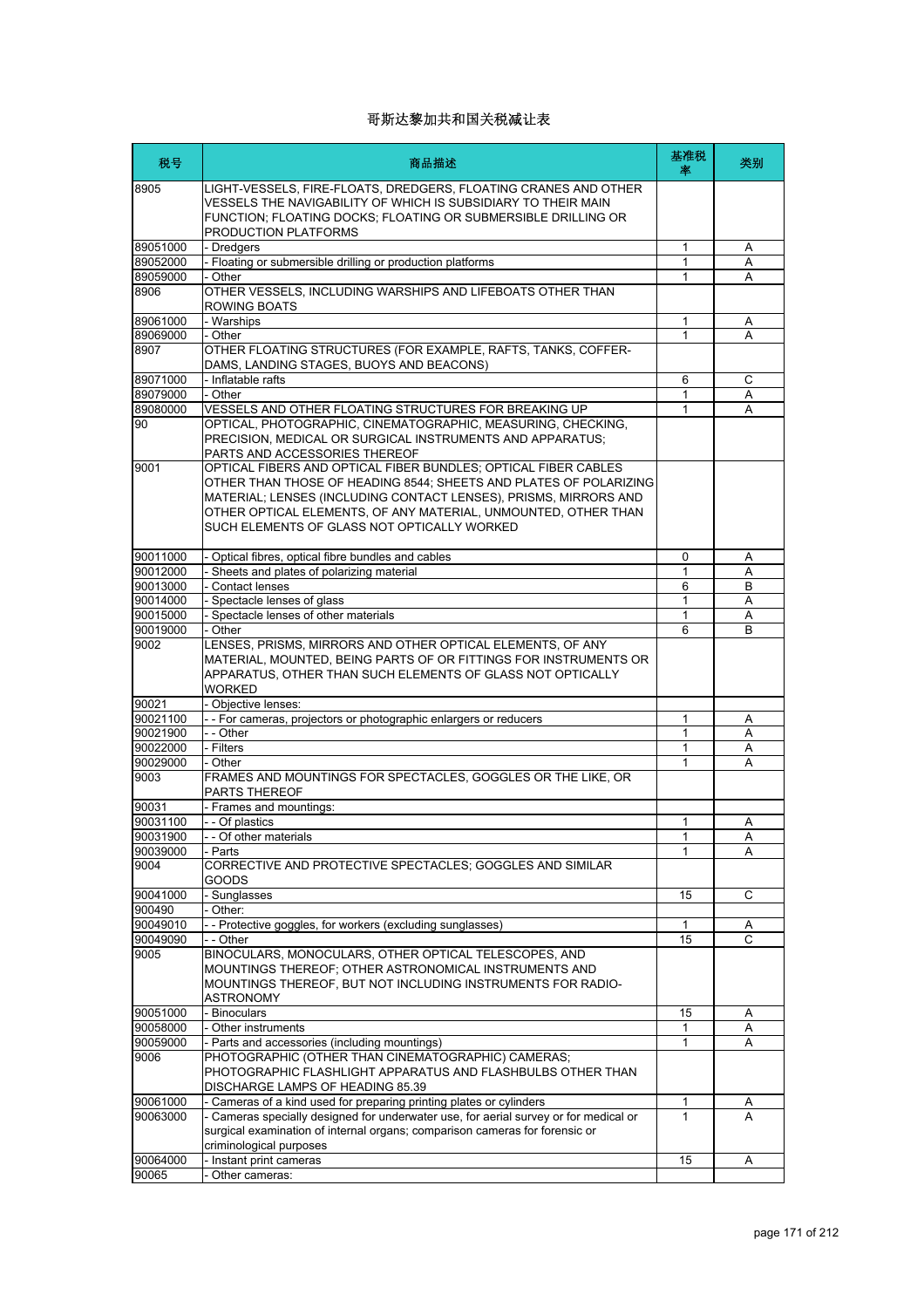| 税号                 | 商品描述                                                                                                                                                                                                                                        | 基准税<br>率     | 类别 |
|--------------------|---------------------------------------------------------------------------------------------------------------------------------------------------------------------------------------------------------------------------------------------|--------------|----|
| 90065100           | - - With a through-the-lens viewfinder (single lens reflex (SLR)), for roll film of a width<br>not exceeding 35 mm:                                                                                                                         | 15           | A  |
| 900652             | -- Other, for roll film of a width of less than 35 mm:                                                                                                                                                                                      |              |    |
| 90065210           | --- Cameras of a kind used for recording documents on microfilm, microfiche or<br>other microforms                                                                                                                                          | 1            | A  |
| 90065290           | - - - Other                                                                                                                                                                                                                                 | 15           | A  |
| 900653             | -- Other, for roll film of a width of 35 mm:                                                                                                                                                                                                |              |    |
| 90065310           | --- Cameras of a kind used for recording documents on microfilm, microfiche or<br>other microforms                                                                                                                                          | 1            | A  |
| 90065390           | --- Other                                                                                                                                                                                                                                   | 15           | Α  |
| 900659<br>90065910 | - - Other:<br>--- Cameras of a kind used for recording documents on microfilm, microfiche or                                                                                                                                                | $\mathbf{1}$ | A  |
|                    | other microforms                                                                                                                                                                                                                            |              |    |
| 90065990<br>90066  | - - - Other<br>- Photographic flashlight apparatus and flashbulbs:                                                                                                                                                                          | 15           | Α  |
| 90066100           | - - Discharge lamp ("electronic") flashlight apparatus                                                                                                                                                                                      | 10           | A  |
| 900669             | - - Other:                                                                                                                                                                                                                                  |              |    |
| 90066910           | --- Flashbulbs, flashcubes and the like                                                                                                                                                                                                     | 10           | Α  |
| 90066990           | $\overline{-}$ - Other                                                                                                                                                                                                                      | 10           | A  |
| 90069              | - Parts and accessories:                                                                                                                                                                                                                    |              |    |
| 90069100           | -- For photographic cameras                                                                                                                                                                                                                 | 1            | Α  |
| 90069900           | - - Other                                                                                                                                                                                                                                   | $\mathbf 1$  | Α  |
| 9007               | CINEMATOGRAPHIC CAMERAS AND PROJECTORS, WHETHER OR NOT<br>INCORPORATING SOUND RECORDING OR REPRODUCING APPARATUS                                                                                                                            |              |    |
| 90071              | Cameras:                                                                                                                                                                                                                                    |              |    |
| 90071100           | -- For film of less than 16 mm width or for double-8 mm film                                                                                                                                                                                | 15           | Α  |
| 90071900           | - - Other                                                                                                                                                                                                                                   | 15           | Α  |
| 90072000           | - Projectors                                                                                                                                                                                                                                | 1            | A  |
| 90079<br>90079100  | - Parts and accessories:<br>- - For cameras                                                                                                                                                                                                 | 10           | Α  |
| 90079200           | -- For projectors                                                                                                                                                                                                                           | 1            | A  |
| 9008               | STILL IMAGE PROJECTORS; PHOTOGRAPHIC ENLARGERS AND REDUCERS                                                                                                                                                                                 |              |    |
| 90081000           | - Slide projectors                                                                                                                                                                                                                          | 15           | A  |
| 90082000           | - Microfilm, microfiche or other microform readers, whether or not capable of<br>producing copies                                                                                                                                           | 1            | A  |
| 90083000           | - Other still image projectors                                                                                                                                                                                                              | 15           | A  |
| 90084000           | - Photographic enlargers and reducers                                                                                                                                                                                                       | $\mathbf{1}$ | Α  |
| 90089000           | - Parts and accessories                                                                                                                                                                                                                     | 1            | Α  |
| 9010               | APPARATUS AND EQUIPMENT FOR PHOTOGRAPHIC OR CINEMATOGRAPHIC<br>LABORATORIES, NOT SPECIFIED OF INCLUDED ELSEWHERE IN THIS<br>CHAPTER; NEGATOSCOPES; PROJECTION SCREENS                                                                       |              |    |
| 90101000           | - Apparatus and equipment for automatically developing photographic,<br>cinematographic film or paper in rolls or for automatically exposing developed film to<br>rolls of photographic paper                                               | $\mathbf{1}$ | A  |
| 90105000           | Other apparatus and equipment for photographic or cinematographic laboratories;                                                                                                                                                             | $\mathbf{1}$ |    |
| 90106000           | negatoscopes<br>- Projection screens                                                                                                                                                                                                        | 1            | Α  |
| 90109000           | - Parts and accessories                                                                                                                                                                                                                     | 0            | A  |
| 9011               | COMPOUND OPTICAL MICROSCOPES, INCLUDING THOSE FOR<br>PHOTOMICROGRAPHY, CINEPHOTOMICROGRAPHY OR MICROPROJECTION:                                                                                                                             |              |    |
| 90111000           | - Stereoscopic microscopes:                                                                                                                                                                                                                 | 0            | A  |
| 90112000           | - Other microscopes, for photomicrography,<br>cinephotomicrography or microprojection:                                                                                                                                                      | $\Omega$     | A  |
| 90118000           | - Other microscopes                                                                                                                                                                                                                         | 1            | Α  |
| 90119000           | - Parts and accessories:                                                                                                                                                                                                                    | 0            | Α  |
| 9012               | MICROSCOPES OTHER THAN OPTICAL MICROSCOPES;<br>DIFFRACTION APPARATUS:                                                                                                                                                                       |              |    |
| 90121000           | - Microscopes other than optical microscopes; diffraction apparatus:                                                                                                                                                                        | 0            | A  |
| 90129000           | - Parts and accessories:                                                                                                                                                                                                                    | 0            | A  |
| 9013               | LIQUID CRYSTAL DEVICES NOT CONSTITUTING ARTICLES PROVIDED FOR<br>MORE SPECIFICALLY IN OTHER HEADINGS; LASERS, OTHER THAN LASER<br>DIODES; OTHER OPTICAL APPLIANCES AND INSTRUMENTS, NOT<br>SPECIFIED OR INCLUDED ELSEWHERE IN THIS CHAPTER: |              |    |
| 90131000           | - Telescopic sights for fitting to arms; periscopes; telescopes designed to form parts<br>of machines, instruments or apparatus of this Chapter or Section XVI                                                                              | 6            | Α  |
| 90132000           | Lasers, other than laser diodes                                                                                                                                                                                                             | 1            | Α  |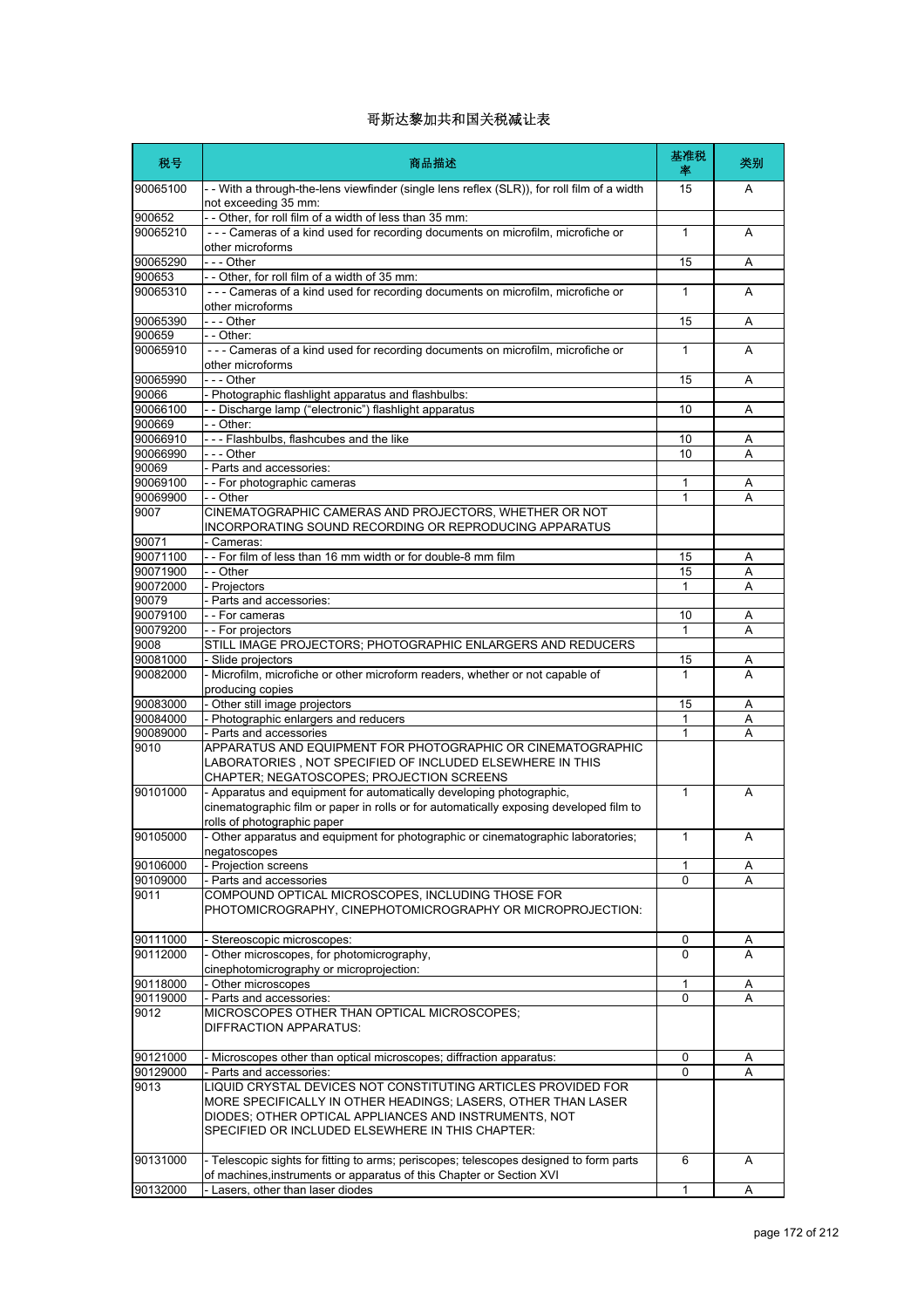| 税号       | 商品描述                                                                                                                                                                                                                                                                                                                                                             | 基准税<br>率     | 类别 |
|----------|------------------------------------------------------------------------------------------------------------------------------------------------------------------------------------------------------------------------------------------------------------------------------------------------------------------------------------------------------------------|--------------|----|
| 90138000 | Other devices, apparatus and instruments                                                                                                                                                                                                                                                                                                                         | 1            | A  |
| 90139000 | Parts and accessories:                                                                                                                                                                                                                                                                                                                                           | 1            | A  |
| 9014     | COMPASSES, INCLUDING NAVIGATION COMPASS, OTHER NAVIGATIONAL<br>INSTRUMENTS AND APPARATUS                                                                                                                                                                                                                                                                         |              |    |
| 90141000 | - Compasses, including navigation compass                                                                                                                                                                                                                                                                                                                        | 1            | Α  |
| 90142000 | - Navigational instruments and apparatus aircraft or spacecraft type (other than<br>compasses)                                                                                                                                                                                                                                                                   | 1            | А  |
| 90148000 | - Other instruments and apparatus                                                                                                                                                                                                                                                                                                                                | 1            | Α  |
| 90149000 | - Parts and accessories:                                                                                                                                                                                                                                                                                                                                         | $\mathbf 1$  | A  |
| 9015     | GEODESY, TOPOGRAPHY, SURVEYING, LEVELING, PHOTOGRAMMETRY,<br>HYDROGRAPHIC, OCEANOGRAPHIC, HYDROLOGICAL, METEOROLOGICAL OR<br>GEOPHYSICAL, INSTRUMENTS AND APPARATUS, EXCLUDING COMPASSES;<br>RANGEFINDERS:                                                                                                                                                       |              |    |
| 90151000 | - Rangefinders                                                                                                                                                                                                                                                                                                                                                   | 1            | Α  |
| 90152000 | - Theodolites and tacheometers                                                                                                                                                                                                                                                                                                                                   | 1            | A  |
| 90153000 | - Levels                                                                                                                                                                                                                                                                                                                                                         | 1            | Α  |
| 90154000 | - Photogrammetrical instruments and apparatus                                                                                                                                                                                                                                                                                                                    | 1            | Α  |
| 90158000 | - Other instruments and apparatus                                                                                                                                                                                                                                                                                                                                | 1            | Α  |
| 90159000 | - Parts and accessories:                                                                                                                                                                                                                                                                                                                                         | 1            | Α  |
| 90160000 | BALANCES OF A SENSITIVITY OF 5 CG OR BETTER, WITH OR WITHOUT<br><b>WEIGHTS</b>                                                                                                                                                                                                                                                                                   | 1            | A  |
| 9017     | DRAWING. MARKING-OUT OR MATHEMATICAL CALCULATING INSTRUMENTS<br>(FOR EXAMPLE, DRAFTING MACHINES, PANTOGRAPHS, PROTRACTORS,<br>DRAWING SETS, SLIDE RULES, DISC CALCULATORS); INSTRUMENTS<br>FOR MEASURING LENGTH, FOR USE IN THE HAND (FOR EXAMPLE,<br>MEASURING RODS AND TAPES, MICROMETERS, CALLIPERS), NOT SPECIFIED<br>OR INCLUDED ELSEWHERE IN THIS CHAPTER: |              |    |
| 90171000 | Drafting tables and machines, whether or not automatic                                                                                                                                                                                                                                                                                                           | 6            | C  |
| 90172000 | Other drawing, marking-out or mathematical calculating instruments:                                                                                                                                                                                                                                                                                              | $\mathbf 1$  | A  |
| 90173000 | - Micrometers, callipers and gauges:                                                                                                                                                                                                                                                                                                                             | 1            | A  |
| 90178000 | - Other instruments                                                                                                                                                                                                                                                                                                                                              | 1            | Α  |
| 90179000 | Parts and accessories:                                                                                                                                                                                                                                                                                                                                           | $\Omega$     | A  |
| 9018     | INSTRUMENTS AND APPARATUS USED IN MEDICAL, SURGICAL, DENTAL OR<br>VETERINARY SCIENCES, INCLUDING SCINTIGRAPHIC APPARATUS, OTHER<br>ELECTRO-MEDICAL APPARATUS AND SIGHT-TESTING INSTRUMENTS:                                                                                                                                                                      |              |    |
| 90181    | - Electro-diagnostic apparatus (including apparatus for functional exploratory<br>examination or for checking physiological parameters):                                                                                                                                                                                                                         |              |    |
| 90181100 | -- Electro-cardiographs:                                                                                                                                                                                                                                                                                                                                         | 1            | Α  |
| 90181200 | - - Ultrasonic scanning apparatus                                                                                                                                                                                                                                                                                                                                | 1            | Α  |
| 90181300 | - Magnetic resonance imaging apparatus                                                                                                                                                                                                                                                                                                                           | 1            | Α  |
| 90181400 | - - Scintigraphic apparatus                                                                                                                                                                                                                                                                                                                                      | 1            | Α  |
| 90181900 | - Other                                                                                                                                                                                                                                                                                                                                                          | 1            | Α  |
| 90182000 | - Ultra-violet or infra-red ray apparatus                                                                                                                                                                                                                                                                                                                        | 1            | Α  |
| 90183    | Syringes, needles, catheters, canulae and the like:                                                                                                                                                                                                                                                                                                              |              |    |
| 901831   | - - Syringes, with or without needles:                                                                                                                                                                                                                                                                                                                           |              |    |
| 90183110 | --- Disposable:                                                                                                                                                                                                                                                                                                                                                  | 1            | Α  |
| 90183190 | --- Other                                                                                                                                                                                                                                                                                                                                                        | 1            | Α  |
| 90183200 | - - Tubular metal needles and needles for sutures:                                                                                                                                                                                                                                                                                                               | 1            | Α  |
| 901839   | - - Other                                                                                                                                                                                                                                                                                                                                                        |              |    |
| 90183910 | --- Venoclysis equipment                                                                                                                                                                                                                                                                                                                                         | 1            | Α  |
| 90183990 | - - - Other                                                                                                                                                                                                                                                                                                                                                      | 1            | Α  |
| 90184    | Other odontological instruments and apparatus:                                                                                                                                                                                                                                                                                                                   |              |    |
| 90184100 | - Dental drill engines, whether or not combined on a single base with other dental<br>equipment                                                                                                                                                                                                                                                                  | 1            | A  |
| 90184900 | - - Other                                                                                                                                                                                                                                                                                                                                                        | 1            | Α  |
| 90185000 | - Other ophthalmic instruments and apparatus                                                                                                                                                                                                                                                                                                                     | 1            | Α  |
| 90189000 | Other instruments and apparatus                                                                                                                                                                                                                                                                                                                                  | $\mathbf 1$  | Α  |
| 9019     | MECHANO-THERAPY APPLIANCES; MASSAGE APPARATUS; PSYCHOLOGICAL<br>APTITUDE-TESTING APPARATUS; OZONE THERAPY, OXYGEN THERAPY,<br>AEROSOL THERAPY, ARTIFICIAL RESPIRATION OR OTHER THERAPEUTIC<br><b>RESPIRATION APPARATUS:</b>                                                                                                                                      |              |    |
| 90191000 | - Mechano-therapy appliances; massage apparatus; psychological aptitude-testing<br>apparatus                                                                                                                                                                                                                                                                     | $\mathbf{1}$ | Α  |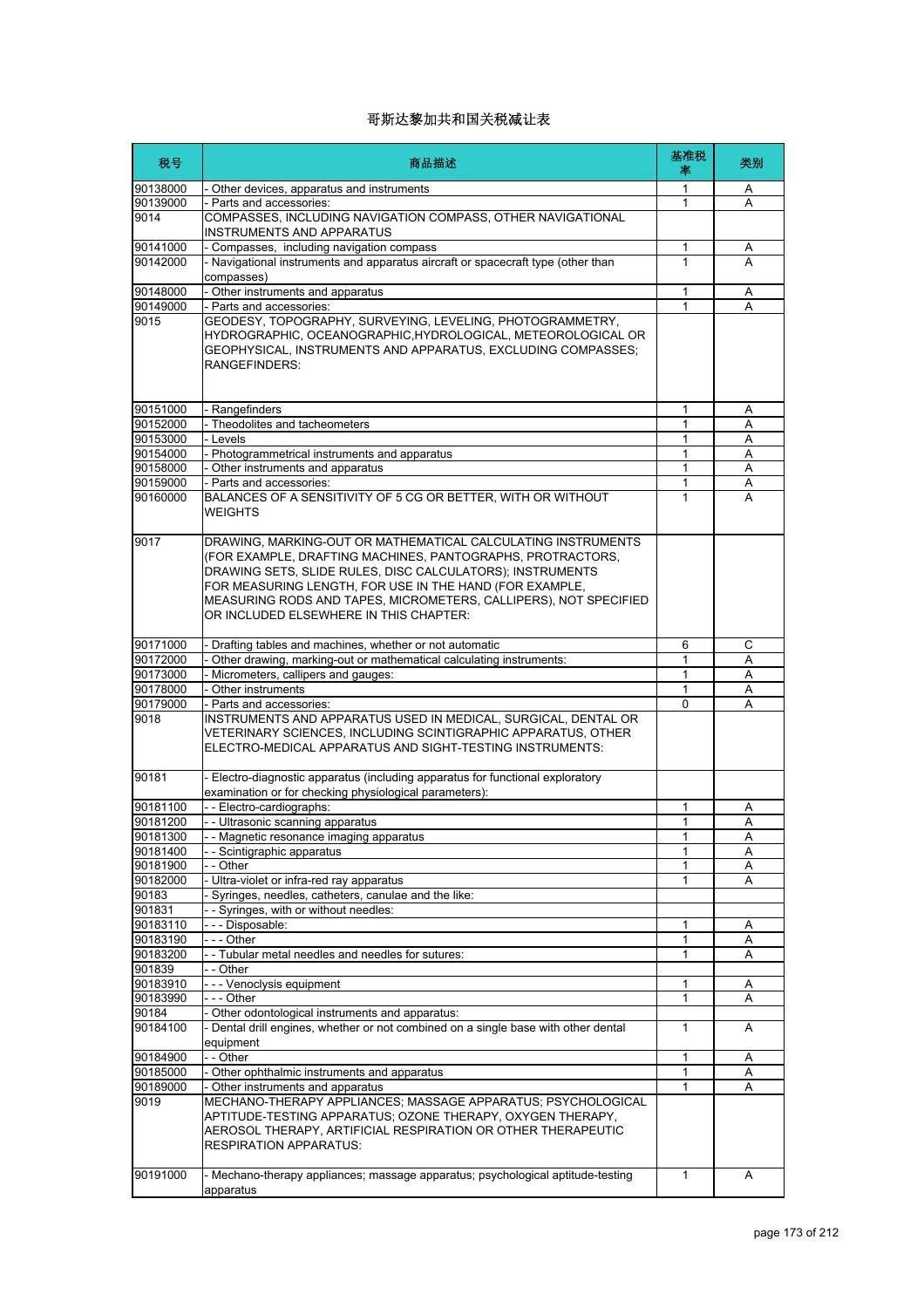| 税号                   | 商品描述                                                                                                                                                                                                                                                                                                                                                                   | 基准税<br>率 | 类别     |
|----------------------|------------------------------------------------------------------------------------------------------------------------------------------------------------------------------------------------------------------------------------------------------------------------------------------------------------------------------------------------------------------------|----------|--------|
| 90192000             | - Ozone therapy, oxygen therapy, aerosol therapy, artificial respiration or other<br>therapeutic respiration apparatus                                                                                                                                                                                                                                                 | 1        | A      |
| 90200000             | OTHER BREATHING APPLIANCES AND GAS MASKS, EXCLUDING PROTECTIVE<br>MASKS HAVING NEITHER MECHANICAL PARTS NOR REPLACEABLE FILTERS                                                                                                                                                                                                                                        | 1        | A      |
| 9021                 | ORTHOPAEDIC APPLIANCES, INCLUDING CRUTCHES, SURGICAL BELTS AND<br>TRUSSES; SPLINTS AND OTHER FRACTURE APPLIANCES; ARTIFICIAL PARTS<br>OF THE BODY; HEARING AIDS AND OTHER APPLIANCES WHICH ARE WORN<br>OR CARRIED, OR IMPLANTED IN THE BODY, TO COMPENSATE FOR A DEFECT<br>OR DISABILITY:                                                                              |          |        |
| 90211000             | - Orthopedic or fracture articles and apparatus:                                                                                                                                                                                                                                                                                                                       | 1        | A      |
| 90212                | - Artificial teeth and dental fittings:                                                                                                                                                                                                                                                                                                                                |          |        |
| 90212100             | - - Artificial teeth                                                                                                                                                                                                                                                                                                                                                   | 1        | Α      |
| 90212900             | - - Other                                                                                                                                                                                                                                                                                                                                                              | 1        | A      |
| 90213                | - - Othe prosthesis articles and apparatus                                                                                                                                                                                                                                                                                                                             |          |        |
| 90213100<br>90213900 | - - Artificial joints<br>- - Other                                                                                                                                                                                                                                                                                                                                     | 1<br>1   | Α      |
| 90214000             | - Hearing aids, excluding parts and accessories                                                                                                                                                                                                                                                                                                                        | 1        | A<br>A |
| 90215000             | - Pacemakers for stimulating heart muscles, excluding parts and accessories                                                                                                                                                                                                                                                                                            | 1        | A      |
| 90219000             | - Other                                                                                                                                                                                                                                                                                                                                                                | 1        | Α      |
| 9022                 | APPARATUS BASED ON THE USE OF X-RAYS OR OF ALPHA, BETA OR GAMMA<br>RADIATIONS, WHETHER OR NOT FOR MEDICAL, SURGICAL, DENTAL OR<br>VETERINARY USES, INCLUDING RADIOGRAPHY OR RADIOTHERAPY<br>APPARATUS, X-RAY TUBES AND OTHER X-RAY GENERATORS, HIGH TENSION<br>GENERATORS, CONTROL PANELS AND DESKS, SCREENS, EXAMINATION OR<br>TREATMENT TABLES, CHAIRS AND THE LIKE: |          |        |
| 90221                | - Apparatus based on the use of X-rays, whether or not for medical, surgical, dental or<br>veterinary uses, including radiography or radiotherapy apparatus:                                                                                                                                                                                                           |          |        |
| 90221200             | - - Tomography apparatus governed by an automatic data processing machine                                                                                                                                                                                                                                                                                              | 1        | Α      |
| 90221300             | - - Other, for dental uses                                                                                                                                                                                                                                                                                                                                             | 1        | A      |
| 90221400             | - - Other, for medical, surgical or veterinary uses                                                                                                                                                                                                                                                                                                                    | 1        | Α      |
| 90221900             | -- For other uses                                                                                                                                                                                                                                                                                                                                                      | 1        | A      |
| 90222                | - Apparatus based on the use of alpha, beta or gamma radiations, whether or not for<br>medical, surgical, dental or veterinary uses, including radiography<br>or radiotherapy apparatus:                                                                                                                                                                               |          |        |
| 90222100             | - - For medical, surgical, dental or veterinary uses                                                                                                                                                                                                                                                                                                                   | 1        | Α      |
| 90222900             | - - For other uses                                                                                                                                                                                                                                                                                                                                                     | 1        | A      |
| 90223000             | - X-ray tubes                                                                                                                                                                                                                                                                                                                                                          | 1        | A      |
| 90229000             | - Other, including parts and accessories:                                                                                                                                                                                                                                                                                                                              | 1        | Α      |
| 90230000             | INSTRUMENTS, APPARATUS AND MODELS, DESIGNED FOR<br>DEMONSTRATIONAL PURPOSES (FOR EXAMPLE, IN EDUCATION OR<br>EXHIBITIONS), UNSUITABLE FOR OTHER USES                                                                                                                                                                                                                   | 1        | A      |
| 9024                 | MACHINES AND APPLIANCES FOR TESTING THE<br>HARDNESS, STRENGTH, COMPRESSIBILITY, ELASTICITY OR OTHER<br>MECHANICAL PROPERTIES OF MATERIALS (FOR EXAMPLE, METALS, WOOD,<br>TEXTILES, PAPER, PLASTICS):                                                                                                                                                                   |          |        |
| 90241000             | - Machines and appliances for testing metals                                                                                                                                                                                                                                                                                                                           | 1        | Α      |
| 90248000             | - Other machines and apparatus                                                                                                                                                                                                                                                                                                                                         | 1        | Α      |
| 90249000             | - Parts and accessories                                                                                                                                                                                                                                                                                                                                                | 1        | A      |
| 9025                 | HYDROMETERS, LIQUID WEIGHER AND SIMILAR FLOATING INSTRUMENTS,<br>THERMOMETERS, PYROMETERS, BAROMETERS, HYGROMETERS AND<br>PSYCHROMETERS RECORDING OR NOT, AND ANY COMBINATION OF THESE<br><b>INSTRUMENTS:</b>                                                                                                                                                          |          |        |
| 90251                | - Thermometers and pyrometers, not combined with other instruments:                                                                                                                                                                                                                                                                                                    |          |        |
| 90251100             | -- Liquid-filled, for direct reading:                                                                                                                                                                                                                                                                                                                                  | 1        | A      |
| 90251900             | - - Other                                                                                                                                                                                                                                                                                                                                                              | 1        | Α      |
| 90258000             | - Other instruments                                                                                                                                                                                                                                                                                                                                                    | 0        | A      |
| 90259000             | - Parts and accesories                                                                                                                                                                                                                                                                                                                                                 | 1        | A      |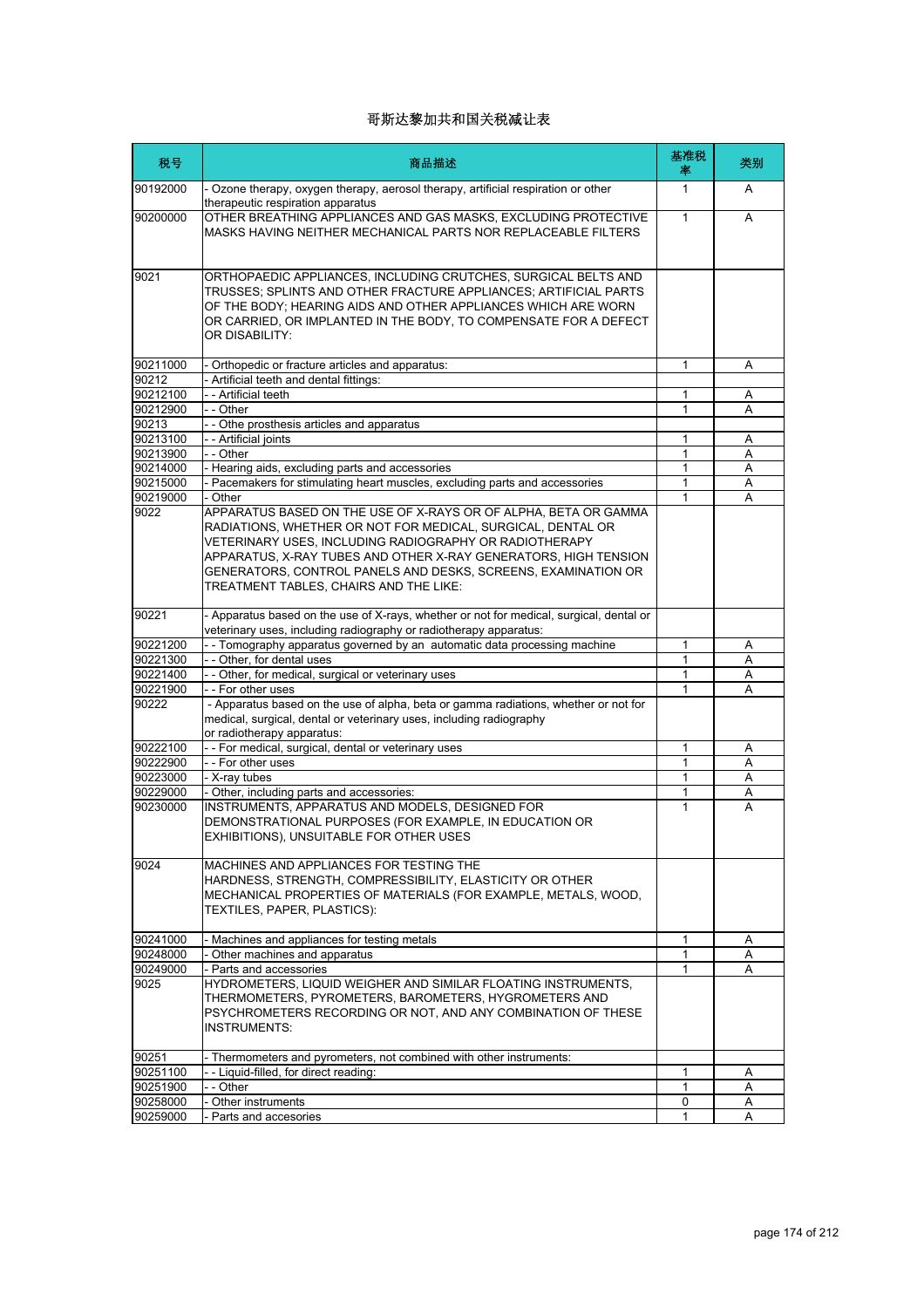| 税号                 | 商品描述                                                                                                                                                                                                                                                                                                                                                                                                                        | 基准税<br>率     | 类别     |
|--------------------|-----------------------------------------------------------------------------------------------------------------------------------------------------------------------------------------------------------------------------------------------------------------------------------------------------------------------------------------------------------------------------------------------------------------------------|--------------|--------|
| 9026               | INSTRUMENTS AND APPARATUS FOR MEASURING OR CHECKING THE FLOW,<br>LEVEL, PRESSURE OR OTHER VARIABLES OF LIQUIDS OR GASES (FOR<br>EXAMPLE, FLOW METERS, LEVEL GAUGES, MANOMETERS, HEAT<br>METERS), EXCLUDING INSTRUMENTS AND APPARATUS<br>OF HEADING 90.14, 90.15, 90.28 OR 90.32:                                                                                                                                            |              |        |
| 90261000           | - For measuring or checking the flow or level of:                                                                                                                                                                                                                                                                                                                                                                           | 0            | Α      |
| 90262000           | - For measuring or pressure control                                                                                                                                                                                                                                                                                                                                                                                         | 0            | Α      |
| 90268000           | - Other instruments and apparatus                                                                                                                                                                                                                                                                                                                                                                                           | $\mathbf{0}$ | Α      |
| 90269000           | - Parts and accesories                                                                                                                                                                                                                                                                                                                                                                                                      | $\Omega$     | А      |
| 9027               | INSTRUMENTS AND APPARATUS FOR PHYSICAL OR CHEMICAL ANALYSIS<br>(FOR EXAMPLE, POLARIMETERS, REFRACTOMETERS, SPECTROMETERS, GAS<br>OR SMOKE ANALYSIS APPARATUS); INSTRUMENTS AND APPARATUS<br>FOR MEASURING OR CHECKING VISCOSITY, POROSITY, EXPANSION,<br>SURFACE TENSION OR THE LIKE; INSTRUMENTS AND APPARATUS FOR<br>MEASURING OR CHECKING QUANTITIES OF HEAT, SOUND OR LIGHT<br>(INCLUDING EXPOSURE METERS); MICROTOMES: |              |        |
| 90271000           | - Gas or smoke analysis apparatus                                                                                                                                                                                                                                                                                                                                                                                           | 1            | A      |
| 90272000           | - Chromatographs and electrophoresis instruments                                                                                                                                                                                                                                                                                                                                                                            | 0            | Α      |
| 90273000           | - Spectrometers, spectrophotometers and spectrographs using optical radiations (UV,<br>visible, IR)                                                                                                                                                                                                                                                                                                                         | $\Omega$     | A      |
| 90275000           | - Other instruments and apparatus using optical radiations (UV, visible, IR)                                                                                                                                                                                                                                                                                                                                                | $\Omega$     | A      |
| 902780             | Other instruments or apparatus:                                                                                                                                                                                                                                                                                                                                                                                             |              |        |
| 90278010           | - Light-meter                                                                                                                                                                                                                                                                                                                                                                                                               | 1<br>0       | Α<br>A |
| 90278090<br>902790 | - - Other<br>- Microtomes; parts and accessories:                                                                                                                                                                                                                                                                                                                                                                           |              |        |
| 90279010           | - - Microtomes                                                                                                                                                                                                                                                                                                                                                                                                              | 1            | Α      |
| 90279090           | - - Parts and accesories                                                                                                                                                                                                                                                                                                                                                                                                    | $\Omega$     | A      |
| 9028               | GAS, LIQUID OR ELECTRICITY SUPPLY OR PRODUCTION METERS, INCLUDING<br><b>CALIBRATING METERS THEREFOR:</b>                                                                                                                                                                                                                                                                                                                    |              |        |
| 90281000           | - Gas meters                                                                                                                                                                                                                                                                                                                                                                                                                | $\mathbf{1}$ | Α      |
| 90282000           | - Liquid meters:                                                                                                                                                                                                                                                                                                                                                                                                            | 1            | Α      |
| 902830             | Electricity meters:                                                                                                                                                                                                                                                                                                                                                                                                         |              |        |
| 90283010           | -- Electro-magnetic induction supply meters, with 4, 5 or 6 terminals, for a current not<br>exceeding 100 A                                                                                                                                                                                                                                                                                                                 | 6            | A      |
| 90283090           | - - Other                                                                                                                                                                                                                                                                                                                                                                                                                   | $\mathbf{1}$ | Α      |
| 90289000           | - Parts and accesories                                                                                                                                                                                                                                                                                                                                                                                                      | 1            | A      |
| 9029               | REVOLUTION COUNTERS, PRODUCTION COUNTERS, TAXIMETERS,<br>MILEOMETERS, PEDOMETERS AND THE LIKE; SPEED INDICATORS AND<br>TACHOMETERS, OTHER THAN THOSE OF HEADING 90.14 OR 90.15;<br>STROBOSCOPES:                                                                                                                                                                                                                            |              |        |
| 90291000           | - Revolution counters, production counters, taximeters, mileometers, pedometers and<br>the like                                                                                                                                                                                                                                                                                                                             | 1            |        |
| 90292000           | - Speed indicators and tachometers; stroboscopes                                                                                                                                                                                                                                                                                                                                                                            | 1            | A      |
| 90299000           | - Parts and accesories                                                                                                                                                                                                                                                                                                                                                                                                      | 1            | Α      |
| 9030               | OSCILLOSCOPES, SPECTRUM ANALYSERS AND OTHER INSTRUMENTS AND<br>APPARATUS FOR MEASURING OR CHECKING ELECTRICAL QUANTITIES.<br>EXCLUDING METERS OF HEADING 90.28; INSTRUMENTS AND APPARATUS FOR<br>MEASURING OR DETECTING ALPHA, BETA, GAMMA, XRAY, COSMIC OR OTHER<br>IONIZING RADIATIONS:                                                                                                                                   |              |        |
| 90301000           | - Instruments and apparatus for measuring or detecting ionizing radiations                                                                                                                                                                                                                                                                                                                                                  | 1            | Α      |
| 90302000           | Cathode-ray oscilloscopes and cathode-ray oscillographs                                                                                                                                                                                                                                                                                                                                                                     | 1            | A      |
| 90303              | Other instruments and apparatus, for measuring or checking voltage, current,<br>resistance or power:                                                                                                                                                                                                                                                                                                                        |              |        |
| 90303100           | - - Multimeters, without register device                                                                                                                                                                                                                                                                                                                                                                                    | 1            | A      |
| 90303200           | -- Multimeters, with register device                                                                                                                                                                                                                                                                                                                                                                                        | 1            | Α      |
| 90303300           | - - Other, without register device                                                                                                                                                                                                                                                                                                                                                                                          | 1            | Α      |
| 90303900           | - - Other, with register device                                                                                                                                                                                                                                                                                                                                                                                             | 1            | Α      |
| 90304000           | Other instruments and apparatus, specially designed for telecommunications (for<br>example, cross-talk meters, gain measuring instruments, distortion factor meters,<br>psophometers)                                                                                                                                                                                                                                       | $\Omega$     | A      |
| 90308              | Other instruments or apparatus:                                                                                                                                                                                                                                                                                                                                                                                             |              |        |
| 90308200           | - - For measuring or checking semiconductor wafers or devices                                                                                                                                                                                                                                                                                                                                                               | 0            | Α      |
| 90308400           | - - Other, with register device                                                                                                                                                                                                                                                                                                                                                                                             | 1            | Α      |
| 90308900           | - Other                                                                                                                                                                                                                                                                                                                                                                                                                     | $\mathbf{1}$ | Α      |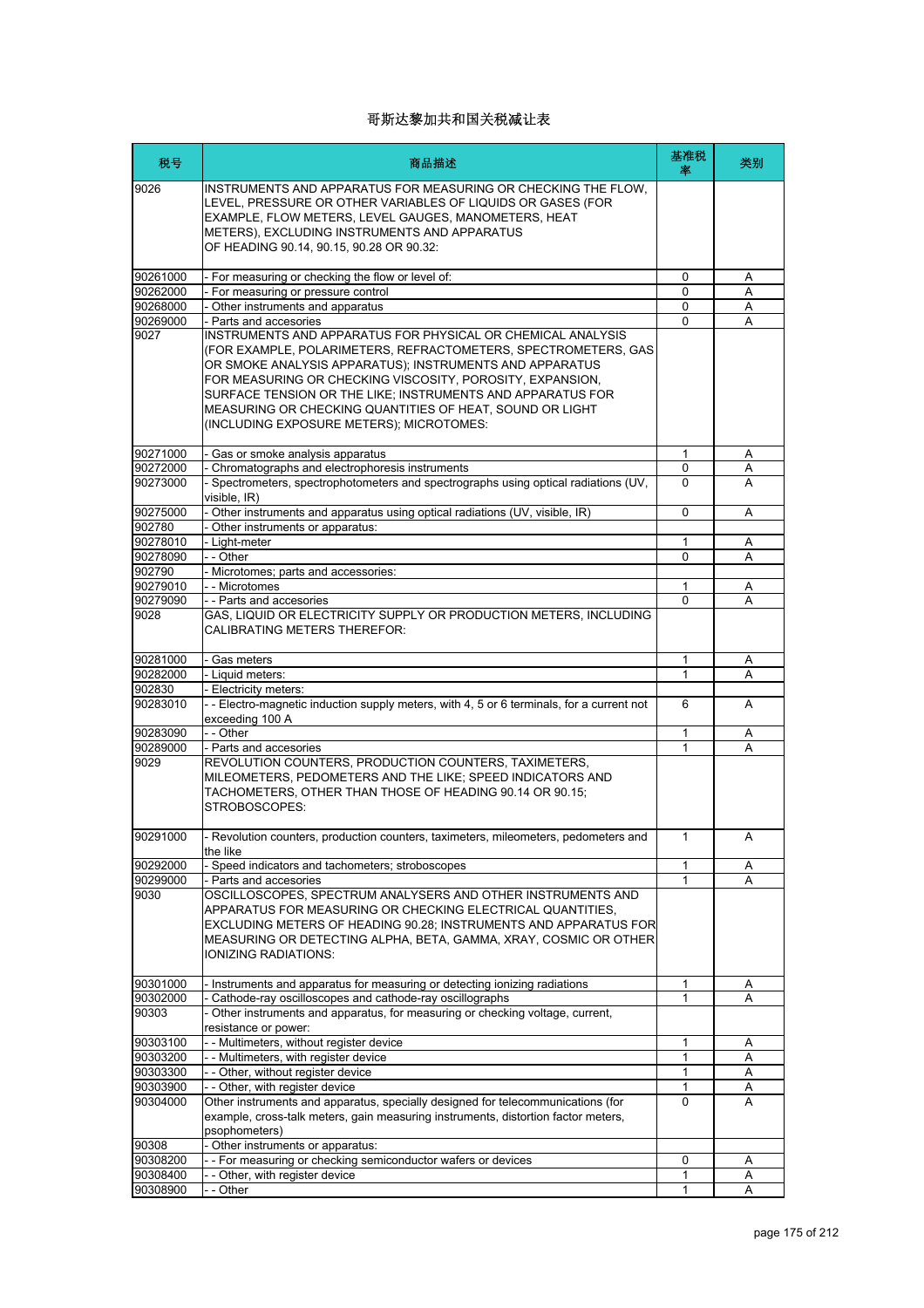| 税号       | 商品描述                                                                                                                                               | 基准税<br>率     | 类别 |
|----------|----------------------------------------------------------------------------------------------------------------------------------------------------|--------------|----|
| 90309000 | - Parts and accesories                                                                                                                             | 1            | Α  |
| 9031     | MEASURING OR CHECKING INSTRUMENTS, APPLIANCES AND MACHINES, NOT<br>SPECIFIED OR INCLUDED ELSEWHERE IN THIS CHAPTER; PROFILE<br>PROJECTORS:         |              |    |
| 90311000 | - Machines for balancing mechanical parts                                                                                                          | 1            | Α  |
| 90312000 | - Test benches                                                                                                                                     | $\mathbf{1}$ | A  |
| 90314    | Other optical instruments and apparatus:                                                                                                           |              |    |
| 90314100 | - - For inspecting semiconductor wafers or devices or for inspecting photomasks or<br>reticles used in manufacturing semiconductor devices         | $\Omega$     | A  |
| 903149   | - - Other                                                                                                                                          |              |    |
| 90314910 | --- Profile projectors                                                                                                                             | 1            | Α  |
| 90314990 | $- -$ Other                                                                                                                                        | 0            | Α  |
| 90318000 | - Other instruments, apparatus and machines                                                                                                        | 1            | Α  |
| 90319000 | - Parts and accesories                                                                                                                             | 0            | А  |
| 9032     | AUTOMATIC REGULATING OR CONTROLLING INSTRUMENTS AND APPARATUS:                                                                                     |              |    |
| 90321000 | - Thermostats                                                                                                                                      | 1            | Α  |
| 90322000 | - Manostats                                                                                                                                        | 1            | A  |
| 90328    | - Other instruments or apparatus:                                                                                                                  |              |    |
| 90328100 | - - Hydraulic or pneumatic                                                                                                                         | 1            | Α  |
| 90328900 | - - Other                                                                                                                                          | 1            | Α  |
| 90329000 | - Parts and accesories                                                                                                                             | 1            | Α  |
| 90330000 | PARTS AND ACCESSORIES (NOT SPECIFIED OR INCLUDED ELSEWHERE IN<br>THIS CHAPTER) FOR MACHINES, APPLIANCES, INSTRUMENTS OR<br>APPARATUS OF CHAPTER 90 | 1            | А  |
| 91       | CLOCKS AND WATCHES AND PARTS THEREOF                                                                                                               |              |    |
| 9101     | WRIST-WATCHES, POCKET-WATCHES AND OTHER WATCHES, INCLUDING<br>STOP-WATCHES, WITH CASE OF PRECIOUS METAL OR OF METAL CLAD WITH<br>PRECIOUS METAL:   |              |    |
| 91011    | - Wrist-watches, electrically operated, whether or not incorporating a stop-watch<br>facility:                                                     |              |    |
| 91011100 | - - With mechanical display only                                                                                                                   | 15           | B  |
| 910119   | - - Other                                                                                                                                          |              |    |
| 91011910 | - - - With opto-electronic display only                                                                                                            | 15           | B  |
| 91011990 | $- -$ Other                                                                                                                                        | 15           | B  |
| 91012    | - Other wrist-watches, whether or not incorporating a stop-watch facility:                                                                         |              |    |
| 91012100 | - - Automatic                                                                                                                                      | 15           | В  |
| 91012900 | - - Other                                                                                                                                          | 15           | B  |
| 91019    | - Other                                                                                                                                            |              |    |
| 91019100 | - - Electrically operated                                                                                                                          | 15           | В  |
| 91019900 | - Other                                                                                                                                            | 15           | B  |
| 9102     | WRIST-WATCHES, POCKET-WATCHES AND OTHER WATCHES, INCLUDING<br>STOP-WATCHES, OTHER THAN THOSE OF HEADING 9101:                                      |              |    |
| 91021    | - Wrist-watches, electrically operated, whether or not incorporating a stop-watch<br>facility:                                                     |              |    |
| 91021100 | - - With mechanical display only                                                                                                                   | 15           | B  |
| 91021200 | - - With opto-electronic display only                                                                                                              | 15           | B  |
| 91021900 | - - Other                                                                                                                                          | 15           | В  |
| 91022    | - Other wrist-watches, whether or not incorporating a stop-watch facility:                                                                         |              |    |
| 91022100 | - - Automatic                                                                                                                                      | 15           | B  |
| 91022900 | - - Other                                                                                                                                          | 15           | В  |
| 91029    | - Other                                                                                                                                            |              |    |
| 91029100 | ---- Electrically operated                                                                                                                         | 15           | B  |
| 91029900 | $-$ - Other                                                                                                                                        | 15           | В  |
| 9103     | ALARM CLOCKS AND OTHER SMALL CLOCKWORK                                                                                                             |              |    |
| 91031000 | - Electrically operated                                                                                                                            | 15           | В  |
| 91039000 | - Other                                                                                                                                            | 15           | В  |
| 91040000 | INSTRUMENT PANEL CLOCKS AND CLOCKS OF A SIMILAR<br>TYPE FOR VEHICLES, AIRCRAFT, SPACECRAFT OR VESSELS                                              | 1            | Α  |
| 9105     | - OTHER CLOCKS                                                                                                                                     |              |    |
| 91051    | Alarm clocks:                                                                                                                                      |              |    |
| 91051100 | -- Electrically operated                                                                                                                           | 15           | Α  |
| 91051900 | - - Other                                                                                                                                          | 15           | A  |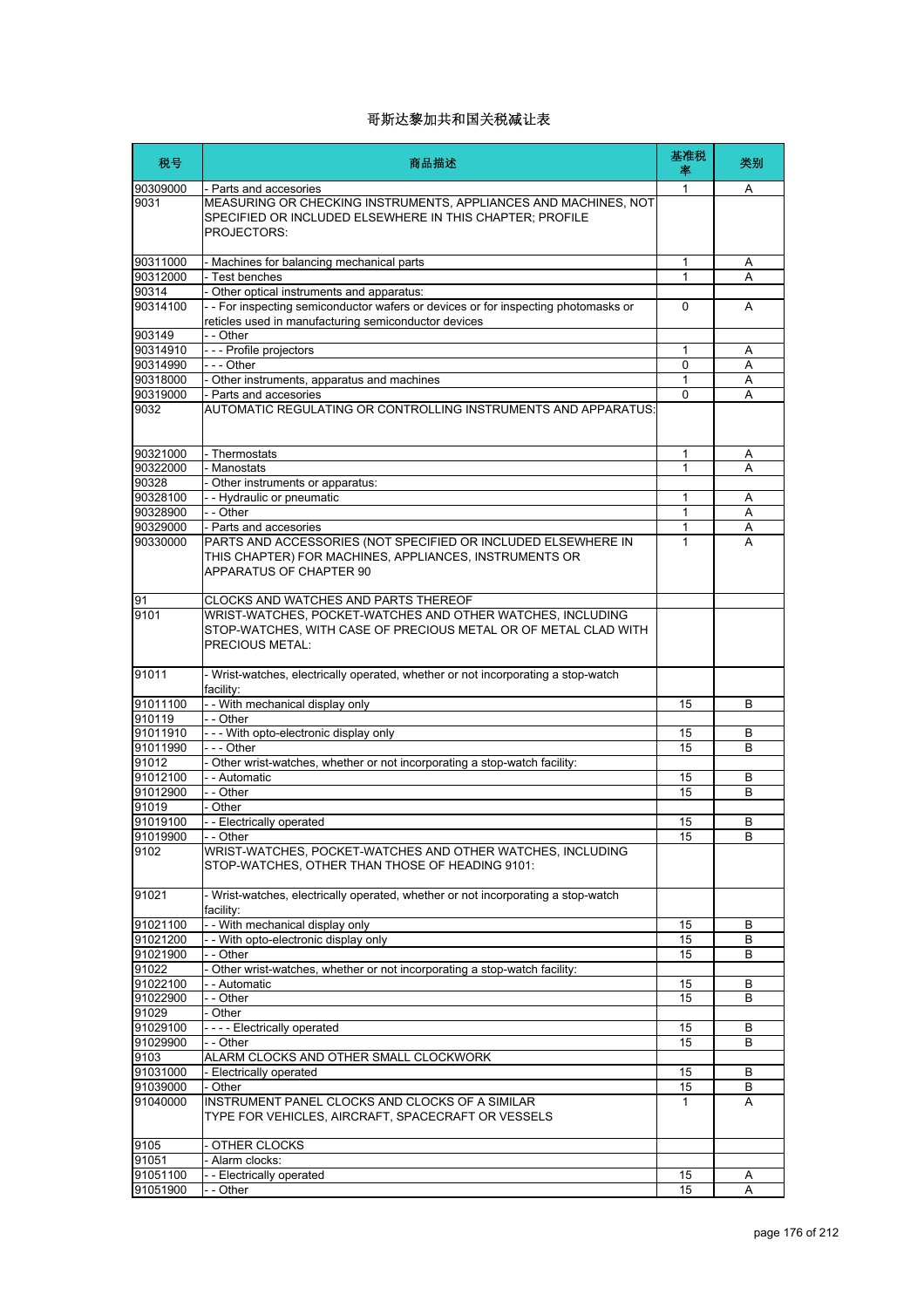| 税号                   | 商品描述                                                                                                                                                             | 基准税<br>塞 | 类别     |
|----------------------|------------------------------------------------------------------------------------------------------------------------------------------------------------------|----------|--------|
| 91052                | - Wall clocks:                                                                                                                                                   |          |        |
| 91052100             | - - Electrically operated                                                                                                                                        | 15       | Α      |
| 91052900             | - - Other                                                                                                                                                        | 15       | Α      |
| 91059                | - Other                                                                                                                                                          |          |        |
| 91059100             | - - Electrically operated<br>- - Other                                                                                                                           | 15<br>15 | Α<br>A |
| 91059900<br>9106     | TIME OF DAY RECORDING APPARATUS AND APPARATUS FOR MEASURING.                                                                                                     |          |        |
|                      | RECORDING OR OTHERWISE INDICATING INTERVALS OF TIME, WITH CLOCK<br>OR WATCH MOVEMENT OR WITH SYNCHRONOUS MOTOR (FOR<br>EXAMPLE, TIME-REGISTERS, TIME-RECORDERS): |          |        |
| 91061000             | - Attendance registers, time-registers; time-recorders                                                                                                           | 1        | Α      |
| 910690               | Other                                                                                                                                                            |          |        |
| 91069010             | - - Parking meters                                                                                                                                               | 1        | A      |
| 91069090             | - - Other                                                                                                                                                        | 1        | Α      |
| 91070000             | TIME SWITCHES AND OTHER APPARATUS TO ENABLE ACTION A DEVICE IN A<br>GIVEN TIME, WITH CLOCK OR WITH SYNCHRONOUS MOTOR                                             | 1        | A      |
| 9108                 | SMALL CLOCKWORK, COMPLETE OR ASSEMBLED                                                                                                                           |          |        |
| 91081                | - - Electrically operated                                                                                                                                        |          |        |
| 91081100             | - - With mechanical display only or with a device to which a mechanical display can be<br>incorporated                                                           | 6        | B      |
| 91081200             | - - With opto-electronic display only                                                                                                                            | 6        | B      |
| 91081900             | - - Other                                                                                                                                                        | 6        | B      |
| 91082000             | - Automatic                                                                                                                                                      | 6        | В      |
| 91089000<br>9109     | - Other<br>OTHER CLOCKWORK, COMPLETE OR ASSEMBLED                                                                                                                | 6        | B      |
| 91091                | - Electrically operated:                                                                                                                                         |          |        |
| 91091100             | - - Alarm clocks:                                                                                                                                                | 6        | B      |
| 91091900             | $-$ Other                                                                                                                                                        | 6        | B      |
| 91099000             | - Other                                                                                                                                                          | 6        | B      |
| 9110                 | COMPLETE CLOCKWORK UNASSEMBLED OR PARTLY ASSEMBLED<br>(CHABLONS); INCOMPLETE CLOCKWORK, ASSEMBLED; BLANK CLOCKWORK<br>(EBAUCHES):                                |          |        |
| 91101                | Small clockwork                                                                                                                                                  |          |        |
| 91101100             | -- Complete clockwork, unassembled or partly assembled (chablons)                                                                                                | 1        | Α      |
| 91101200             | - - Incomplete clockwork, assembled                                                                                                                              | 1        | Α      |
| 91101900             | - - Blank clockwork (ebauches)<br>- Other                                                                                                                        | 1<br>1   | Α<br>A |
| 91109000<br>9111     | WATCH CASES OF HEADING 91.01 OR 91.02 AND PARTS THEREOF:                                                                                                         |          |        |
| 91111000             | Cases of precious metal or of metal clad with precious metal                                                                                                     | 15       | B      |
| 91112000             | Cases of base metal, whether or not gold- or silver- plated                                                                                                      | 10       | В      |
| 91118000             | Other cases                                                                                                                                                      | 10       | B      |
| 91119000             | - Parts                                                                                                                                                          | 1        | Α      |
| 9112                 | CLOCK CASES AND CASES OF A SIMILAR TYPE FOR<br>OTHER GOODS OF THIS CHAPTER, AND PARTS THEREOF:                                                                   |          |        |
| 91122000             | - Cases and other similar enclosures                                                                                                                             | 10       | В      |
| 91129000             | - Parts                                                                                                                                                          | 1        | A      |
| 9113                 | WATCH STRAPS, WATCH BANDS AND WATCH BRACELETS, AND PARTS<br>THEREOF:                                                                                             |          |        |
| 91131000             | Of precious metal or of metal clad with precious metal                                                                                                           | 15       | B      |
| 91132000             | Of base metal, whether or not gold- or silverplated                                                                                                              | 10       | B      |
| 91139000             | Other                                                                                                                                                            | 10       | B      |
| 9114                 | OTHER CLOCK OR WATCH PARTS:                                                                                                                                      |          |        |
| 91141000<br>91142000 | - Springs, including spirals<br>- Gemstones                                                                                                                      | 6        | В<br>B |
| 91143000             | - Spheres or quadrants                                                                                                                                           | 6<br>6   | B      |
| 91144000             | Plates and bridges                                                                                                                                               | 6        | B      |
| 91149000             | - Other                                                                                                                                                          | 6        | C      |
| 92                   | MUSICAL INSTRUMENTS; PARTS AND ACCESSORIES OF SUCH ARTICLES.                                                                                                     |          |        |
| 9201                 | PIANOS, INCLUDING AUTOMATIC PIANOS; HARPSICHORDS AND OTHER<br><b>KEYBOARD STRINGED INSTRUMENTS:</b>                                                              |          |        |
| 92011000             | Upright pianos                                                                                                                                                   | 10       | A      |
| 92012000             | Grand pianos                                                                                                                                                     | 10       | Α      |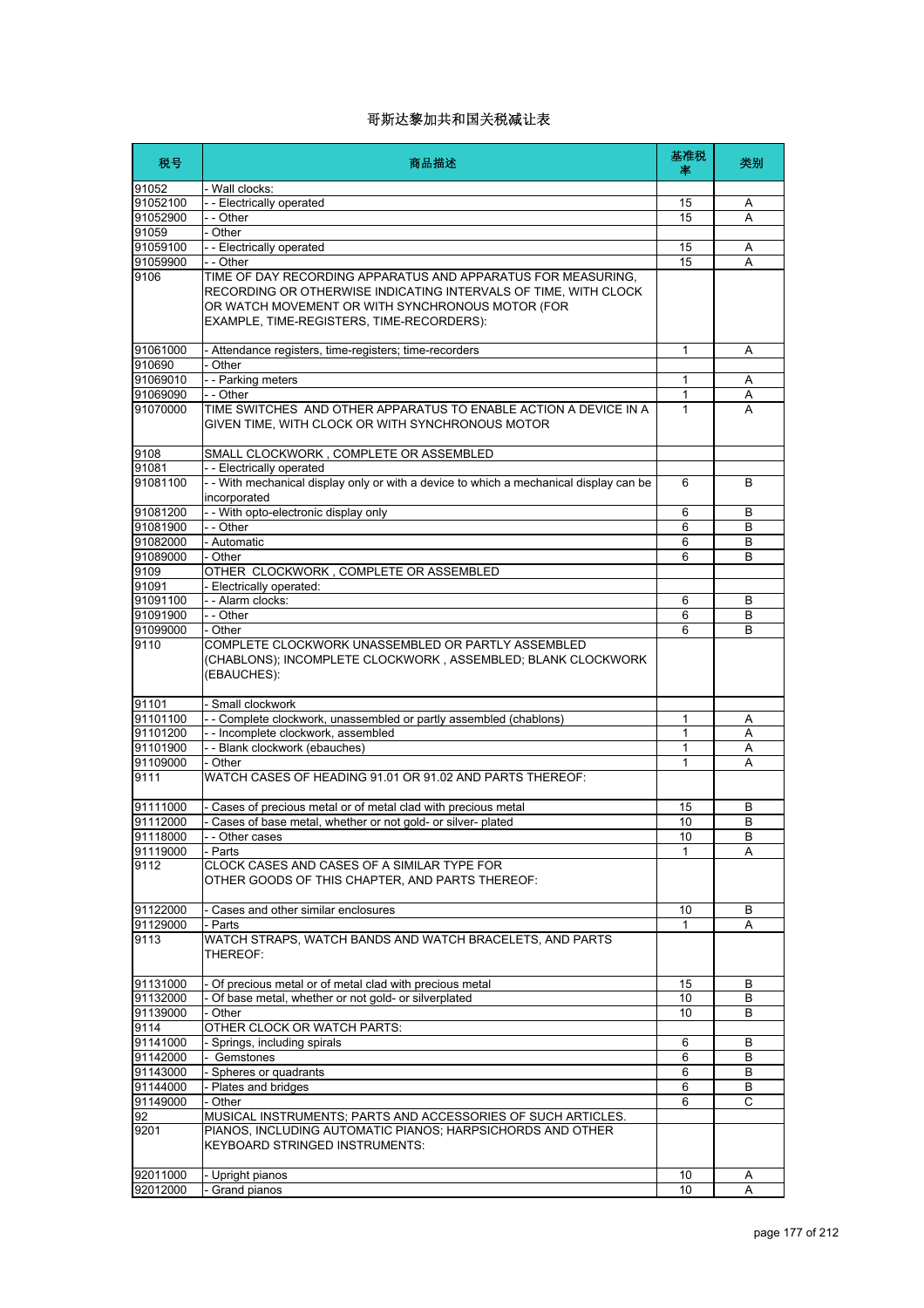| 税号                 | 商品描述                                                                                                                                                                                                                                                                                                                                                  | 基准税<br>率 | 类别 |
|--------------------|-------------------------------------------------------------------------------------------------------------------------------------------------------------------------------------------------------------------------------------------------------------------------------------------------------------------------------------------------------|----------|----|
| 92019000           | - Other                                                                                                                                                                                                                                                                                                                                               | 10       | A  |
| 9202               | OTHER STRING MUSICAL INSTRUMENTS (FOR EXAMPLE, GUITARS, VIOLINS,<br>HARPS):                                                                                                                                                                                                                                                                           |          |    |
| 92021000           | - Played with a bow                                                                                                                                                                                                                                                                                                                                   | 10       | Α  |
| 920290             | - Other                                                                                                                                                                                                                                                                                                                                               |          |    |
| 92029010           | - - Guitars                                                                                                                                                                                                                                                                                                                                           | 15       | Α  |
| 92029090           | - - Other                                                                                                                                                                                                                                                                                                                                             | 10       | А  |
| 9205               | OTHER WIND INSATRUMENTS (FOR EXAMPLE: CLARINET, TRUMPET,<br><b>BAGPIPE)</b>                                                                                                                                                                                                                                                                           |          |    |
| 92051000           | - Brass-wind instruments                                                                                                                                                                                                                                                                                                                              | 10       | Α  |
| 920590<br>92059010 | - Other<br>- - Keyboard pipe organs; harmoniums and similar keyboard instruments with free<br>metal reeds                                                                                                                                                                                                                                             | 10       | A  |
| 92059020           | Accordions and similar instruments                                                                                                                                                                                                                                                                                                                    | 10       | Α  |
| 92059030           | - - Harmonics                                                                                                                                                                                                                                                                                                                                         | 10       | A  |
| 92059090           | - - Other                                                                                                                                                                                                                                                                                                                                             | 10       | Α  |
| 92060000           | PERCUSSION MUSICAL INSTRUMENTS (FOR EXAMPLE, DRUMS,<br>XYLOPHONES, CYMBALS, CASTANETS, MARACAS)                                                                                                                                                                                                                                                       | 10       | A  |
| 9207               | MUSICAL INSTRUMENTS, THE SOUND OF WHICH IS PRODUCED, OR MUST BE<br>AMPLIFIED, ELECTRICALLY (FOR EXAMPLE, ORGANS, GUITARS,<br>ACCORDIONS):                                                                                                                                                                                                             |          |    |
| 92071000           | - Keyboard instruments, other than accordions                                                                                                                                                                                                                                                                                                         | 10       | Α  |
| 92079000           | - Other                                                                                                                                                                                                                                                                                                                                               | 10       | A  |
| 9208               | MUSICAL BOXES, FAIRGROUND ORGANS, MECHANICAL STREET ORGANS,<br>MECHANICAL SINGING BIRDS. MUSICAL SAWS AND OTHER MUSICAL<br>INSTRUMENTS NOT FALLING WITHIN ANY OTHER HEADING OF THIS<br>CHAPTER; DECOY CALLS OF ALL KINDS; WHISTLES, CALL HORNS AND OTHER<br>MOUTH-BLOWN SOUND SIGNALLING INSTRUMENTS:                                                 |          |    |
| 92081000           | - Musical boxes                                                                                                                                                                                                                                                                                                                                       | 10       | Α  |
| 92089000           | - Other                                                                                                                                                                                                                                                                                                                                               | 10       | А  |
| 9209               | PARTS (FOR EXAMPLE, MECHANISMS FOR MUSICAL BOXES) AND<br>ACCESSORIES (FOR EXAMPLE, CARDS, DISCS AND ROLLS FOR MECHANICAL<br>INSTRUMENTS) OF MUSICAL INSTRUMENTS; METRONOMES, TUNING FORKS<br>AND PITCH PIPES OF ALL KINDS:                                                                                                                            |          |    |
| 92093000           | Musical instrument strings                                                                                                                                                                                                                                                                                                                            | 6        | A  |
| 92099              | - Other                                                                                                                                                                                                                                                                                                                                               |          |    |
| 92099100           | - - Parts and accessories for pianos                                                                                                                                                                                                                                                                                                                  | 6        | Α  |
| 92099200           | - - Parts and accessories for the musical instruments of heading 92.02                                                                                                                                                                                                                                                                                | 6        | Α  |
| 92099400           | - Parts and accessories for the musical instruments of heading 92.07                                                                                                                                                                                                                                                                                  | 6        | A  |
| 920999             | - - Other                                                                                                                                                                                                                                                                                                                                             |          |    |
| 92099910           | --- Metronomes, tuning forks                                                                                                                                                                                                                                                                                                                          | 6        | Α  |
| 92099920           | --- Mechanisms for musical boxes                                                                                                                                                                                                                                                                                                                      | 6        | Α  |
| 92099930           | --- Parts and accessories for the musical instruments of subheading 9205.90.10                                                                                                                                                                                                                                                                        | 6        | Α  |
| 92099990           | $- -$ Other                                                                                                                                                                                                                                                                                                                                           | 6        | Α  |
| 93<br>9301         | WEAPONS, AMMUNITION AND PARTS AND ACCESSORIES THEREOF<br>MILITARY WEAPONS, OTHER THAN REVOLVERS, PISTOLS AND KNIFE AND<br>OTHER COLD STEEL WEAPONS                                                                                                                                                                                                    |          |    |
| 93011              | - Artillery weapons (for example, guns, howitzers and mortars)                                                                                                                                                                                                                                                                                        |          |    |
| 93011100           | - - Self-propelled                                                                                                                                                                                                                                                                                                                                    | 6        | С  |
| 93011900           | - - Other                                                                                                                                                                                                                                                                                                                                             | 6        | С  |
| 93012000           | - Rocket launchers; flame-throwers; grenade launchers; torpedo tubes and similar                                                                                                                                                                                                                                                                      | 6        | C  |
|                    | projectors                                                                                                                                                                                                                                                                                                                                            |          |    |
| 93019000           | - Other                                                                                                                                                                                                                                                                                                                                               | 6        | С  |
| 93020000           | REVOLVERS AND PISTOLS, OTHER THAN THOSE OF HEADING 93.03 OR 93.04                                                                                                                                                                                                                                                                                     | 15       | C  |
| 9303               | OTHER FIREARMS AND SIMILAR DEVICES WHICH OPERATE BY THE FIRING OF<br>AN EXPLOSIVE CHARGE (FOR EXAMPLE, SPORTING SHOTGUNS AND RIFLES,<br>MUZZLELOADING FIREARMS, VERY PISTOLS AND OTHER DEVICES<br>DESIGNED TO PROJECT ONLY SIGNAL FLARES, PISTOLS AND REVOLVERS<br>FOR FIRING BLANK AMMUNITION, CAPTIVE-BOLT HUMANE KILLERS, LINE-<br>THROWING GUNS): |          |    |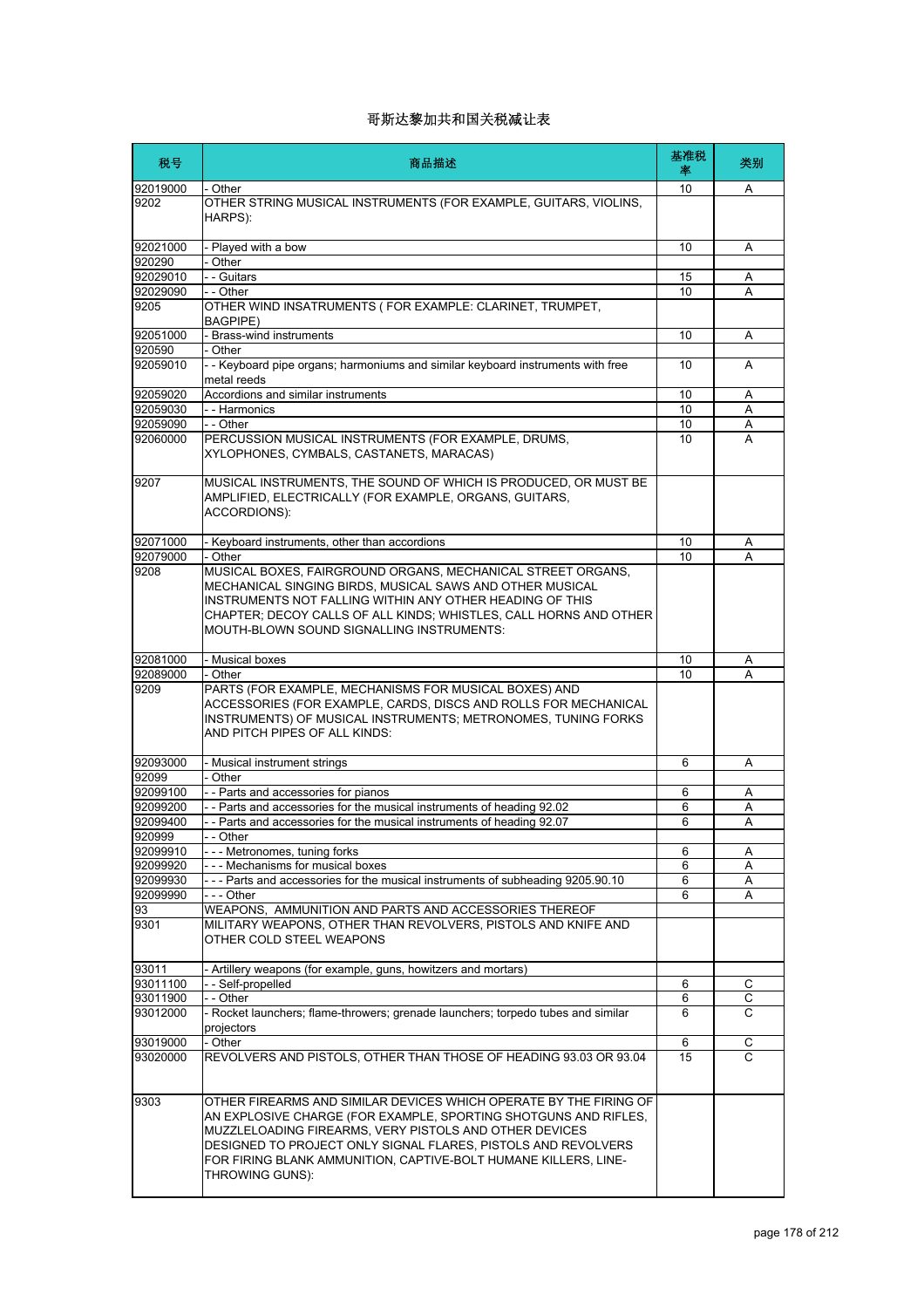| 税号                | 商品描述                                                                                                                                                                                                                                                                                                                | 基准税<br>率   | 类别             |
|-------------------|---------------------------------------------------------------------------------------------------------------------------------------------------------------------------------------------------------------------------------------------------------------------------------------------------------------------|------------|----------------|
| 93031000          | - Muzzle-loading firearms                                                                                                                                                                                                                                                                                           | 15         | С              |
| 93032000          | Other sporting, hunting or target-shooting shotguns, including combination shotgun-<br>rifles                                                                                                                                                                                                                       | 15         | $\mathsf{C}$   |
| 93033000          | Other sporting, hunting or target-shooting rifles                                                                                                                                                                                                                                                                   | 15         | С              |
| 93039000          | Other                                                                                                                                                                                                                                                                                                               | 15         | $\mathsf C$    |
| 93040000          | OTHER ARMS (FOR EXAMPLE, SPRING, AIR OR GAS GUNS AND PISTOLS,<br>TRUNCHEONS), EXCLUDING THOSE OF HEADING 93.07                                                                                                                                                                                                      | 15         | $\overline{C}$ |
| 9305              | PARTS AND ACCESSORIES OF ARTICLES OF HEADINGS<br>93.01 TO 93.04:                                                                                                                                                                                                                                                    |            |                |
| 93051000          | Of revolvers or pistols                                                                                                                                                                                                                                                                                             | 15         | С              |
| 93052             | Of shotguns or rifles of heading 93.03                                                                                                                                                                                                                                                                              |            |                |
| 93052100          | - - Shotgun barrels                                                                                                                                                                                                                                                                                                 | 15         | C              |
| 93052900          | - - Other                                                                                                                                                                                                                                                                                                           | 15         | С              |
| 93059             | - Other                                                                                                                                                                                                                                                                                                             |            |                |
| 93059100          | - - Of military weapons of heading 93.01                                                                                                                                                                                                                                                                            | 15         | С              |
| 93059900          | - - Other                                                                                                                                                                                                                                                                                                           | 15         | C              |
| 9306              | BOMBS, GRENADES, TORPEDOES, MINES, MISSILES AND SIMILAR MUNITIONS<br>OF WAR AND PARTS THEREOF; CARTRIDGES AND OTHER AMMUNITION AND<br>PROJECTILES AND PARTS THEREOF, INCLUDING SHOT AND CARTRIDGE<br>WADS:                                                                                                          |            |                |
| 93062             | - Cartridges for riveting or similar tools or for captive-bolt humane killers and parts<br>thereof                                                                                                                                                                                                                  |            |                |
| 93062100          | - - Cartridges                                                                                                                                                                                                                                                                                                      | 15         | С              |
| 93062900          | - - Other                                                                                                                                                                                                                                                                                                           | 15         | С              |
| 930630            | Other cartridges and parts thereof                                                                                                                                                                                                                                                                                  |            |                |
| 93063010          | - - Cartridges for riveting pistols or similar purposes, human killer guns and parts<br>thereof                                                                                                                                                                                                                     | 15         | С              |
| 93063090          | - Other cartridges and parts thereof                                                                                                                                                                                                                                                                                | 15         | $\mathsf{C}$   |
| 93069000          | - Other                                                                                                                                                                                                                                                                                                             | 15         | С              |
| 93070000          | SABERS, SWORDS, BAYONETS, SPEARS AND SIMILAR COLD STEEL<br>WEAPONS, PARTS THEREOF AND THEIR SHEATHS                                                                                                                                                                                                                 | 6          | $\mathsf{C}$   |
| 94                | FURNITURE; BEDDING, MATTRESSES, MATTRESS SUPPORTS,<br>CUSHIONS AND SIMILAR STUFFED FURNISHINGS; LAMPS AND LIGHTING<br>FITTINGS, NOT ELSEWHERE SPECIFIED OR INCLUDED; ILLUMINATED SIGNS,<br>ILLUMINATED NAME-PLATES AND THE LIKE; PREFABRICATED BUILDINGS                                                            |            |                |
| 9401              | SEATS (OTHER THAN THOSE OF HEADING 94.02), WHETHER<br>OR NOT CONVERTIBLE INTO BEDS, AND PARTS THEREOF:                                                                                                                                                                                                              |            |                |
| 94011000          | Seats of a kind used for aircraft                                                                                                                                                                                                                                                                                   | 15         | В              |
| 940120            | Seats of a kind used for motor vehicles:                                                                                                                                                                                                                                                                            |            |                |
| 94012010          | - - For Pulman tvpe coaches:                                                                                                                                                                                                                                                                                        | 10         | C              |
| 94012090          | - - Other                                                                                                                                                                                                                                                                                                           | 15         | С              |
| 94013000          | Swivel seats with variable height adjustment:                                                                                                                                                                                                                                                                       | 15         | C              |
| 94014000          | Seats other than garden seats or camping equipment, convertible into beds                                                                                                                                                                                                                                           | 15         | C              |
| 94015<br>94015100 | Seats of rattans, osier, bamboo or similar materials<br>- - Of bamboo or rattans                                                                                                                                                                                                                                    | 15         | C              |
| 94015900          | - - Other                                                                                                                                                                                                                                                                                                           | 15         | C              |
| 94016             | Other seats, with wooden frames:                                                                                                                                                                                                                                                                                    |            |                |
| 94016100          | - - Filled                                                                                                                                                                                                                                                                                                          | 15         | С              |
| 94016900          | - - Other                                                                                                                                                                                                                                                                                                           | 15         | C              |
| 94017             | Other seats, with metal frames:                                                                                                                                                                                                                                                                                     |            |                |
| 94017100          | Filled                                                                                                                                                                                                                                                                                                              | 15         | С              |
| 94017900          | - - Other                                                                                                                                                                                                                                                                                                           | 15         | С              |
| 94018000          | - - Other seats                                                                                                                                                                                                                                                                                                     | 15         | С              |
| 94019000          | - Parts                                                                                                                                                                                                                                                                                                             | 6          | C              |
| 9402              | MEDICAL, SURGICAL, DENTAL OR VETERINARY FURNITURE (FOR EXAMPLE,<br>OPERATING TABLES, EXAMINATION TABLES, HOSPITAL BEDS WITH<br>MECHANICAL FITTINGS, DENTISTS' CHAIRS); BARBERS' CHAIRS AND SIMILAR<br>CHAIRS, HAVING ROTATING AS WELL AS BOTH RECLINING AND ELEVATING<br>MOVEMENTS; PARTS OF THE FOREGOING ARTICLES |            |                |
| 94021000          | Dentists', barbers' or similar chairs and parts thereof                                                                                                                                                                                                                                                             | 1          | Α              |
| 940290            | Other                                                                                                                                                                                                                                                                                                               |            |                |
| 94029010          | - Medical or surgical furniture other than operating tables                                                                                                                                                                                                                                                         | 10         | B              |
| 94029020          | - - Other furniture:                                                                                                                                                                                                                                                                                                | <b>MFN</b> | Ε              |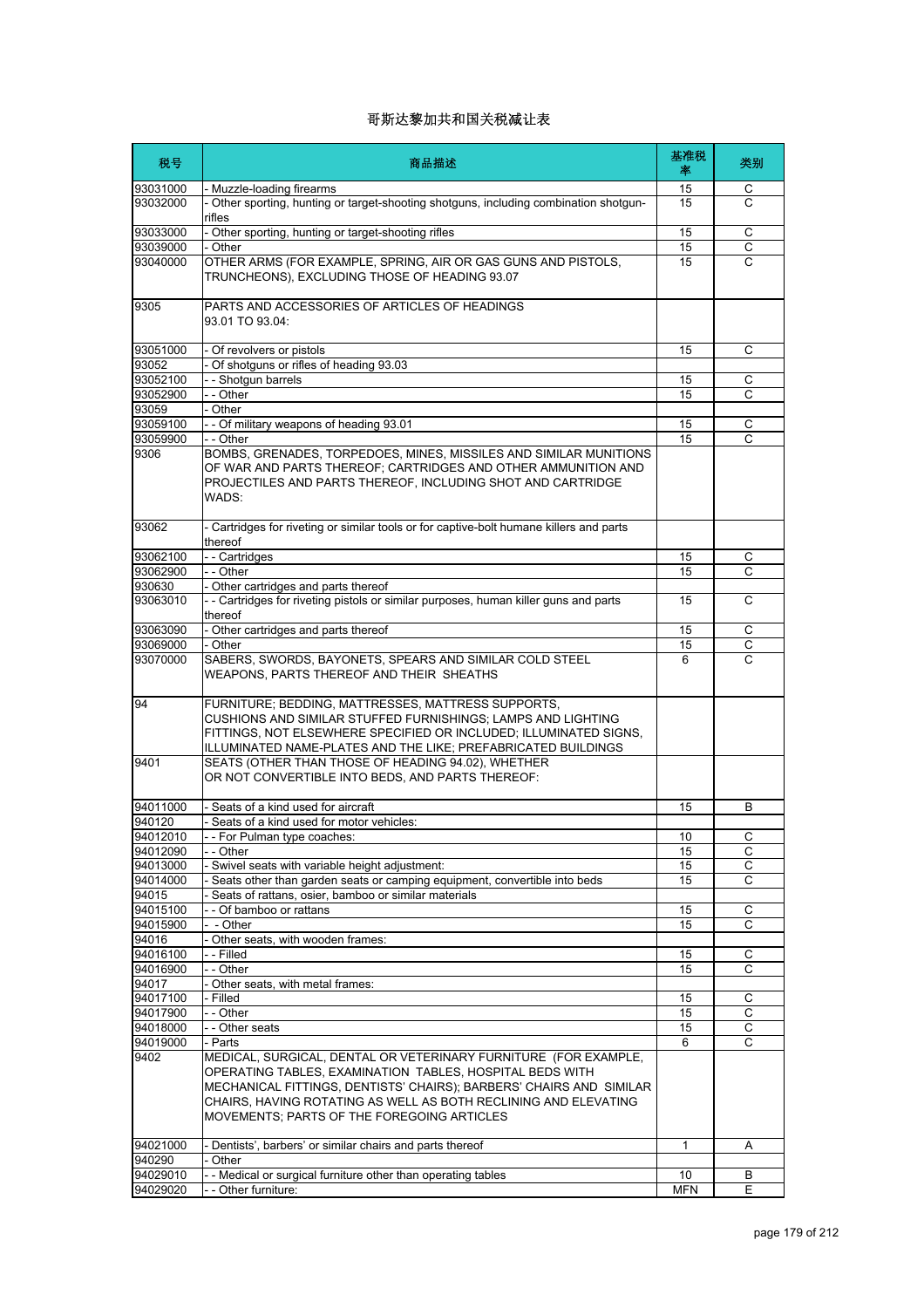| 税号                   | 商品描述                                                                                                                                                                                                                                                                                    | 基准税<br>率                 | 类别             |
|----------------------|-----------------------------------------------------------------------------------------------------------------------------------------------------------------------------------------------------------------------------------------------------------------------------------------|--------------------------|----------------|
| 94029090             | - - Parts                                                                                                                                                                                                                                                                               | 1                        | A              |
| 9403                 | OTHER FURNITURE AND PARTS THEREOF:                                                                                                                                                                                                                                                      |                          |                |
| 94031000             | - Metal furniture of a kind used in offices:                                                                                                                                                                                                                                            | <b>MFN</b>               | Ε              |
| 94032000             | Other metal furniture:                                                                                                                                                                                                                                                                  | 15                       | D              |
| 94033000             | - Wooden furniture of the kind used in offices<br>- Wooden furniture of the kind used in kitchens                                                                                                                                                                                       | <b>MFN</b>               | Ε              |
| 94034000<br>94035000 | - Wooden furniture of the kind used in bedrooms                                                                                                                                                                                                                                         | <b>MFN</b><br><b>MFN</b> | Ε<br>E         |
| 94036000             | - Other wooden furniture                                                                                                                                                                                                                                                                | <b>MFN</b>               | Е              |
| 94037000             | - Furniture of plastics                                                                                                                                                                                                                                                                 | 15                       | D              |
| 94038                | - Furniture of other materials, including rattans, osier, bamboo or similar materials                                                                                                                                                                                                   |                          |                |
| 94038100             | - - Of bamboo or rattans                                                                                                                                                                                                                                                                | <b>MFN</b>               | Ε              |
| 94038900             | - - Other                                                                                                                                                                                                                                                                               | <b>MFN</b>               | E              |
| 940390               | - Parts                                                                                                                                                                                                                                                                                 |                          |                |
| 94039010             | - - Of wood                                                                                                                                                                                                                                                                             | <b>MFN</b>               | Ε              |
| 94039090             | - - Other                                                                                                                                                                                                                                                                               | <b>MFN</b>               | E              |
| 9404                 | MATTRESS SUPPORTS; ARTICLES OF BEDDING AND<br>SIMILAR FURNISHING (FOR EXAMPLE, MATTRESSES, QUILTS, EIDERDOWNS,<br>CUSHIONS, POUFFES AND PILLOWS) FITTED WITH SPRINGS OR STUFFED OR<br>INTERNALLY FITTED WITH ANY MATERIAL OR OF CELLULAR RUBBER OR<br>PLASTICS, WHETHER OR NOT COVERED: |                          |                |
| 94041000             | - Mattress supports                                                                                                                                                                                                                                                                     | 15                       | С              |
| 94042                | - Mattress                                                                                                                                                                                                                                                                              |                          |                |
| 94042100             | - - Of cellular rubber or plastics, whether or not covered                                                                                                                                                                                                                              | 15                       | C              |
| 94042900             | - - Of other materials                                                                                                                                                                                                                                                                  | 15                       | С              |
| 94043000             | - Sleeping bags                                                                                                                                                                                                                                                                         | 15                       | $\overline{C}$ |
| 94049000<br>9405     | - - Other<br>LAMPS AND LIGHTING FITTINGS INCLUDING SEARCHLIGHTS AND                                                                                                                                                                                                                     | 15                       | C              |
|                      | SPOTLIGHTS AND PARTS THEREOF, NOT ELSEWHERE SPECIFIED OR<br>INCLUDED; ILLUMINATED SIGNS, ILLUMINATED NAME-PLATES AND THE LIKE,<br>HAVING A PERMANENTLY FIXED LIGHT SOURCE, AND PARTS THEREOF<br>NOT ELSEWHERE SPECIFIED OR INCLUDED                                                     |                          |                |
| 940510               | Chandeliers and other electric ceiling or wall lighting fittings, excluding those of a kind<br>used for lighting public open spaces or thoroughfares:                                                                                                                                   |                          |                |
| 94051010             | - Circular 120 volts fluorescent lamps of a power of 22 watts or more but not more<br>than 32 watts                                                                                                                                                                                     | $\mathbf{1}$             | A              |
| 94051090             | - - Other                                                                                                                                                                                                                                                                               | 15                       | Α              |
| 94052000             | - Electric table, desk, bedside or floor-standing lamps:                                                                                                                                                                                                                                | 15                       | $\mathsf{C}$   |
| 94053000             | - Lighting sets of a kind used for Christmas trees                                                                                                                                                                                                                                      | 15                       | Α              |
| 940540               | - Other electrical lamps and lighting fittings:                                                                                                                                                                                                                                         |                          |                |
| 94054010             | - - With mercury or sodium vapour lamps                                                                                                                                                                                                                                                 | $\mathbf{1}$             | Α              |
| 94054090             | - - Other                                                                                                                                                                                                                                                                               | 15                       | C              |
| 940550               | - Non-electrical lamps and lighting fittings:                                                                                                                                                                                                                                           |                          |                |
| 94055010             | - Of base metals<br>Other                                                                                                                                                                                                                                                               | 15                       | С              |
| 94055090<br>94056000 | - Illuminated signs, illuminated name-plates and the like                                                                                                                                                                                                                               | 15<br>15                 | C<br>D         |
| 94059                | Parts                                                                                                                                                                                                                                                                                   |                          |                |
| 94059100             | - - Of glass                                                                                                                                                                                                                                                                            | 6                        | Α              |
| 940592               | - - Of plastics                                                                                                                                                                                                                                                                         |                          |                |
| 94059210             | --- Diffusers                                                                                                                                                                                                                                                                           | 6                        | Α              |
| 94059290             | - - - Other                                                                                                                                                                                                                                                                             | 10                       | Α              |
| 94059900             | - - Other                                                                                                                                                                                                                                                                               | 10                       | Α              |
| 9406                 | PREFABRICATED BUILDINGS                                                                                                                                                                                                                                                                 |                          |                |
| 94060010             | - Living quarters, not equipped, of an area not exceeding 75 m <sup>2</sup>                                                                                                                                                                                                             | 15                       | C              |
| 94060020             | Green houses, not equipped, of an area not exceeding 1000m2                                                                                                                                                                                                                             | $\mathbf{1}$             | Α              |
| 94060090<br>95       | Other<br>TOYS, GAMES AND SPORTS OR RECREATION ARTICLES; PARTS AND                                                                                                                                                                                                                       | 15                       | С              |
|                      | ACCESSORIES THEREOF                                                                                                                                                                                                                                                                     |                          |                |
| 9503                 | TRICYCLES, SCOOTERS, PEDAL CAR WITH WHEELS AND SIMILAR WHEELED<br>TOYS; CARS AND WHEELCHAIRS FOR DOLLS; DOLLS; OTHER TOYS, SCALE<br>MODELS AND SIMILAR MODELS, FOR ENTERTAIMENT, WHETER ASSEMBLED                                                                                       |                          |                |
| 95030010             | OR NOT; PUZZLES OF ALL KINDS.<br>- Tricycles, scooters, pedal cars and other wheeled toys designed to be ridden by<br>children; wheelchairs and carriages for dolls                                                                                                                     | 15                       | C              |
| 9503002              | - Dolls representing only human beings, parts and accesories thereof:                                                                                                                                                                                                                   |                          |                |
| 95030021             | - Dolls, whether or not dressed                                                                                                                                                                                                                                                         | 15                       | C              |
| 95030022             | - - Clothing, clothing accessories, footwear and headgear                                                                                                                                                                                                                               | 15                       | С              |
| 95030029             | - - Parts and accesories                                                                                                                                                                                                                                                                | 6                        | $\mathsf C$    |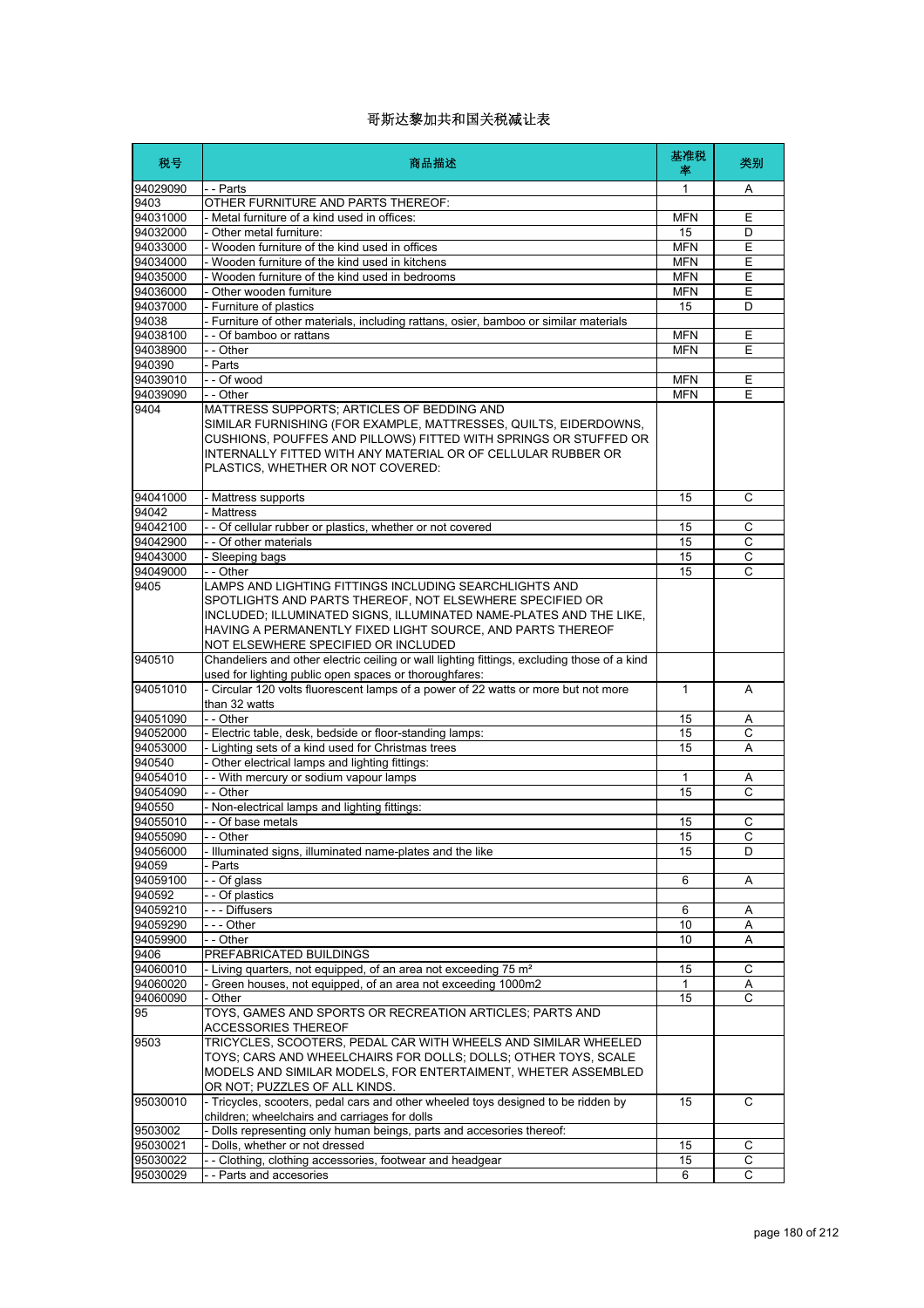| 税号                   | 商品描述                                                                                                                                                                                                                                  | 基准税<br>率 | 类别             |
|----------------------|---------------------------------------------------------------------------------------------------------------------------------------------------------------------------------------------------------------------------------------|----------|----------------|
| 9503003              | - Reduced-size scale models and similar models, for entertaiment, whether or not<br>animated; set or kits, and constructional toys                                                                                                    |          |                |
| 95030031             | - Electric trains, including tracks, signals and other accessories thereof                                                                                                                                                            | 15       | С              |
| 95030032             | - Reduced-size ("scale") model assembly kits, whether or not animated, excluding<br>those of subheading 9503.00.10                                                                                                                    | 15       | C              |
| 95030033             | -- Constructional toys                                                                                                                                                                                                                | 15       | С              |
| 95030034             | - - Sets or kits                                                                                                                                                                                                                      | 15       | $\overline{c}$ |
| 95030039             | - - Other                                                                                                                                                                                                                             | 15       | С              |
| 9503004              | - Toys representing animals or non-human creatures:                                                                                                                                                                                   |          |                |
| 95030041             | - - Filled:                                                                                                                                                                                                                           | 15       | C              |
| 95030042             | - - Plastic eyes and noses                                                                                                                                                                                                            | 1        | Α              |
| 95030043             | - - Other parts of filled toys                                                                                                                                                                                                        | 15       | $\overline{C}$ |
| 95030049             | - - Other                                                                                                                                                                                                                             | 15       | C              |
| 95030050             | - Toy musical instruments and apparatus                                                                                                                                                                                               | 15       | С              |
| 95030060             | - Puzzles                                                                                                                                                                                                                             | 15<br>15 | C              |
| 95030070<br>95030080 | - Other toys, put up in sets or kits or outfits                                                                                                                                                                                       |          | C              |
| 95030090             | - Other toys and models, incorporating a motor<br>- Other                                                                                                                                                                             | 15<br>15 | С<br>A         |
| 9504                 | ARTICLES FOR FUNFAIR, INCLUDING THOSE INCORPORATING MOTOR,                                                                                                                                                                            |          |                |
|                      | BILLIARDS, TABLES SPECIALLY DESIGNED FOR CASINO GAMES AND<br><b>AUTOMATIC BOWLING ALLEY EQUIPMENT:</b>                                                                                                                                |          |                |
| 95041000             | - Video games of a kind used with a television receiver                                                                                                                                                                               | 15       | C              |
| 950420               | - Articles and accessories for billiards of any kind:                                                                                                                                                                                 |          |                |
| 95042010             | - - Billard tables                                                                                                                                                                                                                    | 15       | С              |
| 95042090             | - - Other                                                                                                                                                                                                                             | 10       | B              |
| 95043000             | - Other games, operated by coins, banknotes (paper currency), discs or other similar<br>articles, other than bowling alley equipment                                                                                                  | 15       | C              |
| 95044000             | - Cards                                                                                                                                                                                                                               | 15       | C              |
| 95049000             | - Other                                                                                                                                                                                                                               | 15       | С              |
| 9505                 | FESTIVE, CARNIVAL OR OTHER ENTERTAINMENT ARTICLES, INCLUDING<br>CONJURING TRICKS AND NOVELTY JOKES:                                                                                                                                   |          |                |
| 95051000             | - Articles for Christmas festivities                                                                                                                                                                                                  | 15       | С              |
| 95059000             | - Other:                                                                                                                                                                                                                              | 15       | C              |
| 9506                 | ARTICLES AND EQUIPMENT FOR GENERAL PHYSICAL EXERCISE,<br>GYMNASTICS, ATHLETICS, OTHER SPORTS (INCLUDING TABLE-TENNIS) OR<br>OUTDOOR GAMES, NOT SPECIFIED OR INCLUDED ELSEWHERE IN THIS<br>CHAPTER; SWIMMING POOLS AND PADDLING POOLS: |          |                |
| 95061                | - Snow-skis and other snow-ski equipment:                                                                                                                                                                                             |          |                |
| 95061100             | - - Skis                                                                                                                                                                                                                              | 10       | С              |
| 95061200             | - - Ski fastenings                                                                                                                                                                                                                    | 10       | $\overline{C}$ |
| 95061900             | - - Other                                                                                                                                                                                                                             | 10       | C              |
| 95062                | Water-skis, surf-boards, sailboards and other water-sport equipment:                                                                                                                                                                  |          |                |
| 95062100             | - - Sailboards                                                                                                                                                                                                                        | 10       | С              |
| 95062900<br>95063    | - - Other<br>- Golf clubs and other golf equipment:                                                                                                                                                                                   | 10       | C              |
| 95063100             | -- Full sets of golf clubs                                                                                                                                                                                                            | 10       | C              |
| 95063200             | - - Balls                                                                                                                                                                                                                             | 10       | C              |
| 95063900             | - - Other                                                                                                                                                                                                                             | 10       | C              |
| 950640               | - Articles and equipment for table-tennis:                                                                                                                                                                                            |          |                |
| 95064010             | - - Tables                                                                                                                                                                                                                            | 15       | С              |
| 95064090             | - - Other                                                                                                                                                                                                                             | 10       | C              |
| 95065                | - Tennis, badminton or similar rackets, whether or not strung:                                                                                                                                                                        |          |                |
| 95065100             | - - Tennis rackets, whether or not strung:                                                                                                                                                                                            | 10       | С              |
| 95065900             | - - Other                                                                                                                                                                                                                             | 10       | $\overline{c}$ |
| 95066                | - Balls, other than golf balls and table-tennis balls:                                                                                                                                                                                |          |                |
| 95066100             | - - Tenniis balls                                                                                                                                                                                                                     | 10       | С              |
| 95066200             | -- Inflatable:                                                                                                                                                                                                                        | 10       | C              |
| 95066900             | - - Other                                                                                                                                                                                                                             | 10       | С              |
| 95067000             | - Ice skates and roller skates, including skating boots with skates attached                                                                                                                                                          | 10       | C              |
| 95069                | Other                                                                                                                                                                                                                                 |          |                |
| 95069100<br>95069900 | - Articles and equipment for general physical exercise, gymnastics or athletics                                                                                                                                                       | 10       | С<br>C         |
|                      | - - Other                                                                                                                                                                                                                             | 10       |                |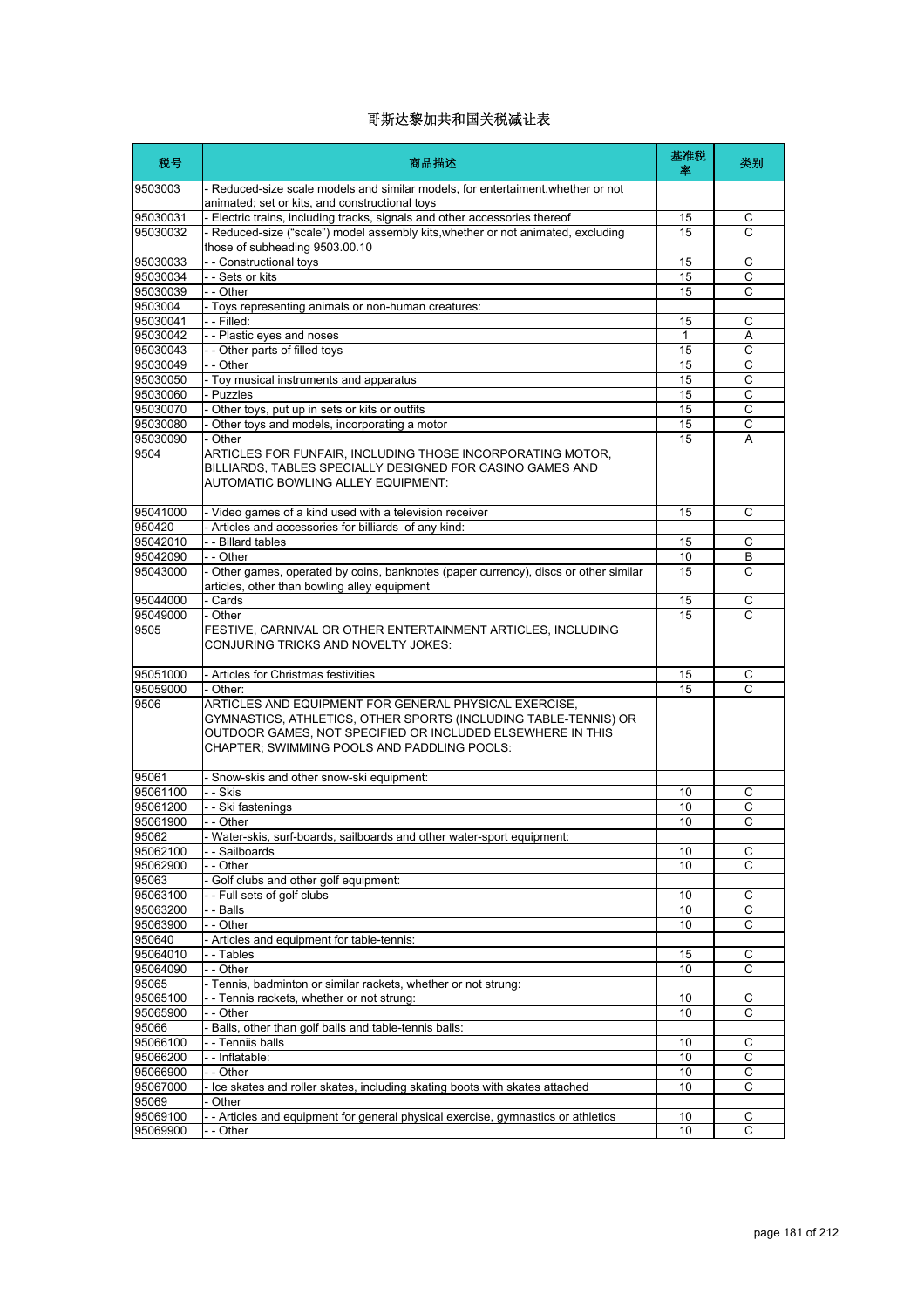| 税号       | 商品描述                                                                                                                                                                                                                                                                                                                                                                             | 基准税<br>率     | 类别 |
|----------|----------------------------------------------------------------------------------------------------------------------------------------------------------------------------------------------------------------------------------------------------------------------------------------------------------------------------------------------------------------------------------|--------------|----|
| 9507     | FISHING RODS, FISH-HOOKS AND OTHER LINE FISHING TACKLE; FISH<br>LANDING NETS, BUTTERFLY NETS AND SIMILAR NETS; DECOY "BIRDS"<br>(OTHER THAN THOSE OF HEADING 92.08 OR 97.05) AND SIMILAR HUNTING OR<br><b>SHOOTING REQUISITES:</b>                                                                                                                                               |              |    |
| 95071000 | - Fishing rods                                                                                                                                                                                                                                                                                                                                                                   | 10           | C  |
| 95072000 | Fish-hooks, whether or not snelled:                                                                                                                                                                                                                                                                                                                                              | 1            | C  |
| 95073000 | - Fishing reels                                                                                                                                                                                                                                                                                                                                                                  | 1            | C  |
| 95079000 | - Other                                                                                                                                                                                                                                                                                                                                                                          | 10           | C  |
| 9508     | ROUNDABOUTS, SWINGS, SHOOTING GALLERIES AND OTHER FAIRGROUND<br>AMUSEMENTS; TRAVELLING CIRCUSES AND TRAVELLING ZOO; TRAVELLING<br>THEATRES:                                                                                                                                                                                                                                      |              |    |
| 95081000 | - Travelling circuses and zoos                                                                                                                                                                                                                                                                                                                                                   | 15           | С  |
| 95089000 | - Other                                                                                                                                                                                                                                                                                                                                                                          | 15           | C  |
| 96       | MISCELLANEOUS MANUFACTURED ARTICLES                                                                                                                                                                                                                                                                                                                                              |              |    |
| 9601     | WORKED IVORY, BONE, TORTOISE-SHELL, HORN, ANTLERS, CORAL, MOTHER-<br>OF-PEARL AND OTHER ANIMAL CARVING MATERIAL, AND ARTICLES OF THESE<br>MATERIALS (INCLUDING ARTICLES OBTAINED BY MOULDING):                                                                                                                                                                                   |              |    |
| 96011000 | - Worked ivory and articles of ivory                                                                                                                                                                                                                                                                                                                                             | 15           | С  |
| 96019000 | - Other                                                                                                                                                                                                                                                                                                                                                                          | 15           | C  |
| 9602     | WORKED VEGETABLE OR MINERAL CARVING MATERIAL AND ARTICLES OF<br>THESE MATERIALS; MOULDED OR CARVED ARTICLES OF WAX, OF STEARIN,<br>OF NATURAL GUMS OR NATURAL RESINS OR OF MODELLING PASTES,<br>AND OTHER MOULDED OR CARVED ARTICLES. NOT ELSEWHERE SPECIFIED<br>OR INCLUDED; WORKED, UNHARDENED GELATIN (EXCEPT GELATIN OF<br>HEADING 3503) AND ARTICLES OF UNHARDENED GELATIN: |              |    |
| 96020010 | Gelatin capsules For pharmaceutical products                                                                                                                                                                                                                                                                                                                                     | $\mathbf{1}$ | Α  |
| 96020020 | - Moulded or carved paraffin                                                                                                                                                                                                                                                                                                                                                     | 10           | C  |
| 96020090 | - Other                                                                                                                                                                                                                                                                                                                                                                          | 15           | B  |
| 9603     | BROOMS, BRUSHES (INCLUDING BRUSHES CONSTITUTING PARTS OF<br>MACHINES, APPLIANCES OR VEHICLES), HAND-OPERATED MECHANICAL<br>FLOOR SWEEPERS, NOT MOTORIZED, MOPS AND FEATHER DUSTERS;<br>PREPARED KNOTS AND TUFTS FOR BROOM OR BRUSH MAKING; PAINT PADS<br>AND ROLLERS; SQUEEGEES (OTHER THAN ROLLER SQUEEGEES):                                                                   |              |    |
| 96031000 | - Brooms and brushes, consisting of twigs or other vegetable materials bound<br>together, with or without handles:                                                                                                                                                                                                                                                               | 15           | C  |
| 96032    | - Tooth brushes, shaving brushes, hair brushes,<br>nail brushes, eyelash brushes and other toilet brushes for use on the person,<br>including such brushes constituting parts of appliances:                                                                                                                                                                                     |              |    |
| 96032100 | -- Tooth brushes, including dental-plate brushes:                                                                                                                                                                                                                                                                                                                                | 15           | С  |
| 96032900 | - Other                                                                                                                                                                                                                                                                                                                                                                          | 15           | C  |
| 96033000 | - Artists' brushes, writing brushes and similar brushes for the application of cosmetics:                                                                                                                                                                                                                                                                                        | 6            | C  |
| 96034000 | - Paint, distemper, varnish or similar brushes (other than brushes of subheading 9603<br>30); paint pads and rollers:                                                                                                                                                                                                                                                            | 15           | C  |
| 960350   | - Other brushes constituting parts of machines, appliances or vehicles:                                                                                                                                                                                                                                                                                                          |              |    |
| 96035010 | - - Brushes constituting parts of machines or appliances                                                                                                                                                                                                                                                                                                                         | 1            | Α  |
| 96035020 | --- Brushes of a kind used on the bodywork of vehicles of heading 87.02                                                                                                                                                                                                                                                                                                          | 1            | Α  |
| 96035090 | - - Other                                                                                                                                                                                                                                                                                                                                                                        | 6            | С  |
| 960390   | - Other                                                                                                                                                                                                                                                                                                                                                                          |              |    |
| 96039010 | ---- Brushes for eraser pencils                                                                                                                                                                                                                                                                                                                                                  | 1            | Α  |
| 96039020 | -- Brushes of man-made materials bound together in a head:                                                                                                                                                                                                                                                                                                                       | 15           | C  |
| 96039090 | $- -$ Other                                                                                                                                                                                                                                                                                                                                                                      | 15           | С  |
| 96040000 | HAND SIFT AND HAND SIEVES                                                                                                                                                                                                                                                                                                                                                        | $\mathbf{1}$ | Α  |
| 96050000 | TRAVEL SETS FOR PERSONAL TOILET, SEWING OR SHOE OR CLOTHES<br><b>CLEANING</b>                                                                                                                                                                                                                                                                                                    | 15           | C  |
| 9606     | BUTTONS, PRESS-FASTENERS, SNAP-FASTENERS AND PRESS-STUDS,<br>BUTTON MOULDS AND OTHER PARTS OF THESE ARTICLES; BUTTON BLANKS:                                                                                                                                                                                                                                                     |              |    |
| 96061000 | - Press-fasteners and parts thereof                                                                                                                                                                                                                                                                                                                                              | 1            | Α  |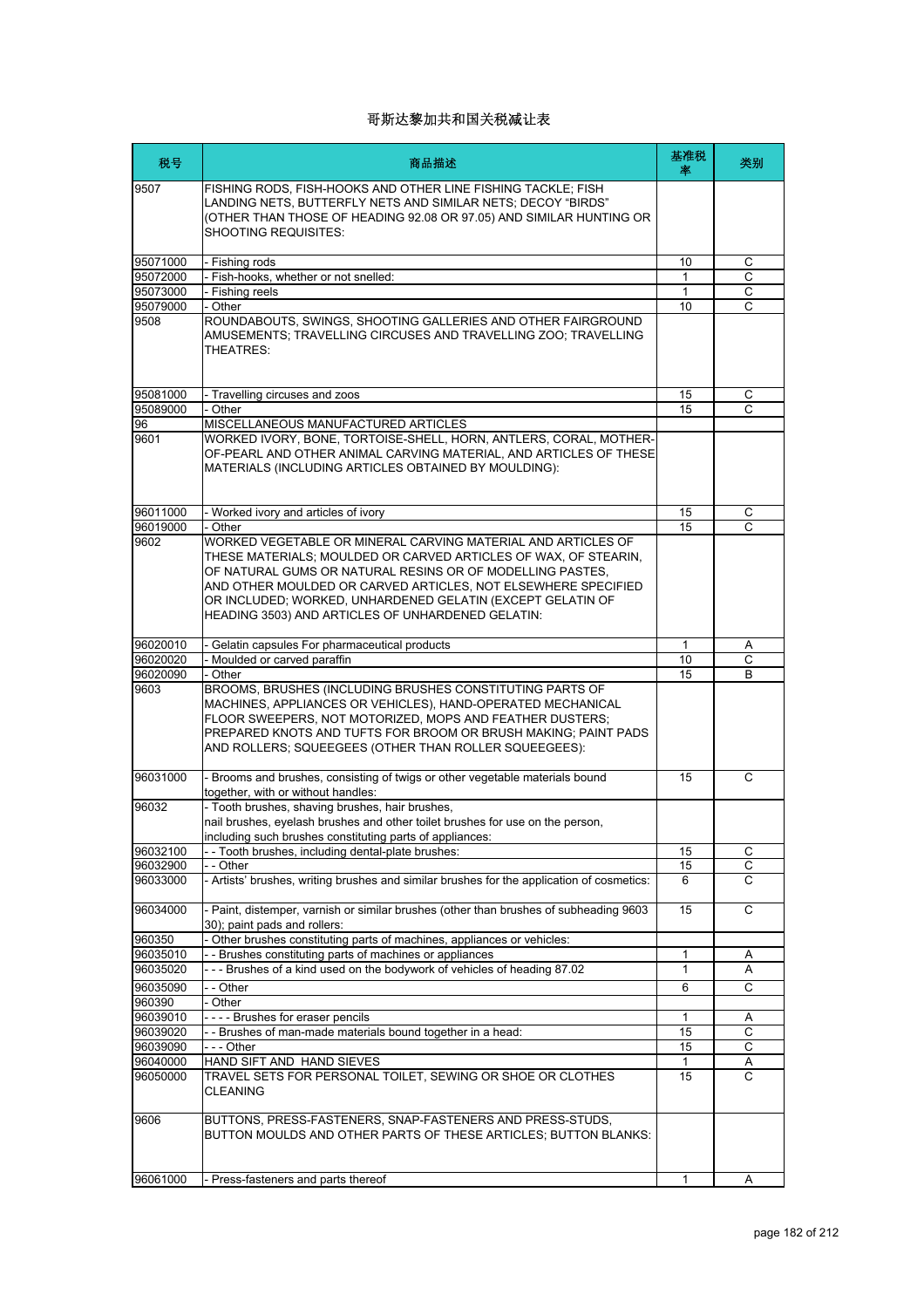| 税号               | 商品描述                                                                                                                                                                                                                                                                                                                                 | 基准税<br>率     | 类别             |
|------------------|--------------------------------------------------------------------------------------------------------------------------------------------------------------------------------------------------------------------------------------------------------------------------------------------------------------------------------------|--------------|----------------|
| 96062            | - Buttons                                                                                                                                                                                                                                                                                                                            |              |                |
| 96062100         | - - Of plastics, not covered with textile material                                                                                                                                                                                                                                                                                   | 6            | Α              |
| 96062200         | - - Of base metal, not covered with textile material                                                                                                                                                                                                                                                                                 | 6            | B              |
| 96062900         | - - Other                                                                                                                                                                                                                                                                                                                            | 6            | A              |
| 96063000<br>9607 | - Button moulds and other parts of buttons; button blanks<br>ZIPPERS AND PARTS THEREOF                                                                                                                                                                                                                                               | 1            | Α              |
| 96071            | - Zippers                                                                                                                                                                                                                                                                                                                            |              |                |
| 96071100         | --- Fitted with chain scoops of base metal                                                                                                                                                                                                                                                                                           | 10           | С              |
| 96071900         | - - Other                                                                                                                                                                                                                                                                                                                            | 15           | $\overline{c}$ |
| 96072000         | - Parts                                                                                                                                                                                                                                                                                                                              | $\mathbf{1}$ | A              |
| 9608             | BALL POINT PENS; FELT TIPPED AND OTHER POROUSTIPPED PENS AND<br>MARKERS; FOUNTAIN PENS, STYLOGRAPH PENS AND OTHER PENS;<br>DUPLICATING STYLOS; PROPELLING OR SLIDING PENCILS; PENHOLDERS,<br>PENCIL-HOLDERS AND SIMILAR HOLDERS; PARTS (INCLUDING CAPS AND<br>CLIPS) OF THE FOREGOING ARTICLES, OTHER THAN THOSE OF HEADING<br>9609: |              |                |
| 96081000         | - Ball point pens:                                                                                                                                                                                                                                                                                                                   | 15           | C              |
| 9608             | BALL POINT PENS; FELT TIPPED AND OTHER POROUSTIPPED PENS AND<br>MARKERS; FOUNTAIN PENS, STYLOGRAPH PENS AND OTHER PENS;<br>DUPLICATING STYLOS: PROPELLING OR SLIDING PENCILS; PENHOLDERS,<br>PENCIL-HOLDERS AND SIMILAR HOLDERS: PARTS (INCLUDING CAPS AND<br>CLIPS) OF THE FOREGOING ARTICLES, OTHER THAN THOSE OF HEADING<br>9609: |              |                |
| 96082000         | - Felt tipped and other porous-tipped pens and markers                                                                                                                                                                                                                                                                               | 15           | C              |
| 96083            | - Fountain pens, stylograph pens and other pens:                                                                                                                                                                                                                                                                                     |              |                |
| 96083100         | -- Indian ink drawing pens                                                                                                                                                                                                                                                                                                           | 10           | С              |
| 96083900         | - - Other                                                                                                                                                                                                                                                                                                                            | 10           | C              |
| 96084000         | - Propelling or sliding pencils                                                                                                                                                                                                                                                                                                      | 1            | Α              |
| 96085000         | Sets of articles from two or more of the foregoing subheadings                                                                                                                                                                                                                                                                       | 10           | C              |
| 96086000         | Refills for ball point pens, comprising the ball point and ink-reservoir                                                                                                                                                                                                                                                             | 6            | C              |
| 96089            | - Other                                                                                                                                                                                                                                                                                                                              |              |                |
| 96089100         | -- Pen nibs and nib points                                                                                                                                                                                                                                                                                                           | 6            | C              |
| 960899           | - - Other                                                                                                                                                                                                                                                                                                                            |              |                |
| 96089910         | --- Ball points for ball point pens                                                                                                                                                                                                                                                                                                  | 1            | Α              |
| 96089920         | --- Bodies for ballpoint pens                                                                                                                                                                                                                                                                                                        | 1            | Α              |
| 96089930         | --- Tips for felt tipped and other porous-tipped pens or markers                                                                                                                                                                                                                                                                     | 1            | Α              |
| 96089990         | - - - Other<br>PENCILS. PENCIL LEADS. PASTELS. DRAWING                                                                                                                                                                                                                                                                               | 1            | Α              |
| 9609             | CHARCOALS, WRITING OR DRAWING CHALKS AND TAILORS' CHALKS:                                                                                                                                                                                                                                                                            |              |                |
| 960910           | - Pencils                                                                                                                                                                                                                                                                                                                            |              |                |
| 96091010         | - - With wooden sheathes                                                                                                                                                                                                                                                                                                             | 10           | С              |
| 96091090         | Other                                                                                                                                                                                                                                                                                                                                | 10           | С              |
| 96092000         | - Pencil leads                                                                                                                                                                                                                                                                                                                       | 1            | Α              |
| 960990           | - Other                                                                                                                                                                                                                                                                                                                              |              |                |
| 96099010         | -- Writing or drawing chalk                                                                                                                                                                                                                                                                                                          | 10           | С              |
| 96099090         | - - Other                                                                                                                                                                                                                                                                                                                            | 10           | C              |
| 96100000         | SLATES AND BOARDS, WITH WRITING OR DRAWING SURFACES, WHETHER<br>OR NOT FRAMED                                                                                                                                                                                                                                                        | 15           | C              |
| 96110000         | DATE, SEALING OR NUMBERING STAMPS, AND THE LIKE (INCLUDING DEVICES<br>FOR PRINTING OR EMBOSSING LABELS), DESIGNED FOR OPERATING IN THE<br>HAND; HAND-OPERATED COMPOSING STICKS AND HAND PRINTING SETS<br>INCORPORATING SUCH COMPOSING STICKS                                                                                         | 15           | C              |
| 9612             | TYPEWRITER OR SIMILAR RIBBONS, INKED OR OTHERWISE PREPARED FOR<br>GIVING IMPRESSIONS, WHETHER OR NOT ON SPOOLS OR IN CARTRIDGES;<br>INKPADS, WHETHER OR NOT INKED, WITH OR WITHOUT BOXES:                                                                                                                                            |              |                |
| 961210           | - Ribbons:                                                                                                                                                                                                                                                                                                                           |              |                |
| 96121010         | - - For printers for automatic data processing machines and similar printers:                                                                                                                                                                                                                                                        | 5            | B              |
| 96121090         | - - Other                                                                                                                                                                                                                                                                                                                            | 15           | В              |
| 96122000         | - Ink-pads                                                                                                                                                                                                                                                                                                                           | 6            | B              |
| 9613             | CIGARETTE LIGHTERS AND OTHER LIGHTERS, WHETHER OR NOT<br>MECHANICAL OR ELECTRICAL, AND PARTS THEREOF OTHER THAN FLINTS<br>AND WICKS:                                                                                                                                                                                                 |              |                |